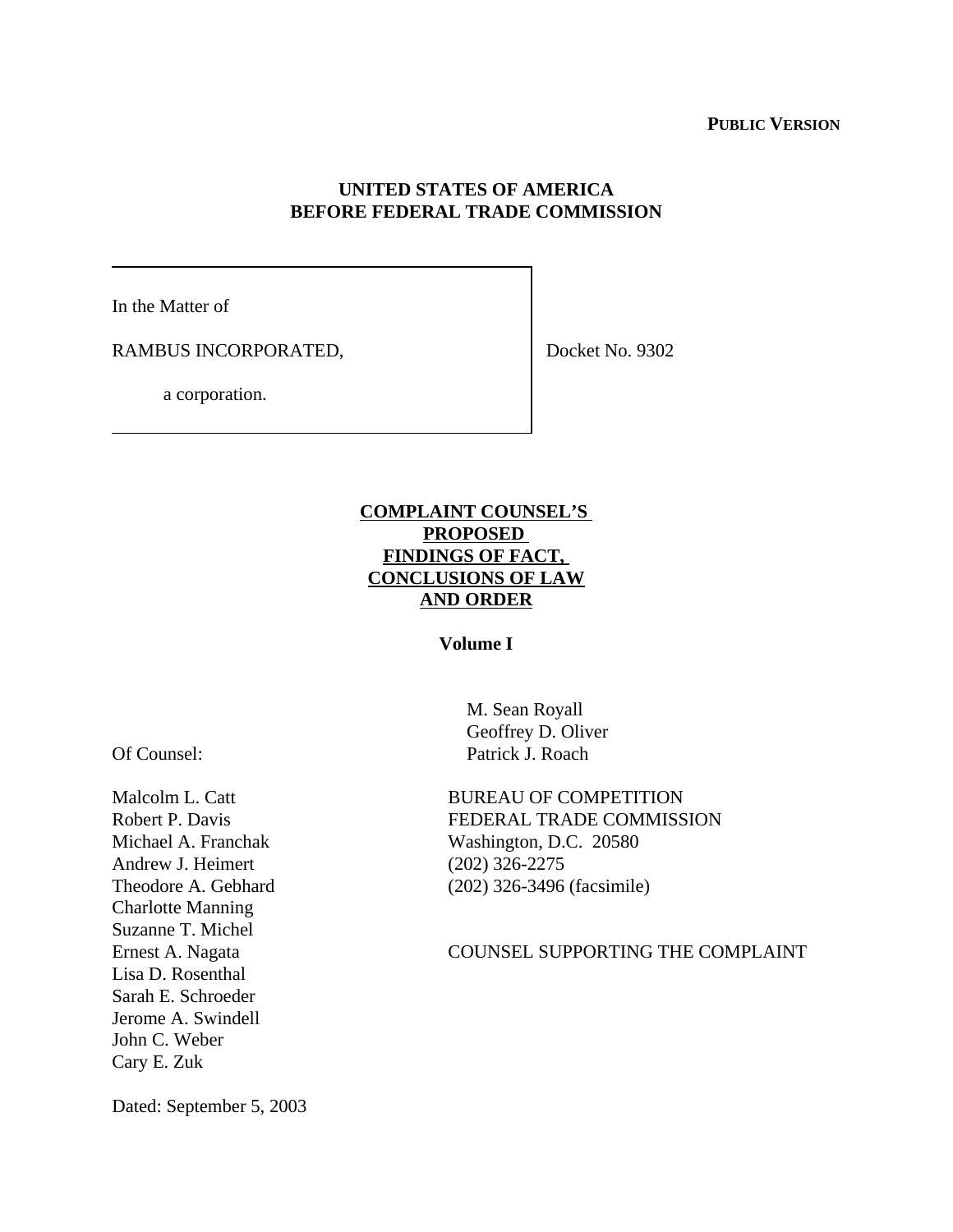# **COMPLAINT COUNSEL'S PROPOSED FINDINGS OF FACT, CONCLUSIONS OF LAW AND ORDER**

# **TABLE OF CONTENTS**

# **Volume I**

| I. |             |                                                                           |  |
|----|-------------|---------------------------------------------------------------------------|--|
|    | $A_{\cdot}$ |                                                                           |  |
|    | <b>B.</b>   | DRAMs Must be Compatible and Interoperable with Other Components.         |  |
|    |             |                                                                           |  |
|    | $C_{\cdot}$ |                                                                           |  |
|    |             | 1.                                                                        |  |
|    |             | 2.<br>3.                                                                  |  |
|    |             | Development of a New DRAM, From Specification to Full                     |  |
|    |             | DRAM Design Modifications - Shrinks, Density Changes and<br>4.            |  |
|    |             |                                                                           |  |
|    | D.          |                                                                           |  |
|    | E.          |                                                                           |  |
|    | F.          |                                                                           |  |
|    | G.          | Strong Forces Drive Standardization in the DRAM Industry. 18              |  |
|    |             | 1.                                                                        |  |
|    |             | 2.                                                                        |  |
|    | H.          | A Variety of Factors Affect the Selection of Technology to be Included in |  |
|    |             |                                                                           |  |
|    |             | 1.                                                                        |  |
|    |             | 2.                                                                        |  |
|    |             | 3.                                                                        |  |
|    |             | $\overline{4}$ .                                                          |  |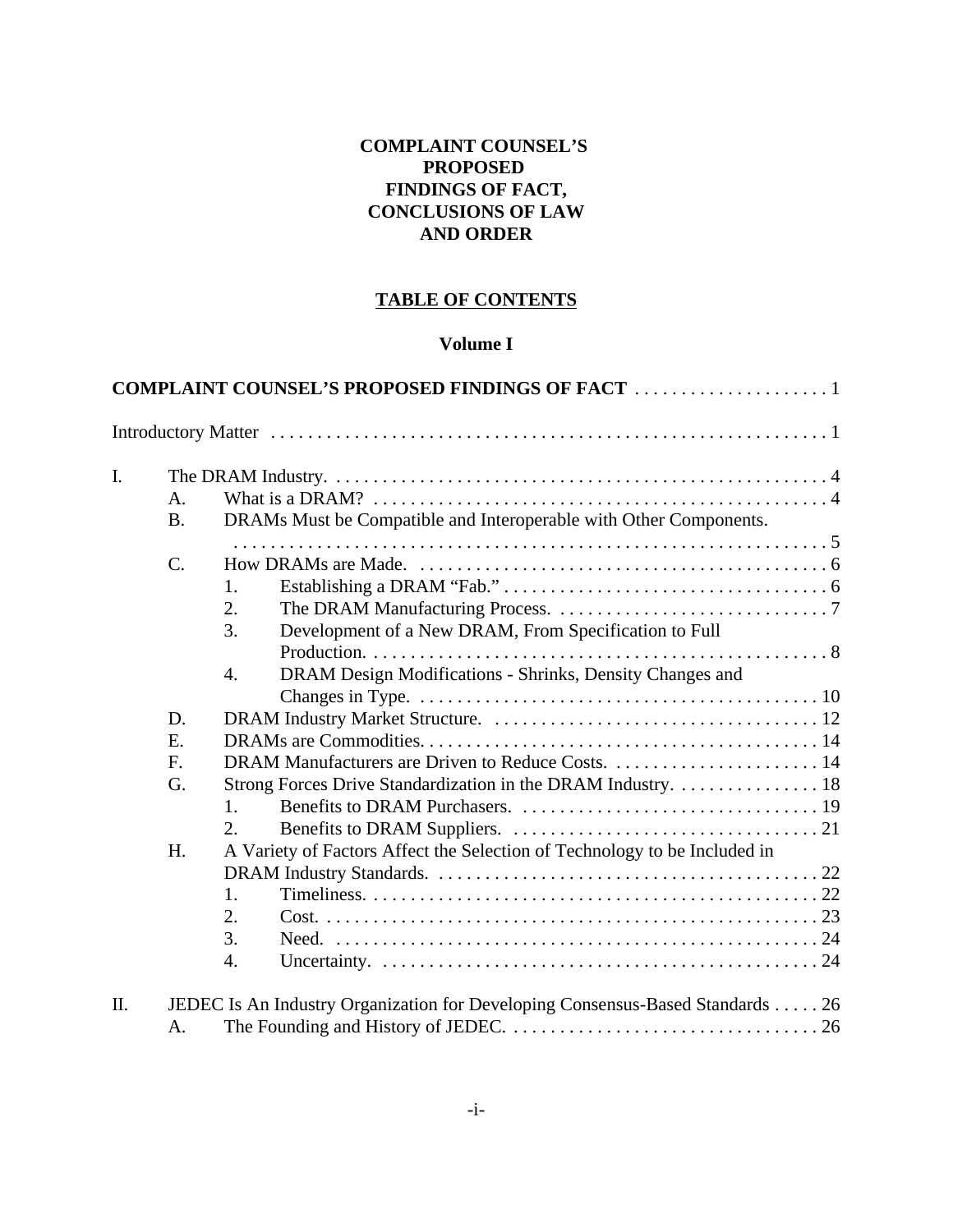|    | <b>B.</b> |     |                                                                                                      |             |
|----|-----------|-----|------------------------------------------------------------------------------------------------------|-------------|
|    | C.        |     |                                                                                                      |             |
|    |           | 1.  |                                                                                                      |             |
|    |           | 2.  |                                                                                                      |             |
|    |           | 3.  |                                                                                                      |             |
|    | D.        |     |                                                                                                      |             |
|    | Ε.        |     |                                                                                                      |             |
|    | F.        |     | Members of the Industry Understand the Importance of JEDEC. 37                                       |             |
| Ш. |           |     | JEDEC's Purpose and Rules Are Designed to Develop Open Standards, Free of                            |             |
|    |           |     |                                                                                                      |             |
|    | A.        |     |                                                                                                      |             |
|    | <b>B.</b> |     | JEDEC Operates Pursuant to Rules Which Govern Its Standard-Setting                                   |             |
|    |           |     |                                                                                                      |             |
|    | C.        |     |                                                                                                      |             |
|    | D.        |     | JEDEC Standard Setting Is Not to be Conducted in a Manner That Would                                 |             |
|    |           |     |                                                                                                      |             |
|    | E.        |     | JEDEC Participants Must Comply With Patent Disclosure and Licensing                                  |             |
|    |           |     |                                                                                                      |             |
|    |           | 1.  | The Patent Rules Are Intended to Foster Free Use of JEDEC Open                                       |             |
|    |           |     |                                                                                                      |             |
|    |           | 2.  | JEDEC Participants Must Disclose Patents or Pending Patents That                                     |             |
|    |           |     |                                                                                                      |             |
|    |           | 3.  |                                                                                                      |             |
|    |           | 4.  | The Disclosure Obligation Does Not Include A Duty to Conduct a                                       |             |
|    |           |     |                                                                                                      |             |
|    |           | 5.  | All JEDEC Participants Must Disclose.  47                                                            |             |
|    |           | 6.  |                                                                                                      |             |
|    |           | 7.  | The Duty to Disclose Is Triggered by the Participant's Knowledge                                     |             |
|    |           |     |                                                                                                      |             |
|    |           | 8.  | The Duty to Disclose Extends to Any Patent or Application That                                       |             |
|    |           |     | Might Be Involved in JEDEC Work.                                                                     | $\ldots$ 49 |
|    |           | 9.  | The Duty to Disclose Arises As Soon As a Participant Knows of A                                      |             |
|    |           |     |                                                                                                      |             |
|    |           | 10. | The Duty to Disclose is Continuing. $\dots \dots \dots \dots \dots \dots \dots \dots \dots \dots 52$ |             |
|    |           | 11. | In Addition to Disclosure, JEDEC Participants Must Comply With                                       |             |
|    |           |     |                                                                                                      |             |
|    |           | 12. |                                                                                                      |             |
|    |           | 13. | Assurance Must be Given of Reasonable Royalty Rates. 54                                              |             |
|    | F.        |     | JEDEC Informs Participants of the Disclosure and Licensing Obligations.  55                          |             |
|    |           | 1.  |                                                                                                      |             |
|    |           | 2.  |                                                                                                      |             |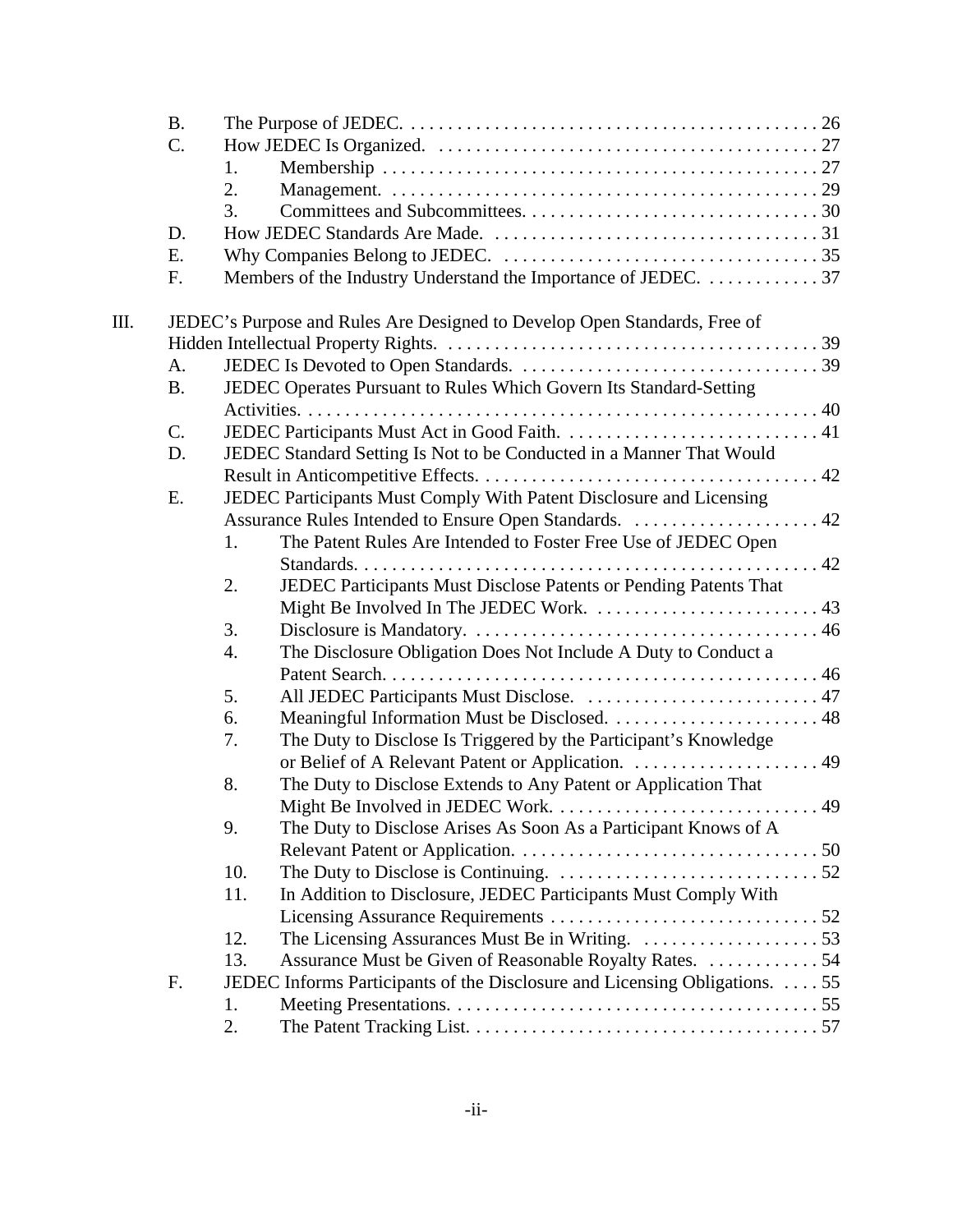|     |           | 3. |                                                             |
|-----|-----------|----|-------------------------------------------------------------|
|     |           | 4. |                                                             |
|     |           | 5. |                                                             |
|     |           | 6. |                                                             |
|     |           | 7. |                                                             |
|     |           |    | (A).                                                        |
|     |           |    | (B)                                                         |
|     |           |    | (C)                                                         |
|     |           |    | (1)                                                         |
|     |           |    | (2)                                                         |
|     | G.        |    |                                                             |
|     | H.        |    |                                                             |
|     |           | 1. |                                                             |
|     |           | 2. |                                                             |
|     |           | 3. |                                                             |
|     | I.        |    |                                                             |
|     |           |    |                                                             |
| IV. |           |    |                                                             |
|     | A.        |    |                                                             |
|     |           | 1. |                                                             |
|     |           | 2. | The Decision to Adopt a Fully Synchronous DRAM Standard and |
|     |           |    |                                                             |
|     |           | 3. | The Decision To Include Programmable CAS Latency and Burst  |
|     |           |    |                                                             |
|     |           | 4. | Other Technologies Considered In Connection With JEDEC Work |
|     |           |    |                                                             |
|     |           |    | (A)                                                         |
|     |           |    | (B)<br>(C)                                                  |
|     |           |    | (D)                                                         |
|     |           |    | (E)                                                         |
|     |           | 5  |                                                             |
|     |           | 6. | Subsequent JEDEC Work Relating to the SDRAM Standard. 81    |
|     | <b>B.</b> |    |                                                             |
|     |           | 1. |                                                             |
|     |           | 2. | The Decision to Use Programmable CAS Latency and Burst      |
|     |           |    |                                                             |
|     |           | 3. |                                                             |
|     |           | 4. |                                                             |
|     |           | 5. | Other Technologies Considered In Connection With the DDR    |
|     |           |    |                                                             |
|     |           |    | Externally Supplied Reference Voltage.  94<br>(A)           |
|     |           |    |                                                             |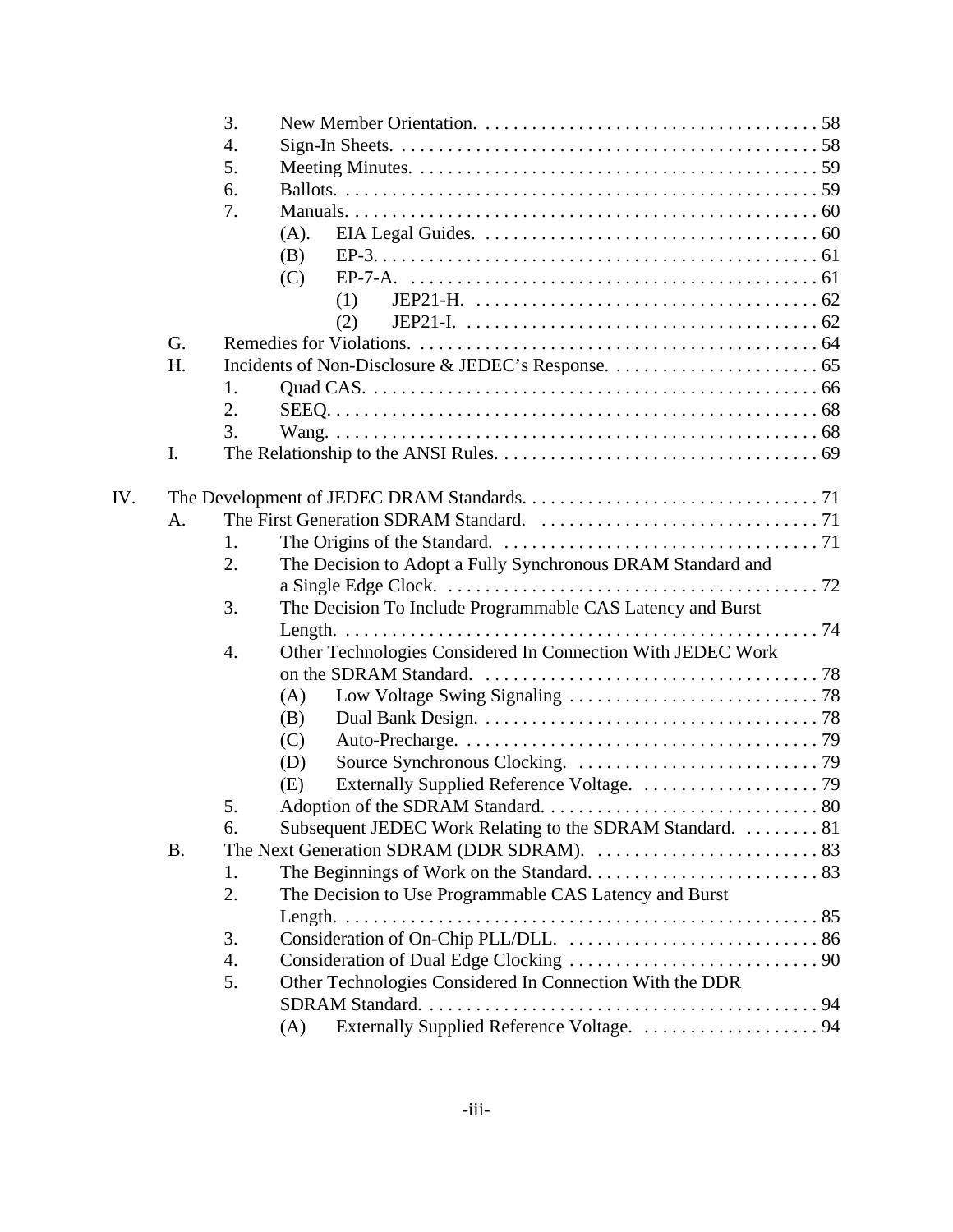|     |           |         | (B)                                                                   |     |  |  |
|-----|-----------|---------|-----------------------------------------------------------------------|-----|--|--|
|     |           | 6.      |                                                                       |     |  |  |
|     |           | 7.      |                                                                       |     |  |  |
|     |           |         | (A)                                                                   |     |  |  |
|     |           |         | (B)                                                                   |     |  |  |
|     |           |         | Programmable CAS Latency and Burst Length. 96<br>(C)                  |     |  |  |
|     |           | 8.      |                                                                       |     |  |  |
| V.  |           |         |                                                                       |     |  |  |
|     | A.        |         |                                                                       |     |  |  |
|     | <b>B.</b> |         |                                                                       |     |  |  |
|     | C.        |         |                                                                       |     |  |  |
|     | D.        |         |                                                                       |     |  |  |
|     | E.        |         | Promoting Rambus RDRAM Technology as the DRAM Standard. 103           |     |  |  |
|     | F.        |         | Rambus Efforts to License RDRAM Technology.  104                      |     |  |  |
|     | G.        |         |                                                                       |     |  |  |
|     | H.        |         |                                                                       |     |  |  |
| VI. |           |         |                                                                       |     |  |  |
|     | A.        |         | Beginning In Early 1992, and Continuing Throughout the Entire Time It |     |  |  |
|     |           |         | Was a Member of JEDEC and Thereafter, Rambus Intended to Use Its      |     |  |  |
|     |           |         | Patents To Monopolize the Technologies Incorporated In the JEDEC      |     |  |  |
|     |           |         |                                                                       |     |  |  |
|     |           | 1.      | Throughout The Time It Was a Member of JEDEC and Thereafter,          |     |  |  |
|     |           |         | Rambus Acted With Knowledge and Intent to Monopolize. 110             |     |  |  |
|     |           | 2.      | Rambus Understood That Its Interests And Actions as a JEDEC           |     |  |  |
|     |           |         | Member Were Contrary to the Purposes and Rules of JEDEC, and          |     |  |  |
|     |           |         |                                                                       |     |  |  |
|     | <b>B.</b> |         | As A JEDEC Member, Rambus Simultaneously Pursued Patent               |     |  |  |
|     |           |         | Applications Covering JEDEC Work While Withholding From JEDEC         |     |  |  |
|     |           |         | Any Meaningful Information Concerning Rambus Intellectual Property    |     |  |  |
|     |           | Rights. |                                                                       | 125 |  |  |
|     |           |         | December 1991 - JEDEC Committee Meeting  126                          |     |  |  |
|     |           |         | December 1991 - Rambus Applies for JEDEC Membership  127              |     |  |  |
|     |           |         | February 1992 - JEDEC Committee Meeting  128                          |     |  |  |
|     |           |         | Spring 1992 - Rambus Consultations With Patent Counsel  128           |     |  |  |
|     |           |         | April 1992 - JEDEC Task Group Meeting  130                            |     |  |  |
|     |           |         | Early May 1992 - Discussion With Patent Counsel  131                  |     |  |  |
|     |           |         | May 1992 - JEDEC meeting - Crisp declines to comment  131             |     |  |  |
|     |           |         | Late May 1992 - Discussion With Patent Counsel  133                   |     |  |  |
|     |           |         |                                                                       |     |  |  |
|     |           |         | July 1992 - Committee Meeting and Vote on Elements of the             |     |  |  |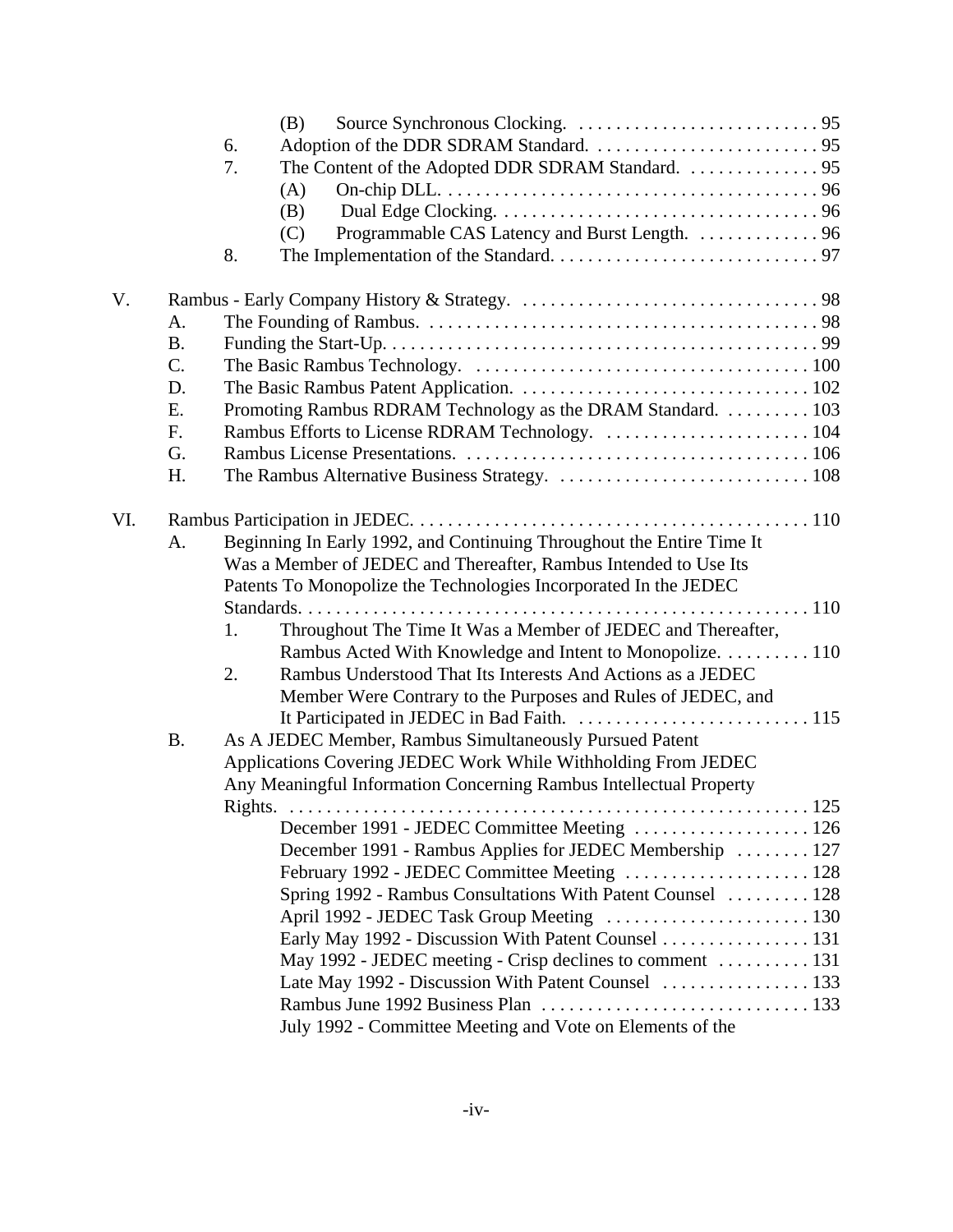| August 1992 - Conference with Patent Counsel  136                 |  |
|-------------------------------------------------------------------|--|
| September 1992 - Committee Meeting  136                           |  |
| September 1992 - Conference With Patent Counsel  136              |  |
|                                                                   |  |
| October 1992 - Rambus Board Briefing  137                         |  |
| November 1992 - Conference with Patent Counsel  138               |  |
|                                                                   |  |
| February 1993 - Work on Rambus Patent Applications  139           |  |
| March 1993 - JEDEC Committee Meeting  140                         |  |
| April 1993 - Rambus Renews Its JEDEC Membership  140              |  |
| April-May 1993 - Consultations with Patent Counsel and Pursuit of |  |
|                                                                   |  |
| May 1993 - JEDEC Committee Meeting  141                           |  |
|                                                                   |  |
| September 1993 - JEDEC Committee Meeting & Disclosure of          |  |
|                                                                   |  |
| November 1993 - JEDEC publishes SDRAM standard  144               |  |
| December 1993 - JEDEC Committee Meeting  144                      |  |
| January 1994 - Consultation With Rambus Patent Counsel  145       |  |
| February 1994 - Rambus Renews Its JEDEC Membership  145           |  |
| March 1994 - JEDEC Committee Meeting  145                         |  |
| March-May 1994 - More Rambus Patent Strategy  146                 |  |
| May 1994 - Clarification of JEDEC Patent Policy  147              |  |
| May 1994 - JEDEC Committee Meeting  147                           |  |
|                                                                   |  |
| August-September 1994 - Communication and Action by Patent        |  |
|                                                                   |  |
| September 1994 Committee Meeting - Presentation on PLL/DLL  149   |  |
|                                                                   |  |
| December 1994 - JEDEC Committee Meeting  152                      |  |
| January-February 1995 - Rambus Patent Activity  152               |  |
| March 1995 - JEDEC Committee Meetings  153                        |  |
| April 1995 - Rambus Renews Its JEDEC Membership  154              |  |
| April 1995 - Rambus Strategic Query  154                          |  |
| May 1995 - JEDEC Committee Meeting  155                           |  |
|                                                                   |  |
| Summer 1995 - Rambus Patent Efforts Directed at SyncLink  157     |  |
| August-September 1995 - Renewed Estoppel Concerns  157            |  |
|                                                                   |  |
|                                                                   |  |
| Fall 1995 - SDRAM Lite and Next Generation SDRAM Ballots  160     |  |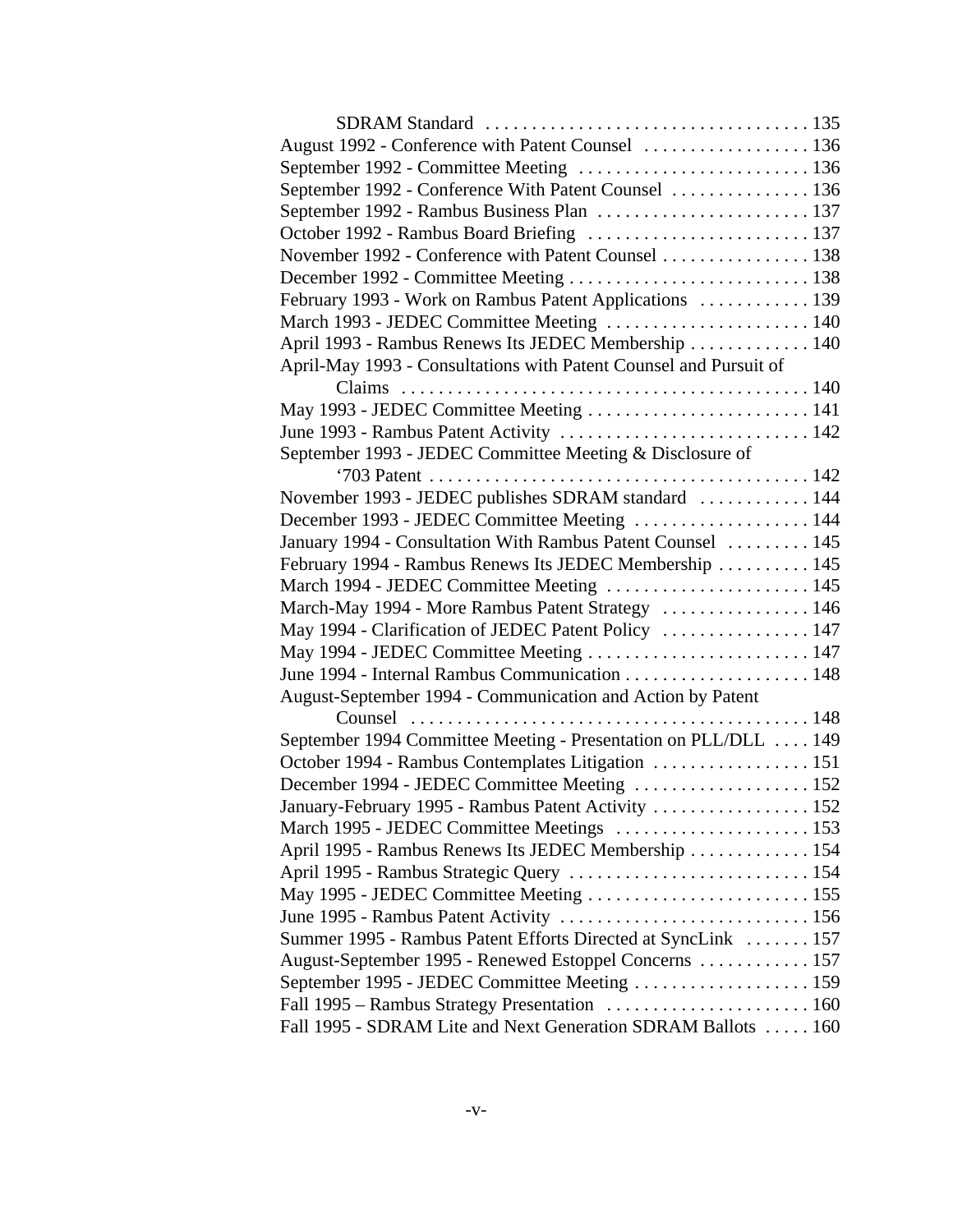|    |    | December 1995 - JEDEC Committee Meeting  162                                                    |  |
|----|----|-------------------------------------------------------------------------------------------------|--|
|    |    | December 1995/January 1996 - The FTC Dell Consent And                                           |  |
|    |    | Rambus Decision to Withdraw From JEDEC  163                                                     |  |
|    |    |                                                                                                 |  |
|    |    | January 1996 - JEDEC Committee Meeting  165                                                     |  |
|    |    | June 1996 - Rambus Seeks Enforcement Readiness Opinion on                                       |  |
|    |    |                                                                                                 |  |
|    |    | June 1996 - Rambus Withdraws from JEDEC  167                                                    |  |
|    |    |                                                                                                 |  |
| C. |    | During the Time That It Was A JEDEC Member, Rambus Possessed                                    |  |
|    |    | United States Patents Or Patent Applications That Read On The Four                              |  |
|    |    | Relevant JEDEC Standard Technologies At Issue In This Case.  170                                |  |
|    | 1. | The Rambus '961 Patent Application Contained Claims Covering                                    |  |
|    |    | Programmable CAS Latency and Programmable Burst Length. 170                                     |  |
|    |    | Claim 160 of the '961 Application $\ldots \ldots \ldots \ldots \ldots \ldots \ldots 170$<br>(A) |  |
|    |    | (B)                                                                                             |  |
|    |    | Claim 151 of the '961 Application $\ldots \ldots \ldots \ldots \ldots \ldots \ldots 173$<br>(C) |  |
|    |    | (D)                                                                                             |  |
|    |    | (E)                                                                                             |  |
|    |    | (F)                                                                                             |  |
|    | 2. | The Rambus '490 Patent Application Contained Claims Covering                                    |  |
|    |    |                                                                                                 |  |
|    |    | Claim 183 of the '490 Application $\ldots \ldots \ldots \ldots \ldots \ldots \ldots 177$<br>(A) |  |
|    |    | Claim 184 of the '490 Application $\ldots \ldots \ldots \ldots \ldots \ldots \ldots 178$<br>(B) |  |
|    |    | Claim 185 of the '490 Application $\ldots \ldots \ldots \ldots \ldots \ldots \ldots 179$<br>(C) |  |
|    | 3. | The Rambus '692 Patent Application Contained Claims Covering                                    |  |
|    |    | A Phase-Lock Loop Incorporated Into JEDEC-Compliant                                             |  |
|    |    | SDRAM.                                                                                          |  |
|    |    | Claim 151 of the '692 Application $\ldots \ldots \ldots \ldots \ldots \ldots \ldots 180$<br>(A) |  |
|    |    | Claim 152 of the '692 Application $\ldots \ldots \ldots \ldots \ldots \ldots \ldots 182$<br>(B) |  |
|    |    | (C) Claim 166 and 167 of the '692 Application 182                                               |  |
|    | 4. | The Rambus '646 Patent Application Contained Claims Covering                                    |  |
|    |    | A JEDEC-Compliant SDRAM Incorporating A Proposed Dual-                                          |  |
|    |    |                                                                                                 |  |
|    |    | (A)                                                                                             |  |
|    |    | Claim 152 of the '646 Application $\ldots \ldots \ldots \ldots \ldots \ldots \ldots 184$<br>(B) |  |
|    | 5. | The Rambus '327 Patent Contains Claims Covering                                                 |  |
|    |    | Implementation of A Dual-Edge Clocking Feature in JEDEC-                                        |  |
|    |    |                                                                                                 |  |
|    |    | Claim 1 of the '327 Patent Compared to JEDEC Dual-<br>(A)                                       |  |
|    |    |                                                                                                 |  |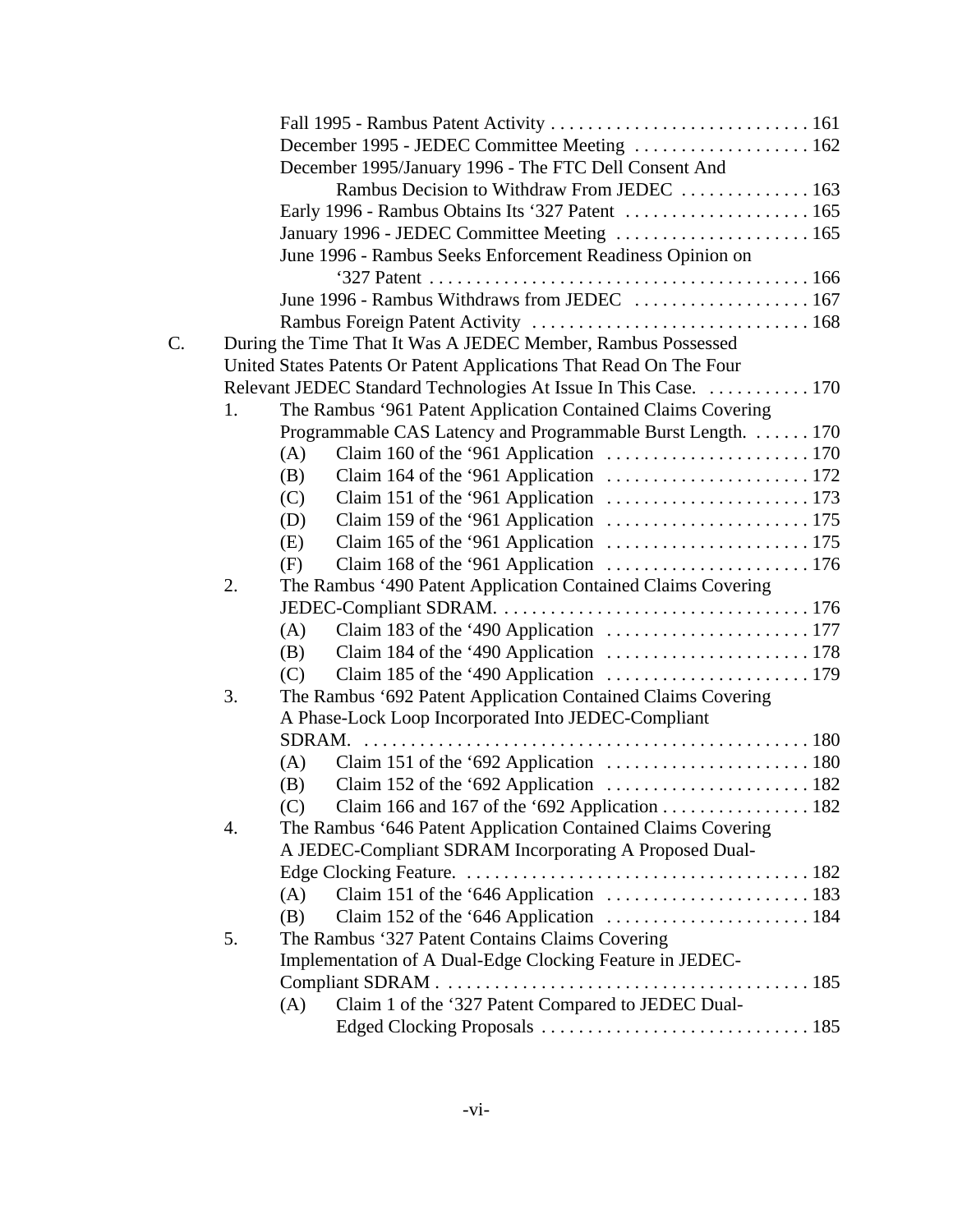|    |    | (B) | Claim 1 of the '327 Patent Compared to the JEDEC DDR                        |
|----|----|-----|-----------------------------------------------------------------------------|
|    |    |     |                                                                             |
|    |    | (C) | Claim 7 of the '327 Patent Compared to JEDEC Dual-                          |
|    |    |     |                                                                             |
|    |    | (D) | Claim 7 of the '327 Patent Compared to the JEDEC DDR                        |
|    |    |     |                                                                             |
| D. |    |     | Rambus Was Successful In Concealing Its Claim To Intellectual Property      |
|    |    |     |                                                                             |
|    | 1. |     | During the Time It was a Member of JEDEC and Thereafter,                    |
|    |    |     | Rambus Promoted Its Proprietary RDRAM Technology And                        |
|    |    |     | Concealed Its Intellectual Property Claims to JEDEC Standard                |
|    |    |     |                                                                             |
|    | 2. |     | Firms With Concerns About Rambus Intellectual Property Claims               |
|    |    |     | Came to Believe That Their Suspicions Were Unfounded. 193                   |
|    | 3. |     | Review Of Public Patent Documents Known to JEDEC Members                    |
|    |    |     | Would Not Have Placed A Reasonable Practitioner on Notice of                |
|    |    |     | Claims by Rambus to JEDEC Standard Technology.  195                         |
|    |    | (A) | The Original Rambus '898 Patent Application, Which                          |
|    |    |     | Described The Basic Rambus Invention, Was the Basis for                     |
|    |    |     | Several Rambus Patents or Applications That Became                          |
|    |    |     |                                                                             |
|    |    | (B) | JEDEC Members Who Reviewed Publicly Available                               |
|    |    |     | Rambus Patent Documents Did Not Conclude That                               |
|    |    |     | Rambus Claimed Rights To the SDRAM or DDR                                   |
|    |    |     | Technologies Under Discussion at JEDEC. 196                                 |
|    |    | (C) | A Reasonable Engineer Reviewing Public Patent                               |
|    |    |     | Documents in the Early to Mid-1990's Would Not Have                         |
|    |    |     | Understood that Rambus Claimed Rights to JEDEC-                             |
|    |    |     |                                                                             |
|    |    |     | The Patent Specification Describing the Basic<br>(1)                        |
|    |    |     |                                                                             |
|    |    |     | The Narrow, Multiplexed Bus of the '898                                     |
|    |    |     |                                                                             |
|    |    |     | The Packetized System of the '898                                           |
|    |    |     | Specification $\ldots \ldots \ldots \ldots \ldots \ldots \ldots \ldots 201$ |
|    |    |     | Description of Block Size in the '898                                       |
|    |    |     |                                                                             |
|    |    |     | Description of Access Time in the '898                                      |
|    |    |     | Specification $\ldots \ldots \ldots \ldots \ldots \ldots \ldots \ldots 203$ |
|    |    |     | Description of the Clocking Scheme in the                                   |
|    |    |     |                                                                             |
|    |    |     |                                                                             |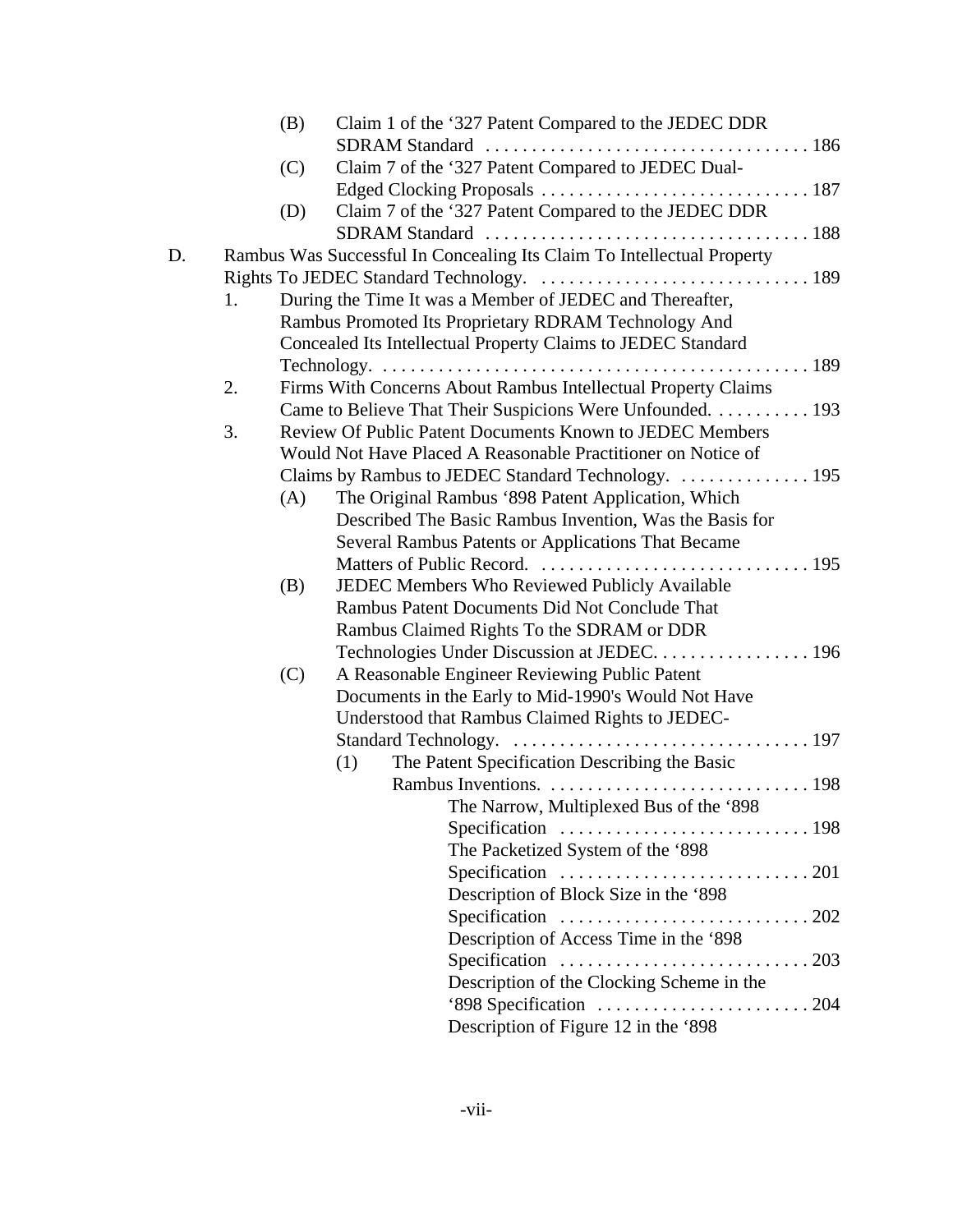|      |           |    | Specification $\ldots \ldots \ldots \ldots \ldots \ldots \ldots \ldots \ldots 205$ |
|------|-----------|----|------------------------------------------------------------------------------------|
|      |           |    | The Claims Contained in the Publicly Available<br>(2)                              |
|      |           |    | Patent Application and Patents Known to JEDEC                                      |
|      |           |    |                                                                                    |
|      |           |    | The Rambus International Patent                                                    |
|      |           |    |                                                                                    |
|      |           |    |                                                                                    |
|      |           |    | The Patents Identified in the Rambus                                               |
|      |           |    |                                                                                    |
|      |           |    |                                                                                    |
| VII. |           |    |                                                                                    |
|      | A.        |    |                                                                                    |
|      |           | 1. | The IEEE Had Rules Substantially Different From Those of                           |
|      |           |    |                                                                                    |
|      |           | 2. | RamLink Was Developed By Supercomputer Scientists to                               |
|      |           |    |                                                                                    |
|      |           | 3. | The IEEE SyncLink Project Grew Out of, and Modified, the                           |
|      |           |    |                                                                                    |
|      |           | 4. | The IEEE RamLink/SyncLink Project Was Presented At the                             |
|      |           |    | JEDEC JC-42.3 Committee, But Rambus Refused to Disclose                            |
|      |           |    | Whether It Had Any Patents or Patent Applications Relating To It. 213              |
|      |           | 5. | Although Mr. Crisp of Rambus Inadvertently Disclosed Limited                       |
|      |           |    | Information to the IEEE Working Group Regarding the Potential                      |
|      |           |    | Coverage of Rambus Patents, Rambus Refused to Provide a                            |
|      |           |    | RAND Letter and No Product Implementing the RamLink                                |
|      |           |    |                                                                                    |
|      |           | 6. | In Response to the Possibility That Rambus Patents Might Cover                     |
|      |           |    | SyncLink, Hyundai Negotiated an "Other DRAM" Provision As                          |
|      |           |    | Part of Its RDRAM License To Provide Rights To Use Rambus                          |
|      |           |    |                                                                                    |
|      | <b>B.</b> |    |                                                                                    |
|      |           | 1. | The SyncLink Consortium Was Formed To Permit Joint Funding                         |
|      |           |    | and Sharing of Various Development Tasks In Order to Create the                    |
|      |           |    |                                                                                    |
|      |           | 2. | The SyncLink Consortium Sought To Avoid Patented                                   |
|      |           |    | Technologies, Including Technologies that Members Thought                          |
|      |           |    |                                                                                    |
|      |           | 3. | After Intel Announced That It Would Support Exclusively                            |
|      |           |    | RDRAM For Future PC Main Memory, The Role Of The                                   |
|      |           |    | SyncLink Consortium Changed to Supporting a Possible Future                        |
|      |           |    | Memory Standard For Limited Applications Alongside RDRAM                           |
|      |           |    |                                                                                    |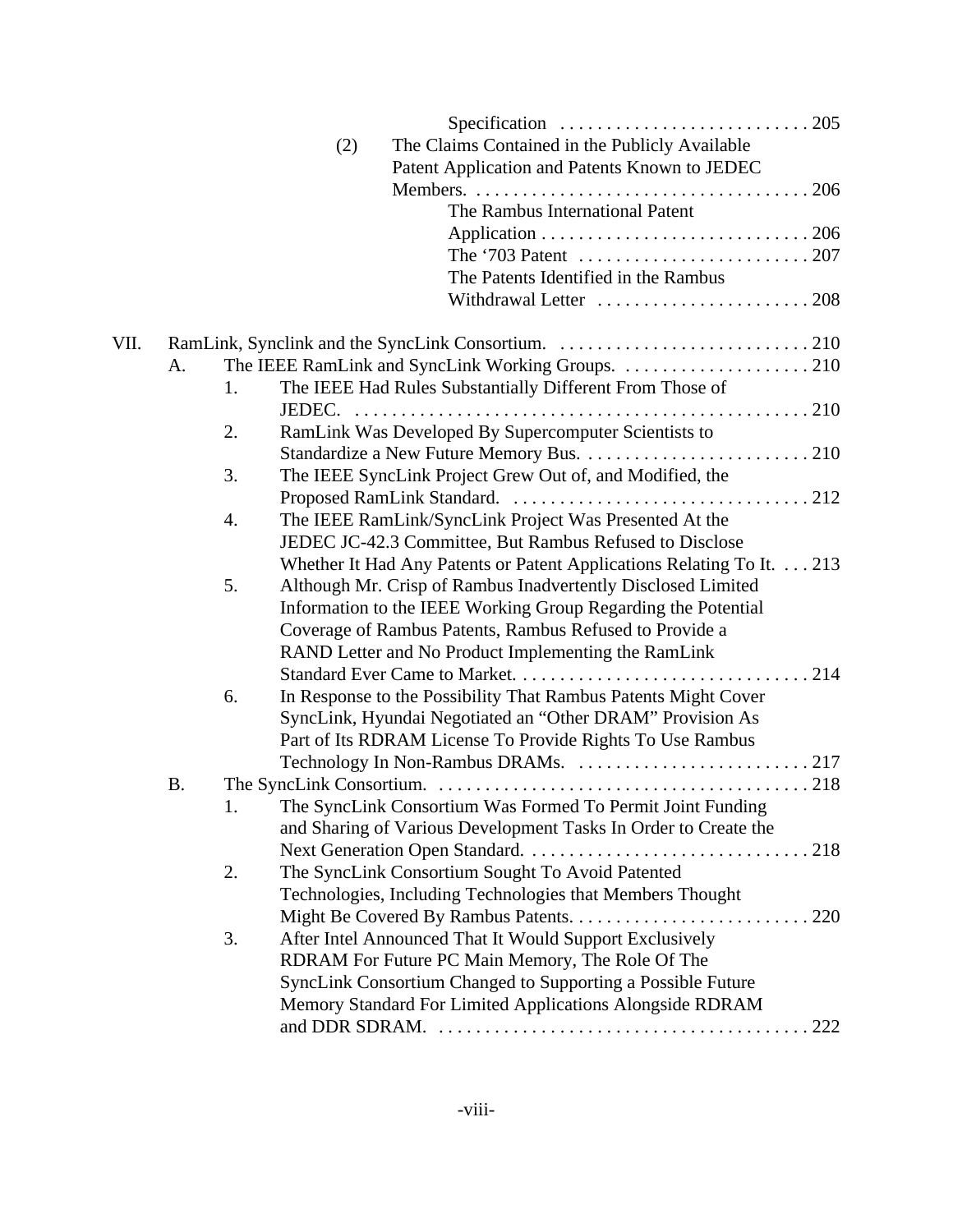| 4. | After Rambus Pressured Hyundai Into Withdrawing From the        |  |  |  |  |  |
|----|-----------------------------------------------------------------|--|--|--|--|--|
|    | SyncLink Consortium, the SyncLink Consortium Was Disbanded. 223 |  |  |  |  |  |

# **Volume II**

|       |                                                                           | <b>COMPLAINT COUNSEL'S PROPOSED FINDINGS OF FACT 224</b>                   |  |  |  |  |  |
|-------|---------------------------------------------------------------------------|----------------------------------------------------------------------------|--|--|--|--|--|
| VIII. | After Rambus Withdrew from JEDEC, It Continued to Promote Its Proprietary |                                                                            |  |  |  |  |  |
|       |                                                                           | Technology, While Secretly Preparing to Assert Patent Claims Against JEDEC |  |  |  |  |  |
|       |                                                                           |                                                                            |  |  |  |  |  |
|       | A.                                                                        | Intel's Endorsement of RDRAM in Late 1996 Placed DRAM                      |  |  |  |  |  |
|       |                                                                           | Manufacturers Under Economic Pressure to Sign Licenses with Rambus         |  |  |  |  |  |
|       |                                                                           |                                                                            |  |  |  |  |  |
|       | <b>B.</b>                                                                 | Rambus Attempted to Persuade Companies to Stop Developing                  |  |  |  |  |  |
|       |                                                                           | Alternative Technologies That Competed with RDRAM. 226                     |  |  |  |  |  |
|       | C.                                                                        | After its Withdrawal from JEDEC, Rambus Secretly Monitored the             |  |  |  |  |  |
|       |                                                                           | Activities at JEDEC and Synclink Even As It Continued To Amend and         |  |  |  |  |  |
|       |                                                                           |                                                                            |  |  |  |  |  |
|       | D.                                                                        | Rambus Continued Efforts to Obtain Patents Covering the Technologies       |  |  |  |  |  |
|       |                                                                           |                                                                            |  |  |  |  |  |
|       | Ε.                                                                        | Rambus Continued to Conceal Its JEDEC-Related Intellectual Property        |  |  |  |  |  |
|       |                                                                           |                                                                            |  |  |  |  |  |
|       | F.                                                                        | Rambus Prepared to Enforce its Strategic Patent Portfolio. 238             |  |  |  |  |  |
|       | G.                                                                        | Rambus Destroyed Documents in Anticipation of Patent Enforcement           |  |  |  |  |  |
|       |                                                                           |                                                                            |  |  |  |  |  |
| IX.   |                                                                           | High Royalty Rates, High Manufacturing Costs and Technical Problems Led to |  |  |  |  |  |
|       |                                                                           |                                                                            |  |  |  |  |  |
|       | A.                                                                        | DRAM Manufacturers Designed and Prepared to Manufacture Several            |  |  |  |  |  |
|       |                                                                           |                                                                            |  |  |  |  |  |
|       | <b>B.</b>                                                                 | The DRAM Industry Was Dissatisfied with Rambus RDRAM Royalty               |  |  |  |  |  |
|       |                                                                           |                                                                            |  |  |  |  |  |
|       | $C$ .                                                                     | Intel Was Concerned about Rambus RDRAM Royalty Rates. 250                  |  |  |  |  |  |
|       | D.                                                                        | As DRAM Manufacturers Worked to Develop RDRAM, They                        |  |  |  |  |  |
|       |                                                                           |                                                                            |  |  |  |  |  |
|       | Ε.                                                                        | The DRAM Industry Tried to Resolve the Problems with RDRAM Despite         |  |  |  |  |  |
|       |                                                                           |                                                                            |  |  |  |  |  |
|       | F.                                                                        | Rambus and Intel Averted a Major Blow-up in Spring 1998. 256               |  |  |  |  |  |
|       | G.                                                                        | Technical Problems and Product Delays Caused RDRAM to "Lose                |  |  |  |  |  |
|       |                                                                           |                                                                            |  |  |  |  |  |
|       | H.                                                                        | After Intel Stopped Exclusively Supporting Rambus, RDRAM's Projected       |  |  |  |  |  |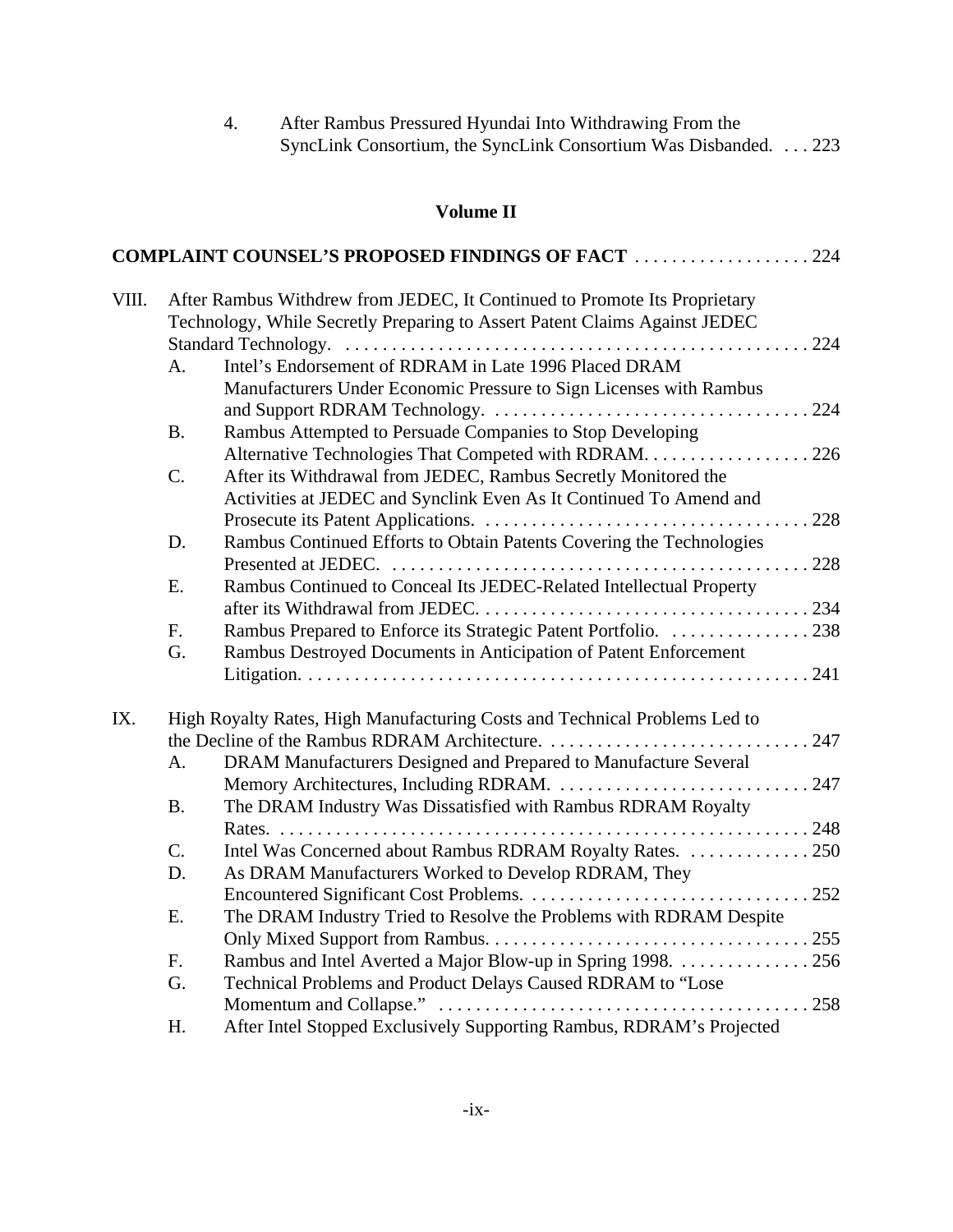|     | I.        |    | Intel's Decision to Cease its Exclusive Support of RDRAMs and to Plan to  |        |
|-----|-----------|----|---------------------------------------------------------------------------|--------|
|     |           |    | Develop a Controller to Support SDRAMs and DDR SDRAMs Caused              |        |
|     |           |    |                                                                           |        |
| X.  |           |    | Rambus Has Acted to Enforce U.S. and Foreign Patents with Respect to      |        |
|     |           |    | Technologies Incorporated in the JEDEC SDRAM and DDR SDRAM Standards.     | . .265 |
|     | A.        |    | Beginning in 1999, Rambus Asserted that its U.S. and Foreign Patents      |        |
|     |           |    | Covered Use of Programmable CAS Latency and Burst Length, On-Chip         |        |
|     |           |    | DLL and Dual Edge Clocking in JEDEC-Compliant SDRAMs and DDR              |        |
|     |           |    |                                                                           |        |
|     | <b>B.</b> |    | Rambus Has Pursued a Strategy of Licensing DDR SDRAMs Only at             |        |
|     |           |    | Royalty Rates Higher than Those Charged for RDRAMs, in Order to           |        |
|     |           |    |                                                                           |        |
|     | C.        |    | After Rambus Sued Hitachi, Several Companies Signed License               |        |
|     |           |    | Agreements Calling For Payment of Royalties to Rambus for SDRAMs          |        |
|     |           |    |                                                                           |        |
|     | D.        |    |                                                                           |        |
|     |           |    | Several Companies Refused Rambus's Licensing Demands and Face             |        |
|     |           |    | Patent Litigation with Rambus In the United States and in Various Foreign |        |
|     | E.        |    | Rambus's Enforcement of Patents with Respect to Technologies              |        |
|     |           |    | Incorporated in the JEDEC SDRAM and DDR SDRAM Standards Has               |        |
|     |           |    | Caused, and Will Cause, Substantial Economic Harm and Threatens the       |        |
|     |           |    |                                                                           |        |
|     |           |    |                                                                           |        |
| XI. |           |    | Had Rambus Timely Disclosed its Intellectual Property Claims, JEDEC Would |        |
|     |           |    |                                                                           |        |
|     | A.        |    | Had Rambus Disclosed On a Timely Basis, JEDEC Likely Would Have           |        |
|     |           |    |                                                                           |        |
|     |           | 1. | There Were Multiple Alternatives To Avoid the Technologies In             |        |
|     |           |    |                                                                           |        |
|     |           |    | There is No Reliable Evidence to Contradict The Commercial                |        |
|     |           |    |                                                                           |        |
|     |           | 3. | Alternatives to Programmable CAS Latency. 286                             |        |
|     |           |    | (A)                                                                       |        |
|     |           |    | (B)                                                                       |        |
|     |           |    | (C)                                                                       |        |
|     |           |    | (D)                                                                       |        |
|     |           |    | (E)                                                                       |        |
|     |           |    | (F)                                                                       |        |
|     |           | 4. |                                                                           |        |
|     |           |    | (A)                                                                       |        |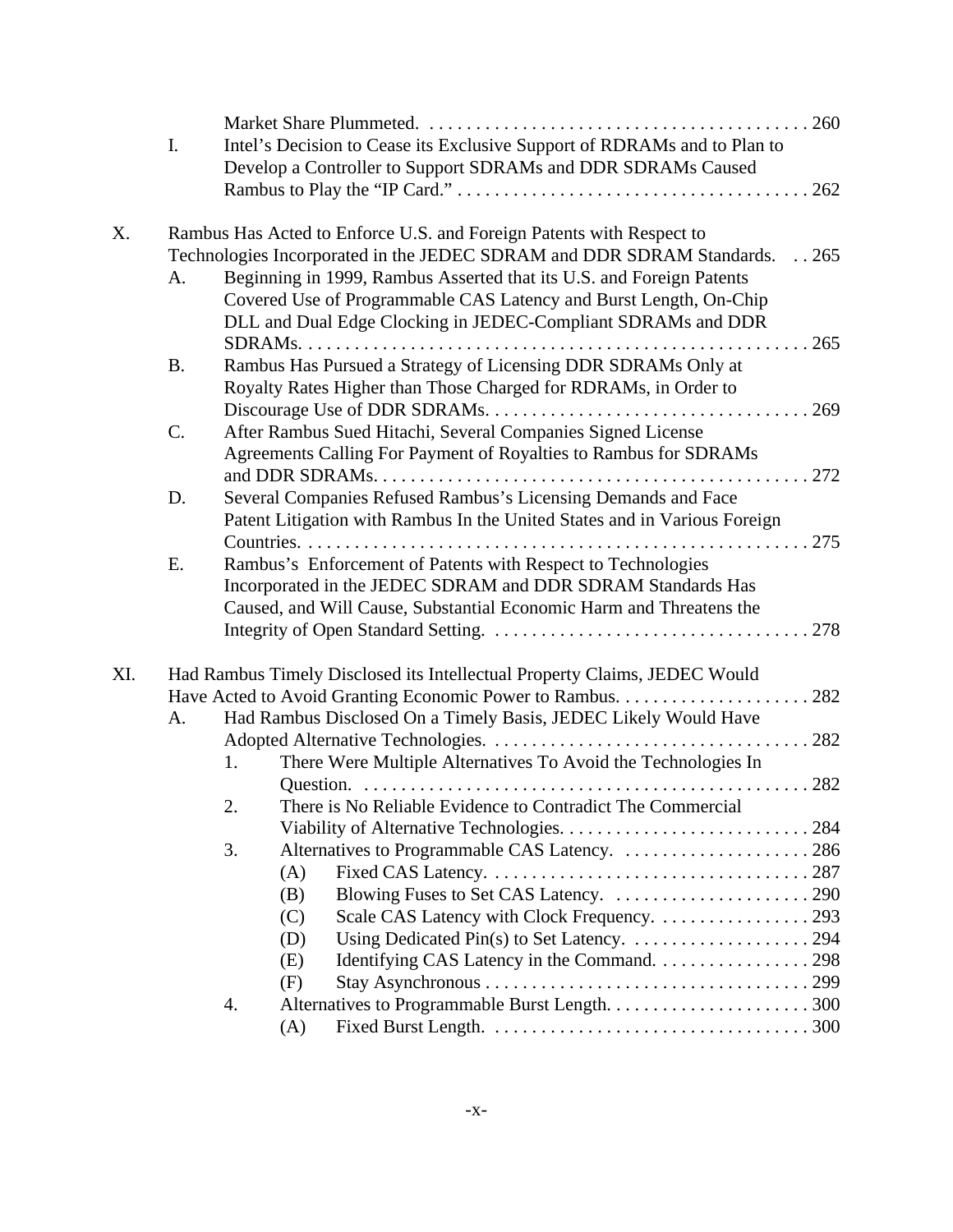|      |           |    | (B) |                                                                        |  |
|------|-----------|----|-----|------------------------------------------------------------------------|--|
|      |           |    | (C) | Using a Dedicated Pin to Set Burst Length. 304                         |  |
|      |           |    | (D) | Identifying Burst Length in the Command. 307                           |  |
|      |           |    | (E) |                                                                        |  |
|      |           |    | (F) | Toggle CAS Pulse to Control Data Output. 310                           |  |
|      |           | 5. |     |                                                                        |  |
|      |           |    | (A) | Single Edge Clock with Double Clock Frequency. 311                     |  |
|      |           |    | (B) |                                                                        |  |
|      |           |    | (C) |                                                                        |  |
|      |           |    | (D) |                                                                        |  |
|      |           |    | (E) |                                                                        |  |
|      |           |    | (F) |                                                                        |  |
|      |           |    | (G) |                                                                        |  |
|      |           | 6. |     |                                                                        |  |
|      |           |    | (A) | Use No Method of Aligning Data to the System Clock. 317                |  |
|      |           |    | (B) |                                                                        |  |
|      |           |    | (C) |                                                                        |  |
|      |           |    | (D) |                                                                        |  |
|      |           |    | (E) |                                                                        |  |
|      |           |    | (F) |                                                                        |  |
|      |           |    | (G) |                                                                        |  |
|      |           | 7. |     | JEDEC Rules Prohibited Use of Patented Technologies Without a          |  |
|      |           |    |     |                                                                        |  |
|      |           | 8. |     | JEDEC Likely Would Have Avoided Rambus Patents Even If                 |  |
|      |           |    |     | Rambus Had Promised To License On RAND Terms. 325                      |  |
|      | <b>B.</b> |    |     | If Rambus Had Disclosed On A Timely Basis And JEDEC Wanted To Use      |  |
|      |           |    |     | The Technologies In Its Standards, JEDEC Members Likely Would Have     |  |
|      |           |    |     | Sought To Negotiate Acceptable Royalty Rates Before Becoming Locked    |  |
|      |           |    |     |                                                                        |  |
| XII. |           |    |     | Industry Participants Are Now "Locked In" to the JEDEC Standards. 332  |  |
|      | A.        |    |     | The Industry Is Already Committed to the JEDEC Standards, and the      |  |
|      |           |    |     | Presence of the Technologies in Those Standards Is the Cause of Rambus |  |
|      |           |    |     |                                                                        |  |
|      |           | 1. |     | The Industry is Committed to the SDRAM Standard. 332                   |  |
|      |           | 2. |     | The Industry Is Committed to the DDR SDRAM Standard. 333               |  |
|      | <b>B.</b> |    |     | No Individual DRAM Manufacturer Can Switch from the Rambus             |  |
|      |           |    |     | Claimed Technologies in Response to a Change in the Price of Those     |  |
|      |           |    |     |                                                                        |  |
|      |           | 1. |     | Changing the Designs for SDRAM and DDR SDRAM Products                  |  |
|      |           |    |     |                                                                        |  |
|      |           | 2. |     | Changes to the SDRAM and DDR SDRAM Standards to Avoid                  |  |
|      |           |    |     |                                                                        |  |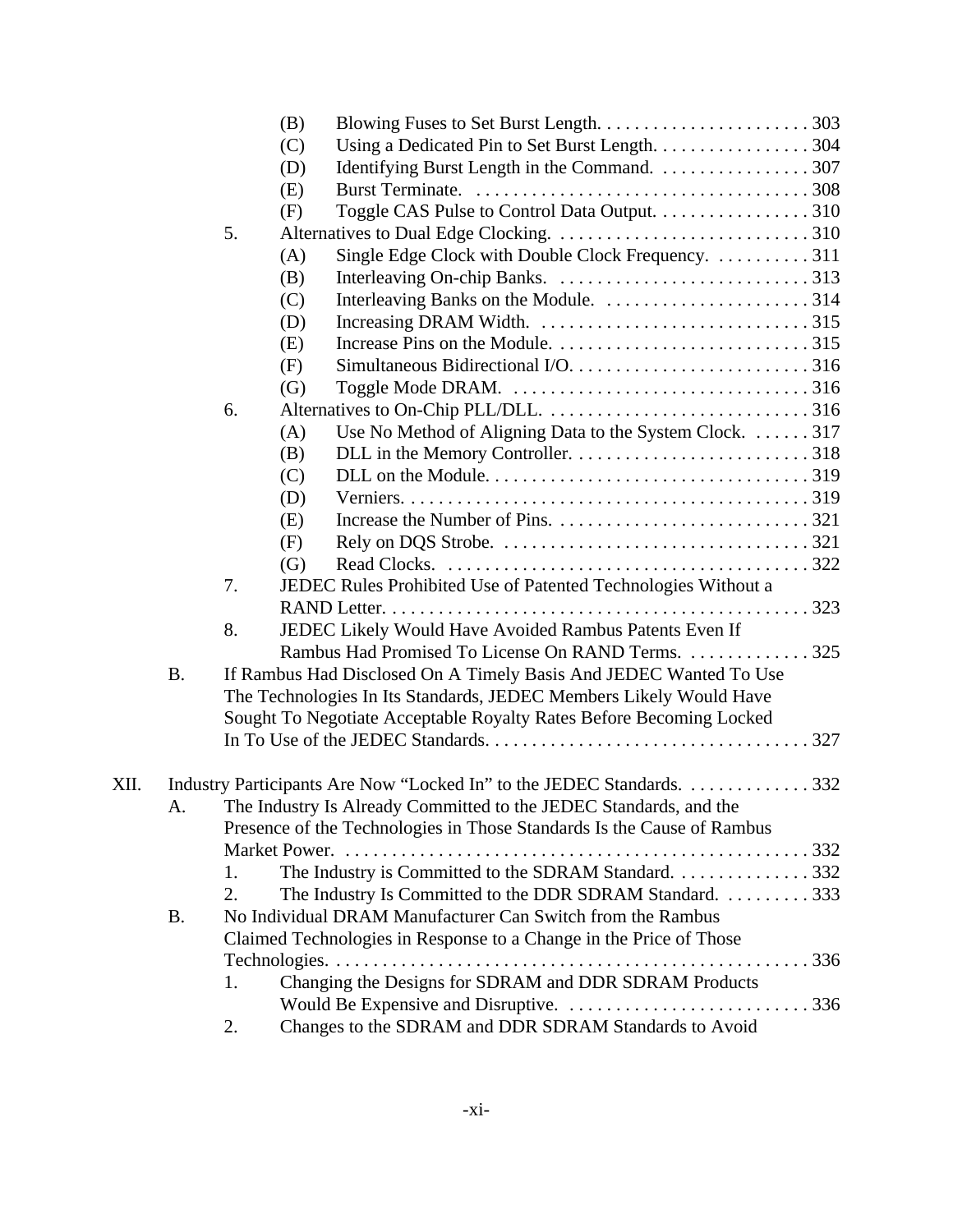|       |    |    | the Rambus Patents Would Lead To Products That Were Not                 |                     |
|-------|----|----|-------------------------------------------------------------------------|---------------------|
|       |    |    | Compatible with the Current Standards or with Other Components. 338     |                     |
|       |    | 3. | Because SDRAM and DDR SDRAM Are Commodity Products                      |                     |
|       |    |    | and Customers Require Multiple Sources, No Individual                   |                     |
|       |    |    | Manufacturer Can Switch from the Rambus Claimed                         |                     |
|       |    |    |                                                                         |                     |
|       |    | 4. | DRAM must Be Compatible with Other Components and                       |                     |
|       |    |    | Switching to Alternatives to the Rambus Claimed Technologies            |                     |
|       |    |    | Would Require Changes in Other Components to Ensure                     |                     |
|       |    |    |                                                                         |                     |
|       | C. |    | The Entire Industry, Including Manufacturers of Complementary Products, |                     |
|       |    |    | Can Only Switch from the Current JEDEC Standard by Changing the         |                     |
|       |    |    |                                                                         |                     |
|       |    | 1. | It Is Unlikely That a Standard Can Be Created Outside of JEDEC,         |                     |
|       |    |    | Which Is the Body That Has Traditionally Determined Standards in        |                     |
|       |    |    |                                                                         |                     |
|       |    | 2. | Changing the Prevailing DRAM Standard So That Individual                |                     |
|       |    |    | Firms Could Switch from the Rambus Claimed Technologies                 |                     |
|       |    |    |                                                                         |                     |
|       |    | 3. | Even if JEDEC Were Able to Change the Standard, There Is No             |                     |
|       |    |    | Guarantee That the New Standard Would Be Able to Displace the           |                     |
|       |    |    |                                                                         |                     |
|       |    |    |                                                                         |                     |
|       |    | 4. | Reaching Consensus Within JEDEC As To How To Change The                 |                     |
|       |    |    |                                                                         |                     |
| XIII. |    |    | Through its Conduct Rambus Obtained a Monopoly in Several DRAM          |                     |
|       |    |    |                                                                         |                     |
|       | А. |    | Relevant Economic Characteristics of the DRAM Industry. 348             |                     |
|       |    | 1. | The Basic Economics of the DRAM Industry Tend to Drive the              |                     |
|       |    |    |                                                                         |                     |
|       |    | 2. | The Economics of DRAM Production Can Lead to the Dominance              |                     |
|       |    |    | of the Industry by a Single Type of Product.                            | $\ldots \ldots 350$ |
|       |    | 3. | The Economics of DRAM Demand Tend to Lead to a Single                   |                     |
|       |    |    | <b>DRAM Standard</b>                                                    |                     |
|       |    | 4. | The Importance of Standards to the DRAM Industry. 351                   |                     |
|       |    | 5. | Economic Factors Influencing the Success of DRAM Standards. 352         |                     |
|       |    | 6. |                                                                         |                     |
|       |    | 7. |                                                                         |                     |
|       |    | 8. | Lock-in and Hold-up Concerns in the DRAM Industry.  357                 |                     |
|       |    |    | (A)                                                                     |                     |
|       |    |    | (B)                                                                     |                     |
|       |    |    |                                                                         |                     |
|       |    |    | Intellectual Property Is an Important Concern in the<br>(C)             |                     |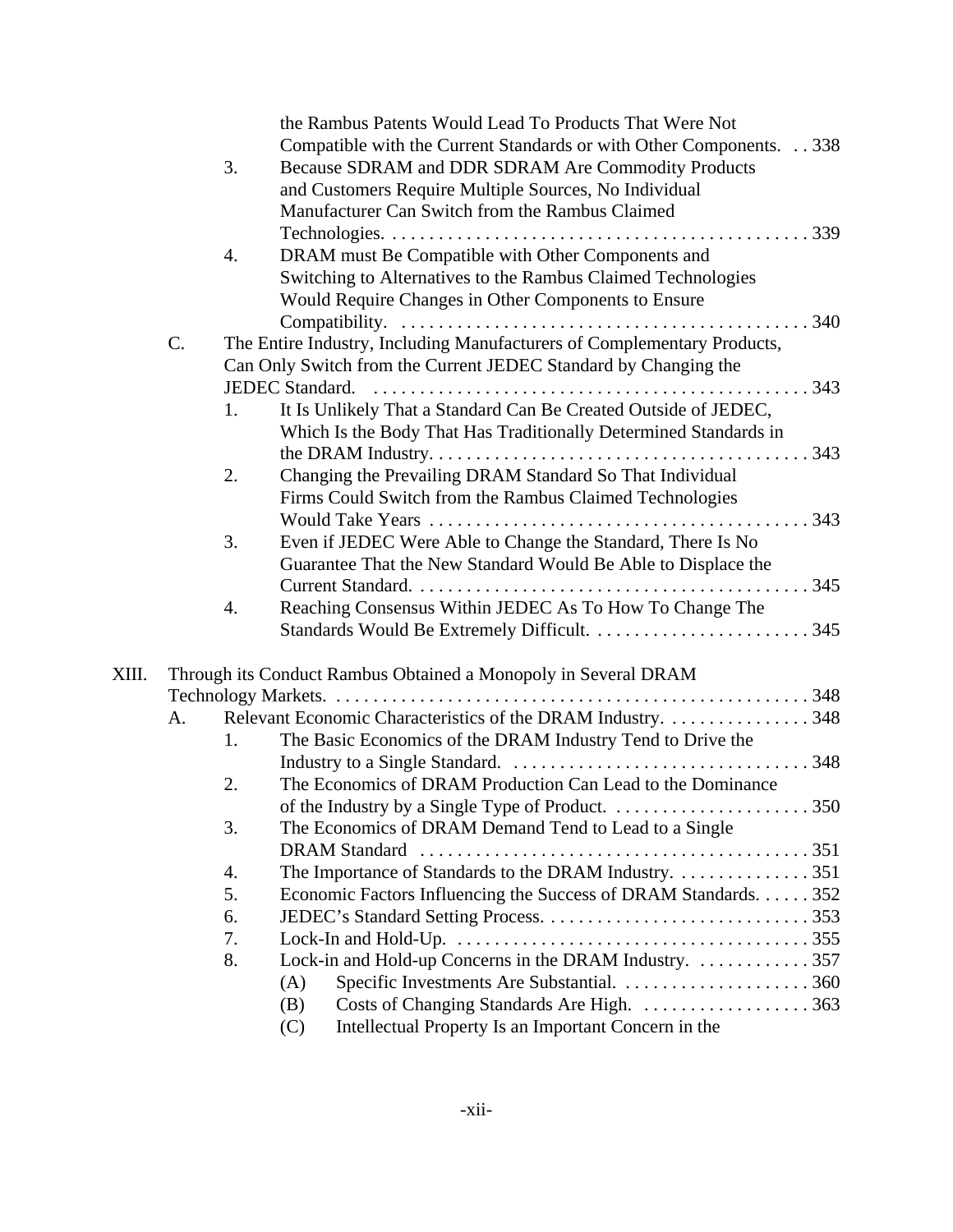|      | <b>B.</b> | The Relevant Product Markets Are Technology Markets. 365           |     |  |  |  |  |
|------|-----------|--------------------------------------------------------------------|-----|--|--|--|--|
|      |           | 1.                                                                 |     |  |  |  |  |
|      |           | 2.                                                                 |     |  |  |  |  |
|      |           | 3.                                                                 |     |  |  |  |  |
|      | C.        | The Relevant Geographic Market Is the World. 380                   |     |  |  |  |  |
|      | D.        |                                                                    |     |  |  |  |  |
|      |           | 1.                                                                 |     |  |  |  |  |
|      |           | (A)                                                                |     |  |  |  |  |
|      |           | The Industry is Locked In to the JEDEC SDRAM and DDR<br>(B)        |     |  |  |  |  |
|      |           |                                                                    |     |  |  |  |  |
|      |           | (C)                                                                |     |  |  |  |  |
|      |           | (1)                                                                |     |  |  |  |  |
|      |           | (2)                                                                |     |  |  |  |  |
|      |           | (3)                                                                |     |  |  |  |  |
|      |           | 2.                                                                 |     |  |  |  |  |
|      |           | (A)                                                                |     |  |  |  |  |
|      |           | (B)                                                                |     |  |  |  |  |
|      | Ε.        |                                                                    |     |  |  |  |  |
|      |           | 1.                                                                 |     |  |  |  |  |
|      |           | Conscious Choice by Rambus to Jeopardize Its Own Rights. 392<br>2. |     |  |  |  |  |
|      | F.        | Rambus's Anticompetitive Conduct Led to its Monopoly Power.  393   |     |  |  |  |  |
|      | G.        | The Anticompetitive Effect of Rambus's Conduct Extends Beyond the  |     |  |  |  |  |
|      |           |                                                                    |     |  |  |  |  |
|      |           |                                                                    |     |  |  |  |  |
| XIV. |           |                                                                    |     |  |  |  |  |
|      | A.        | The Most Appropriate Available Remedy Is To Prohibit Rambus From   |     |  |  |  |  |
|      |           | Enforcing Any Patents With A Priority Date Prior to June 18, 1996  |     |  |  |  |  |
|      |           |                                                                    |     |  |  |  |  |
|      | <b>B.</b> | The Remedy Should Extend To All Technologies Included in JEDEC-    |     |  |  |  |  |
|      |           |                                                                    |     |  |  |  |  |
|      |           | 1. Low Voltage Swing Signaling.                                    | 403 |  |  |  |  |
|      |           | 2.                                                                 |     |  |  |  |  |
|      |           | 3.                                                                 |     |  |  |  |  |
|      |           | 4.                                                                 |     |  |  |  |  |
|      |           | 5.                                                                 |     |  |  |  |  |
|      | C.        |                                                                    |     |  |  |  |  |
|      | D.        |                                                                    |     |  |  |  |  |
|      |           | <b>COMPLAINT COUNSEL'S PROPOSED CONCLUSIONS OF LAW 424</b>         |     |  |  |  |  |
|      |           |                                                                    |     |  |  |  |  |
|      |           |                                                                    |     |  |  |  |  |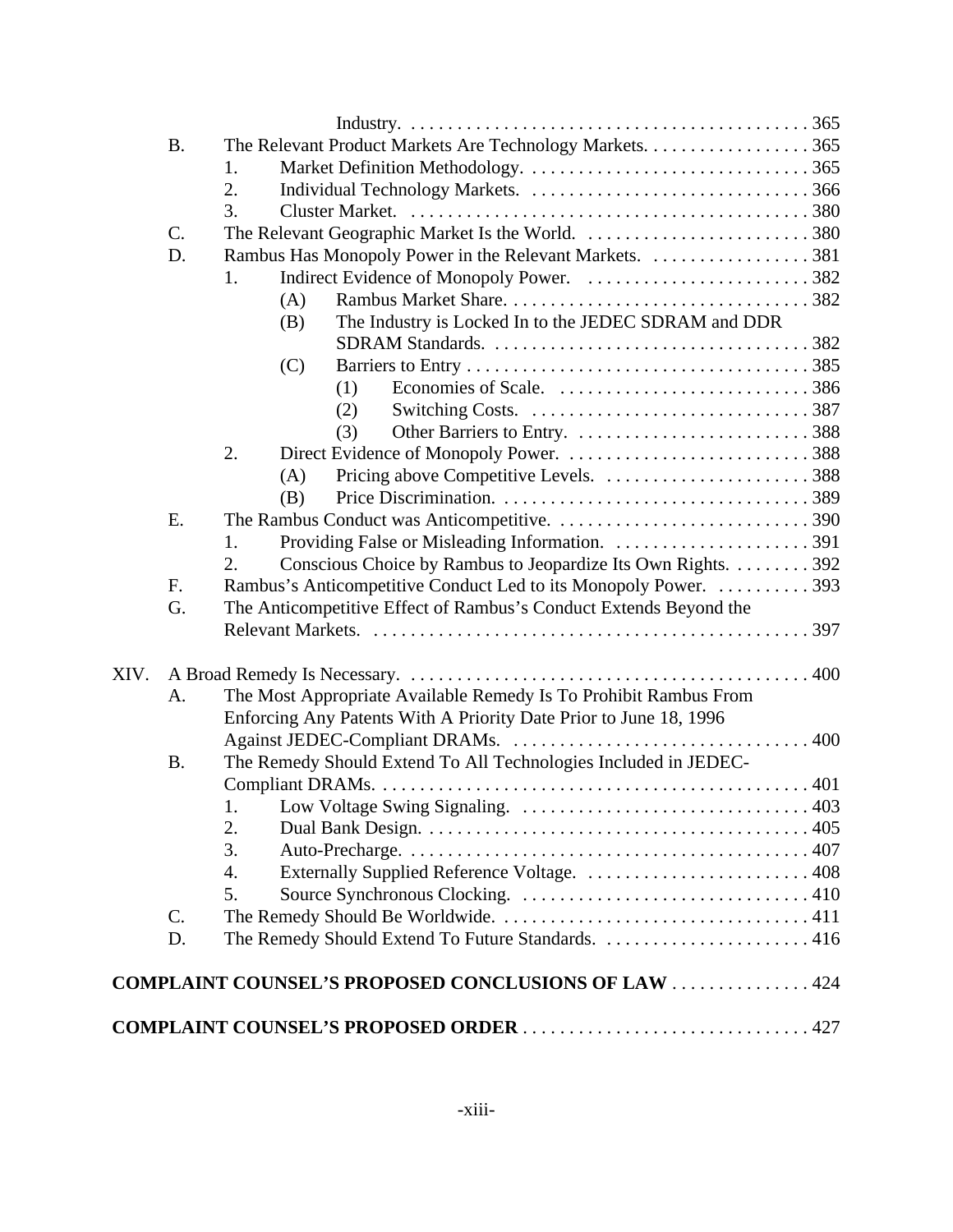## **UNITED STATES OF AMERICA BEFORE FEDERAL TRADE COMMISSION**

In the Matter of

RAMBUS INCORPORATED,

Docket No. 9302

a corporation.

# **COMPLAINT COUNSEL'S PROPOSED FINDINGS OF FACT**

# **Volume I**

## **Introductory Matter**

1. Pursuant to Rule 3.46(d) of the Commission's Rules, 16 C.F.R. § 3.46(d), Complaint Counsel state their intention to file stipulated witness and exhibit indices conforming to the requirements of Rule 3.46(b) and (c) of the Commission's Rules.

2. These Proposed Findings of Fact use the following forms of citation:

- Testimony from the trial transcript in this case is cited by witness last name and transcript page: (Crisp, Tr. 2927-28). Citations to testimony of Gordon Kelley and John Kelly include the first initial to avoid confusion.
- Exhibits admitted in evidence in this case are cited by exhibit number and page: (CX0711 at 59) or (CX0545 at 5-9).
- Testimony from depositions or prior proceedings is cited by the exhibit number and the page, followed by a parenthetical with witness name and short description of the transcript: (CX2089 at 41-43 (Meyer, Infineon Trial Tr.)). Page references refer to the internal numbering of the transcript, not the exhibit numbering.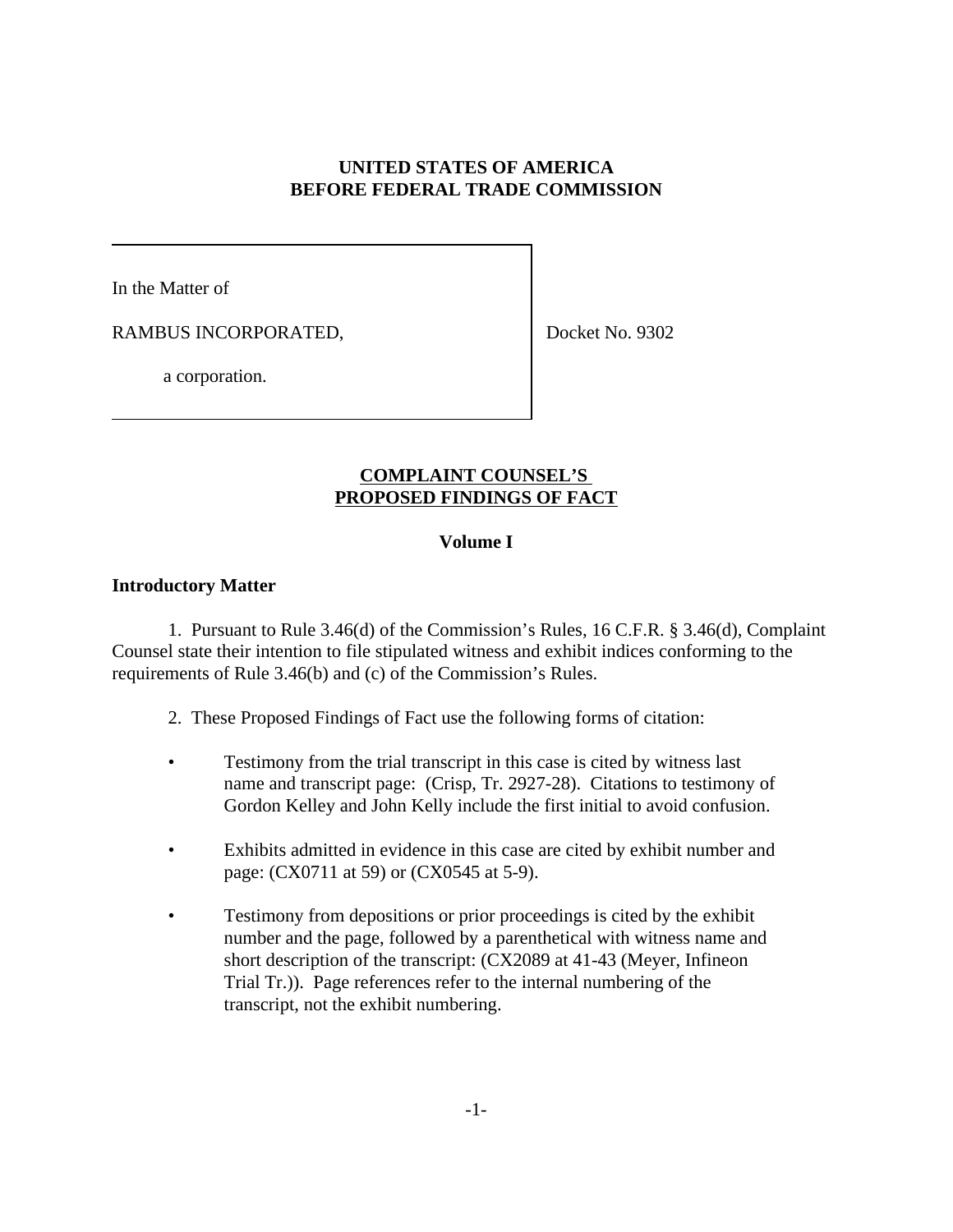- In camera materials are designated using braces and bold type, with reference to the in camera status in italics in the citation, as specified in Paragraph II of the Order on Post Trial Briefs, July 10, 2003.
- The Answer of Respondent Rambus Incorporated to the Complaint herein, filed July 29, 2002, is cited by page and paragraph as follows: (Rambus Answer at 41, ¶ 101).
- The Parties' First Set of Stipulations, filed April 23, 2003, and The Parties' Second Set of Stipulations, Filed July 25, 2003, are cited by stipulation number, as follows, respectively: (First Stipulations, No. 22) or (Second Stipulations, No 3).
- References to the Rambus privilege log in this case are to the version dated March 14, 2003, included as Tab 9 to the Motion *In Limine* Regarding Rambus's Patent Prosecution Efforts after June 1996 and Neil Steinberg's Opinions Regarding the Scope of Rambus's Prior Patent Applications, filed March 26, 2003, and are cited as follows: (Steinberg Motion *In Limine*, Attachment 9, Rambus Privilege Log Entries). Rambus continued to provide Complaint Counsel with other revised versions of its privilege log through this week, which have not been filed in the record of the case. On September 4, 2003, Rambus confirmed that its document production was complete and that the most recent version of its revised privilege log was final.
- These Complaint Counsel's Proposed Findings of Fact are cited by paragraph, as follows: (CCFF 507) or (CCFF 743-45).

3. There have been filed with the Administrative Law Judge designations of prior deposition and other testimony which the parties have sought to have included in the record in this case. (The Parties' Designated Deposition Testimony (Second Corrected Version, filed August 25, 2003)). While some designated testimony has previously been admitted into the record and read or played at the trial herein, as of the time these Proposed Findings were prepared there remained a number of testimony designations that had not yet been ruled upon. Because Complaint Counsel believe that these designations contain admissible material and reliable evidence relevant to matters at issue in this case, we have cited appropriate portions of this designated testimony in these Proposed Findings. In the event that portions of this designated testimony are not admitted to the record, we request that any citations to such nonadmitted matter in these Proposed Findings be disregarded.

The witnesses and transcript exhibits from which testimony designations had been made but not ruled upon, as of the time these Proposed Findings were prepared, are as follows: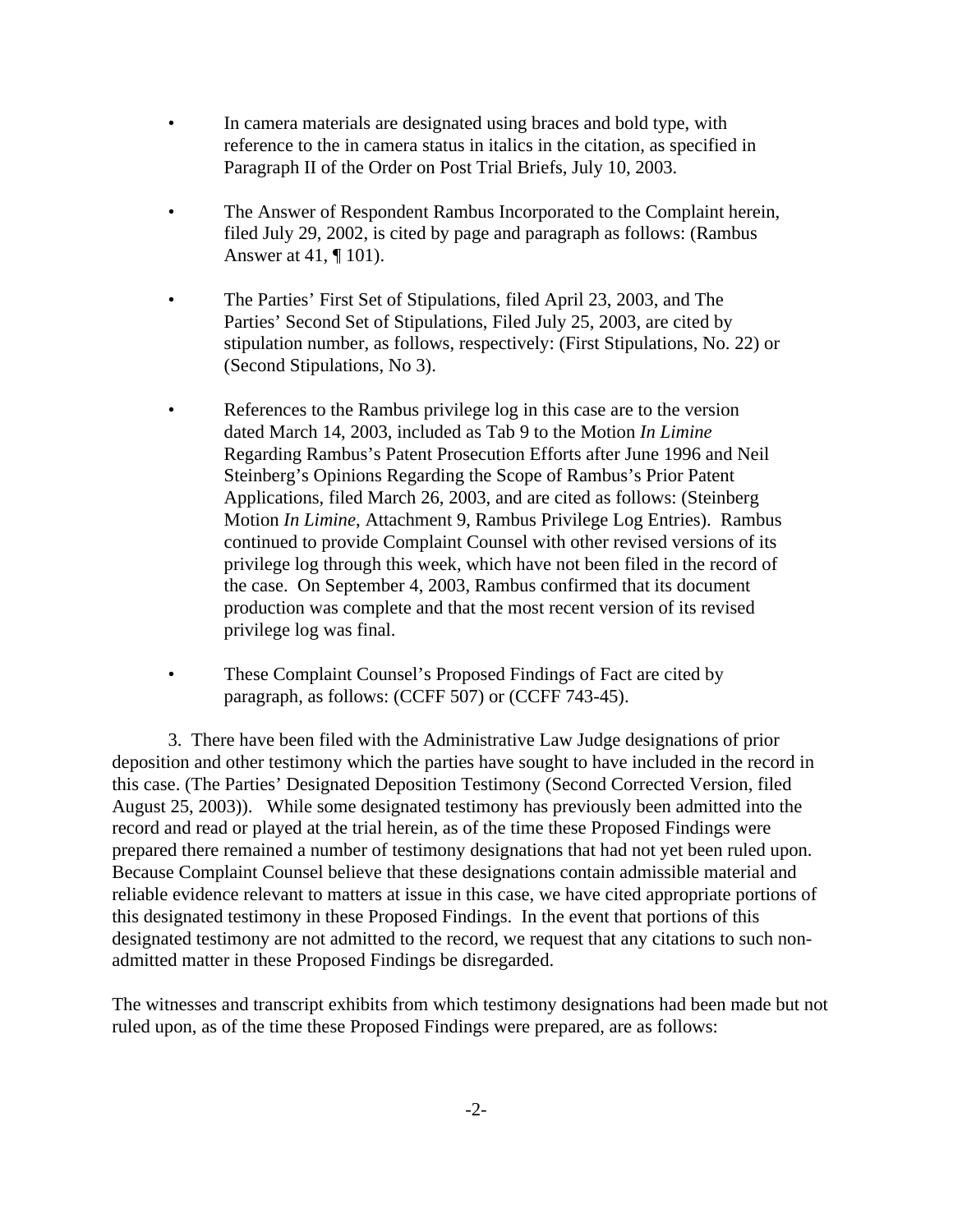Crisp: CX2052, CX2053, CX2069, CX2082, CX2092, CX2093, CX2086, CX2087, CX2094, CX2104 Davidow: CX2067, CX2083, CX3132, CX2109 Farmwald: CX2064, CX2065, CX3131, CX2096, CX2097, CX2106 Harmon: CX2070 Horowitz: CX2062, CX2063, CX2100, CX2101, CX2116 Mooring: CX2054, CX2056, CX2055, CX2066, CX2079, CX2081, CX2098, CX2105, CX2112 Tate: CX2060, CX2061, CX2072, CX2073, CX2074, CX2084, CX2088, CX2099, CX2111 Ware: CX2103, CX2115

4. Paragraphs 4 - 9 are unused.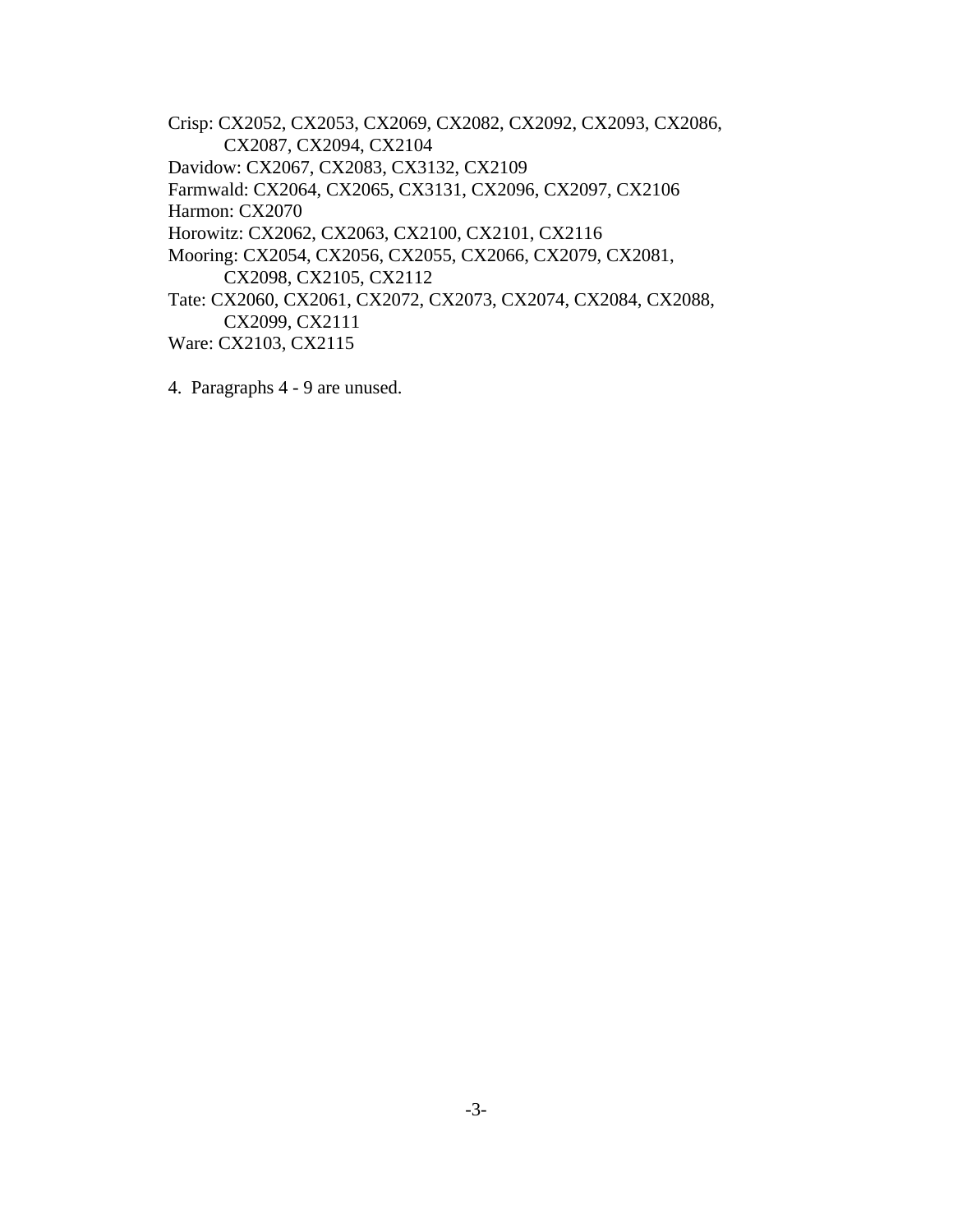#### **I. The DRAM Industry.**

### **A. What is a DRAM?**

10. DRAM stands for "Dynamic Random Access Memory." (Rhoden, Tr. 266-67). DRAM is a type of electronic memory. (Rhoden, Tr. 266). DRAM is "dynamic" because it needs to be refreshed every fraction of a second. (Rhoden, Tr.266-267 ("dynamic is something that is a temporary storage.")).

11. The primary use for DRAM is in computer systems. (Rhoden, Tr. 267 ("Probably the largest percentage of DRAM winds up in computer systems."); Gross, Tr. 2272-2273 (About 95% of Hewlett Packard purchases of memory are used in computers, including servers, the remaining 5% are used in printers, cameras and camera accessories).

12. DRAMs are also used in a wide range of other products. (Sussman, Tr. 1362 ("Q. What applications or end products would use these DRAMs? A. Basically everything that needed to temporarily store data, a very wide range of products. It could be from today's MP3 music to the supercomputer that NASA would have."). These products include servers (Kellogg, Tr. 4993; Tabrizi, Tr. 9126-9127;) , workstations (G. Kelley, Tr. 2376-2377; Krashinsky, Tr. 2770-2771; Farmwald, Tr. 8206-8207; Tabrizi, Tr. 9126-9127), printers (Kellogg, Tr. 4986- 4987; Krashinsky, Tr. 2770-2771; Gross, Tr. 2272-2273), PDA's ( Krashinsky, Tr. 2770-2771) and cameras (Gross, Tr. 2272-2273).

13. In a computer system, DRAM is the area where transactions and information is stored and processed, stored and retrieved while the computer is in operation. (Rhoden, Tr. 267- 68 ).

14. Typically, multiple DRAM chips are placed on a memory module, which is a small printed circuit board (Rhoden, Tr. 272-73; *see, e.g.,* DX0001). The module containing the DRAM chips connects to a motherboard. (Rhoden, Tr. 269, 273).

15. The central processing unit ("CPU" or "microprocessor") is the "brains" of the computer. The CPU processes and makes decisions based on the information that it receives from memory devices, including the DRAM chips. (Rhoden, Tr. 271-72). The CPU is located on the motherboard. (Rhoden, Tr. 275-76; *see, e.g.,* DX0003).

16. A chipset or controller is a group of computer chips that connect the various components of the motherboard, including the DRAMs and the central processing unit. (Rhoden, Tr. 275 (chipset "defines a grouping of chips that actually are the traffic cops for the motherboard. They connect . . . the memory, the CPU, all of the different I/O devices.")). The chipset communicates with the DRAM by sending signals for the clock, control, address, and data commands that travel along buses between the chipset and the DRAM. (Rhoden, Tr. 277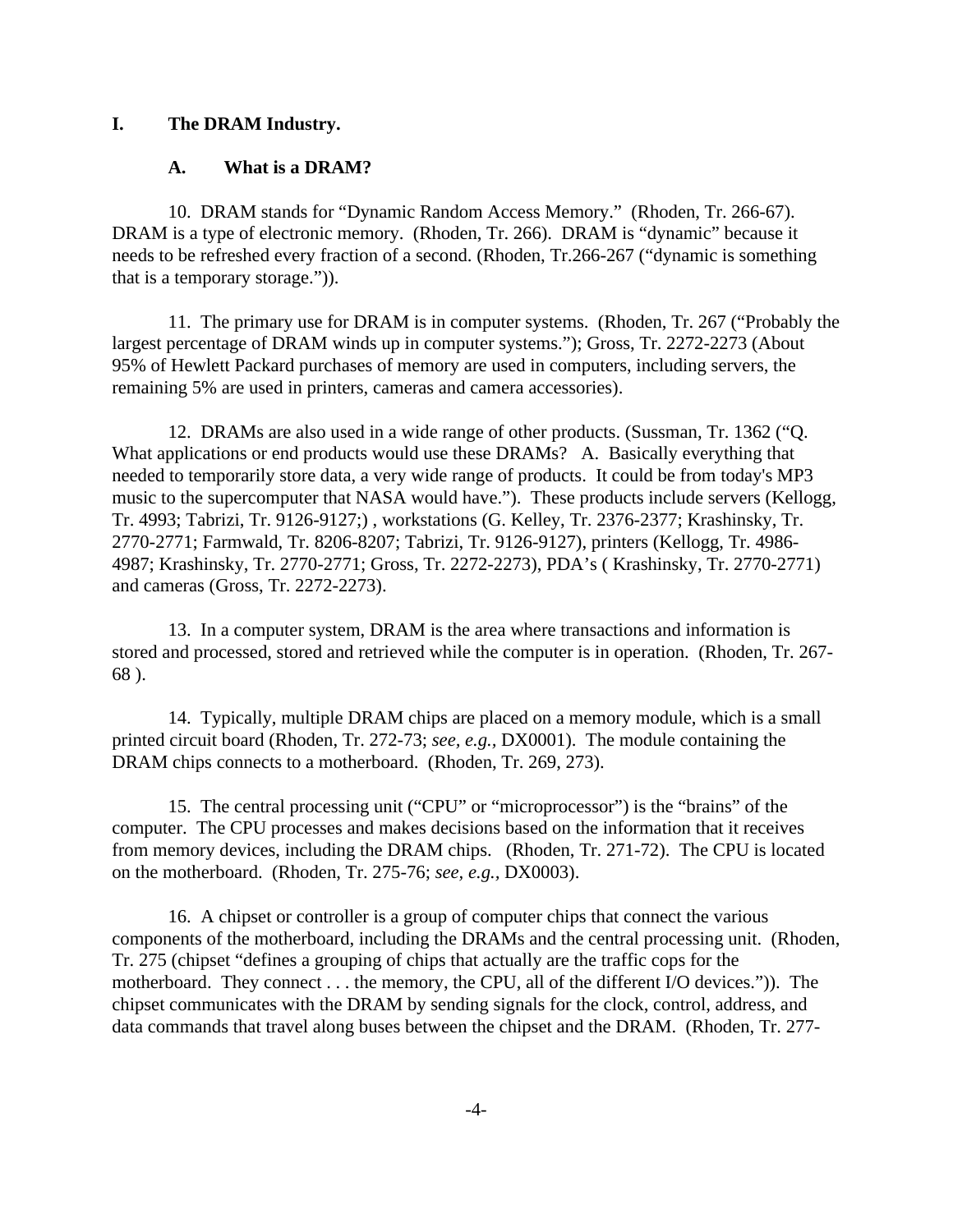79).

17. A DRAM is made up of a number of cells. (Rhoden, Tr. 359). Information is stored in the cell capacitor as a either a high or low voltage. (Rhoden, Tr. 359). The cells of the DRAM are divided into an array via a series of rows and columns with the cells located at the intersections of those rows and columns. (Rhoden, Tr. 359-60). Access to the cell capacitor is made by activating a transistor, which transfers the voltage in the capacitor to a column or bit line. (Rhoden, Tr. 359-60).

18. In the early 1990s, the typical DRAM contained 16 million cells, or 16 "megabits". (Rhoden, Tr. 360-61).

19. The row address strobe ("RAS") accompanies the row address information, which supplies the information necessary to identify the row within the DRAM that is required to respond to a particular request from the controller. (Rhoden, Tr. 365).

20. The column address strobe ("CAS") accompanies the column address information, which supplies the information necessary to identify the column within the DRAM that is required to respond to a particular request from the controller. (Rhoden, Tr. 368).

21. Information is sent to or from the DRAM cells in response to requests made by the chipset. The chipset provides row and column addresses that determine where the information can be found or should be stored. (Rhoden, Tr. 361-63). A sense amplifier senses whether the voltage in the cell capacitor is low or high. The sense amplifier, in turn, is connected to the data output "bus" lines. (Rhoden, Tr. 366).

22. There are different types of DRAM, including asynchronous and synchronous. The term "asynchronous" refers to a DRAM device that operates without reference to a free running clock. Instead, the controller sends instructions to the memory and waits for a response for a period of time that is not synchronized. (Rhoden, Tr. 368; Jacob, Tr. 5394)

23. The term "synchronous" refers to a DRAM device that is synchronous with a free running clock. (Rhoden, Tr. 370-372; Sussman, Tr. 1359)**.** 

24. A free running clock operates continuously in contrast to other clock-type signals that only operate intermittently. (Rhoden, Tr. 368).

## **B. DRAMs Must be Compatible and Interoperable with Other Components.**

25. DRAM chips are not sold individually to consumers. Instead, they are included in other products that are then sold to consumers. Examples of products that incorporate DRAM include personal computers, memory modules, graphics cards, printers, servers, and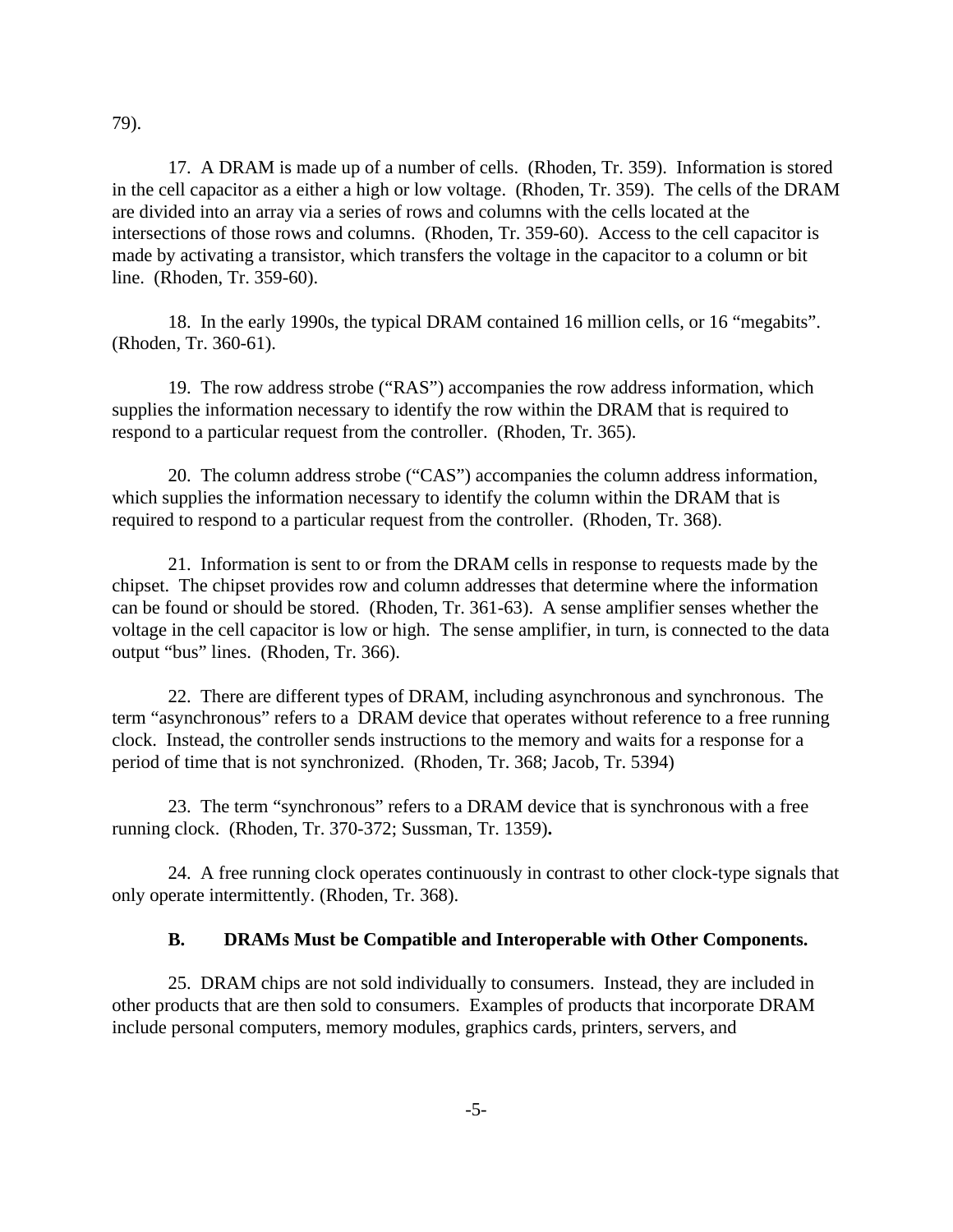telecommunications switches. The customers for the DRAM manufacturers are those firms that include DRAMs in their products. (Rhoden, Tr. 298; McAfee, Tr. 7183, *see also* DX0132). For example, SDRAM is used by HP in its printers, servers, and in some of its notebook computers. (Gross, Tr. 2275). DDR SDRAM is approximately 80% of the DRAM that HP buys, and it is used in desktop computers, notebook computers and servers. (Gross, Tr. 2274-76)

26. A DRAM alone is not useful; it needs to communicate with many other components in the computer. (Macri, Tr. 4589 ("It needs to talk to other things, and there's a vast array of, you know, system types, from like a personal computer to a digital television, they all use the DRAM a bit differently."); Peisl, Tr. 4402-03 ("Memory is interfacing with a number of components on the motherboard . . . [including] the controller. . . modules . . . BIOS")).

27. In order for DRAM to have any value, it must be compatible with the other components in the products that include the DRAM. (Peisl, Tr. 4410 ("Interoperability between that the DRAM works flawlessly together with all the components in the system. It's not only one chip that the DRAM is interfacing with but all the other components on the motherboard, the position on the motherboard, the particular layout on the motherboard, other components on the modules, for instance, like registers. You have to make sure that your part is fully compliant with all the specifications of the other chips. This is why everybody is working towards the JEDEC specification. That's the common denominator."); CX1075 at 1 ("A phone or computer that is almost compatible is one that doesn't work. If people build parts 99% compatible, the systems companies won't buy them."); Heye, Tr. 3655-65, *see,* DX0030; Jacob, Tr. 5562-66, *see also* DX0105)).

28. It is important to DRAM customers such as PC-OEMs that the DRAM that they buy is interoperable with the other components of their systems. (Peisl, Tr. 4409 ("And the second issue is the interoperability. They of course wanted to make sure that our parts work together with all the other components in the system."); CCFF 27 and 114)

## **C. How DRAMs are Made.**

#### **1. Establishing a DRAM "Fab."**

29. DRAMs are manufactured in plants commonly called "fabs." (Becker, Tr. 1101)

30. Billions of dollars are required to create factories and designs necessary to produce DRAMs (Rhoden, Tr. 297 ("there's a great deal of investment, billions of dollars, that go into the creation of factories and designs that are necessary to produce DRAM. . .") ; Shirley, Tr. 4161 ("when we bring a new production process to Micron, that's a very expensive process, the act of buying this new tooling for the production plant.")).

31. The Infineon fab in Richmond, Virginia has so far cost approximately \$1.5 billion.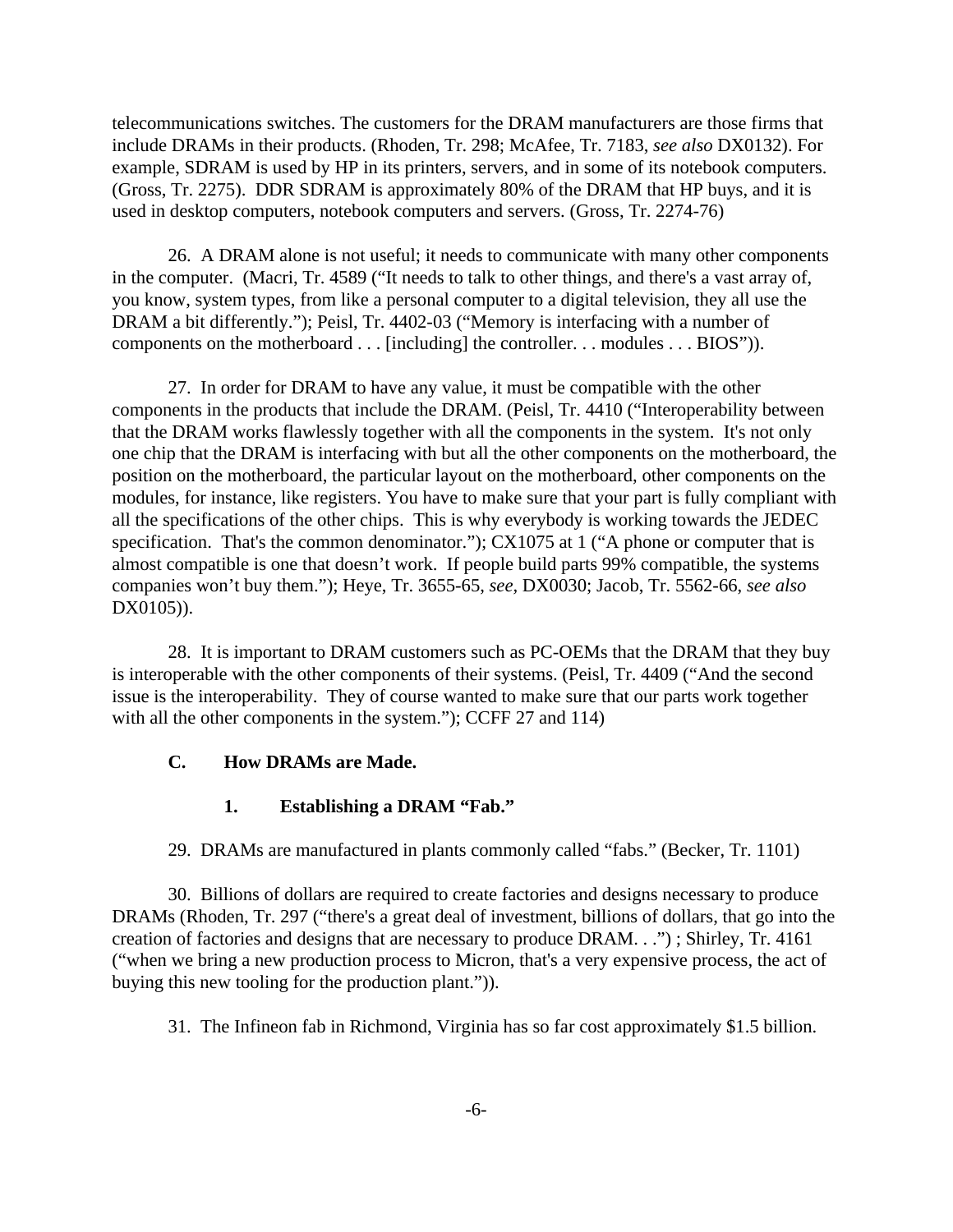About \$350 million of that amount was for the buildings and the building infrastructure, office furniture, computer systems and facilities systems. The balance, about \$1.2 billion, was for the actual processing equipment used to manufacture the DRAM chips and modules. (Becker, Tr. 1108).

32. From groundbreaking to production of a qualified chip, it can take two years to build a new fab. (Becker, Tr. 1106-07).

33. Manufacturers generally require 20-25 identical mask sets to achieve full-ramp production of a DRAM. (Becker, Tr. 1123). A full mask set costs approximately \$1 million. (Becker, Tr. 1122-23).

34. Manufacturers frequently are forced to purchase multiple iterations of a mask set as defects are identified and redesigns occur. (Becker, Tr. 1150-51 ("Typically we'll do at least one all layer redesign, so we'll buy 22 layers, run those, we will find issues, and we will have to do a redesign of all 22 layers. We will order those 22 layers again with correction. And then typically we will have to. . . redesign maybe four or five of those layers two or three or four times after that to finetune the performance.")).

## **2. The DRAM Manufacturing Process.**

35. The starting point in the manufacturing process is a bare silicon wafer. (Becker, Tr. 1116-1117).

36. During the course of the manufacturing process, successive layers are built up on the silicon wafer. *(See generally* Becker, Tr. 1116-32 (describing the process on how a bare wafer becomes a processed layer containing hundreds of chips.)). DRAMs require as many as 22 distinct layers. (Becker, Tr. 1131). Each layer requires a series of manufacturing steps. (Becker, Tr. 1131-1132). Processing the wafer takes about 400 manufacturing steps. (Becker, Tr. 1131)

37. The manufacturing process is non-linear, meaning that a wafer will re-enter different processing area of the fab a number of times. (Becker, Tr. 1118).

38. A processed wafer contains hundreds of individual DRAM chips. (Becker, Tr. 1117).

39. The processed wafer is electrically tested in order to find the good chips. (Becker, Tr. 1132-1133)

40. After testing, the wafer is cut into individual DRAMs. (Becker, Tr. 1132-1134)

41. The individual chips are then bonded to a metal lattice like structure called a lead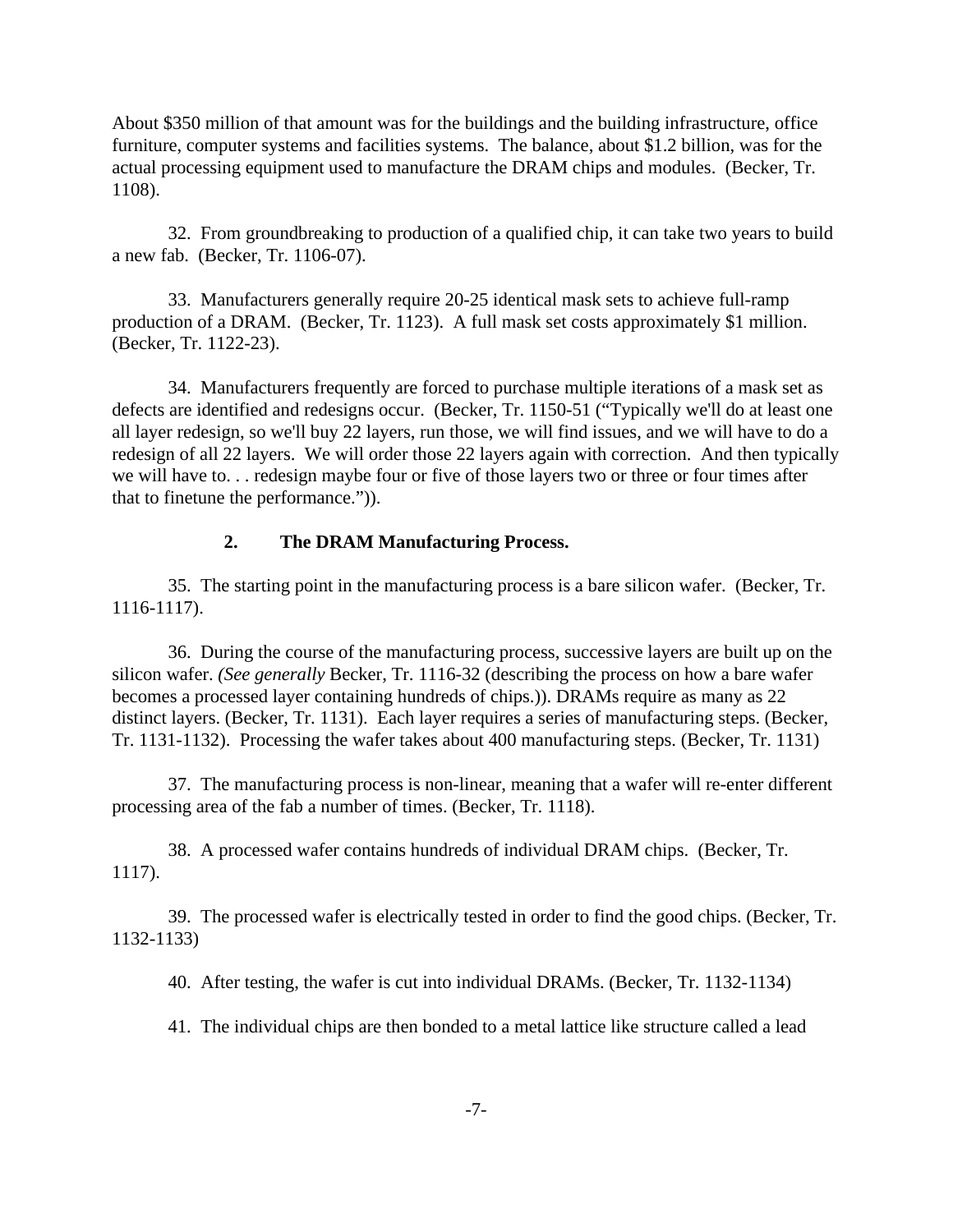frame and are covered with a black hard plastic mold compound. (Becker, Tr. 1132-1134)

42. After packaging, the good chips are built into components and tested again. (Becker, Tr. 1132-1134).

43. The testing and packaging process takes approximately two weeks. (Becker, Tr. 1136).

44. The tested components may also be assembled onto circuit boards to create modules and are further tested. (Becker, Tr. 1135) This process takes approximately 1 ½ weeks. (Becker, Tr. 1136; *see generally* Becker, Tr. 1132-36 (describing the process on how the chips are built into components and connected to modules)).

45. The Infineon plant in Richmond produces approximately 3.5 million DRAM chips per week. (Becker, Tr. 1139).

#### **3. Development of a New DRAM, From Specification to Full Production.**

46. The development of the DRAM proceeds along a number of "phases" and milestones. Those are the design phase, the layout phase, the simulation phase, the verification phase, "tape out," initial silicon, the validation phase, internal qualification phase and the production phase. (Shirley, Tr. 4141-42; Reczek 4306-4341; *see* DX0044).

47. Concurrently with the development of the DRAM itself, industry participants dedicate substantial resources to ensuring that the future DRAM products will be available on the same schedule as the other components that make up PCs, servers and workstations. (Gross, Tr. 2278 ("We frequently meet with the technical teams as well as the executive teams with each of our largest partners to exchange projections into the future of the types of technology that we're going to be needing in our computers, as well as the types of technologies and the mix in volumes that the suppliers plan to manufacture. And we endeavor to work toward a very close alignment of those technology roadmaps."); Peisl, Tr. 4447; Heye, Tr. 3636-3637; MacWilliams, Tr. 4799-4800).

48. In the design phase, the DRAM designers implement the DRAM specification as a set of circuit designs or schematics. (Shirley, Tr. 4142-43).

49. In the layout phase, the layout designers take the circuit designs created in the first step and create a representation of the circuit designs. (Shirley, Tr. 4143).

50. In the simulation phase, the design engineers simulate the designs in order to verify that the chips will perform as intended before they are first manufactured. (Shirley, Tr. 4144).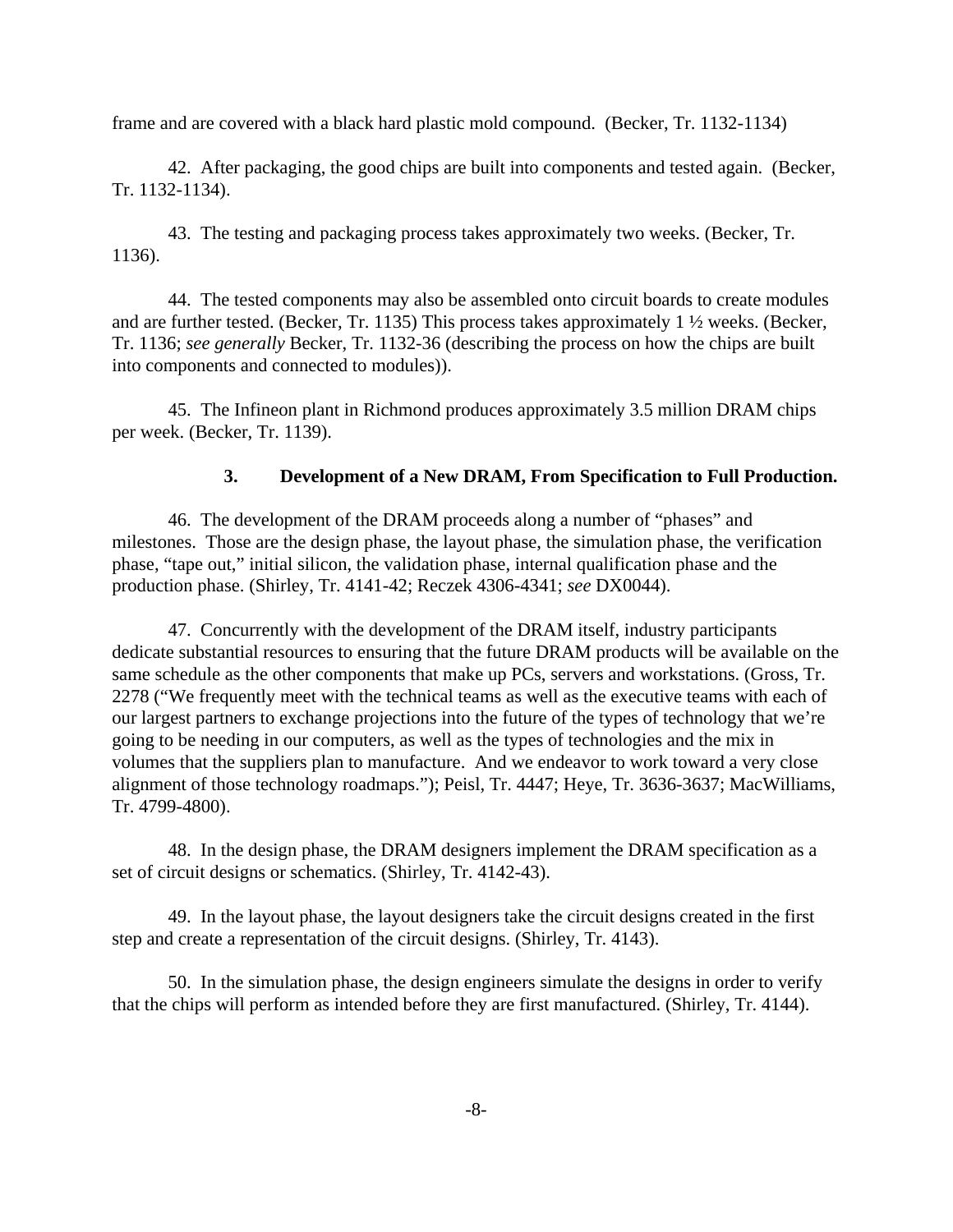51. The verification phase involves ensuring that the schematics created in the design phase are in fact represented by the work done in the layout phase. (Shirley, Tr. 4144-45; Reczek, Tr. 4309).

52. Tape out involves the process of transferring the DRAM layout onto masks that will be used in the fabrication of the DRAM. (Shirley, Tr. 4145). The collection of individual masks necessary fabricate a DRAM design comprises a mask set. (Shirley, Tr. 4147).

53. A mask contains an image that is transferred to the wafer through a process of using light to expose the wafer to the image pattern in the mask and using gasses to etch the resulting pattern into the wafer. (Becker, Tr. 1122-24).

54. At some DRAM manufacturers, including Micron, the physical creation of masks is done by specialized firms that provide the service to the DRAM manufacturers. (Shirley, Tr. 4145-46). Other DRAM manufacturers, including Infineon, produce their own masks. (Reczek, Tr. 4312).

55. For a new design, it generally takes between 6 and 18 months from the beginning of the design phase for a DRAM to be taped out. (Shirley, Tr. 4149; Reczek, Tr. 4342-45; *see* DX0045).

56. The mask set, once it is received, is used to create the first physical manifestation of the DRAM chips on wafers. Those wafers are referred to as "initial silicon." (Shirley, Tr. 4147).

57. Initial silicon is then tested in the validation and internal qualification phases to ensure that the DRAM on the wafers operate the way they were intended (the validation phase) and that the DRAM on the wafers operate appropriately in the expected environments (the qualification phase). (Shirley, Tr. 4148-49).

58. It can take between 4 and 9 months for a DRAM design to proceed from tape-out through the internal qualification phase. The length of the period depends on the number and types of problems that are found during the test phases. (Shirley, Tr. 4149).

59. Once internal qualification has been completed, it takes another 6 to 9 months to begin high volume production. (Shirley, Tr. 4150-51).

60. Once the internal qualification is completed, "customer samples" of the new DRAM are sent to customers to allow them to test the DRAM. At the same time, additional mask sets are ordered to get ready for high volume production of the new DRAM. (Shirley, Tr. 4149-50).

61. Manufacturers must be in frequent contact with customers to provide technical support for the varied products of the customer in which the DRAMs will be installed. (Peisl, Tr.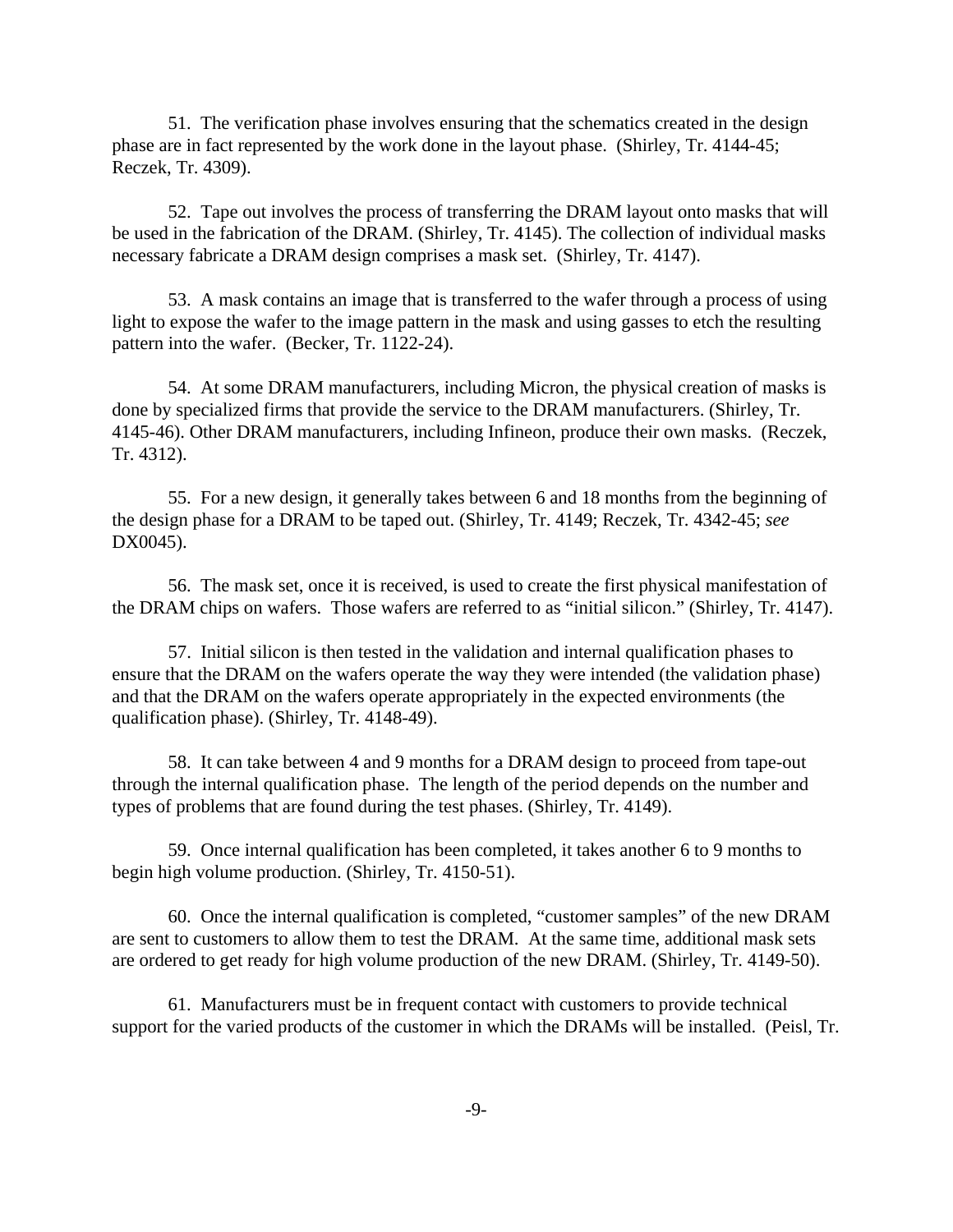4400-02). Manufacturers may send their own engineers to work in the facilities owned by the customers for the purpose of assisting in the validation of the customer samples. (Peisl, Tr. 4399).

62. Manufacturers and customers must test the DRAM extensively. (Peisl, Tr. 4404 (test "all possible configurations, with all the controller chips that were available, all the major motherboard configurations . . . we couldn't predict where a weakness would occur, so we had to know all the different influences.")).

63. Once the DRAM is approved for purchase by the customer, DRAM manufacturers "ramp up" production of new DRAMs from low levels of production or no production. (Becker, Tr. 1144-45).

64. Ramping up a new DRAM at a DRAM fab requires a substantial amount of time. (Becker, Tr. 1158-60; Reczek, Tr. 4340-41 (it "takes somewhere in between four to six quarters, which is one to one and a half years, until you have fully converted all your production facilities to run the new -- the new part.")).

65. From the time a manufacturer receives a completed specification, it can take more than two years to complete a new DRAM for production. (Peisl, Tr. 4373).

# **4. DRAM Design Modifications - Shrinks, Density Changes and Changes in Type.**

66. There are three principal types of changes that are made by DRAM manufacturers: shrinks, changes in density, and changes in DRAM type. (Reczek, Tr. 4304; *see* DX0045).

67. A shrink involves taking an existing DRAM chip and re-designing it so that it can be used on a more advanced process that will allow the size of the chip to shrink. A shrink reduces costs by allowing more DRAMs to appear on each wafer, spreading the costs of producing that wafer over a larger number of chips. (Becker, Tr. 1155-57; *see,* DX0007 at 18 ("probably the biggest thing we do to influence or decrease our costs on a regular basis is we shrink the technology, and the reason that works so well is that we're able to produce the same part with the same function,... but we can produce it on a smaller chip.... So if you have a smaller chip, you can fit more of those chips on a wafer, your cost per chip is greatly reduced...")).

68. A shrink typically takes approximately 18 months. (Reczek, Tr. 4343; *see* DX0045).

69. Changes in density involve increasing the number of DRAM cells on a particular DRAM design, keeping the same interface elements. (Becker, Tr. 1141). DRAM manufacturers make different DRAM densities depending on the demand from DRAM customers. (*see,* Becker, Tr. 1153-54 ("[I]t was our belief or desire that the next density would be the 256-megabit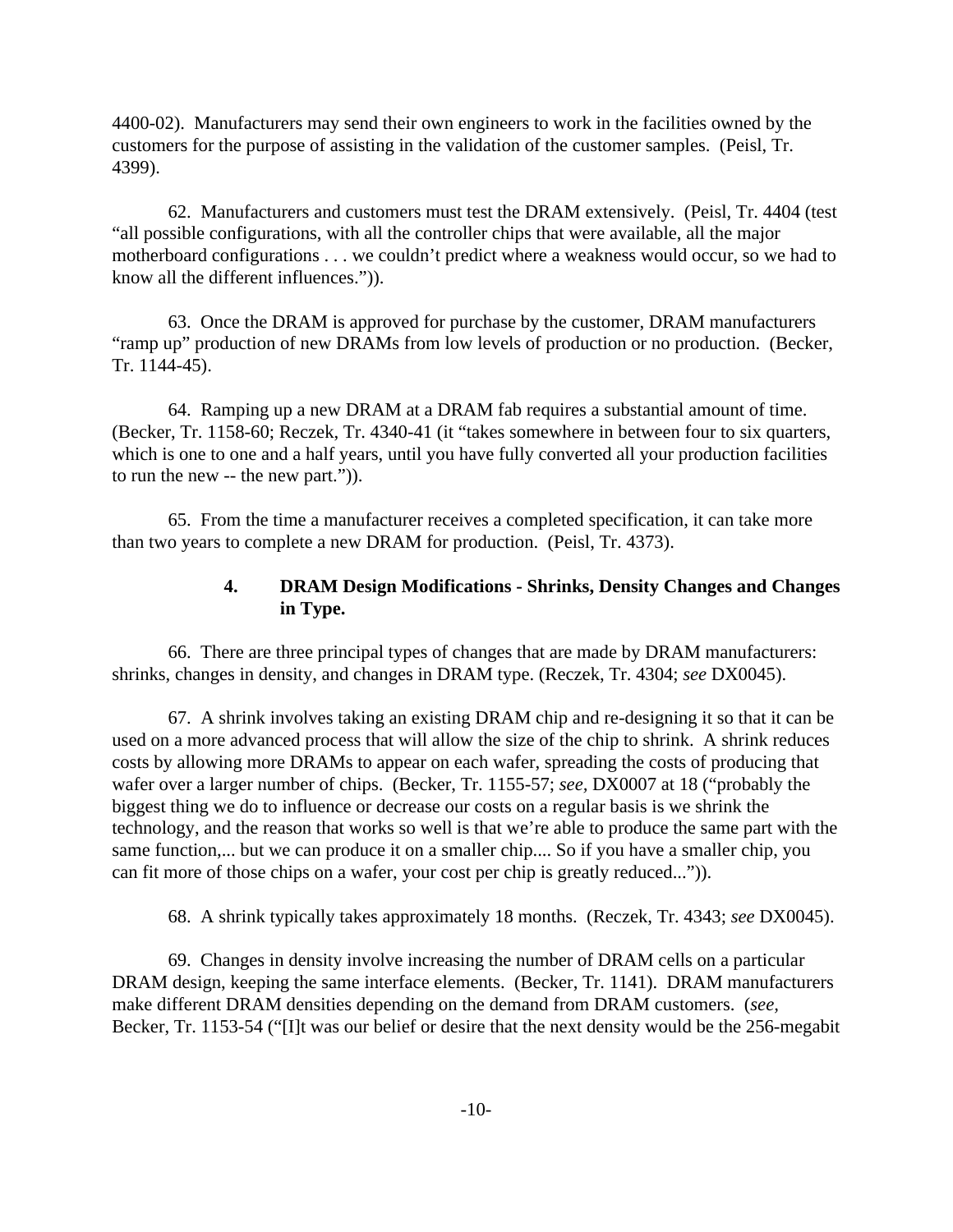SDRAM, so we went from 64 – production of the 64 to developing the 256... but it turned out ... in reality, our customer base really wanted to purchase 128-megabit density. So, we then had to go back and do the work on the 128-megabit SDRAM density....")).

70. A change in density can take two years or more, depending on the difficulty of the transition. (CX0415 at 5; Reczek, Tr. 4341-4346; *see also* DX0045).

71. Changes to DRAM type involves making changes to the interface of the DRAM as well as making other changes required to accommodate changes in DRAM standards. (Reczek, Tr. 4304, 4310-11 ("So, for example, different types of DRAMs, the switch from an EDO part to a synchronous part or maybe from a synchronous part to a double data rate part, so this would refer to a change in type of the DRAM.")).

72. A DRAM manufacturer's first step in manufacturing a new DRAM is to develop a DRAM specification. (Shirley, Tr. 4137; Peisl, Tr. 4373-4374). A DRAM specification is a set of functional and operational guidelines that describe what a DRAM should do under certain circumstances if it's given certain commands or if it's given certain parameters. (Shirley, Tr. 4137-38; Peisl, Tr. 4388-4389). These DRAM specifications are then used by the DRAM designers to design the DRAM. (Shirley, Tr. 4137).

73. Manufacturer's DRAM specifications are developed from JEDEC standards as well as from inputs from DRAM customers. (Shirley, Tr. 4138-40; Peisl, Tr. 4373-4374; Landgraf, Tr. 1685; *see, e.g.*, CX2410 at 1 ("All inputs are compatible with the JEDEC Standard for SSTL\_2")).

74. The transition from one type of DRAM to another can take much longer than two years depending on how difficult the transition is. For example, when Infineon began its transition from SDRAM to DDR SDRAM, it had to go through three major redesigns before it was able to produce a device that showed acceptable customer performance. That required that Infineon had to repeat a number of steps to finally implement the design change. (Reczek, Tr. 4350-51; CX2107 (Oh, Dep.) at 55-56 (a change in DRAM type is a "very, very long procedure. It normally takes about three years."); Reczek, Tr. 4350-51 (transition from SDRAM to DDR SDRAM required three major redesigns).

75. A DRAM manufacturer normally does not attempt to do two different types of changes at the same time. (Reczek, Tr. 4305-4306). For example, when a DRAM manufacturer does a shrink, it does a shrink on a product that already exists so that there are fewer changes to track. (Becker, Tr. 1157-58 ("[F]or instance, when we went from .24 [micron] to .20 [micron], we did that with the same 64-meg SDRAM. So, we did all of our product learning at 0.24 [micron], we had to do all of our process and technology learning at 0.2 [micron], but we did it with a product we already knew."); CX2108 (Oh, Dep.) at 254 (when doing a shrink, "You don't change anything" on the inside of the DRAM, "It has nothing to do with the circuit. No circuit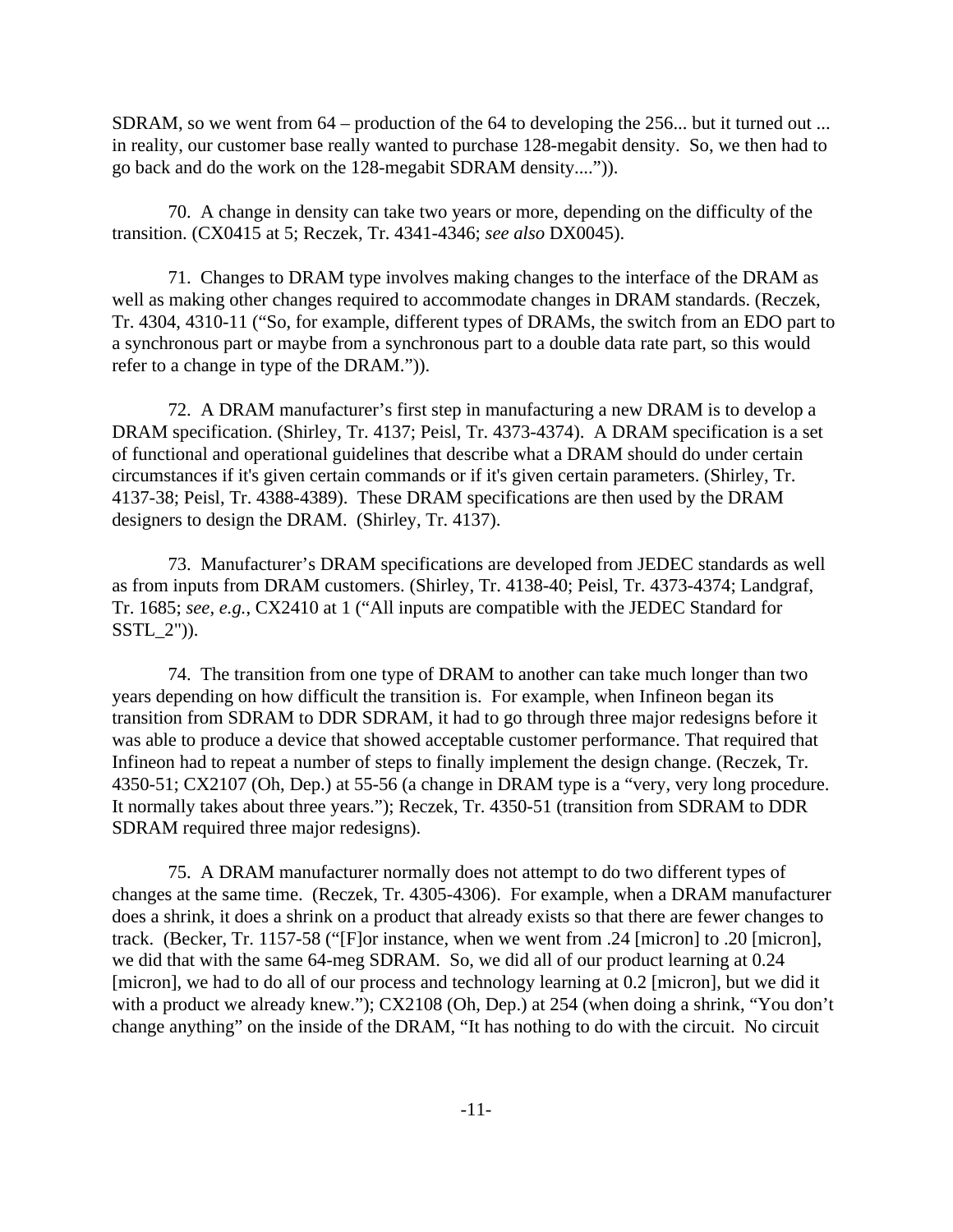change at all."), 257 (Hyundai's practice was not to modify its design at the time it did a shrink)).

76. A DRAM manufacturer would not attempt to make a change to a DRAM type at the same time it was doing a shrink or a change in density because multiple changes makes it difficult to determine what is going wrong if the DRAM has a defect. (Reczek 4304-4305 ("So, in the case you take two steps at one time, so this might lead to very big problems, and for example, if something is not working, you don't know whether the technology is not working or the design is not working. So, its very difficult to figure out what's really going on, what's really going wrong there.")).

77. On occasion, manufacturers undertake a so-called "revision" design at the time of a shrink or a change in density. A revision design involves taking an existing design and changing certain circuitry in that design. A revision design usually occurs only when a DRAM manufacturer has found something fundamentally wrong with a DRAM design project that has already made it to silicon. (Shirley, Tr. 4168; CX2108 (Oh, Dep.) at 257 ("We normally don't [redesign some of the internal circuitry at the time of a shrink] unless . . . [the part] has a big problem, if it does not work, then we do, but normally we don't do that.")).

## **D. DRAM Industry Market Structure.**

78. The DRAM industry is cyclical, and is characterized by sharp fluctuations in price. (Appleton, Tr. 6277-78 ("It's probably one of the most volatile businesses that exists today . . . the selling price of the product dramatically changing over time. You can have as much as an 80 or 90 percent drop in selling price in as short a period of time as 18 to 24 months.") and 6281 ("Q. Do you regard the DRAM business as a cyclical business in any way? A. Yes, well, it's very cyclical. When you consider that Micron's revenues can go up 3X and then drop by 80 percent from one year to the next, and when you talk about the supply that comes online in relatively large chunks, if you will, then it creates a very cyclical business"); Heye, Tr. 3641 ("The DRAM industry is very cyclical")).

79. The DRAM industry has been marked by consolidation. (Appleton, Tr. 6259) In the early to mid 1980's, there were approximately 20-25 DRAM manufacturers. (Appleton, Tr. 6259) Today, there are only 5-6 major DRAM manufacturers left, along with 2-3 much smaller manufacturers in Taiwan. (Appleton, Tr. 6276-6277)

80. Approximate shares of sales of DRAMs in 2001 were: Samsung: 27%; Micron:19%; Hynix: 14.5%; Infineon: 9.7%; Elpida:8.5%; Toshiba: 6.4%. (CX2464 at 1)

81. The consolidation is due to uncompetitive manufacturers leaving the industry. (Appleton, Tr. 6277 ("[I]t's – it's been a very competitive business over time. Those companies that weren't able to focus on cost and reduction of cost simply weren't able to remain competitive, and the more competitive companies are the ones that have been able to remain, and the other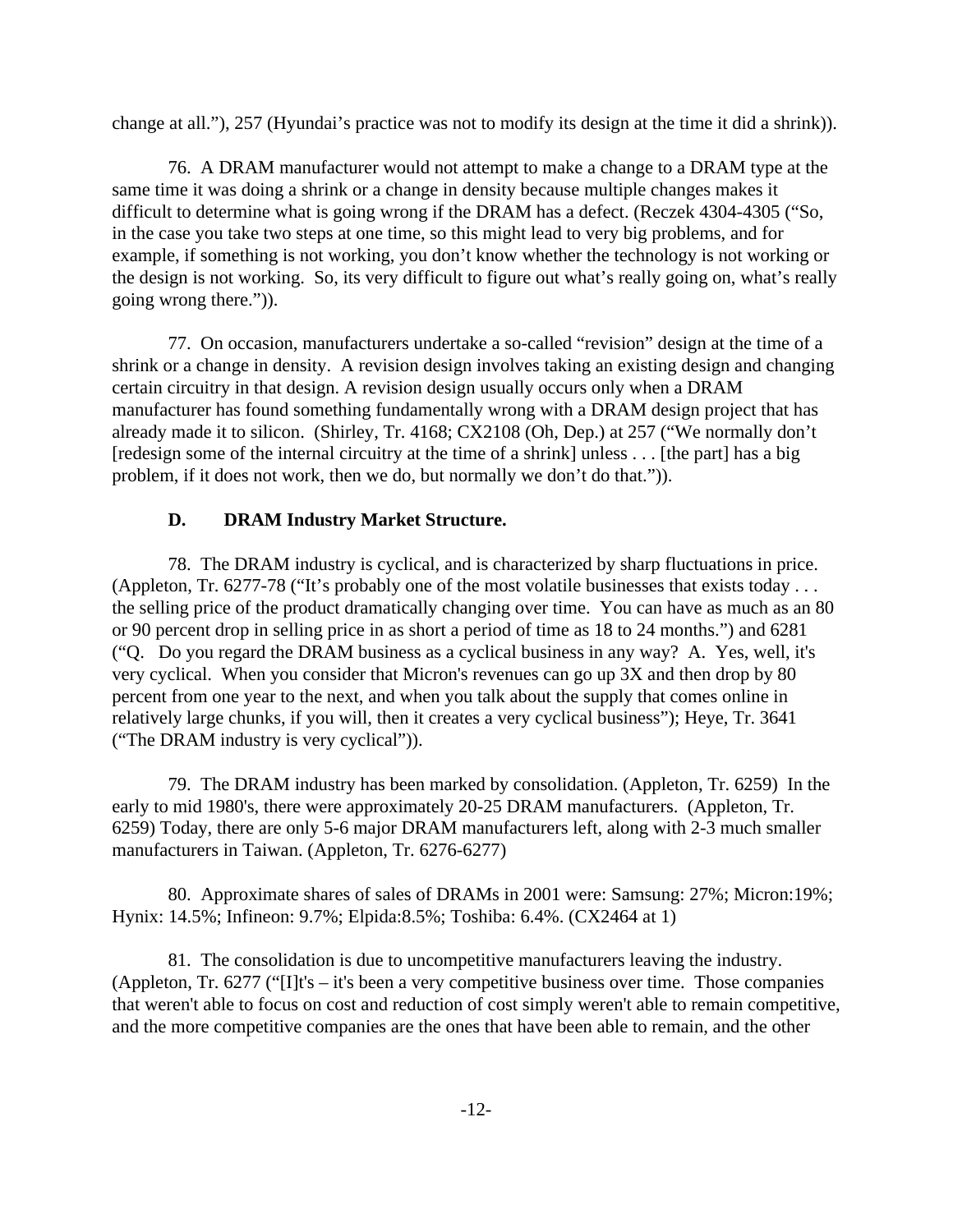ones have exited the business.")

82. In 1994, Micron was coming out of what had been a downturn in 1991 and 1992. (Appleton, Tr. 6288)

83. From 1998 through 2002, Micron made losses in each year except 2000. (Appleton, Tr. 6282-6284 and 6286-6287; *see* DX114). By mid way through 2003, Micron had made losses of approximately \$1 billion. (Appleton, Tr. 6284)

84. Typically, only one type of DRAM tends to dominate the market at any one time. As each generation of DRAM is succeeded by a new one, the volume of sales of the older generation slowly drops off, and is replaced by sales of the new generation. (See McAfee, Tr. 11216-11217).

85. Thus, in the mid 1990's, the dominant form of DRAM was asynchronous. In 1995, fast page mode (FPM) accounted for 87.2% and extended data out (EDO) 9.9% of DRAM revenue share. (Rapp, Tr. 10248)

86. By the late 1990's, however, synchronous DRAMs (SDRAMs) had supplanted asynchronous as the dominant form of memory sold in the market. In 1998, SDRAMs accounted for approximately 60.8% of DRAM revenue share; EDO accounted for about 27.6%, FPM accounted for about 8.8%, RDRAM accounted for 1.6% and others accounted for about 1.3%. (Rapp, Tr. 10249).

87. In 2001, SDRAMs accounted for about 69.7%, RDRAM accounted for 12.5%; EDO accounted for 7.7%, DDR SDRAM accounted for 5.3%, FPM accounted for 4% and others accounted for 0.8%. (Rapp, Tr. 10249).

88. In January 2001, according to Rambus CEO Tate, DDR SDRAM accounted for 10 percent of the market, SDRAM accounted for 80 percent of the market, and RDRAM accounted for between 5 and 10 percent of the market. (CX2061 at 45-46 (Tate, Dep.)).

 89. In January 2001, according to Rambus CEO Tate, all systems shipping in the PC desktop and lap top market are using one of: Rambus DRAM, SDRAM, or DDR SDRAM for main memory. (CX2061 at 51-52 (Tate, Dep.)).

90. Over time, the bus speeds with which DRAMs have been able to operate has increased. In 1988 DRAM bus speeds were around 10 MHz. (Horowitz, Tr. 8081) The 2002 Infineon product information guide, in comparison, lists DDR SDRAMs running as high as 333 Mhz and SDRAMs running as high as 166 Mhz. (CX2466 at 5-7; *see* Becker, Tr. 1142)

91. Over time, the capacity of memory has increased substantially. (CX2853 at 37-41; CX2225 at 251-252) For example, from the mid-1990's to 2001 Infineon went from producing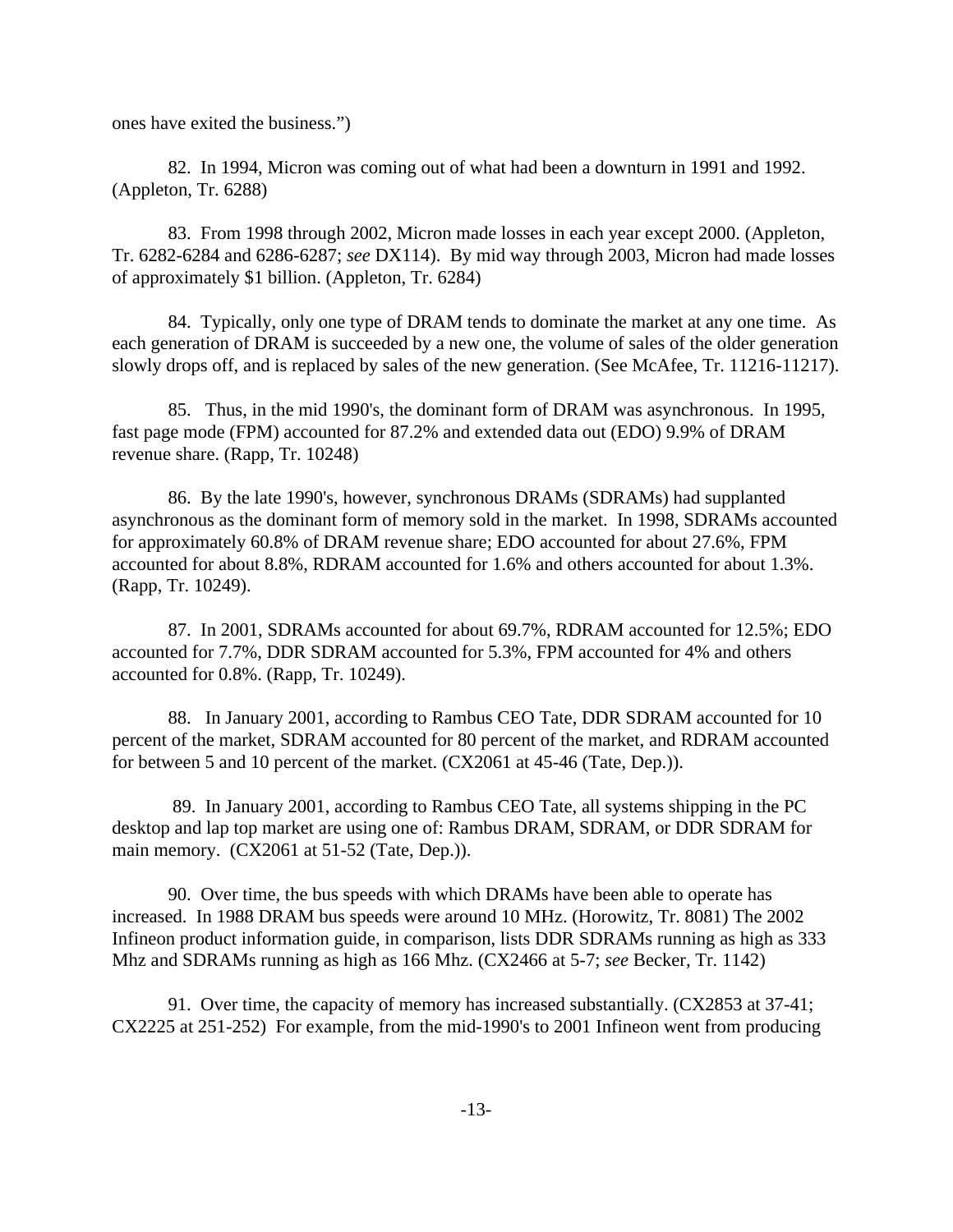64 Mb SDRAMs to 512 Mb DRAMs. (Peisl, Tr. 4384-4385; Becker, Tr. 1168-1173; Reczek, Tr. 4298-4300) Currently, companies are in the process of designing 1 Gb DRAMs. (Soderman, Tr. 9426)

92. Over time, the process technology, or size of the circuits and traces on each DRAM, has decreased. For example, Micron has decreased its process technology from .20 to .11 microns. (Appleton, Tr. 6294).

### **E. DRAMs are Commodities.**

93. DRAMs are regarded in the industry as commodity products. (Appleton, Tr. 6280 ("Q. Have you ever heard the DRAM business referred to as a commodity business? A. Sure. Q. And do you agree with that characterization? A. Ah, I do in many ways"); Bechtelsheim, Tr. 5756 ("the nature of the memory market is that there's a number of suppliers which are fiercely competing for the memory business and the cost or prices for memories in the market behave very much like a commodity-type market."); Gross, Tr. 2307 ("among the components that we purchase for computers, it is the most commodity-like, it is the most influenced by the global supply and demand variables."); Heye, Tr. 3636 ("every memory in itself is a commodity.") and 3641); CX2107 at 30, Oh, Dep. Tr. 136 ("DRAM is – is a commodity in – in this electronic market, and they are – the DRAM manufacturers are producing standard products, so anybody who – can come and make the standard products."); Becker, Tr. 1138 ("[T]he DRAMs that we build in the manufacturing factory or the Richmond facility are considered commodity parts."); Polzin, Tr. 3960 ("We needed to make sure that whatever memory we chose in our systems for our microprocessors was a commodity and met the performance requirements at the lowest possible cost.").

94. Business decisions of the DRAM manufacturers are driven by the fact that DRAMs are commodity products. (Becker, Tr. 1138-39 and 1154-55; CX2107 (Oh, Dep.) at 136, 159 (importance of cost); Horowitz, Tr. 8516-17 (choice of design)).

#### **F. DRAM Manufacturers are Driven to Reduce Costs.**

95. Cost in the DRAM industry is measured on a cost-per-bit basis. (Appleton, Tr. 6278- 79 ("And so the cost to produce that individual bit is the way that we measure through time ... either cost reductions or how competitive we are.")).

96. On a per-bit basis, DRAM prices have dropped by about 30 percent per year for at least the last 25 years. (Becker, Tr. 1160 ("That's the -- that's the historical ASP or average selling price curve that we get for our memory, and that's been for the last 25, almost 30 years.").

97. As a result of the fact that DRAM prices have dropped by 30 percent per year, DRAM manufacturers have historically reduced costs per bit by about 30 percent per year as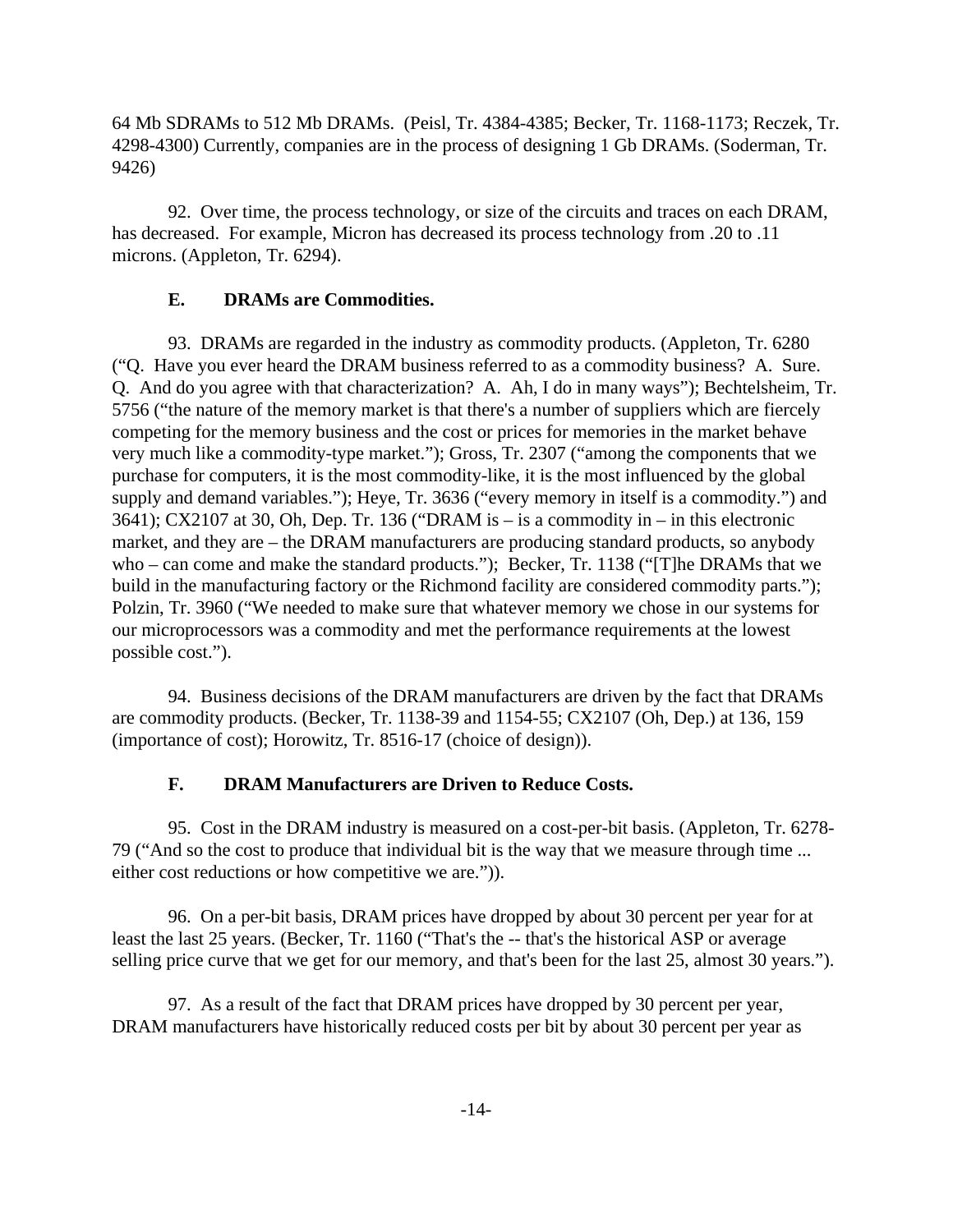well. (Becker, Tr. 1155 ("within our industry, over the last 25 years or so. . . our industry has had to reduce its cost per bit or cost per piece of memory by about 30 percent per year just to remain competitive."); Appleton, Tr. 6279 ("Micron's been able to average over the last 20 years reducing our costs every year, compounded, approximately 25 to 30 percent annually.")).

98. DRAM manufacturers must strive to reduce costs by about 30 percent per year in order to remain competitive. (Appleton, Tr. 6279 ("the most predominant factor in being successful in the DRAM business has been a company's ability to continue to lower its cost per bit, and that's why we focus so much on it."); Becker, Tr. 1155 ("fact that we can't control the selling price but can only control the cost, that means we have to do a very good job of controlling those costs. We have to be very aggressive to keep those costs down.") and 1160- 1161 (If Infineon does not reduce costs by 30 percent per year, "[m]y costs are significantly higher than my competitors, and I slowly go out of business."); Bechtelsheim, Tr. 5761 ("It was well understood that the memory market was a very cost-competitive market") and 5975 ("I would claim that memory prices are very competitive and there is in fact fierce competition in the market where virtually no manufacturer is returning a reasonable profit on their fab investment."); Heye, Tr. 3636 ("they're constantly cost reducing memory technology."); McAfee, Tr. 7200-02, 7206-07).

99. DRAM manufacturers are extremely concerned about reducing their costs because their customers demand low cost products. (CX1708 at 2 (Richard Crisp writing "Compaq (Dave Wooten) like the others, stressed that price was the major concern for all of their systems. They didn't particularly seem to care if the SDRAMs had 1 or two banks so long as they didn't cost any more than conventional DRAMs. . . . Sun echoed the concerns about low cost. They really hammered on that point."); CX1030 at 2 ("Mr. Choi said that when he met with Compaq, Compaq (server group) said that they will not use Rambus because of the royalty for the chip set."); CX2383 ("[S]ince we are very cost conscious we are willing to drop features that add too much cost or complexity"); CX0711 at 34 (Richard Crisp writing "[T]hey want cheap, cheap, cheap"); JX0027 at 13 ("The Committee noted they wanted highest performance and lowest price SDRAM."); CX2777 ("[T]he age old rule for DRAMs still apply. Customers will take as much performance as we can give them for absolutely no added cost over the previous technology. They will not pay extra for increased DRAM performance.")).

100. DRAM manufacturers also are extremely concerned about reducing cost because producing at low cost is a critical factor to a DRAM manufacturer's success in the marketplace. (Appleton, Tr. at 6277 ("Those companies that weren't able to focus on cost and reduction of cost simply weren't able to remain competitive, and the more competitive companies are the ones that have been able to remain, and the other ones have exited the business.") and 6279 ("the most predominant factor in being successful in the DRAM business has been a company's ability to continue to lower its cost per bit"); CX2107 at 136 (Oh, Dep.) (" . . . the competition is very severe, and, as a result, the margin, the profit margin, is very, very small, so we have to be really concerned on the cost.")).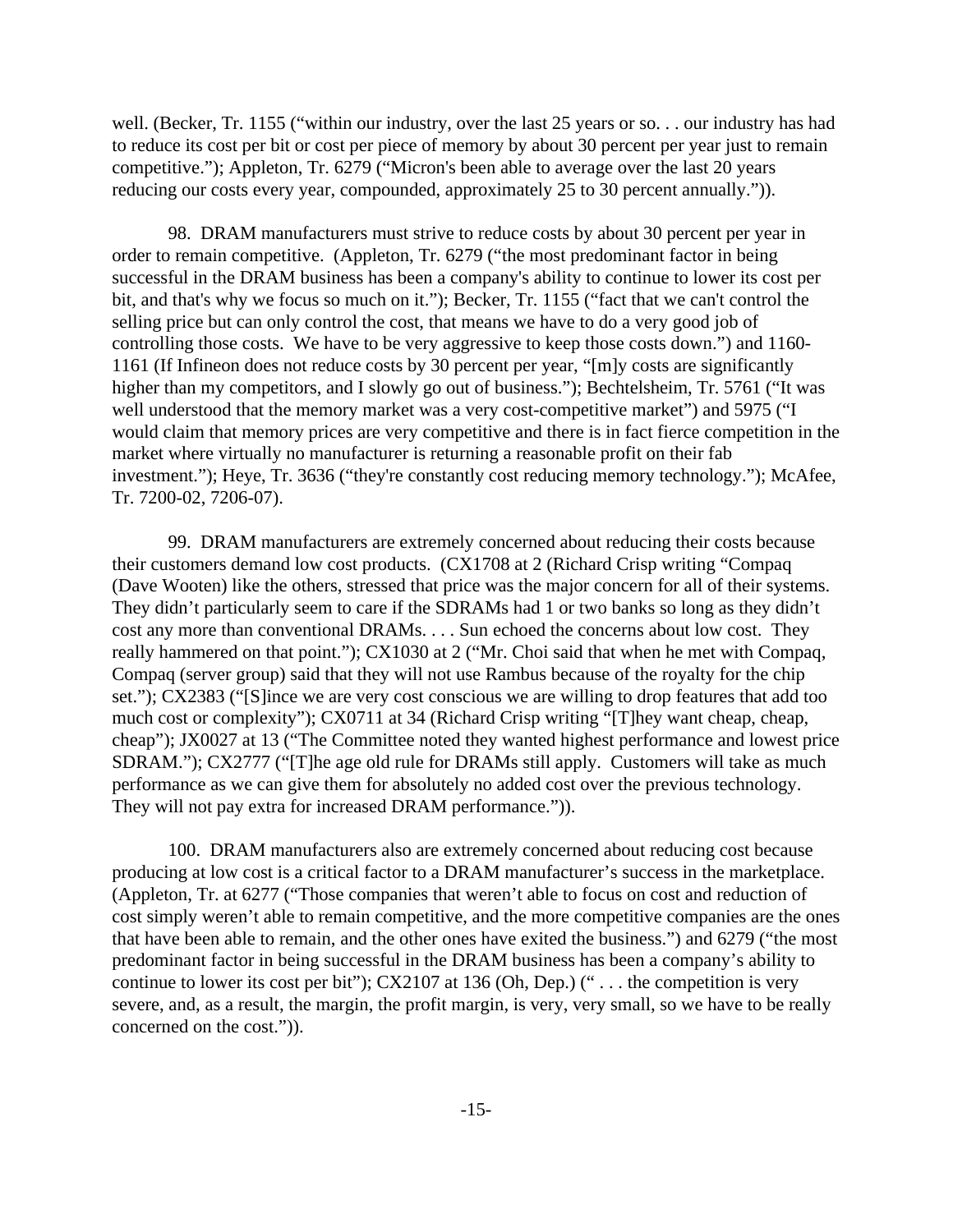101. The pressure to reduce costs creates incentives for DRAM manufacturers run their fabs continuously. (Becker, Tr. 1136 ("We try to operate our factory seven days a week, 24 hours a day, 365 days a year"), 1139 ("What we can control and what we can influence is what it costs us to manufacture those chips, and the lower our manufacturing costs, especially compared to our competitors, the better off we are, and one of the ways we do that is we leverage that \$1 and a half billion investment is by running it constantly. If it's sitting there not producing anything, then it's costing me money, and I'm getting no return on it."); Appleton, Tr. 6254 ("we ran 24 hours, seven days a week beginning in 1983 shortly after I started with the company.")).

102. Because of the complexity of shutting down and restarting a fab, shutting down for a single day can cause a loss of productivity equal to 2.5 days. (Becker, Tr. 1137-38).

103. One of the major ways that DRAM manufacturers are able to reduce cost is by performing shrinks on DRAMs already in production. (Becker, Tr. 1156 ("probably the biggest thing we do to influence or to decrease our costs on a regular basis is we shrink the technology, and the reason that that works so well is we're able to produce the same part with the same function . . . but we can produce it on a smaller chip, because we're using a smaller technology, and the wafer size doesn't change for us.")).

104. Shrinks reduce costs by allowing manufacturers to achieve economies of scale by producing a higher volume of DRAMs pe silicon wafer. (Williams, Tr. 872 ("Q. And it's been your experience that there are economies of scale which are realized in the manufacture of integrated circuits, correct? A. Correct. Q. The higher the volume, generally the cheaper the cost of manufacture? A. Correct."); Peisl, Tr. 1156 ("So, if you have a smaller chip, you can fit more of those chips on a wafer, and if you get more of those chips on a wafer, your cost per chip is greatly reduced.")).

105. The current high volume DRAM product are the first to experience cost reduction efforts by the DRAM manufacturers. (CX2544 at 1 ("Toggle happen[s] when volume hits... the memory vendors migrate the highest volume memory to the new processes first, therefore giving cost advantage."); MacWilliams, Tr. 4837-4838 ("What it means is the transition of volume from one standard to the next. So what we're referring to is the fact that the DRAM vendors, for operating reasons, typically will shrink their highest-volume parts first, and therefore those parts have an advantage because they get the process technologies, the best cost structures first, its in their economic interest to do so.")).

106. Because current-generation commodity DRAMs are generally the highest volume DRAMs in production, current-generation DRAMs often have the lowest prices to DRAM customers. (Gross, Tr. 2306 ("[I]ndustry standard products are most often produced in the highest volume in the industry, and those efficiencies in manufacturing and the level of competition in that production enables the best cost per bit.")).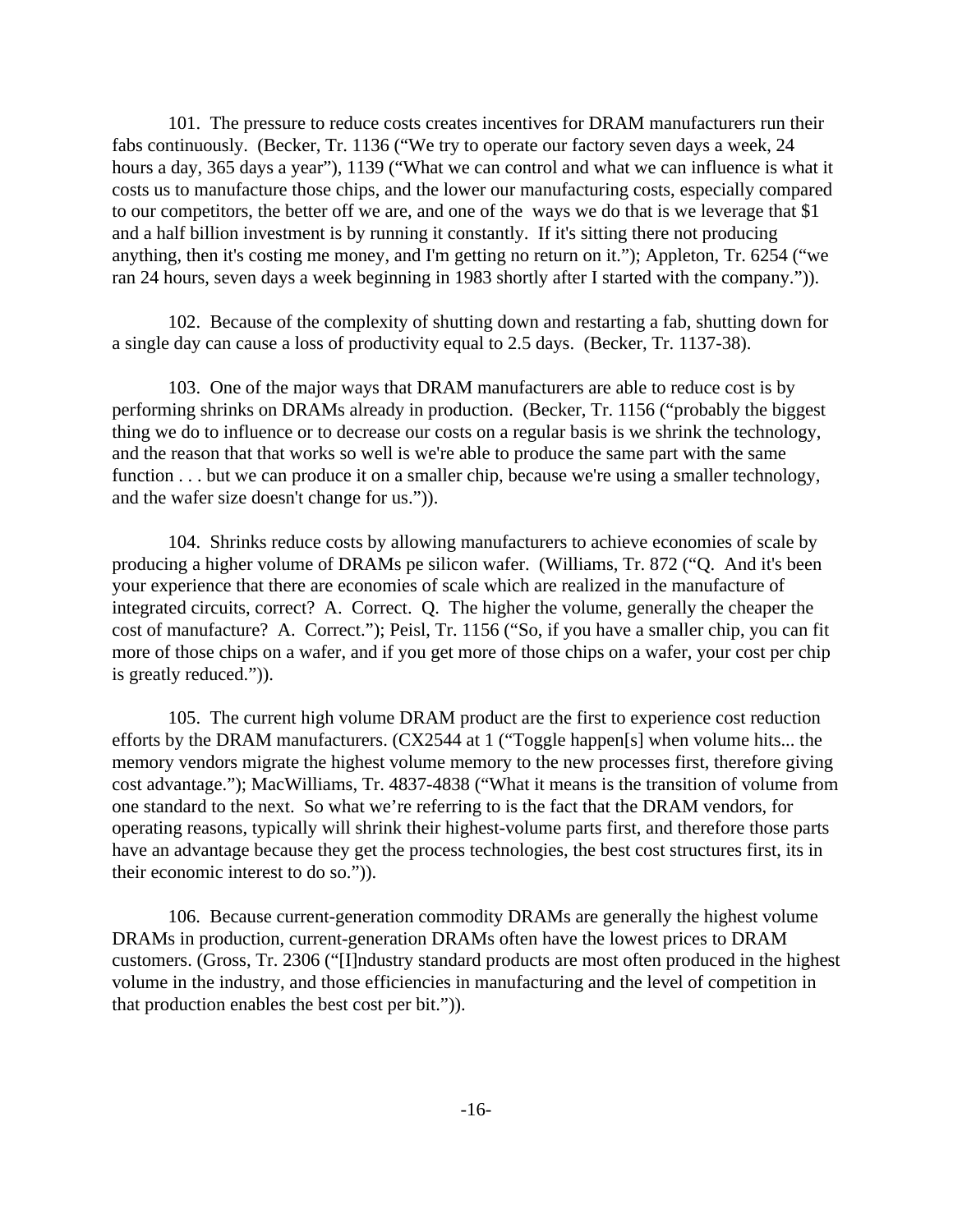107. The pressure to reduce costs also drives the DRAM industry to avoid paying royalties whenever possible. CX0711 at 13 ("Terry Walther of Micron . . . Said they are very nervous about doing a deal. Don't like license type business he says."), 35 ("Our proposition should be attractive there if we do not scare them away with extremely high license/royalty terms."), 61 ("Farhad . . . says their #1 issue with the Rambus business proposal is the royalty rate. They do not want to be straddled [sic] with 3% royalties."); CX0913 at 1 ("[IBM] asked lots of suspicious questions on our IP, patent pooling, and biz model. . . . He assured me that they are seriously considering Rambus. But the IP thing is a real dilemma."); CX1030 at 2 ("Mr. Choi said that when he met with Compaq, Compaq (server group) said that they will not use Rambus because of the royalty for the chip set."); CX0838 at 1 ("I think that Samsung is on a path to do anything they can to get out of paying us royalties"); Heye, Tr. 3731 ("The second concern [about Rambus's patent claims] was a possible cost disadvantage we might incur in the infrastructure due to the incremental royalty fees"); Appleton, Tr. 6299 ("when I became CEO in 1994, we were paying approximately 10 percent of our revenues in royalties, and we knew that going forward that that just wasn't going to work for the DRAM business model, it just wasn't possible to do that, and as a result, we focused on developing our own know-how, if you will, developing our own intellectual property, and we already talked about capturing that intellectual property so that we could reduce those royalty rates."); CX2107 at 158 (Oh, Dep.) ("[A royalty] will add additional cost to the manufacturing cost, so we are very much concerned.")).

108. DRAM manufacturers were particularly concerned to avoid royalties on highvolume, commodity DRAMs. (CX2107 at 159 (Oh, Dep.) ([C]ost is"very, very important" on high volume commodity parts); CX2250 at 2 ("License is ok for niche, but not for main memory."); Lee, Tr. 7047 ("He had made a statement on the order that having a license fee for some small-volume product would be reasonable, but it didn't make sense for a very highvolume product of that magnitude for main memory."); *id*. at 7047-48 ("the 2 percent [royalty demand] was larger than anything we'd ever heard of for an interface technology and certainly the largest thing we ever heard of for some sort of fee we'd have to pay to produce main memory."); CX0676 ("[Samsung] will think that 2% is high for a commodity (memories)."))

109. Concerns about royalties on high-volume commodity DRAMs have caused the industry to prefer royalty-free open standards whenever possible. (CX2107 at 137 (Oh, Dep.) (open architecture was important to Hyundai "[b]ecause it means that it is adopted by JEDEC, and thus it requires no royalty or no fees at all."); CX2294 at 15 ("Strong Points . . . Open architecture without royalties or fees"); CX0676 ("[Samsung] will think that 2% is high for a commodity (memories)"); CX2726 at 7 "Why DDR Is Cost Effective No Royalties")

110. Even with respect to DRAM architectures that were not regarded as high-volume commodity products (including RDRAM before it received Intel's endorsement), DRAM manufacturers sought to negotiate royalties down as far as possible. (CX0733 (Tate e-mail: "Big stumbling block is royalties – they [Samsung] want numbers in 1% or less range."); CX0711 at 61-62 (Crisp e-mail: Hyundai "didn't care that much about the first xxx million units: their worry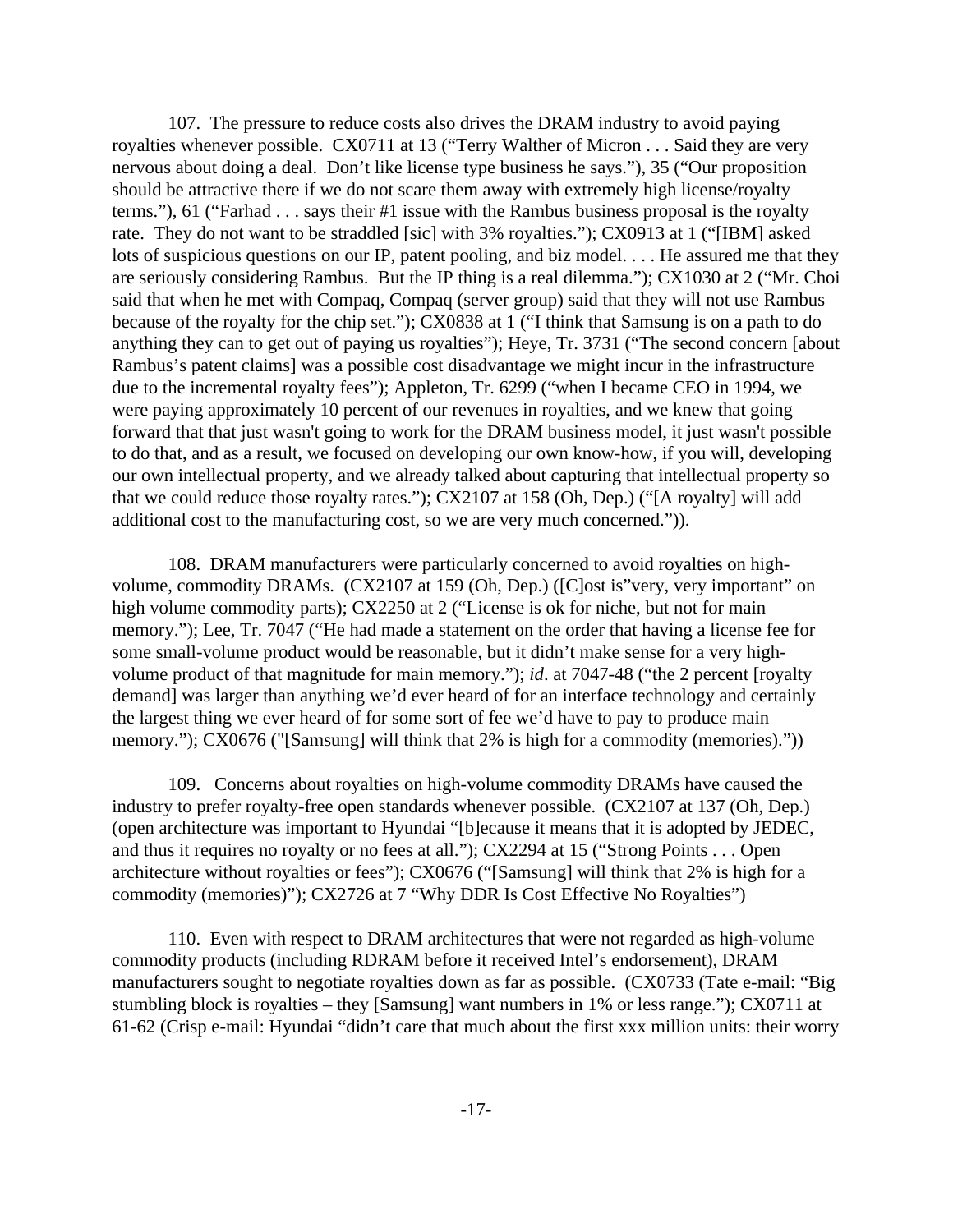was what if the product was wildly successful: how can they minimize the upside risk? SO he liked the idea of a pre-set schedule of declining royalties."; "So my suggestion is a . . . 2.5% DRAM royalty declining to 1.25% after 50 million cum units ship.").

111. When the DRAM industry is unable to avoid royalties completely, they have sought to negotiate royalties down as far as possible. CX0961 at 1 ("I had requested a 1:1 with pat g[elsinger of Intel] as a result of his request . . . to lower our rdram royalties to <0.5%"); CX0974 at 1 ("On royalty reduction we tried several trial discussion with major dram partners and NONE were willing to trade royalty reductions for CHANGES IN BEHAVIOR: all said give me lower royalty and I'll be more motivated."); Appleton, Tr. 6300 (Micron has "gone through negotiations, future negotiations as we developed our own property, and as a result of that, our royalties today are very insignificant. Essentially they have gone from 10 percent of the company to an insignificant percentage of the company.")).

## **G. Strong Forces Drive Standardization in the DRAM Industry.**

112. Standards are essential in the DRAM industry. (CX2634 at 3 (article by former Rambus expert states: "Deviation from the herd is not tolerated by the marketplace. Not since the 1970s have individual DRAM vendors had the power to innovate architecturally.") CX1284 at 28 (Rambus's co-founder Mike Farmwald once stated, "There is real value in having a world DRAM standard.")).

113. Standardization benefits the DRAM industry generally by ensuring quality and reliability. (J. Kelly, Tr. 1791 ("to the extent that companies are following JEDEC standards, there is a consistency in terms of quality and reliability"); Prince, Tr. 9016-17 ("when something comes for formal standardization, it has the review of peers throughout the industry. Everyone gets a chance to review it and make comment, and if there are good and bad features, they can be modified. And what ultimately comes out for the users in the industry is the most adequate device that the industry collectively can prepare.")).

114. Standards in the DRAM industry ensure that the DRAM devices are compatible with other components. (Peisl, Tr. at 4410 ("Interoperability... [means] the DRAM works flawlessly together with all the components in the system. It's not only one chip that the DRAM is interfacing with but all the other components on the motherboard, the position on the motherboard, the particular layout on the motherboard, other components on the modules, for instance, like registers. You have to make sure your part is fully compliant with all the specifications of the other chips. That is why everybody is working towards the JEDEC specification.") and 4382 (Standards are "of utmost importance...not only for...a DRAM designer on one side, but it's very important…for the chip designers at Intel, AMD and other companies who design the chips that communicate with our DRAMs as well, and it enables essentially the whole industry to develop products that work together in more or less a predefined manner."); Heye, Tr. 3715 ("AMD spends a lot of time -- AMD works collaboratively with the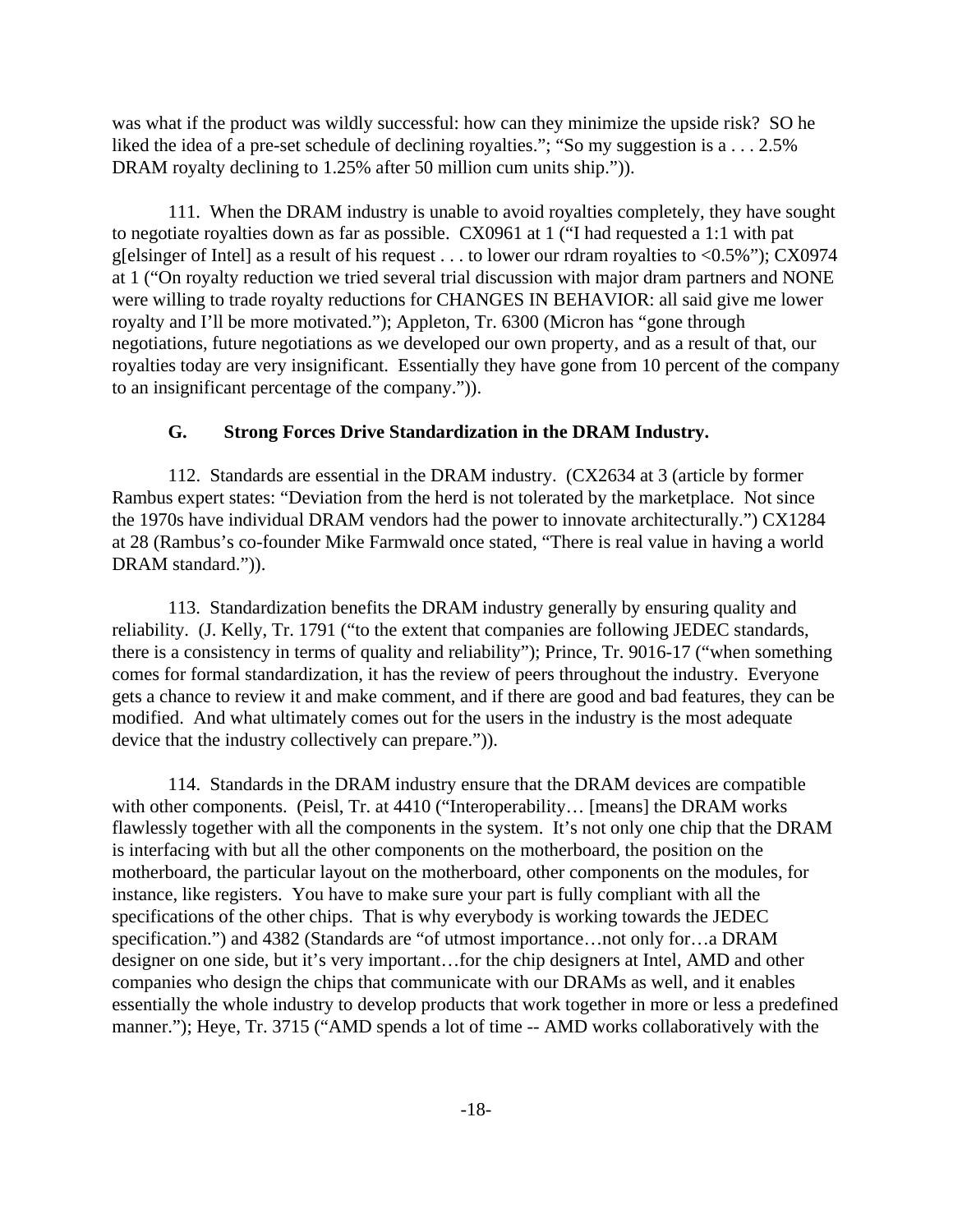memory vendors through JEDEC to ensure that the memory standards going forward can be implemented both by the chipset vendors and the memory vendors.")).

115. Standards in the DRAM industry ensure that the entire industry, including manufacturers of systems and compatible components, settles on one solution, thus allowing firms to make long-term investments the success of which depend on long-term investments made by others. (Macri, Tr. 4620-21 (Discussing CX1315, he states "[U]sually in the DRAM world, there is only one choice. You know, it's not a matter of what; it's a matter of when. So, users, they can plan their transition based on their own -- you know, their own internal decision-making process, plan their transition to meet their own business needs. The suppliers, they know making the investment up front is going to be realized, because they know the users will eventually move over. It may not all be at once, but over a period of time, they can count on the market slowly building up. In this particular case [when both DDR SDRAM and RDRAM could have become the dominant standard], there were two choices, and it was very unclear which way the world would go."); Heye, Tr. 3678 ("from the time you start thinking about a chipset to implementing it, especially when it's brand new like the one for AMD, it's about two years prior to shipping."); Bechtelsheim, Tr. 5796-5797 ("[O]ur design cycle was typically one to two years for a new product, so we would need to know at the beginning of that design cycle which exact memory technology we could use at the time the product would be manufactured."))..

#### **1. Benefits to DRAM Purchasers.**

116. Customers require standardized DRAM because standards ensure that parts purchased from various manufacturers are perfect substitutes, thereby ensuring customers of multiple sources of supply. (CX1075 ("everyone wants multiple-sourced DRAMs, so to make DELL happy, you need multiple suppliers of DRAMs, modules, connectors, and clock chips"); CX1354 at 5 ("DRAM Industry: commodity business, Customers want multiple sourced, compatible DRAMs."); Peisl, Tr. 4408-10 ("JEDEC essentially ensured that it had multiple sources because everybody in the industry, every major DRAM company or every DRAM company and every controller company designed towards the agreed-upon JEDEC standard."); Polzin, Tr. 3973 ("JEDEC allows manufacturers to all design to a common standard and basically enables the commodity marketplace. Everybody is designing compatible parts at the lowest possible cost competing on manufacturing cost."); Sussman, Tr. 1324 ("we have no choice, we must standardize the part so it will fit within the consumer's application") and 1327- 28 ("if the part is standardized, [customers] can buy it from multiple sources, they have options, and in that there are multiple sources . . . So, often the customers will be very hesitant to design a part into their system that is not standardized. They want more than one vendor to be able to provide it to them."); G. Kelley, Tr. 2387-88 (DRAM "must be available for many suppliers, and it must be interchangeable from those suppliers"); Becker, Tr. at 1152-1153 ("Our customers, customers like Dell, IBM, Compaq, they're interested in buying DRAM models or components from…[Infineon's] parts or Samsung's parts or Micron's part and use them interchangeably, and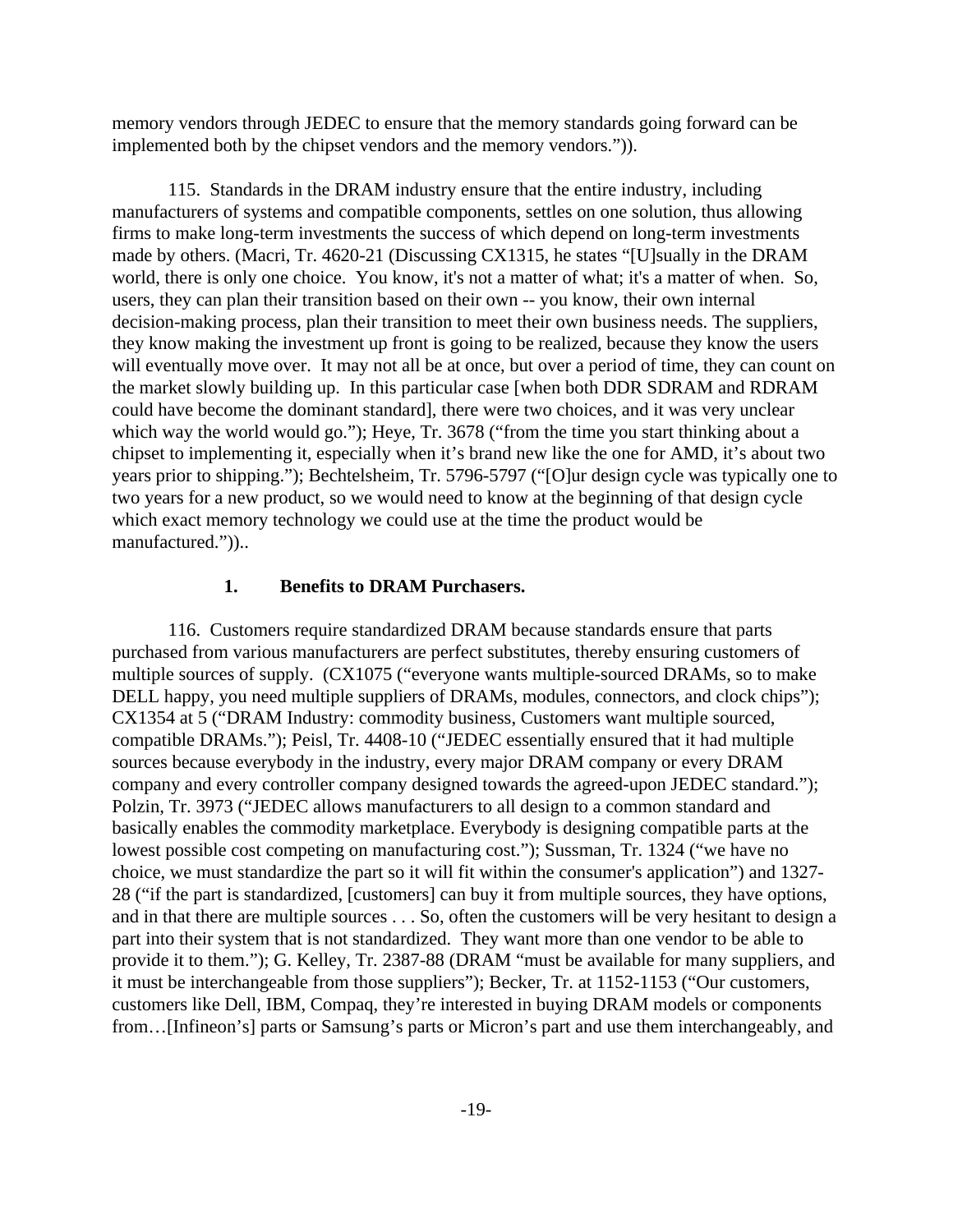through the standards process, they get that benefit."); Rhoden, Tr. 296 ("Essentially what they're asking for is they want interchangeability where they can get it from multiple places, get the same thing from multiple places. It gives them a great deal of advantage in the market.") and 298-299 ("Q. Why do the customers want standardization? A. Well, they -- frankly, they like to have a broad customer supply base so they can pit one supplier against the other and get the lowest possible price"); Williams, Tr. 763 ("Their customers are mainly computer customers who require that they are able to buy products from multiple sources and that these products interoperate, and JEDEC is the body that sets those standards by which there are interoperability and everybody has, in essence, the same part based upon the JEDEC standard") and 823 ("customers were very concerned, like they always are, to ensure that you've got multiple sources and that they're not locked into a proprietary product where then you can charge whatever you want. They want to make sure that there's a plentiful supply and that . . . they can get it from everybody."); Williams, Tr. 763 ("for Micron, they make memory products that are used in the industry. Their customers are mainly computer customers who require that they are able to buy products from multiple sources"); Gross, Tr. 2305 ("[G]enerally industry standard material is made in the highest volumes, which enables the most competitive costs and price.") and 2306- 2307 ("all of the DRAM manufacturers would strive to meet those standards and produce product that aligned with those standards."), 2307 (HP procures DRAM from all of the largest DRAM manufacturers in the world.); Lee, Tr. 6859 ("I]n our business, we have to have perfectly substitutable products from other suppliers, so there needs to be multiple sources of the same part."); Polzin, Tr. 3943-44 ("It was crucial that we had a common standard that would allow interoperability"); Bechtelsheim, Tr. 5789 ("the primary concern was that JEDEC was in fact able to develop a standard that was suitable for manufacturing of identical parts by all the memory manufacturers"), 5863-64; Farmwald, Tr. 8296 ("[Interchangeability is] very important to the DRAM customers"); Heye, Tr. 3641 ("because the volume of memory is so great, Apple thought it was very, very important to have multiple suppliers"); Goodman, Tr. 6013 ("we try and avoid a single-source scenario")).

117. Customers benefit from the presence of multiple DRAM suppliers because competition between the suppliers ensures customers will receive lower prices for DRAM. (Bechtelsheim, Tr. 5762 ("it was well-understood that in a competitive market where multiple manufacturers make essentially the same type of component that the cost to us as a customer would be significantly superior and there would be a lot more cost pressure on the manufacturers themselves to optimize the manufacturing of their components."); Polzin, Tr. 3973 ("JEDEC allows manufacturers to all design to a common standard and basically enables the commodity marketplace. Everybody is designing compatible parts at the lowest possible cost competing on manufacturing cost."); Peisl, Tr. 4409 (A very simple economic law says: The more suppliers you have, the lower you can drive the cost."); Gross, Tr. 2307-2308 ("When you have several sources, they, of course, will compete for business, which generally produces a lower price."); Rhoden, Tr. 298-99 (customers "like to have a broad customer supply base so they can pit one supplier against the other and get the lowest possible price."); G. Kelley, Tr. 2388); J. Kelly, Tr. 1791 ("any company wishing to comply can and can develop product to the standards, and that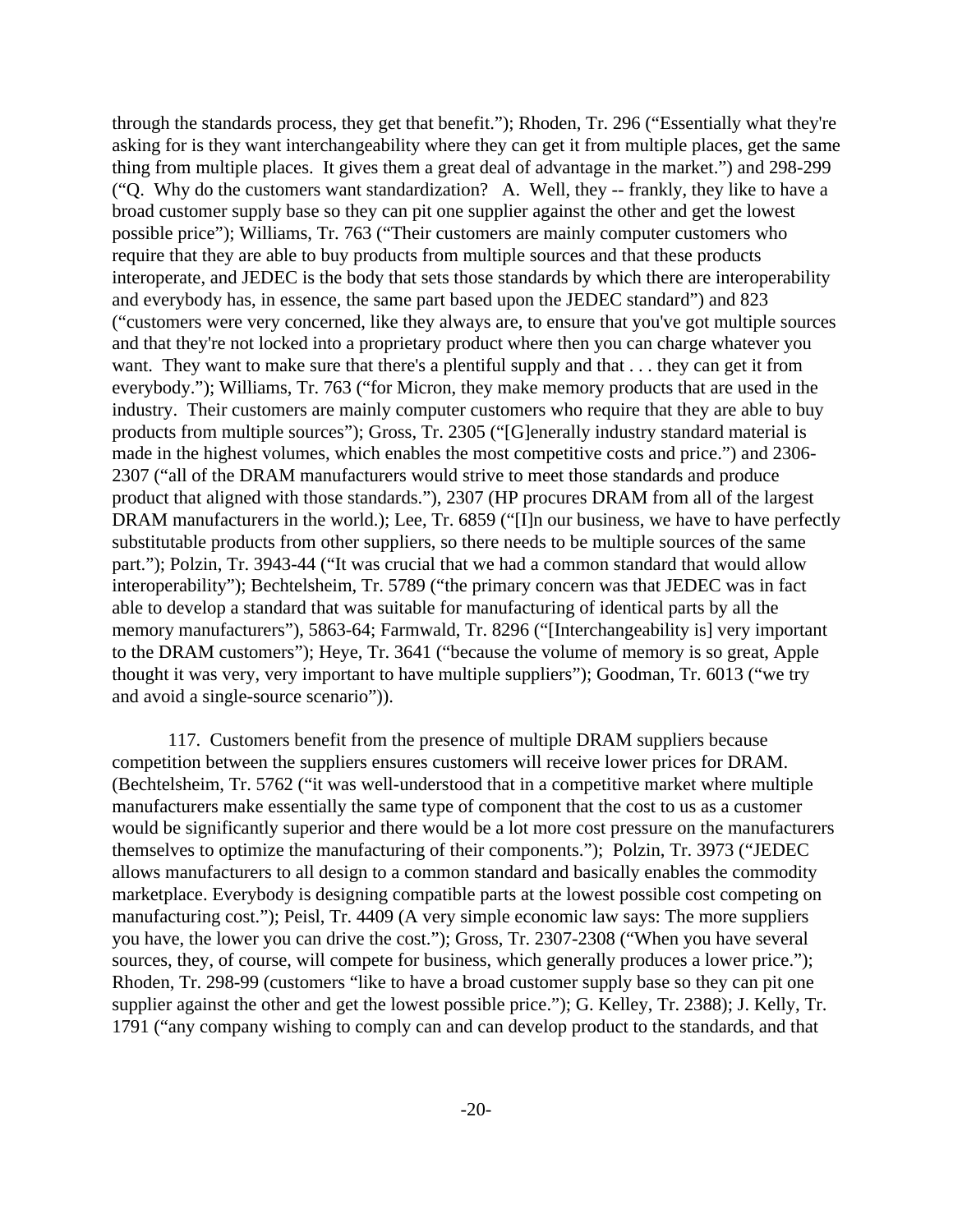tends to mean more sources of supply"; this means "more competition in the manufacture of product," which "tends over time to drive the price down")).

118. Customers benefit from the presence of multiple DRAM suppliers because having multiple sources reduces the risk of losing supply. (Gross, Tr. 2308 ("[A]ny change to our business or the DRAM supplier's manufacturing would impact directly the other partner, and that's,... a fairly unacceptable risk, since its not a necessary risk to take."); Landgraf, Tr. 1692-93 ("We also had assurance of supply going forward. . .many of HP's products are supported for a five to seven, maybe ten-year product life cycle, and in some cases that exceeds the manufacturing cycle for some suppliers . . .by having a standard, we would have a greater chance of having continuity of supply for any time in production or even in support life."); Rhoden, Tr. 298-99 ("they also have the capability that if one supplier disappears or whatever, they still have a continuous supply. So, standardization is something that they. . . basically demand."); Heye, Tr.3641 ("availability is very, very important and when you have a commodity like memory, you know if you don't get the memory, you can't chip your Mac...you're out of business. And because the volume of memory is so great, Apple thought it was very, very important to have multiple suppliers.")).

#### **2. Benefits to DRAM Suppliers.**

119. Standardization in the DRAM industry benefits suppliers by providing a high degree of assurance that there will be a demand for product and by allowing suppliers to leverage their design costs over a number of designs. (Rhoden, Tr. 296-298 ("there's a great deal of investment, billions of dollars, that go into the creation of factories and designs that are necessary to produce DRAM, and the supplier gets a large demand, because working with the customer inside an area like JEDEC, because you're working together with your customers and with the supply base, and when everyone agrees, then they have essentially an automatic market . . . they have basically a presold customer base just by complying and working with the standard."); Appleton, Tr. 6275 ("... when the whole world can design to a standard, then it has a benefit... to those of us that manufacture, because we all then cumulatively put resources towards bringing that product to market and it's more cost-effective because we're able to know what's going to be consumed in the marketplace in aggregate"); Macri Tr. 4596 (Discussing CX0378 at 1 he states "[O]ur goal was to create a broad enough standard to be used by as many people as possible in the world, so it made sense that if that was our goal, we would have as many people attend the meeting from as many different, you know, applications of DRAMs as well as builders of DRAMs, everything surrounding DRAM, so that the final standard would have, you know, the consensus of the world, so that it would become widely adopted and used throughout the world.") and 4620-21 (Discussing CX2315, he states "[U]sually in the DRAM world, there is only one choice. You know, it's not a matter of what; it's a matter of when. So, users, they can plan their transition based on their own -- you know, their own internal decision-making process, plan their transition to meet their own business needs. The suppliers, they know making the investment up front is going to be realized, because they know the users will eventually move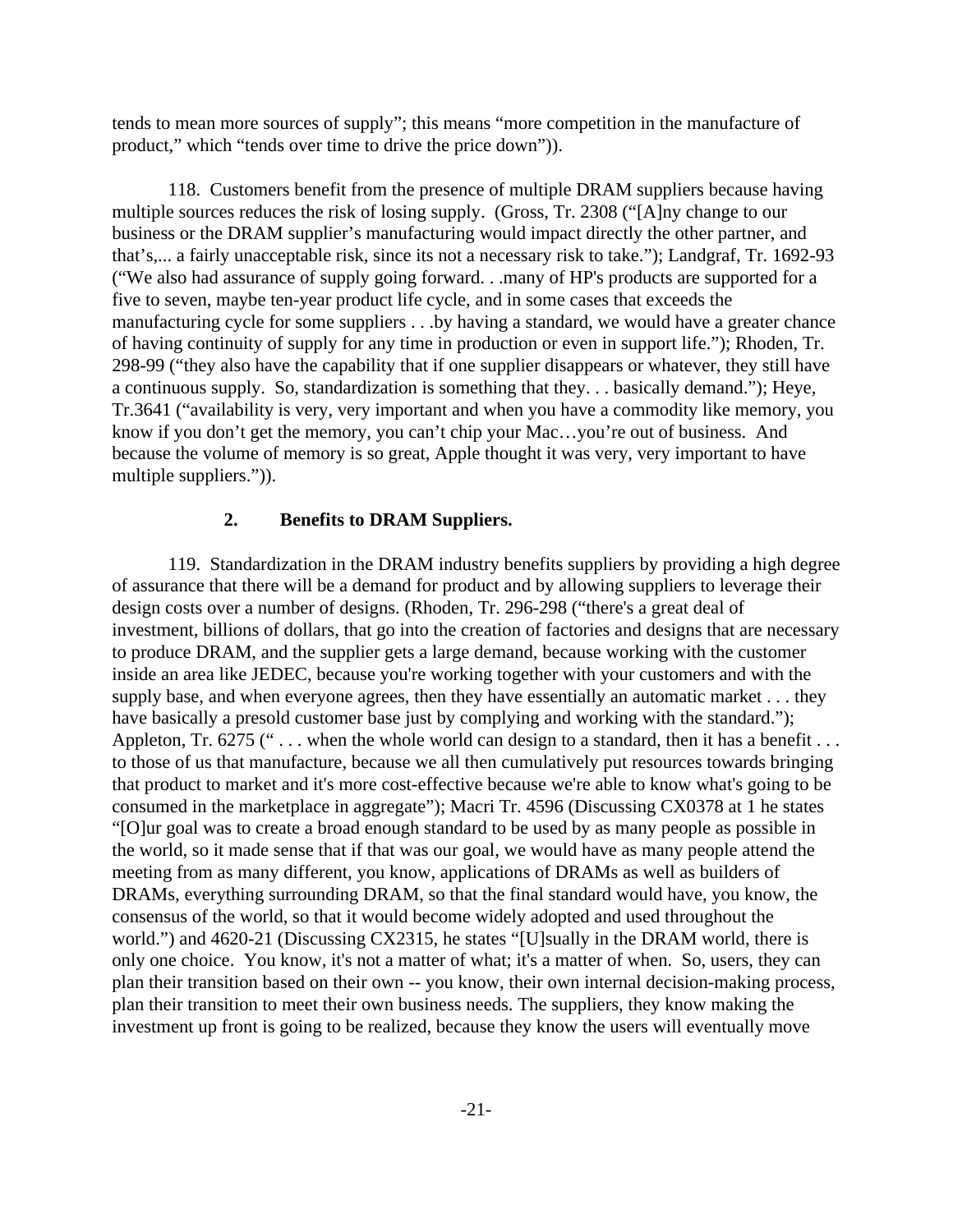over. It may not all be at once, but over a period of time, they can count on the market slowly building up. In this particular case, there were two choices, and it was very unclear which way the world would go."); Rhoden, Tr. 298).

120. One way that standardization in the DRAM industry helps to assure a demand for new DRAM standards is by having an open standard setting process that involves all interested firms. (Macri Tr. 4596 (Discussing CX0378 at 1 he states "[O]ur goal was to create a broad enough standard to be used by as many people as possible in the world, so it made sense that if that was our goal, we would have as many people attend the meeting from as many different, you know, applications of DRAMs as well as builders of DRAMs, everything surrounding DRAM, so that the final standard would have, you know, the consensus of the world, so that it would become widely adopted and used throughout the world.")).

121. Standardization benefits suppliers by allowing them to save resources on development. (Appleton, Tr. 6304 (standardized products benefit manufacturers because "we can look at all of that in a cumulation and save on resources . . . that would otherwise be required to come up with a device")).

## **H. A Variety of Factors Affect the Selection of Technology to be Included in DRAM Industry Standards.**

## **1. Timeliness.**

122. Standard setting at JEDEC is time-consuming. (Peisl, Tr. 4453 ("JEDEC is traditionally a very slowly moving consortium, and there's a reason for that, because there's so many companies involved, it's basically the whole industry that produces parts for the PC and the laptop and the server business, so to try to reach consensus at JEDEC, based on my experience, have been incredibly hard and tough."); Macri, Tr. 4607-608 ("The design process is long.")).

123. Industry participants consider time to market an important factor in developing standards. (Bechtelsheim, Tr. 5797 ("for example, if the synchronous DRAM did not have a completed spec, we would chose the previous memory technology. . . we would not be able to take advantage of the performance characteristics of the next-generation synchronous DRAM") and 5803 ("Sun itself did not have a strong view of what exact features the part should have as long as it would meet the cost, complexity and timely completion of the standard."); Rhoden, Tr. 299-300 ("You can't really wait until after you develop something and then decide to standardize it. You have to move in real time at the time that technology is being developed to create the standards. . . there is an urgency in the development of standards, because if you delay and if you wait too long, then sooner or later someone else will replace and do the job for you."); Heye Tr. 3747 ("anything that impacts time to market . . . would put us at a competitive disadvantage"); Macri, Tr. 4600 ("Time to market is extremely critical in this world"); CX0302 at 3 ("Delay is NOT a viable market option."); JX0027 at 12 ("Concern about JEDEC taking too long to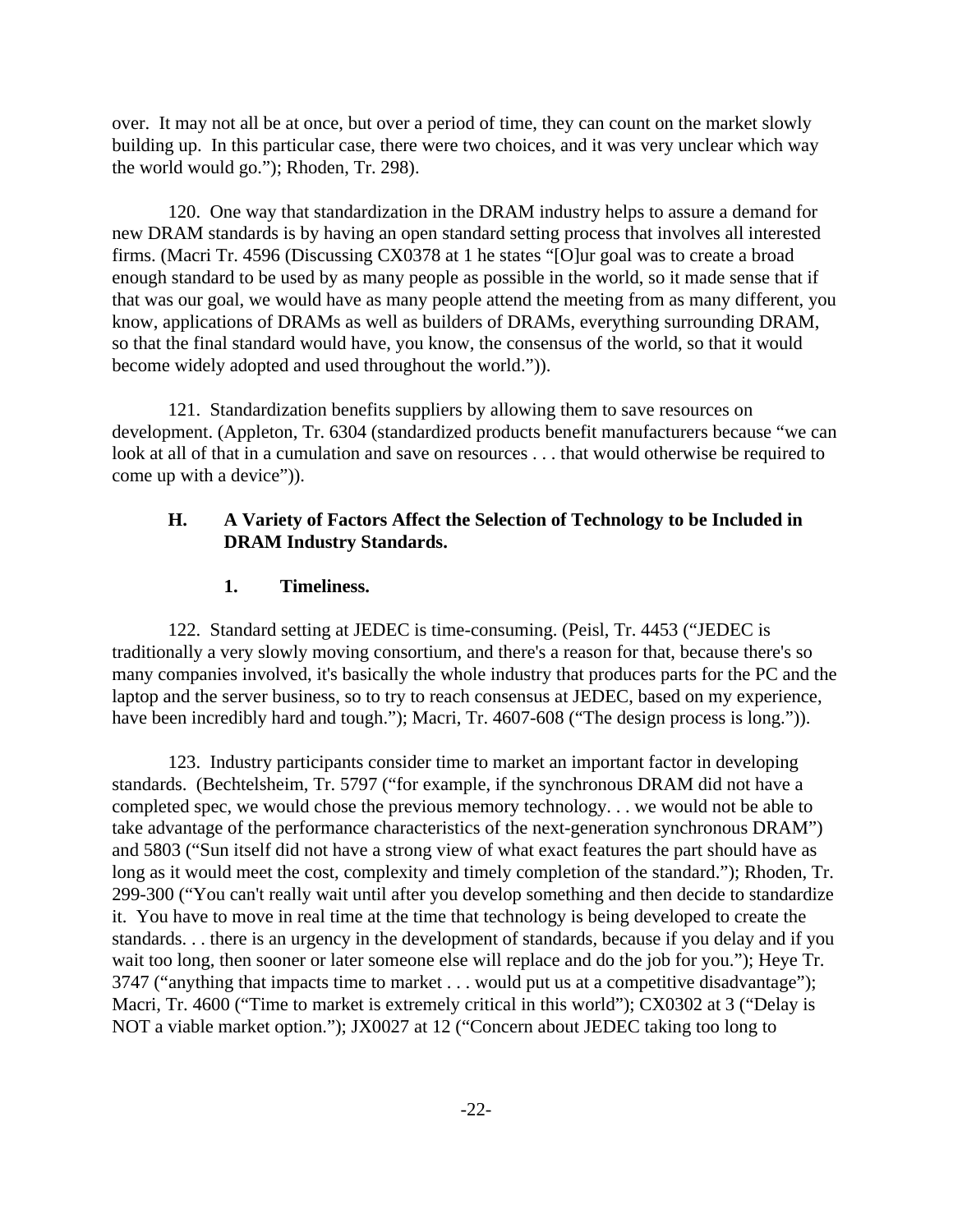produce a standard was mentioned as a reason not to pursue a standard within it.")).

124. The potential impact on time to market is a factor that influences the decisions of JEDEC members regarding what technologies to include in a standard. (CX2383 ("We are willing to make compromises if necessary to reach a quick resolution on a standard"); Bechtelsheim, Tr. 5794-95; Lee, Tr. 6635 (Although it preferred the SDRAM-Lite device, Micron "agreed in the interests of schedule to just go ahead and accept the full-feature proposal.") and 6683 ("Our preference was still not to have [strobes], but our action was to -- to go along with the committee in general with this compromise, because there was -- because of these differences of opinion, it was causing some delay in the standardization process.")).

#### **2. Cost.**

125. The potential cost of manufacturing and implementing a prospective technology is a factor that influences the decisions of whether a particular technology is included in a standard. Industry participants often are willing to forego performance advantages in exchange for lower cost products. (CX1708 at 2 (Richard Crisp writing "[Compaq] didn't particularly seem to care if the SDRAMs had 1 or two banks so long as they didn't cost any more than conventional DRAMs."); CX2383 ("Since we are very cost conscious we are willing to drop features that add too much cost or complexity"); CX0711 at 34 (Richard Crisp writing "They want cheap, cheap, cheap"); JX0027 at 13 ("The Committee noted they wanted highest performance and lowest price SDRAM."); CX2777 ("[T]he age old rule for DRAMs still apply. Customers will take as much performance as we can give them for absolutely no added cost over the previous technology. They will not pay extra for increased DRAM performance.")).

126. In order for a new memory technology to achieve high volume, it must be price competitive with the previous technology already in high volume. (MacWilliams, Tr. 4805 ("[W]e were concerned that with any new memory technology, for it to achieve high volume we need to be price competitive with the previous technology that was already in high volume."); CX2370 at 2 ("Must be within 5%"); CX0034 at 4 ("Dallas Task Group Conclusions Mr. Kelley summarized the presentations of 7.2 and 7.3 and presented some of the consensus views of the Dallas meeting: 1) To be cost effective sync DRAM must cost no more than 5% over conventional DRAMs for many applications"); CX0711 at 1 (Richard Crisp writes: "Desi added that if the SDRAM doesn't cost less than 5% more than standard DRAM they will not be used."); Tabrizi, Tr. 9082 - 83 ("For any product, if it doesn't become a low cost to manufacture, it never becomes reality. The issue is cost, cost, cost.")).

127. Changes in the DRAM industry tend to be incremental or evolutionary in nature, with only a handful of changes from standard to standard. (Rhoden, Tr. 408 ("[W]ithin JEDEC, we follow the process of evolutionary progress. So, there's some thousand things that go into the making of a particular DRAM, and we tend to change just a few, maybe a handful, maybe - sometimes two or three, sometimes four or five, but that's the typical process, is we just evolve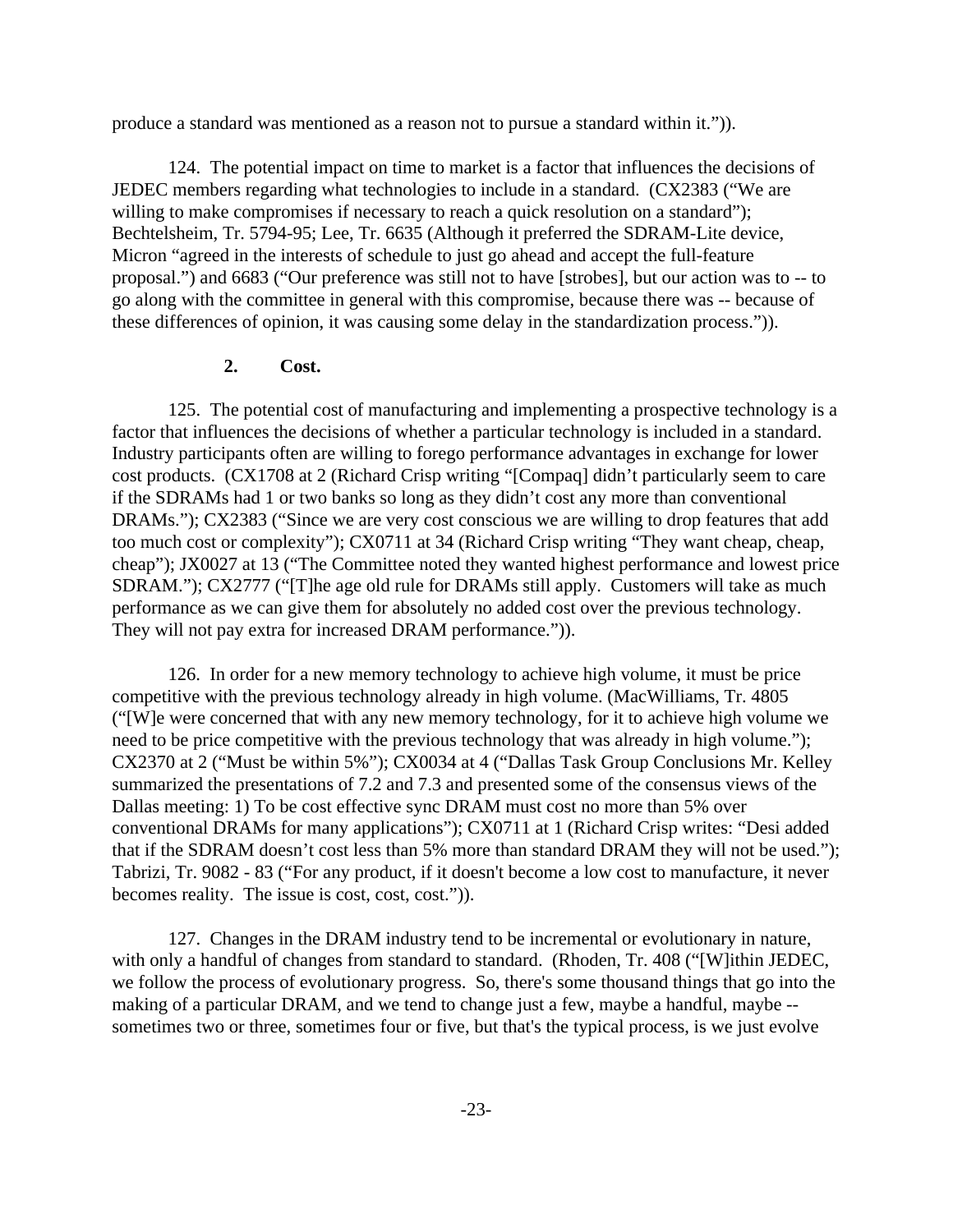one to the next, to the next, with as little changes as possible, because it's much easier to bring the whole industry along when you make minor changes."); Sussman, Tr., 1362 ("The customer base does not really want to jump ahead to something new and different.").

128. Evolutionary, as opposed to revolutionary, changes serve to minimize cost, and to ease the introduction of new DRAM standards. Bechtelsheim Tr., 5835 ("Because if it's not broken, we don't fix it. In other words, unless there's an overarching reason to make a change, people tend to do the same as they did previously....Well, it takes time to verify, validate, prove new memory components at the system level, which is quite extensive. So yes, there's a significant cost in qualifying new types of memories."); Appleton Tr., 6297 ("Sure, Micron's preference, of course, is to go evolutionary, because it's more stable for us, it's less costly for us, and we can more easily plan for it.... Well, customers in general would prefer to have an evolutionary process as well. It -- the changes don't just affect us, they affect the people we are selling the product to, and when you start talking about reliability of the device, reliability of the technology platform, reliability of the supply, it's also a much easier transition for them."); Peisl, Tr. 4378 ("JEDEC wanted to do an evolutionary step going from SDR to DDR, evolutionary in order to keep the costs down in the industry because it affected much more than the DRAM  $design, \ldots$ ")).

### **3. Need.**

129. A technology might not be standardized if the technology's performance improvements are ahead of their time from the standpoint of what customers demand. For example, JEDEC began considering a form of dual-edged clocking in the early 1990s but did not adopt it until the DDR standard because the industry did not require the additional performance that dual-edged clocking could provide. (Rhoden, Tr. 462-63 ("[W]e talked about dual edge clocking, and at the time . . . we actually decided to postpone implementation of that until a later date... Many of those wound up in DDR ultimately... We said, well, since we don't need it at this time, perhaps we don't need to expend the effort."); Kelley, Tr. 2515 ("[W]e decided as a group that we could meet the requirements of the high-performance systems for the next-generation DRAM without needing a double-edged clock for that doubling of the performance and that we would reconsider the double-edged feature in the next generation."); CX0742 at 4 ("The implication here is that customers are willing to leave performance on the table in exchange for having lower cost systems.")).

#### **4. Uncertainty.**

130. At the time that the technologies are selected for incorporation into a standard, not all of the facts are known. Industry participants must make decisions on what technologies to include in the standard based on predictions with respect to the likely future performance, implementation difficulties and manufacturing costs. (Wagner, Tr. 3841 ("The decision was made to support both SDR SDRAM and DDR SDRAM so that if DDR didn't show up, we still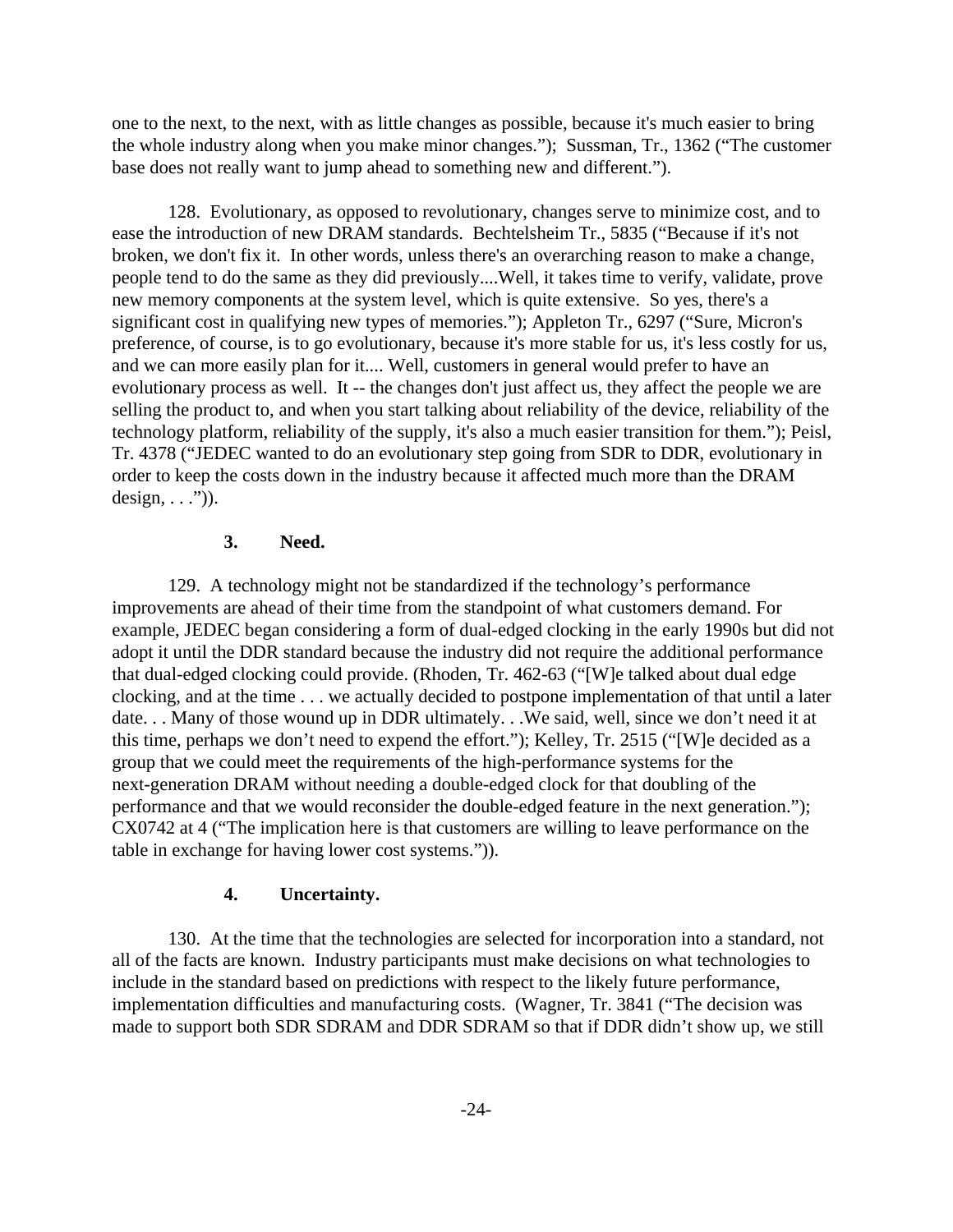had a fallback plan and could still ship our product on the market"); MacWilliams, Tr. 4884 ("Because server design cycles are longer than desktop, [OEM's] were going to make some decisions in terms of what they were going to build for a much longer time frame."); Gross, Tr. 2296 (chose DDR because it "appeared to us to be the next mainstream high volume memory technology.")).

131. The predictions of industry participants are not always correct. For example, when Intel first evaluated DDR SDRAM in 1996 it did not appear to Intel employees that it would work. (MacWilliams, Tr. 4881 ("so when we looked at it back in the 1996 time frame, it didn't look like it would work ...")). Even in 1999, when Intel began to consider using DDR for use in servers, it was believed at Intel that DDR could not be used in main memory for personal computer systems. (MacWilliams, Tr. 4881-82). However, by September of 2001, Intel was working to deliver robust DDR platforms for all Intel architecture CPUs. (RX-1761 at 16).

132. Paragraphs 132 - 199 are unused.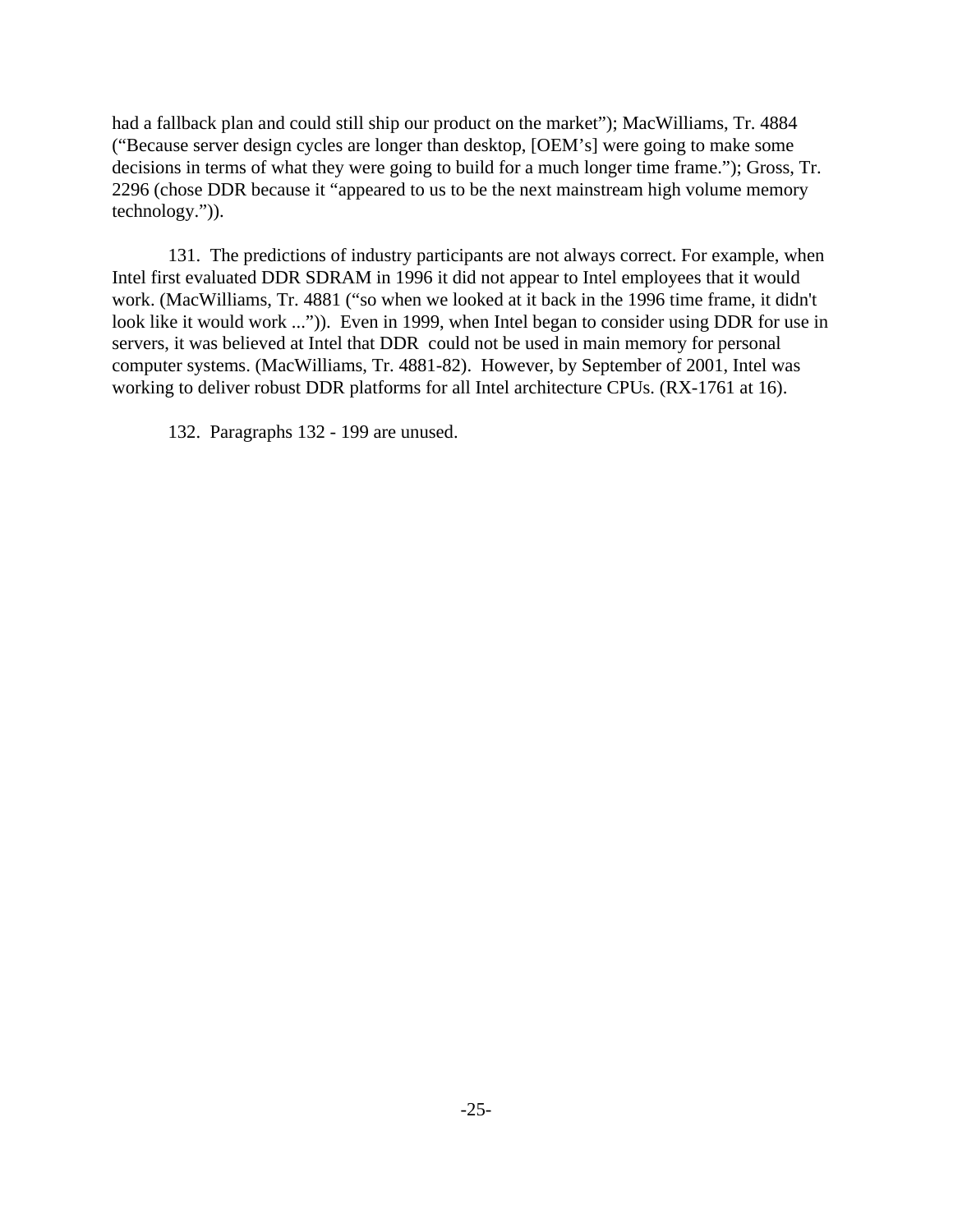# **II. JEDEC Is An Industry Organization for Developing Consensus-Based Standards.**

# **A. The Founding and History of JEDEC.**

200. The formal name of JEDEC is the "JEDEC Solid State Technology Association." (J. Kelly, Tr. 1750-51).

201. JEDEC was founded in 1958 and originally named the "Joint Electron Device Engineering Council." (CX0302 at 10; *see also* J. Kelly, Tr. 1773-74 ("JEDEC has been active within an EIA organization under the name JEDEC since approximately 1958, and under other names with slightly different functions for a number of years prior to that, probably dating back to the 1940s.")).

202. Between 1991 and 1996, JEDEC was an entity within the Electronic Industries Association Engineering Department. (J. Kelly, Tr. 2075). EIA is alliance of organizations engaged in the electronics industry in the United States. (J. Kelly, Tr. 1750 ("EIA is a broad-based association that represents the electronics industry in the United States, and it engages in a variety of different activities in support of that industry."); CX0302 at 28).

203. In 1998, EIA changed its name to the Electronic Industries Alliance. (CX0302 at 11). In 1998, JEDEC became a separate division of EIA. (CX0302 at 11).

204. In 1999, JEDEC became independently incorporated. (CX0302 at 11). Both EIA and JEDEC are headquartered in Arlington, Virginia. (J. Kelly, Tr. 1751).

# **B. The Purpose of JEDEC.**

205. JEDEC develops standards for semiconductors and solid state products. (J. Kelly, Tr. 1751 ("JEDEC is focused on standard-setting in support of the industry sector that it represents, which is semiconductors and solid state products.")).

206. The purpose of JEDEC is to create consensus-based standards. (CX2767 at 1 ("JEDEC exists because of an industry need for standardization."); CX0035 at 14-15 ("The work we do on the JC-42.3 DRAM committee continues to approach a design by committee."); Becker, Tr. 1152 (JEDEC "tries to build a consensus across the industry to produce a specification or an industry standard [to which] everybody manufactures and conforms their products."); J. Kelly, Tr. 1784 ("In every instance, our standards have to be based upon a consensus of the formulating committee and a consensus of the board . . . formerly the JEDEC Council, indicating that they agree with the content of the. . . standard"); Landgraf, Tr. 1685 ("JEDEC is a standardization body that . . . brings together memory -- or electronic component manufacturers as well as customers using those devices to formulate common standards that can be used by manufacturers and be understood by the users."); Polzin, Tr. 3946-47 ("JEDEC was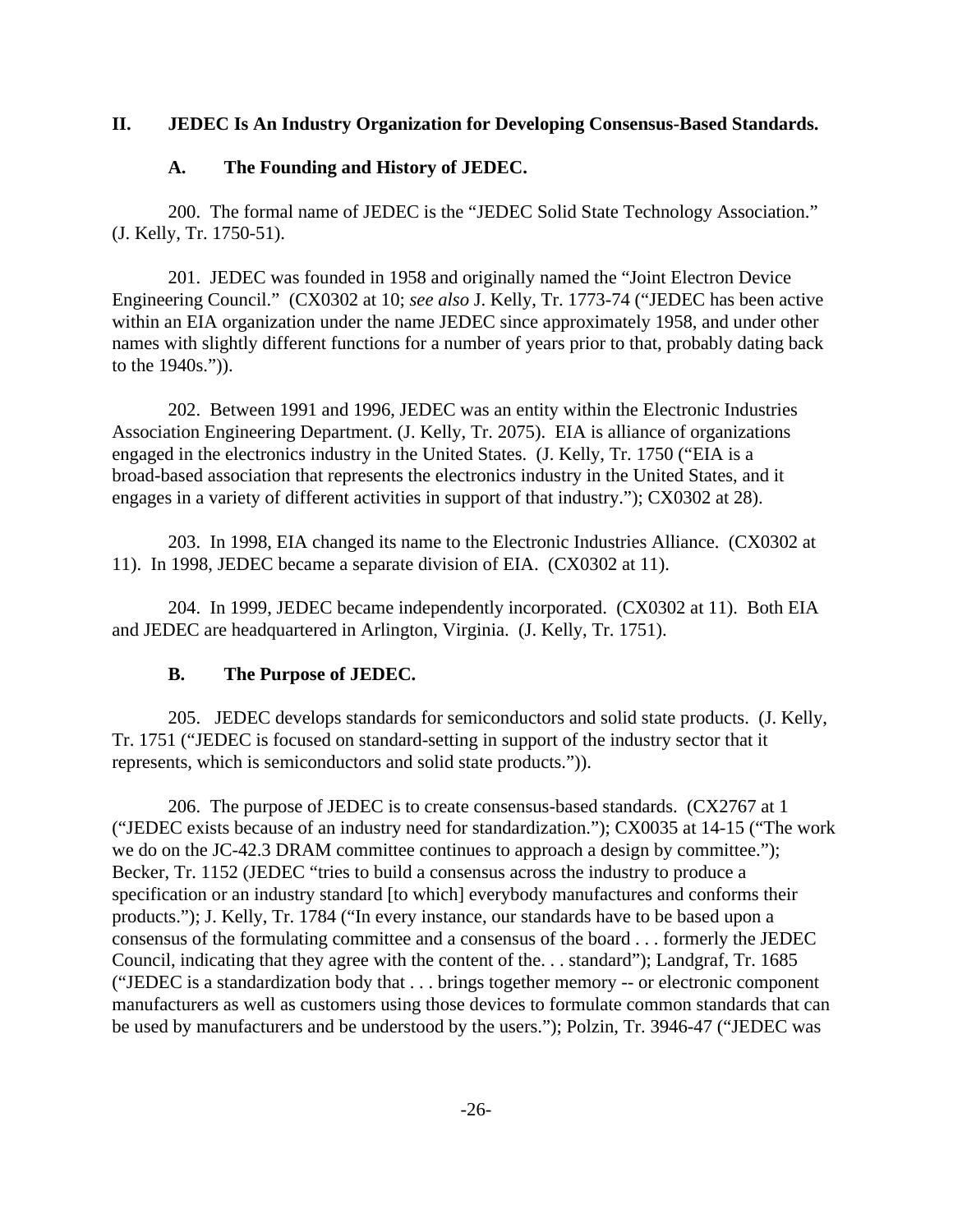the natural forum and process for resolving the numerous differences."); Lee, Tr. 6682-84 (discussing differing views on using DLL in DDR SDRAM)).

207. JEDEC standards ensure uniformity and reliability in products. (CX0419 ("uniform terms and definitions, common packages [and] interchangeability of logic [and] memory" to the industry); J. Kelly, Tr. 1791; Bechtelsheim, Tr. 5781 ("Well, the purpose was to develop standards that could be used by all memory manufacturers to manufacture devices that had the same functionality and thus could be used as a multivendor, multistandard device from multiple manufacturers."); Polzin, Tr. 3972 (JEDEC "defines standards that multiple manufacturers can design to have interoperable parts."); Calvin, Tr. 994 ("the expectation is when you buy something in the industry and you plug it into your system, that it's supposed to work. And so that's the purpose of the standardization body to get agreement across the industry members in terms of what the aspects of that standard are going to be.")).

208. JEDEC standards are procompetitive because they lower costs and ensure broader participation in the market. (CX0419 ("What JEDEC standards mean to the industry is lower price and wider supply, consistent quality and reliability, uniform terms and definitions, common packages, interchangeability of logic, memory, etc."); J. Kelly, Tr. 1790-91 ("Because it is an open standard, any company wishing to comply can and can develop product to the standards, and that tends to mean more sources of supply, and because there's more competition in the manufacture of the product, it tends over time to drive the price down for the benefit of the supply chain as wee as OEMs and end user and in many cases consumers."); Polzin Tr. 3973 ("JEDEC allows manufacturers to all design to a common standard and basically enables the commodity marketplace. Everybody is designing compatible parts at the lowest possible cost competing on manufacturing cost.")).

# **C. How JEDEC Is Organized.**

# **1. Membership**.

209. A company becomes a member of both JEDEC and EIA by completing and submitting one application and paying dues. (CX0601 (Rambus application); J. Kelly, Tr. 1801 ("one becomes a member of JEDEC by filling out a membership application and paying dues."); 1801-02 (Since at least 1990, when one becomes a member of JEDEC, one automatically becomes a member of EIA.); Rhoden, Tr. 294-95 ("Companies become a member of JEDEC by paying dues."); CX0208 at 7 ("Eligible organizations can become members of JEDEC by joining the EIA Solid State Products Division or by joining JEDEC directly," and paying annual dues.)).

210. During the 1990s, JEDEC had approximately 250 member companies who sent approximately 1800 individuals to participate in approximately 50 committees. (J. Kelly, Tr. 1774-75).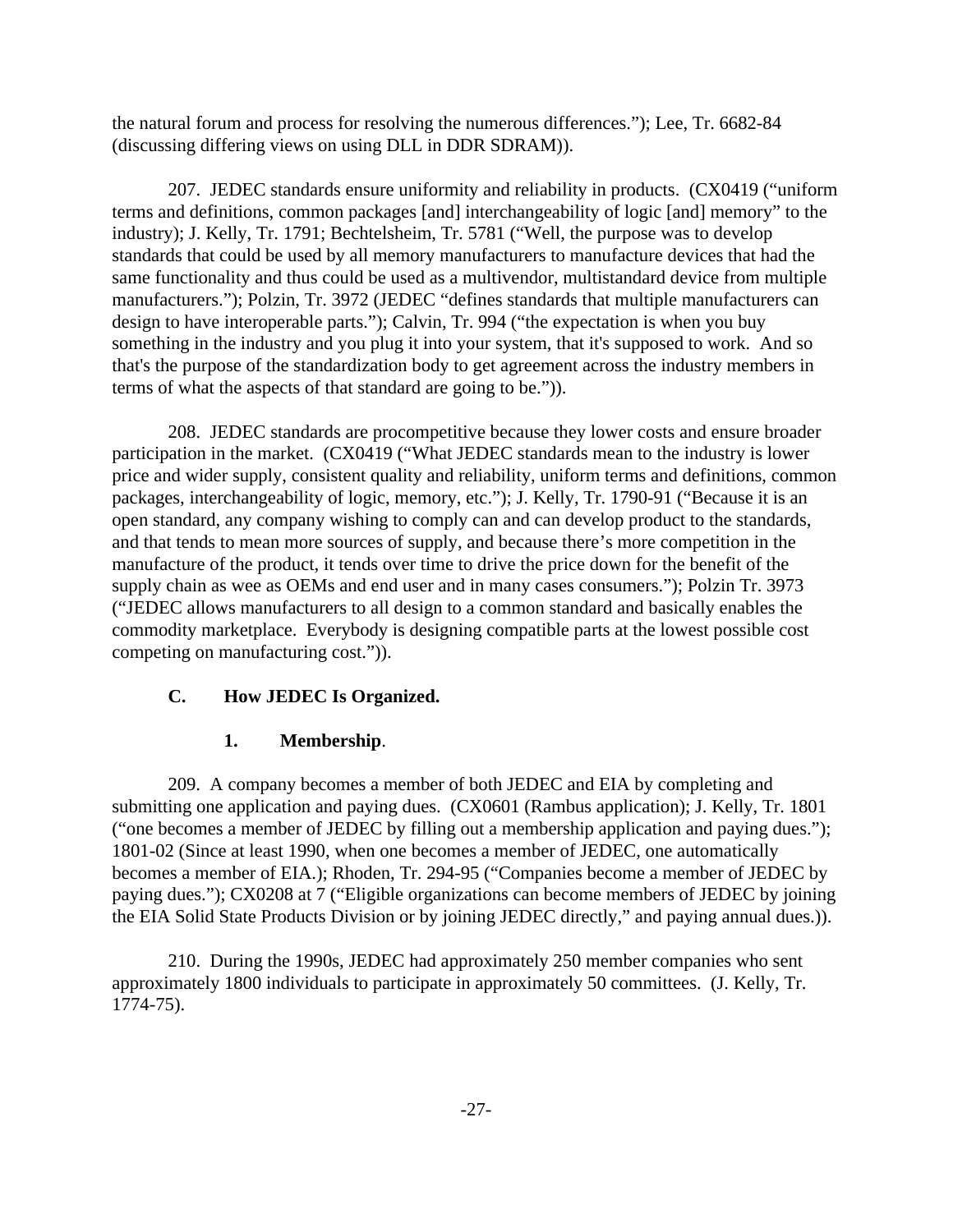211. JEDEC membership is open to broad array of companies and individuals. (CX0208 at 6 ("[a]ny company, organization, or individual doing business in the United States that itself or through a related entity manufactures electronic equipment or electronics-related products, or provides electronics or electronics-related services, shall be eligible for membership" in JEDEC.); CX0203A at 4 (members can include "any and all companies having a relevant commercial interest within the respective jurisdiction of the committees.")).

212. JEDEC members represent a broad cross-section of the semiconductor supply chain. (CX0302 at 8 (members include chipset companies like Ali and VIA, microprocessor companies like AMD and Intel, packaging companies like Amkor, computer memory module companies like Celestica, memory suppliers like Elpida, Hynix, Samsung, Micron and Infineon, OEM companies like HP and IBM, networking companies like Lucent and cell phone companies like Motorola.); JX0028 at 1-3 (list of members attending and not attending); Rhoden, Tr. 293.).

213. JEDEC's membership includes companies from around the world. (Rhoden, Tr. 294 (noting companies from Korea, Germany, Taiwan and Japan companies.); CX0302 at 8.).

214. Membership entitles companies to attend meetings, receive minutes, vote, and receive copies of standards and other publications. (J. Kelly, Tr. 1805-06 (JEDEC "members can attend any meeting. They can receive meeting notices. They receive copies of minutes of meetings. They have an opportunity to vote on a one-company/one-vote basis. They have the right to . . .receive copies obviously of standards and other publications that are distributed generally by JEDEC to members")).

215. During the early and mid-1990's, JEDEC minutes were regularly circulated to all members. (Crisp, Tr. 3139 ("Q. Now, Mr. Crisp, JEDEC regularly circulated minutes from the meetings. Isn't that right? A. I think that's correct.")).

216. Attendance by non-members is limited to one meeting. (J. Kelly, Tr. 1805-06).

217. A member can withdraw from JEDEC either by letter or by not paying dues for an extended period of time. (J. Kelly, Tr. 1808 ("A company can withdraw from JEDEC by either submitting a letter indicating their wish, their desire to withdraw, or by not paying their annual dues."), 1808-09 ("we do not drop member companies for nonpayment of dues until around September 1, and the reason for that is that the nonpayment of dues is equivocal . . ., and it's not at all unusual for member companies to be six months late in paying their dues. We don't ever drop them without knowing to a reasonable degree of certainty that they don't intend to pay their dues.")).

218. Members who are late paying their dues still are entitled to attend meetings, vote, and receive minutes. (J. Kelly, Tr. 1809-10).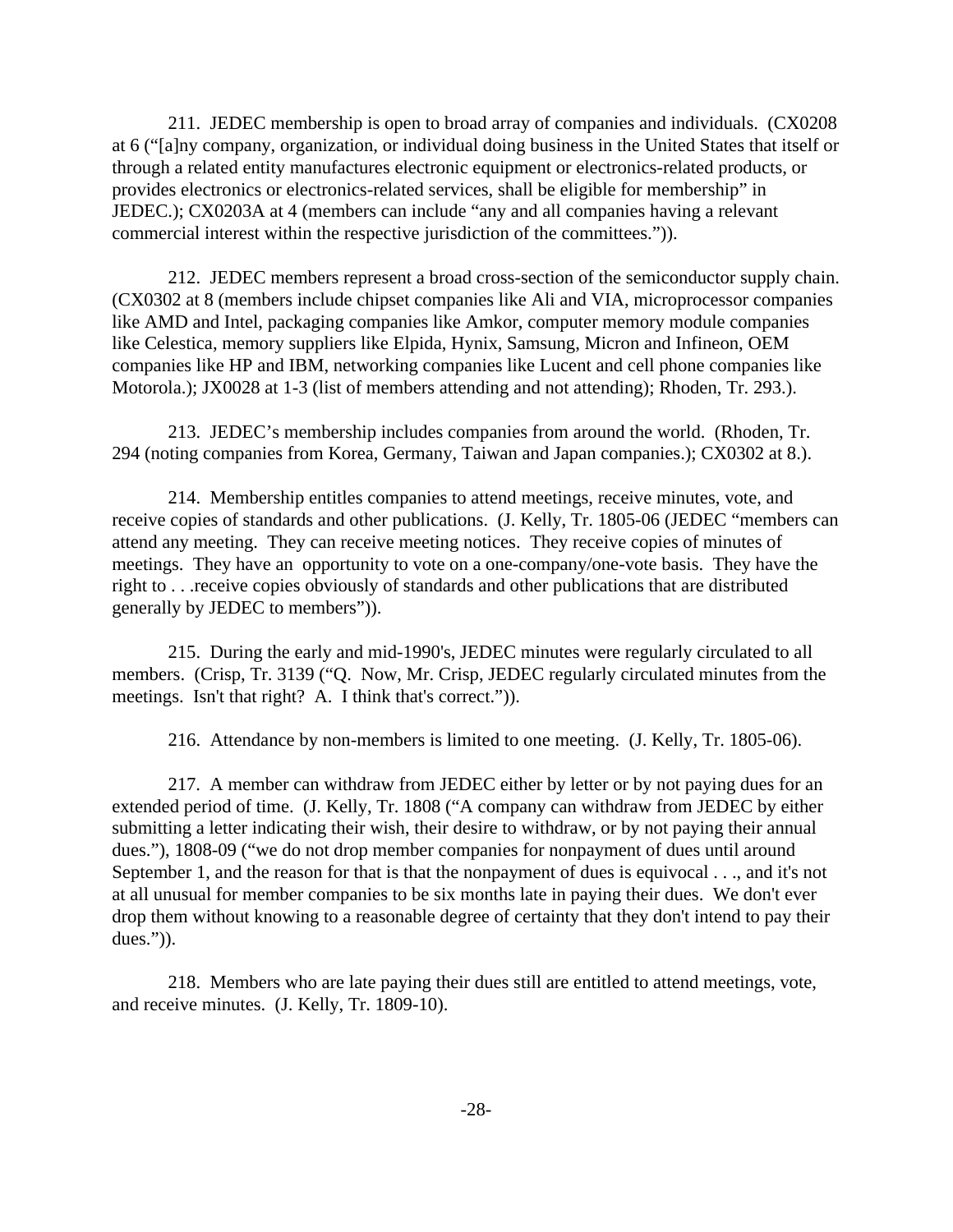### **2. Management.**

219. Prior to 2000, the JEDEC Council was the governing body of JEDEC. (J. Kelly, Tr. 1768). Today, the JEDEC board of directors is the governing body of JEDEC. (J. Kelly, Tr. 1770).

220. The JEDEC board of directors consists of approximately 22-27 people. (Rhoden, Tr. 287). The members of the JEDEC board of directors are representatives of the DRAM industry, from electronics and semiconductors companies. (Rhoden, Tr. 287).

221. The chairman of the board of directors is elected by JEDEC members. (Rhoden, Tr. 286). The JEDEC chairman is not compensated by JEDEC. (Rhoden, Tr. 287-88). The JEDEC chairman is responsible for "the business aspect of JEDEC, trying to make sure that we [JEDEC] have office space, staff, relationships with other organizations, and to make sure that we take care of the business aspects of the corporation itself." (Rhoden, Tr. 286-87).

222. Desi Rhoden is the current Chairman of the JEDEC board of directors. (Rhoden, Tr. 283).

223. The president of JEDEC is responsible for supervising the JEDEC staff, managing the JEDEC budget, and implementing the policy directives of the JEDEC board of directors. (J. Kelly, Tr. 1754). Prior to 2000, the JEDEC president did not have any supervisory responsibilities for JEDEC staff. (J. Kelly, Tr. 1754-55).

224. John Kelly is the president of JEDEC. (J. Kelly, Tr. 1750-51).

225. The EIA general counsel is "the legal counsel for all of the operating units within EIA, including JEDEC." (J. Kelly, Tr. 1754).

226. The EIA general counsel is the person responsible for interpreting EIA rules and the JEDEC rules, including the JEDEC patent policy. (J. Kelly, Tr. 1813-14 ("a number of questions do arise from time to time about the patent policy of EIA and JEDEC, because that is part of - and a very important part -- of the ground rules for the engineering function."), 1939 ("Q: ... when either the staff or the committee leadership have interpreted EIA or JEDEC rules differently than you, whose interpretation controls? A: Mine does."); Sussman, Tr. 1348 ("Q. If a participant at JEDEC had raised any questions, who would you refer that person to for more precise answers on the patent policy? A. JEDEC legal counsel. None of us are lawyers.")). *Cf.* (J. Kelly, Tr. 2057-58 (Rambus never contacted EIA Legal Counsel concerning questions of interpreting the patent policy)).

227. John Kelly has been the General Counsel of EIA since 1990. (J. Kelly, Tr. 1754).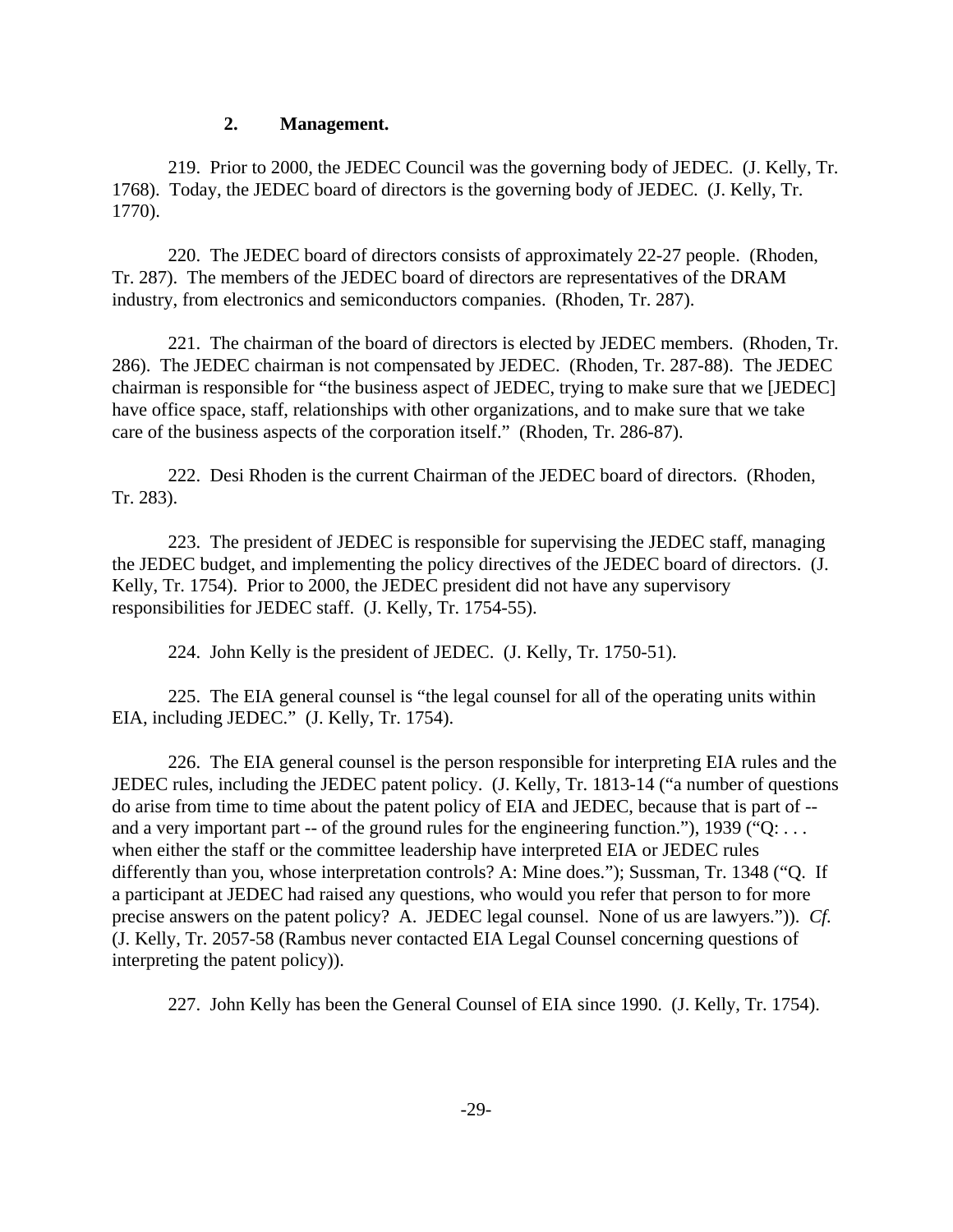228. Today, JEDEC employs a staff of ten persons to facilitate the meetings of JEDEC committees. (J. Kelly, Tr. 1792-93). During the early to mid-1990s, the size of JEDEC's staff was "considerably" smaller than the current size. (J. Kelly, Tr. 1795).

229. JEDEC's current budget totals \$2.2 million, approximately half of which covers salaries. (J. Kelly, Tr. 1800).

# **3. Committees and Subcommittees.**

230. JEDEC is organized into committees and subcommittees. (Landgraf, Tr. 1687 ("below the council are a series of committees which [the council] approve to exist")). Each committee or subcommittee has a chairman. (J. Kelly, Tr. 1794 ("The members of each committee and subcommittee elect from their membership a chairman and a vice-chairman.")).

231. The JC-42 committee is concerned with developing standards for the memory products. (Williams, Tr. 765-66 (The JC-42.3 membership consists of "[a]lmost all of the DRAM memory companies, SRAM memory companies, logic companies, customers of memory, as well as interconnect companies, such as socket manufacturers," and testing companies.); Rhoden, Tr. 288 (JC 42 is the committee responsible for developing standards relating to memory devices.)).

232. The JC-42 chairman is responsible for coordinating all the activities in the JC-42 committee and subcommittees, including the scheduling of meetings. (Rhoden, Tr. 288).

233. The JC-42 committee had several subcommittees focusing on particular specialized subject matters. (J. Kelly, Tr. 1769; Rhoden, Tr. 285 (JC-42 included subcommittees devoted to DRAM (42.3), SRAM (42.2), memory modules (42.5), flash memory and other types of programmable devices)).

234. JEDEC's JC-42.3 committee develops the predominant standards relating to dynamic random memory ("DRAM") products. (Peisl, Tr. 4381 (JEDEC subcommittee JC 42.3 "standardizes the DRAM interfaces and the packages of DRAM generations."); Rhoden, Tr. 283- 84 ("JEDEC is the place where industry standards are set for the DRAM" industry.); Krashinsky, Tr. 2773 (JEDEC sets memory standards for the industry); (CX2107 at 23 (Oh FTC Dep) ("JEDEC is the committee which standardize all the standard products in the market."); MacWilliams, Tr. 4910-11 (Intel PC100 specification included programmable CAS latency and programmable burst length because features were already in the JEDEC specification.)).

235. In late 1991, approximately 40-50 companies were represented on the JC-42.3 committee. (Rhoden, Tr. 340-41; JX0010 at 1-2 (minutes listing approximately 42 companies as members of JC-42.3)).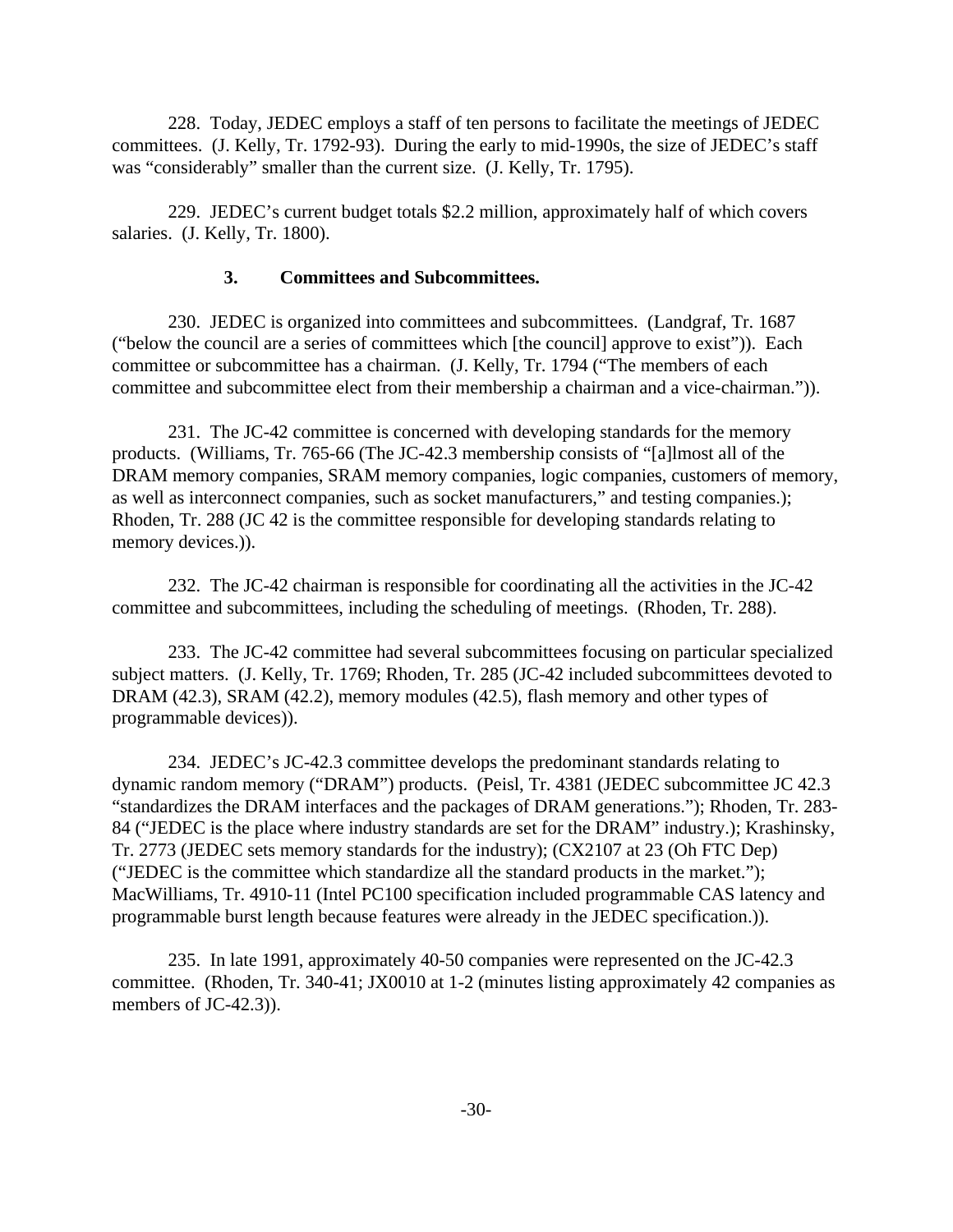236. The JC-42 committee and its related subcommittees typically meet at least four times per year. (Rhoden, Tr. 340 ("there are four regular meetings, once a quarter, and depending upon the workload for the committee, the amount of work that we have to do, we often times hold special committee meetings in between meetings, and so somewhere between four and eight. In times of high activity, we will have eight meetings per year and almost always have five.")).

237. Minutes of JC-42 committee and its subcommittees are prepared by, Ken McGhee, a staff person. (Rhoden, Tr. 327).

238. The minutes of JC-42 and its subcommittees record the key decisions that are made during the standard development process, including motions and votes. (Rhoden, Tr. 327-28).

#### **D. How JEDEC Standards Are Made.**

239. The standard development process begins with discussions among the participants at a JEDEC meeting concerning subjects that members may feel should be considered for standards. (Rhoden, Tr. 406-07).

240. Typically, standardization at JEDEC involves a series of presentations. (CX0302 at 23; Williams, Tr. 772-73 ("[I]n order to get a point or feature to ballot, it required a first showing, which would happen at one meeting. You would then go to a second showing at the second meeting. You could then at the end of the second showing request that the item or the ballot -- the item be sent to ballot. The ballots would be issued. They would count the ballots at the third showing."); Rhoden, Tr. 406-07 ("Our procedure that we follow inside of the JC-42 committee is we typically have a first presentation, then followed by -- after some review, follow that by a second presentation.")).

241. Standardization proposals typically receive an item number after the first presentation. (Calvin, Tr. 1025).

242. A presentation might generate other proposals to solve the same problem. (Rhoden, Tr. 406-07 ("When someone has an idea that they'd like to bring into the committee, they will bring in a presentation, and then we will make presentations, and based on the presentations . . . the committee may generate other discussions and may also generate the development of other presentations for that matter."); CX0711 at 2 (Crisp of Rambus discussing corrupting SynchGDram proposals: "Desi made a comment at the end of the meeting that was in effect request for some of the folks to withdraw their proposals. He reminded folks that there are a lot of variants being proposed; VRAM, SGRAM, frame buffers on a chip, etc.")).

243. JEDEC entertains a number of proposals by members when working toward a standard for a new device. (Rhoden, Tr. 415 ("[W]hen we're working on a particular device or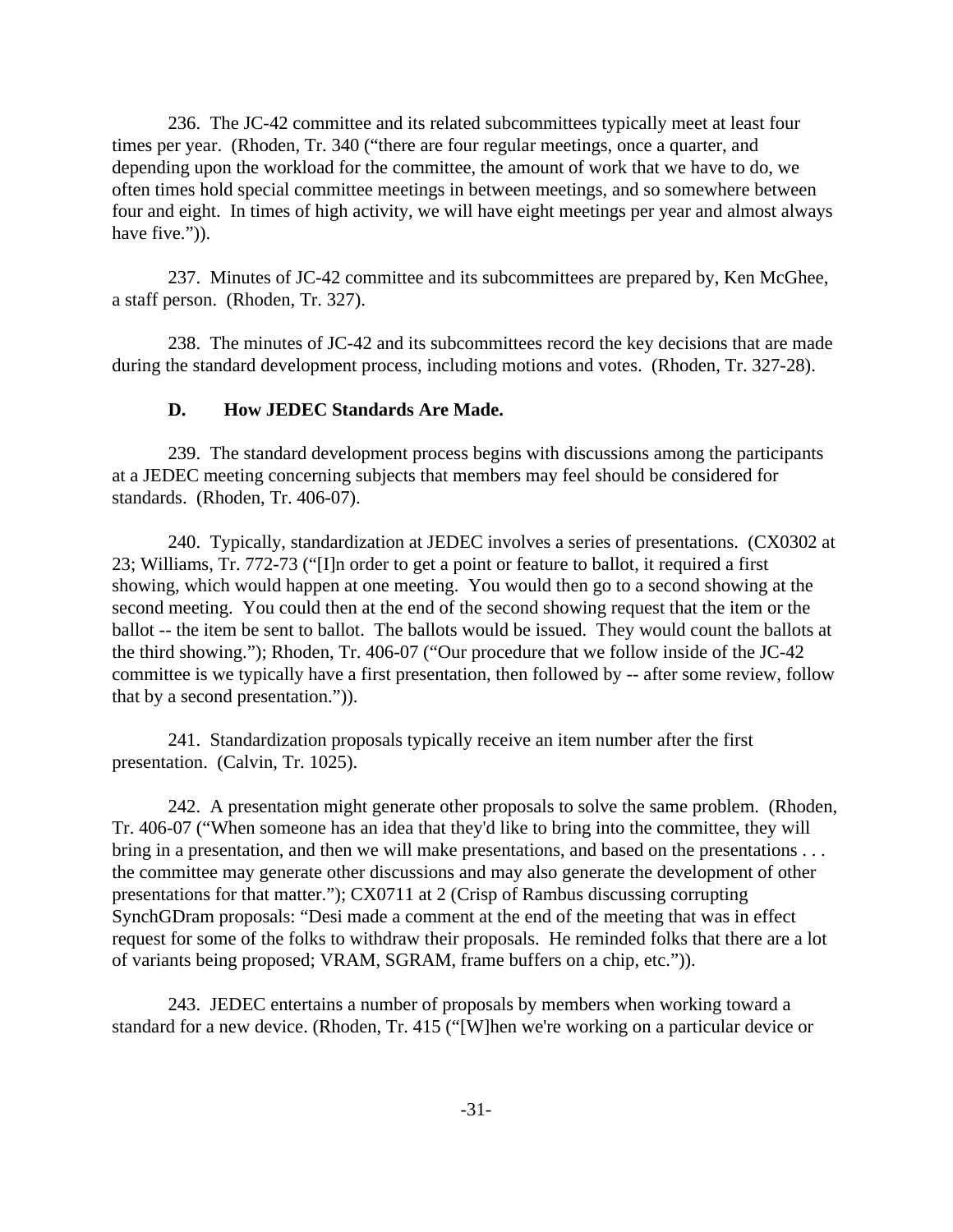whatever, there will be proposals that are made that come from usually a number of different companies. Sometimes multiple proposals or multiple ideas, if you will, come from a particular company, but more often than not, it comes from a variety of companies. So, you will have several different proposals that will be made inside JEDEC as to what path we should take for the next improvement cycle, if you will, of what we're working on").

244. JEDEC members decide which of these ideas to pursue. (Rhoden, Tr. 415-416 ("Well, the differences of opinion are something that people have to investigate to see if particular -- if the particular proposals are viable or if they -- it usually winds up being that engineers themselves come up with the ideas, so they're almost always reasonable ideas, and it's just a question of then deciding which path they're going to take.")).

245. In some cases, discussions of possible features generate a survey ballot that requests the members to give their views concerning different solutions. (JX0028 at 6 ("SDRAM Feature Survey Ballot"); Rhoden, Tr. 481 ("everything that shows up in a survey ballot is either from a presentation or from an earlier discussion that takes place in JEDEC."), 516 (survey ballot is "a collection of all of the topics that we had been discussing for some time, usually within JEDEC, and at some point we would need to make decisions, basically get a sense of the committee to see what path we would take moving forward."); Calvin, Tr. 1032 ("I also remember discussion before the survey was actually issued. Because this was an attempt to get a cross section from all the members. . . this survey was a result of trying to capture the top most things that were necessary for SDRAM to continue to evolve. This had been discussed at numerous meetings before, and many inputs were coming in")).

246. Survey ballots are official JEDEC work. (Landgraf Tr. 1716 ("in a JEDEC committee, there's a lot of official work that is documented, and survey ballots are considered to be official work."); Sussman, Tr. 1419 ("Q: Does the patent policy apply to a survey ballot based on your experience at JEDEC? A. And I've already answered that basically yes, as soon as possible in the discussion, we'd like to know.")).

247. Following the conclusion of the second or subsequent presentations, the committee decides if it wants to create a ballot to vote on the substance of a proposed standard. (Rhoden, Tr. 406-07 (after the second presentation "we would decide if we want to have a ballot or not have a ballot.")).

248. JEDEC participants often had significant differences of opinion concerning the development of a standard. These differences of opinion drove heated debates concerning the merits of the various solutions to the technical challenges facing the JEDEC participants. (E.g., CX0711 at 14 (Regarding various proposals for SDRAM modules Crisp writes: "This was argued quite a lot . . . There was much wrangling etc and the conclusion is that they will all huddle once again to work out the details"), 33 (Regarding an HSTL ballot Crisp writes: "Another example of the flailing at JEDEC . Approximately three and a half hours was spent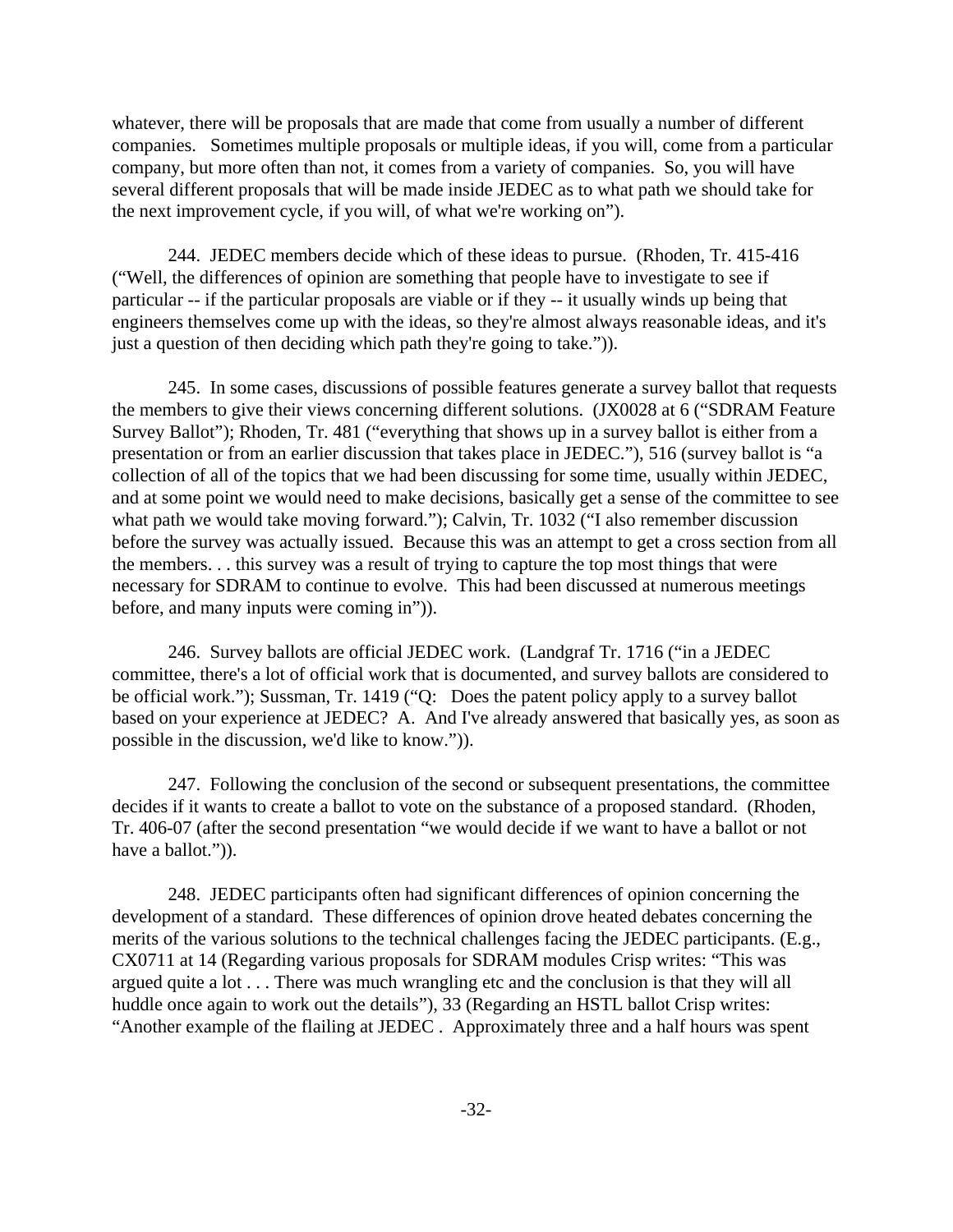arguing about the resolution of the "No" ballots. The companies voting no are adamant about their objections and it appears there is basically an impasse"), 47 (Regarding a various pinout proposals Crisp writes: "The same issues came up as well as the usual pin naming and 'why don't you move pin xxx to yyy location.' Usually someone out in the audience seems to have some overwhelming reason why a particular pin should be in a particular position. Many times it really does not matter, but sometimes it does. *But always there are strong opinions!*") (emphasis added); CX0680 at 1 (Billy Garrett email from the September 1992 JC-42.3 meeting "This is not to say that there are not active, heated discussions on features and functionality. There are . . .NEC tried to introduce a second showing . . . but even the request for balloting was turned down due to several technical objections."), 2 ("Precharge and Autoprecharge were not resolved. Lots of disagreement on the effects on banks, and how autoprecharge will be done."); Rhoden, Tr. 434-35 ("if you give ten engineers a problem, you'll probably get 12 or 14 solutions, and the same is true inside the discussions inside the committee. People were proposing a number of other approaches to the same type of thing."); Sussman, Tr.1380 ("I had a lot of arguing to do to get the degree of programmable features into the part.")).

249. From time to time, ballots failed or was put on hold in the JEDEC committees because the committees did not reach a consensus. (JX0012 at 6 ("There was some discussion on the package size, but no consensus was gained. The ballot failed."), 12 ("ATT moved to put the ballot on hold until the two sided high pin count package issue was resolved. . . . Motion passed"); JX0019 at 10 ("In conclusion, NEC wanted to table the ballot. Fujitsu made motion to send it to Council. Motion failed for lack of a second. Hitachi moved to take it off hold and send this ballot back to Committee. Apple seconded. The vote was unanimous."); JX0026 at 5 ("Motion to send to Council by Cypress, Xerox seconded. The vote was 5 yes, 8 no. Motion failed. The ballot was put on hold.")).

250. Ballots also may be put on hold for other reasons, including unresolved patent concerns. (G. Kelley, Tr. 2464-66 ("Because patent issues are almost terminal for a ballot to pass. If a patent issue comes up, unless it's able to be resolved at the meeting, it will -- the ballot will be put on hold or it will fail.").

251. On other occasions, after long debate, ballots passed because they represented compromises that satisfied a majority, but not all, of the members. (JX0026 at 6 ("Micron: Vss and Vdd pins at the end of the package are not that useful. Vddq and Vssq can be organized better around the Dqs. . . Committee responded to Micron that this has been discussed for over a year. There are advantages and disadvantages of both implementations and this satisfies most.")).

252. If it preferred, a committee could pass items individually but place the individual items on hold until an entire list of related items that were needed to define a single standard was complete, and once that group of ballots was complete and passed, then together the committee could motion them to go to council for publication. (G. Kelley, Tr. 2554 (discussing the process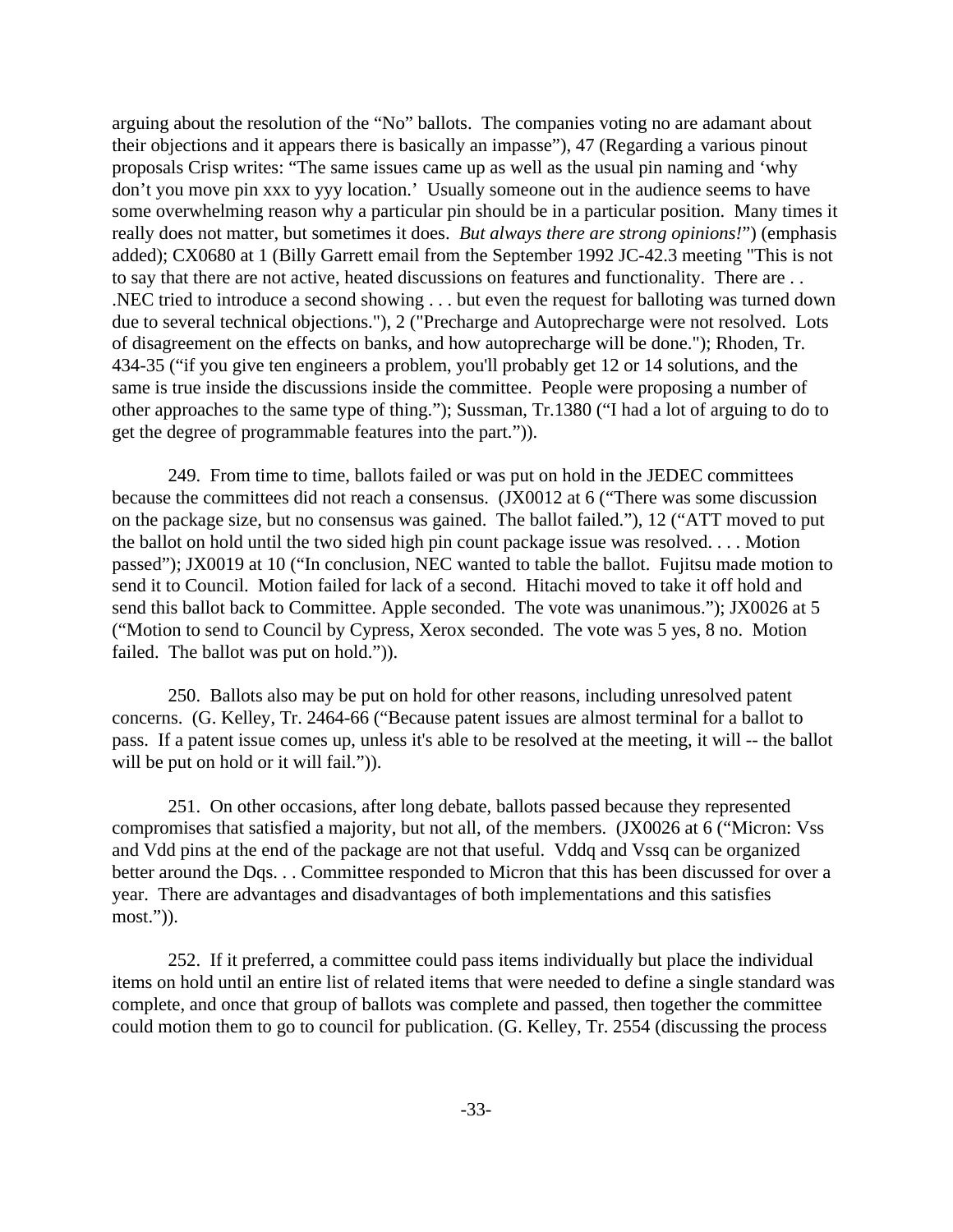for standardizing SDRAM); see also, e.g., JX0010 at 8-9 (V-PACK ballot failed due to patent concerns)).

253. After a JEDEC committee approves a standard, the proposed standard is sent by a ballot to the JEDEC board of directors, which then has to again by a consensus approve the ballot in order for the proposal to become a JEDEC the standard. (J. Kelly, Tr. 1785 ("Once the committee approves a standard . . .the proposed standard is sent by a ballot to the board of JEDEC, which then has to again by a consensus approve the ballot to adopt the standard."); Rhoden, Tr. 406-07 ("if the ballot were to pass [the committee], then we would move that ballot perhaps on to the final review process, which would be a procedural review to make sure that due process was followed at -- at that time it was the JEDEC Council, now it's the JEDEC board of directors.")).

254. JEDEC's consensus-based process means that the board of directors will consider any committee votes that were cast in opposition to the proposed standard. (J. Kelly, Tr. 1786 ("[t]he board will always discuss the fact that there are negative votes, particularly if there are unresolved negative votes.")).

255. JEDEC's consensus based process often requires years in order to adopt a new standard or change an existing standard. (CX0302 at 22 ("Complete process may take 2-3 years"); Polzin, Tr. 3977 ("JEDEC is open to any and all parties, so any and all parties have an opinion and can contribute or delay, or everybody has a vote, so it's not always the most straightforward thing to get a technical specification through. It's sometimes long, laborious, and you have to argue your points endlessly, probably much like Congress down the road, but it's successful and it works."); Peisl, Tr. 4453 ("JEDEC is traditionally a very slowly moving consortium, and there's a reason for that, because there's so many companies involved, it's basically the whole industry that produces parts for the PC and the laptop and the server business, so to try to reach consensus at JEDEC, based on my experience, have been incredibly hard and tough. In the last decade, essentially there were only two standards that emerged for SDR and DDR")).

256. During the standard development process, JEDEC prohibits members from public discussion of committee deliberations. (G. Kelley, Tr. 2519 ("We specified that members were only to talk about JEDEC work within their companies."); CX0035 at 16)).

257. During the 1990s, JEDEC standards became more detailed. (CX0035 at 14-15 ("The work progressing on Synchronous DRAMs. . . is pushing our JC-42 scope- '. . . development of technical information and standards pertaining to pinouts, operational characteristics, test parameters, characterization and registration formats. . . If we do not do this, then we cannot create common parts that are plug compatible at 100Mhz operation and above... So, in addition to the design framework, we now are filling-in the details with timing diagrams that will impact, in a greater way, the chip design."); G. Kelley, Tr. 2390 ("the level of technical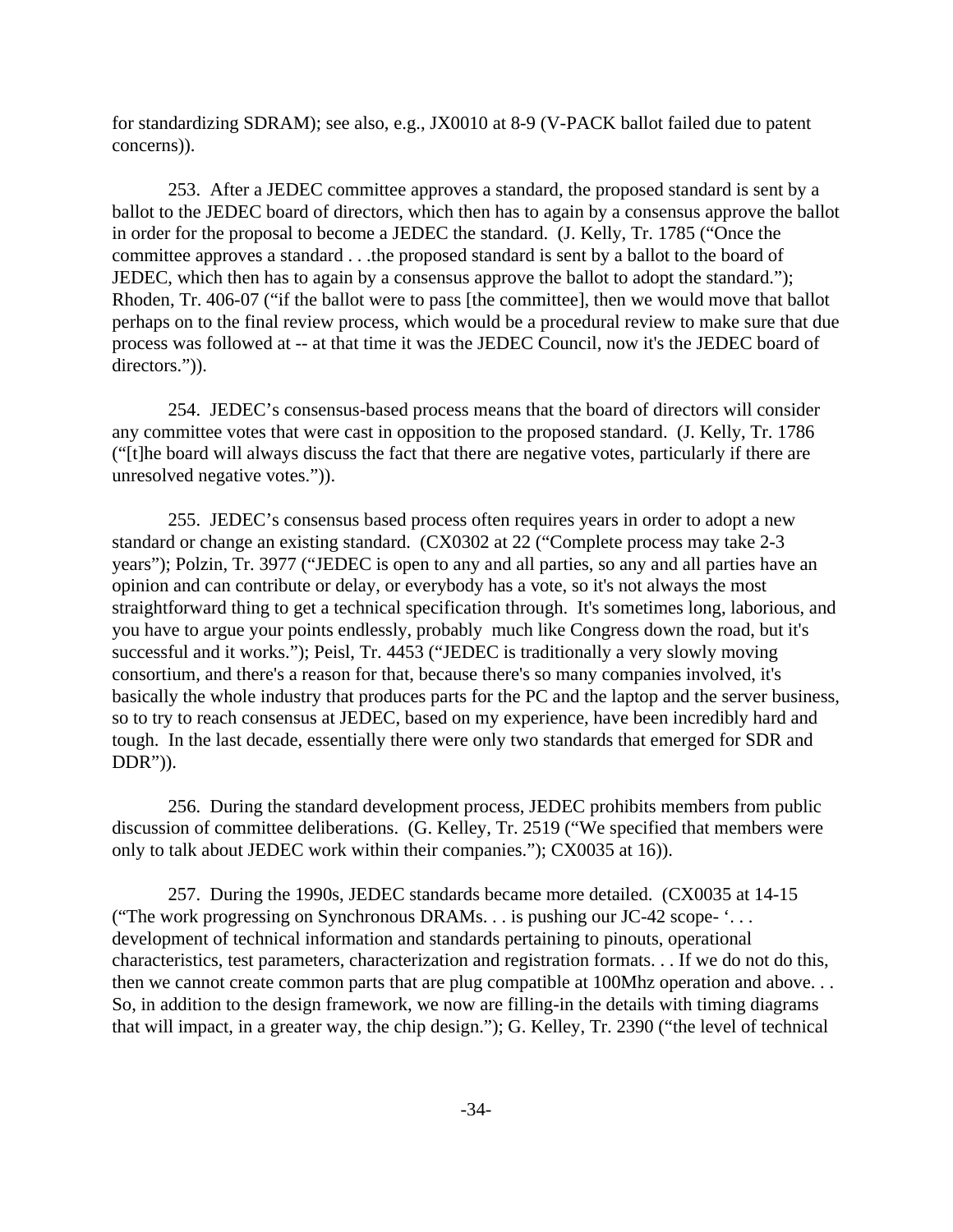issues that we were dealing with [in 1992] on my DRAM pass-through was much greater than we had handled historically.")).

# **E. Why Companies Belong to JEDEC.**

258. Formal standardization in the DRAM industry benefits the entire industry by ensuring quality and reliability in the products. (Prince, Tr. 9016-17 ("when something comes for formal standardization, it has the review of peers throughout the industry. Everyone gets a chance to review it and make comment, and if there are good and bad features, they can be modified. And what ultimately comes out for the users in the industry is the most adequate device that the industry collectively can prepare.")).

259. JEDEC is the most important standard-setting organization for DRAMs. (CX0035 at 14-15 ("This JEDEC standardization process creates the structure from which all DRAM designs begin. . . JEDEC is the fulcrum for DRAM standards in Asia, the Americas and Europe"); CX0419 (As of May 2000, "75% of the top 250 semiconductor manufacturers [were JEDEC] members, representing 80% of semiconductor sales. An estimated 90% of semiconductor standards in use are JEDEC standards." ); Rhoden, Tr. 283-84 ("JEDEC is the place where industry standards are set for the DRAM" industry); Prince, Tr. 9016 ("JEDEC is the primary standardization body for RAMs."), 9021–22 (recalling only one RAM standard that was not formally standardized in either JEDEC or IEEE); Sussman, Tr. 1364; CX2773 at 9 (JEDEC standards are included in Micron's internal "Designer's Toolbox." web application.); CX2334 at 25 ("Pros" of DDR include fact that it is an open standard); CX2297 at 79 ("DDR SDRAM . . . Strong Points. . . JEDEC standardization in 1997."); CX0302 at 7 (JEDEC is the "World Leading technology standards association."), 16 ("Global JEDEC standards usage has skyrocketed."), 17 ("If you are not [at JEDEC], your competition may be deciding your future."); Peisl, Tr. 4384 ("JEDEC's standards were the only source for our own specifications, meaning that . . . Infineon chip specifications were entirely directed towards the -- 100 percent compatibility towards the JEDEC specifications."), 4386 ("If we wouldn't have produced a chip that would not comply to the JEDEC specification, it would have not been able to work at the PC, at the server, at the laptop platforms at HP, IBM and all our other customers because of noncompliance issues, nontechnical issues, and we essentially would not have been able to sell anything"); (CX2080 at 194 (Karp, Micron Dep.) ("JEDEC's a bunch of competitors. They are not people that particularly like each other. *They are there because they have to be there* because it's part of – it's part of the business.")).

260. JEDEC standards are very valuable to manufacturers. (CX0707 at 1 (Geoff Tate writes: "JEDEC is a bid deal to them [Samsung] because it [JEDEC] represents the big users."); Peisl, Tr. 4384 ("JEDEC's standards were the only source for our own specifications, meaning that . . . Infineon chip specifications were entirely directed towards the -- 100 percent compatibility towards the JEDEC specifications."), 4386 ("If we wouldn't have produced a chip that would not comply to the JEDEC specification, it would have not been able to work at the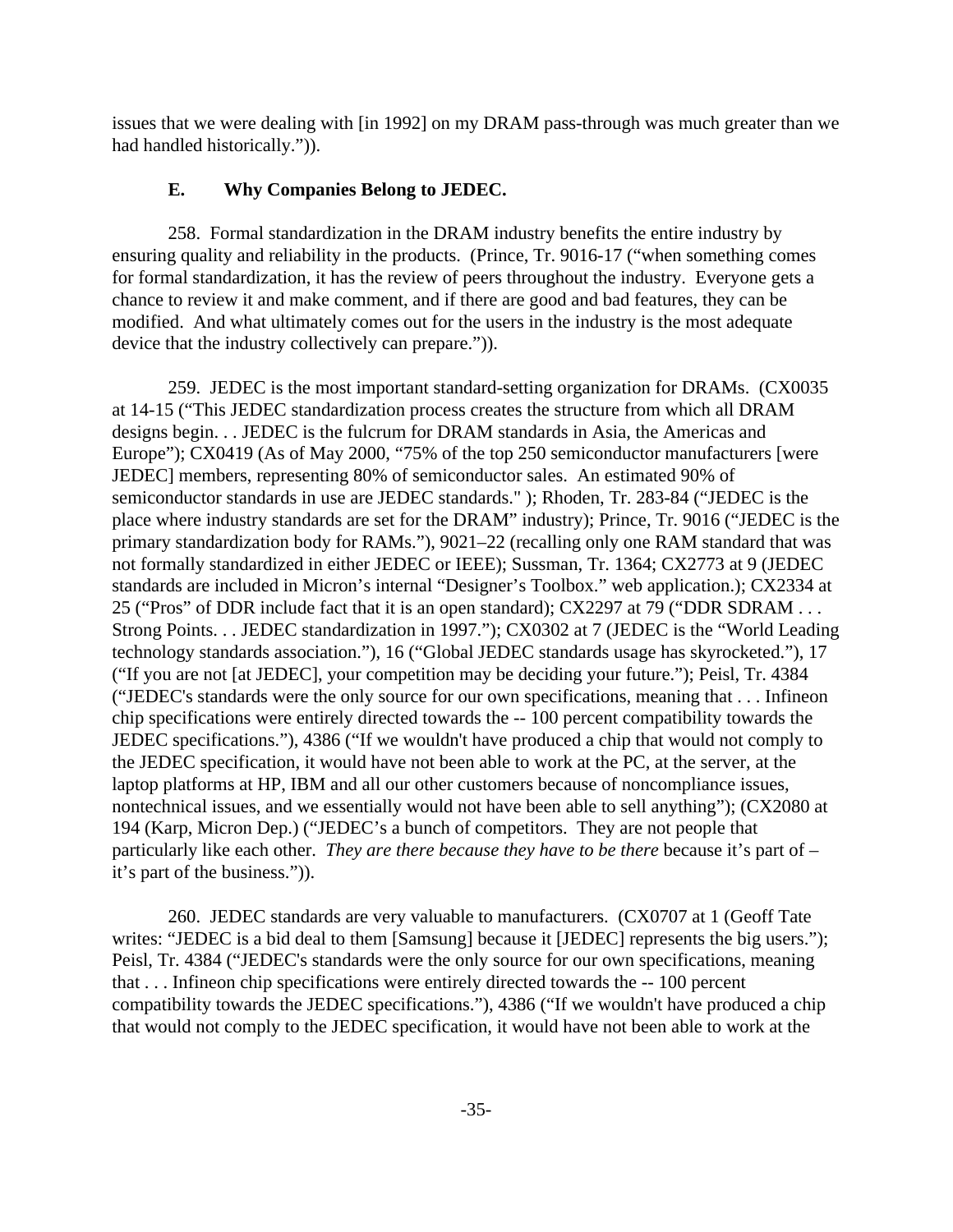PC, at the server, at the laptop platforms at HP, IBM and all our other customers because of noncompliance issues, nontechnical issues, and we essentially would not have been able to sell anything"); Bechtelsheim, Tr. 5790 (monitored JEDEC's progress on SDRAM standard because "it was a prerequisite for, in my mind, for the memory manufacturers to actually produce and manufacture these JEDEC-compatible parts."); Williams, Tr. 763 (Micron's customers "require that they are able to buy products from multiple sources and that these products interoperate, and JEDEC is the body that sets those standards."); (CX2107 at 23 (Oh, FTC Dep) ("JEDEC is the committee which standardize all the standard products in the market.")).

261. JEDEC standards are valuable to customers because customers require competitive, effective devices with a competitive and reliable supply. (Landgraf, Tr. 1692-93 ("the utility of a [JEDEC] standard . . . is that from HP's perspective, we were a large user of memories, and we wanted to use the most competitive and most effective devices available, and we wanted them available from a number of suppliers. . . . So, we have a wide supply. We also have a competitive supply that -- the more suppliers you have, the better your selection is for -- and more competitive supply base you have. We also had assurance of supply going forward. HP - many of HP's products are supported for a five to seven, maybe ten-year product life cycle, and in some cases that exceeds the manufacturing cycle for some suppliers, and so we -- by having a standard, we would have a greater chance of having continuity of supply for any time in production or even in support life."); G. Kelley, Tr. 2387-88 ("The DRAM is the largest single semiconductor used in [IBM], and the DRAM is probably the one that we spent more money on than any other. One of the realities of the DRAM, because of its proliferation, is that it must be low cost. To be low cost, it must be available for many suppliers, and it must be interchangeable from those suppliers, which means I can plug a component out from one supplier and plug the component in from another and they work equally well.); Heye, Tr. 3635-36 ("Q: Do you have an understanding as to why Apple chose to send a representative to the JEDEC memory committee? A: Yes. . . .in the early nineties, Apple was the largest consumer of semiconductors in the world outside of IBM. . . . So, when you're in that kind of volume in the '90s, you have got to ride the commodity curve. And by that I mean you have to ensure that your products, that is commodity parts, are using the parts that are the highest available lowest cost parts. . . . And so we had a person whose job was not only to be a member of JEDEC, but he would go literally around the world, I think at least twice a year, and talk to every memory vendor to understand the memory roadmaps."), 3716-17 ("AMD's use of open standards is absolutely critical for success in the marketplace."); Wagner, Tr. 3829 ("[nVidia] originally got involved with JEDEC, partially on request from memory vendors. We had -- we were making requests of them for certain features that JEDEC was trying to eliminate, they encouraged us to participate in JEDEC to ensure that those features didn't get dropped from the standards. So, we got involved at that point."); Peisl, Tr. 4409-10 (understood from discussion with customers concerning JEDEC standards that customers "were looking essentially for two major features . . . multisourcing [and] . . . interoperability.")).

262. JEDEC standards are valuable to third-party enablers. (Calvin, Tr. 999-1000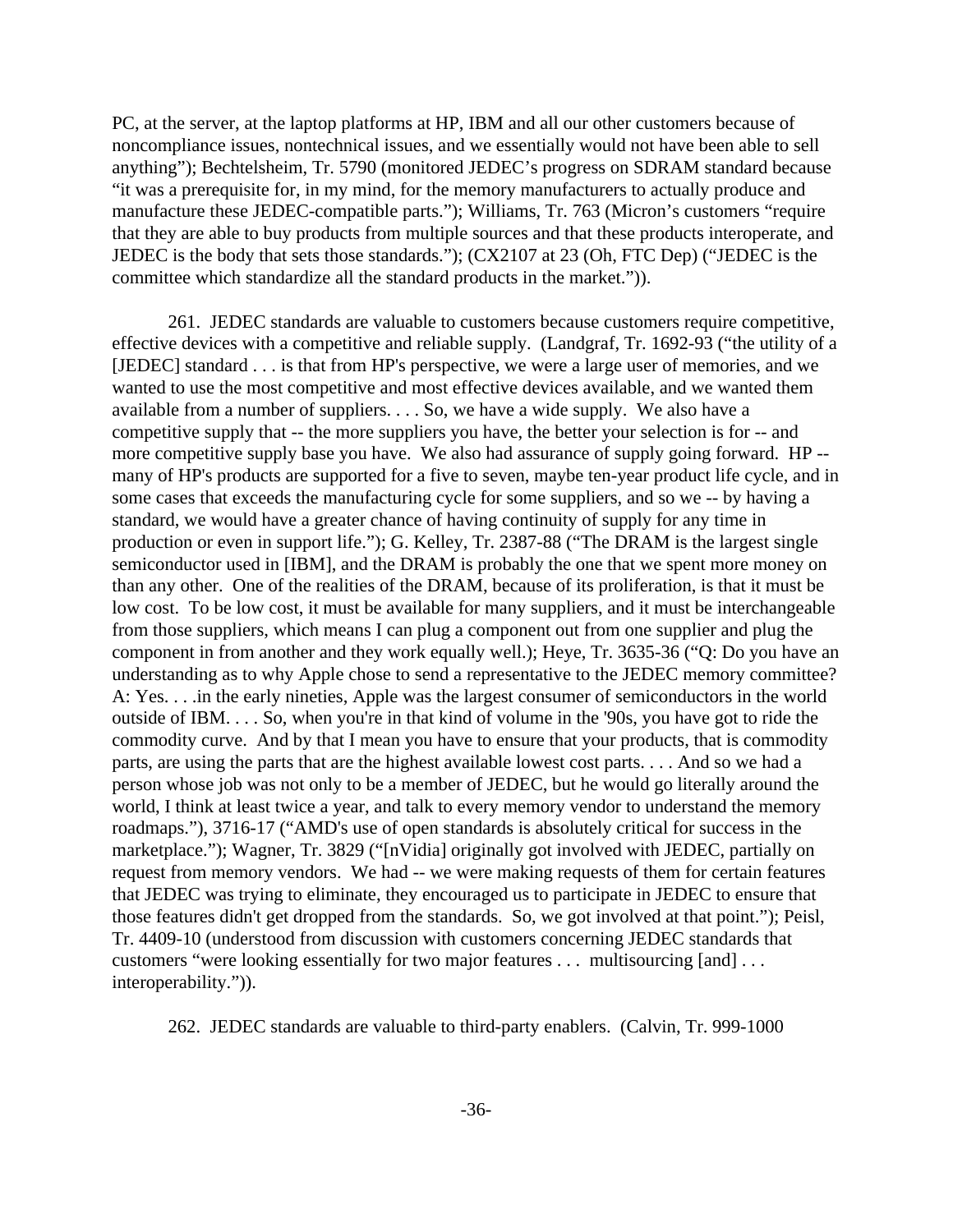("because of the standardization effort there, obviously anything that [Intel] wanted to use or make use of in the future, we wanted to be able to influence the direction, as well as to be able to understand what we would be getting as the part involved. So, [Intel] had a strong interest in knowing and being part of that development activity.); Polzin, Tr. 3973 ("AMD views the JEDEC standards process as crucial to its business. JEDEC allows manufacturers to all design to a common standard and basically enables the commodity marketplace. Everybody is designing compatible parts at the lowest possible cost competing on manufacturing cost.")).

263. Customers insist on buying only JEDEC-compliant parts. (Peisl, Tr. 4409 ("The customers wanted to ensure that their systems, their platforms and servers, laptops and desktops, were sold at the best price and the best delivery situation, so they were looking essentially for two major features. One was the multisourcing, which JEDEC is ensuring. Because of the specified interface, they make sure that you have several DRAM vendors and several other vendors because they're all working towards the same interface. And the second issue is the interoperability. They of course wanted to make sure that our parts work together with all the other components in the system."); Becker, Tr. 1152-53 ("Q: Do you have an understanding as to why it is you only manufacture JEDEC-compliant products, DRAMs? A. My understanding is that that's all our customers are willing to buy. We talked about the DRAMs I manufacture as being a commodity product. Our customers, customers like Dell, IBM, Compaq, they're interested in buying DRAM modules or components from [Infineon], but not just [Infineon]. They want to be able to buy [Infineon] parts or Samsung's parts or Micron's part and use them interchangeably, and through the standards process, they get that benefit."); Sussman, Tr. 1363 ("Q. Have you ever had any customer indicate to you that they would only accept a JEDEC-compliant part for a particular application? A. I think we have had some military programs that they were insisting in their documents that they needed to be JEDEC standard."); Bechtelsheim, Tr. 5790 (monitored JEDEC's progress on SDRAM standard because "it was a prerequisite for, in my mind, for the memory manufacturers to actually produce and manufacture these JEDEC-compatible parts."); ( CX2054 at 47-48 (Mooring, Infineon Dep.) (DRAM customers like Hewlett-Packard, Apple, and Sun told Rambus "we only use memories approved by JEDEC."); CX2079 at 117-18 (Mooring, Micron Dep.) (DRAM customers like Sun, Hewlett-Packard, Apple , and Compaq told Rambus "we don't use non-JEDEC standard memories"), 118 (" in the DRAM business, the only standard is JEDEC.")).

# **F. Members of the Industry Understand the Importance of JEDEC.**

264. Even Rambus recognized the importance of JEDEC. In 1996, shortly after it withdrew from JEDEC, Rambus considered initiating a standards-related organization that it would control called "REDEC." (CX0902 at 1 ("We'd be responsive and open to their inputs, but it would be us making the real decisions"), 2 ("Get them away from Jedec and participating in our 'JEDEC.'"); CX0903 at 1 ("This is about pacification of our partners, pure and simple.")).

265. Although Rambus wanted to give the group the veneer of an open standards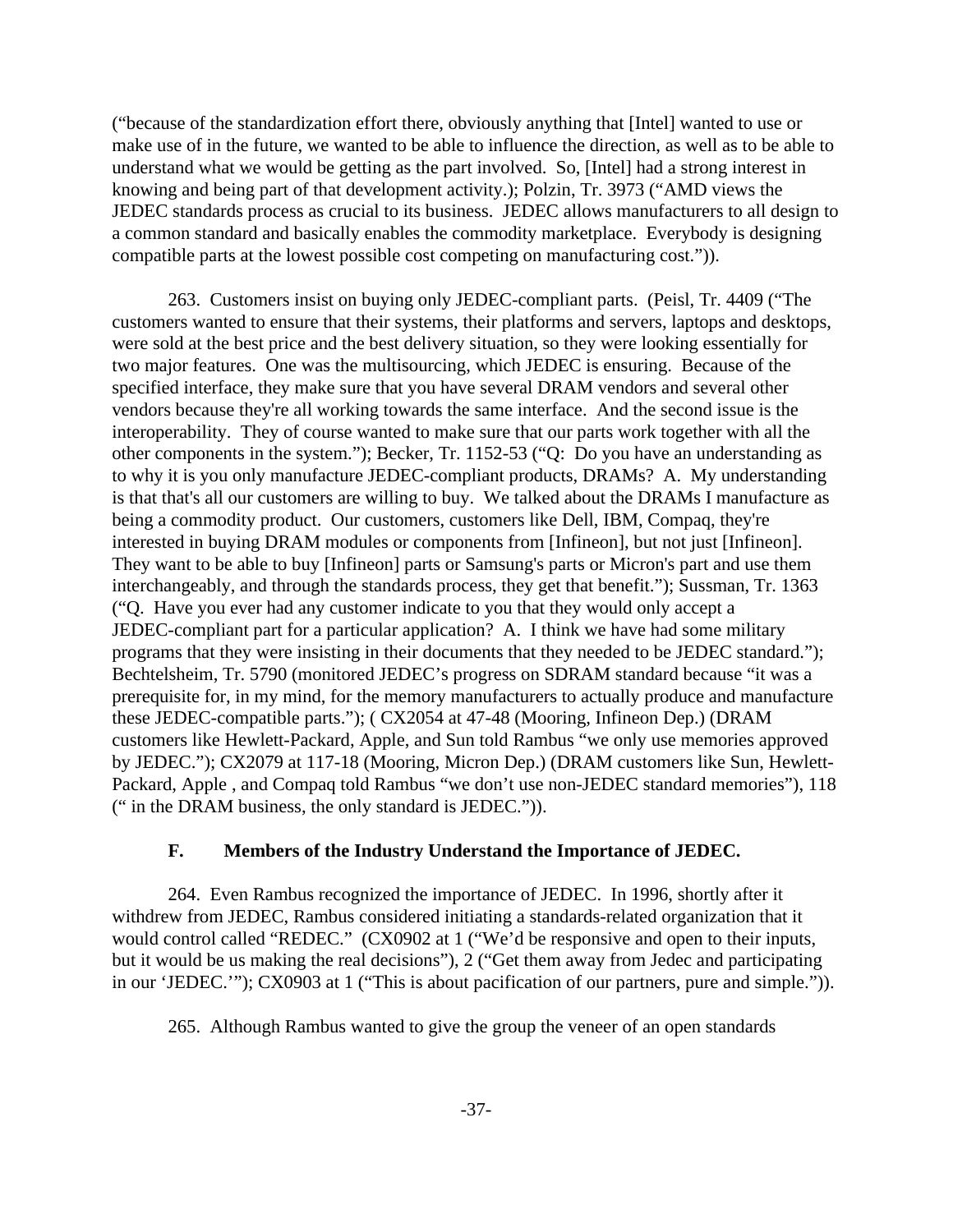organization, Rambus fully intended to continue charging royalties for intellectual property generated by REDEC. (CX0902 at 1-2 ("My belief is that the name should NOT contain Rambus, and should contain the words 'open standard'. . . First, we want royalties on what we do. . . All IP is shared. We get royalties."); CX0903 at 1-2 ("what should our answer to JEDEC be? First of all it would be beneficial if it were designed to give our partners a forum that they can participate in that makes them feel that they are as much in control of their own destiny as they currently are with JEDEC. I am not sure from a practical perspective how we could effect that and still remain in an ownership position with out patent rights. . . .Open standards seem at odds with our business model.")).

266. Intel's PC-100/133 specifications adopted the JEDEC SDRAM standard and added parametric details. (Peisl, Tr. 4411 ("Intel's PC100 and PC133 specification essentially described some additives or addendums to the synchronous DRAM spec and it was JEDEC specification and it was later on added into the JEDEC specifications," and no inconsistency between the JEDEC standard and the Intel specification); Shirley, Tr. 4139-40 ("The Intel PC-100 specification added what I would call as a low level of detail about additional speed grades and additional current requirements that they saw as important to their use of our memory products."); MacWilliams, Tr. 4887 ("when [Intel] did the PC100 application, we made sure it was backwards compatible with the 66 megahertz"), 4906-07 ("PC100 was the effort by Intel to try and make the 100 megahertz SDRAM that met a spec referred to as PC100.")).

267. DRAMs produced in compliance with JEDEC standards have dominated the DRAM industry for the past decade. (CX0419 (As of May 2000, "75% of the top 250) semiconductor manufacturers [were JEDEC] members, representing 80% of semiconductor sales. An estimated 90% of semiconductor standards in use are JEDEC standards." ); CX0302 at 16 ("Global JEDEC standards usage has skyrocketed."), 17 ("If you are not [at JEDEC], your competition may be deciding your future."); Peisl, Tr. 4384 ("JEDEC's standards were the only source for our own specifications, meaning that . . . Infineon chip specifications were entirely directed towards the -- 100 percent compatibility towards the JEDEC specifications."), 4386 ("If we wouldn't have produced a chip that would not comply to the JEDEC specification, it would have not been able to work at the PC, at the server, at the laptop platforms at HP, IBM and all our other customers because of noncompliance issues, nontechnical issues, and we essentially would not have been able to sell anything"); *see* DX0141; DX0219).

268. Paragraphs 268 to 299 are unused.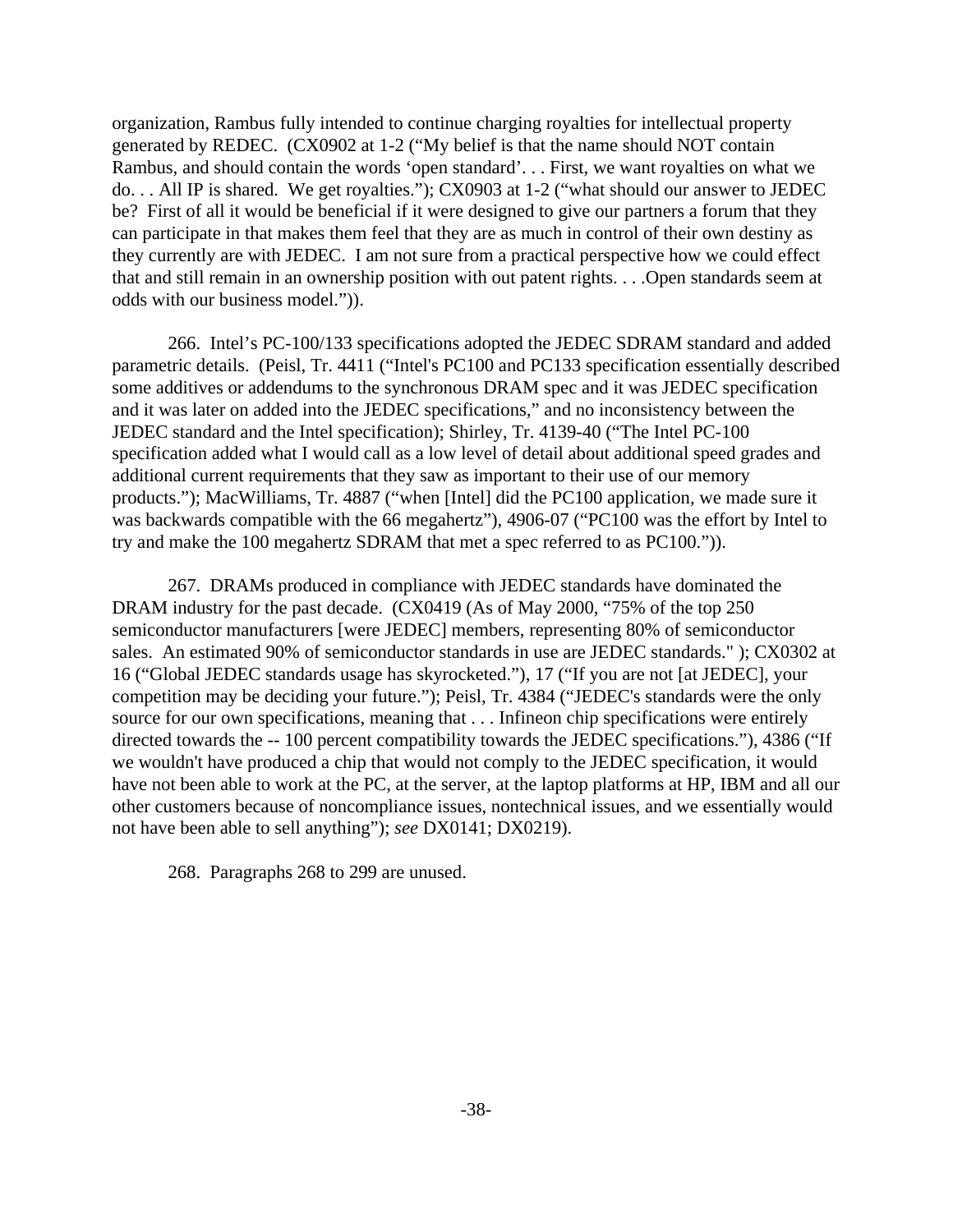# **III. JEDEC's Purpose and Rules Are Designed to Develop Open Standards, Free of Hidden Intellectual Property Rights.**

# **A. JEDEC Is Devoted to Open Standards.**

300. The goal of JEDEC is to develop open standards. (CX2957 at 2 (Declaration of Joel Karp) ("My understanding of the EIA patent policy is that standards promulgated by standard-setting groups are 'open' standards"); CX0419 ("JEDEC standards are open (in terms of IP licensing)"); CX0449 at 2 ("JEDEC's core business is the development of open standards."); CX3089 at 13-14 ("one of the goals of setting open standards is to prevent a single entity from stifling competition"); Appleton, Tr. 6328 (JEDEC's "purpose is to develop an open standard [to which] companies and customers would have access . . . in order to develop their products"); Bechtelsheim, Tr. 5781-2, 5785 ("stated goal is to develop open industry standards"); Calvin, Tr. 995-96; Rhoden, Tr. 301, 536 ("the fundamental premise inside JEDEC is open standardization); J. Kelly, Tr. 1776-78 ("those [open standards] are the only kinds of standards that JEDEC generates"), 1782, 1787; Sussman, Tr. 1325; Williams, Tr. 761 (JEDEC creates "open standard[s] that everybody can use")).

301. Open standards are free from hidden or restrictive intellectual property rights. (CX0903 at 2 (Richard Crisp writes: "The job of JEDEC is to create standards which steer clear of patents which must be used to be in compliance with the standard whenever possible."); CX0449 at 2 ("Open standards by definition are free of restrictive intellectual property (or 'IP') rights"); (CX2059 at 90 (Karp, Infineon Dep.) ("open is distinguished from something that's proprietary"); J. Kelly, Tr. 1777, 1898-99 ("EIA does not endorse a standard that contains hidden IP"); G. Kelley, Tr. 2393-96 ("first requirement was to avoid patents"); Kellogg, Tr. 5041-42; Rhoden, Tr. 536, 637; Tabrizi, Tr. 9118).

302. Open standards uphold the antitrust laws by ensuring that standards are free of discrimination and do not lead to monopolization. (CX0202 at 6 (basic rules prohibit activity that could violate the antitrust laws); CX0204 at 5 (EIA programs "shall not be proposed for or indirectly result in. . . restricting competition, giving a competitive advantage to any manufacturer, excluding competitors from the market. . ."); CX0302 at 9; J. Kelly, Tr. 1781-82 (open standards are not used to enhance market power); Rhoden, Tr. 302-03)). *See also* CX0711 at 16 (Richard Crisp email from JEDEC meeting stating "The meeting opened with a lot of controversy regarding Patents. . . Micron says the policy exists due to anti-trust concerns. That if a group of companies wanted to keep out competition they could agree amongst themselves to standardize something that is patented and not license those that they do not want to compete with.")).

303. Open standards lower costs by avoiding patents and royalties. (G. Kelley, Tr. 2396 ("first requirement was to avoid patents"); Lee, Tr. 6595-96 ("There was also a policy . . .to try to avoid the use of patents, when possible, in defining a standard"); Peisl, Tr. 4476; CX2107 at 136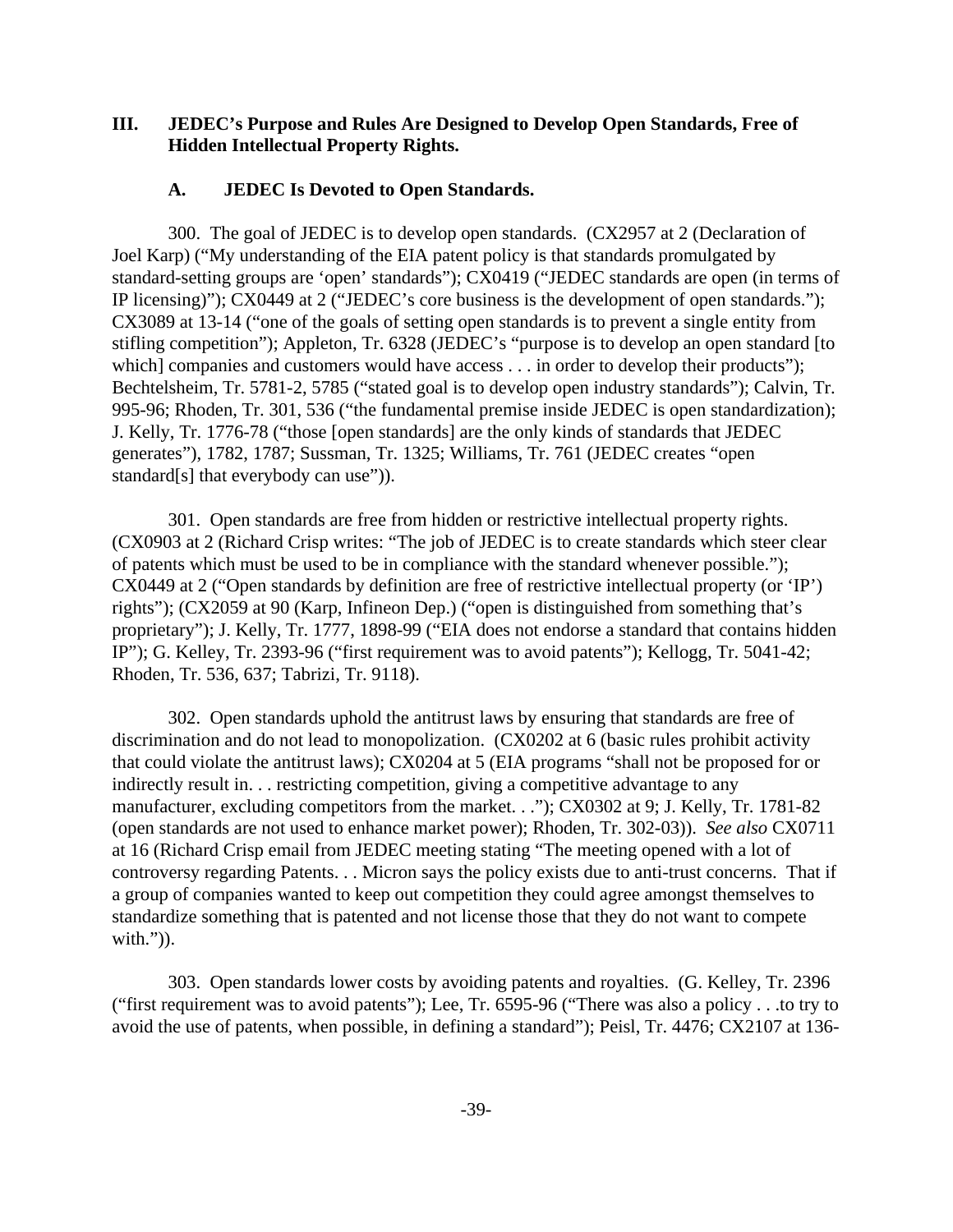38, 158-60 (open standards important for cost-effectiveness) (Oh, Dep.); CX2297 at 79 (DDR DRAM strong points: "Open architecture without royalties or fees.")). *See also* CX0013 at 30 ("Problems in Intellectual Property - Some participants may look for commercial advantage. Late disclosure close to market interaction. Failure to indicate a patent is filed, pending or awarded . . . - Some participants might vote differently or develop different but equivalent standards if royalties were identified in the beginning as an objective."); CX0711 at 44 (Richard Crisp noting that Micron cited patents as reason for its "No" vote.); Heye, Tr. 3731 ("The second concern was a possible cost disadvantage we might incur in the infrastructure due to the incremental royalty fees")).

304. Open standards help ensure the use of the standard. (G. Kelley, Tr. 2398-99 (failure to disclose could block standard); Landgraf, Tr. 1694 ("worst thing to have" is a system you cannot produce because of infringement.)). *See also* CX0711 at 16 (Richard Crisp email from JEDEC meeting stating "The meeting opened with a lot of controversy regarding Patents... Micron says the policy exists due to anti-trust concerns. That if a group of companies wanted to keep out competition they could agree amongst themselves to standardize something that is patented and not license those that they do not want to compete with."), at 187 (Richard Crisp writes: "SSTL passed 30/0 and was sent to council. However Hitachi stated that they had a patent relating to it. This created a big ruckus. The major thrust of the criticism of Hitachi was that they waited until the ballots had been passed before mentioning that they had a patent")).

# **B. JEDEC Operates Pursuant to Rules Which Govern Its Standard-Setting Activities.**

305. Between 1991 and 1996, JEDEC was a part of EIA. (J. Kelly, Tr. 2075).

306. During the time when JEDEC was a part of EIA, the standard setting activities of JEDEC and other parts of EIA were governed by the written rules of the EIA as well as their own specific manuals and rules. (J. Kelly, Tr. 1824).

307. EIA's basic rules relating to standard setting activities are found in the EIA Legal Guides, as well as in EP-3, EP-7. (CX0202 at 6; CX0203A at 20, CX0204 at 5, JX0054 at 8-9; J. Kelly, Tr. 1824-25).

308. The rules of JEDEC are provided in the EIA Legal Guides, EIA Manuals, and the JEDEC Manual of Organization and Procedure. (CX0202; CX0204; CX0203A; JX0054; CX0205; CX0205A; CX0208; J. Kelly, Tr. 1824-25 (citing EP-3, EP-7 and EIA Legal Guides)).

309. EIA rules and JEDEC rules concerning disclosure and licensing of patents are consistent. (J. Kelly, Tr. 1915-16 ("I'm not aware of any conflicts between the JEDEC rules and the EIA rules"), 1919-20 ("I think that those terms were used interchangeably, EIA patent policy and JEDEC patent policy.")).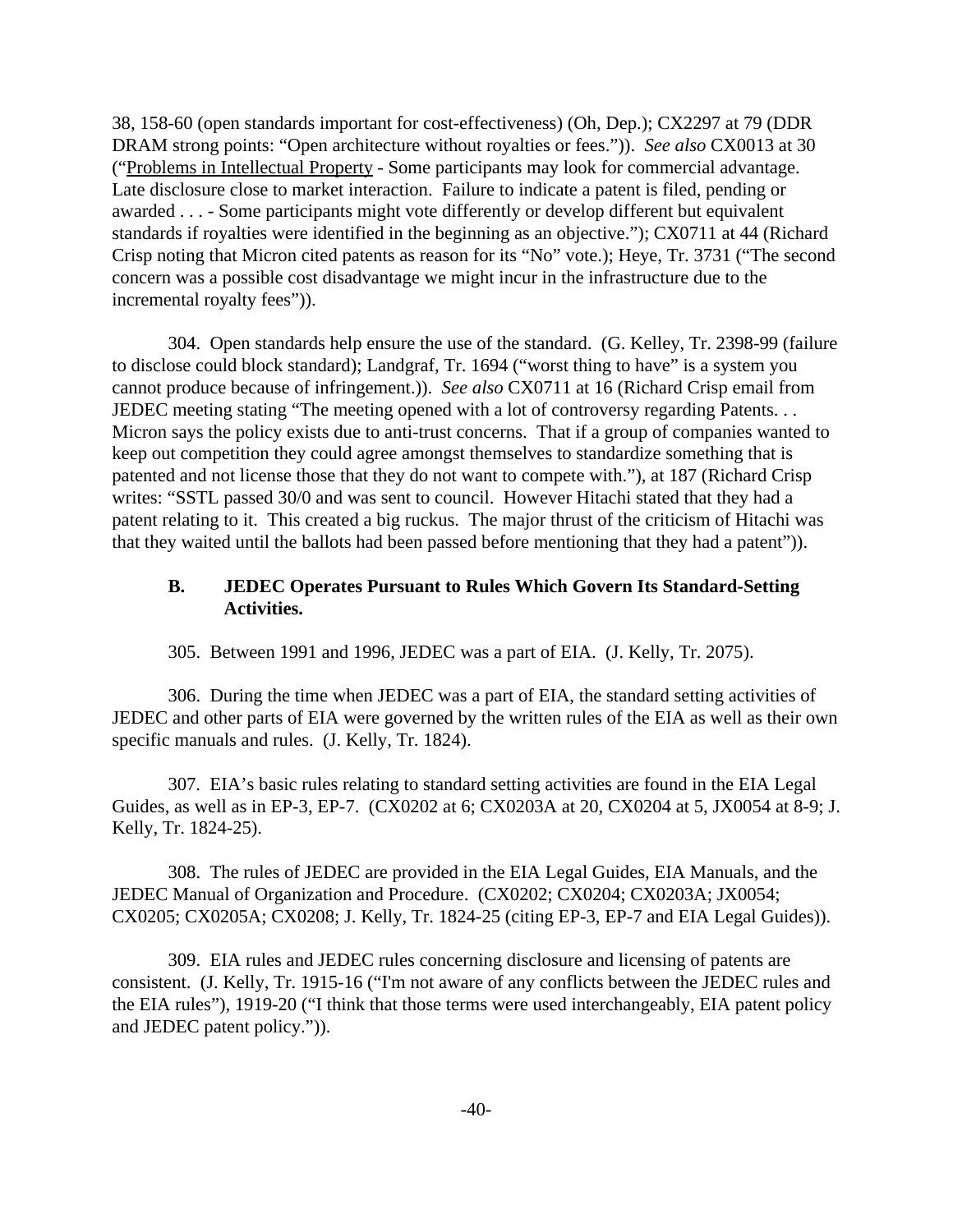# **C. JEDEC Participants Must Act in Good Faith.**

310. From 1991 to 1996, and continuing through today, EIA Basic Rule 1 required EIA/JEDEC participants to act in good faith. (CX0202 at 6 (Basic Rule 1); CX0204 at 5; CX0449 at 4; J. Kelly, Tr. 1840-41 ("[T]his provision is designed to prevent companies from acting in bad faith in connection with standard-setting activities"), 2053-55 ("all participants are under a duty under the EIA Legal Guides to act in good faith"; "clearly there are no intended loopholes"); CX2058 at 431 (Meyer 12/14/00 Dep.) (expected that JEDEC members, including Rambus, would act in good faith); Rhoden, Tr. 306-07; Sussman, Tr. 1330-32; Crisp, Tr. 2946- 47; McGrath, Tr. 9272).

311. Good faith imposes a duty on participants in EIA and JEDEC activities to familiarize themselves with and abide by the letter and the spirit of the patent policy. (CX0449 at 4; J. Kelly Tr. 2053-54 ("the patent policy is supposed to be complied with not just in terms of its written letter but also in terms of the spirit of the patent policy")).

312. Good faith requires fair treatment of other participants, trust, and honesty. (CX0449 at 4 (rules are "designed to promote openness, good faith, and fair dealing in the development of standards."); J. Kelly, Tr. 1841 ("[C]ompanies need to participate in the process openly and honestly and fairly and in good faith and not in bad faith, because bad faith undermines the confidence of everyone in the process."); G. Kelley, Tr. 2397 ("my mind translated [good faith] to fair treatment for all members"); Rhoden, Tr. 305-06 ("The term "good faith" as used in [the Legal Guides] is that the people.  $\ldots$  are coming under the premise that they're going to  $\ldots$  work toward the benefit of the end user of the industry itself, and operating in good faith means that you would expect other people to do the same thing."); Sussman, Tr. 1330 ("Good faith, we're all competitors, we're all about ready to dice each other in the marketplace, but seeing we're talking about or about to talk on intellectual property, I trust you to do something, and I expect that same set of trust back.")).

313. Bad faith undermines the standard-setting process. (J. Kelly, Tr. 1841-42 ("bad faith undermines confidence of everyone in the process"), 1846-48 (discussing example of bad faith by deliberately shielding representative from patent information); 2134-35 & 2167-68 (discussing example of bad faith by trying to stall standardization process); G. Kelley, Tr. 2523- 24 (planting a press story concerning dissension in JEDEC is bad faith and "undermines the JEDEC process.")).

314. EIA and JEDEC must rely on the good faith of participants in the process to surface patent issues. (J. Kelly, Tr. 1836-37 (EIA relies on "the participants in the process to surface patent issues to our attention, and when those are surfaced, then we identify them in the standard, but if we don't know, we're not in a position to go out and find out either through the U.S. PTO or otherwise what intellectual property may be there.")).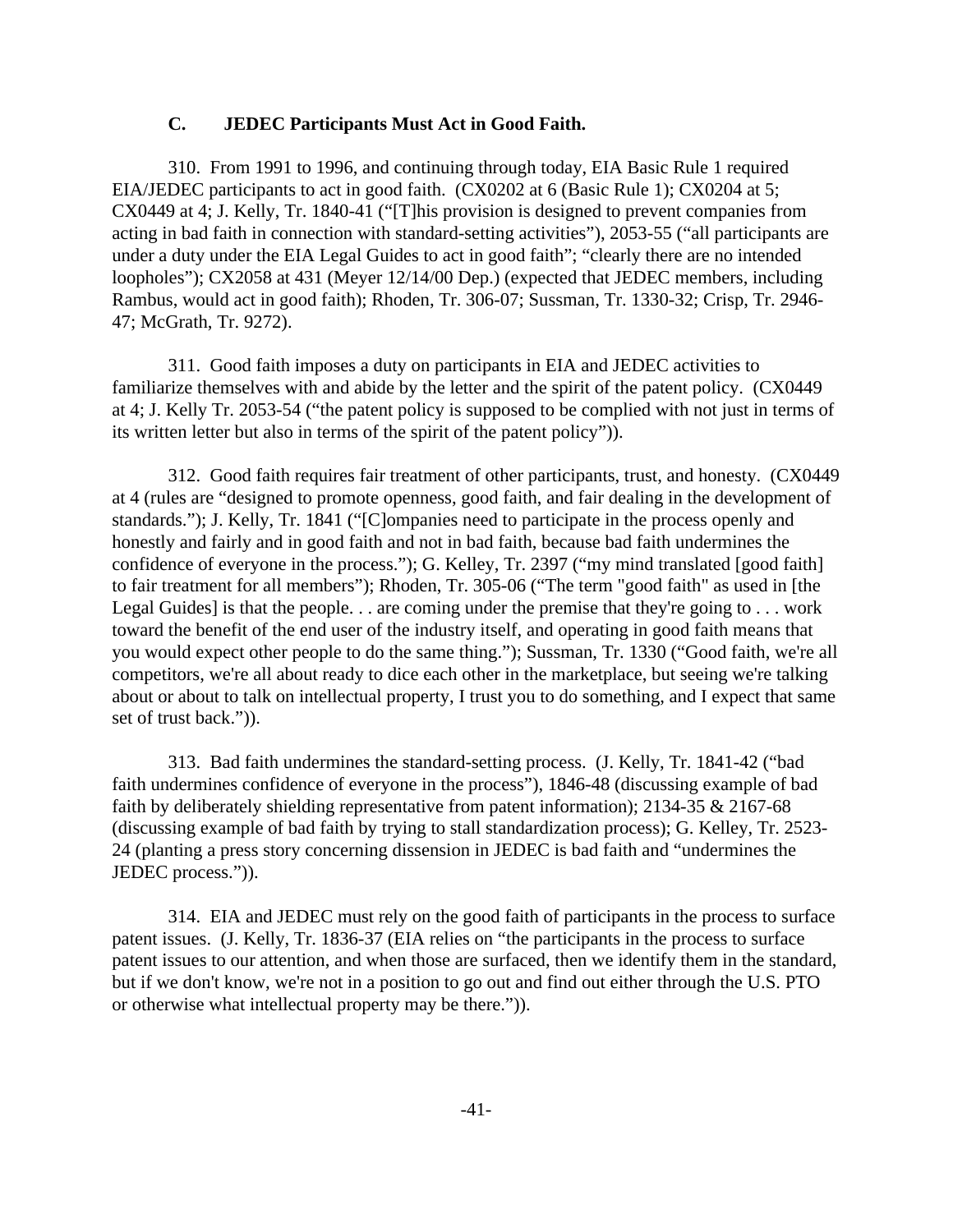# **D. JEDEC Standard Setting Is Not to be Conducted in a Manner That Would Result in Anticompetitive Effects.**

315. Between 1991 and 1996, and continuing through today, Basic Rule 5 required that EIA/JEDEC activities "not be proposed for or indirectly result in . . . restricting competition, giving a competitive advantage to any manufacturer, [or] excluding competitors from the market." (CX0202 at 6; CX0204 at 5; J. Kelly, Tr. 1842-44, 1848-49 (discussing example of bad faith that could lead to patent royalties on television sets); CX0711 at 16 (Richard Crisp email from JEDEC meeting stating "The meeting opened with a lot of controversy regarding Patents. . . Micron says the policy exists due to anti-trust concerns. That if a group of companies wanted to keep out competition they could agree amongst themselves to standardize something that is patented and not license those that they do not want to compete with."); CX1958 at 12 ("Two possible theories of non-enforcement [of patents]:. . . 2) Antitrust?"), 21 (discussing monopolization in context of standard-setting activities)).

# **E. JEDEC Participants Must Comply With Patent Disclosure and Licensing Assurance Rules Intended to Ensure Open Standards.**

# **1. The Patent Rules Are Intended to Foster Free Use of JEDEC Open Standards.**

316. Between 1991 and 1996, and continuing through today, JEDEC has ensured that its standards were open through the JEDEC patent policy. (CX0449 at 2; J. Kelly, Tr. 1908 ("If there's no disclosure, then there's no opportunity to request the assurances"); G. Kelley, Tr. 2398-99 (prevent IP from "blocking" standards), 2475 (discussing letter to Texas Instruments concerning Quad CAS issue (CX2384) and the need to prevent development of mediocre standards); Landgraf, Tr. 1694 ("the purpose of the patent policy is to disclose and make sure that standards do not have any conflicts down the road with their potential use."); Lee, Tr. 6598 ("the general goal [of the patent disclosure policy] was to develop a standard that was free from encumbrance from patents, and so the purpose to disclose it was to be able to allow the committee to avoid the use of patents and incorporating them in the standard.")).

317. Early disclosure provided JEDEC participants with the opportunity to choose a different, but equivalent path for the standard. (CX0903 at 2 (Richard Crisp writes: "The job of JEDEC is to create standards which steer clear of patents which must be used to be in compliance with the standard whenever possible."); CX0711 at 187 (Richard Crisp writes: "SSTL passed 30/0 and was sent to council. However Hitachi stated that they had a patent relating to it. This created a big ruckus. The major thrust of the criticism of Hitachi was that they waited until the ballots had been passed before mentioning that they had a patent"); CX0013 at 30 ("Problems in Intellectual Property - Some participants may look for commercial advantage. Late disclosure close to market interaction. Failure to indicate a patent is filed, pending or awarded . . . - Some participants might vote differently or develop different but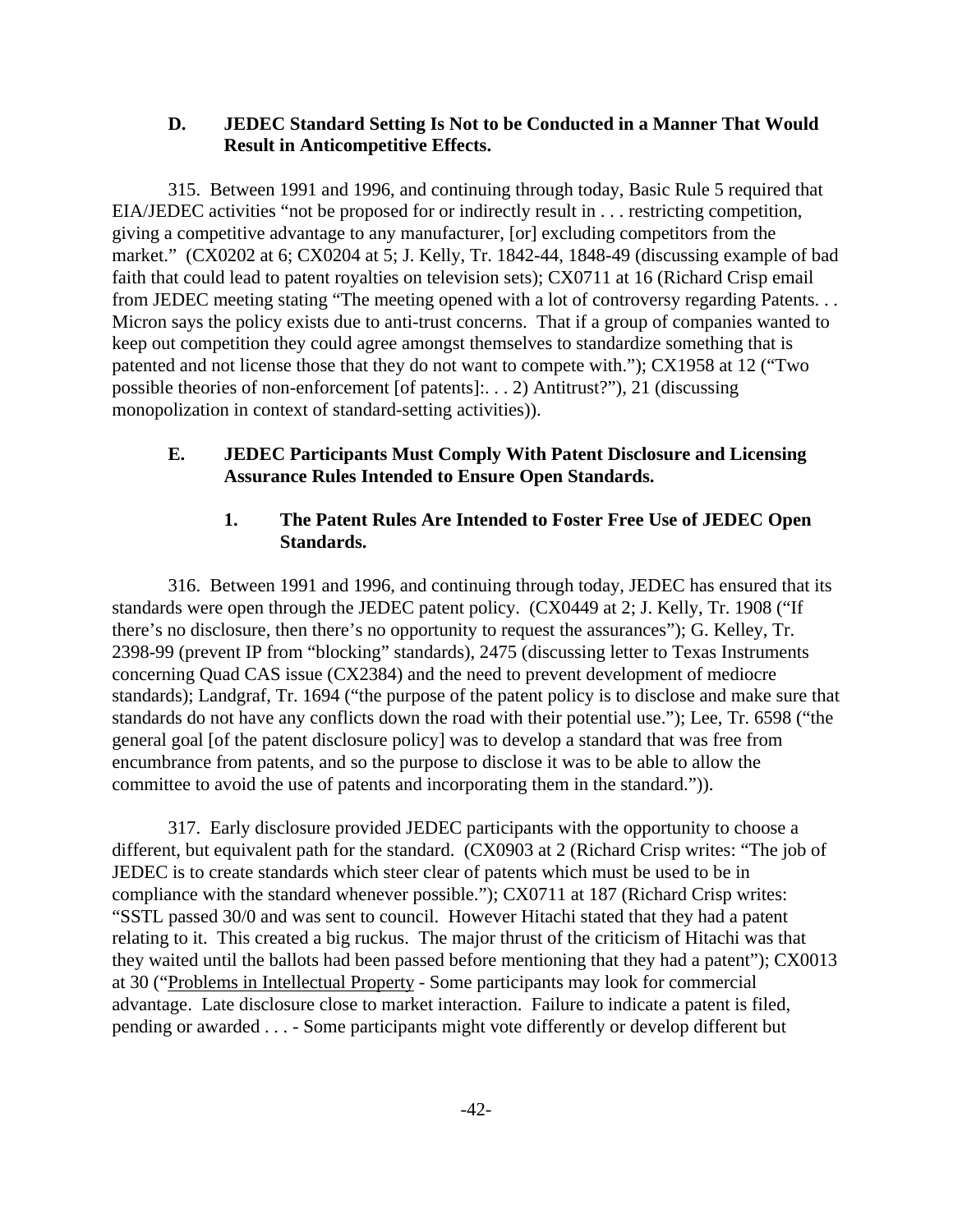equivalent standards if royalties were identified in the beginning as an objective."); CX0711 at 44 (Richard Crisp noting that Micron cited patents as reason for its "No" vote.); CX3005 at 1 ("We [Toshiba] understand from Micron and Cyrix there is also concern on the infringement of Intel's burst patent . . . a pin was dedicated to burst mode, making it selectable, *to side step the patent issue*.") (emphasis added); CX0083 at 5-6 (two ballots were put on hold pending resolution of status of patent owned by Sun Microsystems.); Sussman, Tr. 1343 ("The earlier that we have the information that something may have some IP on it, the better it turns out to be, so we don't waste time talking of this rather than an alternate."); Landgraf, Tr. 1693-94 ("The policy, as I understood it, was that if you as a member of JEDEC knew of a patent or application for a patent that would potentially be impacting the standard or proposed standard, you were to disclose it to the committee for -- for consideration so the committee could decide to either modify the standard proposal. . . so that it did not infringe with the application or the patent.")).

# **2. JEDEC Participants Must Disclose Patents or Pending Patents That Might Be Involved In The JEDEC Work.**

318. The JEDEC patent policy contains two distinct parts. First, all participants in the process are subject to a mandatory duty to disclose intellectual property that might be involved in the work of the committee. Second, the chairperson of the meeting has a duty to to ensure that no known patented or patentable material is included in a JEDEC standard unless the committee has received advance, written assurance from the owner of the intellectual property to that the owner will license the intellectual property for free or on reasonable and non-discriminatory terms. (CX0208 at 19; CX0208A at 19 (copy of 21-I Manual produced by Rambus); CX2076 at 80-81 (Brown Infineon Dep.) ("any members who are aware of any patent position or potential patent positions on the material should and are obligated to reveal that to the committee at that time."); CX2191 at 8 (JEDEC policy is to not standardize patented items without fair licensing; all participants are requested to reveal patents)).

319. The JEDEC patent disclosure policy is that:

"The Chairperson of any JEDEC committee, subcommittee, or working group must call to the attention of all those present the requirements contained in EIA Legal Guidelines, and call attention to the obligation of all participants to inform the meeting of any knowledge they may have of any patents, or *pending patents*, that might be involved in the work they are undertaking."

(CX0208 at 19; CX0208A at 19) (emphasis added); (J. Kelly, Tr. 1837-38 (The EIA/JEDEC patent policy "requires an early disclosure of intellectual property; that is, patents or patent applications that are or may be related to the work of a standard-setting committee. And then once the disclosure -- the early disclosure is made, if the patent owner is willing to give reasonable assurances that I alluded to earlier, that is, reasonable and nondiscriminatory licensing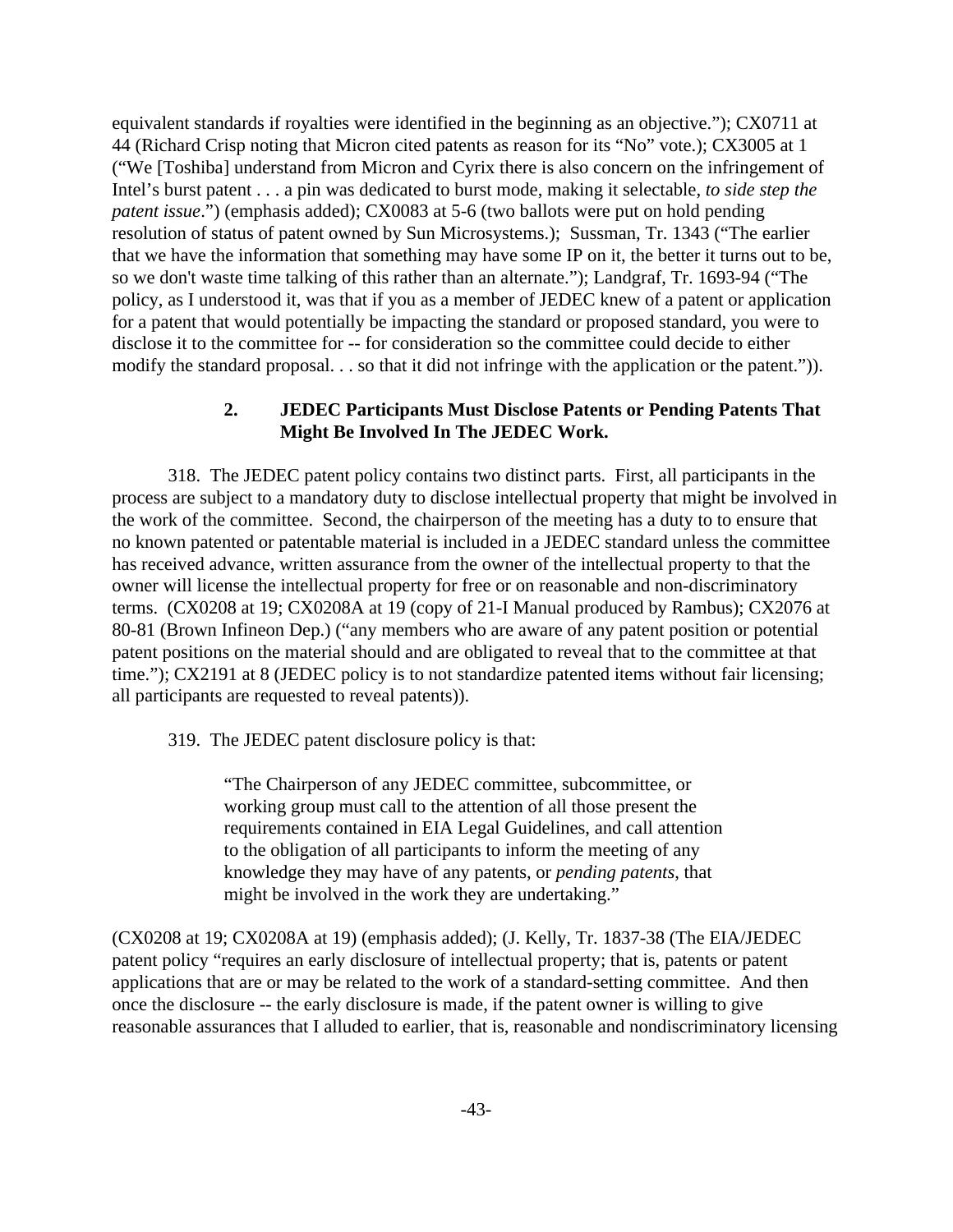terms or without charge."); Rhoden, Tr. 307 ("The JEDEC patent policy is essentially if you have IP, IP that may relate to any of the discussions that are going on inside JEDEC, that you are required to disclose that IP to the people who are participating."); Lee, Tr. 6595-96 ("[T]here was a requirement to disclose patents or patent applications in progress to the committee if the work that they were doing may relate or if the patent may relate to the work the committee was doing."); Sussman, Tr. 1333 ("Q. What is your understanding of the JEDEC patent policy that was in effect from the 1991 to '96 time period? A. Basically, if you have IP, you are to inform the group of that IP."); Landgraf, Tr. 1693-94 ("The policy, as I understood it, was that if you as a member of JEDEC knew of a patent or application for a patent that would potentially be impacting the standard or proposed standard, you were to disclose it to the committee. . . so the committee could decide to either modify the standard proposal. . .so that it did not infringe with the application or the patent, or the committee would then ask . . . the owner of the patent . . .whether they would comply with the JEDEC policy, which had to do with granting licenses either freely to all applicant requesters or offer the patent on reasonable terms and conditions. In a nutshell, that was the policy."), 1702 ("when I first joined JEDEC, [the manual containing the patent policy] was at Revision I, and subsequent it was revised to Revision J, but Manual 21-I is the standards and policies."); Williams, Tr. 771 ("if somebody had a patent or pending patent based upon the work that was being discussed at JEDEC, that there needed to be disclosure of sufficient information so that the council or the committee could determine whether or not what was being discussed was actually implied in the patent."), 790 ("I don't know exactly what the JEP stands for, but it is a manual that guides the policies of JEDEC, how the JEDEC ought to operate."); CX2076 at 80-81 (Brown Infineon Dep.) ("whenever material comes up in the committee for discussion and for voting, any members who are aware of any patent position or potential patent positions on the material should and are obligated to reveal that to the committee at that time."); Calvin, Tr. 1004 ("anyone who was aware of patend - - patented items, that could affect policy, had an obligation to bring that awareness to the group.")).

320. The JEDEC patent disclosure rule applied not only to issued patents, but also to patent applications and anything in the patent process. (CX0208 at 19; CX0208A at 19; JX0014 at 25; CX0306 at 1; CX0042A at 7 (Townsend memo produced by Rambus referring participants to "existing rules of EIA governing *patentable matters*) (emphasis added); CX2957 at 2 (Declaration of Joel Karp) ("contrary to industry practice and understanding for an *intellectual property* owner to remain silent during the standard-setting process – and then after a standard has been adopted and implemented – later attempt to assert that its *intellectual property* covers the standard") (emphasis added); CX2059 at 150-51 (Karp, Infineon Dep.) (verifying veracity of declaration); Calvin, Tr. 1006-07 (clear about fact that patent applications were required to be disclosed); Kellogg, Tr. 5024; J. Kelly, Tr. 1869-70; 1886-88 (term "patent" included patent applications), 1893-94, 1896-97 ("The industry probably moves even more quickly, particularly in high technology industries like the ones that EIA works with, and frequently patent applications move at a measured pace through the patent application policy to the issuance of final patents. So, if the work of the committee was held up, in effect, by the condition that only issued patents needed to be disclosed, then the standard development process could reach a very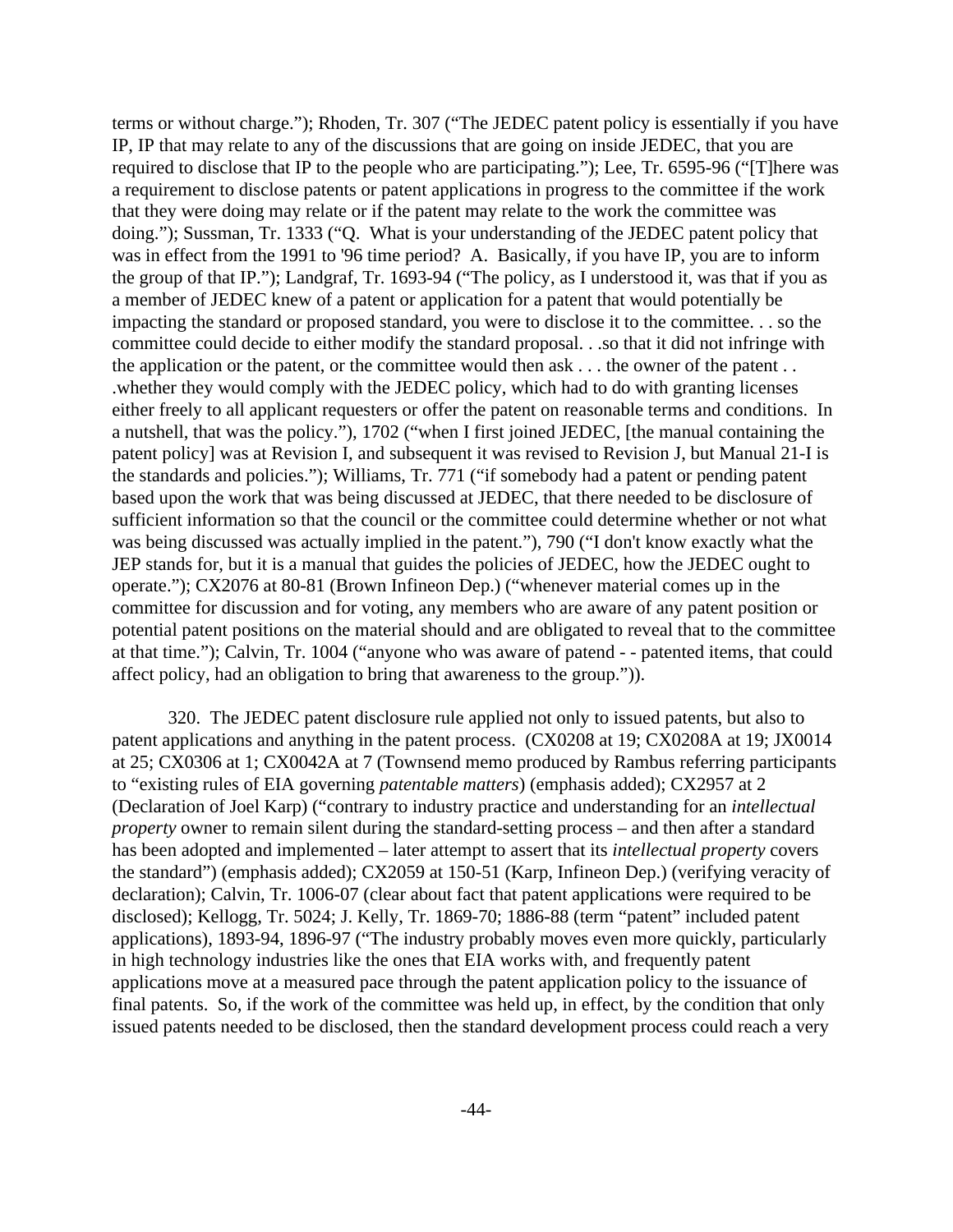late stage or, in fact, already be concluded by the time a patent finally issued and there was disclosure that the patent was required to comply with the work by the committee on the standard under development, and that would produce exactly the same kind of anti-competitive result that we're trying to prevent by the disclosure."); G. Kelley, Tr. 2406-07 ("patent" as used by Mr. Townsend meant "an issued patent that was available from the patent office, patent applications that were being worked on with the patent office, and items that were probably going to become patents."), 2689 ("I would have thought that that new member would understand that it included patent applications from the beginning because we were dealing with patent applications from that new member's beginning and was clearly an issue at my meetings."); Landgraf, Tr. 1695-96 ("As soon as a member knew that they had -- either they had a patent of their own or applications or even a third party's patent or application, if you knew that and it was touching on some element of the standard or proposed standard, you were supposed to disclose that to the committee so that the committee has the earliest possible time to make changes or to have patent policy compliance."); Lee, Tr. 6595-96 ("the patent policy had a few aspects to it. First of all, there was a requirement to disclose patents or patent applications in progress to the committee if the work that they were doing may relate or if the patent may relate to the work the committee was doing. There was also a policy, as I understand, to -- to try to avoid the use of patents, when possible, in defining a standard."); CX2057 at 211-12 (Meyer 12/13/00 Dep.) (understood that "patents" included patent applications); Rhoden, Tr. 307, 317-21 ("patent" has always been applied to anything in the patent process), 336 ("patentable" includes whether or not a patent has been applied for), 618-19, 626-27; Sussman, Tr. 1333-34 ("issued patents, patent applications . . . if you were about to apply for a patent"), 1342 (understood in 1981 or 1982 that patent policy required disclosure of patent applications); Williams, Tr. 771 ("patent or pending patent"), 909- 11); CX2076 at 80-81 (Brown Infineon Dep.) ("Issued patents and pending patent material"); McGrath, Tr. 9272-73 ("JUDGE McGUIRE: But also this obligation to act in good faith, did that incorporate the idea of disclosing patent applications as they were being developed? THE WITNESS: Yes, it would."); (CX2054 at 165 (Mooring, Infineon Dep.)). [note: R objection pending] ("if [Manual of Organization and Procedure 21-I] was the valid document, then there would be requirement to disclose applications.")).

321. The EIA/JEDEC patent policy did not change during the 1990s. (J. Kelly, Tr. 1920 (since 1990 "sometimes the words have changed, but the substance has not.")).

322. The EIA Legal Guides prohibit the sharing of future plans at EIA sponsored meetings. (CX0202 at 4). There is no tension between the prohibition on discussing future plans and the requirement to disclose patent applications that might relate to JEDEC standards. (J. Kelly, Tr. 1989 ("I don't see that there's any tension there at all."). The future plans that are subject to the prohibition in the EIA Legal Guides are discussions of plans that would result in a violation of the antitrust laws. (J. Kelly, Tr. 1989 ('T]he future plans that were referred to in the EIA Legal Guides are discussions that could result in conduct prohibited by the antitrust laws.")).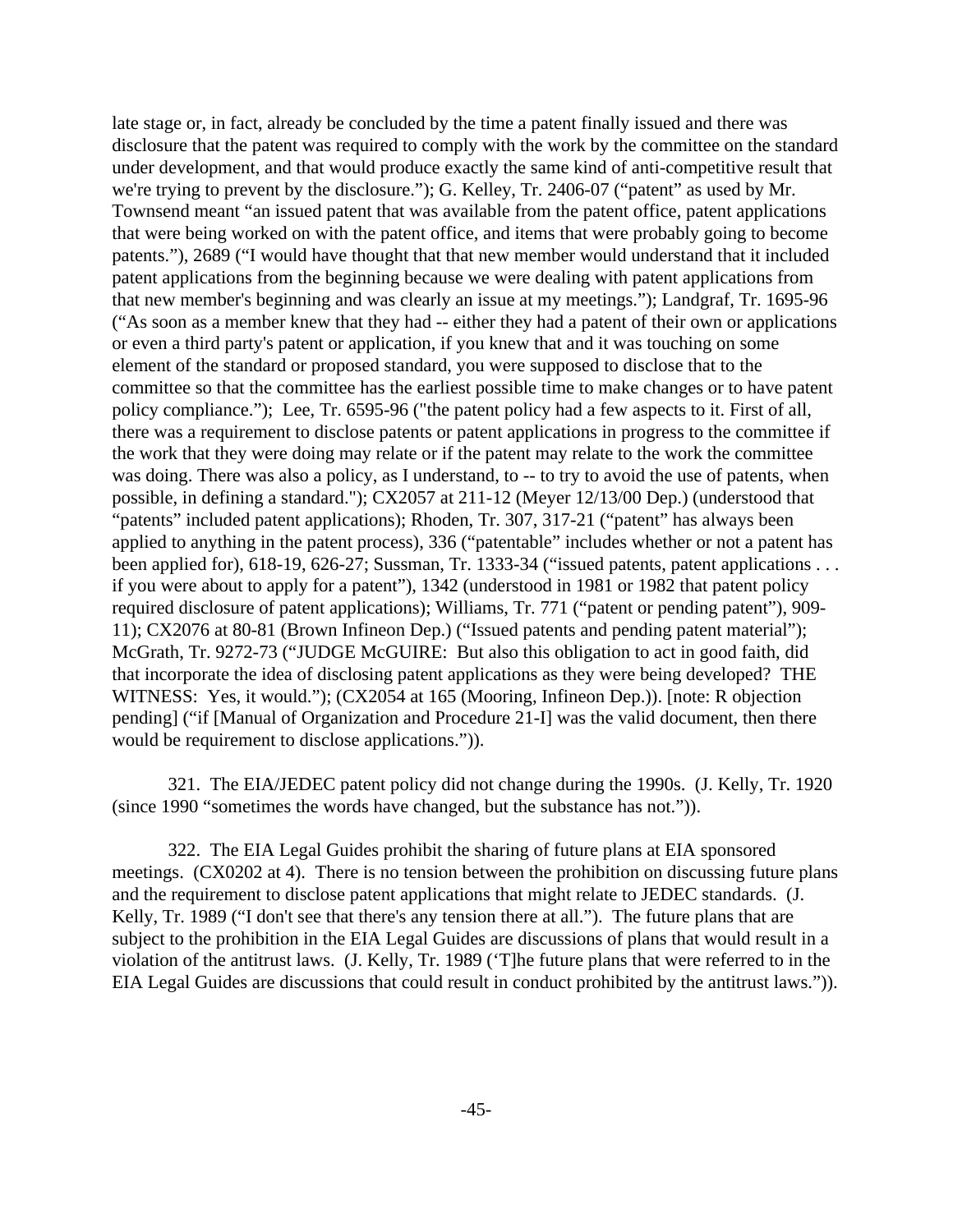### **3. Disclosure is Mandatory.**

323. Membership in JEDEC is voluntary. (J. Kelly, Tr. 1966 ("The entire process is voluntary, and as a voluntary standards development organization, we really don't have the power to impose sanctions against members who don't comply with the policy."); Rhoden, Tr. 615 ("participation in the committees is always voluntary.")).

324. Once a member joins JEDEC, however, the obligations that participants assume are mandatory requirements of participation. (CX0208 at 19 ("the obligation of *all participants* to inform the meeting of any knowledge they may have of any patents, or pending patents that might be involved in the work they are undertaking") (emphasis added); J. Kelly, Tr. 1903-04 ("is it optional on the part of someone with knowledge of a patent or patent application to disclose or not disclose, *the answer is absolutely no, it is not optional*"), 1979 ("any time a participant has knowledge of relevant intellectual property, patent or patent application, that is or may be required to comply with the work underway, then that participant has an absolute duty to disclose it."); Lee, Tr. 6595-96 ("there was a *requirement* to disclose patents or patent applications in progress to the committee if the work that they were doing may relate or if the patent may relate to the work the committee was doing."); Rhoden, Tr. 319, 615 (disclosure is an obligation); Sussman, Tr. 1346 ("Q. Again, based on your experience, did you view this patent disclosure policy we have been discussing as a voluntary option or was it a mandatory requirement on JEDEC members? A. *It's required.*"); CX2057 at 200 (Meyer 12/13/00 Dep.) (disclosure is an obligation); CX0711 at 188 (Richard Crisp noting that "So the conclusion I reach here is that we can abide by the patent policy on a case by case basis. . . As long as we mention that there are potential patent issues when a showing or ballot comes to the floor, the we have not engaged in 'inequitable behavior. . . The things we should not do are to not speak up when we know that there is a patent issue.").

# **4. The Disclosure Obligation Does Not Include A Duty to Conduct a Patent Search.**

325. EIA and JEDEC did not require members to conduct patent searches. (J. Kelly, Tr. 1869-70, 1966-67; G. Kelley, Tr. 2457-58 (IBM did not agree to provide a list of patents because IBM was concerned that bringing a list to JEDEC might erroneously be construed as a complete catalog of IBM patents in a particular area); Williams, Tr. 895-96 (discussing IBM's statement); CX2057 at 193 (Meyer 12/13/00 Dep.)). *See also* (RX1712 at 8 (no duty to search under ANSI Guidelines)).

326. From time to time, however, JEDEC participants made requests for other participants to clarify their companies' patent position relating to specific items. In these instances, participants fulfilled their obligations under the patent policy by acting in good faith. For example, at the May 1992 JC-42.3 meeting, patent issues were raised concerning Hitachi's LOC package proposal. Hitachi's representative, Mr. Tabrizi, did not know about the patent, but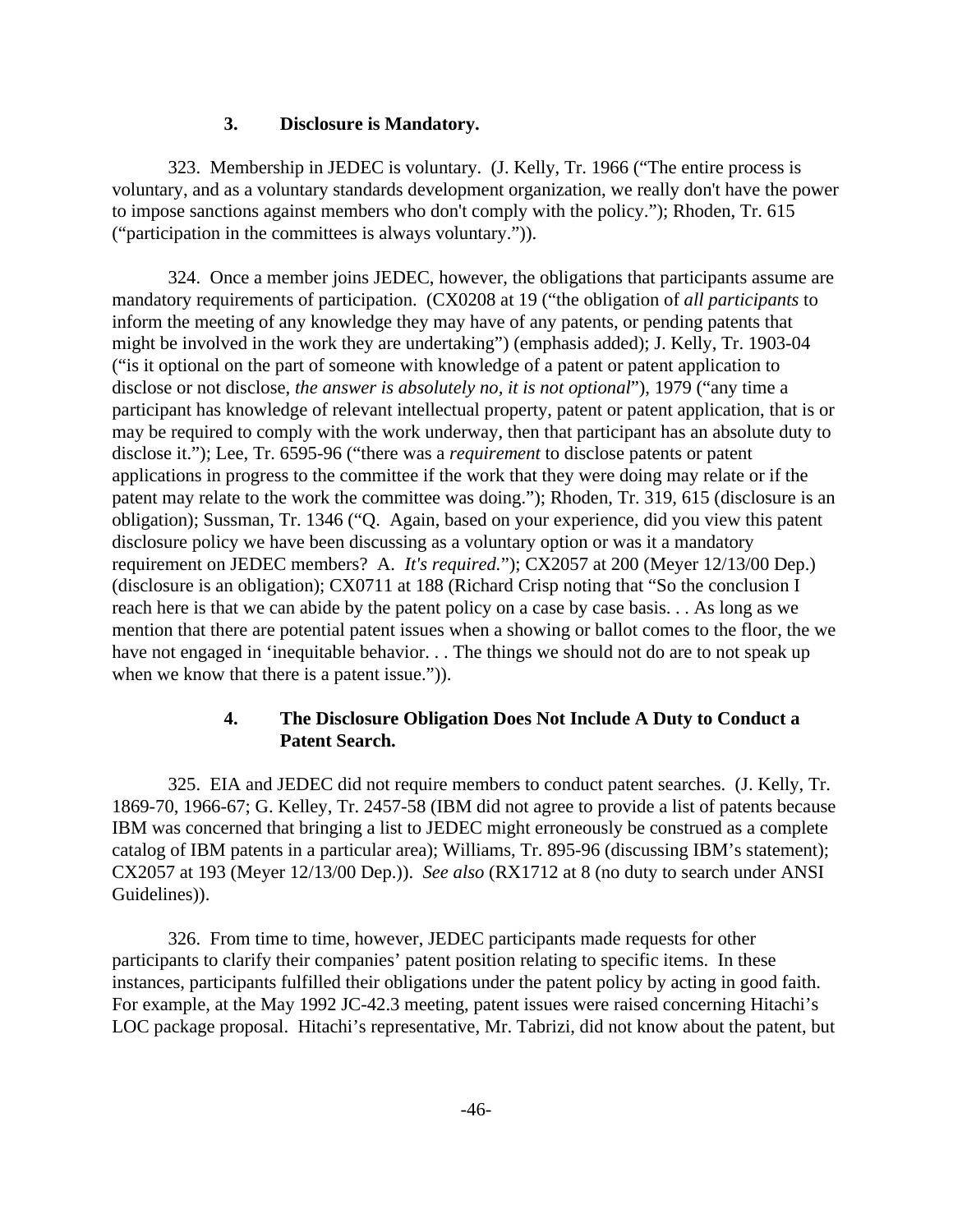promised the committee that he would check on it. (CX0034 at 8). At the July 1992 JC-42.3 meeting, concern about patent coverage was noted relating to a Hitachi presentation. (JX0013 at 13). At the September 1992 JC-42.3 meeting, Hitachi noted that it did not have a patent on the proposal. (CX0042 at 9). Ultimately, JEDEC chose a different path to develop the standard because of the difficulty in reviewing the patent issues on the matter. (JX0015 at 4).

327. Similarly, among the patent matters discussed at the March 1993 Committee meeting was an inquiry made to IBM concerning whether IBM would disclose to the Committee all patents and patent applications held by the company worldwide. (G. Kelley, Tr. 2449-50; JX0015 at 6). Because of the breadth and difficulty of the company-wide search that would be required for such a listing, there was a risk that any such listing would be incomplete and misleading, therefore IBM stated that it would not undertake such a listing. (G. Kelley, Tr. 2450- 51).

328. Despite the fact that IBM was under no duty to search its patent portfolio, IBM representatives agreed to inform the JC-42 committee of any relevant patents, patent applications or items in the patent process of which they were aware, and to investigate IBM's position with respect to any patent that other JEDEC participants could describe. (G. Kelley, Tr. 2450-51 ("they were asking me to provide the committee with a list of all issued patents and patent applications, and I was warning the committee that that was not something that I could do. It was just not a possible task for me to know what was going on all over the world for the IBM Corporation. I then went on to promise the committee that I would alert the committee to any information that I had that applied to the JEDEC task at hand and if a question came up, I would get them information on any patent that they could describe to me."); Kellogg, Tr. 5024-26 ("one of the things that [IBM] felt impossible for us to do would be to study/evaluate the entire patent portfolio from IBM"; "I believe Gordon [Kelley] stated at least once and actually followed up. . . that if we were requested to evaluate the possibility of patents and if we were able to do so, we would investigate.")).

329. The issue concerning IBM's position on listing all its patents was raised again at the December 1993 Committee meeting. (JX0018 at 3; G. Kelley, Tr. 2471-73). IBM reiterated it's position as stated to the Committee in March 1993 that it was impossible reliably to conduct a search to provide such a company-wide listing, and so would not attempt to do so. (JX0018 at 3; G. Kelley, Tr. 2471-73).

#### **5. All JEDEC Participants Must Disclose.**

330. The JEDEC disclosure policy imposed an obligation on "*all participants* to inform the meeting of any knowledge they may have of any patents, or pending patents, that might be involved in the work they are undertaking." (CX0208 at 19 (emphasis added); CX0202 at 4 ("They [the "General Guides Applicable to All EIA Activities"] are required to be read an followed by all members of the Association and staff, chairmen and members of all committees,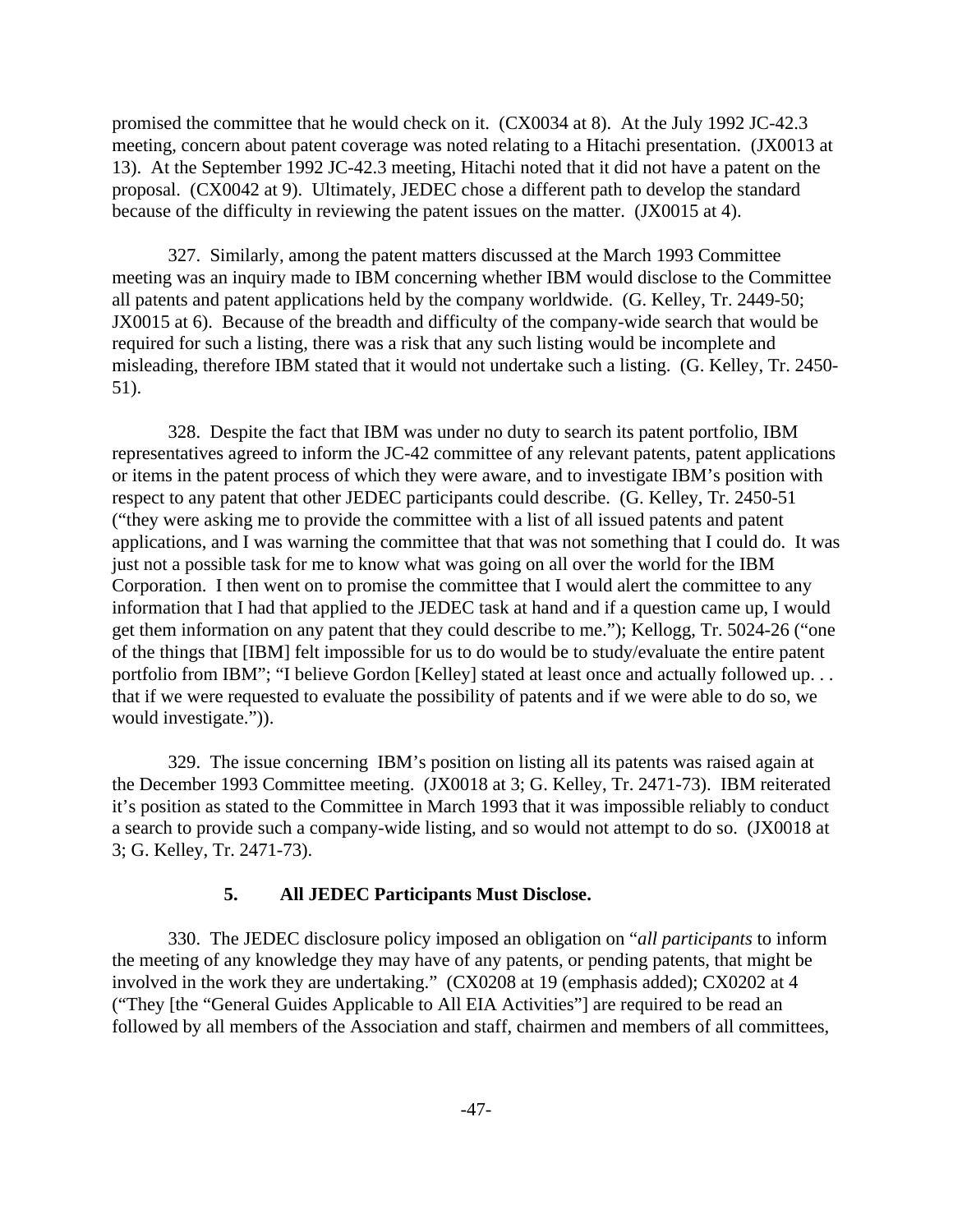sections, divisions, and other EIA sponsored groups."); Calvin, Tr. 1005-06 (for presenters "it wasn't a different obligation"); J. Kelly, Tr. 1865, 1969-70 ("All participants in the work of the committee have a shared responsibility to disclose any information of which they have personal knowledge of intellectual property that may relate to the working committee. It's not limited to members, it's not limited to the IP owner. It's across the board."); Landgraf, Tr. 1700 ("I don't think there was any distinction, whether you were a member presenting ideas for standardization or you're a member just observing the direction the committee is going, because . . .the committee is the collective intelligence of its membership, . . . So, the obligation is not only on the person making a presentation but also on the membership to point out improvements that can be done or issues with the direction that the committee is going. And so the dialogue and feedback is important, and that includes the idea of disclosures of patents and applications."); Rhoden, Tr. 319-20 ("it's everyone who is a member either in attendance or not in attendance, a guest, a -- whoever is either in the room at the time discussions are held or has access to any of the JEDEC information outside of the meetings themselves.")). *See also* RX1712 at 8 (ANSI Guidelines suggest standards organizations adopt rules to ensure that any participant, not just the patent holder, identifies patents that may be required)).

#### **6. Meaningful Information Must be Disclosed.**

331. The JEDEC patent policy required that a participant disclose sufficient information to put the committee on notice as to the nature of the relationship between the proposed standard and the intellectual property that might relate to the proposed standard. (Calvin, Tr. 1010-12 ("tell the subject matter of the patent or patent applications, as the case may be"; "the policy would be to follow up to understand those aspects of claims that might affect the patent, or might affect the development of the standard."); J. Kelly, Tr. 1870-71 ("[A]s long as enough information is provided to the committee that it understands the nature of the technology and how it applies to the standard, that's enough."), 1994, 2004 ("the explanation includes identification of the technology and how it relates to the work of committee."), 2136-37; Rhoden, Tr. 627 ("sufficient technical information would be required to be disclosed, such that the formulating committee can understand what has been claimed"); Sussman, Tr. 1375-76 ("give us the concept and. . . at least enough information to know what you're doing."); Williams, Tr. 771- 72, 774-75 (no requirement to provide copies of patent applications), 793-94 ("you needed to know sufficient information to make an informed decision whether or not it applied. . .You needed to know sufficient information so that you could make a decision")).

332. Disclosures that did not provide the committee with an understanding of the relevance of the technology to the are insufficient. (J. Kelly, Tr. 2134-35 (discussing Echelon example), 2158-63 (disclosure made to block standard is made in bad faith); Kellogg, Tr. 5060 ("JUDGE McGUIRE: Well, then let me ask a question. Under your understanding of the patent policy, when one discloses a patent, are you saying then that if they haven't also disclosed the implications of the patent, have they I guess adequately then disclosed the patent under the patent policy? THE WITNESS: No. That's kind of my point, and I appreciate the clarification.. .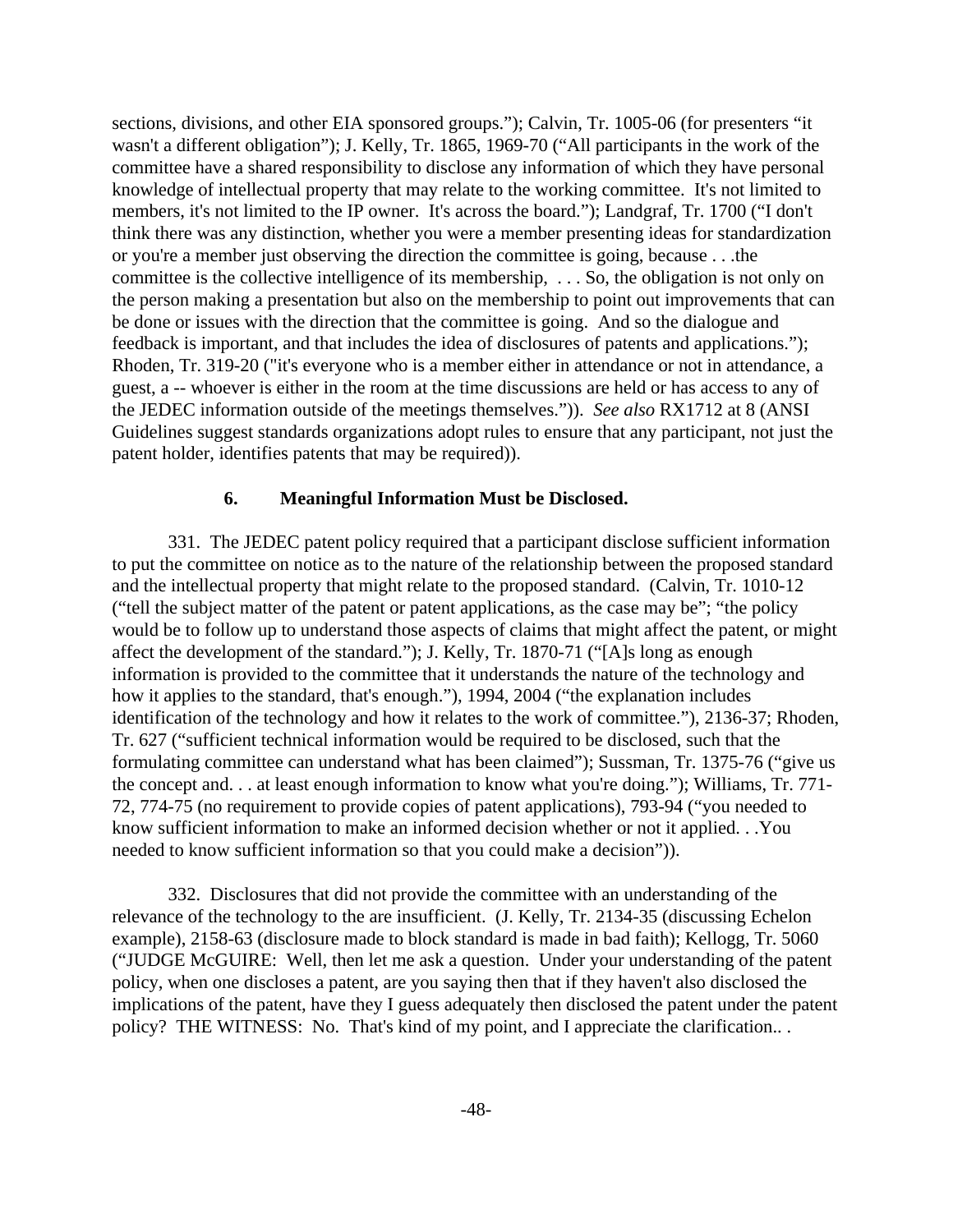.Within the context of the patent policy at JEDEC, disclosure of a number I don't believe meets the patent policy. If the number is disclosed not in any context of anything else."); G. Kelley, Tr. 2578-79 (comment of "no comment" is inadequate.); Sussman, Tr. 1413-14 (Rambus disclosure relating to SyncLink was inadequate because "I do not have enough information to know what you have. All I can do is determine that you have something. . . . you're telling me that you do have something. But I don't know what it is.").

# **7. The Duty to Disclose Is Triggered by the Participant's Knowledge or Belief of A Relevant Patent or Application.**

333. The duty to disclose was triggered by the knowledge or belief of the JEDEC participant. (Calvin, Tr. 1012 ("as you began to realize that the direction the standard was going could be affected by those [patents or patent applications], you would have a similar obligation [to disclose]."); J. Kelly, Tr. 1980-82 (subjective belief or judgement of participant that there is a sufficient relationship between the IP and the standard triggers disclosure obligation); CX2057 at 200 (Meyer 12/13/00 Dep.) ("sufficient knowledge to be aware that there was coverage" triggers obligation to disclose)).

334. A company could not deliberately shield its representative from knowledge of relevant patents. (J. Kelly, Tr. 1983 (such conduct would violate duty of good faith)).

# **8. The Duty to Disclose Extends to Any Patent or Application That Might Be Involved in JEDEC Work.**

335. The EIA/JEDEC patent policy required disclosure of patents and patent applications that "*might be involved*" in the standards under development. (CX0208A at 19 ("obligation of all participants to inform the meeting of any knowledge they may have of any patents, or pending patents, that might be involved in the work they are undertaking") (emphasis added); G. Kelley, Tr. 2705 ("there were many work items that occurred on the committee that did not become standards. . . My definition says that any claim that might apply to the work of the committee it was required to disclose."); Landgraf, Tr. 1693-94 (disclose patents or applications "that would *potentially* be impacting the standard or proposed standard."); Lee, Tr. 6595-96; Rhoden, Tr. 307; Sussman, Tr. 1346 (participants must disclose where there is a "gray" area); CX2057 at 203-04 (Meyer 12/13/00 Dep.) (disclosed patent when "sufficiently close" to work of JEDEC.); Williams, Tr. 909-11 (if "there would be a reasonable possibility that the patent was going to be associated with the work of JEDEC, that you ought to say, hey, I've got something I'm patenting here or there's something that you're talking about that I've got some IP on.").

336. In 1994, Texas Instruments sought clarification of the of the EIA/JEDEC patent policy. (CX0353 at 2-5) (March 9, 1994, memo from requesting that the JEDEC Council and Legal Counsel provide guidance to the committee concerning whether the patent policy applied only to patents that must be used to comply with the standard). *Cf.* (J. Kelly, Tr. 2057-58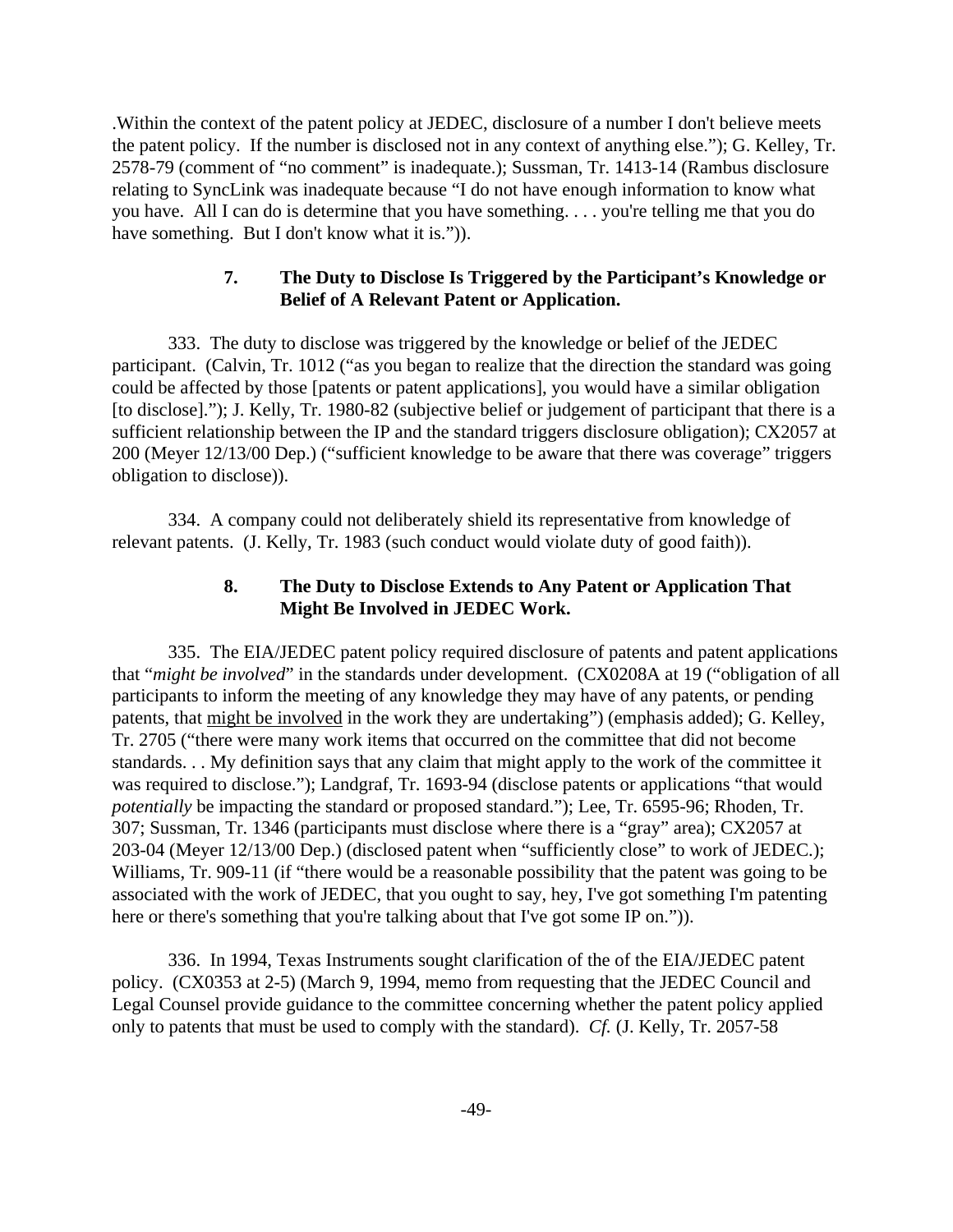(Rambus never contacted EIA Legal Counsel concerning questions of interpreting the patent policy)).

337. On March 29, 1994, Mr. Kelly responded that "[w]ritten assurances must be provided by the patent holder when it appears to the committee that the candidate standard may require the use of a patented invention." (CX0353 at 1 (underline in original); J. Kelly, Tr. 1941- 42). Furthermore, it was not necessary for the committee to make a factual determination that the use of the patented invention is, in fact, required to meet the standard. (CX0353 at 1; J. Kelly, Tr. 1941-42). *See also* (J. Kelly, Tr. 1945 (assurance should come as soon as "it appears that the technology is or may be required to comply with the standard under development.")).

338. The Federal Circuit erred on the facts when it appeared to say that the only intellectual property that was required to be disclosed was that which, in fact, is required to meet or to comply with the final issued standard. Participants are unable to make an on-the-spot infringement analysis of what the final standard will look like and whether or not the patent or patent application covers the proposed standard. (CX3089 at 18; J. Kelly, Tr. 2064-66 (the majority "appeared to say that the only intellectual property that. . .needed to be disclosed was that which in fact is required to meet or to comply with the final issued standard, and the concern we have there is that it basically requires participants in the process to make an on-the-spot infringement analysis of what the final standard will look like."); Williams, Tr. 771-72 ("and none of us were lawyers there, so we couldn't determine . . . if it infringed or not. I mean, that wasn't the purpose."); CX2059 at 201 (Karp, Infineon Dep.) (disclose intellectual property that might be involved in the work; no expectation that participants would conduct an infringement analysis)).

# **9. The Duty to Disclose Arises As Soon As a Participant Knows of A Relevant Patent or Application.**

339. A participant is under a duty to disclose at the very moment the participant knows that his or her own company or anyone else's company has patents or patent applications that might involve the work of JEDEC. (Calvin, Tr. 1012-13 ("as you began to realize that the direction the standard was going could be affected by those [patents or patent applications], you would have a similar obligation [to disclose.]"); J. Kelly, Tr. 1837; 1945 (disclose as soon as "it appears that the technology is or may be required to comply with the standard under development."),1983-84 ("if there is any suggestion that the committee's work should move in a certain direction or any information that's presented with that as the intent, then the duty to disclose arises."); Landgraf, Tr. 1695-96 ("as soon as a member knew that they had -- either they had a patent of their own or applications or even a third party's patent or application, if you knew that and it was touching on some element of the standard or proposed standard, you were supposed to disclose that to the committee"); Rhoden, Tr. 356-57 ("my understanding always was as early as possible. That's the way it has always been stated and the way we have always used it. You are required as soon as you have knowledge of a discussion taking place, a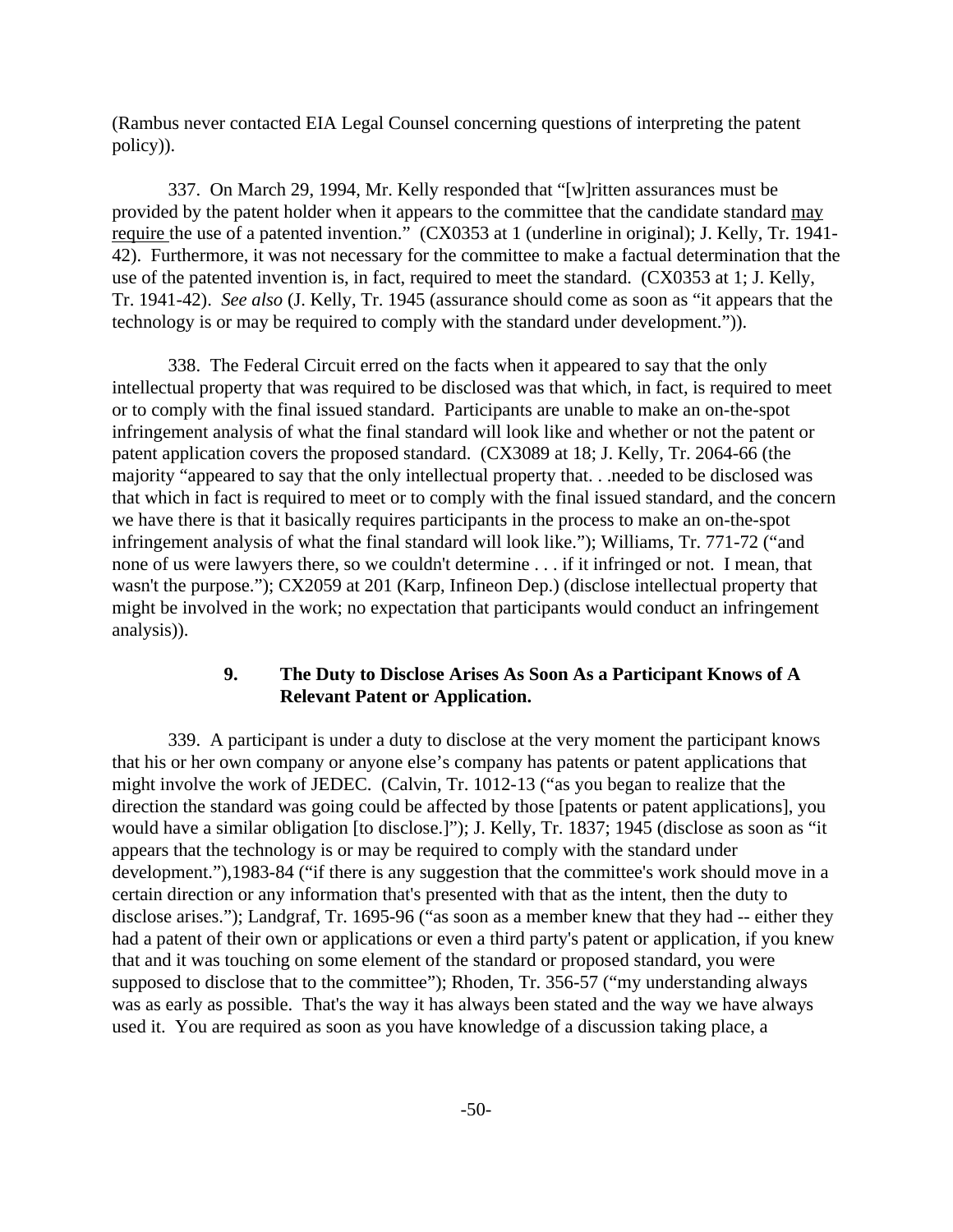presentation, discussion, ballot, whatever, as soon as you become aware that a topic is being discussed for which you know that there is IP, you are obligated to disclose."), 654 (disclose as early as possible); Williams, Tr. 772 ("as soon as you knew that there was a possible patent the could apply to what was being discussed"), 909-11 (as soon as you could if you thought it [a patent or patent application] was going to be applicable)).

340. The duty to disclose was not tied to any procedural formality in the JEDEC process. (CX0208A at 19 ("The Chairperson of any JEDEC committee, subcommittee, or working group must call to the attention of all those present the requirements contained in EIA Legal Guidelines, and call attention to the obligation of all participants to inform the meeting of any knowledge they may have of any patents, or pending patents, that might be involved in the work they are undertaking.") (emphasis added); J. Kelly, Tr. 1945, 1983-85 ("it's not tied to any procedural formality in the process at all"); Rhoden, Tr. 488-89 (duty triggered by "discussion, presentations, ballots, anything that's taking place inside the committee."); Landgraf, Tr. 1716-17 ("in a JEDEC committee, there's a lot of official work that is documented, and survey ballots are considered to be official work."); Lee, Tr. 6987-88 ("Q. Was it your understanding in April 1997 that the required time of disclosure for intellectual property known to the representative was time of balloting, but it was encouraged earlier? A. No."); Sussman, Tr. 1343 ("Basically any discussion. The earlier that we have the information that something may have some IP on it, the better it turns out to be, so we don't waste time talking of this rather than an alternate.")).

341. The disclosure duty is triggered by discussions at task group meetings. (Sussman, Tr. 1386 ("The same rules apply."); Macri, Tr. 4661 ("At the beginning of every task group meeting, we always say that the full JEDEC rules are in effect, and during discussions with these companies, I said, of course, you would have to abide by the JEDEC rules.")).

342. Early disclosure promotes efficiency in standards development practices. (J. Kelly, Tr. 1955-56 ("by encouraging early disclosure of patents and obviously in EIA's case also patent applications, we get as much information, as I said before, as early in the process as possible to allow it to move forward expeditiously and efficiently without concern about unknown, undisclosed patents that may impede the work of the committee.")). *See also* (RX1712 at 6-7 (encouraging early disclosure of patents and patent applications promotes "greater efficiency in standards development practices.")).

343. A company that deliberately withdraws from JEDEC for the purpose of avoiding its patent disclosure obligations had violated both the patent policy and the duty of good faith. (J. Kelly, Tr. 1907 ("every participant in the process with knowledge of relevant IP has a continuing duty to disclose that IP and relevant technical information."), 1993 ("the violation [of the patent policy] would occur at that time there was knowledge that triggered the duty to disclose. . . the withdrawal itself, if it was motivated by bad faith, would certainly violate the Legal Guides."); G. Kelley, Tr. 2758 ("Q: Again, Mr. Kelley, based on your understanding of the disclosure policy between 1991 and 1996, if a company observed a presentation while that company was a member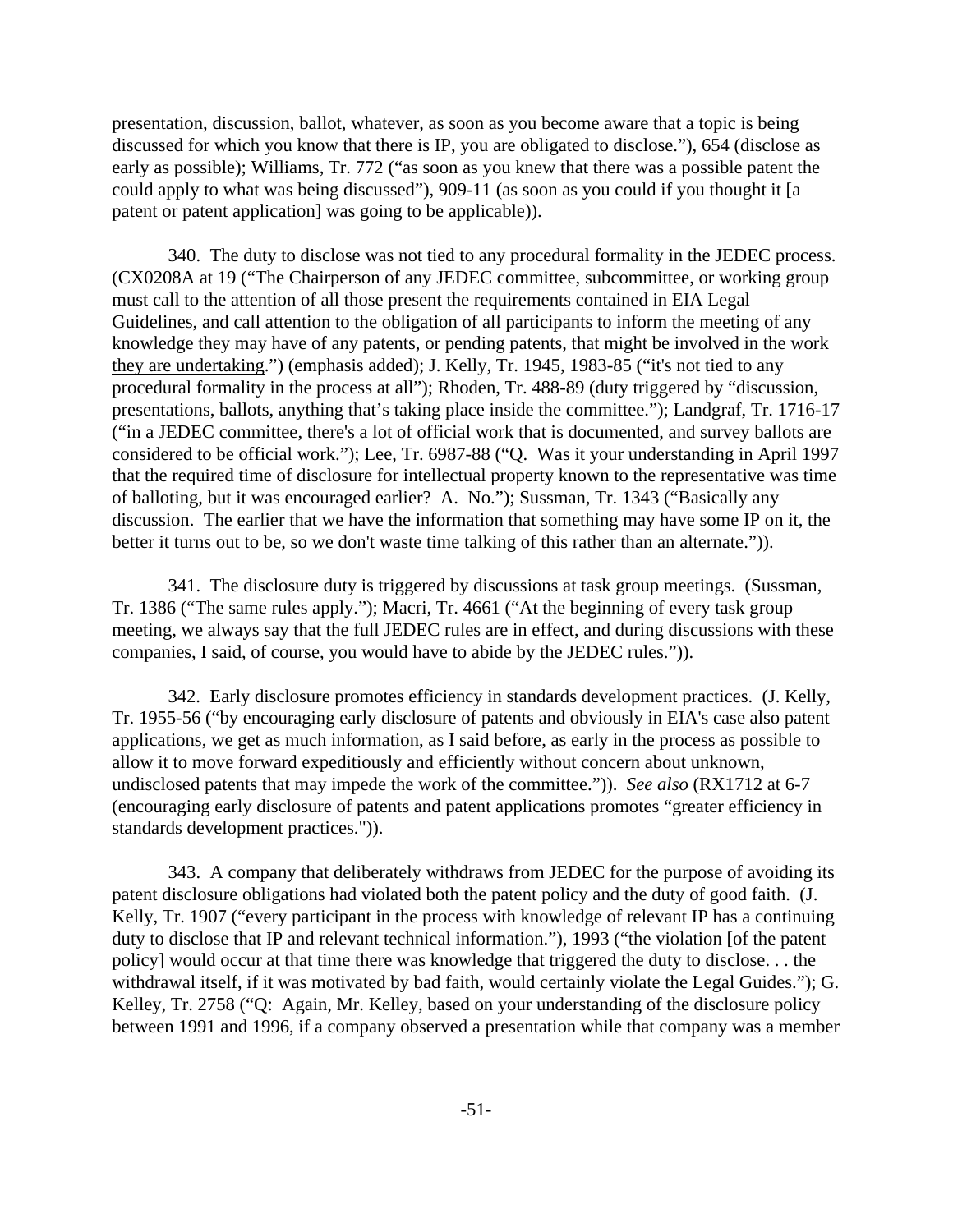and then chose to withdraw before the matter came to ballot, would the member's withdrawal relieve it of any obligation to disclose relevant patents or patent applications? A. No.")).

344. Resigning from JEDEC does not relieve a company of the duty to disclose relevant intellectual property that might relate to JEDEC work conducted while the company was a member. (G. Kelley, Tr. 2758 ("Q: Again, Mr. Kelley, based on your understanding of the disclosure policy between 1991 and 1996, if a company observed a presentation while that company was a member and then chose to withdraw before the matter came to ballot, would the member's withdrawal relieve it of any obligation to disclose relevant patents or patent applications? A. No."); J. Kelly, Tr. 1907 ("every participant in the process with knowledge of relevant IP has a continuing duty to disclose that IP and relevant technical information."), 1992- 94 (violation of the duty to disclose occurs at the time of the participant's knowledge, which would be prior to withdrawal; party withdrawing must identify technology and its relationship to the standard.)).

345. The Federal Circuit majority was in error on the facts when it tried to pinpoint an exact moment in time when disclosure might be or was required. (CX3089 at 18; J. Kelly, Tr. 2064-65 (the majority "tried to pinpoint an exact moment in time when disclosure might be/was required, and I believe the majority said that that moment in time was when a formal ballot was presented for a vote in JEDEC, and that. . . is absolutely not the case. The rule is as early as possible in the process and there is no procedural point, identifiable point, at which disclosure is required")).

#### **10. The Duty to Disclose is Continuing.**

346. The EIA/JEDEC patent policy applied with equal force to situations involving: 1) the discovery of patents that may be required for use of a standard subsequent to its adoption, and 2) the initial issuance of a patent after the adoption of a standard. (CX0208 at 29 ("the EIA Patent Policy applies with equal for to situations involving: 1) the discovery of patents that may be required for use of a standard subsequent to its adoption, and 2) the initial issuance of a patent after the adoption of a standard."); J. Kelly, Tr. 1985 (once a standard has been finalized and adopted, members have a continuing duty to disclose patents or patent applications relevant to the final standards.); Rhoden, Tr. 323 ("the EIA patent policy has applied to patents even after the fact, those granted after the issuance of a standard."); Sussman, Tr. 1344-45).

# **11. In Addition to Disclosure, JEDEC Participants Must Comply With Licensing Assurance Requirements.**

347. JEDEC rules prohibit it from including patented or patentable material in JEDEC standards without written assurances from the owner of the intellectual property that it will grant licenses for free or on reasonable and non-discriminatory ("RAND") terms. (CX0203A at 11 ("The committee chairman must have also received a written expression from the patent holder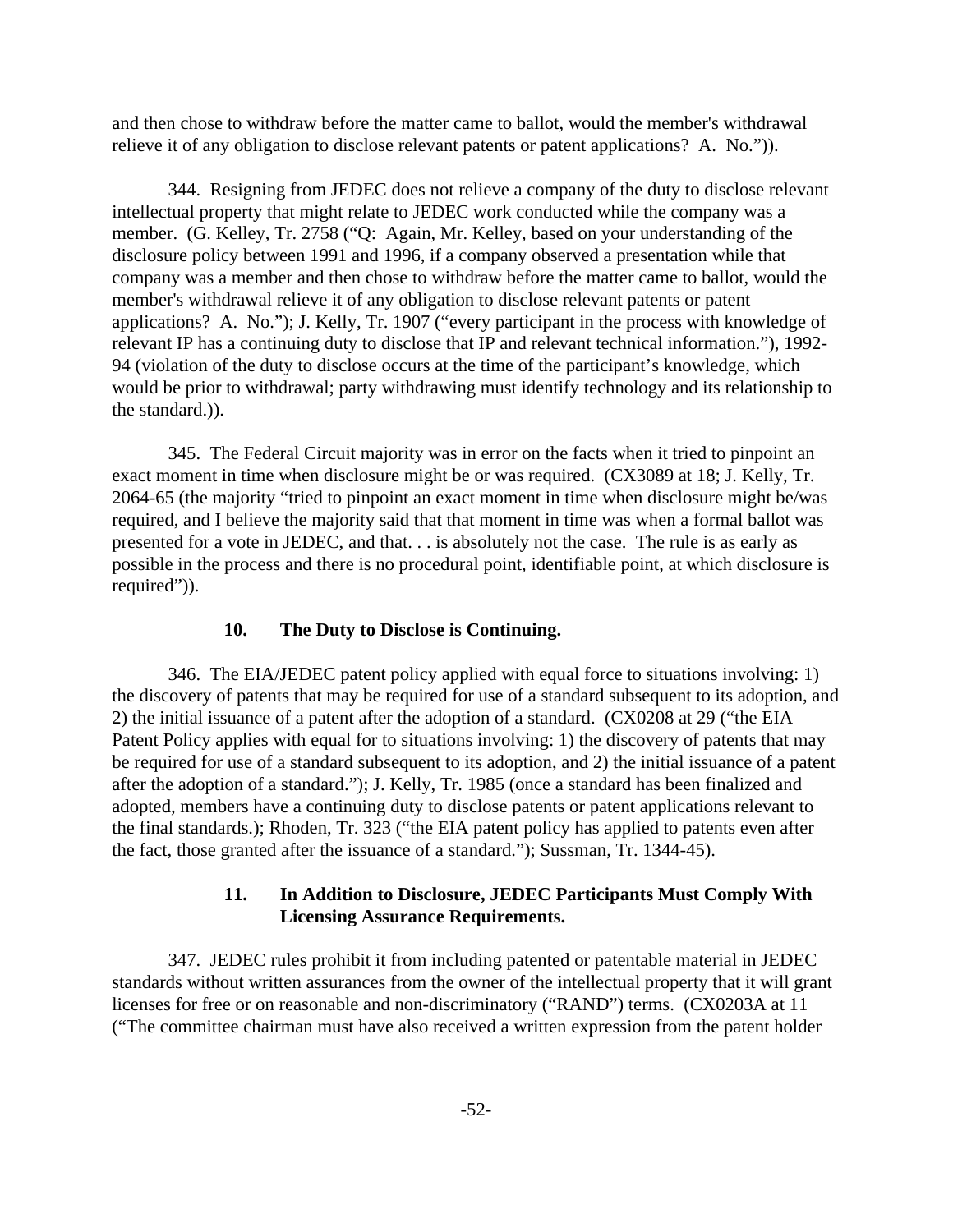that he is willing to license applicants under reasonable terms and conditions that are demonstrably free of any unfair discrimination."); CX0208 at 19 ("the committee chairperson must receive the written assurance of the organization holding rights to such patents that a license will be made available without compensation to applicants. . . or that a license will be made available to all applicants under reasonable terms and conditions that are demonstrably free of any unfair discrimination"); JX0054 at 9; CX2191 at 8 ("JEDEC has a policy of not making standards on items that have been patented, unless the patent holder agrees to certain restrictions regarding fair royalties and not restricting companies that can be licensed"); Bechtelsheim, Tr. 5897-98 (using patented technology "is okay as long as the patent holder would commit to licensing their required patents under reasonable and nondiscriminatory terms"); J. Kelley, Tr. 1868-69; 1884-86 (the rule is "firm" and JEDEC committees are forbidden to adopt standards with known patents), 1895-96, 1907-08 ("The patent owner is free to give or not to give the written assurances. If the patent owner does not give the written assurances, then the committee can take no further action with respect to the patented technology."); G. Kelley, Tr. 2393; Landgraf, Tr. 1693-94 (the committee would ask the patent owner "whether they would comply with the JEDEC policy, which had to do with granting licenses either freely to all applicant requesters or offer the patent on reasonable terms and conditions."); Lee, Tr. 6991 (when patents were identified "the JEDEC member also had a responsibility to agree on reasonable, nondiscriminatory license fees"); Rhoden, Tr. 307-08; Williams, Tr. 793-794 (the intellectual property "needed to be licensed on a reasonable and nondiscriminatory basis"); Grossmeier, Tr. 10951 ("If there were patents declared or disclosed, the committee chair would advise . . . that proposal or that standard could not proceed to the JEDEC Council for approval until a letter was received by the JEDEC office from the patent holder saying that it. . .would comply with the EIA guidelines on accessibility of the patent, with reasonable terms and nondiscriminatory access.")). *See also* (Kellogg, Tr. 5046 (obligated to terminate consideration of Quad CAS once committee became aware of patents; begin considering "work-arounds."); CX0711 at 171 (Richard Crisp noting that "There are no second showings at this meeting of the SyncLink material . . . Off-line Dave Barnum of Augat. . . said that he thinks that the reason there will not be second showings is that we have cast doubt over the patent issue.")).

348. RAND licensing helps to ensure open standards. (J. Kelly, Tr. 1895-96 ("licensing assurances are designed to ensure that the process is open and that the end product of the process is open and . . . that the end product of the process, which is a standard or a technical publication, will not include" unlicensed or restrictive IP.")).

#### **12. The Licensing Assurances Must Be in Writing.**

349. Oral statements relating to licensing assurances are not enough to comply with JEDEC/EIA policy. (J. Kelly, Tr. 1880-81 ("We would require in addition a written expression of the company's willingness to license [on reasonable and non-discriminatory terms] signed by a person in a position of authority to bind the company.), 2004-05 (JEDEC requires "the commitment of the company, not the commitment of the participant, and that of necessity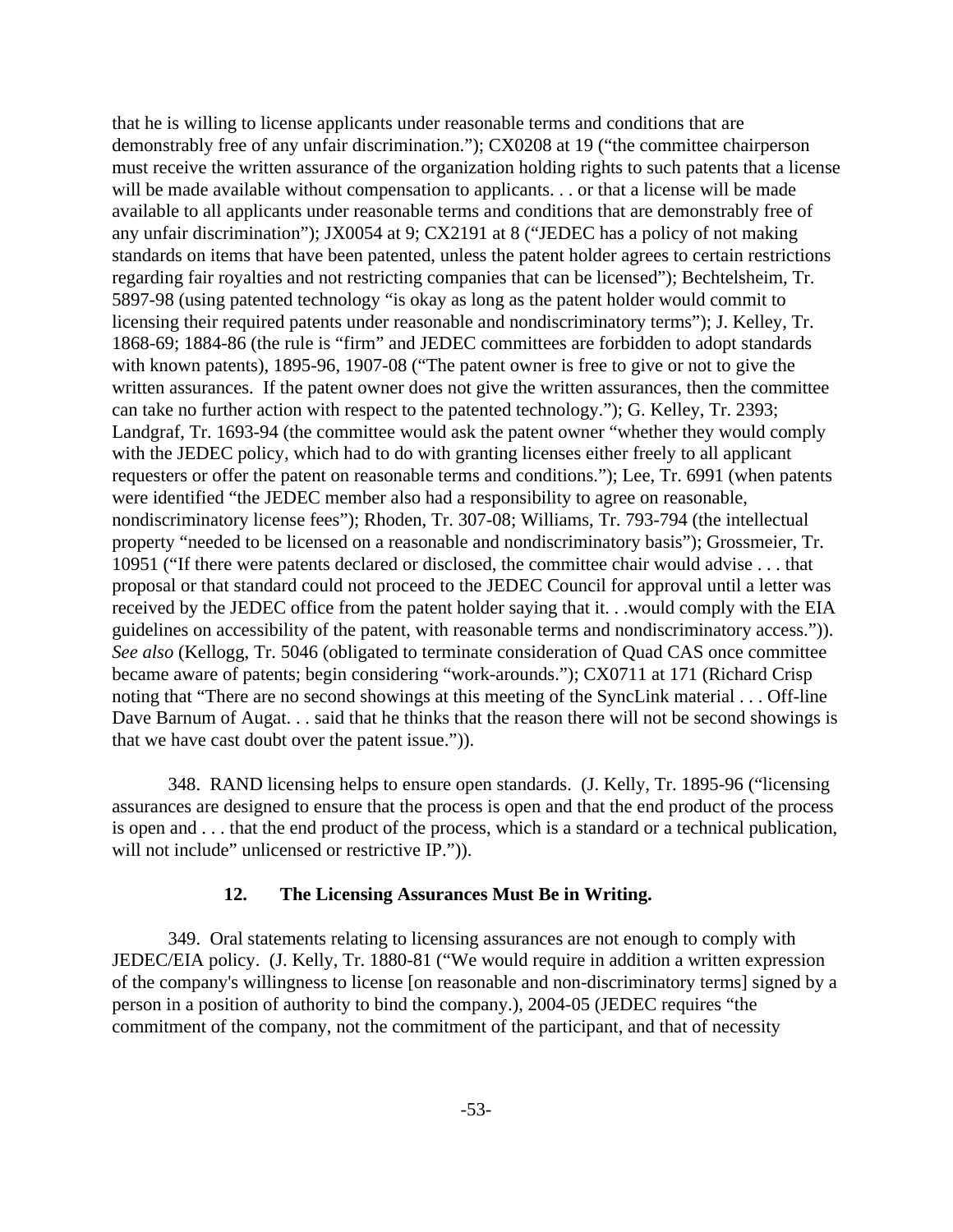requires that there be something in writing on company letterhead signed by an official with the authority to bind the company.")).

350. The wording on the written assurance letter needs to be consistent with the language found in Section 3.4 of EP-7-A, the EIA Style Manual, with no substantial modifications or additions. (JX0054 at 9; J. Kelly, Tr. 1881 ("the wording needs to be in the words that you see in Section 3.4 [of EP-7] with no substantial modifications or additions."), 1898-99 (the RAND requirement is related to good faith)).

351. EIA general counsel is responsible for determining whether a written assurance complies with EIA policy. (J. Kelly, Tr. 1882 ("Q. And who within EIA determines whether licensing assurance letters satisfy the organization's rules? A. I do.")).

352. Assurances should come as soon as it appears that the technology is or may be required to comply with the standard. (J. Kelly, Tr. 1945 (" if it appears that the technology is or may be required to comply with the standard under development, then the assurances should be forthcoming at that point."); CX0353 at 1 ("[w]ritten assurances must be provided by the patent holder when it appears to the committee that the candidate standard may require the use of a patented invention.") (underline in original)).

353. Once written assurances are received, then JEDEC may consider including patented technology in a standard. (J. Kelly, Tr. 1839-40 ("when the best approach to a technological problem is patented technology, then we, of course, will adopt the patented technology as part of the standard. . . provided there is disclosure of the existence of the IP early in the process and provided that we obtain the licensing assurances."), 1988 ("if the patent is disclosed early and the assurances are given, there is no reason not to move forward with the best technological approach, even if it's patented or subject to a patent application.")).

# **13. Assurance Must be Given of Reasonable Royalty Rates.**

354. Actual royalty rates are not discussed in JEDEC. (CX2058 at 235-36 (Meyer 12/14/00 Dep.)).

355. EIA and JEDEC do not determine what is a reasonable royalty rate. (CX2089 at 174-75 (Meyer Infineon Tr.) (reasonable "was up to the negotiations"); J. Kelly, Tr 1882-83 (JEDEC does not "have the expertise to be able to determine what's commercially reasonable in the context of any industry, no less semiconductors. . . That expertise resides in the industry. So, that's why in the first instance we leave it to the parties themselves to work out what's reasonable.")).

356. Determination of a reasonable royalty rate is left to negotiation and market forces or the courts. (CX2089 at 174-75 (Meyer Infineon Tr); J. Kelly, Tr. 1882-83, 2073-74 (JEDEC and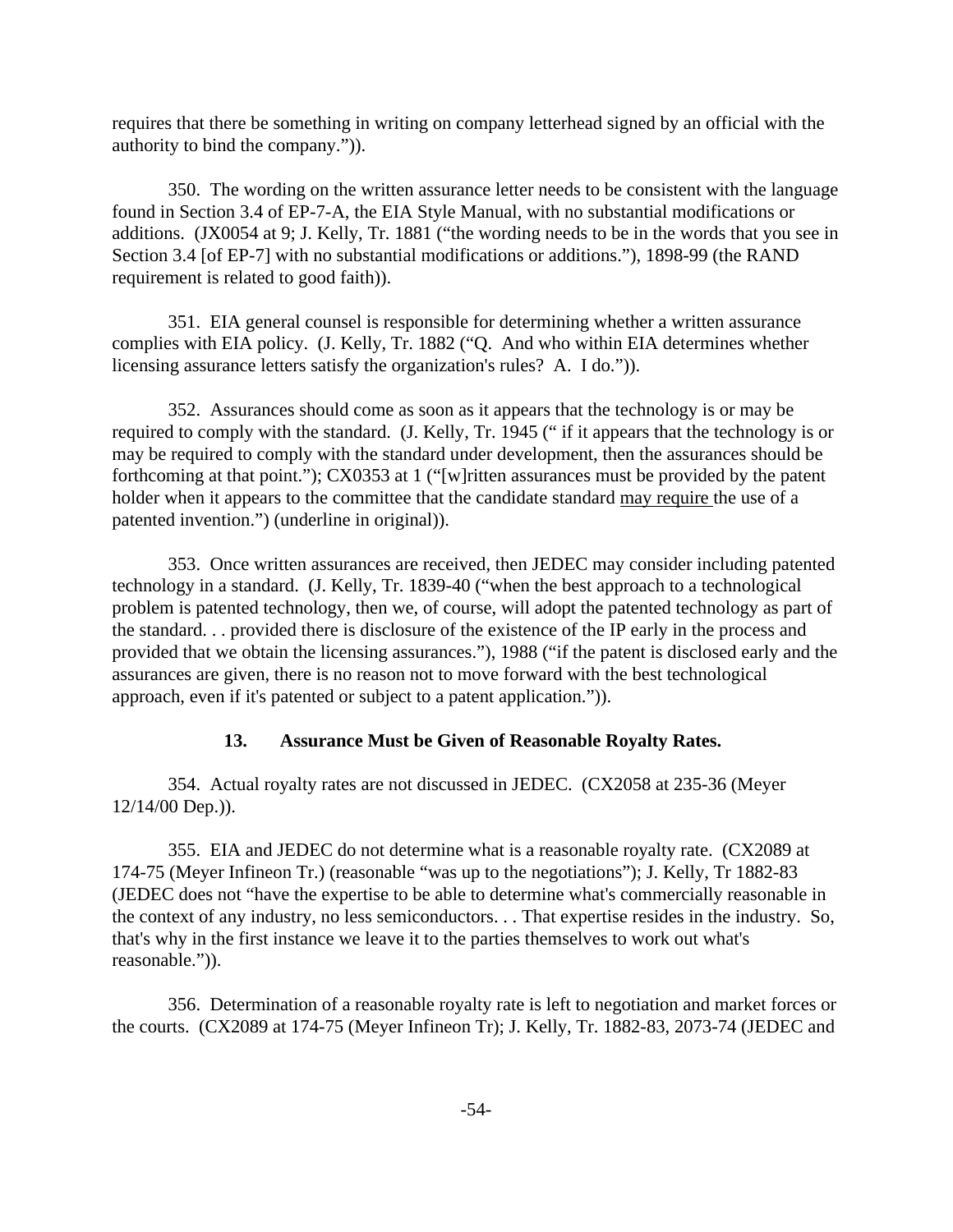EIA "don't get into the definition, the further definition of reasonable and nondiscriminatory at all. We leave that to the parties to work out or the courts.")).

# **F. JEDEC Informs Participants of the Disclosure and Licensing Obligations.**

357. JEDEC informed participants of their obligations under the patent policy through discussions at JEDEC meetings, manuals, minutes, ballots, the JEDEC sign-in sheet, and advice from John Kelly. (Rhoden, Tr. 324) (stating that JEDEC informed participants of the patent policy by: (1) reviewing the patent policy at every committee meeting; (2) making available to everybody the Manual of Organization and Procedure; and (3) reiterated the patent policy on the sign-in sheet). *See also* (CX2057 at 95 (Meyer 12/13/00 Dep.) (Describing various ways of learning about the patent policy)).

# **1. Meeting Presentations.**

358. The chairperson of each JEDEC committee, subcommittee, or working group was required to call to the attention of all those present the requirements contained in the EIA legal guides to inform the meeting on any knowledge they may have of patents or pending patents that might be involved in the work of the meeting. (CX0208 at 19; CX0208A at 19).

359. Jim Townsend of Toshiba was the chairman of the JC-42.3 committee during the relevant time period. He was elected chairman at the December 1991 meeting. (JX0010 at 12 (noting Mr. Townsend's election)).

360. Mr. Townsend ensured that the committee participants were informed of their obligations with respect to the patent policy. (CX2078 at 38-39 (Karp, Micron Dep.) ("I believe it was a personal crusade by Jim Townsend); G. Kelley, Tr. 2399 ("Jim Townsend made it a very big issue that the committee needed to deal with patents and what he called patent applications in the work of the committee so that we could avoid whenever possible."); Lee, Tr. 6597 (Townsend "was pretty vocal at the beginning of meetings to state the policy and to clarify if any question came up."); Rhoden, Tr. 325 ("Generally, during that period of time, it would have been Mr. Jim Townsend who would have made those [patent] presentations"); Williams, Tr. 771 ("Q. Between late 1991 through 1993, how did you learn about JEDEC's patent policy? A. Mainly by the presentations that were given at every meeting by Mr. Townsend.")).

361. Other chairmen also presented the patent policy to their respective committees. (JX0029 at 2 ("Mr. Kelley noted verbally what is the patent policy of EIA/JEDEC."); Sussman, Tr. 1347-48 ("As a chair, as I opened the meeting, I would mention the JEDEC patent policy, and I would flash a transparency on the screen.")).

362. The Wang litigation sensitized the JC-42 committee to patent issues. (G. Kelley, Tr. 2401-02 (after *Wang* "Jim had become a general with a flagpole patent, and at every meeting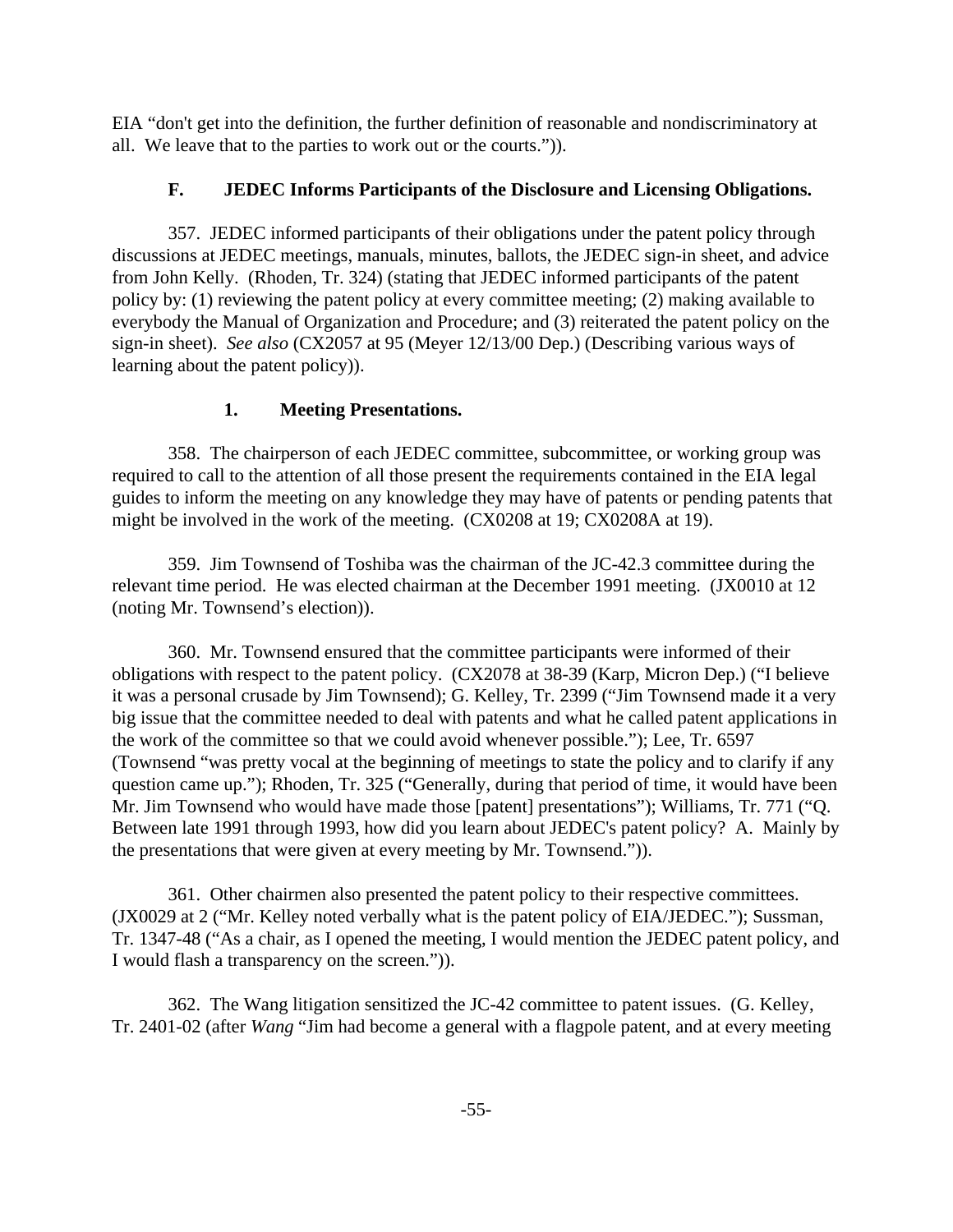and every sub-meeting for a week of meetings, Jim emphasized each group's need to make sure that we gave time for disclosure of patents and discussion of patents and resolved any patent issues that could be resolved at the committee meeting for the purposes of meeting the requirements of an open standard."); Landgraf, Tr. 1698-99 (*Wang* "served to reinforce the seriousness of the policy. At this point, it became crystal clear to me and I think other people that when you're developing standards, the idea is to expand the number of suppliers and the number of potential users for it, and if you are going to participate in an open standard formulation body, you need to disclose everything that is applicable or potentially impacting the standards that you're going to adopt."); Sussman, Tr. 1353 (Townsend "was very sensitized by the WANG case and started to compile a [patent tracking] list."); Williams, Tr. 786-87 (Chairman Townsend and the rest of the board wanted to ensure [that *Wang*] never happened again, and so that's why there was so much emphasis placed upon why the policy was where it was and why there was discussion upon it and why it was at length discussed that this was so important, so that the industry was not held hostage again like it was under the WANG case.")). *See also* (CX0013 at 4 (noting that Mr. Townsend brought in a lawyer, gave a presentation, and made suggestions as to what could be done to avoid *Wang* problems in the future)).

363. Between May 1991 and September 1995, presentations on the patent policy were given at each meeting of the JC-42.3 subcommittee. (JX0005 at 3-4 ( May 1991) ("Toshiba recommended that at each meeting a showing be made to explain what the intellectual property policies are . . . The important thing is disclosure"); Calvin, Tr. 1007-09 (essentially every meeting; gave presentation at each meeting during the week of meetings); G. Kelley, Tr. 2407; Rhoden, Tr. 325, 330; Williams, Tr. 785-86 (early presentation were quite lengthy); CX3136 at 134 (Meyer Infineon Tr.); JX0007 at 3 (September 1991); JX0010 at 11 (December 1991); JX0012 at 5 (February 1992); CX0034 at 3 (May 1992); JX0013 at 4 (July 1992); CX0042 at 3 (September 1992); JX0014 at 3 (December 1992) (noting that a draft of the revisions to the Manual or Organization and Procedure was shown); CX0045A at 2 (December 1992); JX0015 at 4 (March 1993); CX0050A at 2 (March 1993); JX0016 at 5 (May 1993); JX0017 at 3 (September 1993); CX0057A at 2; (September 1993); JX0018 at 3 (December 1993); CX0060A at 2 (December 1993); JX0019 at 4-5 (March 1994); JX0020 at 4 (May 1994); JX0021 at 4 (September 1994); JX0022 at 3 (December 1994); JX0025 at 3 (March 1995); JX0026 at 4 (May 1995); JX0027 at 4 (September 1995)).

364. The patent policy was presented at other JC-42 subcommittee meetings. (CX0018 at 7 (JC-42.5) ("It was suggested that at the beginning of each meeting the patent disclosure requirements be shown. Committee agreed."); CX0021 at 3 (JC-42.5); CX0030 at 3 (JC-42.5); CX0044 at 3 (JC-42.5); CX0052 at 4 (JC-42.5)).

365. Beginning with the December 1995 meeting, participants discussed the patent policy during the plenary session. (JX0028 at 3 ("Patent Policies. This subject was covered in the Plenary Session in December 4")).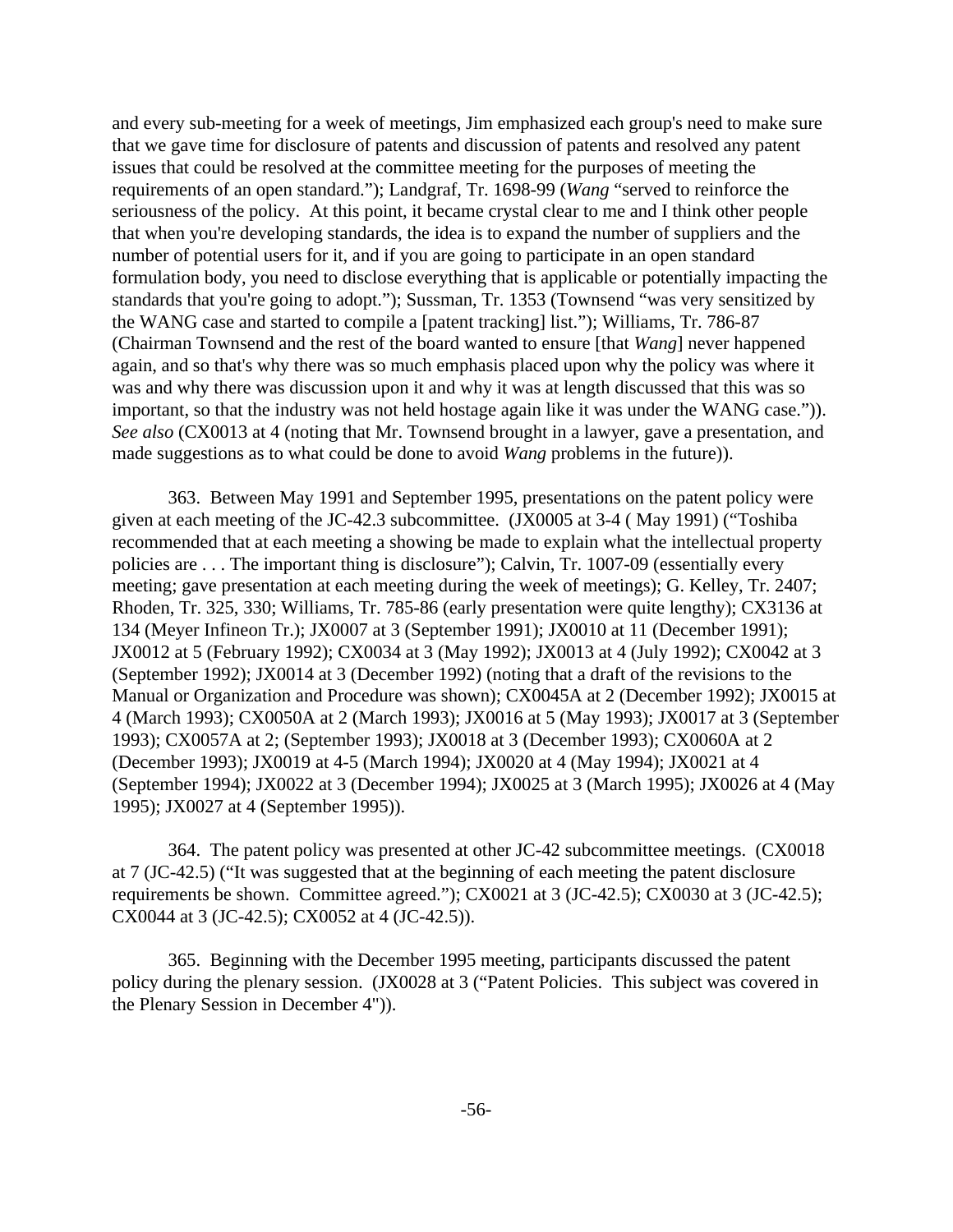366. Mr. Townsend cautioned participants to disclose "relevant patent applications." (RX0356 at 2 ("members are cautioned to disclose their relevant patent applications."); G. Kelley, Tr. 2406-07 (The JEDEC patent policy as explained by Jim Townsend required members to disclose "an issued patent that was available from the patent office, patent applications that were being worked on with the patent office, and items that were probably going to become patents."); Rhoden, Tr. 332 ("Mr. Townsend would always make reference that disclosure was required of patent applications."); Williams, Tr. 788-89; CX3136 at 134 (Meyer Infineon Tr.)).

# **2. The Patent Tracking List.**

367. In addition to his presentations of the patent policy, Mr. Townsend also kept a patent tracking list, which was his compilation of patents and pending patents concerning which he had been made aware of through the course of the work inside JEDEC. (Rhoden, Tr. 325 (Townsend "also distributed copies of. . . .his notes about patents that he had been made aware of through the course of the work inside JEDEC. He called that his patent tracking list"); Sussman, Tr. 1355 (JUDGE McGUIRE: Okay, now, whose job was it to transcribe any information on these sheets, these tracking sheets? I mean, who had that responsibility? Jim Townsend? THE WITNESS: Jim Townsend."); McGrath, Tr. 9247 ("As I recall there were at times things that were listed just as a patent application on his list.")).

368. The patent tracking list had multiple purposes, including record-keeping, a reminder to other participants of the patent issues that were on, and as an educational tool for those who were newcomers to the committee. (G. Kelley, Tr. 2407-08).

369. The patent tracking list was not a complete list of all patents and patent applications disclosed to the JC-42 committee. (G. Kelley, Tr. 2408 ("I know of instances where patent issues did not make the list.")). *See, e.g.,* (CX0034 at 7 (Fujitsu LOC package patent application disclosed in May 1992 did not appear on patent tracking list as of December 1995 ); CX0711 at 169 (Fujitsu SSTL patent application disclosed in September 1995 did not appear on patent tracking list as of December 1995); JX0027 at 7-8 (Stacktek patent disclosed by Hewlett-Packard in September 1995 did not appear on patent tracking list as of December 1995)). *Cf.* (JX0028 at 15-18 (December 1995 patent tracking list)).

370. A memorandum sometimes was shown and circulated with the patent tracking list. The memorandum referred participants to the "existing rules of the EIA governing *patentable* matters" and reminded participants of their obligation to indicate "the intent of your company to patent or not patent the subject matter." (CX0042A at 7) (emphasis added). *See also* (CX0336; CX0342; CX0347).

371. Although the memorandum apparently was addressed only to participants representing companies with patents already on the patent tracking list, inclusion of the patent tracking list in the minutes assured that every participant was aware of the rules. (CX0042 at 16-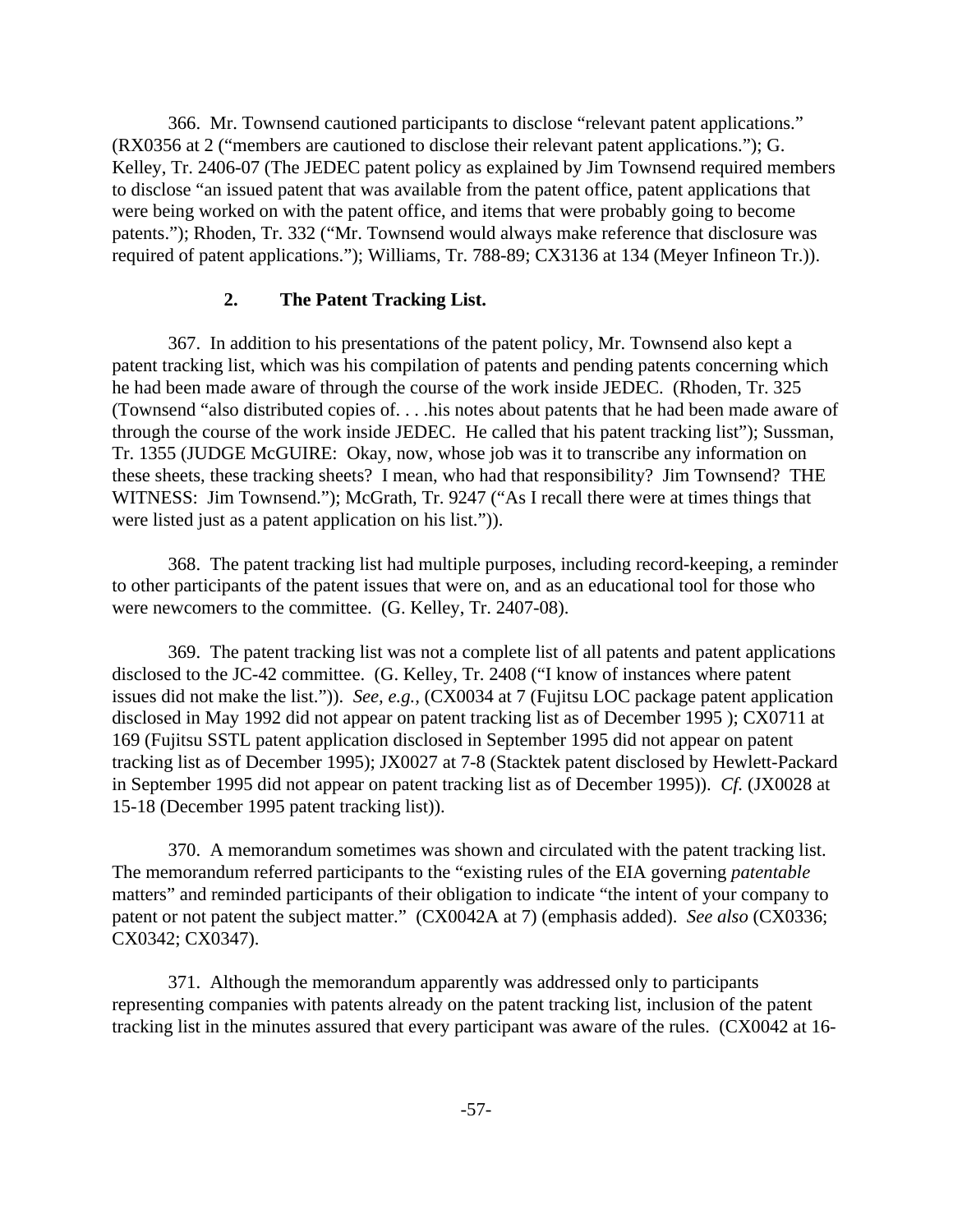17). Rambus received copies of the patent tracking lists that were included in the minutes. (CX0042A) (original bates numbers indicate that these minutes were produced from Rambus's files)).

372. The patent tracking list, memoranda and other patent policy related documents were included in the package of minutes and attachments. (JX0007 at 21-23; JX0012 at 28-30; CX0034 at 13-21; JX0013 at 14-18; CX0042 at 13-17; CX0042A at 7-9; JX0014 at 21-30; JX0015 at 24-30; JX0016 at 21-29; JX0017 at 12-14; JX0018 at 14-21; JX0019 at 17-30; JX0020 at 15-25; JX0021 at 14-25; JX0022 at 12-20; JX0025 at 18-26; JX0026 at 15-28; JX0027 at 20-27; JX0028 at 12-23; CX0021 at 12-21; CX0030 at 12-20; CX0044 at 8-16; CX0052 at 11-14; CX0079A at 6-10; JX0009 at 13-16; JX0012 at 28-30).

# **3. New Member Orientation.**

373. JEDEC conducted new member orientations that included discussions of the patent policy when the new members had questions. (Rhoden, Tr. 341-42).

374. New members received copies of the JEDEC Manual of Organization and Procedure. (CX0208; Landgraf, Tr. 1702-04).

## **4. Sign-In Sheets.**

375. Participants at each JEDEC meeting were required to record their names on the Meeting Attendance Roster or sign-in sheet. (CX0306; CX3136 at 135 (Meyer Infineon Tr.) ("Q. This [sign-in sheet] is what the members signed whenever they came to a JEDEC meeting, is that right, Mr. Meyer? A. They sign that sheet, yes."); CX0356).

376. The attendees listed on the front page of each set of minutes was taken from the sign-in sheets. Thus, participants who appear as having attended the meeting necessarily must have signed the sign-in sheet. (Rhoden, Tr. 343 ("the people sign in, and then. . . they are transferred from this sheet then to the printed document, and you see at the head of all of the meeting minutes, the names that appear at the head of the meeting minutes would necessarily have signed a sheet just like this to be transferred to that point."); Calvin, Tr. 1014-15 ("the policy is that there's a sign-up sheet that is sent around, and you sign in, either as a member, or as an associate. And that's how they track.")).

377. After the Wang case (see CCFF 362, 434), JEDEC also revised the sign-in sheet to further clarify the rule requiring disclosure of patent applications that may relate to JEDEC work. (CX0306 at 1; J. Kelly, Tr. 1934-35 ("the language that I'm referring to is 'subjects involving patentability or patented items shall conform to the EIA policy'. . . I think that first appeared on the sign-in sheet in the early 1990s time frame, around the time of the WANG case."); CX0317 at 2 (March 1991 letter from Jack Kinn to Jim Townsend stating "Finally, subject to concurrence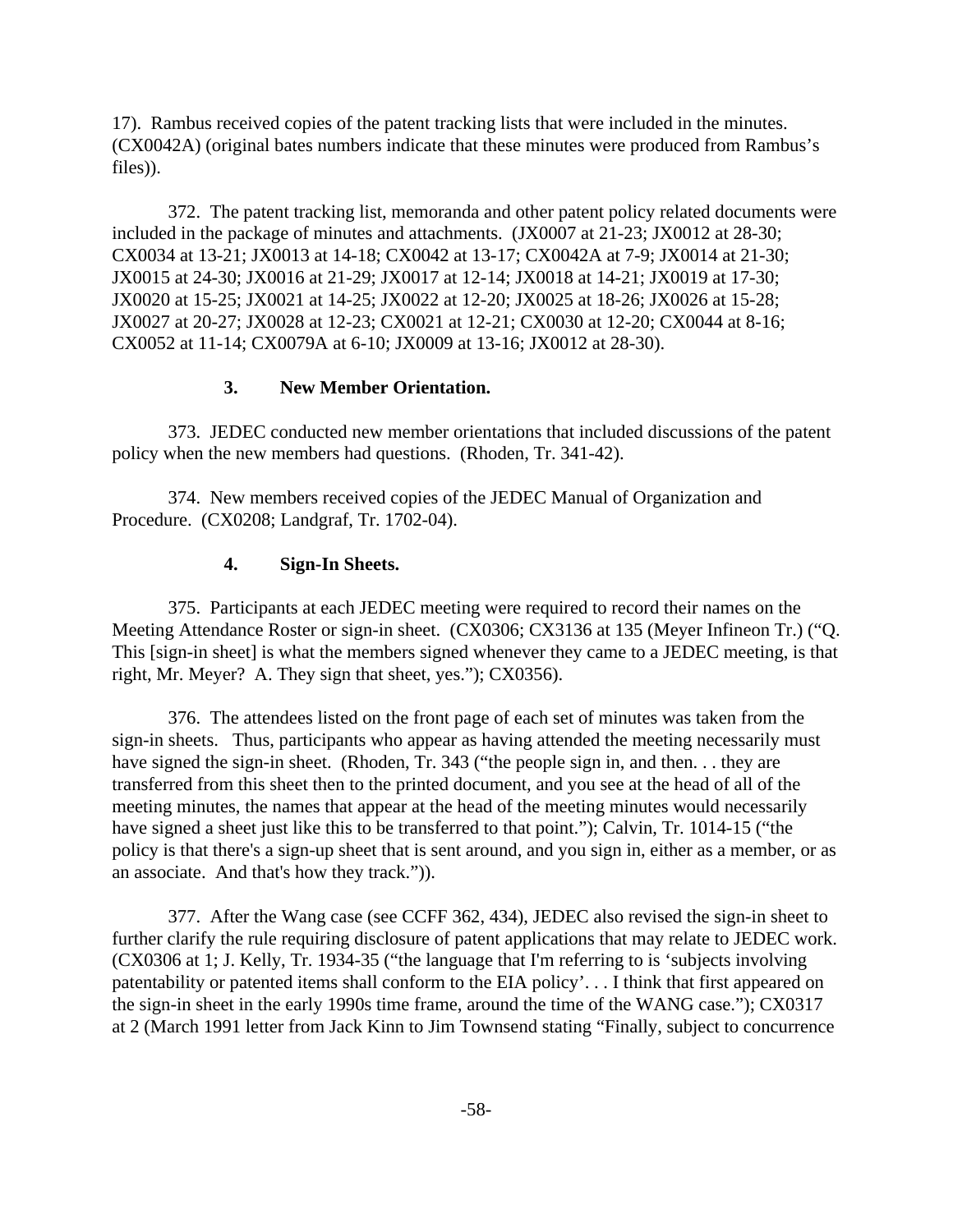by our legal counsel, I will have a statement on patents, included on the reverse of the sign-in sheet plus suggest to Council a statement go on the front, requesting the chairmen to read the excerpts at the beginning of every meeting.")).

378. The sign-in sheet used during at least part of the relevant time period contained a written reminder at the top of the first page that "[s]ubjects involving *patentable* or patented item shall conform to EIA Policy." (CX0306 at 1) (emphasis added); J. Kelly, Tr. 1934-35 (language appeared around the time of the *Wang* litigation)). Mr. Crisp recalled having seen the sign-in sheet with this language at some point while attending JEDEC meetings. (CX2094 at 439-40 (Crisp, Dep.)).

379. The term "patentable," as used in the sign-in sheet, referred to anything over which an individual company claimed ownership or anything that they claimed could be patentable. (J. Kelly, Tr. 1935-36 ("patentable" meant patent applications), 1856-57 (sign-in sheet incorporates language from EIA Legal Guides); Rhoden, Tr. 344 ("My understanding is anything that an individual company claimed ownership, anything that they claimed could be patentable, then that references the patentable terminology that you see here."); Sussman, Tr. 1350-51 (language in sign-in sheet is "all inclusive.")).

380. The sign-in sheet also referred participants to EIA general counsel concerning any doubtful questions. (CX0306 at 1; J. Kelly, Tr. 1857-58, 1937-38 (receives questions concerning the patent policy approximately once every other month)).

381. EIA general counsel is the official responsible to final interpretation of the patent policy. (J. Kelly, Tr. 1857-58, 1915, 1939 (Mr. Kelly's interpretation controls)).

## **5. Meeting Minutes.**

382. JEDEC meeting minutes contained discussions of the terms of the patent policy. (CX0045A at 13) (showing proposed revisions of the JEDEC Manual of Organization and Procedure); CX0064A at 2 (discussion of request by Texas Instruments for clarification of the patent policy)).

## **6. Ballots.**

383. JEDEC ballots required that participants who were "aware of patents involving this ballot, please alert the Committee accordingly during your voting response." (JX0059 at 2).

384. The term "patents" as used in JC-42.3 subcommittee ballots (see, e.g., JX0059 at 2) is not limited to issued patents; it includes all IP for which a patent had been applied for or was about to be applied for, as well as issued patents. (Sussman, Tr. 1391-92).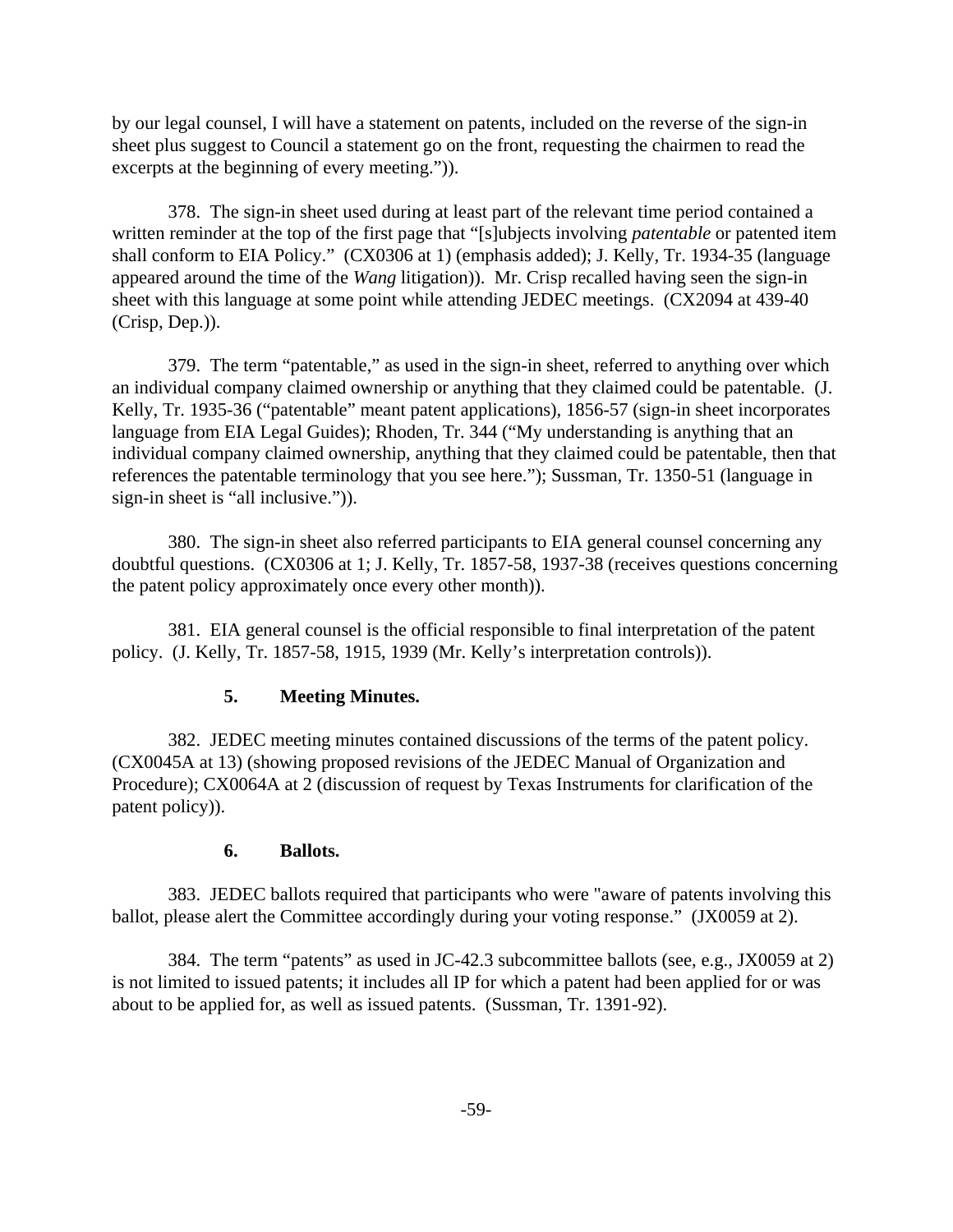385. This language was included on every ballot during the time Rambus was a member. (Rhoden, Tr. 355-56 (ballots between 1991 and 1996); Williams, Tr. 812-13 (ballots included this "verbiage" between 1991 and 1993)).

386. A participant was required to disclose patent information at this point in the process if "it had not been disclosed to the committee before" this time. (Rhoden, Tr. 356-57 (ballot did not mark the time that participants were required to disclose)). *See also* Williams, Tr. 812-13 ("This is like a last ditch effort to get a disclosure and to remind people that they have that obligation even when voting").

## **7. Manuals.**

387. The rules of JEDEC are provided in the EIA Legal Guides, EIA Manuals, and the JEDEC Manual of Organization and Procedure. (CX0202; CX0204; CX0203A; JX0054; CX0205; CX0205A; CX0208; J. Kelly, Tr. 1824-25 (citing EP-3, EP-7 and EIA Legal Guides)).

388. EIA rules and JEDEC rules concerning disclosure and licensing of patents are consistent. (J. Kelly, Tr. 1915-16 ("I'm not aware of any conflicts between the JEDEC rules and the EIA rules"), 1919-20 ("I think that those terms were used interchangeably, EIA patent policy and JEDEC patent policy.")).

# **(A). EIA Legal Guides.**

389. EIA participants are required to comply with the rules and policies set forth in the EIA Legal Guides. (J. Kelly, Tr. 1829-32 (participants obligated to read and follow EIA Legal Guides)).

390. The Legal Guides were made available to all EIA and JEDEC participants. (J. Kelly, Tr. 1830-31 ("Copies of this document were also available through my office, as well as through the Publications Index.")).

391. Part I of the EIA Legal Guides includes "general guides applicable to all Electronic Industries Association activities. They are required to be read and followed by all members of the Association and staff, chairmen and members of all committees, sections divisions, and other EIA-sponsored groups." (CX0202 at 4; CX0204 at 3; J. Kelly, Tr. at 1830).

392. Part II of the EIA Legal Guides "are special guides that relate to engineering standardization programs uniquely." (CX0202 at 5; CX0204 at 4; J. Kelly, Tr. 1828).

393. Parts I and II of the EIA Legal Guides apply directly to JEDEC activities and the activities of JEDEC Committees. (J. Kelly, Tr. 1829).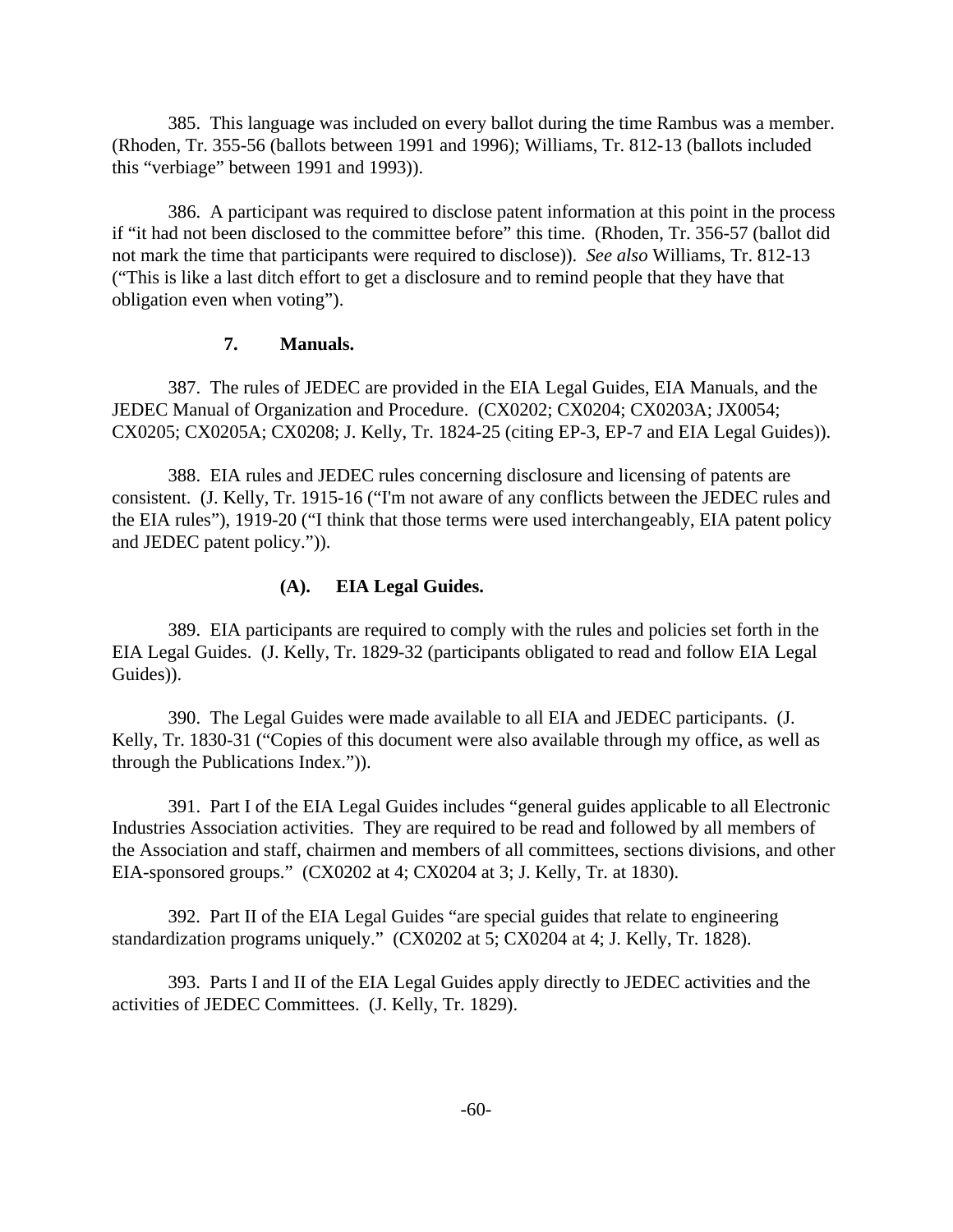394. Part III of the EIA Legal Guides relate to market research activities. Because JEDEC has never engaged in market research activities, Part III of the EIA Legal Guides is not applicable to JEDEC. (J. Kelly, Tr. 1828-29).

395. The Legal Guides set forth the basic rules under which EIA and JEDEC programs must operate, including the duty to act in good faith and the requirement that EIA and JEDEC programs be operated in a manner that does not result anticompetitive effects. (CX0205 at 5).

### **(B) EP-3.**

396. EP-3 is the EIA Manual for Committee, Subcommittee and Working Group Chairmen and Secretaries. (CX0203A at 1; J. Kelly, Tr. 1859-60 (purpose of EP-3 was to guide chairs on how to conduct meetings)).

397. EP-3 prohibits the inclusion of patented items in EIA/JEDEC standards unless the patent information has been disclosed and the patent owner has agreed to grant licenses on RAND terms. (CX0203A at 11 ("No program of standardization shall refer to a product on which there is a known patent unless all the technical information covered by the patent is known to the [committee]. The committee chairman must have also received a written expression from the patent holder that he is willing to license applicants under reasonable terms and conditions that are demonstrably free of any unfair discrimination.") (also cross-referencing EP-7)).

398. EP-3 was made available to all EIA and JEDEC participants. (J. Kelly, Tr. 1878).

## **(C) EP-7-A**.

399. EP-7 is the Style Manual for Standards and Publications of EIA, TIA, and JEDEC. (JX0054 at 1).

400. EP-7 requires JEDEC members to avoid patented items or process unless disclosure has been made and the owner of the intellectual property agrees to RAND licensing. (JX0054 at 9 ("Avoid requirements in EIA standards that call for the exclusive use of a patented item or process. No program standardization shall refer to a patented item or process unless all the technical information covered by the patent is known to the [committee]. The committee chairman must have also received a written expression from the patent holder that he is willing to license applicants under reasonable terms and conditions that are demonstrably free of any unfair discrimination")).

401. The term "patent" as used in EP-7 means issued patents as well as patent applications. (J. Kelly, Tr. 1886-88).

402. EP-7 was made available to all EIA and JEDEC participants. (J. Kelly, Tr. 1878).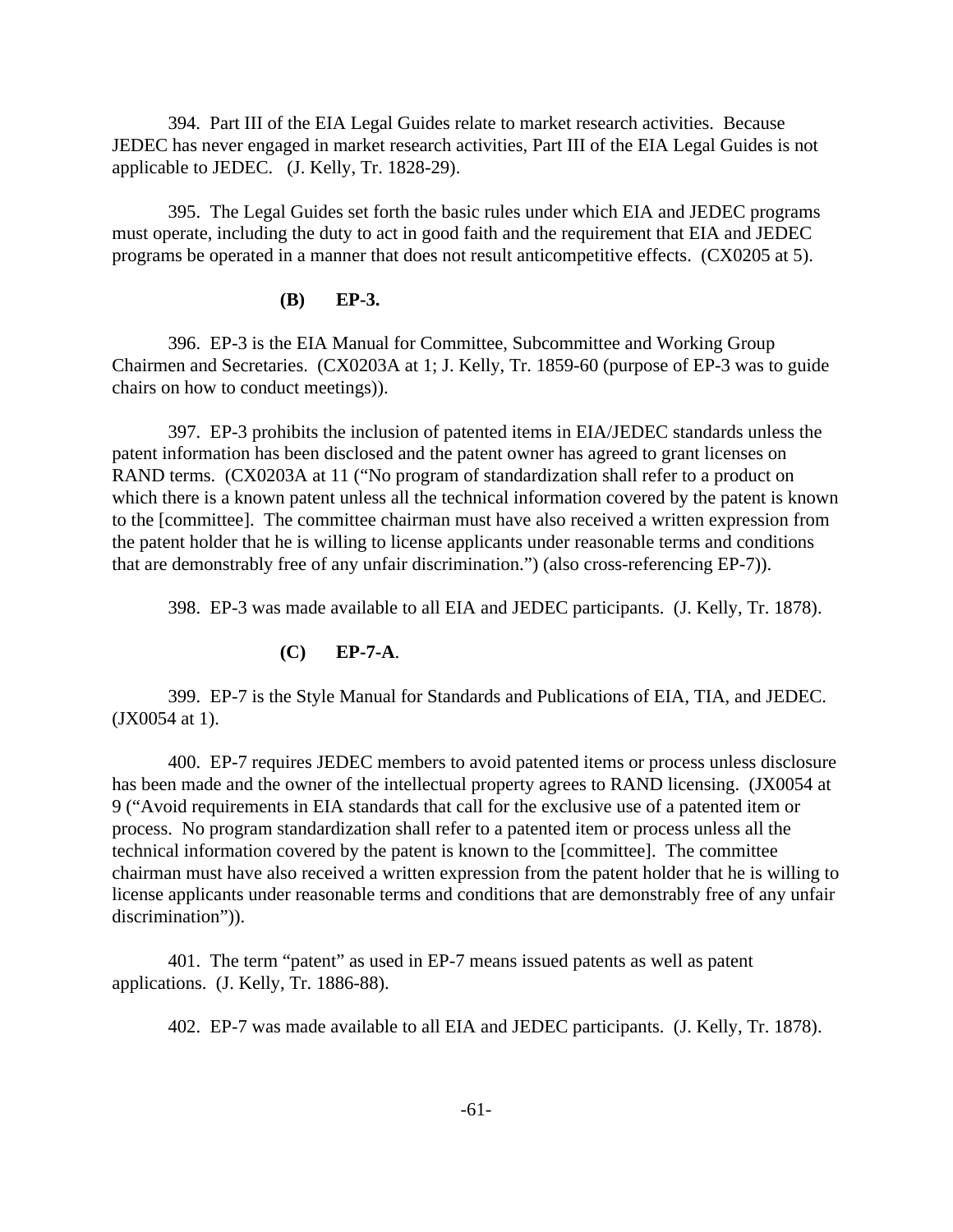#### **(D) JEDEC Manual of Organization and Procedure.**

403. The JEDEC Manual of Organization and Procedure was directed to all members. (CX0205 (JEP21-H) CX0208 (JEP21-I); J. Kelly, Tr. 1913-14 (purpose of JEP21 was to provide sector-specific guidance to JEDEC engineering committees); 1914-15 (the JEDEC manual was "made available to all new members at the time they became members. It was also made available to committee chairs when they assumed their responsibility as committee chairs. It was also brought to meetings by the staff people who were responsible for the committees and available at the meeting if anyone cared to review the document."); Sussman, Tr. 1349 (never heard of Manual of Organization and Procedure referred to as "Chairman's Manual."); Landgraf, Tr.1702-04 (never heard of Manual or Organization and Procedure referred to as "Chairman's Manual;" "it was given out by Mr. Townsend to all new members from companies. So, every time a company either joined JEDEC or they changed members, they would get a new copy of this, this document."); Rhoden, Tr. 313 ("never" heard of Manual of Organization and Procedure referred to as "Chairman's Manual.")).

404. The Manual of Organization and Procedure is the manual by which all JEDEC activities are conducted. (Rhoden, Tr. 313 ("This is the manual that is for all of the participants inside JEDEC to operate and for JEDEC committees to operate under."); Landgraf, Tr.1702 ("Manual 21-I is the standards and policies."); G. Kelley, Tr. 2385 ("I would control the agenda and make sure that. . . the meeting was run by JEDEC's manual of operation and procedures."); Williams, Tr. 790 ("I don't know exactly what the JEP stands for, but it is a manual that guides the policies of JEDEC, how the JEDEC ought to operate" including the patent policy)).

#### **(1) JEP21-H.**

405. JEDEC Manual of Organization and Procedure 21-H ("JEP21-H") was the version in effect between 1991 and late 1993. (J. Kelly, Tr. 1913-14 (21-H was in effect in 1990); CX0208 at 1 (published October 1993)).

406. JEP21-H specifically incorporates the EIA Legal Guides. (CX0205 at 14; J. Kelly, Tr. 1916)).

407. JEP21-H noted that EIA Legal Counsel was authorized to advise the committees concerning interpretation of the Legal Guides. (CX0205 at 14 ("EIA Legal Counsel can advise the Counsel and Committees from time to time concerning interpretation of Legal Guides"); J. Kelly, Tr. 1916-17)).

#### **(2) JEP21-I.**

408. Beginning as early as January 1992, JEDEC began considering making revisions to its manual of organization and procedure. (JX0011 at 5; CX0035 at 9 ("the secretary [of the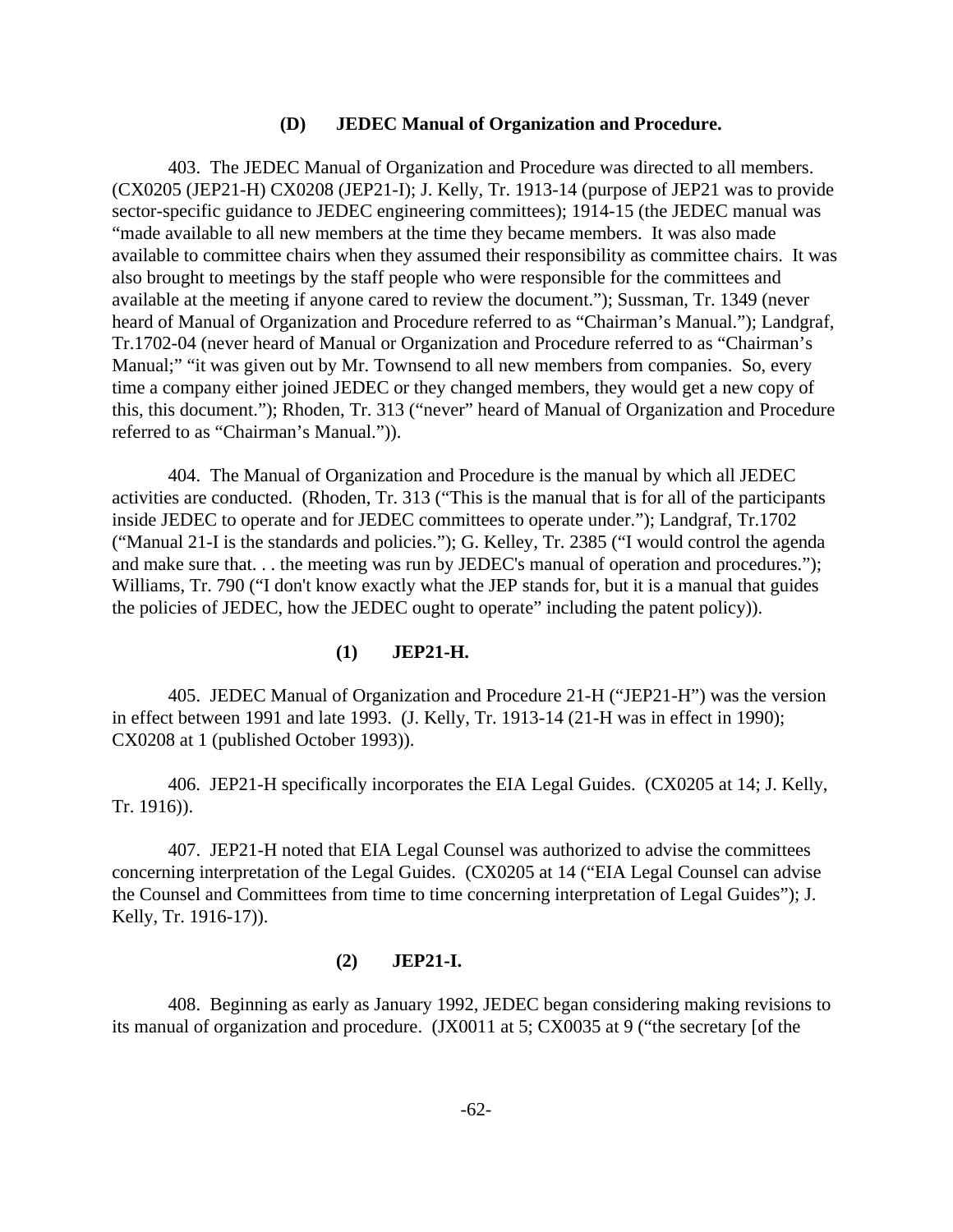JEDEC Council] outlined the genesis for the changes the fact that a new set of policy statements and guidelines have been written that will be circulated to the Council for review and comment")).

409. The 1993 revisions were motivated by the allegations that Wang made that it did not understand the patent policy to apply to patent applications. This caused immediate concern in the JEDEC organization, and there was an initiative almost from that moment forward, when that defense or allegation was first raised, to clarify the patent policy so that it would be clear in the future that "patent" meant patents and patent applications. (J. Kelly, Tr. 1930-32 ("there was litigation that arose out of a JEDEC standard-setting activity involving WANG Technologies. . . one of the defenses or allegations that WANG made in that case was that they did not understand the patent policy to apply to patent applications. This caused immediate concern in the JEDEC organization, and there was an initiative almost from that moment forward. . .to clarify the patent policy so that it would be clear in the future that 'patent' meant patents and patent applications, and there would never be a repetition of the situation presented in the WANG case.")).

410. The proposed revisions were shown and discussed at JEDEC meetings. (JX0014 at 25; Williams, Tr. 791 (discussions led by Mr. Townsend), 892 ("I do know that we did discuss [the revisions] at multiple meetings."); J. Kelly, Tr. 1936-37 (Mr. Townsend was personally involved in revision process)).

411. The proposed revisions to the language of the Manual of Organization and Procedure were discussed at the December 1992 42.3 meeting. (CX0045A at 11-14; JX0014 at 23-27; G. Kelley, Tr. 2416-17).

412. The final revisions to the language of the Manual of Organization and Procedure were discussed at the September 1993 JC-42.3 meeting. (JX0017 at 12-14).

413. Richard Crisp of Rambus attended meetings at which the revisions were shown and discussed (JX0014 at 1; JX0017 at 1). David Mooring of Rambus also attended the December 1992 meeting. (JX0014 at 1-2).

414. In October 1993, version "I" of the JEDEC Manual of Organization and Procedure was published. (CX0208 at 1).

415. The 1993 revisions make more explicit that the disclosure rule applied to applications and conformed with the manner in which the EIA/JEDEC patent policy had been interpreted and applied prior to October 1993. (J. Kelly, Tr. 1927-28 ("This manual [21-I] made more explicit the requirement to disclose both issued patents as well as patent applications"); G. Kelley, Tr. 2411 ("another change was the inclusion of patent applications in the wording of the patent section of our document")).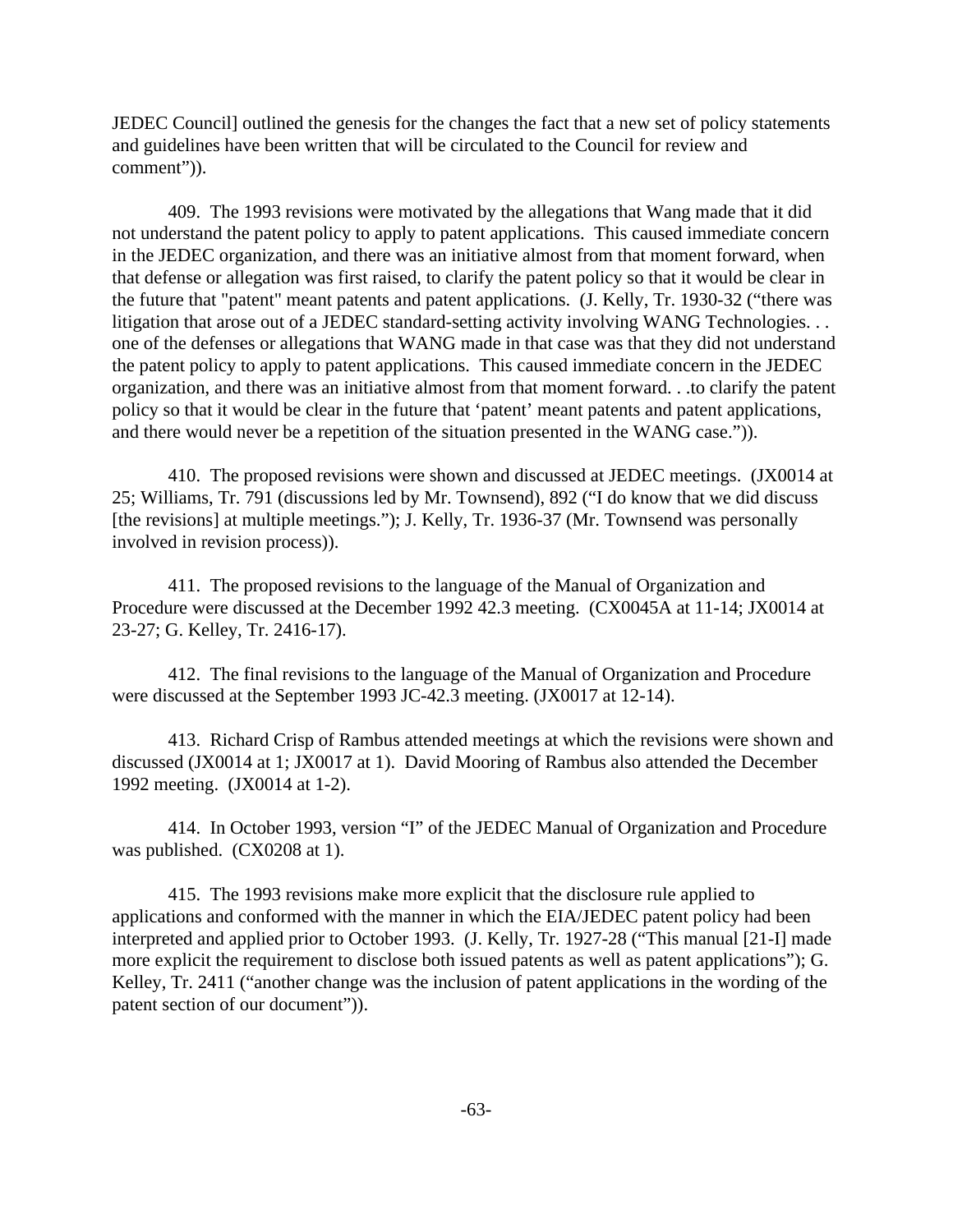416. One of the revisions provided additional clarity that the patent policy required disclosure of patent applications. While the wording the manual was revised, it did not reflect a substantive change in the policy. (CX2191 at 5 (notes of NEC representative describing "main" change to the manual without any mention of the patent policy); G. Kelley, Tr. 2415-16 ("Q. Based on your understanding of the JEDEC policy in the early 1990s, and based on your understanding as one of the individuals involved in working on the addition to the JEDEC manual, did you understand that the work that you were doing in the manual would change in any way the substance of the JEDEC disclosure policy? A. No."); J. Kelly, Tr. 1927 ("this was a restatement of the patent policy, and it in no way varied the policy itself. It changed some of the verbiage."); CX2057 at 177-78 (Meyer 12/13/00 Dep.) ("Q. But did the written policy itself change at any time between January of '91 and December of '96? A. We changed it. JEDEC council changed the wording. Q. Did that in your mind change the policy? A. No, it did not change the policy."); Williams, Tr. 791-92 ("the policy wasn't what was being revised; only the manual was being revised. The policy, even from my very first time at JEDEC, was always the same, and that is you needed to disclose if you felt that you had IP. . . on something that was being discussed at JEDEC.")).

417. Beginning in January 1992, the JEDEC Council worked on a set of revisions for the JEDEC manual. One of the revisions included a specific reference to patent applications in the wording of the patent section of the manual. (JX0011 at 5; G. Kelley, Tr. 2410-11). Throughout 1992 and into 1993, the Council circulated and discussed draft revisions to the manual. (CX0035 at 9; CX0039 at 12; CX0046 at 9; G. Kelley, Tr. 2411-16, 2419-23). In May 1993 and again in September 1993, the JEDEC Council reviewed and approved the revisions to the JEDEC manual. (CX0054 at 7; CX0055 at 2; G. Kelley, Tr. 2423-28).

418. JEP21-I was made available to all JEDEC participants. (J. Kelly, Tr. 1923-24; Landgraf, Tr. 1702-04 ("I'm not sure if I received this at my first meeting or second or third meeting, but it was given out by Mr. Townsend to all new members from companies"); Richard Crisp, Rambus' JEDEC representative, was provided a copy of the JEDEC 21-I Manual. (Crisp, Tr. 2977-78; CX0208A)).

### **G. Remedies for Violations.**

419. There is no mechanism for EIA or JEDEC to force members to comply with the patent policy or any other rule. (J. Kelly, Tr. 1966 ("the entire process is voluntary, and as a voluntary standards development organization, we really don't have the power to impose sanctions against members who don't comply with the policy."), 2006-07 ("we could write to the company and say we're very disappointed in your behavior. What we couldn't do is to impose sanctions against the company. . . as a practical matter, there is very little we can do other than a slap on the wrist to enforce these rules."); Rhoden, Tr. 610-11 ("your actions, by definition, have to be voluntary, because there is no way that EIA or any of the organizations could, in fact, force you to do it.")).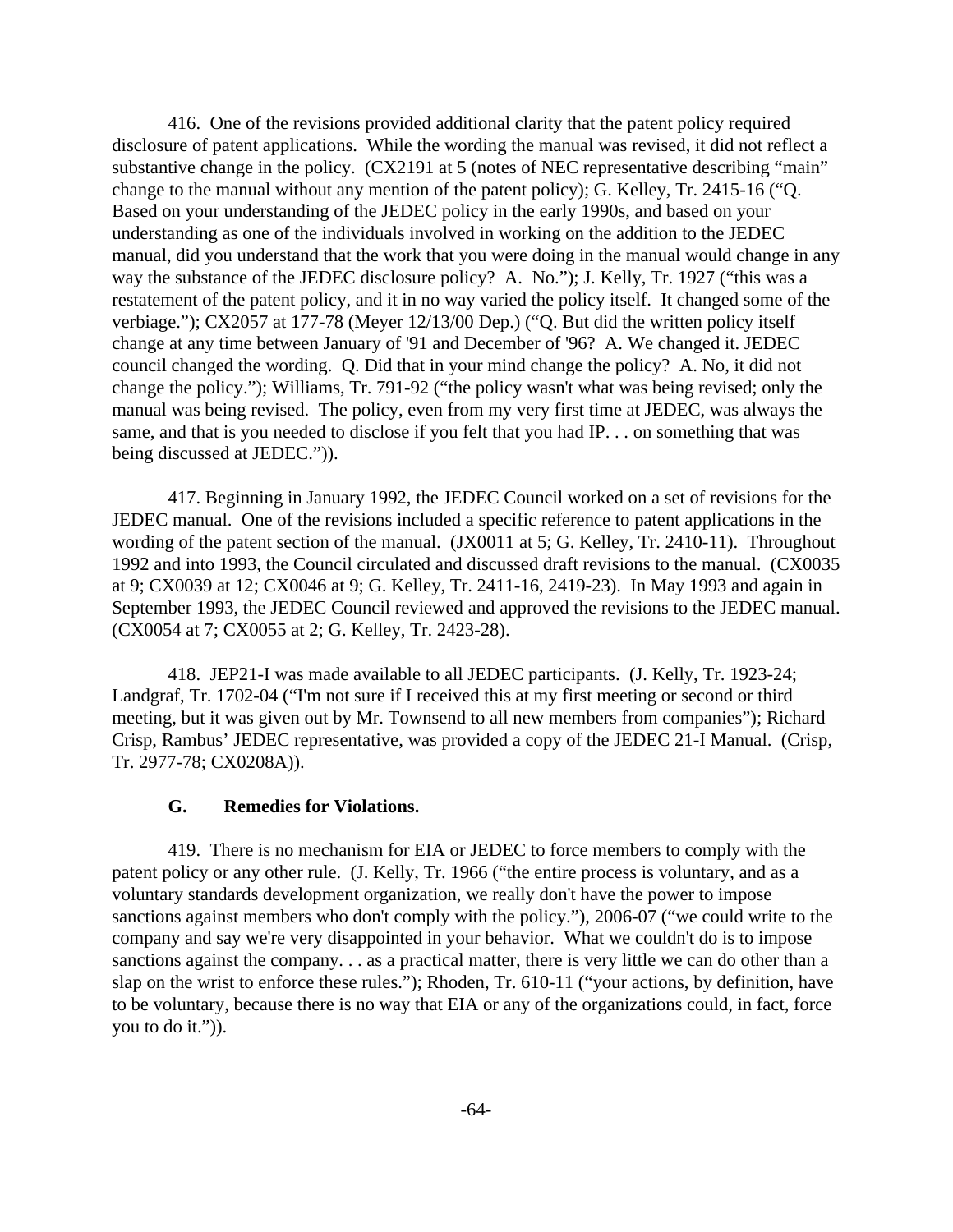420. JEDEC is unable to impose sanctions on companies because participation in JEDEC provides a competitive advantage to companies and, therefore, must be open even to companies that violate the patent disclosure rules. (J. Kelly, Tr. 2006-07 ("participation in a JEDEC standard-setting activity confers a significant competitive advantage on the participants, and were we to act in a way that would deny them that competitive advantage, EIA and JEDEC would be subject to lawsuits for violation of the antitrust laws ourselves.")).

421. JEDEC's primary recourse is to remove the subject intellectual property from its standards. (J. Kelly, Tr. 2007-08 ("we could withdraw the standard"); G. Kelley, Tr. 2431-32 ("If the JEDEC organization . . . had found out that there was patent material that applied to a standard that we had approved without the knowledge of that patent material, then the validity of that standard was in question and we often either we removed the standard or expected the patent issue to be resolved."), 2464 ("patent issues are almost terminal for a ballot to pass")). *See, e.g.,* CX0346 at 1 ("TI did not disclose to the Committee that they had this patent until JEDEC approved some standards. The Committee is very suspicious of TI because TI did not pursue any requests for royalties until after the JEDEC standard was approved. . . A new ballot was issued . . . to rescind the standards affected by the TI patent.").

422. JEDEC members, including Rambus, understood that failure to disclose means that the patent owner may be unable to enforce the patent against the standard. (CX1942 at 1 ("I [Lester Vincent] said there could be equitable estoppel problem if Rambus creates impression on JEDEC that it would not enforce its patent or patent [applications]."); CX1937 (billing records of Lester Vincent noting "Conference with Richard Crisp and Allen Roberts concerning equitable estoppel issue with respect to JEDEC."); CX1990 at 1 (Lester Vincent forwarding materials to Rambus concerning Dell consent decree); CX0858 at 2 ("I [Richard Crisp] understand the concerns about the patent policy and some potential exposure we could have in the event of future litigation. [Equitable Estoppel and Laches]); Appleton, Tr. 6329 ("if [a company] fail[ed] to disclose [patents or patent applications], then. . . they couldn't come back later and try to enforce those against the standard that had been developed"); Lee, Tr. 6598-99 ("if [a company] failed to disclose the patent that may relate to the work of the committee and if it was adopted into the standard, that [company] would forego their right to enforce the patent against the standard."); Rhoden, Tr. 611-12 ("any company that did not disclose necessarily gave up their right to that IP as it related to the standard. That is what I understood.")).

## **H. Incidents of Non-Disclosure & JEDEC's Response.**

423. There have been occasions in which JEDEC participants did not disclose patent information that might related to JEDEC work. These incidents have resulted in either (1) rescission of the standard (Quad CAS); (2) the selection of an alternative standard (SEEQ); or (3) litigation (Wang). (See CCFF following).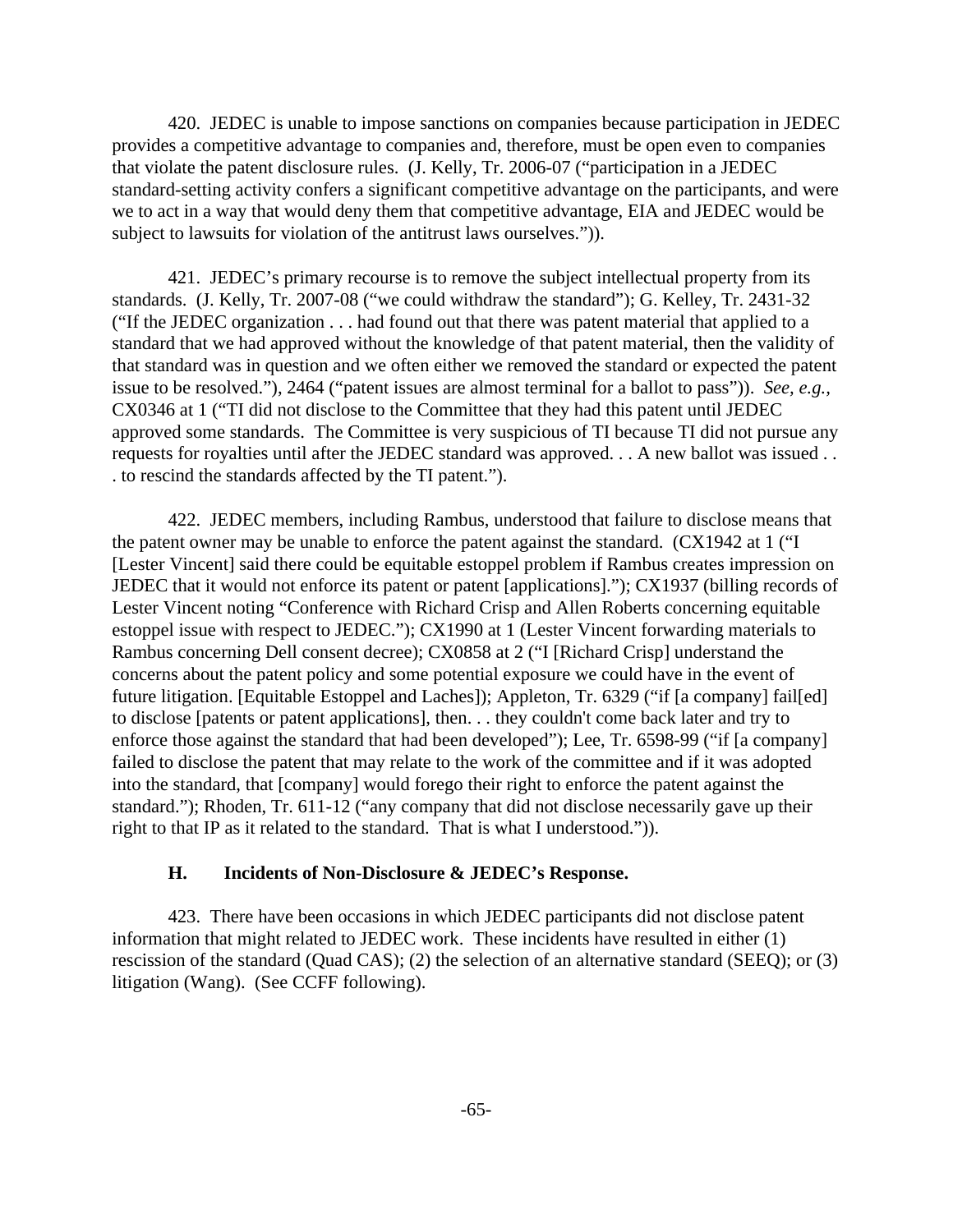#### **1. Quad CAS.**

424. The Quad CAS incident involved the alleged failure of Texas Instruments to disclose properly its issued patent relating to Quad CAS technology. The issue arose at the JC-42.3 subcommittee meeting in September 1993, when Micron accused Texas Instruments of having failed to comply with the JEDEC disclosure policy. (JX0017 at 6; CX0346 at 1 (JEDEC Secretary Ken McGhee writing to John Kelly that "TI did not disclose to the Committee that they had this patent until JEDEC approved some standards. The Committee is very suspicious of TI because TI did not pursue any requests for royalties until after the JEDEC standard was approved."); CX0452 (McGhee 11/3/93 Letter distributed to all JC-42.3 members a memo, discussed by Jim Townsend at the September 1993 meeting, drawing their attention to "the existing rules of the EIA governing patentable matters," and reminding them of their obligation to relevant "patents held and applied for"); Williams, Tr. 776-77 ("this was a case where it was found out that TI had. . . had a patent on the quad CAS device that had just been standardized or was in the process of being standardized, and it did pass, became a standard. . . I can't remember exactly where it was, but I remember a great uproar in the committee based upon it."); Sussman, Tr. 1335 ("they proposed a quad CAS, and after the part was standardized, after some modules were standardized, then the company revealed its patent position, and we were rather upset. We had spent a lot of time and energy, wasted a lot of time and energy.")).

425. Micron Corporation notified the Committee that TI had asserted patent claims against it and that TI was going to charge license fees and royalties for the use of the concept of Quad CAS. (G. Kelley, Tr. 2464). At the time there were pending Committee ballots pertaining to the use of Quad CAS as part of the SDRAM standard; when TI refused to comment on the patent issues pertaining to these ballots, the Committee determined unanimously to place the ballots on hold until the patent issue was resolved. (JX0017 at 6; G. Kelley, Tr. 2465-66). The Committee also voted to prepare a ballot to rescind portions of previously-passed standards pertaining to Quad CAS. (JX0017 at 7; G. Kelley, Tr. 2466-68). (CX2059 at 181-82 (Karp, Infineon Dep.) (Samsung, most likely Joel Karp, seconded the Micron motion to remove the Quad CAS standards.)).

426. The Quad CAS issue arose again at the December 1993 meeting of the JC-42.3 subcommittee, when there was an extensive discussion of the issue. Members stated that the key issue was the disclosure to the JC-42.3 subcommittee of the relevant patents and that Texas Instruments was not following the JEDEC disclosure policy. (JX0018 at 8 (Mr. Kelley noted that the letter from TI [explaining its position] does not address the key issue that the Committee was not informed of TI's patent. TI was asked why the Committee was not informed of the patents. TI did not respond because litigation is going on. . . . –Samsung: We are reluctant to vote yes [on the ballot relating to the proposed standard] because we do not think TI is following the patent policy. . . . Micron noted that all companies should have equal access to a standard developed by the Committee. . . . –Sanyo: It is understood that if and when TI conforms to the EIA policy, work should continue. . . . if TI has knowingly and intentionally violated the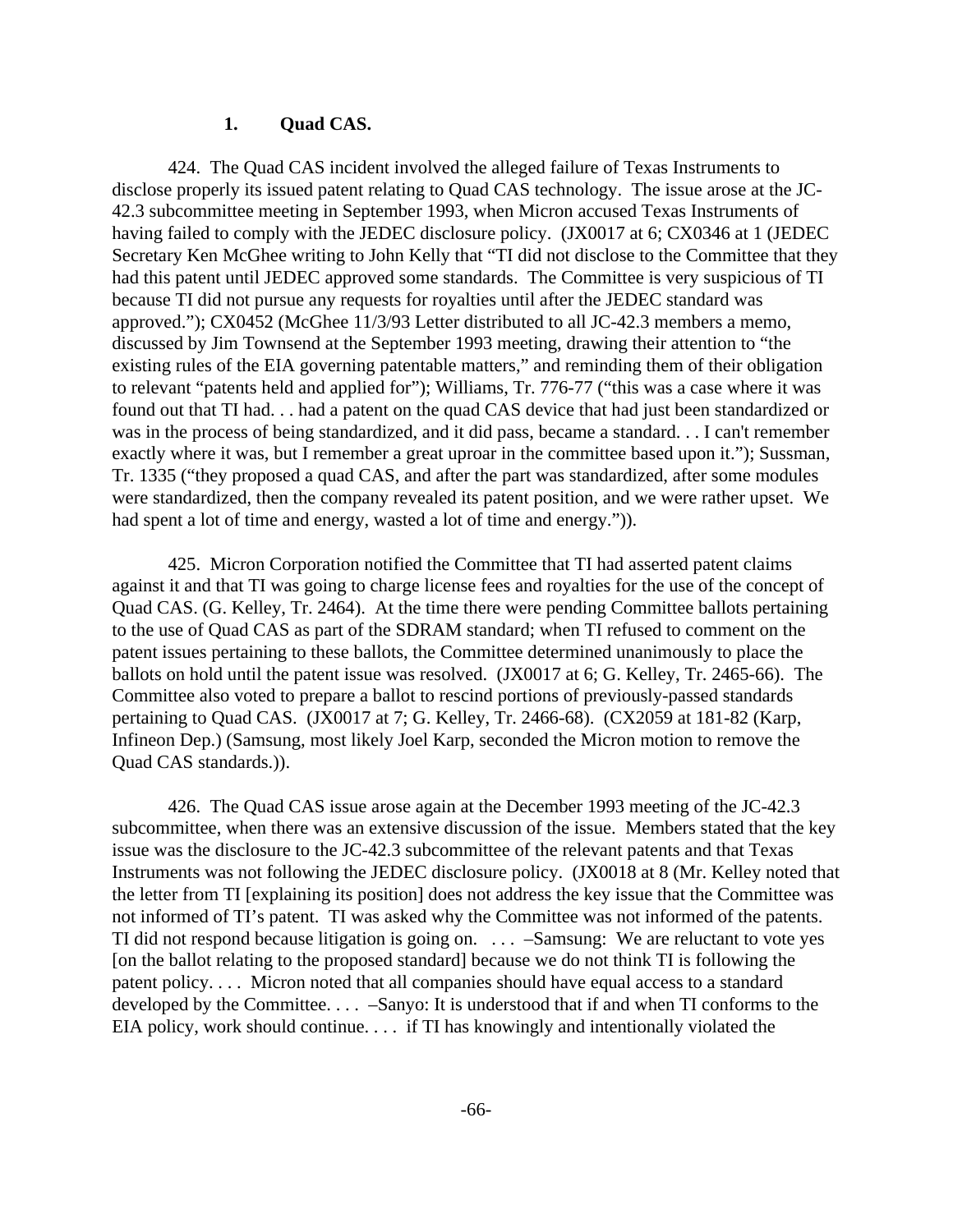EIA/JEDEC patent policy, EIA may need to consider additional actions/discussions with TI.); G. Kelley, Tr. 2475 (IBM may not participate if information being hidden); G. Kelley, Tr. 2470-72 (describing discussion that took place at the meeting)). *See also* (CX2955 at 2 (Joel Karp letter voting to rescind Quad CAS standards because "TI is unwilling to provide such a demonstration [of reasonable terms and conditions free of unfair discrimination] for review by potential licensees.")).

427. The following month, Gordon Kelley of IBM wrote to Buf Slay of Texas Instruments, expressing concern that TI's conduct could have and adverse impact on JEDEC's work. (CX2384 ("I am and have been concerned that this issue can destroy the work of JEDEC. If we have companies leading us into their patent collection plates, then we will no longer have companies willing to join the work of creating standards; i.e., widely used designs. . . .If we allow JC-42 standards to be used for patent collection purposes, then we do a great disservice to the very sort of industry that feeds us. . . .If we on JEDEC council do not deal with [this issue] completely, we set ourselves up for bigger problems in the future."); CX3136 at 142 (Meyer Infineon Tr.) (recalling Mr. Kelley's "patent collection plate" testimony); Appleton, Tr. 6331-32 (failure to disclose would discourage Micron from participating)).

428. At the following meeting in March 1994, the issue was revisited. TI requested a clarification of the Committee's interpretation of the patent policy; in response to a question from the chairman, members stated unanimously that the policy was clear. (JX0019 at 5 ("Applicability of patents to use of JEDEC standards was discussed. The issue is warning, IBM noted. Failure to disclose a patent prevents the Committee from considering the standard. The Committee was asked if the patent policy is clear. The Committee felt it was clear."); CX2375 at 1-2 (notes of Mark Kellogg summarizing the Quad CAS discussion at the March 1994 meeting); Kellogg, Tr. 5028-29 (recalling that vote was unanimous that patent policy was clear)).

429. EIA legal counsel issued a memorandum stating that "[w]ritten assurance must be provided by the patent holder when it appears to the committee that the candidate standard may require the use of a patented invention.') (CX0353 at 1 (emphasis in original); *see also* CX0355 (memorandum from JC-42 Secretary, Ken McGhee, forwarding Mr. Kelly's memorandum to all members of the JC-42 committee. (CX0355).

430. Richard Crisp was present at the September 1993, December 1993, and March 1994 JC-42.3 subcommittee meetings, and reported details of the Quad CAS discussion back to others at Rambus. (CX0710 at 1 (TI was chastised for not informing JEDEC that it had a 1987 patent on quad CAS devices. . . . The bottom line is that all quad CAS devices will be removed from standard 21C.)).

431. Pursuant to these discussions, the JC-42.3 subcommittee rescinded the Quad CAS standard. (JX0018 at 9 (ballot to remove standard passed); CX0710 at 1 (Richard Crisp noting that the standard will be rescinded); G. Kelley, Tr. 2479-80 (conveying to the committee the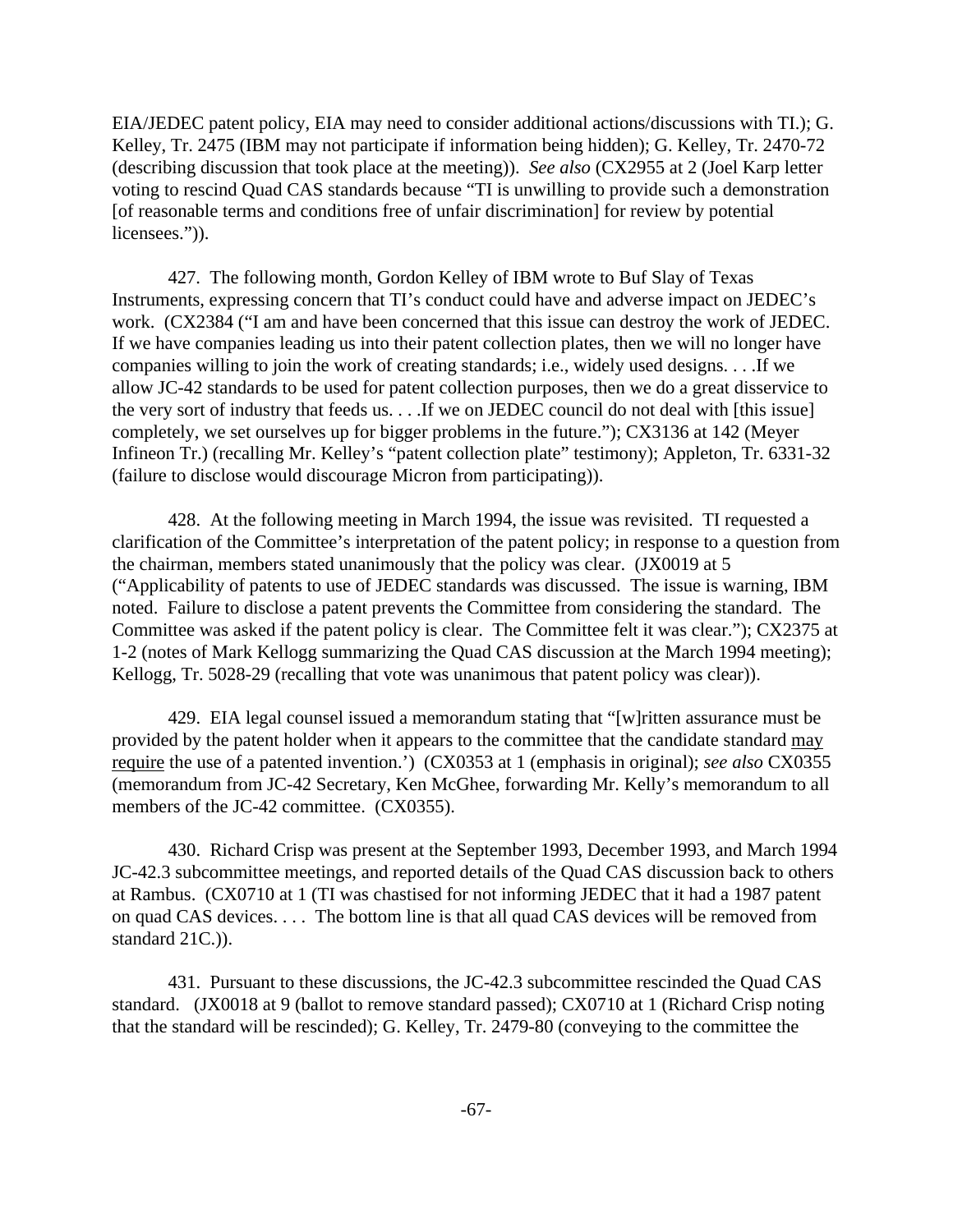importance the Quad CAS lesson in light of rescission of standard); Williams, Tr. 776-77 (standard rescinded).

432. In early 1995, Texas Instruments agreed to comply with the JEDEC patent policy and removed their representative who failed to provide the Quad CAS disclosure. (JX0025 at 3 ("A letter from TI was received at JEDEC complying with the EIA patent policy"); G. Kelley, Tr. 2486). The Quad CAS ballot was taken off hold. (JX0025 at 3).

### **2. SEEQ.**

433. A company named SEEQ proposed a JEDEC standard called silicon signature. (Sussman, Tr. 1338). SEEQ owned two patents relating to the technology, but disclosed and offered to license only one. (Sussman, Tr. 1338-39 (SEEQ "was telling us about silicon signature and offering it as a royalty-free license to anyone who wanted it, hoping that just as soon as we standardized this, the second patent, which would be die trace, which he had not said anything about, but because it was almost identical, would be insisted upon by the customers, and [SEEQ] could put a tax on us.")). Upon learning of SEEQ's second patent, the committee was willing to standardize the SEEQ technology, provided that SEEQ agreed to reasonable licensing terms. (CX0003 at 4 ("The Committee felt they would like to proceed with [the SEEQ technology] for PLDs as long as reasonable rates for use remained and that Seeq would put their position in writing. There was some question about whether die trace was included in the patent release.")). When the committee learned that the second patent was not included in the patent release, JEDEC chose to standardize on a different technology. (Sussman, Tr. 1338-39 ("What we did, as we found out about the second application, is that we did not standardize either of [the SEEQ patents]. We standardized an alternate methodology."); *see also* CX0711 at 188 ("So the conclusion I reach here is that we can abide by the patent policy on a case-by-case basis. . . The things we should not do are to not speak up when we know that there is a patent issue, to intentionally propose something as a standard and quietly have a patent in our back pocket we are keeping secret that is required to implement the standard and then stick it to them later (as WANG and SEEQ did).")).

### **3. Wang.**

434. Failure to disclose a relevant patent application precipitated litigation in the Wang matter. Wang failed to disclose a patent relating to memory modules and later attempted to enforce the patent against the industry. (Williams, Tr. 787 ("they [Wang] were part of the committee, they had helped set a standard, and then they went out and enforced their patents against everybody in the industry who used a SIMM module."); Sussman, Tr. 1338 ("that ended up in a rather lengthy litigation, crossed multiple houses and cost the industry millions of dollars before the patent was found to be invalid."); Landgraf 1697-98; JX0020 at 4 ("It as noted that the WANG patent case is coming up for trial on June 14.").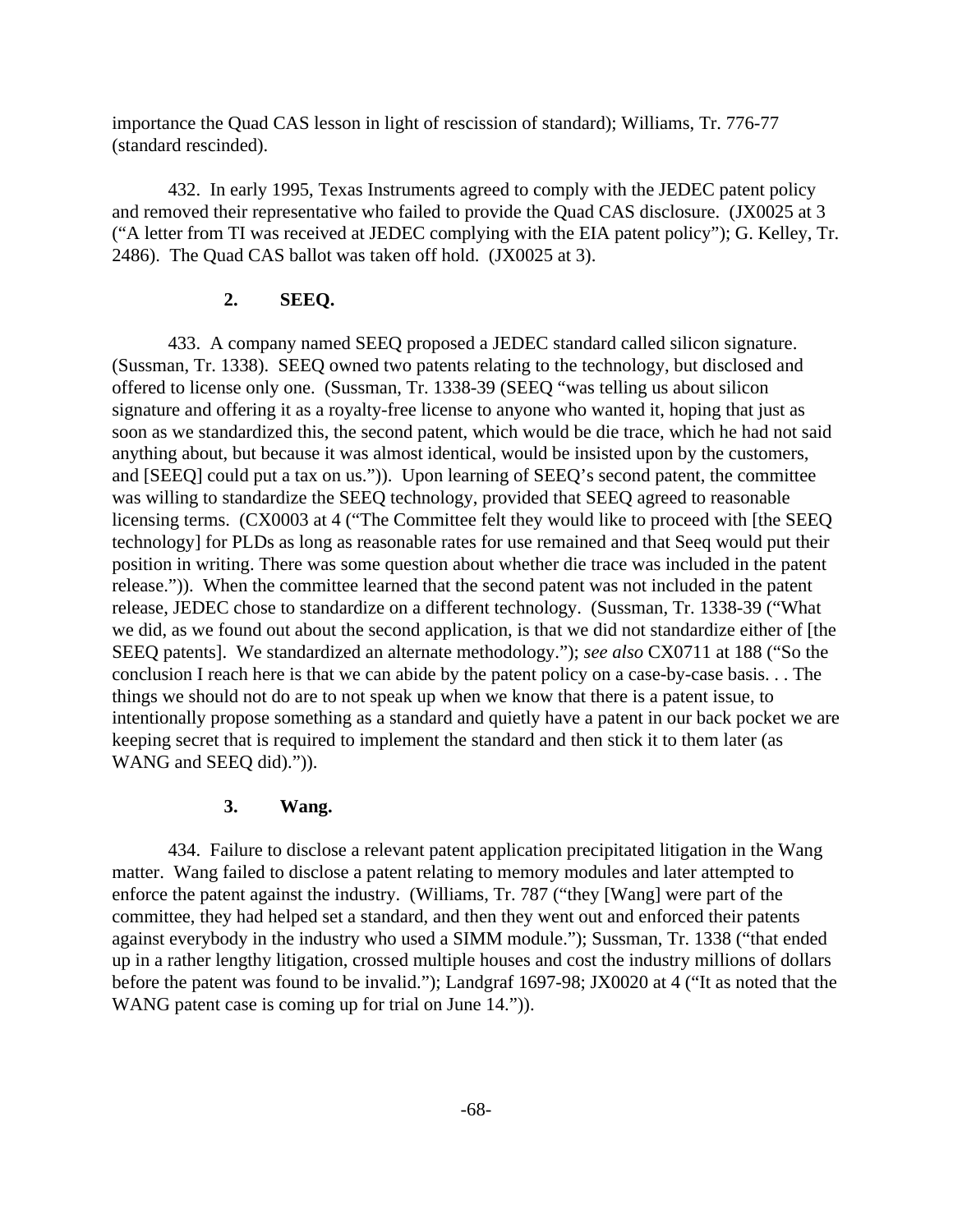### **I. The Relationship to the ANSI Rules.**

435. The American National Standards Institute ("ANSI") is an umbrella organization that accredits standards-setting organizations. (J. Kelly, Tr. 1947-48 ("ANSI is one of several organizations in the United States that accredits other organizations to develop standards.")).

436. ANSI also has the authority to adopt certain of the standards that are submitted to it by its qualified organizations for adoption as American national standards. (J. Kelly, Tr. 1947- 48).

437. EIA has been a dues-paying member of the American National Standards Institute since the late 1970s. (J. Kelly, Tr. 1948-49). EIA forwards certain standards developed by EIA sectors to ANSI for adoption as American National Standards. (J. Kelly, Tr. 1948-49).

438. John Kelly was a member of the ANSI patent policy working group from 1990 until 2002 and was personally involved in the discussions and deliberations leading to the final approval of the ANSI guidelines. (J. Kelly, Tr. 1950-51 ("I got involved at a relatively late stage in the process, but I participated fairly actively in the discussions and the deliberations that led up to the final approval of the guidelines by the working group. And I have been also been involved in a number of discussions over the ensuing ten years about the guidelines and proposed amendments to the guidelines.")).

439. The EIA patent policy is in compliance with, but not identical to, the ANSI patent policy guidelines. (J. Kelly, Tr. 1957-58).

440. ANSI has audited EIA and has always found EIA in compliance with ANSI patent policy during those audits. (J. Kelly, Tr. 2148-49 ("The patent policy is consistent with the ANSI patent policy, and my basis for saying that is that EIA has been audited by ANSI in general in terms of the record retention and also in terms of its written policies and never been found not to be in compliance with the ANSI patent policy."), 2154-55 ("my understanding is we are in compliance with the policy and have been.")).

441. The ANSI patent policy guidelines do not require rigid adherence to every single aspect of the ANSI patent policy. (RX1712 at 3 (ANSI guidelines "are suggestions -- adherence is not essential for standards developers to be found in compliance with ANSI's patent policy. Rather, this is an effort to identify possible procedures that a standards developer may wish to adopt, either in whole or in part, for purposes of effectively implementing the patent policy. Additional or different steps may also be selected for such purposes."); J. Kelly, Tr. 1956-57 ("we were trying, as a member of the patent policy group, to establish some general guidance for the benefit of standards developers that they could either follow or not follow, in whole or in part, and we're emphasizing here that. . . standard developers had the option of adopting additional or different steps from those suggested from the guidelines that might be appropriate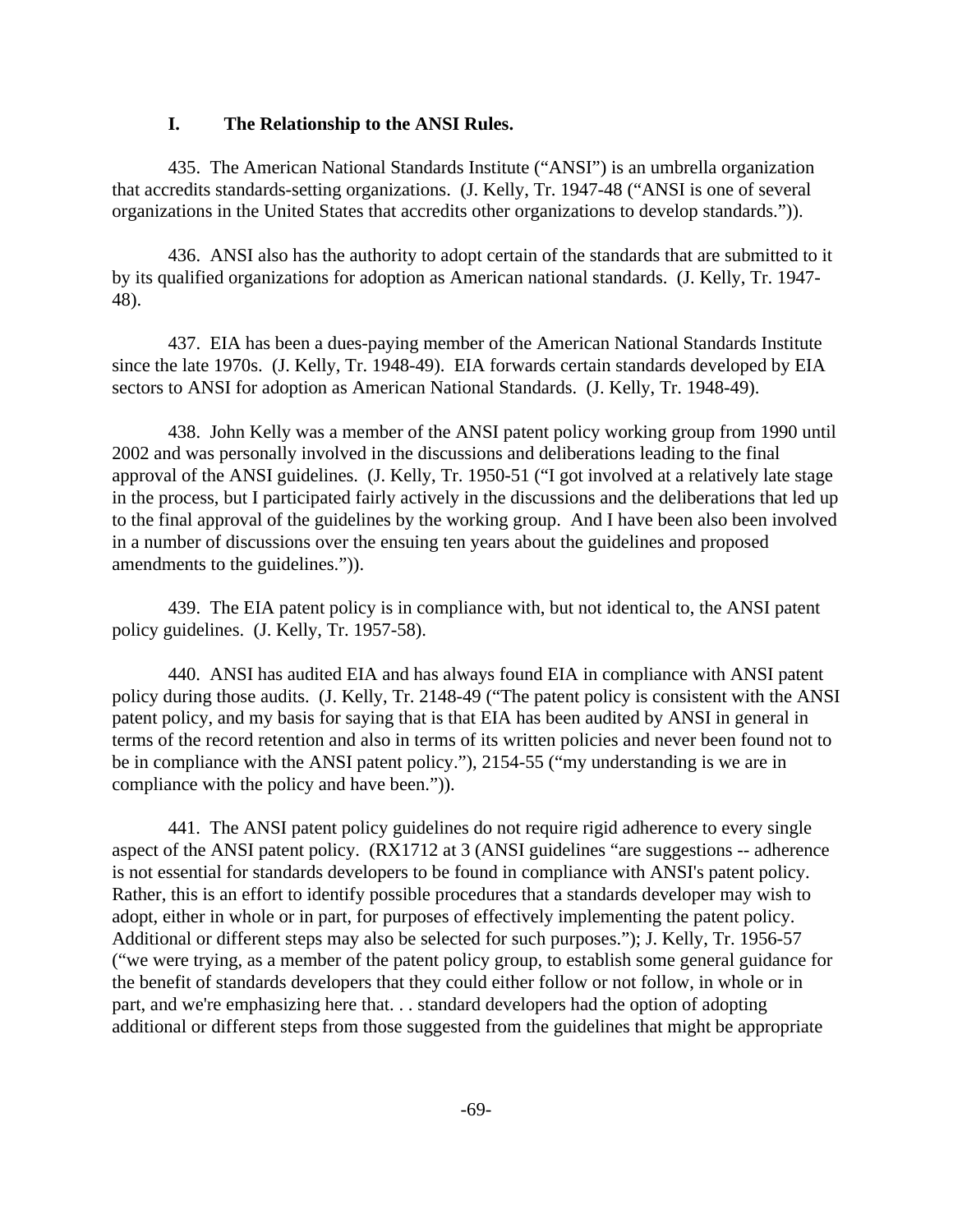in the case of their own standards development activities.")).

442. One aspect of the EIA/JEDEC patent policy that goes beyond the requirements of ANSI's patent policy is that the EIA/JEDEC policy requires the disclosure of patent applications as well as issued patents, whereas the ANSI patent policy requires the disclosure only of issued patents. (CX0208 at 19; J. Kelly, Tr. 1957-58 ("there is a material difference between the ANSI policy and the EIA/JEDEC policy, and that is that the EIA/JEDEC policy requires the disclosure of patent applications as well as issued patents.")).

443. The EIA/JEDEC patent policy is consistent with the ANSI patent policy guidelines, notwithstanding the different treatment of patent applications. (J. Kelly, Tr. 1959). ANSI guidelines specifically acknowledge that a standards development organization may wish to at least consider including patent applications as well as patents in their patent disclosure policy. (RX1712 at 8 ("Similarly, a standards developer may wish to encourage participants to disclose the existence of pending U.S. patent applications relating to a standard under development."); J. Kelly, Tr. 1959-60, 2154 ("there are options that individual standard developer organizations can adopt that are not identical to the ANSI policy to address specific issues. . . an example that we specifically give in these guidelines is that standard developers may elect to require the disclosure of patent applications as well as issued patents.")).

444. Paragraphs 444 to 499 are unused.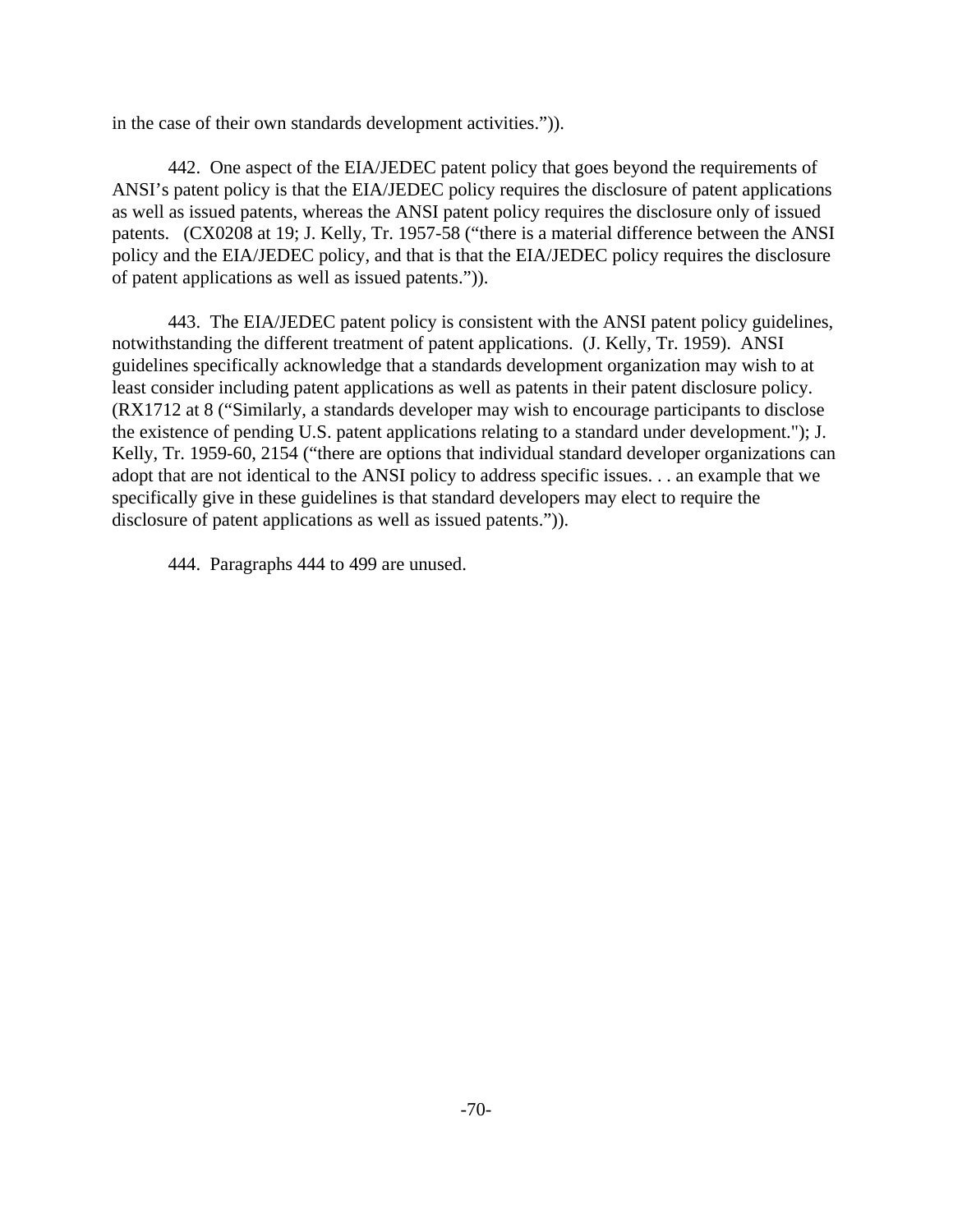# **IV. The Development of JEDEC DRAM Standards.**

# **A. The First Generation SDRAM Standard.**

# **1. The Origins of the Standard.**

500. "Asynchronous DRAM" is a term that is used to describe DRAMs that are driven off the RAS and CAS signals where the RAS and CAS actually control the operation of the DRAM rather than a clock. (Jacob, Tr. 5394).

501. Page mode and extended data out or "EDO" DRAMs are types of asynchronous DRAM (Sussman, Tr. 1469; Polzin, Tr. 4031; Horowitz, TR. 8581). In the late 1980's page mode and EDO DRAMs were commonly used in the industry. (Sussman, Tr. 1361). Page mode and EDO DRAMs were standardized at JEDEC. (Sussman, Tr. 1362; Prince, Tr. 9020-9021).

502. In the late 1980's, microprocessors were demanding more performance out of DRAMs. (Kelley, Tr. 2388-2389).

503. In order to respond to this demand and to ensure that the new JEDEC standard would result in common parts that were plug compatible, the JC-42.3 subcommittee began to standardize certain aspects of DRAM performance and design relationships. (CX0035 at 14; G. Kelley, Tr. 2390-2391). Prior to that time, JC-42.3 work had generally focused on standardizing the location of pins, also known as pin-out diagrams. (G. Kelley, Tr. 2388).

504. A new generation of memory was needed because the industry anticipated that microprocessor and computer speeds would increase and the industry demanded memory that could operate at the same speeds. (CX2088 at 291-292 (Meyer, Infineon Trial Testimony, April 25, 2001).

505. JEDEC entertains a number of proposals by members when working toward a standard for a new device. (Rhoden, Tr. 415 ("[W]hen we're working on a particular device or whatever, there will be proposals that are made that come from usually a number of different companies. Sometimes multiple proposals or multiple ideas, if you will, come from a particular company, but more often than not, it comes from a variety of companies. So, you will have several different proposals that will be made inside JEDEC as to what path we should take for the next improvement cycle, if you will, of what we're working on").

506. JEDEC members then decide which of these ideas to pursue. (Rhoden, Tr. 415-416 ("Well, the differences of opinion are something that people have to investigate to see if particular -- if the particular proposals are viable or if they -- it usually winds up being that engineers themselves come up with the ideas, so they're almost always reasonable ideas, and it's just a question of then deciding which path they're going to take.")).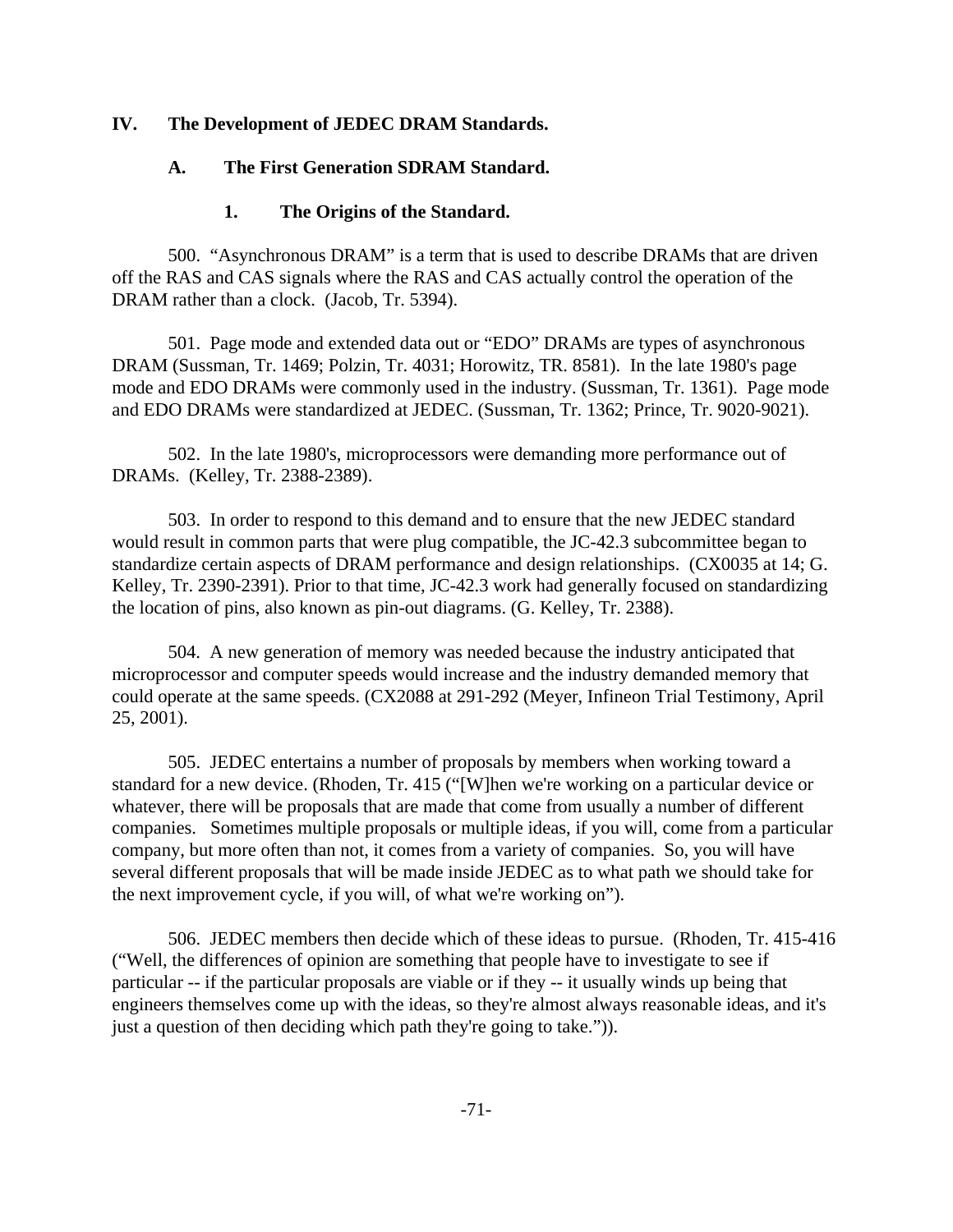507. One option considered by the JC-42.3 subcommittee was to continue to develop a new generation of EDO DRAMs. (CX0711 at 1 ("HP, Micron and Mitsubishi are now saying that EDO is the right thing to do that it offers better performance than DRAM at a much lower cost than SDRAM.").

508. JEDEC also began to consider a DRAM that had been developed by IBM called "High Speed Toggle" (G. Kelley, Tr. 2584-2585). High speed toggle is also known as "HST". (Kelley, Tr. 2441).

509. HST was a partially asynchronous and partially synchronous part, in that it had asynchronous inputs but synchronous outputs. (Kellogg, Tr. 5173 ("So what high-speed toggle was was a memory device that had asynchronous inputs. In other words, it had the fastest possible access path and clocked outputs, and the clock itself was a clock that transferred data on both edges, such that we could run a relatively low-speed clock in the memory device. So asynchronous, command and address, clocked output, clocking data on both edges of the clock.")); Rhoden, Tr.437 (Q. Now, was IBM proposing a synchronous device or asynchronous device or was it something different? A. Well, in terms of data, it was a synchronous device because of the nature of how -- remember I said, I said it's a CAS clock. It's a function that's fundamentally synchronous. So, as we would toggle the CAS signal, column, clock, whatever - whichever name you want to call it, you would get data out on -- from the rising edge and from the falling edge in a synchronous fashion.)).

510. In HST, IBM proposed to transfer data on both edges of the clock signal. (Kellogg, Tr.5173; Sussman, Tr. 1381; Rhoden, Tr. 436-437); CX2080 at 242 (Karp, Micron Dep.)(recalls that the toggle mode presentations had " some relationship to both edges of a clock.").

511. IBM and other companies continued to make HST presentations at JEDEC during 1990 and 1991. (JX0002 at 92 (IBM presentation of high speed toggle); JX0003 at 56-57 (IBM presentation of high speed toggle); JX0003 at 7 (motion to send IBM HST out on survey passed unanimously); CX0316 at 1 (DRAM TASK GROUP TOGGLE MODE Questionnaire); JX0004 at 6 (approval of issuance of HST survey ballot); CX0314).

512. At the May 9, 1991 JC-42.3 meeting, the subcommittee passed a motion to ballot the IBM HST presentation. (JX0005 at 12). At the same meeting Siemens also made a HST presentation that was like the IBM HST except it used a G\ pin instead of a new toggle pin. (JX0005 at 12).

## **2. The Decision to Adopt a Fully Synchronous DRAM Standard and a Single Edge Clock.**

513. At the JEDEC JC-42.3 meeting in May 1991, Howard Sussman of NEC proposed a fully synchronous DRAM to JEDEC for the first time. (Sussman, Tr. 1364; CX2088 at 272-275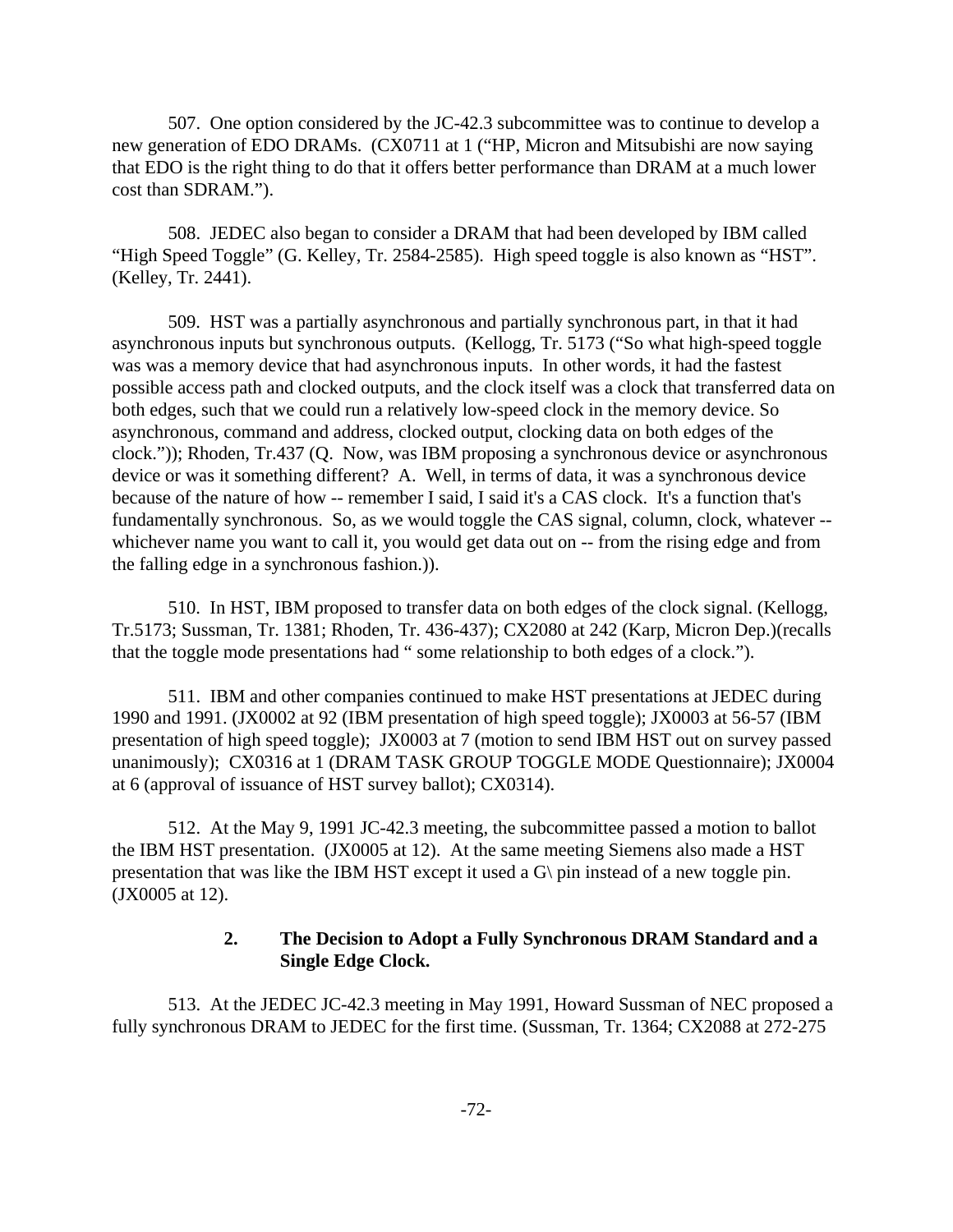(Meyer, Infineon Trial)).

514. Mr. Sussman proposed to use a single edge clock to input and output data and a programmable mode register to set CAS latency and burst length. (Sussman, Tr. 1365-1367 and 1373-1375).

515. At the next JC-42.3 meeting on September 18, 1991 , the subcommittee voted in favor of the IBM HST technology. However, there were four no votes and a number of comments. NEC and Samsung commented that the use of two clock edges can limit speed. (JX0007 at 8 ("NEC: Two edge trigger limits speed. . . . Samsung: Clock generation is difficult – two edge clock limits speed")). The subcommittee decided to put the ballot on hold until more resolution to the comments could be made. (JX0007 at 9).

516. Also at the JC 42.3 meeting on September 18, 1991, Mr. Sussman made a second presentation of NEC's SDRAM proposal. (JX0007 at 13 and 160-162; CX2088 at 276 (Meyer, Infineon Trial Tr. ((4/25/01)). A number of other companies also presented synchronous DRAM proposals at this meeting, including Texas Instruments (JX0007 at 13 and 163-176 (first showing of an SDRAM proposal)), Toshiba (JX0007 at 13 and 177 (a first showing with a similar package and pinout to the NEC proposal)) and Hewlett Packard (JX0007 at 013(a presentation on SDRAM features)).

517. At the first JEDEC JC-42.3 meeting on December 4-5, 1991 (the first JEDEC meeting attended by Rambus (see CCFF 867)), Mark Kellogg of IBM made a presentation comparing HST to synchronous DRAMs. (JX0010 at 5 and 84 ("Options: 1) high speed toggle (already passed ballot, on hold)"); Kellogg, Tr. 5172-5173).

518. Also at the JC-42.3 meeting of December 4-5, 1991, Howard Sussman presented the results of a non-JEDEC meeting that had been held in Portland, Oregon on October 24, 1991 to discuss high bandwidth DRAM. (JX0010 at 4; Sussman, Tr. 1373). The conclusion from that meeting was that a fully synchronous DRAM with all signals referenced to a single positive clock edge would best meet system requirements. (JX0010 at 50).

519. At the next JC-42.3 meeting held on February 27-28, 1992 NEC, Hitachi, Fujitsu, Toshiba, Mitsubishi and Sun all made presentations proposing to use fully synchronous DRAMs. (JX0012 at 39, 42 (NEC presentation); JX0012 at 69 (Hitachi presentation); JX0012 at 76 (Fujitsu presentation); JX0012 at 94 (Toshiba presentation); JX0012 at 60 (Mitsubishi presentation); (JX0012 at 110 (Sun Presentation)).

520. No further action on HST was taken at the February 1992 JC-42.3 meeting. High Speed Toggle items continued to be listed, however, on an active items list presented at the February 1992 meeting by the Subcommittee Chairman. (JX0012 at 19 ("Item 312.1 … Toggle Mode, Ballot 91-119, IBM"), 20 ("Item 358 . . . G\Toggle Mode, Siemens")).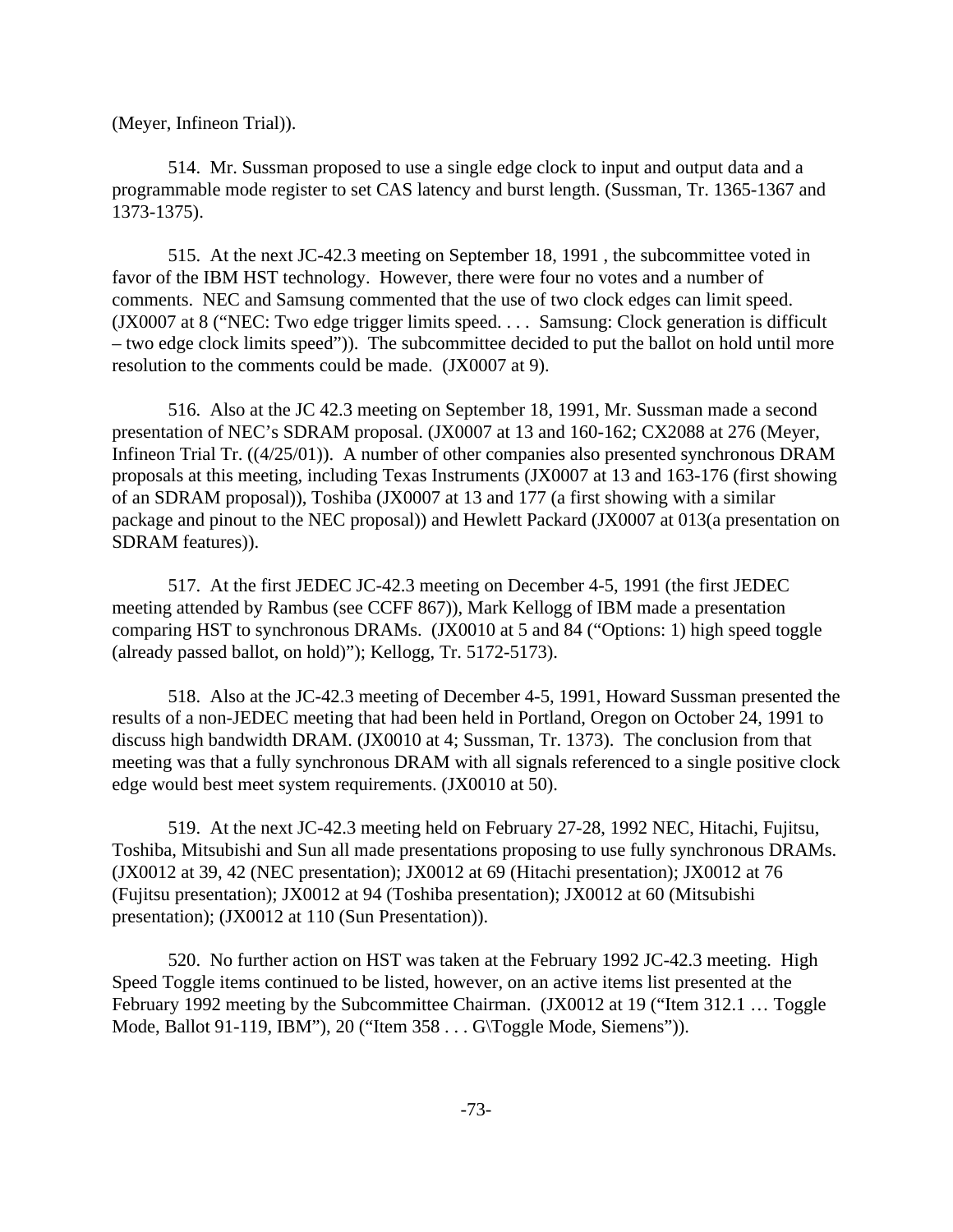521. At a DRAM Task Group meeting of April 9-10, 1992, NEC, Fujitsu, Toshiba, Samsung, Hitachi and Mitsubishi presented proposals for a fully synchronous DRAM. (CX0034 at 33 (NEC presentation; Fujitsu presentation), at 35 (Toshiba presentation; Samsung presentation; Hitachi presentation); at 36 (Mitsubishi presentation).

522. At the April 1992 DRAM Task Group meeting, IBM proposed a slightly modified version of its HST technology. (CX0034 at 32 ("IBM: … A Synchronous RAS/CAS with Synchronous DQ \* dual clock edge…"); Kellogg, Tr. 5175).

523. Following the April 1992 DRAM Task Group meeting, the JC-42.3 subcommittee decided to pursue a fully synchronous DRAM rather than IBM's toggle mode. (G. Kelley, Tr. 2515).

524. Following the April 1992 DRAM Task Group meeting, the JC-42.3 Subcommittee decided to use a single edge rather than a dual edge clock (i.e., to input and output data only on the rising edge of the clock, rather than on both the rising and falling edges of the clock). (G. Kelley, Tr. 2515) The concept of using dual edge clocking "had generated quite a bit of interest." Rhoden, Tr. 462-63 (". . . actually we came very close to including it in the original SDRAM standard . . .)**?** 

525. The subcommittee decided to postpone implementing dual edge clocking until a later standard in part because the subcommittee believed current requirements could be met with a single edged clock. (G. Kelley, Tr. 2515 ("At the meeting, we discussed the advantages of a double-edged clock versus a single-edged clock and we decided as a group that we could meet the requirements of the high-performance systems for the next-generation DRAM without needing a double-edged clock for that doubling of the performance and that we would reconsider the double-edged feature in the next generation."); Rhoden, Tr. 463-464)

526. Another factor in the decision to postpone implementing dual edge clocking until a later standard was that a number of companies had difficulty perfecting the clock signal to permit using both the rising and the falling edges. (Prince, Tr. 9024; Kellogg, Tr. 5180; Sussman, Tr. 1371).

# **3. The Decision To Include Programmable CAS Latency and Burst Length.**

527. At the JC-42.3 meeting of December 4-5, 1991, Howard Sussman of NEC presented the results of a separate meeting in Portland concluding that the latency of data to the clock and the burst length should be programmable. (JX0010 at 50 ("The latency of data to the clock should be programmable. Implied setup with WCBR equivalent") ("Burst sequence...and wrap length should be programmable")). At the same meeting, Texas Instruments made a second showing of its SDRAM proposal that also included programmable CAS latency and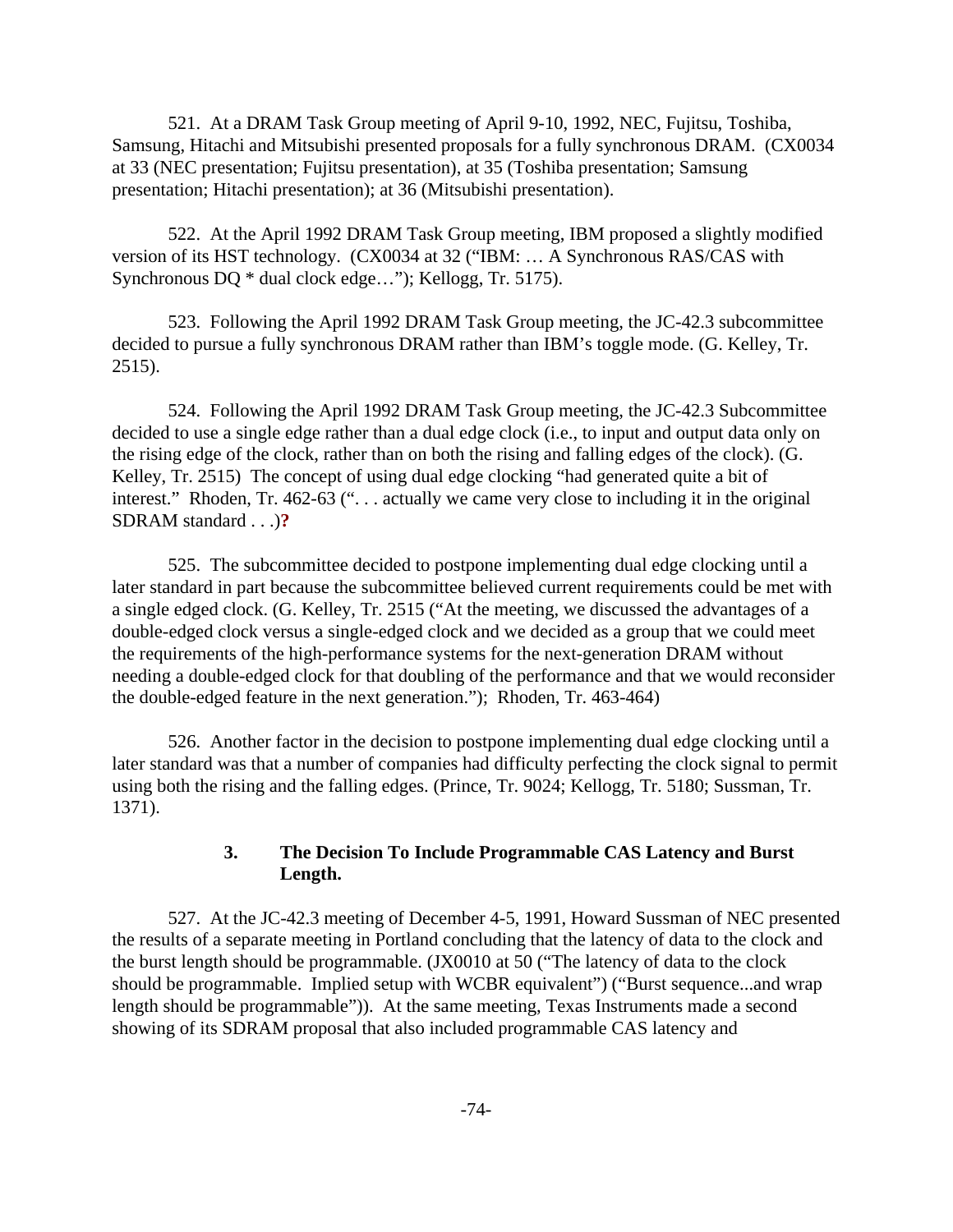programmable burst length. (JX0010 at 56 ("FEATURES TO BE PROGRAMMED IN WCBR CYCLE: . . . WRAP LENGTH . . . DATA CLOCK LATENCY)); Rhoden, Tr. 419-420). Toshiba also made a second showing that included programmable CAS latency and burst length. (JX0010 at 67; Rhoden, Tr. 424). Wrap length and burst length are the same thing. (Rhoden, Tr. 419-420; Williams, Tr. 812-813; Sussman, Tr. 1374-1375).

528. The JC-42.3 Subcommittee considered a number of alternative methods of determining the CAS latency and burst length, including using a fixed burst length, using pins to set the CAS latency and burst length, and using fuses to set CAS latency and burst length. (Rhoden, Tr. 425-434; Kellogg, Tr. 5099-5102 and 5130-5131).

529. At the December 1991 JC-42.3 meeting, Samsung presented a proposal for SDRAMs that included fixed CAS latency and burst length. Samsung proposed using a single CAS latency of 2 and a single burst length of 8. (JX0010 at 71; Rhoden, Tr. 425-28; Kellogg, Tr. 5099-5101).

530. The Samsung proposal also included a fuse option to select between two different burst options. (JX0010 at 71; Rhoden, Tr. 427-428).

531. At the December 1991 JC-42.3 meeting, Mitsubishi presented a proposal for an SDRAM that would use two pins, BT and WP, to set the burst length and burst type. (JX0010 at 74; Kellogg, Tr. 5102). In its proposal, Mitsubishi provided for two burst length options, a burst length of 4 and 8. (JX001 at 64; Rhoden, Tr. 430-34).

532. At the December 1991 JC-42.3 meeting, Texas Instruments presented a proposal using the WCBR cycle to program the mode register to determine burst length and CAS latency. (JX0010 at 50 and 56). WCBR indicates a situation where the write signal is low and a CAS signal is sent before the RAS signal. While common in a test or refresh operation, CAS before RAS differs from a normal read or write operation where the RAS would be sent before the CAS. (Kellogg, Tr. 5107-5109).

533. WCBR was a cycle that had been used in fast page mode and EDO DRAMs to reflect a means by which a test mode could be entered and remain for some period of time. (Kellogg, Tr. 5106-5107).

534. The use of WCBR to program CAS latency and burst length appealed to JEDEC members because it was a familiar concept, was evolutionary and could easily be achieved. (Kellogg, Tr. At 5109-10 (Texas Instrument's proposal to use WCBR "had two key messages to me. One is that it indicated I could use an evolutionary concept. In other words, I could use something I was familiar with and I'd been using for some period of time. It also implied that setting modes in a programmable method could be easily achieved."); Sussman, Tr, 1382-83 (WCBR "is the same test mode methodology, programmable, that we have had for years.")).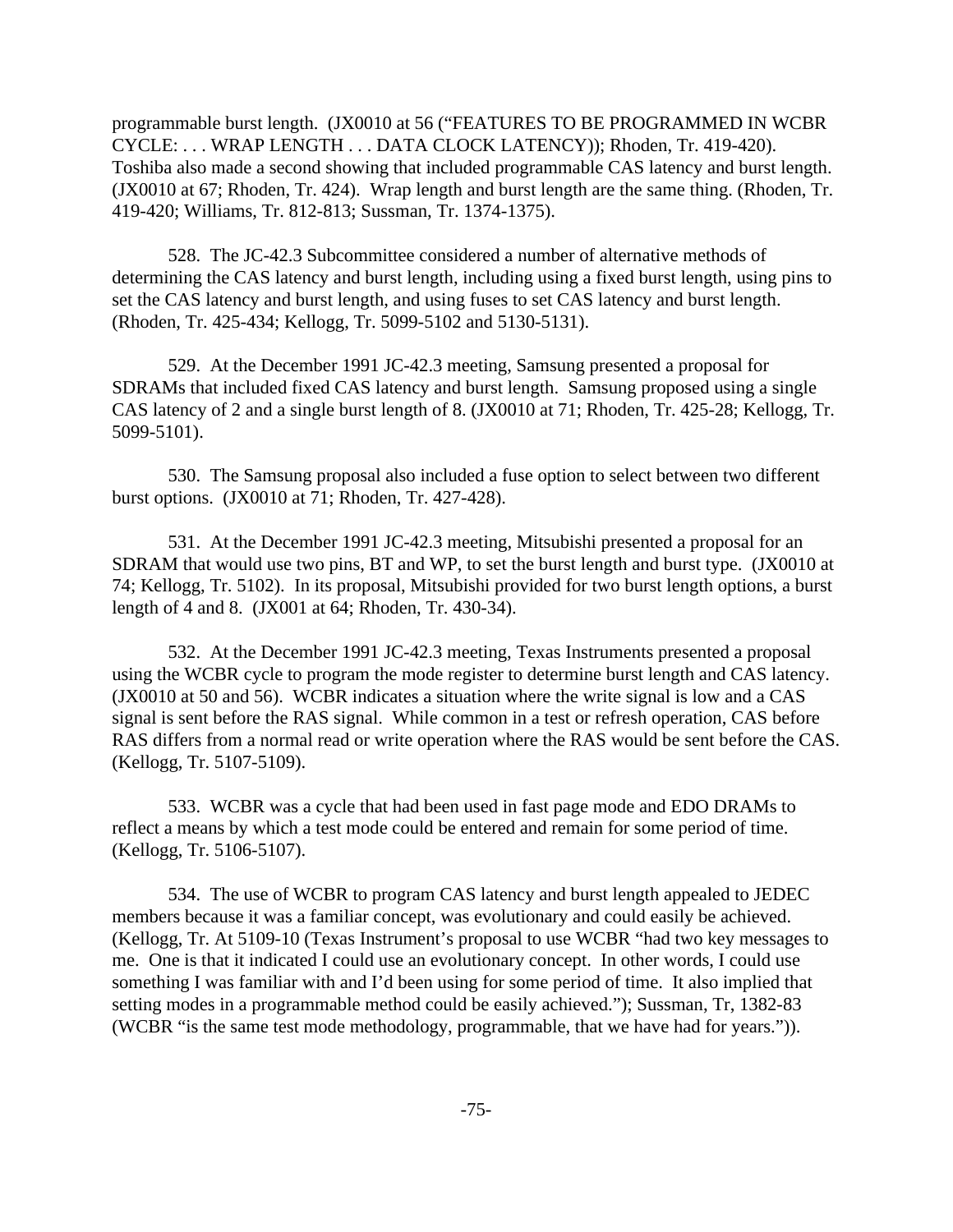535. At the JC-42.3 meeting of February 27-28, 1992 NEC, Hitachi, Fujitsu, Toshiba and Mitsubishi all made SDRAM proposals that included programmable CAS latency and burst length. (JX0012 at 39 (NEC: "FEATURE... Programmable wrap-length (2,4,8,16, Full Page)... . Programmable RAS,CAS latency using WCBR+Address-key") and JX0012 at 42 (NEC: diagram indicating mode register programmability including programmability of CAS latency and burst length); JX0012 at 69 (Hitachi: "Programmable wrap length . . . . Programmable RAS, CAS latency") (Sussman, Tr. 1382-1383); JX0012 at 76 (Fujitsu: "Features: ... Programmable burst type and wrap length (4, 8, Full Column)"); JX0012 at 91 (Fujitsu: diagram indicating mode register programmability including programmability of CAS latency and burst length); JX0012 at 94 (Toshiba: "Basic Features of Synchronous DRAM: ... 3. Sequential column access with programmable wrap length . . . 6. Programmable latency"); JX0012 at 60 (Mitsubishi: "Target Specification of Synchronous DRAM: ... 2. *Programmable Wrap length 4 & 8 bit (Selectable by Address Key)")*. At the same meeting, Sun presented comments on what features it would like to see included in SDRAMs, including programmable CAS latency and burst length. (JX0012 at 110 ("Synchronous DRAM requirements . . . WCBR programming (latency, wrap len, etc. . .").

536. At a DRAM Task Group meeting of April 9-10, 1992, NEC, Fujitsu, Toshiba, Samsung, Hitachi, Mitsubishi and IBM presented proposals that included programmable burst length. (CX0034 at 33 ("NEC: ... programmable Wrap 1,2,4,8, full page"); CX0034 at 33 ("Fujitsu: ... programmable wrap and burst of 1, 4,8, full page length); CX0034 at 35 ("Toshiba: ... programmable Wrap and burst of 4 and 8"); CX0034 at 35 ("Samsung: ... programmable Wrap and burst of 4, 8 full page length"); CX0034 at 35 ("Hitachi: ... programmable Wrap and burst of 1,2,4,8, full page"); CX0034 at 36 ("Mitsubishi: ... programmable Wrap and burst of 4,8,16,32, full page"); CX0034 at 32 ("IBM: ... Programmable Wrap of 2,4 or 8 words").

537. At the next meeting of JC-42.3 on May 7, 1992, the minutes of the April DRAM Task Group meeting were presented to the full JC-42.3 subcommittee. (CX0034 at 4 and 30-37).

538. At the May 1992 meeting of the JC-42.3 Subcommittee, Samsung, NEC, Toshiba, Hitachi and Mitsubishi all made SDRAM presentations that included programmable CAS latency and burst length. (CX0034 at 44 (Samsung - Mode register field table showing programmability of CAS latency and burst length); CX0034 at 63 (NEC - Mode register table showing programmability of CAS latency and burst length); CX0034 at 83 (Toshiba - "Programmable Latency Clock Times . . . CAS Latency") and 85 (Diagram indicating mode register programmability including programmability of burst length and CAS latency); CX0034 at 99 (Hitachi - "1. Feature . . . \*Programmable wrap length (1,2,4,8, Full Page). . . \*Programmable RAS, CAS latency. . ."); CX0034 at 108 (Mitsubishi - Access latency table showing programmability of CAS latency and burst length); CX0034 at 140 (Fujitsu -Register programming table including programmability of CAS latency and burst length).

539. At the May 1992 JC-42.3 meeting, Cray gave a presentation that proposed the use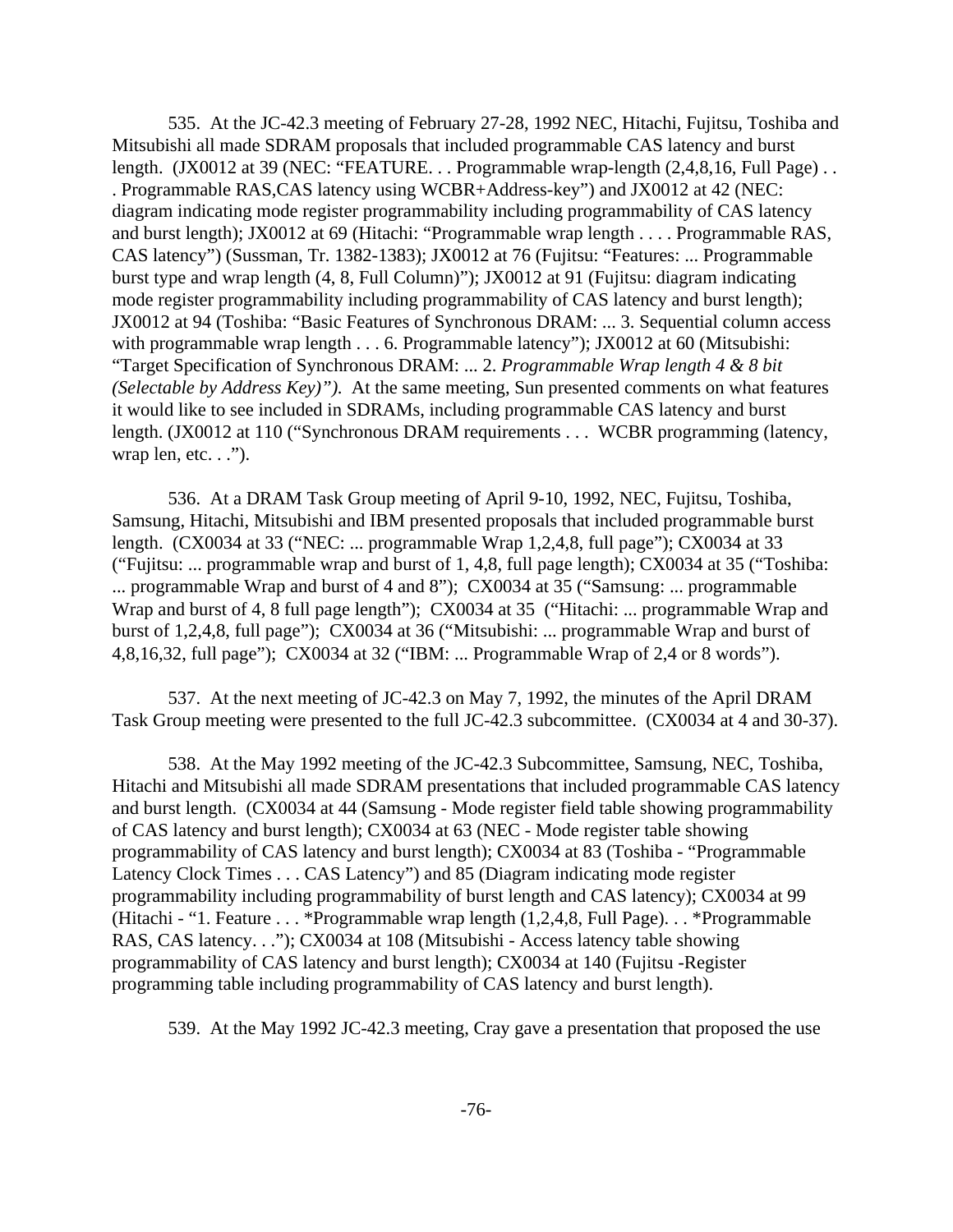of fuses to choose between two different CAS latencies, 2 and 3, and two burst lengths, full page and 8, for an SDRAM part. (CX0034 at 149 (proposing feature sets, which included CAS latency and Wrap Length, for two SDRAM configurations and stating, "[d]efault [s]et fuse programmable by supplier"); Sussman, Tr. 1388; Kellogg, Tr. 5103-5105). There were no other presentations of alternatives to programmable CAS latency and burst length at this meeting. (*See generally* CX0034).

540. On June 11, 1992, four SDRAM ballots were sent out to all members. (CX0252A at 1).One ballot sought approval for use of a programmable mode register to set CAS latency and burst length. (CX0252A at 1 ("Item 376.3 "Proposed Standard for 16M Bit x 4 Sync DRAM Mode Register" JC-42.3-92-85"); Crisp, Tr. 3075-3076; Rhoden, Tr. 448; Williams, Tr. 811-812; Sussman, Tr. 1390-1391).

541. Crisp voted (for technical reasons) against all four of the ballots, including the proposal for the mode register. (JX0013 at 9-11). The ballot required anyone aware of patents involving the ballot to alert the Subcommittee during their response. Committee Ballot, JC-42.3- 92-85, item 376.3 (June 11, 1992) (Proposed Standard for 16M bit x 4 Sync DRAM Mode Register). At the time that the mode register ballot was being considered, Crisp never said anything with respect to potential Rambus patents relating to that ballot. (Crisp, Tr. 3087; Williams, Tr. 819-820).

542. The results of the vote on the mode register ballot were presented at the next JC-42.3 meeting on July 21, 1992. (JX0013 at 9-12; Sussman, Tr. 1393). The intial tally showed 14 members in support of the proposal, 5 against and 7 abstentions. (JX0013 at 10). Various Subcommittee members offered comments, especially with respect to the need for a CAS latency of 4. (JX0013 at 10-11 ("-Hitachi: We don't like latency of 4 four. NEC agreed to review its need for the CAS latency of four cycles. There was a lot of discussion about this. Some felt it should be made optional."). Finally, it was agreed to re-ballot the mode register proposal with an optional latency mode of four. (JX0013 at 11).

543. At the September 16-17, 1992 JC-42.3 meeting Sun made an SDRAM presentation that included programmable CAS latency and burst length. (CX0042 at 39-40 (Mode register table showing programmability of CAS latency; "Programmable Options: Several programmable options are associated with read and write accesses, as specified in the Mode Register. ... Wrap Length. Wrap length specifies the length of the burst for a read or write cycle").

544. On January 21, 1993, the DRAM Task Group made minor technical edits to the NEC mode register that included programmable CAS latency and burst length and had previously been balloted as "Proposed Standard for 16M Bit x 4 Sync DRAM Mode Register" JC-42.3-92- 85 (item 376.3). The DRAM Task Group decided that a re-ballot was not necessary and added the ballot to the pass-hold category. (CX0047 at 3 ("This ballot had been passed but was shown as up for re-ballot. The ballot will not be reissued but will be editorially changed.").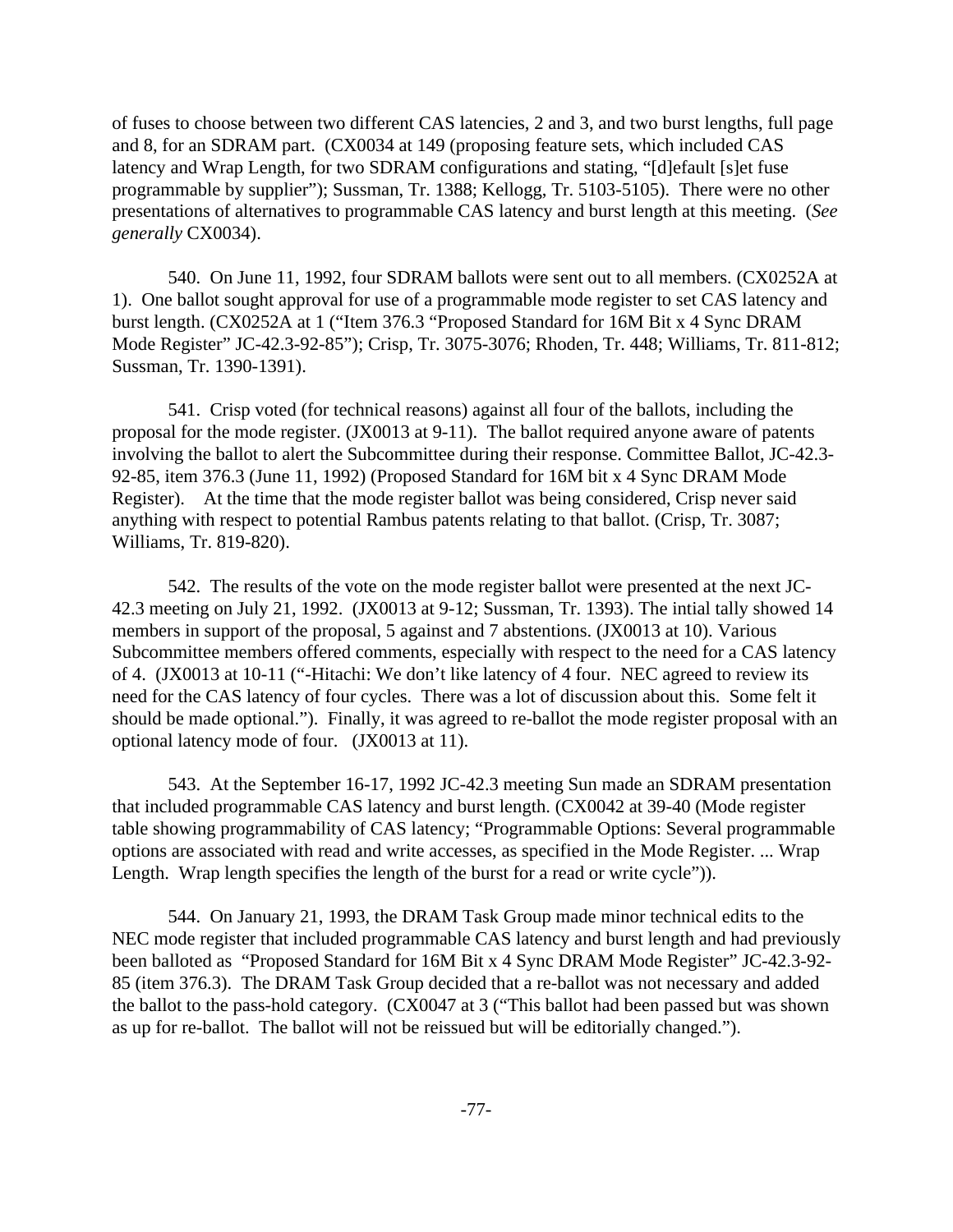# **4. Other Technologies Considered In Connection With JEDEC Work on the SDRAM Standard.**

# **(A) Low Voltage Swing Signaling.**

545. During 1992 Jedec work included a number of presentations that included low voltage swing signaling. At the February 27, 1992, JC 42.3 meeting, NEC, Fujitsu, Mosaid, Sun and Intel all made proposals that included low-voltage swing signaling. (JX0012 at 39, 76, 104, 111, 113; Crisp, Tr. 3045-46). At this same meeting, the JC-42.3 Committee discussed GTL technology for use with SDRAM. (JX0012 at 36, 56-58, 60, 101-02, 104, 111).

546. At the April 8, 1992, Special SDRAM Task Group meeting, the JC 42.3 Subcommittee considered SDRAM proposals that included low voltage swing signaling. (CX0034 at 32 (IBM), 33 (NEC, Fujitsu), 35 (Samsung, Hitachi), 36 (Mitsubishi).

547. At the May 7, 1992, JC 42.3 meeting, the Subcommittee considered SDRAM proposals that included low voltage swing signaling. (CX0034 at 59 (NEC), 122-123 (Fujitsu)).

548. At the September 16-17, 1992, JC 42.3 meeting, the Subcommittee considered Sun's 15 meg SDRAM specification which included low voltage swing signaling (CX0042 at 31) ("It is proposed that LVTTL be used for I/O drivers and receivers.")).

## **(B) Dual Bank Design.**

549. During 1992 and 1993 Jedec work included a number of presentations that included dual bank design. At the February 1992 JC 42.3 meeting, the Subcommittee addressed the topic of multiple active subarrays in two presentations (JX0012 at 34, 37) and multibank or dual bank design in other presentations (*See, e.g., id.* at 60). The Subcommittee considered proposals for multibank, or dual bank, design from NEC, Mitsubishi, Fujitsu, and Sun. (JX0012 at 39, 60, 76, 110).

550. At the May 7, 1992, JC 42.3 meeting, the Subcommittee considered SDRAM proposals that included dual bank design. (CX0034 at 59 (NEC), 122-123 (Fujitsu)). During that meeting, Mr. Kelley of IBM, prompted by Mr. Meyer of Siemens, asked Mr. Crisp whether Rambus might have patent claims that related to dual bank design. (CX2089 at 130, 131, 136- 137 (Meyer, Infineon Trial Tr.). Mr. Crisp gave no verbal response, but rather shook his head. Mr. Kelley then commented to the group that "they don't have anything to say about that." (*Id.*).

551. At the September 16-17, 1992, JC 42.3 meeting, the Subcommittee considered Sun's 15 meg SDRAM specification which included a dual bank design (CX0042 at 30) ("The 4M x 4 device is organized internally as two banks.").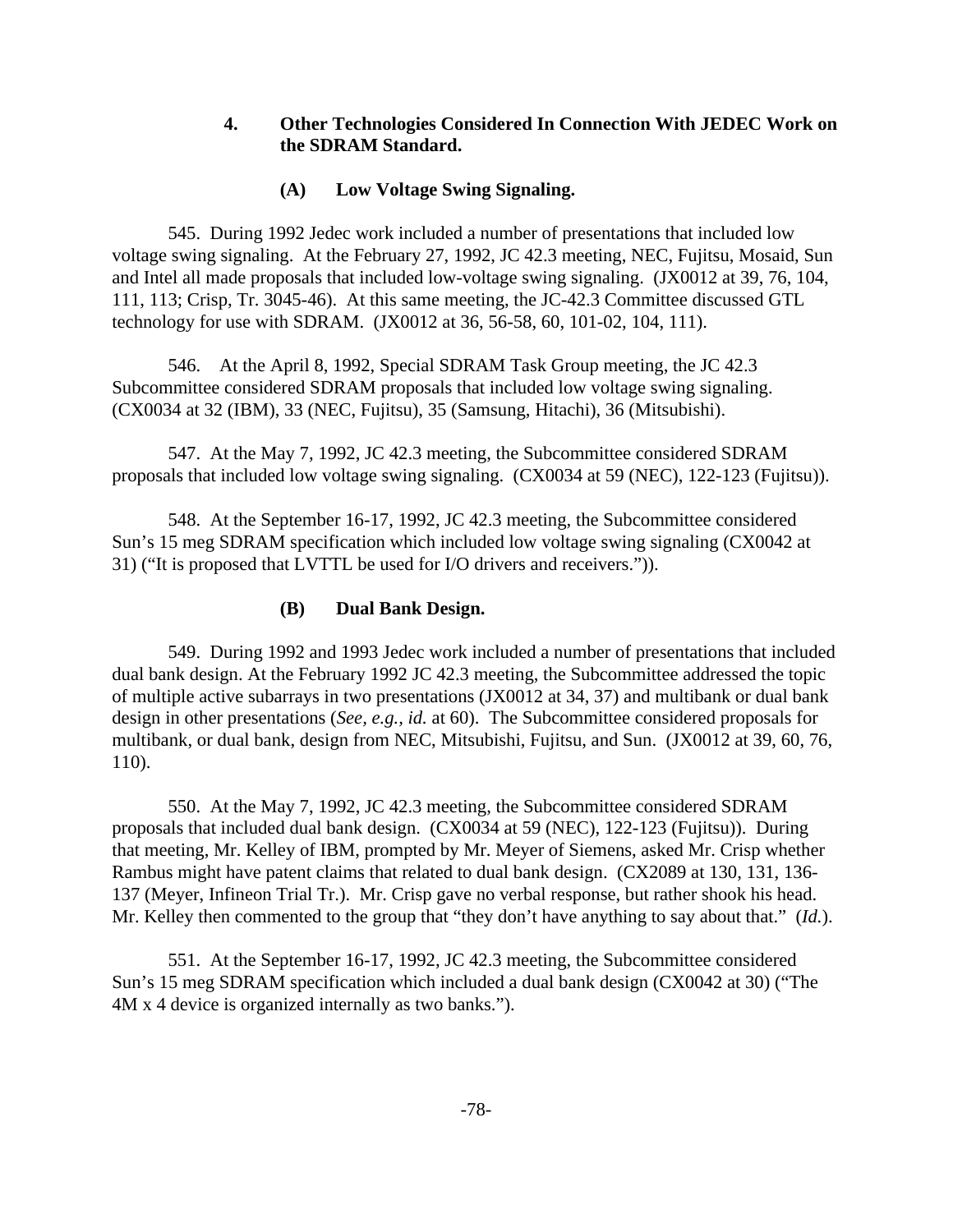### **(C) Auto-Precharge.**

552. At a number of meetings during the course of 1992, the JC-42.3 Subcommittee discussed using the auto-precharge technology in the SDRAM standard. (February 1992: JX0012 at 37, 39 (NEC), 76 (Fujitsu), 94 (Toshiba), 108 (Sun); April 1992: CX0034 at 32 (IBM), 33 (NEC), 35 (Hitachi); May 1992: CX0034 at 6, 150).

553. At the September 16-17, 1992, JC-42.3 meeting, the Subcommittee considered Sun's 15 meg SDRAM specification which included an "autoprecharge" option CX0042 at 45). Auto-precharge was incorporated as a feature in the JEDEC SDRAM 21-C standard, issued in November 1993. (JX0056 at 115).

### **(D) Source Synchronous Clocking.**

554. At the April 1992 JC-42.3 Special Task Group meeting, the DRAM Task Group discussed the issue of source synchronous clocking. CX1708 at 2 ("Hitachi brought up the issue of source synchronous clocking."); Crisp, Tr. 3053-54 (recalling that a discussion on source synchronous clocking had taken place at this meeting)).

### **(E) Externally Supplied Reference Voltage.**

555. At the February 27, 1992, JC 42.3 meeting, Samsung proposed an externally supplied reference voltage. (JX0012 at 58; Crisp, Tr. 3043, acknowledging that "vref" refers to externally supplied reference voltage).

556. At the May 1994 JC-42.3 Subcommittee meeting, Mr. Crisp observed various presentations regarding specific SDRAM configurations. Mr. Crisp wrote in an e-mail to Mark Johnson, an attorney for Rambus, "Note that many of the SDRAMs use an externally supplied reference voltage in the input buffers. I believe we have a claim we added to cover this configuration. We should make note of this." (CX0711 at 26, 27). Later in the same May 1994 meeting, Mr. Crisp noted, "(again we need to check claims about 'DRAM with input receivers using an externally supplied reference voltage'). We may be able to slow down or stop (or at least collect from) all of the CTT, GTL and HSTL devices if this claim is allowed (Allen, I believe this was one of the claims you, Lester, Tracy and I wrote up in late '91, right?)." (CX0711 at 26, 31).

557. On March 14, 1995, Fujitsu gave a presentation on "STBUS" signaling technology to the JC-16 Subcommittee. (CX0711 at 53, 54; *see also* CX0082 at 13). In an e-mail to Rambus executives and others, Mr. Crisp stated that Rambus had claims that anticipated Fujitsu's STBUS proposal because it was a proposal for a current source device that relied on an externally supplied reference voltage. (CX0711 at 53, 54 ("Taken along with the fact that they rely on an externally bussed reference (this should be anticipated by some of our claims), I would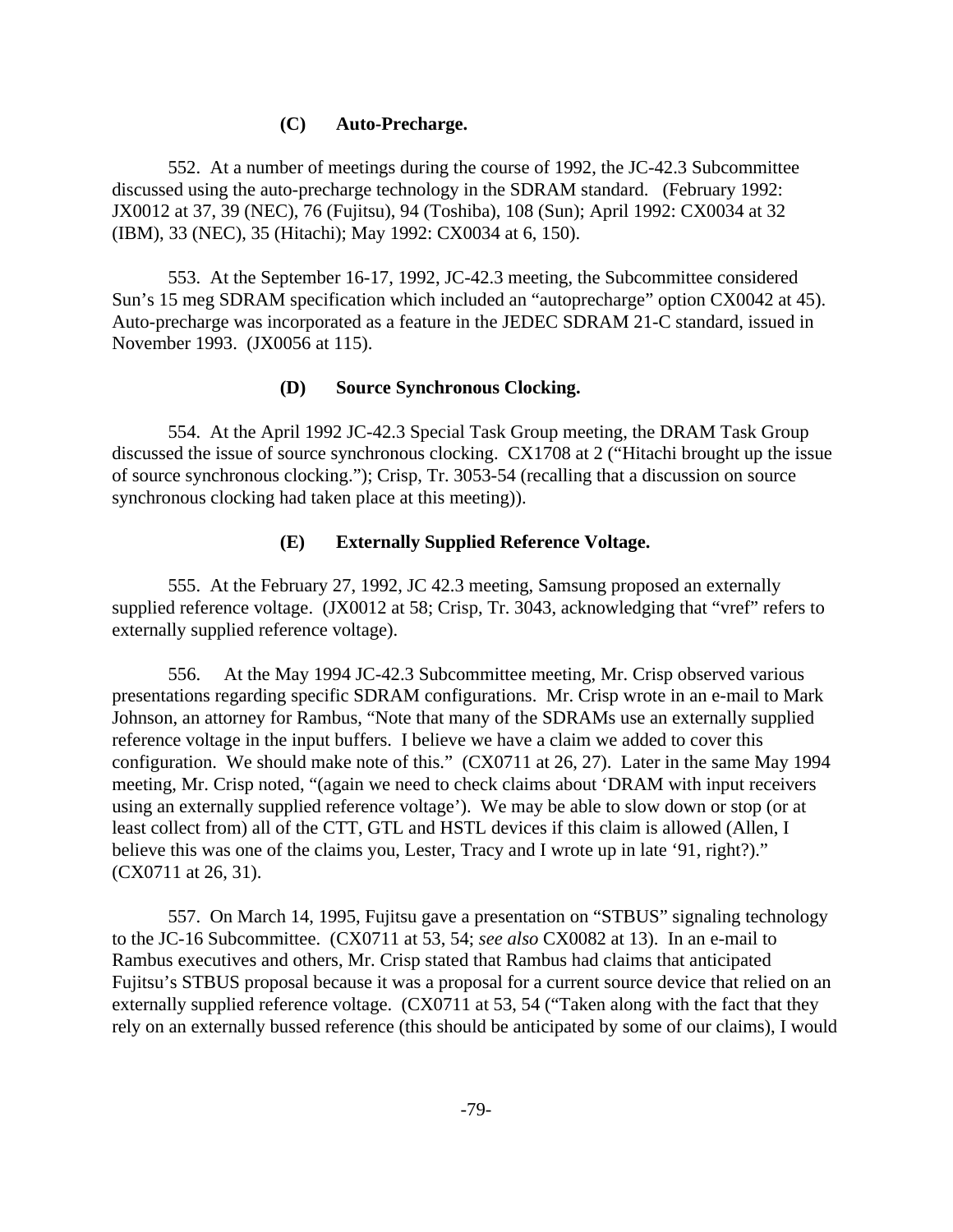say that this proposal may well infringe our work.")).

## **5. Adoption of the SDRAM Standard.**

558. At the JC-42.3 meeting on March 3-4, 1993, the subcommittee voted unanimously to send 14 SDRAM ballots to Council to become approved as a comprehensive standard for SDRAMs intended for publication as Release 4 of the 21-C standard. JX0015 at 14 ("VLSI moved to send all pass/hold ballots on to Council. Seconded by TI. The vote was: 26 yes, 0 no. Motion passed."). The ballots were in fact sent to Council after the vote. (G. Kelley, Tr. 2554- 2555; JX0016 at 5).

559. The subcommittee agreed to issue a press release stating that the Sync DRAM standard has been approved by subcommittee. (JX0015 at 14; G. Kelley, Tr. 2555). A copy of the release was attached to the minutes of the March meeting. (JX0015 at 99) ("Press Release … At the March 4 meeting here the EIA/ JEDEC JC-42.3 Subcommittee on Memory unanimously approved 14 Synchronous DRAM ballots. These will be submitted to the JEDEC Council for their approval before publishing as a JEDEC standard. … the following list of ballots [are included] … 4 16M/18M SDRAM Mode Register Bit Definitions."). Among the features included in this standard was programmable CAS latency and burst length. (JX0056 at 114).

560. At the JC-42.3 meeting on May 19-20, 1993, Gordon Kelley of IBM reported to the full JC-42.3 subcommittee that the SDRAM ballots had gone to Council and that all council members apart from AT&T had supported the ballots. He attached to the minutes a letter responding to ATT's concern by proposing additions to the Mode Register. (JX0016 at 5 and 36-37(IBM) (table showing programmability of mode register including programmable CAS latency and burst length). Kelley also distributed copies of the ballots to the subcommittee. (JX0016 at 5; G. Kelley, Tr. 2557-2558).

561. On May 24, 1993 the JEDEC Council formally approved adoption of the comprehensive standard in Release 4 of the 21-C standard. (CX0054 at 8-10; G. Kelley, Tr. 2559-2560).

562. In November, 1993 JEDEC published the SDRAM standard as JEDEC Standard No. 21-C Release 4 (JX0056; Williams, Tr. 801). The standard included a programmable mode register that includes programmable CAS latency and burst length. (JX0056 at 114 (mode register table showing programmability of three elements, including latency mode and burst length); Rhoden, Tr. 456-458; Williams, Tr. 801-03; Sussman, Tr. 1399-1400).

563. For a manufacturer to produce JEDEC-compliant SDRAMs, the standard requires the manufacturer to design and produce SDRAMs with programmable CAS latency and burst length on a mode register. (Sussman, Tr. 1399-1401; see CCFF 25-28 and 114-116 discussing need for compatibility and interoperability).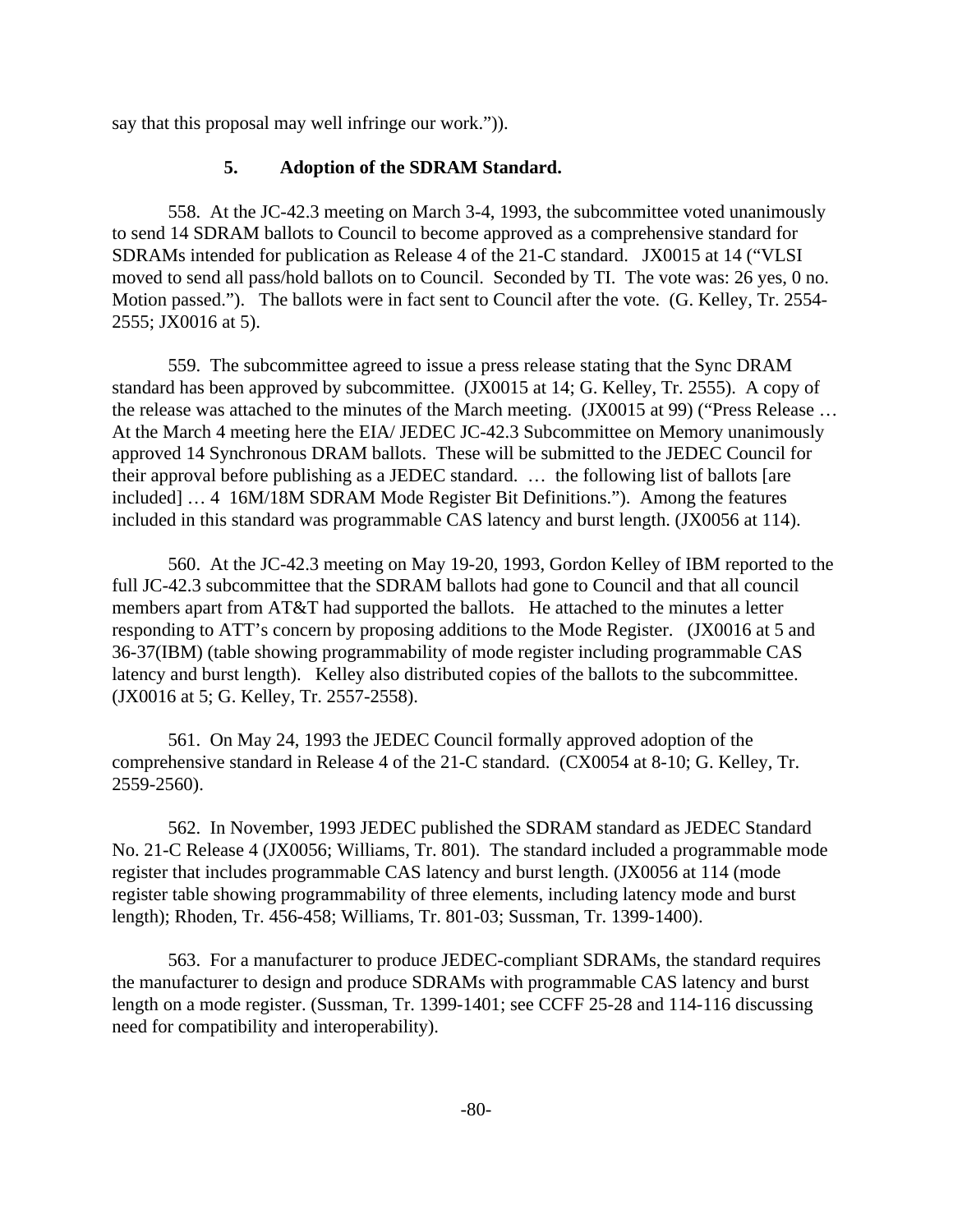564. The SDRAM and DDR SDRAM standards include low swing signaling (CX0234 at 116, 189-195), dual bank (CX0234 at 116, 145), source synchronous clocking (CX0234 at 164; Lee, Tr. 6682) and auto-precharge (CX0234 at 145, 151) features, and allows optional use of an externally supplied reference voltage (CX0234 at 84 (pin 40), 85 (pin 40), 86 (pin 49) and 87 (pin 49).

# **6. Subsequent JEDEC Work Relating to the SDRAM Standard.**

565. Work continued in the JC-42.3 subcommittee after the publication of the SDRAM standard in November, 1993. That work included improvements to the SDRAM standard and work on future generation of devices. (Rhoden, Tr. 460 ("Q. Now, what standard-setting work, if any, did the JC-42.3 subcommittee do between May of 1993 and June of 1996? A. Oh, a tremendous amount. The work -- inside JEDEC, there is a continuous time line of activity. Work -- it's -- while there are snapshots and we do collect groups of ballots at times, the work is continuous. We're always working on the improvements to what we have, improvements to what we've seen before and future generation of devices. So, that's three things we're always working on.").

566. SDRAMs were not immediately adopted by the marketplace and as late as 1995 asynchronous DRAMs continued to make up approximately 97% of the market with Fast Page Mode approximating 87.2% and EDO's 9.9% of the market. (Rapp, Tr. 10248).

567. JEDEC members noted that SDRAMs were not being produced due to their overhead and yield issues. (JX0027 at 12 ("NEC noted that the amount of overhead for the JEDEC SDRAM made it unusable so it was not produced. Yield was the major issue also. Presently SDRAMs are being made, but a clear market is not there yet.") and 13 ("It was noted that as compared to EDO, SDRAM is harder to make and the yields are lower.").

568. JC-42.3 members showed a continued interest in asynchronous DRAMs and at the January 5, 1995 JC-42.3 meeting, Micron made a presentation of an asynchronous DRAM called Burst EDO that was based upon a page mode DRAM. (JX0023 at 69-79; Williams, Tr. 821 and 825-826).

569. Brett Williams of Micron testified that Burst EDO lost support, however, and was abandoned due to momentum behind SDRAM. (Williams, Tr. 829). He further testified that if Burst EDO had been adopted more work would have been done on it to improve its performance. (Williams, Tr. 829-830; see Jacob, Tr. 5395-5396 (discussing advantages of continuing to develop asynchronous over synchronous memory.).

570. Other JEDEC members made proposals aimed at reducing the costs of SDRAMs. At the March 15, 1995, JC-42.3 meeting, TI proposed reducing test cost by making CAS latency of 1 optional. The proposal included a mode register with programmable CAS latency and burst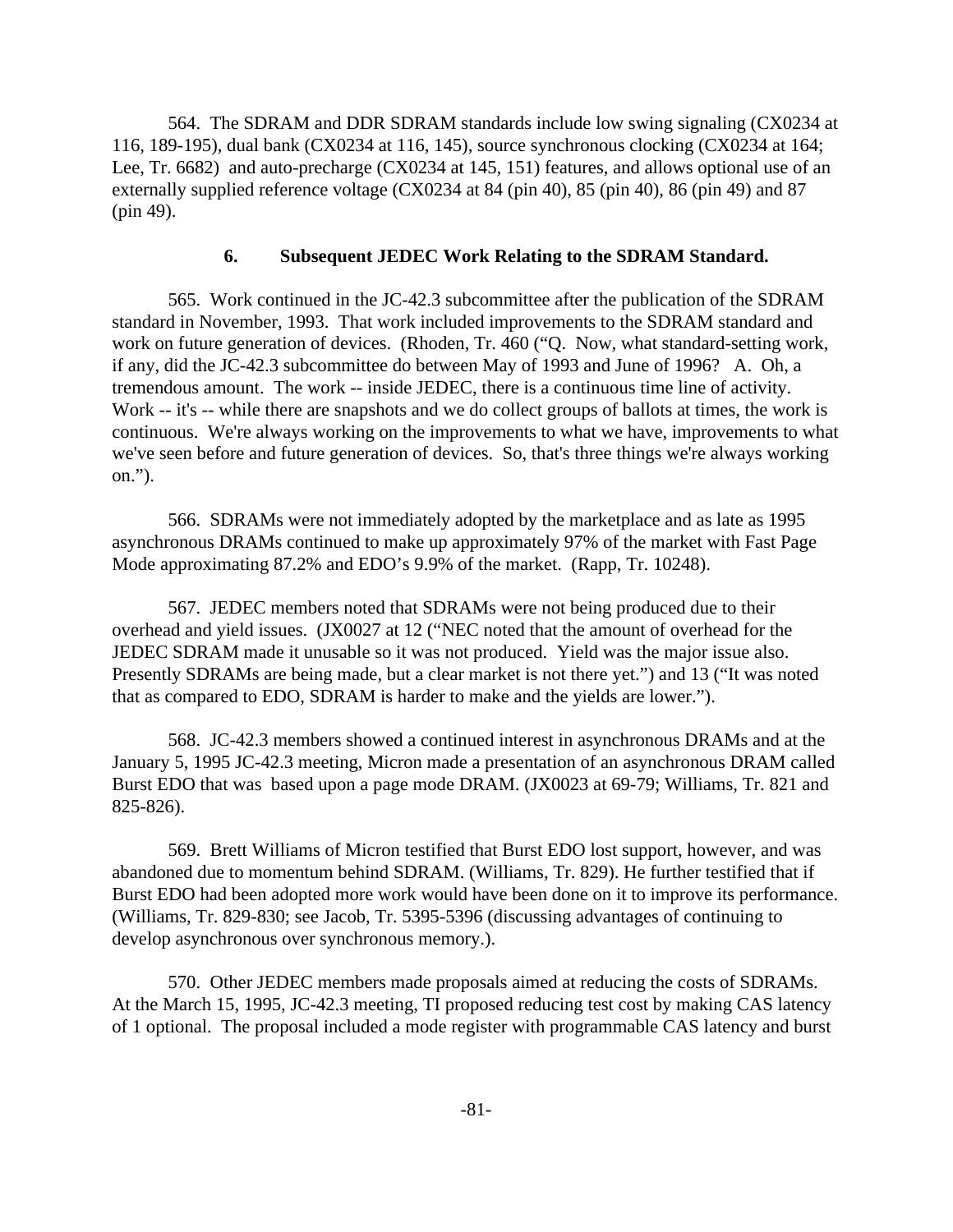length. (JX0025 at 107 (Mode register table showing programmability of CAS latency and burst length)).

571. At the May 24, 1995, JC-42.3 meeting, TI made a second showing of its proposal to make CAS latency of 1 optional. (JX0026 at 9). The proposal continued to include a mode register with programmable CAS latency and burst length. (JX0026 at 62 (SDRAM mode register table showing programmable CAS latency and burst length)). A motion to ballot the TI proposal was unanimously accepted. (JX0026 at 9). Crisp sent an e-mail from the meeting stating that "TI would prefer to eliminate the requirement for supporting CAS latency = 1 to reduce cost of speed testing by removing some testing permutations." (CX0711 at 70).

572. At the September 11, 1995, JC-42.3 meeting, NEC made an SDRAM Lite presentation that proposed an SDRAM with a reduced feature set aimed at saving costs. (Rhoden, Tr. 475-6; Lee, Tr. 6625-27). That proposal suggested using a fixed CAS latency of 3 and a single fixed burst length. (JX0027 at 13, 66; Lee, Tr. 6626, 6629-30, 6632, 11,017; Sussman, Tr. 1416-17).

573. There was initial support for SDRAM Lite at the meeting with 23 members voting that an SDRAM Lite standard was needed and 4 voting against. (JX0027 at 12). It was agreed at the meeting that Desi Rhoden would prepare a survey ballot that JEDEC would issue. (JX0027 at 14).

574. At the JC-42.3 meeting on December 6, 1995, SDRAM Lite was further discussed. (JX0028 at 6; CX0711 at 191-92 (Crisp e-mail (12/6/95)).

575. On January 31, 1996, there was an interim meeting of JC-42.3 where results of the SDRAM Lite survey ballot were discussed. Included in the discussion was having fixed CAS latency and burst length. (JX0029 at 13, 14 ("Survey Ballot Results . . . Does your company want to include CAS latency of 2 in the reduced specification? . . . Does your company want to include Burst Length of 1 in the reduced specification?. . . "); Lee, Tr. 6630, 6632, 11018- 11019). The survey ballot also asked members if they wanted to include auto-precharge in the reduced specification. (JX0029 at 15).

576. According to Terry Lee of Micron, the SDRAM Lite proposal lost support and was abandoned because it was recognized that the cost adder in the full SDRAM technology was not as great as initially thought and because members were frustrated at the length of time it was taking to get a standard. (Lee, Tr. 6634-6635).

577. SDRAMs began selling in volume in 1997, accounting for 33.5% of the DRAMs sold, and became the dominant product in the market in 1998, accounting for 60.8% of DRAMs sold. By that stage full page mode DRAMs had declined to 8.8% and EDO to 27.6% of DRAMs sold. (Rapp, Tr. 10248-10249).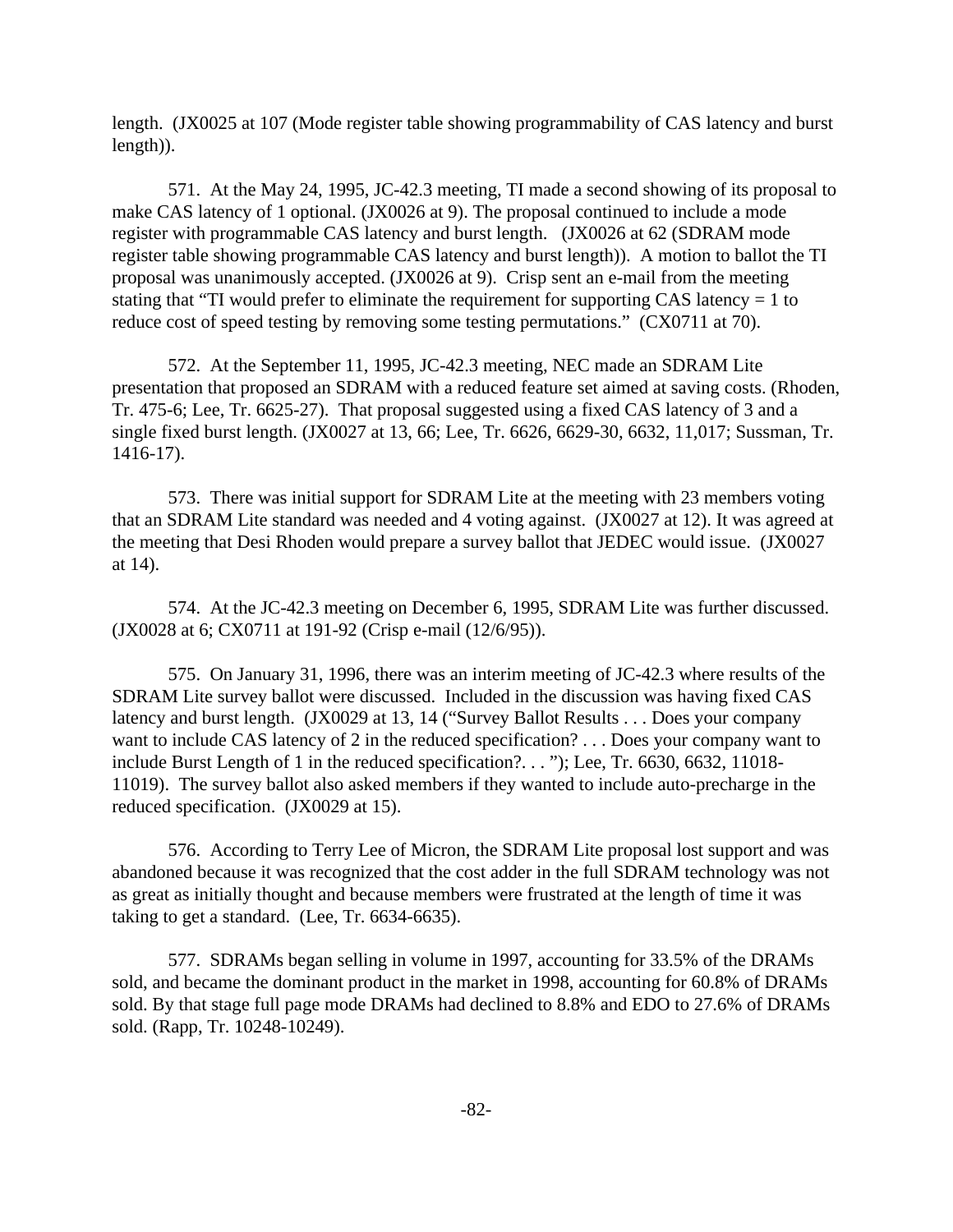### **B. The Next Generation SDRAM (DDR SDRAM).**

#### **1. The Beginnings of Work on the Standard.**

578. JEDEC work on the next generation SDRAM that would eventually be named DDR SDRAM began with consideration of IBM's HST proposals in the late 1980's and early 1990's. (G. Kelley, Tr. 2584-2585 ("Q. Mr. Kelley, based on your recollection and your participation within JEDEC, what is your understanding of when JEDEC began work on the standard that became the JEDEC DDR SDRAM standard? A. In my mind, the consideration of using a double-edged clock actually began when I made the first presentation in 1988 and IBM reproposed in 1990 and 1991 and several other companies picked up in that -- on that concept in 1991. I think we had five companies showing what they called their own toggle mode in their presentations on the consideration of the first-generation synchronous DRAM. So in my mind, the consideration of the dual-edge clock began in 1988 and was essentially tabled because it was felt by the committee that it was not needed for the first generation part and that we would pick up the idea for consideration of the second generation part, which is now called DDR SDRAM."); Sussman, Tr. 1427- 1428).

579. After the publication of the first generation SDRAM standard in November 1993, JEDEC worked both on implementations of and improvements on the SDRAM standard, including pin-out diagrams for specific SDRAM configurations, and on the standard for the next generation SDRAM. (Rhoden, Tr. 460-61 ("Q: Now, what standard-setting work, if any, did the JC-42.3 subcommittee do between May of 1993 and June of 1996? A: Oh, a tremendous amount. . . . We're always working on the improvements to what we have, improvements to what we've seen before and future generation of devices. . . . Q: Now, with respect to the SDRAM standard, what would future generation devices refer to? A: Well, we call[ed] them future generation DRAM – SDRAM . . .. Sometimes it was referred to as SDRAM II, sometimes it was just future DRAM. . . . Q: What standard did [that work] lead to? A: Well, the next generation standard would have been the DDR standard that actually came out later."); G. Kelley, Tr. 2566-67 ("Q: . . . After adoption of the series of SDRAM ballots, what did the JC-42.3 subcommittee do next? A: I believe that the next item that we pursued was the next generation of synchronous DRAM. Q: What do you mean by 'the next generation of synchronous DRAM? A: The one that we had just approved was the first synchronous DRAM in our JEDEC standards and we had already discussed at the early discussion of the synchronous DRAM that we would probably need to take some of the ideas of that first discussion and generate a second generation. We were now beginning that process."); Sussman, Tr. 1402 ("Q: . . . What did the JC-42.3 committee do next [after it completed work on the SDRAM standard]? A: Start on the next evolutionary part."); Williams, Tr. 820 ("Q: . . . after JEDEC published [the SDRAM standard], what work did it move on to next? A: It took up several different options, mainly looking at the next standard, the next generation of memory."); *see also* CX0700 at 2 (Crisp e-mail from the May 19-20, 1993 JC-42.3 meeting: "Apple . . . is saying that the committee is rushing ahead to get a next generation standard before finding out the problems with the first generation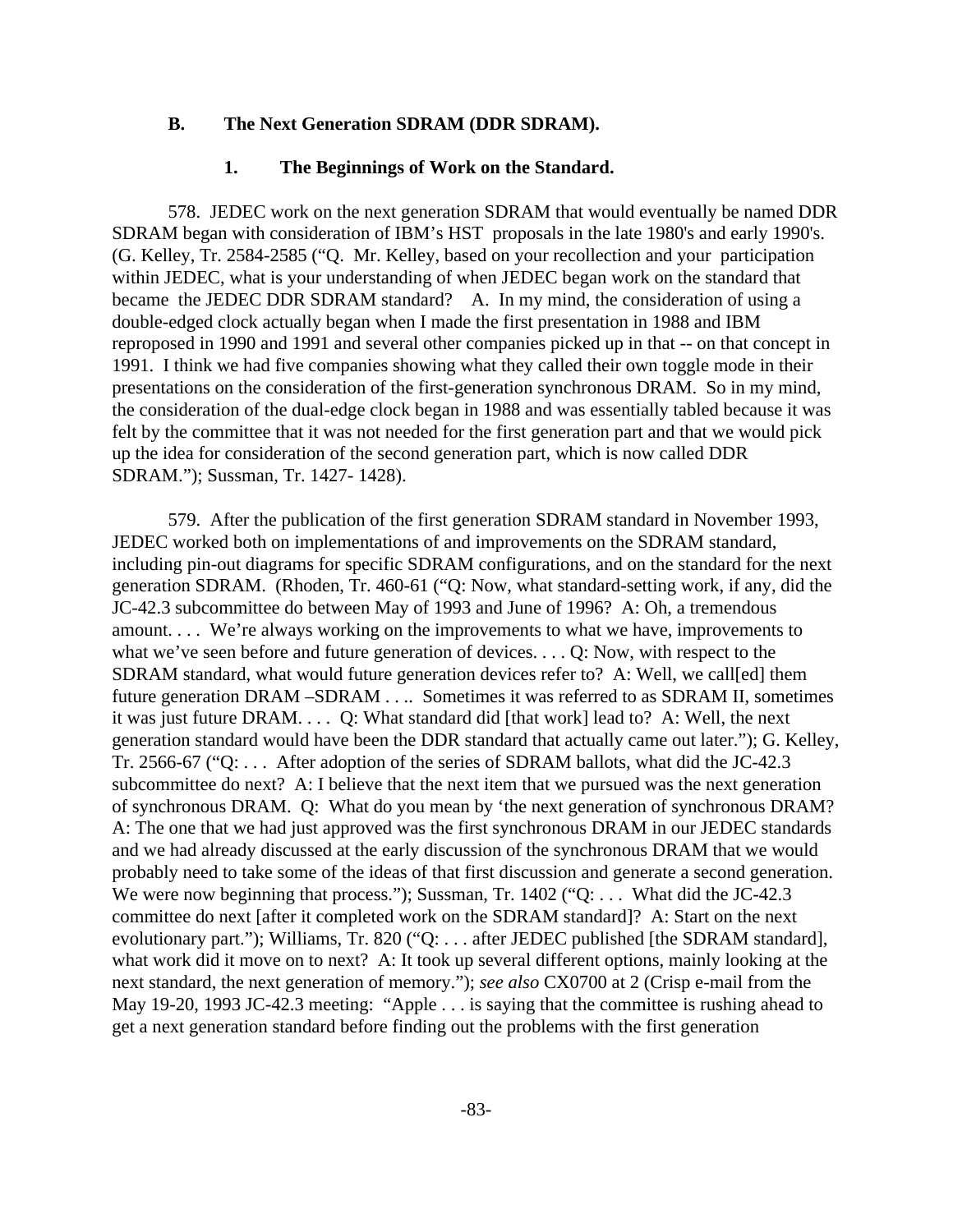standard."); CX0711 at 52, 54 (Crisp e-mail of March 1995 quoting Hans Wiggers as saying that JEDEC had been working for over two years to standardize a high-speed interface and has not yet reached consensus); MacWilliams, Tr. 4815 (". . . we first heard about DDR in '95 when we went out to ask for options, which was one of the options we considered, the higher-speed SDRAM. One of the options was DDR.")).

580. Work on what became the DDR SDRAM standard was referred to as "next generation SDRAM," "SDRAM II" or "future SDRAM." The standard was later named DDR SDRAM after Fujitsu coined the term "DDR" in December 1996. (Rhoden, Tr. 408-09 (" . . . what DDR was originally called by a lot of people that worked on it, we called it SDRAM II, and it wasn't until Fujitsu actually coined the term DDR that we came up with a different name, called it DDR as opposed to SDR II or something like that."); Kelley, Tr. 2581 ("Q: What was your understanding of what Samsung Electronics meant by 'future SDRAM' [in a JEDEC presentation made in March 1996]? A: The committee always needs to be looking ahead to determine what they want for the generation of DRAM that they're presently working on, which at this time I believed was the one we called DDR SDRAM . . .."); (Lee, Tr. 6636 ("This is a JEDEC survey ballot for future synchronous DRAM features, which later became known as  $DDR$ ")).

581. The work begun by JEDEC after adoption of the SDRAM standard included revisiting the dual edge clock that had been proposed by IBM as part of its HST presentations in the late 1980's and early 1990's. (Rhoden, Tr. 462-463, Sussman, Tr. 1403; G. Kelley, Tr. 2567 ("Well, clearly one of the ideas was the dual-edged clock control of the output that we had earlier called toggle mode and now was called dual-edge clock and became what we called DDR or double data rate.").

582. The work begun by JEDEC after adoption of the SDRAM standard included discussion on adding on-chip PLLs. (Rhoden, Tr. 463; Sussman, Tr. 1403).

583. The various features that members had been talking about were gathered together in a presentation given by Fujitsu at JEDEC in December 1996. This was when the term DDR was first used. (Rhoden, Tr. 1197-1198 ("This was the Fujitsu presentation where they had taken a collection of the discussions that had taken place throughout -- in -- within previous meetings for the past decade or so, and they had pulled them together in a unified approach to the next generation part. Rather than talking about these features independently, they actually pulled them together, and that is a presentation from Fujitsu. They also happened to coin the name DDR. That's the first time that the DDR name shows up, is in the Fujitsu presentation.").

584. The first use of the term "DDR SDRAM" in late 1996 did not mark the beginning of the work on what became the DDR SDRAM. (G. Kelley, Tr. 2582 and 2585-86 ("Q: Mr. Kelley, would you agree that the first use of the term 'DDR SDRAM' in late 1996 marked the beginning of the work on what became the DDR SDRAM standard? A: Not in my mind."); Rhoden, Tr.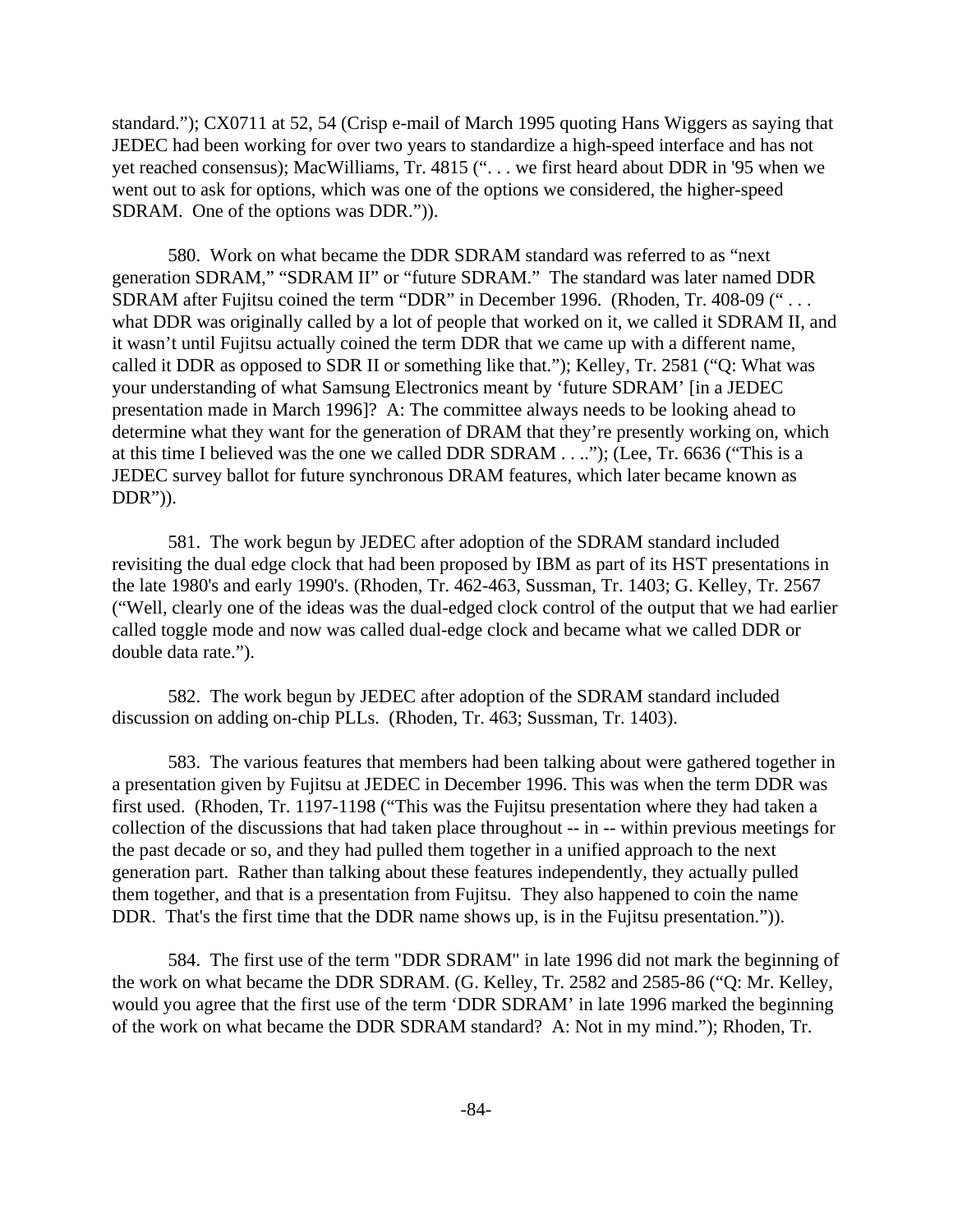408-09 and 1200; Sussman, Tr. 1429 ("Q. In the 1994 to 1996 time frame, you were attending the JEDEC meetings obviously. A. Yes, sir. Q. In that time frame, was there ongoing JEDEC work that led to the DDR standard? A. Yes."); Lee, Tr. 6636).

585. The JEDEC patent disclosure policy and obligation of good faith applied to work relating to technologies incorporated in what ultimately became known as the DDR SDRAM standard before the name "DDR SDRAM" was first used in December 1996. (G. Kelley, Tr. 2586-87 ("QUESTION: Mr. Kelley, based on your understanding of the JEDEC disclosure policy, was a member's duty to disclose patents and patent applications relating to dual-edge clock technology triggered only by presentations occurring during or after December 1996? THE WITNESS: No. In my mind, we had been considered -- considering toggle mode, which is a dual-edge clock, in the early considerations of SDRAM in the 1990, 1991, 1992 time frame significantly. There were lots of presentations that included consideration in those early '90 years, so it did not begin with the later consideration of what the committee called DDR."); Rhoden, Tr. 468, 492, 514; Sussman, Tr. 1381-1382, 1386, 1406-1407, 1409; G. Kelley, Tr. 2571; Landgraf, Tr. 1717, 1720; *see also* J. Kelly, Tr. 1983-1984 (For the duty to disclose to arise, it is not necessary that there be some formal activity within the relevant standard-setting committee that involves the technology or technologies covered by the patent or patent application) and 1984-1985 (The duty to disclose is "not tied to any procedural formality in the process at all.")).

### **2. The Decision to Use Programmable CAS Latency and Burst Length.**

586. Because the next generation SDRAM standard was designed as a follow-on to the first SDRAM standard, the JC-42.3 subcommittee's assumption was that the features contained in the SDRAM standard would be carried over into the future, or next generation, SDRAM standard. (Peisl, Tr. 4378- 4379)

587. When it began work on the next generation SDRAM standard, the JC-42.3 subcommittee assumed that programmable CAS latency and programmable burst length would be carried over into the next generation standard. (Rhoden, Tr. 491).

588. In October 1995, JEDEC staff distributed to subcommittee members, including Rambus, a survey ballot requested at the September 1995 JC-42.3 meeting. (CX0260). The subject of the survey was "Future Synchronous DRAM (SDRAM) Features." (CX0260 at 1). The survey ballot assumed that the future SDRAM standard would include programmable CAS latency and burst length. The ballot asked whether members thought it important to add any additional latency values to those already available. (CX0260 at 9 ("There are currently 4 reserved states in the mode register's CAS latency field that could logically accommodate CAS latencies of 5, 6, 7, and 8. . . .Does your company believe it is important to standardize CAS latencies beyond a CAS latency of 4?")). The survey ballot also asked members whether they wanted the "wrap" functionality to be programmable. (CX0260 at 11 ("There may be advantages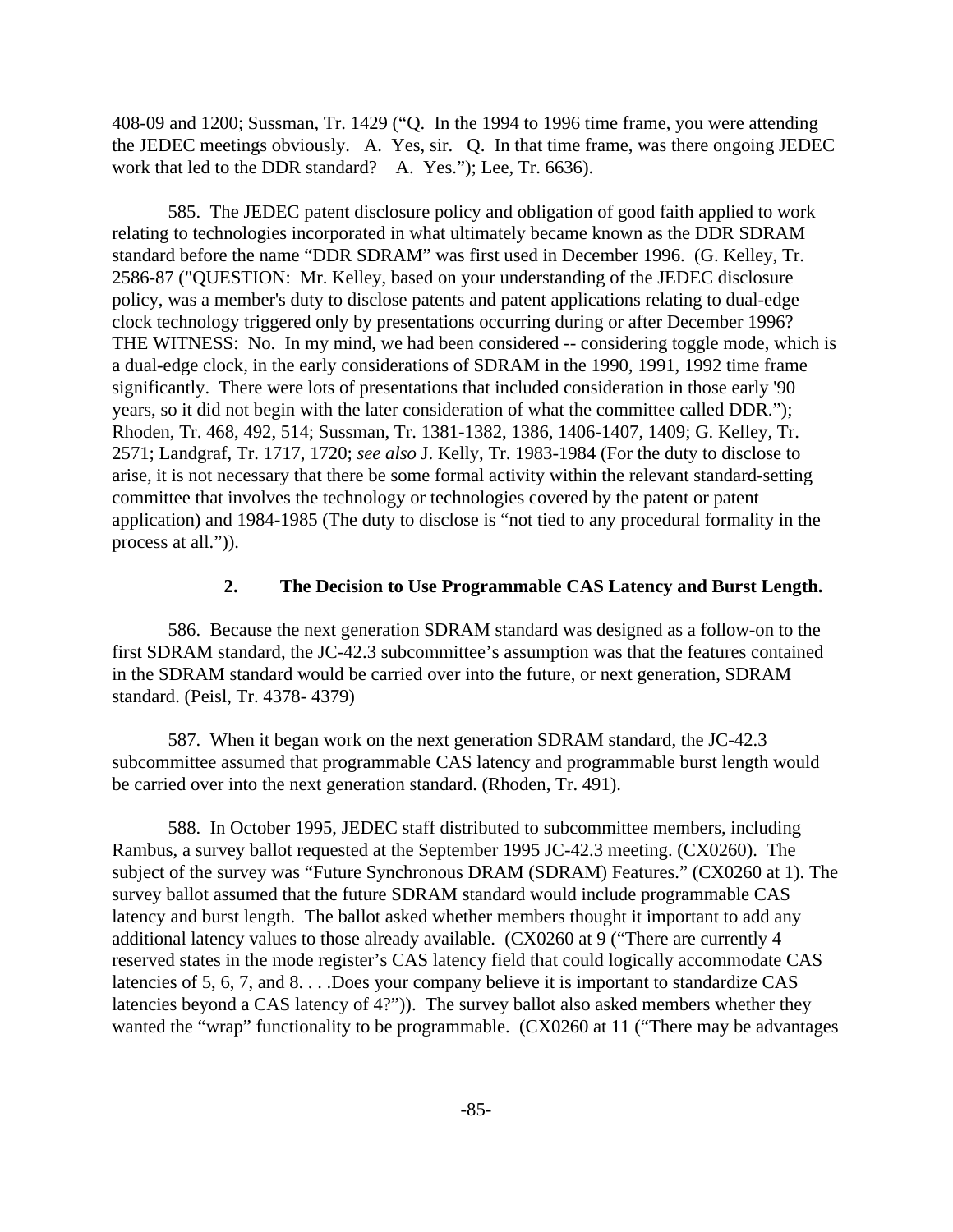to eliminating the "wrap" functionality or making it programmable.")).

589. The results of the SDRAM Features Survey Ballot that had issued on October 30, 1995 were tallied at the same meeting on December 6, 1995. (JX0028 at 36-48). Mosaid made a presentation on the results of the survey. (JX0028 at 6). The CAS latency portion of the survey results showed that JC-42.3 members strongly supported adding into the mode register CAS latencies in excess of four. (JX0028 at 42). The results of the burst wrap survey were also presented. (JX0028 at 44).

590. At the March 20, 1996, JC-42.3 meeting, the RAM features and functions subcommittee made a presentation that included use of programmable CAS latency and burst length. (JX0031 at 64). Desi Rhoden, who made the presentation, assumed that JEDEC would continue to use programmable CAS latency and burst length in the next standard. (Rhoden, Tr. 491-492).

591. At the June 5, 1996, JC-42.3 meeting, EIA made two presentations that included programmable CAS latency and burst length. (JX0033 at 41- 46 and JX0033 at 47-49).

592. At the September 10, 1997 JC-42.3 meeting, the subcommittee voted unanimously to send a DDR mode register to Council. (JX0040 at 7-8; Lee, Tr. 6640-6641). That mode register included programmable CAS latency (CX0234 at 150; JX0057 at 12; Lee, Tr. 6641) and burst length (CX0234 at 150; JX0057 at 12).

593. The mode register was approved by Council and included in Release 9 of the 21-C standard published by JEDEC in August 1999 and subsequently in the consolidated DDR SDRAM Specification (JESD79) that was published by JEDEC in June 2000. (CCFF 657).

## **3. Consideration of On-Chip PLL/DLL.**

594. After the release of the SDRAM standard, JEDEC began working on the next "evolutionary part". (Sussman, Tr. 1402). JEDEC was considering on-chip PLL/DLLs as part of that work. (Sussman, Tr. 1403).

595. PLLs are very similar to DLLs. (Jacob, Tr. 5443).

596. Rambus co-founder Horowitz testified that a DLL is a type of PLL. (Horowitz, Tr. 8607).

597. The JEDEC subcommittee members used the terms PLL and DLL interchangeably. (Rhoden, Tr. 492).

598. The predominant purpose of JEDEC considering placing a PLL or a DLL on a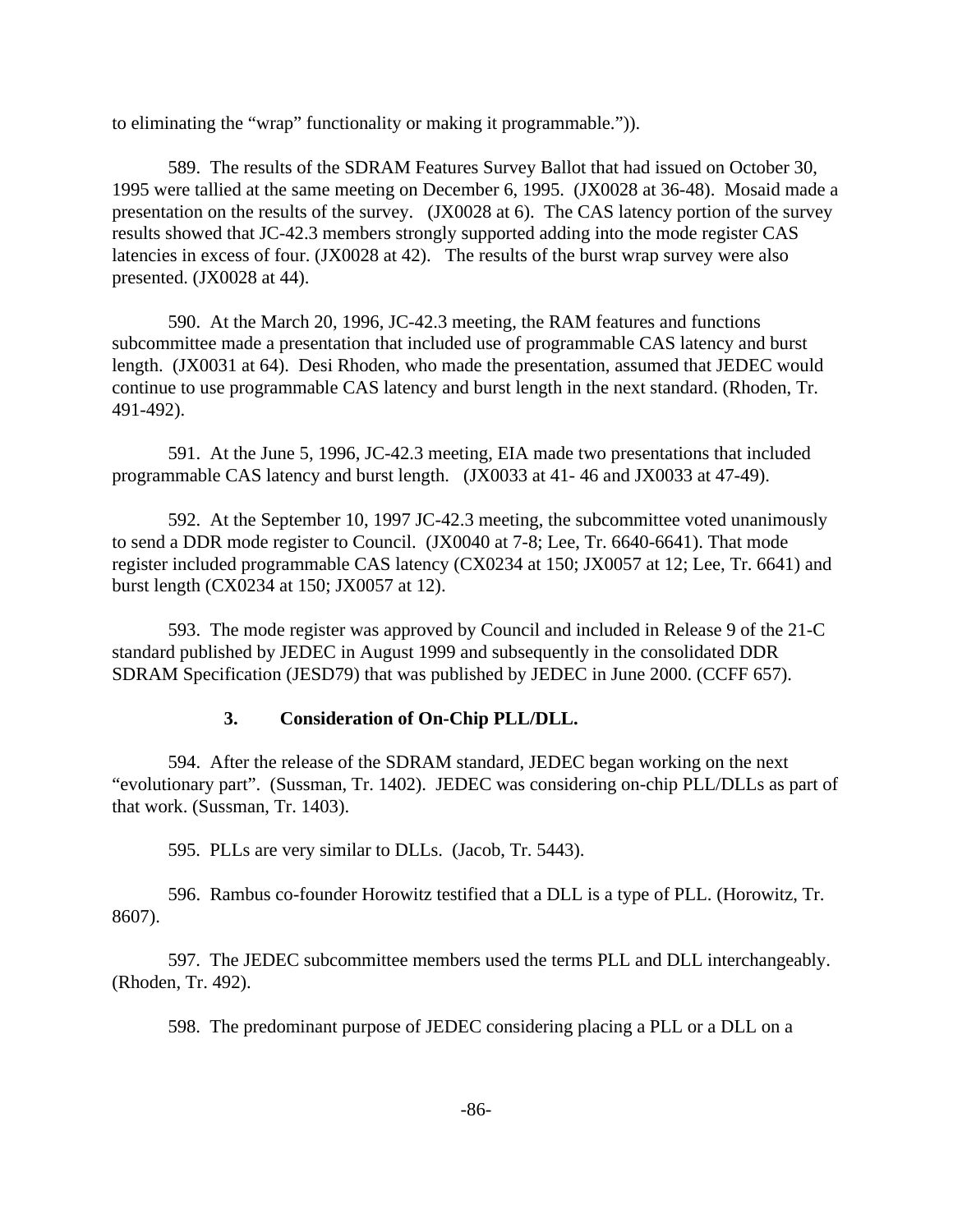memory device was to guarantee that the memory controller would capture data during the data valid window. (Jacob, Tr. 5442-5443; Kellogg, Tr. 5154-5155; Lee, Tr. 6662-6664)

599. An on-chip PLL/DLL would account for delays occurring within the DRAM itself but would not account for delays that occur between the DRAM chip and the controller. (Kellogg, Tr. 5154).

600. The duty to disclose patents or patent applications relating to use of on-chip PLL or on-chip DLL technology was triggered while Rambus was still a member of JEDEC. (G. Kelley, Tr. 2587 ("Q. Again, Mr. Kelley, based on your understanding of the JEDEC disclosure policy, was a member's duty to disclose patents and patent applications relating to use of on-chip PLL or on-chip DLL technology triggered only by presentations occurring during or after December 1996? A. No. They had to be disclosed when the presentations were first considered in the '95, possibly even '94 time frame. I specifically remember '95.")).

601. During the course of 1994, Richard Crisp of Rambus observed discussions in the JEDEC JC-42.5 subcommittee regarding using PLLs on memory modules to remove clock skew from the module. (CX0711 at 13, 14 (Crisp e-mail (3/8/94): the 200 pin DIMM (Dual In-line Memory Module) includes "an on-board PLL clock generator to remove clock skew from the module."), at 31, 35 (Crisp e-mail (7/13/94): Mark Kellogg "argues that the PLLs, buffers, etc must be moved off the DIMM. They are still needed, but the idea is to put them on the motherboard.")).

602. During the course of 1994, Richard Crisp of Rambus was present when the JC-42.3 subcommittee discussed putting PLLs on other types of memories, including SDRAMs. (JX0021 at 39 (Motorola SRAM Sleep and Doze Mode Proposal diagram shows "Phase Locks"); JX0022 at 34 (NEC SRAM Sleep and Doze Mode (informal) proposal table showing PLL)).

603. Richard Crisp and others at Rambus appreciated that memory manufacturers could incorporate PLLs/DLLs on SDRAMs to correct for clock skew. (CX0711 at 22, 23 (Crisp e-mail (5/24/94): "The use of DLL/PLL technologies could be incorporated by anyone to solve" one aspect of clock skew)).

604. At the September 13-14, 1994, JC-42.3 meeting, NEC made a presentation regarding PLLs on SDRAMs. NEC's presentation showed an on-chip PLL circuit and proposed to include a PLL-enable bit in the mode register in order to enable on-chip PLLs. (JX0021 at 87 (Mode Register diagram showing PLL Enable Mode), 91 (diagram comparing access time with and without on-chip PLL) and 92 (slide discusses advantages and disadvantages of on-chip PLL); Rhoden, Tr. 466 ("NEC was proposing including a PLL on board the chip to actually synchronize the phased relationship of the internal clock to the external clock."); G. Kelley, Tr. 2569-70 (The "PLL enable mode is for the addition of a feature called phase lock loop. . . . The proposal on the left [of JX0021, page 91] asks us to consider not putting the PLL on chip, in other words,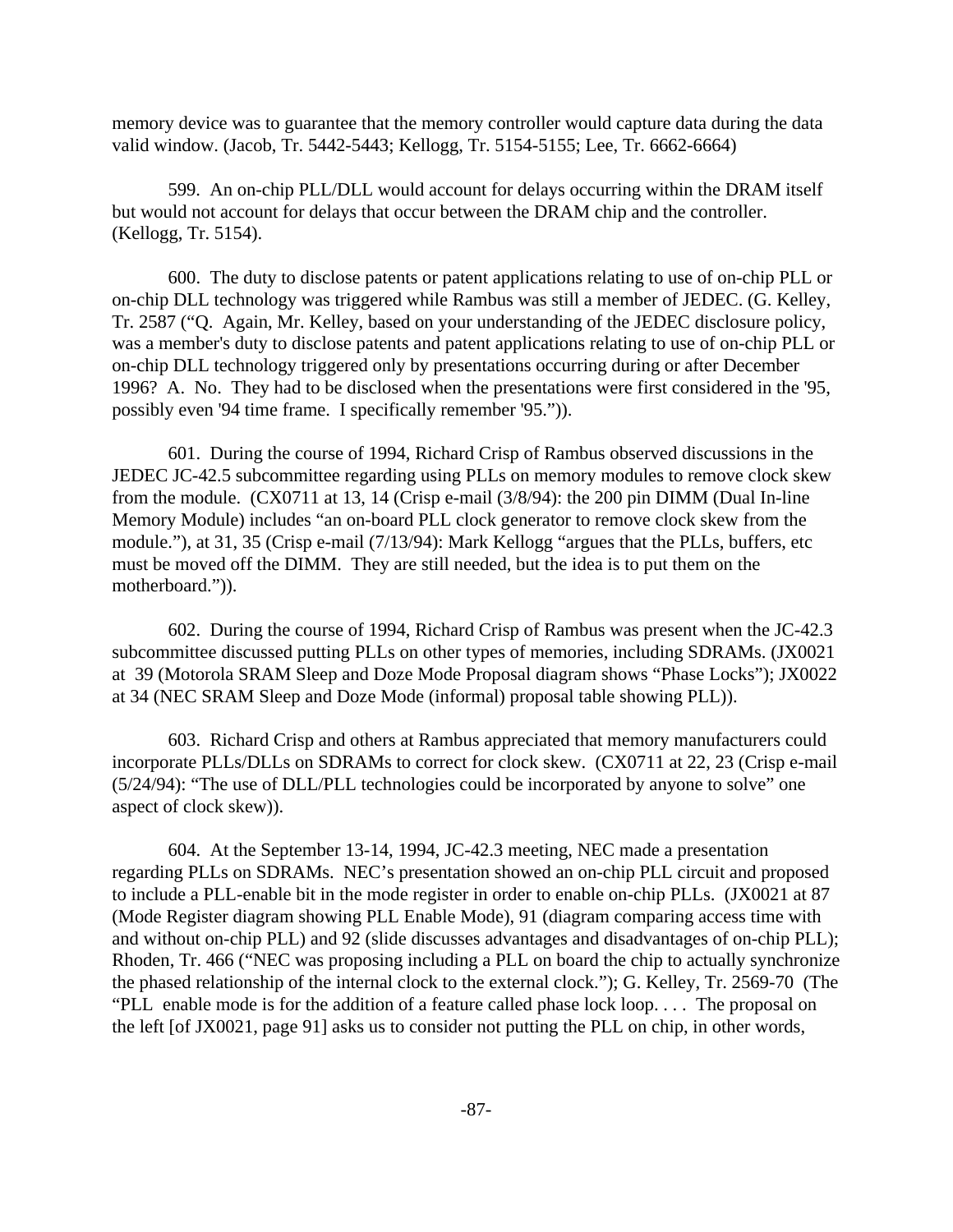doing the phase lock loop operation with another device. And then the proposal on the right as a comparison shows us the option of putting the phase lock loop on the DRAM chip as a new feature. And the comparison shows why the inclusion of the phase lock loop on the chip buys performance.");

605. Richard Crisp sent an e-mail from the September 1994 JC-42.3 meeting stating that NEC was proposing putting a PLL on an SDRAM. (CX0711 at 36-37 ("(NEC PROPOSES PLL ON SDRAM!!!) . . .\*\*\*\* They plan on putting a PLL on board their SDRAMs . . . \*\*\*\*I believe that we have now seen that others are seriously planning inclusion of PLLs on board SDRAMs. . . . What is the exact status of the patent with the PLL claim? \*\*\*\*") (emphasis in original)).

606. Members viewing this presentation were under an obligation to disclose patents or patent applications relating to use of on-chip PLL technology. (G. Kelley, Tr. 2571; *see also* Rhoden, Tr. 468 (this presentation triggered a disclosure obligation)) Furthermore, members had an expectation that a member with any intellectual property relating to on-chip PLL should disclose that interest at the meeting. (Sussman, Tr. 1406-1407).

607. In terms of implementation, there was essentially no difference in the PLL proposed by NEC in September 1994 and a DLL. (Rhoden, Tr. 467-468).

608. At the May 24, 1995 JC-42.3 meeting, Hyundai, Texas Instruments and Mitsubishi made a presentation of the proposed Ramlink/Synclink standard at JEDEC. (JX0026 at 10-11). That presentation included discussion of on-chip PLLs, which the RamLink/SyncLink was planning to avoid. (JX0026 at 97 ("Avoid using PLL in DRAM components")).

609. Discussions of features for the future SDRAM standard led to a request at the JC-42.3 meeting held on September 11, 1995 for a survey ballot to determine the features for the next-generation DRAM. On-chip PLLs were one of the features that had been discussed that led to the request for the survey ballot. (JX0027 at 14 ("A survey ballot was requested on the next generation issues stated above. Mr. Allen agreed to prepare the survey."); Calvin, Tr. 1032 (" . . . this survey was a result of trying to capture the top most things that were necessary for SDRAM to continue to evolve. This had been discussed at numerous meetings before, and many inputs were coming in and, well, this seems to be a big problem area, we should do this. And PLL/DLL was one of those discussions. So, this was just an attempt to say, how important is it, how would you rate it, in terms of need.".)).

610. In October 1995, JEDEC staff distributed to subcommittee members, including Rambus, the survey ballot requested at the September 1995 JC-42.3 meeting. (CX0260). The subject of the survey was "Future Synchronous DRAM (SDRAM) Features." (CX0260 at 1). Question 3.9-1 asked members whether they believed that use of an on chip PLL or DLL was important to reduce the access time from the clock for future generations of SDRAMs future generations of DRAMs (CX0260 at 12 ("Does your company believe that on chip PLL or DLL is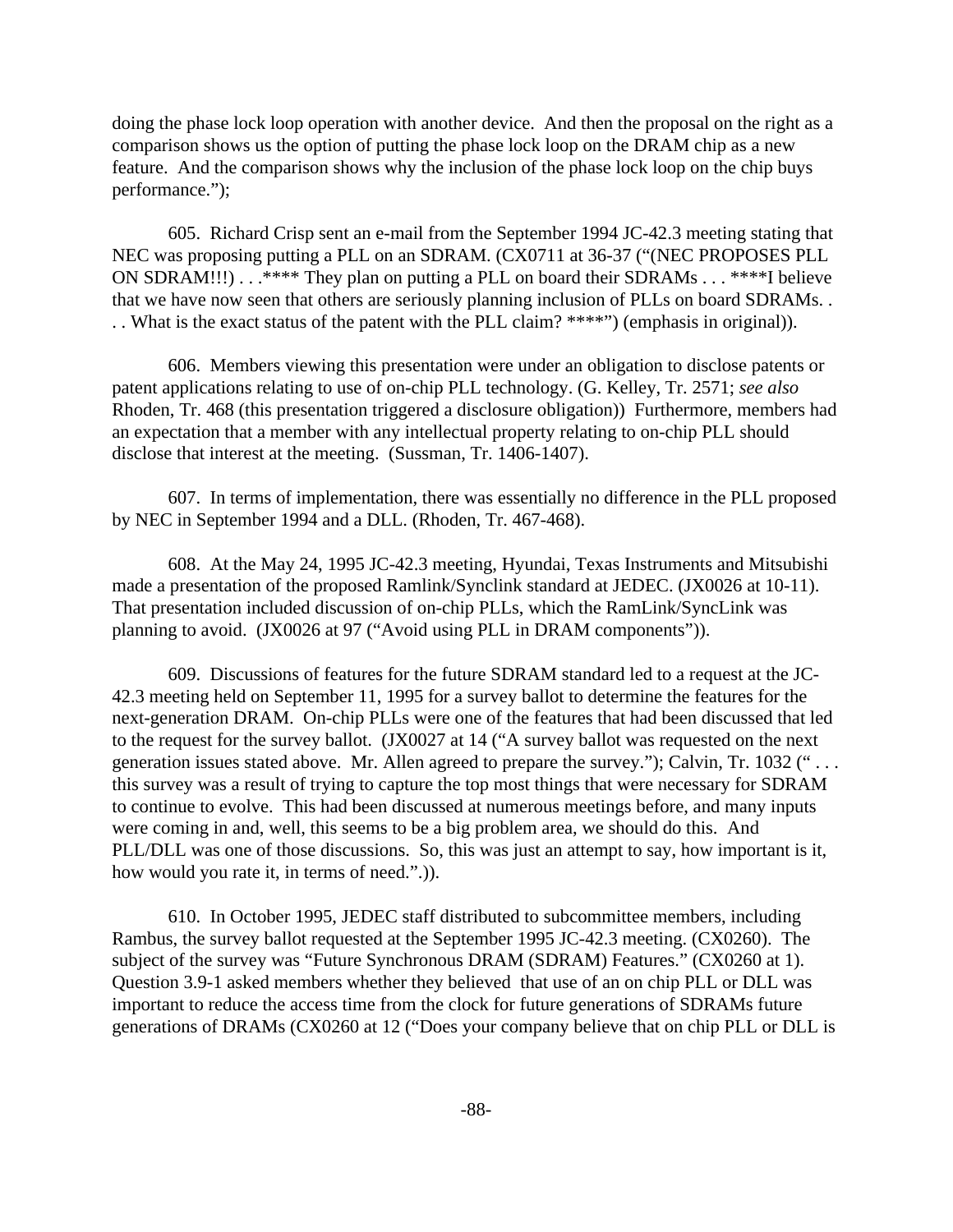important to reduce the access time from the clock for future generations of SDRAMs?").

611. At the JC-42.3 meeting of December 6, 1995, the tally of the votes cast in the Future SDRAM Features Survey Ballot was announced. Eleven members voted "yes" and four members "no" to the question as to whether their company believed that "on chip PLL or DLL is important to reduce the access time from the clock for future generations of SDRAMs" (JX0028 at 45). On-chip PLL/DLL was included among issues with "strong support" in the conclusion of the SDRAM Feature Survey Ballot.(JX0028 at 35 ("ISSUES WITH STRONG SUPPORT . . . On chip PLL/DLLs to reduce clock access time")).

612. Mosaid presented the results of the survey. Mosaid disclosed a pending patent application with claims relating to on-chip DLL technology, but stated that the patent likely to result from the application may not be necessary to use a standard. (JX0028 at 6 ("MOSAID noted that they had a patent pending on DLL and noted that it was a particular implementation and may not be required to use the standard."); CX0711 at 192 (Crisp e-mail (12/6/95): Richard Foss of Mosaid "stated that MOSAID has a pending patent application for PLL/DLL on SDRAMs. His suspicion is that his patent will probably end up being an implementation patent rather than a concept patent. In the event the patent winds up being a concept patent, he says they will be compliance with the JEDEC patent policy.\*\*\*\*\*")).

613. At the January 31, 1996, JC-42.3 interim meeting, Micron presented a proposal discussing the potential use of on-chip PLL/DLLs and echo clocks in Future SDRAMs. (JX0029 at 17 ("PLL/DLL circuits are being considered to reduce the apparent access time (i.e. as measured from the external clock) for read accesses"). Micron proposed using a single PLL on the controller or clock chip and echo clocks rather than on-chip PLLs. (JX0029 at 18 ("FUTURE SDRAM - CLOCK ISSUES PLL/DLL Circuits . . Use centralized PLL/DLL (e.g. in clock chip) to generate two phases of clock signal"); Rhoden, Tr. 487). The Micron presentation triggered a duty to disclose under the JEDEC patent policy. (Rhoden, Tr. 488).

614. At the JC-42.3 meeting of March 20, 1996, Desi Rhoden, on behalf of the JC-42.3C RAM Features and Functions Letter Committee, made a presentation that included on–chip PLL/DLL**.** (JX0031 at 64 (table showing SDRAM features that includes on chip PLL/DLL); Rhoden, Tr. 492). This presentation triggered a disclosure under the JEDEC patent policy. (Rhoden, Tr. 493).

615. Samsung also made a Future SDRAM proposal that included discussion of alternatives to on-chip PLL/DLL. (JX0031 at 68-72; Rhoden, Tr. 513-514; Lee, Tr. 6691). This presentation triggered disclosure under the JEDEC patent policy. (Rhoden, Tr. 514).

616. At the JC-42.3 meeting of June 5, 1996, EIA made two presentations involving on/off-chip DLL. (JX0033 at 42 ("Latency, in the case of DLL on chip") and 48 ("Latency (without DLL)").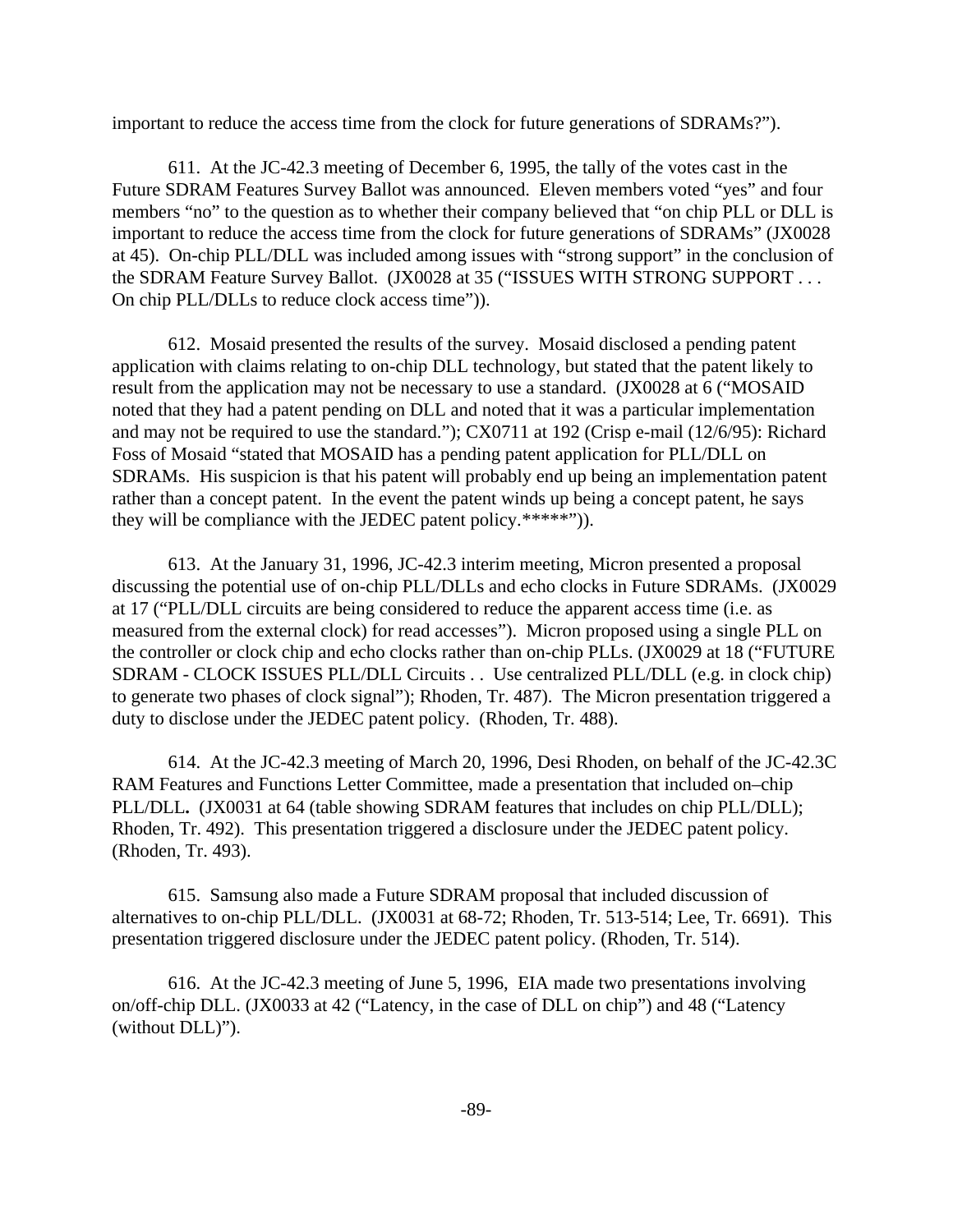617. During the course of its work relating to what ultimately became the DDR SDRAM standard, the JC-42.3 subcommittee also considered, as an alternative to on-chip PLL/DLL, the use of vernier circuits. (JX0036 at 58, 64; CX0367 at 3 (Presentation of Desi Rhoden: "The inclusion of the vernier in the memory for read data timing manipulation is good for all but the simple one memory device system."); Kellogg, Tr. 5168 ("My recommendation was in support first of all for the vernier. We seriously felt that that was the optimal solution, looking at the total data capture issue."); *see also* Lee, Tr. 6676-6678).

618. During the course of its work relating to what ultimately became the DDR SDRAM standard, the JC-42.3 subcommittee also considered, as an alternative to on-chip PLL/DLL, the use of an edge-aligned, bi-directional data strobe. (CX0368 at 1, 4 (Micron presentation regarding an edge-aligned, bi-directional data strobe: An edge-aligned strobe allowed implementation without DLL); CX0370 at 2(Silicon Graphics presentation for a unidirectional data strobe for read operations; "DLLs introduce instability, cut into dram core cycle time.") and 3; CX2713 at 2; Lee, Tr. 6651, 6654).

619. By the time of the JC-42.3 meeting of December 9-10, 1997, the subcommittee had decided to include an on-chip DLL in the DDR standard that could be turned on or off (Lee, Tr. 6680-6681). At this meeting the subcommittee discussed the timing of a device where the onchip DLL was disabled or enabled. (JX0041 at 18; Lee, Tr. 6680-6681).

## **4. Consideration of Dual Edge Clocking.**

620. Dual edge clocking means capturing data off both edges of the clock. (Lee, Tr. 6688).

621. In a DDR SDRAM, data transitions on both the rising and falling edge of the clock. (Rhoden, Tr. 389; Polzin, Tr. 3995 ("DDR techniques allowed you to capture the data on the falling edge and the rising edge to effectively double the data rate, hence the word "double data rate" or "DDR."); Peisl, Tr. 4397 ("Both, the rising and falling edge of the clock. That's the essential of the DDR standard.").

622. In a DDR SDRAM read operation, data is driven by a data strobe, or strobe clock, which transmits data in time with the rising and falling edges of the system clock. (Rhoden, Tr. 513 (Samsung was proposing a "strobe clock, which is essentially what we have [in DDR SDRAMs]."); Peisl, Tr. 4397 (data is being transmitted on the rising and falling edges of the clock); Sussman, Tr. 1427 (page 5 of the DDR SDRAM standard refers to two data transfers per clock cycle); Kellogg, Tr. 5172 (the DDR SDRAM standard called for transmission of data on both the rising and falling edges of the clock)).

623. JEDEC consideration of the dual edge clocking technology that was included in the DDR SDRAM standard began in 1988 when IBM presented its first HST proposals. (G. Kelley,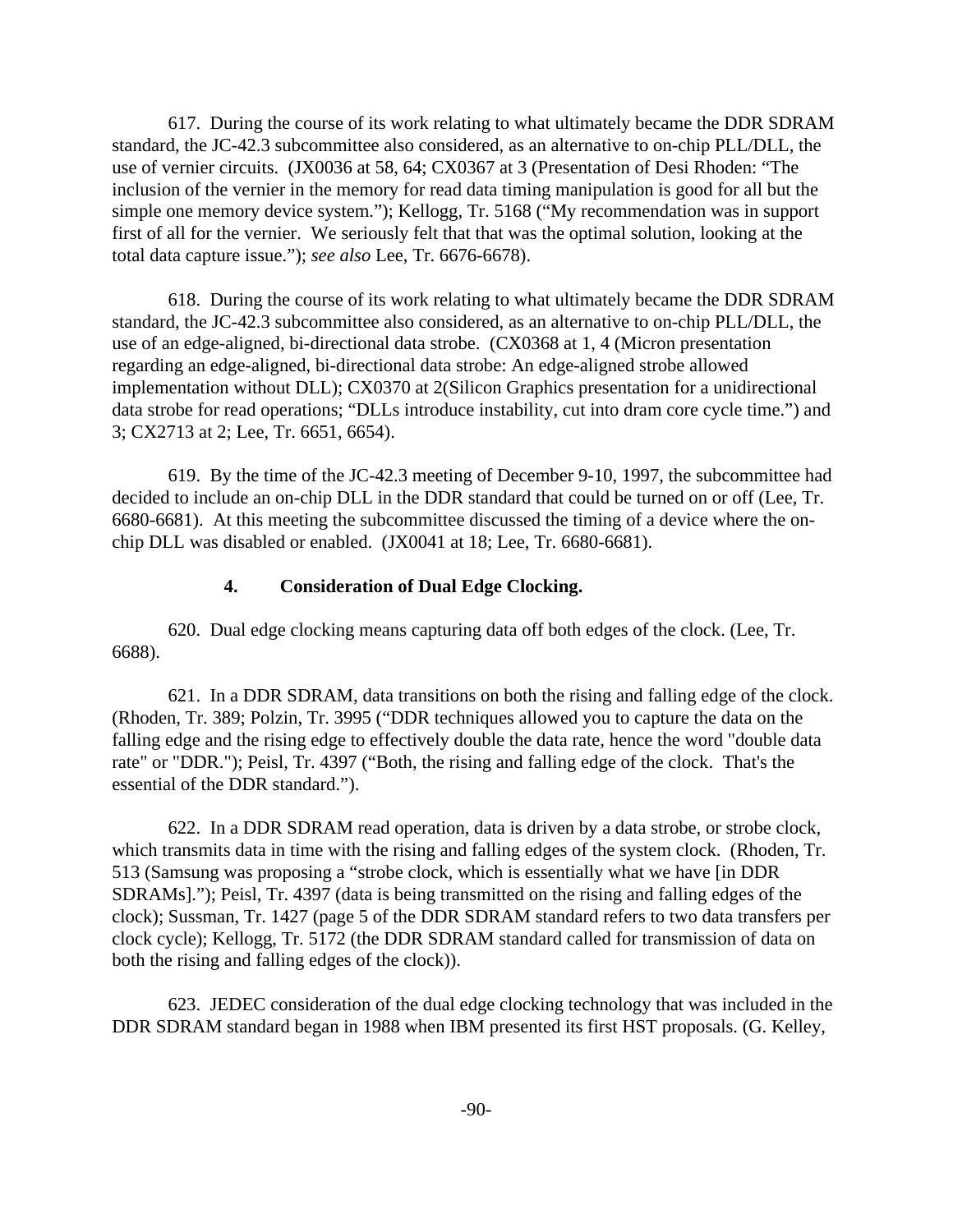Tr. 2584-85 ("In my mind, the consideration of using a double-edged clock actually began when I made the first presentation in 1988 and IBM reproposed in 1990 and 1991 and several other companies picked up in that -- on that concept in 1991. I think we had five companies showing what they called their own toggle mode in their presentations on the consideration of the first-generation synchronous DRAM. So in my mind, the consideration of the dual-edge clock began in 1988 and was essentially tabled because it was felt by the committee that it was not needed for the first generation part and that we would pick up the idea for consideration of the second generation part, which is now called DDR SDRAM.") and 2586-87 ("In my mind, we had been considered -- considering toggle mode, which is a dual-edge clock, in the early considerations of SDRAM in the 1990, 1991, 1992 time frame significantly. There were lots of presentations that included consideration in those early '90 years, so it did not begin with the later consideration of what the committee called DDR.")

624. Dual edge clocking continued to be considered at JEDEC as IBM and other members made further HST proposals in 1990 and 1991. (G. Kelley, Tr. 2584-85; CCFF 511)

625. On January 3, 1991, the JC-42.3 subcommittee issued a survey ballot regarding a proposed standard for HST. (CX0251). It included questions on dual edge clocking. (CX0316 at 1 ("TOGGLE MODE offers increased data rate (Writes or Reads) by clocking data from all of the DRAM I/Os at both the falling and the rising edges of the 'Toggle' pin . . . Do you think that this kind of performance enhancement needs to be offered as a standard" yes (hand written).").

626. At the May 9, 1991 JC-42.3 meeting, the subcommittee passed a motion to ballot the IBM toggle mode presentation. (JX0005 at 12). At the same meeting Siemens also made a toggle mode presentation that was like the IBM toggle mode except it used a G\ pin instead of a new toggle pin. (JX0005 at 12).

627. At the September 18, 1991 JC-42.3 meeting, the subcommittee voted in favor of the IBM toggle mode technology. However, there were four no votes and a number of comments. For example, NEC and Samsung commented that the use of two clock edges can limit speed. (JX0007 at 8). The subcommittee therefore decided to put the ballot on hold until more resolution to the comments could be made. (JX0007 at 9). At the same meeting Siemens made a second showing of its toggle mode technology. A motion to ballot was not made. (JX0007 at 10).

628. At the JC-42.3 Subcommittee meeting held on December 4-5, 1991, Mark Kellogg of IBM made a presentation comparing High Speed Toggle to synchronous DRAMs. (JX0010 at 5 and 84 ("Options: 1) high speed toggle (already passed ballot, on hold)")).(Kellogg, Tr. 5172- 5173) The HST being presented by Kellogg was basically the same thing as dual edge clocking. (Sussman, Tr. 1380-1381; Prince, Tr. 8992 ("Q. And when you talk here about another method, was that -- are you describing dual-edged clocking? A. Yes, although at the time I would have said I was describing toggle mode. Yes. Q. And by that would mean using the rising edge and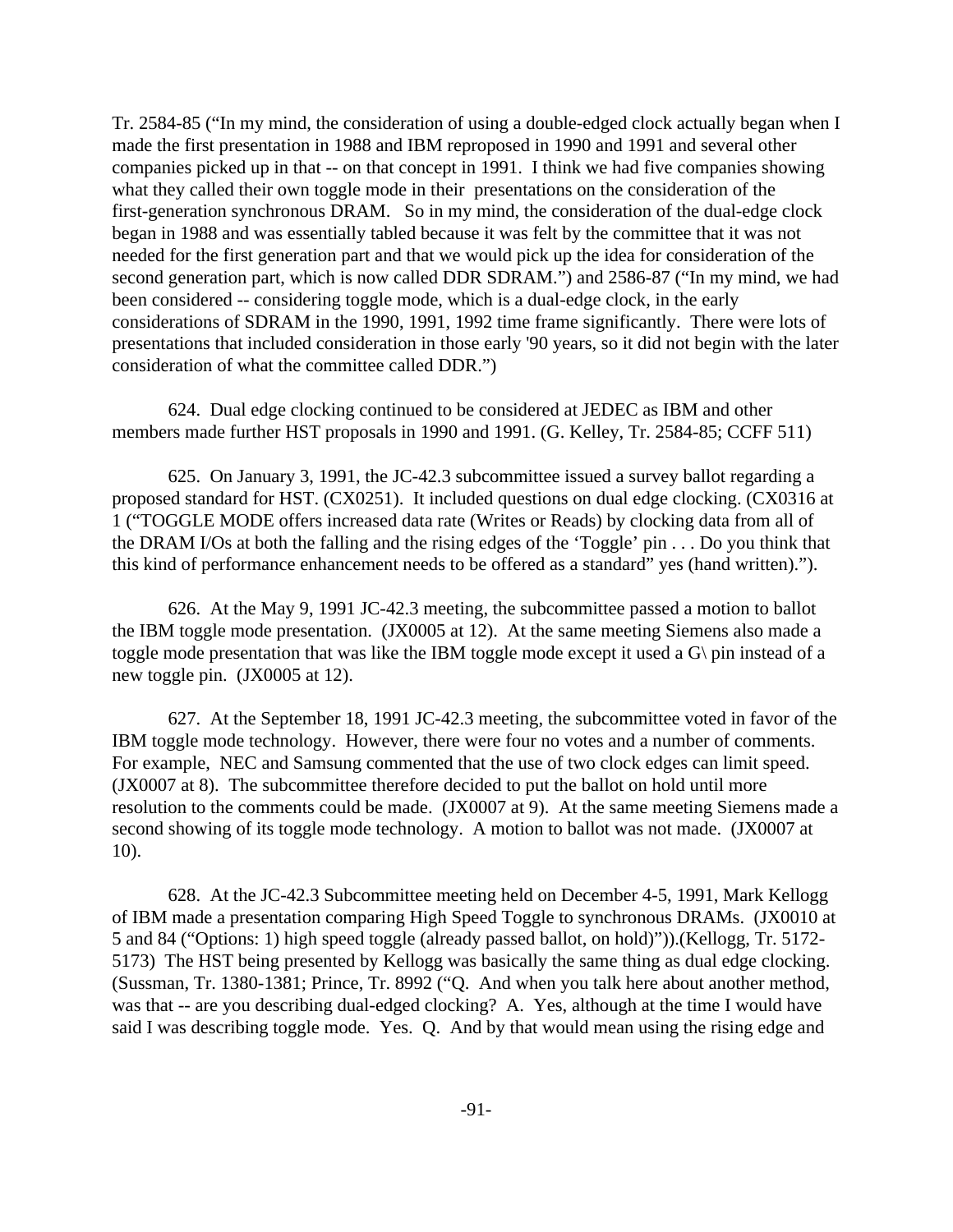the falling edge of the clock to  $-$  A. Yes, sir.") The Kellogg presentation created an obligation on a member to disclose relevant patents or patent applications. (G. Kelley, Tr. 2506). A JEDEC member listening to this presentation with claims covering dual edge clocking should have disclosed those claims. (Sussman, Tr. 1381-82).

629. At a special meeting of the JC-42.3 Subcommittee Task Force held on April 14, 1992, IBM indicated a desire to have dual edge clock technology in the first-generation SDRAM standard. (CX0034 at 32 ("IBM: … A Synchronous RAS/CAS with Synchronous DQ \* dual clock edge…"); Rhoden, Tr. 443 (Mr. Hardell was "proposing using both edges of the clock for the transition of data and information inside the Synchronous DRAM."); G. Kelley, Tr. 2514 (Mr. Hardell was proposing that JEDEC use the IBM invention, "an asynchronous DRAM with a synchronous output using both edges of the clock, the rising edge of the clock and falling edge of the clock, to output data."); Sussman, Tr.1386 ("Hardell . . . is still pushing a double edge clock version of the part).

630. Mr. Sussman's expectation as a JEDEC member was that a member with intellectual property relating to dual edge clocking technology would disclose that intellectual property. (Sussman, Tr. 1386). The same JEDEC disclosure rules apply to JEDEC task force meetings like this one as to regular JEDEC committee meetings. (Sussman, Tr. 1386)

631. The attendees at the meeting discussed the advantages of a dual edged clock against a single edged clock and decided that a dual edge clock was not needed to meet the requirements of the SDRAM standard that it was currently working on and that it would reconsider the dual edge clocking technology in the next generation standard (G. Kelley, Tr. 2515 ("At the meeting, we discussed the advantages of a double-edged clock versus a single-edged clock and we decided as a group that we could meet the requirements of the high-performance systems for the next-generation DRAM without needing a double-edged clock for that doubling of the performance and that we would reconsider the double-edged feature in the next generation."); Rhoden, Tr. 462).

632. The proposal made by IBM at the April 14, 1992 Task Force meeting eventually wound up in the DDR standard. (Rhoden, Tr. 445-446 ("The differences [between Mr. Hardell's presentation in April 1992 and the dual edge clock proposed for the DDR SDRAM ballot] was almost none. What Mr. Hardell was proposing is essentially what we ultimately wound up with in the standard for DDR."); Rhoden, Tr. 483; Kellogg, Tr. 5176).

633. At a meeting of the JC-42.3 subcommittee held on May 24, 1995, Hyundai, Texas Instruments and Mitsubishi all made presentations relating to the Synclink technology. (JX0026 at 10-11 and 95-108 (Hyundai presentation); JX0026 at 10 and 109-110 (Texas Instruments presentation)); JX0026 at 11 and 111-112 (Mitsubishi presentation)).

634. The SyncLink presentations included proposals to use dual edge clock technology.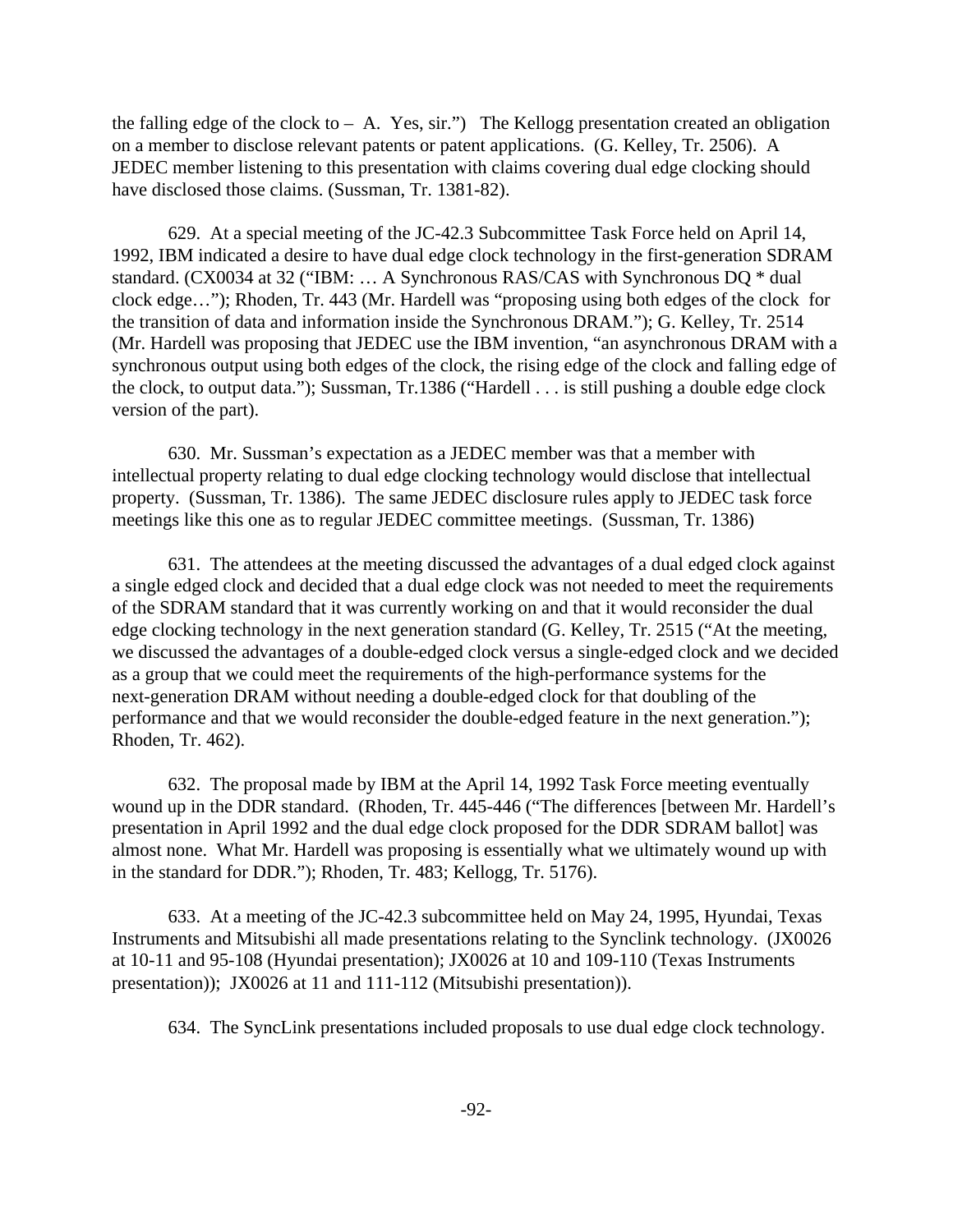(JX0026 at 112 ("Strobe in Reference Clock both edge for input, positive edge for output") (Mitsubishi presentation); Rhoden, Tr. 472 ("Mitsubishi was proposing here a reference clock. Both edge for input is basically, if you want to think about it, it's a dual edge input. Both edge for input and positive edge for output, they were using a combination, if you would."); Calvin, Tr. 1026-1027; Sussman, Tr. 1405, 1408; G. Kelley, Tr. 2575 ("I understood that this was proposing a new concept of double-edge clock. It was similar to the concept that we had discussed for some time called toggle mode where you use the double-edge clock on output control. This was using a double-edge clock on input control with data coming into the DRAM."); *see also* CX0711 at 156-57 (e-mail from Don Stark to all Rambus staff noting SyncLink's use of both the rising and falling edges of the clock for data input)).

635. Mr. Sussman's expectation was that a member with intellectual property relating to dual edge clocking should disclose that interest in response to this presentation. (Sussman, Tr. 1409).

636. JEDEC never standardized the Synclink architecture. (G. Kelley, Tr. 2579; Sussman, Tr. 1415).

637. In October 1995, JEDEC staff distributed to subcommittee members, including Rambus, a survey ballot requested at the September 1995 JC-42.3 meeting. (CX0260). The subject of the survey was "Future Synchronous DRAM (SDRAM) Features." (CX0260 at 1). Question 3.9-4 asked members whether they believed future generations of DRAMs could benefit from using both edges of the clock for sampling inputs. (CX0260 at 12 ("Does your company believe that future generations of SDRAMs could benefit from using BOTH edges of the clock for sampling inputs")). This question related dual edge clocking. (Calvin, Tr. 1033; Lee, Tr. 6689).

638. At a meeting of the JC-42.3 Subcommittee held on December 6, 1995, the results of the survey ballot were tabulated and announced. No clear consensus on the proposed use of dual edge clock in the next generation standard was reached, with seven members responding that the next generation of SDRAMs would benefit from using dual-edge clock technology and nine members responding that it would not. (JX0028 at 45.). Two specific comments relating to dual edge clock technology were recorded in the results of the survey ballot, both supportive of using the technology.((JX0028 at 45) ("Mitsubishi . . . Dual CLK input/output is simple and effective.") ("HP … Use positive edge for address/command & both edges for data.")).

639. At a meeting of the JC-42.3 Subcommittee held on March 20, 1996, Samsung made a presentation proposing to use dual edge clock technology in the future SDRAM standard. (JX0031 at 71 ("Future SDRAM - Proposal – Proposed Clocking Scheme … – Data in sampled at both edge of Clock into memory … – Use both edge of the Strobe clock to sample the memory Data into Controller"); Rhoden, Tr. 512; Calvin, Tr. 1035; Landgraf, Tr. 1719-1720; G. Kelley, Tr. 2581-2582; CX2114 at 85 (Karp, FTC Dep.)).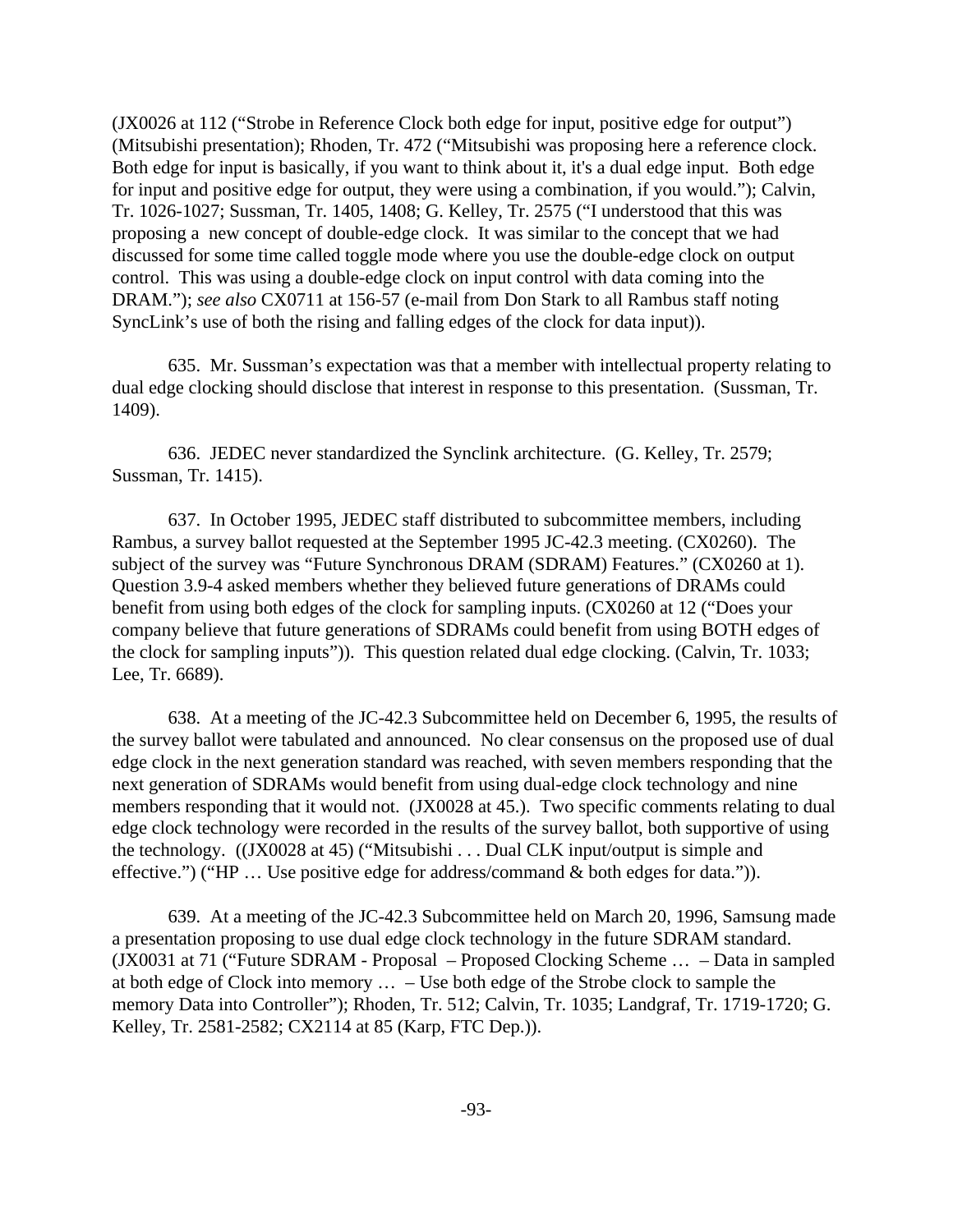640. This presentation triggered disclosure under the JEDEC patent policy. (Rhoden, Tr. 514; G. Kelley, Tr. 2582; Landgraf, Tr. 1720 ("Q. Based on your understanding of the JEDEC patent policy, would a member who held patents or patent applications on dual edge clock have been required to disclose that information at this time? A. Yes, the committee had been discussing for a number of meetings what the next generation of Synchronous DRAM should be looking like and what kind of features, and a result of MOSAID's survey ballot as well as other discussions and meetings, the committee was driving towards a set of features for next generation SDRAM for higher performance, and all of these were in the direction of a proposed standard. So, all these presentations were bits and pieces that ended up into the double data rate standard.").

641. At the same meeting in March 1996, JEDEC considered running a single-edged clock faster in order to double the data rate. (JX0031 at 64; Rhoden, Tr. 542-43 (VLSI proposed using higher speed clocks to achieve data rates of up to 300 mhz)).

642. During the course of its work relating to what ultimately became the DDR SDRAM standard, the JC-42.3 Subcommittee also considered, as an alternative to dual edge clocking, the use of a single edged clock. (CX0371 at 3; Lee, Tr. 6710-13 (showing and discussing two Texas Instruments presentations, one proposing to use a high-speed single-edged clock, and one proposing to use a lower speed single-edged clock with an on-chip clock frequency doubler to double the clock speed of the external clock signal).

643. At the September 10, 1997, JC-42.3 meeting, the subcommittee voted to send a ballot including dual edge clocking to Council. (JX0040 at 8; Lee, Tr. 6714-6715).

644. In 1999-2000, Jedec considered interleaving SDRAM chips on the module in order to double the data rate. (CX0150 at 109-117). In December 1999, Kentron made a proposal to Jedec to interleave SDRAM chips on the module. (CX0150 at 115) ("Operate each bank with its individual CLK . . . Provide/Sample data for every rising edge of both CLKs.").

# **5. Other Technologies Considered In Connection With the DDR SDRAM Standard.**

# **(A) Externally Supplied Reference Voltage.**

645. At the May 1994 JC-42.3 meeting and the March 1995 JC-16 meeting Richard Crisp of Rambus observed presentations regarding externally supplied reference voltage. (CX0711 at 25, 27; CX0711 at 52, 54).

646. JEDEC included externally supplied reference voltage as an optional feature in the DDR SDRAM standard. (CCFF 564).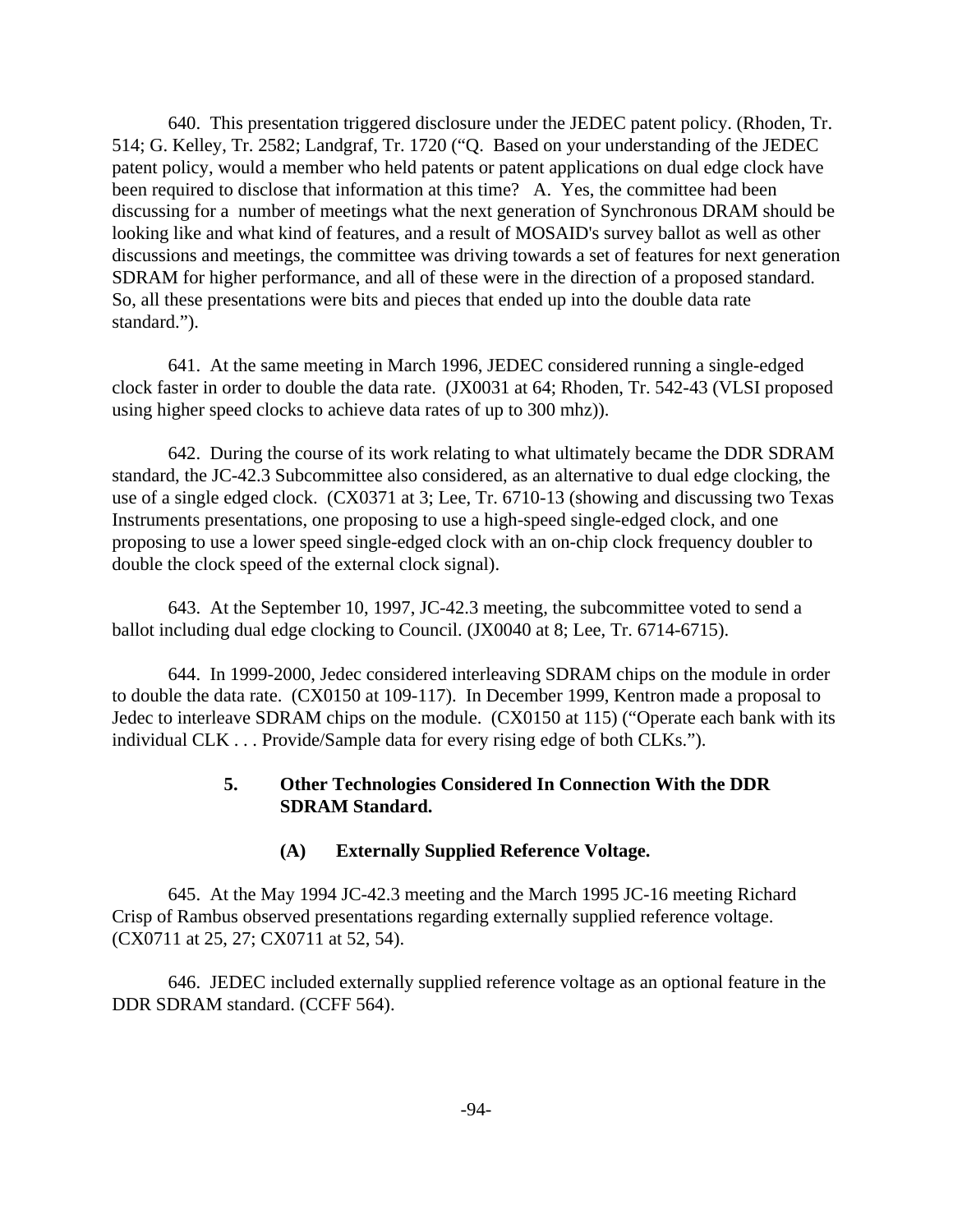#### **(B) Source Synchronous Clocking.**

647. During the March 15, 1995 JC 42.3 meeting, Mr. Crisp recorded a Fujitsu representative's suggestion that it would be necessary to use two clocks, a clock-in and clock-out, for high speed operation. (CX0711 at 58). In an e-mail sent to Rambus executives and others, Mr. Crisp stated, "It appears that they are starting to figure out that we have a very good idea with respect to source synchronous clocking. Of course they may get into patent trouble if they do this." (*Id.*).

648. JEDEC included a bidirectional data strobe, or DQS strobe, as part of the DDR SDRAM standard. (CX0234 at 164). The data strobe might be considered to be a form of source synchronous clocking. (Lee, Tr. 6682).

#### **6. Adoption of the DDR SDRAM Standard.**

649. In August 1999 JEDEC issued Release 9 of the 21-C standard. (CX0234).

650. Release 9 expanded the original SDRAM standards to include DDR SDRAMs. (CX0234 at 143). It included programmable CAS latency and burst length as well as on-chip DLL and dual edge clocking. (CCFF 653-658)

651. Users requested that JEDEC take everything that related to DDR out of Release 9 and put it in a separate specification. (Rhoden, Tr. 1293-1294). In response to user requests, JEDEC took all of the DDR specifications that had previously issued in Release 9 of the 21-C standard (CX0234) and put them together in one document. (Rhoden, Tr. 1293-1294). That document, entitled "Double Data Rate (DDR) SDRAM Specification" and numbered "JESD79" was published in June 2000. (JX0057; Rhoden, Tr. 1293-1294).

652. Apart from the possibility of some slight updating and clean-up, JESD79 contains the same DDR related material as in Release 9 of the 21-C standard. (Rhoden, Tr. 1294).

# **7. The Content of the Adopted DDR SDRAM Standard.**

653. The DDR SDRAM Standard incorporated in Release 9 of 21-C and JESD79 included many features that had been previously adopted in the first generation SDRAM standard as well as new features such as dual edge clocking and on-chip DLLs. (Sussman, Tr. 1428-1429 ("Many of the features of the Synchronous DRAM are part of the double data rate Synchronous DRAM. Key items that we've added is that now the customer base, the user base, has more experience with higher edge clocks. We're using both edges of the clock rather than just a single edge. Now that we're going faster, we've added this DLL/PLL that used to be on the system board for only some of the systems. So, basically we're adding other system-level features that we know about and arguing about adding them into the component."); Gross, Tr. 2296-2297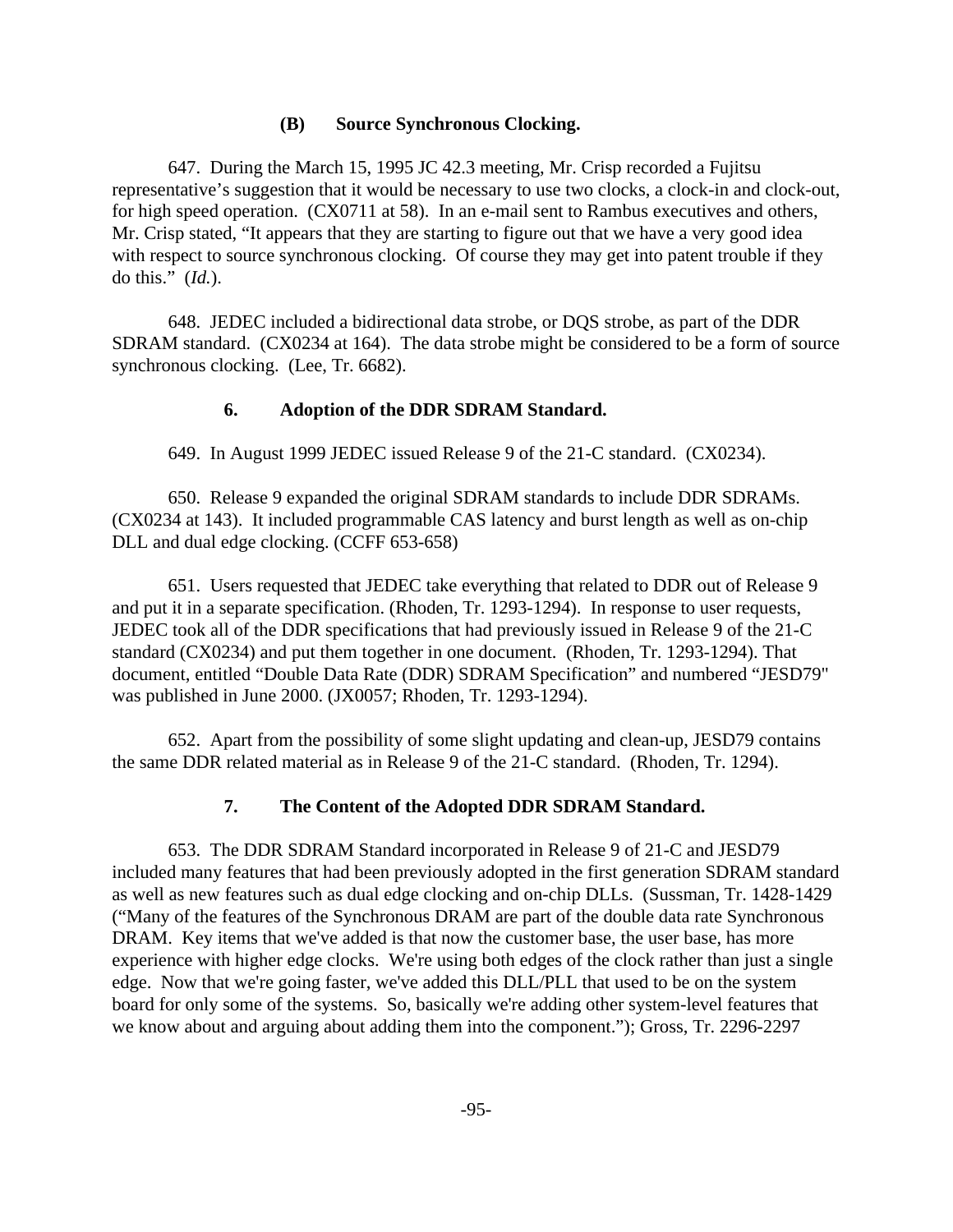(DDR "was an improvement and had a lot in common with the prior technology SDRAM relative to the way it was utilized to get data in and out of the device."); Peisl, Tr. 4429 ("DDR was an evolutionary concept in regards to SDR on JEDEC level. Several features of SDR had been taken over into DDR, so it was more or less a logical step for the industry committee to go from SDR to DDR and this is meant by the engineering word "easier"); McWilliams, Tr. 4822 ("DDR is perceived to be evolutionary in that it added some strobes for the data bus but preserved most of the paradigms of SDRAM."); Bechtelsheim, Tr. 5871- 5872 (DDR is "a modest design change from the original synchronous DRAM in terms of the conceptual similarity of the two designs."); CX2451 at 20).

654. All of the features included in the DDR SDRAM standard had been considered in the first generation SDRAM standard. (CX2767 at 5 ("Everything that exists within DDR was considered in the previous SDRAM generation but postponed to make sure we could keep the final cost in line with the previous technology (EDO).")

#### **(A) On-chip DLL.**

655. The DDR SDRAM standard requires use of on-chip DLLs. (CX0234 at 176 ("DLL Enable/Diasable Mode for DDR SDRAM/SGRAM . . . The following defines the DLL disable/enable bit in the Extended Mode Register") and at 197 ("DDR SDRAMs/SGRAMs incorporate an internal DLL (Delay Lock Loop) or equivalent circuitry to shift the output data in time such that the output data is nominally aligned with the input clock, CK."); JX0057 at 8 (Functional block diagram showing an on-chip DLL); Lee, Tr. 6643 ("Q. Based on your understanding, does the JEDEC DDR SDRAM standard require the inclusion of on-chip DLL? A. Yes"); Rhoden, Tr. 564 ("Q. So, on-chip DLL is not really a requirement for JEDEC Standard 21-C is it? A. Oh, quite the contrary, sir. It is a requirement.") and 1295; Sussman, Tr. 1427; Peisl 4391-4392)

#### **(B) Dual Edge Clocking.**

656. The DDR SDRAM standard requires use of dual edged clocking. (JX0057 at 24; Kellogg, Tr. 5172) The JESD79 DDR SDRAM specification covers SDRAMs that have dual edge clocking. (JX0057 at 5; Sussman, Tr. 1427; Kellogg, Tr. 5172) (JX0057 at 21 ("Each subsequent data-out element will be valid nominally at the next positive or negative clock edge.").

#### **(C) Programmable CAS Latency and Burst Length.**

657. The DDR standard requires the use of programmable CAS latency and burst length. (CX0234 at 150 (mode register table includes SDRAM and DDR SDRAM CAS latency and burst length values); Geilhufe, Tr. 9742-9744; Lee, Tr. 6625)). In June 2000, JEDEC published a Double Data Rate (DDR) SDRAM Specification (JESD79), which was unique to DDR SDRAM.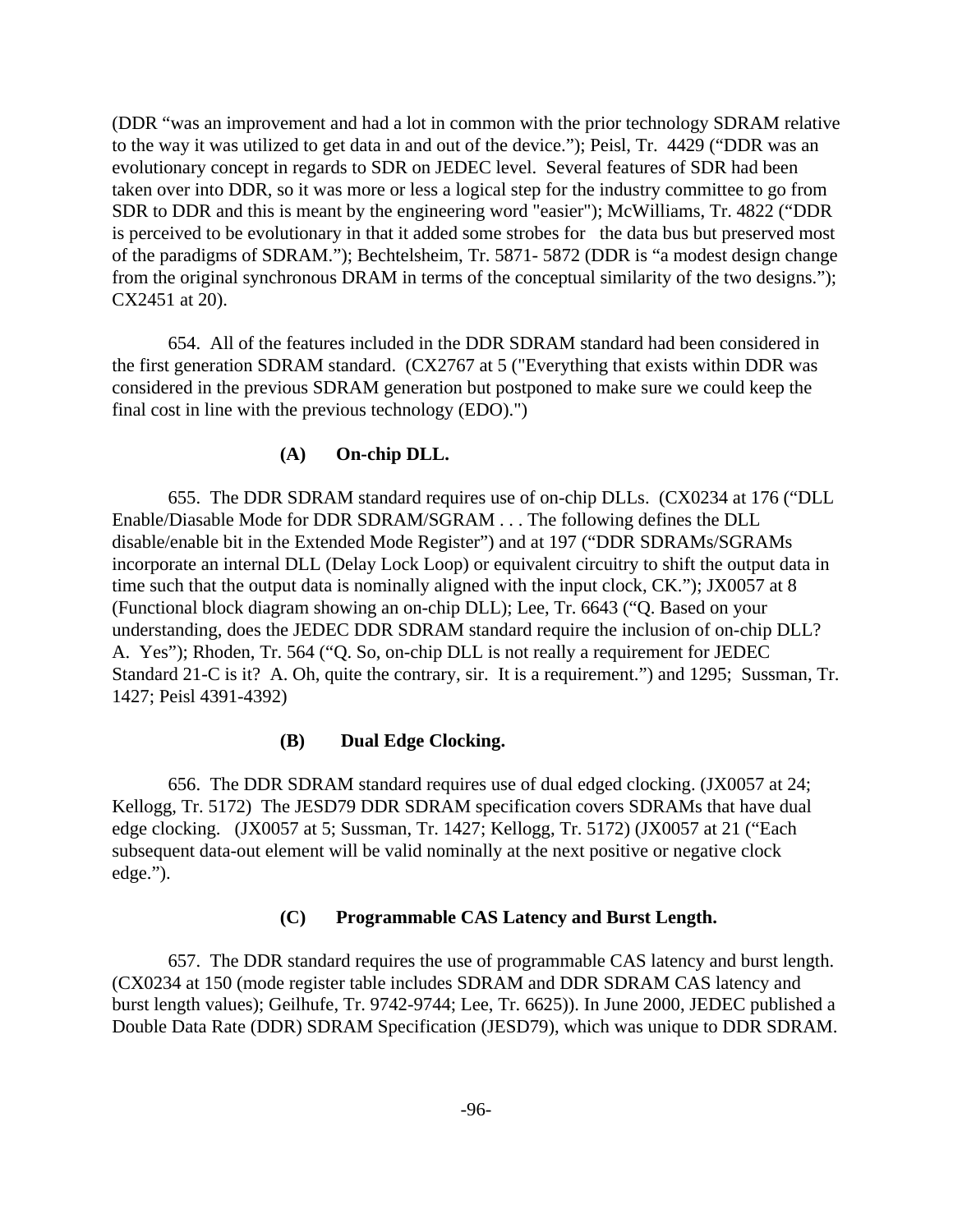It continued to include a programmable mode register to define CAS latency. (JX0057 at 12 ("The Mode Register is used to define the specific mode of operation of the DDR SDRAM. This definition includes the selection of a burst length, a burst, type, a CAS latency, and operating mode, as shown in Figure 1. The Mode Register is programmed via the MODE REGISTER SET command . . . and will retain the stored information until it is programmed again of the device loses power. . .").

# **8. The Implementation of the Standard.**

658. The JEDEC SDRAM and DDR SDRAM standards determined what features were required to be present in JEDEC-compliant DRAMs. (Peisl, Tr. 4384 ("JEDEC's standards were the only source for our own specifications, meaning that Infineon – Siemens or Infineon chip specifications were entirely directed towards the -- 100 percent compatibility towards the JEDEC specifications. The reason for that is very simple, because we knew that all the other industry, all the other DRAM vendors and the controller people were working towards the same specification."); CX0167 at 28 (Oh, Dep. Tr. 28 ("Q. Why do you say that [JEDEC-related trip reports are] very important? A. Again, JEDEC is the committee who decides the standards of DRAMs, so the DRAMs we are producing are standard parts, so it's very important.")).

659. Paragraphs 659 - 699 are unused.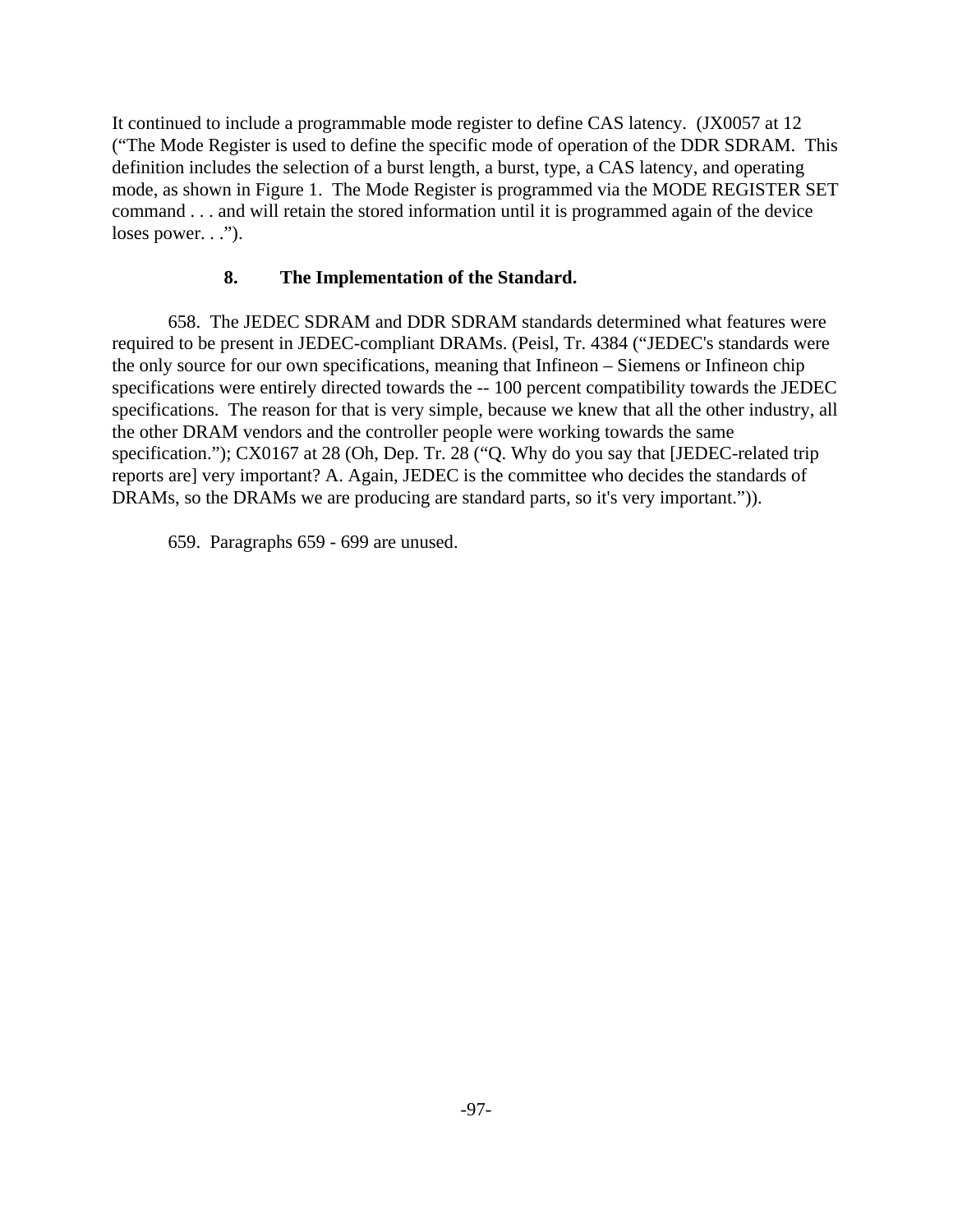#### **V. Rambus - Early Company History & Strategy.**

#### **A. The Founding of Rambus.**

700. Company documents date the founding of Rambus Inc. to March 1990, when the company received venture capital funding from three firms. (CX0545 at 5; RX0081 at 19). By 1992, its headquarters were located in Mountain View, California, in Silicon Valley. (RX0081 at 1, 3).

701. Rambus is, and at all relevant times has been, a corporation as "corporation" is defined by Section 4 of the Federal Trade Commission Act, 15 U.S.C. § 44; and at all relevant times has been and is now engaged in commerce as "commerce" is defined in that same provision. (Rambus Answer at 5, ¶ 6).

702. Rambus was founded to solve "the memory bottleneck" – that is, the perception that existing memory designs of the time "ha[d] not kept up with the speeds of today's microprocessors." (CX0545 at 7; see also, e.g., CX0533 at 2 ("the bandwidth of the next generation of processors has far outstripped the capabilities of current memory designs"); CX1282 at 4; RX0081 at 4).

703. Rambus intended to achieve the goal of fixing the memory bottleneck through an "revolutionary" new memory design. (RX0081 at 2). The trademarked name given by Rambus to this "revolutionary DRAM architecture and high speed chip-to-chip data transfer technology" was Rambus DRAM or "RDRAM." (RX0081 at 3). RDRAM refers to a type of DRAM that is manufactured in accordance with specifications established by Rambus. (CX2112 at 46 (Mooring, Dep.)).

704. Early on, Rambus realized that it was important to its business strategy to protect the intellectual property rights to its technology. (CX0535 at 1). Part of its early strategy to do this was to pursue an application for "a basic, broad patent filed in all major industrial nations" and thereafter "follow up with additional patents on inventions created during the development of the technology." (CX0535 at 1 (November 1990 Rambus Business Plan)).

705. The only business model that "made any sense" to Rambus co-founder Michael Farmwald "was to patent the technology, convince others to build the device, and charge them royalties." (Farmwald, Tr. 8095; CX2106 at 26 (Farmwald, Dep.) ("When we were first formed, it was my view that we could not possibly raise enough money to build DRAMs. DRAM fabs cost, even back then they cost, order of a billion dollars. You couldn't really build DRAMs without owning your own fab, and so a business plan which involved actually building and selling DRAMs was hopeless, and so from the very beginning we were a royalty-based company.")).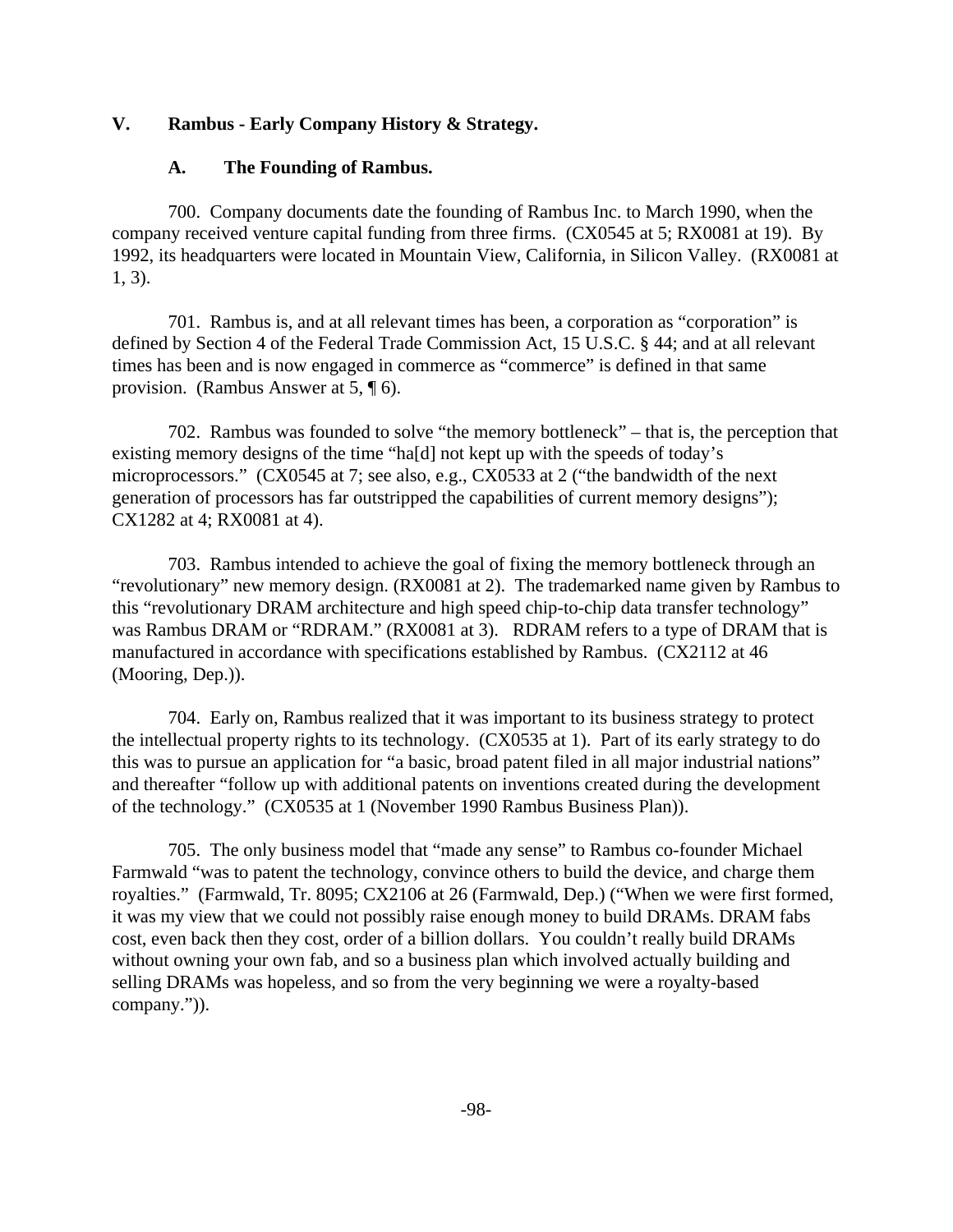706. The objective of Rambus, as framed in 1989, was not merely to secure patent rights over widely adopted DRAM industry standards, but to "Make A Lot Of Money At The Same Time." (CX1282 at 5). Rambus intended to achieve this objective, while avoiding the costs of chip fabrication, by charging royalties and license fees for the use of its technology. (*Id.* at 22 ("Nearly All Income in Form of Royalties").

707. Rambus founder Farmwald knew that "companies never like to pay royalties if they can get out of it." (CX2106 at 27 (Farmwald, Dep.) ("Rambus was and has always been a royalty-based company, a company that was going to charge royalties. I knew that people would not lightly pay royalties. The DRAM business is a very big business.")).

708. At the outset, the strategy was to become an industry standard. The founders of Rambus recognized that this plan was not without risks. Two "Risks" in particular identified in the June 1989 Rambus business plan were:

- Need to Establish RamBus as a standard . . .
- Income Depends Mostly on Royalties

(CX1282 at 27). The founders recognized that these two considerations were linked. Thus, its early business planning recognized that "RamBus must be established as a standard to effect large royalty payments." (CX0533 at 19).

709. The founders also recognized that, once the DRAM industry had adopted a standard, there were strong barriers to change or entry. (RX0015 at 15 ("Once a DRAM or vendor has committed to an architecture unlikely to change."); *id*. at 9 ("The DRAM industry's penchent for standardization combined with the RamBus marketing strategy of licensing all the major vendors make it extremely unlikely that any potential competitor would be able to gain critical mass enough to challenge an already established and ubiquitous RamBus chip.")).

# **B. Funding the Start-Up.**

710. In an effort to receive funding for the start-up of what would become Rambus Inc., the founders approached various venture capital firms: Kleiner Perkins (KPCB), one of the largest venture capital firms in the world; Merrill Pickard Anderson and Eyre (MPAE); and Mohr Davidow. (Farmwald, Tr. 8099). As part of meetings with the venture capital firms, the founders prepared presentations and showed them documents, such as early business plans. (Farmwald, Tr. 8100). These meetings occurred around the time of a June 1989 RamBus Business Plan (CX0533). (Farmwald, Tr. 8100-8101; CX0533 (also included in record as RX0015 and CX0570)).

711. The start-up had significant "financial considerations" and according to the June 1989 business plan, "RamBus" founders (Mr. Farmwald, Mark Horowitz, and James Mannos),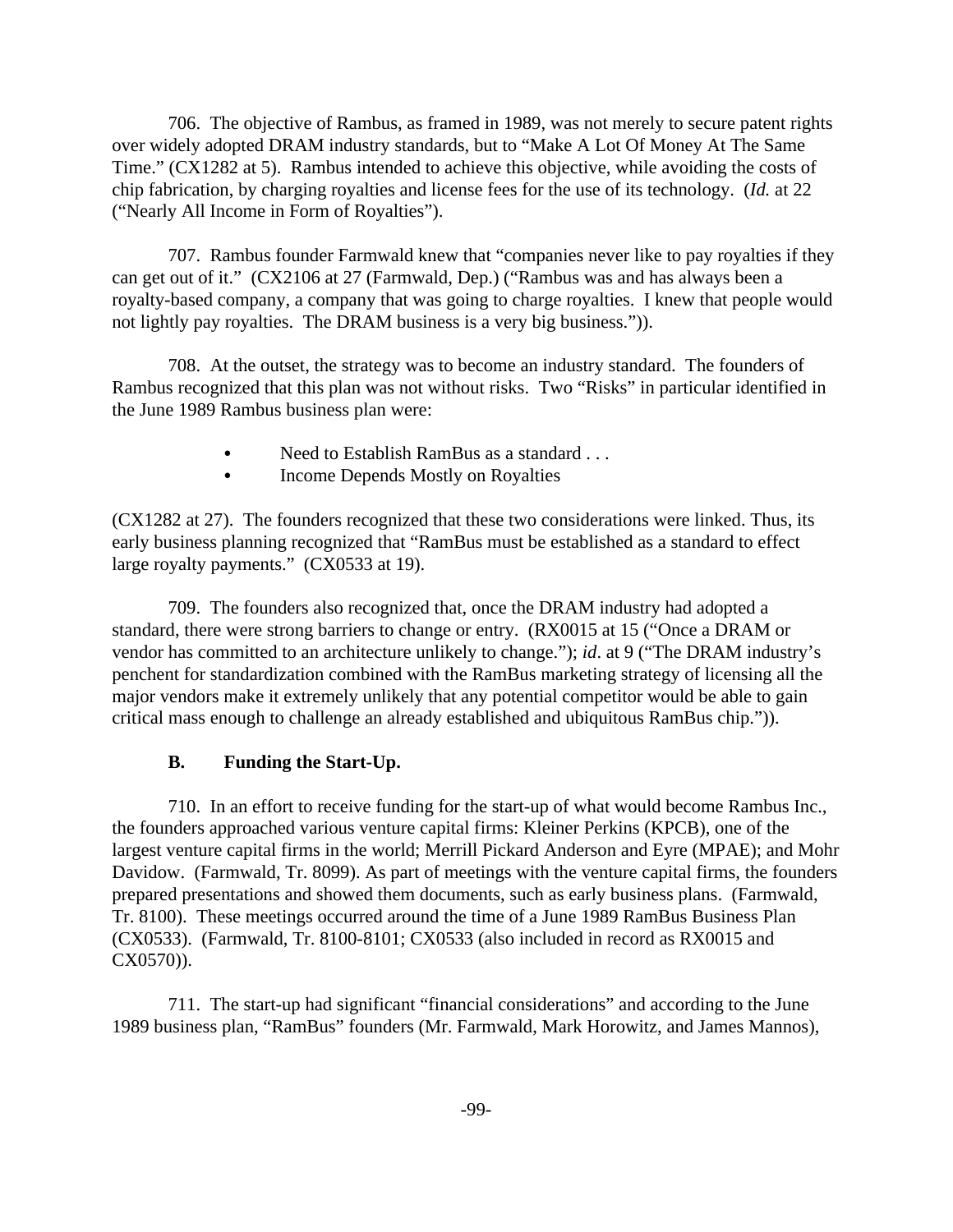were only able to invest \$75,000 in "seed money" and were seeking an additional \$1.5 million in equity investment. (CX0533 at 4). This amount would only fund the company through "the completion of a prototype and to the development of [its] initial DRAM vendor partnerships." (CX0533 at 4). Until it signed its revenue producing partners, estimated expenses were \$100,000 per month. (CX0533 at 5).

712. In a meeting with one of the venture capital firms, co-founder Michael Farmwald noted that "much depends on getting a standard which depends upon our patents." (CX1702 at 3 (emphasis in original); Farmwald, Tr. 8130-31).

713. In March 1990 Rambus Inc. was born when it finally received venture capital funding of \$1.86 million from three firms. (CX0545 at 5; RX0081 at 19).

# **C. The Basic Rambus Technology.**

714. Because from the start the founders believed that "[r]oyalties are the lifeblood of Rambus" (CX2106 at 220 (Farmwald, Dep.)), Rambus placed great importance on promoting and protecting its proprietary technology. The Rambus founders "felt we had a very significant invention. We felt that the only way to protect and to extract value from that invention was to patent it." (CX2106 at 27 (Farmwald, Dep.)).

715. Rambus saw its proprietary RDRAM technology as offering dramatic improvements over existing memory technology of the time. In 1992 it claimed that RDRAM technology "achieves a ten-fold increase in component throughput" and would result in "dramatically increasing system price/performance." (RX0081 at 3). In addition, Rambus claimed that use of the RDRAM technology "assures a smaller system with fewer components, and provides the user with a modular, scalable solution." (*Id.*).

716. The high-speed chip-to-chip data transfer RDRAM technology was intended to be used not only in memory chips themselves, but also to be implemented in other chips including memory controllers, processors, graphics/video chips and other high performance components used in virtually every computer system. (RX0081 at 3). The proprietary Rambus technology was targeted at mainstream applications from consumer digital video products through desktop computers and graphics up to massively parallel computers. (*Id.*).

717. Central to the RDRAM technology was the use of a "narrow, high speed bus" to connect chips and speed the transfer of signals and data between them. (RX0081 at 3, 7). This narrow bus was "a precisely specified, physical and electrical interconnect" between the chips. (*Id.* at 7). The use of a narrow, high-speed bus to carry data between chips is the "basic notion" of the proprietary RDRAM technology (Horowitz, Tr. 8618), and is a characteristic that distinguishes the technology from other memory technologies. (Rhoden, Tr. 400).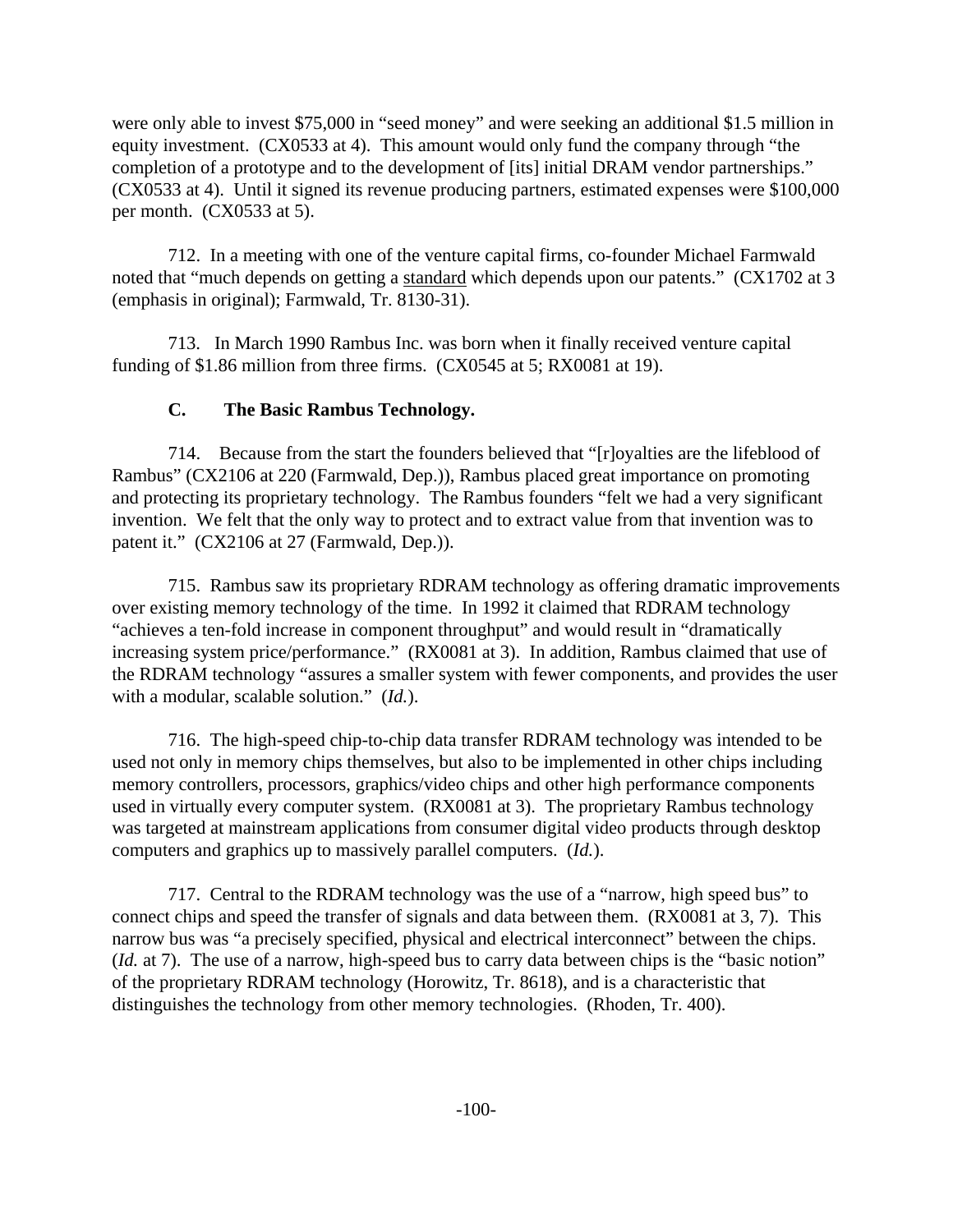718. The typical synchronous DRAM uses a large number of dedicated lines to carry control, address and data signals between the memory controller and the memory chip. (Rhoden, Tr. 401). Control signals specify whether data is being written to or read from the memory; address signals specify the portion of the memory chip that is being accessed; data signals specify the content that is being written to or read from memory. (Rhoden, Tr. 280-82). A typical synchronous DRAM bus contains 100 to 120 parallel lines that are dedicated to carrying control, address and data signals respectively between the memory controller and memory chip. (Rhoden, Tr. 401).

719. By contrast, the RDRAM technology uses a small number of very high speed signals to carry all address, data and control information. (RX2183 at 5). As originally implemented, the RDRAM technology used a narrow bus of only eight lines to carry control, address and data signals between the memory and controller. (Rhoden, Tr. 400-401). In later implementations of the RDRAM technology, this was widened to a bus of sixteen lines (Farmwald, Tr. 8190).

720. In implementing the narrow bus, RDRAM technology contemplates the use of circuitry on the chips at either end of the bus connection to optimize the signals flowing across the connection. (Horowitz, Tr. 8488-90). This circuitry contains high-level logic which implements a protocol for the chip-to-chip information transfer. (RX0081 at 7; Horowitz, Tr. 8489-90).

721. One of the ways that RDRAM technology achieves a high-speed data transfer over the narrow bus is through "multiplexing," which means that the bus can carry different pieces of information at different points in time. (Horowitz, Tr. 8620). This aspect of the RDRAM interface protocol means that over several clock cycles the bus can carry a combination of address and control and data signals on one or more of the same bus lines. (Horowitz, Tr. 8620- 21). (See Rhoden, Tr. 402-03).

722. Another aspect of the RDRAM technology is the use of a "packetized" data transfer protocol. (Horowitz, Tr. 8621; Rhoden, Tr. 403-405). This term means that information is bundled and the bundle may be sent over multiple clock cycles rather than transmitted all at once. (Jacob, Tr. 5465; Rhoden, Tr. 404).

723. The RDRAM technology also contains other distinctive aspects, including a clocking system sometimes referred to as a loop clock to assist in controlling the synchronization of the data transfer between chips (Rhoden, Tr. 404; Horowitz, Tr. 8647), and a method of physically packaging the RDRAM memory chips so that multiple chips could be vertically mounted on one another to occupy a small space (Horowitz, Tr. 8623).

724. The RDRAM technology was sufficiently distinctive that it was widely considered "revolutionary" in the industry and was promoted as such by Rambus. (Farmwald, Tr. 8113-14,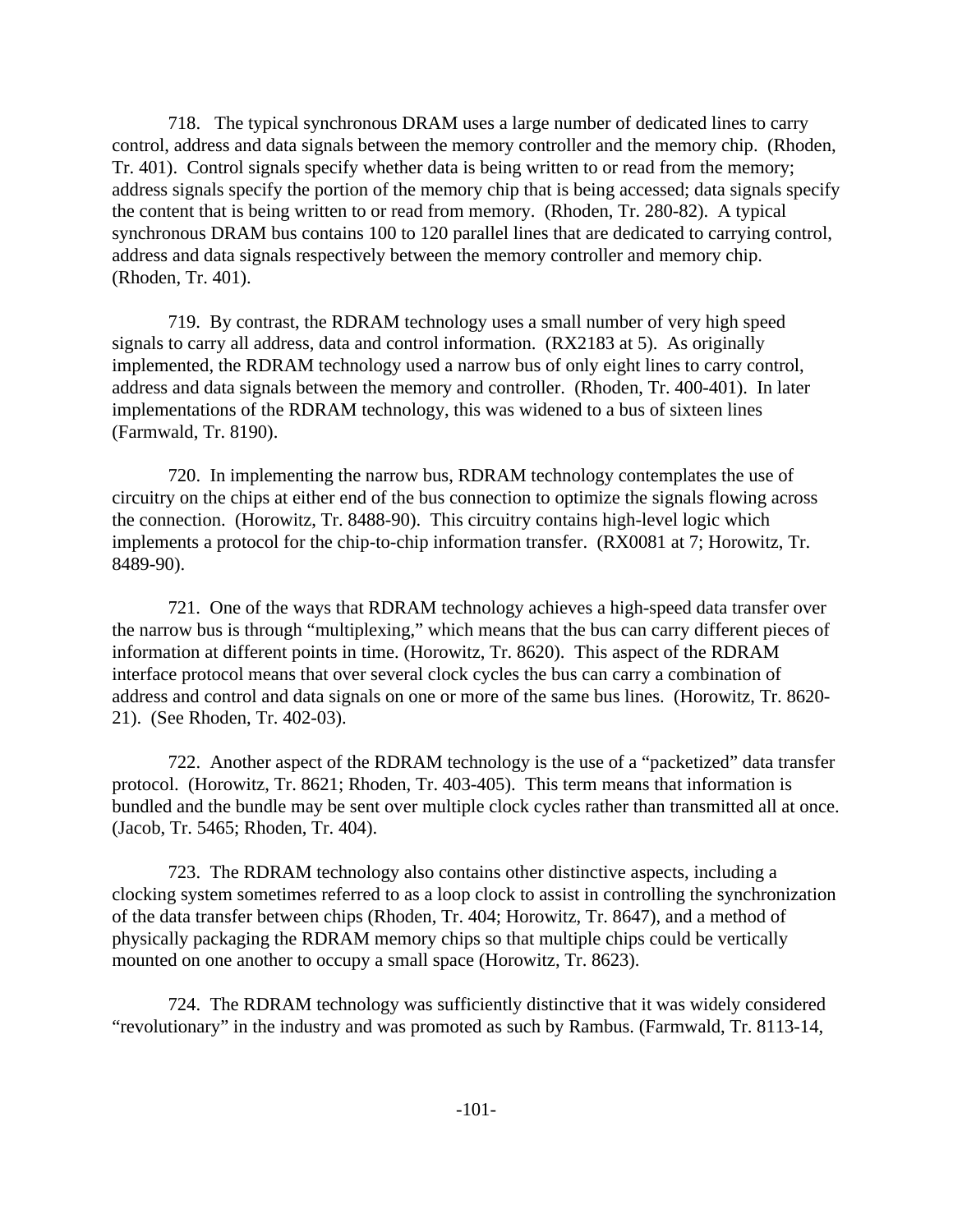8148, 8304-05, 8463-65; Horowitz, Tr. 8571; Gross, Tr. 2291, 2295-96, 2326; Heye, Tr. 3686- 87; MacWilliams, Tr. 4822; Bechtelsheim, Tr. 5817, 5845; Tabrizi, Tr. 9138).

## **D. The Basic Rambus Patent Application.**

725. Rambus filed patent application serial no. 07/510,898 (the '898 application) in the U.S. Patent and Trademark Office on April 18, 1990. (CX1451 at 001-02; Nusbaum, Tr. 1507). The '898 patent application included a descriptive portion, called the "specification," that was 62 pages long and included 15 original drawings. (CX1451 at 3-63, 140-150; Nusbaum, Tr. 1496- 97). The '898 patent application contained 150 original claims. (CX1451 at 64-125).

726. In addition to this basic United States patent application, Rambus pursued foreign applications in a number of countries based on the '898 application. (See CCFF 1115-21, 1669- 75).

727. Despite the stated strategy of seeking "a basic, broad patent" (CX0535 at 1), the specification portion of the United States '898 patent application described the "present invention" as a narrow, multiplexed bus structure. (CX1451 at 9-10, 14; Jacob, Tr. 5461-63; Nusbaum, Tr. 1642-43). (See discussion at CCFF 1283 et seq.). Rambus employee Richard Crisp, its representative to JEDEC from 1992 to 1996, read this original patent application in the early 1990's and believed that it was intended to describe the RDRAM system invention, and that it was limited to the proprietary RDRAM technology. (Crisp, Tr. 2927-28).

728. Rambus recognized the possibility that its pending patents would not issue, or would not issue with claims sufficiently broad in scope to block others. (CX0533 at 19 ("Potential Risks and Problems . . . Will patent be enforceable and broad enough to stop imitators.")). But this risk was of less concern to the Rambus founders, who from very early on – based on input from their attorneys – possessed a high degree of confidence in the likelihood of the patents issuing "largely as filed." (CX0535 at 3 ("The base patent was filed in April of 1990. It has been reviewed by all partners who've signed and several others and found to be a strong, broad patent with high odds of being issued largely as filed."); *see also* CX1702 at 3 (1989 notes of founder Michael Farmwald recording comments of a patent attorney who "says 'he takes adequate patent coverage as a given' & says that if we do the job right it will be very hard to get around")).

729. In connection with the prosecution of its '898 patent application, Rambus was issued a communication by the patent examiner at the United States Patent Office containing a restriction requirement. (Nusbaum, Tr. 1511). A restriction requirement reflects that the examiner has reviewed the application and determined that the application contains claims describing multiple claimed inventions; the applicant is required to required to elect which of the claimed inventions it wishes to pursue in the application. (Nusbaum, Tr. 1510). The restriction requirement received by Rambus was an 11-way restriction requirement; Rambus responded by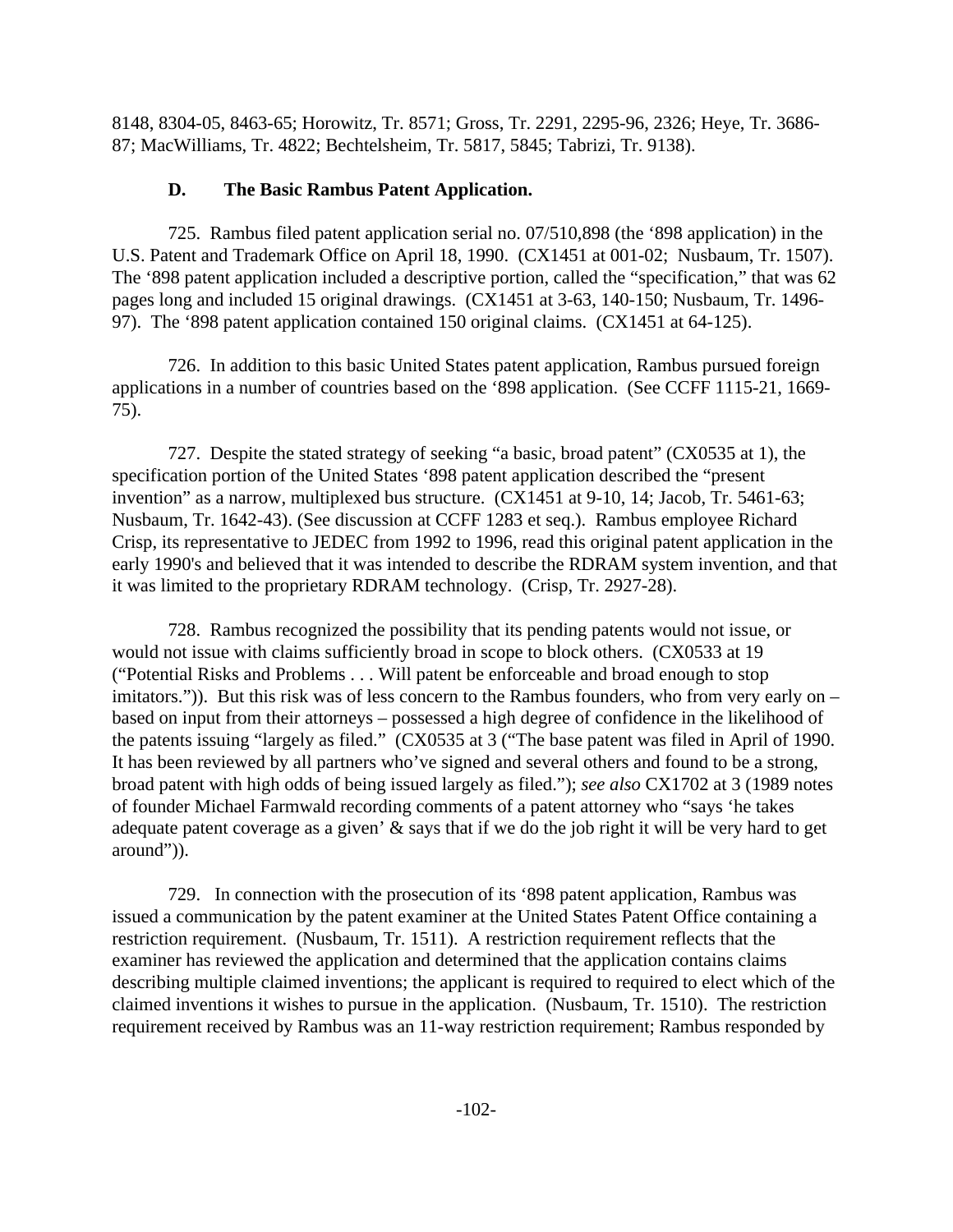restricting its original application and filing ten divisional patent applications on March 5, 1992, all of which claimed priority based on the filing date of the original '898 application, April 18, 1992. (Nusbaum, Tr. 1511-12; First Stipulations, No. 22, Exhibit A; DX14).

730. Over time, Rambus filed numerous additional continuation and divisional patent applications claiming priority based on the filing date of the original '898 application. (First Stipulations, No. 22, Exhibit A). Prior to June 1996, Rambus filed a total of seventeen continuation and divisional patent applications claiming priority based on the filing date of the original '898 application, and had been issued six United States patents on such applications. (*Id.*). As of April 2003, Rambus had filed sixty-three continuation and divisional patent applications claiming priority based on the filing date of the original '898 application, of which ten were still pending. (*Id.*). As of April 2003, at least 43 United States patents had been issued to Rambus from continuation and divisional applications claiming priority to the original '898 application. (First Stipulations, No. 13).

731. Over time, various of the Rambus continuation and divisional patent applications claiming priority to the '898 application embodied changes and amendments to the claims made in the original '898 application and came to describe aspects of the original invention in ways that were not limited to the proprietary RDRAM technology. (See, e.g., Crisp, Tr. 2927-28). By 2000, Rambus had secured several patents, issued on the basis of continuation and divisional applications claiming priority to the original '898 application, which it asserted against manufacturers of JEDEC-standard SDRAM and DDR memory chips. (See, e.g., First Stipulations, No. 14-16 (August 2000 infringement suit by Rambus against Infineon was based on 56 claims of 4 patents claiming priority to the '898 application)).

#### **E. Promoting Rambus RDRAM Technology as the DRAM Standard.**

732. The Rambus founders recognized that the characteristics of the DRAM industry made for the possibility of a lucrative payoff for the company. Early Rambus investors were informed that "[t]he primary business of the RamBus Company" would be to license proprietary technology "to manufacturers of DRAM chips and microprocessors;" that "[t]he DRAM market is . . . highly sensitized to the concept of standardization;" and that Rambus possessed "the ability to set world wide standards for the next generation of DRAM chips and memory subsystems." (CX0533 at 9).

733. Investors were told that "the patented RamBus technology . . . has the opportunity to establish a single high performance DRAM standard"; that in part due to "[t]he DRAM industry's penchent [sic] for standardization," once the Rambus technology was licensed to "all major vendors," it would be "extremely unlikely that any potential competitor would be able to gain critical mass enough to challenge" Rambus; and that such considerations, including the existence of "strong barriers to entry" by "potential competitors," made Rambus an "exceptionally attractive investment opportunity." (CX0533 at 9).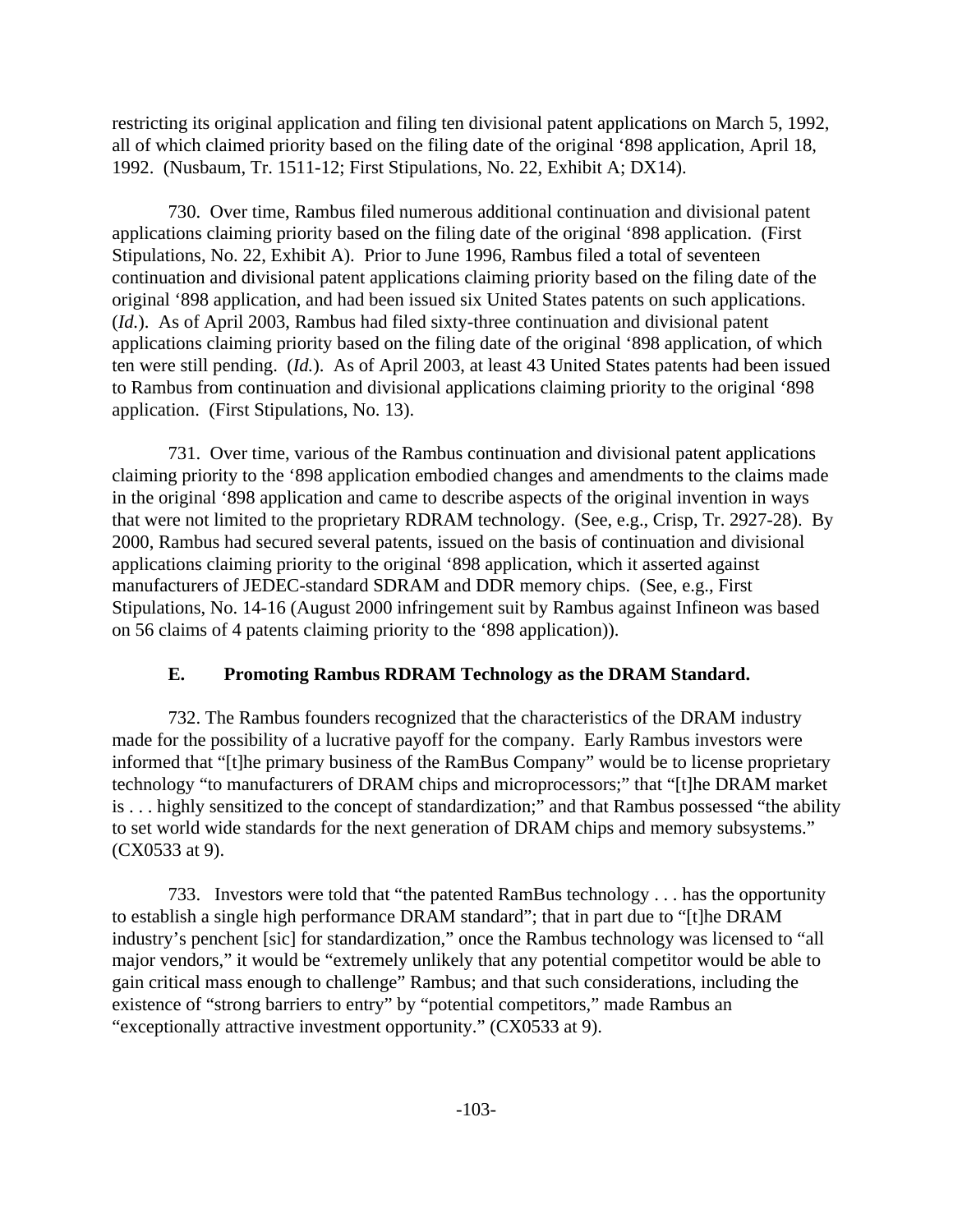734. In its early planning, Rambus executives recognized that the company faced a sort of chicken-and-egg problem – namely, "Most computer companies will want to wait until RamBus DRAMs are easily available," whereas "DRAM and CPU companies need to be convinced that computer builders will use it." (CX1282 at 27). Rambus intended to deal with this in part through the terms upon which it licensed its technology. Rambus recognized that there was a "trade-off of royalty size vs. incentive to develop alternatives" to the Rambus technology (CX0533 at 14), and initially intended to offer licenses at "low enough royalties to discourage 'rolling your own.'"(CX0533 at 15). However, early planning suggests that once Rambus was established as an industry standard, Rambus intended to charge larger royalty payments. (CX0533 at 19 ("RamBus must be established as a standard to effect large royalty payments.")).

735. Rambus hired its first (and to date only) CEO – Geoffrey Tate – who joined Rambus in May 1990. (CX0545 at 5). Shortly before arriving on the job as the Rambus CEO, Mr. Tate set forth on paper some of his own strategic thinking for the company. (CX2073 at 52 (Tate, Dep.)) Mr. Tate recorded, among others, each of the following thoughts:

- "RAMBUS has a potential for a very strong value-added in a large number of high-volume systems applications combined with a strong barrier-toentry in the form of a broad patent;"
- "There are always ways to get around any patent is the assumption that we should make;"
- $\bullet$  "If RAMBUS can be seen as a standard . . . it may be very difficult for second solution to develop critical mass in the marketplace;" and
- a "high priority" for RAMBUS should be "to avoid a contending standard from developing."

(CX0569 at 3).

# **F. Rambus Efforts to License RDRAM Technology.**

736. By the time of a November 1990 business plan prepared by Rambus CEO Tate and discussed with the Rambus Board of Directors. (CX2073 at 85, 87 (Tate, Dep.)) Rambus had set out plans for a phased licensing and promotion of the Rambus proprietary RDRAM technology. At an early stage, Rambus would establish "partnerships" with a small number of semiconductor companies to develop new chip products embodying the RDRAM technology, by persuading them that the quality of the RDRAM technology could give them a competitive advantage over other semiconductor companies. (CX0535 at 1). Rambus also would seek to develop relationships with key systems companies to commit to introducing systems using chips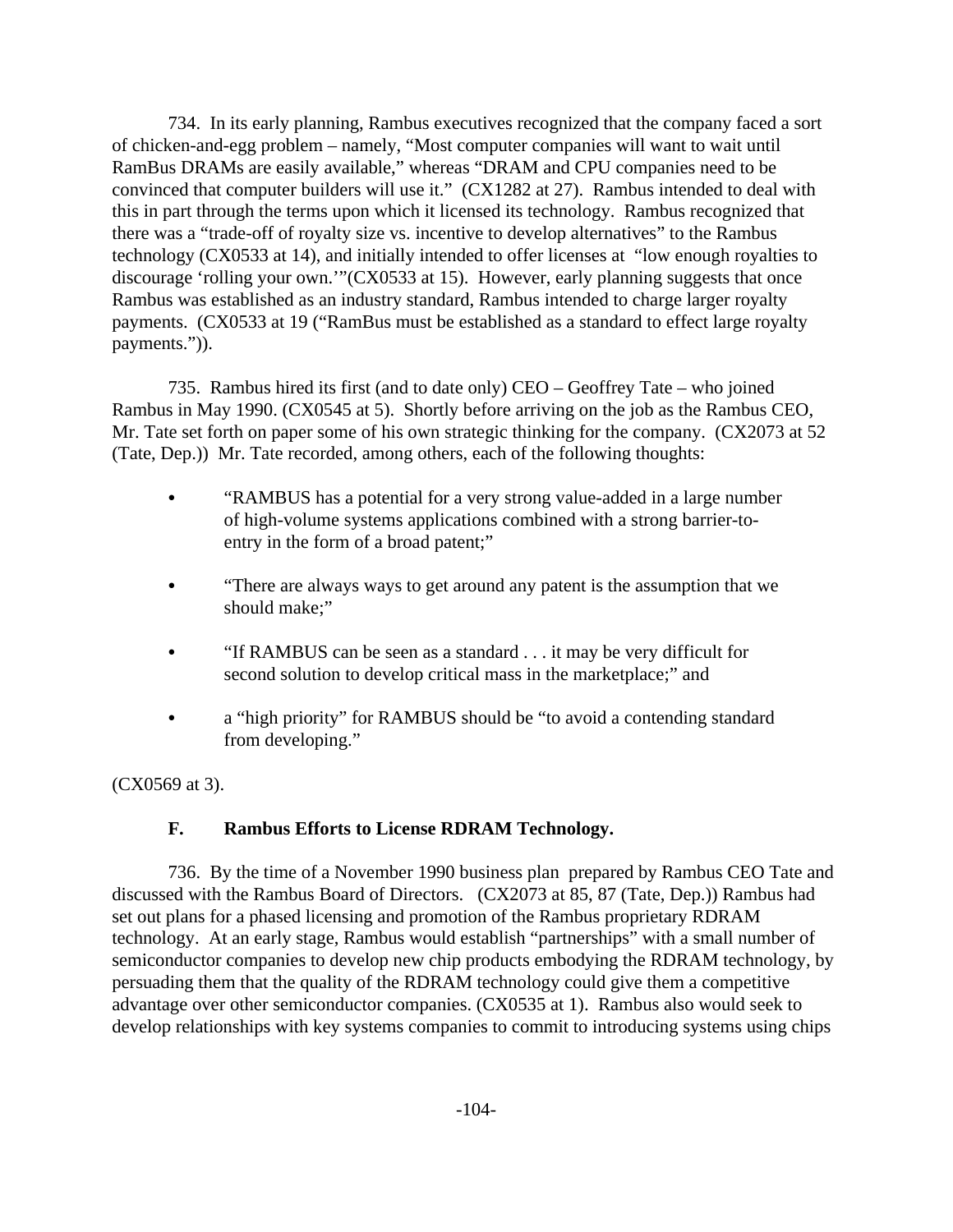with the RDRAM technology. (*Id.* at 1-2). Later, the RDRAM technology would be announced publicly "in a big way" when a "critical mass" of partnerships was in place and there had been technical demonstration of the RDRAM technology. (*Id.* at 2). Follow-on licenses then would be sought with other semiconductor and systems companies. (*Id*.).

737. The 1990 business plan recognized that if the Rambus royalty demands for its RDRAM technology were perceived as unreasonable, this might motivate potential licensees to "work around" Rambus patents, in order to avoid paying royalties. (CX0535 at 2 (expressing concern that license fees and royalty rates not be set "so high as to create high motivation to work around them").

738. In order to prevent the development of competitive technology, Rambus strategy was among other things to take care in its efforts to promote its proprietary RDRAM technology. In its promotion efforts, Rambus in 1990 resolved to "sign non-disclosures with all parties exposed to the technology" and "only license partners to use the technology in a specific manner specified by Rambus." (CX0535 at 1). The result, it hoped, was to make it "impossible or very difficult for anyone to develop a competitive technology to Rambus." (*Id.*).

739. By November 1990, Rambus had already begun its efforts to promote and protect its technology. (CX0535 at 4-5). At that date Rambus had filed for, but not yet obtained, a base patent on its technology (*id.* at 3) and had entered into license contracts that compelled partners to use Rambus technology patents and trade secrets only for use in RDRAM-compatible chips (*id.* at 4).

740. By June 1992, Rambus had signed license agreements with NEC, Toshiba and Fujitsu. (CX0543A at 11). By January 1994, Rambus had signed license agreements with Hitachi, Oki, Lucky Goldstar and Intel. (CX0547 at 12).

741. In the course of negotiating with DRAM manufacturers and others, Rambus encountered resistence to its business model, and specifically to the amount of the royalties. (CX0543A at 14 (identifying Sun and Tseng as specific examples); CX0711 at 13 ("Terry Walther of Micron . . . Said they are very nervous about doing a deal. Don't like license type business he says."); CX0711 at 61 ("Farhad [Tabrizi] . . . says their #1 issue with the Rambus business proposal is the royalty rate.")).

742. Rambus estimated the projected weighted average royalty rate for 1993 to be 1.4%. (CX0547 at 12).

743. As Rambus continued to negotiate with potential licensees in the mid-1990's, it continued to encounter resistance with respect to the royalty rates it was seeking. (CX0733 ("Big stumbling block is royalties – they [Samsung] want numbers in 1% or less range.")).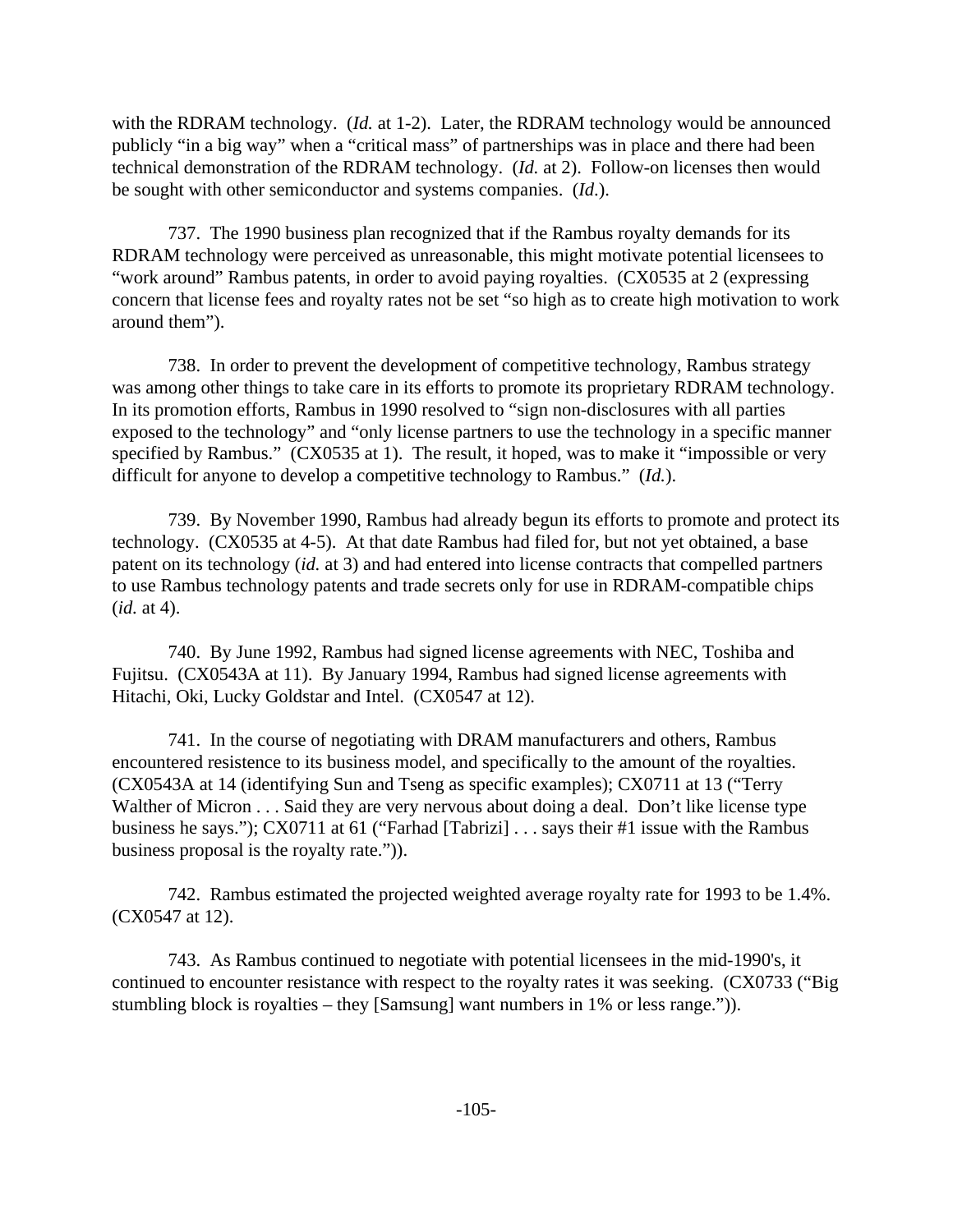744. Rambus also sought to restrict the field of use of its license agreements to so-called RDRAM compatible uses only. Most companies accepted this term. Samsung, however, insisted on an agreement without field of use restrictions. (CX0767 ("In my view at this point we can either sign the Samsung contract as is or forget them as a licensee. They have made it abundantly clear that without the ability to use Rambus technology in non-Rambus applications there will be no deal.")).

745. Rambus was prepared to make compromises during this time period in order to conclude license agreements with DRAM manufacturers. (CX0767; CX0733 ("they [Samsung] want numbers in 1% or less range. We are to try to put together a win/win proposal based on their inputs."); CX0711 at 62 (Crisp proposed to Hyundai a DRAM royalty rate declining with volume to 1.25%)).

#### **G. Rambus License Presentations.**

746. Continuing for many years, Rambus pursued a strategy of actively promoting its proprietary RDRAM technology to companies that were in a position to manufacture memory chips or related chipsets. (See Crisp, Tr. 2931; CX0543A at 7-8).

747. Rambus efforts to promote adoption of its proprietary RDRAM technology included making presentations concerning the proprietary RDRAM technology to memory chip manufacturers and other firms. (E.g. CX2107 at 63 (Oh, Dep.); Bechtelsheim, Tr. 5818-19; G. Kelley, Tr. 2537; Kellogg, Tr. 5052-53). In connection with such efforts, Rambus commonly entered into non-disclosure agreements ("NDAs") that prohibited the firms from disclosing information concerning the proprietary Rambus technology to others without the consent of Rambus. (E.g. Bechtelsheim, Tr. 5818-19; Rhoden, Tr. 521; Kellogg, Tr. 5052-53).

748. The focus of these presentations was on the advantages Rambus saw of the proprietary RDRAM technology and the unique characteristics of that technology, including its unique bus architecture. (E.g., G. Kelley, Tr. 2538; Sussman, Tr. 1429-31). Rambus' presentations of the RDRAM technology in the 1992-93 time frame involved a DRAM with a multiplexed bus. (CX2114 at 61-62 (Karp, Dep.)). Joel Karp, who was with Samsung at the time, viewed the Rambus RDRAM as "more revolutionary than evolutionary." (CX2114 at 63 (Karp, Dep.)).

749. Craig Hampel, Rambus technical director who beginning in 1993 participated in numerous meetings and presentations with DRAM manufacturers and other firms to discuss Rambus technology (Hampel, Tr. 8672, 8729-31), was not aware of any instance in which Rambus representatives told the DRAM manufacturers which aspects of RDRAM were Rambus inventions, or were protected by Rambus patents or patent applications. (Hampel, Tr. 8732-33). Rambus President David Mooring testified that slides used by Rambus in presentations to Rambus customers would "definitely not have put anybody on notice" of the coverage of patents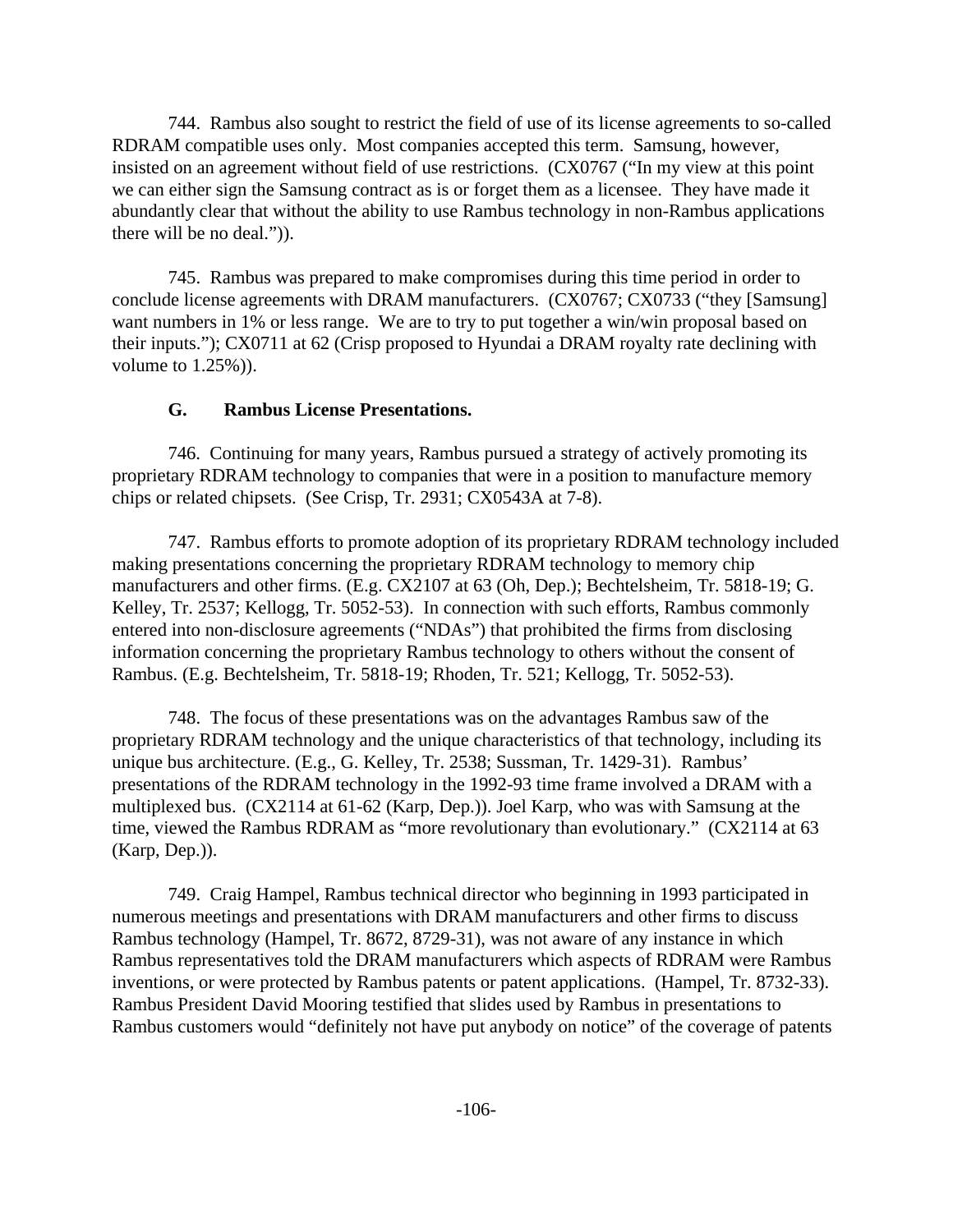but would only have generic information about aggregate numbers of Rambus patents and/or patent applications. (CX2112 at 180 (Mooring, Dep.)).

750. Gary Harmon, former Rambus Chief Financial Officer, was involved in negotiating RDRAM licenses for Rambus in the 1993-96 time frame. (CX2070 at 42 (Harmon, Dep.)). Mr. Harmon recalled being involved in discussions with Oki, Fujitsu, Toshiba and NEC from Japan; LG, Hyundai and Samsung from Korea; and Intel, LSI Logic, IBM, Texas Instruments, and Cirrus Logic from the United States, among others. (CX2070 at 42-43 (Harmon, Dep.)). Mr. Harmon did not recall any discussions on the scope or extent of Rambus patents during these negotiations. (CX2070 at 42 (Harmon, Dep.)).

751. Howard Sussman, an employee of NEC and later Sanyo Semiconductor (Sussman, Tr. 1321-22), first learned about Rambus through a presentation made by a Rambus employee in 1991. (Sussman, Tr. 1429). The content of the presentation focused on what were portrayed as the key features of the Rambus RDRAM, which included the use of a low-voltage CMOS driver and packetized input/output (*Id.* at 1430-31). When Mr. Sussman later saw Rambus's European patent application, he did not see anything in it that related to the work going on in JEDEC. (*Id*. at 1445).

752. In April 1992, Gordon Kelley of IBM attended a presentation by Rambus at IBM comparing the proprietary Rambus RDRAM technology with SDRAM. (G. Kelley, Tr. 2537). Following that presentation, Mr. Kelley believed that the Rambus RDRAM was fundamentally different from the SDRAM technology under discussion at JEDEC that any Rambus patents or patent applications would not apply to SDRAMs. (G. Kelley, Tr. 2537-38 (". . . the Rambus DRAM was so different from the synchronous DRAM being discussed at JEDEC that I just did not believe that anything [patents or patent applications] that Rambus had on the RDRAM might apply to the SDRAM or to JEDEC."); *id*. at 2546 (same); *id*. at 2504 (he only understood Rambus intellectual property as applying to the Rambus DRAM)).

753. Desi Rhoden was employed at Hewlett Packard when he began to learn about the Rambus technology in the early 90's. (Rhoden, Tr. 396). Rambus came to HP to give a presentation about their new memory that they were developing. (*Id.*). The presentation was made pursuant to a non-disclosure agreement between Rambus and HP. (Rhoden, Tr. 521). Although Rambus did not say anything at that presentation about pending Rambus patent applications, Rhoden assumed that Rambus probably did have patent applications. (Rhoden, Tr. 521). Rambus never suggested to him that its proprietary technology extended outside the RDRAM architecture. (Rhoden, Tr. 521-22).

754. Andreas Bechtelsheim, a Vice-President for technology at Sun (Bechtelsheim, Tr. 5752), was involved in presentations and discussions with Rambus and understood that Rambus had patent rights that covered its proprietary RDRAM technology. (Bechtelsheim, Tr. 5828-29; 5841-42).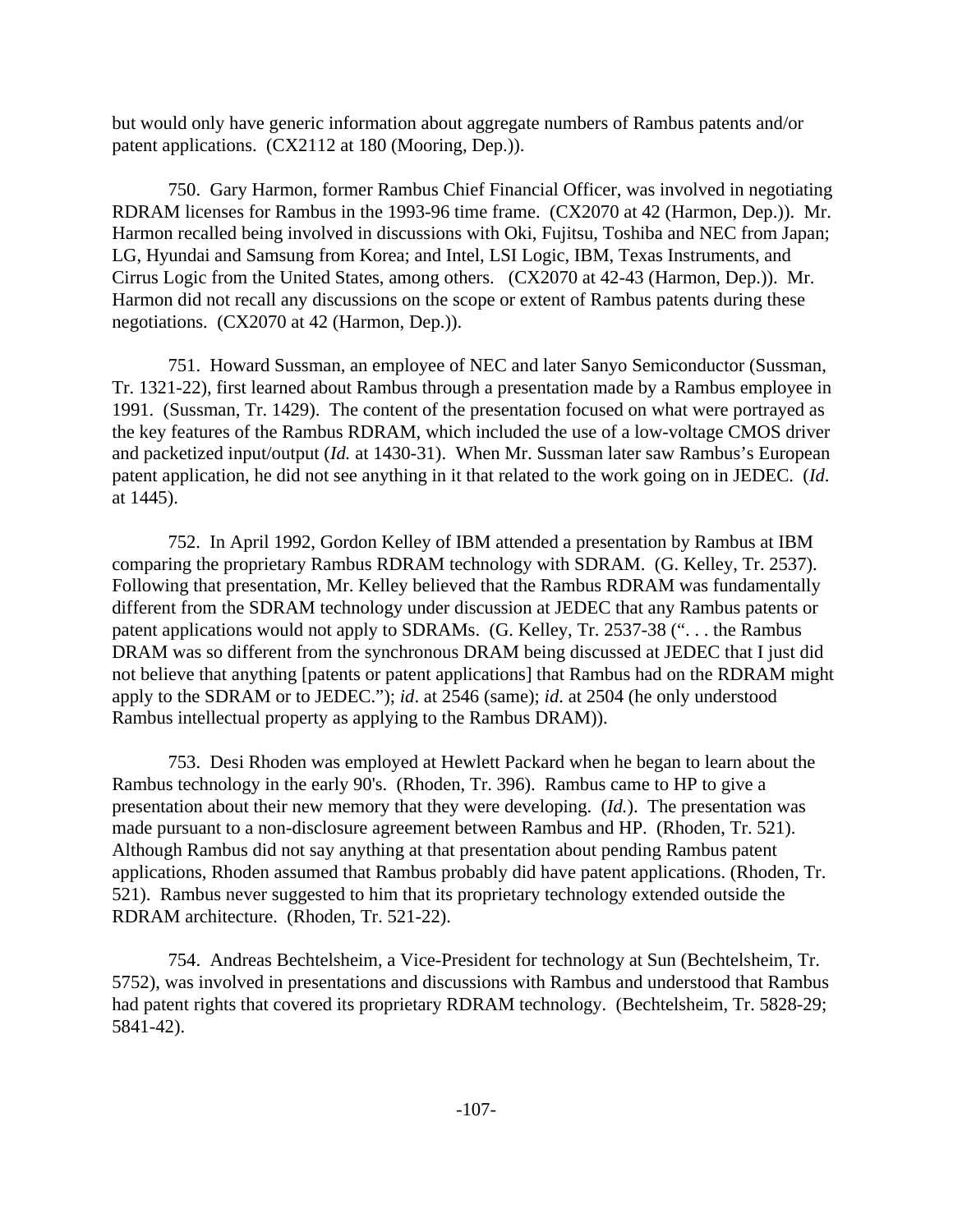755. Mark Kellogg, an employee of IBM (Kellogg, Tr. 5017), learned about Rambus technology through a presentation by Rambus to IBM in the early 1990's. (Kellogg, Tr. 5052- 53). At that time, Mr. Kellogg expected that any Rambus patent activity would be associated with the Rambus proprietary RDRAM product that they were showing to IBM, which was a narrow I/O, high-bandwidth, packetized memory device or card with a loop-back structure and a few other elements. (Kellogg, Tr. 5053).

756. Terry Lee, an employee at Micron, learned about Rambus technology in part from a meeting with Rambus held in 1995. (Lee, Tr. 6601-02). Following the meeting, he and a colleague, Mr. Kevin Ryan, reviewed a set of patent abstracts. (*Id*. at 6607-08). Mr. Lee concluded that the patents appeared to apply specifically to the RDRAM bus structure. (*Id*. at 6610-11 (the RDRAM bus is "the narrow bus with the command/address/data multiplexed with this Rambus architecture and Rambus signaling scheme.")).

#### **H. The Rambus Alternative Business Strategy.**

757. During 1990 and 1991, Rambus focused on its business model of trying to license its proprietary RDRAM architecture. (CCFF 733-736).

758. In December 1991, Rambus attended its first JEDEC meeting "to learn what the competition was working on." (CX0837 at 1).

759. In February 1992, Rambus engineer Billy Garrett reported back to staff at Rambus concerning events at a JEDEC meeting he was attending: "SDRAMs will happen. They may happen sooner than we want . . ." (CX0672 ("What has happened in the last week borders on the remarkable.")).

760. In March 1992, Rambus Vice President Allen Roberts contacted outside patent counsel Lester Vincent to discuss JEDEC. (CX1941 at 1). Mr. Vincent's notes of the meeting reflect the statement, "Said need preplanning before accuse others of infringement." (*Id*.) Two days later, on March 27, 1992, Mr. Roberts and Richard Crisp met with Lester Vincent in person to discuss JEDEC. (CX1942).

761. In April and May, 1992, Mr. Crisp attended a JEDEC special task group meeting and a regularly scheduled meeting of the JEDEC JC-42.3 Committee respectively. (CCFF 893- 99, 902-09). Also in May 1992, Mr. Crisp met with Mr. Vincent to discuss adding claims to Rambus's pending patent applications. (CCFF 900-01, 910).

762. During this time period, while still pursuing its principal objective of promoting its proprietary RDRAM technology, Rambus was developing an alternative business strategy to deal with the emerging competitive threat posed by the efforts of JEDEC to develop a standard SDRAM technology, as discussed at length below. (CCFF 800 et seq.).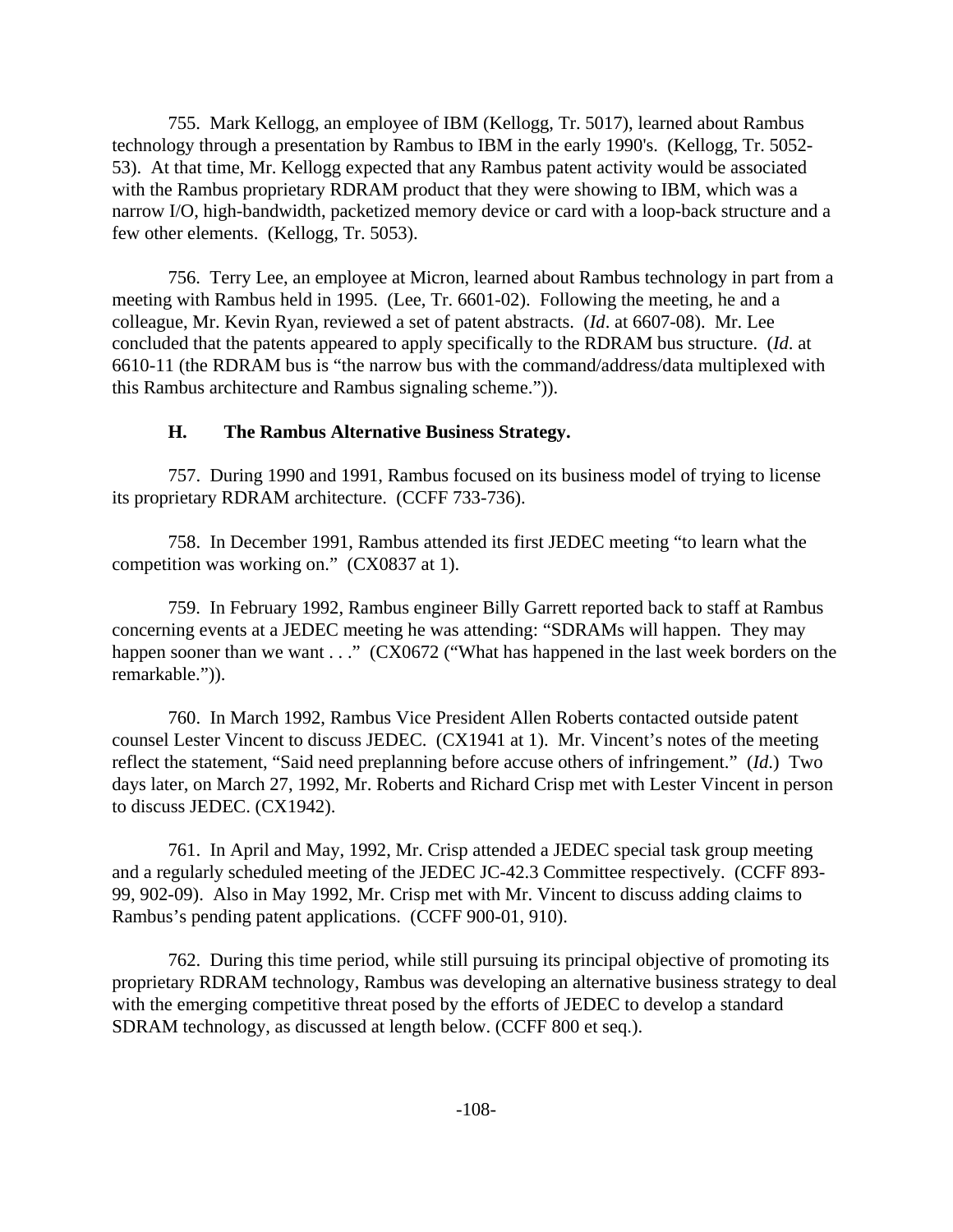763. By June 1992, Rambus CEO Geoffrey Tate transmitted to the Rambus Board of Directors a comprehensive five-year business plan, which, he explained, was based on "inputs from all of the executives." (CX0543A at 1). As reflected in the "Executive Summary" of this June 1992 Business Plan, Rambus remained committed to:

- "establish [ing] strong intellectual property barriers";
- "establish[ing] Rambus as the new interface standard"; and
- "establish[ing] a very high profit stream of technology royalties."

#### (CX0543A at 3).

764. With respect to the key goals of establishing Rambus as the new interface standard and establishing a high profit stream of technology royalties (CX0543A at 3), the June 1992 Business Plan acknowledged that Rambus faced two principal impediments: "Resistance to Business Model" and "Competitive Solutions." *(Id.* at 14). Regarding the former, The Plan reported that some firms "have had a very negative reaction to our business model" including resistance to paying royalties to Rambus and fear that the royalties would make chips containing the Rambus technology "too expensive." (*Id.*). The principal competitive threat to RDRAM was JEDEC's emerging standards for "Synchronous DRAMs" which did not suffer from the same "price negative and risk negative associated with Rambus." (CX0543A at 17; see also *id.* at 16 ("many system customers perceive . . . that Sync DRAMs will be sourced more broadly and more quickly," and hence "will be much cheaper," than RDRAMs)).

765. The June 1992 Business Plan continued to emphasize that the "#1 strategy" of Rambus was "to get our parts proven and in the market." (CX0543A at 16). But the plan also stated a second, alternative patent-based strategy for attacking SDRAMs:

> Finally, we believe that Sync DRAMs infringe on some claims in our filed patents; and that there are additional claims we can file for our patents that cover features of Sync DRAMs. Then we will be in a position to request patent licensing (fees and royalties) from any manufacturer of Sync DRAMs.

(CX0543A at 17).

766. The Rambus pursuit of this alternative strategy is the core of the present case, and is discussed at length below. (CCFF 800 et seq.).

767. Paragraphs 767 - 799 are unused.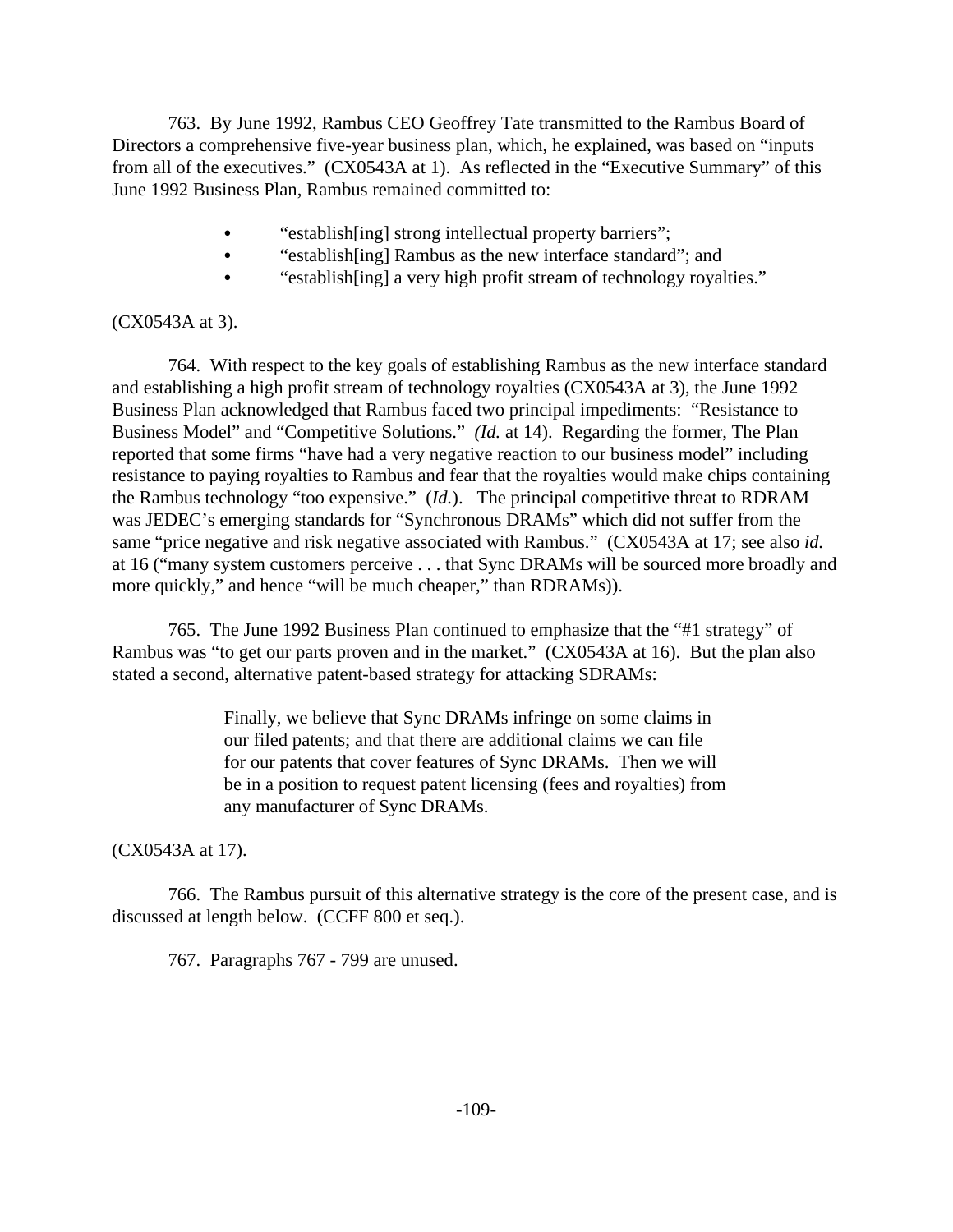#### **VI. Rambus Participation in JEDEC.**

**A. Beginning In Early 1992, and Continuing Throughout the Entire Time It Was a Member of JEDEC and Thereafter, Rambus Intended to Use Its Patents To Monopolize the Technologies Incorporated In the JEDEC Standards.**

## **1. Throughout The Time It Was a Member of JEDEC and Thereafter, Rambus Acted With Knowledge and Intent to Monopolize.**

800. From the outset, Rambus planned to obtain monopoly power in the market for technologies used in synchronous DRAMs. (CCFF 708, 709, 732-35; *see also* CX0543A at 7 ("Rambus's objective is to establish Rambus Technology as the new high volume standard in the 90's. Our target is to achieve penetration of 50% of DRAMs (and the associated logic ICs) by 1997.")).

801. Rambus originally planned lawfully to obtain monopoly power in the market for technologies used in synchronous DRAMs by persuading the market to adopt and license its RDRAM technology. (CCFF 736-45).

802. Throughout its entire time at JEDEC, Rambus continued to intend lawfully to obtain monopoly power in the market for technologies used in synchronous DRAMs by persuading the market to adopt and license its RDRAM technology. (CCFF 746-56, 1238-53.)

803. Beginning in 1992, Rambus developed a second plan to monopolize the market for technologies used in synchronous DRAMs, one that did not depend on the market adopting RDRAMs. This second plan was to obtain and later enforce patents covering technologies used in SDRAMs, including JEDEC-compliant SDRAMs. (CCFF 757-66, 911-18, 937-38; *see also* CX0543A at 16-17 (Draft Business Plan: "Our #1 strategy to counter Sync DRAMs therefore is to get our [RDRAM] parts proven and in the market. . . . Finally, we believe that Sync DRAMs infringe on some claims in our filed patents; and that there are additional claims we can file for our patents that cover features of Sync DRAMs. Then we will be in position to request patent licensing (fees and royalties) from any manufacturer of Sync DRAMs. Our action plan is to determine the exact claims and file the additional claims by the end of Q3/92."); CX1941 at 1 (Vincent notes: "Need preplanning before accuse others of infringement"); CX1949 at 1 (Vincent notes: "what to include in divisional applications . . . so cause problems with synch DRAM..."); CX0702 at 1 (Ware e-mail: "This claim has been written up and filed. This is directed against SDRAMs."); CX1970 at 1 (Vincent notes: "Enforcement; Sync DRAMS."); CX0763 at 1 (Crisp e-mail: "I would hope we sue other companies, in particular those that are not licensed."); CX0831 (Tate e-mail: "tony's #1 objective right now is to . . . determine what should proactively be done to strengthen our IP position relative to competition." and requesting staff to forward email talking about "competitive technology developments/directions (e.g. JEDEC meeting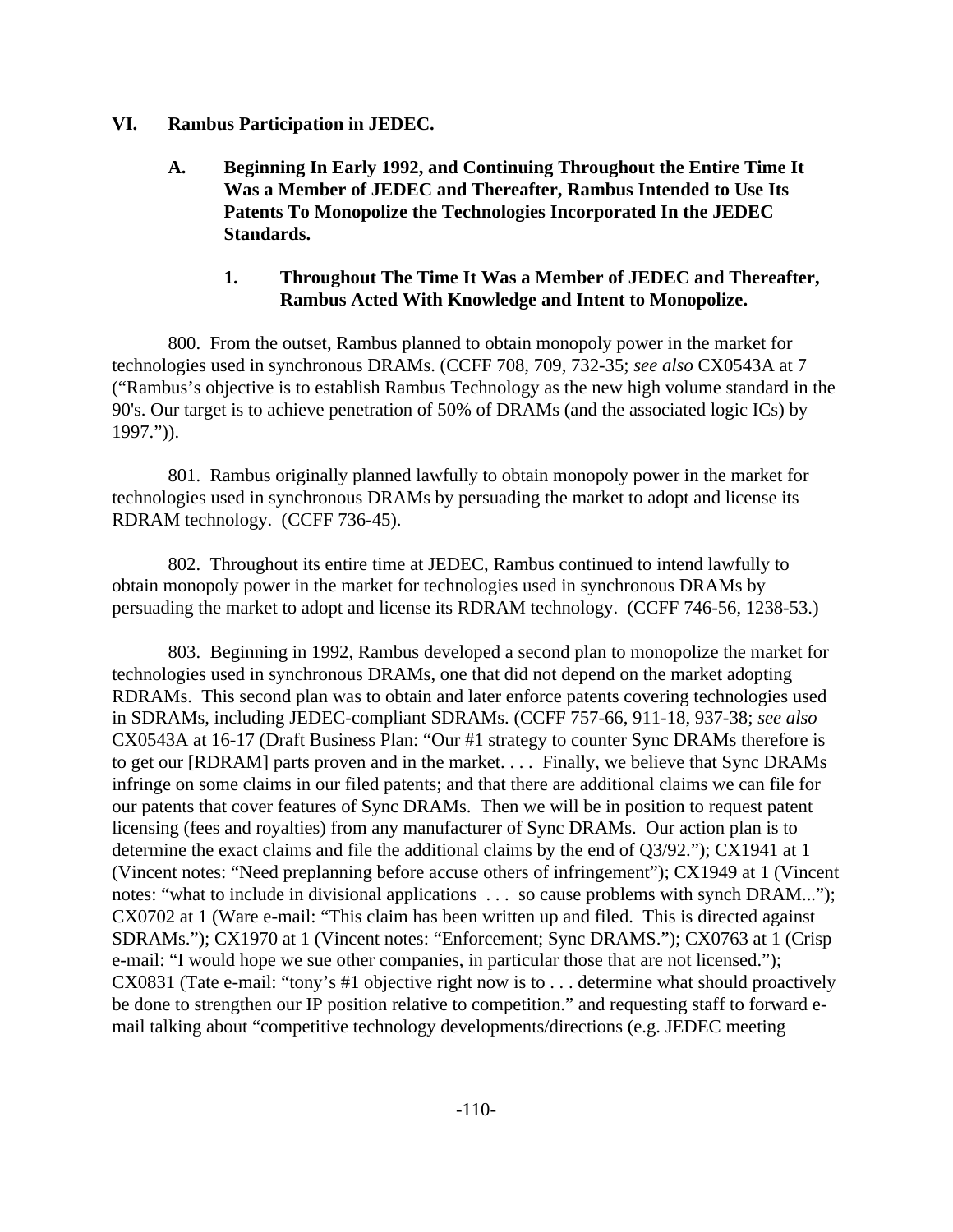reports, etc.)"); CX1730 at 1 (Tate notes: "SDRAM – now – next . . . 1. Understand our IP . . . 3. Assess our current patents – what claims/strength do we have vs. competition 4. What can we do? . . . 5. Plan of action 6. Implement").

804. SDRAM and DDR SDRAM were sources of competition for RDRAM. (Crisp, Tr. 2932 ("Q: . . . you understood that certain people at Rambus believed that DDR SDRAMs could be a potential threat to Rambus' business, right? A: Yes, that's correct."); CX0606 at 2 ("Mr. Mooring then spoke on Rambus vs. Sync. positioning, potential competition from IEEE Ramlink strategy, staffing, marketing communications."); CX0831 (Tate e-mail citing "JEDEC meeting reports" as an example of "competitive technology developments/directions"); CX0837 at 1 (Crisp e-mail: "At the time we began attending JEDEC we did so to learn what the competition was working on . . ."); CX2069 at 654 (Crisp, Infineon Dep.) ("Q. And DDR was perceived to be a potential threat; right? . . . THE WITNESS: It had that potential, yes."); CX2073 at 212 (Tate, Micron Dep.) (Tate "understood [SDRAMs] were something that customers were talking about as a competitive alternative.")).

805. From the time that Rambus first developed its plan, Rambus focused on SDRAMs, and on the SDRAM standard being developed in JEDEC. (CX0606 at 2 (Board of Directors Minutes: "Mr. Crisp reported on the SDRAM status at JEDEC, the Rambus patent strategy and system level difficulties with SDRAMs."); CX0543A at 16-17 (Draft Business Plan: "Our #1 strategy to counter Sync DRAMs . . ."); CX1949 at 1 (Vincent notes: "what to include in divisional applications . . . so cause problems with synch DRAM..."); CX0702 at 1 (Ware email: "This claim has been written up and filed. This is directed against SDRAMs."); CX1970 at 1 (Vincent notes: "Enforcement; Sync DRAMS."); CX0745 at 1 (Roberts note: "This is Lester's attempt to write the claims for the MOST/SDRAM defense."); CX0831 (Tate e-mail: "tony's #1 objective right now is to . . . determine what should proactively be done to strengthen our IP position relative to competition." and requesting staff to forward e-mail talking about "competitive technology developments/directions (e.g. JEDEC meeting reports, etc.)").

806. From the time that Rambus first developed this plan, Rambus intended to obtain patents with claims covering SDRAMs, including SDRAMs that complied with the SDRAM and DDR SDRAM standards being developed by JEDEC. (CCFF 885-92, 900-01, 910, 917, 918, 932-36, 937, 939, 945, 948, 958, 962-67, 981, 987-93, 100-03, 1004-08, 1018-24, 1028-29, 1040, 1049, 1069, 1074-77, 1089, 1098-99; *see also* CX0543A at 17 (Draft Business Plan: ". . . there are additional claims we can file for our patents that cover features of Sync DRAMs. . . . Our action plan is to determine the exact claims and file the additional claims by the end of Q3/92."); CX0606 at 2 (Board of Director Minutes: "Mr. Crisp reported on the SDRAM status at JEDEC, the Rambus patent strategy and system level difficulties with SDRAMs."); CX0831 (Tate e-mail: "tony's #1 objective right now is to . . . determine what should proactively be done to strengthen our IP position relative to competition." and requesting staff to forward e-mail talking about "competitive technology developments/directions (e.g. JEDEC meeting reports, etc.)"); CX0738 (Dillon e-mail: "We may be able to make a broader claim for auto-precharge for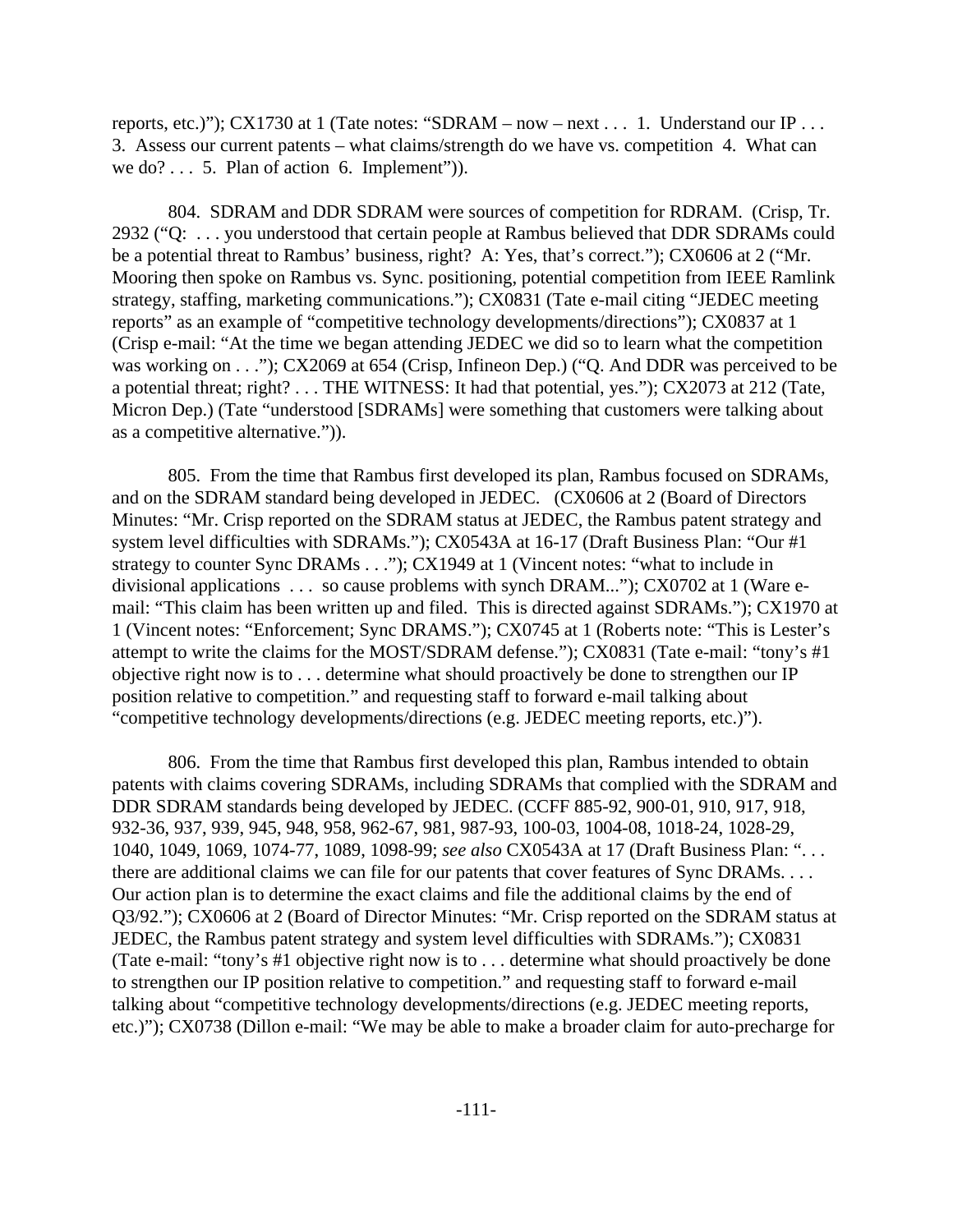\*any\* DRAM and therefore gain leverage over SDRAM and MOST."); CX0740 (Tate e-mail: "this stuff is real critical – I'd like a list of which claims we are making that read directly on current/planned sdrams . . . so i can track progress from lester's periodic status lists."); CX1730 at 1 (Tate notes: "SDRAM – now – next . . . 1. Understand our IP . . . 3. Assess our current patents – what claims/strength do we have vs. competition 4. What can we do? . . . 5. Plan of action").

807. Rambus intentionally joined JEDEC and renewed its membership. (CX0602 at 2 (Rambus's application for membership) and 6-7, 10-12 (its payment of dues); CCFF 878-79, 954, 982, 1039).

808. Rambus intentionally followed the proceedings of JEDEC. (CCFF 871-77, 880-84, 893-98, 902-09, 921-27, 929-31, 940-45, 950-53, 959-61, 968-76, 978-80, 983-86, 996-99, 1009- 17, 1026-27, 1031-38, 1041-48, 1062-68, 1070-73, 1078-82, 1096-99.)

809. From the time that Rambus first developed this plan, Rambus intentionally took specific action to obtain patents with claims covering SDRAMs, including SDRAMs that complied with the SDRAM and DDR SDRAM standards being developed by JEDEC. (CCFF 885-92, 900-01, 910, 917, 918, 932-36, 937, 939, 945, 948, 958, 962-67, 981, 987-93, 100-03, 1004-08, 1018-24, 1028-29, 1040, 1049, 1069, 1074-77, 1089, 1098-99; *see also* CX1949 at 1 (Vincent notes: "what to include in divisional applications . . . so cause problems with synch DRAM..."); CX0702 at 1 (Ware e-mail: "This claim has been written up and filed. This is directed against SDRAMs."); CX0745 at 1 (Roberts note: "This is Lester's attempt to write the claims for the MOST/SDRAM defense."); CX0831 (Tate e-mail: "tony's #1 objective right now is to . . . determine what should proactively be done to strengthen our IP position relative to competition." and requesting staff to forward e-mail talking about "competitive technology developments/directions (e.g. JEDEC meeting reports, etc.)"); CX2092 at 192 (Crisp, Infineon Trial Tr.) ("Q: Am I right, sir, that Rambus was intentionally drafting claims to intentionally cover JEDEC SDRAMs? A: Partially true, yes.")).

810. Rambus intentionally took information learned at JEDEC and used it to help obtain patents with claims covering SDRAMs, including SDRAMs that complied with the SDRAM and DDR SDRAM standards being developed by JEDEC. (CCFF 885-92, 900-01, 910, 917, 918, 932-36, 937, 939, 945, 948, 958, 962-67, 981, 987-93, 100-03, 1004-08, 1018-24, 1028-29, 1040, 1049, 1069, 1074-77, 1089, 1098-99; *see also* CX2092 at 192 (Crisp, Infineon Trial Tr.) ("Q: Am I right, sir, that Rambus was intentionally drafting claims to intentionally cover JEDEC SDRAMs? A: Partially true, yes."); *id*. at 132 ("Q: And the ideas that you had to add claims to the Rambus patent applications for the mode register and for programmable CAS latency, those were ideas that were spurred on by your attendance at the JEDEC meeting in April and May and participating in this SDRAM standardization effort, right? A: Yeah. Those were our inventions. We had invented those for the RDRAM.")).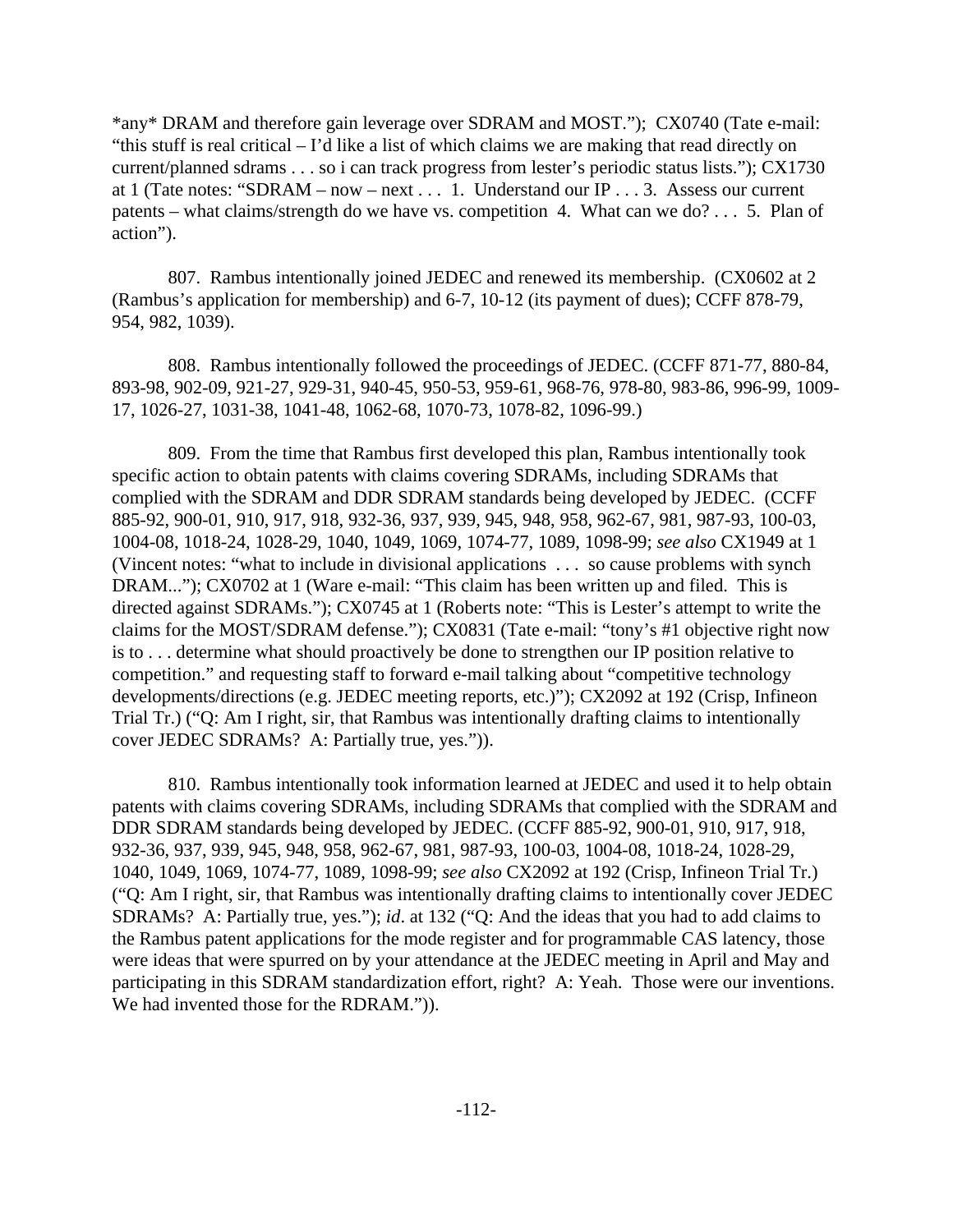811. Various Rambus JEDEC representatives believed Rambus had pending patent applications that, if issued, would likely cover SDRAMs that complied with the JEDEC SDRAM and DDR SDRAM standards. (CCFF 884, 887, 892, 900-01, 910, 917, 918, 932-36, 937, 938, 939, 948, 958, 962-67, 987-93, 7000-03, 1004-08, 1009-17, 1018-25, 1028-30, 1040, 1049, 1057-58, 1069, 1073, 1077, 1089, 1098; *see also* CX0543A at 17 (Draft Rambus Business Plan: " . . . we believe that Sync DRAMs infringe on some claims in our filed patents; . . ."); CX2070 at 97 (Harmon, Micron Dep.) (Harmon heard "from various people that Rambus' patents were so fundamental and so broad that they likely covered technology that was being used by any other high-speed DRAM."); CX2073 at 221-22 (Tate, Micron Dep.) ("I recall that our feeling [in 1992] was that synchronous DRAMS sure looked like they were stemming from inventions that we had done first, and that our understanding is that patents are supposed to protect your inventions, and we assumed that our patents had been filed to do so. And that led us to a conclusion that, hey, we must have some claims they are infringing. . ."). Farmwald, Tr. 8208 ("We certainly in general thought that we had pretty broad claims and that they certainly might cover synchronous DRAMs").

812. From the time that Rambus first developed this plan, Rambus intended to enforce its patents against SDRAMs, including SDRAMs that complied with the SDRAM and DDR SDRAM standards being developed by JEDEC, if necessary to monopolize the market for technology used in DRAMs. (CCFF 887, 889-91, 917, 918, 938, 948, 955-57, 981, 997, 1002, 1018-24, 1037, 1059-60, 1069, 1083-87; *see also* CX0543A at 17-18 (Draft Rambus Business Plan: "... we will be in position to request patent licensing (fees and royalties) from any manufacturer of Sync DRAMs."); CX1941 at 1 (Vincent notes, "Need preplanning before accuse others of infringement"); CX1970 at 1 (Vincent notes: "Enforcement; Sync DRAMS."); CX0763 at 1 (Crisp e-mail: "I would hope we sue other companies, in particular those that are not licensed."); CX1730 at 1 (Tate notes: "SDRAM – now – next . . . 3. Assess our current patents – what claims/strength do we have vs. competition 4. What can we do? . . . 5. Plan of action 6. Implement")).

813. Rambus intentionally did not inform others in the industry about the content of its pending patent applications. (CCFF 909 927, 931, 944, 953, 961, 974, 976, 980, 986, 999, 1017, 1027, 1033, 1038, 1048, 1063, 1067, 1082, 1098-99, 1111, 1238-59, 1676-1700).

814. Rambus intentionally did not inform JEDEC about any of its pending patent applications. (CCFF 909 927, 931, 944, 953, 961, 974, 976, 980, 986, 999, 1017, 1027, 1033, 1038, 1048, 1063, 1067, 1082, 1098-99, 1111; CX0837 at 2 (Crisp e-mail: "We decided [during the beginning of the period after we joined JEDEC] that we really could not be expected to talk about potential infringement for patent that had not issued . . ."); *id*. (" . . . we should re-evaluate our position relative to what we decide to keep quiet about, and what we say we have."); CX0711 at 68, 73 (Crisp e-mail: in response to Mr. Kelley's request to inform JEDEC of whether Rambus knows of any patents that may read on SyncLink, "I think it makes no sense to alert them to a potential problem they can easily work around. . . . We may not want to make it easy for all to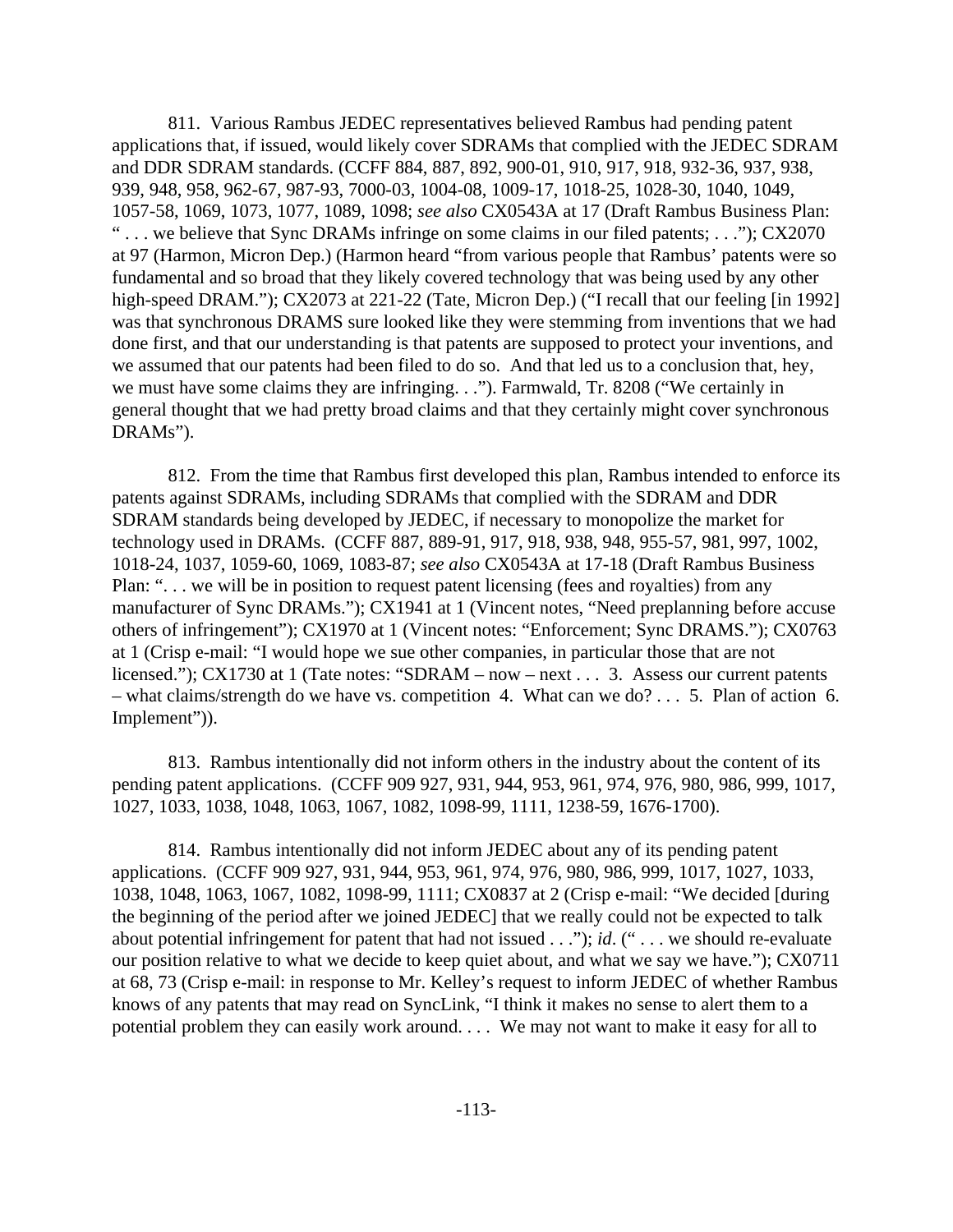figure out what we have especially if nothing looks really strong."); CX0673 (Crisp e-mail: "Siemens expressed concern over potential Rambus Patents covering 2 bank designs. Gordon Kelley of IBM asked me if we would comment which I declined."); Crisp, Tr. 3174-75 (Mr. Crisp did not say anything about patent applications at the time he disclosed Rambus's '703 patent; Vice President Mooring chastised Mr. Crisp after disclosing the '703 patent.)).

815. After it withdrew from JEDEC, Rambus intentionally took specific action to obtain patents with claims covering SDRAMs, including SDRAMs that complied with the SDRAM and DDR SDRAM standards being developed by JEDEC. (CCFF 1625-75).

816. After it withdrew from JEDEC, Rambus intentionally did not inform others in the industry about the content of its pending patent applications. (CCFF 1676-1700; *see also* CX0919 at 1 (Tate e-mail: "2. do \*NOT\* tell customers/partners that we feel DDR may infringe–our leverage is better to wait"); CX0942 ("Our policy so far has been NOT to publicize our patents and I think we should continue with this."); CX1075 at 2 "We've made no comment on whether DDR infringes our patents. . . . Our position is there is insufficient data."); Hampel, Tr. 8731-33 (Hampel had contacts with Rambus customers "15 to 40 times a month" and he testified that he was not aware of "any instance in which Rambus representatives told the DRAM manufacturers which features of RDRAM were protected by Rambus patents or patent applications")).

817. Beginning in late 1999, Rambus intentionally began threatening to enforce its patents against manufacturers of SDRAMs and DDR SDRAMs and manufacturers of controllers and graphics controllers that interface with SDRAMs and DDR SDRAMs. Rambus intentionally sent letters and made presentations to companies stating that their products infringed Rambus patents. Rambus intentionally sued two DRAM manufacturers in U.S. federal courts, filed counterclaims against two DRAM manufacturers in U.S. federal courts, and sued three DRAM manufacturers in various foreign courts, in all cases alleging infringement of Rambus patents. (CCFF 1950-2032) .

818. Rambus acted with knowledge that the purpose of JEDEC was to develop open standards. (CCFF 318, 320, 371, 383-85, 418, 430, 823, 871-85, 880, 902-906, 921, 929, 940, 942-43, 950, 959, 968-69, 978-79, 983-85, 994-95, 996, 1009, 1026, 1034-36, 1041-42, 1062-66, 1078, 1080, 1601-02; *see also* CX0903 at 2 (Crisp e-mail: "The job of JEDEC is to create standards which steer clear of patents which must be used in compliance with the standard whenever possible.").

819. Rambus acted with knowledge that JEDEC and its members were concerned about a company enforcing patents against companies practicing a JEDEC standard. (CCFF 318, 320, 371, 383-85, 418, 430, 823, 871-85, 880, 902-906, 921, 929, 940, 942-43, 950, 959, 968-69, 978- 79, 983-85, 994-95, 996, 1009, 1026, 1034-36, 1041-42, 1062-66, 1078, 1080, 1601-02).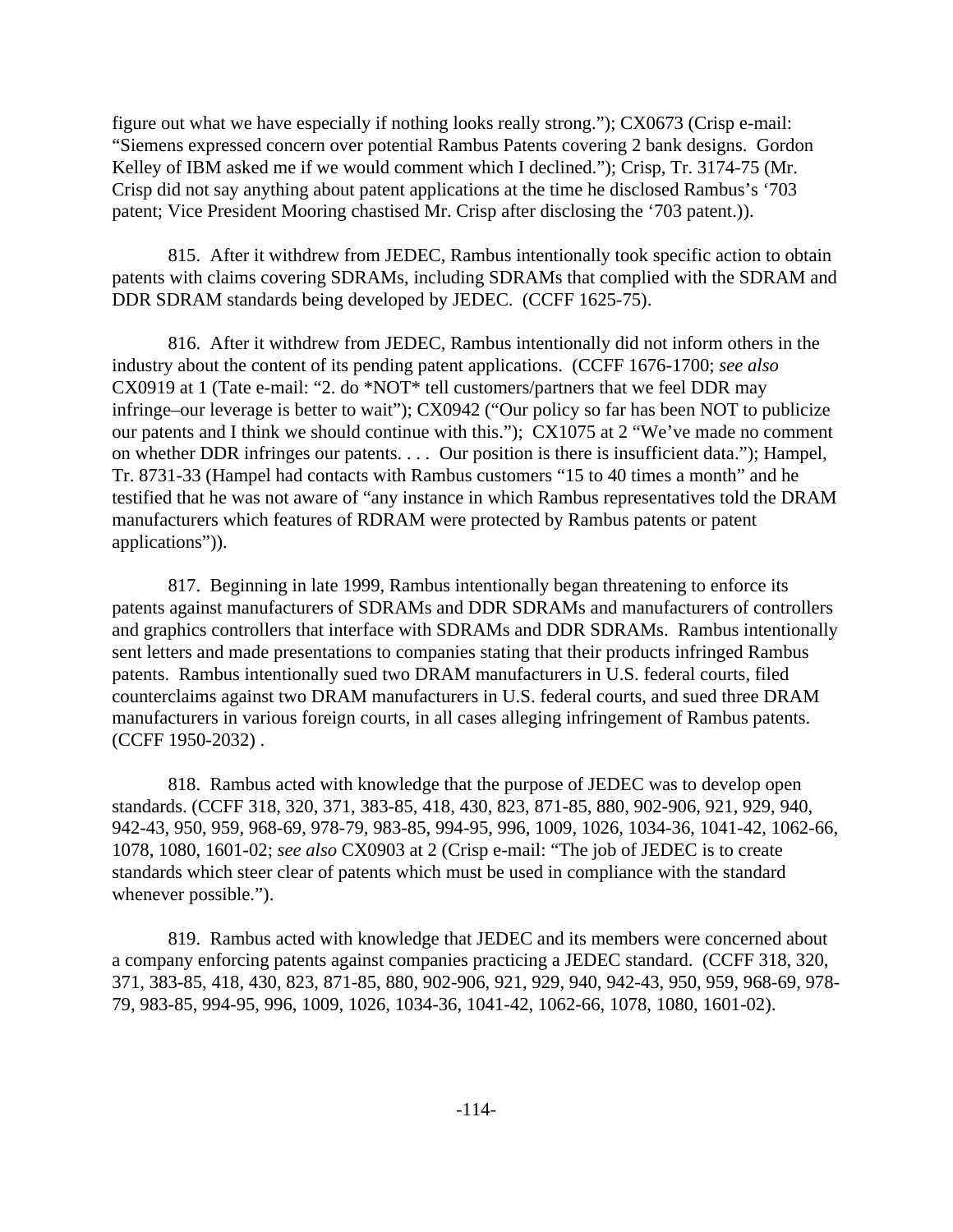820. Rambus acted with knowledge that JEDEC had a disclosure policy requiring disclosure of patents and patent applications. (CX0672 at 1 (Garrett email: "Fujitsu indicated that they do have patents applied for, but that they will comply with the JEDEC requirements to make it a standard!!!"); CX685 at 1 (Mooring e-mail: "IBM raised the issue that they were aware that some "voting" JEDEC attendees have patents pending on SDRAMs that they have not made the committee aware of. They will come to the next meeting with a list of the offenders."); CX2092 at 60 (Crisp, Infineon Tr.) ("Sometime in 1995 I received a copy of the patent policy as part of the users in the manual that they had that was to be used to tell people what the rules were. And I read in there that it applied to patent policies. Q: Patent applications? A: Patent applications, that's right."); CX2104 at 950-51 (Crisp, Micron Dep.) ("Q And when you got it [JEDEC manual 21-I] and read it, then it was clear that the manual required disclosure of both patents and patent applications, wasn't it? A Yes, if they related to the work of the committee."); CX2104 at 851-52 (Crisp, Dep.) (Crisp's understanding of JEDEC's written patent policy was that JEDEC members "wanted to know about both patents and patent application that might relate to the works that were going on within JEDEC.")).

821. Rambus representatives acted with knowledge that Rambus's membership in and attendance at JEDEC meetings gave rise to a risk of equitable estoppel, which might prevent Rambus from enforcing its patents against JEDEC members in the future. (CX1942 at 1 (Vincent Notes: "I said there could be equitable estoppel problem if Rambus creates impression on JEDEC that it would not its patent or patent appl[icatio]n"); CX3125 at 321 (Vincent, Infineon Dep.) ("The downside risk was that somebody was going to raise the issue of equitably estoppel if Rambus attended JEDEC"); CX1958 at 1, 15-16 ("Stambler v. Diebold, Inc. . . . Plaintiff's claim is estopped. 'Plaintiff had a duty to speak out and his silence was affirmatively misleading. Plaintiff could not remain silent while an entire industry implemented the proposed standard and then when the standards were adopted assert that his patents covered what manufacturers believed to be an open and available standard.'"); Diepenbrock, Tr. 6214-17 (Diepenbrock told "Mr. Crisp that he was running a risk that equitable estoppel might apply to his actions at JEDEC." ". . . [T]his risk to Rambus was that some of its patents could be rendered unenforceable").

## **2. Rambus Understood That Its Interests And Actions as a JEDEC Member Were Contrary to the Purposes and Rules of JEDEC, and It Participated in JEDEC in Bad Faith.**

822. Rambus did not participate in JEDEC in good faith. (Sussman, Tr. 1460-61 (Rambus did not comply with "the good faith requirements set forth [in the EIA Legal Guides]"); Kelley, Tr. 2745-46 (Richard Crisp "was not dealing in good faith with me."); Appleton, Tr. 6396 (Micron is asserting its complaint that Rambus was "in violation of antitrust laws, that there was fraud and bad faith."); CCFF 803-821).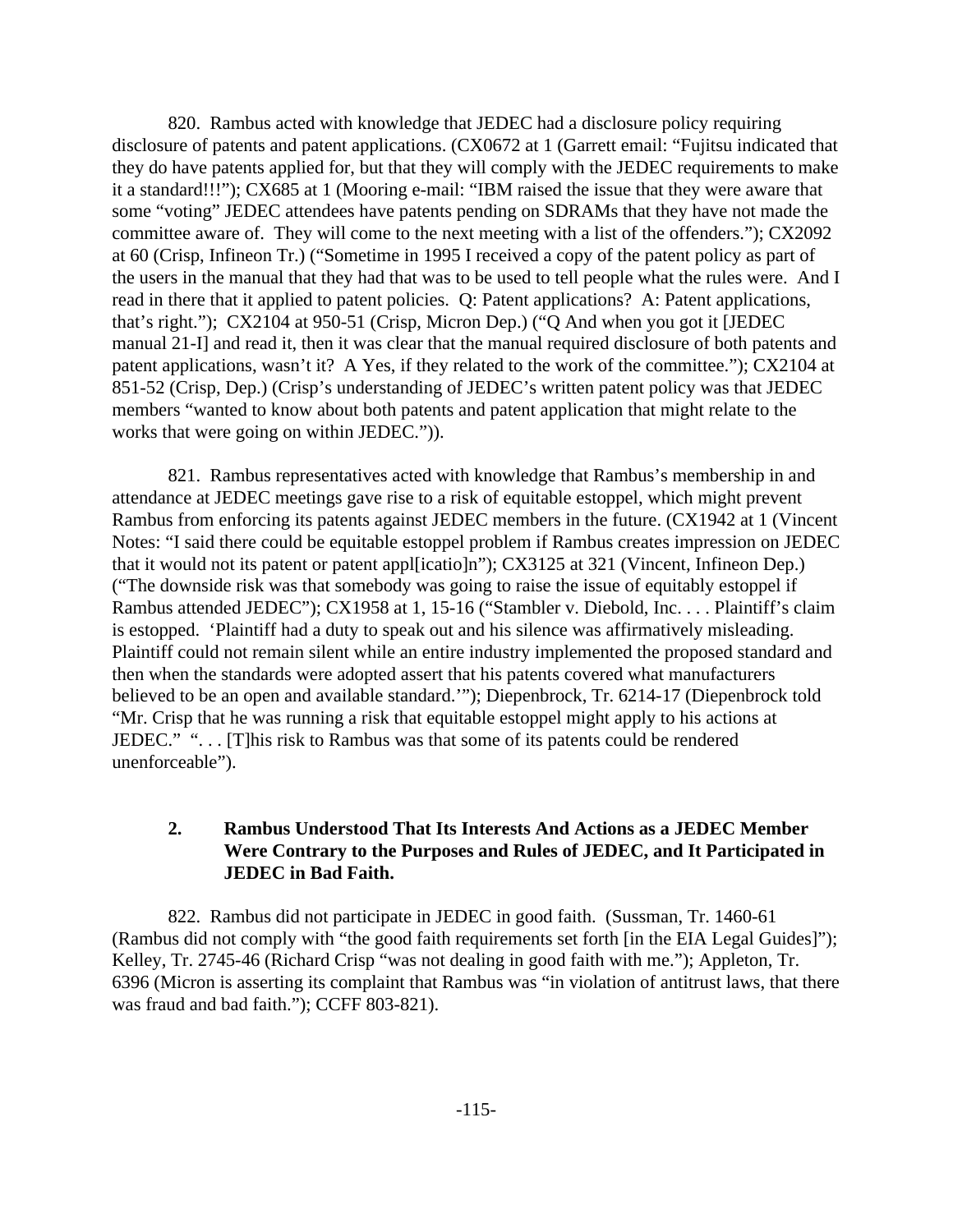823. Richard Crisp, the JEDEC representative for Rambus beginning in May 1992, understood that the job of JEDEC was to create, whenever possible, standards that steer clear of patents that must be used in compliance with the standards. (CX0903 at 1; Crisp, Tr. 2941).

824. Mr. Crisp believed that the most valuable patents are ones that must be used to be in compliance with the standard. The reason is that such patents cannot be avoided. (CX0903 at 1; Crisp, Tr. 2941 ("Q: And the reason they're valuable is that such patents cannot be avoided. Is that right? A: Well, in the situation to where you want to build a device that's compliant with the standard, whatever the standard is.")).

825. Rambus pursued interests contrary to those of JEDEC and its members. Rambus never had any plans to manufacture, use or support products that conformed to the JEDEC SDRAM or DDR SDRAM standards. (Crisp, Tr. 2931). Rather, Rambus was promoting its RDRAM architecture. (Crisp, Tr. 2931)

826. Individuals at Rambus, including Mr. Crisp, believed that JEDEC-compliant DDR SDRAMs could be a potential threat to Rambus business. (Crisp, Tr. 2931-32; *see also* CX0831 (Tate identified JEDEC as an example of a competitive DRAM); *see also* CCFF 918, 1089, 1616-24, 1626, 1676-78, 1685, 1687, 1690-95).

827. Mr. Crisp, Billy Garrett, and others at Rambus hoped that JEDEC would fail to develop a widely used standard for SDRAM and DDR SDRAM, as they did not want to see potential competitive devices appear on the market. (CX0672 at 1 (Garrett e-mail: "SDRAMs will happen. They may happen sooner than we want, and they may become quite standardized and highly multi-sourced."); CX1708 at 3 ("It really looks like there is a lot of momentum against us in the main memory arena. It seems like the group is pretty set on using the SDRAMs for memory."); Crisp, Tr. 2933 ("Q: You didn't have any particular interest in seeing JEDEC succeed in developing a widely used standard for SDRAM, did you? A: I think that answer is correct, yes. Q: You also didn't have any interest in seeing JEDEC succeed in developing a widely used standard for DDR SDRAM, did you? A: I was not interested in seeing potential competitive devices appear on the market.")).

828. Mr. Crisp withheld technical information that might have helped JEDEC. (CX0711 at 23 (Crisp May 1994 email: "The key thing everyone is missing is the failure to appreciate that the pinouts set over a year ago eliminate the possibility of routing the clocks in a way that naturally avoids the problems of clock skew"); CX0711 at 169 (Crisp September 1995 email: "Another thing they are going to do is have VTT track Vref, which Srinivas tells me is something we have determined to be a no-no based on our work in the lab").").

829. Rambus voted "no" on four ballots relating to technologies proposed for the SDRAM standard. (CCFF 921-27). As least some JEDEC members believed that Rambus was voting "no" in an attempt to delay completion of a standard that would compete with RDRAM.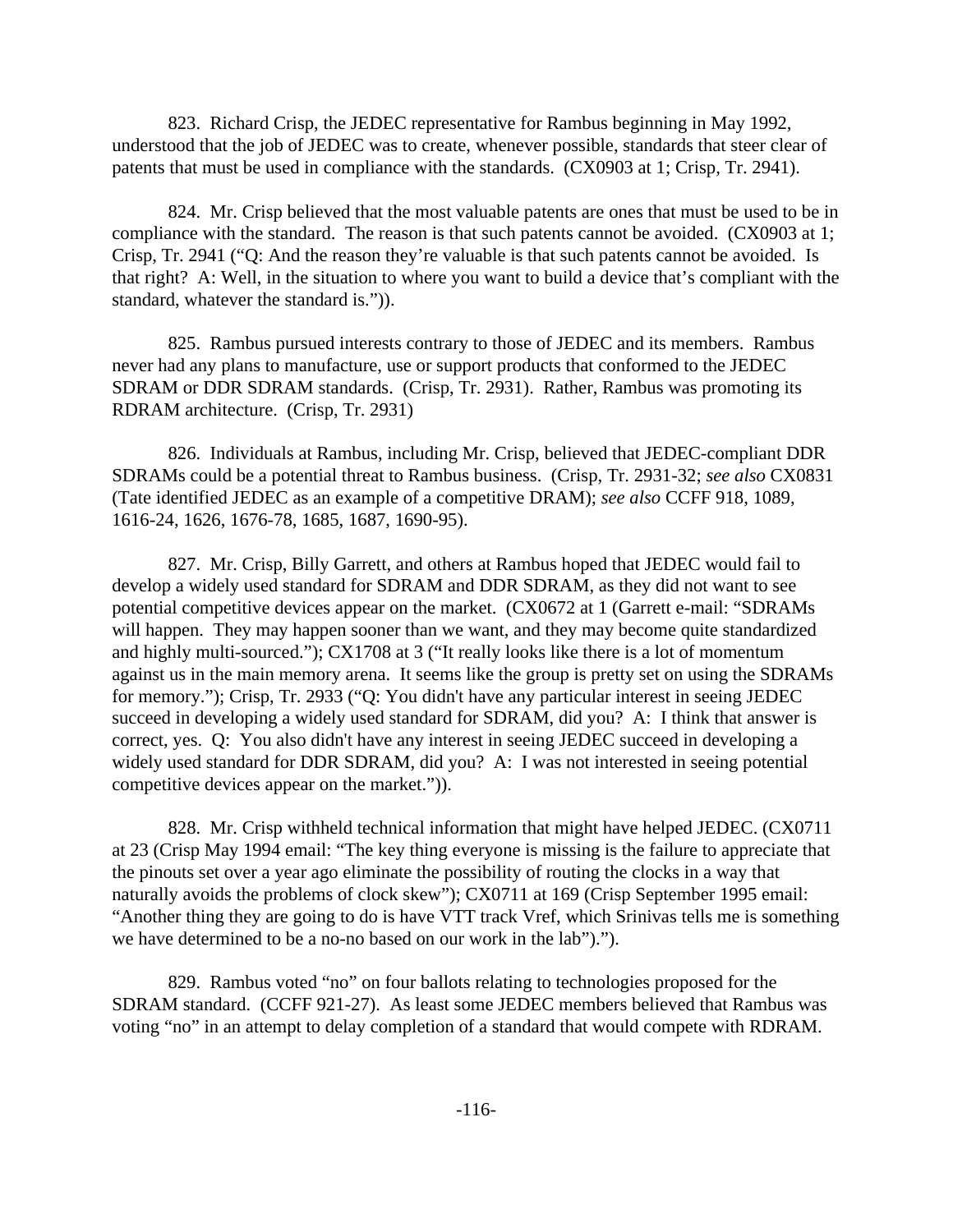(Sussman, Tr. 1395 (" . . . the activity of Rambus was more to delay the standardization process as this was basically a competing option for the Rambus DRAM, so not assisting in the standards.")).

830. At the very first JEDEC meeting he attended for Rambus, Mr. Crisp witnesses some dissension among some JEDEC members at the meeting, and suggested to Rambus colleagues that word of the dissension be leaked to the press to the competitive advantage of Rambus. (CCFF 893-99; Crisp, Tr. 2934-35; CX1708 at 5). Mr. Crisp told his colleagues that such an action could lead to censure by JEDEC but "should help our air war." (CX1708 at 5; Crisp, Tr. 2935 (the term "air war" referred to the desire of Rambus to have people use the proprietary RDRAM architecture)).

831. Gordon Kelley identified a proposal to plant a story with the press about dissension within JEDEC as "an example of not having good faith or not showing good faith" because it could "undermine the JEDEC process." (G. Kelley, Tr. 2523-24).

832. Knowing that JEDEC's purpose was to develop open standards, Rambus, without informing JEDEC, nevertheless used information obtained from JEDEC to ensure that it developed patents with claims that covered the JEDEC standards. (CCFF 885-92, 900-01, 910, 917, 918, 932-36, 937, 939, 945, 948, 958, 962-67, 981, 987-93, 100-03, 1004-08, 1018-24, 1028-29, 1040, 1049, 1069, 1074-77, 1089, 1098-99).

833. One of the reasons why Rambus began attending JEDEC meetings was to learn what its competition was working on. (CX0837 at 1-2) (Crisp 1995 email: "At the time we began attending JEDEC we did so to learn what the competition was working on and what sort of performance systems using that technology would be able to achieve and what sorts of issues would arise when designing with the devices (primarily SDRAM/SGRAM).").

834. Rambus used the information it obtained at JEDEC to help refine the claims in its pending patent applications to ensure that its claims would cover the JEDEC standards. (CX2092 at 192 (Crisp, Infineon Tr.) ("Q: Am I right, sir, that Rambus was intentionally drafting claims to intentionally cover JEDEC SDRAMs? A: Partially true, yes."); CX0831 (Tate e-mail: "tony's #1 objective right now is to understand competitive technology, get up to speed on all of our patents filed, assess how many and how strong our current patents /claims are vs. competition, and determine what should proactively be done to strengthen our IP position relative to competition"; and requesting staff to forward to him copies of JEDEC meeting reports).

835. During his time as JEDEC representative for Rambus, Mr. Crisp learned that meetings of JEDEC committees and subcommittees were conducted in accordance with the EIA Legal Guides. (Crisp, Tr. 2945).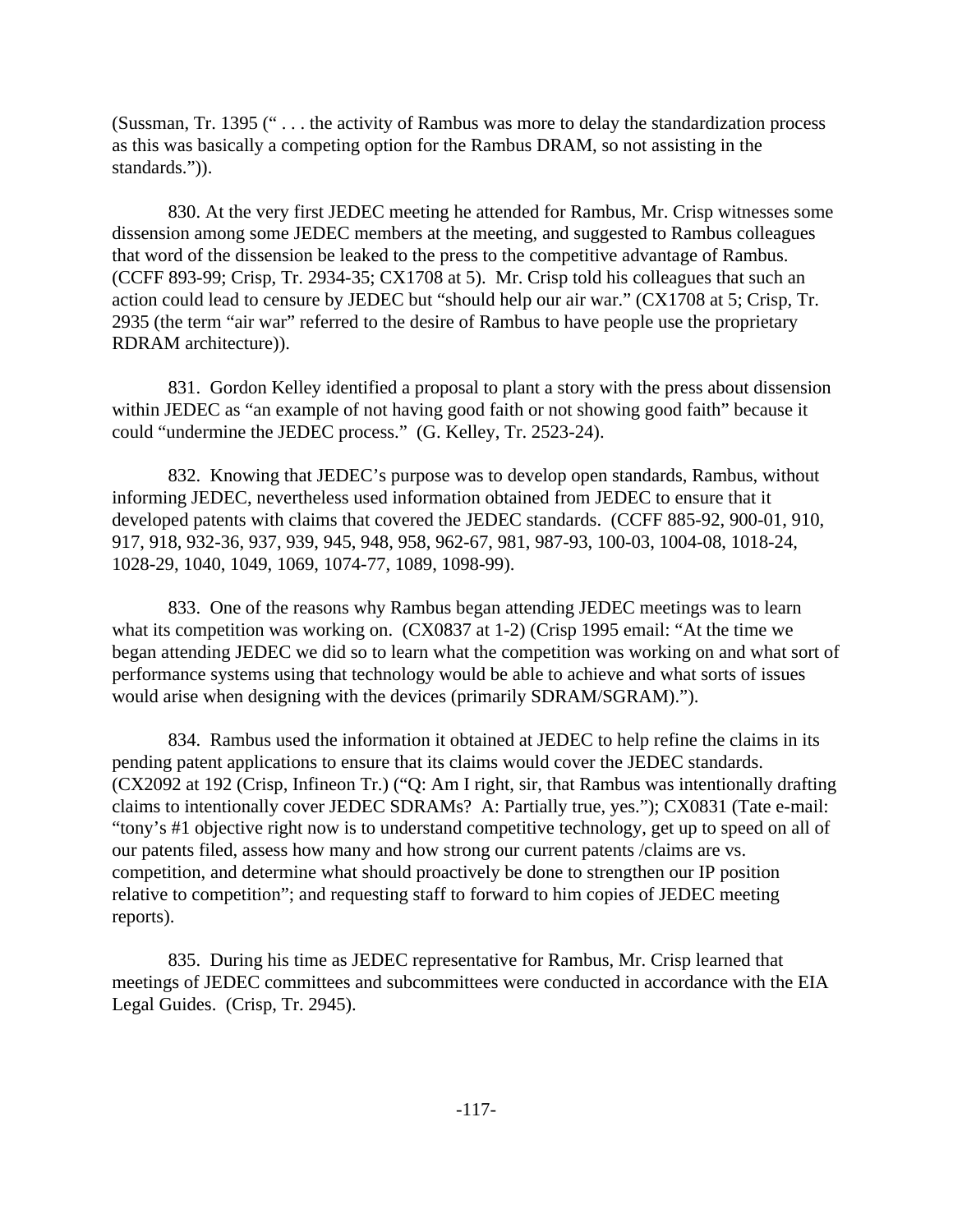836. Mr. Crisp was aware that the EIA Legal Guides provided that all EIA standardization programs shall be carried on in good faith. (Crisp, Tr. 2946-47).

837. Mr. Crisp was aware that JEDEC was controlled by EIA rules regarding use of patents. (Crisp, Tr. 2947-48). Mr. Crisp understood that the EIA rules stated that requirements in EIA standards which called for the use of patented items should be avoided. (Crisp, Tr. 2948). Mr. Crisp understood that the EIA rules provided that no program of standardization should refer to a product on which there is a known patent unless all the technical information covered by the patent was known to the standards committee. (Crisp, Tr. 2948).

838. Mr. Crisp understood that the purpose of JEDEC was to develop open standards. (CX0903 at 2 (Crisp e-mail: "The job of JEDEC is to create standards which steer clear of patents which must be used in compliance with the standard whenever possible.")).

839. Mr. Crisp understood that JEDEC and its members were concerned about a company enforcing patents against companies practicing a JEDEC standard. (CX0711 at 1 (Crisp e-mail: "TI was chastized for not informing JEDEC that it had a 1987 patent on quad CAS devices . . . The bottom line is that all quad CAS devices will be removed from standard 21C."); CX0711 at 16 (Crisp e-mail: "The whole [quad CAS] issue got pretty nasty . . . Sussman . . . made a motion that TI withdraw from JEDEC pending resolution of the patent issue!"); CX0903 at 2 (Crisp e-mail: "The job of JEDEC is to create standards which steer clear of patents which must be used in compliance with the standard whenever possible.")).

840. Mr. Crisp, during the time he was the primary JEDEC representative for Rambus, understood that there was a patent policy at JEDEC. (Crisp, Tr. 2949). One of the ways that Mr. Crisp learned of the patent policy was because at the meetings of the JC42.3 Committee that Mr. Crisp attended, Jim Townsend generally started the meeting with a discussion of the patent policy. (Crisp, Tr. 2949).

841. Mr. Crisp was aware that JEDEC had a disclosure policy requiring disclosure of patents and patent applications. (CX2104 at 851-52 (Crisp, Micron Dep.) (Crisp's understanding of JEDEC's written patent policy was that JEDEC members "wanted to know about both patents and patent application that might relate to the works that were going on within JEDEC."); CX2092 at 168 (Crisp, Infineon Tr.) ("Q: And what [the slide] said and what [Mr. Townsend] said to everyone in the committee is that the policy applied equally to patent applications as it did to patents, right? A: I think he said that. I don't remember it very clearly, but I think he said that.")).

842. Mr. Crisp and other Rambus representatives knew that certain JEDEC members disclosed patent applications at JEDEC. (Crisp, Tr. 2950-51) ("Q: And you recall that that [patent tracking list] includes not just patents, but also patent applications? A: I think it included a few patent applications from my recollection."); CX2104 at 851-52 (Crisp, Micron Dep.)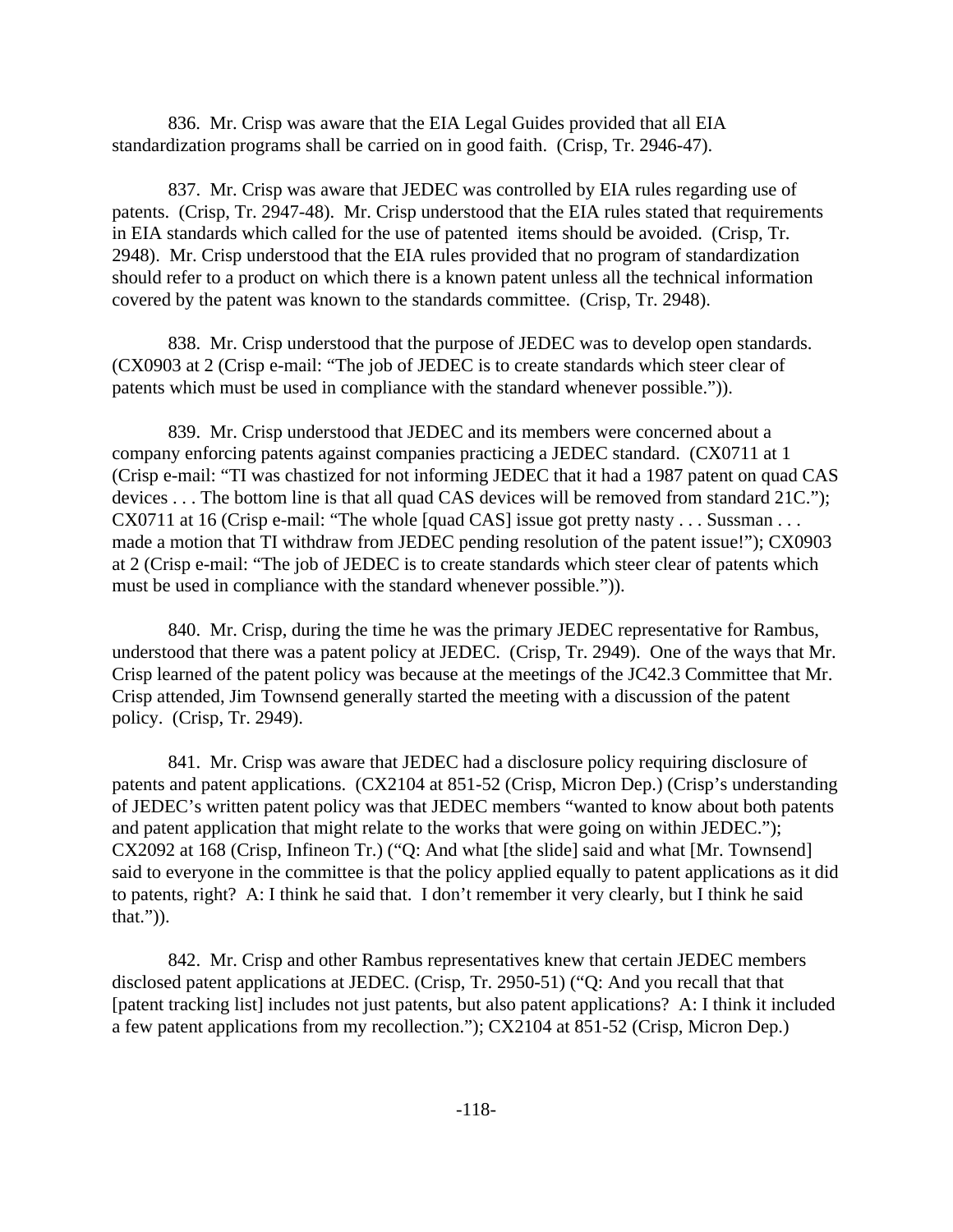(Crisp's understanding of JEDEC's written patent policy was that JEDEC members "wanted to know about both patents and patent application that might relate to the works that were going on within JEDEC."); CX0672 at 1 (Garrett email: "Fujitsu indicated that they do have patents applied for, but that they will comply with the JEDEC requirements to make it a standard!!!"); CX685 at 1 (Mooring e-mail: "IBM raised the issue that they were aware that some "voting" JEDEC attendees have patents pending on SDRAMs that they have not made the committee aware of. They will come to the next meeting with a list of the offenders.")).

843. Throughout the period when Rambus participated in JEDEC, Mr. Garrett and Mr. Crisp informed executives and others at Rambus that JEDEC members disclosed pending patent applications that pertained to the work at JEDEC. (E.g. CCFF 882-83, 1080; CX0672 at 1 (Garrett email reporting February 1992 disclosure of Fujitsu patent application); CX0711 at 169 (Crisp September 1995 email: "Fujitsu stated yesterday that they have patents pending on SSTL"); CX0711 at 192 (Crisp December 1995 email: "MOSAID has a pending patent application for PLL/DLL on SDRAMs . . . they will be in compliance with the JEDEC patent policy."); *see also* CX0685 at 1 (Mooring December 1992 email noting IBM comment that some "JEDEC attendees have patents pending on SDRAMs")).

844. Mr. Crisp was aware of the patent tracking lists shown by Mr. Townsend, which included both patents and patent applications. (Crisp, Tr. 2950). Mr. Crisp received minutes from JEDEC meetings, which generally included the slides from Mr. Townsend's presentations concerning the patent policy. (Crisp, Tr. 2951).

845. As of mid-1995, Rambus representative Mr. Crisp knew that JEDEC manual 21-I called for the disclosure of patent applications. (CX2092 at 60 (Crisp, Infineon Tr.) ("Sometime in 1995 I received a copy of the patent policy as part of the users in the manual that they had that was to be used to tell people what the rules were. And I read in there that it applied to patent policies. Q: Patent applications? A: Patent applications, that's right."); CX2104 at 950-51 (Crisp, Micron Dep.) ("Q And when you got it [JEDEC manual 21-I] and read it, then it was clear that the manual required disclosure of both patents and patent applications, wasn't it? A Yes, if they related to the work of the committee.")).

846. During the period when Rambus participated in JEDEC, Mr. Crisp spoke with Desi Rhoden, longtime member of JEDEC and later Chairman of JEDEC (Rhoden, Tr. 283, 284-85), to inquire about the JEDEC patent disclosure policy. (Rhoden, Tr. 518-19). Mr. Crisp inquired specifically about the application of the policy to patent applications; Mr. Rhoden informed Mr. Crisp that in the patent disclosure policy, the word patent applied to everything that was in the patent process, and necessarily included patents and patent applications. (Rhoden, Tr. 519).

847. Mr. Rhoden told Mr. Crisp that if he would like to have a legal opinion, he could contact John Kelly. (Rhoden, Tr. 519). During the time that Rambus was a member of JEDEC, Rambus never contacted John Kelly, the legal counsel for JEDEC, with any questions about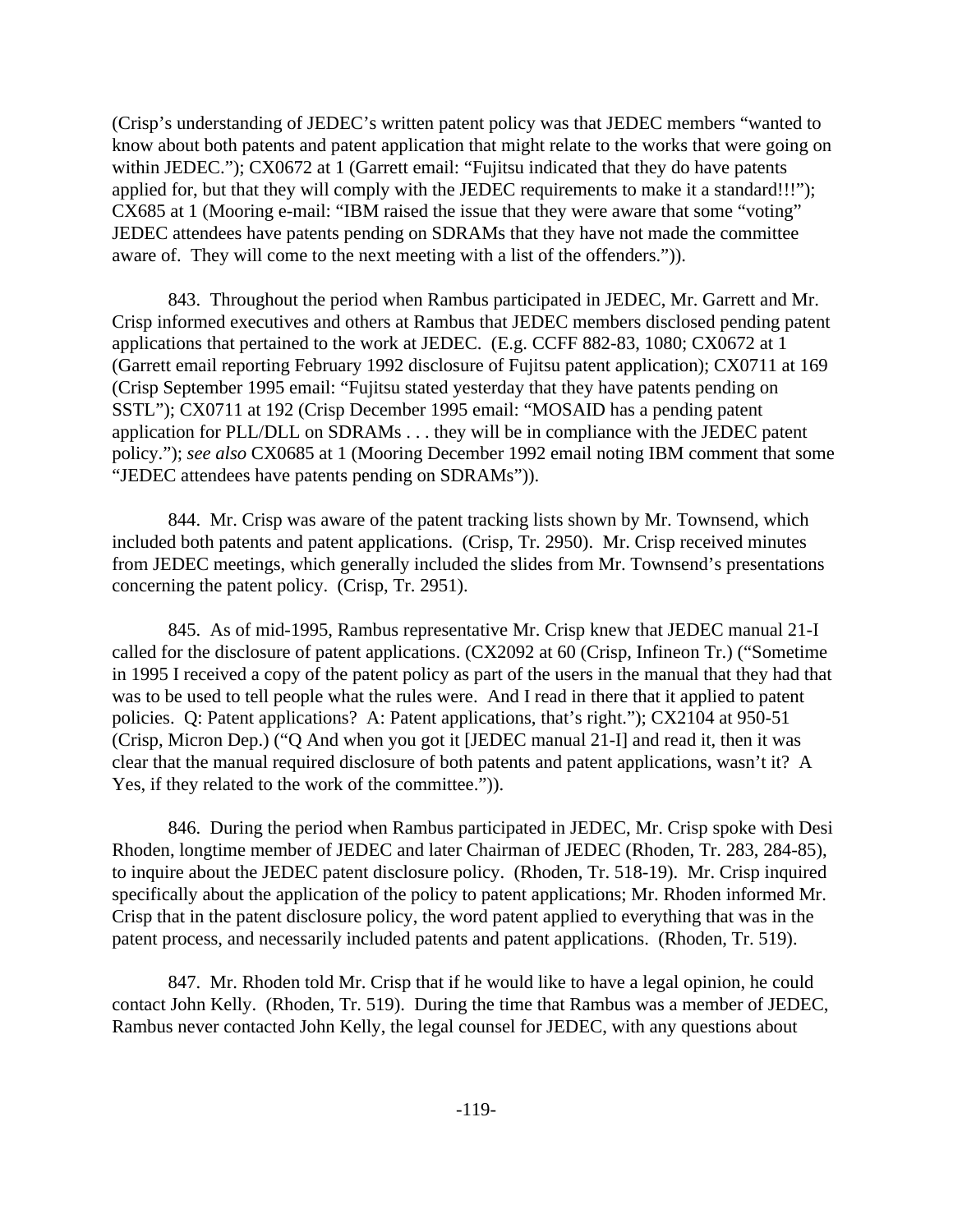#### EIA's or JEDEC's rules. (J. Kelly, Tr. 2057).

848. On at least two separate occasions, Mr. Crisp refused to respond to questions from Mr. Gordon Kelley, the Subcommittee Chairman, regarding the possible existence of Rambus patents relating to a presentation at JEDEC. (May 1992: CCFF 902-909, 1247-48; CX0673 at 1 ("Gordon Kelley of IBM asked me if we would comment which I declined."); CX2089 at 130- 131, 136-137 (Meyer, Infineon Trial Tr.); September 1995: CCFF 1044, 1062-68; JX0027 at 26 ("At this time, Rambus elects to not make a specific comment on our intellectual property position relative to the Synclink proposal.")).

849. Rambus knew that its failure to disclose the existence of its issued '327 patent and its pending patent applications to JEDEC could serve to equitably estop Rambus from enforcing its patents as to JEDEC participants. (Order, February 26, 2003 at 9; Order, February 27, 2003; *see also* CCFF 885-91, 955-57, 1056-61, 1083-87, 1090).

850. Rambus representatives understood that Rambus's membership in and attendance at JEDEC meetings gave rise to a risk of equitable estoppel. Rambus representatives understood that risk to be that the doctrine of equitable estoppel might prevent Rambus from enforcing its patents against JEDEC members in the future. (CCFF 885-91, 955-57, 1056-61, 1083-87, 1090; CX1942 at 1 (Vincent notes: "I said there could be equitable estoppel problem if Rambus creates impression on JEDEC that it would not its patent or patent appl[icatio]n"); CX3125 at 321 (Vincent, Infineon Dep.) ("The downside risk was that somebody was going to raise the issue of equitably estoppel if Rambus attended JEDEC"); CX1958 at 1, 15-16 ("Stambler v. Diebold, Inc. . . . Plaintiff's claim is estopped. 'Plaintiff had a duty to speak out and his silence was affirmatively misleading. Plaintiff could not remain silent while an entire industry implemented the proposed standard and then when the standards were adopted assert that his patents covered what manufacturers believed to be an open and available standard.'"); Diepenbrock, Tr. 6214-17 (Diepenbrock told "Mr. Crisp that he was running a risk that equitable estoppel might apply to his actions at JEDEC." "... [T]his risk to Rambus was that some of its patents could be rendered unenforceable")).

851. On at least seven separate occasions, Rambus in-house or outside legal counsel informed Rambus representatives, including Rambus CEO Geoff Tate, Rambus Vice President Allen Roberts, and Rambus's primary JEDEC representative Richard Crisp, that they faced a risk that, based on Rambus's participation in JEDEC, the doctrine of equitable estoppel might preclude Rambus from enforcing its patents against JEDEC members. (CCFF 885-91, 955-57, 1056-61, 1083-87, 1090; CX1942 (Vincent notes, 3/27/92: "I said there could be equitable estoppel problem"); CX1958 at 1, 12 (Vincent letter and attachment, 5/5/93: "Two possible legal theories for non-enforcement: 1) estoppel? 2) antitrust?"); CX3126 at 552-54 (Vincent, Dep.) (at some point in time, Vincent talked with Crisp about the upside potential versus downside risk of participating in standard setting bodies); CX0837 at 1 (Crisp e-mail, 9/23/95: "Tony's worst case scenario regarding estoppel"); CX1990 at 1 (Vincent letter, 12/19/95 ("the [FTC] charged that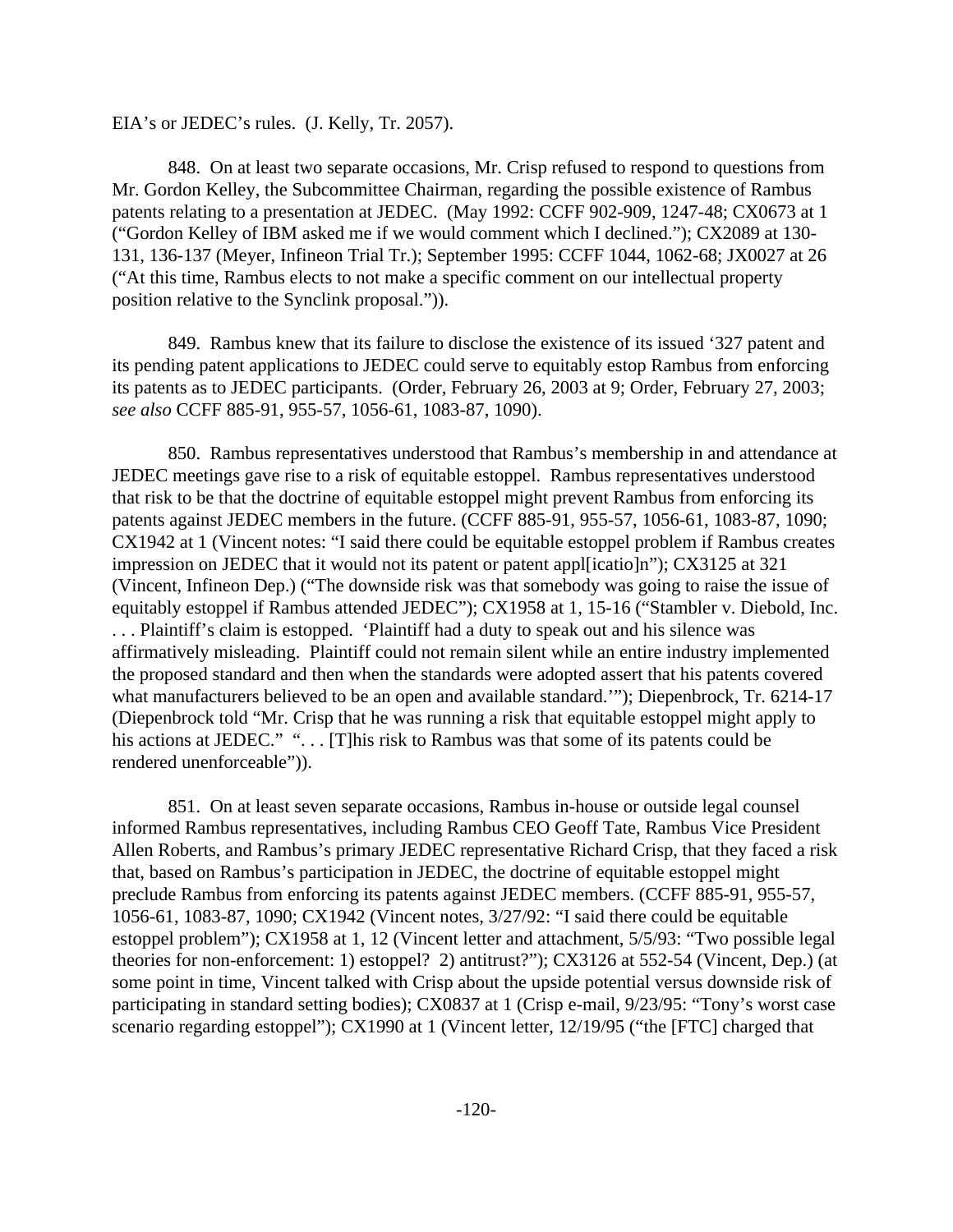Dell restricted competition in the personal computer industry and undermined the standardsetting process by threatening to exercise undisclosed patent rights against computer companies adopting the VL-Bus standard."); CX3124 at 190-94 (Vincent, Dep.) (describing meeting over lunch with Geoff Tate and Maria Sobrino at which they discussed the Dell consent order); CX3126 at 537-40 (Vincent, Dep.) (describing 1/11/96 meeting at Rambus to discuss the Dell consent order and the IEEE letter); *see also* CX3126 at 554 (Vincent, Dep.) (Vincent may have had another conversation with Crisp and Tony Diepenbrock); CX3127 at 113-14 (Vincent, Dep.) (same)).

852. Lester Vincent does not recall being aware of the EIA Legal Guides, the JEDEC Manual 21-I, the Townsend presentations at the JC-42.3 meetings, the patent tracking list, the JEDEC sign-in sheet, internal Rambus emails discussing disclosures within JEDEC, specific requests made to Rambus regarding Rambus patents, any specific presentations made within JEDEC, or emails within Rambus commenting on whether presentations at JEDEC would be covered by Rambus patent rights. (Vincent, Tr. 7996-98). Yet, he still advised Rambus that there was a downside risk that somebody could raise the issue of equitable estoppel. (CX3126 (Vincent Dep. at 191, 197, 320); CX3127 (Vincent Dep. at 114-115); *see also* CX1928 (Vincent notes, undated: ("– No further participation in any standards body (if there has been any) – do not even get close!!")).

853. Rambus knew or should have known from its pre-1996 participation in JEDEC that developing JEDEC standards would require the use of patents held or applied for by Rambus. (See Order, February 26, 2003 at 9; *see also* CCFF 884, 887, 892, 900-01, 910, 917, 918, 932-36, 937, 938, 939, 948, 958, 962-67, 987-93, 7000-03, 1004-08, 1009-17, 1018-25, 1028-30, 1040, 1049, 1057-58, 1069, 1073, 1077, 1089, 1098).

854. Mr. Crisp admitted that he went to JEDEC meetings and saw proposals for standardization for SDRAM; that following the presentations he or others met with the Rambus's outside patent lawyer to work on claims for pending Rambus patent applications; and that the intent was to make the claims broad enough that they would cover an SDRAM using the features that Mr. Crisp had seen at the JEDEC meetings. (CX2092 at 70-72 (Crisp, Infineon Trial Tr.) ("Q: And what you did in those meetings [with the Rambus patent lawyer] was work on new claims for the Rambus pending patent applications, and your intent was to make them broad enough that they would cover an SDRAM using the features you had seen at the prior [JEDEC] meetings. Isn't that right? A: In some cases that was true."); *id*. at 134 (". . . Rambus was adding claims, in Rambus' words, specifically directed to the SDRAM; isn't that right? . . . A: I believe that there were some people at Rambus that were attempting to do that."); *id*. at 139-40 (after the July 1992 JEDEC meeting, he had conversations with Mr. Vincent about amending or adding claims to the original 1990 application); *id*. at 132 ("Q: And the ideas that you had to add claims to the Rambus patent applications for the mode register and for programmable CAS latency, those were ideas that were spurred on by your attendance at the JEDEC meeting in April and May and participating in this SDRAM effort, right? A: Yeah. Those were our inventions. We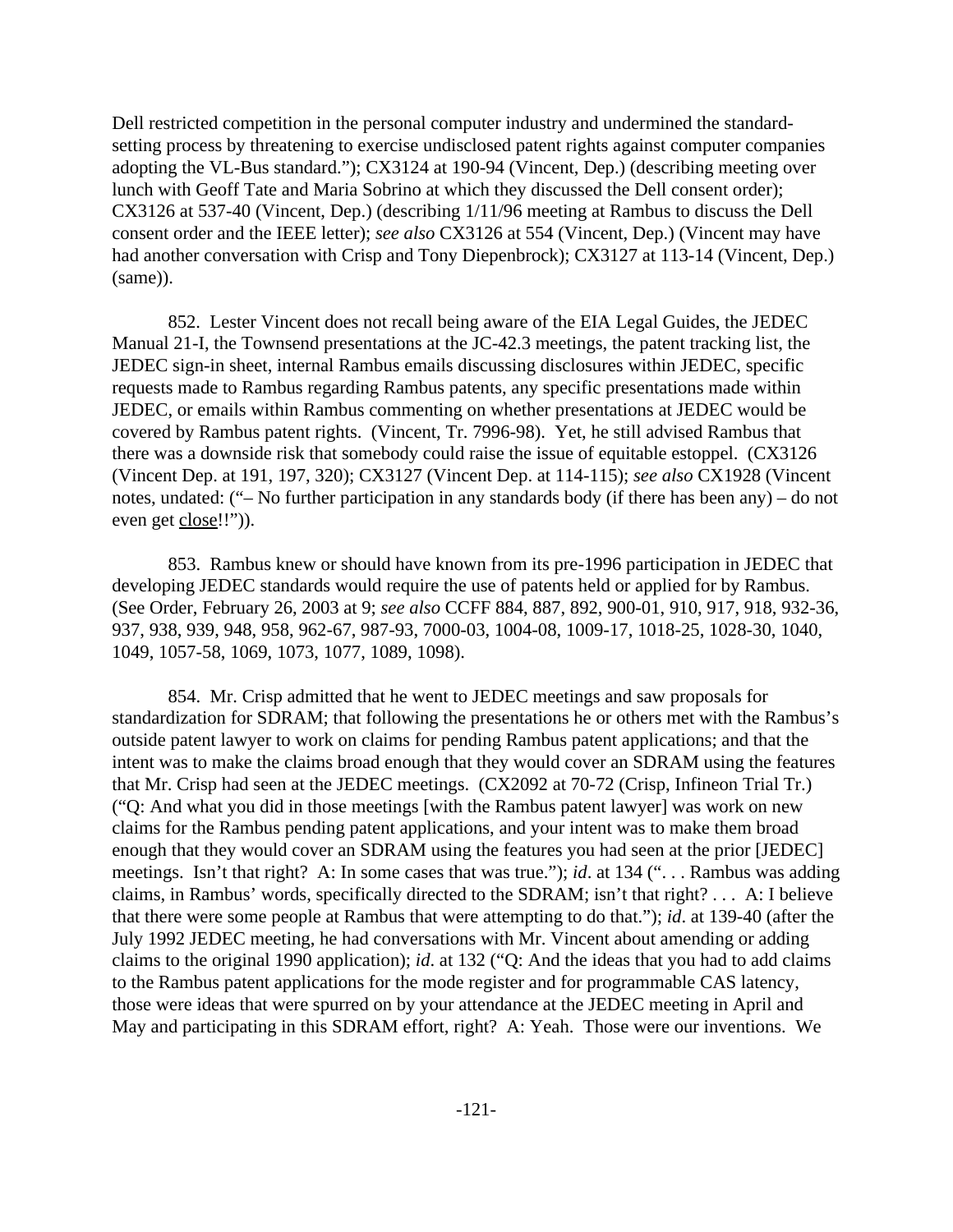had invented those for the RDRAM."); *id*. at 192 ("Q: Am I right, sir, that Rambus was intentionally drafting claims to intentionally cover JEDEC SDRAMs? A: Partially true, yes.")).

855. Programmable CAS latency, programmable burst, double edge data transfer and PLL/DLL, as related to the patents asserted against Infineon by Rambus, were all technologies that Mr. Crisp saw discussed at JEDEC and for which Rambus had patent applications that covered aspects of the technologies. (CX2092 at 258-59 (Crisp, Infineon Trial Tr.) ("Q: And those are the very features that you saw at JEDEC and that you met with your lawyer about and that Rambus' patent applications ultimately changed into; isn't that right? A: I think those issues were discussed there in some form or another, and we certainly had patent applications that covered aspects of those, of those technologies.")).

856. While Rambus was a member of JEDEC, Mr. Garrett or Mr. Crisp saw JEDEC members propose to incorporate into a JEDEC standard:

- 1. low voltage swing signaling,
- 2. programmable CAS latency,
- 3. programmable burst/wrap length,
- 4. externally supplied reference voltage,
- 5. two banks,
- 6. dual edge output/input,
- 7. source synchronous clocking,
- 8. auto-precharge, and
- 9. on-chip PLL or DLL.

(Crisp, Tr. 3024, 3035-45, 3052-53; 3107-08, 3165, 3200-3201; *see also* DX0028; CX0670 at 1 (programmable latency and wrap length, single clock edge); CX0672 at 1 (two banks, reduced voltage swing parts); CX1708 at 2 (source synchronous clocking); CX0680 at 1-2 (programmable latency, programmable burst length, two banks, auto-precharge); CX0711 at 25, 31 (externally supplied reference voltage); CX0711 at 52, 54 (externally bussed reference voltage); CX0711 at 36-37 (on-chip PLL); CX0711 at 56, 58 (source synchronous clocking); CX1320 (double edge clocking); CX0905 (CX1320 contained confidential JEDEC material); *See also* CCFF 876, 894, 901, 919, 925, 926, 930, 933, 937, 939, 948, 960, 962-65, 989-93, 997-98, 1000-03, 1004-06, 1010-16, 1032, 1037, 1045, 1070-73, 1078-81, 1098).

857. While Rambus was a member of JEDEC, Mr. Garrett or Mr. Crisp believed that Rambus might have pending applications containing claims covering, or be able to obtain – based on its April 1990 application – patent rights covering:

- 1. low voltage swing signaling,
- 2. programmable CAS latency,
- 3. programmable burst/wrap length,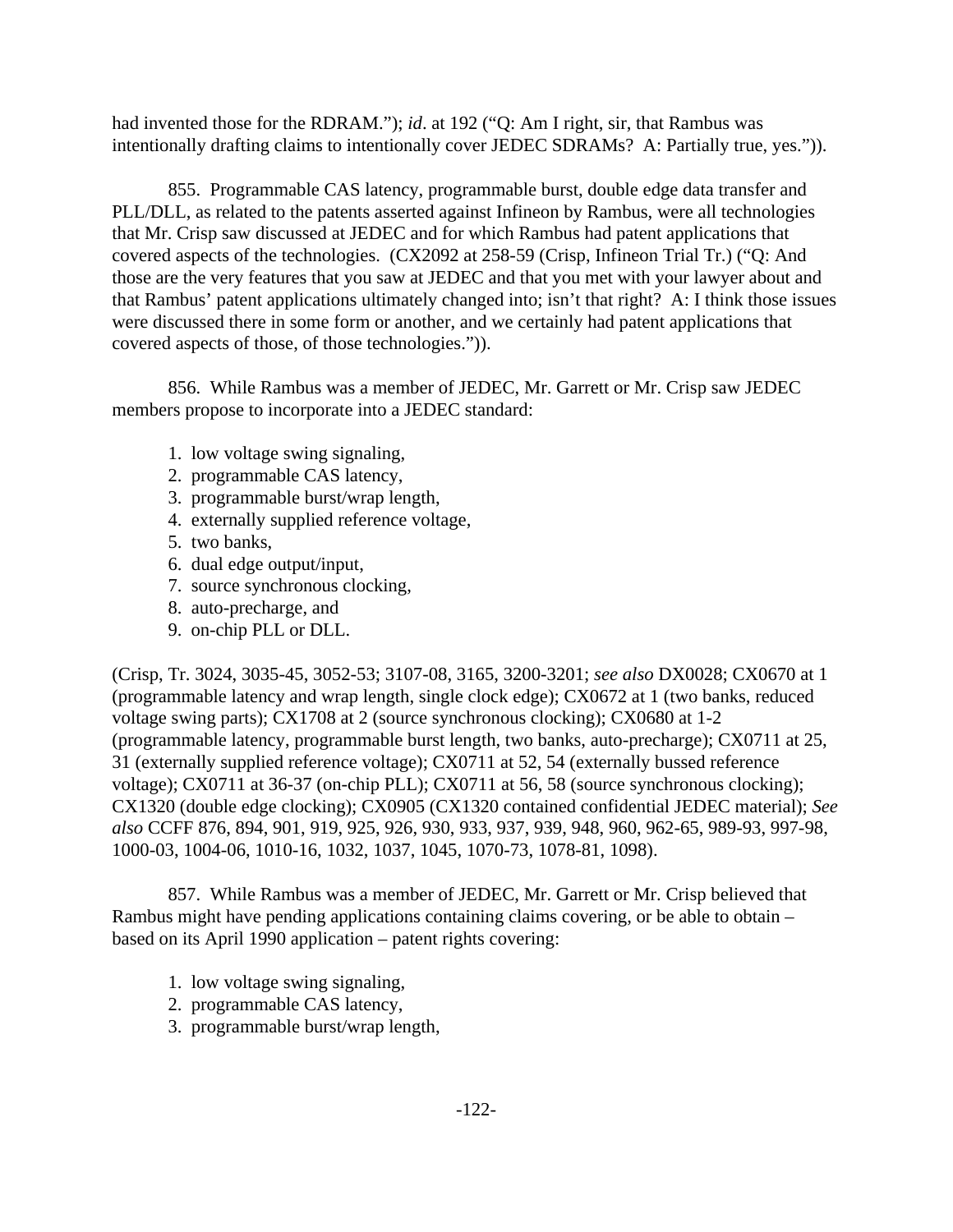- 4. externally supplied reference voltage,
- 5. two banks,
- 6. dual edge output/input,
- 7. source synchronous clocking,
- 8. auto-precharge, and
- 9. on-chip PLL or DLL.

(Crisp, Tr. 3027-3028, 3060-64, 3104-08, 3164-71, 3178-80; CX1949 at 1 (Vincent notes: "\*1) DRAM – multiple open row addresses 2) DRAM – programmable latency via control reg . . . 4) using phase lock loop on DRAM . . ."); *id.* at 5 ("must claim source synch clocking"); CX0672 (regarding reduced voltage-swing parts: " . . . we could use our patents to keep current-mode interfaces off of DRAMs . . ."); CX0702 (identifying programmable CAS latency, DRAM with PLL clock generation, DRAM with multiple open rows, DRAM with externally supplied reference voltage, and DRAM using low-voltage-swing signal levels); CX0738 ("We may be able to make a broader claim on auto-precharge for any DRAM . . ."); CX0734 (Roberts believed that, based on the teachings of the '898 application, Rambus could enhance its claim coverage with respect to, *inter alia*, "Use of both edges of the clock," "Multiple . . . internal DRAM memory regions (banks)," "selective precharging of banks" and "Use of control registers ... which control RAS and CAS access timing"); CX1949; CX0711 at 25, 31 (regarding externally supplied reference voltage: "(Allen, I believe this was one of the claims you, Lester, Tracy and I wrote up in late '91, right?"); CX0711 at 36-37 ("What is the exact status of the patent with the PLL claim?\*\*\*\*"); CX0711 at 56, 58 (regarding source synchronous clocking: "Of course they may get in to patent trouble if they do this"); *see also* CCFF 876, 894, 901, 919, 925, 926, 930, 933, 937, 939, 948, 960, 962-65, 989-93, 997-98, 1000-03, 1004-06, 1010-16, 1032, 1037, 1045, 1070-73, 1078-81, 1098).

858. Every patent that Rambus has asserted in patent litigation involving the SDRAM and DDR standards can trace its lineage to one of two patent applications in the '898 family: either the 08/222,646 ("'646") or the 07/847,961 ("'961"). (First Stipulations, No. 22; Exhibit A to First Stipulations, No. 22; Nusbaum Tr. 1506-1508; see also DX0014). The '646 and '961 applications, as well as the '490 application which was a continuation of the '961 application, and the '327 patent which issued from the '646 application, were pending while Rambus was a member of JEDEC (CCFF 1008, 1028, 1049, 1076-77, 1092-95) and contained claims that related to ongoing work at JEDEC (CCFF 1028, 1049, 1125-63, 1164-82, 1199-1215, 1216-37). Rambus never disclosed to other JEDEC participants the existence of its patent or pending patent applications that were required for use of the developing JEDEC standards. (Order, February 26, 2003 at 9; Order, February 27, 2003; *see also* CCFF 909, 927, 931, 944, 953, 961, 974, 976, 980, 986, 999, 1017, 1027, 1033, 1038, 1048, 1063, 1067, 1082, 1098-99, 1111).

859. At no time while Rambus was a member of JEDEC did it inform JEDEC of the existence of its issued U.S. patent no. 5,513,327. At the time of its withdrawal from JEDEC, Rambus did not inform JEDEC of the existence of its issued U.S. patent no. 5,513,327. (Crisp,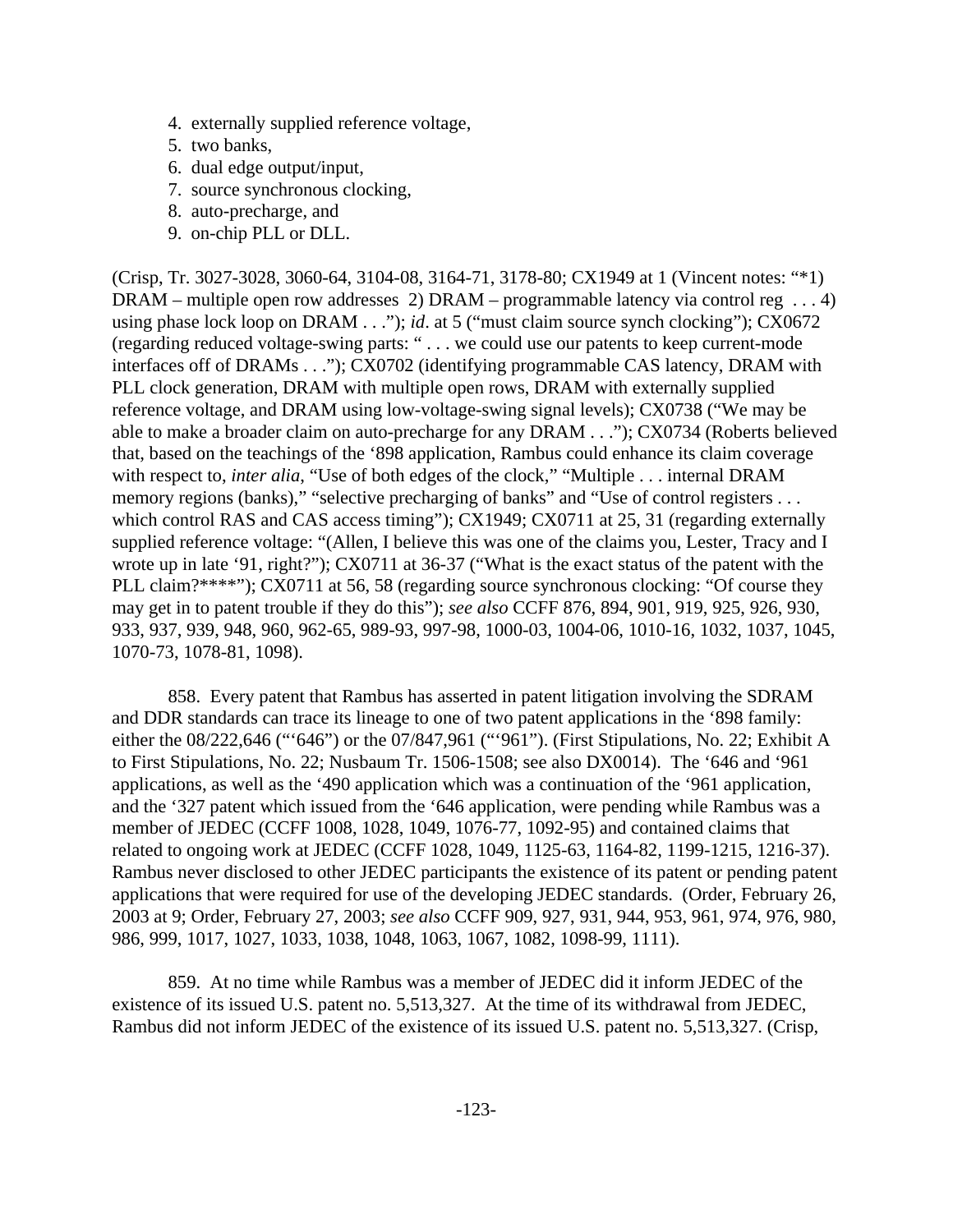Tr. 3381, 3384; CX0887; CCFF 1092-95, 1109-14).

860. At no time while Rambus was a member of JEDEC did it inform JEDEC of the subject matter of any of its pending patent applications. At the time of its withdrawal from JEDEC, Rambus did not inform JEDEC of the subject matter of any of its pending patent applications. (Crisp, Tr. 3386-87; CX0887 (Rambus's withdrawal letter from JEDEC: "Rambus has also applied for a number of additional patents in order to protect Rambus technology."); *See also* CCFF 909, 927, 931, 944, 953, 961, 974, 976, 980, 986, 999, 1017, 1027, 1033, 1038, 1048, 1063, 1067, 1082, 1098-99, 1111).

861. At no time while Rambus was a member of JEDEC did it inform JEDEC that it had pending patent applications containing claims that related to the on-going work of JEDEC. (CX2092 at 148 (Crisp, Infineon Tr.) ("Q: Did you ever stand up in JEDEC in the four years that you attended meetings and watch the SDRAM standardization, did you ever stand up and say, Stop doing this; I own it? A: No, I never said that."); Crisp, Tr. 3176 ("Q: Between the time that you disclosed the '703 patent [in September 1993] and the time that you submitted the withdrawal letter to JEDEC, you did not disclose any Rambus patent applications at JEDEC, did you? A: That's correct."); CX0887 (Rambus's withdrawal letter from JEDEC); *See also* CCFF 909, 927, 931, 944, 953, 961, 974, 976, 980, 986, 999, 1017, 1027, 1033, 1038, 1048, 1063, 1067, 1082, 1098-99, 1111).

862. At no time while Rambus was a member of JEDEC did it inform JEDEC that it believed it had pending patent applications containing claims that related to the on-going work of JEDEC. (Crisp, Tr. 3084 ("Q. My question is you did not say anything with respect to Rambus – potential Rambus patents. Isn't that right? A. Yes, that's correct"); Crisp, Tr. 3064 ("Q. So you just sat there in silence and watched these presentations go forward. Isn't that right? A. Yes, that's correct"); *see also* Crisp, Tr. 3066, 3067-68 ("Q. And at this meeting, Mr. Sussman said that he didn't think that that foreign Rambus patent application would be a concern for the JEDEC SDRAM standardization effort. . . And you didn't say anything at that time to contradict Mr. Sussman, did you? A. I think that's correct, yes."); *See also* CCFF 909, 927, 931, 944, 953, 961, 974, 976, 980, 986, 999, 1017, 1027, 1033, 1038, 1048, 1063, 1067, 1082, 1098-99, 1111)

863. At no time while Rambus was a member of JEDEC did it inform JEDEC that it believed it could easily amend its pending patent applications to add claims that related to the ongoing work of JEDEC. (CCFF 909, 927, 931, 944, 953, 961, 974, 976, 980, 986, 999, 1017, 1027, 1033, 1038, 1048, 1063, 1067, 1082, 1098-99, 1111).

864. At no time while Rambus was a member of JEDEC did it inform JEDEC that it planned to amend its pending patent applications to add claims that related to the on-going work of JEDEC. (CCFF 909, 927, 931, 944, 953, 961, 974, 976, 980, 986, 999, 1017, 1027, 1033, 1038, 1048, 1063, 1067, 1082, 1098-99, 1111).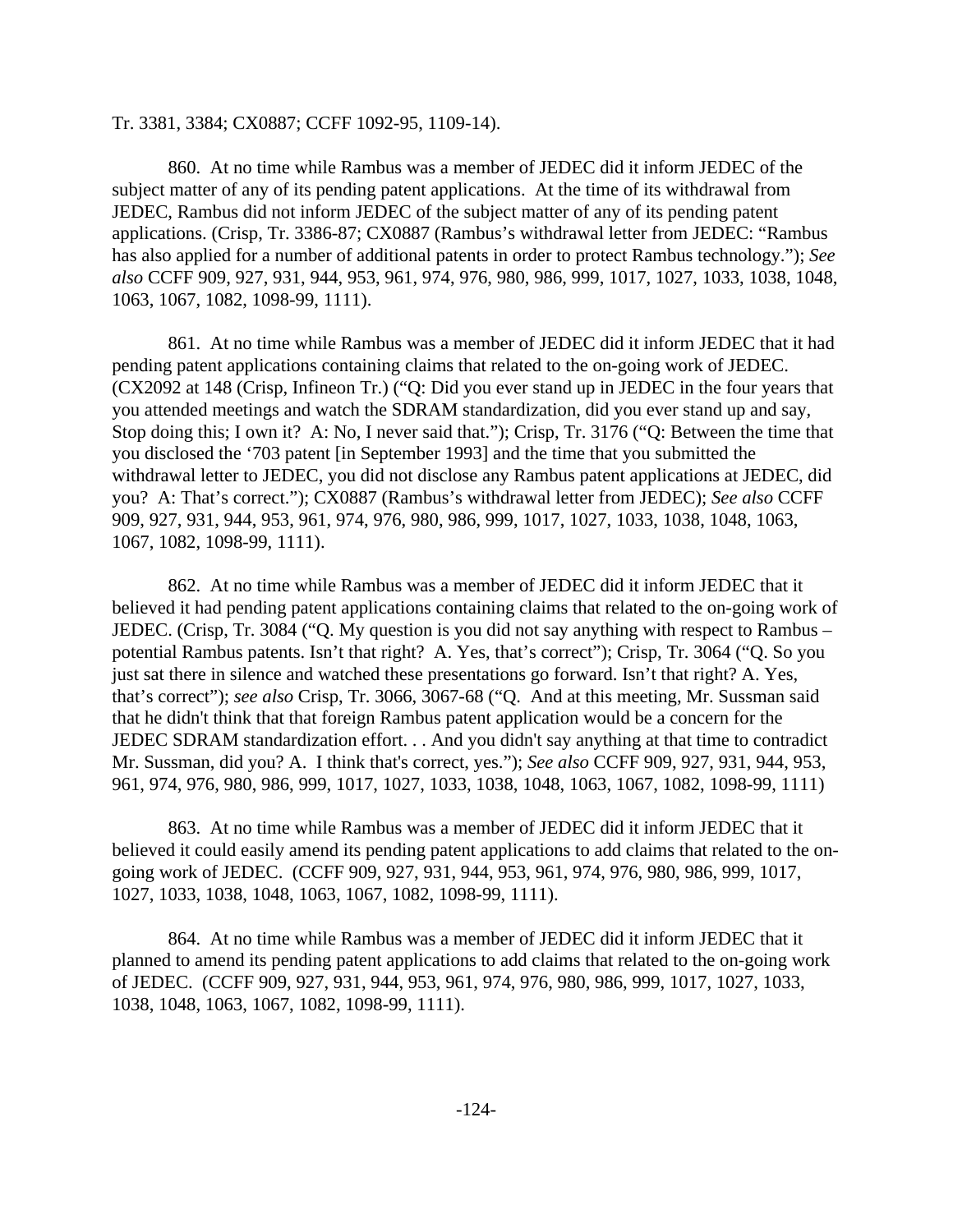865. At no time while Rambus was a member of JEDEC did it inform JEDEC that it was working with its patent counsel for the purpose of amending its pending patent applications to add claims that would relate to the on-going work of JEDEC.(CCFF 909, 927, 931, 944, 953, 961, 974, 976, 980, 986, 999, 1017, 1027, 1033, 1038, 1048, 1063, 1067, 1082, 1098-99, 1111).

866. Never once did Mr. Crisp inform JEDEC that Rambus believed it had invented, and could claim patent rights to, technologies being discussed at JEDEC. (CX2092 at 148, 150 ("Q. But you never once in four years of attending JEDEC meetings told JEDEC what they were doing was stealing Rambus' designs, did you? A. That's correct, I never once did say that."); *id.* at 187 ("Q. [N]ever once in four years did you stand up and say, I own that; you can't have it, right? A. That's correct").

#### **B. As A JEDEC Member, Rambus Simultaneously Pursued Patent Applications Covering JEDEC Work While Withholding From JEDEC Any Meaningful Information Concerning Rambus Intellectual Property Rights.**

867. The first Rambus employee to attend a JEDEC meeting on behalf of the company was William ("Billy") Garrett, who first attended a meeting in early December 1991. (CX0670 at 1). Mr. Garrett was later replaced as the Rambus primary representative at the JC 42.3 Committee by Richard Crisp, who served as primary representative from May 1992 until Rambus withdrew from JEDEC. (Crisp, Tr. 2929). Rambus submitted a letter withdrawing as a member of JEDEC in June 1996. (CX0602 at 8; CX0887; CX0888).

868. For a brief period of time, Rambus considered presenting its proprietary RDRAM design to JEDEC for evaluation as a standard. (CX0671 at 1 (Tate email in Dec. 1991 referring to "develop[ing] a plan . . . to take Rambus to JEDEC"); CX1705 at 30 (Roberts handwritten notes: "12/18 Board Meeting . . . JEDEC submission. talk to Richard about creating a plan for JEDEC")). Rambus co-founder Horowitz testified that one of the reasons Rambus initially joined JEDEC was its desire to have RDRAM adopted as an industry standard. (Horowitz, Tr. 8588-89; see also CX2101 at 279 (Horowitz, Micron Dep.)). Rambus was invited to attend its first JEDEC meeting as a guest of Toshiba, in part because Toshiba suggested Rambus consider taking the RDRAM to JEDEC. ( CX2054 at 43-44 (Mooring, Infineon Dep.)).

869. However, while Rambus perceived its technology as revolutionary (Farmwald, Tr. 8304-8305), it came to recognize that customers would not move to Rambus unless their applications required the added performance (Farmwald, Tr. 8334). (See also CX2106 at 73 (Farmwald, Dep.) ("[T]he main feedback was that it was considered too big a leap. That it was too revolutionary. That they wanted evolutionary approaches, and that SDRAMs were perfectly fine for the next generation."); Horowitz, Tr. 8571, 8577, 8579-8582 (although Rambus' technology was revolutionary, customers chose the least-risk solution that met their needs and not necessarily the "best" solution); CX1322 at 15).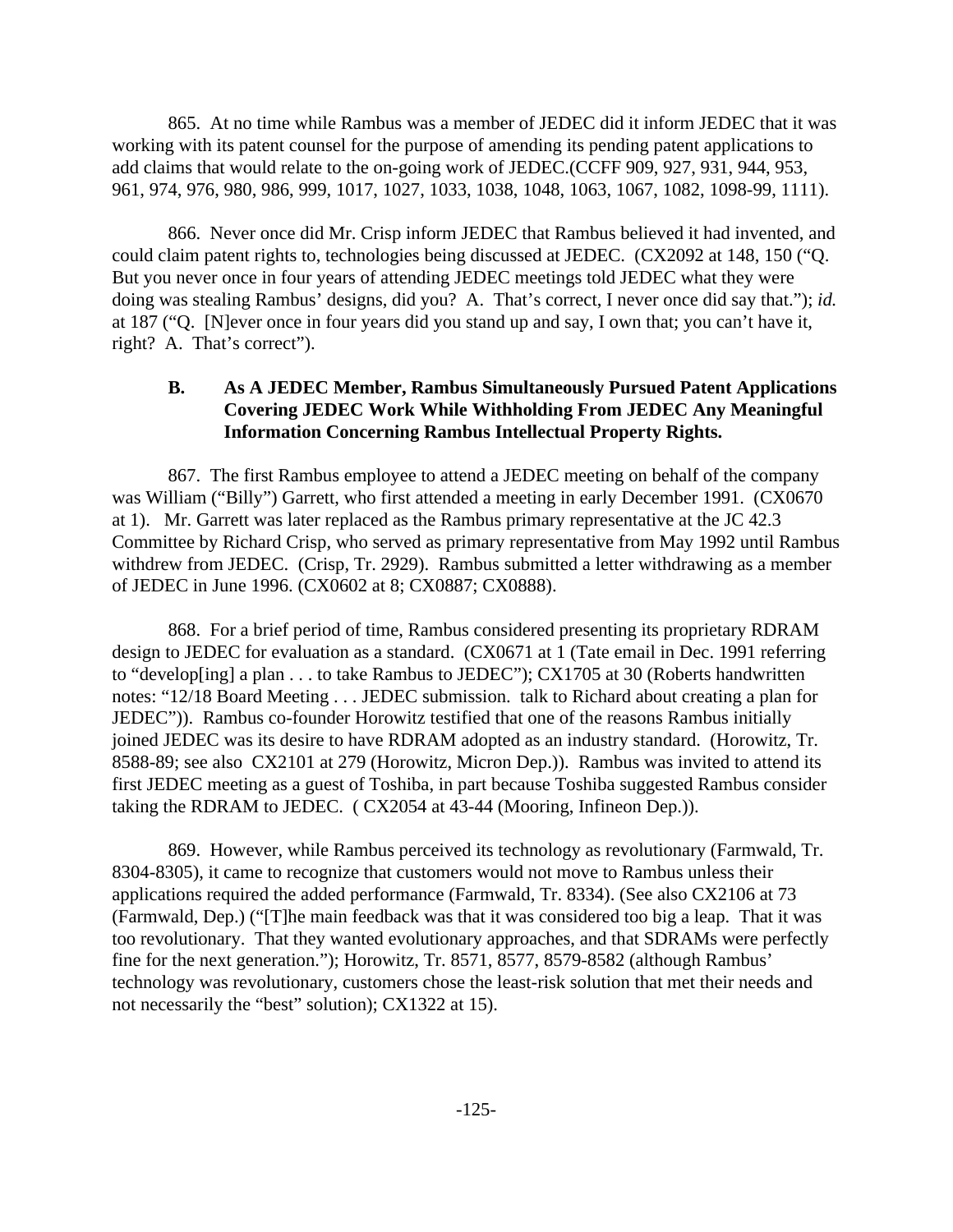870. Shortly after its representatives began attending JEDEC meetings, Rambus recognized that it might be able to assert patent rights over technologies under consideration at JEDEC in connection with a proposed synchronous DRAM standard and future generations of DRAM technology. (CCFF 884, 885-92, 911-20, 937-38). While it publicly promoted its proprietary RDRAM technology as the solution for computer memory technology, Rambus secretly sought to gain advantage over the competing technological standards under development at JEDEC. (See, e.g., CCFF 885-92, 900-01, 910, 917, 918, 932-36, 937, 939, 945, 948, 958, 962-67, 981, 987-93, 100-03, 1004-08, 1018-24, 1028-29, 1040, 1049, 1069, 1074-77, 1089, 1098-99). Over the course of its participation as a JEDEC member, Rambus secretly pursued steps to confirm and enhance its patent rights over JEDEC standard technologies, while withholding from JEDEC any meaningful information concerning its intellectual property rights. (See, e.g. CCFF 909, 927, 931, 944, 953, 961, 974, 976, 980, 986, 999, 1017, 1027, 1033, 1038, 1048, 1063, 1067, 1082, 1098-99, 1111).

#### **December 1991 - JEDEC Committee Meeting**

871. In December 1991 William Garrett was present for Rambus at the JEDEC JC-42.3 Committee meeting in Maui, Hawaii, participating as a non-member. (JX0010 at 2). Jim Townsend of Toshiba made a presentation concerning the JEDEC patent policy and showed the patent tracking list. (JX0010 at 11). Rambus was a guest at the invitation of Toshiba. (Rambus Answer at 20, ¶ 40).

872. Among the matters discussed at the December 1991 meeting were a variety of patent-related matters, including separate patent disclosures by IBM, DEC, Siemens, and TI; a response to patent-related questions by TI and Motorola; clarifications of patent licensing policies by Siemens and Hitachi; and expressions of patent-related concerns on proposals by Fujitsu and Samsung. (JX0010 at 3, 5, 8-11; G. Kelley, Tr. 2437-45). In particular, in response to an inquiry by Texas Instruments (TI), the purpose of the patent tracking list was explained as a means to track and identify patented items pertaining to Committee proposals. (*Id.*). Several members provided clarifications, updates or corrections pertaining to identified patents. (*Id.;* G. Kelley, Tr. 2438-39). Hitachi provided a written statement of its general policy to license its patents on reasonable and non-discriminatory terms. (JX0010 at 11, 139).

873. One specific area where patent issues arose at the December 1991 Committee meeting concerned a proposed standard for a packaging technology known as V-PACK. (JX10 at 8-9 (Items 329.1 and 329.2, JEDEC Ballot JC-42.3-91-66A); Williams, Tr. 779-782; CX2114 at 31 (Karp, Dep.)). The balloted proposal for incorporating VPACK as a JEDEC standard failed due to patent issues. (JX10 at 8-9; Williams, Tr. 781-782; CX2114 at 31).

874. Joel Karp, who at the time represented Samsung on the Committee, recalled that the patent holder, Texas Instruments ("TI"), offered to license at a 1% royalty. (CX2114 at 32; *see also* CX2078 at 139-140 (Karp, Dep.)). The 1% royalty rate is not referenced in the JEDEC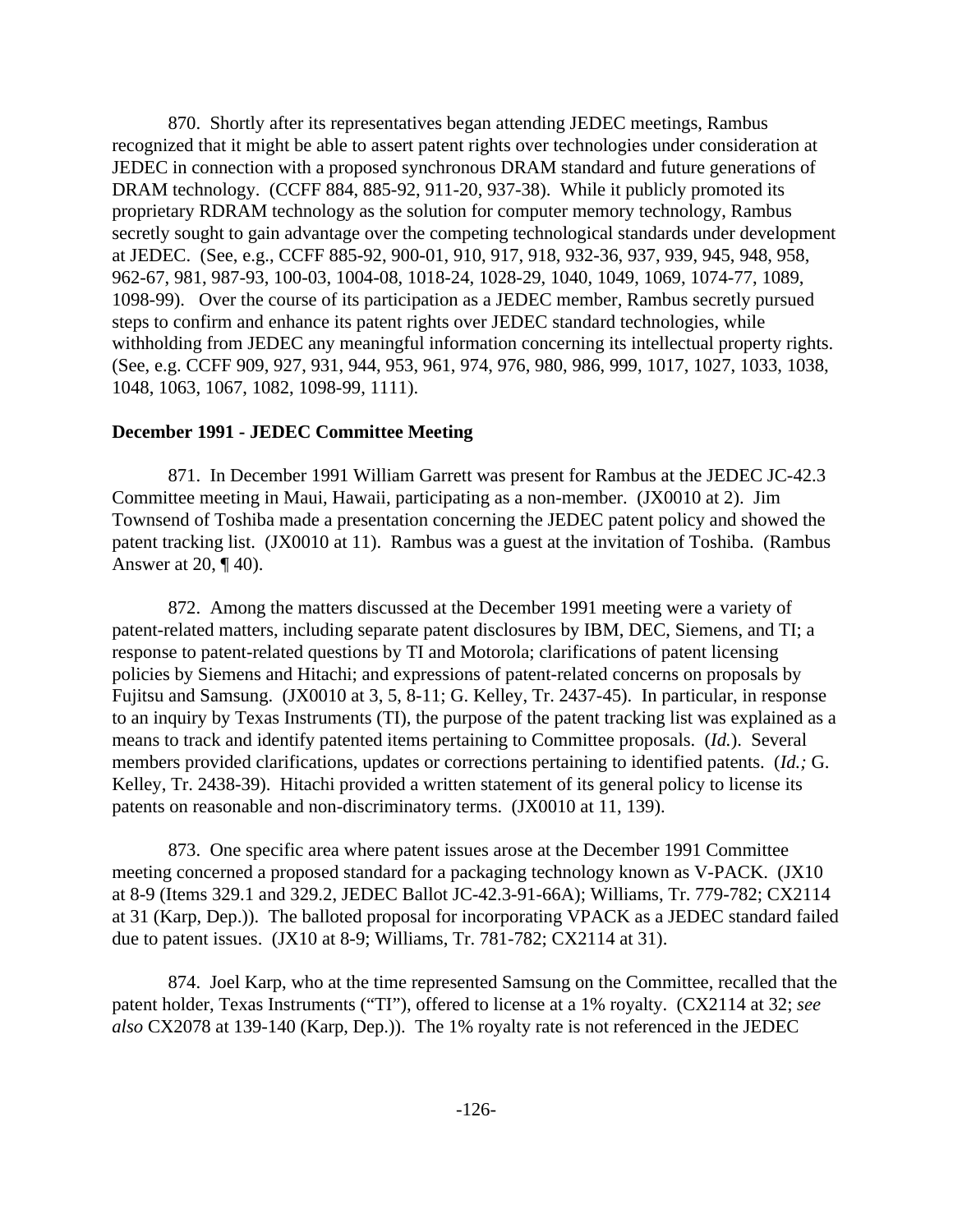minutes, but is based on Mr. Karp's own recollection of the event. (CX2114 at 41). Mr. Mooring of Rambus recalls seeing a letter indicating TI was willing to license its patents on VPACK at a "reasonable royalty rate," in the one percent range. (CX2112 at 88 (Mooring, FTC Dep.)). Mr. Karp's experience, based on the V-PACK events, was that members of JEDEC balked at paying even a 1% royalty. (CX2078 at 139, 141-42).

875. Mr. Karp's handwritten notes from the December 1991 JEDEC meeting confirm that other manufacturers opposed the standardization of V-PACK because they did not want to pay royalties. (CX2080 at 228-229 (Karp, Dep.)). As Mr. Karp testified, "I think they [the DRAM producers] are saying they won't pay anything." (*Id.* at 229).

876. Mr. Garrett prepared a report of the December 1991 Committee meeting that he circulated to Rambus colleagues. (CX0670 at 1). The report stated that there were "several synchronous presentations" and outlined the important points of each. (*Id.*). Mr. Garrett specifically noted that both Howard Sussman and Texas Instruments proposed to use programmable CAS latency and programmable burst length. (CX0670 at 1 ("NEC .....2) Latency should be Programmable. (This would be accomplished with a WCBR cycle . ... 1 ..... 51 Burst sequence and wrap length should be programmable .... TI - most important points ... Programmable WCBR cycle for Wrap or Burst note, length, sequence and clock Latency ... Their proposal seems to be well though[t] out."); <u>see also</u> Crisp, Tr. 3037-38 (Mr. Garrett's email described CAS latency and programmable wrap length, which sometimes is used interchangeably with burst length)). Mr. Garrett's e-mail also noted that Mitsubishi proposed to use pins for wrap note and wrap type which would allow changes on the fly. (CX0670 at 1).

877. According to Mr. Garrett, all of the companies making proposals were currently working on their own solutions and were committed to meeting their customers' needs; the Committee was trying to get some agreement to reduce the proliferation of different parts. (*Id.*). Most proposals, he said, were incremental additions to existing DRAMs. (*Id.* at 2).

#### **December 1991 - Rambus Applies for JEDEC Membership**

878. Within days after returning from the December 1991 Committee meeting, Mr. Garrett submitted for Rambus an official membership application to JEDEC and paid the company's membership dues. (CX0602 at 2-3). On its membership application Mr. Garrett noted that Rambus "agree<sup>[d]</sup> to participate in the activities of" the JC-42.3 Committee, which was charged with overseeing the development of JEDEC Synchronous DRAM standards. (*Id*. at 3).

879. On January 12, 1992, Rambus CEO and President Tate circulated a draft business plan. The draft business plan made no mention of patent rights applicable to competing DRAM technologies. (CX0542). Several day later, handwritten notes from Rambus Vice President Allen Roberts' personal notebook suggest - discussion with "Richard" about creating a plan for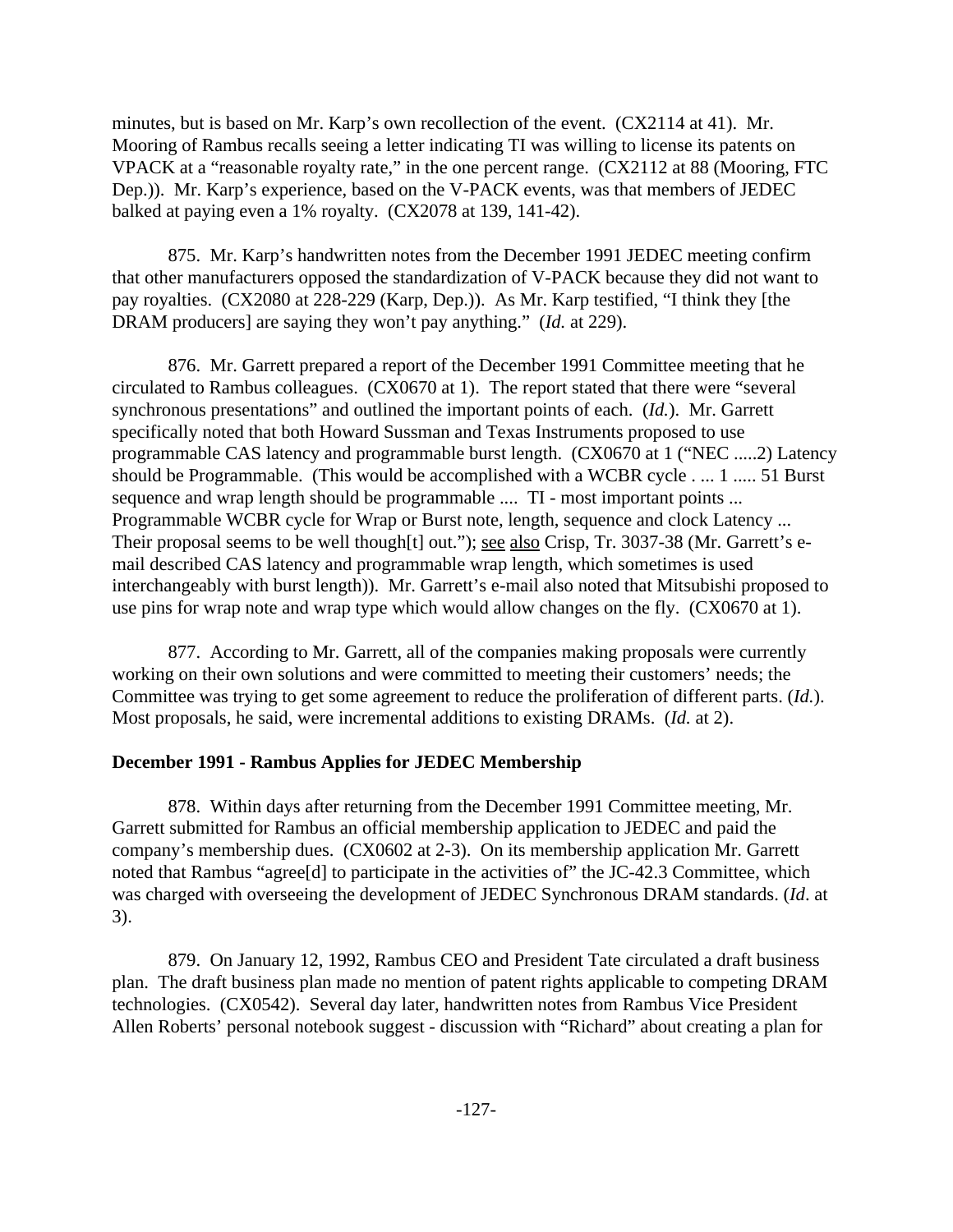JEDEC. (CX1705 at 30 ("Board meeting ... JEDEC submission. Talk to Richard about creating a plan for JEDEC.")).

#### **February 1992 - JEDEC Committee Meeting**

880. In February 1992 the JEDEC JC-42.3 Committee met in Seattle, Washington. (JX0012 at 1). The Chairman Mr. Townsend made a presentation concerning the patent policy and showed the patent tracking list. (JX0012 at 5, 28-29).

881. Among the matters discussed at the February 1992 meeting were several patentrelated matters. (JX0012 at 5). These included clarifications by Texas Instruments (TI) concerning patents that it had previously disclosed to the Committee. (*Id.*). Siemens provided clarifications on several previously identified patents, and provided a written statement of its intent to license two specified patents on reasonable and non-discriminatory terms. (*Id.* at 5, 30).

882. Mr. Garrett prepared a detailed report of the discussions at the meeting for his Rambus colleagues that stated he was in attendance. (CX0672 at 1).

883. The first item that Mr. Garrett reported to his Rambus colleagues was a presentation by Fujitsu concerning a new generation of DRAMs; the presentation was reported by Mr. Garrett to be "particularly good and well thought of." (CX0672 at 1). In connection with the presentation, Fujitsu discussed its intellectual property claims – specifically, its rights under pending patent applications: Mr. Garrett reported "Fujitsu indicated that they do have patents applied for, but that they will comply with the JEDEC requirements to make it a standard!!!" (*Id.*, emphasis in original).

884. In contrast to the statement made to JEDEC by Fujitsu, Mr. Garrett's report noted to his colleagues the possibility that Rambus might be in a position to assert patent claims over aspects of JEDEC work on SDRAM standards. (CX0672 at 1 (Rambus "could influence the voltage standard if we want, or we could use our patents to keep current-mode interfaces off of DRAMs")).

# **Spring 1992 - Rambus Consultations With Patent Counsel**

885. By late 1991 Rambus was represented by an outside patent attorney, Lester Vincent, of the firm Blakely, Sokoloff, Taylor & Zafman, in connection with patent matters, including the preparation and revision of its patent applications. (*See, e.g.,* CX3125 at 279-80 (Vincent, Dep.); CX1932). Mr. Vincent's work for Rambus over the years included patent prosecution and offensive and defensive work regarding patents. (CX3123 at 9 (Vincent, Dep.)).

886. In late 1991, prior to the March 1992 meeting between Mr. Vincent and Messrs. Roberts and Crisp, Mr. Crisp had consulted with Rambus concerning Rambus patent applications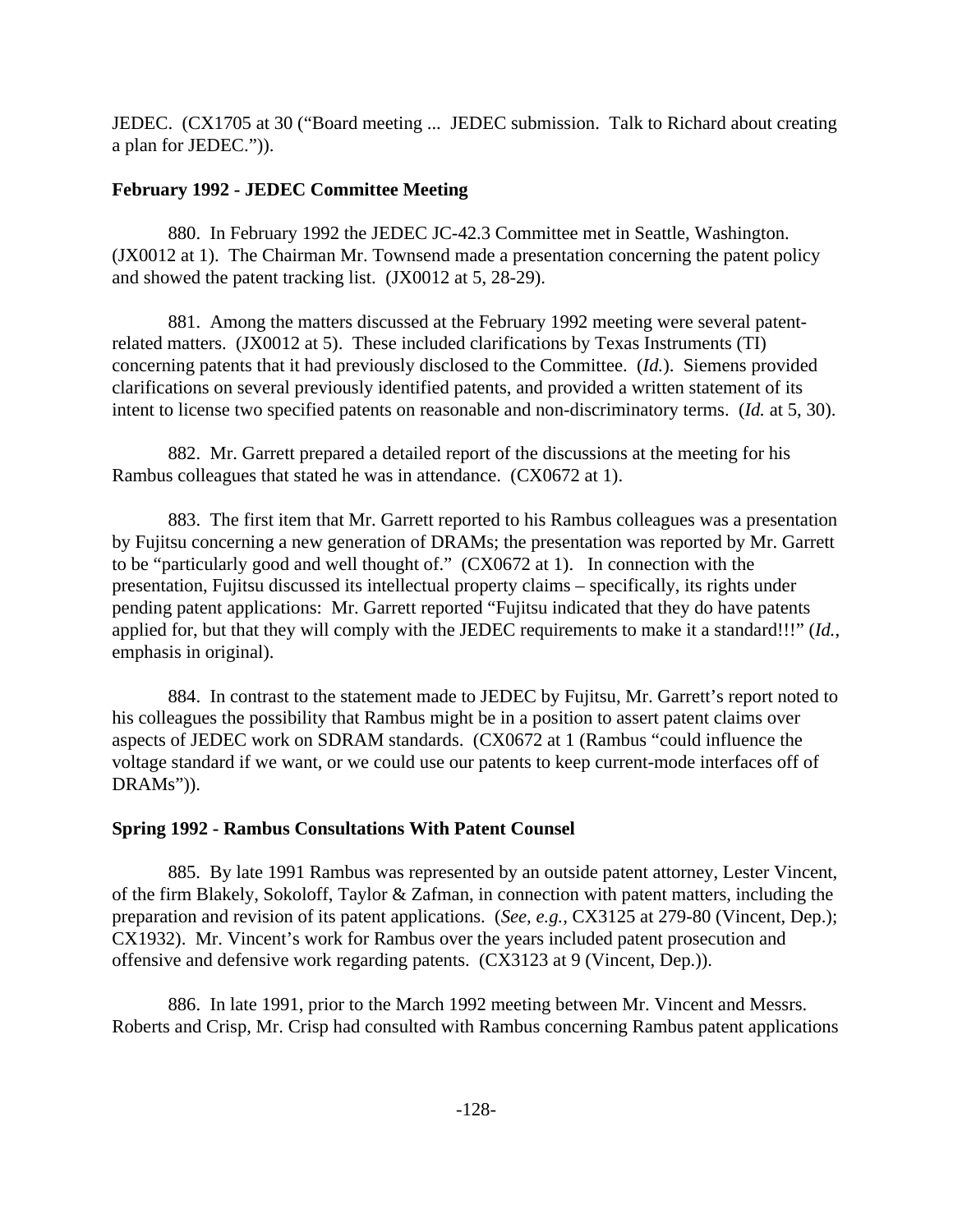and the use of "low swing signals on DRAM." (CX1932; CX3125 at 279-80 (Vincent, Dep.)).

887. By March 1992, Rambus began to consult with Lester Vincent concerning JEDEC (CX3123 at 62 (Vincent, Dep.)). In a March 25, 1992, teleconference, Lester Vincent and Rambus Vice President of Engineering, Allen Roberts, discussed the possibility of Rambus asserting patents over SDRAMs, as well as the potential legal implications of such a strategy. (CX3125 at 296-98, 299-302 (Vincent, Dep.); CX1941 at 1). Among other things, Mr. Vincent's handwritten notes record that the conversation concerned "Jedec" and the "need [for] pre planning before accuse others of infringement." (CX1941 at 1). The notes contain the reference "Jedec Committee => Standards for DRAMs" and reflect discussion of "Advising JEDEC of patent applications." (*Id.*). The notes state "Allen will get JEDEC bylaws re patents." (*Id.*).

888. Two days later, on March 27, 1992, Mr. Vincent met with Rambus employees Allen Roberts and Richard Crisp and continued this discussion. (CX3125 at 310, 311-313 (Vincent, Dep.); CX1942). At this meeting Mr. Vincent was informed that Rambus was a member of JEDEC (CX3125 at 311-312 (Vincent, Dep.); CX1942 at 1) and that "Rambus attended [a] meeting with a hundred others where JEDEC's proposal to establish [a] standard for small swing signals for sync DRAM was discussed."(CX1942 at 1; CX3125 at 312-313 (Vincent, Dep.)).

889. The issue that Rambus wanted to talk about with Mr. Vincent in late March 1992 was whether attending JEDEC was a problem. Mr. Vincent warned that there could be an "equitable estoppel problem" in connection with the enforcement of Rambus patents if Rambus created an impression on JEDEC that it would not enforce its patents or patent applications. (CX3125 at 317-18 (Vincent, Dep.); CX1942 at 1). Mr. Crisp advised that the "strongest case of equitable estoppel is when you say you will not enforce your patent" and that the issue was "less clear-cut if Rambus is merely silent." (*Id.*). He cautioned that Rambus "cannot mislead JEDEC into thinking that Rambus will not enforce its patent." (*Id.*).

890. Mr. Crisp recalled that in this meeting Mr. Vincent advised Messrs. Roberts and Crisp that even if Rambus did go to JEDEC meetings, stayed silent and didn't do anything else, there was still a risk that Rambus patents might be unenforceable. (CX2092 at 98 (Crisp, Infineon Trial Tr.)). Mr. Vincent was trying to tell Messrs. Roberts and Crisp that if Rambus insisted on going, the least it should do is don't do anything to mislead anybody. (*Id.*).

891. In the same time period, Mr. Vincent advised Mr. Crisp and Mr. Roberts that he "didn't think it was a good idea" for Rambus to continue participating in JEDEC, given the downside risk associated with potential equitable estoppel claims that might prevent enforcement of Rambus patents. (CX3125 at 320-21 (Vincent, Dep.) ("Q. Did you tell Richard Crisp and Allen Roberts that at this March  $27<sup>th</sup>$ , 1992, meeting, that they should not participate in JEDEC?. . . A. . . . I believe at some point early on . . . I believe I said I didn't think it was a good idea"; "Q. The downside risk was that someone was going to raise the issue of equitable estoppel if Rambus attended JEDEC? A. Right. . . .")).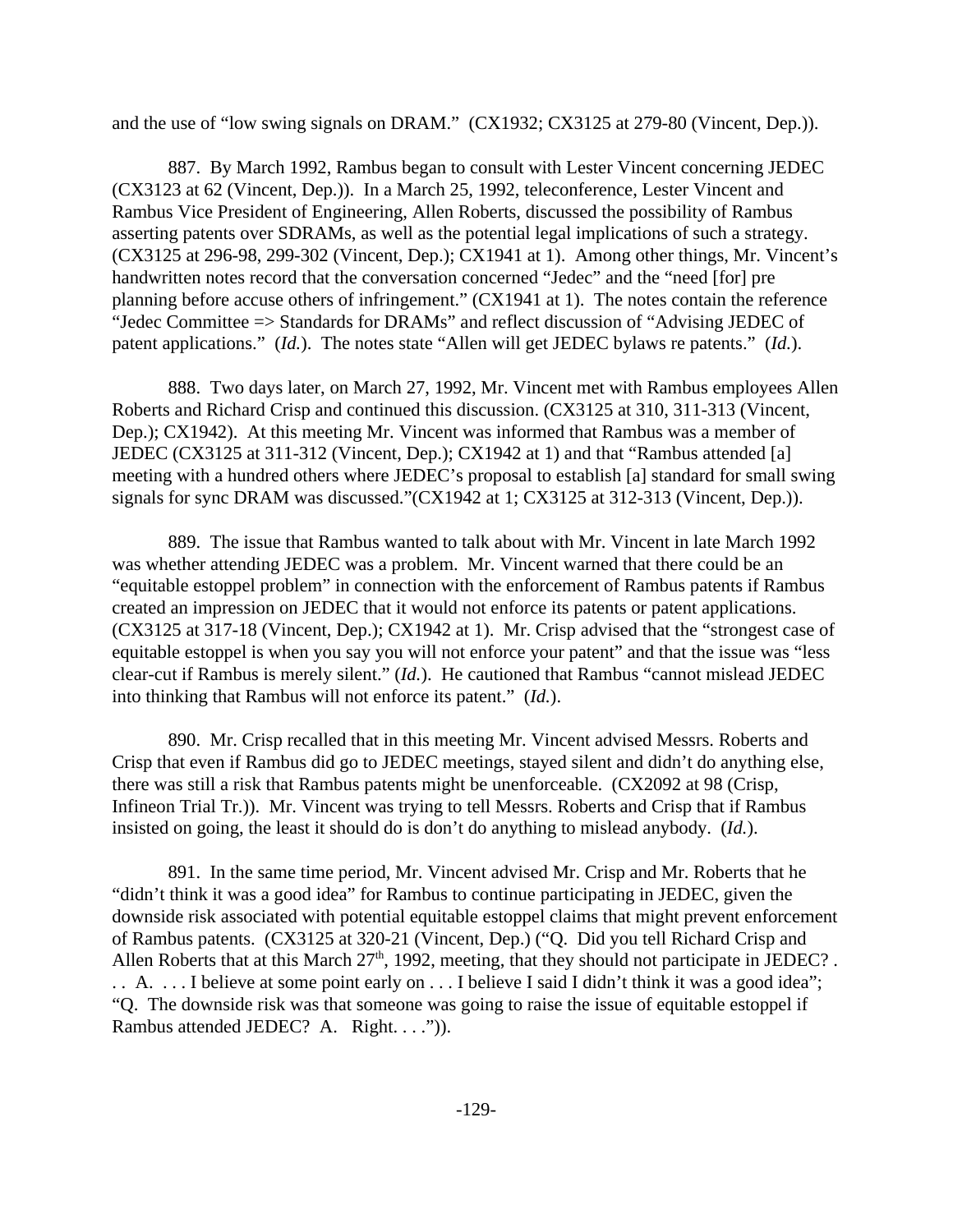892. In late March and early April 1992, Mr. Vincent conferred further with Rambus. A handwritten note of Mr. Vincent of a teleconference with Rambus CEO Geoffrey Tate on March 30, 1992, makes reference to "possible infringer" and obtaining copies of Rambus patent applications; the note states "we [sic] call me if he wants to go over the claim coverage." (CX1943; CX1325 at 321-22 (Vincent, Dep.)). On April 1, 1992, Mr. Crisp asked Mr. Vincent to fax him abstracts of Rambus patent applications (CX1944; CX3125 at 322 (Vincent, Dep.)), which Mr. Vincent did several days later. (CX1945 at 1). Later in April, Mr. Vincent's time records indicate he reviewed JEDEC publications. (CX3128 at 185-86 (Vincent, Dep.); CX1933 at 20).

#### **April 1992 - JEDEC Task Group Meeting**

893. In April 1992, Richard Crisp attended a JEDEC Synchronous DRAM Task Group meeting in Dallas, Texas. (Crisp, Tr. 2933-34; CX1708).

894. At the April 1992 task group meeting, Mr. Crisp learned that there was "a lot of momentum against" the RDRAM technology and that the group was "pretty set on using the SDRAMs for memory" in the new standard under consideration. (CX1708 at 3). He observed presentations involving a programmable mode register, including programmable burst length. (Crisp, Tr. 3054-55).

895. Mr. Crisp reported to Rambus colleagues that there was intense focus by JEDEC members on minimizing the costs associated with SDRAMs. (CX1708 at 1 (IBM "cited pricing as being the driving force."; *id*. at 2 ("Compaq (Dave Wooton), like the others stressed that price was the major concern for all their systems."); id. ("Sun echoed the concerns about low cost. They really hammered on that point.")).

896. Mr. Crisp concluded that SDRAMs were likely to be significantly lower-priced items as compared to RDRAM devices. (CX1708 at 3). Mr. Crisp attributed this price difference, in large degree, to the fact that makers of RDRAMs would be forced to pay license fees and royalties to Rambus. (*Id.* ("it seems unlikely that we are going to be able to do better on price than the SDRAMs (license fees in need of recapture, royalties to be paid, bigger die  $size).$ ").

897. Mr. Crisp believed there was dissension among some JEDEC members at the meetings, and in the aftermath of the meeting suggested to Rambus colleagues that this be leaked to the press to the competitive advantage of Rambus. (Crisp, Tr. 2934-35; CX1708 at 5). In an email to colleagues, Mr. Crisp suggested a headline to be carried on trade publications EETimes and Nikkei Electronics. (CX1708 at 5 ("RIFT forms in JEDEC SDRAM working group: major system houses now leaning away from JC42 committee recommendation.")). Mr. Crisp suggested specific trade press journalists who might be willing to help with the story. (*Id.*).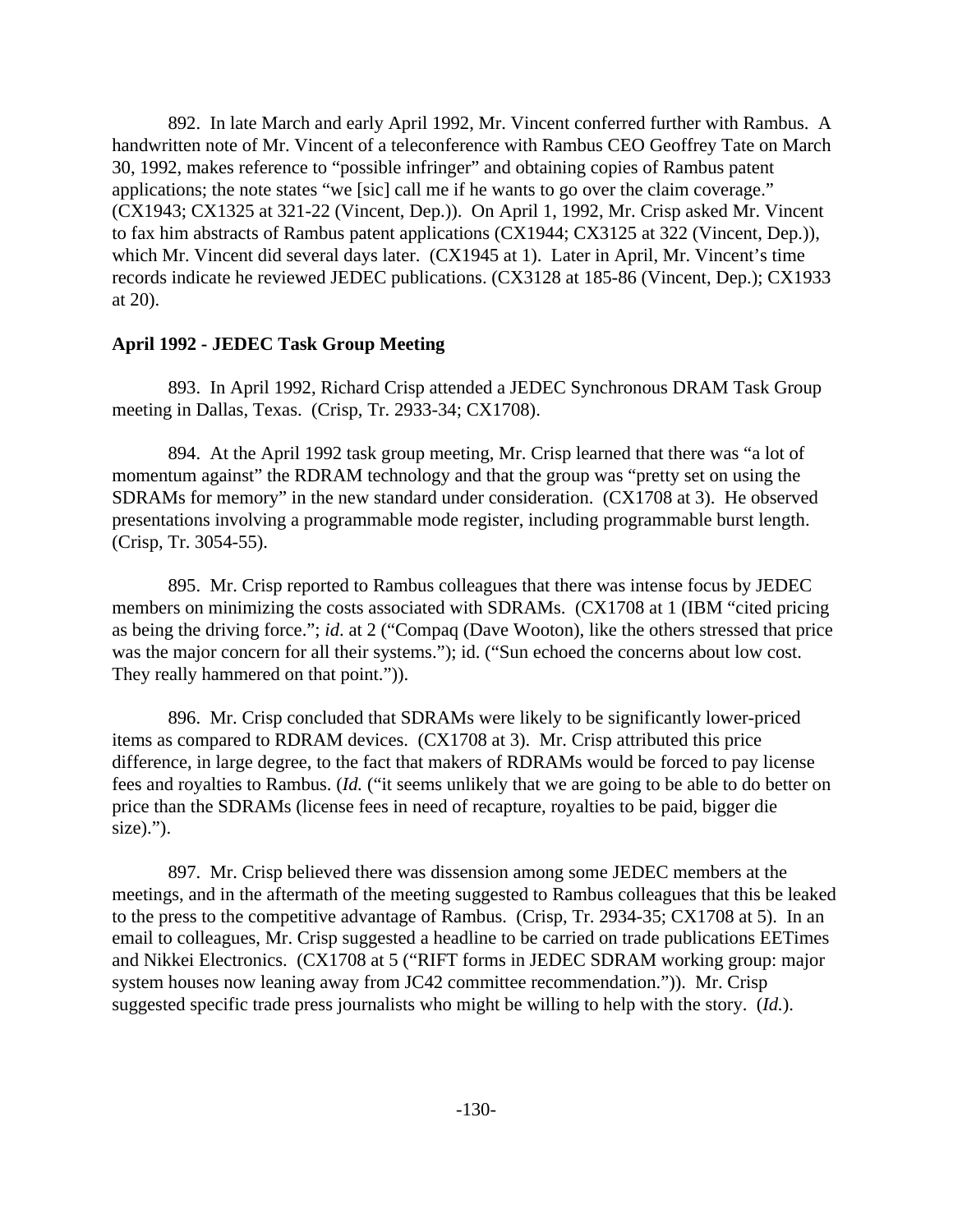898. Mr. Crisp recognized that one downside of the idea was that the JEDEC discussions were confidential and a leak could lead to censure by JEDEC "if we weren't tossed out." (CX1708 at 5; see also CCFF 830-31). But getting the story in industry publications "should help our air war." (*Id.*). This referred to the desire of Rambus to have people use the proprietary RDRAM architecture. (Crisp, Tr. 2935).

899. Gordon Kelley of IBM wrote a letter to Ken McGhee of JEDEC following the April 1992 Committee meeting expressing concern with possible leaks to the press. (CX0035 at 16; G. Kelley, Tr. 2516-19). Mr. Kelley testified that Mr. Crisp's suggestion that Rambus leak information from the April 1992 meeting was "an example of not having good faith or not showing good faith." (G. Kelley, Tr. 2523-24).

#### **Early May 1992 - Discussion With Patent Counsel**

900. In early May 1992, within weeks after the April 1992 SDRAM Task Group meeting, Rambus was once again consulting with its outside patent counsel, Lester Vincent, concerning the possibility of asserting patent claims against the SDRAM standard under consideration. In his notes from a May 2, 1992, teleconference, Mr. Vincent wrote that "Richard Crisp wants to add claims to the original application" and referred specifically to "claims to mode register to control latency output timing depending upon clock cycle." (CX1946 at 1).

901. Each of the items mentioned as those for which Mr. Crisp desired to add new patent claims had, by this point in time, been proposed for inclusion in the SDRAM specifications during JEDEC meetings attended by Mr. Garrett or Mr. Crisp. (CX0670 at 1 (Garrett email describing "the definition of synchronous DRAMs" as including the following, among other features: "Fully Synchronous DRAM with all signals referenced to a single (positive) clock edge. ... Latency should be Programmable.... Burst sequence and wrap length should be programmable")).

#### **May 1992 - JEDEC meeting - Crisp declines to comment**

902. In May 1992 Richard Crisp was present for Rambus at the JEDEC JC-42.3 Committee meeting in New Orleans, Louisiana. (CX0034A at 1). The Chairman Mr. Townsend made a presentation concerning the patent policy and tracking list, and secretary Ken McGhee spoke concerning the EIA patent policies. (CX0034A at 4, 7).

903. By May of 1992 there were concerns by some members of the JC-42.3 Committee that a particular aspect of JEDEC's work on SDRAM standards might implicate Rambus patents. Siemens and IBM, which had been working on a joint project relating to the development of next-generation memories, had noted similarities between SDRAM and the two-bank design used in proprietary RDRAM, and had learned of rumors that Rambus had demanded royalties from Samsung. (CX2088 at 317-319, CX2089 at 41-43 (Meyer, Infineon Trial Tr.); RX0286A at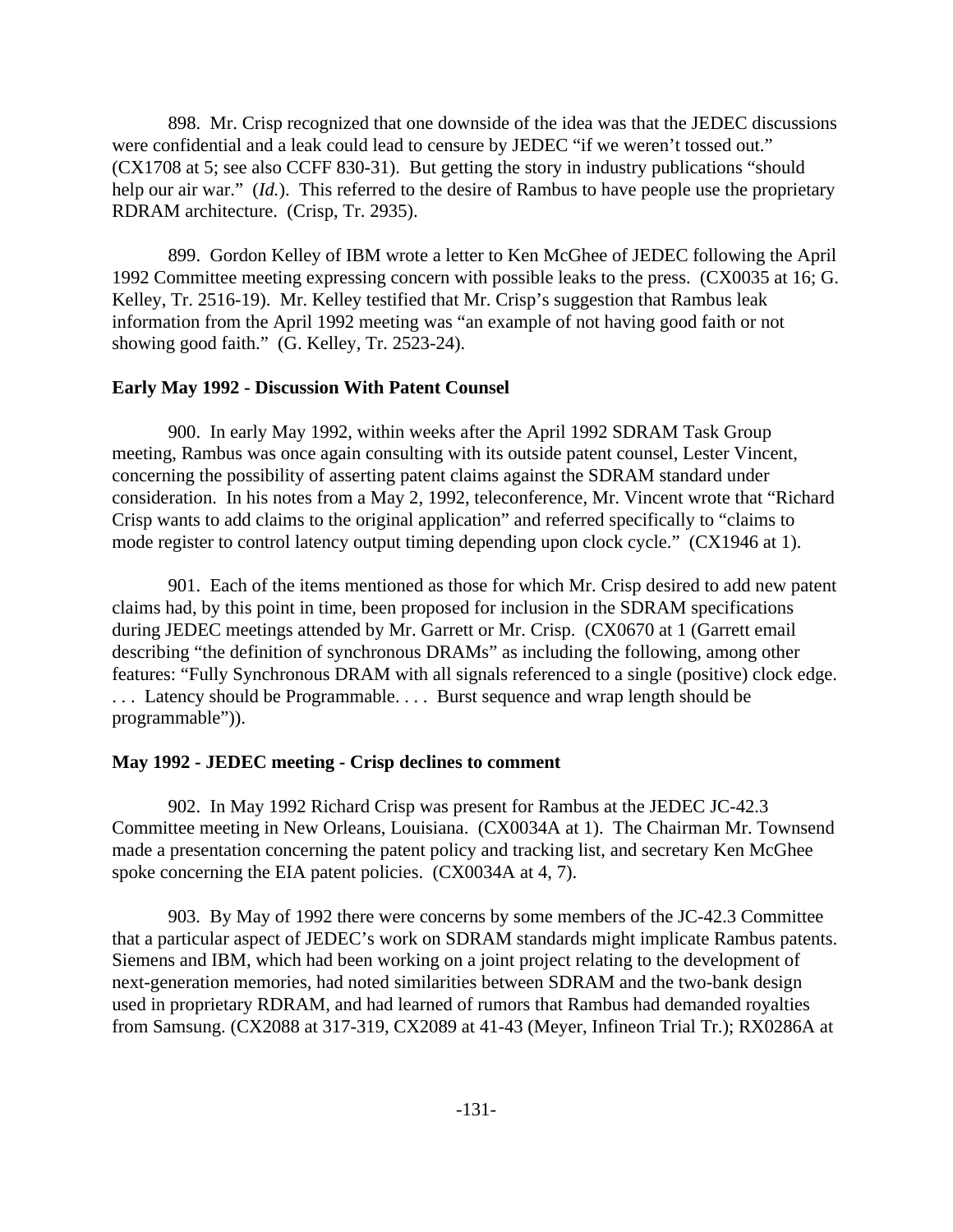#### 2; RX0289 at 1).

904. During the May 1992 Committee meeting there was discussion that made reference to Motorola and Rambus as firms about which there were possible patent issues pertaining to the dual bank design. The Chairman Mr. Kelley of IBM, prompted by Willi Meyer of Siemens, asked Mr. Crisp whether he would like to comment on the issue. Mr. Crisp gave no verbal response, but rather shook his head. Mr. Kelley then commented to the group that "they don't have anything to say about that." (CX2089 at 130-131, 136-137 (Meyer, Infineon Trial Tr.)).

905. Mr. Crisp reported to his Rambus colleagues that at the May 1992 Committee meeting Siemens and Philips had expressed concern over potential Rambus patents covering two-bank designs. (CX0673 at 1). According to Mr. Crisp, "Gordon Kelley of IBM asked me if we would comment which I declined." (*Id.*).

906. At the May 1992 Committee meeting, Howard Sussman of NEC commented to the group that he had seen a copy of a Rambus foreign patent application. (CX2092 at 128 (Crisp, Infineon Trial Tr.). According to Mr. Crisp, the essence of the comment was that Mr. Sussman had obtained a copy of the application from the foreign patent office, had read it and it should not be a concern for the JEDEC standardization effort. (CX2092 at 129 (Crisp, Infineon Trial Tr.). Mr. Crisp was there, heard the comment, and didn't say anything different. (CX2092 at 130) (Crisp, Infineon Trial Tr.)).

907. The chairman of the meeting, Gordon Kelley, testified that prior to the May 1992 meeting Mr. Crisp had spoken to him about the possibility of Rambus scheduling a presentation concerning DRAM design. Concerned about the rumors of possible patent issues with Rambus, Mr. Kelley asked Mr. Crisp if he was aware if there were patents or patent issues relating to the possible presentation, and asked if Rambus agreed with the JEDEC policy on patent disclosure and licensing. Mr. Crisp told Mr. Kelley that he could not agree for Rambus on the policy for licensing; Mr. Kelley responded that if Rambus agreed with the patent policy, he could make a presentation. (G. Kelley, Tr. 2486-87). Mr. Kelley testified that Mr. Crisp never said anything that made Kelly believe that Rambus would not comply with the JEDEC patent disclosure policy. (G. Kelley, Tr. 2488-89).

908. At the May 1992 Committee meeting, after "lengthy discussion," the Committee agreed to issue ballots on several items, including the SDRAM Truth Table and Test Mode Entry. (CX0034A at 3).

909. At the May 1992 Committee meeting Mr. Crisp did not make any disclosure to the Committee concerning any Rambus patent or patent application. (Crisp, Tr. 3316). Mr. Crisp did not inform the Committee that the matters under discussion in connection with SDRAM standardization involved inventions that Rambus believed it owned. (CX2092 at 148, 150).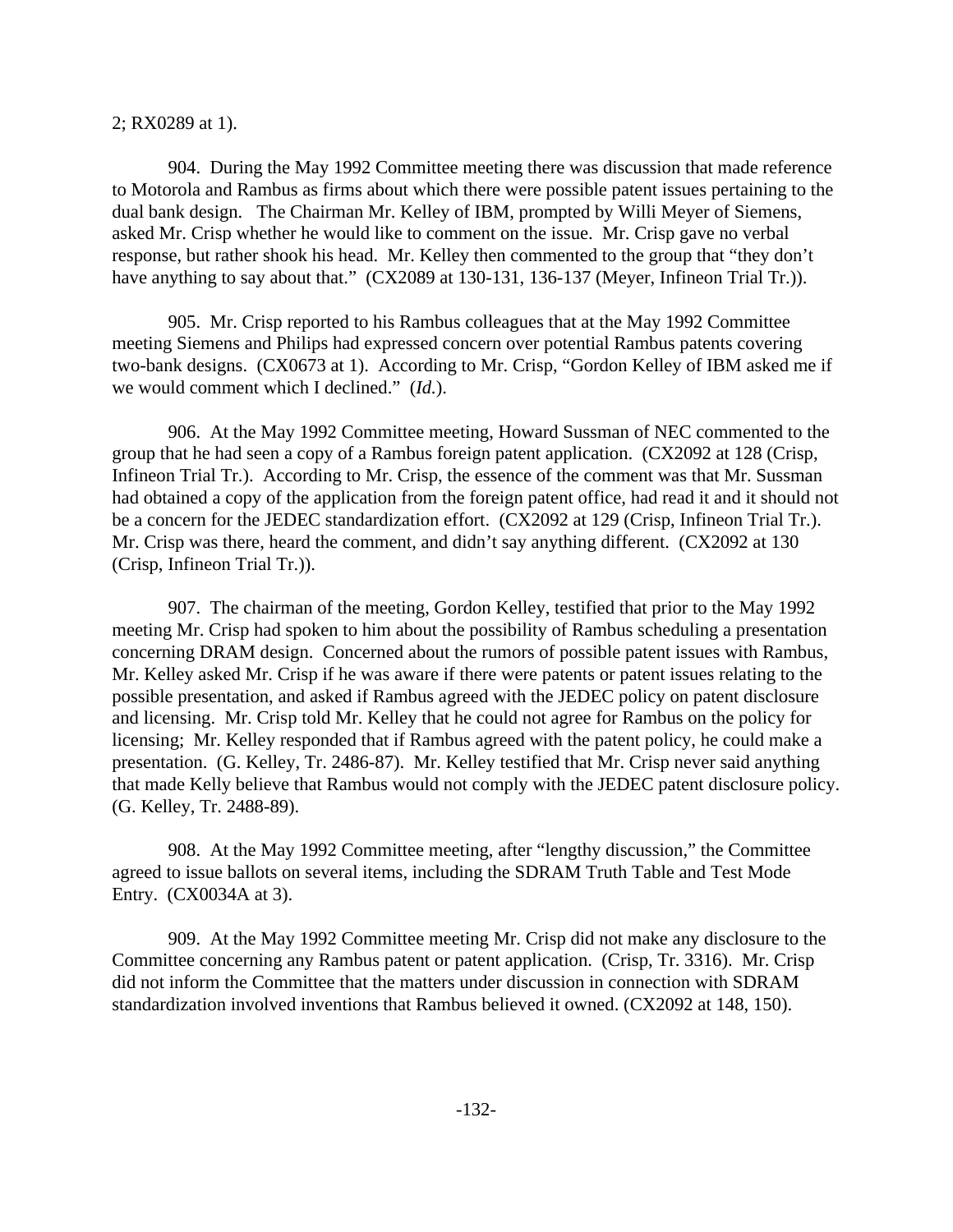### **Late May 1992 - Discussion With Patent Counsel**

910. In late May 1992, Rambus patent counsel Lester Vincent communicated with Richard Crisp of Rambus concerning further proposed amendments to Rambus pending patent applications. (CX1947; CX3125 at 330-31 (Vincent, Dep.); Crisp, Tr. 3068-69). According to Mr. Vincent's notes, Mr. Roberts told him "Richard has claims for cases we have filed plus claims for divisionals," including adding claims to "mode register and control latency." (*Id.*).

# **Rambus June 1992 Business Plan**

911. In June 1992, Rambus CEO Geoffrey Tate transmitted to the Rambus Board of Directors a comprehensive five-year business plan, which, he explained, was based on "inputs from all of the executives." (CX0543A at 1). The minutes of the Board's June 25, 1992 meeting reflect that this "5-Year Business Plan" was discussed. (CX0604 at 2).

912. As reflected in the "Executive Summary" of this June 1992 Business Plan, Rambus remained committed to:

- "establish[ing] strong intellectual property barriers";
- "establish[ing] Rambus as the new interface standard"; and
- "establish[ing] a very high profit stream of technology royalties."

# (CX0543A at 3).

913. The June 1992 Business Plan reported that Rambus was making good progress in obtaining patents over its inventions. It reported that "Rambus Technology is currently covered by 18 [filed] patents, with over 300 claims, filed in the United States. Most of the patents have been or will be filed in other major countries in Europe and Asia." (CX0543A at 5). The Plan stated that the filed patents were "extensive and fundamental" and said that "[i]t is Rambus' opinion . . . that companies will not be able to develop Rambus-compatible technology or Rambus-like technology without infringing on multiple fundamental claims of the patents." (*Id.* at 9).

914. With respect to the key goals of establishing Rambus as the new interface standard and establishing a high profit stream of technology royalties (CX0543A at 3), the June 1992 Business Plan acknowledged that Rambus faced two principal impediments: "Resistance to Business Model" and "Competitive Solutions." *(Id.* at 14). Regarding the former, The Plan reported that some firms "have had a very negative reaction to our business model" including resistance to paying royalties to Rambus and fear that the royalties would make chips containing the Rambus technology "too expensive. (*Id.* (emphasis added)).

915. According to the 1992 Business Plan, the principal competitive threat to RDRAM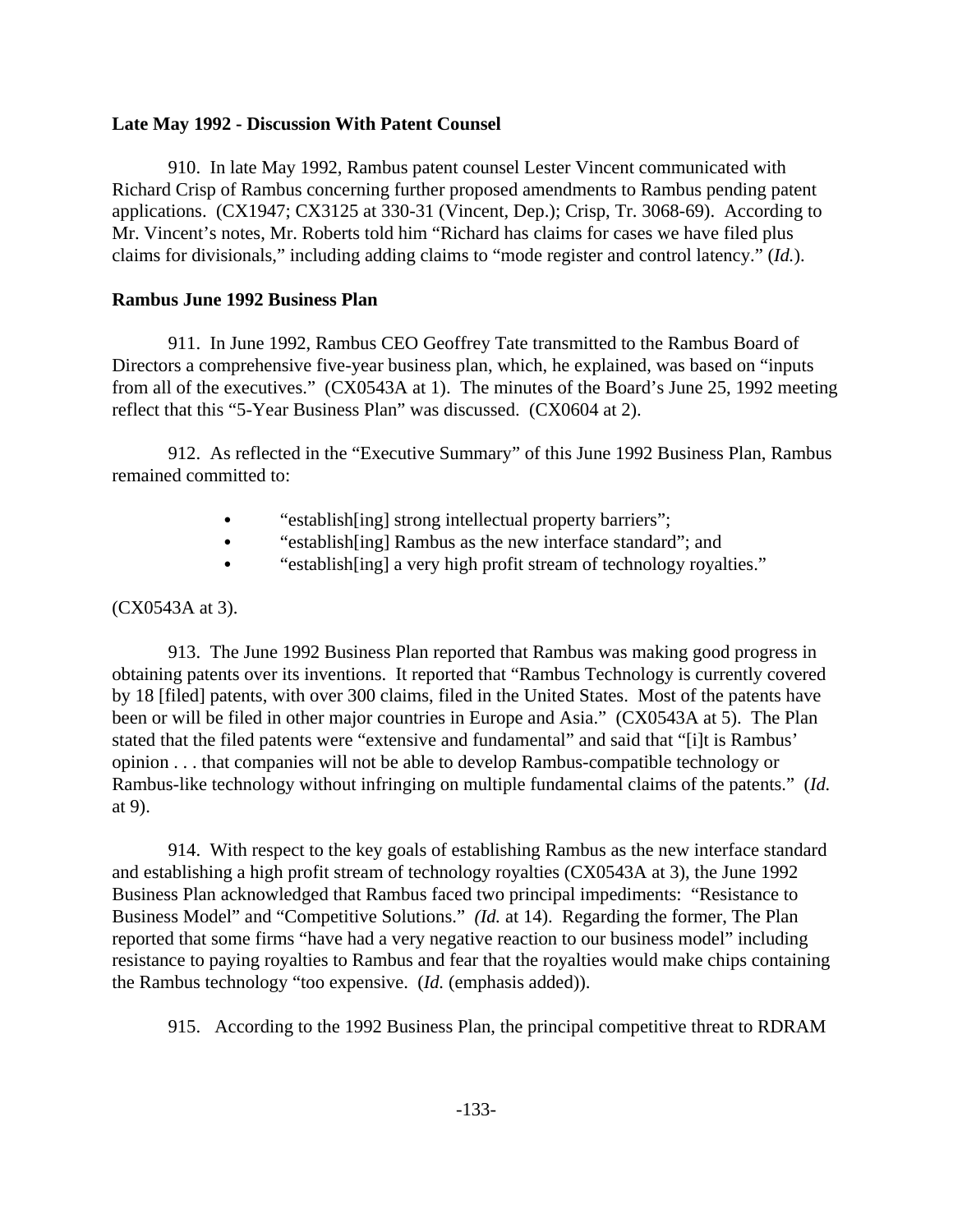at this time continued to be JEDEC's emerging standards for "Synchronous DRAMs" which did not suffer from the same "price negative and risk negative associated with Rambus." (CX0543A at 17; see also *id.* at 16 ("many system customers perceive . . . that Sync DRAMs will be sourced more broadly and more quickly," and hence "will be much cheaper," than RDRAMs)).

916. The June 1992 Business Plan outlined multiple alternative strategies for responding to the competitive threat posed by Synchronous DRAMs. According to the Plan, "Our #1 strategy to counter Sync DRAMs is to get our parts proven and in the market." (CX0543A at 16). In addition, the Plan contemplated that Rambus would seek "to gain momentum rapidly in non-main-memory markets where Sync DRAMs are NOT an issue." (*Id.* at 17).

917. In addition to these strategies, the June 1992 Business Plan stated a patent-based strategy for attacking SDRAMs:

> Finally, we believe that Sync DRAMs infringe on some claims in our filed patents; and that there are additional claims we can file for our patents that cover features of Sync DRAMs. Then we will be in a position to request patent licensing (fees and royalties) from any manufacturer of Sync DRAMs.

(CX0543A at 17). The Plan referred to an "action plan" pursuant to which Rambus would identify and file additional patent claims and thereafter inform SDRAM manufacturers, all during 1992. (*Id.*) The disclosure portion of this action plan was not executed, however. During the time that Rambus was a member of JEDEC, its representative Mr. Crisp did not disclose any Rambus patent applications or patents to JEDEC, except for the '703 patent disclosed in September 1993. (Crisp, Tr. 3316, 3176).

918. The belief that Rambus had intellectual property claims to JEDEC SDRAM technology was widespread at Rambus. Vice-President Mooring could not recall any Rambus executive having a belief different than that expressed in the June 1992 business plan concerning Rambus patent coverage over SDRAM technology. (CX2079 at 155-56 (Mooring, Micron Dep.)) (Note; pending R objection] Former Rambus Chief Financial Officer Gary Harmon testified that from the time he started at Rambus in 1993, he heard "from various people that Rambus' patents were so fundamental and so broad that they likely covered technology that was being used by any other high-speed DRAM." (CX2070 at 97 (Harmon, Micron Dep.)). The source of this information was Mr. Tate, Mr. Mooring and others "who just gave the general impression that Rambus technology was broad." (CX2070 at 98 (Harmon, Micron Dep.)). This view extended to DDR when it was discussed in later years. (CX2070 at 100-01 (Harmon, Micron Dep.)).

919. On June 11, 1992, the JC-42.3 Committee issued a series of four ballots. (CX252A; CX253; CX254). One of the four ballots, item 3763, proposed to include with the SDRAM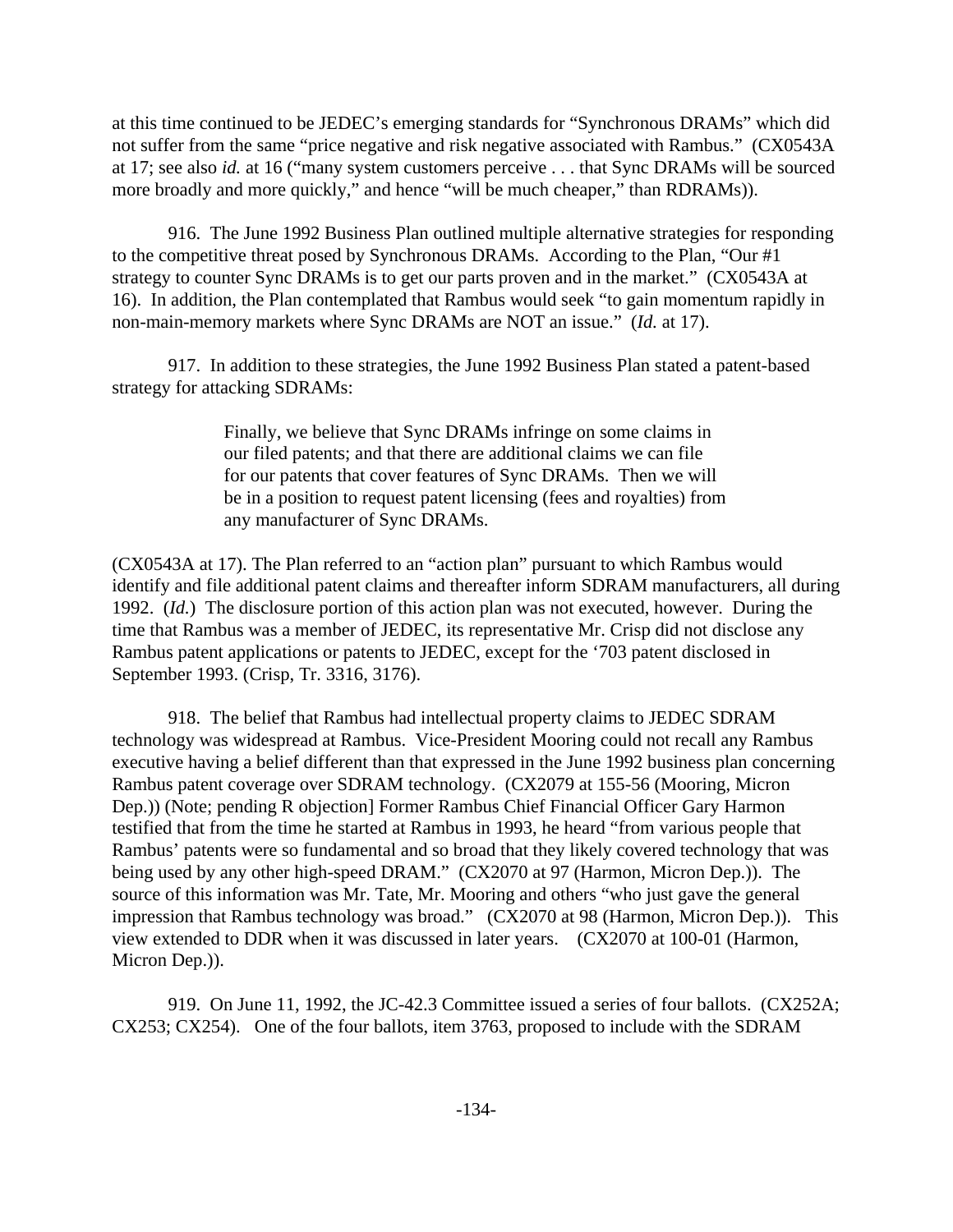standard a programmable mode register incorporating programmable CAS latency and burst length. (CX0252A at 3; Crisp, Tr. 3075-76; Rhoden, Tr. 448; Willliams, Tr. 811-812; Sussman, Tr. 1390-1391)). The ballot directed: "If anyone receiving this ballot is aware of patents involving this ballot, please alert the Committee accordingly during your voting response. (CX252A at 2).

920. On June 22, 1992, Mr. Crisp spoke to Mr. Lester Vincent regarding pending Rambus divisional patent applications. (CX3125 at 332-33 (Vincent Dep.); Crisp, Tr. 3076-79). Mr. Crisp wanted to file a preliminary amendment soon, but Mr. Vincent recommended waiting a few months because Rambus was not losing any rights. (CX3130 at 81-82 (Vincent, Dep.)).

## **July 1992 - Committee Meeting and Vote on Elements of the SDRAM Standard**

921. In July 1992 Richard Crisp and David Mooring were present for Rambus at the JEDEC JC-42.3 Committee meeting in Denver, Colorado. (JX0013 at 1-2). The Chairman Mr. Townsend showed the patent policy and tracking list. (JX0013 at 4).

922. At the July 1992 meeting, the Committee tabulated and discussed the results of the four ballots that had been approved at the June 1992 meeting of the Committee. (JX0013 at 9- 10). The proposals that had been circulated for a vote included one concerning the use of a mode register for programming CAS latency. (JX0013 at 10).

923. The proposals carried by more than the two-thirds required by the Committee rules. (JX0013 at 9-10; Rhoden, Tr. 451-52). Pursuant to the established procedures of the Committee, comments were made by members concerning the proposals and addressed in open discussion by the Committee. (JX0013 at 9-10; Rhoden, Tr. 452).

924. Among the matters discussed at the July 1992 Committee meeting were concerns by IBM over patent issues. (JX0013 at 9 ("Patent issues must be cleaned up before we proceed.")). During the meeting the Motorola representative received a letter from the company legal staff concerning a Motorola patent; the letter was shown by the Committee chairman and accepted by the Committee as complying with the JEDEC patent policy. (*Id.* at 9, 136).

925. Richard Crisp was present at the July 1992 meeting of the Committee and participated for Rambus in the discussion and the vote on the proposals, including the mode register proposal. (JX0013 at 1, 9-10). David Mooring of Rambus also was present. (JX0013 at 2). Rambus voted "no" to the proposals. (*Id.* at 9-10; CX2112 at 78-79 (Mooring, Dep.)).

926. Mr. Mooring, who was present for Rambus at this Committee meeting, was aware as of early 1991 that programmable CAS latency and programmable burst length either surely or likely were Rambus inventions. ( CX2054 at 84-85 (Mooring, Infineon Dep.)) Mr. Mooring recalled that in the 1992-93 time period there was "some belief we [Rambus] actually had patent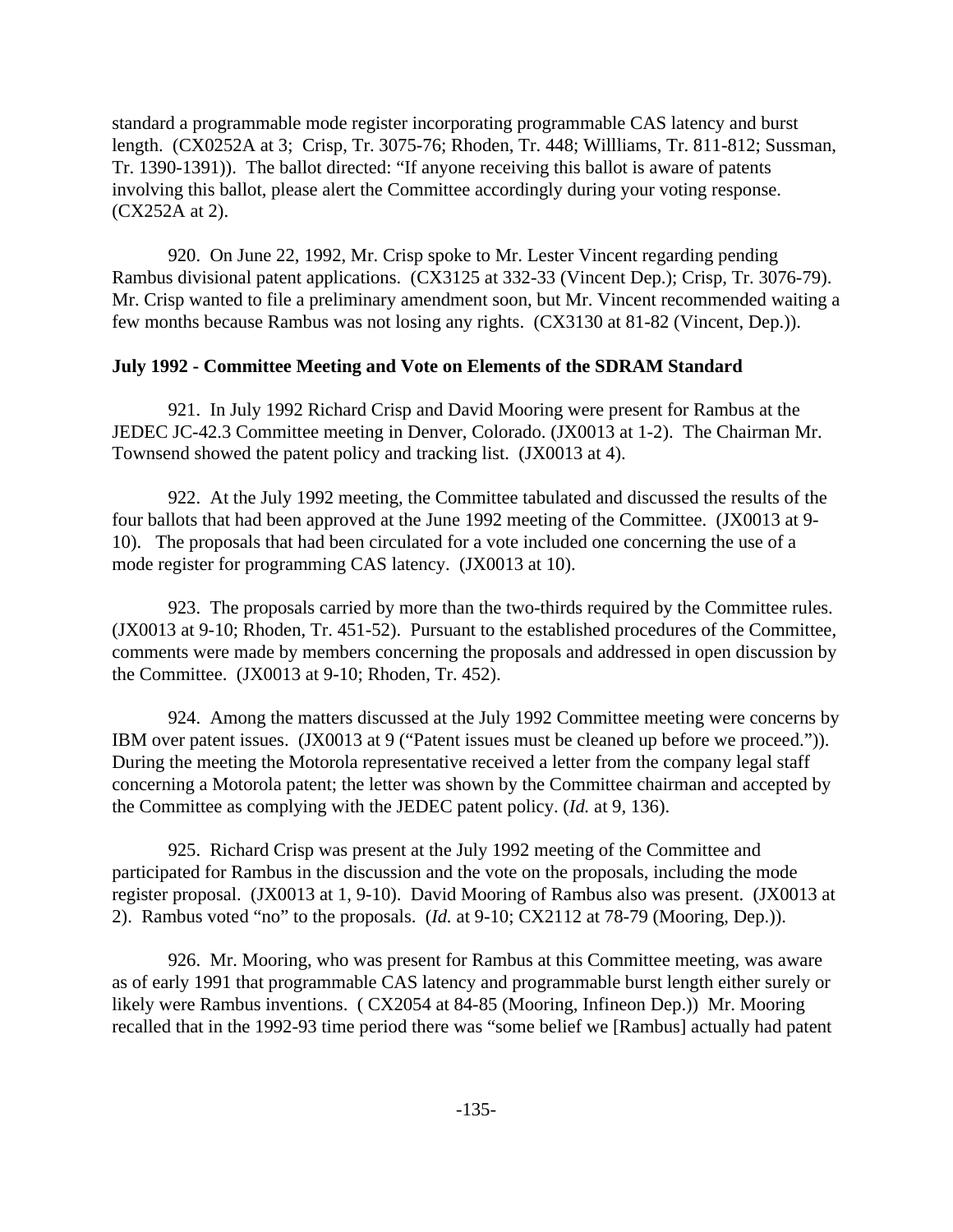applications on SDRAM." (CX2054 at 89-90 (Mooring, Infineon Dep.)). Rambus CEO Tate and Richard Crisp were individuals within Rambus who held or professed such beliefs. (CX2056 at 252 (Mooring, Infineon Dep.)).

927. Mr. Crisp cast the vote for Rambus and made technical comments concerning the proposals, but despite the discussion of patent issues at the meeting did not say anything concerning Rambus patents or patent applications. (Crisp, Tr. 3082-84, 3087; Rhoden, Tr. 453- 54; Williams, Tr. 816-20; (CX2056 at 236, CX2112 at 78 (Mooring, Dep.)). Mr. Crisp did not inform the Committee that the matters under discussion in connection with SDRAM standardization involved inventions that Rambus believed it owned. (CX2092 at 148, 150).

### **August 1992 - Conference with Patent Counsel**

928. Rambus patent counsel Lester Vincent conferred by telephone with Richard Crisp in late August 1992 concerning amendment of Rambus patent claims. (CX3130 at 99-100 (Vincent, Dep.); CX1930 at 42).

## **September 1992 - Committee Meeting**

929. In September 1992 Richard Crisp and Billy Garrett were present for Rambus at the JEDEC JC-42.3 Committee meeting in Crystal City, Virginia. (CX0042A at 1; Crisp, Tr. 3093- 3096). The Chairman Mr. Townsend reported on the patent policies and showed the patent tracking list. (CX0042A at 2).

930. Mr. Garrett and Mr. Crisp reported to senior executives of Rambus, including CEO Tate, Vice-President Roberts and board member Farmwald, concerning the matters under discussion at the meeting; among the matters discussed and reported were the inclusion of programmable CAS latency and programmable burst length in the SDRAM standard under discussion by the Committee. (CX0680 at 1, 2; Crisp, Tr. 3094-95).

931. Notwithstanding these discussions at the September 1992 meeting of the Committee, Mr. Crisp did not inform the Committee in September 1992 of the Rambus efforts to seek claims in its patent applications pertaining to SDRAM features. (Crisp, Tr. 3316). Mr. Crisp did not inform the Committee that the matters under discussion in connection with SDRAM standardization involved inventions that Rambus believed it owned. (CX2092 at 148, 150).

# **September 1992 - Conference With Patent Counsel**

932. In September 1992, approximately a week after the JEDEC Committee meeting, Mr. Crisp had a face-to-face meeting with Lester Vincent about further pursuit of divisional patent applications on behalf of Rambus. (CX1949).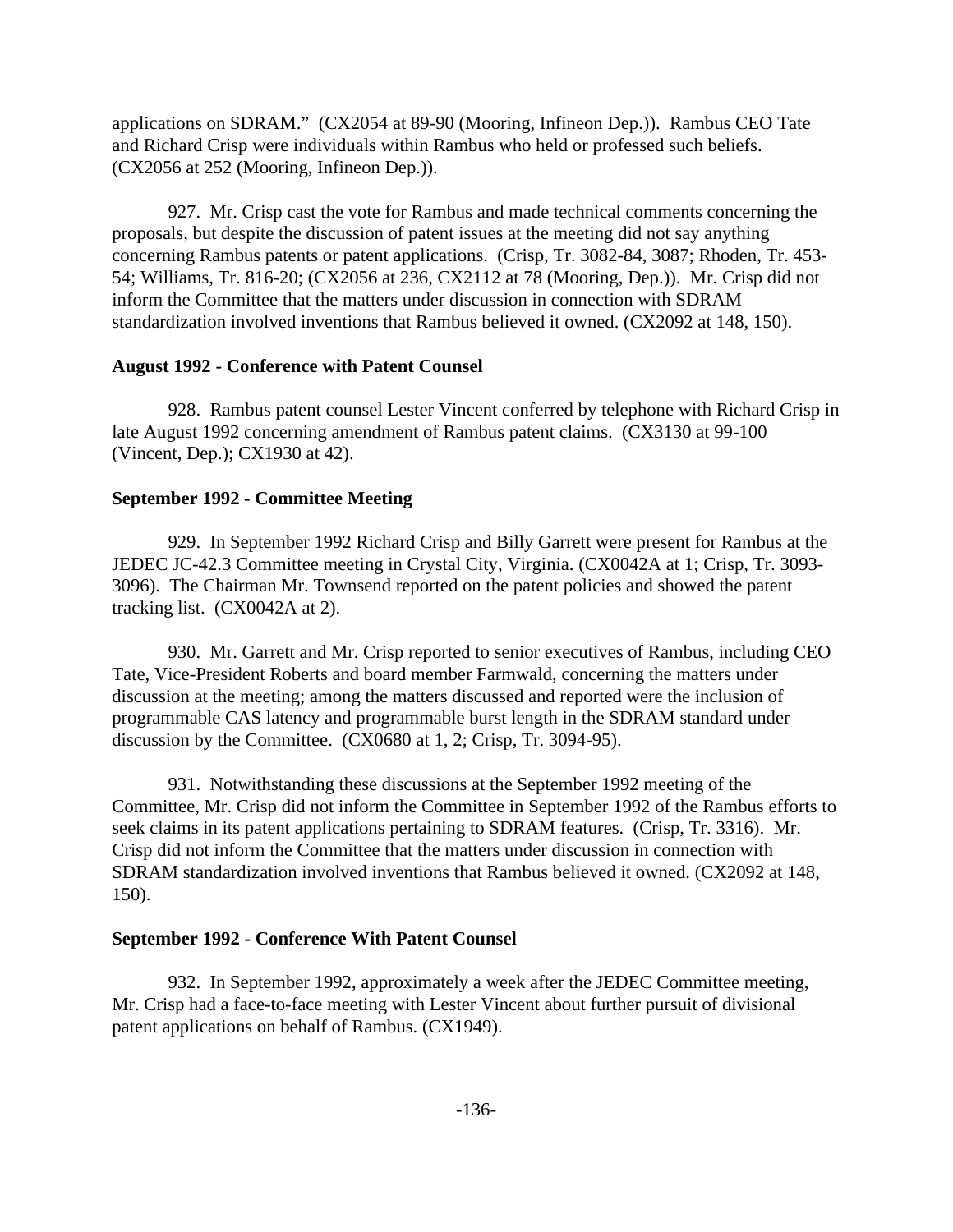933. Mr. Vincent's notes of his September 1992 meeting with Mr. Crisp reflect detailed discussion of a number of additional areas suggested by Mr. Crisp for coverage under patent claims by Rambus; these included programmable CAS latency, multiple open rows (or banks), source synchronous clocking and other concepts that had been under discussion at the most recent and past JEDEC meetings and reported to Rambus management by Messrs. Crisp and Garrett. (Crisp, Tr. 3097-3105; CX1949 at 1,2,5,7; CX3125 at 337-38, 338-340, 348-49 (Vincent, Dep.)). Mr. Vincent's notes make specific reference to "caus[ing] problems with Sync DRAM" and "SDRAM stuff worried about." (CX1949 at 1, 7; CX3125 at 339, 349 (Vincent, Dep.)).

934. Mr Vincent's notes of his September 1992 meeting with Mr. Crisp indicate, with respect to access time, that a broad independent claim was desired. (CX1949 at 2 ("make Indep. Claim  $\Rightarrow$  broad") (emphasis in original); CX3128 at 235-36 (Vincent, Dep.)).

935. Mr. Vincent's notes of his September 1992 meeting with Mr. Crisp reflect a desire to include claims covering use of phase lock loops, or PLLs, on DRAMs, (CX1949 at 1, 5, 7; CX3125 at 338-40, 345, 346-47 (Vincent, Dep.)). Mr. Vincent's notes indicate, with respect to PLLs on DRAMs, that they wanted to cover the concept of using PLLs or DRAMs, not just specific PLL circuits. (CX1949 at 5 ("=> many different ways of designing PLL – want to cover concept of .... deskewing input"); *id.* at 7 ("=> claim usage of such circuit on a DRAM – not particular PLL") (emphasis in original); CX3125 at 346-47 (Vincent, Dep.)).

936. Mr. Vincent's notes of his September 1992 meeting with Mr. Crisp discuss including coverage of packet-oriented commands. (CX1949 at 1 ("DRAM-packet oriented comm."); *id.* at 4 ("=>Rambus=> wants to claim memory device that receives commands via packets"); CX3125 at 338-40 (Vincent Dep.)). Mr. Vincent's notes state "so cause problems w/. . . Ramlink," and "Richard => will get me copy of the Ramlink spec." (CX1949 at 4; CX3125 at 342, 343 (Vincent, Dep.)).

### **September 1992 - Rambus Business Plan**

937. In September 1992, Rambus CEO and President Geoffrey Tate circulated a revised business plan. (CX0545; CX2061 at 229 (Tate, Dep.)). That document stated: "Sync DRAMs infringe claims of Rambus filed patents and other claims that Rambus will file in updates later in 1992." (CX0545 at 21).

#### **October 1992 - Rambus Board Briefing**

938. In October 1992 Mr. Crisp and Mr. Mooring made presentations to the Rambus Board of Directors concerning among other things the status of SDRAM activity at JEDEC and the Rambus patent strategy. (CX0606 at 2; Crisp, Tr. 3108-09). Mr. Crisp made a presentation to the board concerning the status of SDRAM at JEDEC, and thereafter told the Board that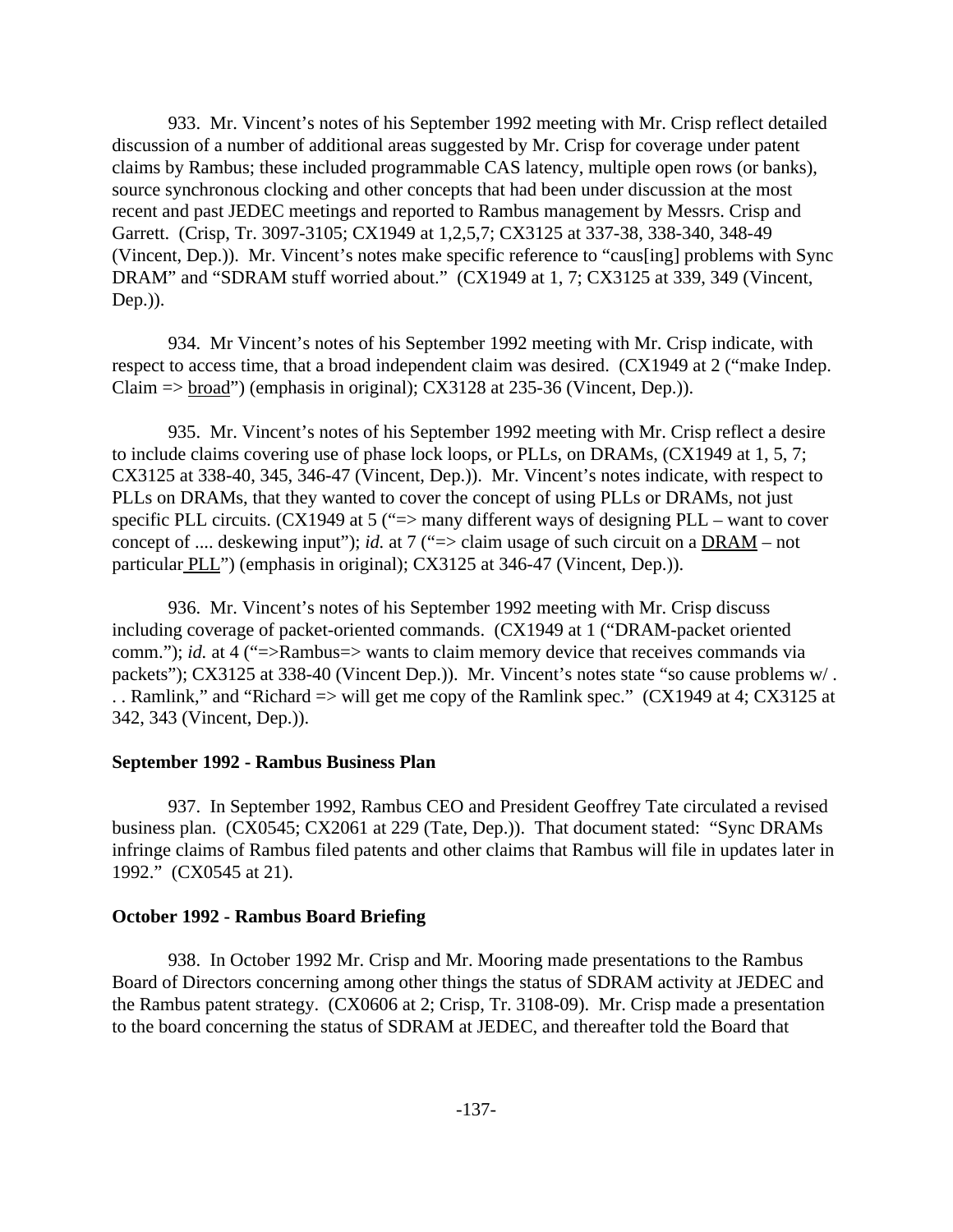Rambus was making efforts to broaden the Rambus patent applications to cover SDRAMs. (CX2092 at 162-63 (Crisp, Infineon Trial Tr.); CX2082 at 752 (Crisp, Dep.)). The issue of whether Rambus patents cover JEDEC standards was discussed at a Rambus Board meeting in 1992. ( CX2054 at 62 (Mooring, Dep.)).

#### **November 1992 - Conference with Patent Counsel**

939. In November 1992, after first informing CEO Tate and Vice-President Roberts, Richard Crisp and Michael Farmwald of Rambus met with Mr. Vincent, the Rambus patent counsel, to discuss Rambus patent claims. (CX682; CX1930 at 59; CX3130 at 107-08 (Vincent, Dep.); Crisp, Tr. 3109-11). The purpose of the meeting was to discuss claims to be added to Rambus patent applications (CX682); the topics discussed included multiple row addresses and synchronization (CX1930 at 59). The concept of multiple row addresses was broad enough to embrace the two bank design feature that had been discussed at JEDEC in connection with the SDRAM standard. (Crisp, Tr. 3097-98, 3110).

## **December 1992 - Committee Meeting**

940. In December 1992 Richard Crisp and David Mooring were present for Rambus at the JEDEC JC-42.3 Committee meeting in Fort Lauderdale, Florida. (JX0014; CX0042A at 1-2; Crisp, Tr. 3113-14).

941. Mr. Mooring reported to various Rambus executives, including CEO Tate, that views on the on the SDRAM features had "almost consolidated," and predicted that consensus on the standard would be reached by March 1993. (CX0685 at 1; CX2055 at 103 (Mooring, Dep.)). Mr. Mooring also reported that, at the December 1992 meeting, IBM had stated that it was aware that some voting attendees at the Committee meetings had "patents pending on SDRAMs" that they had not made the Committee aware of. (*Id*.) Mr. Mooring's report reflects his recollection of the JEDEC meeting from the following day; he was merely reporting what IBM had said at the meeting. (CX2112 at 105, CX2055 at 100 (Mooring, Dep.)).

942. During the course of the December 1992 meeting, Committee chairman Jim Townsend made a presentation concerning the EIA patent policy and draft revisions to the JEDEC manual pertaining to the patent policy. (JX0014 at 3, 25; Crisp, Tr. 2984-86). Among other things, the language contained in the presentation materials stated that the patent policy applied to situations involving the discovery of patents that may be required for the use of a patent subsequent to its adoption. (JX0014 at 21). The presentation materials also made repeated reference to the need to make disclosure of "patented or patentable items," and stated that the term "patented" also included "pending patents on items and processes under consideration." (JX0014 at 25; Crisp, Tr. 2986-88).

943. These revisions were later embodied in the next version of the JEDEC manual.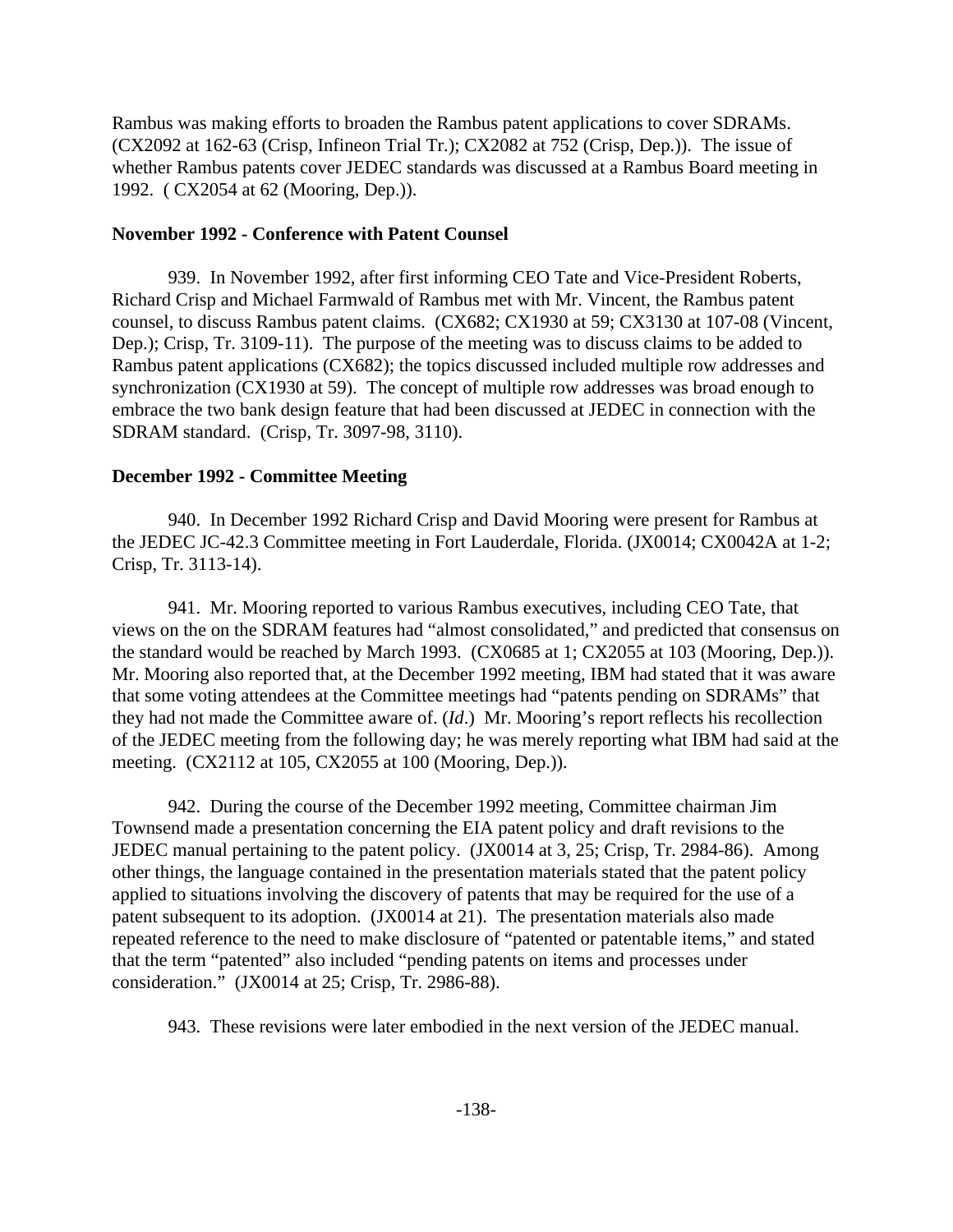(CX208A at 19).

944. Notwithstanding these discussions at the December 1992 meeting of the Committee, Mr. Crisp did not inform the Committee in December 1992 of the Rambus efforts to seek claims in its patent applications pertaining to SDRAM features. (Crisp, Tr. 3316).

945. An internal Rambus document entitled "Architectural Issues" and dated approximately one week after the December 1992 Committee meeting among other things states a plan to "get a copy of the SDRAM spec and check it for features we need to cover as well as features which violate our patents." (CX1821 at 24).

### **February 1993 - Work on Rambus Patent Applications**

946. In February 1993, Rambus CEO and President Geoffrey Tate sent an email to all Rambus staff noting that NEC, Toshiba, Fujitsu, Hitachi, Mitsubishi and Micron all had announced that in the second half of 1993 they would introduce samples of synchronous DRAMs that lined up with the anticipated JEDEC standard. (CX0688).

947. In early 1993 Rambus employee Fred Ware began to work with Rambus patent counsel Mr. Vincent in connection with the Rambus pending patent applications. Mr. Ware was an engineer in the "architecture group" inside Rambus and was in a reporting chain that reported to Vice-President Allen Roberts. (Crisp, Tr. 3119-20).

948. In February 1993 Mr. Ware asked Mr. Crisp for a list of claims under consideration for addition to the original Rambus patent. (CX0686). Mr. Crisp's email response identified several items, including "DRAM with programmable access latency," a broad concept that included programmable CAS latency as discussed earlier at JEDEC. (CX0686; Crisp, Tr. 3121- 22). Mr. Crisp also identified "DRAM with multiple open rows," a technology related to but broader than the two bank feature discussed within JEDEC. (CX0686, Crisp, Tr. 3122). Mr. Crisp also identified "DRAM using PLL/DLL circuit to reduce input buffer skews." (CX0686; Crisp, Tr. 3122). In a follow-on communication a few days later Mr. Crisp also identified external reference voltage, a technology similar if not the same as had been discussed at JEDEC; his response to Mr. Ware indicated that adding such a claim to Rambus's patent protection "should help confound the . . . effort" to develop industry standard technology. (CX691; Crisp, Tr. 3123-24).

949. By February 1993, Rambus was aware that major DRAM manufacturers had announced their intention to line up with the JEDEC SDRAM standard under development. CEO Tate sent an email to Rambus staff that made reference to press reports indicating that NEC, Toshiba, Fujitsu, Mitsubishi and Micron had all indicated their intention to align themselves with the JEDEC standard. (CX0688; Crisp, Tr. 3125-26).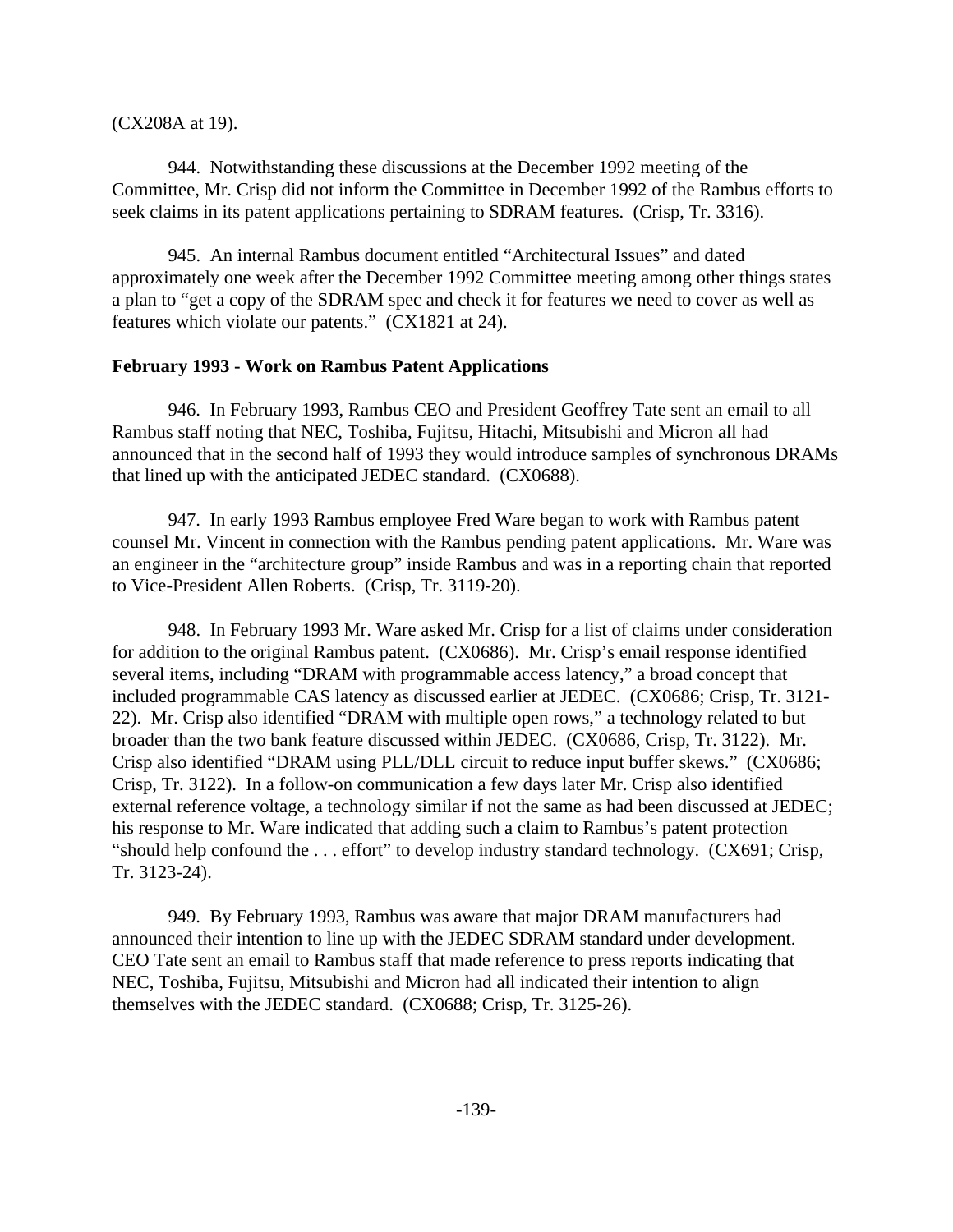### **March 1993 - JEDEC Committee Meeting**

950. In March 1993 William ("Billy") Garrett was present for Rambus at the JEDEC JC-42.3 Committee meeting in Scottsdale, Arizona. (JX0015 at 2). The Chairman Mr. Townsend presented the patent policies and showed the patent tracking list, and there was discussion by members concerning patent issues. (JX0015 at 4).

951. Among the patent matters discussed at the March 1993 Committee meeting was an inquiry made to IBM concerning whether IBM would disclose to the Committee all patents and patent applications held by the company worldwide. (G. Kelley, Tr. 2449-50; JX0015 at 6). Because of the breadth and difficulty of the company-wide search that would be required for such a listing, there was a risk that any such listing would be incomplete and misleading, and so IBM stated that it would not undertake such a listing. (G. Kelley, Tr. 2450-51). However, the IBM representative did assure the Committee that he would alert the group to any patent information known to him, and would provide a response to any patent question raised by Committee members. (G. Kelley, Tr. 2451-52).

952. At the March 1993 meeting, the Committee passed the last of the ballots that made up the SDRAM standard, and approved the issuance of a press release announcing that the Committee had approved the SDRAM standard. (JX0015 at 14, 99).

953. Notwithstanding these developments at the March 1993 meeting of the Committee, Mr. Garrett did not inform the Committee in March 1993 of the Rambus efforts to seek claims in its patent applications pertaining to SDRAM features. (CCFF 863-65).

# **April 1993 - Rambus Renews Its JEDEC Membership**

954. In April 1993 Rambus paid its dues to renew its JEDEC membership for the 1993 calendar year. (CX602 at 11; Stipulation, Tr. 3143-44).

# **April-May 1993 - Consultations with Patent Counsel and Pursuit of Claims**

955. In late April 1993 Lester Vincent, patent counsel for Rambus, sent to Messrs. Farmwald, Roberts and Crisp of Rambus proposed preliminary amendments to pending Rambus patent applications. (CX1957; CX1457; Crisp, Tr. 3145-48).

956. On May 4, 1993, Mr. Lester Vincent apparently sent Mr. Crisp a presentation regarding industry standards that said, "Two possible legal theories for non-enforcement [of patents]: 1) Estoppel? 2) Antitrust?" (CX1958 at 12). Mr. Vincent thought that Mr. Crisp might be interested in the presentation handout because of Mr. Vincent's March 1992 meeting in which he discussed the issue of equitable estoppel with Mr. Crisp and Mr. Roberts of Rambus. (CX3126 at 397 (Vincent, Dep.)). The materials included as pages 2-22 of CX1958 were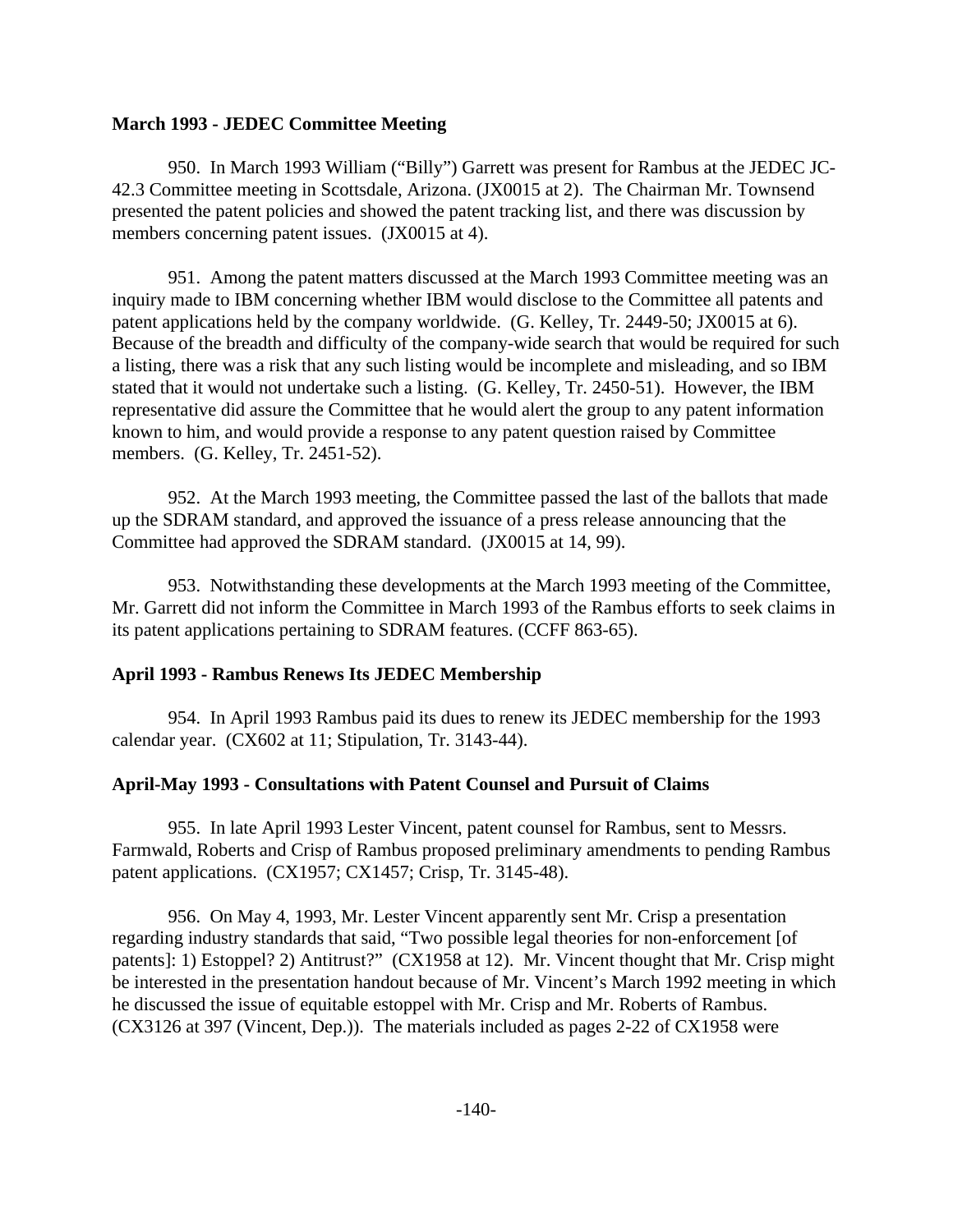produced from Mr. Vincent's files and are the only presentation relating to industry standards that were found in his files. (CX3126 at 396-97, CX3128 at 255-56 (Vincent, Dep.)).

957. The presentation summarized the Stambler v. Diebold decision as specific example of equitable estoppel as a defense to a claim of patent infringement. (CX1958 at 15, 16 ("Plaintiff could not remain silent while an entire industry implemented the proposed standard and then when the standards were adopted assert that his patents covered what manufacturers believed to be an open and available standard." (*quoting* Stambler v. Diebold, 11 USPO 2d 1709, 1715 (E.D.N.Y. 1988), aff'd, 11 USPO 2d 1715 (Fed. Cir. 1989)).

958. On May 13, 1993, Mr. Vincent conferred with Messrs. Farmwald and Crisp concerning the draft amendments to Rambus pending patent applications that were sent to Rambus in April. (CX1930 at 83). On May 17, Mr. Vincent's firm filed the preliminary amendments with the Patent and Trademark Office. (CX1458; CX3129 at 412-14 (Vincent, Dep.)). One of the preliminary amendments filed on May 17 added language to the pending Rambus '651 patent application describing a claim for programmable CAS latency. (CX1458 at 5 (claim 151(D), adding claim for circuitry "for storing a value corresponding to a predetermined time period during which the interfacing circuitry must wait before transmitting reply information")). Mr. Crisp and others at Rambus understood the amendment to the '651 application to be "directed against SDRAMs." (CX0702; CX1959; CX0703; Crisp, Tr. 3153- 57).

# **May 1993 - JEDEC Committee Meeting**

959. On May 19-20,1993, Richard Crisp was present for Rambus at the JEDEC JC-42.3 Committee meeting in Chicago, Illinois. (JX0016 at 1; Crisp, Tr. 3158). The Chairman Mr. Townsend presented the patent policies and showed the patent tracking list, and there was discussion by members concerning patent issues. (JX0016 at 5).

960. At the May 19-20, 1993, JEDEC JC42.3 Committee meeting Gordon Kelley gave a report on the status of the packet of fourteen SDRAM ballots that had been sent to the JEDEC council. Mr. Kelley announced that there was only one no vote, from AT&T, and distributed copies of the SDRAM ballots. (JX0016 at 5). Mr. Crisp informed Rambus management by email from the meeting that the SDRAM standard was likely to be adopted at the next JEDEC council meeting. (CX0700 at 1). Rambus CEO Tate responded by asking Mr. Crisp to brief him and other members of management when Mr. Crisp returned. (CX0711 at 8 ("Sounds like lots of interesting activities - please arrange to debrief me, Allen [Roberts]. Dave [Mooring] when you are back and Mike [Farmwald] if he's interested.")).

961. At the meeting Mr. Crisp did not make any disclosure of any Rambus patent or patent application that might relate to these SDRAM ballots. (Crisp, Tr. 3160-61). Mr. Crisp did not inform the Committee that the matters under discussion in connection with SDRAM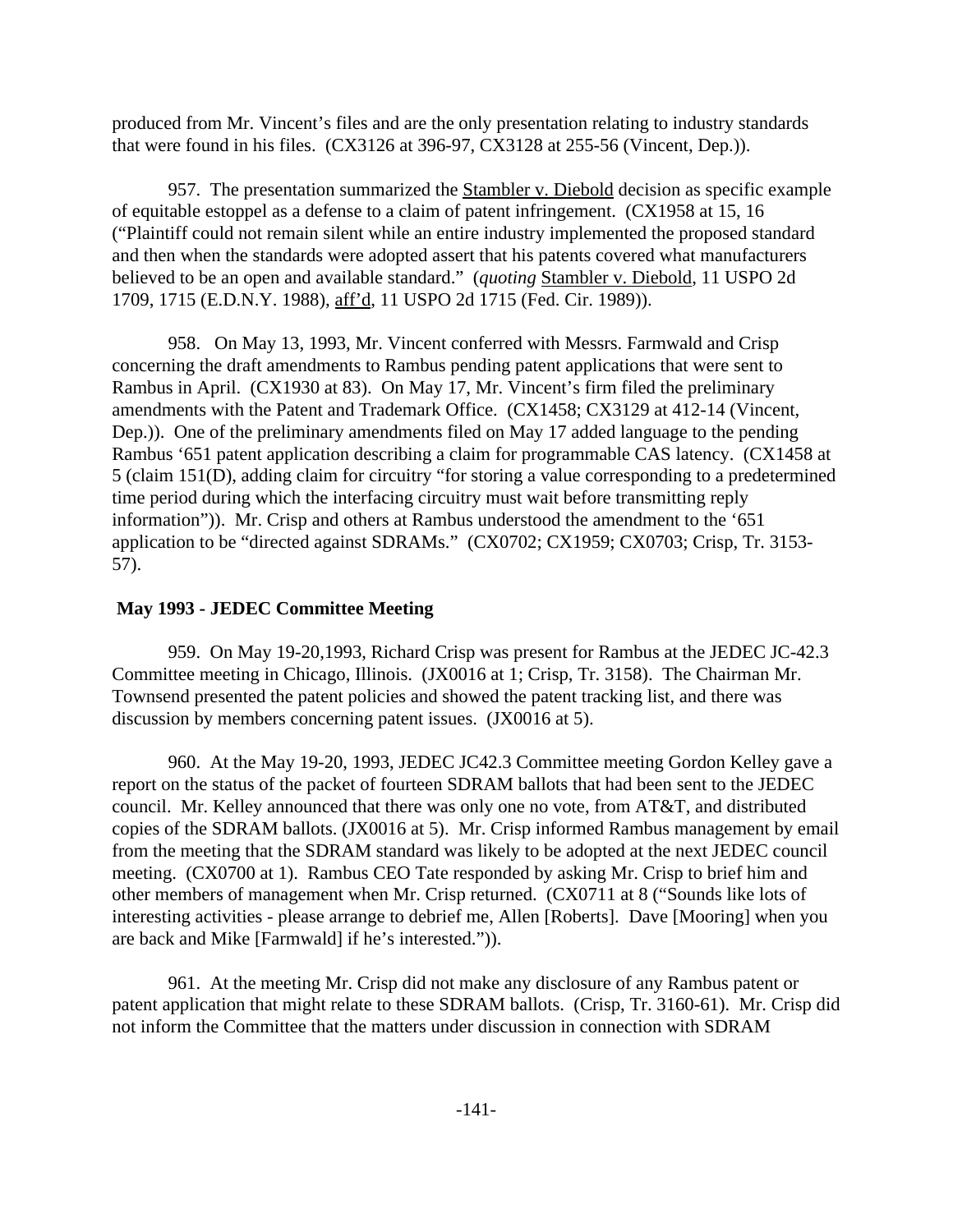standardization involved inventions that Rambus believed it owned. (CX2092 at 148, 150).

# **June 1993 - Rambus Patent Activity**

962. In June 1993, Fred Ware of Rambus sent an email to various Rambus employees, including Messrs. Farmwald, Roberts and Crisp, reporting on a conversation with Mr. Vincent and the "current status of the additional claims we wanted to file on the original . . . patent." (CX1959; see also CX3130 at 129 (Vincent, Dep.)). Mr. Ware reported that a claim pertaining to "writable configuration register permitting programmable CAS latency" had been "written up and filed" and remarked that the claim was "directed against SDRAMs." (CX1959).

963. Mr. Ware also identified several other patent claims that were being written up or considered by Mr. Vincent but had not yet been filed. These included a claim for "DRAM with PLL clock generation" that was "directed against future SDRAMs," and a claim for "DRAM with multiple open rows" that was "directed against SDRAMs." (CX1959). Mr. Ware also identified claims relating to DRAM, with externally supplied reference voltage and DRAMs using low-voltage-swing signal levels. He described these claims as directed against CTT technology and GTL technology respectively. (CX1959).

964. A reply email from Mr. Crisp the same day stated that the claims for low voltage swing signals already had been done. He otherwise confirmed the accuracy of Mr. Ware's report. (CX703; Crisp, Tr. 3156-57, 3163; CX2082 at 772-74 (Crisp, Dep.); CX2092 at 189-93 (Crisp, Infineon Trial Tr.)).

965. On June 20, 1993, Mr. Vincent filed an amendment to an existing Rambus patent application seeking to add a claim for externally supplied reference voltage, another topic that had been discussed at JEDEC. (Crisp, Tr. 3164-3171; CX1959; CX1459; CX1961; CX1963 at 4).

966. On June 28, 1993, Mr. Vincent's firm filed on behalf of Rambus an amendment that cancelled the claims in the pending Rambus patent application 07/847,692 (the '692 application) and inserted new claims. (CX1502 at 208, 212). The new claims contained in this amendment included claims pertaining to the use of on-chip PLL circuitry. (CX1502 at 204, 208 (claim 151); Nusbaum, Tr. 1583-85; Jacob, Tr. 5533-41; CCFF 1103 et seq.).

967. Two days later, on June 30, 1993, Mr. Vincent sent Mr. Crisp a copy of the preliminary amendment to the '692 application. (CX1961). On July 9, 1993, Mr. Vincent met with Mr. Crisp and Mr. Ware and discussed, among other topics, claims relating to low voltage swing signals and externally supplied reference voltage. (CX1963 at 3,4; CX3126 at 447-48, 449-52 (Vincent, Dep.)).

# **September 1993 - JEDEC Committee Meeting & Disclosure of '703 Patent**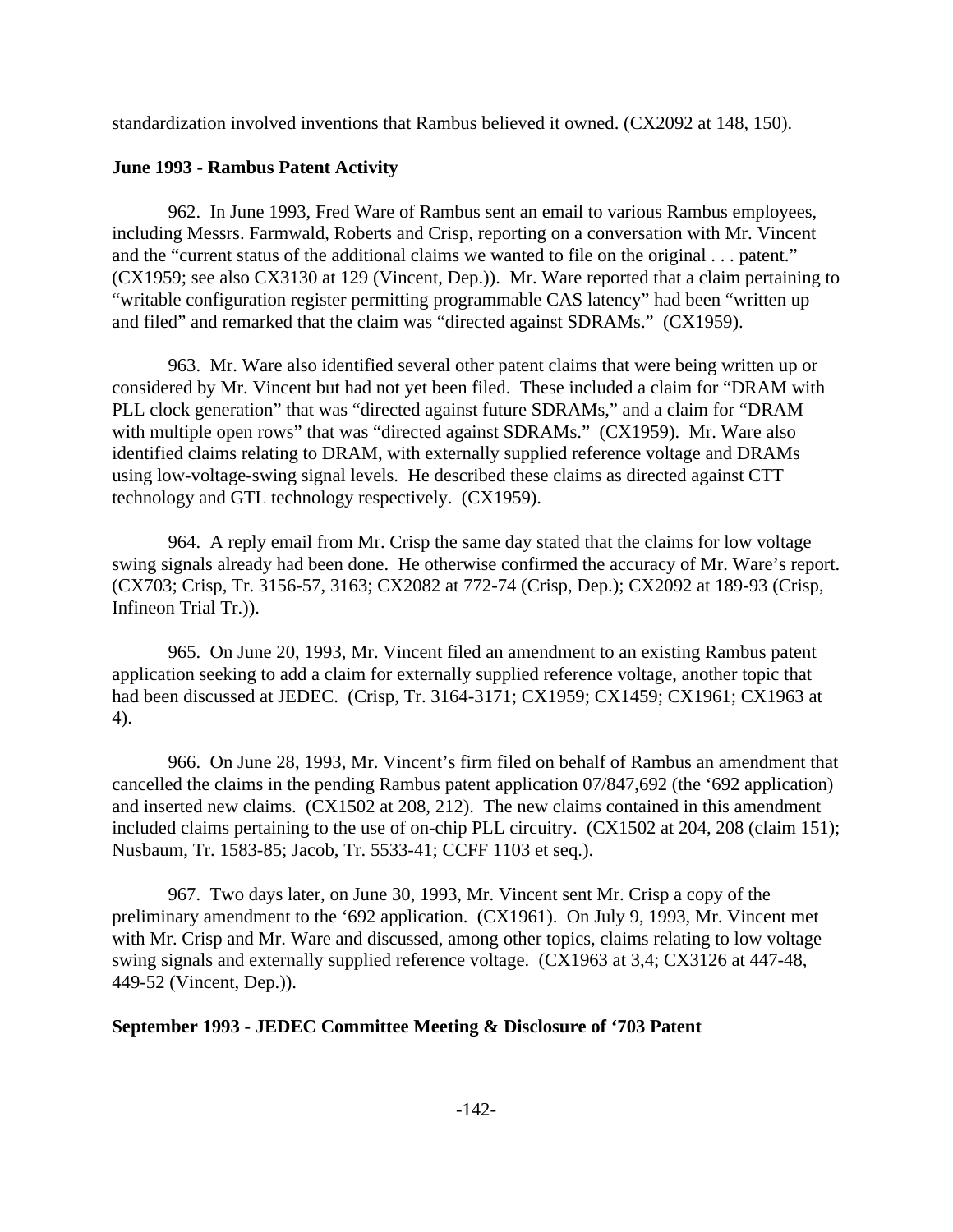968. In September 1993 Richard Crisp was present for Rambus at the JEDEC JC-42.3 Committee meeting in Boston, Massachusetts. (JX0017 at 1; Crisp, Tr. 3171-73). The Chairman Mr. Townsend presented the patent policies and showed the patent tracking list. (JX0017 at 3). Mr. Townsend also showed a draft of portions of the revised 21-I Manual (JX0017 at 12 ("Standards that call for the use of a patented item or process may not be considered by a JEDEC committee unless all of the relevant technical information covered by the patent or pending patent is known to the committee, subcommittee or working group") (emphasis added ); *id.* at 14 (regarding discussion of "pending or existing patents" and applicability of patent policy after adoption of a standard); see also CX2092 at 63-64 (Crisp, Infineon Trial Tr.)).

969. At the September 1993 Committee meeting there was discussion concerning the discovery by Committee members that Texas Instruments (TI) had a patent covering so-called Quad CAS technology. (JX0017 at 6; Crisp, Tr. 2960-62). Mr. Crisp reported to Rambus CEO Tate and Vice-President Mooring that at the meeting "TI was chastized [sic] for not informing JEDEC that it had a 1987 patent on Quad CAS devices" and reported that the Committee had determined to remove Quad CAS technology from the pertinent JEDEC standard. (CX0711 at 1 ("The bottom line is that all Quad CAS devices will be removed from standard 21C.")). Tempers flared at the meeting, and Mr. Crisp believed that the action was a way that the group sent a strong message to TI that they did not appreciate what TI had done. (CX2086 at 165, 168 (Crisp, Dep.)).

970. About three weeks after the September 1993 Committee meeting, Mr. Crisp requested that Mr. Vincent obtain copies of six TI patents as well as copies of the complaints in pending litigation between TI and Micron in Texas and Idaho. (CX1967; Crisp, Tr. 2963-64; CX1955 at 46; *see also* CX1971 at 1).

971. At the September 1993 meeting of the Committee Mr. Crisp disclosed to the Committee the issuance to Rambus on September 7, 1993, of United States Patent Number 5,243,703. (CX1460; Crisp, Tr. 3173; Stipulation No. 11). The '703 patent was the first Rambus patent and had issued shortly before the meeting. *Id.* The '703 patent resulted from a divisional application of an original application, Serial No. 07/510,898 ('898 application), filed in April 1990. (First Stipulations, No. 11).

972. The '703 patent asserted claims over a U-shaped or reflected clock technology; neither the claims or the specification of the '703 patent would have alerted an engineer at the time it was issued that Rambus might seek to obtain patent rights over features contained the JEDEC SDRAM standard. (CX1460; Jacob, Tr. 5498-5501). The claims of the '703 patent did not read on anything other than Rambus-compatible devices. (CX2102 at 321 (Karp, Dep.)).

973. Mr. Crisp did not provide any information about the subject matter of the '703 patent or how, if at all, it related to JEDEC work. (CX2087 at 248-49 (Crisp, Dep.)). The '703 patent was unrelated to ongoing JEDEC work. (CX2092 at 197-99 (Crisp, Infineon Trial Tr.);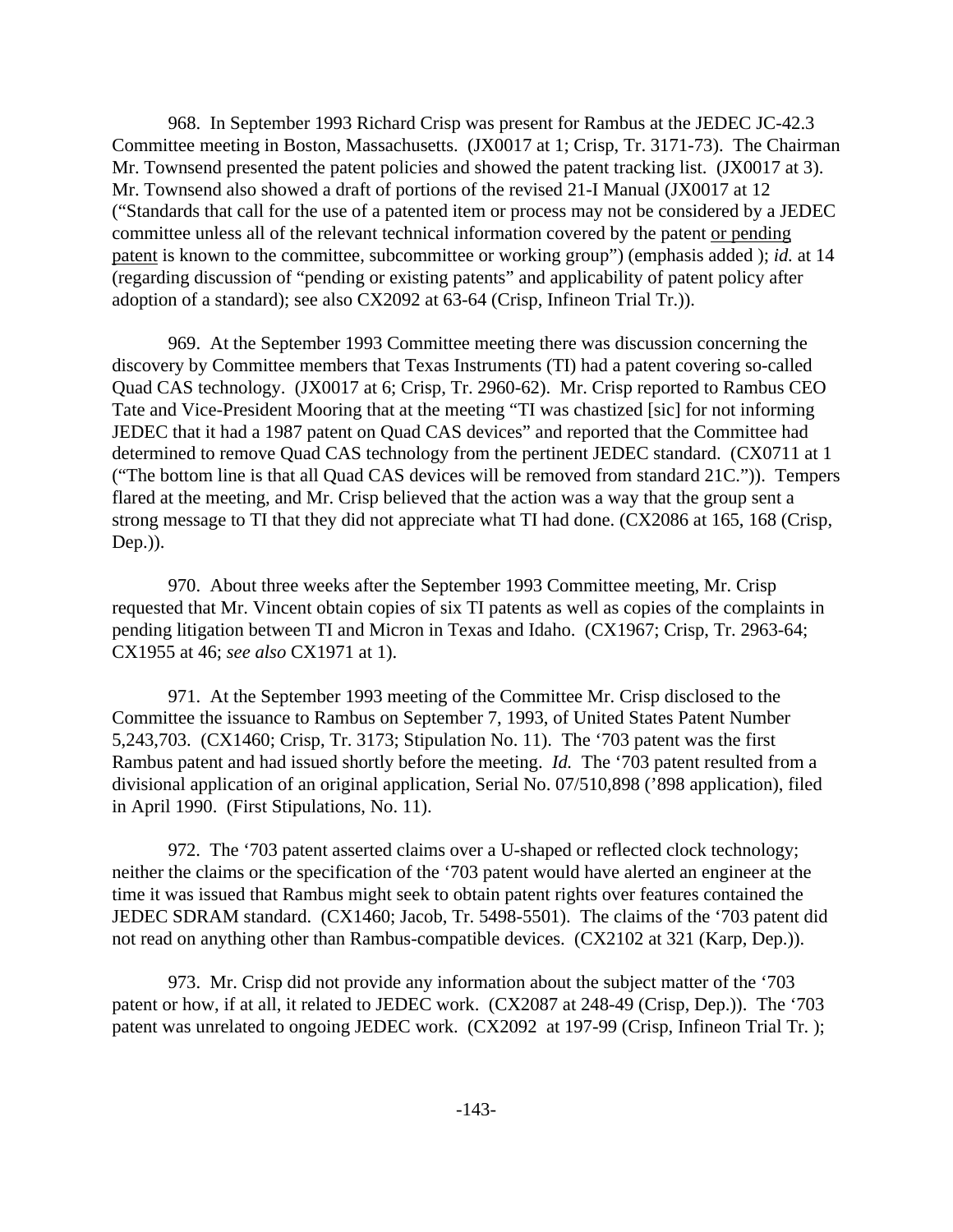CX1801 at 3 ("The '703 patent and the WIPO application did not relate to JEDEC's SDRAM work, but were directed to the implementation of Rambus' RDRAM products.")).

974. At the September 1993 meeting of the Committee, Mr. Crisp did not say anything about any of the pending patent applications of Rambus. (Crisp, Tr. 3174). Mr. Crisp did not inform the Committee that the matters under discussion in connection with SDRAM standardization involved inventions that Rambus believed it owned. (CX2092 at 148, 150).

975. David Mooring, who was Mr. Crisp's supervisor at the time, gave Mr. Crisp the impression that he was "annoyed" when he learned about the disclosure of the '703 patent at JEDEC. (Crisp, Tr. 3174-75; CX2054 at 189-90 (Mooring, Dep.)). In an email two years later, Mr. Crisp recalled that he had been "castigated" for disclosing the '703 patent to JEDEC. (CX0837 at 2; Crisp, Tr. 3175 ("chastised")).

976. Except for the '703 patent, Mr. Crisp did not disclose any Rambus patent applications or patents to JEDEC during the time he was a member. (Crisp, Tr. 3316, 3176).

## **November 1993 - JEDEC publishes SDRAM standard**

977. JEDEC published its standard for SDRAM as part of Release 4 of JEDEC Standard 21-C in November 1993. (First Stipulations, No. 19). Since 1993, JEDEC has published several revisions of the JEDEC standard governing SDRAMs, JEDEC Standard 21-C. (First Stipulations, No. 20).

# **December 1993 - JEDEC Committee Meeting**

978. In December 1993 Richard Crisp was present for Rambus at the JEDEC JC-42.3 Committee meeting in San Diego, California. (JX0018 at 1). The Chairman Mr. Townsend presented the patent policies and the patent tracking list was updated. (JX0018 at 3, 15-18).

979. At the December 1993 Committee meeting, the Committee considered and voted to adopt a ballot to rescind previously-approved portions of JEDEC standards pertaining to Quad CAS, in light of the patent issues that had been discussed at the September 1993 Committee meeting. (JX0018 at 7; G. Kelley, Tr. 2467-69). The Committee, after discussion, voted to send the ballot to rescind the previously-approved portions of the standards to the JEDEC Council. (JX0018 at 9).

980. At the December 1993 Committee meeting Mr. Crisp did not make any disclosure to the Committee concerning any Rambus patent or patent application. (Crisp, Tr. 3316). Mr. Crisp did not inform the Committee that the matters under discussion in connection with SDRAM standardization involved inventions that Rambus believed it owned. (CX2092 at 148, 150).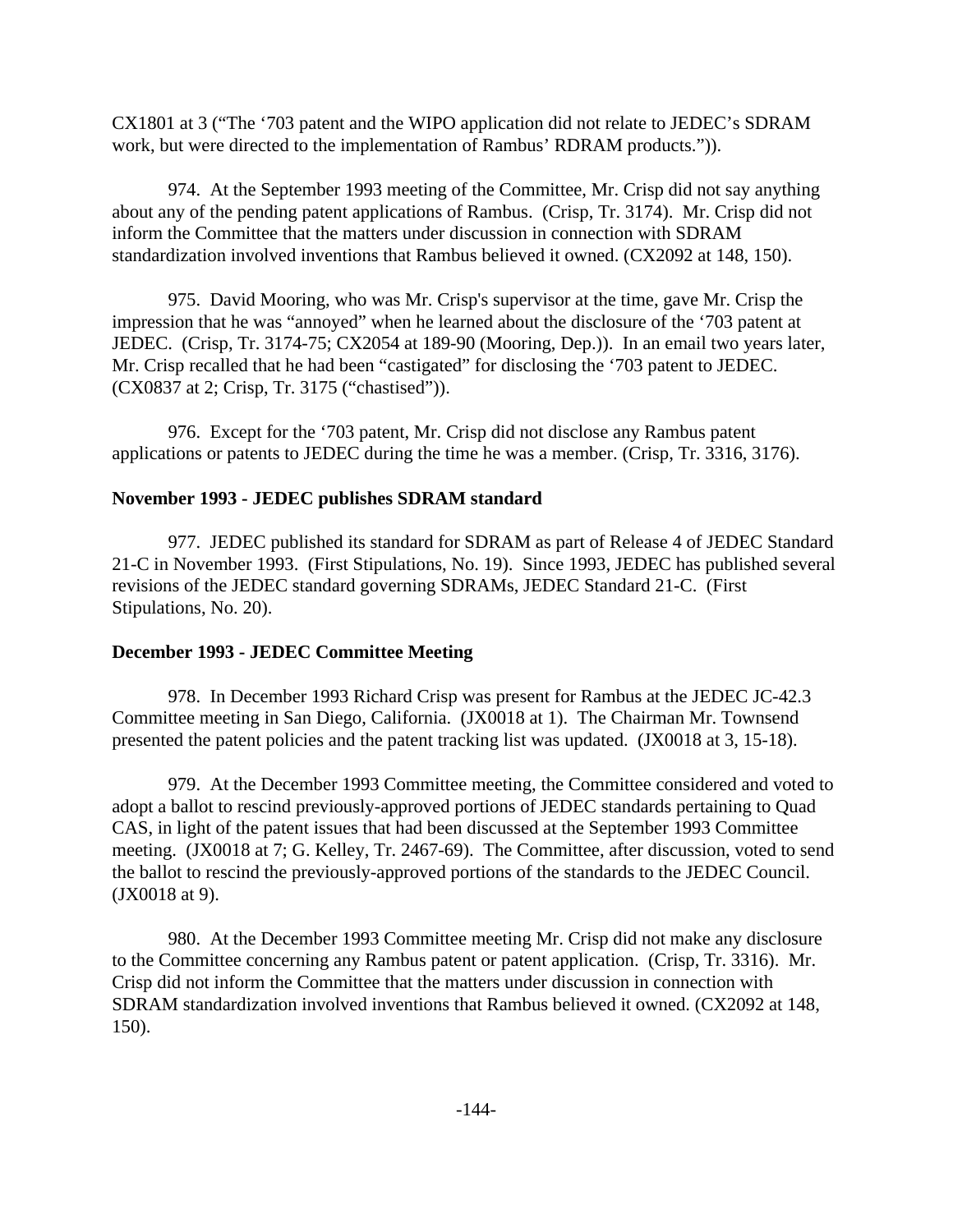#### **January 1994 - Consultation With Rambus Patent Counsel**

981. On January 10, 1994, Mr. Vincent met with Rambus CEO Tate, CFO Gary Harmon and Vice-President Roberts to discuss enforcement of Rambus patents against synchronous DRAM, with particular reference to low voltage swing, configurable mode register (including programmable CAS latency) and on-chip PLLs. (CX1970 at 1 ("Enforcement: Sink DRAM, . . . low swing signals . . . config registers . . . programmable latency . . . PLLs"); CX3126 at 461-62, 463-65 (Vincent, Dep.)). Mr. Vincent noted that there were five Fred Ware applications, and he needed to file all five. (CX1970 at 2).

#### **February 1994 - Rambus Renews Its JEDEC Membership**

982. In February 1994 Rambus renewed its JEDEC membership for the 1994 calendar year, increasing its dues to reflect participation in an additional JEDEC committee. (CX0602 at 7; Stipulation, Tr. 3176; Crisp, Tr. 3176).

#### **March 1994 - JEDEC Committee Meeting**

983. In March 1994 Richard Crisp was present for Rambus at the JEDEC JC-42.3 Committee meeting in Orlando, Florida. (JX0019 at 1). The Chairman Mr. Townsend presented the patent policies and showed the patent tracking list. (JX0019 at 4).

984. Among the patent issues discussed at the March 1994 Committee meeting was the disclosure by Philips of two patents, and its statement of willingness to license on reasonable and non-discriminatory terms. (JX0019 at 25). Micron and TI also disclosed several patents at the meeting. (CX0711 at 16-17).

985. At the March 1994 Committee meeting there was extensive discussion among Committee members concerning the continuing Quad CAS controversy and the patent disclosure policy. (JX0019 at 4-5). Mr. Crisp reported to his Rambus colleagues that "the meeting opened with a lot of controversy regarding patents" having to do with the ongoing lawsuit in which TI and Micron were "embroiled." (CX0711 at 16). Mr. Crisp reported to his colleagues that TI sought to have the Committee interpret the disclosure duty as "limited" to two scenarios. (*Id.*) He also reported Micron's statement that the JEDEC patent policy existed "due to anti-trust concerns" so that companies could not keep out competition. (*Id.*) Mr. Crisp reported that discussion on this and other related topics "got pretty nasty and was finally squelched" by the Chairman who asked successfully for a motion to cut off discussion. (*Id.*). At the close of the discussion on this topic, those present in the room were asked to indicate by hand vote whether there was any confusion on the basic patent policy – the need and obligation to disclose patent activity. By unanimous vote, the Committee confirmed that the patent policy was clear. (Kellogg, Tr. 5028-30; JX0019 at 4-5 ("The Committee was asked if the policy is clear. The Committee felt it was clear.")).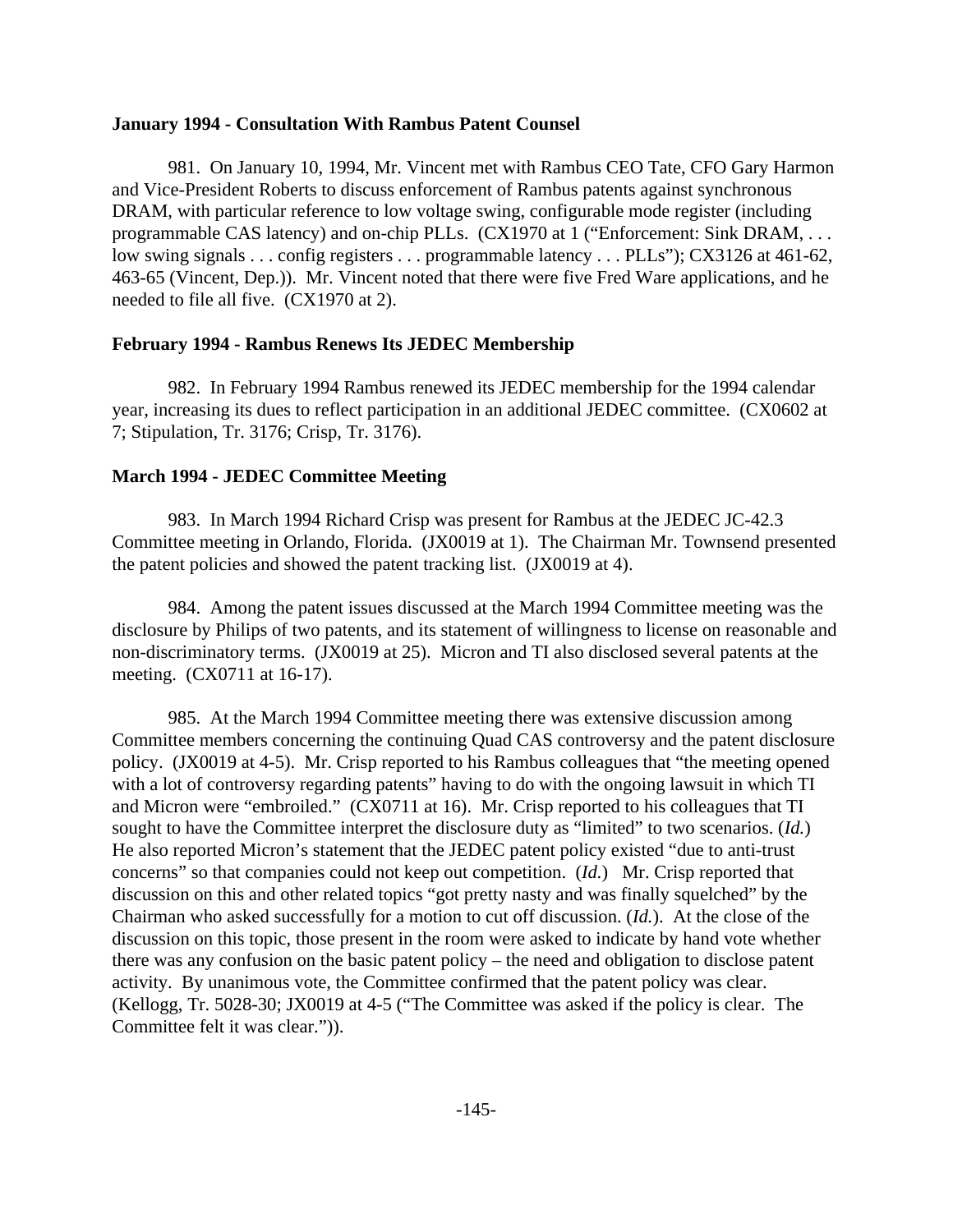986. Despite the various discussions pertaining to patent disclosure at the March 1994 Committee meeting, Mr. Crisp did not make any disclosure to the Committee concerning any Rambus patent or patent application. (Crisp, Tr. 3316). Mr. Crisp did not inform the Committee that the matters under discussion in connection with SDRAM standardization involved inventions that Rambus believed it owned. (CX2092 at 148, 150).

#### **March-May 1994 - More Rambus Patent Strategy**

987. On March 15, 1994, Rambus Vice President David Mooring proposed to CEO Geoff Tate, Vice-President Allen Roberts and CFO Gary Harmon that Rambus "kick-off another patenting spree." (CX0726). Mr. Mooring noted that Rambus still had "a window of opportunity left while we still have confidential information." (*Id.*) He suggested that it would help the Rambus scenario against competitive memories such as RamLink and SyncLink if they had patents that would be infringed by memory controllers produced by companies such as ATI. (*Id.*)

988. On April 29, 1994, Rambus Vice-President Roberts requested a meeting with Rambus employees Fred Ware, Rick Barth and John Dillon to discuss "what new claims for our existing patents we dream up which might block MOST." (CX0730). One idea that Mr. Roberts proposed was "clocking data on moth edges of the clock on a DRAM."). (*Id.*).

989. In May 1994, Allen Roberts, Rambus Vice-President of Engineering, sent a letter to Rambus patent counsel Lester Vincent further discussing enhancements to the coverage of the original Rambus patent application and identifying various ideas to be pursued as claims in the various pending patent applications or in newly filed applications. The letter stated that "it is possible that some of these enhancements are already in the existing applications, but we would like to re-assess the strength of those claims." (CX0734).

990. Among the enhancements described in the May 1994 letter were "[m]ultiple and independently controlled and addressed DRAM memory regions (banks)." (CX0734). Two bank design had previously been discussed on multiple occasions at JEDEC. (Crisp, Tr. 3180).

991. Among the enhancements described in the May 1994 letter was "[u]se [of] control registers to contain values which control RAS or CAS access timing." (CX0734 at 2). Use of control registers to enable programmable CAS latency had previously been discussed on multiple occasions at JEDEC. (Crisp, Tr. 3181-82).

992. Among the enhancements described in the May 1994 letter was "[u]se of both edges of the clock for transmission of address, commands or data (or any combination) on DRAM device to increase effective bandwidth/pin." (CX0734 at 1).

993. In July 1994 Mr. Roberts apparently informed Rambus CEO Tate that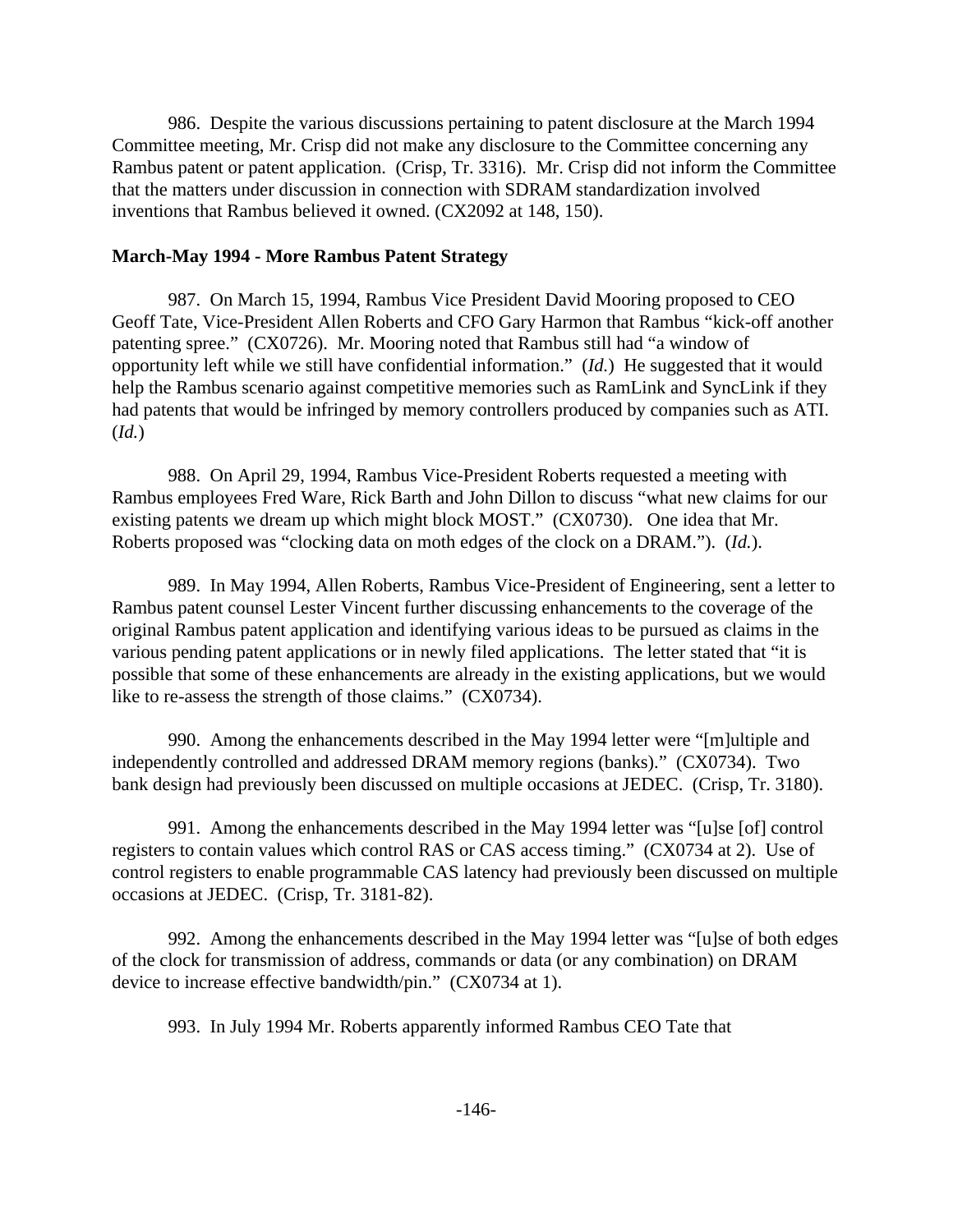## **May 1994 - Clarification of JEDEC Patent Policy**

994. In May 1994, the secretary of the JEDEC Council distributed to all members of JC-42 Committees copies of a memorandum prepared by John Kelly, the JEDEC legal counsel. (CX0355 at 1). The memorandum had been prepared by Mr. Kelly in response to a white paper that had been submitted to the JEDEC council in March 1994 by TI in connection with the ongoing dispute concerning Quad CAS technology arising from the work of the JEDEC JC42.3 Committee. (J. Kelly, Tr. 1940-41; CX0353 at 2-5).

995. In the memorandum, Mr. Kelly, who was responsible for interpreting JEDEC rules (J. Kelly, Tr. 1821-22), clarified the JEDEC patent policy and rejected an interpretation that had been argued by TI in its white paper submitted to the JEDEC Council. (J. Kelly, Tr. 1942-47). In the memorandum, Mr. Kelly made clear that under the JEDEC patent disclosure policy written assurances with respect to patent licensing must be provided by a patent holder where a standard under consideration "may require" the use of a patented invention. (CX0355 at 2). The memorandum contradicted the position of TI, which was that no assurances were required unless it was absolutely clear that use of the patent was required to comply with the standard. (J. Kelly, Tr. 1943-44). Consistent with longstanding practice, the use of the term "patented" in the memo referred to either patents or patent applications. (J. Kelly, Tr. 1945-46).

#### **May 1994 - JEDEC Committee Meeting**

996. In May 1994 Richard Crisp was present for Rambus at the JEDEC JC-42.3 Committee meeting in New York City. (JX0020 at 1; Crisp, Tr. 3188). The Chairman Mr. Townsend presented the patent policies and showed the patent tracking list. (JX0020 at 4, 15- 18).

997. During the course of the May 1994 meeting Mr. Crisp prepared a lengthy email to colleagues at Rambus reporting and commenting on the discussions occurring at the meeting. (Crisp, Tr. 3193-94; CX711 at 26-30). In the text of the email, Mr. Crisp noted that one of the topics addressed in the discussions was the use of externally-supplied reference voltage in latergeneration SDRAM design. (CX711 at 27, 31). His comments (including one directed to Rambus Vice-President Allen Roberts) made reference to this technology as one that Rambus had been pursuing through patent filings by Rambus patent attorney at its request. *(Id.*; see also Crisp, Tr. 3193-94). Mr. Crisp commented that "we may be able to slow down or stop (or at least collect from) [devices embodying the technology] if the claim is allowed.." (CX711 at 31).

998. In fact, the topic of external reference voltage had been discussed by the Committee and noted by Rambus representative Billy Garrett as early as February 1992. (CX672 at 1; Crisp,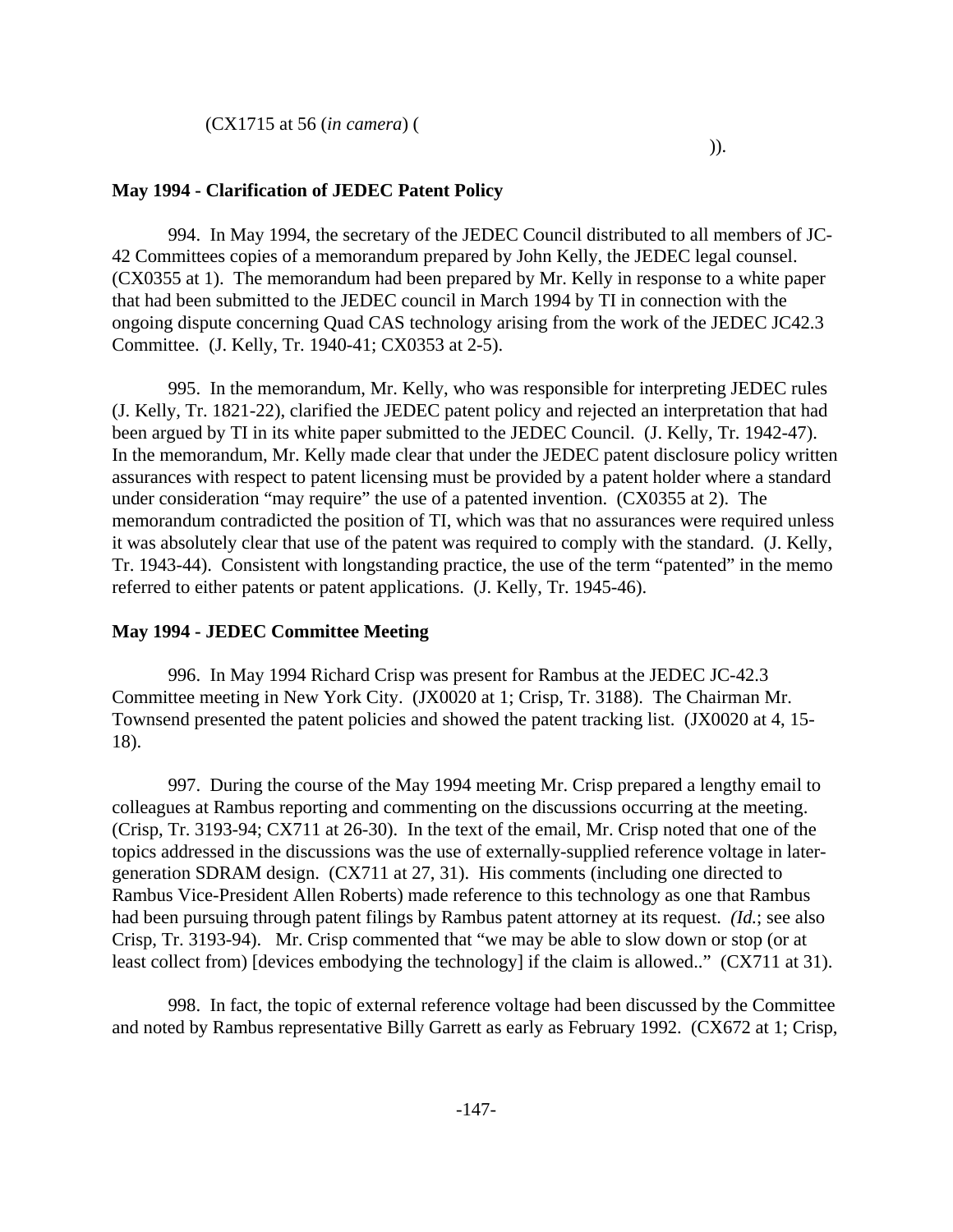Tr. 3042-44). In February 1993 Richard Crisp had sent an email to other Rambus executives discussing pursuit of a patent claim relating to external reference voltage. (CX691; Crisp, Tr. 3123-24).

999. Mr. Crisp did not inform the Committee that he had worked on a patent claim relating to externally supplied reference voltage, or that Rambus might be able to slow down or stop or at least collect royalties from various devices relating to externally supplied reference voltage if the claim was allowed. (Crisp, Tr. 3194). Mr. Crisp did not inform the Committee that the matters under discussion in connection with SDRAM standardization involved inventions that Rambus believed it owned. (CX2092 at 148, 150).

## **June 1994 - Internal Rambus Communication**

1000. On June 16, 1994, John Dillon, the head of the architecture group inside Rambus and Rambus representative at the JEDEC JC 15 Committee (CX0602 at 5), sent an email to various other Rambus executives, including CEO Geoffrey Tate, Vice-President David Mooring, Vice-President Allen Roberts and Fred Ware. (CX0738; Crisp, Tr. 3185-86). The email was entitled "an overlooked patent claim?" and discussed the "auto-precharge feature." (CX0738).

1001. The auto-precharge feature had previously been discussed at JEDEC on at least two occasions in 1992 in connection with the SDRAM standard. (CX1708 at 5; CX0680 at 2; Crisp, Tr. 3183-85). Auto-precharge had been incorporated as a feature in the JEDEC SDRAM 21-C standard, issued in November 1993. (JX0056 at 115).

1002. The June 1994 email by Mr. Dillon stated that Rambus "may be able to make a . . . claim on auto precharge for \*any\* DRAM and therefore gain leverage over SDRAM" and certain DRAMs produced by the firm Mosys. (CX0738). Mr. Dillon stated that the feature was not fundamental to the performance of SDRAM, but said that "patenting this feature would have high harassment value, especially to the extent that third-party SDRAM controllers depend on it." *Id*.

1003. The following day, CEO Geoff Tate sent an e-mail to Vice President Roberts on the subject at "sdram and most patent claims." (CX0740). Mr. Tate wrote "this stuff is real critical," and requested "a list of which claims we are making that read directly on current/planned sdrams" so that he could track progress from Mr. Vincent's periodic status reports. (*Id.*)

#### **August-September 1994 - Communication and Action by Patent Counsel**

1004. On August 1, 1994, an attorney with the firm of Lester Vincent, the Rambus patent counsel, transmitted to Rambus Vice-President Allen Roberts a draft preliminary amendment to a pending Rambus patent application that included claims pertaining to dual-edge clock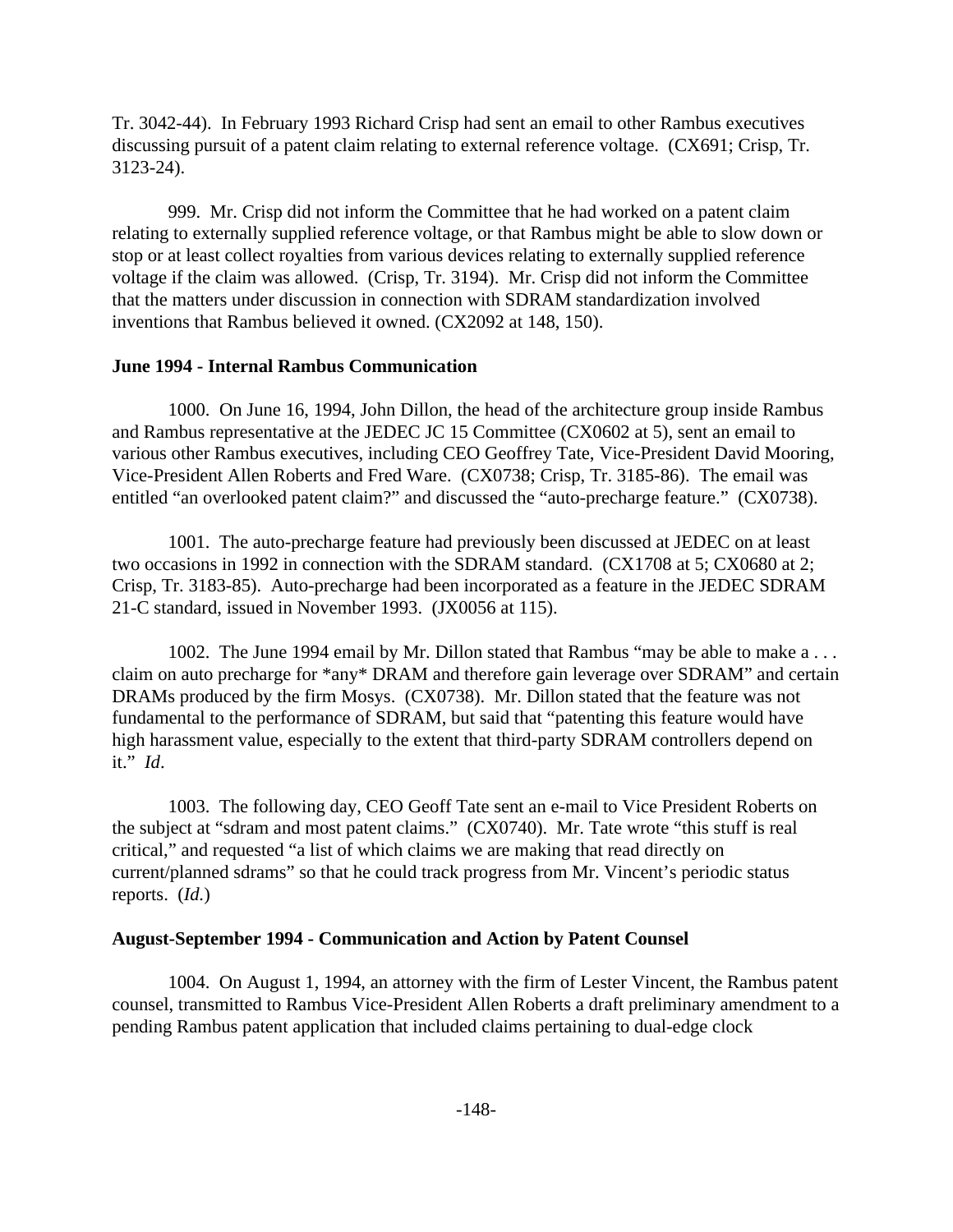technology. (CX0746 at 2; id. at 4-5 (claim 151, referring to information transmission "in response to a rising edge of the clock signal and a falling edge of the clock signal.")).

1005. The draft application also contained claims relating to multibank design (CX0746 at 9-10 (claim 167, referring to an array of memory cells that is "subdivided into a plurality of memory sections, each of the memory sections being assigned a portion of the range of addresses")) and to auto-precharge (CX0746 at 10 (claim 171, a dependent claim of claim 167 also referring to sense amps "for selectively pre charging the columns of the first `memory section")).

1006. A handwritten note attached to this letter and attachment in Rambus files signed by "Allen" sought comments from others at Rambus and noted that "this is Lester's attempt to work the claims for the MOST/SDRAM defense." (CX0746 at 1).

1007. On August 31, 1994, Rambus employee Fred Ware responded to Allen Roberts, with copies to John Dillon and Rick Barth of Rambus, stating that the biggest omission in the claims was the lack of a normal access or a page mode access with auto-precharge. (CX0755). He added that the issue "may need some quick attention, since it's a fairly important concept."). (*Id.*).

1008. On September 6, 1994, Mr. Vincent's firm filed on behalf of Rambus an amendment to the pending Rambus patent application 08/222,646 (the '646 application); this application later resulted in the issuance of the Rambus '327 patent. (CX1493 at 1, 183). The new claims contained in the September 1994 amendment included a claim pertaining to a dualedge clocking feature for use in DRAMs. (CX1493 at 183-201; Nusbaum, Tr. 1595-1603; Jacob, Tr. 5549-50; see CX1244 at 1).

# **September 1994 Committee Meeting - Presentation on PLL/DLL**

1009. In September1994 Richard Crisp was present for Rambus at the JEDEC JC-42.3 Committee meeting in Albuquerque, New Mexico. (JX0021 at 1; Crisp, Tr. 3199). The Chairman Mr. Townsend presented the patent policies and showed the patent tracking list. (JX0021 at 4, 14-18).

1010. During the course of the September 1994 Committee meeting Mr. Crisp observed a presentation by NEC pertaining to a proposal for the use of an on-chip PLL circuit in futuregeneration SDRAM technology. (JX0021 at 91; Crisp, Tr. 3200-01). The proposal contrasted the potential use of PLL circuitry versus not using on-chip PLL circuitry. (JX0021 at 91; G. Kelley, Tr. 2570; Rhoden, Tr. 466; *see also* CX0711 at 36).

1011. In September 1994, the pending Rambus '692 patent application contained claims that a reasonable engineer would believe covered the on-chip PLL circuitry shown in NEC's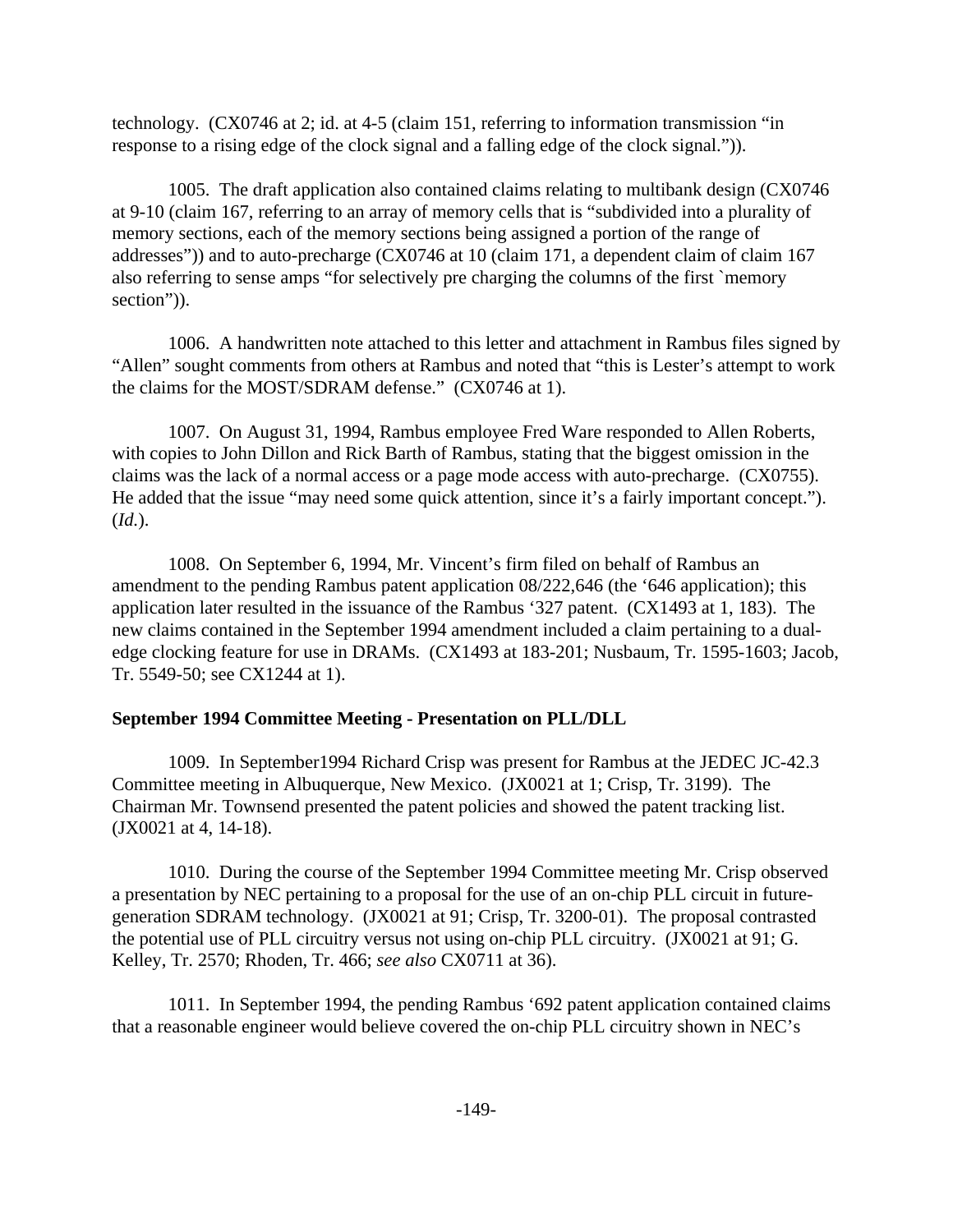proposal. (CCFF 1183 et seq.).

1012. Mr. Crisp immediately informed executive group and marketing group colleagues at Rambus, including CEO Tate, Vice-President Roberts and Vice-President Mooring. (CX711 at 36; Crisp, Tr. 3201-02). The subject line of Mr. Crisp's email read "NEC PROPOSES PLL ON SDRAM!!!" (CX0711 at 36 (emphasis in original)).

1013. In the email Mr. Crisp reported the NEC presentation and stated that "they plan on putting a PLL on board their SDRAMs." (CX0711 at 36). In the email, Mr. Crisp said that "we need to think about our position on this for potential discussion with NEC regarding patent issues." He concluded by stating: "\*\*\*\* I believe we have now seen that others are seriously planning inclusion of PLLs on board SDRAMs," and asking, "what is the exact status of the patent with the PLL claim?\*\*\*\*" (CX0711 at 36, 37 (emphasis in original)).

1014. Also on September 14, 1994, Vice-President Roberts replied to Mr. Crisp's e-mail. Although most of his e-mail apparently has been lost or destroyed, a portion remains as embedded text in an e-mail sent by Mr. Crisp. (CX0757 at 1; Crisp, Tr. 3208-11). Mr. Roberts apparently contemplated that Rambus might have to litigate to enforce patent claims covering PLL on a DRAM (CX0757 at 1<sup>\*</sup> o if we want to fight this one (after the claim is issued), we better stock up our legal warchest.")).

1015. Still on September 14, 1994, Mr. Crisp replied to Mr. Roberts and the rest of the Rambus executive group. He agreed that litigation appeared likely not only regarding "PLL on a DRAM" and "PLL/DLL circuit implementations," but also with respect to other areas such as "programmable access latencies." (CX0757 at 1 ("It seems likely we will have to fight litigation at some point in the future.")). Mr. Crisp recognized that could involve JEDEC members. (Crisp, Tr. 3215 ("Q: .... Litigation might involve some of the other companies sitting in the very JEDEC room that day, wouldn't it? A: That's certainly a possibility.")). Mr. Crisp concluded by suggesting to the Rambus executive group that, if Rambus could get NEC to agree to a deal to "belly up some dollars," then Rambus could disclose the existence of its pending '651 patent application at JEDEC. (CX0757 at 1 ("I think if we can get them to agree to such a deal that the patent issue could be brought up in JEDEC ...")).

1016. In the 1994 time frame, Mr. Mooring believed that putting a PLL on a DRAM was an invention of Rambus. (CX2098 at 397-98 (Mooring, Micron Dep.)). Gary Harmon, Rambus CFO, also testified that "I believe that we have or felt we had a patent on using PLLs on a DRAM" at the time. (CX2070 at 138-39 (Harmon, Micron Dep.)).

1017. Mr. Crisp never informed the Committee concerning his discussions with Rambus patent counsel or disclosed whether Rambus had a patent application on file pertaining to the use of on-chip PLL circuitry. (Crisp, Tr. 3207-08, 3451-52). At the September 1994 Committee meeting Mr. Crisp did not make any disclosure to the Committee concerning any Rambus patent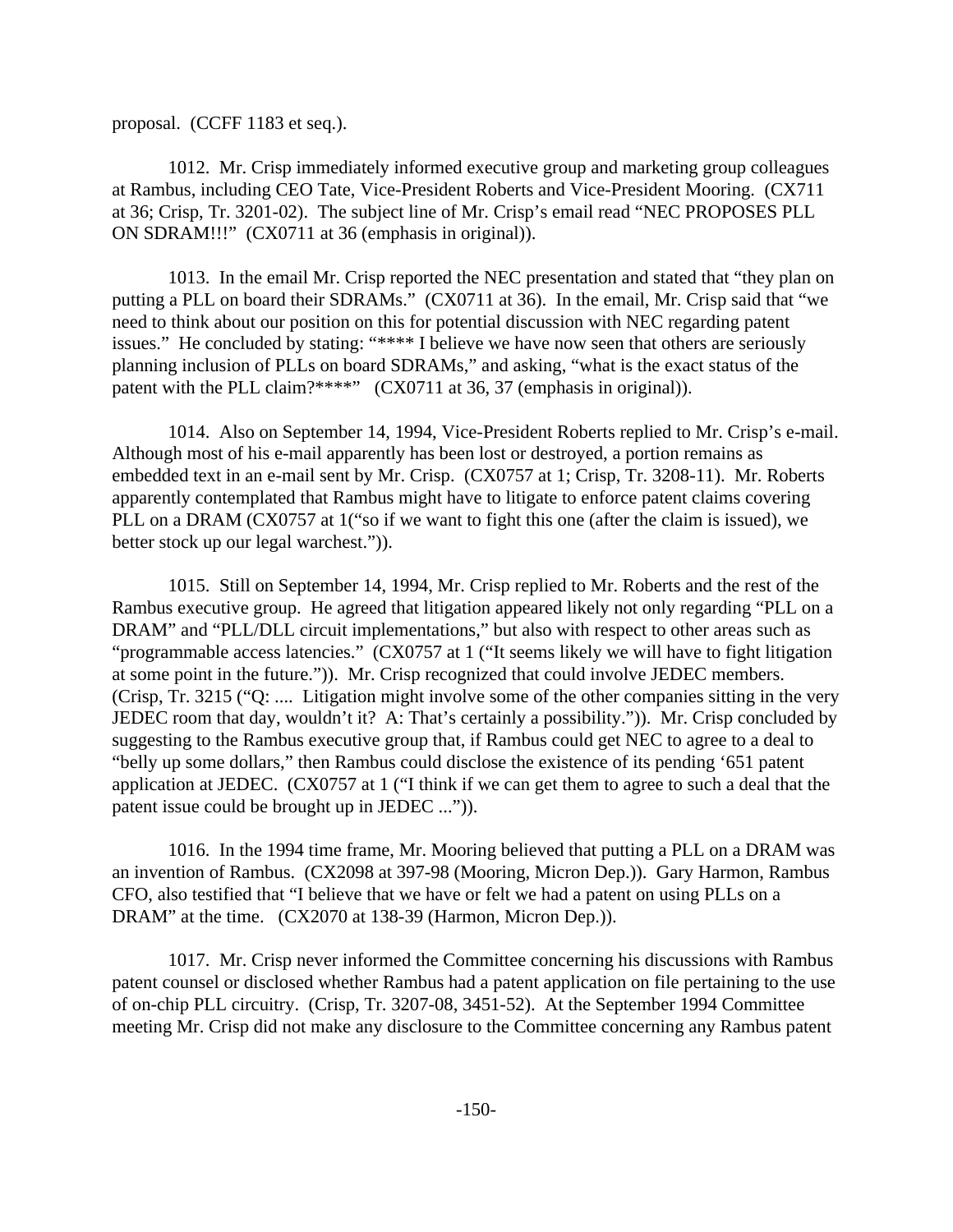or patent application. (Crisp, Tr. 3316). Mr. Crisp did not inform the Committee that the matters under discussion in connection with SDRAM standardization involved inventions that Rambus believed it owned. (CX2092 at 148, 150).

# **October 1994 - Rambus Contemplates Litigation**

1018. In late October 1994, Mr. Crisp and Rambus executives again discussed the possibility of suing other companies for using PLLs on SDRAMs. At that time, Rambus was negotiating a potential license agreement with Samsung. Samsung wanted a license agreement that was broader than just RDRAMs, so if they manufactured other types of DRAMs that happened to use Rambus technology, they wouldn't be sued. (Crisp, Tr. 3220-21). Although Rambus wanted to limit the agreement to "compatible uses," *i.e.*, to use in RDRAMs (Crisp. Tr. 3220-21), Samsung "made it abundantly clear" that, unless they got broader protection, "there will be no deal." (CX0767).

1019. On October 25, 1994, CEO Geoff Tate summarized the Samsung "deal details" in an e-mail to Rambus executives and Mr. Crisp. (CX0762). Mr. Tate wrote that pursuant to the negotiated terms, Rambus could not see Samsung unless Samsung intentionally used Rambus technology in a DRAM that competed with RDRAM. (*Id.* at 1). Mr. Tate described this as "the big issue." (*Id.*) As an example, Mr. Tate explained that Rambus could not sue Samsung for putting a PLL on an SDRAM. (*Id.* ("So if they put for example a PLL on an SDRAM we can't sue them")). In a separate e-mail, Mr. Tate explained that he didn't like the terms, but they were the best that Rambus could get. (CX0765 ("we cannot get a Samsung deal without something like the If compromise we gave them. . . . I don't like the compromise but it's what we can get")).

1020. Vice-President Allen Roberts replied to Mr. Tate in an e-mail that apparently was lost or destroyed. A portion remains, however, embedded in an e-mail from Richard Crisp. (CX0763; Crisp, Tr. 3221-22). Mr. Roberts wrote: "Is the following a mistype on your part?? Why can't we sue for using a PLL on an SDRAM if we granted [sic] that patent? This is going to be an important point." (CX0763).

1021. Mr. Crisp responded to Mr. Roberts and the entire Rambus executive group that Rambus needed to hold, and to be able to collect royalties on, its patent relating to on-chip PLLs. (CX0763 ("I've felt for some time that we need to hold this as one of or key technology patents. If it is allowed, we need to be able to collect on it."; see also Crisp, Tr. 3223-24 (Crisp wanted to collect "whatever monies [Rambus] could get" for the patent)). Mr. Crisp added that he hoped Rambus would sue other companies, particularly those that did not have a RDRAM license, and collect a royalty similar to that for RDRAM. (*Id.*)

1022. In a separate e-mail sent the same day, Mr. Crisp replied to an e-mail from Vice-President Roberts (also apparently lost or destroyed) regarding Mr. Roberts' explanation of use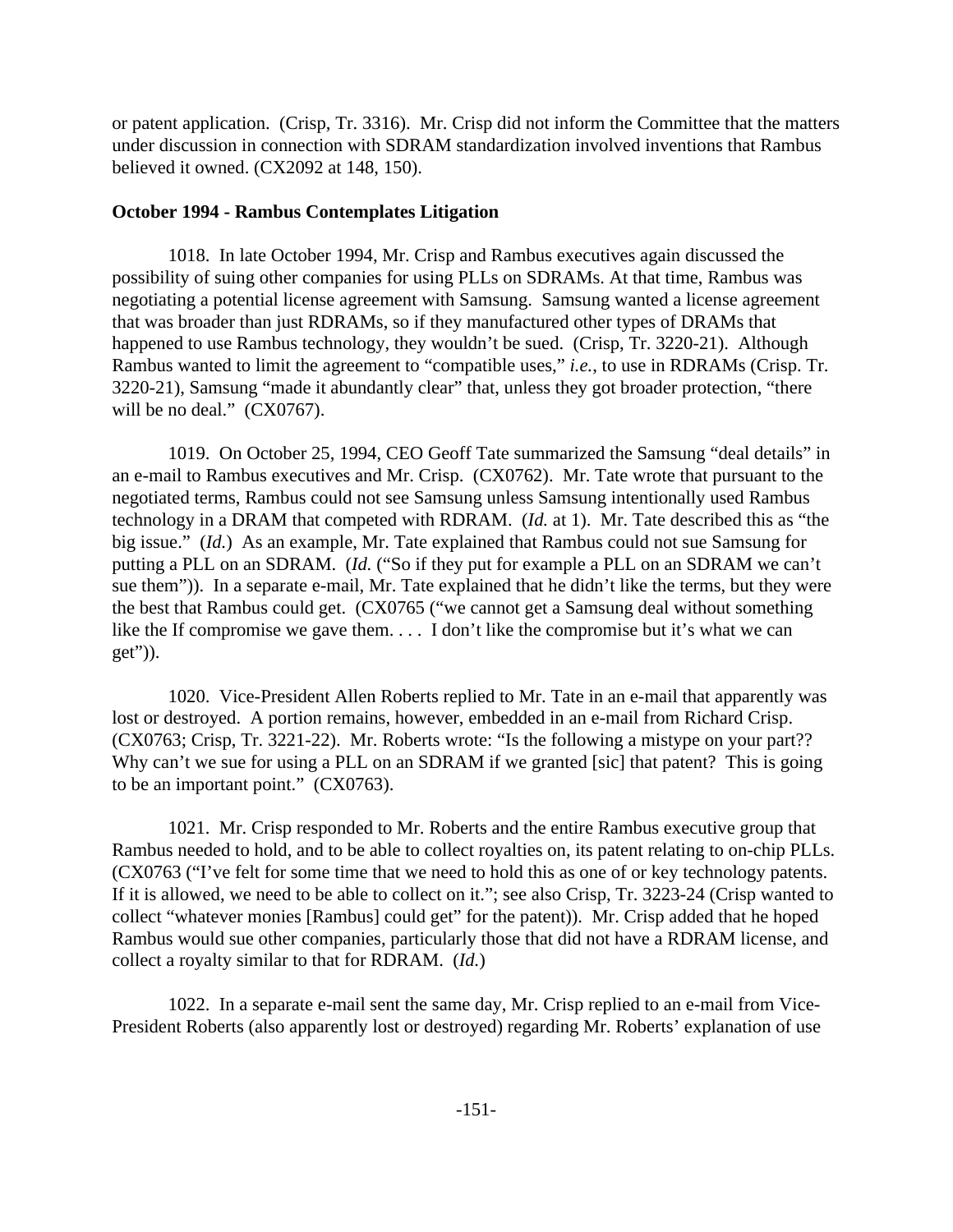of a "DLL or PLL." (CX0764). Mr. Crisp emphasized again, "we worked hard to get the claims we did in the original patent filings (really the divisionals). I hate to see us not get the full benefit from them." (*Id.*)

1023. In an e-mail sent the following day, on October 26, 1994, Mr. Crisp emphasized to CEO Geoff Tate and the Rambus executive group his belief that PLLs or DLLs on SDRAM could be the key to SDRAM reaching speeds of 150 MHz or 200 MHz. CX0766 at 1 (PLLs/DLLs on SDRAMs "may be the key to the 150-200 mhz clock puzzle for the SDRAM boys")). Mr. Crisp emphasized the need to keep proper perspective on "the significance of a PLL on a DRAM." (*Id.* ) Mr. Crisp added that the license agreement with Samsung might be good because, as Samsung pulled the market along in the direction of using PLLs or DLLs on SDRAMs, Rambus would "get opportunities to sue" other companies that followed Samsung's lead. (*Id.*)

1024. CFO Gary Harmon disagreed with the assessment of CEO Geoff Tate, opining that Rambus could still sue Samsung for using PLLs on SDRAMs despite the terms of the agreement.. (CX0767 ("And I don't agree that we can't sue [Samsung] for infringement if they put a PLL on a SDRAM.")). When Vice President Roberts asked whether Rambus should inform Samsung that Rambus considered the idea of clock compensation on the DRAM to correct date timing to be a Rambus invention, CFO Harmon responded that Rambus should "not rock the boat until the money is in the bank." (CX0770).

1025. In late November 1994, Vice President Allen Roberts spoke to Mr. Lester Vincent and requested a copy of the PLL and DLL claims. (CX3126 at 495 (Vincent, Dep.)).

#### **December 1994 - JEDEC Committee Meeting**

1026. In December 1994 Richard Crisp was present for Rambus at the JEDEC JC-42.3 Committee meeting in Maui, Hawaii. (JX0022 at 1). The Chairman Mr. Townsend presented the patent policies and showed the patent tracking list. (JX0022 at 3, 12-16).

1027. At the December 1994 Committee meeting Mr. Crisp did not make any disclosure to the Committee concerning any Rambus patent or patent application. (Crisp, Tr. 3316). Mr. Crisp did not inform the Committee that the matters under discussion in connection with SDRAM standardization involved inventions that Rambus believed it owned. (CX2092 at 148, 150).

#### **January-February 1995 - Rambus Patent Activity**

1028. On January 6, 1995, Rambus filed a preliminary amendment to its pending '961 patent application cancelling the original claims and adding new ones. (Nusbaum, Tr. 1543-44; CX1504-216). Rambus had filed the '961 application in March 1992. (Nusbaum, Tr. 1542;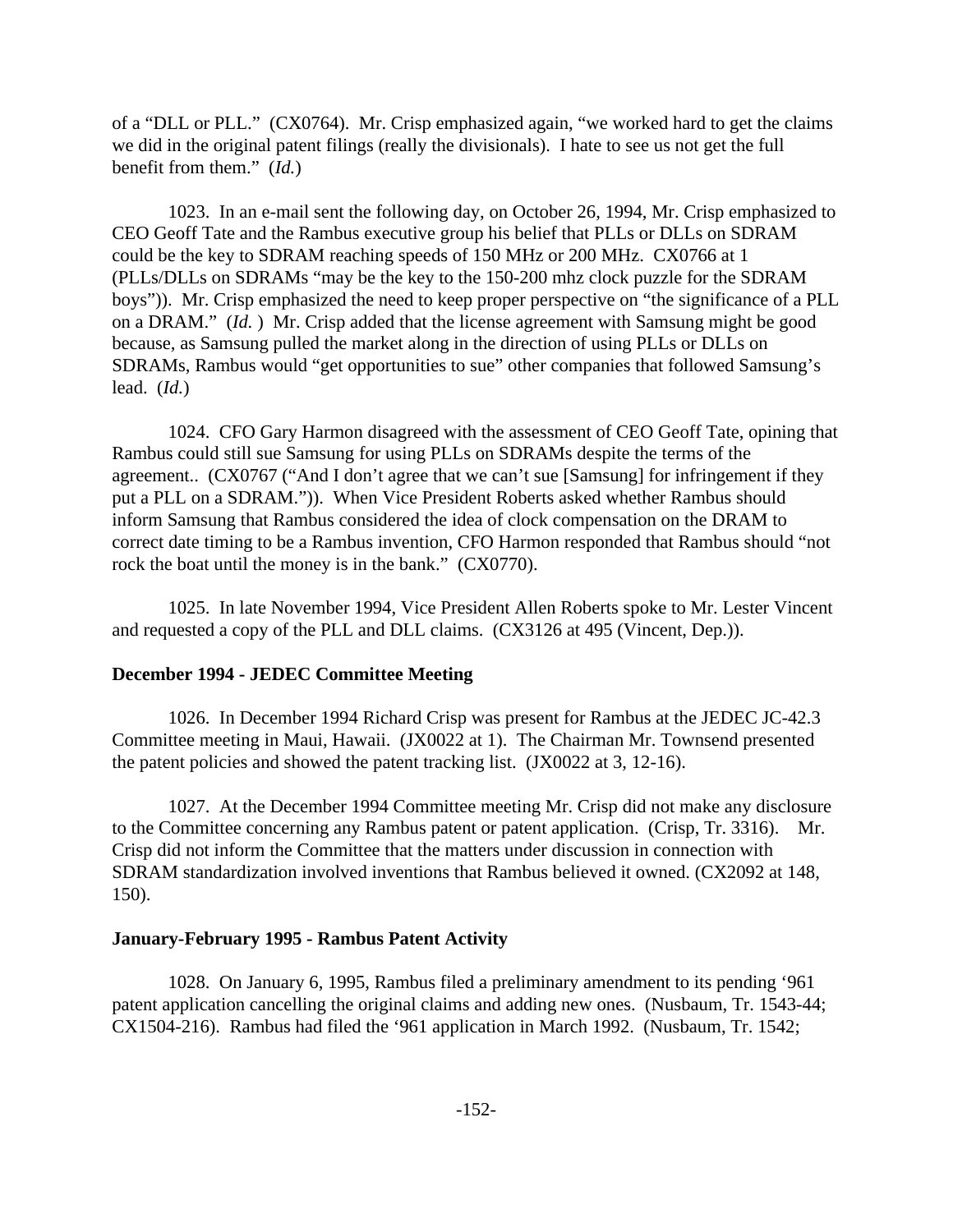CX1504-019). The preliminary amendment to the '961 application contained claims that a reasonable engineer could construe to cover use of programmable burst length and programmable CAS latency in synchronous DRAMs. (Nusbaum, Tr. 1540-72; Jacob, Tr. 5507-28; see CCFF 1125 et seq.).

1029. On February 2, 1995, Rambus engineer Richard Barth met with Rambus outside patent counsel Maria Sobrino, a partner in Mr. Vincent;'s law firm. (CX1978; Second Stipulations, No. 1, 2). Ms. Sobrino's notes indicate that she and Mr. Barth discussed claims to directed against synchronous DRAM manufacturers, including claims relating to PLLs/DLLs on DRAMs. (CX1978 at 1 ("Claims to prevent Synch DRAM mftgrs [sic]. Where do we claim using PLL/DLL on DRAMs for phase compensation for DRAMs."); Second Stipulations, No. 1, 3).

1030. In late February, 1995, Mr. Crisp informed Rambus executives and the business development group that Mr. Farhad Tabrizi of Hyundai announced at a RamLink meeting that he wanted to make a first showing of RamLink/SyncLink at the May 1995 JEDEC meeting (CX0783 at 1). Mr. Crisp suggested that one angle Rambus could take was to tell the Hyundai representatives in Korea that RamLink/SyncLink involved difficult problems and they were embarking on a very risky path, and that when they were finished they would probably have to pay Rambus higher royalties than they would pay for RDRAM. (CX0783 at 1-2 ("And then tell them that when they get finished they will probably find themselves mired in a big intellectual property trap which may result in higher royalties being paid to Rambus than if they simply license the [Rambus] technology and use it for 100% compatible [RDRAM] products.")) However, Mr. Crisp was reluctant to inform Hyundai of this intellectual property issue because of concern that it would become known at JEDEC. (CX0783 at 2 ("I certainly do not want to bring this intellectual property issue up without careful consideration. I especially do not want it all over JEDEC ...")).

### **March 1995 - JEDEC Committee Meetings**

1031. In March 1995, Richard Crisp was present for Rambus at a meeting of the JEDEC JC-16 Committee meeting in Las Vegas, Nevada. (CX0082 at 1).

1032. During the course of this March 1995 Committee meeting Mr. Crisp observed a presentation by Fujitsu pertaining to a proposal for a technology for high-speed bus transceiver logic known as STBUS. (CX0082 at 3, 12-16; CX0711 at 52-54). Mr. Crisp reported by email concerning the presentation to Rambus executives. (CX0711 at 52-54). In his report Mr. Crisp stated that the Fujitsu proposal relied on externally bussed reference voltage (CX0711 at 54; Crisp, Tr. 3241) and observed that because of this aspect of the technology, the proposal "may well infringe our work." (CX0711 at 54).

1033. Mr. Crisp did not tell anyone at JEDEC that he thought that the Fujitsu proposal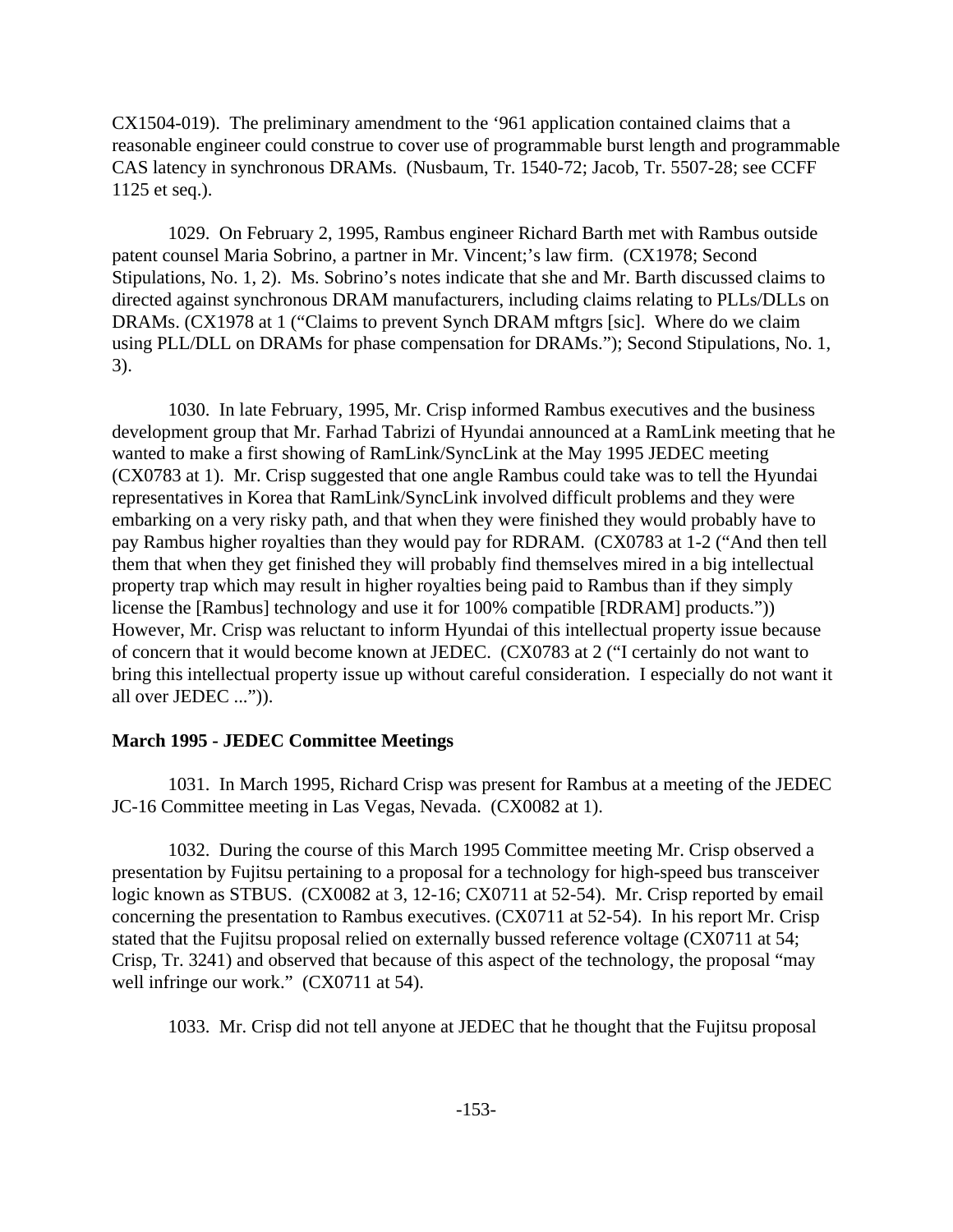might well infringe Rambus patents. (Crisp, Tr. 3242).

1034. In March 1995 Richard Crisp also was present for Rambus at the JEDEC JC-42.3 Committee meeting in Las Vegas. (JX0025 at 1). The Chairman Mr. Townsend presented the patent policies and showed the patent tracking list. (JX0025 at 3, 18-26).

1035. In the course of this March 1995 Committee meeting, there was continued discussion among Committee members concerning TI patent coverage of the Quad CAS technology. (JX0025 at 5). TI submitted to JEDEC a letter complying with the EIA patent policy (JX0025 at 5); this was the basis for a unanimous vote by the Committee resolving the issue. (*Id.*).

1036. In the course of this March 1995 Committee meeting, Mr. Crisp observed and later reported to Rambus executives that there was discussion during the "patent review session" of the meeting that AT&T was reported to have a patent on EDO technology, and that efforts were being made to determine what the patent covered and what position AT&T would adopt concerning licensing. (CX0711 at 57).

1037. In the course of this March 1995 Committee meeting, Mr. Crisp observed and later reported to Rambus executives that there was discussion by a Fujitsu representative concerning the use of synchronous clocking in high-speed operation. (CX0711 at 56). Mr. Crisp remarked to his Rambus colleagues that "[i]t appears they are starting to figure out that we have a very good idea with respect to synchronous source clocking. Of course they may get into patent trouble if they do this." *Id.* at 58. Mr. Crisp had in mind patent trouble with Rambus patents. (Crisp, Tr. 3248).

1038. Mr. Crisp did not tell anyone at the Committee meeting that he thought that Fujitsu might get into trouble with Rambus patents if it went ahead with its proposal. (Crisp, Tr. 3248). Despite the various patent-related discussions that occurred at the March 1995 Committee meeting, Mr. Crisp did not make any disclosure to the Committee concerning any Rambus patent or patent application. (Crisp, Tr. 3316). Mr. Crisp did not inform the Committee that the matters under discussion in connection with SDRAM standardization involved inventions that Rambus believed it owned. (CX2092 at 148, 150).

### **April 1995 - Rambus Renews Its JEDEC Membership**

1039. In April 1995 Rambus paid its dues to renew its JEDEC membership. (CX0602 at 6).

## **April 1995 - Rambus Strategic Query**

1040. In April 1995, Rambus CEO Geoff Tate wrote a follow-up email to John Dillon's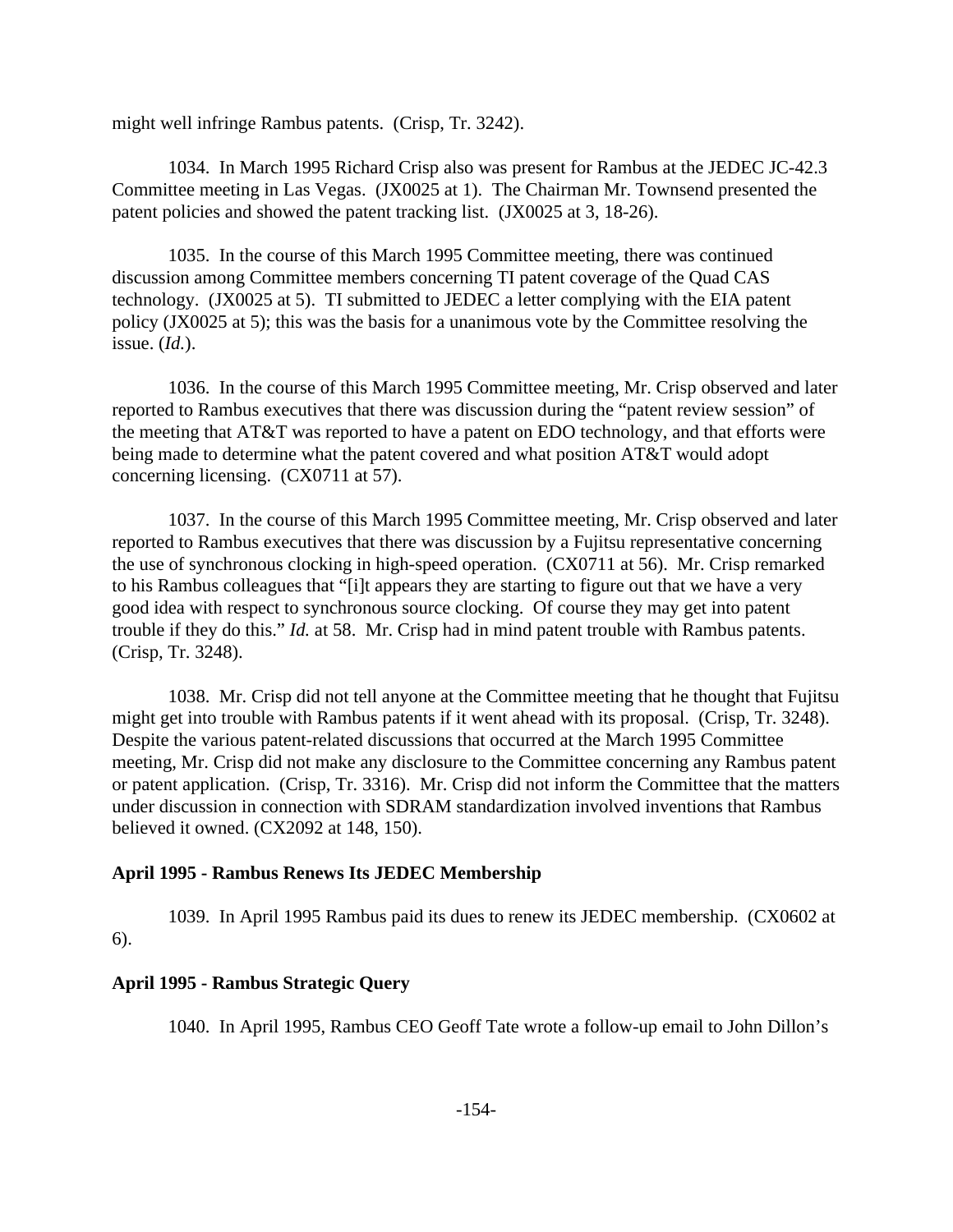June 1994 message suggesting that Rambus might be able to make a broader patent claims on auto-precharge, which would "have high harassment value" with respect to SDRAMs and thirdparty SDRAM controllers. (CX0791). Mr. Tate asked, "what did we end up doing about this idea?" (*Id.*). Any response to Mr. Tate's question was apparently lost or destroyed.

## **May 1995 - JEDEC Committee Meeting**

1041. In May 1995 Richard Crisp was present for Rambus at the JEDEC JC-42.3 Committee meeting in New Orleans, Louisiana. (CX0088A at 1; Crisp, Tr. 3250). The Chairman Mr. Townsend presented the patent policies and showed the patent tracking list. (CX0088A at 2).

1042. During the course of the meeting there were discussions concerning a variety of patent-related issues, including: the showing of a letter from TI concerning the patent policy (CX0088A at 2, 13); the showing of a new Hitachi patent on SIMM mounting (CX0088A at 2, 13); the showing of a letter from Sun clarifying their compliance with the patent policy (CX0088A at 2, 14); and a report from Intel that the EDO patent issue was being worked internally towards a solution (CX0088A at 2).

1043. In the course of the May 1995 Committee meeting, Mr. Crisp observed three different presentations relating to SyncLink architecture. (Crisp, Tr. 3252, 3259). The SyncLink design was being developed by a group working under the auspices of the IEEE; the technology involved a packetized system and was similar to the proprietary Rambus architecture in a number of ways. (Crisp, Tr. 3254-55; see CCFF 1504). Among other things, the SyncLink technology presented at the May 1995 Committee meeting involved the use of both the rising and falling edge of the clock for data input. (CX0088A at 58 ("Reference clock, both edge for input, positive edge for output"); Crisp, Tr. 3261-63; CX0711 at 156).

1044. At the May 1995 Committee meeting, there were inquiries about possible patent issues pertaining to the SyncLink technology. Gordon Kelley of IBM asked whether or not HP, Hyundai, Mitsubishi or TI had any patents covering any of the matters being presented; all of these companies stated that they did not. (CX0711 at 72; Crisp, Tr. 3264-65). Sam Calvin of Intel and Gordon Kelley of IBM also inquired whether there were any Rambus patents covering the SyncLink technology. (CX0711 at 73; Crisp, Tr. 3266-67). When Mr. Crisp did not respond to this inquiry at the May 1995 meeting, Mr. Kelley asked Mr. Crisp to go back to Rambus and then report back to the Committee whether Rambus knew of any patents, especially Rambus patents, that may read on the SyncLink technology. (CX0711 at 73; CX0794 at 4; Crisp, Tr. 3267-68).

1045. In his e-mail informing the Rambus executives, engineering managers and business development and marketing groups of this development, Mr. Crisp listed a few ideas he had of Rambus intellectual property issues regarding SyncLink (CX0711 at 68, 73). His list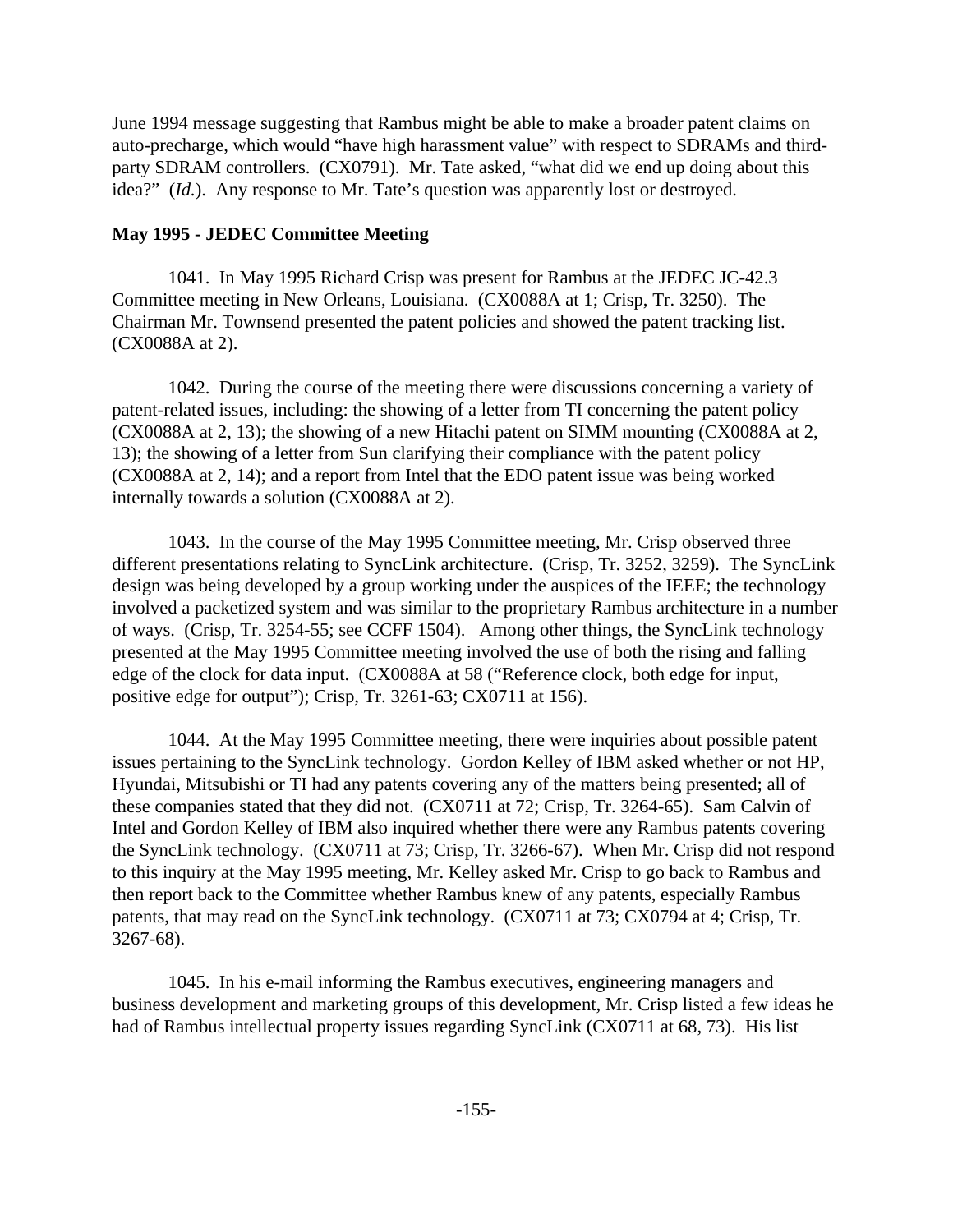included:

- "1. DRAM on a packet oriented bus
- 2. DRAM with low swing signaling
- \*. . . .
- 4. DRAM with programmable access latency"

(CX0711 at 68, 73).

1046. Mr. Crisp offered his suggestion of how to respond to the JEDEC request as well as what Rambus might want to mention to Hyundai in their attempts to restart negotiations. He suggested that Rambus "review our current issued patents and see what we have that may work against them." (CX0711 at 68, 73). He recommended that Rambus consider "simply providently" a list of patent members which have issued" and telling JEDEC members to "decide for yourselves what does and does not infringe." (*Id.*) Mr. Crisp added, however, that if the Rambus patents were "not a really key issue . . . then it makes no sense to alert them to a potential problem they can easily work around," and that "we may not want to make it easy for all to figure out what we have especially if nothing looks really strong." (*Id.*)

1047. Following receipt of Mr. Crisp's e-mail, Rambus CEO Tate wrote in his personal notebook,

(CX1723 at 138

(*in camera*).

1048. Despite the various patent-related discussions that occurred at the May 1995 Committee meeting and the specific inquiry concerning Rambus patents on SyncLink technology, Mr. Crisp did not make any disclosure to the Committee concerning any Rambus patent or patent application. (Crisp, Tr. 3316). Mr. Crisp did not inform the Committee that the matters under discussion in connection with SDRAM standardization involved inventions that Rambus believed it owned. (CX2092 at 148, 150).

### **June 1995 - Rambus Patent Activity**

1049. On June 6, 1995, Rambus filed its patent application no. 08/469,490 (the '490 application). (CX1504-246; Nusbaum, Tr. 1572). The '490 application was a continuation of the '961 application. (Nusbaum, Tr. 1572). The '490 application contained claims covering a JEDEC-compliant SDRAM, the use of such an SDRAM, and a computer system incorporating a JEDEC-compliant SDRAM. (Nusbaum, Tr. 1573-1578; Jacob, Tr. 5528-32; see CCFF 1164 et seq.).

### **Summer 1995 - Rambus Patent Efforts Directed at SyncLink**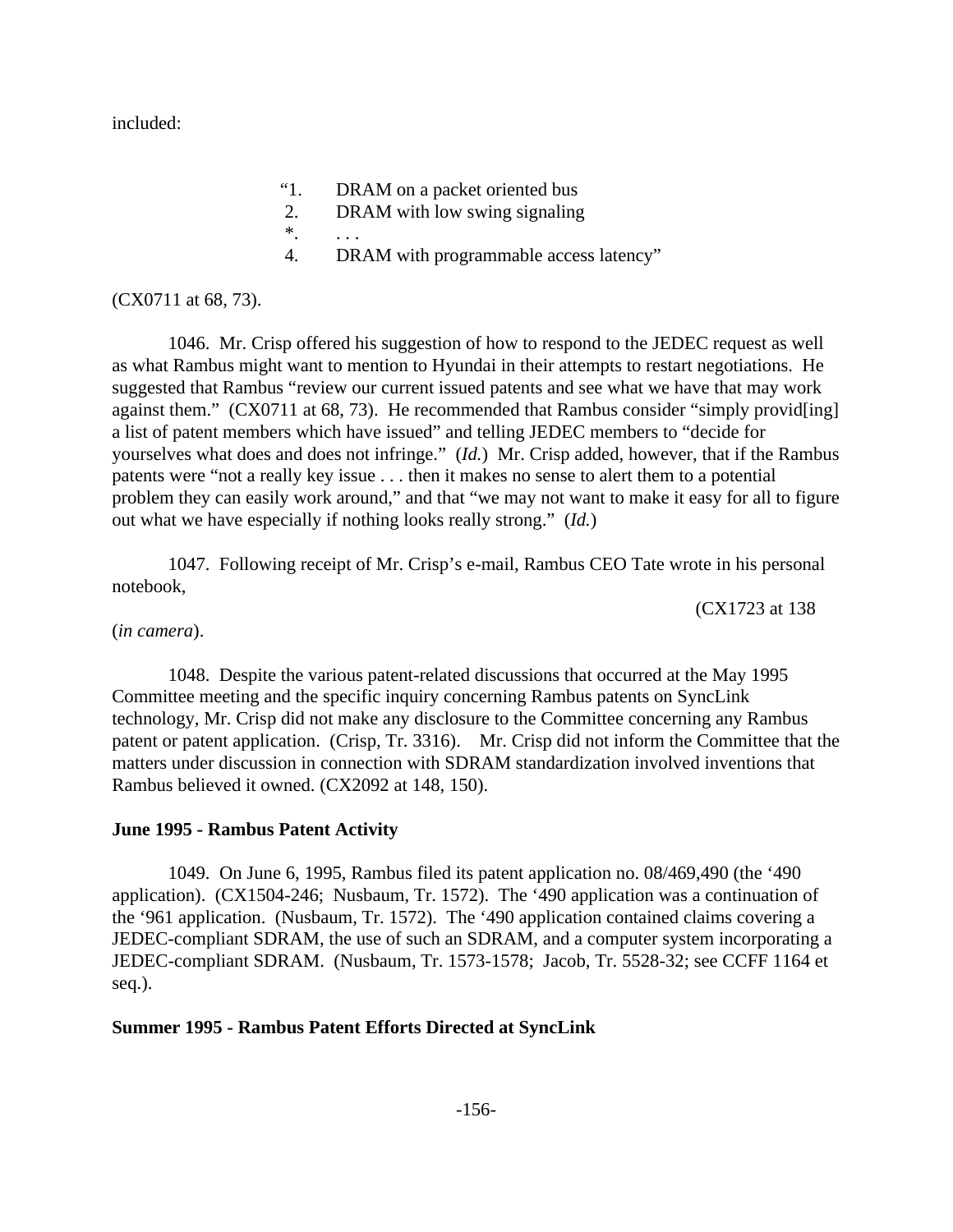1050. After the May 1995 Committee meeting, Mr. Crisp did a "general sort of read" of Rambus intellectual property. (Crisp, Tr. 3274). Mr. Crisp had access to the entire set of Rambus patent files; he doesn't recall which of those materials he actually reviewed at the time. (CX0798; Crisp, Tr. 3585-86).

1051. Mr. Crisp focused on a particular patent application that had been earlier filed for Rambus by patent counsel Lester Vincent. (Crisp, Tr. 3274, 3274-76). A discussion between Mr. Crisp and colleagues including Vice-President Allen Roberts concluded that the particular patent application had legal problems and could only be salvaged by filing a new divisional patent application. (CX0796; Crisp, Tr. 3276-77).

1052. Mr. Crisp informed Vice-President Roberts, Vice-President Mooring, and Rick Barth that the patent application Rambus had filed in 1990 should allow Rambus to block SyncLink; Rambus just needed to "sweat through the details" of ensuring that Rambus obtained the appropriate claims. (CX0797; Crisp, Tr. 3279). Mr. Crisp stated his view that if it was necessary to do so, a new divisional application should be filed. (CX0797 ("if it is possible to salvage and get anything that helps us get a claim to shoot SyncLink in the head, we should do it")). Mr. Crisp volunteered to take ownership of this task. (*Id.*).

1053. On July 21, 1995, Don Stark, and engineer at Rambus, circulated an e-mail to all Rambus staff calling specific attention to the SyncLink clocking scheme, and the fact that SyncLink used both edges of the clock to input data. (CX0711 at 156, 157; Crisp, Tr. 3261-62).

1054. By July 1995 Mr. Crisp reported to Vice-President Roberts and CEO Geoffrey Tate that he had done a review of Rambus intellectual property and wanted to talk with Lester Vincent about adding claims to Rambus patent applications in order to better describe Rambus inventions. (CX0824; Crisp, Tr. 3300). Mr. Roberts authorized Mr. Crisp and Rick Barth of Rambus to speak with Mr. Vincent, and they did so in early August 1995. (CX0825; CX2000 at 12 (Vincent time record entry for August 2, 1995)).

1055. During the later part of 1995, Rambus apparently provided Mr. Vincent with a copy of a SyncLink standard or data sheet, and as of December Mr. Vincent was engaged in preparing a preliminary patent application amendment based on his review of the SyncLink proposed standard. (CX2000 at 13 (Vincent time record entries for Dec. 5, 14 and 15, 1995); CX3130 at 166-68 (Vincent, Dep.)).

### **August-September 1995 - Renewed Estoppel Concerns**

1056. In August 1995, Rambus hired Anthony Diepenbrock as Intellectual Property Manager for Rambus. (CX0827). The internal announcement by Rambus CEO Geoffrey Tate stated that a reason for hiring Mr. Diepenbrock, who was trained as an engineer and an attorney, was to have someone who would "focus[] full time on our strategy for protecting IP, analyzing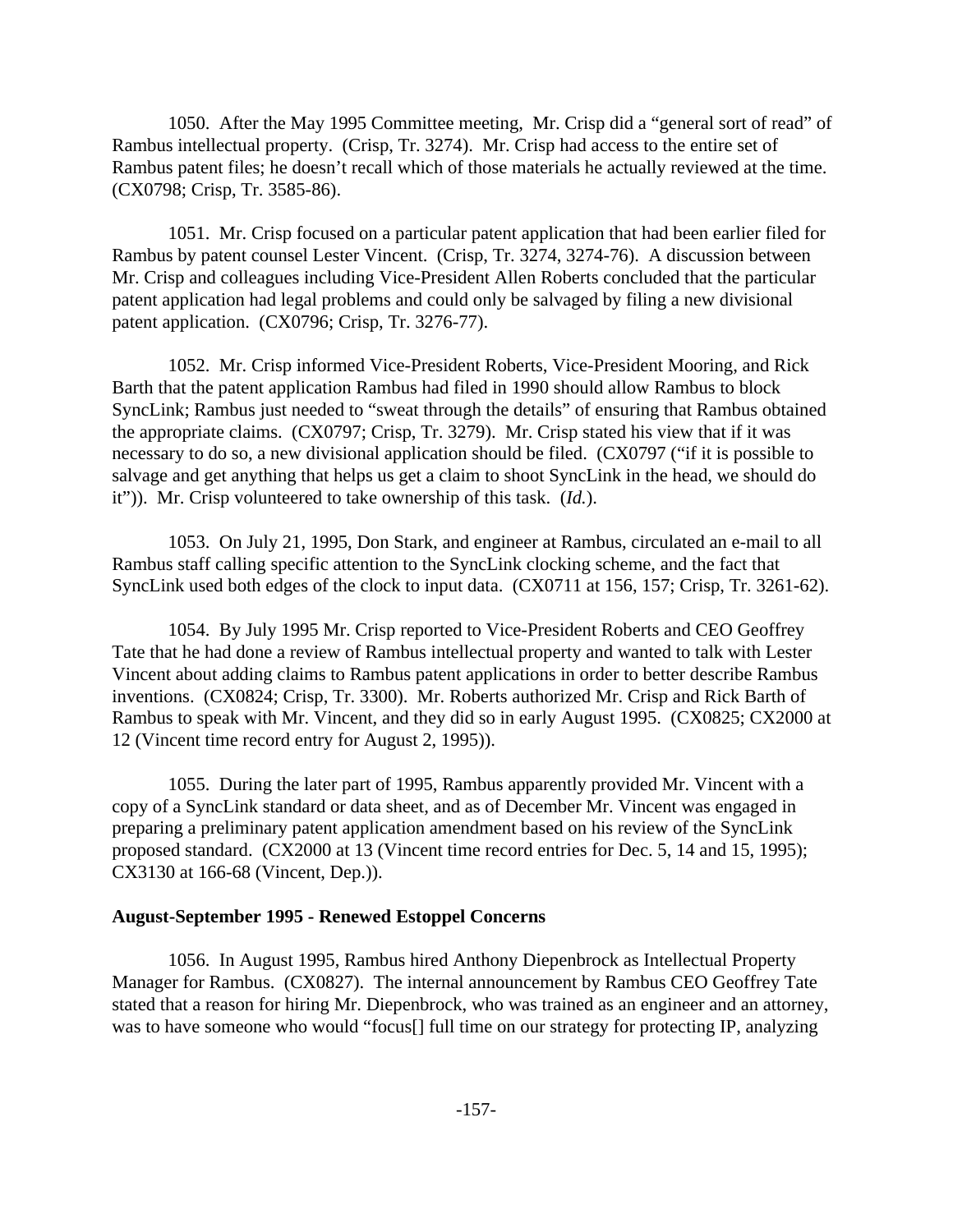our IP position vs competitive technologies, etc." (*Id*.). Among the competitive technologies that Mr. Tate wanted Mr. Diepenbrock to focus on were SDRAM and SyncLink. (Diepenbrock, Tr. 6111-12).

1057. On September 12, 1995, Rambus CEO Tate sent an e-mail to all Rambus executives, engineering managers, and members of the business development group reminding them that Mr. Diepenbrock's "number 1 objective" was to "understand competitive technology" and "determine what should be done to strengthen [the Rambus] IP position relative to competition." (CX0832). Mr. Tate requested that the recipients forward to Mr. Diepenbrock any e-mails they received talking about competitive technology developments and directions, such as "JEDEC meeting reports." (*Id.*)

1058. Also on September 12, 1995, Rambus CEO Tate began a series of weekly one-onone meetings with Mr. Diepenbrock. Mr. Tate's notes from the September 12 meeting indicate that Mr. Tate instructed Mr. Diepenbrock, "cover: SDRAM -Now-Next SyncLink Mosys" and "steps: 1. Understand our IP; 2. Understand competitive Tech. And Directions; 3. Assess or current Patents - what claims/strength (?) Do we have vs. competition and what can we do?... .5. Plan of Action; 6. Implement." (CX1730 at 1). Mr. Tate's notes from his September 19, 1995 meeting with Mr. Diepenbrock indicate that they discussed, "Claims in issued patents that read on current SDRAMs/Mosys/SyncLink." (C'S 1731 at 1).

1059. Shortly after Mr. Diepenbrock was hired at Rambus, Rambus patent counsel Lester Vincent spoke with Mr. Diepenbrock concerning the issue of equitable estoppel. (Diepenbrock, Tr. 6216-17). Mr. Vincent told Mr. Diepenbrock that he had a concern that Rambus employees attending standards bodies meetings in some capacity could raise an equitable estoppel issue regarding patents that Rambus had or was seeking. (Diepenbrock, Tr. 6217-18). After studying the issue himself, Mr. Diepenbrock came to agree with Mr. Vincent about the risk of Rambus employees, including Richard Crisp, attending such meetings. (Diepenbrock, Tr. 6218-19).

1060. Mr. Diepenbrock conveyed the shared concerns of himself and Mr. Vincent concerning equitable estoppel risks to Mr. Crisp, who at the time did not perceive the risk. (Diepenbrock, Tr. 6219; *see* Crisp, Tr. 3005-06). Mr. Vincent told Mr. Diepenbrock he had raised the issue before Mr. Diepenbrock joined Rambus. (Diepenbrock, Tr. 6219; *see* CX3127 at 114, CX3126 at 553 (Vincent, Dep.) (hallway conversation between Mr. Diepenbrock and Mr. Crisp)). Mr. Diepenbrock talked with Mr. Crisp about these concerns. (CX2082 at 804-06 (Crisp, Dep.)).

1061. In late September, Mr. Crisp wrote an email to Rambus executives that referred to "Tony's worst case scenario regarding estoppel" and stated that "the only thing lost is the ability to enforce our rights against those that can prove estoppel applies. . . . We do not have our patent invalidated." (CX0837 at 1; Crisp, Tr. 3005-06). Mr. Crisp reminded Rambus executives that when Rambus joined JEDEC, a group of individuals within Rambus decided that Rambus would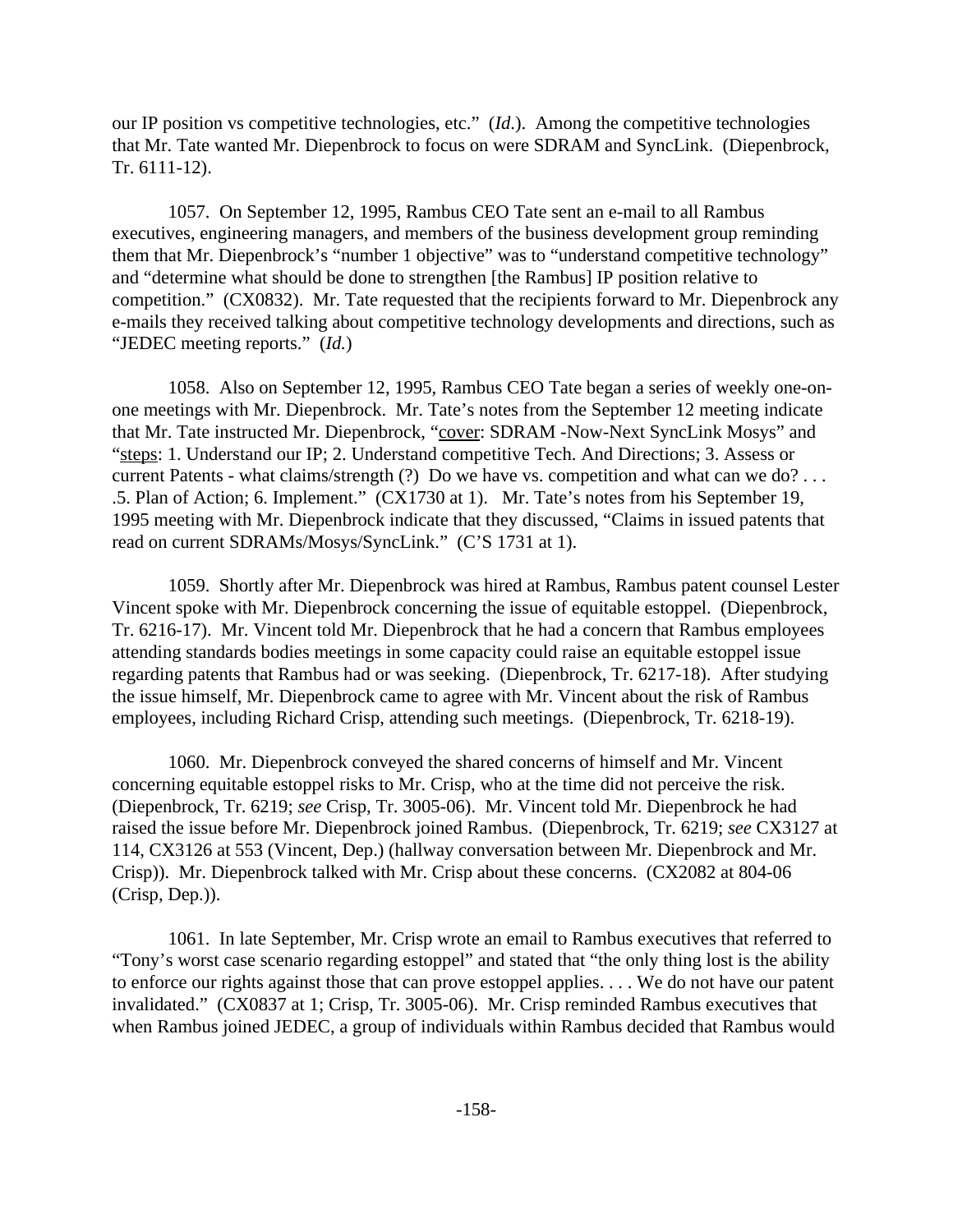not talk about potential for patent infringement. (Crisp, Tr. 3325). He suggested that Rambus reevaluate its position relative to what it decided to disclose and what to keep quiet about. He also suggested that they "redouble [their] efforts" to get the necessary amendments completed and new claims added to its pending patent applications in order to "make damn sure this ship is watertight before we get too far out to sea." (CX0837 at 2; Crisp, Tr. 3325-26).

# **September 1995 - JEDEC Committee Meeting**

1062. In September 1995 Richard Crisp was present for Rambus at the JEDEC JC-42.3 Committee meeting in Crystal City, Virginia. (JX0027 at 1; Crisp, Tr. 3305). The Chairman Mr. Townsend presented the patent policies and showed the patent tracking list. (JX0027 at 4, 20-25; Crisp, Tr. 3306).

1063. Among the patent matters discussed at the September 1995 Committee meeting was the response of Rambus to the inquiry made at the May 1995 Committee meeting concerning patents on SyncLink. (Crisp, Tr. 3306-08). Mr. Crisp provided the Committee a letter from Rambus in which Rambus refused to provide any information concerning whether there were Rambus patents or patent applications that might apply to SyncLink. (CX0829; JX0027 at 26 ("Rambus elects not to make a specific comment on our intellectual property position relative to the Synclink proposal.")). The letter included other recitations, including the observation that it would be several years before there was a finalized SyncLink specification to analyze for possible infringement, and that SyncLink was being developed under the auspices of IEEE, which had "a less stringent patent policy than JEDEC." (*Id.*).

1064. Rambus Vice-President Mooring, as Mr. Crisp's supervisor, worked with Mr. Crisp and approved the language in the letter stating that "Rambus elects not to make a specific comment on our intellectual property position" on the SyncLink proposal. (CX2112 at 206-07 (Mooring, Dep.)). There is nothing in the letter informing the Committee that Rambus had pending patent applications relating to specific SDRAM technologies of programmable CAS latency, programmable burst length, on-chip PLL or DLL, and dual edge clocking. (CX2056 at 274 (Mooring, Dep.)).

1065. At the September 1995 Committee meeting Mr. Crisp read the Rambus letter to the JEDEC Committee electing to make no comment on the Rambus intellectual property position (JX0027 at 26). The letter generated discussion. (CX0711 at 66). Mr. Crisp reported to his Rambus colleagues that Gordon Kelley of IBM commented at the meeting that "he heard a lot of words but did not hear anything said." (*Id.*).

1066. In the course of the discussion of the Rambus letter at the September 1995 Committee meeting, Mr. Crisp reminded the Committee that Rambus in the past had reported a Rambus patent to the Committee. (Crisp, Tr. 3312). This was a reference to the disclosure to the Committee of the Rambus '703 patent in September 1993. (*Id.*). Mr. Crisp was saying that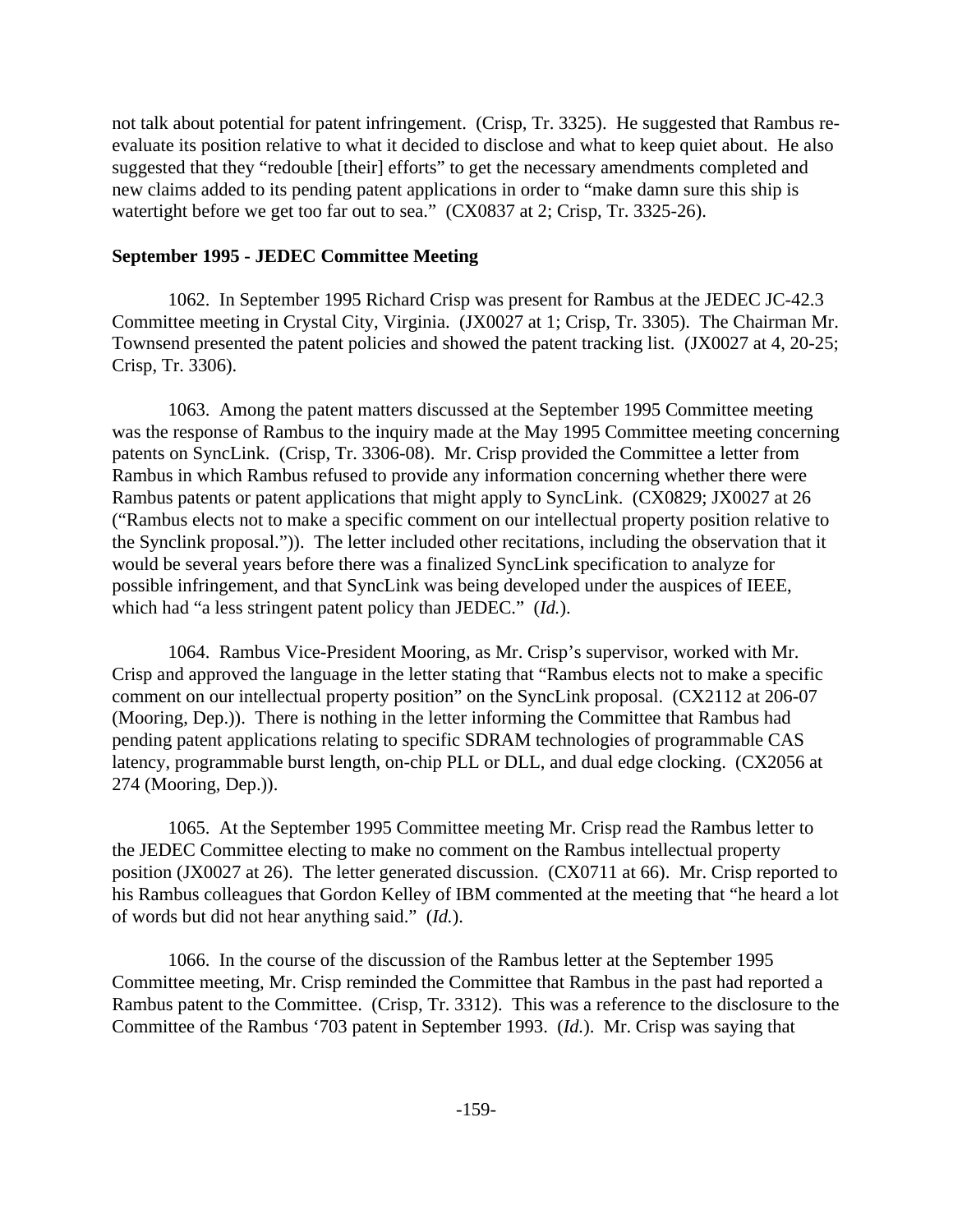Rambus was in the category of JEDEC members that had disclosed patents. (Crisp, Tr. at 3313).

1067. Mr. Crisp did not tell the Committee that he was working to draft claims to shoot SyncLink in the head (Crisp, Tr. 3316) or that he believed that SyncLink would violate Rambus patents (Crisp, Tr. 3316). Mr. Crisp did not identify what particular aspects of the SyncLink technology might infringe Rambus intellectual property. (Crisp, Tr. 3317). He did not identify the SyncLink dual edge clocking feature as a feature that might violate Rambus intellectual property. (Crisp, Tr. 3317). Mr. Crisp did not inform the Committee that the matters under discussion in connection with SDRAM standardization involved inventions that Rambus believed it owned. (CX2092 at 148, 150).

1068. Mr. Crisp reported to his Rambus colleagues that there would be no second showings of the SyncLink material at the September 1995 Committee meeting. (CX0711 at 171). Mr. Crisp reported that one of the meeting participants told Mr. Crisp that he thought the reason there would be no second showings of the SyncLink technology at JEDEC was that "we [Rambus] have cast doubt over the patent issue." (*Id.*).

# **Fall 1995 – Rambus Strategy Presentation**

1069. In the fall of 1995, Rambus Intellectual Property Manager gave a presentation to Rambus employees on "Rambus IP strategy." (CX1267; Diepenbrock, Tr. 6129-30). The slides included discussion of "Offensive" and "Defensive" strategies. (CX1267; Diepenbrock, Tr. 6130). The "Offensive" patent strategy, according to Mr. Diepenbrock, meant "finding key or essential areas of Rambus intellectual property and claiming them as broadly as possible." (Diepenbrock, Tr. 6131). The first example of the "Offensive" strategy relates to DLLs, or delay locked loops. (CX1267; Diepenbrock, Tr. 6131-32). The second example given relates to dual edge clocking technology, or transmitting or receiving data on both edges of the clock. (C'S 1267; Diepenbrock, Tr. 6132-33). At the time this presentation was given, Rambus had pending patent applications relating to both these features. (Diepenbrock, Tr. 6133).

# **Fall 1995 - SDRAM Lite and Next Generation SDRAM Ballots**

1070. Among the topics discussed at the September 1995 JC-42.3 Committee meeting was NEC's SDRAM Lite proposal. (JX0027 at 13). NEC proposed a reduced-feature version of the SDRAM in order to reduce costs. NEC proposed to use a single CAS latency value and burst length value. (CCFF 572). The Committee decided to issue a survey ballot to its members regarding the SDRAM Lite proposal. (CCFF 573). Mr. Crisp received this ballot by e-mail. (CX0711 at 196-99).

1071. Also among the topics discussed at the September 1995 JEDEC JC-42.3 Committee meeting was the preparation and distribution of a survey ballot to obtain Committee members' views concerning various features in connection with "next generation" SDRAM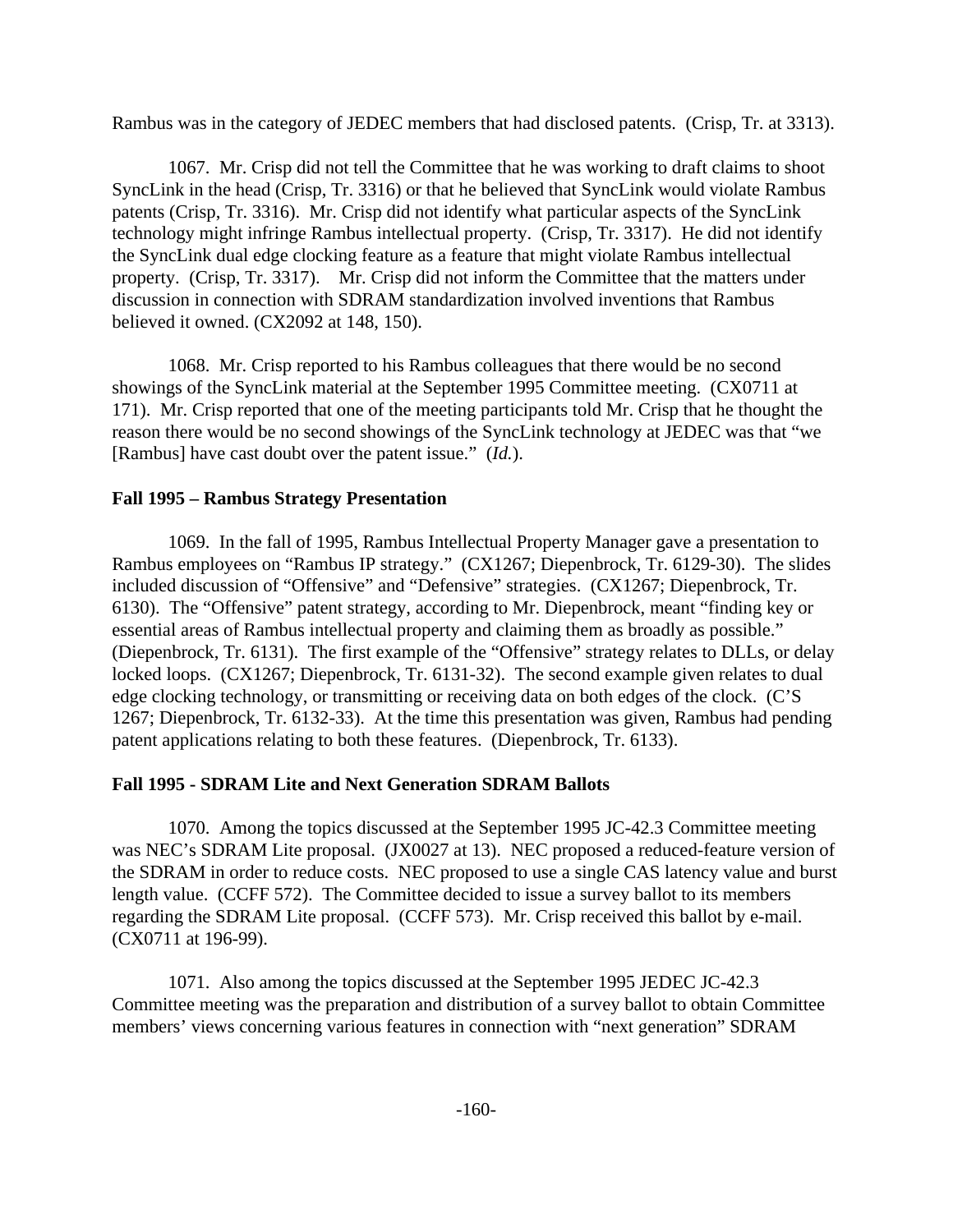standard technology. (JX0027 at 14; Crisp, Tr. 3323-24). In the aftermath of that meeting, a survey ballot dated October 30, 1995, was prepared and distributed to JC-42.3 Committee members including Rambus. (Crisp, Tr. 3328-29; CX0260 at 1).

1072. Among the issues inquired about in the next generation SDRAM survey ballot was whether Committee members believed that it was important to standardize CAS latency beyond the values permitted under the existing SDRAM standard. (CX0260 at 9). The ballot also asked members to state whether they believed that on-chip PLL or DLL was important to reduce the access time from the clock for future generations of SDRAM (CX0260 at 12), and whether they believed future generations of SDRAM could benefit from using both edges of the clock for sampling inputs (*id.*).

1073. The survey ballot was received by Rambus and distributed to the business development and marketing groups of Rambus. (Crisp, Tr. 3329; CX2056 at 264 (Mooring, Dep.)). Mr. Mooring summarized the reaction at Rambus: "We [Rambus] believe we invented key aspects of several of the things on this list." (CX2056 at 268 (Mooring, Infineon Dep.)).

## **Fall 1995 - Rambus Patent Activity**

1074. During October 1995, Anthony Diepenbrock of Rambus met with outside Rambus patent attorney Lester Vincent concerning pursuit by Rambus of patents pertaining to DLL technology. (CX1988 at 2).

1075. In October 1995, Mr. Vincent's firm filed on behalf of Rambus an amendment to the pending Rambus '692 patent application. (CX1483 at 1, 8; see also CX1502 at 233, 241). This amendment modified an earlier amendment of the application, filed in June 1993, that contained claims pertaining to the use of PLL circuitry. (CX1502 at 208; Nusbaum, Tr. 1583- 85). The '692 application as amended in October 1995 contained multiple claims addressing onchip PLL technology. (Nusbaum, Tr. 1584; CX1502 at 233-35 (claims 151, 152, 166, 167)).

1076. The United States Patent and Trademark Office sent Mr. Vincent's firm a Notice of Allowance of claims with respect to the '646 application on October 6, 1995. (CX1482; Diepenbrock, Tr. 6190). A Notice of Allowance occurs when the patent office has reason to believe that claims in a particular application should be issued. (Diepenbrock, Tr. 6151). A Notice of Allowance means that "other than the actual publication of the patent, it's essentially a done deal." (CX2114 at 23 (Karp, Dep.)).

1077. The '646 patent application, which later resulted in the issuance to Rambus of its '327 patent, contained claims related to moving input or output data on the rising and the falling edges of the clock. (Diepenbrock, Tr. 6144-46; Nusbaum, Tr. 1597, 1601-1603; see also Jacob, Tr. 5550-5551 (technical expert opinion that claim describes the general concept of dual edge clocking technology)). Internal Rambus documents refer to the '646 application , also known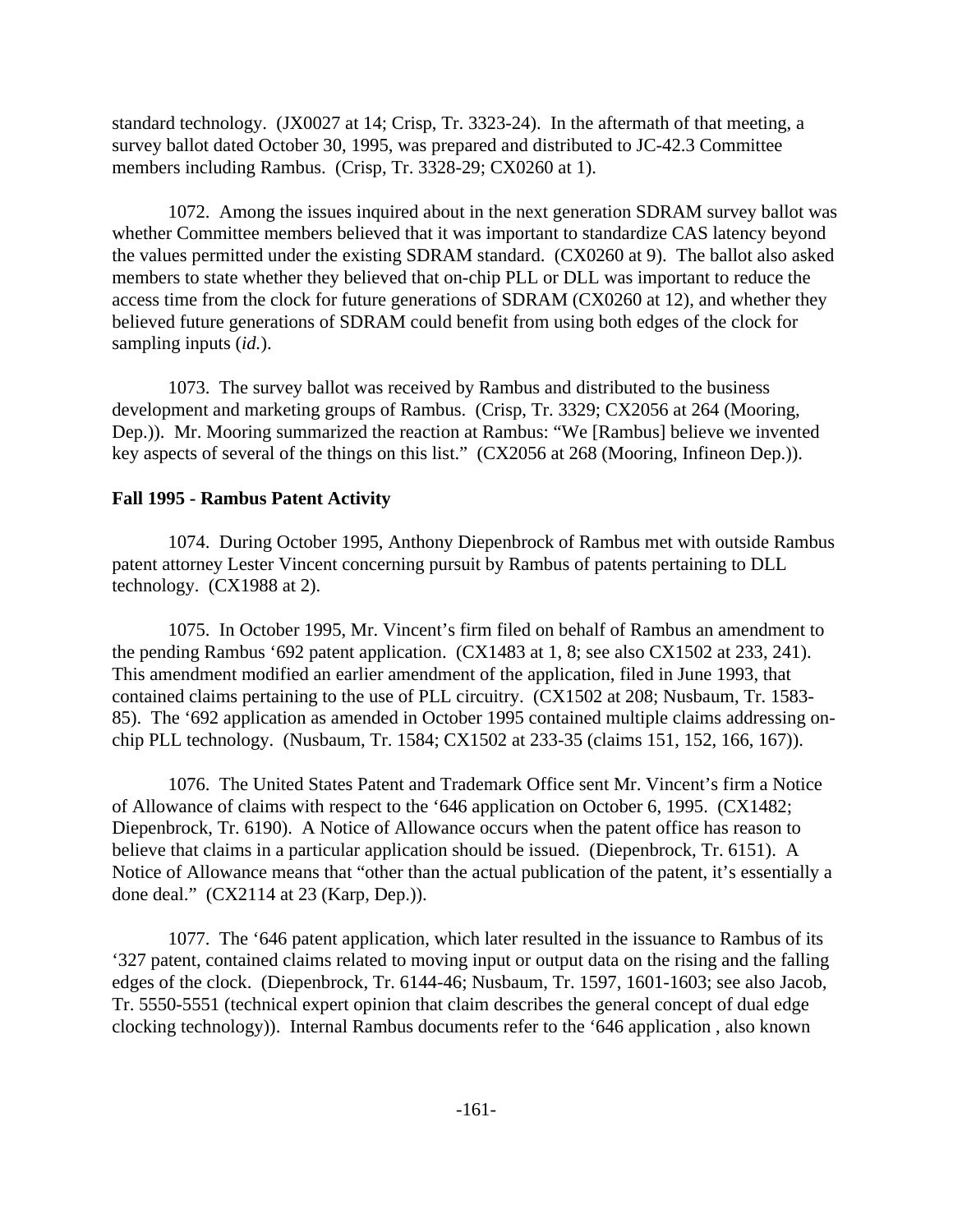internally as the P 001C2 application, as "the clocking patent." (CX0871 at 1; Diepenbrock, Tr. 6168). Anthony Diepenbrock, the patent attorney who was employed starting in the fall of 1995 to manage Rambus' intellectual property portfolio (Diepenbrock, Tr. 6099, 6106-6107), testified that the P 001C2 application "included claims having qualifiers that related to moving data on the rising and the falling edges of the clock." (Diepenbrock, Tr. 6145). (See also CX2114 at 212 (Karp, Dep.)).

## **December 1995 - JEDEC Committee Meeting**

1078. In December 1995 Richard Crisp was present for Rambus at the JEDEC JC-42.3 Committee meeting in Dallas, Texas. (JX0028 at 1; Crisp, Tr. 3337). The JEDEC patent policies had been the subject of a presentation in a plenary session of JEDEC prior to this Committee meeting; those presentation materials including the patent tracking list are an attachment to the minutes. (JX0028 at 3, 12-23).

1079. Among the topics discussed at the Committee meeting were the responses to the future SDRAM features survey ballots that had been distributed to Committee members in October 1995. (JX0028 at 6, 36). The Representative from Mosaid, the Committee member that had conducted the survey for the Committee, made a presentation concerning the results of the survey. (JX0028 at 6). Among the survey results was a tally showing that most responding Committee members believed that it was important to standardize CAS latency beyond the values permitted under the existing SDRAM standard. (JX0028 at 42). The tallied results showed that most responding Committee members believed that on-chip PLL or DLL was important to reduce the access time from the clock for future generations of SDRAM. (JX0028 at 45). The tallied results showed that the majority of the responding Committee members did not believe future generations of SDRAM could benefit from using both edges of the clock for sampling inputs. (JX0028 at 45).

1080. During the course of the December 1995 discussion of the survey ballot results, the representative of Mosaid disclosed that Mosaid had a patent pending on DLL technology, but stated that the patent pertained to a particular implementation and may not be required to use the standard. (JX0028 at 6; Crisp, Tr. 3342). Mr. Crisp reported to his colleagues at Rambus that Mosaid had reported the existence of a "pending patent application for PLL/DLL on SDRAMs" and repeated the characterization of the application as an implementation patent. Mr. Crisp reported that if the patent is a "concept patent," Mosaid would comply with the JEDEC patent policy. (CX0711 at 191-92).

1081. Mr. Crisp also reported: "The momentum is building for getting a new SDRAM standard kicked off. Kelly [sic] of IBM is saying that they need to do it right, to it to stand the test of time. He admits that the current devices will not run over 100mhz. They all say that it must change." (CX0843 at 1). This report indicates that JEDEC was looking to the future and interested in developing a more high performance or high speed product. (CX2112 at 249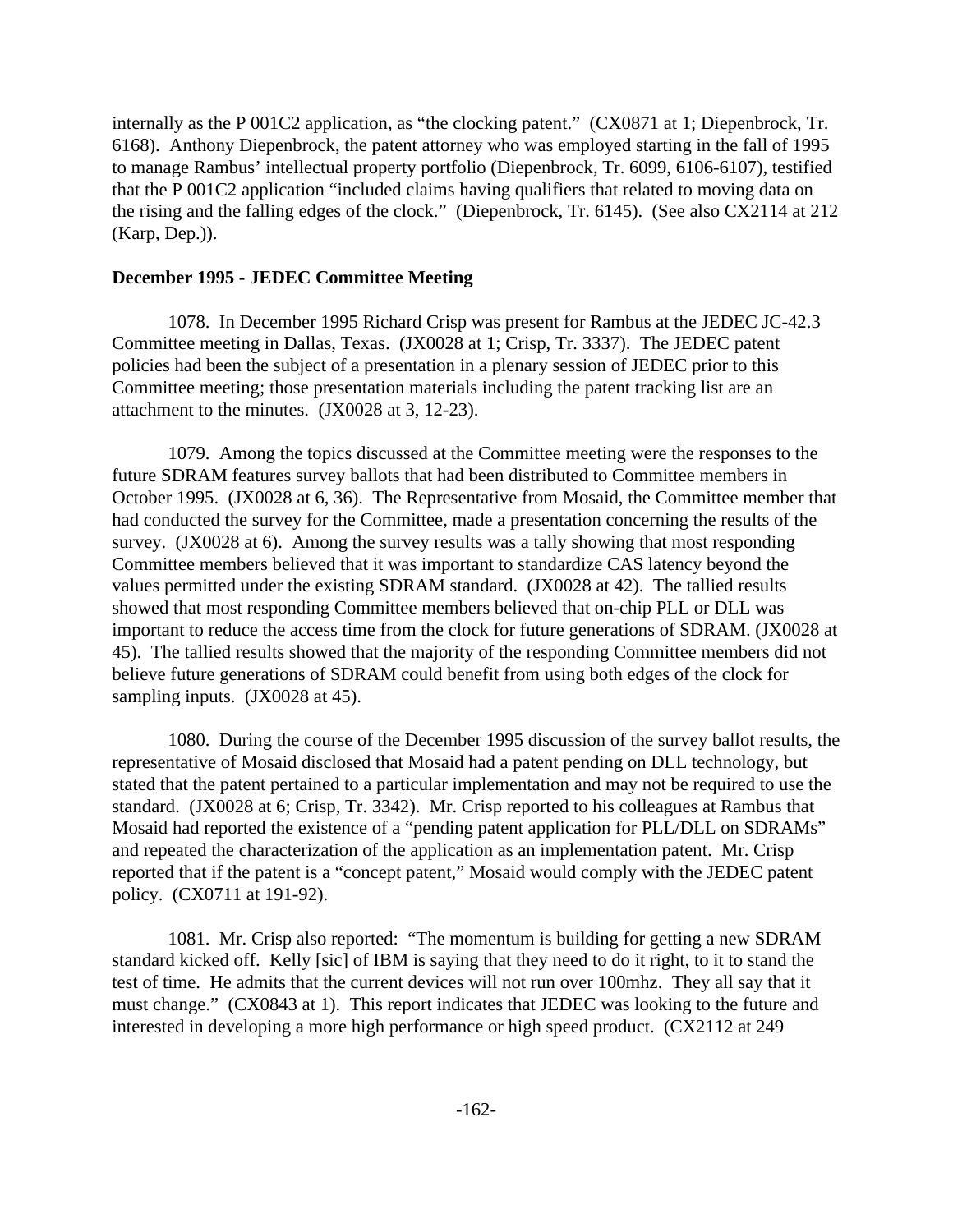### (Mooring, FTC Dep.)).

1082. Despite the discussion at the December 1995 JC 42.3 Committee meeting concerning CAS latency, on-chip PLL/DLL technology and dual-edge clocking, and despite the disclosure by Mosaid of a possibly relevant patent application, Mr. Crisp did not make any disclosure to the Committee concerning any Rambus patent or patent application. (Crisp, Tr. 3316). At the meeting Mr. Crisp did not say anything at all with respect to any Rambus patent applications that might relate to CAS latency (Crisp, Tr. 3341); did not make any statements at all with respect to any pending patent applications that might relate to the use of on-chip PLL or DLL (Crisp, Tr. 3341, -44); and made no statement at all with respect to any patent applications that might relate to the use of a dual edge clock (Crisp, Tr. 3341). Mr. Crisp did not inform the Committee that the matters under discussion in connection with SDRAM standardization involved inventions that Rambus believed it owned. (CX2092 at 148, 150).

# **December 1995/January 1996 - The FTC Dell Consent And Rambus Decision to Withdraw From JEDEC**

1083. In December 1995, Mr. Vincent sent Mr. Diepenbrock of Rambus materials relating to a proposed FTC consent order involving Dell Computer. (CX1990 at 1; Diepenbrock, Tr. 6222; see Rambus Answer at 34, ¶ 81). Mr. Vincent described the case as involving charges that Dell restricted competition in the personal computer industry and undermined the standardsetting process by threatening to exercise undisclosed patent rights against computer companies adopting standard technology. (CX1990 at 1).

1084. Shortly after he forwarded to Rambus a copy of the Dell decision, Mr. Vincent and his partner, Maria Sobrino, had a luncheon meeting with Rambus CEO Tate at which they discussed the FTC's proposed consent order in the Dell matter and the downside risk of participating in JEDEC. (CX3124 at 190-94 (Vincent, Dep.)). The downside risk was that somebody could raise the issue of equitable estoppel and argue that Rambus patents should not be enforceable. (*Id.* at 196-98). At the time Mr. Vincent discussed this downside risk, he did not know the facts as to what was going on with respect to JEDEC, and did not know the JEDEC disclosure policy. (CX3124 at 193-94 (Vincent, Dep.)).

1085. In January 1996, Mr. Vincent and others from his firm met with Rambus executives to discuss the Dell decision and other matters. (CX3126 at 537 (Vincent, Dep.); Crisp, Tr. 3357; CX2082 at 807-10 (Crisp, Dep.)). Among those attending from Rambus were CEO Tate, David Mooring, Tony Diepenbrock and Richard Crisp. (CX3126 at 537 (Vincent, Dep.)). The discussion at the meeting addressed the downside risk of the Dell case, which included the risk that a patent might be held unenforceable. (*Id*. at 538-39). Attorneys for Rambus advised Rambus that it should no longer participate in any standards bodies, in part because the risks associated with such participation outweighed any benefits. (Rambus Answer at 34, ¶ 81).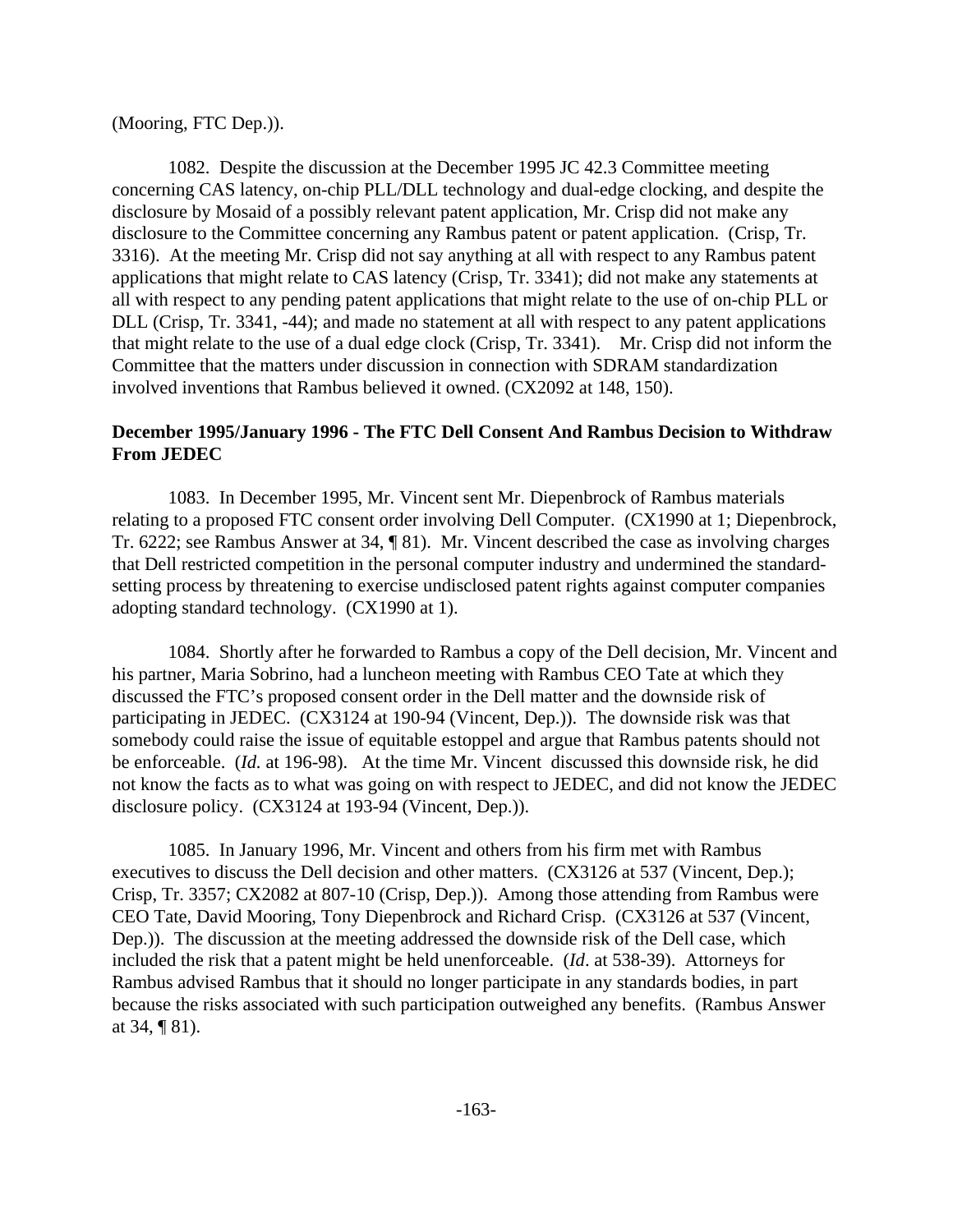1086. Handwritten notes of Mr. Vincent from this time period (CX3126 at 543-44 (Vincent, Dep.)) reflect among a "to do" list of Rambus-related items the following notation: "No further participation in any standards body (if there has been any) – do not even get close!!" (CX1928 (emphasis in original)).

1087. Mr. Crisp recalled that the result of the meeting was a decision that Rambus should discontinue attendance at JEDEC meetings. (CX2082 at 809 (Crisp, Dep.)). An email from Mr. Crisp to CEO Tate and others at Rambus in late January 1996 stated: "So, in the future, the current plan is to go to no more JEDEC meetings due to fear that we have exposure in some possible future litigation." (CX0858 at 2; Crisp, Tr. 3358).

1088. The final JEDEC meeting attended by Rambus was the meeting in December 1995. (Rambus Answer at 20, ¶ 41). Thereafter Rambus continued to receive certain JEDEC mailings for some time. (*Id.*). Rambus did not pay in response to a dues invoice sent by JEDEC in January 1996. (*Id.*). Rambus responded to the dues invoice by a letter dated June 17, 1996, in which it informed JEDEC that it was not renewing its membership in the organization. (*Id.*).

1089. One of the reasons Rambus left JEDEC was because it believed the items being discussed there looked more and more like Rambus products. (CX2112 at 202 (Mooring, FTC Dep.)). One of the features that Rambus saw involved dual edge clocking, such as was seen in the SyncLink proposal and what would eventually become DDR. (CX2112 at 205, C'S 2056 at 190 (Mooring, Dep.)).

1090. Equitable estoppel was another consideration in Rambus' decision to leave JEDEC. ( CX2112 at 222 (Mooring, FTC Dep.)).

1091. Another factor in the Rambus decision to leave JEDEC was its unwillingness to license its technology on RAND terms. In responding to a letter from Cheryl Rowden of the IEEE in February 1996, Rambus in-house counsel Anthony Diepenbrock stated that Rambus "had already licensed its technology and would continue to license its technology in accordance with its existing business practices. " (CX0869 at 1, responding to CX0490; Diepenbrock, Tr. 6223-6224). Mr. Diepenbrock did not agree with Ms. Rowden's interpretation of an earlier letter as suggesting that Rambus would be willing to license applicants on reasonable and nondiscriminatory ("RAND") terms. (Diepenbrock, Tr. 6223-6224; CX0490 at 1). Mr. Diepenbrock testified that his view was that agreeing to RAND terms was inconsistent with Rambus' business practices. (Diepenbrock Tr. 6228) Mr. Diepenbrock also testified that one of the reasons for taking this position was because he was uncertain that every contract Rambus had signed up to that point would meet a RAND standard. (Diepenbrock, Tr. 6228). Mr. Diepenbrock also testified that, to the best of his knowledge, Rambus has never submitted a RAND letter to any standard-setting organization, including JEDEC. (Diepenbrock, Tr. 6228-6229).

#### **Early 1996 - Rambus Obtains Its '327 Patent**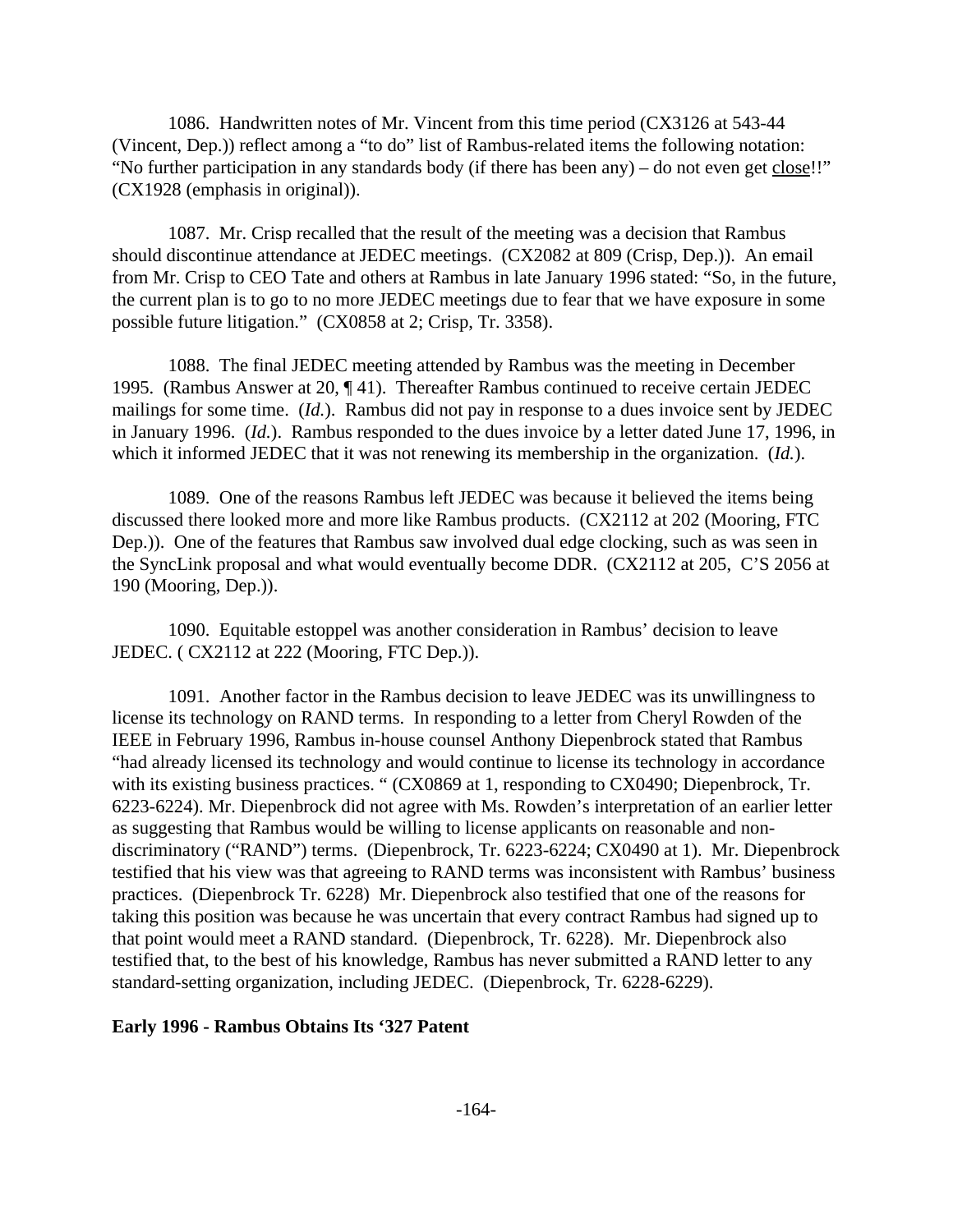1092. In the late 1995-early 1996 time period, the then-extant rule at the United States Patent Office was that applicants had 90 days after receiving a Notice of Allowability of Claims to pay the fees for the issuance of the patent or the patent application could be deemed abandoned. (Diepenbrock, Tr. 6191-6192). On January 5, 1996, Rambus outside patent counsel sent a check for \$1,250.00 to the United States Patent and Trademark office for payment of issue fees relating to the '646 application, also known internally as the P001C2 application. (CX1487; Diepenbrock, Tr. 6192).

1093. By December 1995, Rambus in-house attorney Mr. Diepenbrock, had put in place a protocol with Rambus' outside patent counsel that required that he be notified prior after the Notice of Allowance and before the payment of any issue fees. (Diepenbrock, Tr. 6192-6194) (witness acknowledges accuracy of prior deposition testimony used to refresh recollection). Mr. Diepenbrock also testified that he passed on information that claims had been allowed to Geoffrey Tate, the CEO of Rambus. (Diepenbrock, Tr. 6191).

1094. On April 9, 1996, Rambus' outside patent counsel prepared a tracking report noting the issue date and patent number three weeks in advance of its issuance. (CX2008 at 3; *see also* CX3127 at 75 (Vincent, Dep.). It is not uncommon for the patent office to provide advance notice of the issue date and patent number to parties seeking patents after a Notice of Allowance had been issued. (Diepenbrock, Tr. 6150). The '327 patent issued to Rambus on April 30, 1996. (CX1494).

1095. The issuance of the '327 patent was a noteworthy event at Rambus. (Diepenbrock, Tr. 6194). Mr. Diepenbrock discussed the fact that the '327 patent had issued with others in Rambus, including CEO Tate, prior to June of 1996. (Diepenbrock, Tr. 6194-95).

### **January 1996 - JEDEC Committee Meeting**

1096. In January of 1996, the JEDEC JC-42.3 Committee held an interim meeting in Sunnyvale, California. (JX0029 at 1; Rhoden, Tr. 484). At that meeting there was additional discussion about Future SDRAM, and Micron submitted a first presentation for the use of echo clocks on the next generation of DRAMs. (JX0029 at 17-22; Lee, Tr. 6655-66).

1097. Desi Rhoden, currently the Chairman of JEDEC, testified that the Micron presentation at the January 1996 interim meeting would trigger a disclosure obligation under the JEDEC patent disclosure policy. (Rhoden, Tr. 488-489, referencing JX0029 at 17-22).

1098. Mr. Crisp of Rambus did not attend this Committee meeting, but received the minutes and circulated copies to others at Rambus (Crisp, Tr. 3561) with the following observation:

I have put copies of the JC42.3 meeting minutes in each of your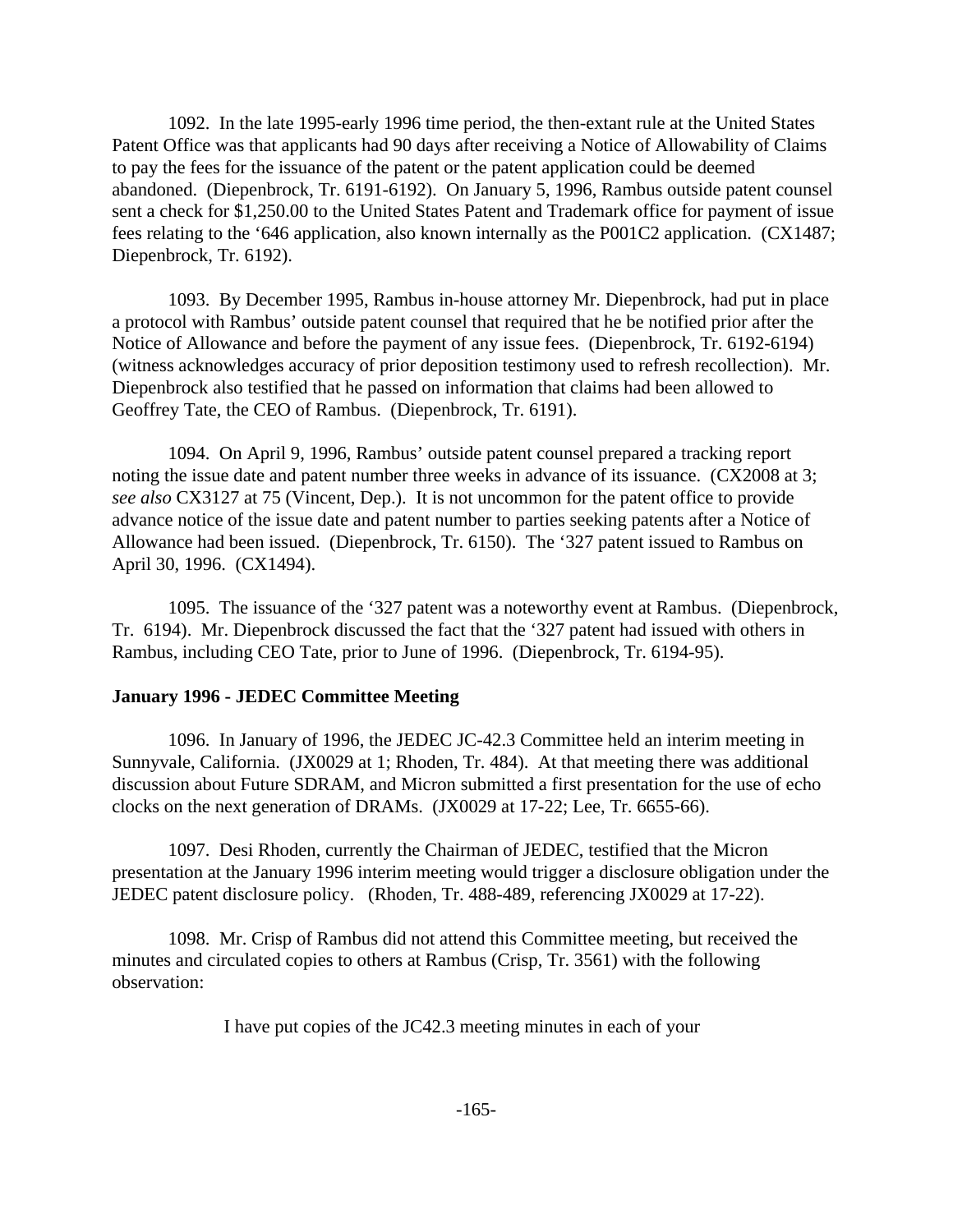mail slots. Notice the Micron presentation especially the part about the separate transmit and receive clocks. I think we should have a long hard look at our IP and if there is a problem, I believe we should tell JEDEC that there is a problem.

(CX0868 at 1). This email was sent to Rambus CEO Tate, Vice Presidents Mooring and Roberts, Intellectual Property Manager Diepenbrock, and others. (*Id.*) Mr. Crisp testified at trial that he suggested telling JEDEC if there was an IP problem raised by the Micron presentation. (Crisp, Tr. 3367). Mr. Crisp further testified that he had no information that Rambus ever told Micron or JEDEC that there was an IP problem. (Crisp, Tr. 3367-3368).

1099. Despite Mr. Crisp's suggestion that Rambus tell JEDEC if there was an IP problem raised by the Micron presentation (Crisp, Tr. 3367), Rambus never informed JEDEC of any problems relating to the Micron presentation in January 1996. (Crisp, Tr. 3367-3368; CX2112 at 255-56 (Mooring, FTC Dep.)) By January 1996, Mr. Mooring believed there was a general trend toward more Rambus "inventions" being incorporated into JEDEC presentations. (CX2112 at 256 (Mooring, FTC Dep.)).

#### **June 1996 - Rambus Seeks Enforcement Readiness Opinion on '327 Patent**

1100. On June 17, 1996, Rambus' Mr. Diepenbrock forwarded a request for an enforcement readiness opinion to Rambus outside patent counsel Lester Vincent with respect to the '327 patent. (CX0889; Diepenbrock, Tr. 6195-6196) (enforcement readiness means an independent review of the file wrapper to determine if it was sufficient to assert claims against a possible infringer). This was the only occasion during his tenure at Rambus where Mr. Diepenbrock could recall requesting an outside opinion on the enforcement readiness of an issued Rambus patent. (Diepenbrock, Tr. 6198-6199).

1101. In the same letter, Rambus also sought the opinion of Mr. Vincent's firm regarding whether this patent would be infringed by a device that had been described in an earlier communication with the firm. (CX0889 at 2). The prior communication sent by Mr. Diepenbrock to Mr. Vincent involved a company called Mosys, about whom Rambus was concerned with possible infringement of the '327 patent. (Diepenbrock, Tr. 6203).

1102. Rambus documents suggest that a "competitive analysis" of the Mosys device had been prepared in January of 1996 (CX1316) and again in March of 1996 (CX1319). Richard Crisp, Rambus' JEDEC representative, attended meetings in the 1996 time frame involving representatives of Rambus and Mosys where the alleged infringement of Rambus patents by Mosys was discussed. (Crisp, Tr. 3368-3369). These discussions related, in part, to a particular implementation of dual edge clocking technology contained in a Rambus patent. (*Id.*)

1103. Rambus CEO Tate was the person who directed Mr. Diepenbrock to study the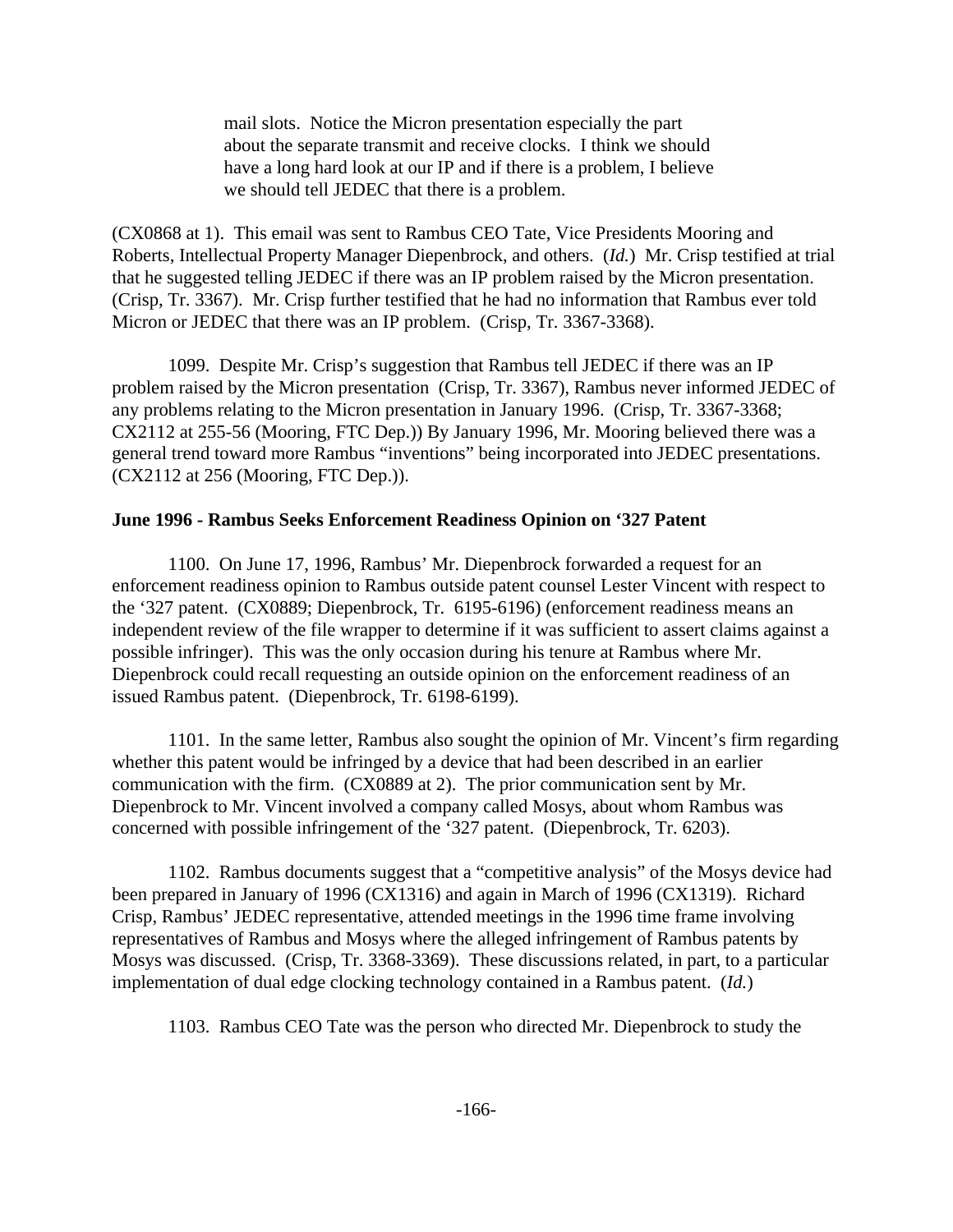Mosys device for possible infringement, and who sought the opinion from Mr. Vincent's firm in June 1996. (Diepenbrock, Tr. 6202, 6204). At the time Mr. Diepenbrock requested the enforcement readiness opinion of outside counsel in June of 1996, Rambus had only a data sheet and no silicon from the Mosys device but considered that to be sufficient information to seek the enforcement readiness opinion. (Diepenbrock, Tr. 6204).

1104. A facsimile sent by Mr. Diepenbrock to Mike Mallie of Mr. Vincent's firm included a diagram of the Mosys device and described the device as operating on "both edges of the clock." (CX0891 at 1). Mr. Mallie met with Mr. Diepenbrock and later advised him that he saw no problem with the enforceability of the '327 patent. (Diepenbrock, Tr. at 6205).

1105. By mid-August 1996, Rambus informed Mosys about its infringement concerns with respect to the '327 patent. (CX0901) (correspondence between the CEO of Mosys and the CEO of Rambus, Mr. Tate, referencing a August 16, 1996 letter from Rambus to Mosys). Mosys and Rambus eventually entered into licensing negotiations that concluded with Mosys paying Rambus a royalty rate of one percent of sales. (CX0927) (royalty of \$56,000 based on sales of \$5.6 million).

1106. Also in August 1996, shortly after having withdrawn from JEDEC, Mr. Crisp shared with others at Rambus a presentation, based in part on confidential JEDEC material, about SDRAM using double clocked data. (CCFF 1107-08).

1107. Mr. Crisp gave a presentation on SDRAM at a lunchtime meeting at Rambus called "the Rambler." (Crisp, Tr. 3393-95; CX1320 at 1-5; CX0905 at 1). Crisp reminded his co-workers that his Rambler presentation contained confidential JEDEC material. (Crisp, Tr. 3395; CX0905 at 1 (September 1996 email from Crisp to all Rambus staff: "One more time so that all hear: the material I presented in my Rambler contained some JEDEC material which is not permitted to be shared with any company who is not a member of JEDEC.")).

1108. Mr. Crisp's presentation discussed SDRAM using double clocked data. (CX1320 at 4 ("What about double clocked Data?" with a timing diagram referencing the rising and falling edges of a clock signal); *id*. at 5 ("Double Clocked Data (read case)" and "Double Clocked Data (write case)")).

### **June 1996 - Rambus Withdraws from JEDEC**

1109. On June 17, 1996, Richard Crisp of Rambus sent a letter to JEDEC secretary Ken McGhee formally withdrawing from JEDEC. (CX0887 at 1; CX0888 at 1).

1110. The June 17, 1996, withdrawal letter signed by Mr. Crisp states in part:

To the extent that anyone is interested in the patents of Rambus, I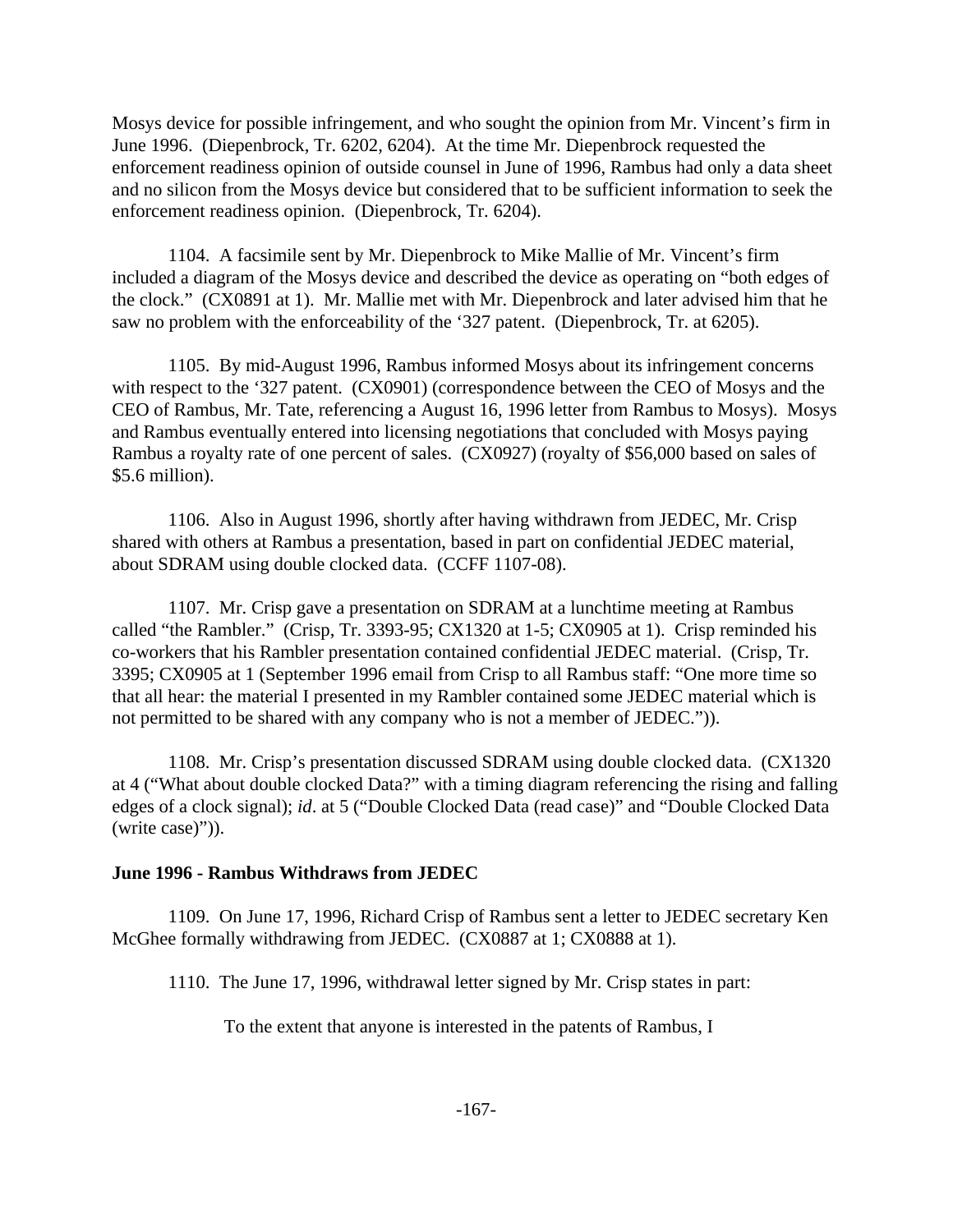have enclosed a list of Rambus U.S. and foreign patents. Rambus has also applied for a number of additional patents in order to protect Rambus technology.

### (CX0887 at 1; CX0888 at 1).

1111. Attached to the June 17, 1996 withdrawal letter was a list of patents issued or assigned to Rambus. (CX0887 at 2; CX0888 at 2). The list contained no references to patent applications, and was not a complete list of issued patents because the '327 patent was not on the list. (CX0888 at 2; Crisp, Tr. 3381, 3384; Diepenbrock, Tr. 6200). No one at Rambus informed JEDEC about the '327 patent, either before or after it issued on April 30, 1996. (Diepenbrock, Tr. 6201-6202; Crisp, Tr. 3316).

1112. The date of the Rambus letter withdrawing from JEDEC, which omitted the '327 patent pertaining to dual-edge clock technology (CX0887; CX0888) is the same as the Rambus letter to outside patent counsel Lester Vincent seeking an enforcement readiness opinion with respect to the '327 patent. (CX0889 at 2).

1113. Earlier drafts of the JEDEC withdrawal letter contained language suggesting that the attached list of issued Rambus patents was complete, including the following statements: "In the spirit of full disclosure, Rambus Inc would like to bring to the attention of JEDEC all issued U. S. patents held by Rambus Inc." (CX0873 at 1) and "This list [of patents] is complete as of this writing and follows below." (CX0873 at 1; CX0874 at 1; Crisp, Tr. 3382-3383). The final June 17, 1996, withdrawal letter that was actually sent to JEDEC contained no such language. (CX0887 at 1; CX0888 at 1; Crisp, Tr. 3383-3384).

1114. None of the patents listed in the attachment to the June17, 1996, withdrawal letter (CX0888 at 2) related to JEDEC work. (CX0887 at 2; Jacob, Tr. 5365-5366, 5501-5502). The '327 patent, which was not included in the list, did relate to JEDEC work on dual-edge clocking technology. (Jacob, Tr. 5366-5367, 5545-5549, 5551-5555).

### **Rambus Foreign Patent Activity**

1115. From the earliest days of the company, Rambus planned to pursue intellectual property claims not only in the United States but in other countries as well. (CX0535 at 1 (1990 Rambus Business Plan: file a broad patent "in all major industrial nations"); *id*. at 4 ("The base patent is being filed over the next several months in the European Patent Office, Israel, Korea, Taiwan, Japan, India and Canada.")).

1116. During the time that Rambus was a JEDEC member, part of the work by Rambus patent counsel Lester Vincent on behalf of Rambus involved work on foreign patent filings, including counseling Rambus representatives with respect to the countries in which they should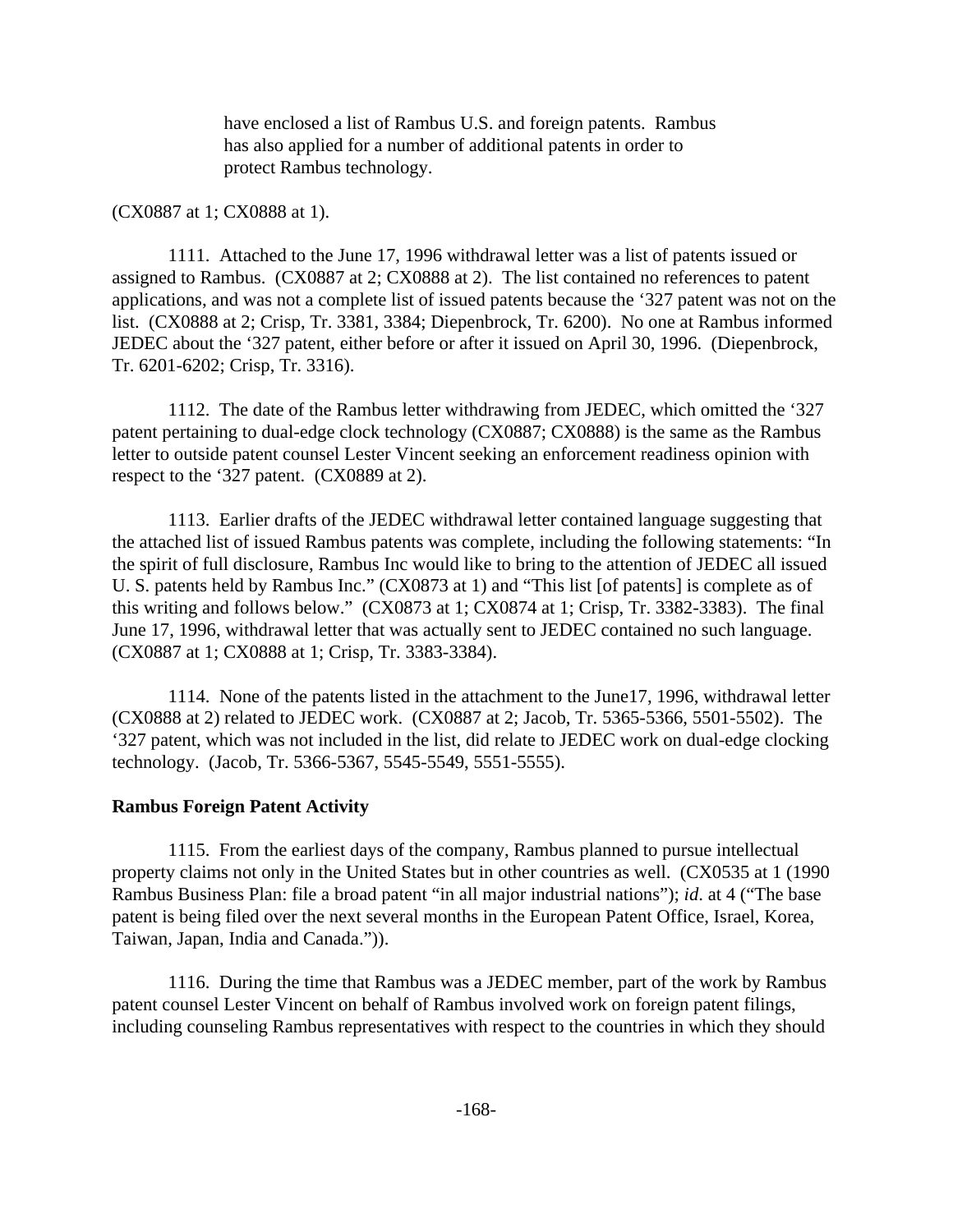file patent applications. (Vincent, Tr. 7878-79; see CX1937 at 28). This included providing Rambus with a chart listing countries currently or in the future expected to be involved in semiconductor manufacturing, packaging and assembly and computer production, to help Rambus in making foreign patent filing decisions. (CX1972 at 1, 2).

1117. Rambus filed an International Patent Application under the Patent Cooperation Treaty (the PCT application) on April 16, 1991. (CX1454 at 1). The PCT application claimed priority based on the Rambus '898 U.S. application. (CX1454 at 1). A PCT application is a mechanism that permits an applicant to file with the World Intellectual Property Organization ("WIPO") an application based on a United States patent application, and thereafter enter the patent registration process in various foreign countries within a specified period. (Vincent, Tr. 7883; see CX1948).

1118. Rambus also filed an application with the European Patent Office ("EPO"). The EPO is administrative mechanism for centralized examination of patent applications for various European countries. (Vincent, Tr. 7885-86, 7894-97). Rambus pursued examination of patent applications in this fashion in the United Kingdom, France, Germany and Italy. (Vincent, Tr. 7897; RX335).

1119. Rambus attempted to conform certain independent claims in the EPO application to the amended claims being prosecuted in the United States. (Vincent, Tr. 7899).

1120. As of approximately 1995, there were Rambus patent applications based on the original Rambus '898 patent application pending with the EPO (Vincent, Tr. 7885-86), the WIPO (Vincent, Tr. 7883), India (Vincent, Tr. 7882), Israel (Vincent, Tr. 7885), Japan (Vincent, Tr. 7886-87) and Korea (Vincent, Tr. 7887). As of that time, Rambus had also been issued a patent in Taiwan based on the specification contained in the original Rambus '898 patent application. (Vincent, Tr. 7883-85). (See also CX1982).

1121. Complaint Counsel has limited information regarding the prosecution of Rambus's foreign patents because Respondent has asserted attorney-client privilege with respect to work involving foreign patent filings. (Vincent, Tr. 7879). There are over fifty communications regarding Rambus's foreign patent filings between 1991 and 1996 that were not produced to Complaint Counsel because Respondent asserted the attorney-client privilege. (Steinberg Motion *In Limine*, Attachment 9, Rambus Privilege Log Entries 114, 116-27, 129, 138-48, 150-51, 174- 76, 187-89, 239-47, 260-64, 619, 623, 631-32, 759, 1120, 1122-24, 1126-27, 1177).

**C. During the Time That It Was A JEDEC Member, Rambus Possessed United States Patents Or Patent Applications That Read On The Four Relevant JEDEC Standard Technologies At Issue In This Case.**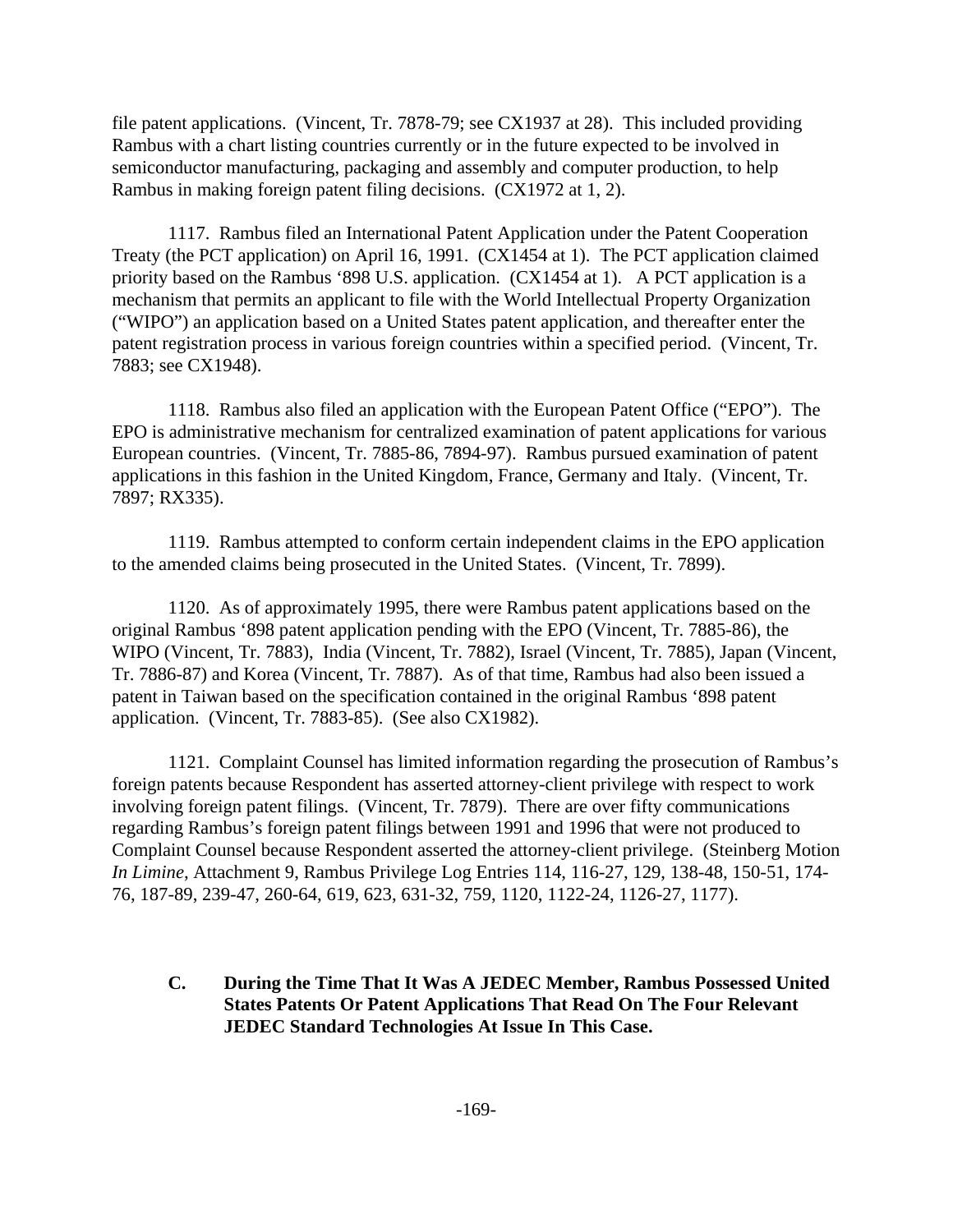1122. Every patent that Rambus has asserted against SDRAM and DDR SDRAM products in patent litigation resulted from continuation or divisional patent applications flowing from the original '898 application. The asserted patents claim the benefit of the '898 application's April 18, 1990 filing date. (First Stipulation, no. 22; Exhibit A to First Stipulation, no. 22; Nusbaum Tr. 1506-1508; *see also* DX0014).

1123. Moreover, every patent that Rambus has asserted in patent litigation can trace its lineage to one of two patent applications in the '898 family: either the 08/222,646 ("'646") or the 07/847,961 ("'961"). (First Stipulations, No. 22; Exhibit A to First Stipulations, No. 22; Nusbaum Tr. 1506-1508; *see also* DX0014).

1124. Rambus was a member of JEDEC from December 1991 until June 1996. (CCFF 878, 1109). The '898, '646 and '961 applications were pending while Rambus was a member of JEDEC. (First Stipulations, No. 22; Exhibit A to First Stipulations, No. 22; *see also* DX0014).

### **1. The Rambus '961 Patent Application Contained Claims Covering Programmable CAS Latency and Programmable Burst Length.**

1125. Rambus patent application 07/847,961 (the '961 application) contained claims covering, or that a reasonable engineer could interpret as covering, the programmable burst length and programmable CAS latency features of JEDEC-compliant SDRAMs. (Nusbaum, Tr. 1540-72; Jacob, Tr. 5507-28).

1126. Rambus filed the '961 application in the PTO on March 5, 1992. (Nusbaum, Tr. 1542; CX1504-019). As filed, the '961 application contained claims 95-105 of the original 150 claims submitted with the '898 parent patent application. (Nusbaum, Tr. 1542-43; CX1504-173- 175).

1127. The patent examiner issued a first Office Action in the '961 application on September 6, 1994. (Nusbaum, Tr. 1544; CX1504-208). In response to that Office Action, Rambus submitted an Amendment on January 6, 1995, cancelling the original claims and adding new ones. (Nusbaum, Tr. 1543-44; CX1504-216). The January 6, 1995, Amendment was Rambus's first change to the '961 application. (Nusbaum, Tr. 1544).

### **(A) Claim 160 of the '961 Application**

1128. Claim 160 of the '961 application recites:

[1] In a memory storage system including a bus, a semiconductor device

[2] having that [sic] is configurable by a device that is external to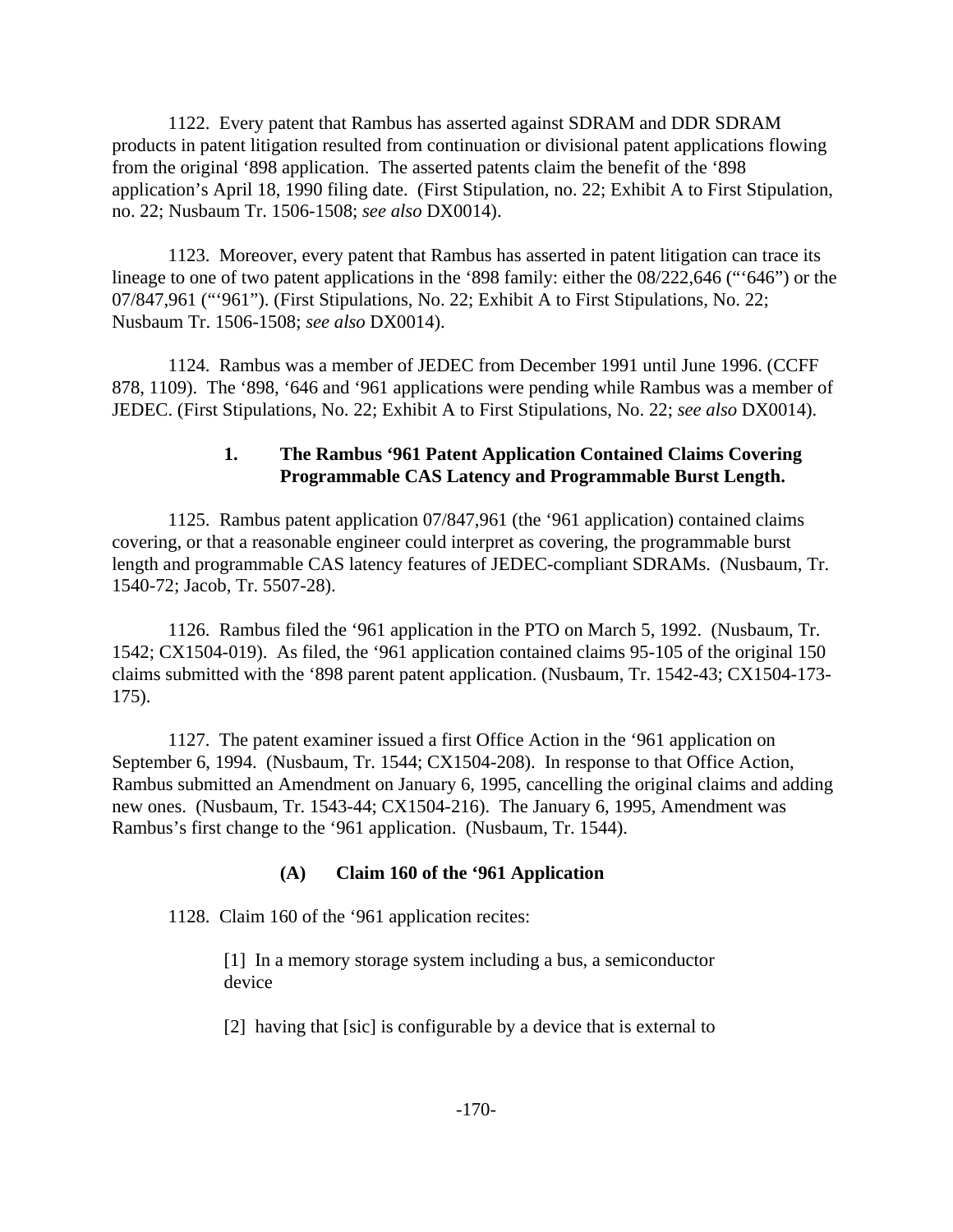the semiconductor device, comprising:

[3] at least one pin for coupling the semiconductor device to the bus; and

[4] at least one register operative to store information

[5] specifying a manner in which the semiconductor device is to respond to transaction requests received from the bus,

[6] . . .wherein the information is received by the semiconductor device from the bus when the semiconductor device is configured, the semiconductor device storing the information received from the bus lines in the register during configuration of the semiconductor device

[7] and thereafter responding to transaction requests in the manner specified by the information stored in the register.

(CX1504 at -221-22) (numbering added).

1129. An SDRAM compliant with Release 4 of the JEDEC SDRAM standard (JX0056) contains each limitation of claim 160 of the '961 application. (Nusbaum, Tr. 1550-55).

1130. A reasonable engineer could construe claim 160 to cover both the programmable CAS latency and the programable burst length features of an SDRAM compliant with Release 4 of the JEDEC SDRAM standard. (Jacob, Tr. 5507-17).

1131. A JEDEC-compliant SDRAM is a semiconductor device operating in a memory storage system including a bus. Therefore, it satisfies element [1] of claim 160. (JX0056at 1, 103, 134, 141; (Nusbaum, Tr. 1551; Jacob, Tr. 5509).

1132. A JEDEC-compliant SDRAM is configured by an external bus controller, such as a central processing unit (CPU). Therefore, it satisfies element [2] of claim 160. (JX0056 at 114-16; Nusbaum, Tr. 1552; Jacob, Tr. 5510).

1133. A JEDEC-compliant SDRAM has pins for connecting the SDRAM to the bus. Therefore, it satisfies element [3] of claim 160. (JX0056 at 106, 141; Nusbaum, Tr. 1552; Jacob, Tr. 5510).

1134. A JEDEC-compliant SDRAM contains a mode register that stores information. Therefore, it satisfies element [4] of claim 160. (JX0056 at 114; (Nusbaum, Tr. 1552-53;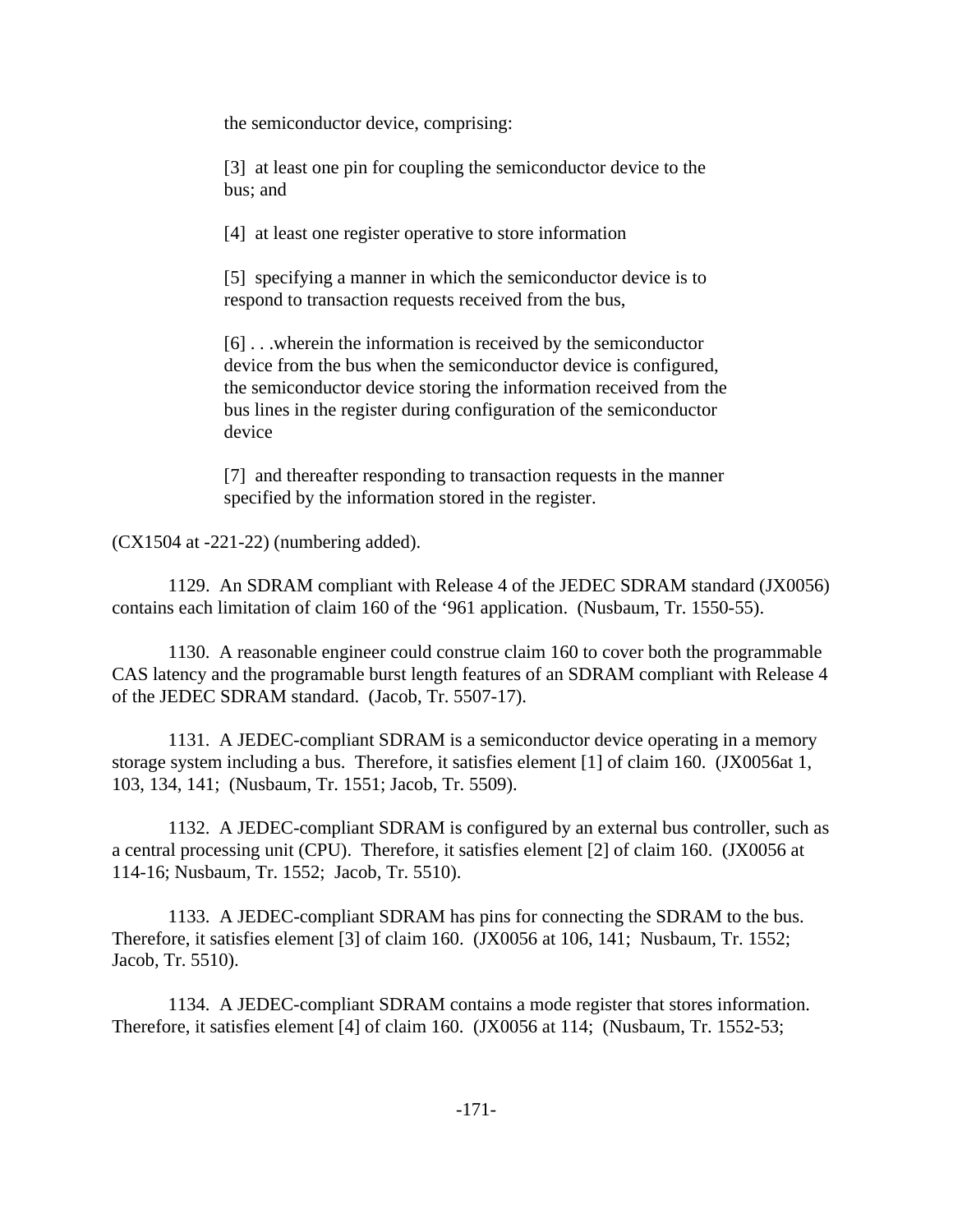Jacob, Tr. 5510-11).

1135. The information stored in a JEDEC-compliant SDRAM's mode register specifies burst length, burst type and latency mode. (JX0056 at 114). The burst length, burst type and latency mode specify the manner in which the SDRAM responds to transaction requests, i.e., read and write requests. (JX0056 at 114-16, 120, 121). Therefore, a JEDEC-compliant SDRAM satisfies element [5] of claim 160. (Nusbaum, Tr. 1553; Jacob, Tr. 5511-12).

1136. A JEDEC-compliant SDRAM receives burst length, burst type and latency information from the bus and stores it in the mode register "after power-on and before normal operation," when the SDRAM is configured. (J00X56 at 114). Therefore, it satisfies element [6] of claim 160. (Nusbaum, Tr. 1543-54; Jacob, Tr. 5512).

1137. A JEDEC-compliant SDRAM responds to transaction requests (read and write requests) in the manner specified by the burst type, burst length and latency information stored in its mode register. (JX0056 at 114, 120, 121). Therefore, it satisfies element [7] of claim 160. (JX0056 at 114; Nusbaum, Tr. 1554-55; Jacob, Tr. 5512-13).

1138. Claim 160 of the '961 application contains no language requiring a device identifier feature. (Nusbaum, Tr. 1561; Jacob, Tr. 5523).

1139. The '961 application does contain claims that recite a device identifier feature. (CX1504 at 219-223; Nusbaum, Tr. 1562). For example, claim 161 recites "an identification register" which stores "an identification number that uniquely identifies the semiconductor device." (CX1504 at 222). The fact that claim 161 contains this limitation suggests that claim 160 should not be interpreted to require a device identifier feature because proper dependant claims (i.e., claim 161) should be understood as adding limitations to their independent claims (i.e., claim 160). (Nusbaum, Tr. 1562; Fliesler, Tr. 8941).

### **(B) Claim 164 of the '961 Application**

1140. Claim 164 of the '961 application recites:

[1] The semiconductor device of 160,

[2] wherein the register is an access-time register and the information is a value indicative of an access time for the semiconductor device, the semiconductor device being operative to wait for the access time before using the bus

[3] in response to a transaction request specifying the semiconductor device.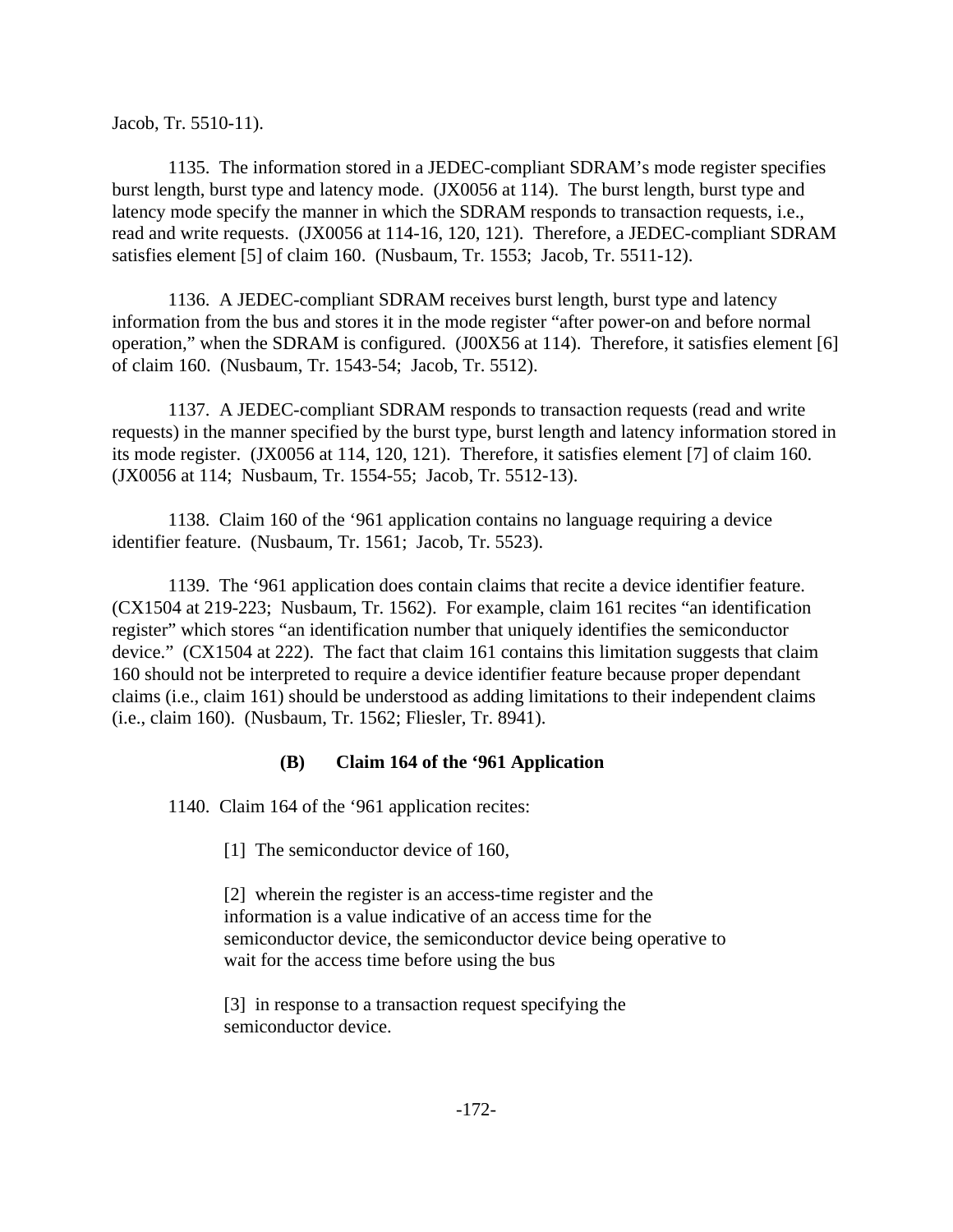(CX1504-223) (numbering added).

1141. An SDRAM compliant with Release 4 of the JEDEC SDRAM standard (JX0056) contains each limitation of claim 164 of the '961 application. (Nusbaum, Tr. 1555).

1142. A reasonable engineer could construe claim 164 to cover the programmable CAS latency features of an SDRAM compliant with Release 4 of the JEDEC SDRAM standard. (Jacob, Tr. 5523-25).

1143. Because claim 164 is dependant upon claim 160, it includes the limitations of claim 160. (Nusbaum, Tr. 1555). An SDRAM compliant with JEDEC release 4 satisfies the limitations of claim 160, as explained above, and therefore satisfies element [1] of claim 164. (Nusbaum, Tr. 1555).

1144. Paragraph 1144 is unused.

1145. A JEDEC-compliant SDRAM contains a mode register that specifies the CAS latency, which satisfies claim 164's requirement for an "access-time register" and "a value indicative of an access time." (JX0056 at 114). Therefore, the SDRAM satisfies element [2] of claim 164. (Nusbaum, Tr. 1555; Jacob, Tr. 5524).

1146. A JEDEC-compliant SDRAM outputs data in response to a transaction request (a read request) after waiting a time specified by the CAS latency. (JX0056 at 114, 121). A read request specifies the SDRAM through the chip select line. (JX0056 at 21, 121). Therefore, the SDRAM satisfies element [3] of claim 164. (Nusbaum, Tr. 1559-60; Jacob, Tr. 5524-25).

1147. Claim 164 of the '961 application contains no language requiring a device identifier feature. (Nusbaum, Tr. 1562; Jacob, Tr. 5525).

### **(C) Claim 151 of the '961 Application**

1148. Claim 151 of the '961 application recites:

A computer system comprising:

a bus including bus lines for carrying data;

a bus master coupled to the bus; and

a plurality of semiconductor devices coupled to the bus, each semiconductor device comprising: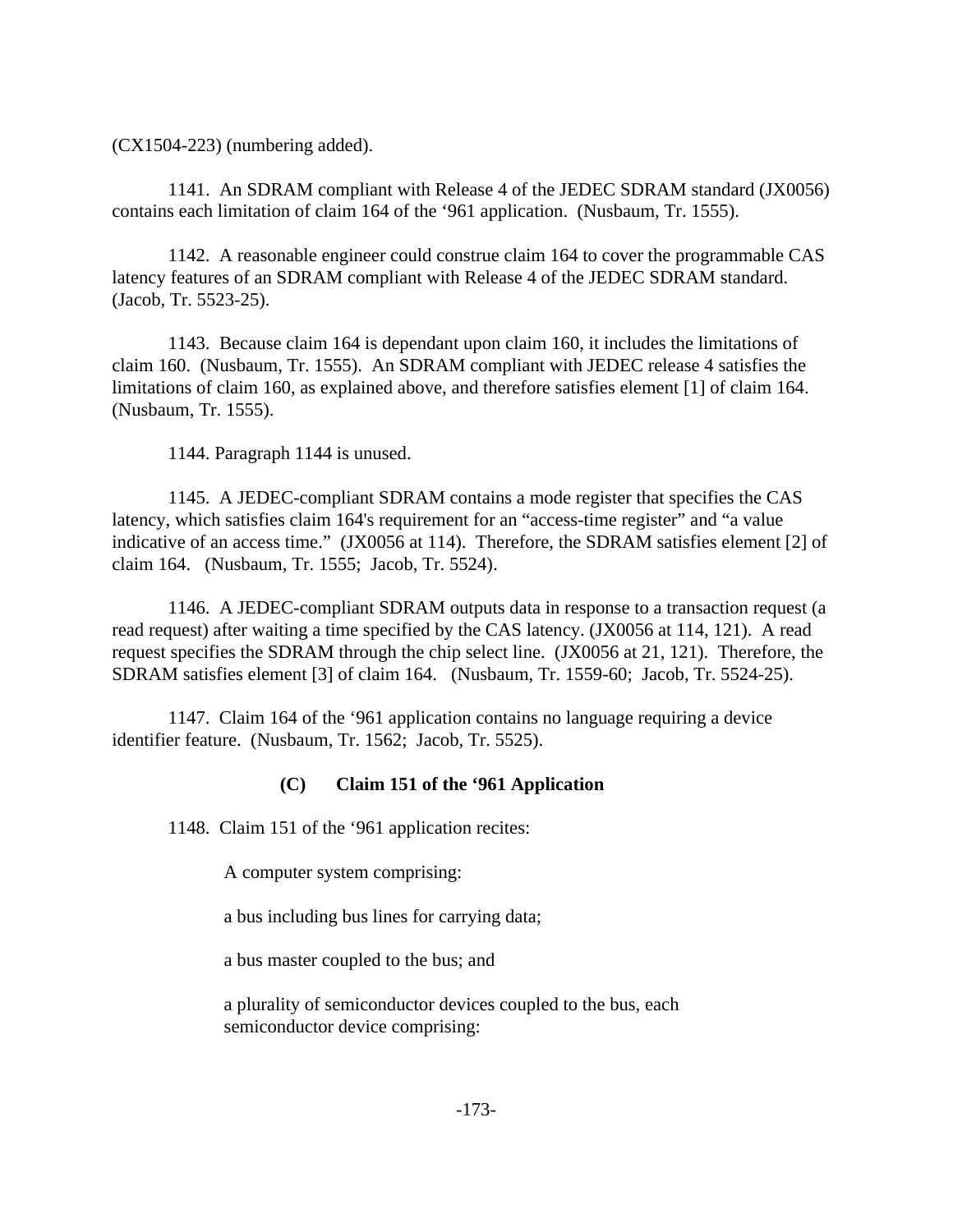at least one register operative to store information specifying a manner in which the semiconductor device is to respond to transaction requests received from the bus,

wherein the bus master transmits the information to the semiconductor device via the bus lines of the bus when the bus is configured,

the semiconductor device storing the information received from the bus lines in the register during bus configuration and thereafter responding to transaction requests according to the information stored in the register.

(CX1504 at 218-19).

1149. A reasonable engineer could construe claim 151 of the '961 application to cover a computer system incorporating an SDRAM that complied with Release 4 of the JEDEC SDRAM standard (JX0056). (Jacob, Tr. 5526).

1150. A computer system incorporating an SDRAM that complied with Release 4 of the JEDEC SDRAM standard (JX56) would contain every limitation of claim 151 of the '961 patent. (Nusbaum, Tr. 1565-68).

1151. The limitation of claim 151 "at least one register operative to store information specifying a manner in which the semiconductor device is to respond to transaction requests ..." is similar to limitations of claim 160. A JEDEC compliant SDRAM would satisfy this limitation in claim 151 for the same reasons it satisfies the similar limitation of claim 160. (Nusbaum, Tr. 1567-68).

1152. The scope of claim 151 is similar to the scope of claim 160 of the '961 application in that claim 151 covers a computer system incorporating a memory storage system similar to that recited in claim 160. (Jacob, Tr. 5526).

1153. Claim 151 contains no language referring to a device identifier feature. (CX1504- 218-19).

#### **(D) Claim 159 of the '961 Application**

1154. Claim 159 of the '961 application recites: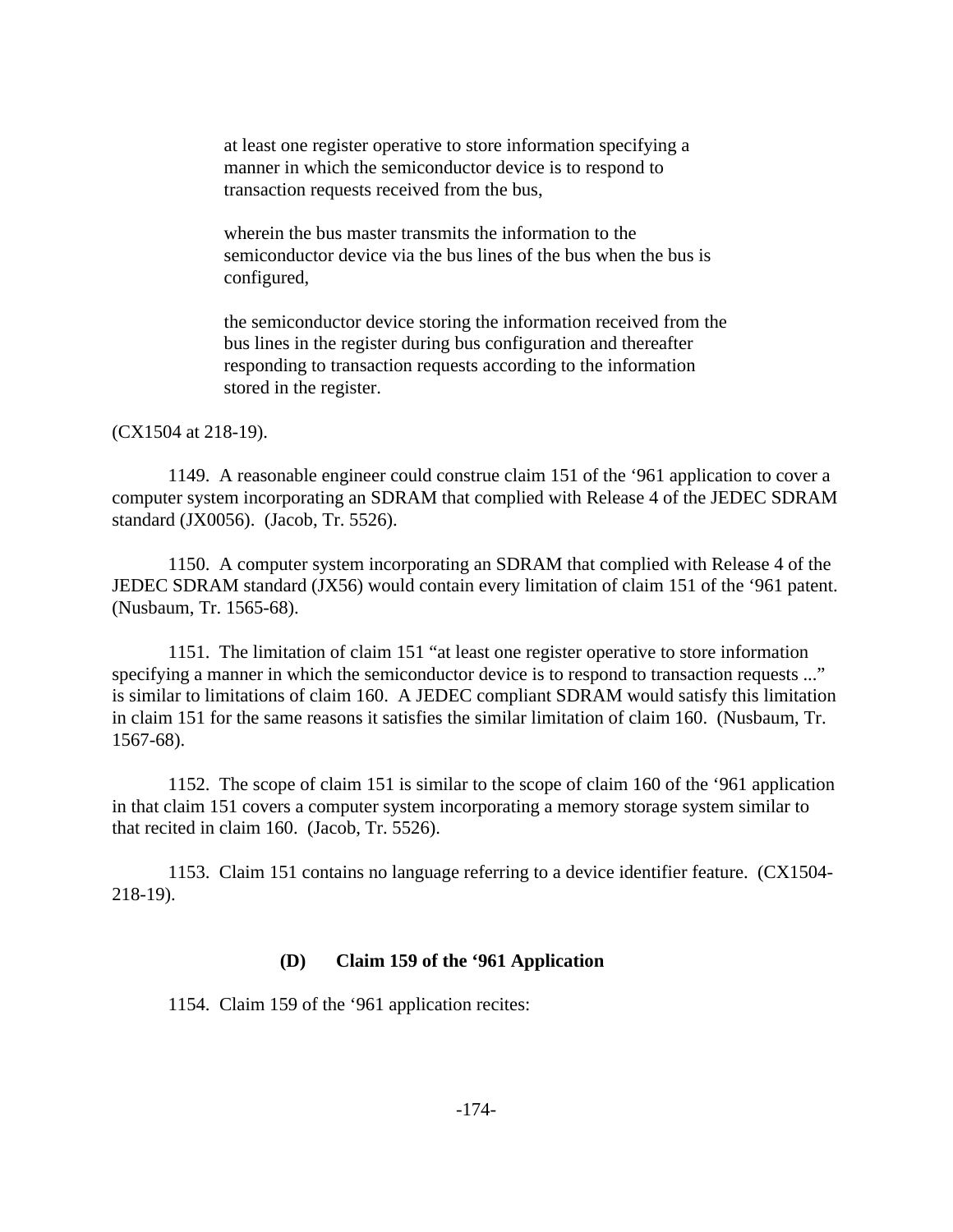The computer system of 151, wherein the register is an access-time register operative to store a value indicative of an access time for the semiconductor device, the semiconductor device being operative to wait for the access time before using the bus in response to a request specifying the semiconductor device.

#### (CX1504 at 221).

1155. Claim 159 covers a JEDEC-compliant SDRAM used in a computer system. (Nusbaum, Tr. 1570).

1156. The limitation of claim 159 requiring "an access-time register operative to store a value indicative of an access time for the semiconductor device" is similar to a limitation in claim 164 of the '961 application. (Nusbaum, Tr. 1569-70). A JEDEC-compliant SDRAM having a mode register which stores CAS latency information satisfies this limitation. (Nusbaum, Tr. 1570).

1157. Claim 159 contains no language referring to a device identifier feature. (CX1504 at 221).

### **(E) Claim 165 of the '961 Application**

1158. Claim 165 of the '961 application recites:

In computer system, a method for configuring operation of a semiconductor device coupled to the bus,

coupling a value to the bus by a bus master that it coupled to the bus, the value specifying a manner in which the semiconductor device is to respond to transaction requests after the semiconductor device is configured; and

writing the value to a register of the semiconductor device by the semiconductor device.

#### (CX1504 at 223).

1159. Claim 165 of the '961 application covers the method by which a computer system's bus master stores information in the mode register of a JEDEC-compliant SDRAM that specifies the manner in which the SDRAM responds to transaction requests. (Nusbaum, Tr. 1570-71).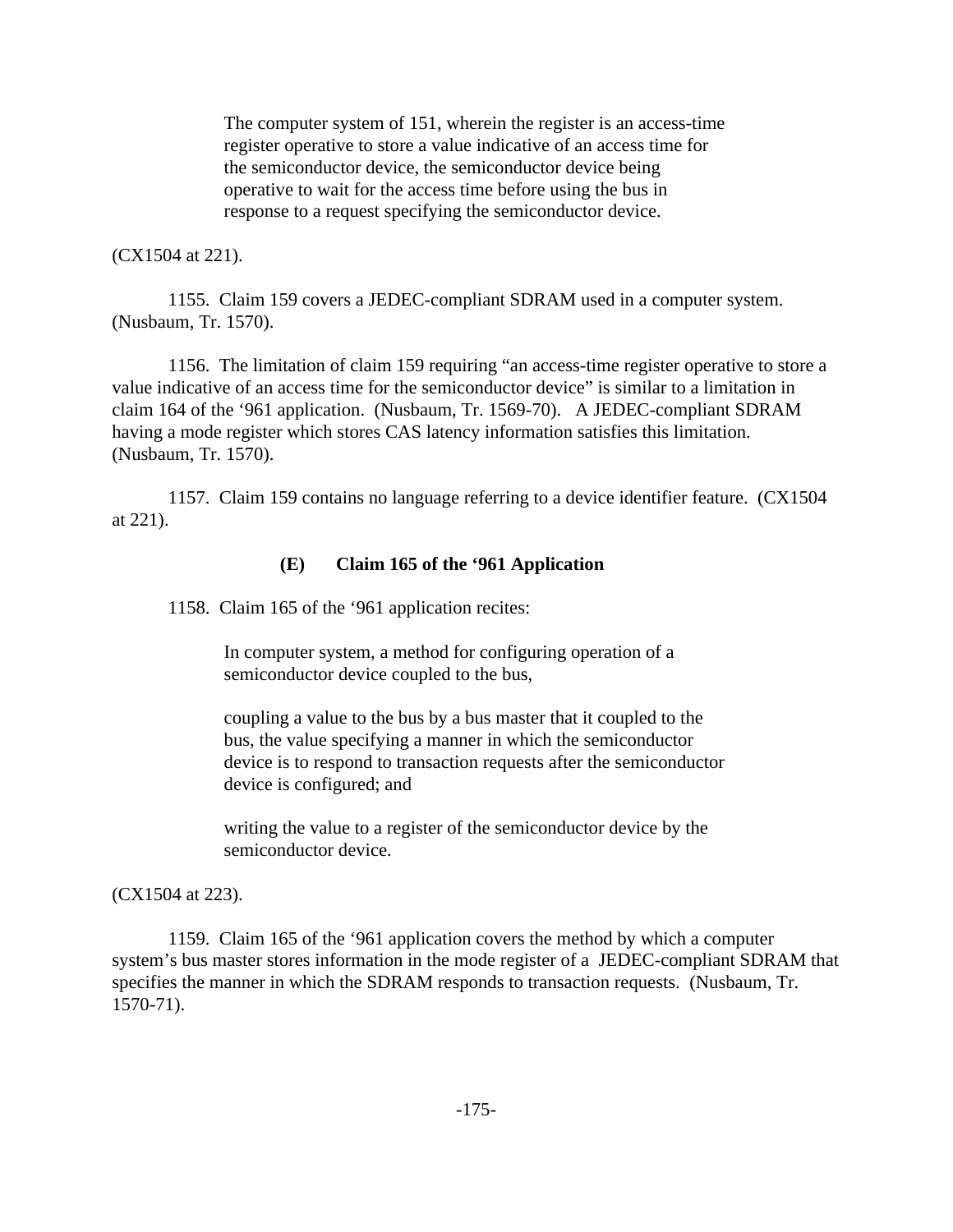1160. A reasonable engineer could conclude that claim 165 covers the method of storing CAS latency information in the mode register of an SDRAM, as described Release 4 of the JEDEC SDRAM standard. (Jacob, Tr. 5527).

1161. A reasonable engineer would conclude that claim 165 covers the method of programming burst length as described Release 4 of the JEDEC SDRAM standard. (Jacob, Tr. 5527-28).

### **(F) Claim 168 of the '961 Application**

1162. Claim 168 of the '961 Application recites:

The method of claim 165, wherein the value specifies value specifies [sic] an access time for the semiconductor device, the method comprising the further step of the semiconductor device waiting for the access time before using the bus to respond to a transaction request that specifies the semiconductor device.

(CX1504 at 224).

1163. Claim 168 covers the method used with a JEDEC-complaint SDRAM of programming the CAS latency value in the SDRAM's mode register and having the SDRAM wait the CAS latency period before using the bus. (Nusbaum, Tr. 1571-72).

## **2. The Rambus '490 Patent Application Contained Claims Covering JEDEC-Compliant SDRAM.**

1164. Rambus patent application no. 08/469,490 (the '490 application) contained claims covering, or that a reasonable engineer could interpret as covering, a JEDECcompliant SDRAM, the use of such an SDRAM, and a computer system incorporating a JEDEC-compliant SDRAM. (Nusbaum, Tr. 1573-1578; Jacob, Tr. 5528-32).

1165. Rambus filed the '490 application on June 6, 1995. (CX1504 at 246; Nusbaum, Tr. 1572). The '490 application is a continuation of the '961 application. (Nusbaum, Tr. 1572). Rambus filed claims 183-185 in the '490 application on June 23, 1995. (CX1504 at 258-271; Nusbaum, Tr. 1572-73).

### **(A) Claim 183 of the '490 Application**

1166. Claim 183 of the '490 patent recites: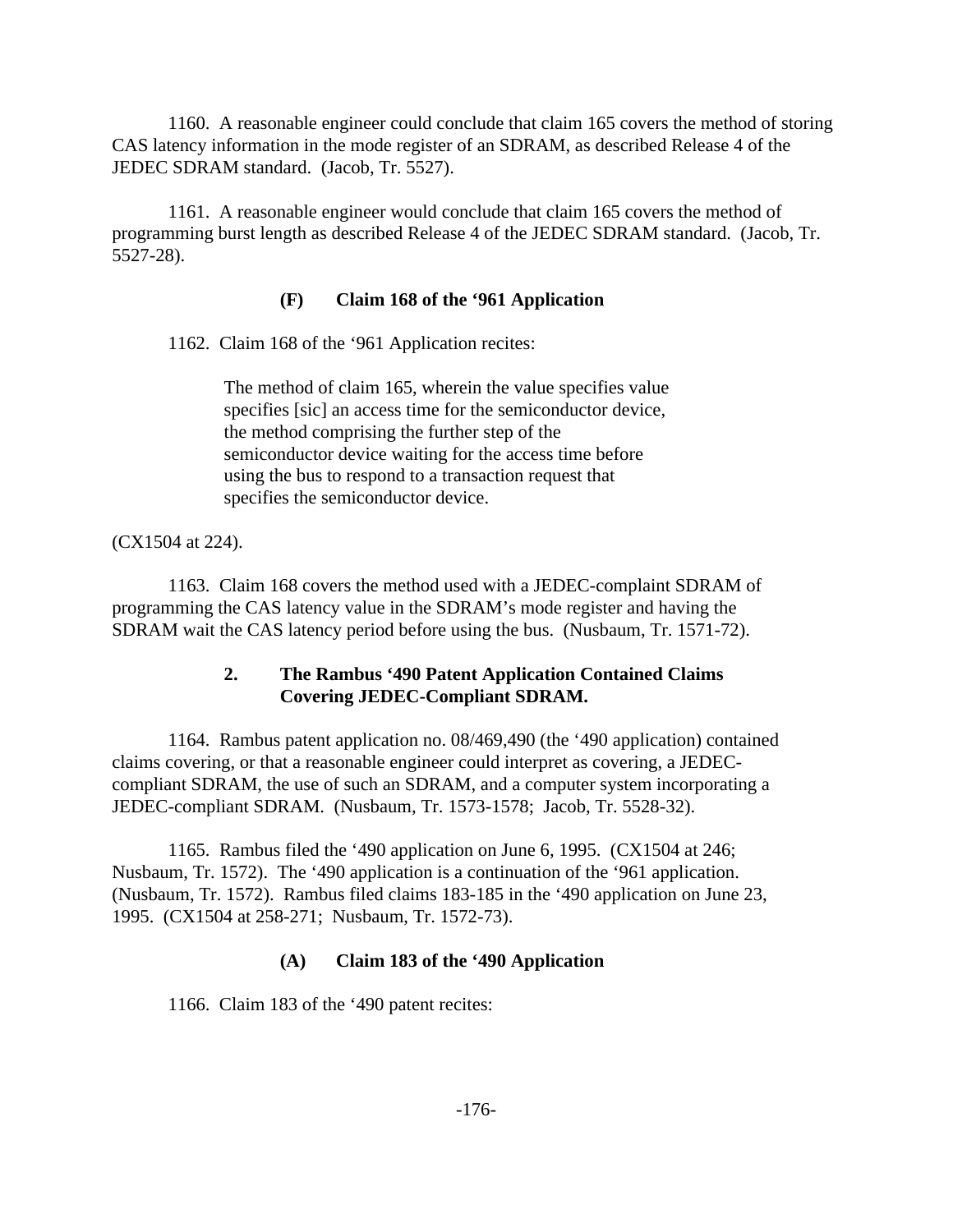[1] A computer system comprising: a bus; a semiconductor device coupled to the bus,

[2] the semiconductor device comprising an access-time register operative to store a value indicative of an access time for the semiconductor device;

[3] a bus master coupled to the bus, the bus master transmitting the value to the semiconductor device via the bus, the semiconductor device storing the value in the access-time register,

[4] the semiconductor device thereafter being operative to wait for the access time before using the bus in response to a request specifying the semiconductor device.

## (CX1504 at 264-65) (numbering added).

1167. Claim 183 covers a computer system incorporating a JEDEC-compliant SDRAM having programmable CAS latency. (Nusbaum, Tr. 1580-81). A reasonable engineer could construe claim 183 of the '490 patent to cover a computer system using a JEDEC-compliant SDRAM. (Jacob, Tr. 5528-30).

1168. A JEDEC-compliant SDRAM operates in a computer system having a bus. Therefore a computer system incorporating a JEDEC-compliant SDRAM satisfies element [1] of claim 183. (JX56 at 164; Jacob, Tr. 5529).

1169. A JEDEC-compliant SDRAM has a mode register which stores CAS latency (access time) information. Therefore a computer system incorporating a JEDECcompliant SDRAM satisfies element [2] of claim 183. (JX56 at 114; Jacob, Tr. 5529).

1170. A JEDEC-compliant SDRAM has a mode register which stores CAS latency (access time) information which it receives from a bus master over the bus. Therefore a computer system incorporating a JEDEC-compliant SDRAM satisfies element [3] of claim 183. (JX56 at 114; Jacob, Tr. 5529-30).

1171. A JEDEC-compliant SDRAM waits for the CAS latency time before using the bus in response to a read request. Therefore a computer system incorporating a JEDEC-compliant SDRAM satisfies element [4] of claim 183. (JX56 at 114; Jacob, Tr. 5530).

1172. Claim 183 contains no limitation requiring a device identification feature.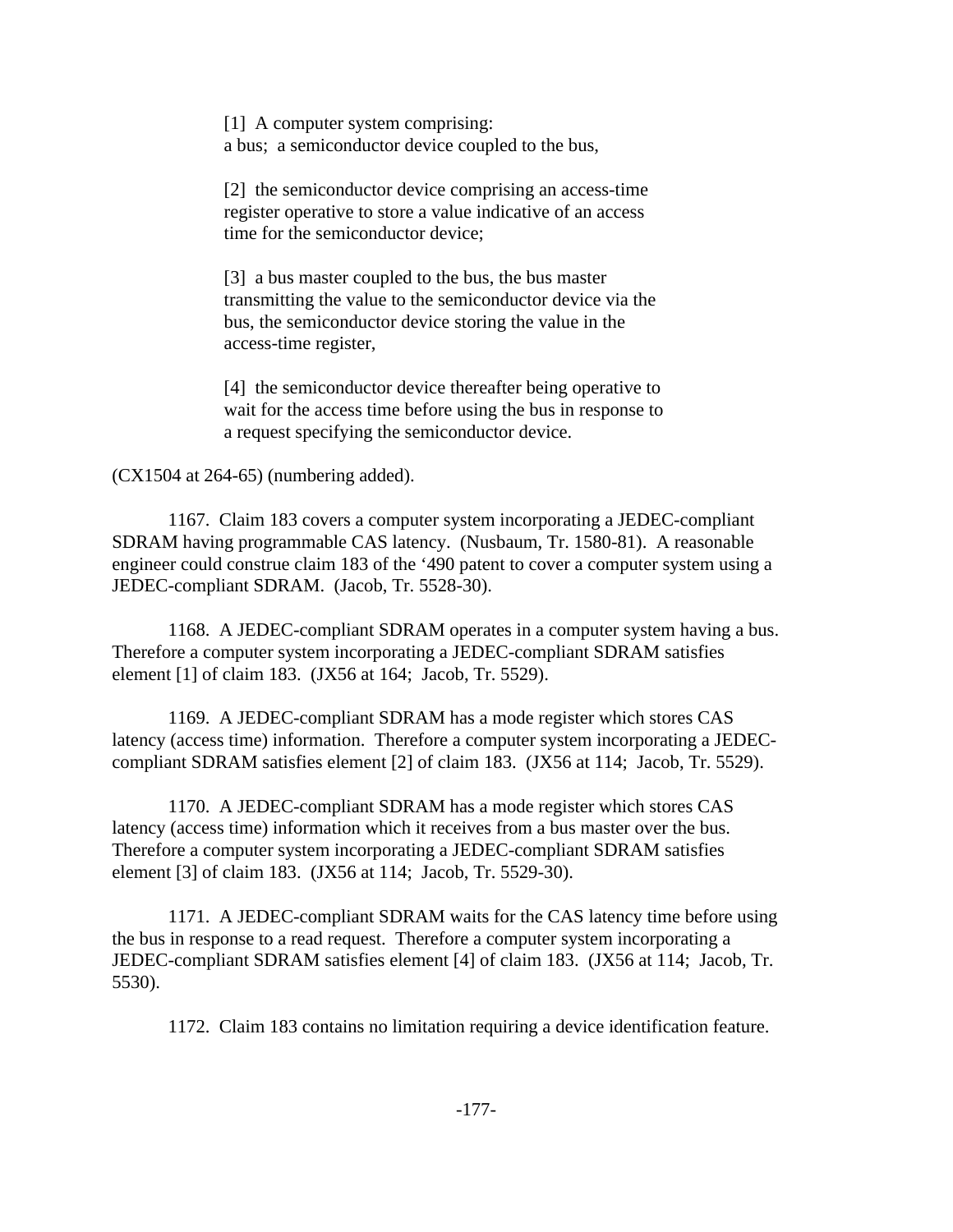(CX1504 at 264-65; Nusbaum, Tr. 1575-77; Jacob, Tr. 5530-31).

## **(B) Claim 184 of the '490 Application**

1173. Claim 184 of the '490 application recites:

[1] A semiconductor device having an access time that is programable, comprising:

[2] at least one pin for coupling the semiconductor device to a bus; and

[3] at least one access-time register operative to store a value indicative of the access time for the semiconductor device, wherein the value is received by the memory device from the bus, the semiconductor device storing the value in the access-time register,

[4] the semiconductor device thereafter being operative to wait for the access time before using the bus in response to a request specifying the semiconductor device.

(CX1504 at 265) (numbering added).

1174. An SDRAM compliant with Release 4 of the JEDEC SDRAM standard (JX56) contains each limitation of claim 184 of the '490 application. (Nusbaum, Tr. 1574-75). A reasonable engineer could construe claim 184 to cover the programmable CAS latency feature of an SDRAM compliant with Release 4 of the JEDEC SDRAM standard. (Jacob, Tr. 5531).

1175. A JEDEC-compliant SDRAM is a semiconductor device having an access time, CAS latency, that is programable. Therefore, it satisfies element [1] of claim 184. (JX56 at 114; (Nusbaum, Tr. 1574; Jacob, Tr. 5531).

1176. A JEDEC-compliant SDRAM has pins for connecting to the bus. Therefore, it satisfies element [2] of claim 184. (JX56 at 141; Nusbaum, Tr. 1574).

1177. A JEDEC-compliant SDRAM has a mode register which stores a CAS latency value received from the bus. Therefore, it satisfies element [3] of claim 184. (JX56 at 114; Nusbaum, Tr. 1574-75).

1178. The CAS latency (access time) causes a JEDEC-compliant SDRAM to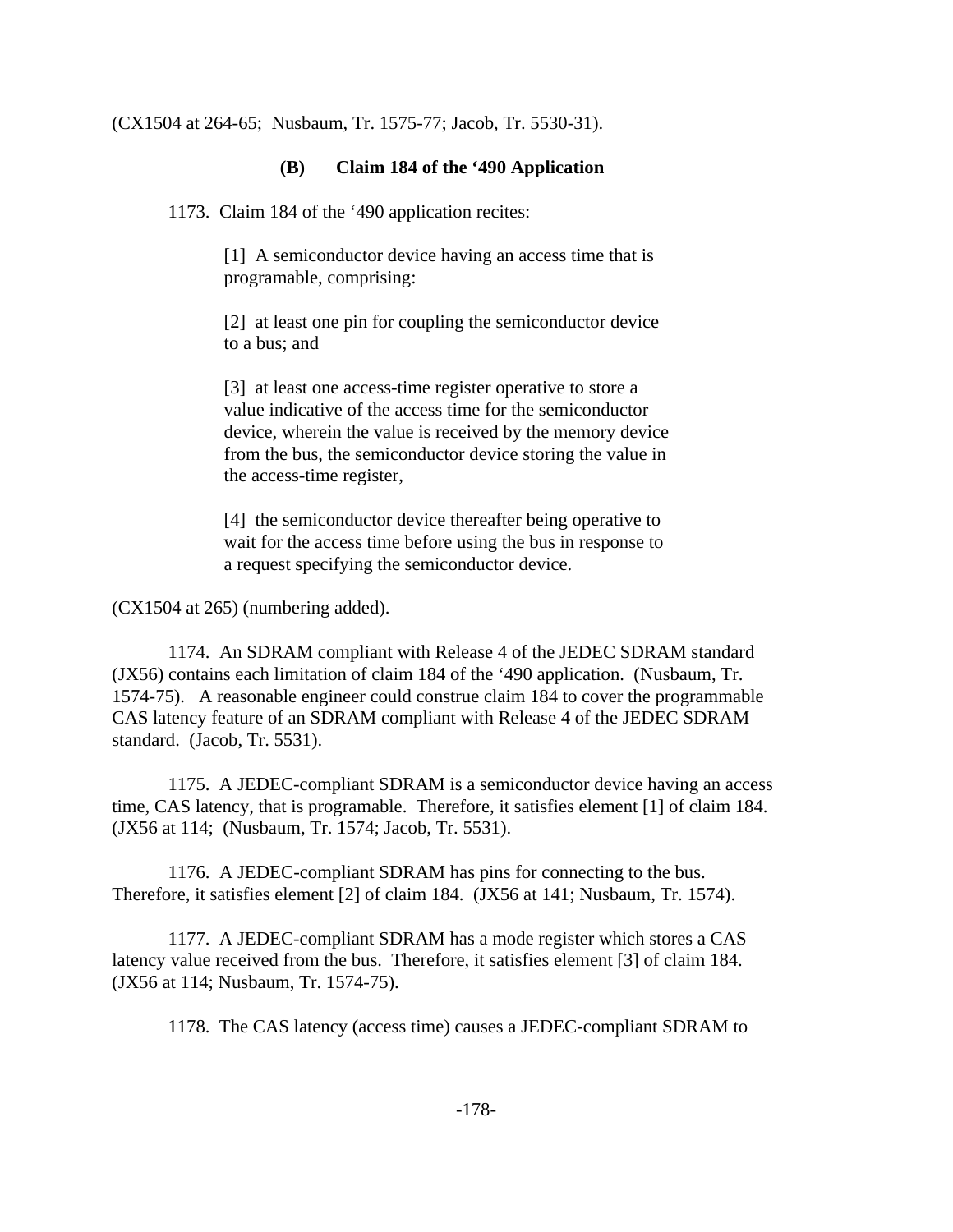wait a specified time before using the bus in response to a read request. Therefore, the SDRAM satisfies element [4] of claim 184. (JX56 at 114; Nusbaum, Tr. 1574-75).

1179. Claim 184 contains no limitation requiring a device identification feature. (CX1504 at 265; Nusbaum, Tr. 1577; Jacob, Tr. 5530-31).

## **(C) Claim 185 of the '490 Application**

1180. Claim 185 of the '490 application recites:

A method for programming an access time of a semiconductor device, comprising:

coupling a value to a bus by a bus master that is coupled to the bus, the value specifying an access time for the semiconductor device;

the semiconductor device receiving the value from the bus;

writing the value to an access-time register of the semiconductor device; and

the semiconductor device thereafter responding to transaction request that specify the semiconductor device by waiting the access time before using the bus.

(CX1504 at 265-66).

1181. Claim 185 covers the method of programming the CAS latency value in the mode register of a JEDEC-compliant SDRAM that is inherent in the operation of the SDRAM. Therefore, claim 185 cover the use of an SDRAM compliant with Release 4 of the JEDEC SDRAM standard. (Nusbaum, Tr. 1576-77). A reasonable engineer could construe claim 185 to cover the use of the programmable CAS latency feature of a JEDEC-compliant SDRAM. (Jacob, Tr. 5531-32).

1182. Claim 185 contains no limitation requiring a device identification feature. (CX1504 at 265-66; Nusbaum, Tr. 1576-77; Jacob, Tr. 5530-31).

# **3. The Rambus '692 Patent Application Contained Claims Covering A Phase-Lock Loop Incorporated Into JEDEC-Compliant SDRAM.**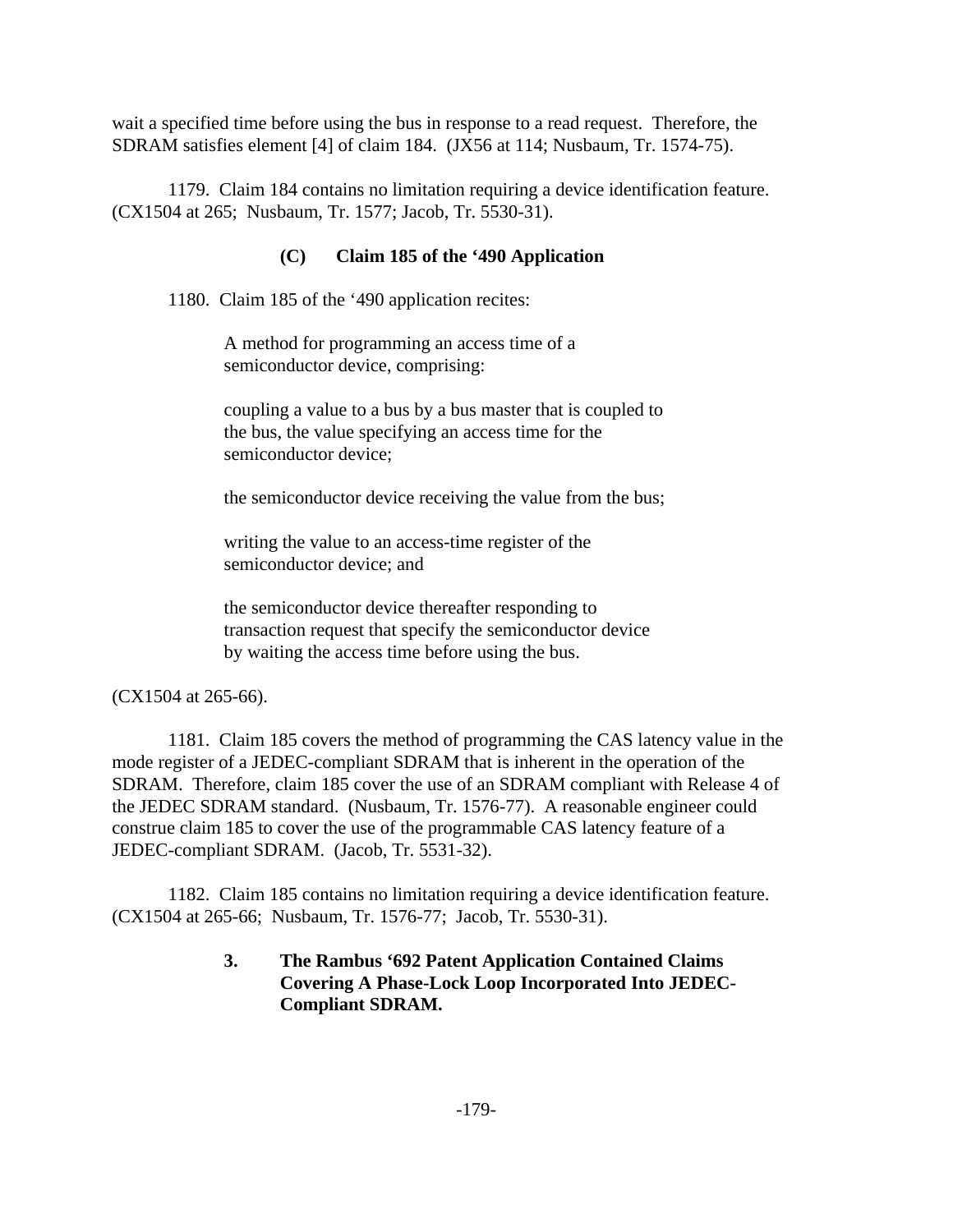1183. Rambus patent application 07/847,692 (the '692 application) contained claims covering, or that a reasonable engineer could interpret as covering, a phase lock loop (PLL) incorporated into a JEDEC-complaint SDRAM. (Nusbaum, Tr. 1582-95; Jacob, Tr. 5533-41).

1184. Rambus filed the '692 application in the PTO on March 5, 1992 as a divisional application of the '898 application. (CX1502-177; Nusbaum, Tr. 1582). As filed, the '692 application contained claims 73-81 of the original 150 claims submitted with the '898 parent patent application. (CX1502 at 194; Nusbaum, Tr. 1583). However, on June 28, 1993, Rambus filed a Preliminary Amendment in which it canceled claims 73-81 and added new claims 151-165. (CX1504 at 205-213; Nusbaum, Tr. 1584).

### **(A) Claim 151 of the '692 Application**

1185. Claim 151 of the '692 application, as submitted on June 28, 1993, recited:

[1] A memory device residing on a single substrate, comprising:

[2] (A) a memory array for storing data at addresses;

[3] (B) a clock signal receiving circuit coupled to receive an external clock signal for generating a local clock signal for performing memory operations with respect to the memory array;

[4] (C) a phase locked loop (PLL) coupled to the clock signal receiving circuit and the memory array for providing a variable delay to the local clock signal such that the delayed local clock signal is synchronized with the external clock signal received by the clock signal receiving circuit.

(CX1502 at 208) (numbering added).

1186. On September 14, 1994, NEC Corporation made a proposal to JEDEC Committee 42.3 that the SDRAM standard incorporate an on-chip PLL. (JX0021 at 1, 91). The proposal demonstrates the use of a PLL on an SDRAM chip to synchronize an external clock (indicated as CLK) and the internal clock (indicated as ICLK). (JX0021 at 91; Nusbaum, Tr. 1587-88; Jacob, Tr. 5533-34).

1187. A JEDEC-compliant SDRAM that incorporated the NEC on-chip PLL proposal would contain each limitation of claim 151 of the '692 application as set forth in the June 23, 1993 amendment. (Nusbaum, Tr. 1589-93). A reasonable engineer could construe the June 1993 version of claim 151 to cover a JEDEC-compliant SDRAM including a PLL circuit as set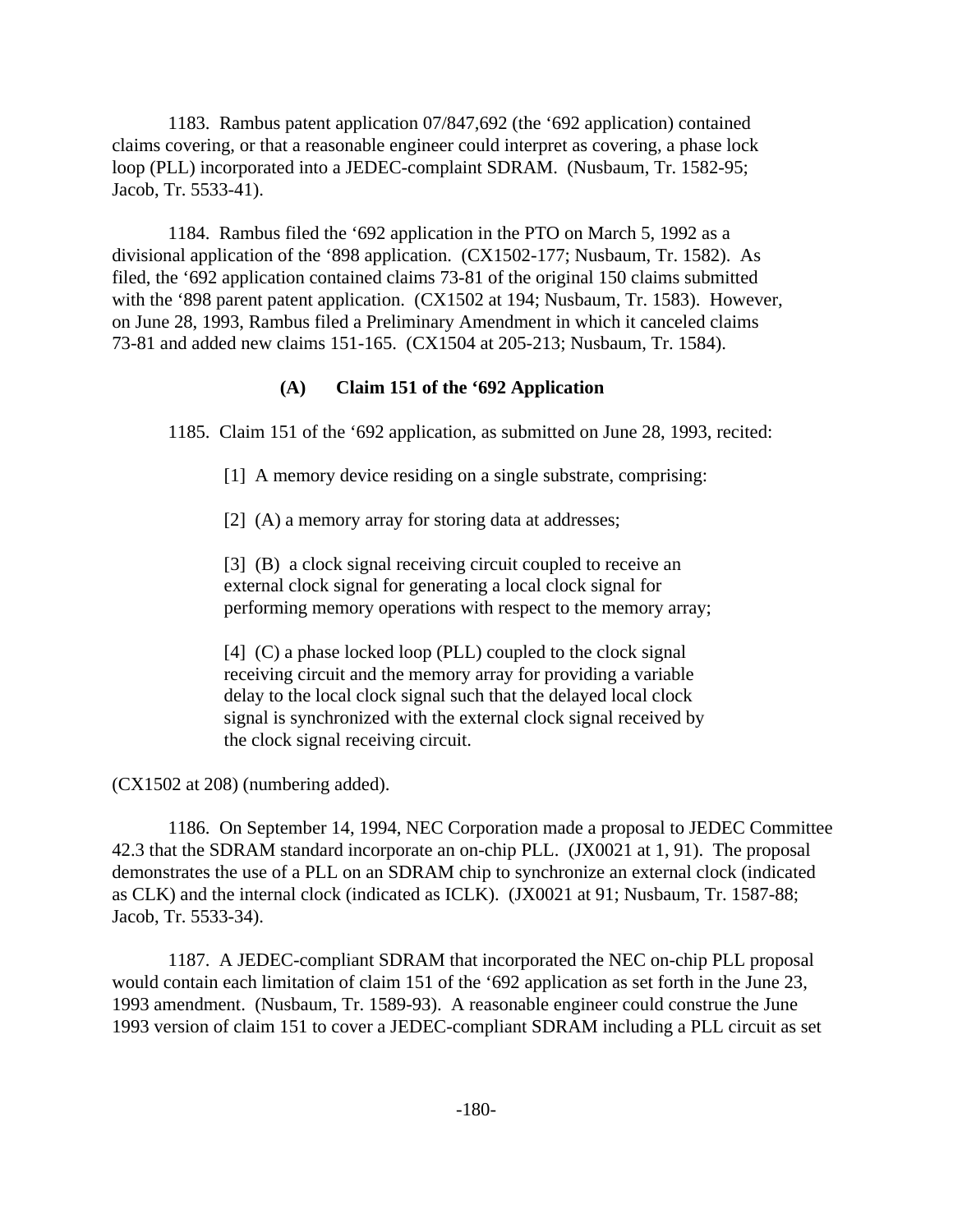forth in the September 1994 NEC proposal. (Jacob, Tr. 5535).

1188. A JEDEC-compliant SDRAM is a memory device residing on a single substrate. Therefore it satisfies element [1] of claim 151. (Jacob, Tr. 5536; Nusbaum, Tr. 1590).

1189. A JEDEC-compliant SDRAM includes a memory array for storing data at addresses. Therefore, it satisfies element [2] of claim 151. (Jacob, Tr. 5536-37; Nusbaum, Tr. 1590).

1190. A JEDEC-compliant SDRAM including a PLL circuit as set forth in the September 1994 NEC proposal will include "a clock signal receiving circuit" as indicated by the triangle labeled "receiver" in the proposal. The receiver circuit generates a local, internal clock signal, ICLK. (JX0021 at 91; Jacob, Tr. 5537-38). The local clock signal is coupled to the memory array through the output driver that drives data onto the bus, thereby performing memory operations. (JX0021 at 91; Jacob, Tr. 5538). Therefore, a JEDEC-compliant SDRAM including a PLL circuit as set forth in the September 1994 NEC proposal satisfies element [3] of claim 151. (Jacob, Tr. 5538; Nusbaum, Tr. 1590-91).

1191. A JEDEC-compliant SDRAM including a PLL circuit as set forth in the September 1994 NEC proposal will include a PLL which is coupled to the clock signal and to the memory array through the output driver. The PLL delays the local clock signal in order to synchronize it with the external clock signal. Therefore, an SDRAM including the PLL proposal satisfies element [4] of claim 151. (JX0021 at 91; Jacob, Tr. 5538-39; Nusbaum, Tr. 1591-92).

1192. On October 23, 1995, Rambus submitted an amendment to the PTO making minor changes to claim 151, including adding a limitation to the end of claim 151 reciting "wherein the memory array, the clock signal receiving circuit and the PLL all reside on a single semiconductor substrate." (CX1502 at 233-34; Nusbaum, Tr. 1585-86). The amendments to claim 151 did not significantly change the meaning of the claim. (Jacob, Tr. 5540-41; Nusbaum, Tr. 1593).

1193. A JEDEC-compliant SDRAM that incorporated the September 1994 NEC onchip PLL proposal would contain each limitation of claim 151 of the '692 application as set forth in the October 23, 1995 amendment. (Nusbaum, Tr. 1589-92). An engineer could reasonably construe the October 1995 version of claim 151 to cover a JEDEC-compliant SDRAM including a PLL circuit as set forth in the September 1994 NEC proposal. (Jacob, Tr. 5540-41).

# **(B) Claim 152 of the '692 Application**

1194. Rambus submitted claim 152 of the '692 application to the PTO on June 23,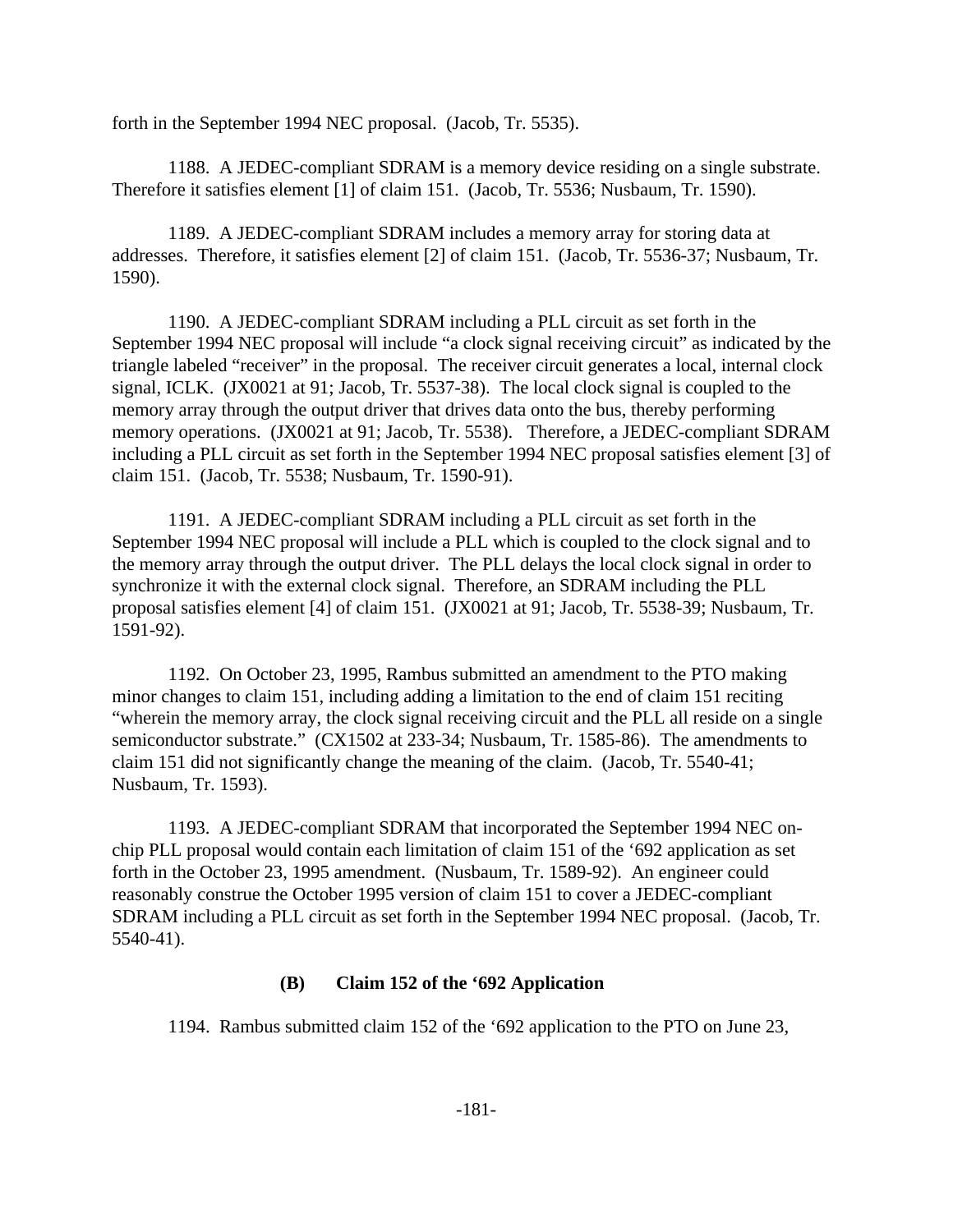1993. Claim 152, which is dependent on claim 151 adds the limitation that "the memory array is a dynamic random access memory (DRAM)." (CX1502 at 208).

1195. Because a JEDEC-compliant SDRAM is a DRAM, claim 152 covers an SDRAM incorporating the NEC on-chip PLL proposal. (Nusbaum, Tr. 1592).

# **(C) Claim 166 and 167 of the '692 Application**

1196. In the October 23, 1995 amendment, Rambus added claims 166 and 167 to the '692 application. (CX1502 at 233-34). Claim 166 recites "a computer system, comprising: (A) a bus; (B) a bus master coupled to the bus" and a "memory device" having the same features as recited in claim 151 of the '692 application. (CX1502 at 234).

1197. Claim 167 is dependent on claim 166. Claim 167 requires that the memory array be "a dynamic random access memory (DRAM)." (CX1502 at 235).

1198. Claims 166 and 167 cover a computer system using a JEDEC-compliant SDRAM incorporating the September 1994 NEC on-chip PLL proposal. (Nusbaum, Tr. 1593-1594).

# **4. The Rambus '646 Patent Application Contained Claims Covering A JEDEC-Compliant SDRAM Incorporating A Proposed Dual-Edge Clocking Feature.**

1199. Rambus patent application 08/222,646 (the '646 application) contained claims that covered a JEDEC-compliant SDRAM incorporating a proposed dual-edged clocking feature. (Nusbaum, Tr. 1595-1603; Jacob, Tr. 5549-50).

1200. A proposal for a dual-edged clocking scheme appears in JEDEC 42.3 Committee minutes from May 1992. (CX0034 at 32; Jacob, Tr. 5542-43).

1201. The minutes of the December 6, 1995 JEDEC 42.3 Committee meeting report the results of a "SDRAM Feature Survey Ballot." (JX0028 at 1, 35, 45). Under the heading "Issues with Mixed Support," the minutes list "Using both edges of the clock for sampling inputs." (JX0028 at 35). This is a reference to dual-edged clocking. (Jacob, Tr. 5543-44). The minutes also report the results of voting on the question, "Does your company believe that future generations of SDRAM could benefit from BOTH edges of the clock for sampling input?" (JX0028 at 45).

1202. At a March 20, 1996 meeting of JEDEC Committee 42.3, Samsung Corporation made a presentation entitled "Future SDRAM." (JX0031 at 68-72). The "Proposed Clocking Scheme" of the presentation included the feature "Data in sampled at both edge [sic] of Clock into memory." (JX0031 at 71). This is a reference to dual-edged clocking. (Jacob, Tr. 5554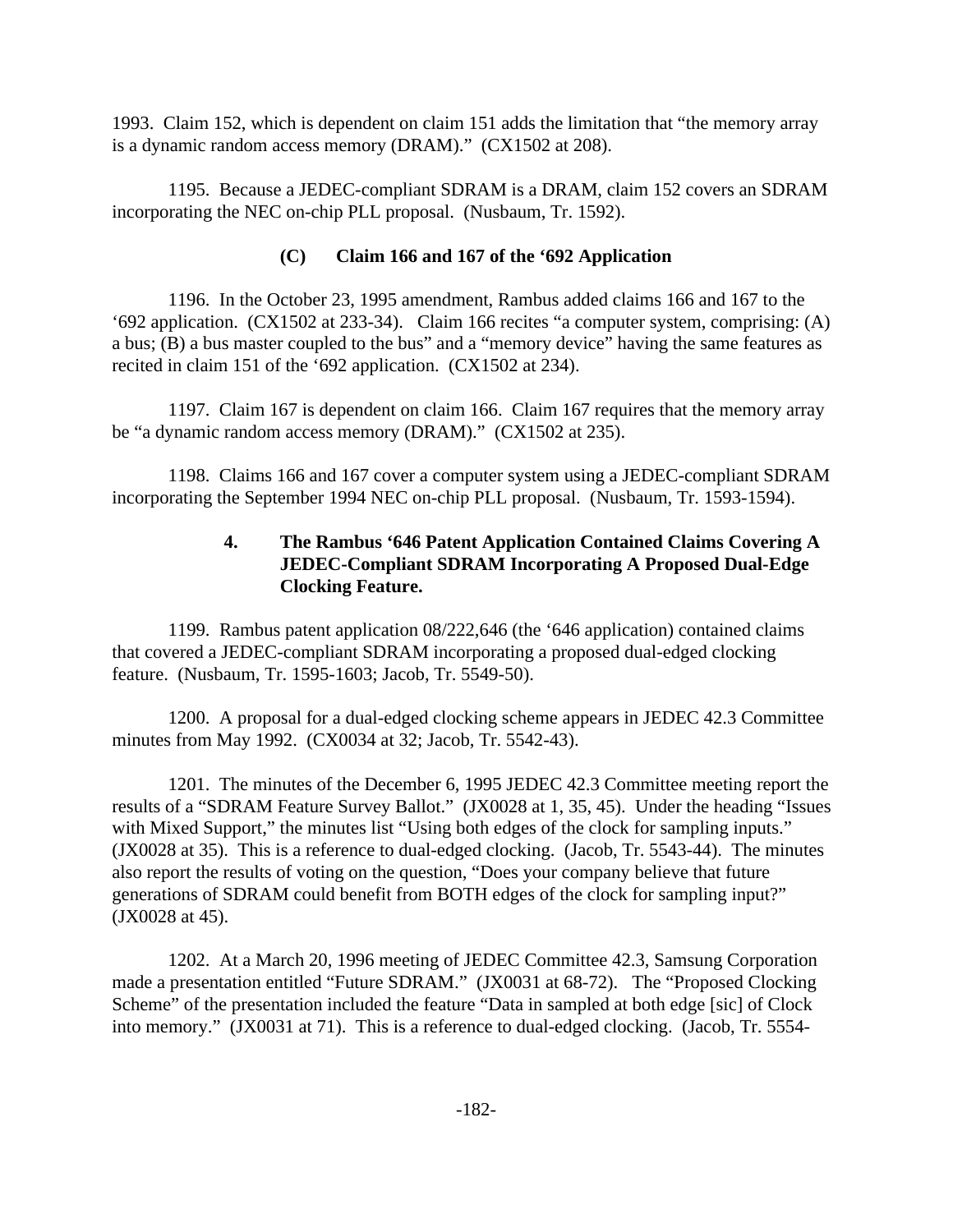45).

1203. The May 1992, December 1995 and March 1996 proposals for dual edge clocking require controlling memory operations (read and write operations) in an SDRAM, in response to both the rising edge and the falling edge of a clock signal. (Nusbaum, Tr. 1595-96).

1204. Rambus filed the '646 application on March 31, 1994. The '646 application is a continuation of application number 07/954,945, which is a continuation of the '898 application. (CX1493 at 002; Nusbaum, Tr. 1596).

1205. On September 6, 1994, Rambus filed a preliminary amendment in the '646 application that canceled the original claims and added new claims 151 and 152, among others. (CX1493 at 183-201; Nusbaum, Tr. 1597).

### **(A) Claim 151 of the '646 Application**

1206. Claim 151 of the '646 application, as submitted to the PTO on September 6, 1994, recites:

> [1] A dynamic random access memory (DRAM) capable of being coupled to a bus, the DRAM comprising:

[2] a first circuit for providing a clock signal;

[3] a conductor for coupling the DRAM to a bus; and

[4] a receiver circuit coupled to the conductor and the first circuit, the receiver circuit for latching information received from the conductor in response to a rising edge of the clock signal and a falling edge of the clock signal.

(CX1493 at 184-85) (numbering added).

1207. Claim 151 of the '646 application covers a JEDEC-compliant SDRAM incorporating the dual edge clocking proposals made to JEDEC in May 1992, December 1995, March 1996. (Nusbaum, Tr. 1595-1603; Jacob, Tr. 5549-50).

1208. An SDRAM is coupled to a bus. Therefore, a JEDEC-compliant SDRAM that incorporated the dual-edge clocking feature proposed in March 96 would satisfy element [1] of claim 151 of the '646 application. (Nusbaum, Tr. 1602; Jacob, Tr. 5550-51). A JEDECcompliant SDRAM that incorporated the dual-edge clocking feature proposed in May 1992 or December 1995 would also satisfy element [1]. (Nusbaum, Tr. 1598, 1602, 1617; Jacob, Tr.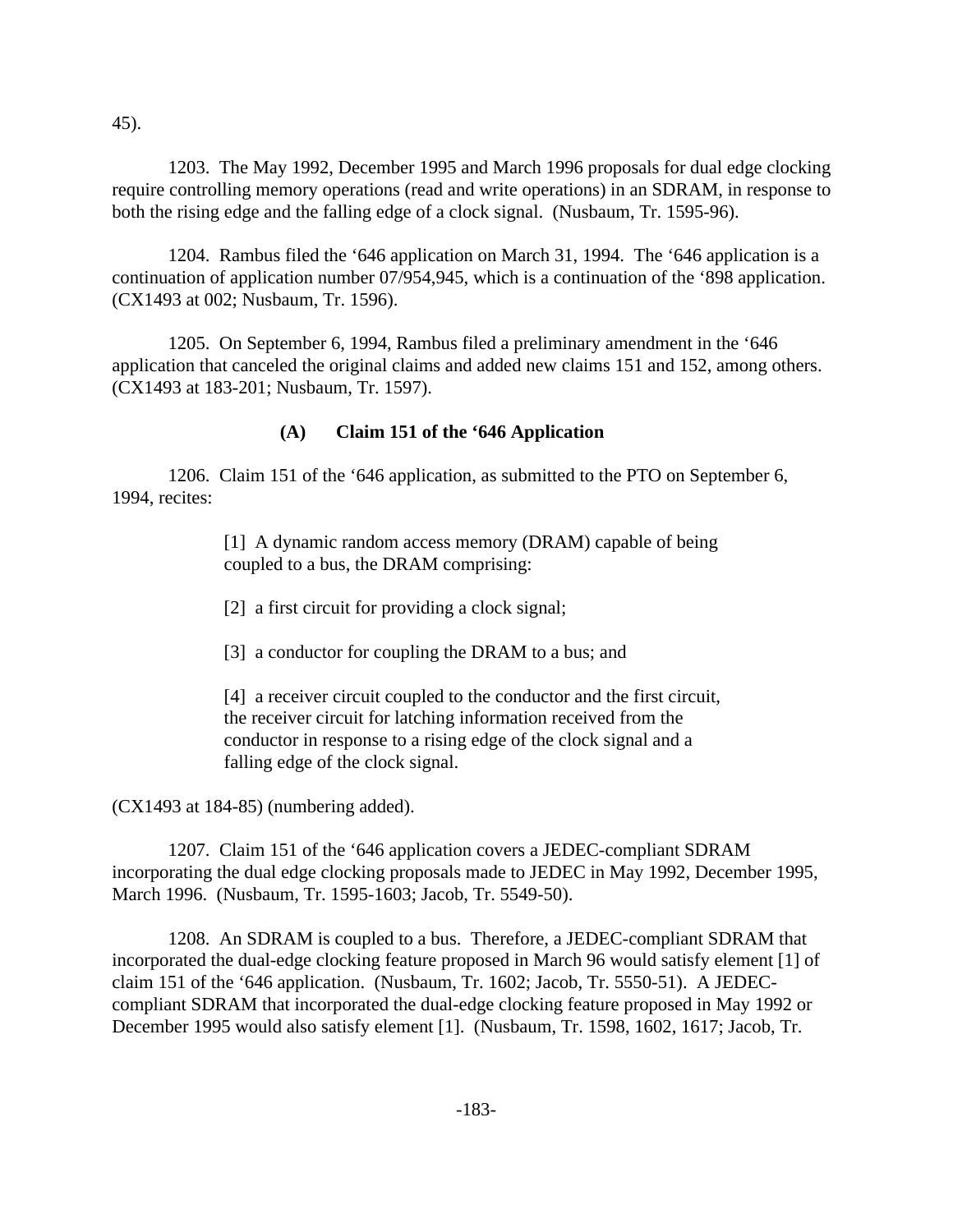5550-51).

1209. An SDRAM receives an external clock signal through a circuit that provides an internal clock signal. Therefore, a JEDEC-compliant SDRAM that incorporated the dual-edge clocking feature proposed in March 96 would satisfy element [2] of claim 151 of the '646 application. (Nusbaum, Tr. 1602; Jacob, Tr. 5551). A JEDEC-compliant SDRAM that incorporated the dual-edge clocking feature proposed in May 1992 or December 1995 would also satisfy element [2]. (Nusbaum, Tr. 1598, 1602, 1617; Jacob, Tr. 5551-52).

1210. An SDRAM will have pins that couple it a bus. Therefore, a JEDEC-compliant SDRAM that incorporated the dual-edge clocking feature proposed in March 96 would satisfy element [3] of claim 151 of the '646 application. (Nusbaum, Tr. 1602; Jacob, Tr. 5551). A JEDEC-compliant SDRAM that incorporated the dual-edge clocking feature proposed in May 1992 or December 1995 would also satisfy element [3]. (Nusbaum, Tr. 1598, 1602, 1617; Jacob, Tr. 5551-54).

1211. An SDRAM that samples input data in response to the rising and falling edges of a clock signal must have a receiver circuit that latches data in response to the rising and falling edges of a clock signal. Therefore, a JEDEC-compliant SDRAM that incorporated the dualedge clocking feature proposed in March 96 would satisfy element [4] of claim 151 of the '646 application. (Nusbaum, Tr. 1602-03; Jacob, Tr. 5551). A JEDEC-compliant SDRAM that incorporated the dual-edge clocking feature proposed in May 1992 or December 1995 would also satisfy element [4]. (Nusbaum, Tr. 1598, 1602-03, 1617; Jacob, Tr. 5554-55).

#### **(B) Claim 152 of the '646 Application**

1212. Claim 152 of the '646 application, as submitted on September 6, 1994, was dependant on claim 151 and added limitations to "a first input receiver" and "a second input receiver". (CX1493 at 185).

1213. On April 21, 1995, Rambus submitted to the PTO an amendment to the '646 application, which made a minor wording change to claim 151 and added the language of claim 151 to claim 152 so that it claim 152 was no longer dependant on claim 151. (CX1493 at 223- 24). Rambus canceled claim 151 on September 14, 1995. (CX1493 at 243). On October 6, 1995, the examiner issued a notice of allowance for the '646 application, which indicated that he had allowed claim 152, among others. (CX1493 at 249).

1214. The '646 application issued as Patent No. 5,513,327 (the '327 patent) to Rambus on April 30, 1996. (CX1494 at 1). Claim 152 of the '646 application issued as claim 1 of the '327 patent. (CX1493 at 223-24; CX1494 at 23).

1215. Claim 152 of the of the '646 application covered the most feasible way to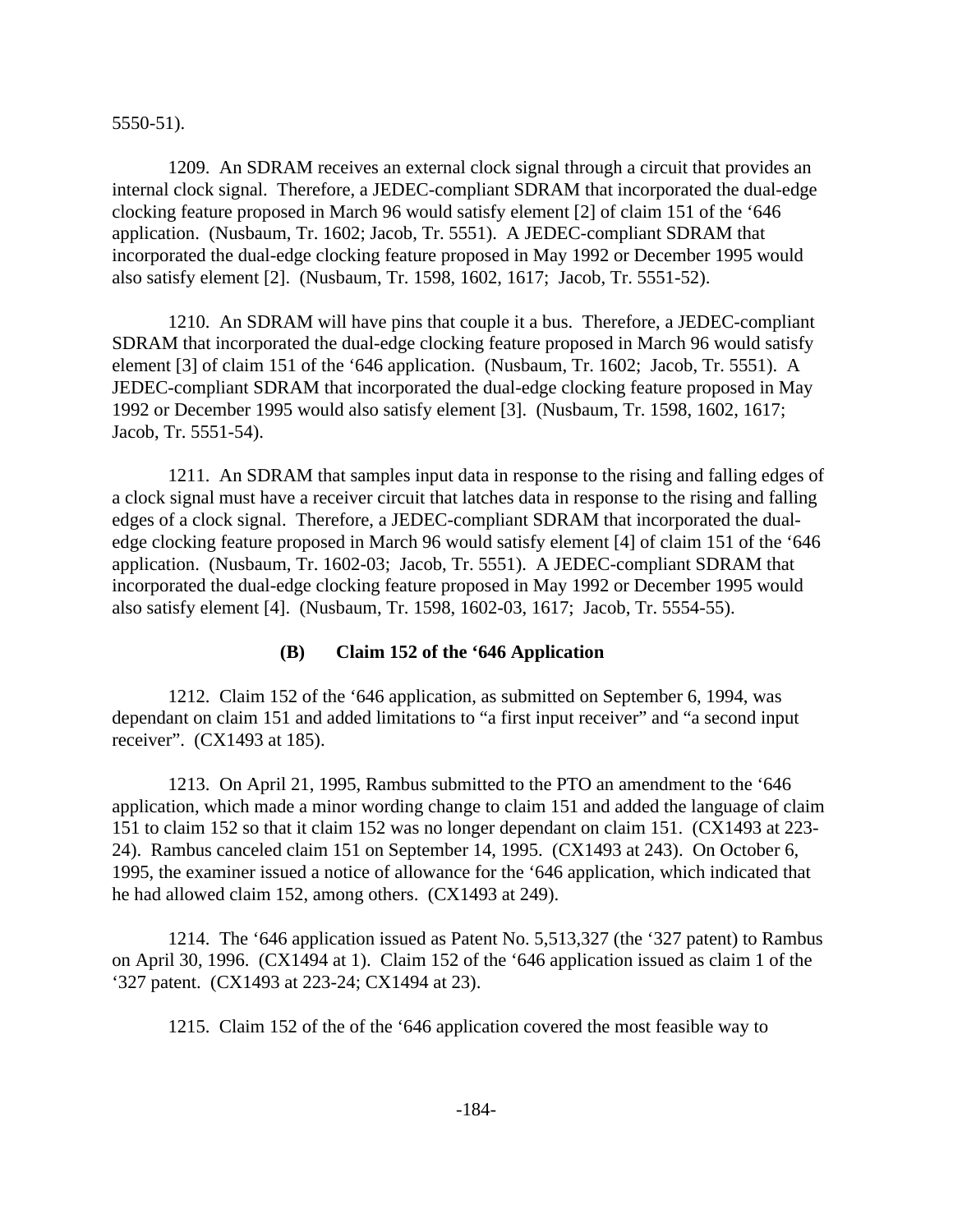implement a JEDEC-compliant SDRAM that incorporated the dual-edged clocking feature proposed in May 1992, December 1995 and March 1996. (Jacob, Tr. 5545-47).

# **5. The Rambus '327 Patent Contains Claims Covering Implementation of A Dual-Edge Clocking Feature in JEDEC-Compliant SDRAM .**

1216. Rambus Patent No. 5,513,327 (the '327 patent) contains claims covering the most feasible way to implement the dual-edged clocking feature proposed to JEDEC in May 1992, December 1995 and March 1996 in a JEDEC-compliant SDRAM. (Jacob, Tr. 5545-49; see CX1244 at 1).

1217. The '327 patent also contains claims covering DDR SDRAM as described in JEDEC Specification JESD 79 (June 2000). (Jacob, Tr. 5550-60).

# **(A) Claim 1 of the '327 Patent Compared to JEDEC Dual-Edged Clocking Proposals**

1218. Claim 1 of the '327 patent recites:

[1] A dynamic random access memory (DRAM), comprising; a first circuit for providing a clock signal;

[2] a conductor for coupling the DRAM to a bus; and a receiver circuit coupled to the conductor and the first circuit,

[3] the receiver circuit for latching information received from the conductor in response to a rising edge of the clock signal and a falling edge of the clock signal,

[4] wherein the receiver circuit comprises:

a first input receiver coupled to the conductor and the first circuit, the first input receiver for latching information provided by the bus via the conductor in response to the rising edge of the clock signal; and

a second input receiver coupled to the conductor and the first circuit, the second input receiver for latching information frm the bus in response to the falling edge of the clock signal.

(CX1494 at 23) (numbering added).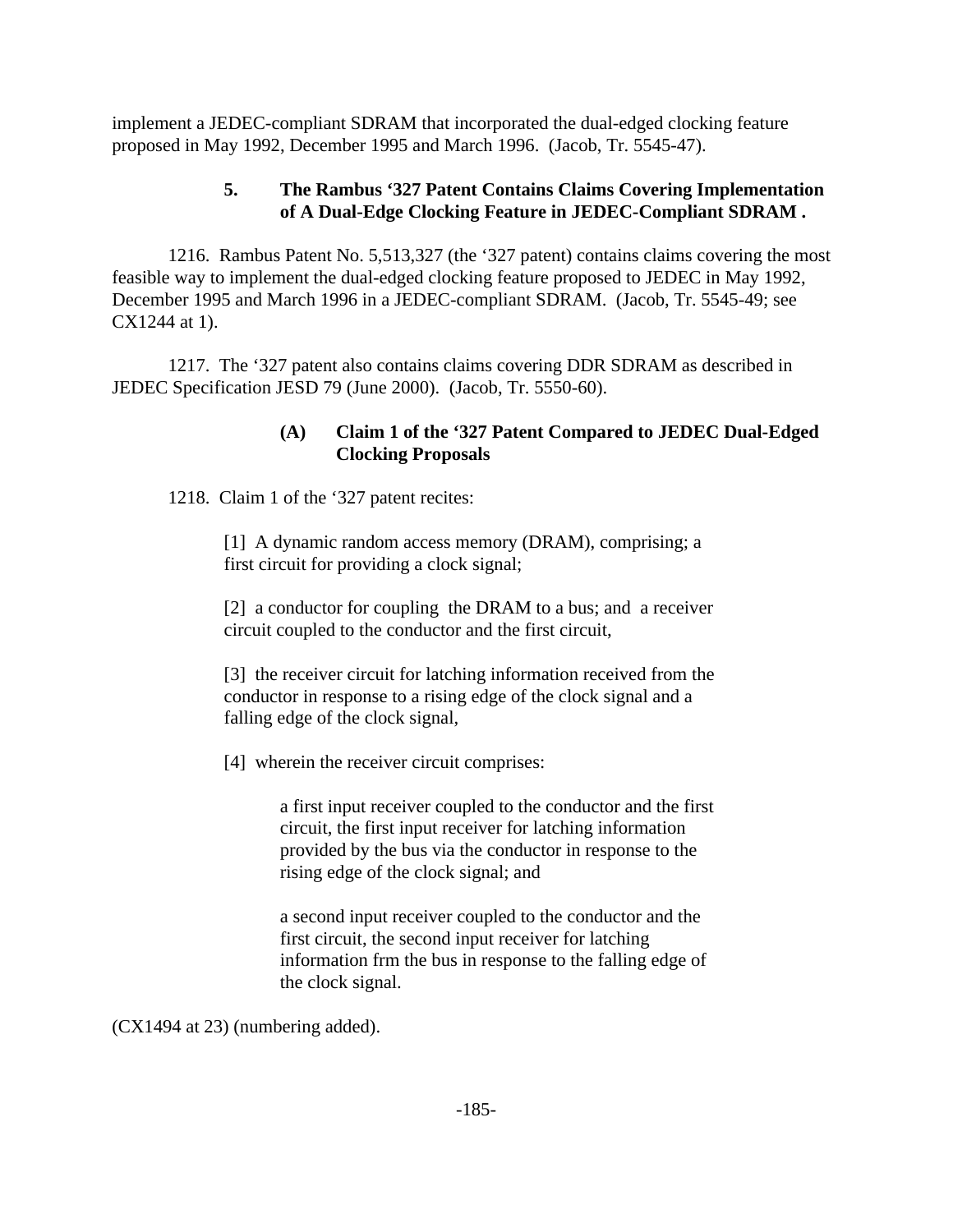1219. An engineer could reasonablely construe claim 1 of the '327 patent to cover a JEDEC-compliant SDRAM that incorporated the dual-edged clocking feature of the May 1992 (CX0034 at 32) and March 1996 (JX0031 at 71) proposals or the December 1995 survey ballot (JX0028 at 35). (Jacob, Tr. 5545).

1220. An SDRAM uses an external clock signal for generating an internal clock signal. Therefore, a JEDEC-compliant SDRAM that incorporated the dual-edge clocking feature proposed in May 1992, December 1995 or March 1996 would satisfy element [1] of claim 1 of the '327 patent. (Jacob, Tr. 5545-46; JX0056 at 124).

1221. An SDRAM uses a pin for connecting to a bus and has a clock pin coupled to a clock receiver circuit. Therefore, a JEDEC-compliant SDRAM that incorporated the dual-edge clocking feature proposed in May 1992, December 1995 or March 1996 would satisfy element [2] of claim 1 of the '327 patent. (Jacob, Tr. 5545-46; JX0056 at 106).

1222. An SDRAM having a dual-edged clocking feature will latch data in response to the rising edge and falling edge of a clock. Therefore, a JEDEC-compliant SDRAM that incorporated the dual-edge clocking feature proposed in May 1992, December 1995 or March 1996 would satisfy element [3] of claim 1 of the '327 patent. (Jacob, Tr. 5546).

1223. The only way for an SDRAM having a dual-edged clocking feature that latches data in response to the rising edge and the falling edge of a clock is to use two receivers, one which latches data in response to a rising edge and one which latches data in response to a falling edge. Therefore, a JEDEC-compliant SDRAM that incorporated the dual-edged clocking feature proposed in May 1992, December 1995 or March 1996 would satisfy element [4] of claim 1 of the '327 patent. (Jacob, Tr. 5546-47).

## **(B) Claim 1 of the '327 Patent Compared to the JEDEC DDR SDRAM Standard**

1224. An engineer could reasonablely construe claim 1 of the '327 patent to cover a DDR SDRAM as described in the JESD 79 specification dated June 2000 (JX57). (Jacob, Tr. 5551-52).

1225. Circuits on DDR SDRAM provide clock signals. Therefore a DDR SDRAM satisfies element [1] of claim 1 of the '327 patent (Jacob, Tr. 5552-53; JX0057 at 8).

1226. A DDR SDRAM includes pins to couple the DRAM to a bus. The DDR SDRAM has a circuit including two input registers that acts as the receiver circuit for data. Therefore a DDR SDRAM satisfies element [2] of claim 1 of the '327 patent (Jacob, Tr. 5552- 53; JX0057 at 8).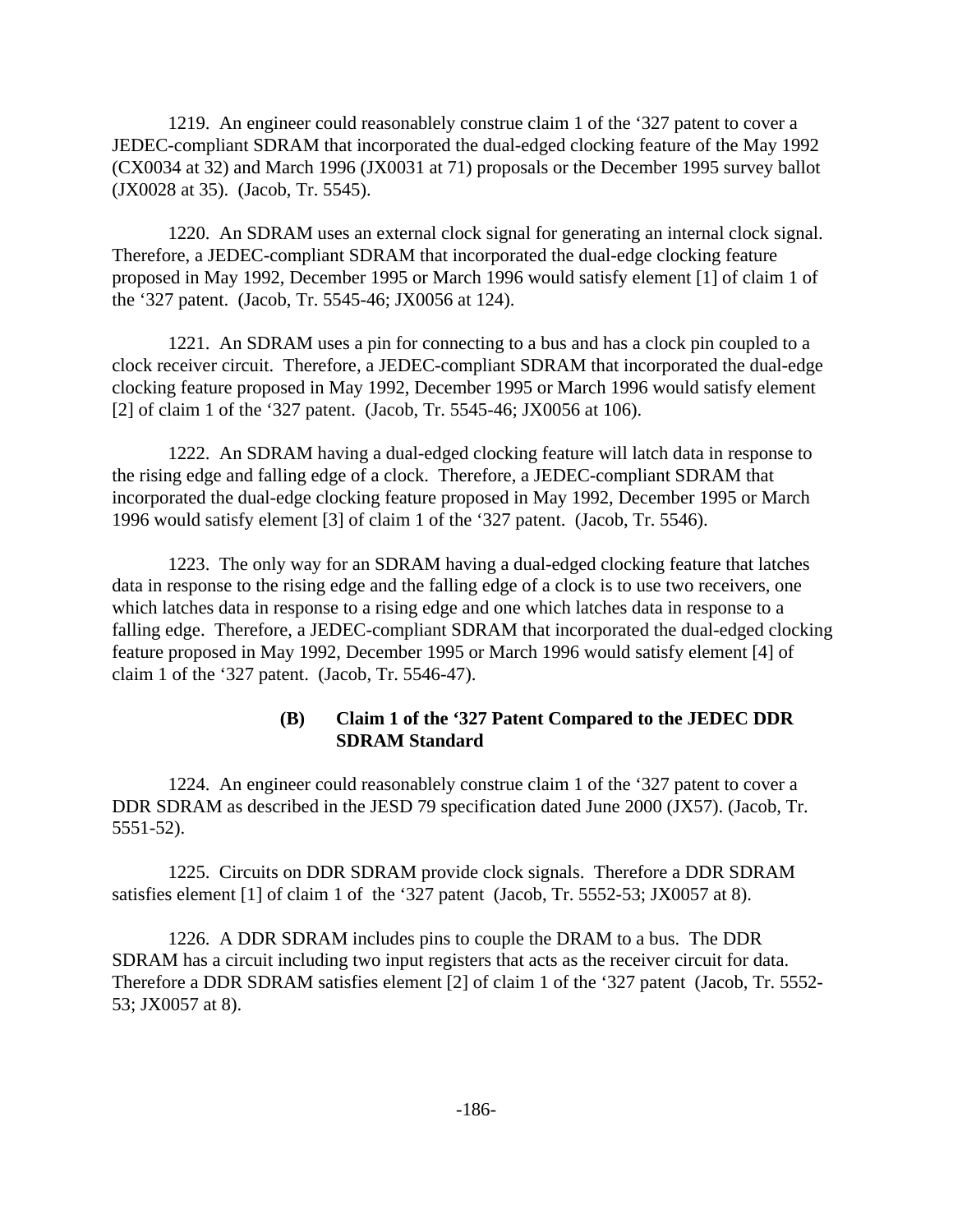1227. A DDR SDRAM will latch data for inputs (writes) in response to the rising edge and falling edge of the data strobe (DQS), which is a clock signal. Therefore a DDR SDRAM satisfies element [3] of claim 1 of the '327 patent (Jacob, Tr. 5553-54; JX0057 at 32).

1228. A DDR SDRAM includes two input registers, which are input receivers, one of which latches data in response to the rising edge of DQS, and one of which latches data in response to the falling edge of (DQS, which is a clock signal. Therefore a DDR SDRAM satisfies element [4] of the '327 patent (Jacob, Tr. 5554-55; JX0057 at 8).

# **(C) Claim 7 of the '327 Patent Compared to JEDEC Dual-Edged Clocking Proposals**

1229. Claim 7 of the '327 patent recites:

[1] A dynamic random access memory (DRAM), comprising;

a first circuit for providing a clock signal;

[2] a conductor for coupling the DRAM to a bus; and

[3] a multiplexer coupled to the first circuit, the multiplexer having an output, a first input, and a second input;

> a first output line coupled to the first input of the multiplexer, wherein the multiplexer couples the first output line to the output of the multiplexer in response to a rising edge of the clock signal; and

> a second output line coupled to the second input of the multiplexer, wherein the multiplexer couples to the second output line to the output of the multiplexer in response to a falling edge of the clock signal.

(CX1494 at 23) (numbering added).

1230. An engineer could reasonablely construe claim 7 of the '327 patent to cover a JEDEC-compliant SDRAM that also incorporated the dual-edged clocking feature of the May 1992 (CX0034 at 32) and March 1996 (JX0031 at 71) proposals or the December 1995 survey ballot (JX0028 at 35). (Jacob, Tr. 5547-48).

1231. An SDRAM uses an external clock signal for generating an internal clock signal. Therefore, a JEDEC-compliant SDRAM that incorporated the dual-edge clocking feature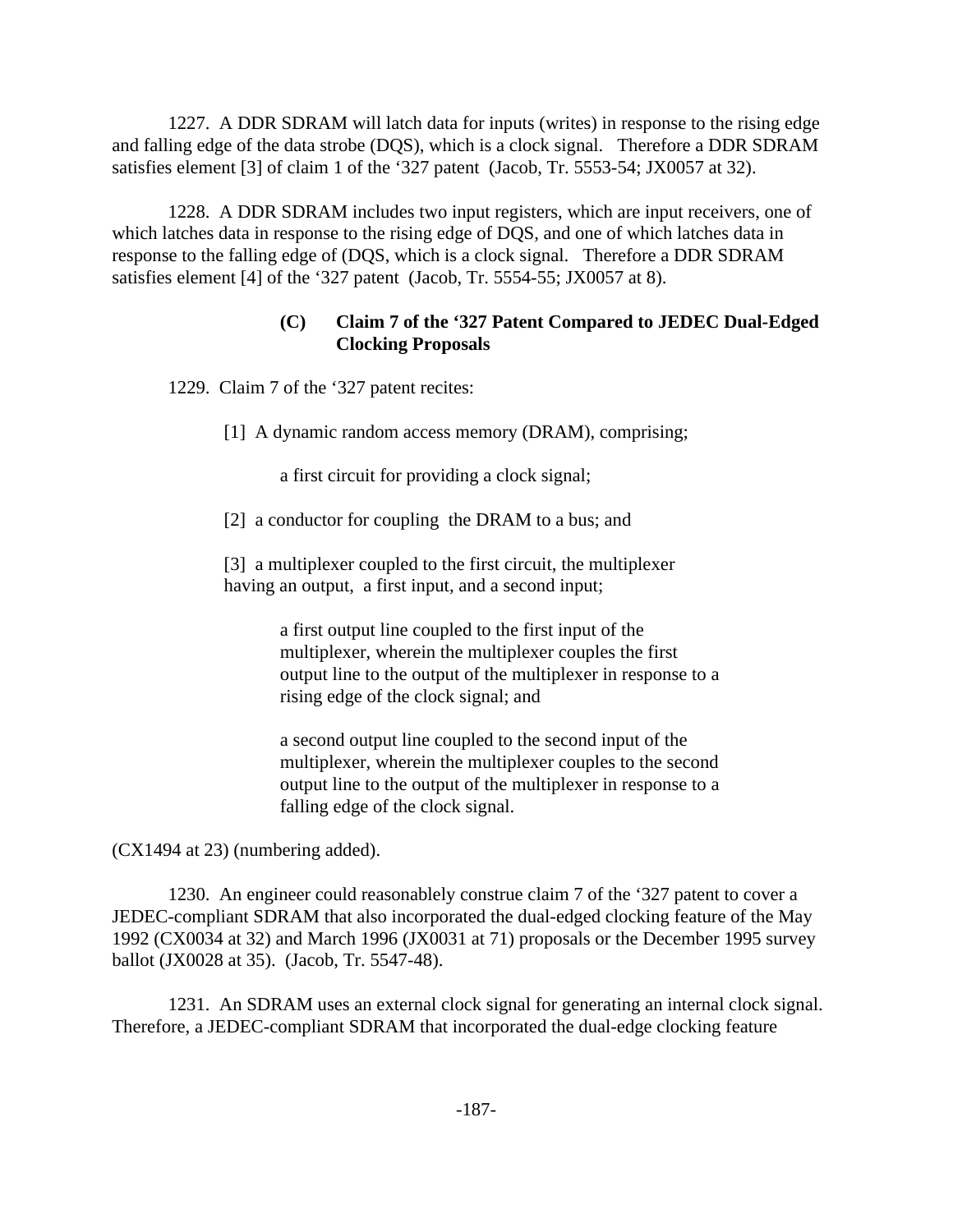proposed in May 1992, December 1995 or March 1996 would satisfy element [1] of claim 7 of the '327 patent. (Jacob, Tr. 5548; JX0056 at 124)).

1232. An SDRAM uses a pin for connecting to a bus. Therefore, a JEDEC-compliant SDRAM that incorporated the dual-edge clocking feature proposed to in May 1992, December 1995 or March 1996 would satisfy element [2] of claim 7 of the '327 patent. (Jacob, Tr. 5548; JX0056 at 106).

1233. The most reasonable way for an SDRAM having a dual-edged clocking feature to output data on the rising and falling edge of a clock signal is to toggle between two output drivers using a multiplexer. Therefore, a JEDEC-compliant SDRAM that used the most reasonable method to incorporate the dual-edge clocking feature proposed in May 1992, December 1995 or March 1996 would satisfy element [3] of claim 7 of the '327 patent. (Jacob, Tr. 5548-49).

# **(D) Claim 7 of the '327 Patent Compared to the JEDEC DDR SDRAM Standard**

1234. An engineer could reasonablely construe claim 7 of the '327 patent to cover a DDR SDRAM as described in the JESD 79 specification dated June 2000 (JX57). (Jacob, Tr. 5556-60).

1235. Circuits on DDR SDRAMs provide clock signals. Therefore a DDR SDRAM satisfies element [1] of claim 7 of the '327 patent (Jacob, Tr. 5557; JX0057 at 8).

1236. A DDR SDRAM includes pins to couple the DRAM to a bus. Therefore a DDR SDRAM satisfies element [2] of claim 7 of the '327 patent (Jacob, Tr. 5557-58; JX0057 at 8).

1237. A DDR SDRAM has a multiplexer that is coupled to a clock. The multiplexer has two output lines which allows the DDR SDRAM to output data in response to the rising edge and the falling edge of a clock signal. Therefore a DDR SDRAM satisfies element [3] of claim 7 of the '327 patent. (Jacob, Tr. 5558-60; JX0057 at 08, 22).

# **D. Rambus Was Successful In Concealing Its Claim To Intellectual Property Rights To JEDEC Standard Technology.**

**1. During the Time It was a Member of JEDEC and Thereafter, Rambus Promoted Its Proprietary RDRAM Technology And Concealed Its Intellectual Property Claims to JEDEC Standard Technology**.

1238. Throughout the period of its membership in JEDEC and thereafter, Rambus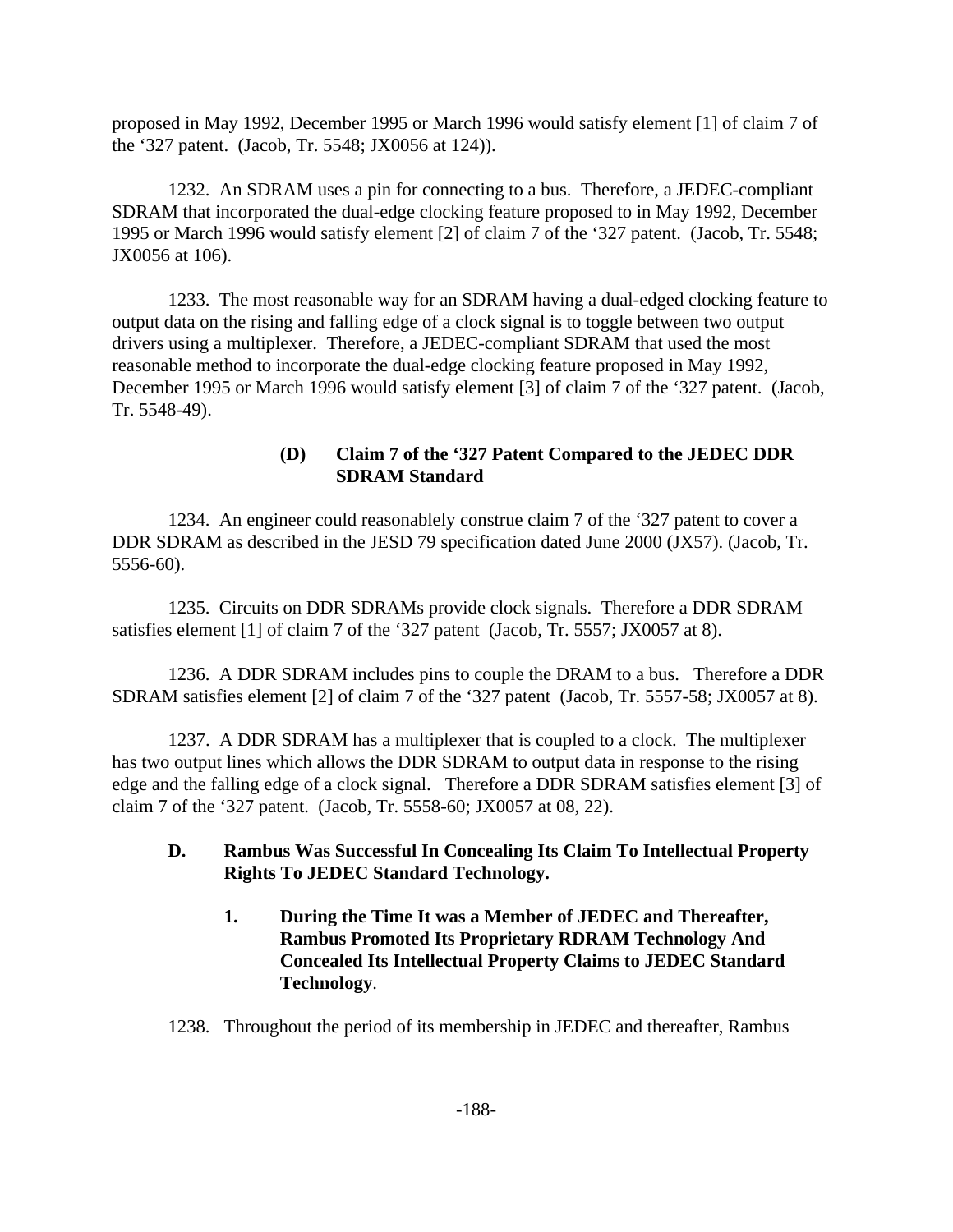pursued a strategy of actively promoting its proprietary RDRAM technology to companies who were in a position to manufacture memory chips or related chipsets. (See Crisp, Tr. 2931; CX0543A at 7-8).

1239. Rambus efforts to promote adoption of its proprietary RDRAM technology included making presentations concerning the proprietary technology to memory chip manufacturers and other firms. (E.g. CX2107 at 63 (Oh, Dep.); Bechtelsheim, Tr. 5818-19; G. Kelley, Tr. 2537; Kellogg, Tr. 5052-53). In connection with such efforts, Rambus commonly entered into non-disclosure agreements ("NDAs") that prohibited the firms from disclosing information concerning the proprietary Rambus technology to others without the consent of Rambus. (E.g. Bechtelsheim, Tr. 5818-19; Rhoden, Tr. 521; Kellogg, Tr. 5052-53).

1240. The focus of these presentations was on the advantages Rambus saw of the proprietary RDRAM technology and the unique characteristics of that technology, including its unique bus architecture. (E.g., G. Kelley, Tr. 2533-34; Sussman, Tr. 1429-31). Rambus' presentations of the RDRAM technology in the 1992-93 time frame involved a DRAM with a multiplexed bus, meaning that various signals were combined on a single line. (CX2114 at 61- 62 (Karp, Dep.)). Joel Karp, who was with Samsung at the time, viewed the Rambus RDRAM as "more revolutionary than evolutionary." (CX2114 at 63 (Karp, Dep.)). Craig Hampel, Rambus technical director who since 1993 participated in numerous meetings and presentations with DRAM manufacturers and other firms to discuss Rambus technology (Hampel, Tr. 8672, 8729-31), was not aware of any instance in which Rambus representatives told the DRAM manufacturers which aspects of RDRAM were Rambus inventions, or were protected by Rambus patents or patent applications. (Hampel, Tr. 8732-33).

1241. Rambus President David Mooring testified that the first time Rambus ever advised any SDRAM manufacturer that Rambus had claims covering features of SDRAMs was Hitachi in late 1999 or early 2000. (CX2079 at 157-58; see also CX2098 at 442-43 (Mooring, Dep.); see also CX2112 at 171-72 (Mooring, FTC Depo.)). Slides used by Rambus in presentations to Rambus customers would "definitely not have put anybody on notice" of the coverage of patents but would only have generic information about aggregate numbers of Rambus patents and/or patent applications. (CX2112 at 180 (Mooring, Dep.)).

1242. Gary Harmon, former Rambus Chief Financial Officer, was involved in negotiating RDRAM licenses for Rambus in the 1993-96 time frame. (CX2070 at 42 (Harmon, Dep.)). Mr. Harmon recalled being involved in discussions with Oki, Fujitsu, Toshiba and NEC from Japan; LG, Hyundai and Samsung from Korea; and Intel, LSI Logic, IBM, Texas Instruments, and Cirrus Logic from the United States, among others. (CX2070 at 42-43 (Harmon, Dep.)). Mr. Harmon did not recall any discussions on the scope or extent of Rambus patents during these negotiations. (CX2070 at 42 (Harmon, Dep.)).

1243. When asked, Mr. Harmon did not tell any of these companies that Rambus might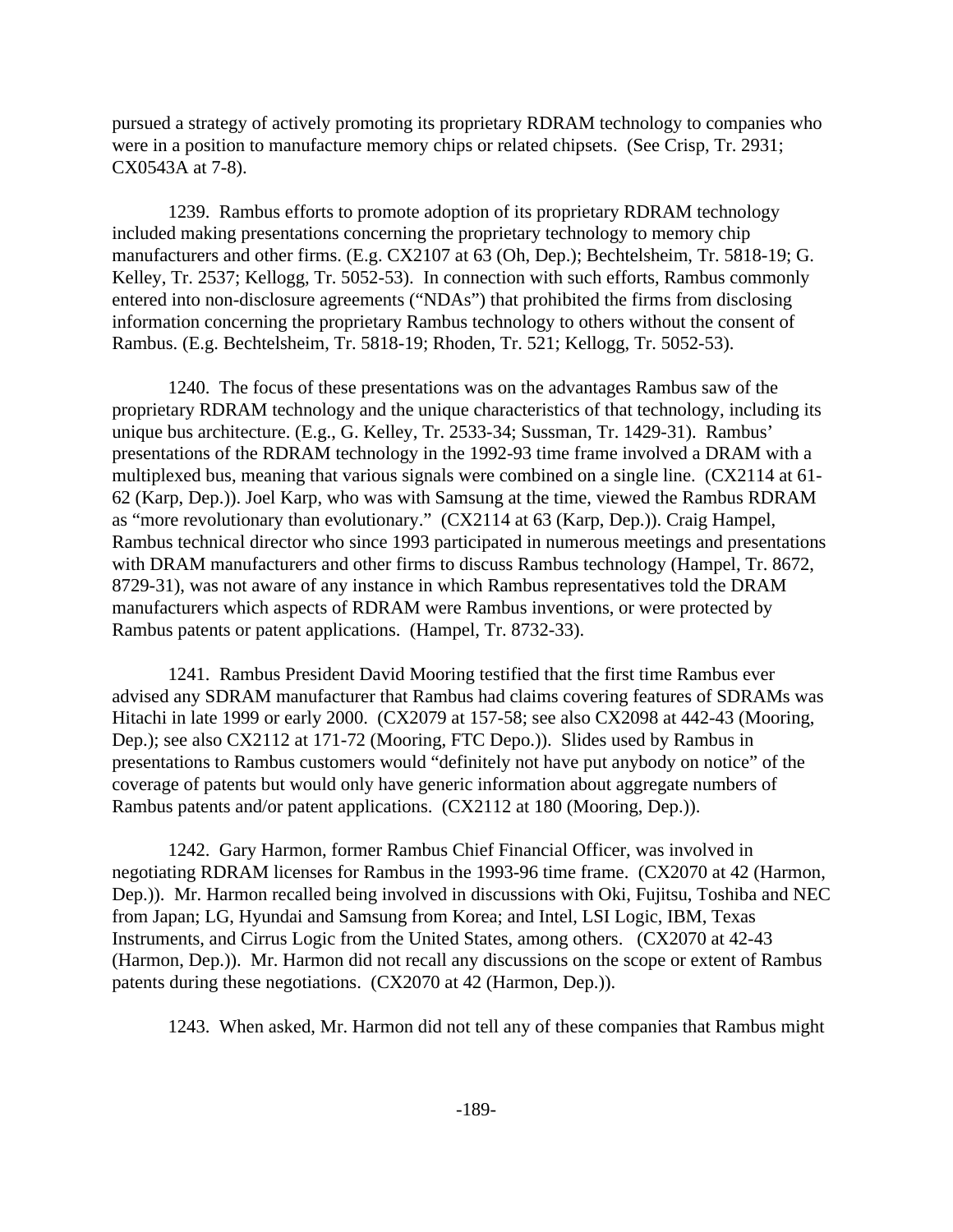have patents extending beyond RDRAM. (CX2070 at 45-46 (Harmon, Micron Dep.)). Specifically, Mr. Harmon testified that:

> I don't believe we ever specifically stated that we had intellectual property that applied to – outside of the Rambus-compatible area.

(CX2070 at 47 (Harmon, Dep.)). Mr. Harmon also was unaware from discussions with others at Rambus (excluding any privileged communications with counsel) that others had discussions with potential licensees that Rambus technologies might cover SDRAM as well as RDRAM. (CX2070 at 60-61 (Harmon, Dep.)).

1244. Howard Sussman, who participated in JEDEC since 1979 as representative for NEC and later Sanyo Semiconductor (Sussman, Tr. 1321-22), first learned about Rambus through a presentation made by a Rambus employee in 1991. (Sussman, Tr. 1429). The content of the presentation focused on what were portrayed as the key features of the Rambus RDRAM, which included the use of a low-voltage CMOS driver and packetized input/output (*Id.* at 1430- 31). The presentation did not discuss PLL/DLL, programmable mode register, programmable CAS latency or burst length, or dual edge clock technology. (*Id.* at 1431, 1435-36).

1245. No one from Rambus ever suggested to Mr. Sussman that the SDRAM that he and others were standardizing at JEDEC used proprietary Rambus technology, or that Rambus intellectual property rights extended outside the RDRAM architecture. (Sussman, Tr. 1454-55). Mr. Sussman first learned that Rambus was taking the position that its technology covered products outside the RDRAM architecture in late 1999 when news of Rambus patent litigation started to show up in the trade press. (Sussman, Tr. 1455).

1246. In April 1992, Gordon Kelley of IBM attended a presentation by Rambus at IBM comparing the proprietary Rambus RDRAM technology with SDRAM. (G. Kelley, Tr. 2537). Following that presentation, Mr. Kelley believed that the Rambus RDRAM was fundamentally different from the SDRAM technology under discussion at JEDEC and that no intellectual property rights that Rambus had on RDRAM could be applicable to SDRAM or JEDEC. (G. Kelley, Tr. 2537-38, 2546).

1247. Prior to the May 1992 JEDEC 42.3 Committee meeting, Mr. Crisp of Rambus had a conversation with Gordon Kelley of IBM about the possibility of Rambus making a presentation at a JEDEC committee meeting, in which Mr. Kelly explained the JEDEC patent disclosure and licensing policies. (See CCFF 907). On the basis of that conversation, Mr. Kelly understood that there was intellectual property on the Rambus proprietary RDRAM technology that he believed Rambus wished to present to JEDEC; Mr. Kelly's understanding was that the intellectual property in issue applied only to the Rambus RDRAM technology. (G. Kelley, Tr. 2504).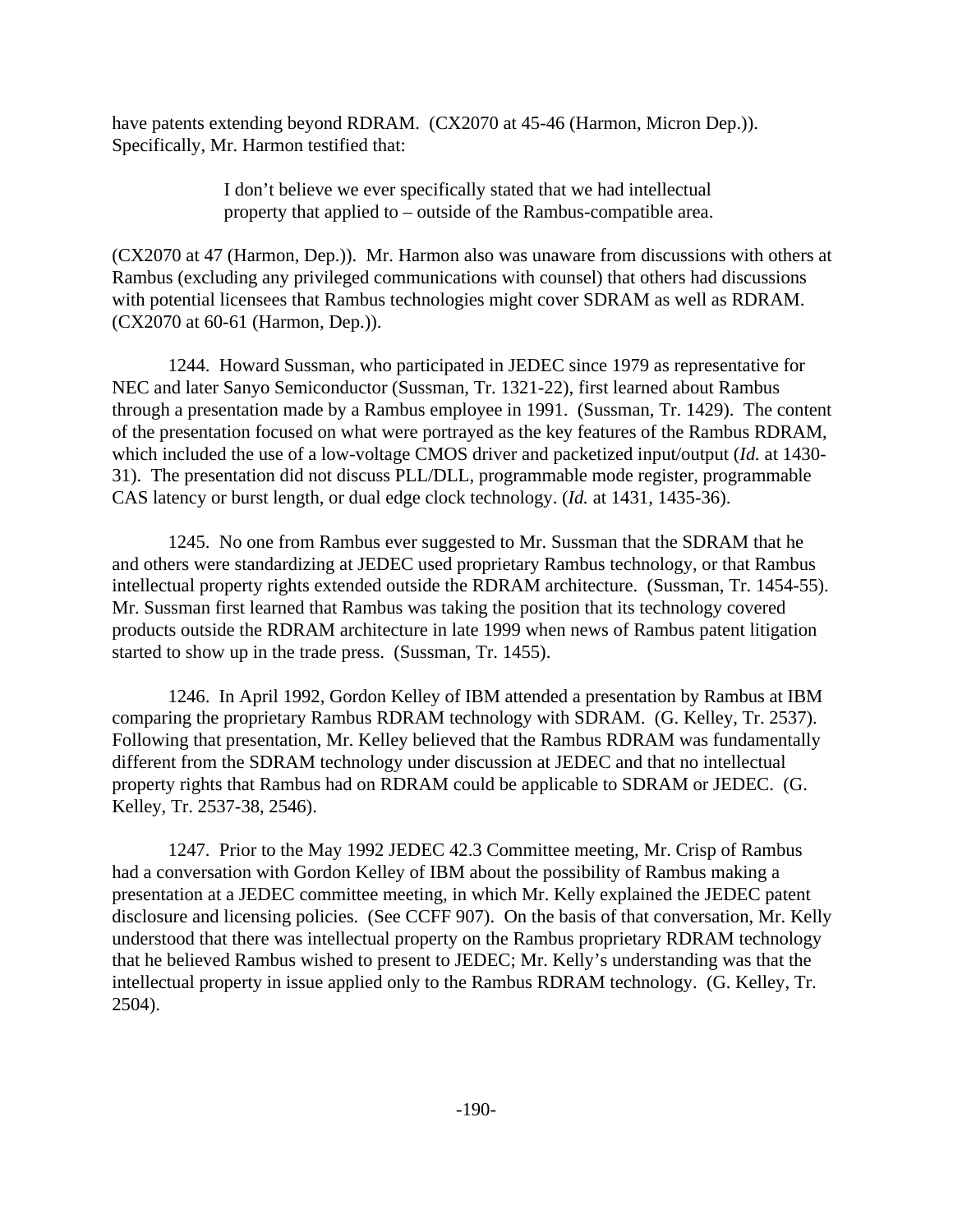1248. Through the time that he left JEDEC in 1998 (Kelley, Tr. 2383), Rambus never indicated to Gordon Kelley of IBM that it might have patent rights over on-chip PLL/DLL or dual edge clock technology. (G. Kelley, Tr. 2593).

1249. Desi Rhoden was employed at Hewlett Packard when he began to learn about the Rambus technology in the early 90's. (Rhoden, Tr. 396). Rambus came to HP to give a presentation about their new memory that they were developing. (*Id.*). The presentation was made pursuant to a non-disclosure agreement between Rambus and HP. (Rhoden, Tr. 521). Although Rambus did not say anything at that presentation about pending Rambus patent applications, though Rhoden assumed that Rambus probably did have patent applications. (Rhoden, Tr. 521). Rambus never suggested that its proprietary technology extended outside the RDRAM architecture, and did not make any statement to suggest that the SDRAM technology being standardized by JEDEC used Rambus intellectual property. (Rhoden, Tr. 521-22).

1250. Andreas Bechtelsheim, who at the time was Vice-President for technology at Sun (Bechtelsheim, Tr. 5752), participated in the development of the SDRAM standard before and during the time that Sun was a member of JEDEC. (*Id.* at 5779). At the time the SDRAM standard was developed, Mr. Bechtelsheim had no understanding that there would be a royalty associated with the programmable CAS latency or programmable burst length features. (Bechtelsheim, Tr. 5813-14). Mr. Bechtelsheim's understanding, based on presentations and discussions with Rambus, was that Rambus had patent rights that covered its proprietary RDRAM technology; Rambus did not suggest that their patents extended to SDRAM or other memory architectures. (Bechtelsheim, Tr. 5828-29; 5841-42).

1251. Andreas Bechtelsheim, who had participated in the development of the SDRAM standard as an executive of Sun, learned from press reports in 2000, when he was an employee of Cisco Systems, that Rambus had begun to enforce patents against SDRAM and DDR products. (Bechtelsheim, Tr. 5880). Mr. Bechtelsheim was surprised at the news, because the JEDEC standards had been developed in an open standards process that had a history of making choices that were not encumbered by proprietary patents or royalties. (*Id.*). Before learning of this through press reports in 2000, Mr. Bechtelsheim had not heard any rumor or suggestion that Rambus might have patents that would extend to SDRAM or DDR. (Id. at 5880-81).

1252. Thomas Landgraf was JEDEC representative for Hewlett Packard at the time that JEDEC was considering the JEDEC DDR standard. (Landgraf, Tr. 1708). At the time he was participating in JEDEC and considering the DDR standard, Mr. Landgraf was unaware of any patents or patent applications on the on-chip PLL or dual-edge clock features. (Landgraf, Tr. 1710-11). As Hewlett Packard's representative at JEDEC, Mr. Landgraf had an expectation that the DDR standards on which he was voting for Hewlett Packard would be free of undisclosed patents. (Landgraf, Tr. 1712). Mark Kellogg, who served as an alternate and later principal representative for IBM to the JEDEC 42.3 Committee (Kellogg, Tr. 5017), first learned about Rambus technology through a presentation by Rambus to IBM in the early 1990's. (Kellogg, Tr.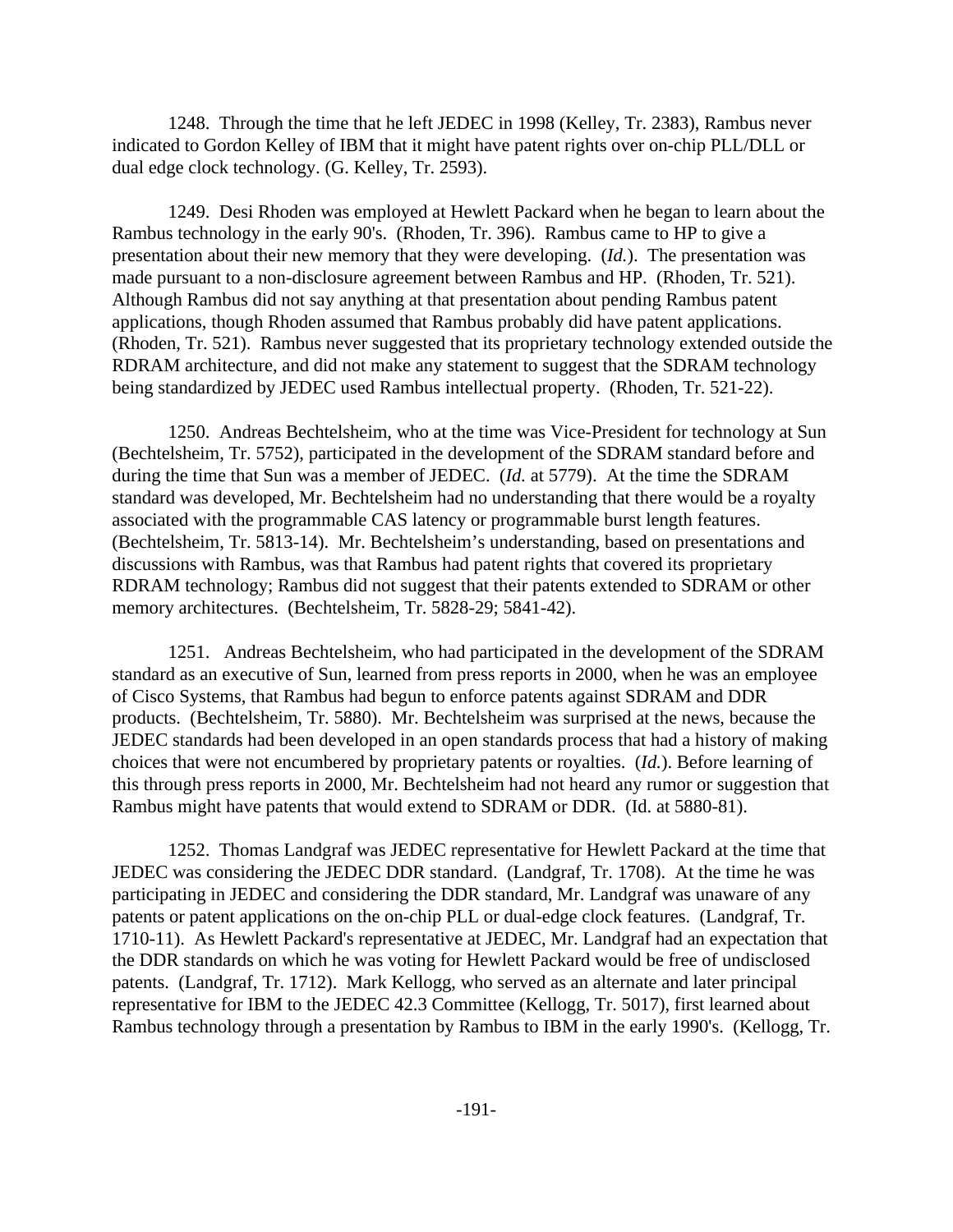5052-53). At that time, Mr. Kellogg expected that any Rambus patent activity would be associated with the Rambus proprietary RDRAM product that they were showing to IBM, which was a narrow I/O, high-bandwidth, packetized memory device or card with a loop-back structure and a few other elements. (Kellogg, Tr. 5053). At the presentations by Rambus to IBM, no one from Rambus ever suggested that the Rambus proprietary technology extended outside the RDRAM architecture. (Kellogg, Tr. 5054).

1253. Rambus made a presentation to representatives of Micron in 1995 in connection with discussions between Micron and Rambus about licensing the RDRAM technology. (Lee, Tr. 6605). In preparation for that 1995 meeting, Micron employee Terry Lee reviewed with other Micron employees abstracts of the patents that Rambus had been granted to that time. (Lee, Tr. 6605-08). The intended scope of the review included any prior art pertaining to the patent, as well as the breadth of the patent – that is, whether the patent applied to more than just Rambus. (Lee, Tr. 6608-09; CX0629). In some instances, including the Rambus '703 patent, the text of the patent itself was reviewed. (Lee, Tr. 6609). Based on his review of Rambus patents in 1995, Mr. Lee and his Micron colleagues concluded that the Rambus patents applied specifically to the RDRAM bus architecture, and reported this conclusion to their supervisor at Micron. (Lee, Tr. 6610-11). Micron chose not to take a license from Rambus in 1995. (Lee, Tr. 6613).

1254. Officials of AMD only learned in 2000 that Rambus claimed patent rights in the JEDEC standard memory technology used by AMD. (Polzin, Tr. 3987; Heye, Tr. 3730).

1255. Through the 1990's, firms in the computer memory industry continued to believe that the JEDEC standards for SDRAM and DDR were open standards that could be used free of royalty payments to Rambus or anyone else. (See, e.g., CCFF 1256-58).

1256. An internal strategic document of Infineon from 1999, comparing the advantages and disadvantages of the RDRAM, SDRAM and DDR memory architectures, describes Rambus with the notation "proprietary standard of Rambus/Intel=>payment of royalties" and shows opposite that a notation for "Double Data Rate" that states "Open standard=>no royalties." (CX2451 at 9; see also *id.* at 13 (table listing DRAM as SDRAM and DDR as "open standards" in contrast to RDRAM); Peisl, Tr. 4430-31). (See also CX2435 at 23; CX2442 at 36).

1257. An internal strategic document of Hyundai from 1997 lists as one of the "Strong Points" for DDR SDRAM that it is the "most cost effective next generation DRAM" in part because of its "open architecture without royalties or fees." (CX2294 at 15; *see also id.* at 16 (listing a disadvantage of Rambus "cost due to proprietary design"). (See also CX2297 at 79, 80 (Hyundai, August 1997); CX2264 at 42 (Hyundai, Nov. 1997) ("open standard spec: Direct RDRAM poor, DDR good"); CX2303 at 16, 18 (Hyundai, Feb. 1998) ("Direct Rambus Royalty," DDR SDRAM: "Open Standard (JEDEC)"); CX2334 at 10, 25, 27 (Hyundai, April 1999) (advantages of DDR SDRAM include "open industry spec")).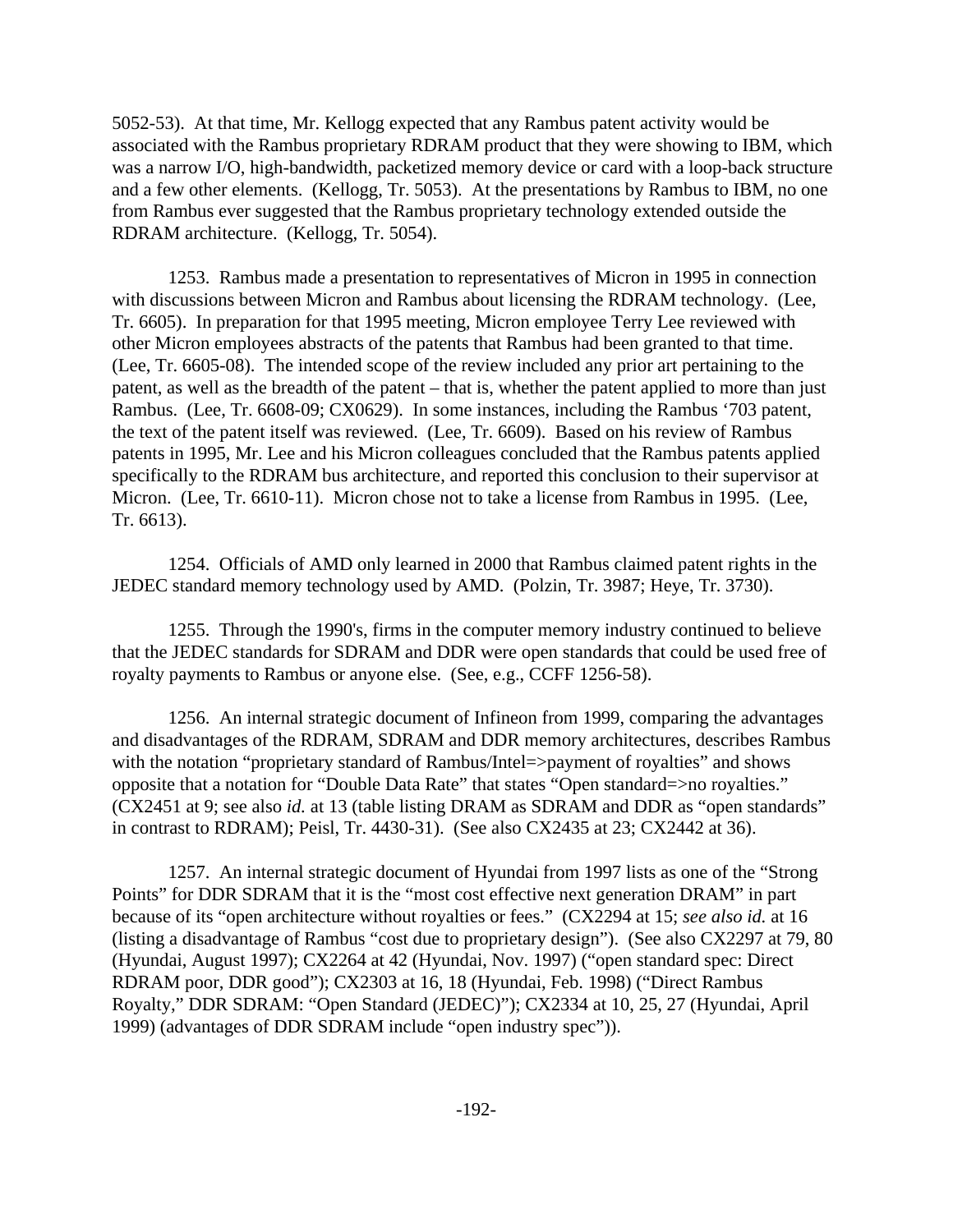1258. An internal strategic document of Micron from May 1999 compared RDRAM with SDRAM architecture and concluded "Rambus Cost Remains An Issue" in part because of "Extra royalty cost vs. SDRAM." (CX2737 at 56).

1259. As late as December 1999, Rambus refused to state publicly whether JEDEC standard technology infringed its intellectual property. In an internal email at that time, Rambus CEO Tate noted that Rambus representatives, in a securities analyst conference call, had been asked directly "does DDR infringe your IP?" (CX1089). In response, the company had said that it was analyzing actual memory chip parts to make that determination, and expected to release the results in the first fiscal quarter. (*Id.*) Mr. Tate directed employees who were asked the same question to confine themselves to the same response, and stated "it's important NOT to indicate/hint/wink/etc what we expect the results of our analysis to be!!!" (*Id.*).

## **2. Firms With Concerns About Rambus Intellectual Property Claims Came to Believe That Their Suspicions Were Unfounded.**

1260. IBM and Siemens in early 1992 had concerns that Rambus might have intellectual property rights with respect to the dual-bank design that was then under consideration by JEDEC in connection with the proposed SDRAM standard. (See CCFF 903-04). However, by the time of the July 1992 meeting of the Committee, at which votes were taken on a number of ballots pertaining to the SDRAM standard, Mr. Kelly of IBM did not understand that Rambus might have any patent rights related to the ballots under consideration. (G. Kelley, Tr. 2562).

1261. Willi Meyer of Siemens was a JEDEC member who in early 1992 had concerns that Rambus might have intellectual property rights with respect to the dual-bank design that was then under consideration by JEDEC in connection with the proposed SDRAM standard. (See CCFF 903-904). However, in late 1993, after reviewing the Rambus WIPO patent application and witnessing Mr. Crisp's disclosure of the Rambus '703 patent to JEDEC in September 1993, Mr. Meyer of Siemens made an internal report to colleagues at Siemens concerning the status of the JEDEC SDRAM efforts in which he stated that by adopting the SDRAM standard JEDEC had managed to define a public domain version of an improved next generation DRAM – that is, a standard in which nothing was covered by someone's intellectual property. (CX2089 at 151-52 (Meyer, Infineon Trial Tr.)).

1262. Rambus email traffic in 1997 confirms that Siemens continued to believe that the JEDEC standards were free of patent claims. (CX0939 at 1 (Mooring: "We have not told Siemens that we think SLDRAM and SDRAM-DDR infringe our patents. We think that will just irritate them."); see also CX0939 at 1("We are hoping that they will either drop their competitive efforts or discover for themselves that they have violated Rambus patents ...")).

1263. Rambus CEO Tate confirmed in sworn testimony in 2001 that at no time from 1990 until 2000 did Rambus tell Siemens or Infineon that Rambus patents covered their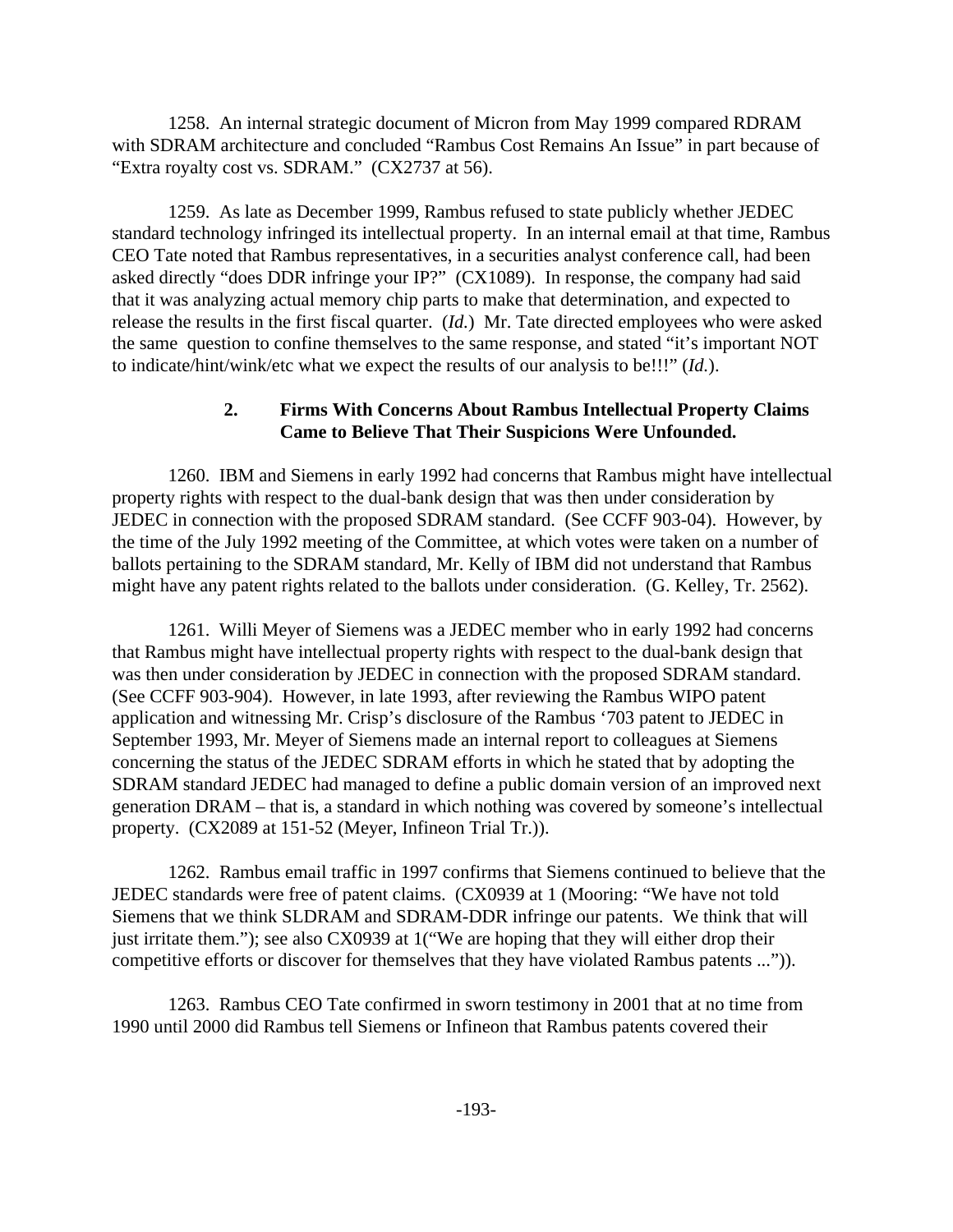SDRAM products or their DDR products. (CX2088 at 75-77 (Tate, Infineon Trial Tr.)). Rambus in June 2000 accused Infineon of patent infringement in connection with its production of SDRAM and DDR products. (CX1127).

1264. Hyundai entered into a license agreement with Rambus in December 1995. (CX1589 (letter of intent); CX1599, CX1600 (license agreement); CX2107 at 65-66 (Oh, Dep.)). At the time that Hyundai negotiated its license with Rambus in 1995, Hyundai did not believe that Rambus might have patents or patent applications that extended outside the scope of RDRAM. (CX2107 at 69 (Oh, Dep.)). However, Hyundai negotiated a provision in its 1995 license agreement with Rambus that would have permitted Hyundai to use the licensed Rambus intellectual property rights in connection with "Other DRAM, " that is, DRAM chips other than Rambus proprietary RDRAM. (CX1599 at 3, 12). The reason for this provision was to provide an "insurance program" for concerns by Hyundai that Rambus might have intellectual property claims pertaining to the SyncLink technology, which was being developed by a group in which Hyundai was participating. (CX2107 at 75-77, 94-96, 99, CX2108 at 274-78 (Oh, Dep.)). At the time, Hyundai did not know what patent rights Rambus might have, and the general terms of the provision were acceptable to Hyundai as a way of providing for the possibility that Rambus might assert intellectual property claims against SyncLink. (CX2107 at 75-77 (Oh, Dep.)).

1265. Despite the existence of a provision in its Rambus license agreement that would have given it the general right to use Rambus technology for a specified royalty rate in connection with non-RDRAM compatible products, Hyundai's strategic documents continuing until at least 1999 show that Hyundai believed that JEDEC standard SDRAM and DDR technologies were open and not subject to royalty payment. (CX2294 at 15, 16; CX2297 at 79, 80; CX2264 at 2; CX2303 at 16, 18; CX2334 at 10, 25, 27). Rambus in June 2000 accused Hyundai of patent infringement in connection with its production of SDRAM and DDR products. (CX1129).

- **3. Review Of Public Patent Documents Known to JEDEC Members Would Not Have Placed A Reasonable Practitioner on Notice of Claims by Rambus to JEDEC Standard Technology.**
	- **(A) The Original Rambus '898 Patent Application, Which Described The Basic Rambus Invention, Was the Basis for Several Rambus Patents or Applications That Became Matters of Public Record.**

1266. The description of the basic Rambus invention contained in the specification portion of the original '898 patent application was the basis for several documents that were publicly available and known to JEDEC members during the time that Rambus was a JEDEC member. (See CCFF 1267). However, JEDEC members who reviewed these documents did not conclude that Rambus claimed or could claim intellectual property rights to the JEDEC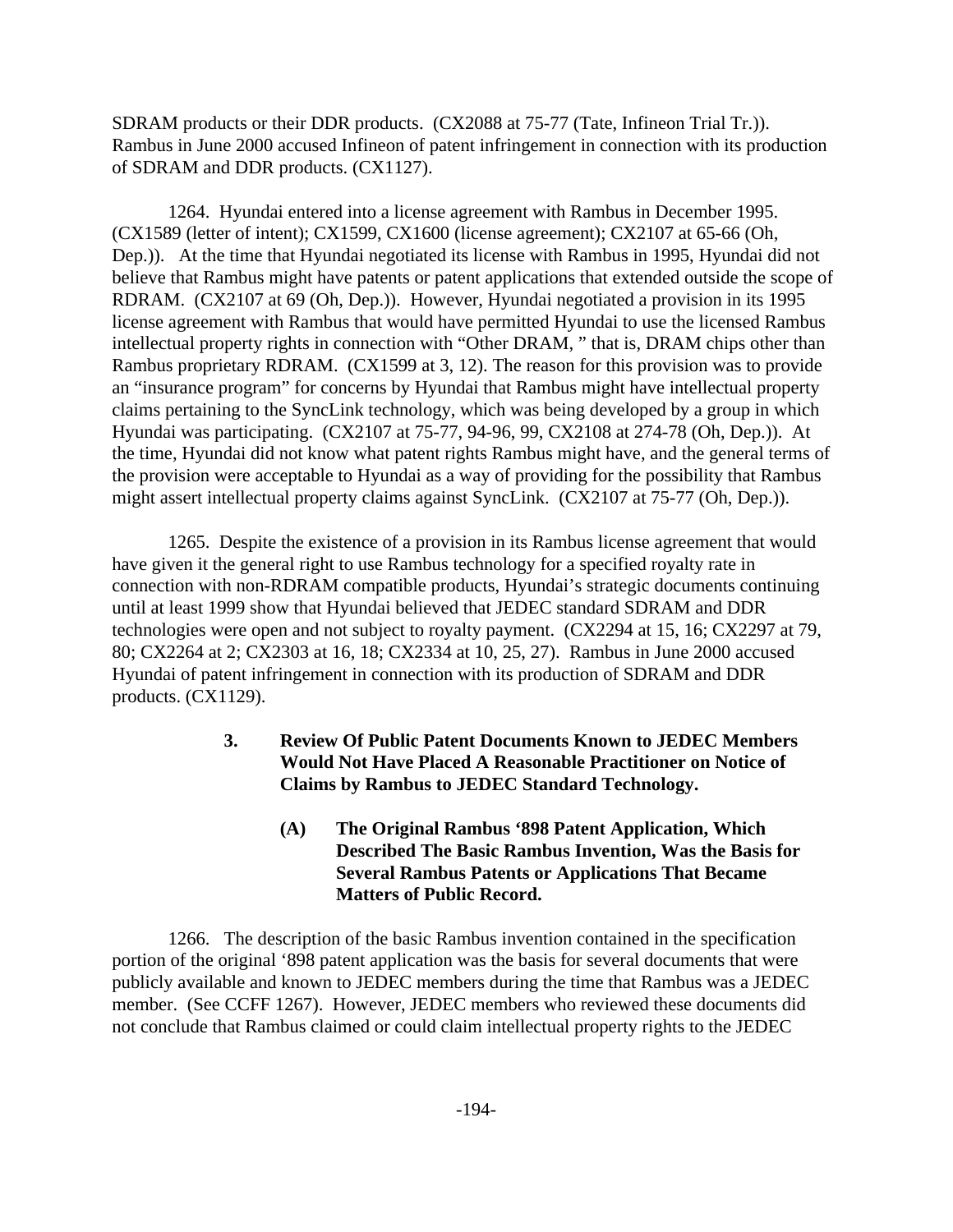standards. (CCFF 1273-76). Moreover, a reasonable engineer reviewing public patent documents in the early to mid-1990's would not have understood that Rambus claimed or could claim rights to the JEDEC Standards**.** (CCFF 1266 et seq.).

1267. Rambus filed an International Patent Application under the Patent Cooperation Treaty (the PCT application) on April 16, 1991. (CX1454 at 1). The PCT application claimed priority based on Rambus' '898 U.S. application. (CX1454 at 1). The PCT application has the legal effective filing date of the '898 application, April 18, 1990. (CX1454 at 1; Fliesler, Tr. 8884). The PCT application was published on about October 31, 1991, and thereafter available to the public. (CX1454 at 1). It contains the original text, drawings and 150 original claims of the '898 U.S. application. (CX1454; CX1451).

1268. The PCT application would not have alerted a reasonable engineer that Rambus claimed or could claim patent rights over features in JEDEC-compliant SDRAMs and DDR SDRAMs because language in that application, deriving from the Rambus United States '898 application, described a bus architecture that is narrow, multiplexed, packetized and lacking a chip-select network. The bus architecture of a JEDEC-compliant SDRAM does not meet any of these criteria. (Jacob, Tr. 5460-5501; see CCFF 1283 et. seq.).

1269. Rambus patent 5,243,703 (the '703 patent) issued September 7, 1993. (CX1460 at 1). The '703 patent claims priority to the '898 application. The '703 patent issued from a divisional application of the '898 application. (CX1460 at 1). The specification and drawings of the '703 patent are substantially the same as the specification and drawings of the '898 specification and drawings. (CX1460; CX1451; Jacob, Tr. 5500-01). In September 1993, Rambus JEDEC representative Richard Crisp notified the JEDEC JC 42.3 Committee that the '703 patent had issued to Rambus. (CCFF 971-73).

1270. The '703 patent would not have alerted a reasonable engineer that Rambus claimed or could claim patent rights over features in JEDEC-compliant SDRAMs and DDR SDRAM because language in that issued patent, deriving from the Rambus United States '898 application, described a bus architecture that is narrow, multiplexed, packetized and lacking a chip-select network. The bus architecture of a JEDEC-compliant SDRAM does not meet any of these criteria. (Jacob, Tr. 5460-5501). Moreover, the claims contained in the '703 patent recite particular features that are not contained in the JEDEC standards. (Jacob, Tr. 5492-93, 5497, 5498-99; see CCFF 1351-55).

1271. At the time that Rambus withdrew from membership from JEDEC, it submitted with its withdrawal letter dated June 17, 1996, a list of issued patents. (CX0887 at 2; CCFF 1109-14). The list was not a complete list of issued patents because the '327 patent was not on the list. (CX0888 at 2; Crisp, Tr. 3381, 3384; Diepenbrock, Tr. 6200).

1272. None of the patents listed in the Rambus JEDEC withdrawal letter would have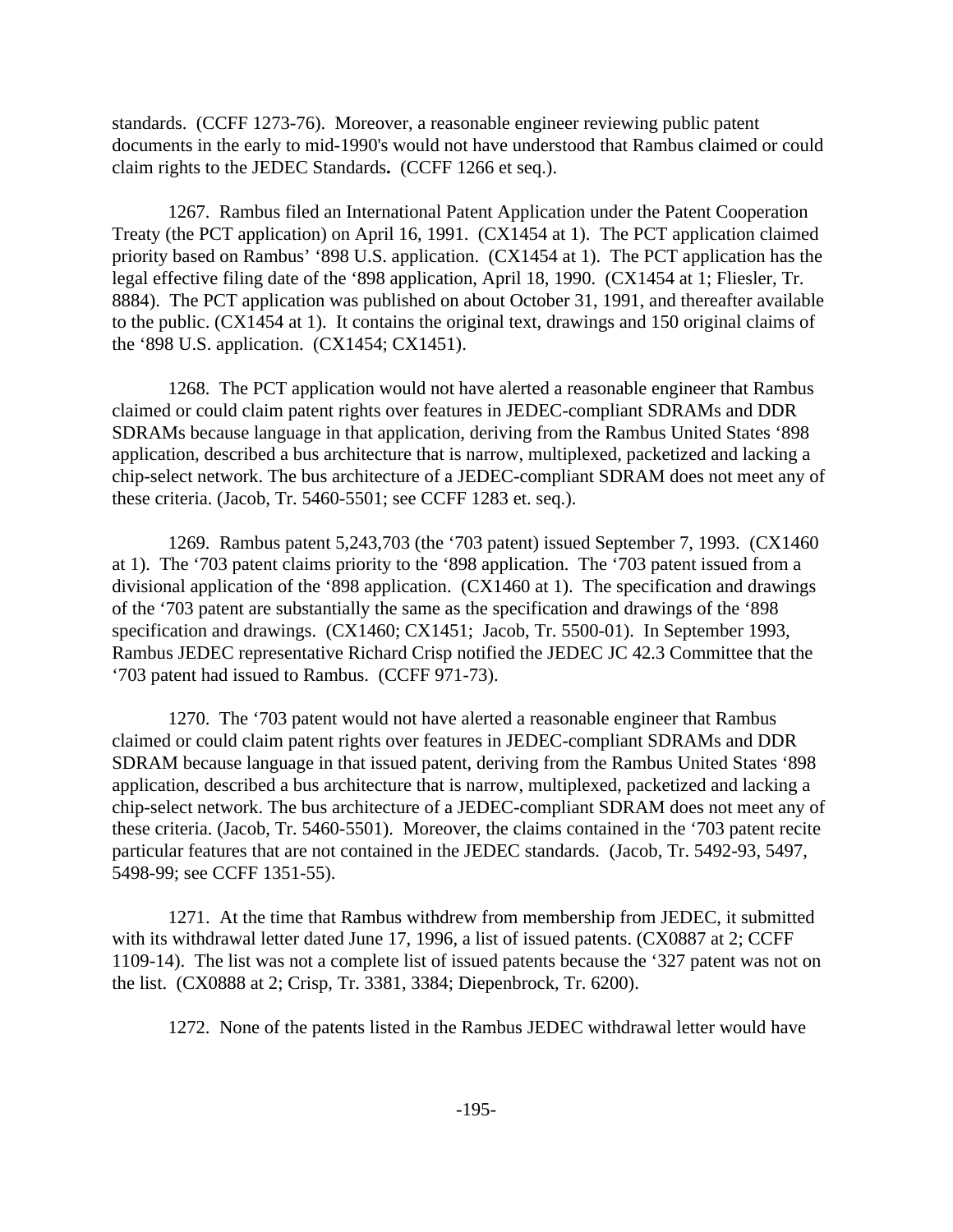alerted a reasonable engineer in the 1990s that Rambus might be able to obtain patent rights over features incorporated in the JEDEC SDRAM or DDR SDRAM standards. (Jacob, Tr. 5502). Each patent on the list is either restricted to a narrow, packetized, multiplexed bus architecture, addresses topics outside the scope of the JEDEC 42.3 committee, or relates to only minor implementation details of material that could have been within the scope of the 42.3 committee. (Jacob, Tr. 5502; see CCFF 1356-57).

## **(B) JEDEC Members Who Reviewed Publicly Available Rambus Patent Documents Did Not Conclude That Rambus Claimed Rights To the SDRAM or DDR Technologies Under Discussion at JEDEC.**

1273. Howard Sussman, who participated in JEDEC since 1979 as representative for NEC and later Sanyo Semiconductor (Sussman, Tr. 1321-22), reviewed the European patent application of Rambus in 1992 or 1993. (Sussman, Tr. 1445). His review, which consisted in large part of flipping through the document and looking over the diagrams, led him to conclude that the application resembled the presentation that he had earlier received from Rambus concerning proprietary RDRAM technology. (Sussman, Tr. 1450-51). At the time of his review in 1992 or 1993, Mr. Sussman did not see anything that he believed put him on notice that Rambus might have intellectual property claims on programmable burst length, programmable CAS latency, on-chip PLL or DLL, or dual edge clock technology. (Sussman, Tr. 1451-54).

1274. According to the Rambus JEDEC representative Richard Crisp, at the May 1992 JC 42.3 Committee meeting, Howard Sussman of NEC commented to the group that he had seen a copy of a Rambus international patent application. (CX2092 at 128 (Crisp, Infineon Trial Tr.). The essence of the comment was that Mr. Sussman had obtained a copy of the application from the foreign patent office, had read it, and said it should not be a concern for the JEDEC standardization effort. (CX2092 at 129 (Crisp, Infineon Trial Tr.)). Mr. Crisp was there, heard the comment, and didn't say anything different. (CX2092 at 130 (Crisp, Infineon Trial Tr.)).

1275. Willi Meyer of Siemens was a JEDEC member who in early 1992 had concerns that Rambus might have intellectual property rights with respect to the dual-bank design that was then under consideration by JEDEC in connection with the proposed SDRAM standard. (See CCFF 903-04). However, in late 1993, after reviewing the Rambus international patent application and witnessing Mr. Crisp's disclosure of the Rambus '703 patent to JEDEC in September 1993, Mr. Meyer of Siemens made an internal report to colleagues at Siemens concerning the status of the JEDEC SDRAM efforts in which he stated that by adopting the SDRAM standard JEDEC had managed to define a public domain version of an improved next generation DRAM – that is, a standard in which nothing was covered by someone's intellectual property. (CX2089 at 151-52 (Meyer, Infineon Trial Tr.)).

1276. In connection with discussions between Micron and Rambus about licensing the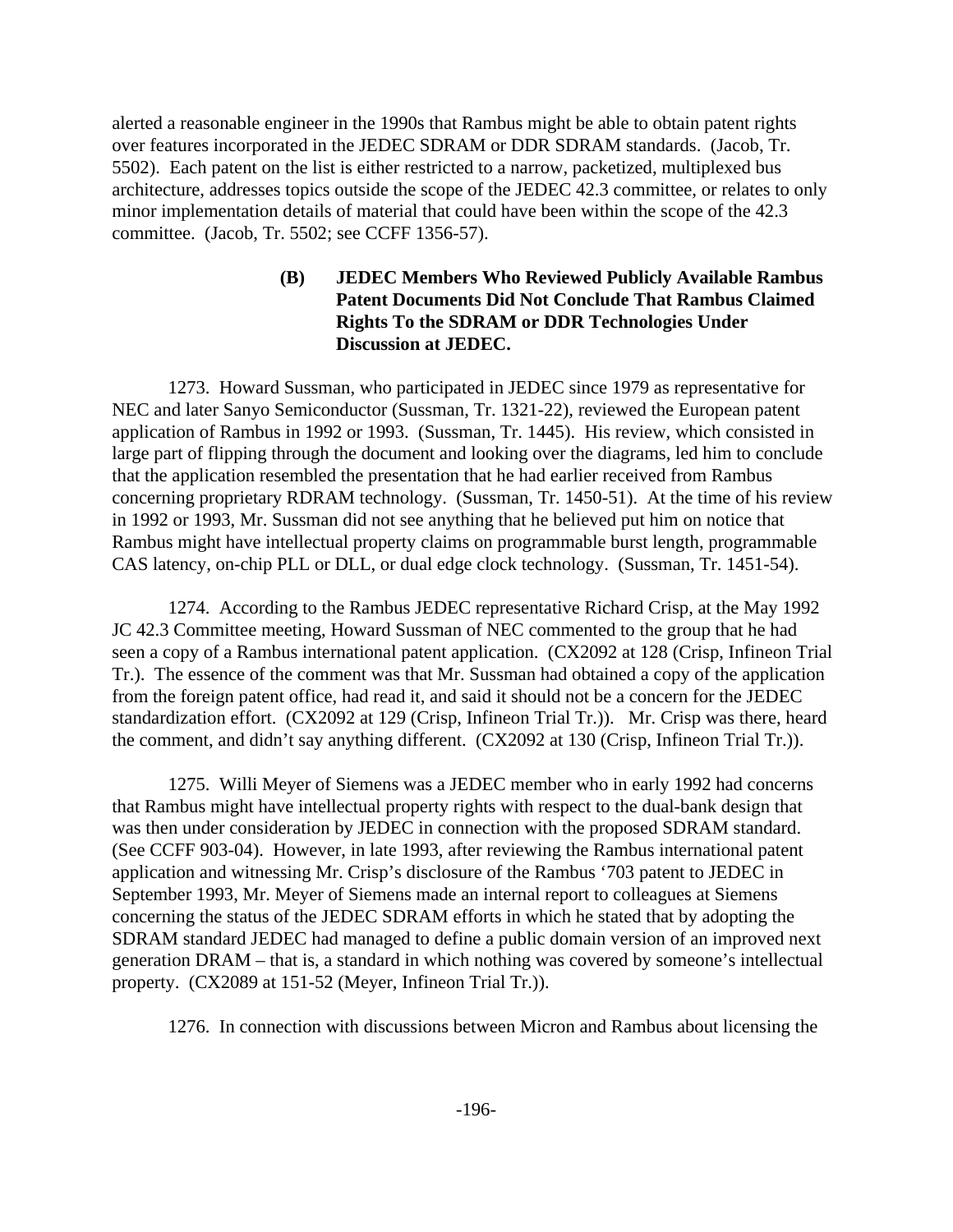RDRAM technology in 1995 (Lee, Tr. 6605-05), Micron employees reviewed abstracts of the patents that Rambus had been granted to that time. (Lee, Tr. 6606-08). The intended scope of the review included any prior art pertaining to the patent, as well as the breadth of the patent – that is, whether the patent applied to more than just Rambus. (Lee, Tr. 6609; CX0629). In some instances, including the Rambus '703 patent, the text of the patent itself was reviewed. (Lee, Tr. 6609). Based on this review of Rambus patents, the Micron employees concluded that the Rambus patents applied specifically to the RDRAM bus architecture, and reported this conclusion to their supervisor at Micron. (Lee, Tr. 6610-11).

# **(C) A Reasonable Engineer Reviewing Public Patent Documents in the Early to Mid-1990's Would Not Have Understood that Rambus Claimed Rights to JEDEC-Standard Technology.**

1277. The main parts of a patent or patent application are the specification, which is the written description of the claimed invention, and the claims, which are statements that define the boundaries of an applicant's right to exclude others from making, using or selling. (Nusbaum, Tr. 1496-97).

1278. The content of claims in a pending patent application can provide information beyond that provided by the application's specification. (Fliesler, Tr. 8894-96, 8900-01). There can be a gap between all the claims that a patent application could support, on the one hand, and the claims that the patent applicant actually files, on the other hand. (Fliesler, Tr. 8897-90). There are many reasons that a patent applicant might not pursue all the claims that a patent specification hypothetically could support. (Fliesler, Tr. 8901). Moreover, information as to how a patent applicant interprets its claims in pending applications is valuable information to a competitor that is not available from the application's specification or the claims themselves. (Fliesler, Tr. 8901-02).

1279. Rambus filed patent application serial no. 07/510,898 (the '898 application) in the U.S. Patent and Trademark Office (PTO) on April 18, 1990. (CX1451 at 001-02; Nusbaum, Tr. 1507; see DX0014). Various patents or patent applications, some known to JEDEC members during the time Rambus was a JEDEC member or at the time Rambus withdrew from its membership in JEDEC, contained the specification of the original '898 application. (CCFF 730- 31, 1342-43, 1351-52). However, as discussed below, the claims in each of these patents or patent applications differed from each other.

1280. An engineer or patent lawyer could not have known for certain what claims Rambus would pursue in the '898 family from reading the '898 application, or the identical PCT application. (Fliesler, Tr. 8902).

1281. For the reasons set forth below, the description of the inventions contained in the specification set forth in the basis '898 application and reproduced in substance as the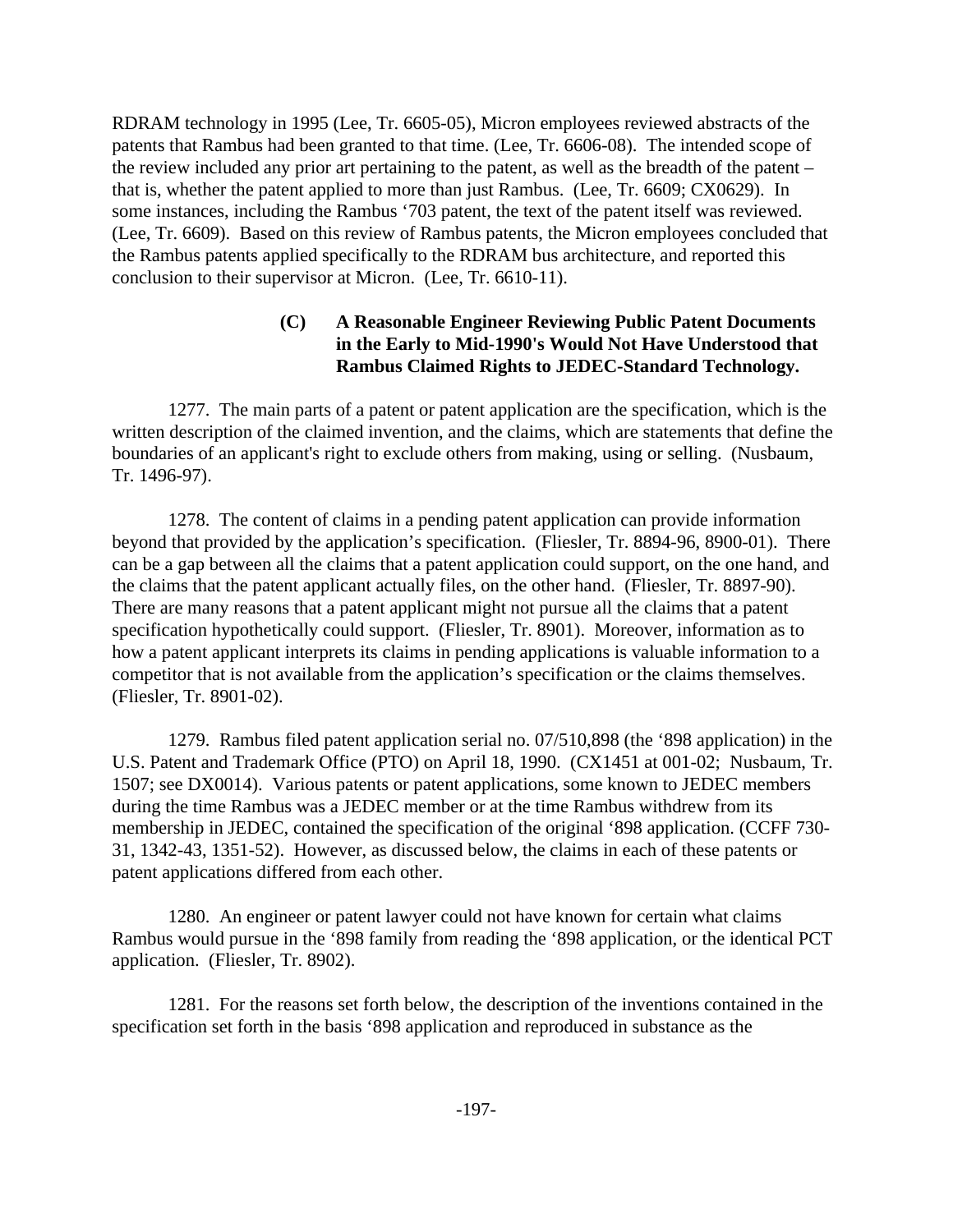specification in each of the patents or patent applications deriving from the '898 application would not have alerted a reasonable engineer that Rambus claimed patent rights over features in JEDEC-compliant SDRAMs and DDR SDRAMs. (CCFF 1283 et seq.).

1282. For the reasons set forth below, the claims contained in each of the Rambus patents or patent applications known to JEDEC members during and immediately after Rambus was a member of JEDEC would not have alerted a reasonable engineer that Rambus claimed patent rights over features in JEDEC-compliant SDRAMs and DDR SDRAMs. (CCFF 1341 et seq.).

### **(1) The Patent Specification Describing the Basic Rambus Inventions.**

1283. The '898 patent application included a descriptive portion, called the "specification," that was 62 pages long and included 15 original drawings. (CX1451 at 3-63, 140-150; Nusbaum, Tr. 1496-97).

### **The Narrow, Multiplexed Bus of the '898 Specification**

1284. The '898 specification describes a narrow, multiplexed bus structure having no chip-select line as the "present invention." (CX1451 at 9-10, 14; Jacob, Tr. 5461-63; Nusbaum, Tr. 1642-43).

1285. The first paragraph of the "Summary of Invention" section of the '898 specification characterizes the "present invention" as having a bus that includes:

> a plurality of bus lines for carrying substantially all address, data and control information needed by said memory devices, where the control information includes device-select information and the bus has substantially fewer bus lines than the number of bits in a single address, and the bus carries deviceselect information without the need for separate device-select lines connected directly to individual devices.

(CX1451 at 9).

1286. The "Summary of Invention" section also describes the bus: "[i]n the system of this invention, DRAMs and other devices receive address and control information over the bus and transmit or receive requested data over the same bus." (CX1451 at 10).

1287. The specification describes Figure 2 (CX1451 at 130) in the "Summary of Invention" section and states, "[t]he new bus includes clock signals, power and multiplexed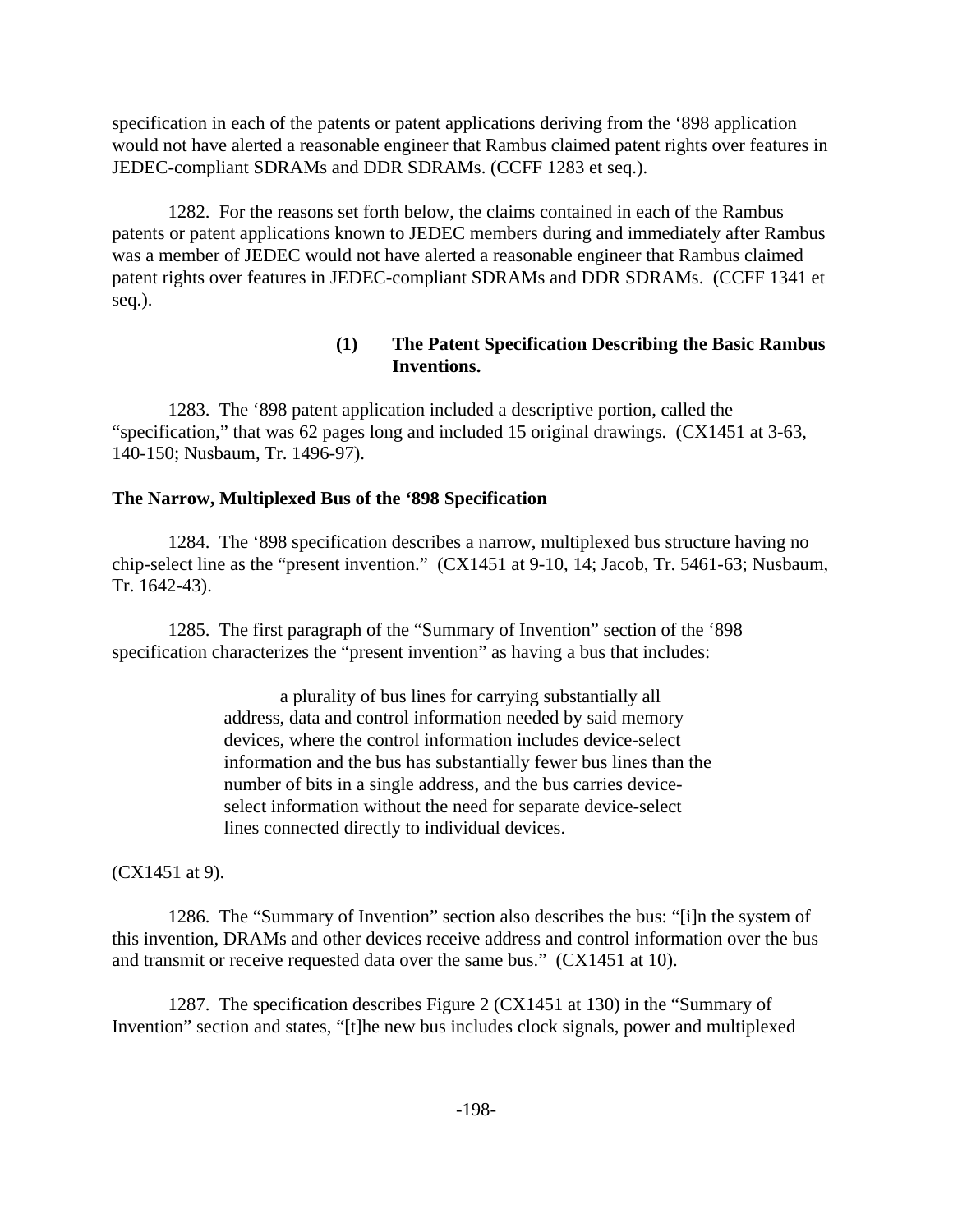address, data and control signals." (CX1451 at 9-10). Figure 2 of the '898 specification depicts the bus organization described in the specification. (Jacob, Tr. 5470).

1288. Figure 2 (CX1451 at 130) shows eight multiplexed bus lines that each carry address, control and data information. (Jacob, Tr. 5471). Figure 2 shows that all components in the system share the bus lines. There are no point-to-point connections traveling from the bus master to only one component. (Jacob, Tr. 5471). Figure 2 does not show a chip-select line. (Jacob, Tr. 5472).

1289. The "Summary of Invention" section of the '898 specification states, "[p]ersons skilled in the art will recognize that 16 bus data lines or other numbers of bus data lines can be used to implement the teaching of this invention. (CX1451 at 10). The specification does not state that a bus having more bus lines than the number of bits in an address may be used to implement the teaching of the invention. (CX1451). The specification does not state that a bus having dedicated address, control and data lines may be used to implement the teaching of the invention. (CX1451).

1290. The first paragraph of the "Detailed Description" section of the '898 specification states:

> The present invention is designed to provide a high speed, multiplexed bus for communication between processing devices and memory devices and to provide devices adapted for use in the bus system. . . . The bus carries substantially all address, data and control information needed by devices for communication with other devices on the bus. In many systems using the present invention, the bus carries almost every signal between every device in the entire system. There is no need for separate deviceselect lines since device-select information for each device on the bus is carried over the bus. There is no need for separate address and data lines because address and data information can be sent over the same lines. Using the organization described herein, very large addresses (40 bits in the preferred implementation) and large data blocks (1024) bytes) can be sent over a small number of bus lines (8 plus one control line in the preferred implementation).

(CX1451 at 13-14).

1291. The description of the bus in the '898 specification as having "substantially fewer bus lines than the number of bits in a single address" indicates that the bus will have relatively few lines and be narrow. For instance, if an address requires 24 bits, the bus will have substantially fewer lines than 24. (Jacob, Tr. 5463-64).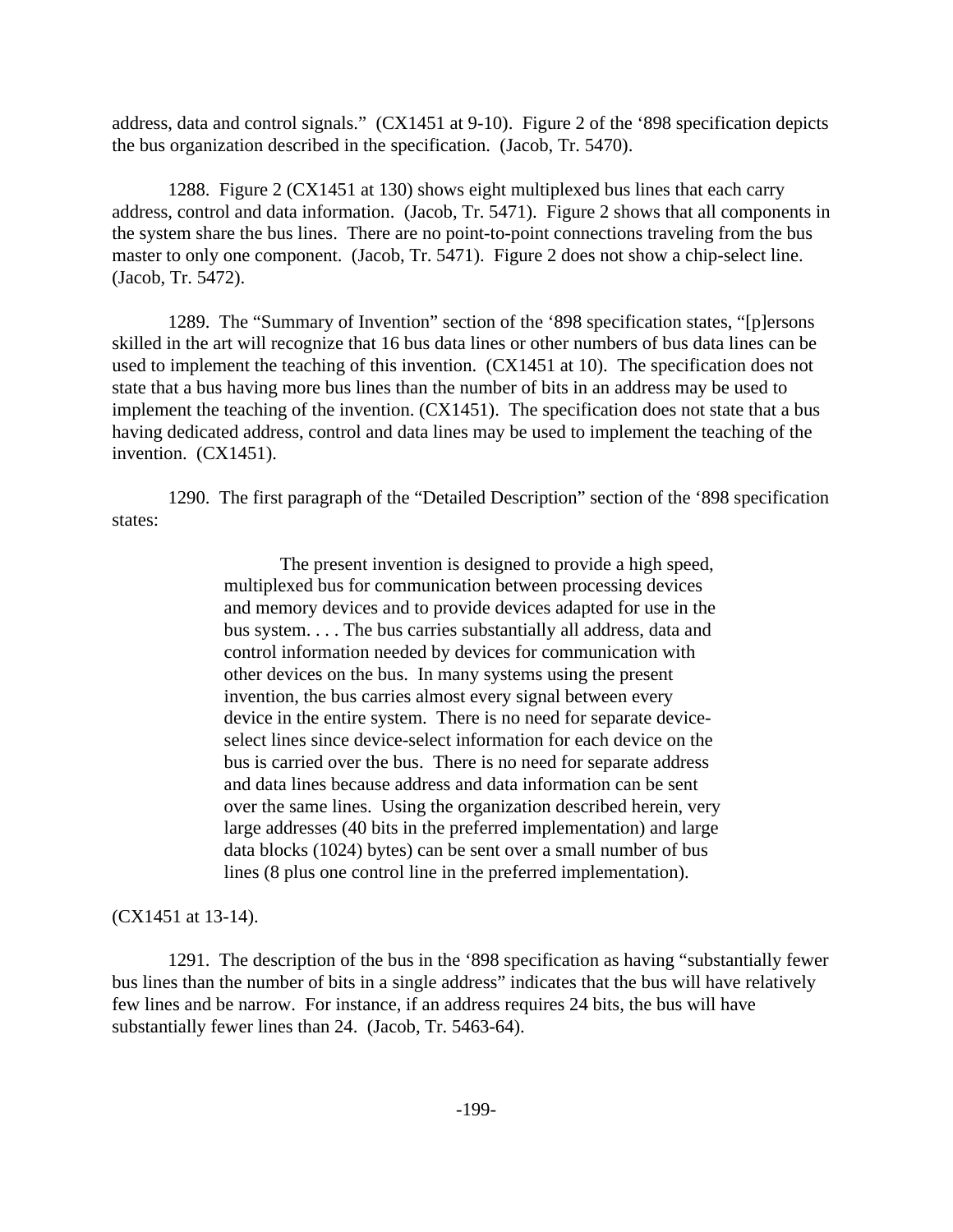1292. The bus used with a JEDEC-compliant SDRAM does not have "substantially fewer bus lines than the bits in a single address." A typical SDRAM bus has over 100 lines and is wider than the number of bits in the address. (Rhoden, Tr. 401; Jacob, Tr. 5464).

1293. The term "multiplexed" means that at different times different classes of information are transmitted over the same wires. The bus lines described in the '898 specification are multiplexed because each can carry address, data and control signals at different times. (Jacob, Tr. 5464-65).

1294. The subsection of the "Detailed Description" section of the '898 specification entitled "Bus" describes a bus architecture having eight "BusData" lines that are multiplexed to carry address, control and data information. This subsection describes no other bus architecture. (CX1451 at 20-21).

1295. The bus used with a JEDEC-compliant SDRAM has dedicated address lines, dedicated data lines and dedicated control lines. The dedicated lines carry only one type of information. The bus lines used with a JEDEC-compliant SDRAM are not multiplexed to carry address, data and control information. (Rhoden, Tr. 401; Jacob, Tr. 5465).

1296. The invention described in the '898 specification has "no need for separate device-select lines since device-select information for each device on the bus is carried over the bus." (CX1451 at 14). This indicates that the bus system described in the '898 specification does not have a chip select network for indicating which chips should respond to commands. (Jacob, Tr. 5495-96).

1297. A JEDEC-compliant SDRAM uses a separate chip-select network. (Jacob, Tr. 5465). A chip-select line is a wire in JEDEC architecture that is used to identify a "rank" or module of DRAMs for responding to commands. (Jacob, Tr. 5471-72).

### **The Packetized System of the '898 Specification**

1298. The '898 specification describes a packetized system. (Jacob, Tr. 5466). A packet is a bundle of information that is sent over a bus in multiple cycles of time. (Jacob, Tr. 5466).

1299. Because the system described in the '898 specification sends addresses, control signals and data blocks over a small number of bus lines (relative to the number of bits in the address), that information is sent over the bus in multiple cycles of time, which together are a packet. (CX1451 at 17; Jacob, Tr. 5466).

1300. The "Detailed Description" section of the '898 specification contains a subsection entitled "Protocol and Bus Operation" at pages 19-28. (CX1451at 21-30). That subsection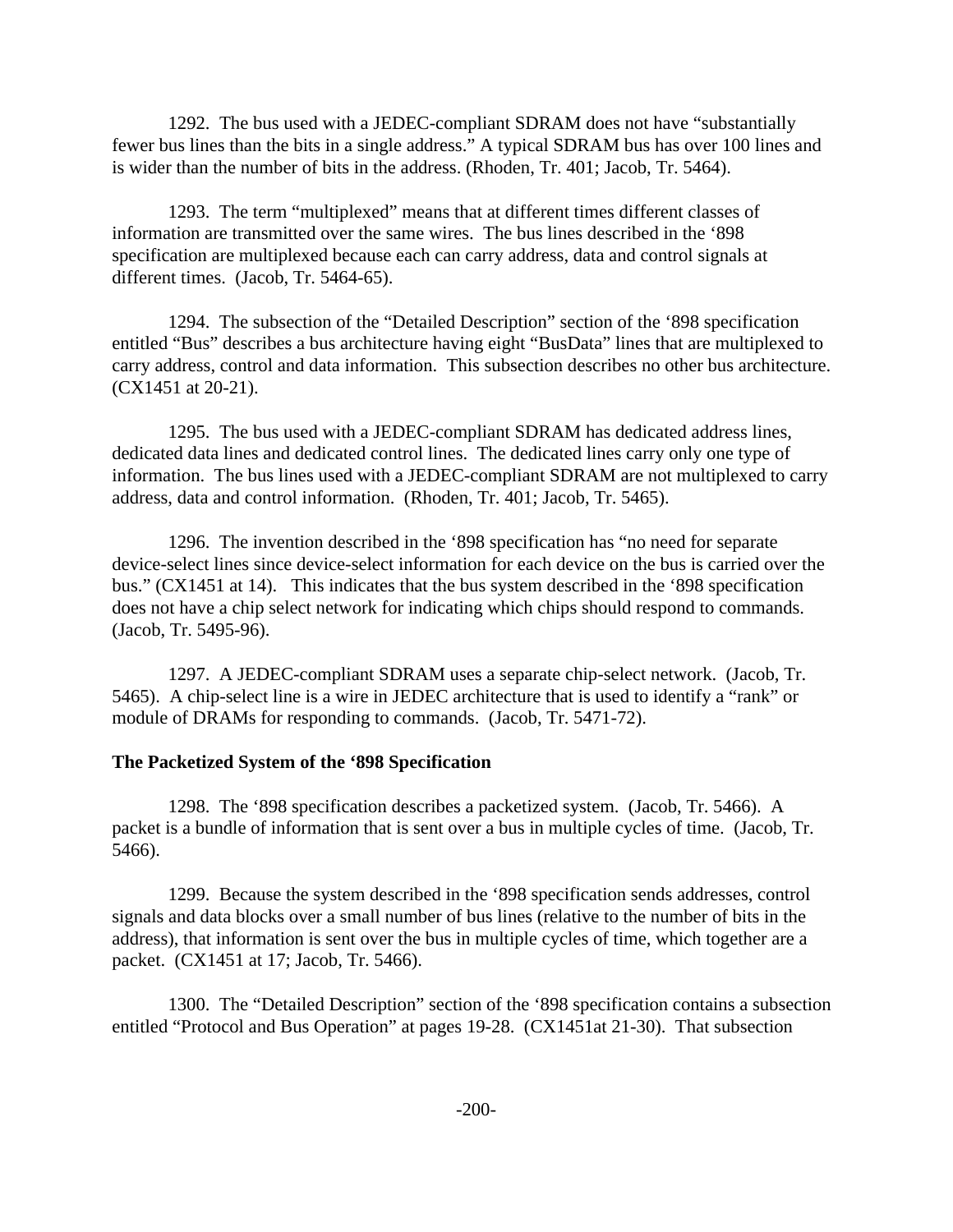includes a description of Figure 4 (CX1451 at 131) starting on page 21. (CX1451at 23).

1301. Figure 4 of the '898 specification illustrates a preferred implementation of the invention in which a request packet is transmitted over nine bus lines over six bus cycles. (CX1451 at 23-24, 131; Jacob, Tr. 5474-75). Each of the bus lines in Figure 4 is multiplexed to carry data, address or control information. (Fliesler, Tr. 8911-12).

1302. The first bus cycle of the packet shown in Figure 4 indicates four bits to specify "access type." (CX1451 at 131; Jacob, Tr. 5475; Fliesler, Tr. 8912). The access type information indicates whether the memory should perform a read or write, the type of access, and the timing (access time) of the response. (CX1451 at 24-25, 27; Jacob, Tr. 5475; Fliesler, Tr. 8912-13).

1303. The last four bits of information transmitted in the sixth bus cycle shown in the packet of Figure 4 give block size information. The block size information specifies the size of the data block to be transferred. (CX1451 at 29-30, 131; Jacob, Tr. 5475-76).

1304. The '898 specification does not describe the implementation of a request packet, other than that of Figure 4. (CX1451 at 23-24). The specification does not describe transmission of a read or write request in a non-packetized system. (CX1451; Jacob, Tr. 5476- 77).

1305. The specification does not describe transmission of a read or write request over any bus other than one having substantially fewer bus lines than bits in a single address and having multiplexed lines for carrying address, control and data information. (CX1451; Jacob, Tr. 5476-77).

1306. JEDEC-compliant SDRAM does not operate as a packetized system such as that described in the '898 specification. (Jacob, Tr. 5467). The JEDEC SDRAM architecture does not transmit request information over a small number of multiplexed bus wires over multiple bus cycles. (Jacob, Tr. 5476). The JEDEC SDRAM architecture transmits request information over dedicated bus wires over one bus cycle for the column address and one bus cycle for the row address. (Rhoden, Tr. 402-04; Jacob, Tr. 5477).

1307. Because the system described in the '898 specification does not include a chipselect line, it encodes information for designating a particular DRAM to respond to a request in a packet. (Jacob, Tr. 5472). When the bus master sends a packet to the memory system, every DRAM in the system must decode that packet and determine from the identification information in the packet if the packet is designated for that particular DRAM, or some other DRAM in the system. (CX1451 at 22-23; Jacob, Tr. 5472).

1308. JEDEC-compliant SDRAM use a separate chip-select network. They do not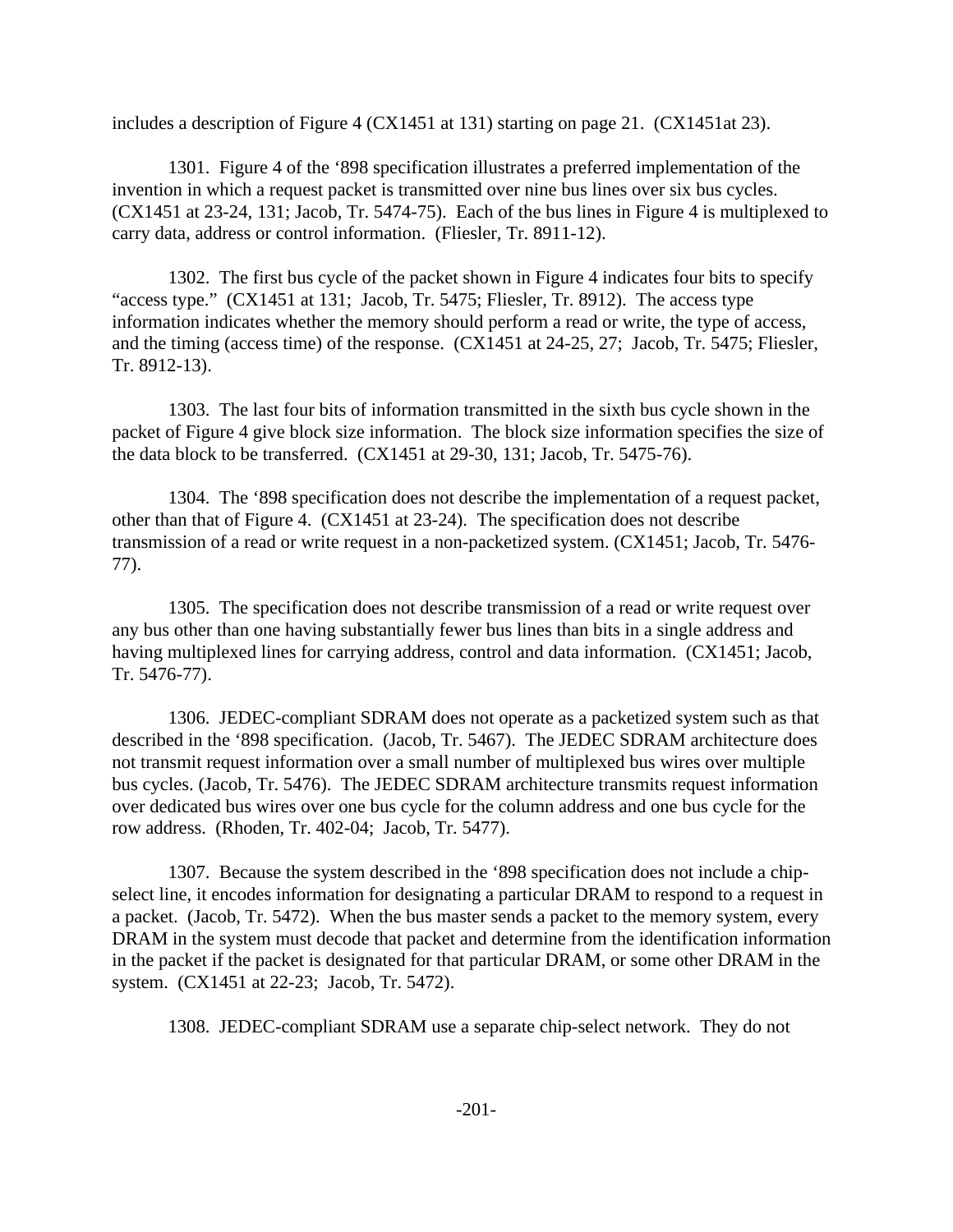receive identification information in request packets. (Jacob, Tr., 5465, 5471-72).

# **Description of Block Size in the '898 Specification**

1309. The '898 specification describes the operation of the block size feature at pages 27 and 28. (CX1451 at 29-30). This portion of the specification includes a table illustrating that the block size can be varied from 0 to 1024 bytes. (CX1451 at 30; Jacob, Tr. 5477-78).

1310. The last four bits of information transmitted in the sixth bus cycle shown in the packet of Figure 4 (CX1451 at 131) in the '898 specification give block size information. The block size information specifies the size of the data block to be transferred. (CX1451 at 29-30, 131; Jacob, Tr. 5475-77; Fliesler, Tr. 8918).

1311. Because, in the system described in the '898 specification, the block size information is transmitted with each request packet, the block size information can be easily and efficiently changed with each new request. (Jacob, Tr. 5479; Fliesler, Tr. 8919).

1312. In a JEDEC-compliant SDRAM, the burst length feature is programmed during initialization. (JX0056 at 114; Fliesler, Tr. 8920). The burst length is typically set once at system start-up and never changed again. The burst length cannot be easily and efficiently changed with each new request. (Jacob, Tr. 5479).

1313. The JEDEC SDRAM standard requires only two possible values for the burst length, four and eight. (JX0056 at 114).

1314. The variable block size feature described in the '898 specification addresses a scheduling problem inherent in the narrow, multiplexed, packetized bus system of the '898 specification. An inefficiency results from the data and address information sharing relatively few bus lines. The variable block size feature increases efficiency by maximizing the amount of data that can be transferred in response to a request as needed. (Jacob, Tr. 5479-80). The description and use of the variable block size feature described in the '898 specification in inherently tied to the narrow, multiplexed bus architecture and packetized system. (Jacob, Tr. 5479-81).

1315. The '898 specification explains, "[t]ransfers of long blocks of data use the bus efficiently even without overlap because the overhead due to bus address, control and access times is small compared to the total time to request and transfer the block. (CX1451 at 18).

1316. The '898 specification describes the use of a variable block size feature only in the context of a narrow, multiplexed bus architecture and a packetized system. (Jacob, Tr. 5478). The '898 specification does not describe the use of a variable block size feature in any other context, including in the context of a DRAM generally. (Jacob, Tr. 5478).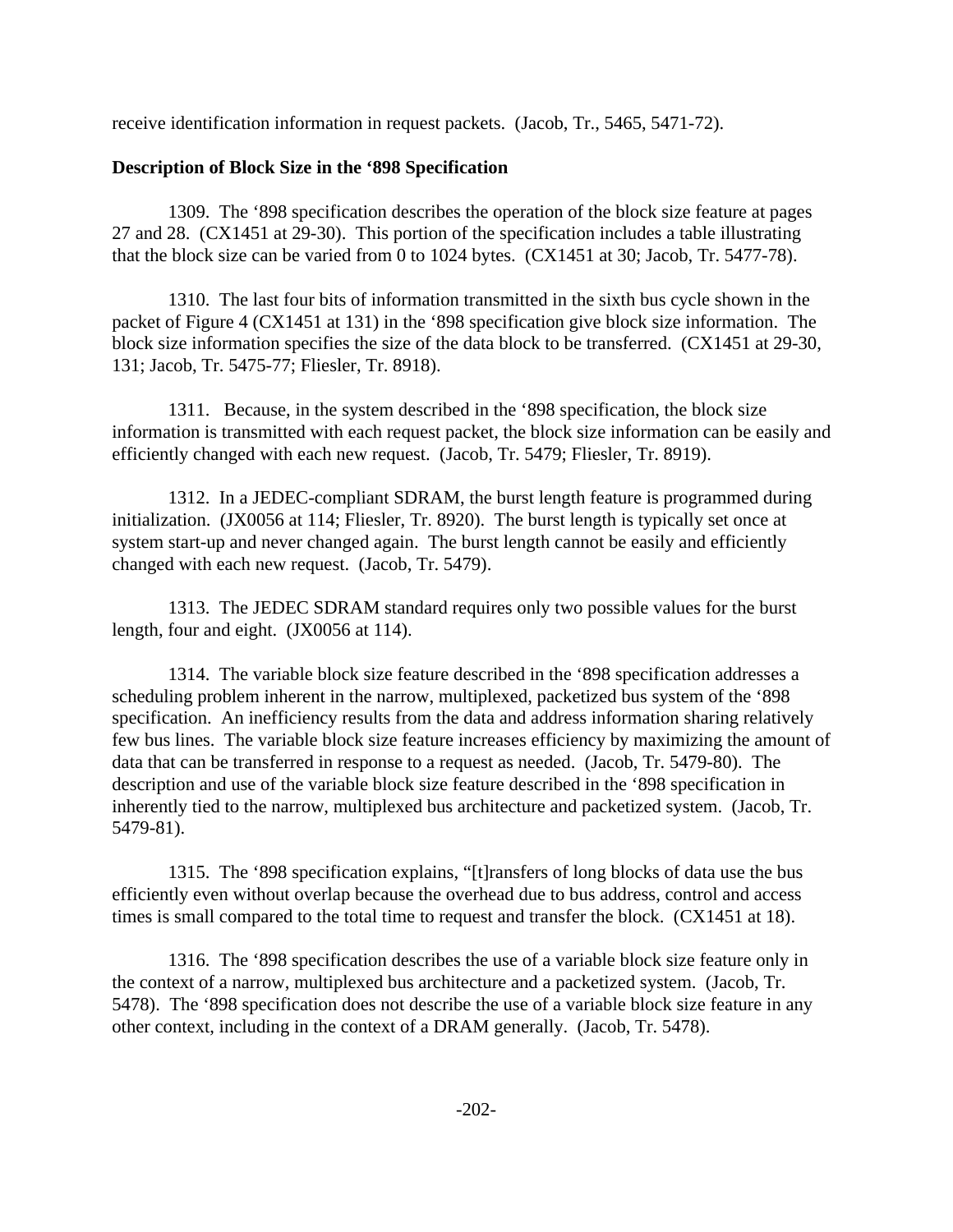1317. In a JEDEC-compliant SDRAM, the programmable burst length feature is present as a convenience. It is not needed to address the bus scheduling and inefficiency concerns generated by the use of a narrow, multiplexed bus. (Jacob, Tr. 5480).

1318. An engineer reading the '898 specification in the early to mid-1990s would not have thought that Rambus could obtain patent rights over the programmable burst length feature as it is used in JEDEC SDRAM due to the difference between the JEDEC system and the system described in the '898 specification. (Jacob, Tr. 5480-81).

### **Description of Access Time in the '898 Specification**

1319. In the system described in the '898 specification, the memory device responds to a read request packet or a write request after waiting the specified access time. (CX1451 at 17; Jacob, Tr. 5481).

1320. As described in the '898 specification, each request packet contains information that specifies the access time. (CX1451 at 23, 25, 29; Jacob, Tr. 5482). This allows the bus master to efficiently change the access time with each new request packet. (CX1451 at 29, Jacob, Tr. 5483).

1321. In a JEDEC SDRAM, the CAS latency is programed at system start-up. The CAS latency is not changed during operation. The CAS latency cannot be changed with each request. (JX0056 at 114; Jacob, Tr. 5483; Fliesler, Tr. 8920).

1322. The implementation of the access time feature described in the '898 specification is inherently tied to narrow, multiplexed bus and packetized system described in the specification. (Jacob, Tr. 5483-84). By allowing changes to the access time on a request-byrequest basis, the system described in the '898 specification resolves inefficiencies that result from the use of a narrow, multiplexed, packetized bus in which address and control information must share lines with data. (Jacob, Tr. 5484).

1323. The specification explains that the access time allows the shared bus to be used for other requests during the access time: "The bus to be used in the intervening bus cycles [between request and response] by the same or other masters for additional requests or brief bus accesses. Thus, multiple, independent accesses are permitted, allowing maximum utilization of the bus for transfer of short blocks of data." (CX1451 at 17-18).

1324. The '898 specification does not describe the use of access time in any context other than the context of a narrow, multiplexed bus operating in a packetized system. (Jacob, Tr. 5476-77).

1325. In a JEDEC SDRAM, programmable CAS latency is used as a convenience to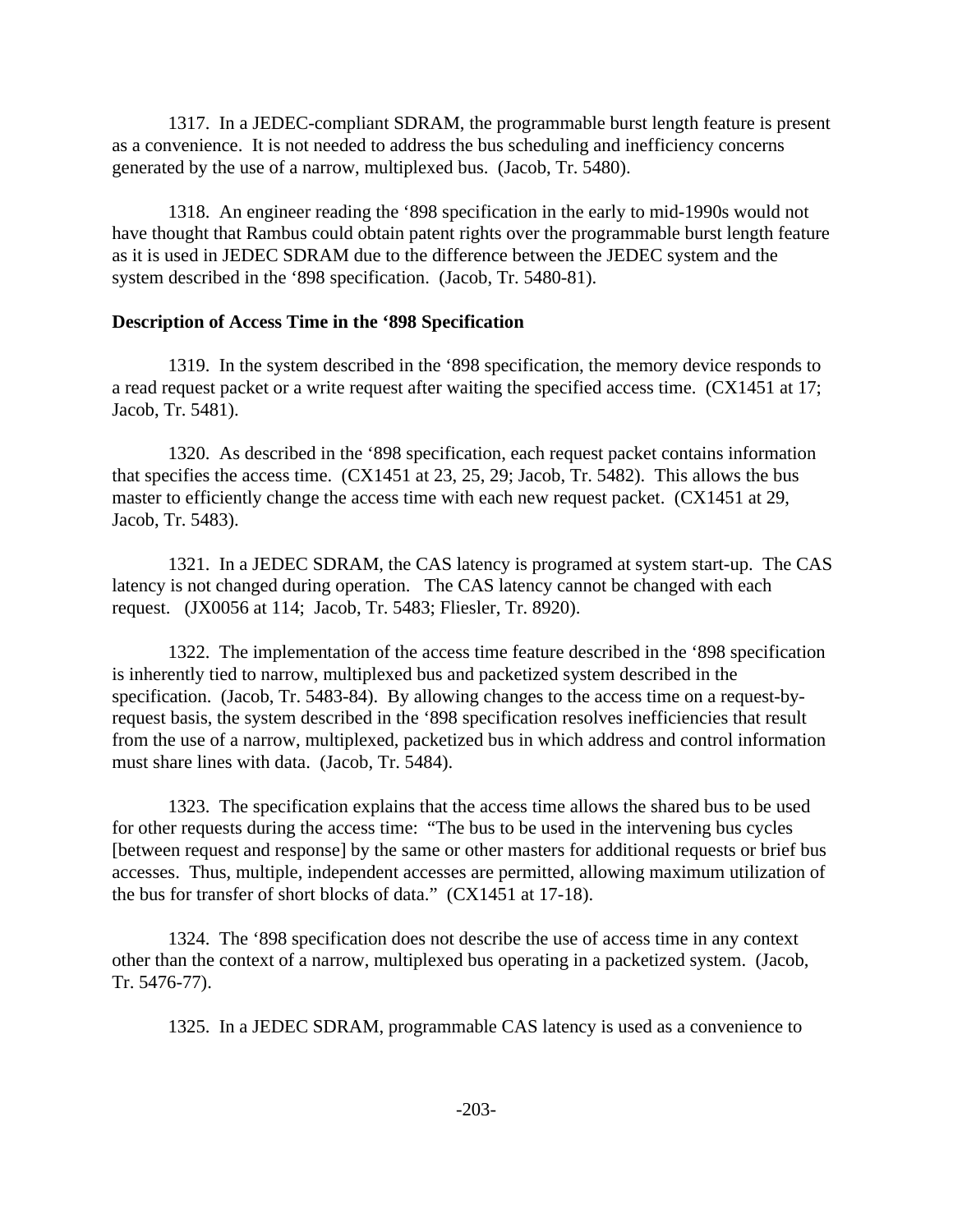allow parts that have different performance to exist in the same system. (Jacob, Tr. 5484).

1326. Because of the difference between the implementation and function of access time in the '898 specification and programable CAS latency as used in the JEDEC SDRAM standard, an engineer reading the '898 application in the early to mid-1990s would not have understood that Rambus might obtain patent rights over programmable CAS latency as that feature was used in the JEDEC SDRAM standard. (Jacob, Tr. 5484-85).

### **Description of the Clocking Scheme in the '898 Specification**

1327. In the "Background of the Invention" section, the '898 specification states "The clocking scheme used in this invention has not been used before . . .". (CX1451 at 7).

1328. According to the "Brief Description of the Drawings" section of the '898 specification, "Figures 8a and 8b show the connection and timing between bus clocks and devices on the bus." (CX1451 at 12). Figure 8a (CX1451 at 145) depicts the U-shaped clock organization described in the specification at pages 46-48. (CX1451 at 47-49, 145; Jacob, Tr. 5485).

1329. In Figure 8a (CX1451 at 145), the clock (labeled CLK) sends a clock signal, clock 1, along a wire. Each chip in the system connects to the wire and receives an "early bus clock signal." At the end of the system, the clock wire turns, are returns to the clock. On the return, the wire transmits the clock 2 signal to each chip, which receives a "late clock signal. (CX1451 at 47-48; Jacob, Tr. 5485-86).

1330. In the clocking system described in the '898 specification, each DRAM has circuitry that synthesizes an internal, midpoint clock signal from the early clock and the late clock signals. (CX1451 at 48-49; Jacob, Tr. 5467-69; see DX0096). Figure 13 of the '898 specification is a timing diagram showing the early clock, late clock and internal clock signal that represents the time average, or midpoint, between the early and late clock. The internal midpoint clock is not in synch with either of the external clocks (early and late clock). (CX1451 at 149; Jacob, Tr. 5491; Fliesler, Tr. 8922).

1331. In the clocking scheme described in the '898 specification, a DRAM latches data in sync with the internal, time average, midpoint, clock and not any external clock. (CX1451 at 149; Jacob, Tr. 5492).

1332. A JEDEC-compliant DDR SDRAM does not generate an internal, time average, midpoint clock from external clock signals. (Jacob, Tr. 5492-93).

1333. A JEDEC-compliant DDR SDRAM latches (inputs) data in sync with an external clock, DQS. (Jacob, Tr. 5493; JX0057 at 32). A JEDEC-compliant DDR SDRAM outputs data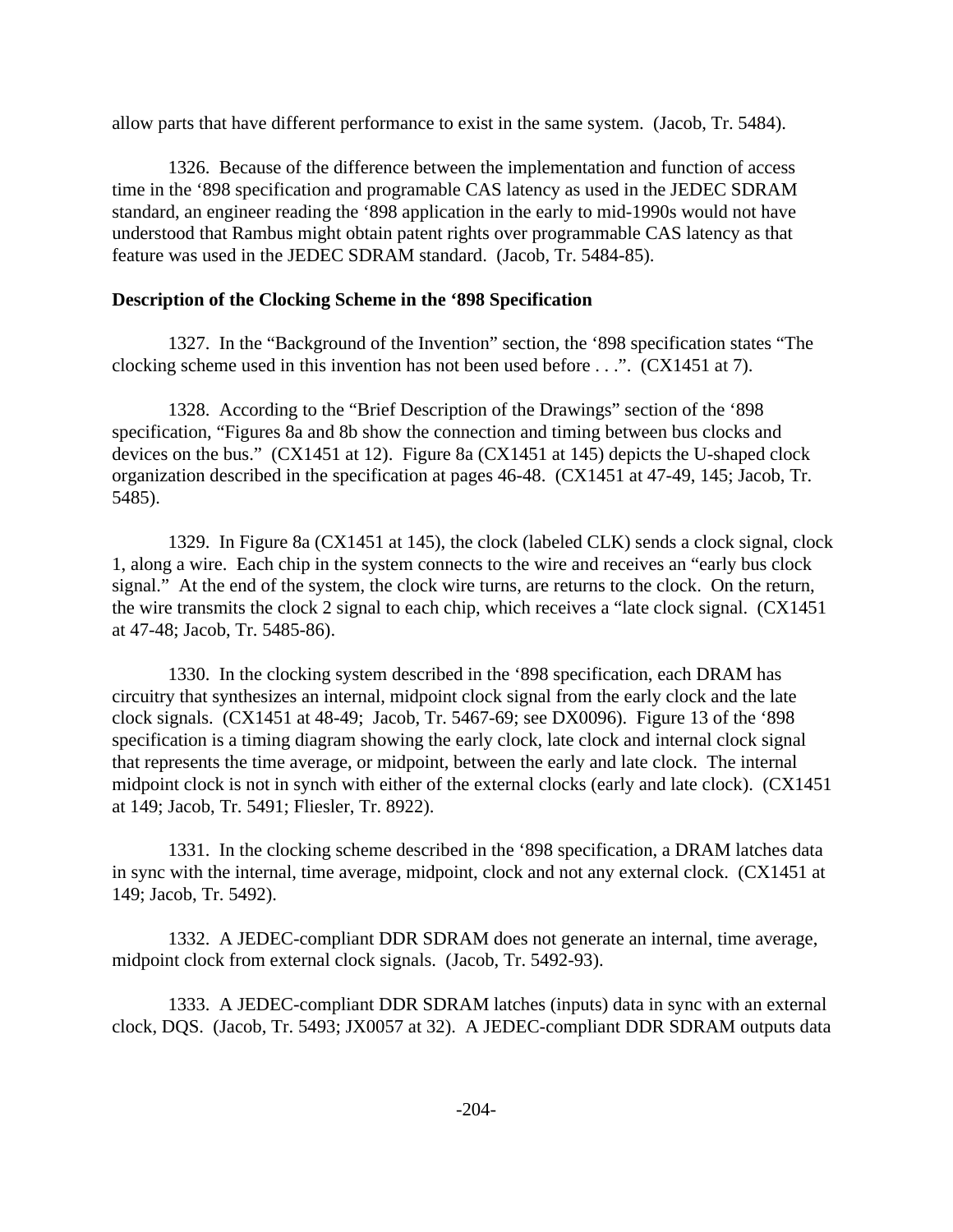in sync with the external clock signals, CLK and CLK bar. (Jacob, Tr. 5557-60; 5493, JX0057 at 32).

1334. The clocking scheme described in the '898 application differs from the clocking scheme used in the JEDEC DDR SDRAM standard because the application's clocking scheme uses one wire to transmit two clock signals (the early and late signals) whereas the standard uses two wires (clock and clock bar) to transmit one, differential clock signal. (Jacob, Tr. 5492-93; JX0057 at). (A differential clock signal, consisting of the signal and its inverse, is, by definition, one clock signal. (Jacob, Tr. 5493). An engineer reading the '898 patent application during the 1990s would not have thought that Rambus could obtain patent rights over the dualedged clocking feature as it was proposed for and used in the JEDEC DDR SDRAM standard because of the difference between the two clocking schemes. (Jacob, Tr. 5493).

### **Description of Figure 12 in the '898 Specification**

1335. According to the "Brief Description of the Drawings" Section of the '898 specification, "Figure 12 is a block diagram showing how the internal device clock is generated from two bus clock signals using a set of adjustable delay lines." (CX1451 at 13). The specification describes Figure 12 (CX1451 at 148) at pages 57-58 (CX1451 at 58-59).

1336. Figure 12 of the '898 specification depicts the circuit located on each chip in the described system generates the time averaged, midpoint internal clock signal. (CX1451 at 13). The circuit of figure 12 uses the early clock signal (56) and late clock signal (57) shown in Figure 8a as inputs and generates the mid-point clock signal (73) as its output. (CX1451 at 58- 59; Jacob, Tr. 5487; Fliesler, Tr. 8926-27). The only output of the circuit in Figure 12 is the time averaged, mid-point internal clock signal (73). (Fliesler, Tr. at 8927).

1337. Figure 12 does not show a phase lock loop (PLL). (Jacob, Tr. 5487-88). The '898 application never refers to a phase-locked loop or a PLL. (Jacob, Tr. 5489-90).

1338. Figure 12 does not show a delay lock loop (DLL). (Jacob, Tr. 5488). A comparison of a DLL circuit and the circuit of Figure 12 indicates that they have different structures. (Jacob, Tr. 5488-89, see DX0097). The '898 application never refers to a delaylocked loop or DLL. (Jacob, Tr. 5489-90; Geilhufe, Tr. 9663).

1339. The circuit of Figure 12 performs a different function than a DLL. The circuit of Figure 12 uses two clock signals to generate a third signal that is the midpoint, time-average of the two original clock signals. A DLL delays one input signal so that it will be synchronized with a second signal. (Jacob, Tr. 5488-89).

1340. An engineer reading the '898 application in the mid to late 1990s would not have thought that Rambus might obtain patent rights to on-chip DLL as it was used in the JEDEC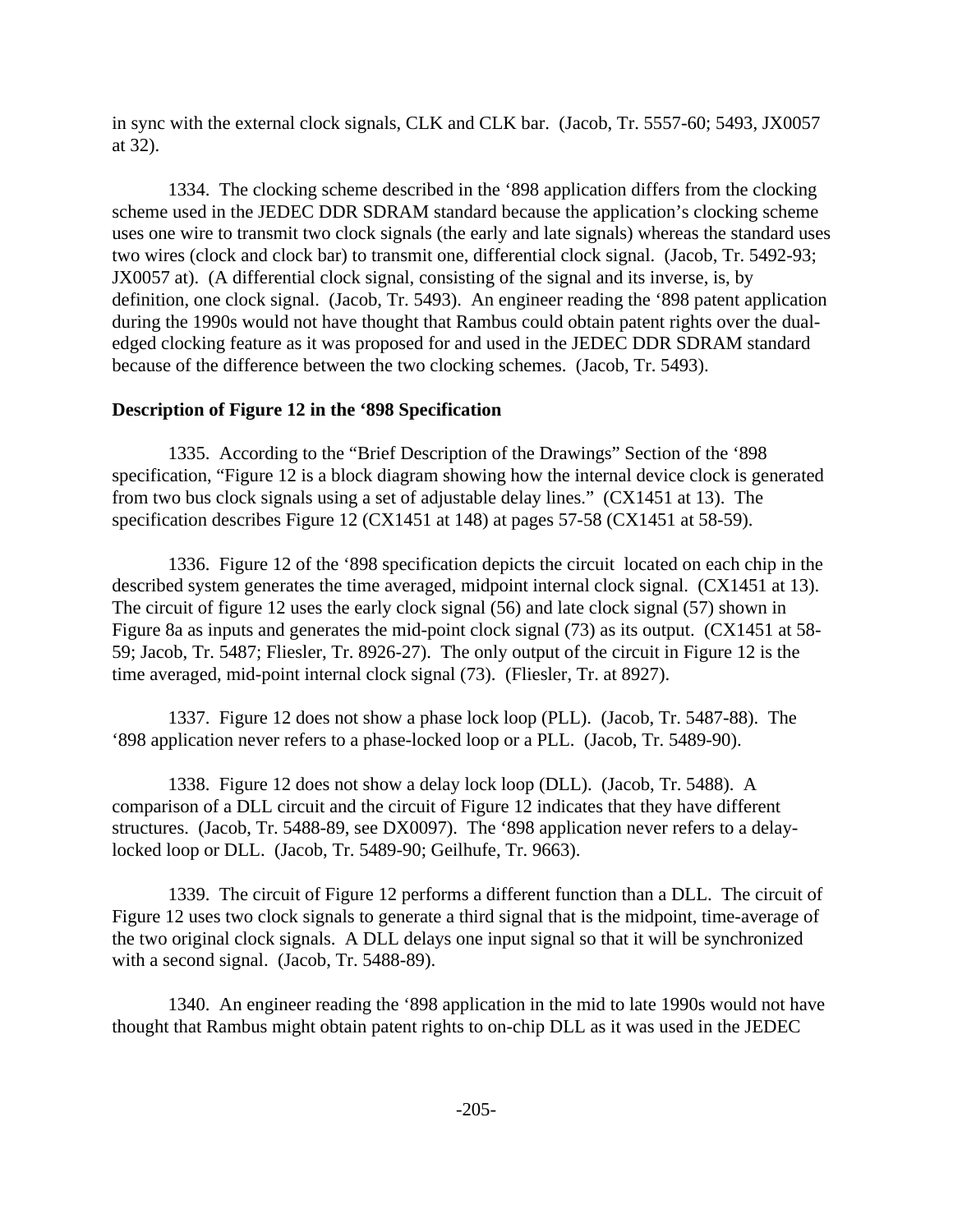DDR SDRAM standard due to differences between the implementation, circuit structure and function of the circuit in Figure 12 compared to a DLL circuit. (Jacob, Tr. 5490).

# **(2) The Claims Contained in the Publicly Available Patent Application and Patents Known to JEDEC Members.**

1341. In addition to the limited language of the specification, discussed above, each of the publicly available patent application or patents known to JEDEC members during and immediately following the withdrawal of Rambus as a JEDEC member contained limitations in its respective patent claims that would not have placed a reasonable engineer on notice of claims by Rambus to JEDEC-standard technology. (CCFF 1342-57).

### **The Rambus International Patent Application**

1342. Rambus filed its International Patent Application under the Patent Cooperation Treaty (the PCT application) on April 16, 1991. (CX1454 at 1). The PCT application was published on about October 31, 1991, and contains the original text, drawings and 150 original claims of the '898 U.S. application. (CX1454; CX1451)

1343. The '898 patent application, as first filed in the PTO, contained 150 original claims. (Nusbaum, Tr. 1515). None of the original 150 claims cover JEDEC-compliant SDRAM. (Nusbaum, Tr. 1526). None of the original 150 claims would have alerted an engineer in the 1990s that Rambus might seek to obtain patent rights over features proposed for use or used in the JEDEC SDRAM or DDR SDRAM standards. (Jacob, Tr. 5494-98).

1344. Two limitations of the '898 application, "said bus containing substantially fewer bus lines than the number of bits in a single address," and "said bus carrying device-select information without the need for separate device-select lines connected directly to individual memory devices" can be characterized as multiplexed bus limitations. (Nusbaum, Tr. 1527; Jacob, Tr. 5494-96). Of twenty independent claims in the original group of 150, only two, claims 73 and 91, lack both of these limitations. (Nusbaum, Tr. 1520).

1345. A majority of the 150 original claims contain the limitation "said bus containing substantially fewer bus lines than the number of bits in a single address." (CX1451 at 64-125; Nusbaum, Tr. 1519; Jacob, Tr. 5495). A JEDEC-compliant SDRAM does not satisfy this limitation because it uses more bus lines than the number of bits in a single address. (Nusbaum, Tr. 1527-28; Jacob, Tr. 5495; see Rhoden, Tr. 401).

1346. A majority of the 150 original claims also contain the limitation "said bus carrying device-select information without the need for separate device-select lines connected directly to individual memory devices." (CX1451 at 64-125; Nusbaum, Tr. 1519; Jacob, Tr. 5495). A JEDEC-compliant SDRAM system does not satisfy this limitation because it includes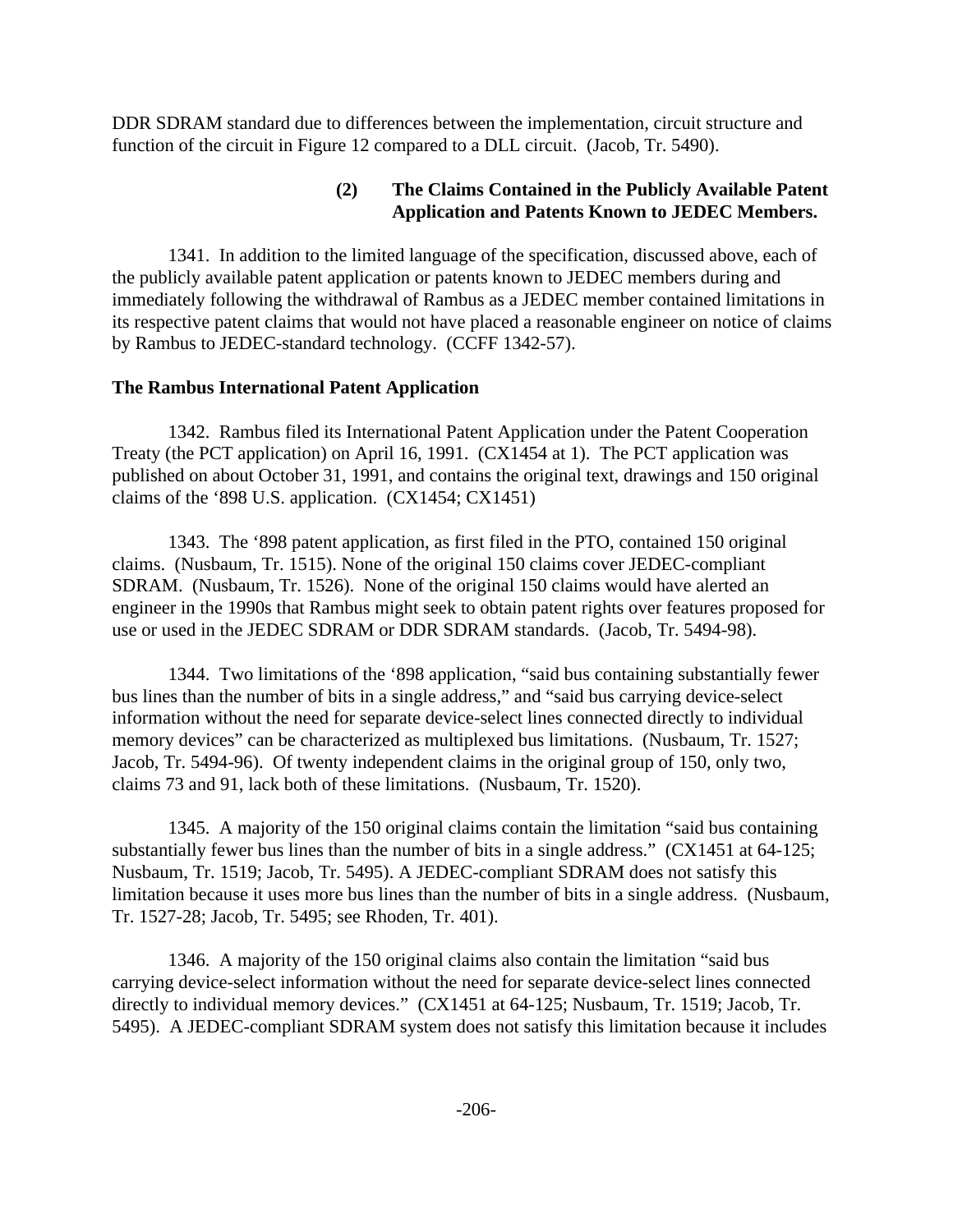a chip-select line that is directly connected to individual memory devices. (Nusbaum, Tr. 1528; Jacob, Tr. 5465, 5495-96).

1347. Claim 73 is directed to a "loop clocking system," also called the U-shaped clocking scheme, having an "early bus clock" and a "late bus clock." (CX1451 at 089-90; Nusbaum, Tr. 1523-24; Jacob, Tr. 5497). A JEDEC-compliant SDRAM does not use the clocking scheme recited in claim 73 (Nusbaum, Tr. 1528; Jacob, Tr. 5492-93, 5497).

1348. Claim 91 requires "bus connection means" (i.e., pins) that are "positioned along a single side of the package." (CX1451 at 099; Nusbaum, Tr. 1524). The narrow bus described in the '898 specification allows for a small number of connecting pins that can be positioned along a single side of the chip's package. (Nusbaum, Tr. 1528-29). JEDEC-compliant SDRAM do not use connection means along only one side of a package. The pins are along at least two sides of chip's package. (Nusbaum, Tr. 1529; Jacob, Tr. 5497-98).

1349. A reasonable patent practitioner reviewing the '898 application would not have assumed that the original 150 claims contained limitations that were unnecessary to distinguish the prior art because of the massive effort that he would have presumed to have gone into drafting the relatively large number of claims and the relatively lengthy specification. (Nusbaum, Tr. 1537-40).

1350. A reasonable patent practitioner would have presumed that the multiplexed bus limitations, which appear in the majority of the 150 claims, were necessary to define the invention because the first paragraph of the Summary of the Invention section of the application characterizes the two limitations as features of the "present invention." (Nusbaum, Tr.1539-40).

### **The '703 Patent**

1351. Rambus patent 5,243,703 (the '703 patent) issued September 7, 1993. (CX1460 at 1). The '703 patent claims priority to the '898 application. The '703 patent issued from a divisional application of the '898 application. (CX1460 at 1).

1352. The specification and drawings of the '703 patent are substantially the same as the specification and drawings of the '898 specification and drawings. (CX1460; CX1451; Jacob, Tr. 5500-01).

1353. The claims of the '703 patent recite a "U-shaped clocking scheme" having an early clock and a late clock signal and generating the time average of those two clock signals. (CX1460 at 24; Jacob, Tr. at 5499-5500). The JEDEC SDRAM and DDR SDRAM standards do not use the "U-shaped clocking scheme." (Jacob, Tr. 5492-93, 5497).

1354. The '703 patent would not have alerted an engineer during the 1990s that Rambus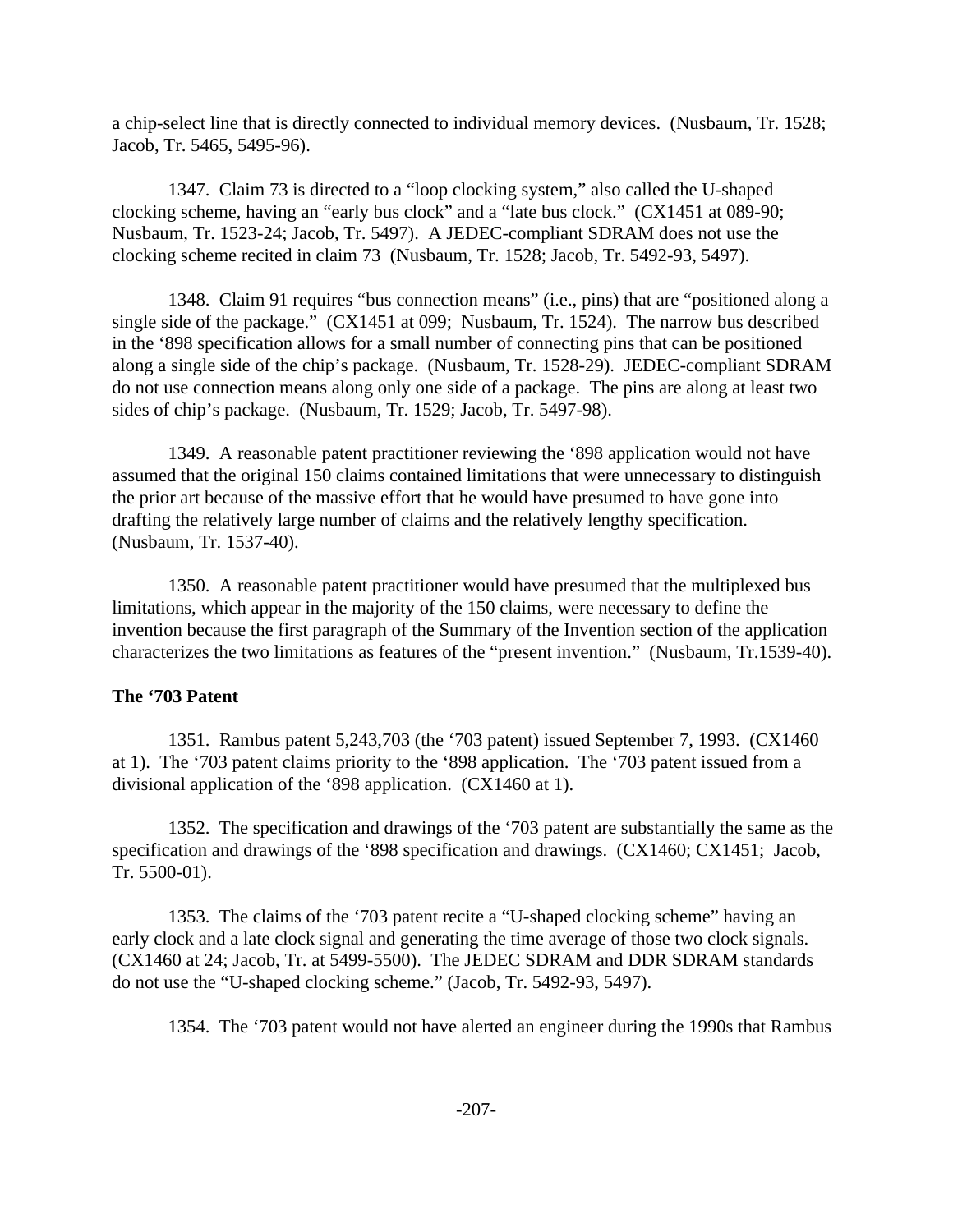might seek to obtain patent rights over features contained in the JEDEC SDRAM or DDR SDRAM standards because the claims of the '703 patent recite the U-shaped clocking scheme. (Jacob, Tr. 5498-99).

1355. The '703 patent would not have alerted an engineer during the 1990s that Rambus might seek to obtain patent rights over features contained in the JEDEC SDRAM or DDR SDRAM standards because its specification and drawings, which are substantially the same as those of the '898 application, do not relate to the standard. (Jacob, Tr. 5460-5501).

### **The Patents Identified in the Rambus Withdrawal Letter**

1356. At the time that Rambus withdrew from membership from JEDEC, it submitted with its withdrawal letter dated June 17, 1996, a list of issued patents. (CX0887 at 2). The list was not a complete list of issued patents because the '327 patent was not on the list. (CX0888 at 2; Crisp, Tr. 3381, 3384; Diepenbrock, Tr. 6200).

1357. None of the listed patents would have alerted an engineer in the 1990s that Rambus might be able to obtain patent rights over features incorporated in the JEDEC SDRAM or DDR SDRAM standards. (Jacob, Tr. 5502). Each patent on the list dated June 17, 1996 (CX0887 at 2) is either restricted to a narrow, packetized, multiplexed bus architecture, addresses topics outside the scope of the JEDEC 42.3 committee, or relates to only minor implementation details of material that could have been within the scope of the 42.3 committee. (Jacob, Tr. 5502).

1358. Paragraphs 1358 - 1499 are unused.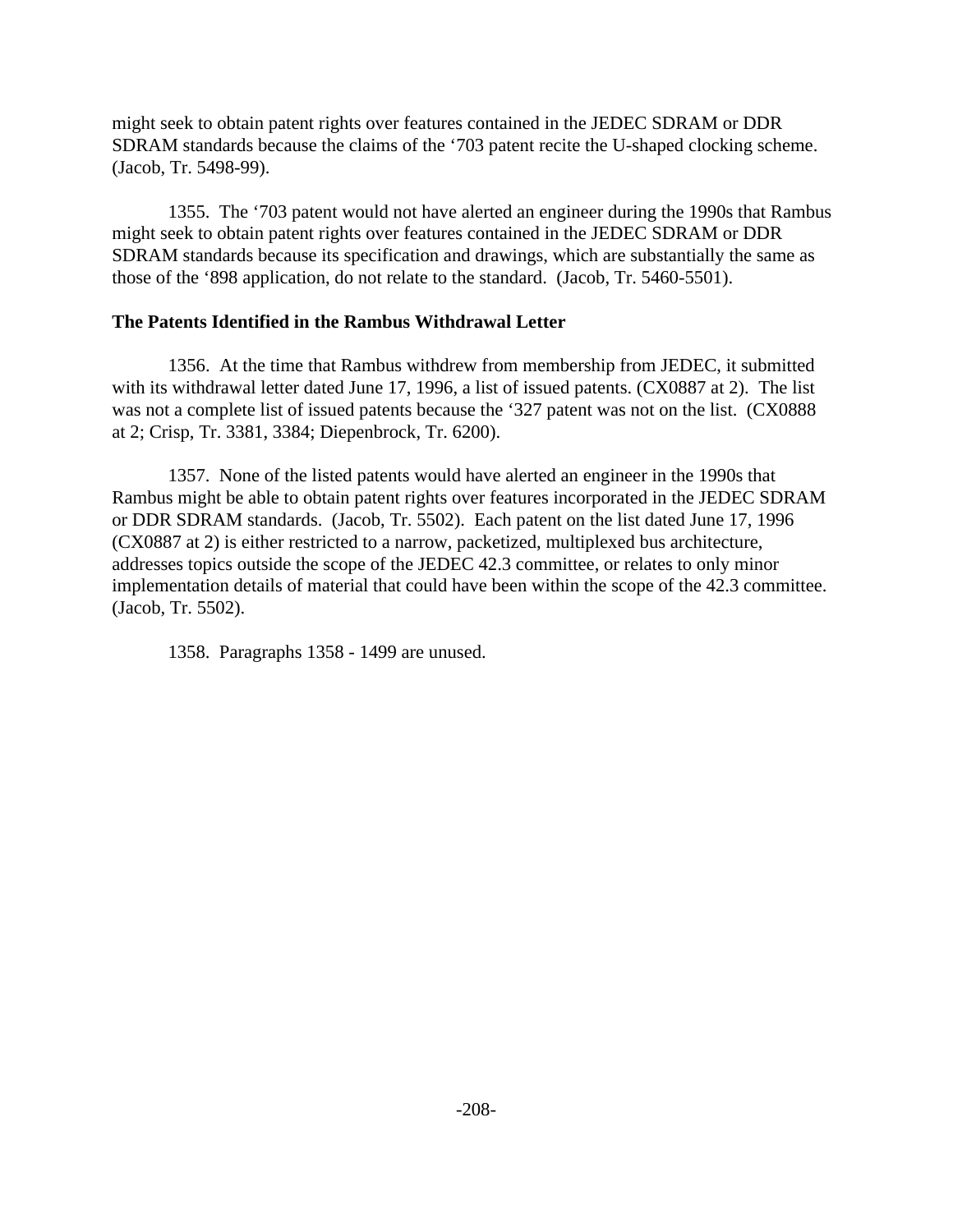### **VII. RamLink, Synclink and the SyncLink Consortium.**

1500. In addition to the Rambus and JEDEC efforts to develop standards for nextgeneration DRAM technology, there were other similar efforts during the 1990's. Among these were the Ramlink, Synclink and SyncLink Consortium efforts, which did not result in commercially viable DRAM standards. (CCFF following).

# **A. The IEEE RamLink and SyncLink Working Groups.**

# **1. The IEEE Had Rules Substantially Different From Those of JEDEC.**

1501. The IEEE was a professional organization that engaged in various activities, including standard-setting activities. (Tabrizi, Tr. 9116; *see also* Prince, Tr. 8972-73).

1502. Membership in the IEEE was not by company; rather, individuals belonged to IEEE in their individual capacity. (Tabrizi, Tr. 9117; *see also* RX0579 (" . . . [M]embership and participation is by the individual person, as a professional, rather than by a company with the person being merely the company's representative, as is the case for ANSI and JEDEC projects.")).

1503. The IEEE procedures, unlike those of JEDEC, did not impose any obligation on companies with respect to patent disclosure. (Tabrizi, Tr. 9122 ("Again, the IEEE policy, since the individual participants were representing themselves, they were not representing any company, they had no obligation to, in terms of patent disclosure. It was kind of vague enough. It wasn't like JEDEC, very solid patent disclosure."); Crisp, Tr. 3283-84; CX0711 at 128, 129- 30 ("The talk moved temporarily to patents, and Walther was adamant in pointing out that the bylaws permit the member companies to retain their own intellectual property."); JX0027 at 26 ("Additionally, SyncLink is being sponsored by an organization with a less stringent patent policy than JEDEC. Under the bylaws of the IEEE working groups, attendees represent themselves only, not their employers. Furthermore, they are free to patent whatever they desire, and are not bound to relinquish any of their rights to their patents by presenting their ideas for standardization.")).

### **2. RamLink Was Developed By Supercomputer Scientists to Standardize a New Future Memory Bus.**

1504. RamLink was a specification for a packet-based memory. (Tabrizi, Tr. 9116). RamLink was being developed by the 1596.4 working group within the IEEE. (Gustavson, Tr. 9280).

1505. RamLink developed as an effort to standardize a new future bus. (Tabrizi, Tr. 9117 ("RamLink was a generic bus that you could connect any kind of memory to it."); Prince,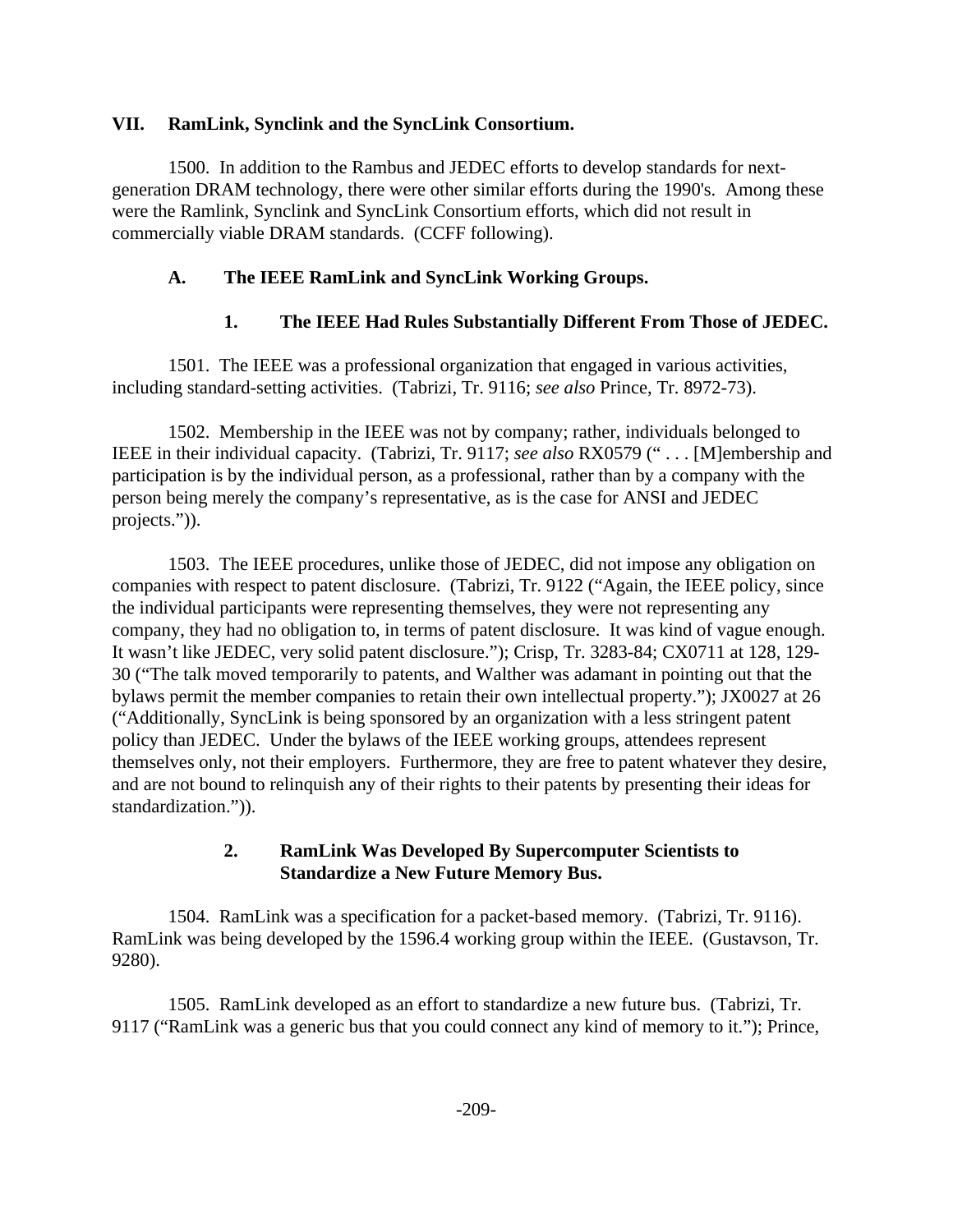9018 (" . . . [T]he IEEE had been engaged for a considerable period of time in standardizing the scalable coherent interface as a replacement for the future bus backplane. . . . The future bus was getting old.")).

1506. RamLink developed from work of supercomputer scientists on the so-called scalable coherent interface, an effort to develop an entire backplane, or an entire set of components for a high-speed system. (Prince, 9018-19 (" . . . [T]he IEEE had been engaged for a considerable period of time in standardizing the scalable coherent interface as a replacement for the future bus backplane. . . . [T]he people involved in the scalable coherent interface were the supercomputer scientists of the industry from IBM, Hewlett-Packard, CDC, Apple. . . . [T]hey were defining an entire backplane, an entire set of components . . ..")).

1507. RamLink consisted of a high speed bus protocol that permitted access, based on scheduling of events, to the bandwidth that already existed inside DRAMs. (JX0026 at 95 ("What is RamLink? – High performance protocol that permits access to the large bandwidth already available inside DRAM chips – The basic protocol concepts are based on the scheduling of events")).

1508. The RamLink bus was fully multiplexed; command, address and data information were all sent on a single bus. (Tabrizi, Tr, 9119).

1509. RamLink members sought to cooperate with Rambus in order to come up with a better standard. Wiggers, Tr. 10,596-97; CX0681 at 1 ("Wigger[s] says Ramlink wants to cooperate with us.")).

1510. Rambus regarded RamLink as a source of potential competition. (Farmwald, Tr. 8369; CX0681 ("... [O]ur decision options [with respect to RamLink] are (1) Decide they are the enemy and do one or more of: (a) Kill them ourselves (b) Convince them to kill themselves ( c) Convince their management to kill them . . ..")).

1511. Richard Crisp attended meetings of the IEEE P1596.4 RamLink/SyncLink working group in early to mid-1995. (Crisp, Tr. 3528; RX-0579 at 6 ("Attendees . . . Richard D. Crisp"); CX0711 at 81-82 ("As a regular attendee of the Ramlink working group you contributed to the standard and by IEEE rules you were and are a voting member of the working group.")).

1512. IEEE was balloting the RamLink proposal for standardization as of June 1995. (Gustavson, Tr. 9282; Gustavson, Tr. 9283).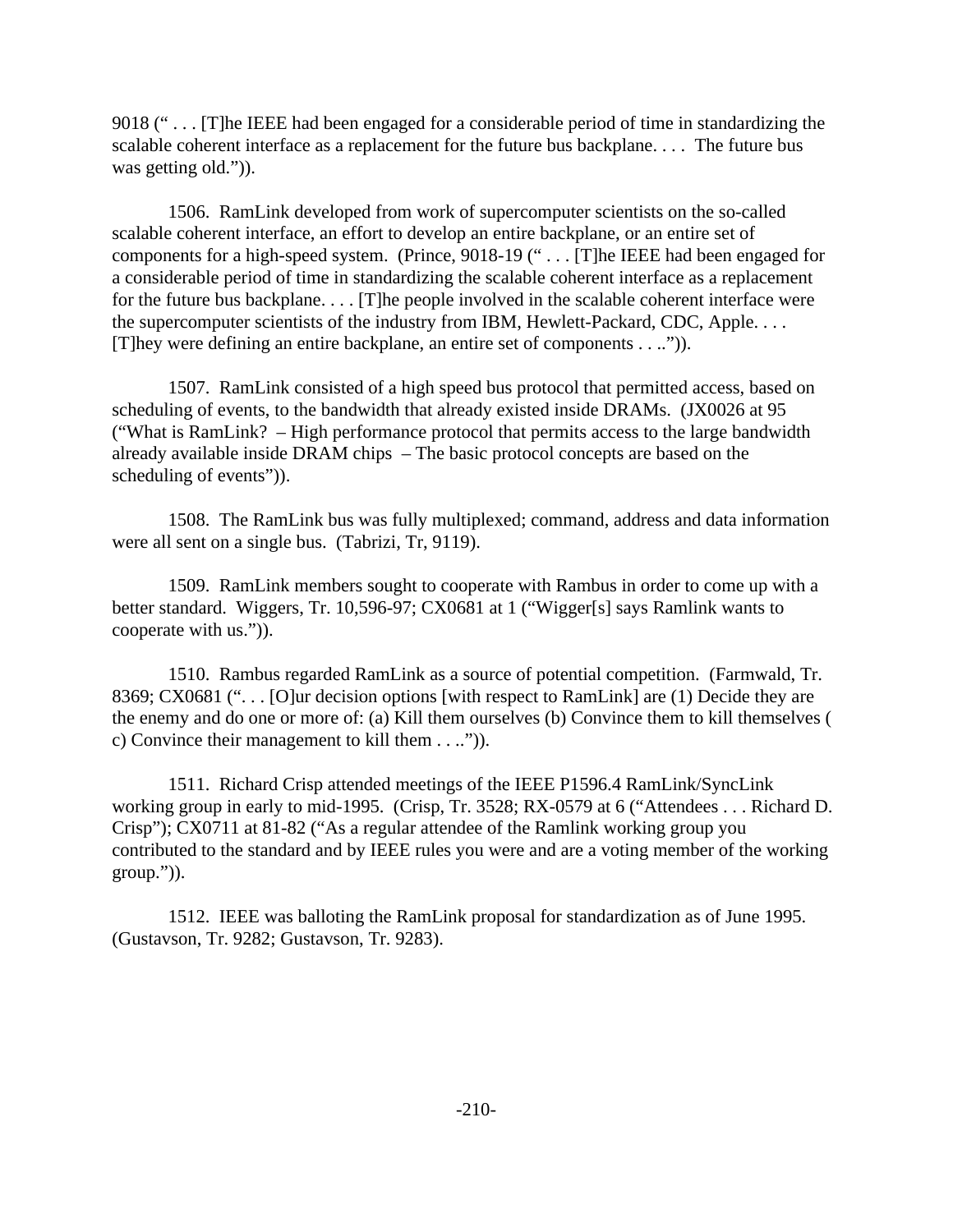### **3. The IEEE SyncLink Project Grew Out of, and Modified, the Proposed RamLink Standard.**

1513. SyncLink developed as a subset of RamLink (Tabrizi, Tr. 9117 ("SyncLink was a subset of RamLink."); Gustavson, Tr. 9280 (SyncLink was "an off-shoot of Ramlink"); Gustavson, Tr. 9282 (SyncLink was "something that grew out of RamLink"); JX0026 at 98 ("– RamLink supports a rich set of transactions and features – SyncLink uses a subset of those features . . . – Uses existing DRAM technology"). Whereas Ramlink was intended to be a generic bus to which one could connect any kind of memory, SyncLink was intended to be specific to synchronous DRAMs. (Tabrizi, Tr. 9117).

1514. The purpose of SyncLink was to create an open standard for the next generation memory system, in which everybody would be able to develop products compatible with the standard free of blocking patents. (Tabrizi, Tr. 9117-18; *see also* JX0026 at 10 ("It was intended to be an open standard.").

1515. SyncLink was the subject of development within the IEEE P1596.7 working group. (RX0940 at 7, 9).

1516. As with RamLink, SyncLink focused on the bus and system protocol; it consisted of an entire system. (JX0026 at 96 (What is a SyncLink? – Implementation of a subset of the RamLink Protocol for high-performance memory systems . . . – Typically a SyncLink memory system consists of a Link Controller, a number of memory devices or modules called SLDRAMs, and the interconnect, all on a single board."); Tabrizi, Tr. 9118 ("JEDEC was working on the core DRAM project and the SyncLink was working on the kind of overall – the component plus the bus that link them together.")).

1517. The SyncLink project modified the RamLink protocol. (Gustavson, Tr. 9284; *see also* RX0589 at 1 ("The main question was how much to modify the RamLink protocol to optimize for SyncLink.")). The resulting SyncLink architecture was partially multiplexed; command and address information were sent on a single bus, but data was sent on a separate bus. (Tabrizi, Tr, 9119).

1518. The SyncLink project had just begun as of May-June 1995. (Gustavson, Tr. 9283).

1519. Richard Crisp attended meetings of the IEEE RamLink and SyncLink working groups. (Crisp, Tr. 3528; Tabrizi, Tr. 9033; RX-0579 at 6 ("Attendees . . . Richard D. Crisp"); RX-0590 at 3 ("Attendees . . . Richard D. Crisp")).

1520. Rambus regarded SyncLink as a potential threat to Rambus. Crisp, Tr. 3255 (SyncLink could potentially be a threat to Rambus); Crisp, Tr. 3528-29 (Crisp viewed SyncLink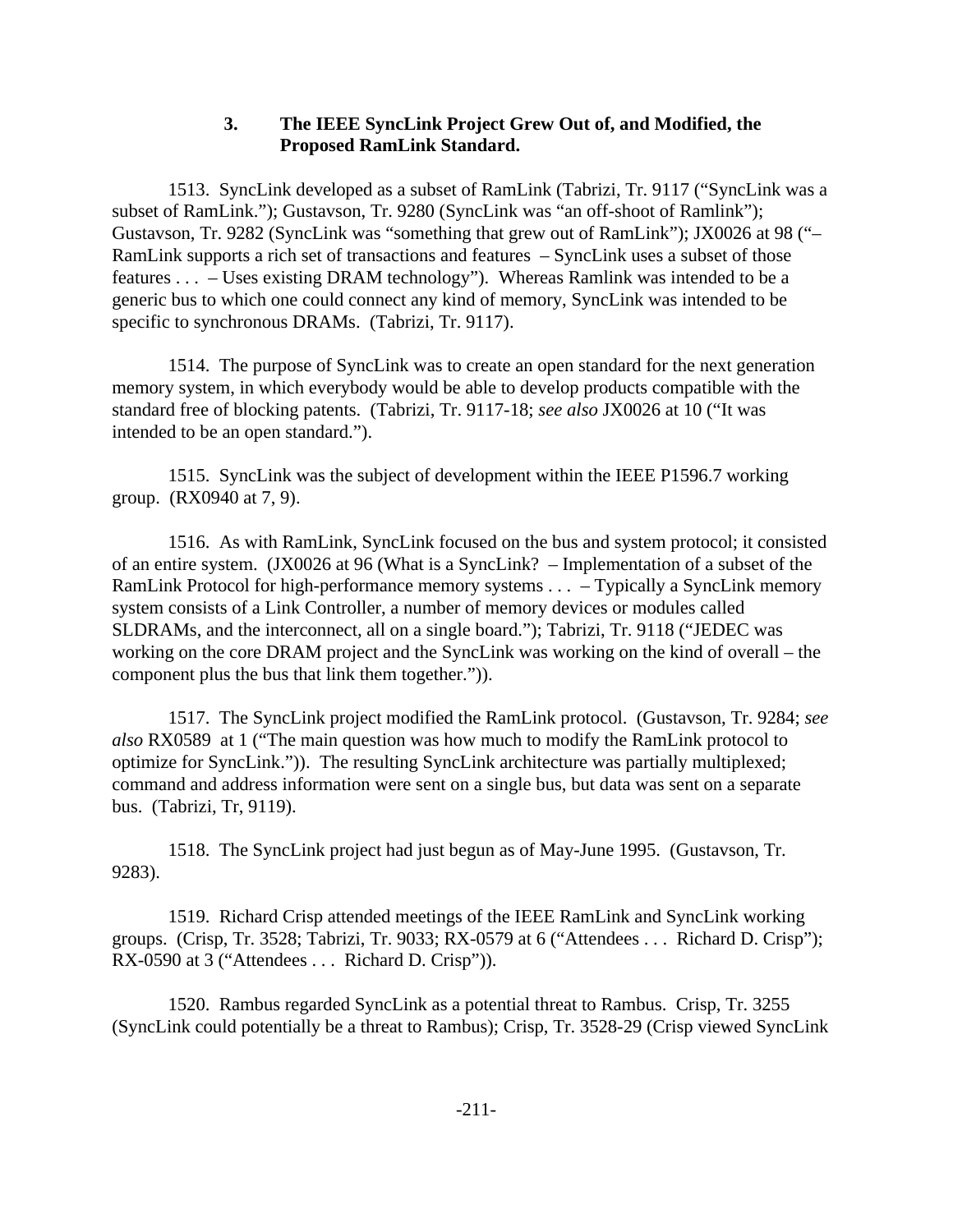as a potential competitor to RDRAM); *see also* Farmwald, Tr. 8369-70 (RamLink or SyncLink was a marketing concern to Rambus); CX0911 ("Competitive Alternatives . . . SyncLink; is it real or is it memorex?").

# **4. The IEEE RamLink/SyncLink Project Was Presented At the JEDEC JC-42.3 Committee, But Rambus Refused to Disclose Whether It Had Any Patents or Patent Applications Relating To It.**

1521. In May 1995, Hyundai, Texas Instruments and Mitsubishi presented the RamLink and Synclink architectures at JEDEC. (JX0026 at 10-11, 95-113). The Mitsubishi presentation of SyncLink included a description of dual edge clocking. (JX0026 at 112 ("Strobe In Reference Clock both edge for input, positive edge for output"; *see also* timing diagram at bottom of page 112); Rhoden, Tr. 471-72; Kelley, Tr. 2574-75; Sussman, Tr. 1408-09).

1522. Gordon Kelley asked whether any companies had patent issues regarding SyncLink. (CX0711 at 72 ("Gordon Kelley asked whether or not any companies have patent issues with the material.")). Hyundai, Texas Instruments, Mitsubishi and Hewlett Packard all stated that they did not have patents covering SyncLink, and Farhad Tabrizi stated that SyncLink was intended to be an open system. (CX0711 at 72; JX0026 at 10 ("It was stated that no known patents exist on this proposal. It was intended to be an open standard."); Rhoden, Tr. 474). When Mr. Crisp, the Rambus JEDEC representative, did not respond to this inquiry at the May 1995 meeting, Mr. Kelley asked Mr. Crisp to go back to Rambus and then report back to the Committee whether Rambus knew of any patents, especially Rambus patents, that may read on the SyncLink technology. (CX0711 at 73; CX0794 at 4; Crisp, Tr. 3267-68).

1523. After substantial internal discussion and efforts at Rambus over several months (CCFF 1050-55), at the September 1995 meeting of the JEDEC Committee, Mr. Crisp provided a response of Rambus to the inquiry made at the May 1995 Committee meeting concerning patents on SyncLink. (Crisp, Tr. 3306-08). Mr. Crisp provided the Committee a letter from Rambus in which Rambus refused to provide any information concerning whether there were Rambus patents or patent applications that might apply to SyncLink. (CX0829; JX0027 at 26 ("Rambus elects not to make a specific comment on our intellectual property position relative to the Synclink proposal.")). The letter included other recitations, including the observation that it would be several years before there was a finalized SyncLink specification to analyze for possible infringement, and that SyncLink was being developed under the auspices of IEEE, which had "a less stringent patent policy than JEDEC." (*Id.*). (See CCFF 1062-68).

1524. Mr. Crisp reported to his Rambus colleagues that there would be no second showings of the SyncLink material at the September 1995 Committee meeting. (CX0711 at 171). Mr. Crisp reported that one of the meeting participants told Mr. Crisp that he thought the reason there would be no second showings of the SyncLink technology at JEDEC was that "we [Rambus] have cast doubt over the patent issue." (*Id.*).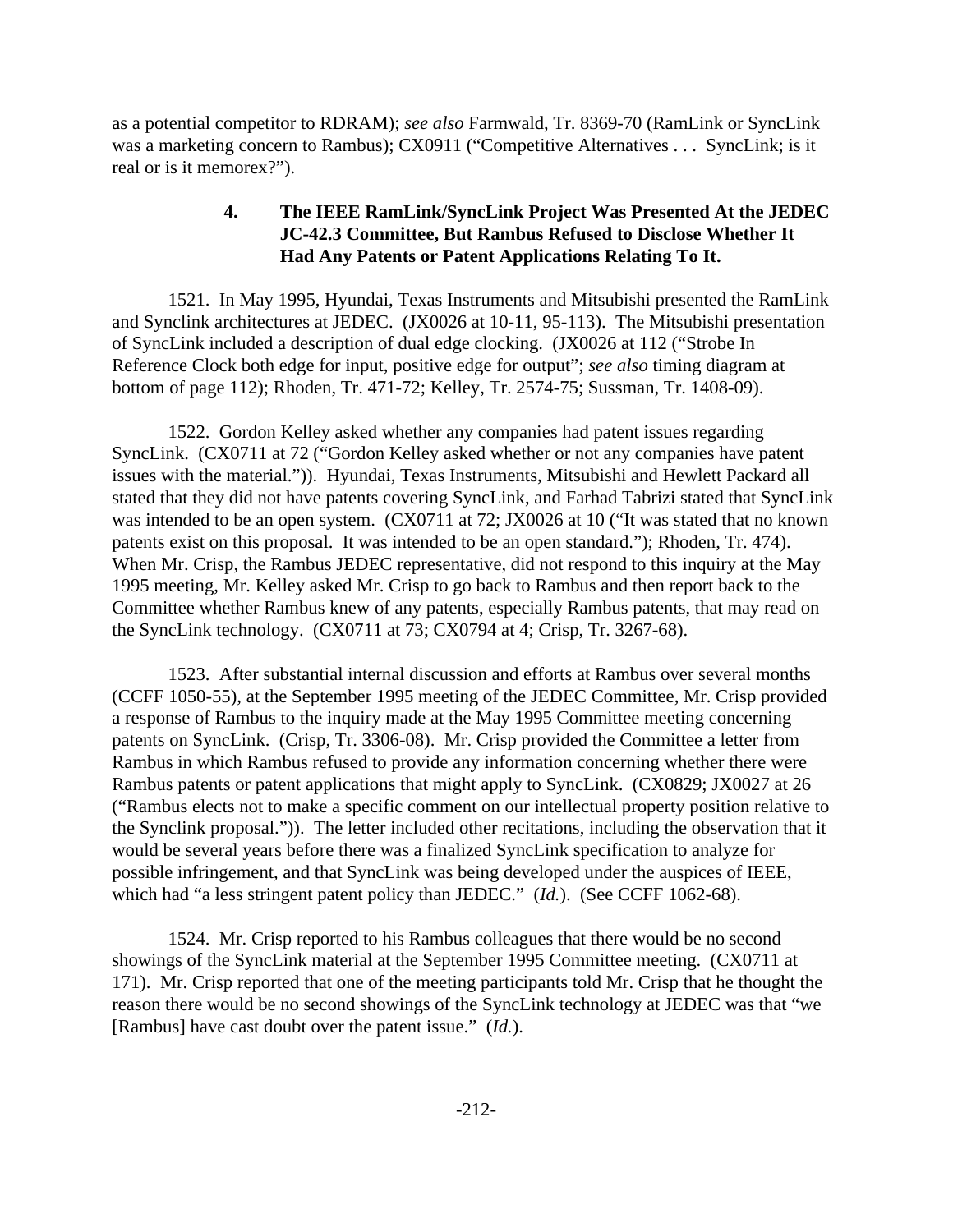**5. Although Mr. Crisp of Rambus Inadvertently Disclosed Limited Information to the IEEE Working Group Regarding the Potential Coverage of Rambus Patents, Rambus Refused to Provide a RAND Letter and No Product Implementing the RamLink Standard Ever Came to Market.** 

1525. In June 1995, Reese Brown posted a copy of the ballot for the proposed IEEE RamLink standard on the JEDEC reflector. (CX0711 at 76-77 ("I am posting this notice at the request of Ken McGhee: The JEDEC Office has received a copy of a ballot of a proposed IEEE Standard . . . (RAMLINK)."; Crisp, Tr. 3280-82).

1526. Richard Crisp took exception to the posting of RamLink information on the JEDEC reflector. (Crisp, Tr. 3282). Without planning to do so beforehand, Mr. Crisp wrote in an e-mail to Mr. Brown stating in part that the proposed IEEE standard was not real and had patent issues associated with it. (CX0711 at 79-80; Crisp, Tr. 3282-83). Mr. Brown forwarded Mr. Crisp's e-mail to Mr. Hans Wiggers. (Crisp, Tr. 3283).

1527. Hans Wiggers was the Chairman of the RamLink working group as of mid-1995. (Gustavson, Tr. 9282).

1528. Mr. Wiggers wrote to Mr. Crisp because, as Chairman of the RamLink working group, he took Mr. Crisp's comment about patent issues "very seriously." (CX0711 at 90-91; Wiggers, Tr. 10,595 ("... because I was the chair, I had to take serious any claims of patents by anybody."). Mr. Wiggers stated that he assumed Mr. Crisp had attended the IEEE working group meetings in "good faith," and if Mr. Crisp knew of any way in which the proposed RamLink standard violated patents held by Rambus or others, he though Mr. Crisp had a "moral obligation" to bring to his attention information about which patents were being violated. (CX0711 at 90-91; Crisp, Tr. 3284-86).

1529. Mr. Crisp replied to Mr. Wiggers that his personal opinion was that the RamLink/SyncLink proposals will have a number of problems with Rambus intellectual property. He stated that he planned to make an official statement at the September 1995 JEDEC meeting, and in the meantime he had nothing else to say about Rambus's patent position. He further stated that Rambus would not make any comment with respect to pending material until it issued. (CX0711 at 103, 104-05; Crisp, Tr. 3287-89).

1530. Mr. Crisp sought to prevent Mr. Wiggers from passing this information on to others. He stated in his e-mail that he claimed and withheld all copyrights for the material in his e-mail, and asked Mr. Wiggers to respect his request not to copy and distribute his e-mail to others. (CX0711 at 103, 107; Crisp, Tr. 3289-90). Mr. Wiggers agreed. *Id.*

1531. Mr. Wiggers wrote to Mr. Crisp again in July 1995, stating that as part of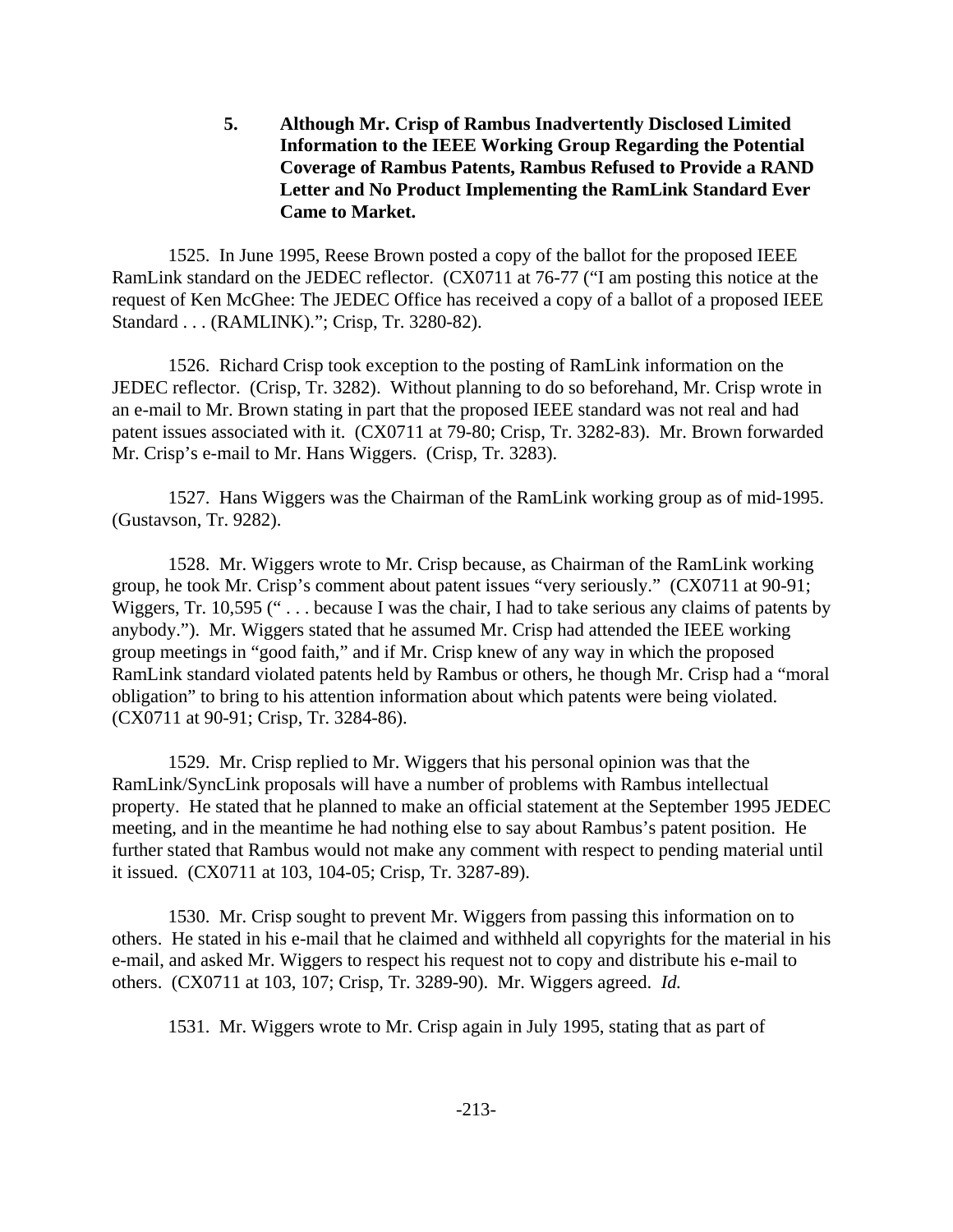submitting the RamLink standard to the IEEE Standards Board, he had to certify that there were no patent issues outstanding. He stated that he had to report his previous communications with Mr. Crisp. (CX0711 at 130, 131; Crisp, Tr. At 3291-92). Mr. Crisp responded that he had nothing to say to the IEEE working group regarding Rambus's patent position, and that anything he had said in private correspondence was not to be construed as an official position of the company. (CX0711 at 136-37; Crisp, Tr. 3293-94).

1532. Mr. Wiggers offered to summarize in his words the earlier correspondence with Mr. Crisp. Crisp, Tr. 3294. Mr. Crisp responded, "Not acceptable!", and asserted that he had "no obligation under any agreements [he had] made with anyone to report anything to anyone relative to the Rambus intellectual property . ..." (CX0711 at 142, 145; *see also* Crisp, Tr. 3294- 96). Mr. Wiggers then agreed to pass on only a short statement to the effect that Mr. Crisp expressed a personal opinion that the SyncLink proposal may infringe Rambus patents. (CX0711 at 146; *see also* Crisp, Tr. 3296-97).

1533. At the next meeting of the IEEE working group, it was announced that Mr. Crisp informed the group that, in Rambus's opinion, both RamLink and SyncLink "may" violate Rambus patents that date back as far as 1989. (RX0590 at 2). The statement did not provide any details about Rambus's issued patents or pending patent applications, or about what aspects of the RamLink or SyncLink work might infringe Rambus patent rights. (RX0590 at 2; Crisp, Tr. 3299). The working group concluded that resolution of the issues of whether early public work might invalidate such patents or whether the patents appear to be violated was not a feasible task for the working group, so it decided to continue with the technical work at hand. (RX0590 at 2).

1534. Despite Mr. Crisp's statement to the IEEE working group, Rambus declined to comment at JEDEC with respect to its intellectual property position relative to the SyncLink proposal at JEDEC. (JX0027 at 26).

1535. In December 1995, Ms. Cheryl Rowden, Administrator - Intellectual Property of the IEEE, wrote to Rambus asking Rambus to advise the IEEE whether Rambus's patent or patents applied to information contained in the IEEE P1596.4 working group's draft RamLink standard and, if so, whether Rambus would issue a letter of assurance that it would make a nondiscriminatory license to its technology available under reasonable rates, terms and conditions. (CX0487).

1536. On Rambus's behalf, Lester Vincent prepared draft responses to the IEEE indicating that Rambus had patent rights that covered the draft RamLink standard and that Rambus would not agree to be bound by the IEEE's licensing terms. Mr. Vincent prepared a draft dated January 11, 1996 stating that Rambus patent rights "do cover information found in the draft IEEE P1596.4 document." (CX0853 at 2). The draft letter further stated, however, that Rambus was under "no obligation" to any standards body "to license its intellectual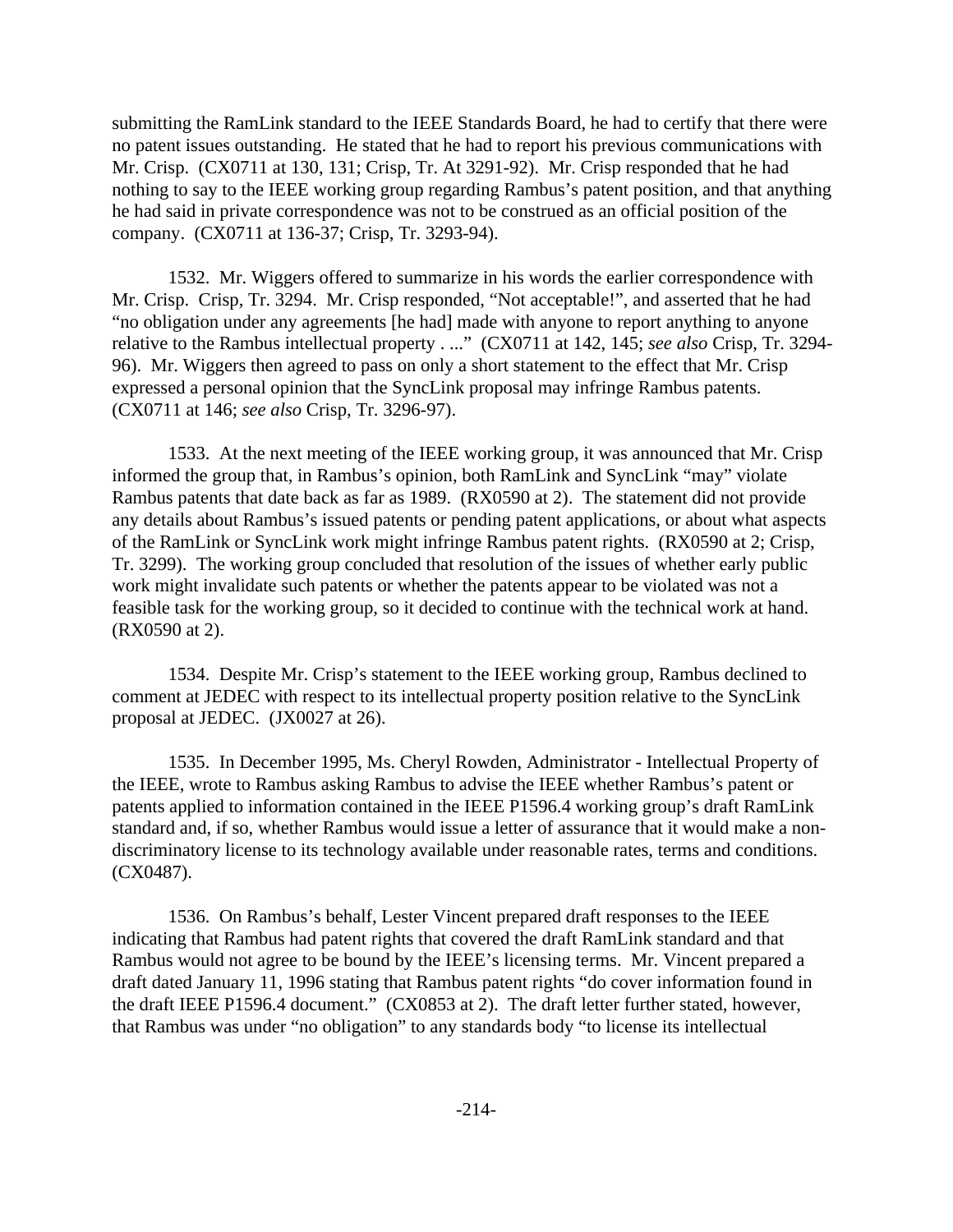property" or "to disclose its intellectual property in order to retain the right to enforce" it, that Rambus reserved the sole right to decide whether and at what rate or rates to license intellectual property, that Rambus's intellectual property rights were "not limited by the policy of any standards body," and that Rambus "will not . . . issue the letter of assurance that you have requested regarding a non-discriminatory license." (*Id*. at 1-2). Mr. Vincent prepared a draft dated January 15, 1996 stating that Rambus wished to continue to license its technology on terms that are "consistent with Rambus's own business plan and that are not set by any standards body," and that Rambus therefore was "unable" to provide the IEEE with the letter of assurance that the IEEE sought. (CX0856 at 1). The draft letter further stated that Rambus had applied for a number of additional patents, but that those patent applications remained confidential. (*Id*. at 2).

1537. On January 15, 1996, Mr. Anthony Diepenbrock sent a letter to Ms. Rowden of the IEEE omitting many of the statements from Mr. Vincent's drafts. (CX0855). Mr. Diepenbrock's letter stated that Rambus "cannot comment" on the proposed RamLink standard, containing a list of issued Rambus patents, and stating that Rambus would continue to license its technology "in accordance with its existing business practices." (CX0855 at 2).

1538. On February 16, 1996, Ms. Rowden wrote to Mr. Diepenbrock stating that, from Mr. Diepenbrock's letter of January 15, 1996, it was the understanding of the IEEE that Rambus was willing to license applicants "on a nondiscriminatory basis under reasonable terms and conditions" for the purpose of implementing the IEEE RamLink standard. (CX0490).

1539. Mr. Diepenbrock disagreed with Ms. Rowden's interpretation of his January 15, 1996 letter because he found that agreeing to reasonable and non-discriminatory terms to be inconsistent with Rambus's existing business practices. (Diepenbrock, Tr. 6223-24, 6228). On February 21, 1996, he wrote a reply letter to Ms. Rowden repeating his earlier statement that Rambus would continue to license its technology "in accordance with its existing business practices." (CX0869).

1540. The IEEE requested that the 1596.4 working group redesign the RamLink standard so that it wouldn't violate any Rambus patent claims. (Gustavson, Tr. 9296-97).

1541. Mr. Gustavson reviewed the claims of certain of Rambus's pending patent applications. (Gustavson, Tr. 9286). His background was that of a system architect; he was interested in the bus and the system architecture, not the DRAMs. (Gustavson, Tr. 9313-14). He concluded that there was no way to work around the claims that he saw, since they related to things that the working group had been doing for ten years or so. (Gustavson, Tr. 9287). Mr. Gustavson thought the Rambus patent claims should not block the balloting of the proposed RamLink standard. (Gustavson, Tr. 9294).

1542. Also in February 1996, Mr. Crisp called Mr. Gustavson because he believed that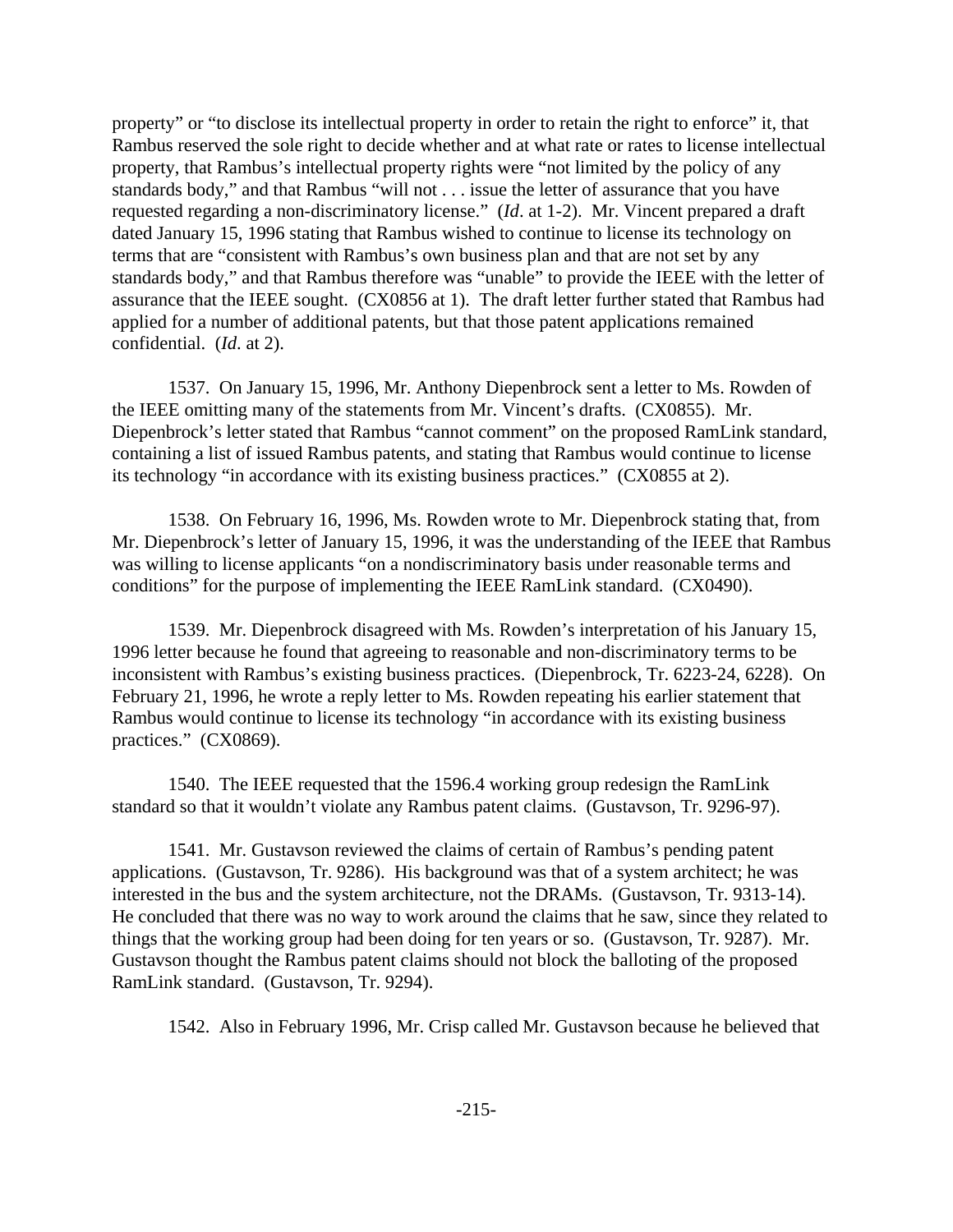Mr. Gustavson "was misinterpreting Rambus's position relative to Ramlink etc." (RX0593 at 1.) Mr. Crisp reported that Rambus was "not able to determine at this time" whether there was a conflict between the RamLink standard and Rambus's patents. (*Id*. at 1-2). Mr. Gustavson concluded, "I expect they won't try to interfere with the standardization process." (*Id*. At 2.)

1543. Although the IEEE later issued the proposed RamLink standard, no product implementing the RamLink standard ever came to market. (Prince, Tr. 9012).

# **6. In Response to the Possibility That Rambus Patents Might Cover SyncLink, Hyundai Negotiated an "Other DRAM" Provision As Part of Its RDRAM License To Provide Rights To Use Rambus Technology In Non-Rambus DRAMs.**

1544. After Hyundai became aware that Rambus might have patents covering aspects of SyncLink, it negotiated an "Other DRAM" provision in its license agreement with Rambus as a kind of "insurance program." This "Other DRAM" provision permitted Hyundai to use Rambus technology in DRAMs other than RDRAMs*.* (CCFF 1264-65).

1545. During the course of 1995, Hyundai was in negotiations with Rambus for a license permitting use of Rambus technology in connection with RDRAMs. (CX0783; CX0711 at 61; CX0711 at 64).

1546. In 1995, Dr. Oh was the Senior Vice President in charge of Hyundai's Sales and Marketing Division. (CX2107 at 11 (Oh, Dep.)).

1547. At the time that Hyundai began license negotiations with Rambus, Dr. Oh was unaware that Rambus might have patents that extended outside the scope of RDRAM. (CX2107 at 69 (Oh, Dep.)).

1548. By the latter half of 1995, Dr. Oh and others at Hyundai were aware of the possibility that some aspect of SyncLink interface technology might be covered by Rambus patents. (CX2290 at 13; CX2107 at 72 (Oh, Dep.)). However, Hyundai representatives did not have sufficient information to determine whether Rambus patents would cover SyncLink. (CX2107 at 72-73, 75-76 (Oh, Dep.)).

1549. In order to protect against the possibility that Rambus might have patents relating to SyncLink, Hyundai sought to include a statement in the Hyundai-Rambus license agreement covering SyncLink. (CX2107 at 73 (Oh, Dep.)). Hyundai viewed this as "an anticipatory move" or an "insurance program" in case it turned out that Rambus had patents relating to SyncLink. (CX2290 at 4 ("This is an anticipatory move, in view of the possibility that a patent dispute could potentially arise concerning the SyncLink Consortium, which the Company is actively working on right now."); CX2107 at 75, 99 (Oh, Dep.)).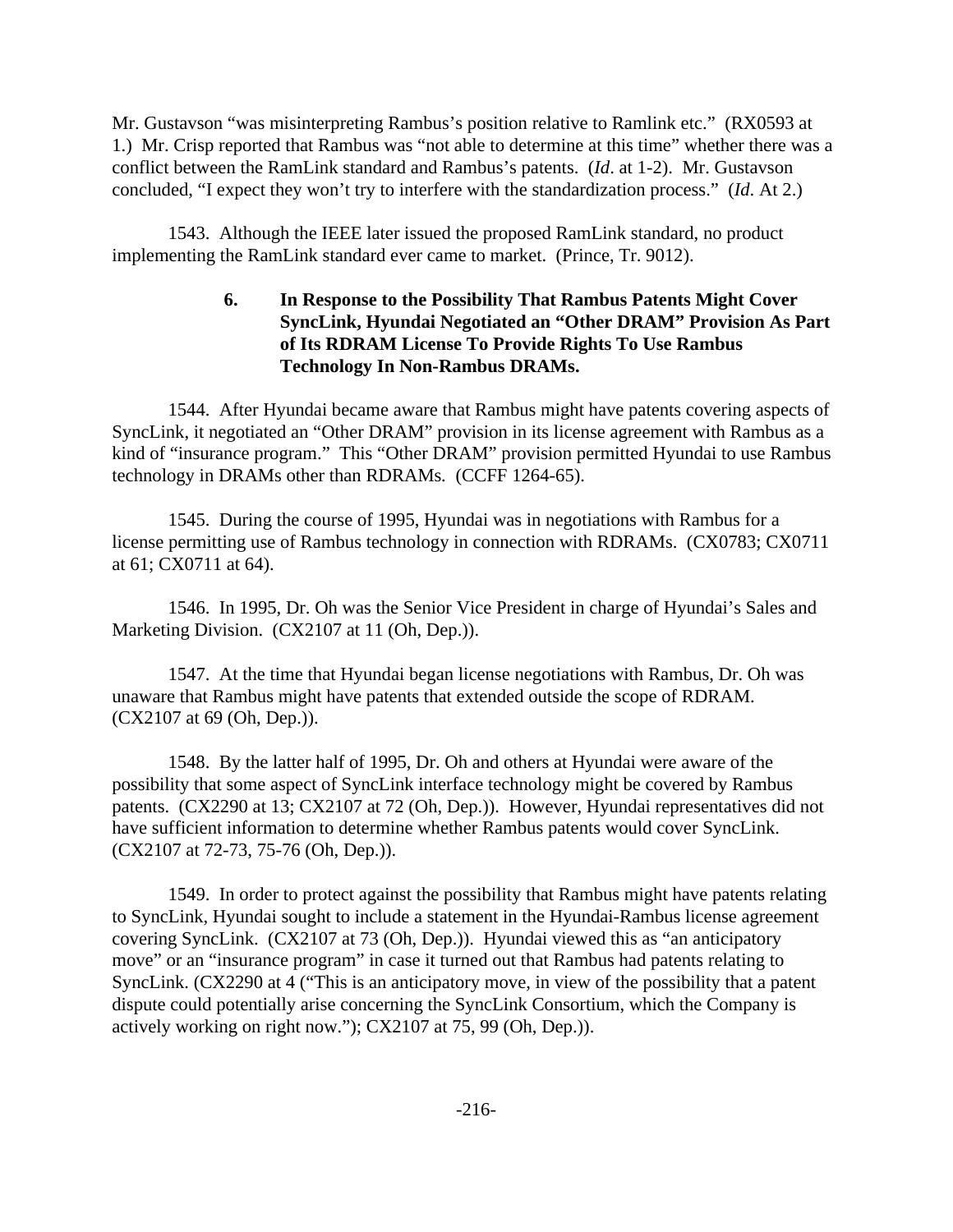1550. Hyundai and Rambus signed a license agreement in December 1995. Hyundai succeeded in having included in the Hyundai-Rambus license agreement an "Other DRAM" provision that granted Hyundai the right to use Rambus technology in DRAMs other than RDRAMs, subject to payment of a 2.5% royalty. (CX1599 at 3 (Paragraph 1.5, "Other DRAM"), 12 (Paragraph 5.3(a)(ii)); *see also* CX2107 at 84-85, 91-92 (Oh, Dep.); Crisp, Tr. at 3320-22).

1551. Although the "Other DRAM" provision in the Hyundai-Rambus license agreement permitted Hyundai to use Rambus technology in all DRAMs other than RDRAMs, Hyundai was only thinking in terms of SyncLink at the time. (CX2107 at 94-96 (Oh, Dep.)).

1552. Dr. Oh regarded 2.5% as a high royalty rate, but he did not think that Hyundai would actually have to pay that rate. He regarded it as an "insurance program" in case it turned out that SyncLink violated Rambus patents and Hyundai had no alternatives. (CX2107 at 99 (Oh, Dep.)).

1553. Certain Rambus executives stated internally within Rambus that Hyundai would owe Rambus royalties under the Rambus Hyundai license agreement on sales of synchronous DRAMs. (CX1074 at 1.) Rambus never informed Dr. Oh that Hyundai owed Rambus royalties pursuant to this agreement for sales of synchronous DRAMs. (CX2108 at 229 (Oh, Dep.) (Dr. Oh first learned in 2002 that Rambus was asserting that SDRAM and DDR SDRAM produced by Hyundai infringed Rambus's patents).

### **B. The SyncLink Consortium.**

# **1. The SyncLink Consortium Was Formed To Permit Joint Funding and Sharing of Various Development Tasks In Order to Create the Next Generation Open Standard.**

1554. The SyncLink architecture was first developed within the IEEE working group as an off-shoot of RamLink. (Gustavson, Tr. 9280 (SyncLink was "an off-shoot of Ramlink"); Gustavson, Tr. 9282 (SyncLink was "something that grew out of RamLink")). The SyncLink working group modified the RamLink protocol. (Gustavson, Tr. 9284; see also RX0589 at 1 ("The main question was how much to modify the RamLink protocol to optimize for SyncLink.")). The resulting SyncLink architecture was partially multiplexed; command and address information were sent on a single bus, but data was sent on a separate bus. (Tabrizi, Tr, 9119).

1555. In August 1995, Hyundai, Mitsubishi, Mosaid and Texas Instruments formed the SyncLink Consortium. (RX0591 at 1). Companies joining later or sending attendees included Micron, Hitachi, Samsung, Fujitsu, NEC, Hewlett-Packard, IBM, Panasonic, Molex, VIS, AMP and Vanguard International. (RX2090 at 7-8). Members included not only DRAM suppliers,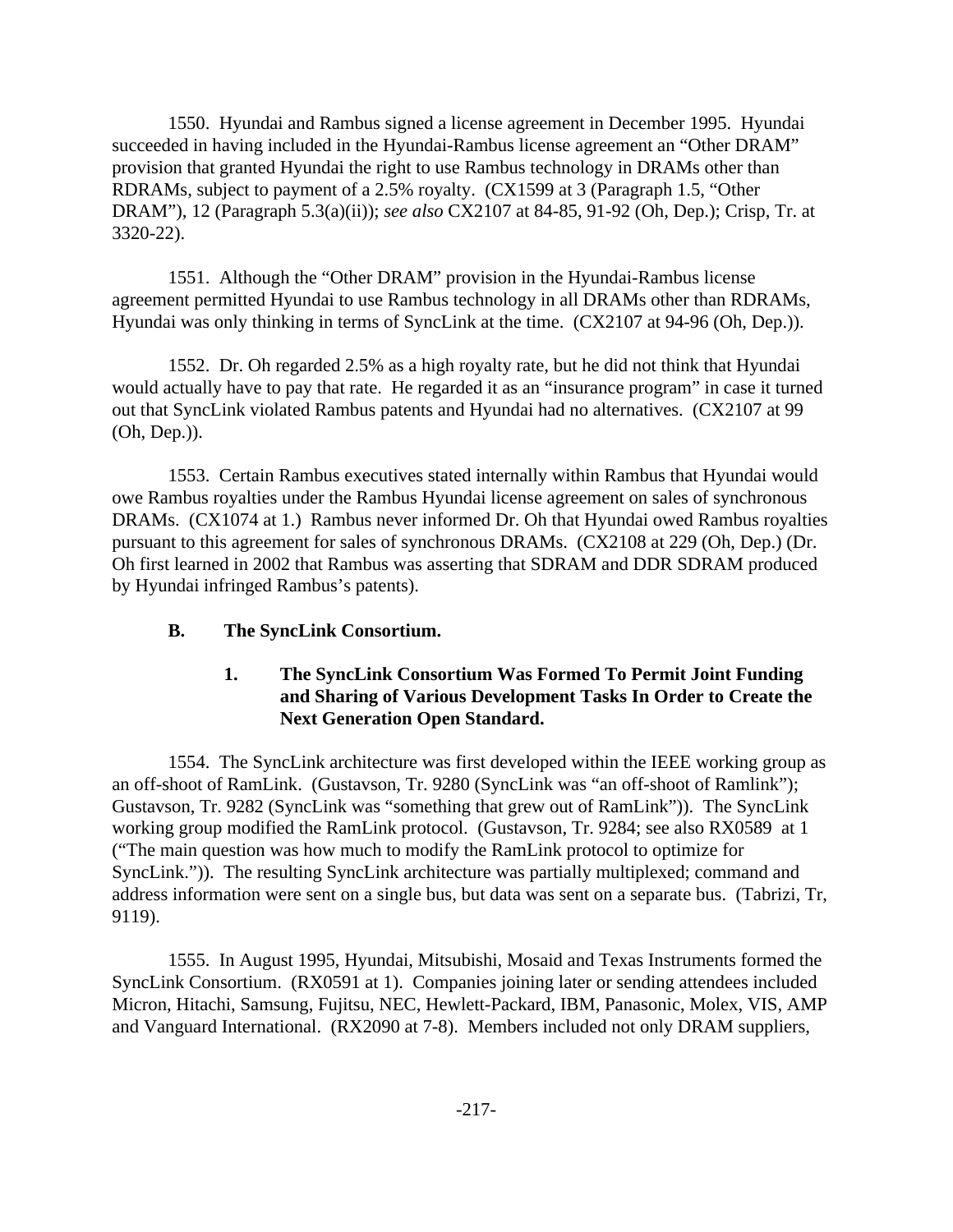but also customers and other companies. (CX2303 at 21 (identifying "users" and "others"); Tabrizi, Tr. 9177-78).

1556. The purpose of the SyncLink Consortium was to develop the next generation open standard, royalty-free standard that could meet customer requirements. (Tabrizi, Tr. 9121; *see also* RX0849 at 5 ("Consortium Mission Provide an Open Industry Standard Solutions That Meets Performance Requirements of Future Memory Systems"); RX0940 at 3 (same)). The SyncLink Consortium was intending to develop the next-generation main memory architecture that could be used in various applications, including personal computers, servers, workstations and various other segments of the market. (Tabrizi, Tr. 9126-27; see also RX0591 at 2 ("We all agreed that we are optimizing for PCs, the high volume market, though we want to perform well for multiple-processor systems and for graphics too.")).

1557. The SyncLink Consortium was formed as a consortium outside of the IEEE in part to fund development of an actual prototype test chip and to work with users to develop and test a board. (Tabrizi, Tr. 9122; *see also* RX0591 at 1 ("The Consortium intends to contract with Mosaid to provide the circuit-level feasibility analysis and design support for SyncLink development.").

1558. The SyncLink Consortium was formed as a consortium outside of the IEEE in part because the Consortium members did not consider the IEEE rules regarding disclosure of patents to be satisfactory. Because individual members in the IEEE represented only themselves and not any company, there was no obligation of patent disclosure. (Tabrizi, Tr. 9120, 9122).

1559. The SyncLink Consortium was formed as a consortium outside of the IEEE in part to permit cross-licensing among members with respect to any technology utilized in the standard. (Tabrizi, Tr. 9122).

1560. The SyncLink Consortium was open to any company that wanted to join. (Gustavson, Tr. 9316; RX0591 at 1 ("The Consortium will be open to additional Founding Members that declare their intention to join by September 21, 1995, and complete the financial transaction by October 21, 1995. Other companies can join later, but at a price determined at that time by negotiation."); CX0488 at 4 ("The chair actively encourages all members to actively solicit memberships from any and all companies that may be interested in this work.")).

1561. Rambus was invited to join the SyncLink Consortium, but did not. (Gustavson, Tr. 9316; *see also* CX0488 at 4 ("SyncLink secretary should write Rambus, HP, IBM, etc. to specifically invite them to join, and keep copies.")).

1562. The SyncLink Consortium formed a corporation known as SLDRAM Inc. (Tabrizi, Tr. 9124).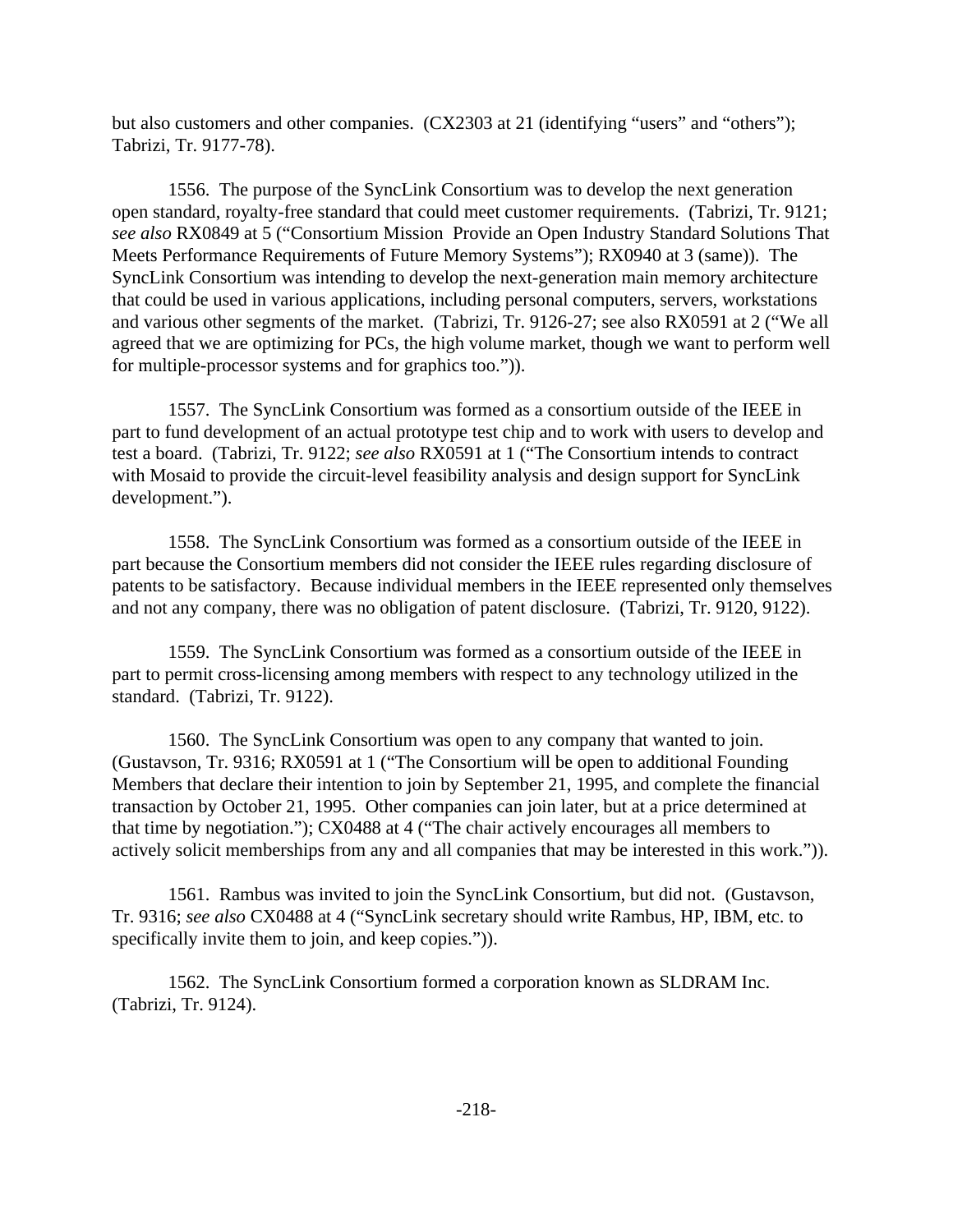1563. The SyncLink Consortium divided the various infrastructure tasks necessary for the development of the standard among member companies. Hyundai and Mitsubishi developed an initial test chip. IBM developed a motherboard. Micron performed simulation analysis. Hewlett Packard performed an environmental analysis. IBM and Teradyne performed testing. A packaging company worked on defining the next generation package. (Tabrizi, Tr. 9127-30).

1564. The SyncLink Consortium members shared know-how and design experience relating to the SyncLink architecture. (Tabrizi, Tr. 9128-29).

1565. The SyncLink Consortium members shared the cost of development of the first chip and the expenses associated with other projects. SLDRAM Inc. levied special assessments of its members as needed for different projects. (Tabrizi, Tr. 9128).

1566. SLDRAM Inc. contracted with Mosaid to develop a 64-meg prototype chip on behalf of the Consortium. (RX0785 at 1 ("MOSAID is prepared to begin development of a 64M SL-DRAM beginning as soon as we can formalize a business relationship with the SyncLink Consortium.")). The design work cost between \$2 million and \$3 million. (Tabrizi, Tr. 9129- 30; RX0882 at 2 ("MOSAID agrees to our offered \$2.5M total, if Consortium provides 4 experienced engineers for the duration, to be under direction of MOSAID project leader, and members of the core design team.")). The Mosaid contract was paid for by means of a special assessment in the amount of approximately \$170,000 per member company. (Tabrizi, Tr. 9178).

### **2. The SyncLink Consortium Sought To Avoid Patented Technologies, Including Technologies that Members Thought Might Be Covered By Rambus Patents.**

1567. Members of the SyncLink Consortium were concerned about patents of nonmembers that might cover the work of SyncLink. The SyncLink Consortium applied for and held patents in its own name. (Tabrizi, 9124-25; Gustavson, Tr. 9314).

1568. The SyncLink Consortium's purpose in applying for and holding patents was defensive, to prevent other individuals or companies from obtaining patents that would block the SyncLink work. (Tabrizi, Tr. 9125 ("Our patent policy was fully defensive. We just didn't want other people to file patents on our technology."); Gustavson, Tr. 9315-16 ("We had discovered . . . that one had to have patents so that you could be protected so that no one could block you from using your own technology, basically. And the term I heard applied to this was 'defensive patents'."); RX0849 at 6 ("The consortium have filed six patents for members protection against others."); Lee, Tr. 6848-49, 7048 ("... [W]e were concerned that later on some company might try to assert patents on as far as our innovations, and so the only way to protect ourselves was to file patents.")).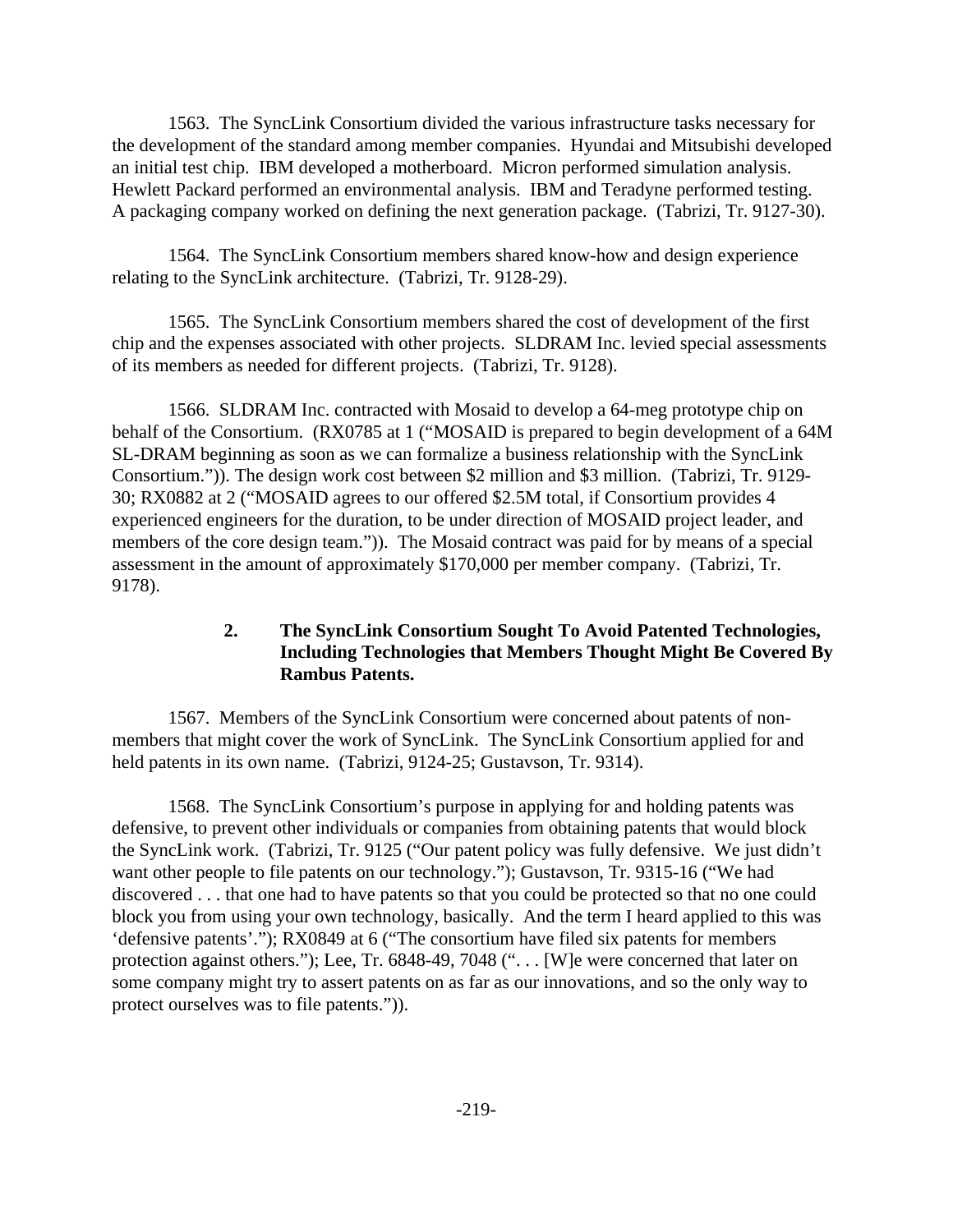1569. Members of the SyncLink Consortium were particularly concerned about Rambus's patents. (CX0488 at 2 ("Micron is particularly concerned to avoid the Rambus patents, though all of us share this concern."); *see also* Gustavson, Tr. 9303-04).

1570. The SyncLink Consortium lacked specific information about Rambus's intellectual property rights. Mr. Crisp had informed the IEEE RamLink working group that RamLink and SyncLink "may" violate Rambus patents. (RX0590 at 2). Although Mr. Vincent's draft letter of January 11, 1996 stated that Rambus patent rights "do cover information found in the draft IEEE P1596.4 document," (CX0853 at 2), Mr. Diepenbrock's final letter of January 15, 1996 to Ms. Rowden of the IEEE stated that Rambus "cannot comment" on the proposed RamLink standard, (CX0855 at 2), and Mr. Crisp subsequently told Mr. Gustavson that Rambus was not able to determine whether there was a conflict between the RamLink standard and Rambus's patents. (RX0593 at 1-2). Mr. Wiggers testified that he never received any clarification of Rambus's patent claims relating to RamLink. (Wiggers, Tr. 10,595-96; see also CX2107 at 76 (Oh, Dep.) ("We did not know exactly what Rambus has – had at that time. If we knew what they had, then it [the Other DRAM provision in the Hyundai-Rambus license agreement] would be more specific than this."); CX2107 at 72-73 (Oh, Dep.) ("No way – no way we can speculate [as to the possibility that Rambus's patents might cover SyncLink] because we don't know what it is.")). Neither Mr. Crisp's statement to the IEEE working group nor Mr. Diepenbrock's letters to the IEEE provided any details about Rambus's issued patents or pending patent applications, or about what aspects of the RamLink or SyncLink work might infringe Rambus patent rights. (RX0590 at 2; CX0855 at 2; Crisp, Tr. 3299).

1571. Certain members of the SyncLink Consortium thought that the SyncLink architecture (as opposed to the RamLink architecture) avoided Rambus patents because the SyncLink architecture did not use a triply multiplexed bus structure and did not use other key features of the Rambus architecture. (Lee, Tr. 6623-24 (Rambus used a loop-back clock, whereas SyncLink used a source synchronous design with data strobes; Rambus used an open drain driver, whereas SyncLink used a push/pull driver scheme; "the SyncLink bus structure just had command/address multiplexed. Data was a separate bus."); Lee, Tr. 6610-11 ("The [Rambus] patents – at least the abstracts that I had reviewed seemed to apply kind of specifically to this bus architecture, to this RDRAM product. . . . [By 'this bus' I meant] the narrow bus with the command/address/data multiplexed with this Rambus architecture and Rambus signaling scheme."); see also Tabrizi, Tr. 9118-19 ("At IEEE RamLink, the bus was fully multiplexed. That means address, data, command all on one bus. But the SyncLink was somewhere between the two [RamLink and the JEDEC architecture]. We made the address and command on one bus and data on a separate bus.")).

1572. SyncLink Consortium members nevertheless shared a concern to avoid Rambus patents in any future consortium work. (CX0488 at 2 ("Micron is particularly concerned to avoid the Rambus patents, though all of us share this concern.")).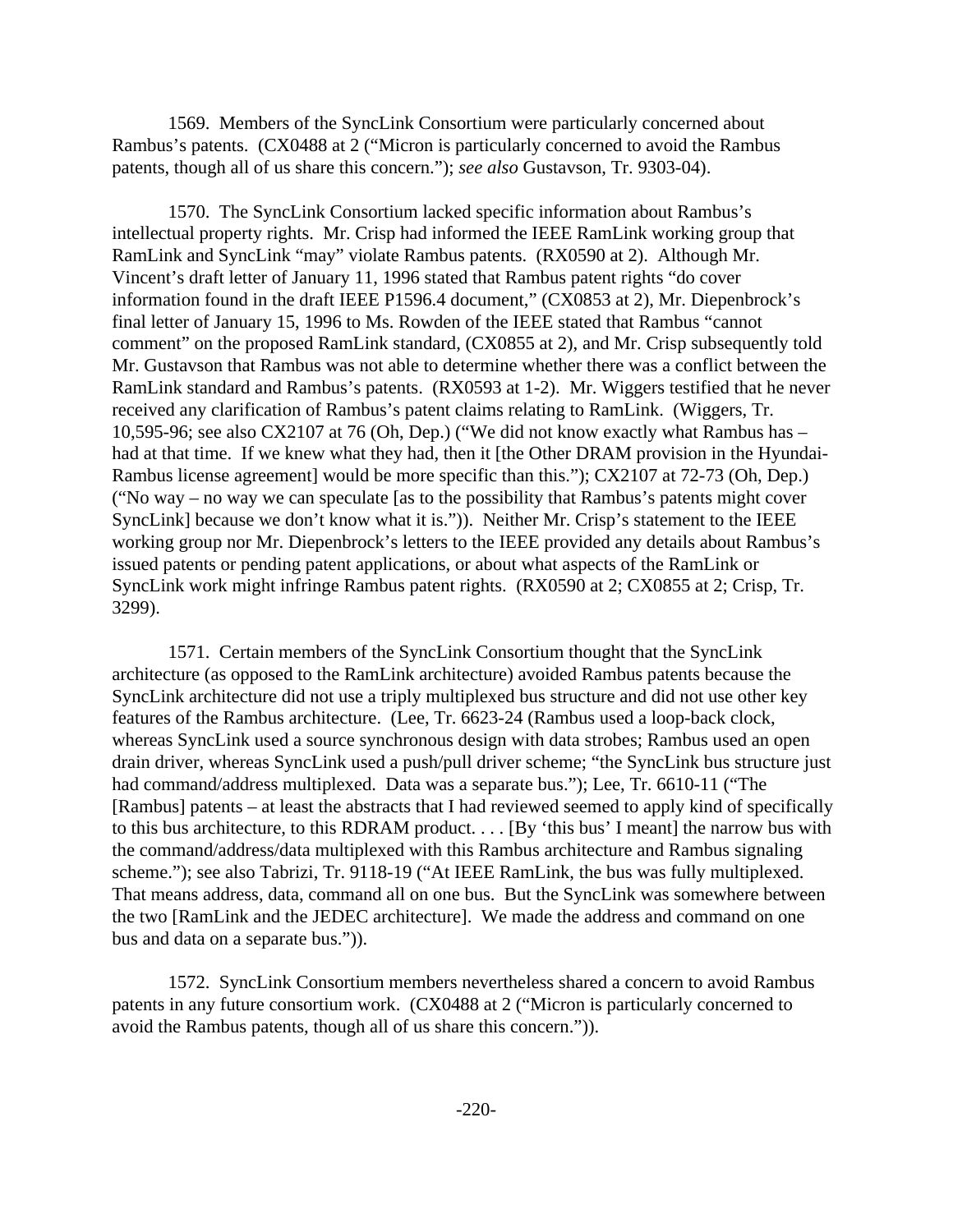**3. After Intel Announced That It Would Support Exclusively RDRAM For Future PC Main Memory, The Role Of The SyncLink Consortium Changed to Supporting a Possible Future Memory Standard For Limited Applications Alongside RDRAM and DDR SDRAM.**

1573. After Intel announced in late 1996 that it would support exclusively the RDRAM architecture for main memory in future personal computer architectures, the role of the SyncLink Consortium changed from developing a future generation main memory product to developing a future product for certain specific applications, particularly servers. (CCFF following).

1574. At the time it was formed, the SyncLink Consortium was intending to develop the next-generation main memory architecture that could be used in personal computers as well as servers, workstations and various other segments of the market. (Tabrizi, Tr. 9126-27; *see also* RX0591 at 2 ("We all agreed that we are optimizing for PCs, the high volume market, though we want to perform well for multiple-processor systems and for graphics too.")).

1575. As of the latter half of 1996, DRAM manufacturers supported three different architectures for the next generation: Rambus's Direct RDRAM, SyncLink (or SLDRAM), and DDR SDRAM. (Tabrizi, Tr. 9131-32; Peisl, Tr. 4533; Appleton, Tr. 6341; CX0711 at 183, 184-85 (Intel "will say internally that they are pushing forward two if not three different potential technologies (R2 [Direct RDRAM], SyncLink, and 200+mhz SDRAM? [DDR SDRAM], are keeping the players 'honest' by playing one off the other . . .")). DRAM manufacturers understood that customers would decide which architecture to buy. (Tabrizi, Tr. 9133-34; Peisl, Tr. 4417 ("Q: Did you ever express any preference to customers toward either SDRAM or RDRAM? A: No. And essentially it's the customer's decision which controller is being designed into a particular motherboard and that dictates the usage of the memory."); *see also* Appleton, Tr. 6317-18 (discussing Micron's support of burst EDO, RamLink and SDRAMs in the early 1990's, "The customer is going to decide what they want to buy, and we needed to make sure that whatever became the customer's choice of product, that we were in a position to be able to supply it.")).

1576. Intel played a significant role in selecting among the future architectures. Intel built both microprocessors and chipsets that connected the microprocessors to the system main memory. (Tabrizi, Tr. 9134). At that time, Intel controlled about 80% of the market for microprocessors used in personal computers. (Tabrizi, Tr. 9138-39).

1577. In late 1996, Intel announced that its future chipsets for main system memory in personal computers would support exclusively RDRAM. (Tabrizi, Tr. 9134-35). As a result of that decision, DRAM manufacturers expected SyncLink to be relegated to non-PC applications, including servers, Apple-based computers and systems using UNIX-based processors. (Tabrizi,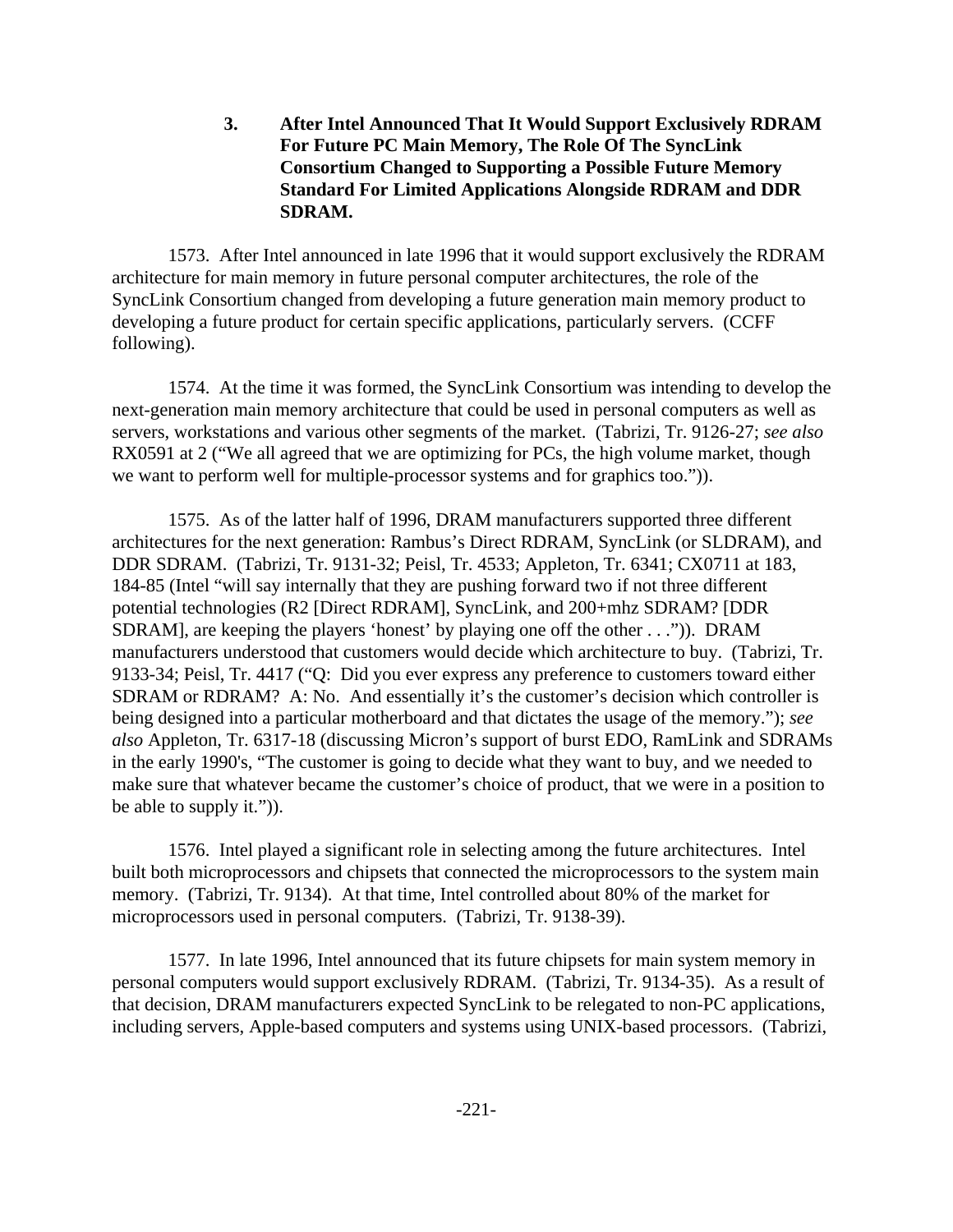#### Tr. 9134-35, 9137).

1578. Following Intel's announcement of its decision to support only RDRAMs for main memory in future PC systems, Mr. Tabrizi had to decide whether to stop the SyncLink Consortium work or to get some level of support from DRAM manufacturers to continue the SyncLink Consortium work. (Tabrizi, Tr. 9138-39; *see also* Appleton, Tr. 6382 (with respect to RX0801, his letter to Mr. Tabrizi, ". . . they wanted me to send this letter to Mr. Tabrizi because he was having difficulty even within Hyundai on maintaining support for SyncLink."); Lee, Tr. 6893-94  $(\cdot)$ ... the triggering issue is what do we do with the consortium, do we keep going forward or not.")).

1579. Mr. Tabrizi organized a meeting of executives representing the SyncLink Consortium members in January 1997 to determine the future of the SyncLink Consortium. (Tabrizi, Tr. 9138-39; RX0808 at 2 ("Propose executive meeting Friday Jan 10, 1997, in Tokyo . . . Goals: exchange ideas on future of SynchLink. Present SynchLink, ask execs for support.")). At the meeting, the level of support for the SyncLink Consortium varied from company to company; the participants agreed to continue at least to support the SyncLink Consortium's development work, but not to commit major resources to it. (Tabrizi, Tr. 9139- 40).

1580. Following the meeting in January 1997, the SyncLink Consortium continued with its development work. By June 1997, the SyncLink Consortium had contracted with Mosaid to design a prototype chip. The SyncLink Consortium agreed to pay \$2.5 million for the Mosaid work; members contributed \$175,000 each. Hyundai also contributed two engineers and Siemens and Vanguard contributed one engineer each to the design effort. (Tabrizi, Tr. 9178; RX0938 at 1-2).

1581. Throughout 1997, 1998 and into 1999, most DRAM manufacturers continued to support three future generation architectures: Direct RDRAM, SyncLink, and DDR SDRAM. (CX2294 at 5, 7, 9 (Hyundai roadmaps for SDRAM, DDR SDRAM, SLDRAM and RDRAM); CX2297 at 3, 25 (Hyundai tables showing RDRAM for PC application, DDR/SLDRAM for server application, and DDR for graphic application); Tabrizi, Tr. 9144-52; CX2718 at 26, 44, 45 (Micron roadmap and tables showing projected availability and positioning of DDR, RDRAM and SLDRAM); CX2728 at 2-3 (Micron table showing projected availability and comparison of SDRAM, DDR, RDRAM and SLDRAM); CX2735 at 24-25 (Micron roadmap for SDRAM, DDR, SLDRAM and RDRAM); Lee, Tr. 6719-29, 6740-44).

### **4. After Rambus Pressured Hyundai Into Withdrawing From the SyncLink Consortium, the SyncLink Consortium Was Disbanded.**

1582. In late 1998, Rambus CEO Geoff Tate suggested to Hyundai executive Dr. Oh that Hyundai stop participating in the SyncLink Consortium. (CX2107 at 109-110 (Oh, Dep.)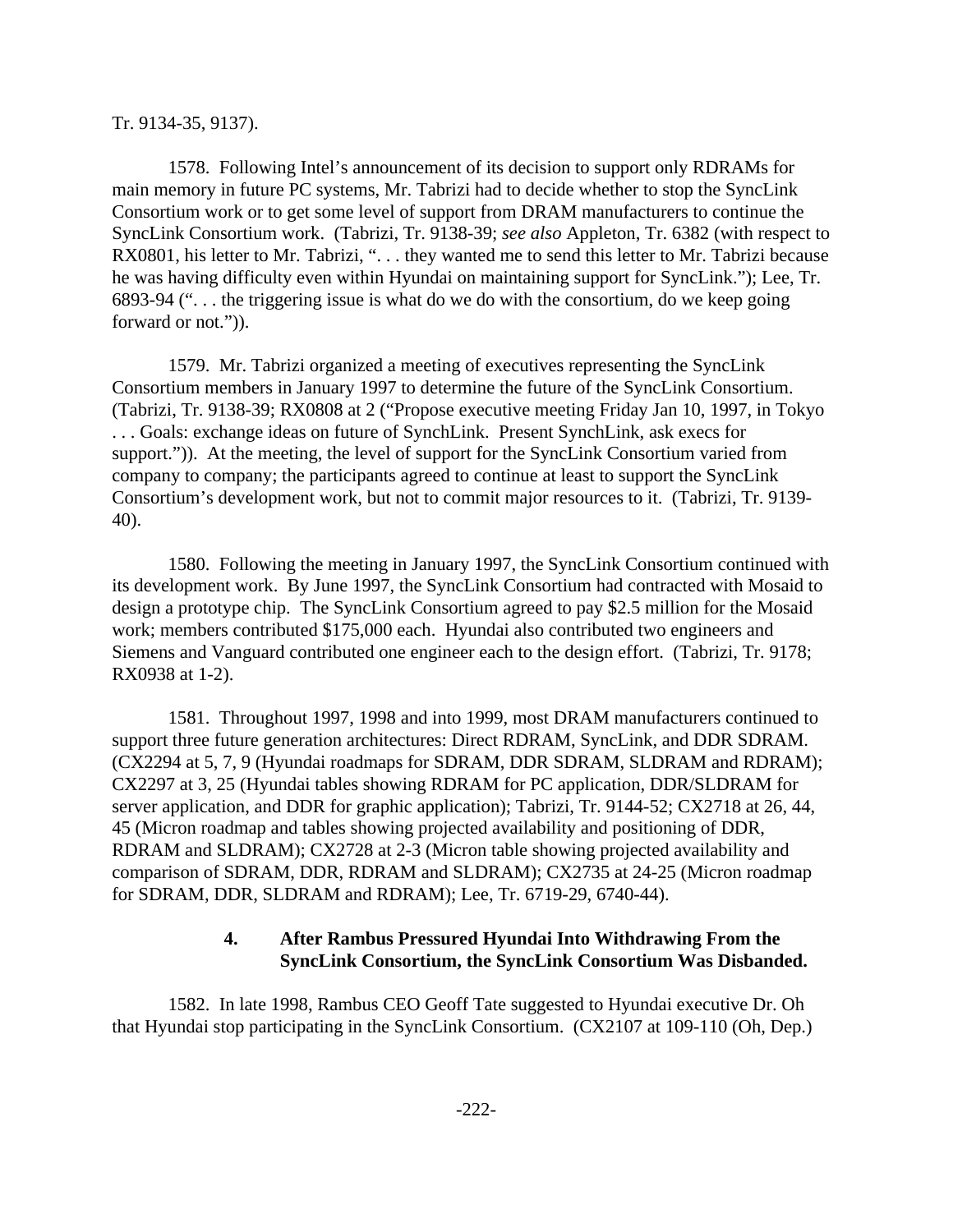("Rambus claimed that SyncLink is hurting them, and so suggest me to stop SyncLink, ask me to stop, suggest me."); *see also* Tabrizi, Tr. 9183 ("My executives were continuously getting complaint from both Rambus and Intel that Farhad is pushing SLDRAM and they want us to – they want Hyundai to ask Farhad to resign.")). Mr. Tate explained to Dr. Oh that, by playing an active role in the SyncLink Consortium, Hyundai hurt Rambus's business. (CX2107 at 115-16 (Oh, Dep.)).

1583. Because Intel supported Rambus at that time, Dr. Oh believed he had no choice but to produce RDRAM. (CX2107 at 117 (Oh, Dep.) ("Intel supported Rambus, so at that time no choice. As a – one of the large manufacturer of DRAM, I had to produce Rambus DRAM . . .")). In order to produce RDRAMs, Dr. Oh believed that Hyundai needed to have support from Rambus. (CX2107 at 118-19 (Oh, Dep.)).

1584. Dr. Oh believed that he would not get full support from Rambus unless Hyundai withdrew from the SyncLink Consortium. (CX2107 at 119 (Oh, Dep.)).

1585. In order to satisfy Rambus, Dr. Oh instructed Mr. Tabrizi to resign from the SyncLink Consortium. (CX2107 at 117 (Oh, Dep.) (". . . in order to satisfy Mr. Tate and satisfy rambus request, I asked Mr. Tabrizi to resign."); Tabrizi, Tr. 9183-84 ("Q: And did Dr. Oh instruct you to resign from SyncLink? A: Yes, he did.")).

1586. In 1999, after Mr. Tabrizi resigned, the SyncLink Consortium was disbanded. (Tabrizi, Tr. 9183).

1587. The SyncLink architecture was not accepted within the industry and never went into volume production. (Appleton, Tr. 6319; Tabrizi, Tr. 9184 ("Q: Now, did Hyundai ever produce SyncLink in commercial quantities? A: Never."); Peisl, Tr. 4492 ("Q: Did SyncLink ever result in the production of a product? A: Not to my knowledge.")).

1588. Paragraphs 1588 - 1599 are unused.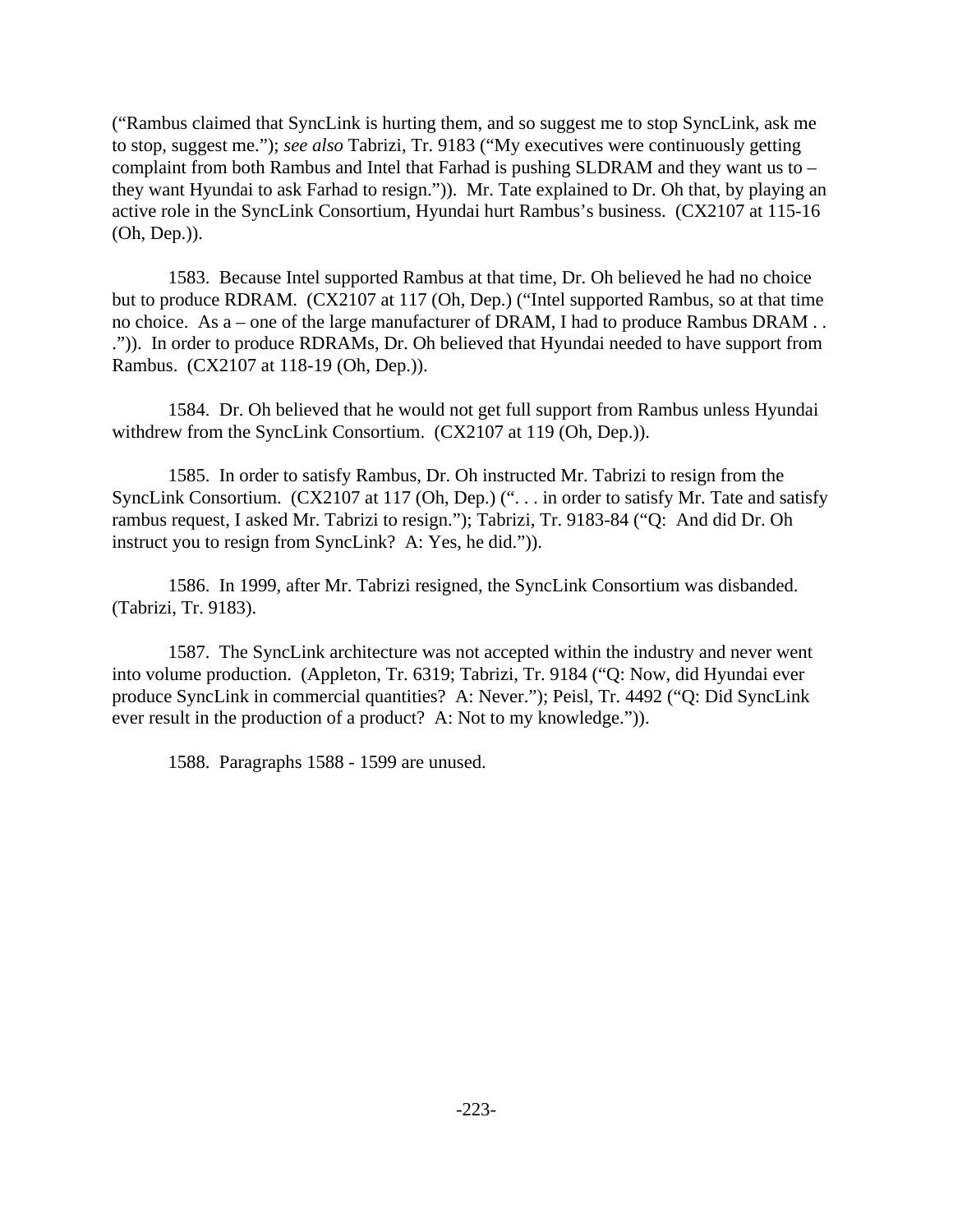### **PUBLIC VERSION**

### **UNITED STATES OF AMERICA BEFORE FEDERAL TRADE COMMISSION**

In the Matter of

RAMBUS INCORPORATED,

Docket No. 9302

a corporation.

# **COMPLAINT COUNSEL'S PROPOSED FINDINGS OF FACT, CONCLUSIONS OF LAW AND ORDER**

### **Volume II**

Of Counsel:

Malcolm L. Catt Robert P. Davis Michael A. Franchak Andrew J. Heimert Theodore A. Gebhard Charlotte Manning Suzanne T. Michel Ernest A. Nagata Lisa D. Rosenthal Sarah E. Schroeder Jerome A. Swindell John C. Weber Cary E. Zuk

 M. Sean Royall Geoffrey D. Oliver Patrick J. Roach

BUREAU OF COMPETITION FEDERAL TRADE COMMISSION Washington, D.C. 20580 (202) 326-2275 (202) 326-3496 (facsimile)

### COUNSEL SUPPORTING THE COMPLAINT

Dated: September 5, 2003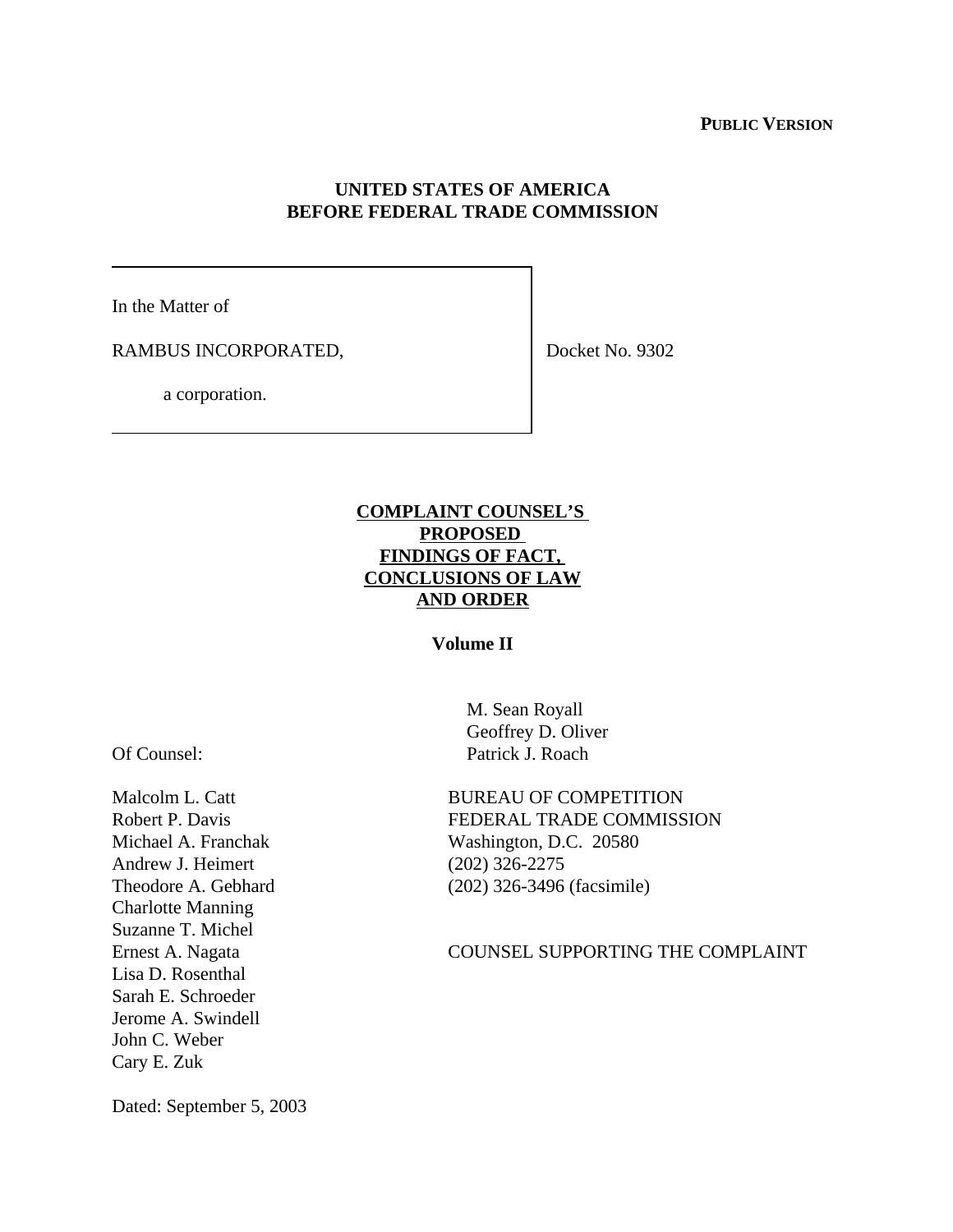# **COMPLAINT COUNSEL'S PROPOSED FINDINGS OF FACT, CONCLUSIONS OF LAW AND ORDER**

### **TABLE OF CONTENTS**

### **Volume I**

|    |                                                                                                                                        | <b>COMPLAINT COUNSEL'S PROPOSED FINDINGS OF FACT  1</b>                       |  |  |  |  |  |
|----|----------------------------------------------------------------------------------------------------------------------------------------|-------------------------------------------------------------------------------|--|--|--|--|--|
|    |                                                                                                                                        |                                                                               |  |  |  |  |  |
| I. | The DRAM Industry. $\dots \dots \dots \dots \dots \dots \dots \dots \dots \dots \dots \dots \dots \dots \dots \dots \dots \dots \dots$ |                                                                               |  |  |  |  |  |
|    | A <sub>1</sub><br>B <sub>1</sub>                                                                                                       | DRAMs Must be Compatible and Interoperable with Other Components.             |  |  |  |  |  |
|    | $\mathcal{C}$ .                                                                                                                        |                                                                               |  |  |  |  |  |
|    |                                                                                                                                        | 1.<br>2.                                                                      |  |  |  |  |  |
|    |                                                                                                                                        | 3.<br>Development of a New DRAM, From Specification to Full                   |  |  |  |  |  |
|    |                                                                                                                                        | DRAM Design Modifications - Shrinks, Density Changes and<br>$\overline{4}$ .  |  |  |  |  |  |
|    |                                                                                                                                        |                                                                               |  |  |  |  |  |
|    | D.                                                                                                                                     |                                                                               |  |  |  |  |  |
|    | E.                                                                                                                                     |                                                                               |  |  |  |  |  |
|    | F.                                                                                                                                     |                                                                               |  |  |  |  |  |
|    | G.                                                                                                                                     | Strong Forces Drive Standardization in the DRAM Industry. 18                  |  |  |  |  |  |
|    |                                                                                                                                        | 1 <sub>1</sub>                                                                |  |  |  |  |  |
|    |                                                                                                                                        | 2.                                                                            |  |  |  |  |  |
|    | H.                                                                                                                                     | A Variety of Factors Affect the Selection of Technology to be Included in     |  |  |  |  |  |
|    |                                                                                                                                        |                                                                               |  |  |  |  |  |
|    |                                                                                                                                        | 1.                                                                            |  |  |  |  |  |
|    |                                                                                                                                        | 2.                                                                            |  |  |  |  |  |
|    |                                                                                                                                        | 3.                                                                            |  |  |  |  |  |
|    |                                                                                                                                        | $\overline{4}$ .                                                              |  |  |  |  |  |
| Π. |                                                                                                                                        | JEDEC Is An Industry Organization for Developing Consensus-Based Standards 26 |  |  |  |  |  |
|    | A.                                                                                                                                     |                                                                               |  |  |  |  |  |
|    | <b>B.</b>                                                                                                                              |                                                                               |  |  |  |  |  |
|    | $\mathcal{C}$ .                                                                                                                        |                                                                               |  |  |  |  |  |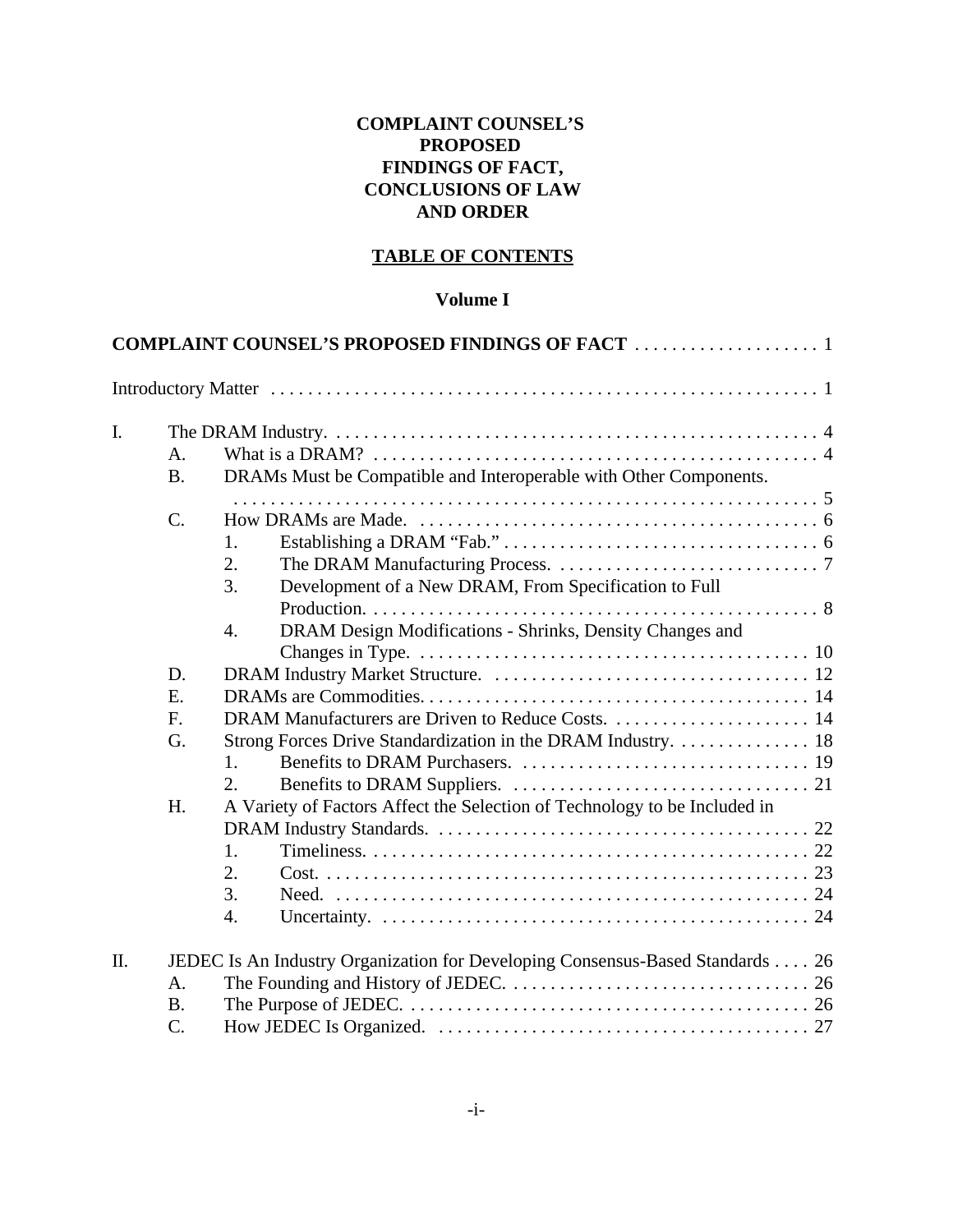|    |           | 1.  |                                                                                                      |  |
|----|-----------|-----|------------------------------------------------------------------------------------------------------|--|
|    |           | 2.  |                                                                                                      |  |
|    |           | 3.  |                                                                                                      |  |
|    | D.        |     |                                                                                                      |  |
|    | E.        |     |                                                                                                      |  |
|    | F.        |     | Members of the Industry Understand the Importance of JEDEC.  37                                      |  |
| Ш. |           |     |                                                                                                      |  |
|    |           |     | JEDEC's Purpose and Rules Are Designed to Develop Open Standards, Free of                            |  |
|    | A.        |     |                                                                                                      |  |
|    |           |     |                                                                                                      |  |
|    | <b>B.</b> |     | JEDEC Operates Pursuant to Rules Which Govern Its Standard-Setting                                   |  |
|    |           |     |                                                                                                      |  |
|    | C.        |     |                                                                                                      |  |
|    | D.        |     | JEDEC Standard Setting Is Not to be Conducted in a Manner That Would                                 |  |
|    |           |     |                                                                                                      |  |
|    | E.        |     | JEDEC Participants Must Comply With Patent Disclosure and Licensing                                  |  |
|    |           |     |                                                                                                      |  |
|    |           | 1.  | The Patent Rules Are Intended to Foster Free Use of JEDEC Open                                       |  |
|    |           |     |                                                                                                      |  |
|    |           | 2.  | JEDEC Participants Must Disclose Patents or Pending Patents                                          |  |
|    |           |     |                                                                                                      |  |
|    |           | 3.  |                                                                                                      |  |
|    |           | 4.  | The Disclosure Obligation Does Not Include A Duty to Conduct a                                       |  |
|    |           |     |                                                                                                      |  |
|    |           | 5.  | All JEDEC Participants Must Disclose.  47                                                            |  |
|    |           | 6.  |                                                                                                      |  |
|    |           | 7.  | The Duty to Disclose Is Triggered by the Participant's Knowledge                                     |  |
|    |           |     |                                                                                                      |  |
|    |           | 8.  | The Duty to Disclose Extends to Any Patent or Application That                                       |  |
|    |           |     |                                                                                                      |  |
|    |           | 9.  | The Duty to Disclose Arises As Soon As a Participant Knows of                                        |  |
|    |           |     |                                                                                                      |  |
|    |           | 10. | The Duty to Disclose is Continuing. $\dots \dots \dots \dots \dots \dots \dots \dots \dots \dots 52$ |  |
|    |           | 11. | In Addition to Disclosure, JEDEC Participants Must Comply                                            |  |
|    |           |     |                                                                                                      |  |
|    |           | 12. |                                                                                                      |  |
|    |           | 13. | Assurance Must be Given of Reasonable Royalty Rates. 54                                              |  |
|    | F.        |     | JEDEC Informs Participants of the Disclosure and Licensing Obligations. 55                           |  |
|    |           | 1.  |                                                                                                      |  |
|    |           | 2.  |                                                                                                      |  |
|    |           | 3.  |                                                                                                      |  |
|    |           | 4.  |                                                                                                      |  |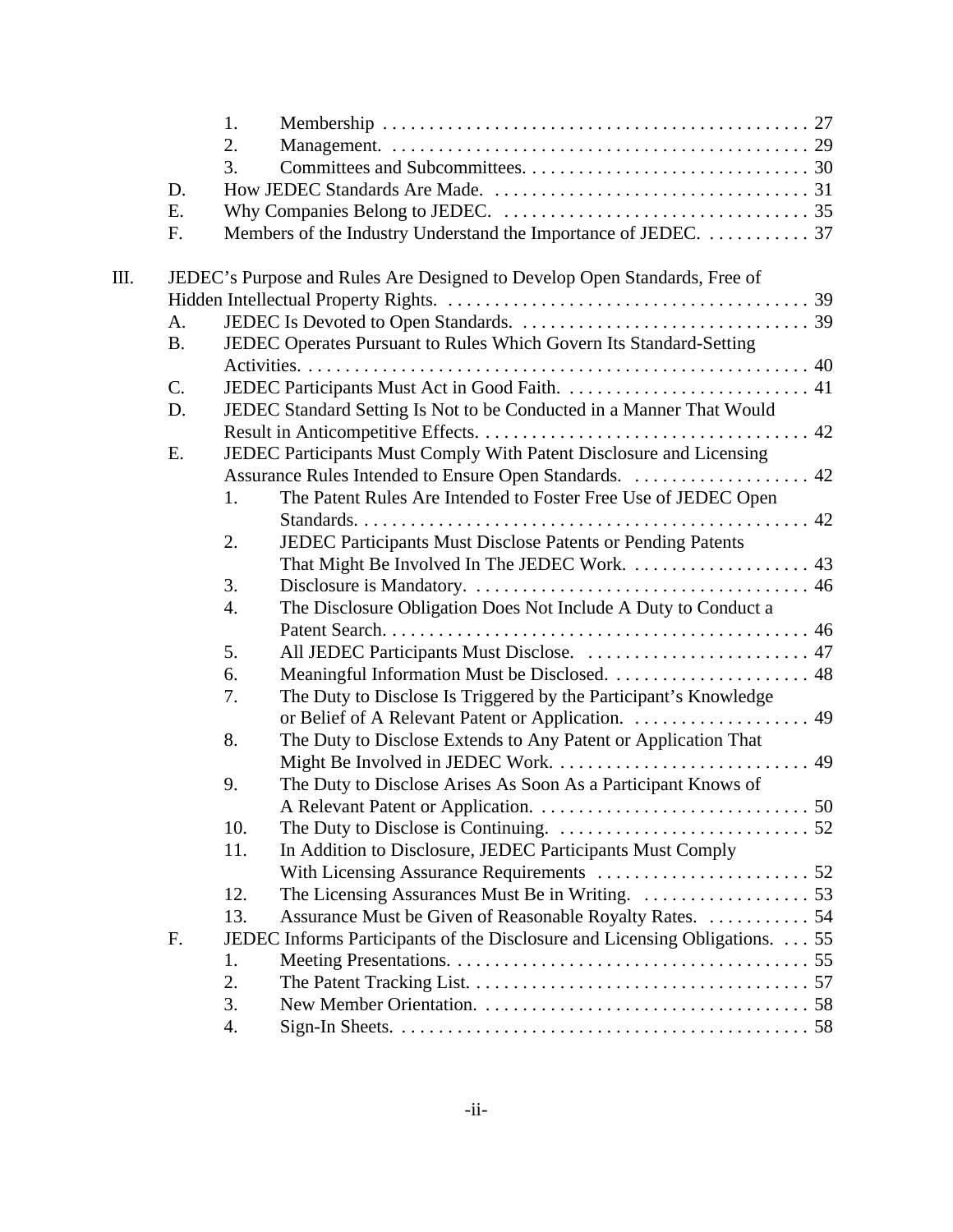|     |           | 5. |                                                             |
|-----|-----------|----|-------------------------------------------------------------|
|     |           | 6. |                                                             |
|     |           | 7. |                                                             |
|     |           |    | (A).                                                        |
|     |           |    | (B)                                                         |
|     |           |    | (C)                                                         |
|     |           |    | (1)                                                         |
|     |           |    | (2)                                                         |
|     | G.        |    |                                                             |
|     | H.        |    |                                                             |
|     |           | 1. |                                                             |
|     |           | 2. |                                                             |
|     |           | 3. |                                                             |
|     | I.        |    |                                                             |
|     |           |    |                                                             |
| IV. |           |    |                                                             |
|     | A.        |    |                                                             |
|     |           | 1. |                                                             |
|     |           | 2. | The Decision to Adopt a Fully Synchronous DRAM Standard and |
|     |           |    |                                                             |
|     |           | 3. | The Decision To Include Programmable CAS Latency and Burst  |
|     |           |    |                                                             |
|     |           | 4. | Other Technologies Considered In Connection With JEDEC      |
|     |           |    |                                                             |
|     |           |    | (A)                                                         |
|     |           |    | (B)                                                         |
|     |           |    | (C)                                                         |
|     |           |    | (D)                                                         |
|     |           |    | (E)                                                         |
|     |           | 5. |                                                             |
|     |           | 6. | Subsequent JEDEC Work Relating to the SDRAM Standard.  81   |
|     | <b>B.</b> |    |                                                             |
|     |           | 1. |                                                             |
|     |           | 2. | The Decision to Use Programmable CAS Latency and Burst      |
|     |           |    | Length. $\ldots$                                            |
|     |           |    |                                                             |
|     |           | 3. |                                                             |
|     |           | 4. |                                                             |
|     |           | 5. | Other Technologies Considered In Connection With the DDR    |
|     |           |    |                                                             |
|     |           |    | Externally Supplied Reference Voltage.  94<br>(A)           |
|     |           |    | (B)                                                         |
|     |           | 6. |                                                             |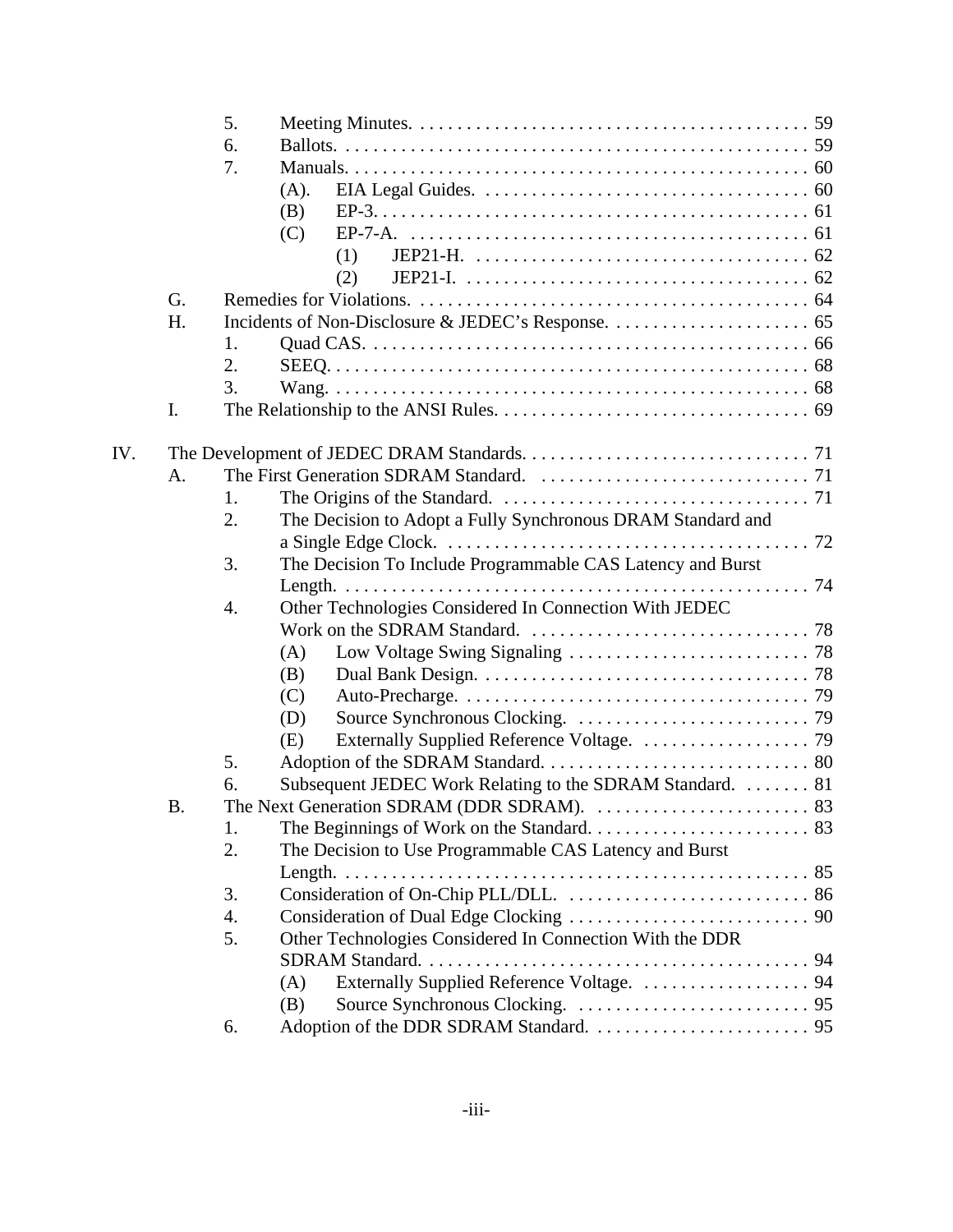|     |                 | 7.                                                                    |  |
|-----|-----------------|-----------------------------------------------------------------------|--|
|     |                 | (A)                                                                   |  |
|     |                 | (B)                                                                   |  |
|     |                 | Programmable CAS Latency and Burst Length.  96<br>(C)                 |  |
|     |                 | 8.                                                                    |  |
| V.  |                 |                                                                       |  |
|     | A.              |                                                                       |  |
|     | <b>B.</b>       |                                                                       |  |
|     | $\mathcal{C}$ . |                                                                       |  |
|     | D.              |                                                                       |  |
|     | E.              | Promoting Rambus RDRAM Technology as the DRAM Standard. 103           |  |
|     | F.              | Rambus Efforts to License RDRAM Technology.  104                      |  |
|     | G.              |                                                                       |  |
|     | H.              |                                                                       |  |
| VI. |                 |                                                                       |  |
|     | A.              | Beginning In Early 1992, and Continuing Throughout the Entire Time It |  |
|     |                 | Was a Member of JEDEC and Thereafter, Rambus Intended to Use Its      |  |
|     |                 | Patents To Monopolize the Technologies Incorporated In the JEDEC      |  |
|     |                 |                                                                       |  |
|     |                 | 1.<br>Throughout The Time It Was a Member of JEDEC and                |  |
|     |                 | Thereafter, Rambus Acted With Knowledge and Intent to                 |  |
|     |                 |                                                                       |  |
|     |                 | Rambus Understood That Its Interests And Actions as a JEDEC<br>2.     |  |
|     |                 | Member Were Contrary to the Purposes and Rules of JEDEC, and          |  |
|     |                 |                                                                       |  |
|     | <b>B.</b>       | As A JEDEC Member, Rambus Simultaneously Pursued Patent               |  |
|     |                 | Applications Covering JEDEC Work While Withholding From JEDEC         |  |
|     |                 | Any Meaningful Information Concerning Rambus Intellectual Property    |  |
|     |                 |                                                                       |  |
|     |                 | December 1991 - JEDEC Committee Meeting  126                          |  |
|     |                 | December 1991 - Rambus Applies for JEDEC Membership  127              |  |
|     |                 |                                                                       |  |
|     |                 | Spring 1992 - Rambus Consultations With Patent Counsel  128           |  |
|     |                 | April 1992 - JEDEC Task Group Meeting  130                            |  |
|     |                 | Early May 1992 - Discussion With Patent Counsel 131                   |  |
|     |                 | May 1992 - JEDEC meeting - Crisp declines to comment  131             |  |
|     |                 | Late May 1992 - Discussion With Patent Counsel  133                   |  |
|     |                 |                                                                       |  |
|     |                 | July 1992 - Committee Meeting and Vote on Elements of the             |  |
|     |                 |                                                                       |  |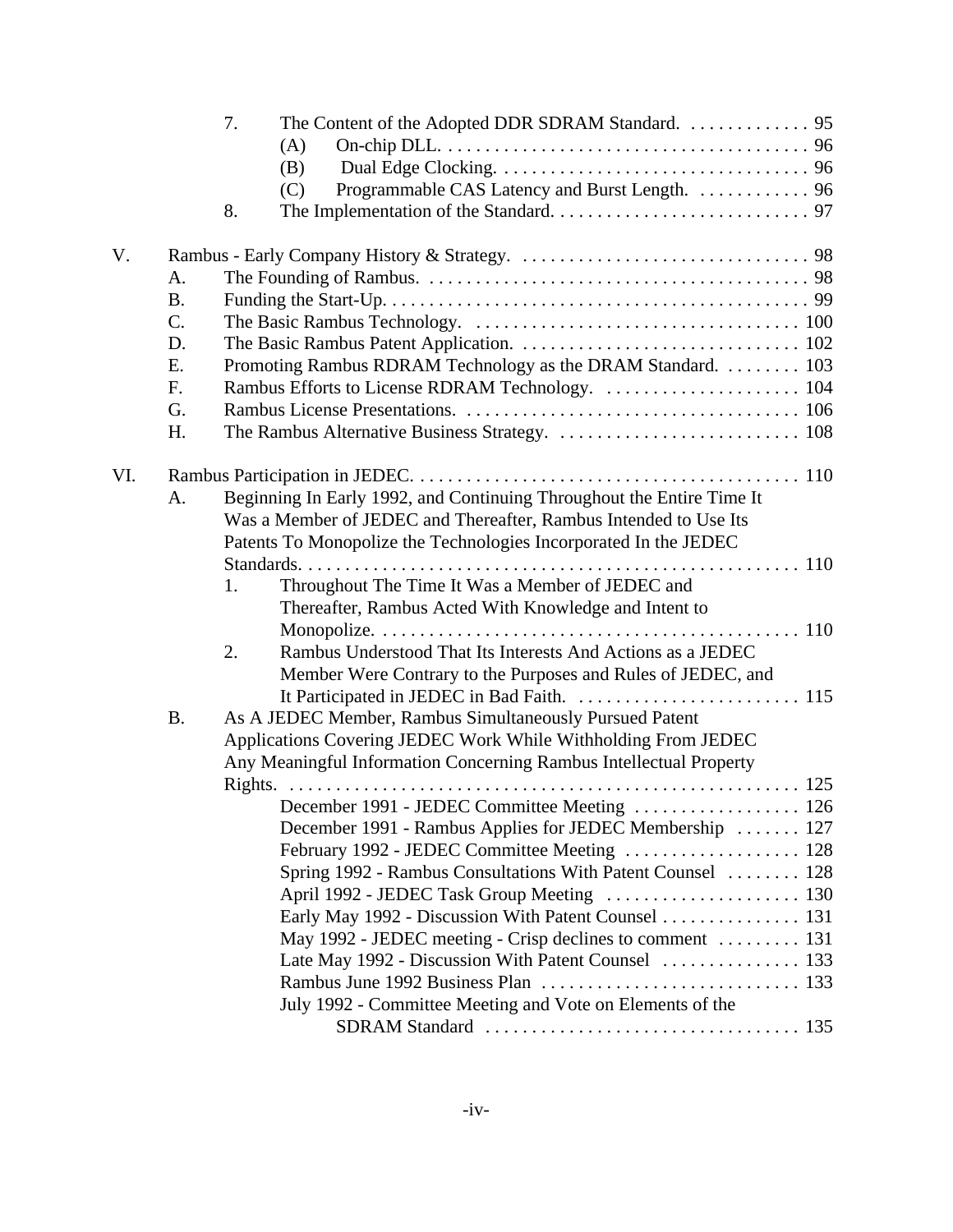| August 1992 - Conference with Patent Counsel  136               |  |
|-----------------------------------------------------------------|--|
| September 1992 - Committee Meeting  136                         |  |
| September 1992 - Conference With Patent Counsel  136            |  |
| September 1992 - Rambus Business Plan  137                      |  |
|                                                                 |  |
| November 1992 - Conference with Patent Counsel 138              |  |
|                                                                 |  |
| February 1993 - Work on Rambus Patent Applications  139         |  |
| March 1993 - JEDEC Committee Meeting  140                       |  |
| April 1993 - Rambus Renews Its JEDEC Membership  140            |  |
| April-May 1993 - Consultations with Patent Counsel and Pursuit  |  |
|                                                                 |  |
| May 1993 - JEDEC Committee Meeting  141                         |  |
|                                                                 |  |
| September 1993 - JEDEC Committee Meeting & Disclosure of        |  |
|                                                                 |  |
| November 1993 - JEDEC publishes SDRAM standard  144             |  |
| December 1993 - JEDEC Committee Meeting  144                    |  |
| January 1994 - Consultation With Rambus Patent Counsel  145     |  |
| February 1994 - Rambus Renews Its JEDEC Membership  145         |  |
| March 1994 - JEDEC Committee Meeting  145                       |  |
| March-May 1994 - More Rambus Patent Strategy  146               |  |
| May 1994 - Clarification of JEDEC Patent Policy  147            |  |
| May 1994 - JEDEC Committee Meeting  147                         |  |
|                                                                 |  |
| August-September 1994 - Communication and Action by Patent      |  |
|                                                                 |  |
| September 1994 Committee Meeting - Presentation on PLL/DLL  149 |  |
| October 1994 - Rambus Contemplates Litigation  151              |  |
| December 1994 - JEDEC Committee Meeting  152                    |  |
| January-February 1995 - Rambus Patent Activity  152             |  |
| March 1995 - JEDEC Committee Meetings  153                      |  |
| April 1995 - Rambus Renews Its JEDEC Membership  154            |  |
| April 1995 - Rambus Strategic Query  154                        |  |
|                                                                 |  |
|                                                                 |  |
| Summer 1995 - Rambus Patent Efforts Directed at SyncLink  157   |  |
| August-September 1995 - Renewed Estoppel Concerns  157          |  |
| September 1995 - JEDEC Committee Meeting  159                   |  |
|                                                                 |  |
| Fall 1995 - SDRAM Lite and Next Generation SDRAM Ballots  160   |  |
|                                                                 |  |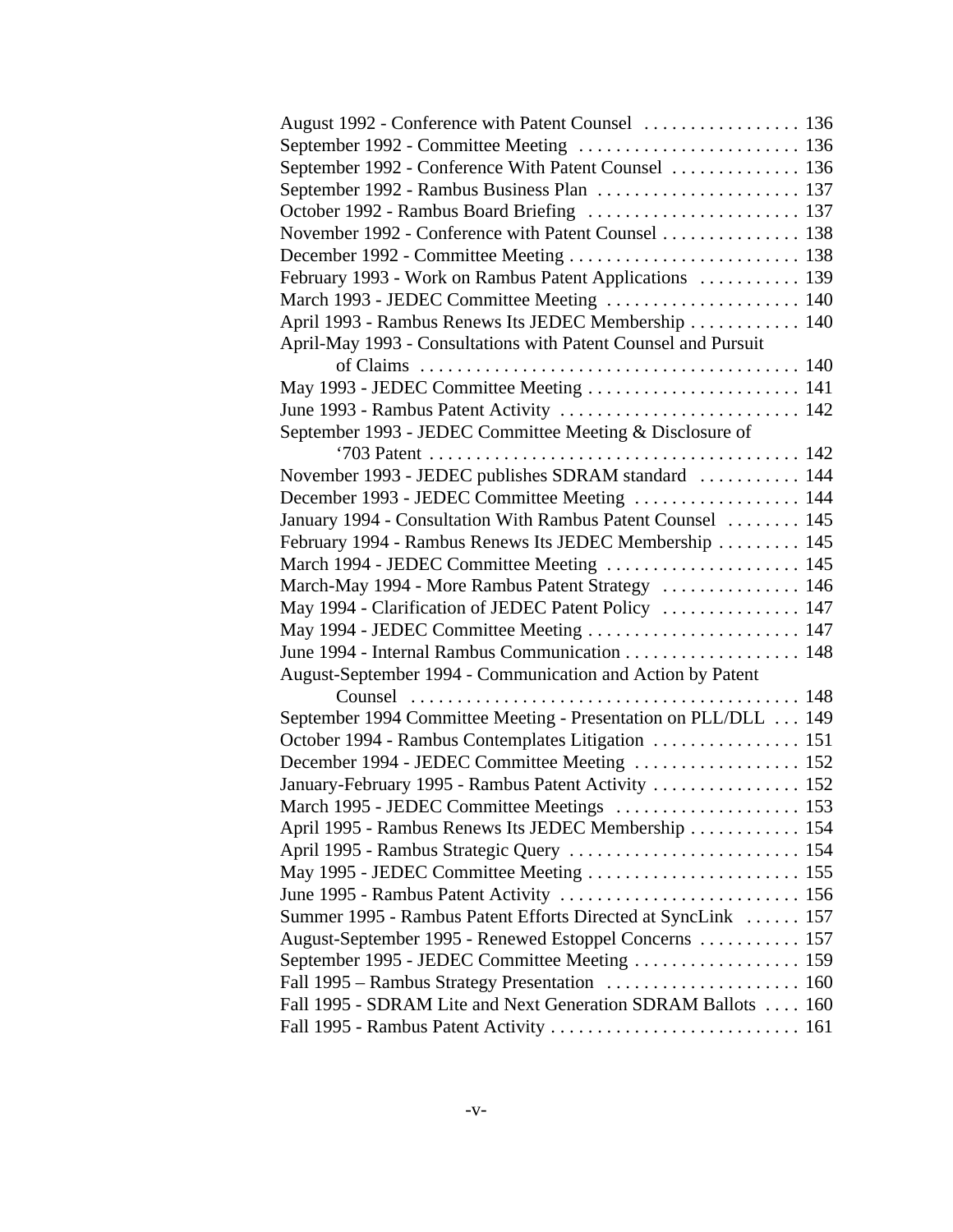|    |             | December 1995 - JEDEC Committee Meeting  162                                                         |
|----|-------------|------------------------------------------------------------------------------------------------------|
|    |             | December 1995/January 1996 - The FTC Dell Consent And                                                |
|    |             | Rambus Decision to Withdraw From JEDEC  163                                                          |
|    |             |                                                                                                      |
|    |             | January 1996 - JEDEC Committee Meeting  165                                                          |
|    |             | June 1996 - Rambus Seeks Enforcement Readiness Opinion on                                            |
|    |             |                                                                                                      |
|    |             |                                                                                                      |
|    |             |                                                                                                      |
| C. |             | During the Time That It Was A JEDEC Member, Rambus Possessed                                         |
|    |             | United States Patents Or Patent Applications That Read On The Four                                   |
|    |             | Relevant JEDEC Standard Technologies At Issue In This Case.  170                                     |
|    | 1.          | The Rambus '961 Patent Application Contained Claims Covering                                         |
|    |             | Programmable CAS Latency and Programmable Burst Length. 170                                          |
|    |             | (A)                                                                                                  |
|    |             | Claim 164 of the '961 Application $\dots \dots \dots \dots \dots \dots \dots \dots 172$<br>(B)       |
|    |             | (C)                                                                                                  |
|    |             | (D)                                                                                                  |
|    |             | (E)                                                                                                  |
|    |             | (F)                                                                                                  |
|    | 2.          | The Rambus '490 Patent Application Contained Claims Covering                                         |
|    |             |                                                                                                      |
|    |             | Claim 183 of the '490 Application $\dots \dots \dots \dots \dots \dots \dots \dots 177$<br>(A)       |
|    |             | Claim 184 of the '490 Application $\dots \dots \dots \dots \dots \dots \dots \dots 178$<br>(B)       |
|    |             | (C)                                                                                                  |
|    | 3.          | The Rambus '692 Patent Application Contained Claims Covering                                         |
|    |             | A Phase-Lock Loop Incorporated Into JEDEC-Compliant                                                  |
|    |             | $SDRAM$ .                                                                                            |
|    |             | Claim 151 of the '692 Application $\dots \dots \dots \dots \dots \dots \dots \dots \dots$ 180<br>(A) |
|    |             | Claim 152 of the '692 Application $\dots \dots \dots \dots \dots \dots \dots \dots$ 182<br>(B)       |
|    |             | Claim 166 and 167 of the '692 Application 182<br>(C)                                                 |
|    | $\mathbf 4$ | The Rambus '646 Patent Application Contained Claims Covering                                         |
|    |             | A JEDEC-Compliant SDRAM Incorporating A Proposed Dual-                                               |
|    |             |                                                                                                      |
|    |             | (A)                                                                                                  |
|    |             | (B)                                                                                                  |
|    | 5.          | The Rambus '327 Patent Contains Claims Covering                                                      |
|    |             | Implementation of A Dual-Edge Clocking Feature in JEDEC-                                             |
|    |             |                                                                                                      |
|    |             | Claim 1 of the '327 Patent Compared to JEDEC Dual-<br>(A)                                            |
|    |             |                                                                                                      |
|    |             | Claim 1 of the '327 Patent Compared to the JEDEC DDR<br>(B)                                          |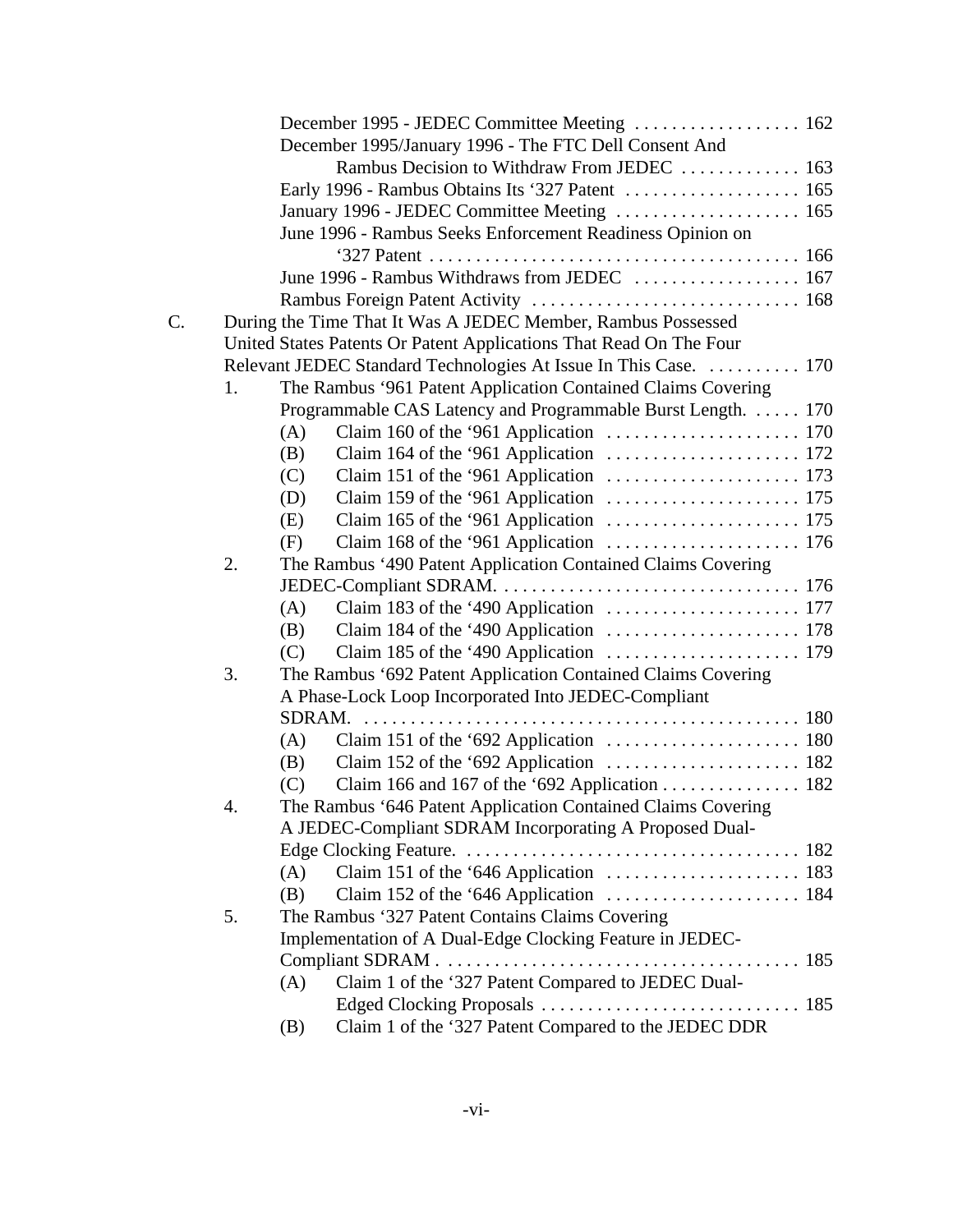|    |    | (C) | Claim 7 of the '327 Patent Compared to JEDEC Dual-                                 |
|----|----|-----|------------------------------------------------------------------------------------|
|    |    |     |                                                                                    |
|    |    | (D) | Claim 7 of the '327 Patent Compared to the JEDEC DDR                               |
|    |    |     |                                                                                    |
| D. |    |     | Rambus Was Successful In Concealing Its Claim To Intellectual Property             |
|    |    |     |                                                                                    |
|    | 1. |     | During the Time It was a Member of JEDEC and Thereafter,                           |
|    |    |     | Rambus Promoted Its Proprietary RDRAM Technology And                               |
|    |    |     | Concealed Its Intellectual Property Claims to JEDEC Standard                       |
|    |    |     |                                                                                    |
|    | 2. |     | Firms With Concerns About Rambus Intellectual Property Claims                      |
|    |    |     | Came to Believe That Their Suspicions Were Unfounded. 193                          |
|    | 3. |     | Review Of Public Patent Documents Known to JEDEC Members                           |
|    |    |     | Would Not Have Placed A Reasonable Practitioner on Notice of                       |
|    |    |     |                                                                                    |
|    |    | (A) | The Original Rambus '898 Patent Application, Which                                 |
|    |    |     | Described The Basic Rambus Invention, Was the Basis for                            |
|    |    |     | Several Rambus Patents or Applications That Became                                 |
|    |    |     |                                                                                    |
|    |    | (B) | JEDEC Members Who Reviewed Publicly Available                                      |
|    |    |     | Rambus Patent Documents Did Not Conclude That                                      |
|    |    |     | Rambus Claimed Rights To the SDRAM or DDR                                          |
|    |    |     |                                                                                    |
|    |    | (C) | A Reasonable Engineer Reviewing Public Patent                                      |
|    |    |     | Documents in the Early to Mid-1990's Would Not Have                                |
|    |    |     | Understood that Rambus Claimed Rights to JEDEC-                                    |
|    |    |     |                                                                                    |
|    |    |     | The Patent Specification Describing the Basic<br>(1)                               |
|    |    |     |                                                                                    |
|    |    |     | The Narrow, Multiplexed Bus of the '898                                            |
|    |    |     | Specification $\ldots \ldots \ldots \ldots \ldots \ldots \ldots \ldots \ldots$ 198 |
|    |    |     | The Packetized System of the '898                                                  |
|    |    |     | Specification $\ldots \ldots \ldots \ldots \ldots \ldots \ldots \ldots 201$        |
|    |    |     | Description of Block Size in the '898                                              |
|    |    |     | Specification $\ldots \ldots \ldots \ldots \ldots \ldots \ldots \ldots 202$        |
|    |    |     | Description of Access Time in the '898                                             |
|    |    |     | Specification $\ldots \ldots \ldots \ldots \ldots \ldots \ldots \ldots$ 203        |
|    |    |     | Description of the Clocking Scheme in the                                          |
|    |    |     |                                                                                    |
|    |    |     | Description of Figure 12 in the '898                                               |
|    |    |     | Specification $\ldots \ldots \ldots \ldots \ldots \ldots \ldots \ldots$ 205        |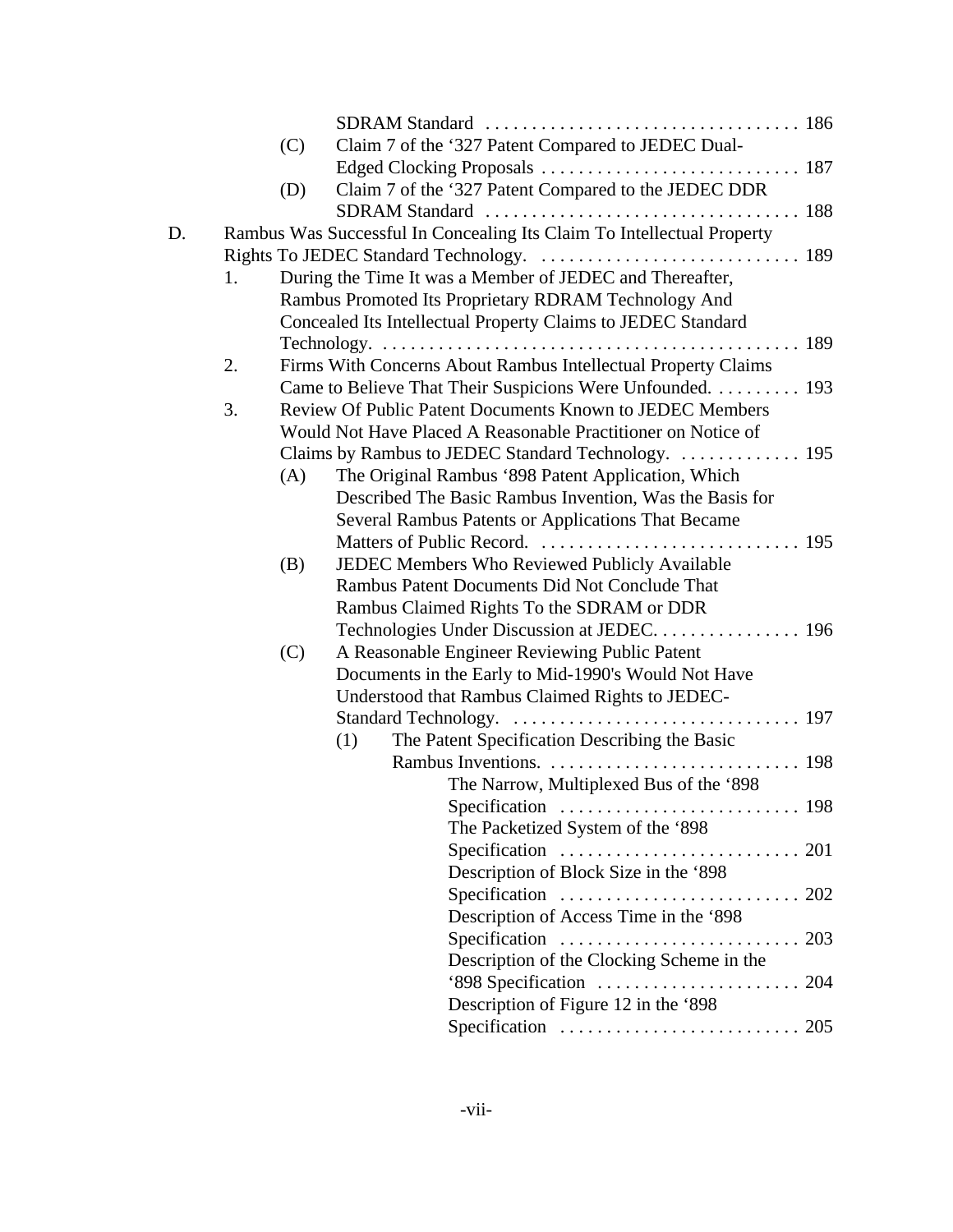|      |           |    | (2)<br>The Claims Contained in the Publicly Available<br>Patent Application and Patents Known to JEDEC |
|------|-----------|----|--------------------------------------------------------------------------------------------------------|
|      |           |    |                                                                                                        |
|      |           |    | The Rambus International Patent                                                                        |
|      |           |    |                                                                                                        |
|      |           |    |                                                                                                        |
|      |           |    | The Patents Identified in the Rambus                                                                   |
|      |           |    |                                                                                                        |
| VII. |           |    |                                                                                                        |
|      | A.        |    |                                                                                                        |
|      |           | 1. | The IEEE Had Rules Substantially Different From Those of                                               |
|      |           |    |                                                                                                        |
|      |           | 2. | RamLink Was Developed By Supercomputer Scientists to                                                   |
|      |           |    |                                                                                                        |
|      |           | 3. | The IEEE SyncLink Project Grew Out of, and Modified, the                                               |
|      |           |    |                                                                                                        |
|      |           | 4. | The IEEE RamLink/SyncLink Project Was Presented At the                                                 |
|      |           |    | JEDEC JC-42.3 Committee, But Rambus Refused to Disclose                                                |
|      |           |    | Whether It Had Any Patents or Patent Applications Relating To It. 213                                  |
|      |           | 5. | Although Mr. Crisp of Rambus Inadvertently Disclosed Limited                                           |
|      |           |    | Information to the IEEE Working Group Regarding the Potential                                          |
|      |           |    | Coverage of Rambus Patents, Rambus Refused to Provide a                                                |
|      |           |    | RAND Letter and No Product Implementing the RamLink                                                    |
|      |           |    |                                                                                                        |
|      |           | 6. | In Response to the Possibility That Rambus Patents Might Cover                                         |
|      |           |    | SyncLink, Hyundai Negotiated an "Other DRAM" Provision As                                              |
|      |           |    | Part of Its RDRAM License To Provide Rights To Use Rambus                                              |
|      |           |    |                                                                                                        |
|      | <b>B.</b> |    |                                                                                                        |
|      |           | 1. | The SyncLink Consortium Was Formed To Permit Joint Funding                                             |
|      |           |    | and Sharing of Various Development Tasks In Order to Create the                                        |
|      |           |    |                                                                                                        |
|      |           | 2. | The SyncLink Consortium Sought To Avoid Patented                                                       |
|      |           |    | Technologies, Including Technologies that Members Thought                                              |
|      |           |    |                                                                                                        |
|      |           | 3. | After Intel Announced That It Would Support Exclusively                                                |
|      |           |    | RDRAM For Future PC Main Memory, The Role Of The                                                       |
|      |           |    | SyncLink Consortium Changed to Supporting a Possible Future                                            |
|      |           |    | Memory Standard For Limited Applications Alongside RDRAM                                               |
|      |           |    | and DDR SDRAM.<br>222                                                                                  |
|      |           | 4. | After Rambus Pressured Hyundai Into Withdrawing From the                                               |
|      |           |    |                                                                                                        |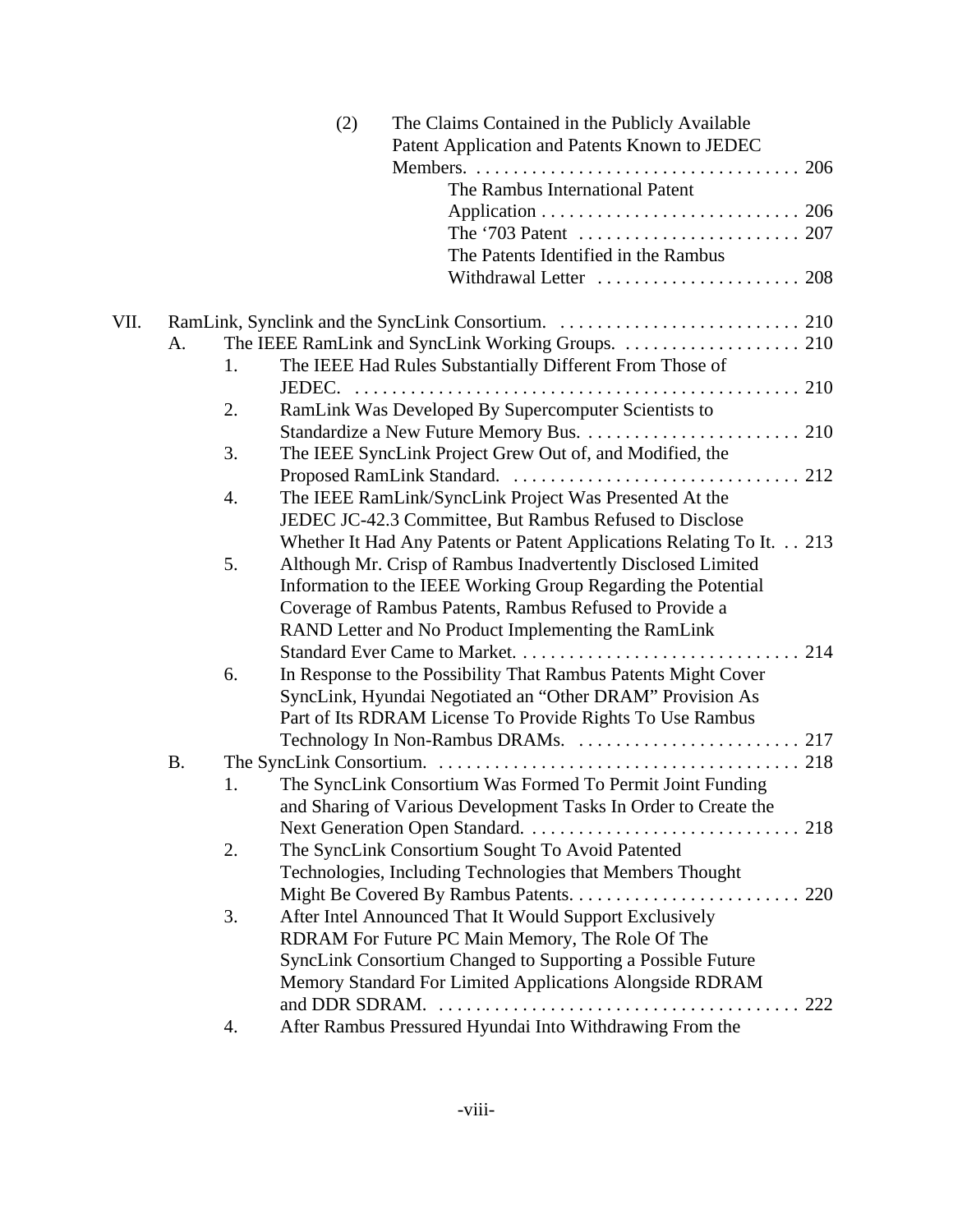# **Volume II**

|       |           | <b>COMPLAINT COUNSEL'S PROPOSED FINDINGS OF FACT  224</b>                  |
|-------|-----------|----------------------------------------------------------------------------|
| VIII. |           | After Rambus Withdrew from JEDEC, It Continued to Promote Its Proprietary  |
|       |           | Technology, While Secretly Preparing to Assert Patent Claims Against JEDEC |
|       |           |                                                                            |
|       | A.        | Intel's Endorsement of RDRAM in Late 1996 Placed DRAM                      |
|       |           | Manufacturers Under Economic Pressure to Sign Licenses with Rambus         |
|       |           |                                                                            |
|       | <b>B.</b> | Rambus Attempted to Persuade Companies to Stop Developing                  |
|       |           | Alternative Technologies That Competed with RDRAM 226                      |
|       | C.        | After its Withdrawal from JEDEC, Rambus Secretly Monitored the             |
|       |           | Activities at JEDEC and Synclink Even As It Continued To Amend and         |
|       |           |                                                                            |
|       | D.        | Rambus Continued Efforts to Obtain Patents Covering the Technologies       |
|       |           |                                                                            |
|       | Ε.        | Rambus Continued to Conceal Its JEDEC-Related Intellectual Property        |
|       |           |                                                                            |
|       | F.        | Rambus Prepared to Enforce its Strategic Patent Portfolio.  238            |
|       | G.        | Rambus Destroyed Documents in Anticipation of Patent Enforcement           |
|       |           |                                                                            |
| IX.   |           | High Royalty Rates, High Manufacturing Costs and Technical Problems Led to |
|       |           |                                                                            |
|       | A.        | DRAM Manufacturers Designed and Prepared to Manufacture Several            |
|       |           | Memory Architectures, Including RDRAM.  247                                |
|       | <b>B.</b> | The DRAM Industry Was Dissatisfied with Rambus RDRAM Royalty               |
|       |           |                                                                            |
|       | C.        | Intel Was Concerned about Rambus RDRAM Royalty Rates.  250                 |
|       | D.        | As DRAM Manufacturers Worked to Develop RDRAM, They                        |
|       |           |                                                                            |
|       | E.        | The DRAM Industry Tried to Resolve the Problems with RDRAM                 |
|       |           |                                                                            |
|       | F.        | Rambus and Intel Averted a Major Blow-up in Spring 1998. 256               |
|       | G.        | Technical Problems and Product Delays Caused RDRAM to "Lose                |
|       |           | 258                                                                        |
|       | Η.        | After Intel Stopped Exclusively Supporting Rambus, RDRAM's                 |
|       |           | 260                                                                        |
|       | I.        | Intel's Decision to Cease its Exclusive Support of RDRAMs and to Plan      |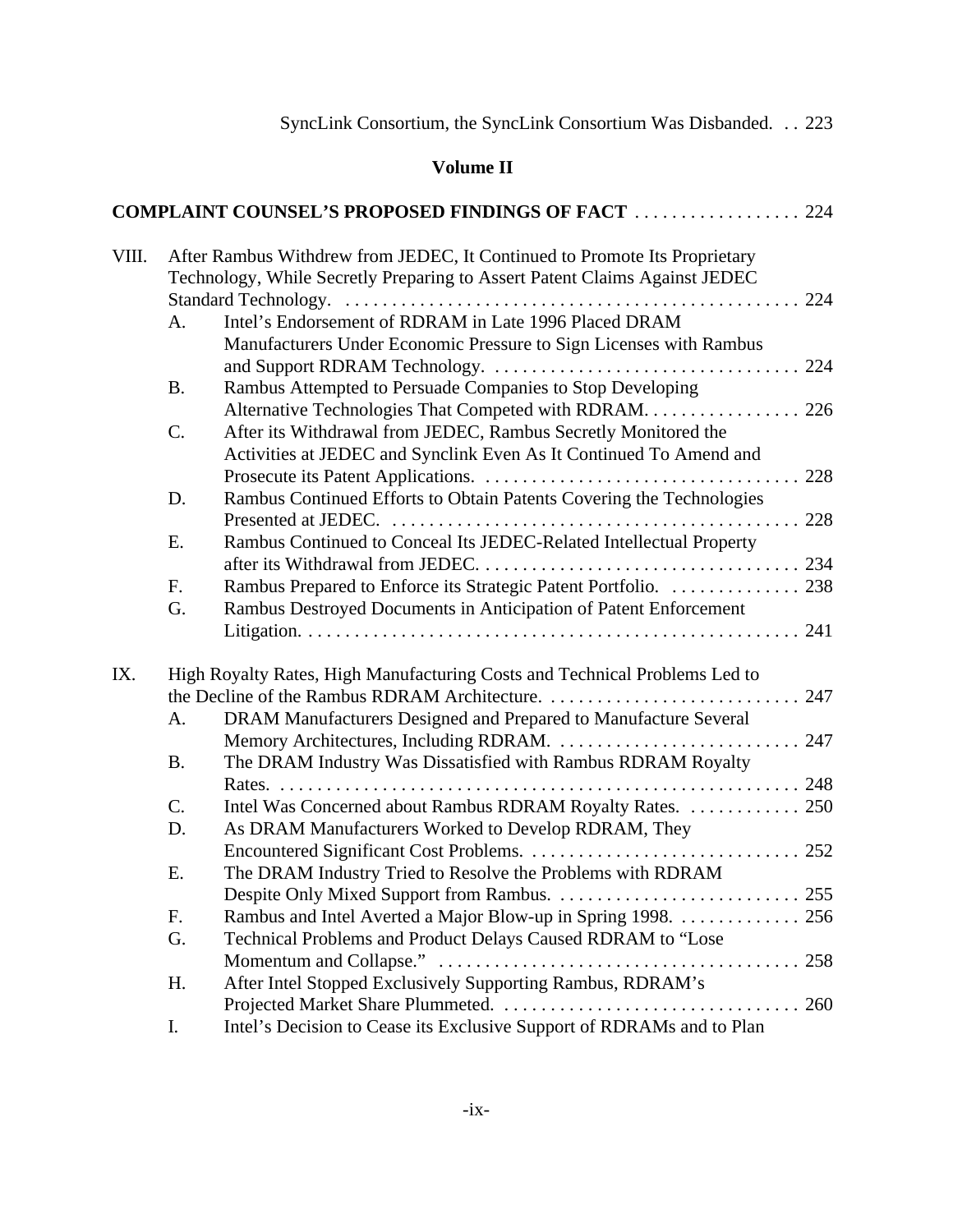|     |           |     | to Develop a Controller to Support SDRAMs and DDR SDRAMs Caused                                                                                                                                           |  |
|-----|-----------|-----|-----------------------------------------------------------------------------------------------------------------------------------------------------------------------------------------------------------|--|
| X.  |           |     | Rambus Has Acted to Enforce U.S. and Foreign Patents with Respect to<br>Technologies Incorporated in the JEDEC SDRAM and DDR SDRAM Standards.                                                             |  |
|     | A.        |     | Beginning in 1999, Rambus Asserted that its U.S. and Foreign Patents<br>Covered Use of Programmable CAS Latency and Burst Length, On-Chip<br>DLL and Dual Edge Clocking in JEDEC-Compliant SDRAMs and DDR |  |
|     | <b>B.</b> |     | Rambus Has Pursued a Strategy of Licensing DDR SDRAMs Only at<br>Royalty Rates Higher than Those Charged for RDRAMs, in Order to                                                                          |  |
|     | C.        |     | After Rambus Sued Hitachi, Several Companies Signed License<br>Agreements Calling For Payment of Royalties to Rambus for SDRAMs                                                                           |  |
|     | D.        |     | Several Companies Refused Rambus's Licensing Demands and Face<br>Patent Litigation with Rambus In the United States and in Various                                                                        |  |
|     | E.        |     | Rambus's Enforcement of Patents with Respect to Technologies<br>Incorporated in the JEDEC SDRAM and DDR SDRAM Standards Has<br>Caused, and Will Cause, Substantial Economic Harm and Threatens the        |  |
| XI. |           |     | Had Rambus Timely Disclosed its Intellectual Property Claims, JEDEC Would                                                                                                                                 |  |
|     | А.        |     | Had Rambus Disclosed On a Timely Basis, JEDEC Likely Would Have                                                                                                                                           |  |
|     |           | 1.  | There Were Multiple Alternatives To Avoid the Technologies In                                                                                                                                             |  |
|     |           | 2.  | There is No Reliable Evidence to Contradict The Commercial                                                                                                                                                |  |
|     |           |     |                                                                                                                                                                                                           |  |
|     |           | 3.  |                                                                                                                                                                                                           |  |
|     |           | (A) |                                                                                                                                                                                                           |  |
|     |           | (B) |                                                                                                                                                                                                           |  |
|     |           | (C) |                                                                                                                                                                                                           |  |
|     |           | (D) |                                                                                                                                                                                                           |  |
|     |           | (E) | Identifying CAS Latency in the Command. 298                                                                                                                                                               |  |
|     |           | (F) |                                                                                                                                                                                                           |  |
|     |           | 4.  |                                                                                                                                                                                                           |  |
|     |           | (A) |                                                                                                                                                                                                           |  |
|     |           | (B) |                                                                                                                                                                                                           |  |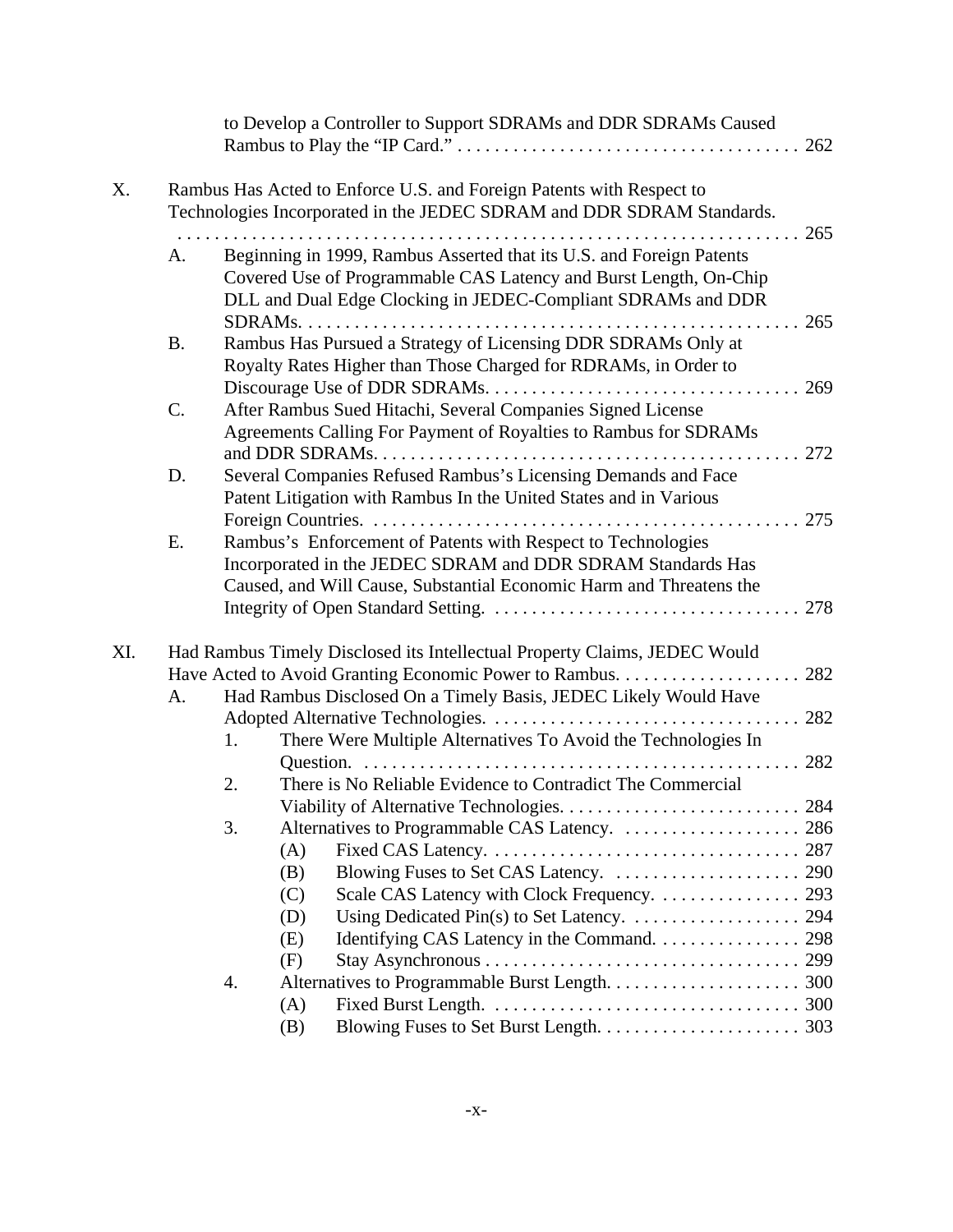|      |           |    | (C) |                                                                        |     |
|------|-----------|----|-----|------------------------------------------------------------------------|-----|
|      |           |    | (D) | Identifying Burst Length in the Command. 307                           |     |
|      |           |    | (E) |                                                                        |     |
|      |           |    | (F) | Toggle CAS Pulse to Control Data Output. 310                           |     |
|      |           | 5. |     |                                                                        |     |
|      |           |    | (A) | Single Edge Clock with Double Clock Frequency.  311                    |     |
|      |           |    | (B) |                                                                        |     |
|      |           |    | (C) |                                                                        |     |
|      |           |    | (D) |                                                                        |     |
|      |           |    | (E) |                                                                        |     |
|      |           |    | (F) |                                                                        |     |
|      |           |    | (G) |                                                                        |     |
|      |           | 6. |     |                                                                        |     |
|      |           |    | (A) | Use No Method of Aligning Data to the System Clock.  317               |     |
|      |           |    | (B) |                                                                        |     |
|      |           |    | (C) |                                                                        |     |
|      |           |    | (D) |                                                                        |     |
|      |           |    | (E) |                                                                        |     |
|      |           |    | (F) |                                                                        |     |
|      |           |    | (G) |                                                                        |     |
|      |           | 7. |     | JEDEC Rules Prohibited Use of Patented Technologies Without a          |     |
|      |           |    |     |                                                                        |     |
|      |           | 8. |     | JEDEC Likely Would Have Avoided Rambus Patents Even If                 |     |
|      |           |    |     | Rambus Had Promised To License On RAND Terms. 325                      |     |
|      | <b>B.</b> |    |     | If Rambus Had Disclosed On A Timely Basis And JEDEC Wanted To          |     |
|      |           |    |     | Use The Technologies In Its Standards, JEDEC Members Likely Would      |     |
|      |           |    |     | Have Sought To Negotiate Acceptable Royalty Rates Before Becoming      |     |
|      |           |    |     |                                                                        | 327 |
|      |           |    |     |                                                                        |     |
| XII. |           |    |     | Industry Participants Are Now "Locked In" to the JEDEC Standards. 332  |     |
|      | A.        |    |     | The Industry Is Already Committed to the JEDEC Standards, and the      |     |
|      |           |    |     | Presence of the Technologies in Those Standards Is the Cause of Rambus |     |
|      |           |    |     |                                                                        |     |
|      |           | 1. |     | The Industry is Committed to the SDRAM Standard. 332                   |     |
|      |           | 2. |     | The Industry Is Committed to the DDR SDRAM Standard. 333               |     |
|      | <b>B.</b> |    |     | No Individual DRAM Manufacturer Can Switch from the Rambus             |     |
|      |           |    |     | Claimed Technologies in Response to a Change in the Price of Those     |     |
|      |           |    |     |                                                                        |     |
|      |           | 1. |     | Changing the Designs for SDRAM and DDR SDRAM Products                  |     |
|      |           |    |     |                                                                        |     |
|      |           | 2. |     | Changes to the SDRAM and DDR SDRAM Standards to Avoid                  |     |
|      |           |    |     | the Rambus Patents Would Lead To Products That Were Not                |     |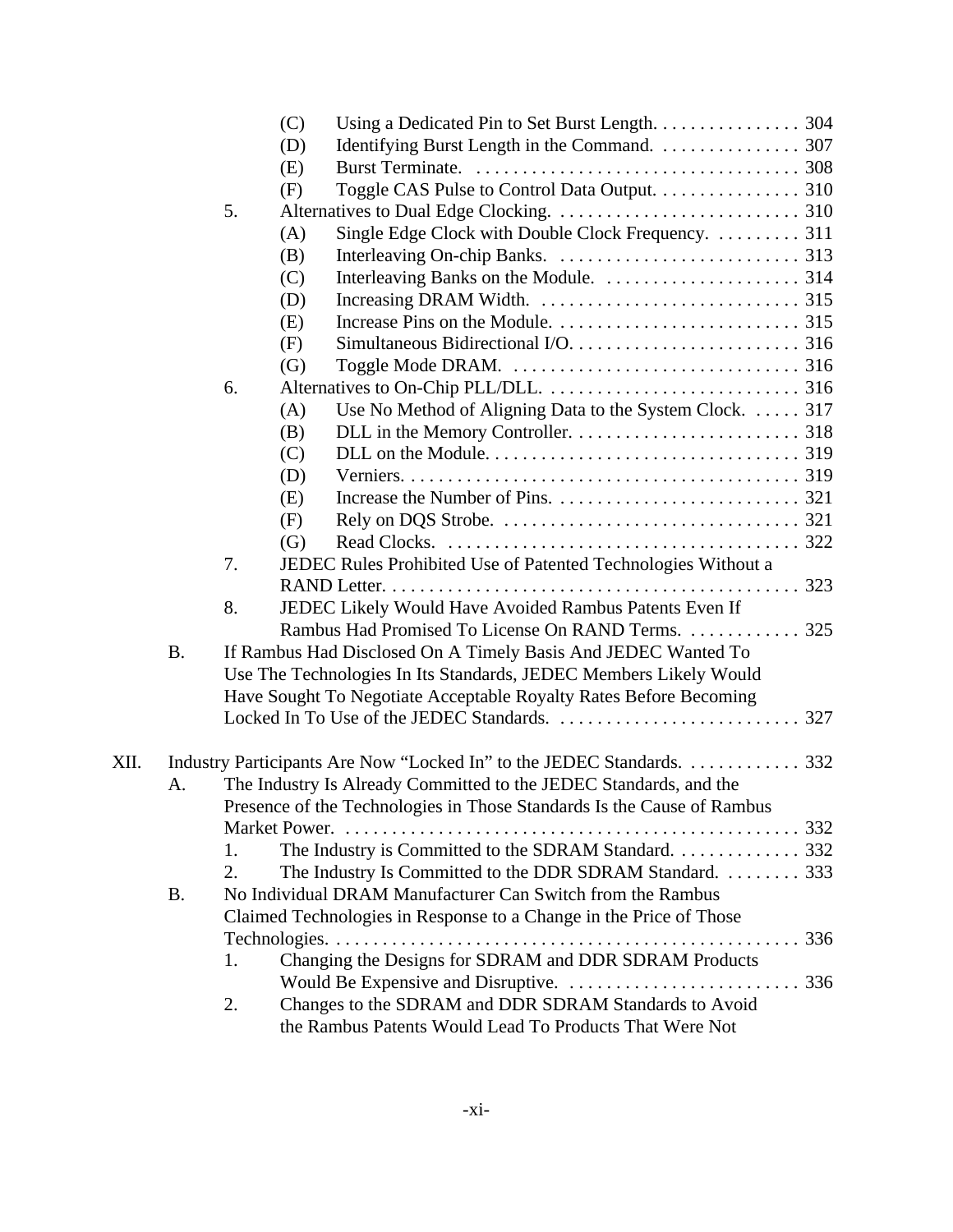|       |    |    | Compatible with the Current Standards or with Other                                                             |     |
|-------|----|----|-----------------------------------------------------------------------------------------------------------------|-----|
|       |    |    |                                                                                                                 |     |
|       |    | 3. | Because SDRAM and DDR SDRAM Are Commodity Products                                                              |     |
|       |    |    | and Customers Require Multiple Sources, No Individual                                                           |     |
|       |    |    | Manufacturer Can Switch from the Rambus Claimed                                                                 |     |
|       |    |    |                                                                                                                 |     |
|       |    | 4. | DRAM must Be Compatible with Other Components and                                                               |     |
|       |    |    | Switching to Alternatives to the Rambus Claimed Technologies                                                    |     |
|       |    |    | Would Require Changes in Other Components to Ensure                                                             |     |
|       |    |    |                                                                                                                 |     |
|       | C. |    | The Entire Industry, Including Manufacturers of Complementary                                                   |     |
|       |    |    | Products, Can Only Switch from the Current JEDEC Standard by                                                    |     |
|       |    |    |                                                                                                                 |     |
|       |    | 1. | It Is Unlikely That a Standard Can Be Created Outside of JEDEC,                                                 |     |
|       |    |    | Which Is the Body That Has Traditionally Determined Standards                                                   |     |
|       |    |    | in the DRAM Industry. $\dots \dots \dots \dots \dots \dots \dots \dots \dots \dots \dots \dots \dots \dots$ 343 |     |
|       |    | 2. | Changing the Prevailing DRAM Standard So That Individual                                                        |     |
|       |    |    |                                                                                                                 |     |
|       |    |    | Firms Could Switch from the Rambus Claimed Technologies                                                         |     |
|       |    |    |                                                                                                                 | 343 |
|       |    | 3. | Even if JEDEC Were Able to Change the Standard, There Is No                                                     |     |
|       |    |    | Guarantee That the New Standard Would Be Able to Displace the                                                   |     |
|       |    |    |                                                                                                                 |     |
|       |    | 4. | Reaching Consensus Within JEDEC As To How To Change The                                                         |     |
|       |    |    |                                                                                                                 |     |
| XIII. |    |    | Through its Conduct Rambus Obtained a Monopoly in Several DRAM                                                  |     |
|       |    |    |                                                                                                                 |     |
|       | А. |    | Relevant Economic Characteristics of the DRAM Industry. 348                                                     |     |
|       |    | 1. | The Basic Economics of the DRAM Industry Tend to Drive the                                                      |     |
|       |    |    |                                                                                                                 |     |
|       |    | 2. | The Economics of DRAM Production Can Lead to the                                                                |     |
|       |    |    | . 350<br>Dominance of the Industry by a Single Type of Product.                                                 |     |
|       |    | 3. | The Economics of DRAM Demand Tend to Lead to a Single                                                           |     |
|       |    |    | <b>DRAM</b> Standard                                                                                            |     |
|       |    | 4. | The Importance of Standards to the DRAM Industry. 351                                                           |     |
|       |    | 5. | Economic Factors Influencing the Success of DRAM Standards. 352                                                 |     |
|       |    | 6. |                                                                                                                 |     |
|       |    |    |                                                                                                                 |     |
|       |    | 7. |                                                                                                                 |     |
|       |    | 8. | Lock-in and Hold-up Concerns in the DRAM Industry.  357                                                         |     |
|       |    |    | (A)                                                                                                             |     |
|       |    |    | (B)                                                                                                             |     |
|       |    |    | Intellectual Property Is an Important Concern in the<br>(C)                                                     |     |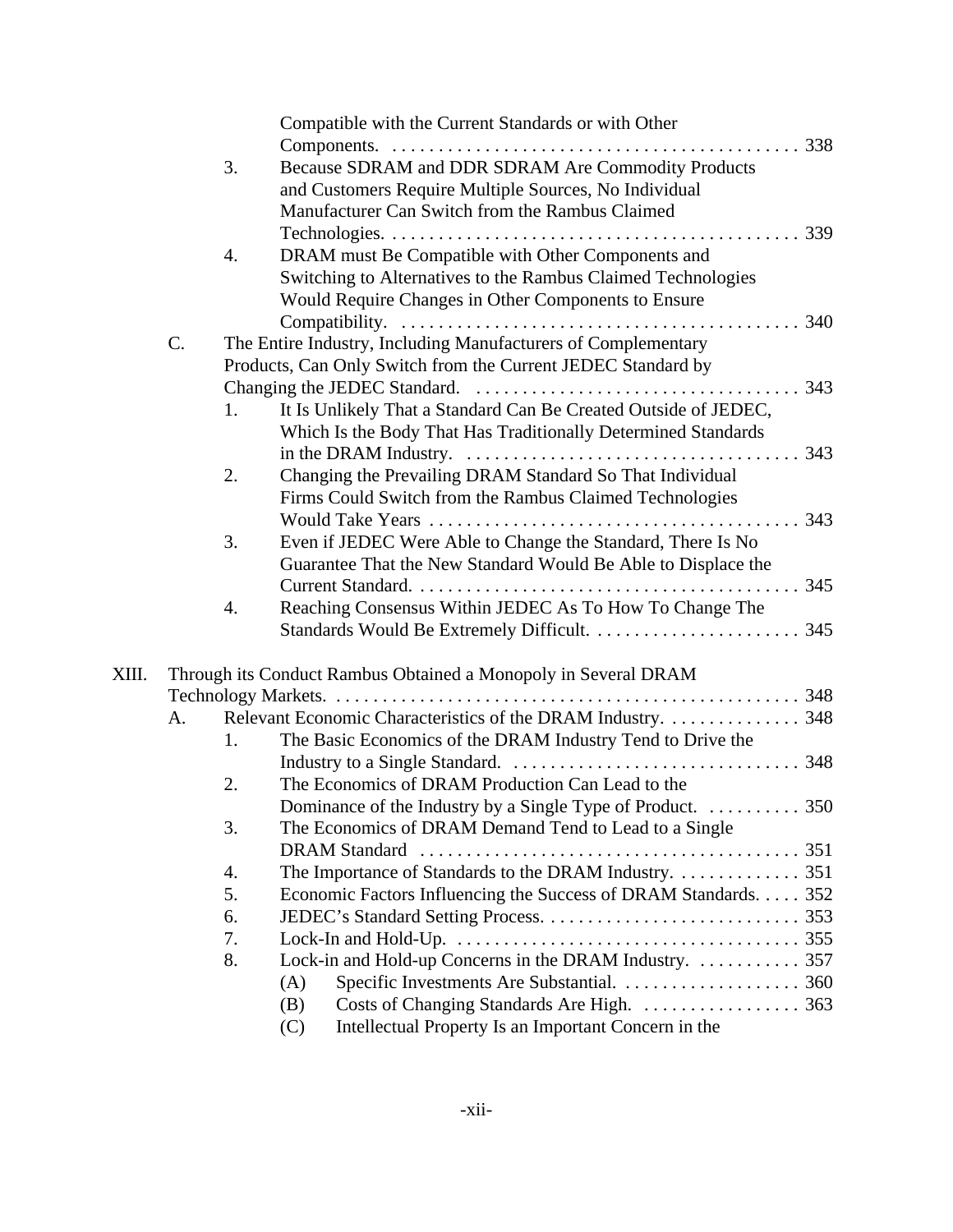|      | <b>B.</b>       | The Relevant Product Markets Are Technology Markets. 365           |     |
|------|-----------------|--------------------------------------------------------------------|-----|
|      |                 | 1.                                                                 |     |
|      |                 | 2.                                                                 |     |
|      |                 | 3.                                                                 |     |
|      | $\mathcal{C}$ . |                                                                    |     |
|      | D.              | Rambus Has Monopoly Power in the Relevant Markets. 381             |     |
|      |                 | 1.                                                                 |     |
|      |                 | (A)                                                                |     |
|      |                 | The Industry is Locked In to the JEDEC SDRAM and<br>(B)            |     |
|      |                 |                                                                    |     |
|      |                 | (C)                                                                |     |
|      |                 | (1)                                                                |     |
|      |                 | (2)                                                                |     |
|      |                 | (3)                                                                |     |
|      |                 | 2.                                                                 |     |
|      |                 | (A)                                                                |     |
|      |                 | (B)                                                                |     |
|      | E.              |                                                                    |     |
|      |                 | 1.                                                                 |     |
|      |                 | Conscious Choice by Rambus to Jeopardize Its Own Rights. 392<br>2. |     |
|      | F.              | Rambus's Anticompetitive Conduct Led to its Monopoly Power.  393   |     |
|      | G.              | The Anticompetitive Effect of Rambus's Conduct Extends Beyond the  |     |
|      |                 |                                                                    |     |
|      |                 |                                                                    |     |
| XIV. |                 |                                                                    |     |
|      | A.              | The Most Appropriate Available Remedy Is To Prohibit Rambus From   |     |
|      |                 | Enforcing Any Patents With A Priority Date Prior to June 18, 1996  |     |
|      |                 |                                                                    | 400 |
|      | <b>B.</b>       | The Remedy Should Extend To All Technologies Included in JEDEC-    |     |
|      |                 |                                                                    | 401 |
|      |                 |                                                                    | 403 |
|      |                 | 2.                                                                 |     |
|      |                 | 3.                                                                 |     |
|      |                 | 4.                                                                 |     |
|      |                 | 5.                                                                 |     |
|      | C.              |                                                                    |     |
|      | D.              |                                                                    |     |
|      |                 | <b>COMPLAINT COUNSEL'S PROPOSED CONCLUSIONS OF LAW  424</b>        |     |
|      |                 |                                                                    |     |
|      |                 | <b>COMPLAINT COUNSEL'S PROPOSED ORDER</b> 427                      |     |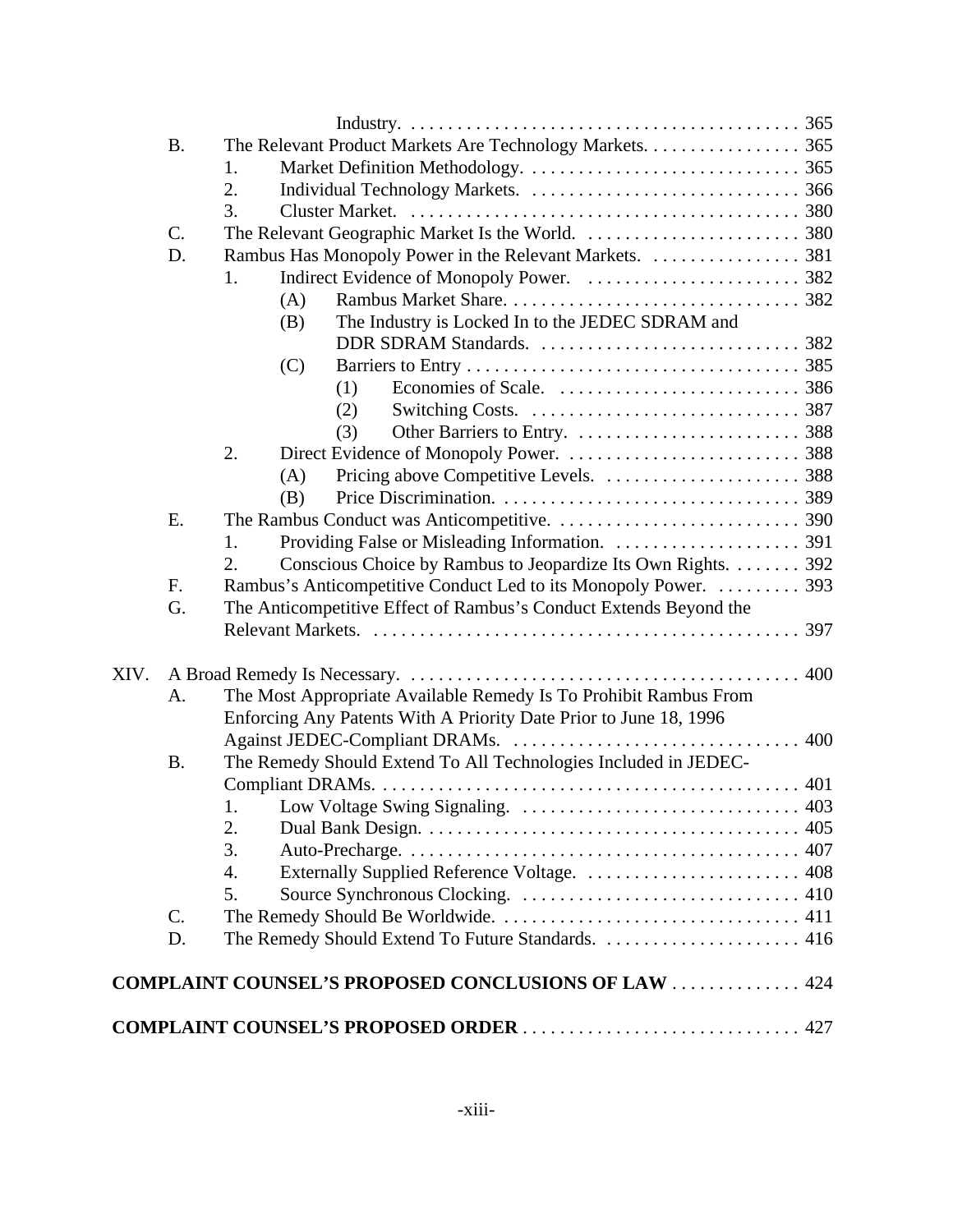### **UNITED STATES OF AMERICA BEFORE FEDERAL TRADE COMMISSION**

In the Matter of

RAMBUS INCORPORATED,

Docket No. 9302

a corporation.

### **COMPLAINT COUNSEL'S PROPOSED FINDINGS OF FACT**

### **Volume II**

- **VIII. After Rambus Withdrew from JEDEC, It Continued to Promote Its Proprietary Technology, While Secretly Preparing to Assert Patent Claims Against JEDEC Standard Technology.**
	- **A. Intel's Endorsement of RDRAM in Late 1996 Placed DRAM Manufacturers Under Economic Pressure to Sign Licenses with Rambus and Support RDRAM Technology.**

1600. In late 1995, Intel decided it would support the proprietary Rambus RDRAM technology with the next generation of Intel microprocessors. (RX1532 at 1 (Intel timeline: "December '95: chose RDRAM as the direction we would pursue")).

1601. In order to pacify companies that were unhappy with Rambus's exclusive control over the RDRAM architecture, Rambus considered forming a Rambus "standards committee" called REDEC. (Crisp, Tr. 2939-2940; CX0902 at 1 (Garrett August 1996 email: "I have put a strawman proposal in you mailboxes, "High Performance Memory Open Standards Committee"); CX0903 at 1 (Crisp August 1996 email: "This is about pacification of our partners, pure and simple . . . there is a lot of resentment within our DRAM partners")).

1602. Richard Crisp, Rambus's primary JEDEC representative, argued against REDEC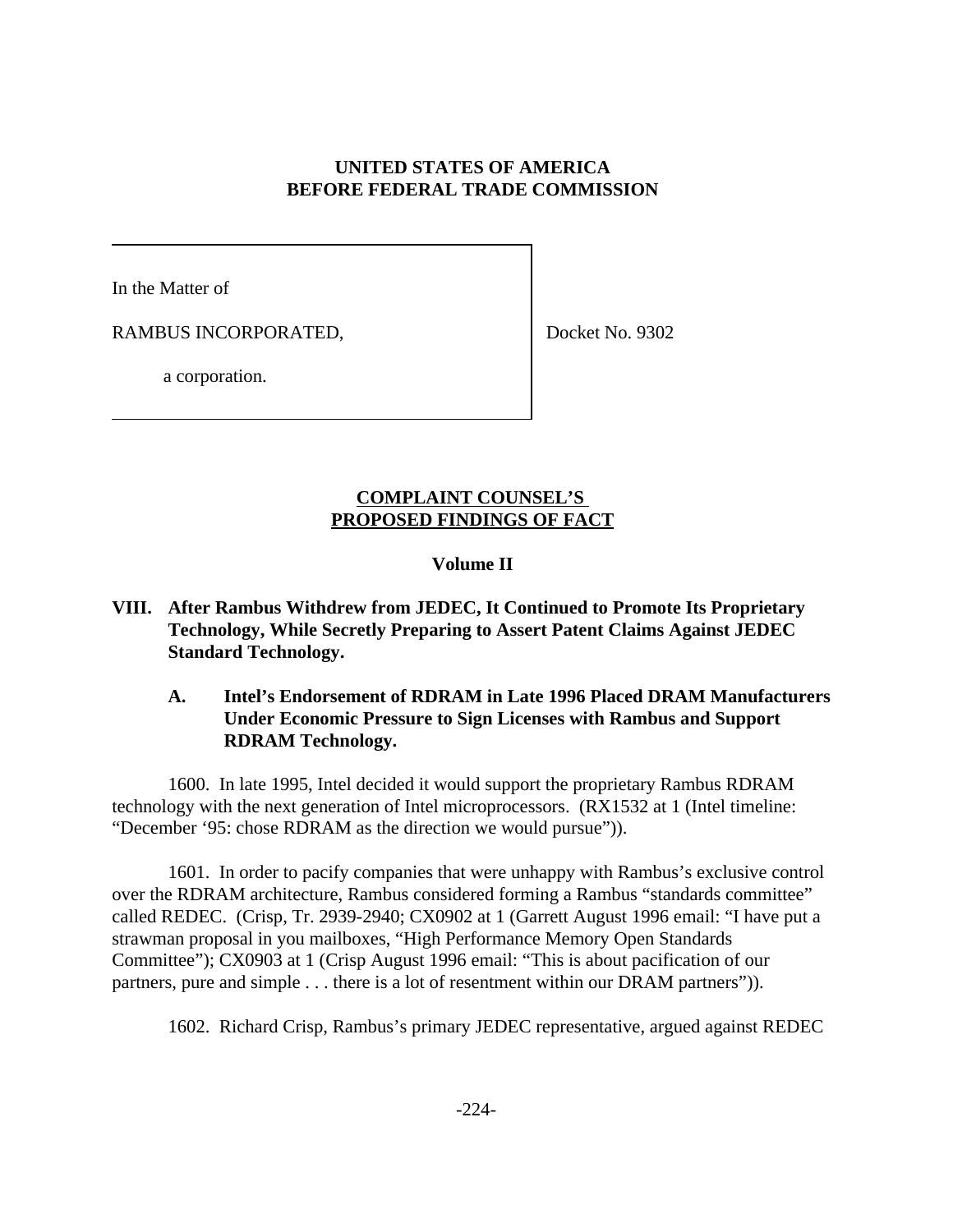because if "REDEC was modeled at all like JEDEC, then there would be an expectation" that the organization was developing "standards which steer clear of patents." (CX0903 at 2; Crisp, Tr. 2942). Crisp believed REDEC would be in direct conflict with Rambus's goal of collecting licensing fees and royalties on its intellectual property. (CX0903 at 2-3 (Crisp August 1996 email: REDEC "sounds pretty good on the surface but I see several problems: 1) Open standards seem at odds with our business model . . . I just cannot visualize how it could be turned into anything resembling JEDEC, do meaningful work, and not be in direct conflict with our business model.")). Mr. Crisp acknowledged that "[t]he most valuable patents are ones that must be used in order to be in compliance with a standard." (*Id.* at 2; Crisp, Tr. 2939).

1603. In late 1996, Intel announced that its future desktop PC chipsets would only work with RDRAM. (RX1532 at 2 (Intel timeline: "December '96: Communicated that we had chosen RDRAM and signed a license with RamBus to memory vendors"); Hampel, Tr. 8677- 78; Tabrizi, Tr. 9135; Crisp, Tr. 3432-33; CX2634 at 1 (Microprocessor Report article from April 1997 noting "Intel's adoption of Rambus's Direct RDRAM as its next-generation mainmemory technology for PC's")).

1604. During the beginning of the Rambus-Intel partnership, Intel hoped that Rambus would have a good relationship with the DRAM industry. (MacWilliams, Tr. 4871 ("what we had hoped for and what we had worked for actually in the first few years of this deal was to try and make Rambus a value-added part of this whole industry infrastructure")). Intel envisioned an industry infrastructure where DRAM vendors built DRAMs, Intel built chipsets, and "Rambus provide[d] all of the glue to make the enabling pieces work and therefore [] would be perceived as valuable." (MacWilliams, Tr. 4871).

1605. Projected demand for RDRAM increased sharply after Intel announced it would produce chipsets that used RDRAM. (Hampel, Tr. 8677-78 (Rambus saw an increase in customer interest after Intel endorsed RDRAM: "There were more customers interested. We did increase kind of the workload . . . to support the effort"); CCFF 1607, 1802, 1806-08)).

1606. Because RDRAM was expensive to produce and Rambus demanded high royalty rates, some members of the DRAM industry were surprised and concerned about Intel's decision to endorse Rambus. (Appleton, Tr. 6344 (Micron's Chairman of the Board and CEO Steven Appleton was surprised to learn that Intel had endorsed Rambus's Direct RDRAM technology because "there were better alternatives to pursue" and "it would be a relatively high cost to the DRAM industry to do it."); Tabrizi, Tr. 9044, 9135 (Hynix Vice President Farhad Tabrizi was very concerned about Intel's decision to support RDRAM because he believed in open standards and felt the industry would be stuck with a very costly device to manufacture)).

1607. Despite concerns, Intel's support of RDRAM forced Micron to engage in licensing negotiations with Rambus. (Appleton, Tr. 6345-46 ("once Intel endorsed [] RDRAM, then the probabilities of customers in the marketplace actually using it increased quite a bit, and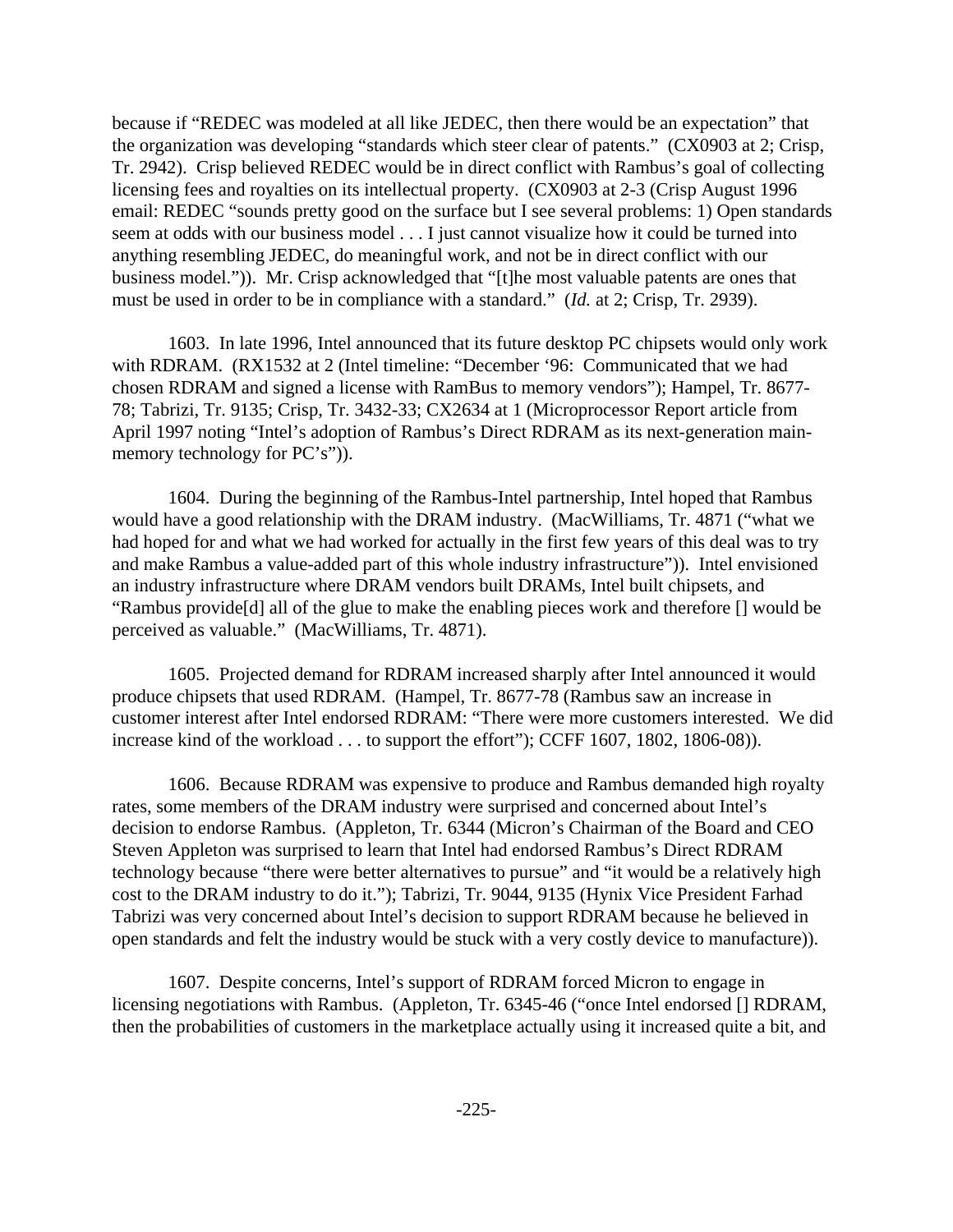as a result, we also then believed that some customers would use RDRAM and that we needed to then engage to negotiate for a license.")).

1608. In February 1997, Rambus and Samsung narrowed the scope of their prior RDRAM license agreement by eliminating the "other use clause." (CX0914 at 1 (Tate December 1996 email: reporting an "agreement on a much narrow[er] deal," pursuant to which Samsung was forbidden to use Rambus IP for any "competitive DRAMs"); CX0918 at 1 (Tate February 1997 email discussing a meeting with Samsung: "we both signed the contract (finally)"); CCFF 741)).

1609. One by one, DRAM manufacturers signed Direct RDRAM license agreements with Rambus. (CCFF 1611-15).

1610. (CX2699 at 1, *in camera*).

1611. In February 1997, Mitsubishi signed a license agreement with Rambus covering Direct RDRAM. (CX1609 at 1-19). The subject matter of the Mitsubishi agreement was limited to Rambus-compatible DRAMs and interfaces. (*Id.* at 1-2).

1612. In March 1997, Hyundai amended its RDRAM license agreement with Rambus to include Direct RDRAM. (CX1612 at 1-7; CX1599 at 1-23; CX1600 at 1-22 (original RDRAM license agreement between Hyundai and Rambus dated December 1995)). Hyundai's new agreement included royalties on Direct RDRAM ranging from 1.5% to 2.0% depending on the sale date. (CX1612 at 5).

1613. In March 1997, Micron signed a license agreement with Rambus covering Direct RDRAM. (CX1646 at 1-20). Micron agreed to pay royalty rate up to 2% on next generation RDRAM. (CX1646 at 11).

1614. Micron was forced to sign a license agreement for Direct RDRAM under "economic pressure." (Appleton, Tr. 6346-47 ("We felt that with Intel's endorsement, that there would be a customer base that would use the product, and we needed to be in a position to make whatever product that the customer decided that they were going to use for their platforms."); Lee, Tr. 6870, 6615 (Micron was forced to sign a license agreement with Rambus in keep up with Intel's projection of using RDRAM across its product lines).

1615. In July 1997, Siemens AG signed a license agreement with Rambus covering RDRAM. (CX1617 at 1-22; CX2088 at 62 (Tate, Infineon Trial Tr.)).

## **B. Rambus Attempted to Persuade Companies to Stop Developing Alternative Technologies That Competed with RDRAM.**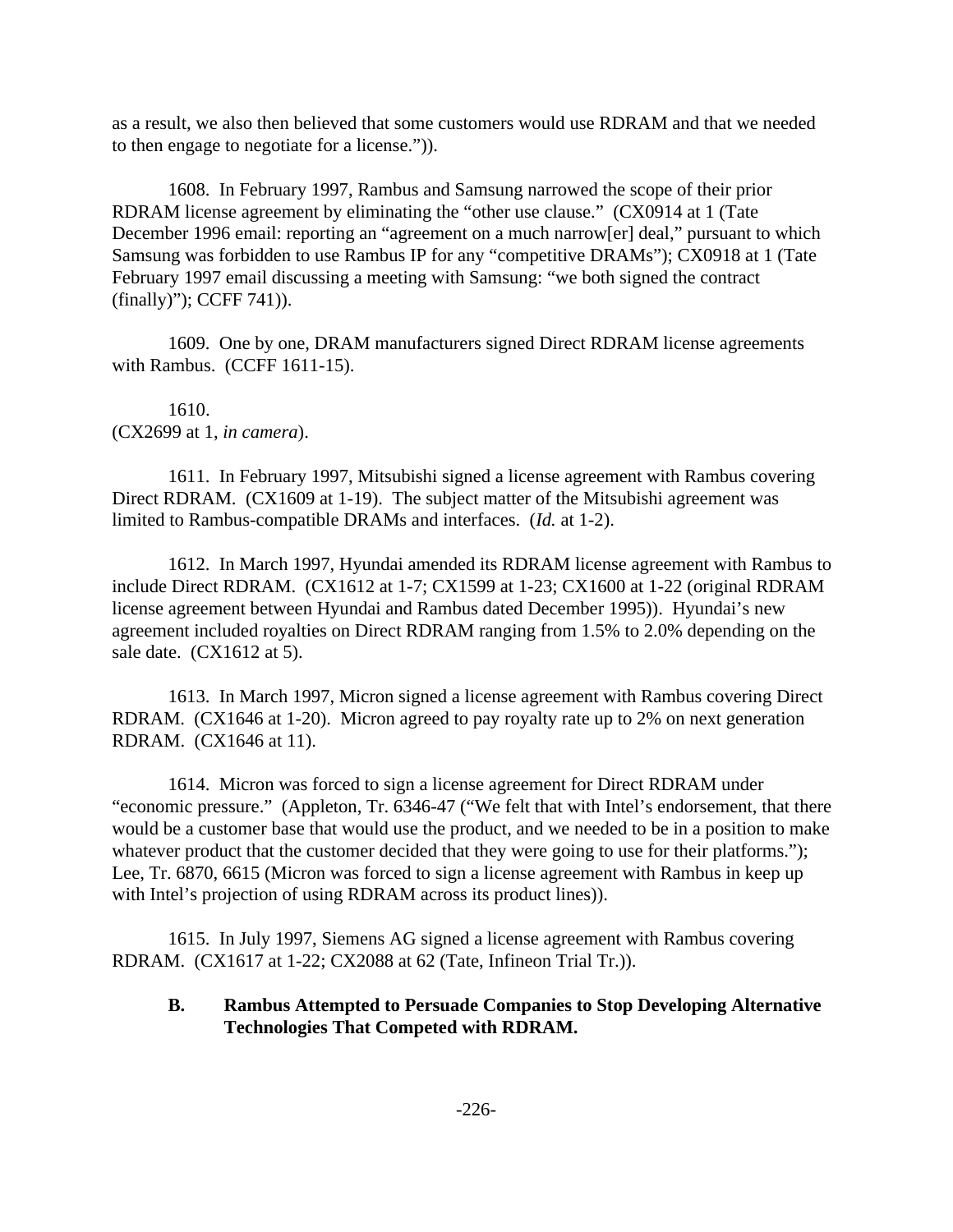1616. From 1996 through 1998, Rambus attempted to get DRAM manufacturers to agree not to support alternatives to RDRAM. (CCFF 1617-18, 1620, 1623).

1617. Rambus considered offering Samsung warrants for 250,000 shares of Rambus stock in exchange for working exclusively on RDRAM. (CX0981 at 4 (Tate December 1997 email: "we should offer [Samsung] 250K warrants in return for their commitment NOW to drop ddr"); CX0983 at 1 (Tate December 1997 email: "we give [Samsung] warrants for 250K shares at the market price . . . as long as they have not developed or worked on any competitive memory interface technology")).

1618. Rambus offered Micron, Samsung, and Lucky Goldstar ("LG") preferential RDRAM license terms in exchange for "dropping" development work on other DRAMs. (Appleton, Tr. 6342-43; RX0828 at 1 (December 1996 letter from Rambus to Micron: "if Micron wants to increase the commitment a step further to put 'all your wood behind one arrow' with Rambus as your sole effort for high-bandwidth DRAMs . . . then in return we can slash our fee for our license"); CX0956 at 2-3 (Tate September 1997 email: "if samsung was willing to consider dropping ddr, synclink and announcing that after sdram-100 that rambus is their only dram strategy then we could talk about . . . rewards to samsung"); CX0957 at 1-2 (Rambus proposed to Korean DRAM maker LG that if it were to "cancel ddr" and commit to fully support RDRAM, then Rambus "could consider some [RDRAM] royalty breaks for 98 in return."); CX0966 at 1 (Tate November 1997 email considering LG's request to lower RDRAM royalty rates: "tie to agreement to NOT do ddr/sldram and public announcement of this NOW")).

1619. Micron "responded negatively" to Rambus's request to stop developing non-Rambus DRAM because Micron CEO Steve Appleton did not want to limit the company to one path. (Appleton, Tr. 6343).

1620. In early 1998, Rambus CEO Geoffrey Tate met with Hyundai senior executive vice president Dr. Oh and suggested that Hyundai stop participating in the SyncLink Consortium. (CX2107 at 110-111 (Oh, Dep.)).

1621. Dr. Oh wanted to maintain good relations with Rambus because Intel supported Rambus. (CX2107 at 117 (Oh, Dep.) ("Intel supported Rambus, so . . . [as] one of the large manufacturers of DRAM, I had to produce Rambus DRAM")). In order to produce RDRAMs, Hyundai needed support from Rambus. (CX2107 at 119 (Oh, Dep.)).

1622. Dr. Oh feared that he would not get full technical support from Rambus unless Hyundai withdrew from the SyncLink Consortium. (CX2107 at 119 (Oh, Dep.)).

1623. In 1998, Hyundai stopped participating in the SyncLink Consortium. (CX2107 at 109 (Oh, Dep.)). Dr. Oh instructed Farhad Tabrizi to resign from SyncLink "in order to satisfy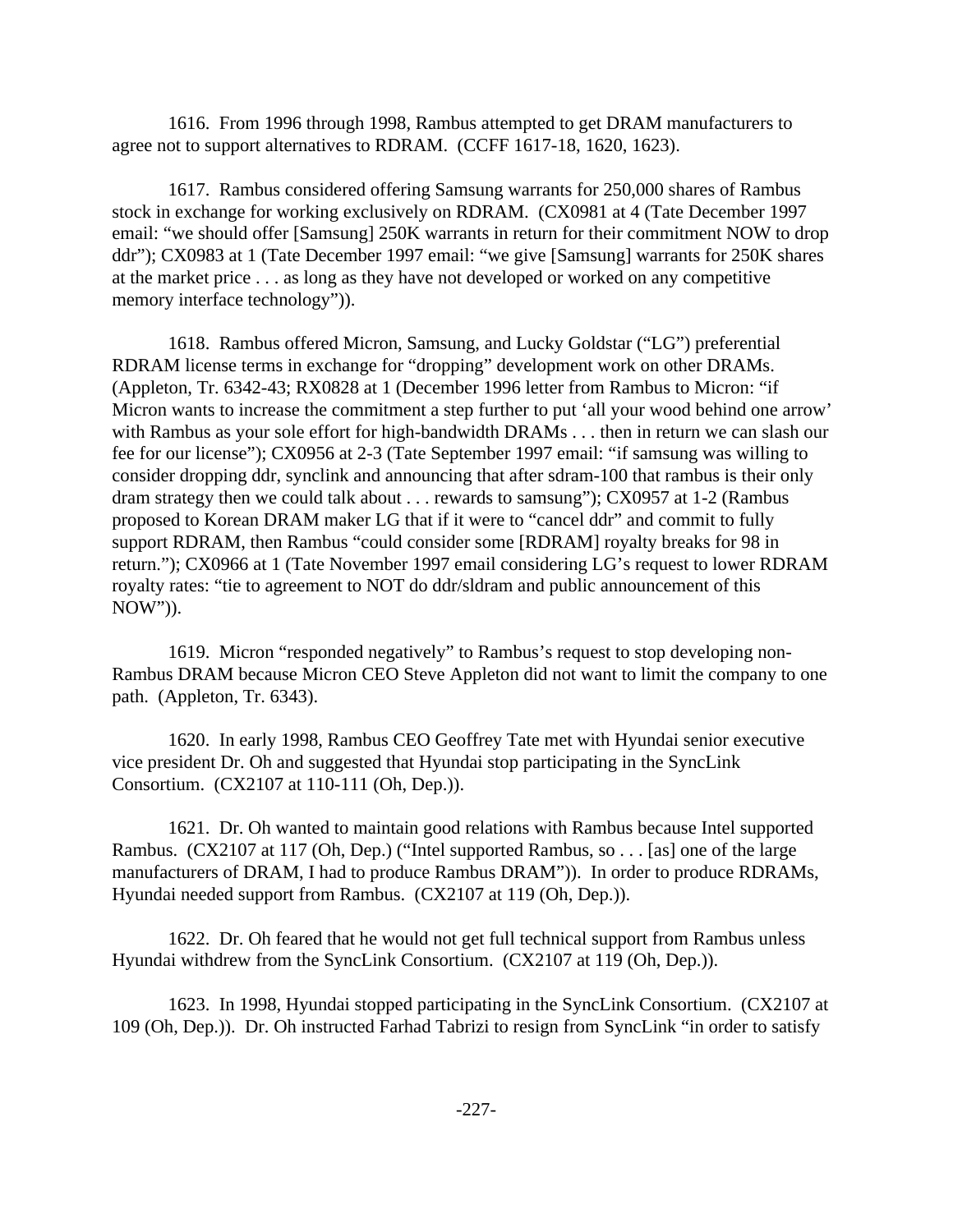Mr. Tate and satisfy Rambus['s] request." (CX2107 at 117 (Oh, Dep.); Tabrizi, Tr. 9183-84).

1624. Hyundai never commercially produced SyncLink and, after Hyundai withdrew its support, SyncLink "kind of died." (Tabrizi, Tr. 9183-84).

# **C. After its Withdrawal from JEDEC, Rambus Secretly Monitored the Activities at JEDEC and Synclink Even As It Continued To Amend and Prosecute its Patent Applications.**

1625. Rambus continued to follow JEDEC's activities after it submitted its withdrawal letter in June 1996. (Crisp, Tr. 3388; CX0888?at 1).

1626. Several sources leaked information to Rambus about JEDEC meetings after Rambus withdrew from JEDEC. (Crisp, Tr. 3413). In 1997 Richard Crisp, Rambus's principal JEDEC representative, received information about JEDEC's activities from a source called "deep throat." (Crisp, Tr. 3414; CX0929 at 1; CX0932 at 1 (Crisp June 1997 email: "My 'deep throat' (DT) source told me that the DDR bandwagon is moving fast within JEDEC with all companies participating.")). Crisp also received information relating to proceedings at JEDEC from an anonymous source called "Mixmaster," a reporter Crisp called the "Carroll contact," and a source known as "Secret Squirrel." (Crisp, Tr. 3414-3417; CX0953 at 1; CX0935 at 1 ("More stuff from the Carroll contact")).

1627. Mr. Crisp shared JEDEC-related information he received from Deep Throat, the Carroll Contact, Mixmaster, and other sources with Rambus executives and engineers. (Crisp, Tr. 3413-3417; CX0935 at 1 (Crisp email regarding "more stuff on taipei jedec meeting"); CX0929 at 001; CX0932 at 1 (June 1997 email from Crisp to Rambus's entire executive group and others within Rambus entitled "JEDEC G2," referring to a type of intelligence); CX0973 at 1 ("some JEDEC G2"); CX0979 at 1 ("jedec G2 . . . no discussion of any Rambus patents that my source heard either officially or unofficially"); CX1014 at 1 ("other G2 regarding JEDEC . . . I had lunch with a JEDEC guy (frequent source of information)")).

1628. After its withdrawal from JEDEC, Rambus used the information that Mr. Crisp gathered in the process of amending the scope of its patent claims. (Crisp, Tr. 3417-18).

1629. After June 1996, Rambus continued to follow SyncLink's activities. (Crisp, Tr. 3388-89; Crisp, Tr. 3395-3396; CX0711 at 183).

1630. After June 1996, Rambus continued its efforts to secure patent rights over SyncLink. In August 1996, Mr. Crisp again urged upon Rambus management "the importance that we have our issued patents and any pending claims looked at long and hard" to anticipate the SyncLink standard. (CX0711 at 185). Mr. Crisp stated that it probably would not matter if SyncLink was successful "[a]s long as we collect big royalty checks every quarter." (*Id.*)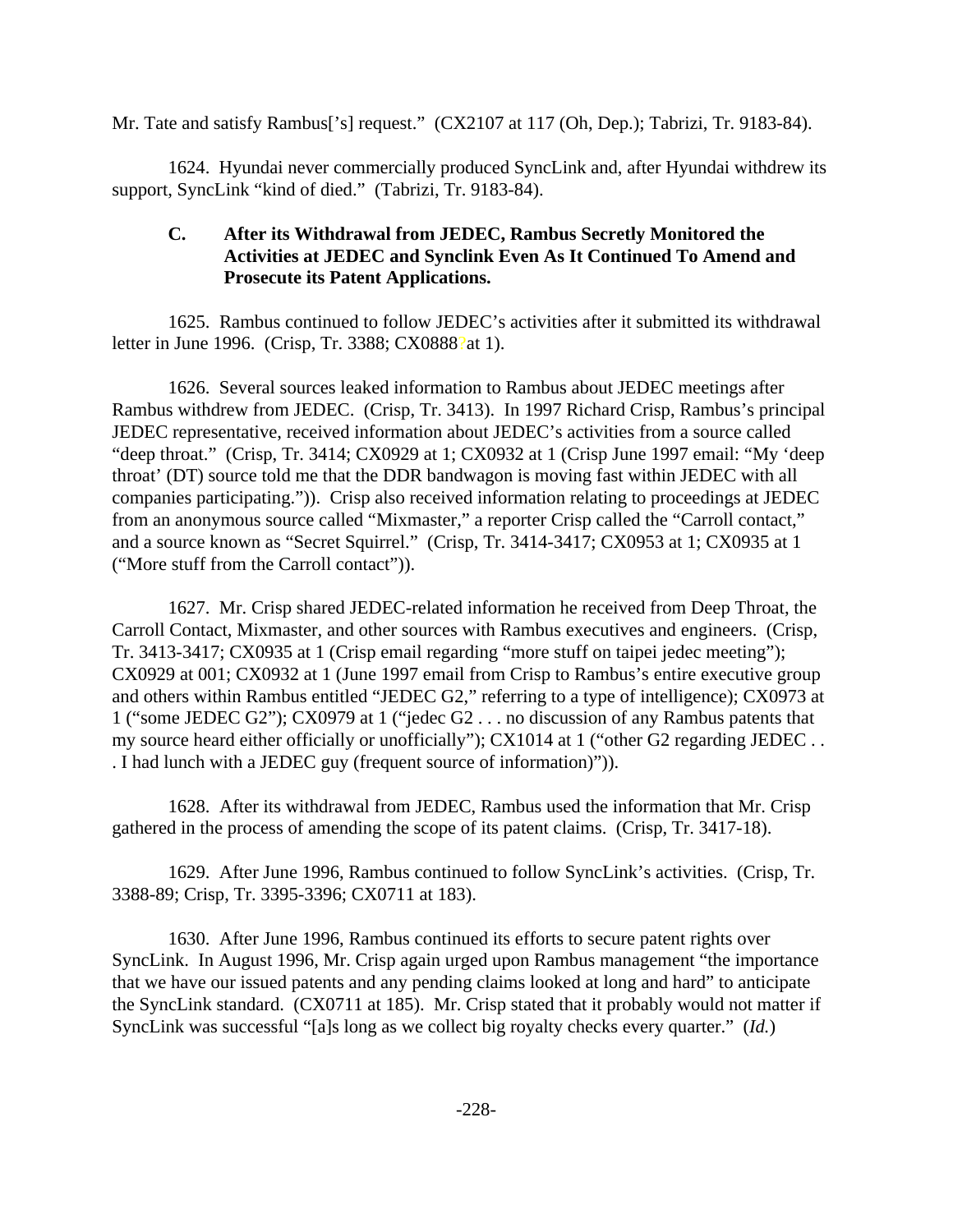### **D. Rambus Continued Efforts to Obtain Patents Covering the Technologies Presented at JEDEC.**

1631. After withdrawing from JEDEC in June 1996, Rambus continued its efforts to perfect patent rights over the programmable CAS latency, programmable burst length, dual edge clock and on-chip PLL/DLL technologies. (CCFF 1632-1667).

1632. At the time Rambus withdrew from JEDEC, it already had an issued patent containing claims covering uses of dual edge clock technology in synchronous DRAMs. After withdrawing from JEDEC, Rambus filed additional applications in order to obtain additional patents with claims relating to use of dual edge clock technology. (CCFF 1216-37, 1634-40).

1633. Rambus filed the '646 application on March 31, 1994. The '646 application is a continuation of application number 07/954,945, which is a continuation of the '898 application. (CX1493 at 2; Nusbaum, Tr. 1596).

1634. Rambus patent application 08/222,646 (the '646 application) issued as Rambus patent no. 5,513,327 (the '327 patent) on April 30, 1996. It claims priority based on the original '898 application and can trace its lineage through the '646 application. (CX1494 at 1; First Stipulation, no. 22; Exhibit A to First Stipulation, no. 22; Nusbaum Tr. 1506-1508; *see also* DX0014).

1635. Rambus's '327 patent contains claims covering the most feasible way to implement the dual-edged clocking feature proposed to JEDEC in May 1992, December 1995 and March 1996 in a JEDEC-compliant SDRAM. (Jacob, Tr. 5545-49; CCFF 1216-23, 1229- 33).

1636. The '327 patent also contains claims covering DDR SDRAM as described in JEDEC Specification JESD 79 (June 2000). (Jacob, Tr. 5550-60; CCFF 1224-28, 1234-37).

1637. On February 19, 1999, Rambus filed application no. 09/252,998 ("the '998 application"), which traced back to the '646 application. The '327 patent was listed under related U.S. application data. (CX1523 at 1).

1638. On February 29, 2000, the '998 application issued as patent no. 6,032,214 ("the '214 patent"). (CX1523).

1639. Independent claims 1 and 15 of the '214 patent relate to outputting data with respect to a first and a second clock signal. (CX1523 at 29 (Claim 15 recites: "A method of operation of a synchronous memory device . . . wherein a first portion of the first amount of data is output synchronously with respect to the first external clock signal and a second portion of the first amount of data is output synchronously with respect to the second external clock signal.")).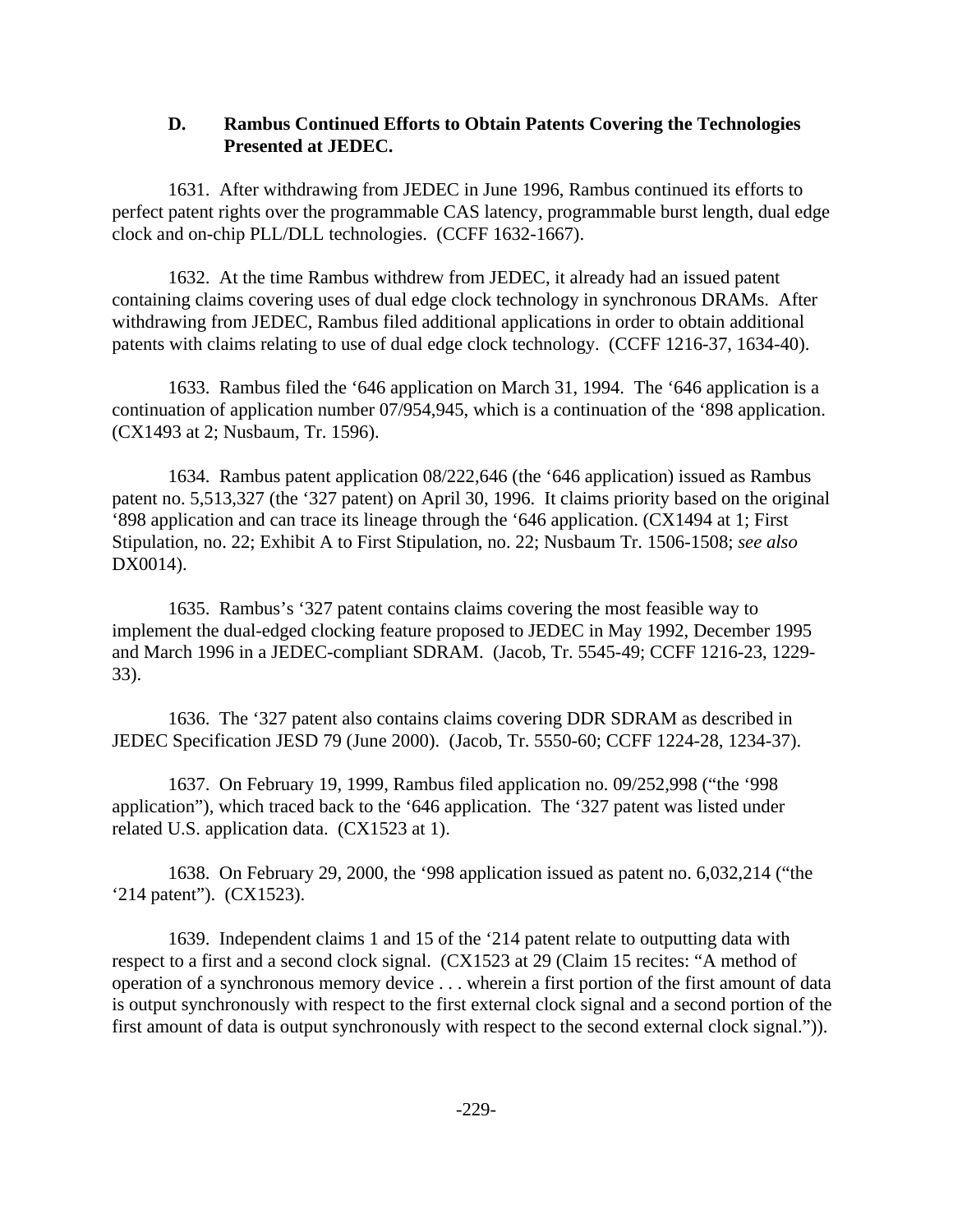1640. Rambus has taken the position that claims 1 and 15 of the '214 patent cover use of double data rate in combination with variable block or burst size. (CX1371 at 64-70 (comparing claim 1 of the '214 patent to the mode register and timing diagrams of a JEDEC DDR SDRAM data sheet); CX1383 at 60, 63-66 (same); s*ee also* Rambus Brief, *Rambus Inc. v. Infineon Technologies AG*, (Feb. 1, 2001), at 7-8 (Judicial Notice taken, Tr. 1581-82, marked by not admitted as CX1877) (the "double data rate" invention "allow[ed] data to be sent out on both the tick and the tock (the rising and falling edges) of the clock"; "Claim 15 of the '214 is a representative claim covering the double data rate invention in combination with the variable block size (burst) described above.")).

1641. After Rambus withdrew from JEDEC, it continued to prosecute a pending patent application containing claims covering uses of an on-chip phase lock loop circuit in synchronous DRAMs. Rambus also filed additional patent applications containing claims relating to on-chip PLL/DLL technology after it withdrew from JEDEC. (CCFF 1642-48).

1642. Beginning in June 1993 and continuing throughout the time that Rambus was a member of JEDEC, Rambus patent application 07/847,692 (the '692 application) contained claim 151 that a reasonable engineer could interpret as covering, a phase lock loop (PLL) incorporated into a JEDEC-complaint synchronous DRAM. (Nusbaum, Tr. 1582-95; Jacob, Tr. 5533-41).

1643. Rambus filed application no. 08/749,729 (the '729 application) as a continuation of the '692 application on November 15, 1996. Rambus included claim 151 of the '692 application as claim 151 in the new '729 application. (CX1502 at 305-13, 319; CX1459).

1644. The '729 application issued as the 5,657,481 (the '481) patent on August 12, 1997. (CX1503 at 1). Claim 151 of the '729 application became claim 1 of the '481 patent. (CX1503 at 26; CX1502 at 306).

1645. At the time the '481 patent issued, Rambus described the patent in internal documents as containing an independent claim covering a memory device that includes phase lock loop circuitry. (CX0948 ("The 5 independent claims cover the following: (a) A memory device that . . . includes phase locked loop circuitry which varies the delay of the local clock signal to create an internal, synchronized clock to operate the interface circuitry on the memory device."); *see also* CX1244 at 1 ("pll-on-a-memory-device patents/'481")).

1646. On February 10, 1997, Rambus filed patent application no. 08/798,525 (the '525 application). This application issued as Rambus patent no. 5,954,804 (the '804 patent) on September 21, 1999. The '804 patent claims a priority date of April 18, 1990 based on the original '898 application and traces its history through the '961 and '490 applications, which it lists as related applications. (CX1518 at 1; First Stipulation, no. 22; Exhibit A to First Stipulation, no. 22; Nusbaum Tr. 1506-1508; *see also* DX0014).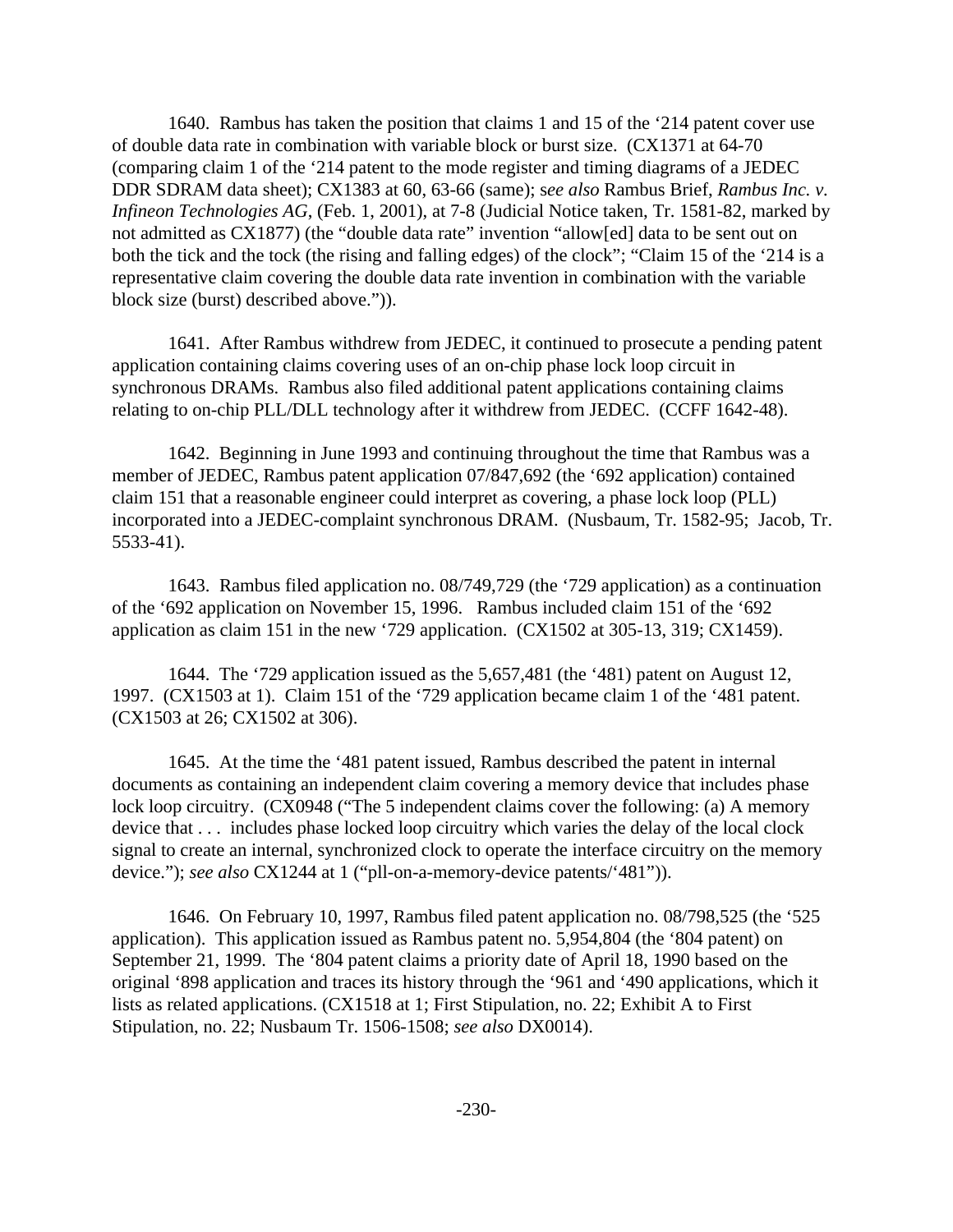1647. Claim 26 of the '804 patent relates to delay lock loop circuitry. (CX1518 at 31 (Claim 26 recites, "An integrated circuit device . . . [that] comprises: . . . delay locked loop circuitry to generate an internal clock signal using the first and second external clock signals . . . .")).

1648. Rambus has taken the position that the '804 patent covers use of delay lock loop technology in combination with programmable CAS latency. (Rambus Brief, *Rambus Inc. v. Infineon Technologies AG*, (Feb. 1, 2001), at 9 (Judicial Notice taken, Tr. 1581-82, marked but not admitted as CX1877) ("Claim 26 of the '804 patent is a representative claim covering the delay locked loop invention in combination with [programmable CAS] latency . . . .")).

1649. From January 1995 until February 1996, Rambus had claims in pending patent applications, the 07/847,961 (the '961 application) and the 08/469,490 (the '490 application), that contained claims covering the programmable CAS latency feature of a JEDEC compliant SDRAM or its use. (CCFF 1127-82).

1650. Not long after Rambus withdrew from JEDEC, Rambus renewed its attempts to obtain a patent containing claims covering programmable CAS latency in synchronous DRAMs. (CCFF 1651-61).

1651. Claims 183-185 of the '490 application covered a JEDEC-compliant SDRAM having programmable CAS latency, a computer system using that SDRAM, or a method of programming it. (Nusbaum, Tr. 1574-81; Jacob, Tr. 5528-32).

1652. Rambus cancelled claims 183-185 of the '490 application on February 26, 1996 in response to a restriction requirement by the patent examiner. (CX1504 at 279) ("Please cancel claims . . . 183-185 without prejudice to the filing of continuations or divisionals")). However, Rambus resubmitted those claims to the PTO in application 08/798,520, which also claims priority to the '898 application. (CX1509 at 187-89; CX1504 at 264-266; First Stipulation, no. 22; Exhibit A to First Stipulation, no. 22; *see also* DX0014).

1653. On February 10, 1997, Rambus filed its 08/798,520 patent application (the '520 application). The '520 application was divisional of the 08/448,657 patent application ("the '657 application"), which in turn was a divisional application of the '646 application. (CX1509 at 184). The '520 application claims priority based on the '898 application. (First Stipulation, no. 22; Exhibit A to First Stipulation, no. 22; Nusbaum Tr. 1506-1508; *see also* DX0014).

1654. On February 10, 1997, Rambus submitted to the PTO a Preliminary Amendment to the '520 application adding claims 156-158. (CX1509 at 184). The text of claims 156-158 in the '520 application is identical to the text of claims 183-185 in the '490 application. (CX1504 at 264-266; CX1509 at 187-88, 189 ("This divisional application includes claims 156-158 which correspond to claims 183-185, respectively, from related application Serial No. 08/469,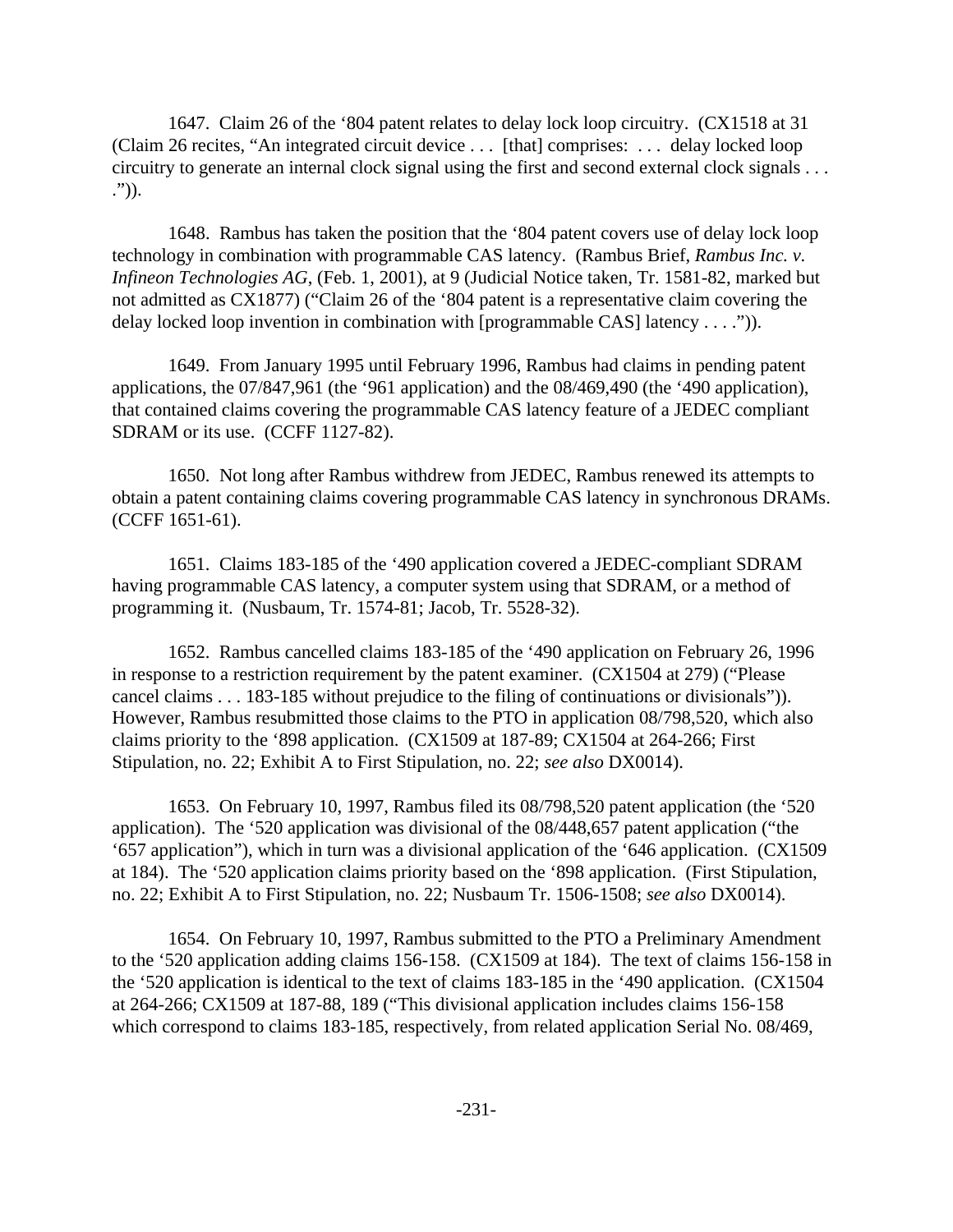490 filed June 6, 1995 . . .")).

1655. On January 20, 1998, Rambus amended claim 156 of the '520 application. (CX1509 at 227). Rambus did not represent that the amendment changed the scope of claim 156. (CX1509 at 231-35, and specifically at 232 (the purpose of the amendment was "to further prosecution of the claimed invention.")).

1656. The patent examiner allowed claim 156 of the '520 application in this form. It became claim 1 of Rambus patent 5,841,580, (the '580 patent), which issued on November 24, 1998. (CX1510 at 1, 29).

1657. On November 20, 1998, Rambus filed application no. 09/196,200 ("the '200 application"), which was a continuation of the '520 application. (CX1507 at 96).

1658. The patent examiner rejected claim 151 of the '200 application because it was not patentably distinct from claim 1 of the '580 patent and thus constituted double patenting. (CX1507 at 88 ("Claim 151 is rejected under the judicially created doctrine of obviousness-type double patenting as being unpatentable over claim 1 of U.S. Patent No. 5,841,540 [5,841,580]. Although the conflicting claims are not identical, they are not patentably distinct from each other because the bus transaction request would include the read request.")).

1659. In order to overcome the patent examiner's double patenting objection, Rambus submitted a terminal disclaimer for the '200 application that disclaimed the term of any patent beyond the expiration date of the '580 patent. (CX1507 at 76).

1660. Following the terminal disclaimer, the examiner allowed the '200 application, which issued as Rambus patent 5,953,263 ("the '263 patent") on September 14, 1999. (CX1517 at 1; CX1507 at 32). Claim 151 of the '200 application issued as claim 1 of the '263 patent. (CX1507 at 98; CX1517 at 29).

1661. Rambus has taken the position that claims contained in the '263 patent cover use of programmable CAS latency. (CX1383 at 13 (applying elements of claim 18 of the '263 patent to the CAS latency portion of a mode register diagram); CX1371 at 16-18, 21-22, 24 (stating that a programmable mode register that includes bits specifying the read latency infringes the '263 patent); *see also* Rambus Brief, *Rambus Inc. v. Infineon Technologies AG*, (Feb. 1, 2003), at 5-6 (Judicial Notice taken, Tr. 1581-82, marked but not admitted as CX1877) (the '263 patent applies to use of programmable CAS latency because "a programmable register can be added to a DRAM chip to establish a known delay time or latency" and that "Claim 1 of the '263 patent is a representative claim covering this invention.")).

1662. While a member of JEDEC, Rambus had claims in the '961 patent application that covered the programmable burst length feature of a JEDEC compliant SDRAM or its use.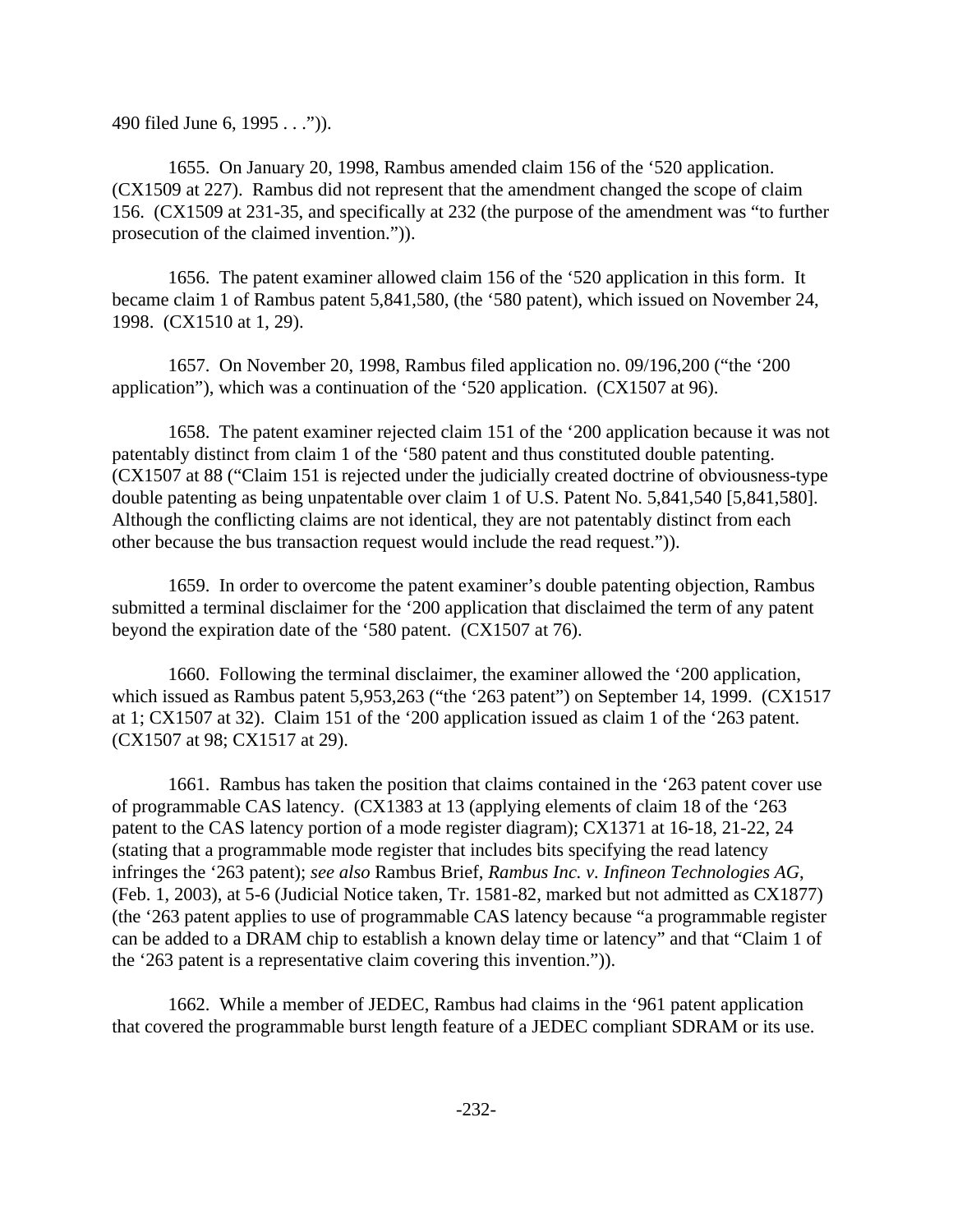(CCFF 1125-39, 1148-53, 1158-61).

1663. After withdrawing from JEDEC, Rambus renewed its attempts to obtain a patent containing claims covering programmable burst length in synchronous DRAMs. (CCFF 1664- 67).

1664. On February 19, 1999, Rambus filed patent application no. 09/252/997 ("the '997 application"). The '997 application traced its lineage through the '646 application back to the '898 application. The '327 was listed as related U.S. application data. (CX1525 at 1; *see also* First Stipulation, No. 22; Exhibit A to First Stipulations, No. 22; Nusbaum Tr. 1506-1508; *see also* DX0014)).

1665. On March 7, 2000, the '997 application issued a U.S. patent no. 6,034,918 (the '918 patent). (CX1525).

1666. Claims 1 and 18 of the '918 patent relate to programmable block size. (CX1525 at 30 (Claim 18 recites: "A method of operation of a synchronous memory device, wherein . . . the method of operation of the memory device comprises: . . . receiving first block size information from a bus controller, wherein the first block size information defines a first amount of data to be output by the memory device onto a bus in response to a read request  $\dots$ .").

1667. Rambus has taken the position that claims of the '918 patent cover use of programmable burst length. (CX1383 at 36, 43 (applying elements of claims 1 and 8 (a dependent claim of claim 1) of the '918 patent to the burst length portion of a mode register diagram); CX1371 at 91-94, 97 (stating that a programmable mode register that includes bits specifying the burst length infringes the '918 patent); *see also* Rambus Brief, *Rambus Inc. v. Infineon Technologies AG*, (Feb. 1, 2001), at 5-6 (Judicial Notice taken, Tr. 1581-82, marked but not admitted as CX1877) (stating that claims of the '918 patent cover programmable burst length because "additional circuitry (allowing for a programmable block or burst size) can be added to the prior art DRAM chip so as to allow for the output of a variably sized block of data (or burst of data) . . . " and that "Claim 18 of the '918 patent is a representative claim covering this invention.")).

1668. Complaint Counsel lacks information about Rambus's understanding of any of the above-listed patents and applications, or other patents in the '898 family that Rambus has asserted against SDRAM and DDR SDRAM, because Rambus has asserted attorney-client and work product privileges with respect to all correspondence to, from or among attorneys (other than correspondence to or from the PTO) relating to the prosecution of these patents. (Steinberg Motion *In Limine*, Attachment 9, Rambus Privilege Log Entries).

1669. After leaving JEDEC in June 1996, Rambus continued to prosecute patents at foreign patent offices. (CX1496 at 1; CX1499 at 1; CX1506 at 1; CX1511 at 1; CX1515 at 1;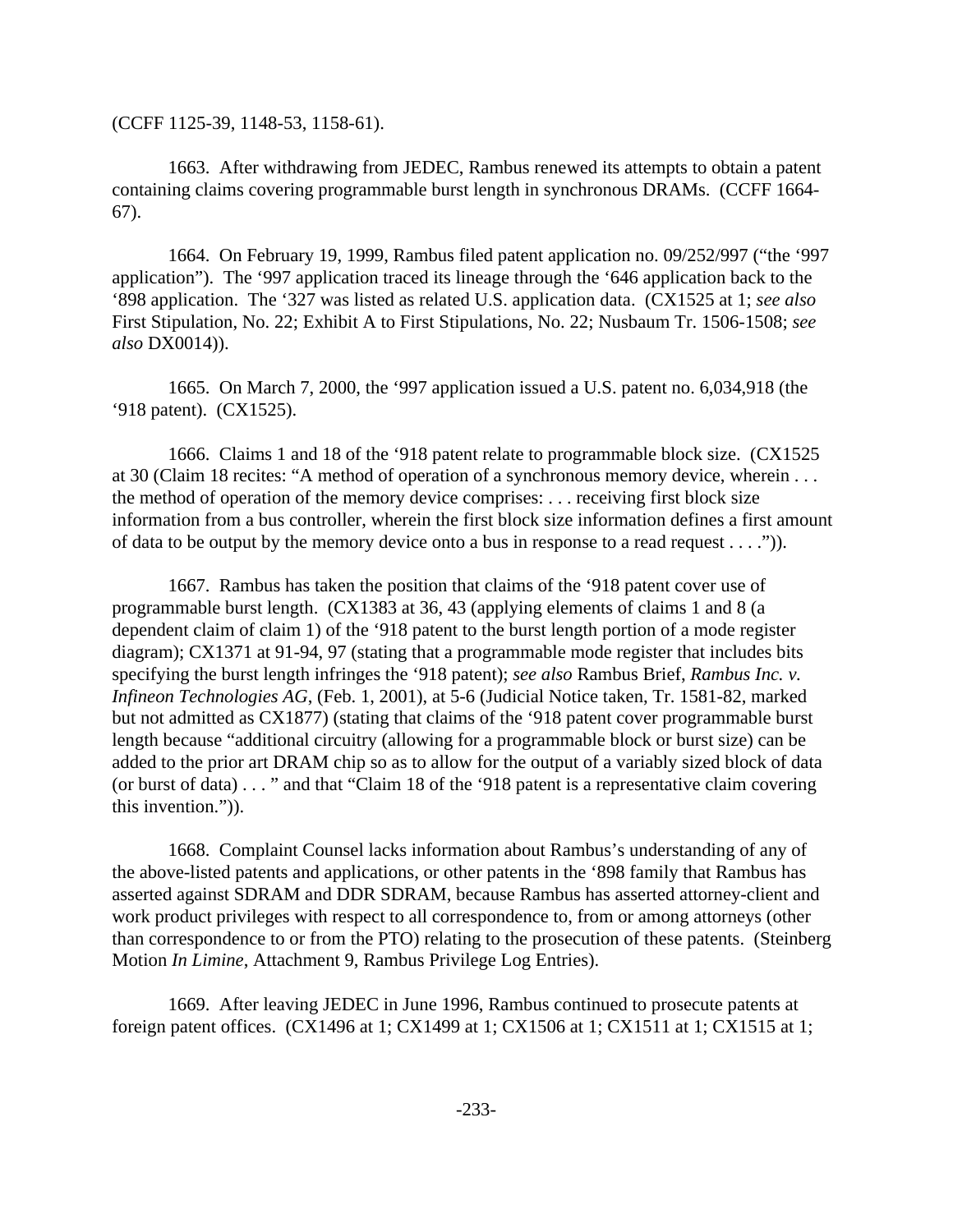CX1519 at 1; CX1527 at 1; CX1529 at 1; CX1533 at 1; CX1535 at 3; CX1536 at 1; Crisp, Tr. 3405).

1670. A Korean Patent No. titled, "Integrated Circuit I/O Using a High Performance Bus Interface," was granted in 1999. (CX1515 at 1). That patent claims priority based on Rambus's original U.S. patent application no. 07/510,898, and the benefit of its April 18, 1990 filing date. (*Id.*).

1671. German Patent No. 9117296.9 was granted on April 6, 2000. (CX1527 at 1). That patent claims priority based on Rambus's original U.S. patent application no. 07/510,898, and the benefit of its April 18, 1990 filing date. (*Id.*).

1672. European Patent No. EP 0525068 B1, entitled "Semiconductor Memory Device," was granted April 19, 2000. (CX1529 at 1). That patent claims priority based on Rambus's original U.S. patent application no. 07/510,898, and the benefit of its April 18, 1990 filing date. (*Id.*).

1673. European Patent No. EP 1004956B1, entitled "Method of operating a synchronous memory having a variable data output length," was granted on January 3, 2001. (CX1533 at 2). That patent claims priority based on Rambus's original U.S. patent application no. 07/510,898, and the benefit of its April 18, 1990 filing date. (*Id.*).

1674. European Patent No. EP 1022642B1, entitled "Integrated circuit I/O using a high performance bus interface," was granted on September 5, 2001. (CX1536 at 1). That patent claims priority based on Rambus's original U.S. patent application no. 07/510,898, and the benefit of its April 18, 1990 filing date. (*Id.*).

1675. Complaint Counsel has limited information regarding the prosecution of all foreign patents because Respondent has asserted attorney-client privilege with respect to work involving foreign filings. (Vincent, Tr. 7879). There are well over one hundred communications regarding Rambus's foreign patent filings between July 1996 and early 2000 that were not produced to Complaint Counsel because Respondent asserted the attorney-client privilege. (Steinberg Motion *In Limine*, Attachment 9, Rambus Privilege Log Entries: 52-100, 105-113, 115, 132-137, 154-156, 158-164, 166-173, 177-180, 206-227, 248-259).

## **E. Rambus Continued to Conceal Its JEDEC-Related Intellectual Property after its Withdrawal from JEDEC.**

1676. After its withdrawal from JEDEC, Rambus continued to conceal from the DRAM industry that it believed SyncLink and DDR SDRAM infringed Rambus patents. (CX0939 at 1 (Davidow July 1997 email: "One of the things we have avoided discussing with our partners is intellectual property problem discussed in the fourth paragraph [referring to Rambus's thinking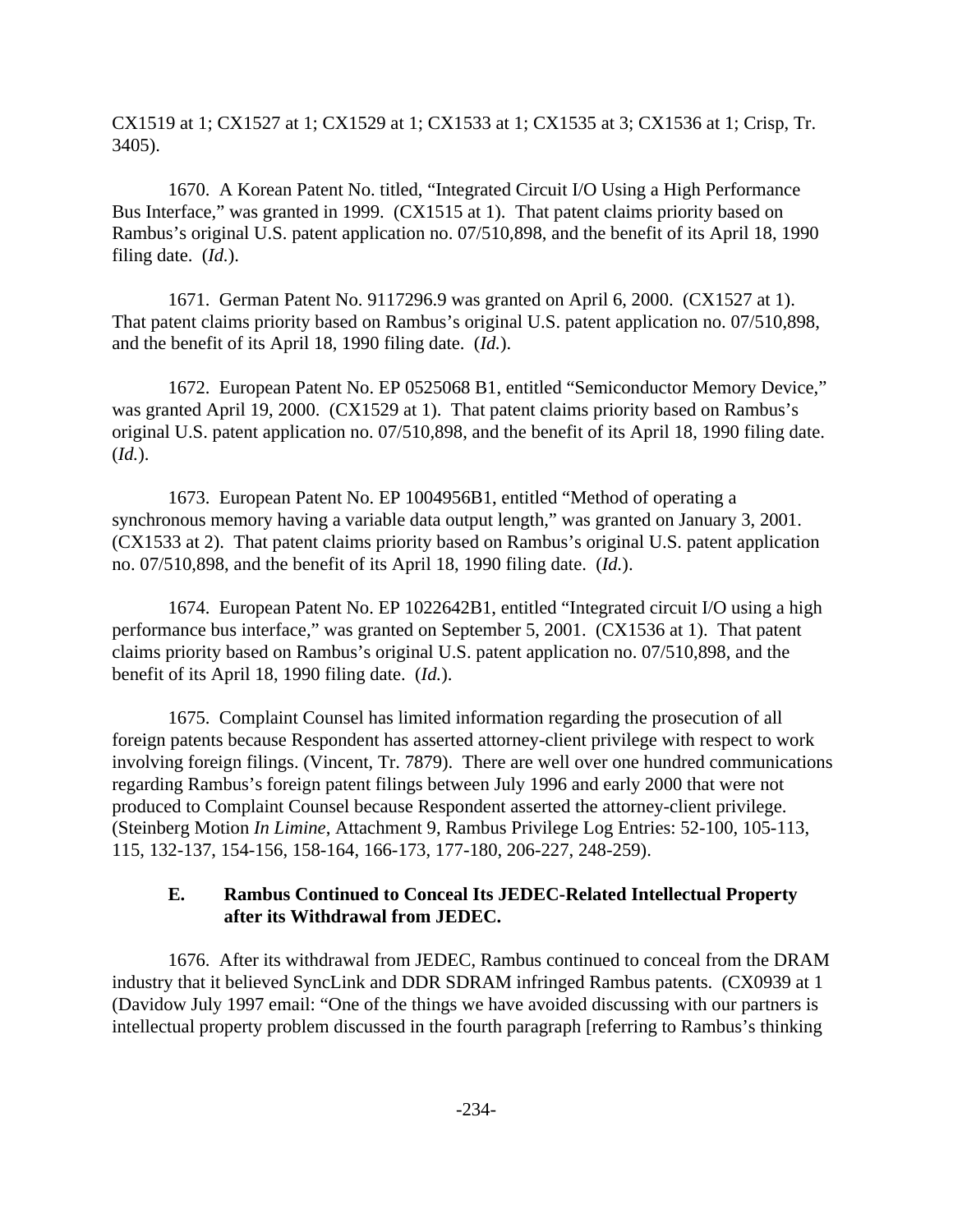that SLDRAM and SDRAM DDR infringed Rambus's patents]"; CX2109 at 149-50 (Davidow, Dep.); CX0936 at 1 (Davidow July 1997 email: "We have not discussed [possible infringement] with the DRAM manufacturers. We hope we never have to."); CX2109 at 136-138 (Davidow, Dep.); CX0942 at 1 (Tate August 1997 email: "our policy so far has been NOT to publicize our patents and i think we should continue with this.")).

1677. In early 1997, Rambus held a DDR threat assessment meeting. (CX0919 at 1; Crisp, Tr. 3403-3404). In an email summarizing the meeting, Rambus CEO Geoffrey Tate stated, "There are many issued and in-process patents that DDR SDRAMs/SGRAMs \*might\* infringe." (CX0919 at 1 (asterisks in original)).

1678. In response to the DDR threat assessment meeting, Mr. Tate instructed his staff "NOT" to tell people that Rambus felt DDR may infringe its patents. (CX0919 at 1 ("1. keep pushing our patents through the patent office 2. do \*NOT\* tell customers/partners that we feel DDR may infringe – our leverage is better to wait"); Crisp, Tr. 3408 ("Mr. Tate had explained to people . . . that he didn't want us to make any allegations that there might be some infringement. . . . we were basically told to not be telling customers and partners that we think DDR might infringe our patents.")).

1679. During Rambus's licensing negotiations with Micron in early 1997, Rambus never told Micron that its patent rights extended or might extend beyond direct RDRAM. (Appleton, Tr. 6350 ("Never during the discussion that we had with Rambus on the license for RDRAM did they ever indicate, ever say that somehow [] the patents that were part of RDRAM had any application to anything else besides RDRAM")).

1680. During Rambus's licensing negotiations with Micron in early 1997, Rambus never told Micron that Rambus believed it possessed, or would be able to obtain patent rights extending to any aspect of SDRAM. (Appleton, Tr. 6348; Lee, Tr. 6619). In early 1997, Rambus knew that Micron was working on SDRAM. (Appleton, Tr. 6351). During this time period, Micron would have considered it important to know if Rambus believed it possessed patent rights over an aspect of SDRAM. (Appleton, Tr. 6352).

1681. During Rambus's licensing negotiations with Micron in early 1997, Rambus never told Micron that Rambus believed it possessed, or would be able to obtain patent rights extending to SyncLink DRAM technology. (Appleton, Tr. 6353).

1682. During Rambus's negotiations with Siemens in 1997, Rambus never told Siemens that it thought DDR SDRAM and SyncLink would infringe Rambus patents. (CX0937 at 1; CX0939 at 1 (Mooring July 1997 email: "We have not yet told Siemens that we think SLDRAM and SDRAM-DDR infringe our patents. We think that will just irritate them. Hopefully, SLDRAM and DDR will die due to their technical/infrastructure faults so we don't have to play that card."); CX2109 at 144 (Davidow, Dep.); CX2088 at 75-77 (Tate, Infineon Trial Tr.)).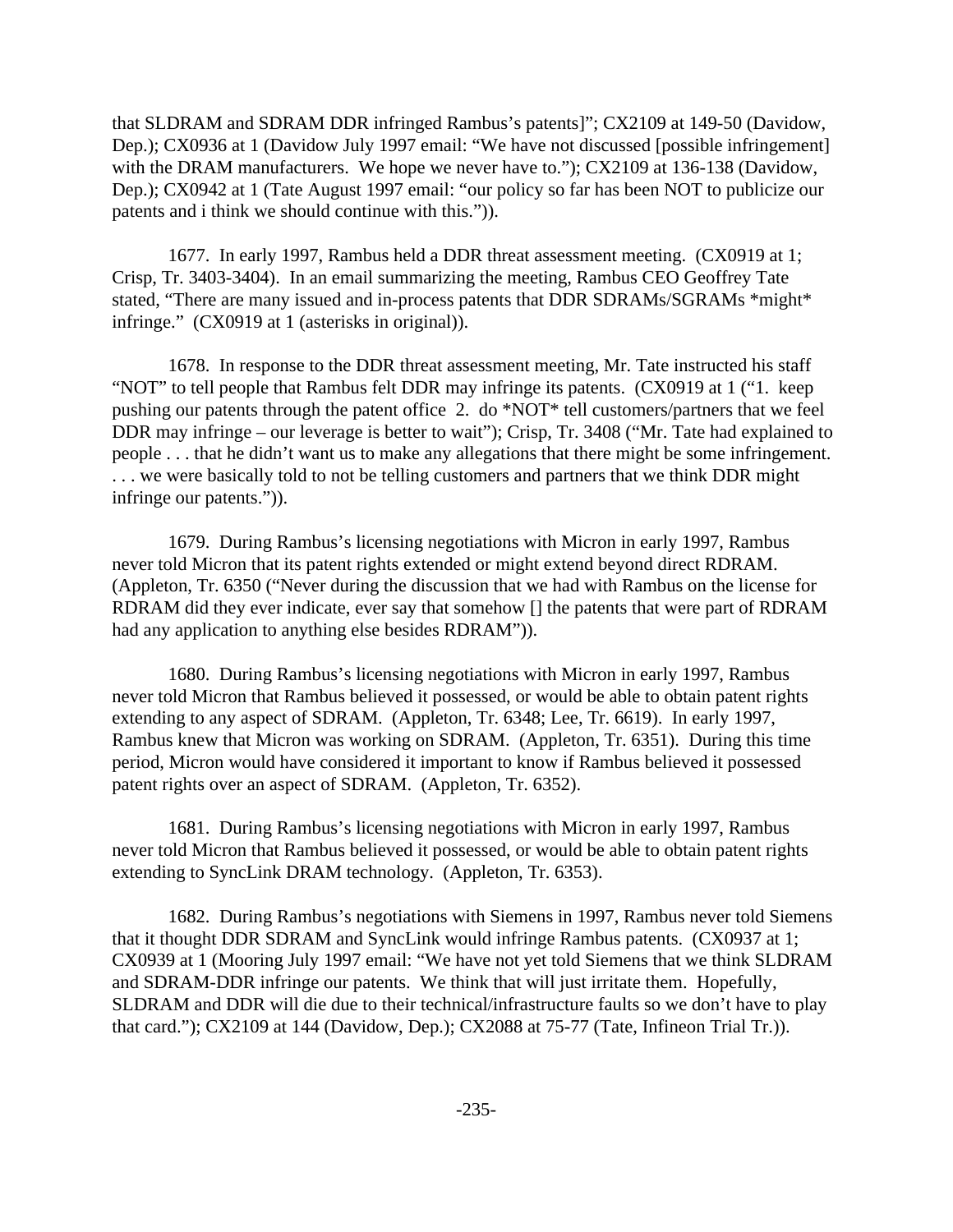1683. During a 1997 meeting between Rambus and Korean DRAM maker LG, an LG executive explained to Mr. Tate that LG's reason for favoring DDR was that it understood DDR to be a "royalty-free . . . open, jedec standard." (CX0957 at 1). It appears that Mr. Tate did nothing to disabuse LG's beliefs regarding the "open" and "royalty-free" nature of JEDEC's DDR SDRAM standard. (*Id.* at 1-2).

1684. In August 1997, Rambus believed that people did not understand the significance of the 5,513,327 patent, which included claims related to moving data on the rising and the falling edges of the clock. (CX1494; CX0942 at 1 (Tate August 1997 email: "we already have the 327 patent but few people are aware of what it means."); Diepenbrock, Tr. 6145-46; Hampel, Tr. 8732-33 (Mr. Hampel could not recall any instance in which Rambus representatives told the DRAM manufacturers which features of RDRAM were protected by Rambus patents or patent applications)). Rambus had omitted the '327 patent from its June 1996 JEDEC withdrawal letter. (CX0888 at 1-2).

1685. Rambus believed that "competitive solutions" such as DDR SDRAMs and SLDRAMs would likely infringe its '327 and new '481, PLL/DLL on DRAM patent. (CX1503 (Rambus's 5,657,481 patent issued on August 12, 1997); Diepenbrock, Tr. 6183; CX0942 at 1 (Tate August 1997 email: "ddr/sldram are likely to infringe" these two patents)).

1686. Eight days before the 5,657,481 patent issued, Mr. Tate reminded his staff that Rambus's policy had been "NOT to publicize our patents" and suggested that staff continue this approach. (CX0942 at 1). Mr. Tate further instructed his staff to prepare a position statement in case Rambus received calls from the press when the new patent issued. (*Id.*)

1687. Rambus employees created a "party line" to help address any inquiries about the newly issued 5,657,481 patent, which avoided comment directly on whether SDRAMs or DDR SDRAMs infringed the patent. (CX0948 at 1; CX0947 at 1 ("Q3: Do Double Data Rate (DDR) SDRAMs use this patent? A: We don't know yet. No DDR products exist for us to evaluate.")).

1688. During the same timeframe that Rambus was concealing its JEDEC-related intellectual property from the DRAM industry, Rambus made limited, private disclosures to its partner, Intel. (CCFF 1694-95).

1689. In August 1996, Rambus was concerned that Intel might support 200 Mhz SDRAMs. (CX0898 at 1 (Barth August 1996 email discussing concern with Intel supporting 200MHz SDRAMs)). At the time, Rambus CEO Geoffrey Tate suggested that one way to deal with this threat might be to alert Intel that, among other "potential problems," these devices might infringe upon Rambus patents. (CX0897 at1 (Tate August 1996 email: "my gut-level inclinations on an action plan . . . send intel a rambus assessment on 200mhz sdram raising the potential problems we see with feasibility, risk and compatability; \*AND\* point out that we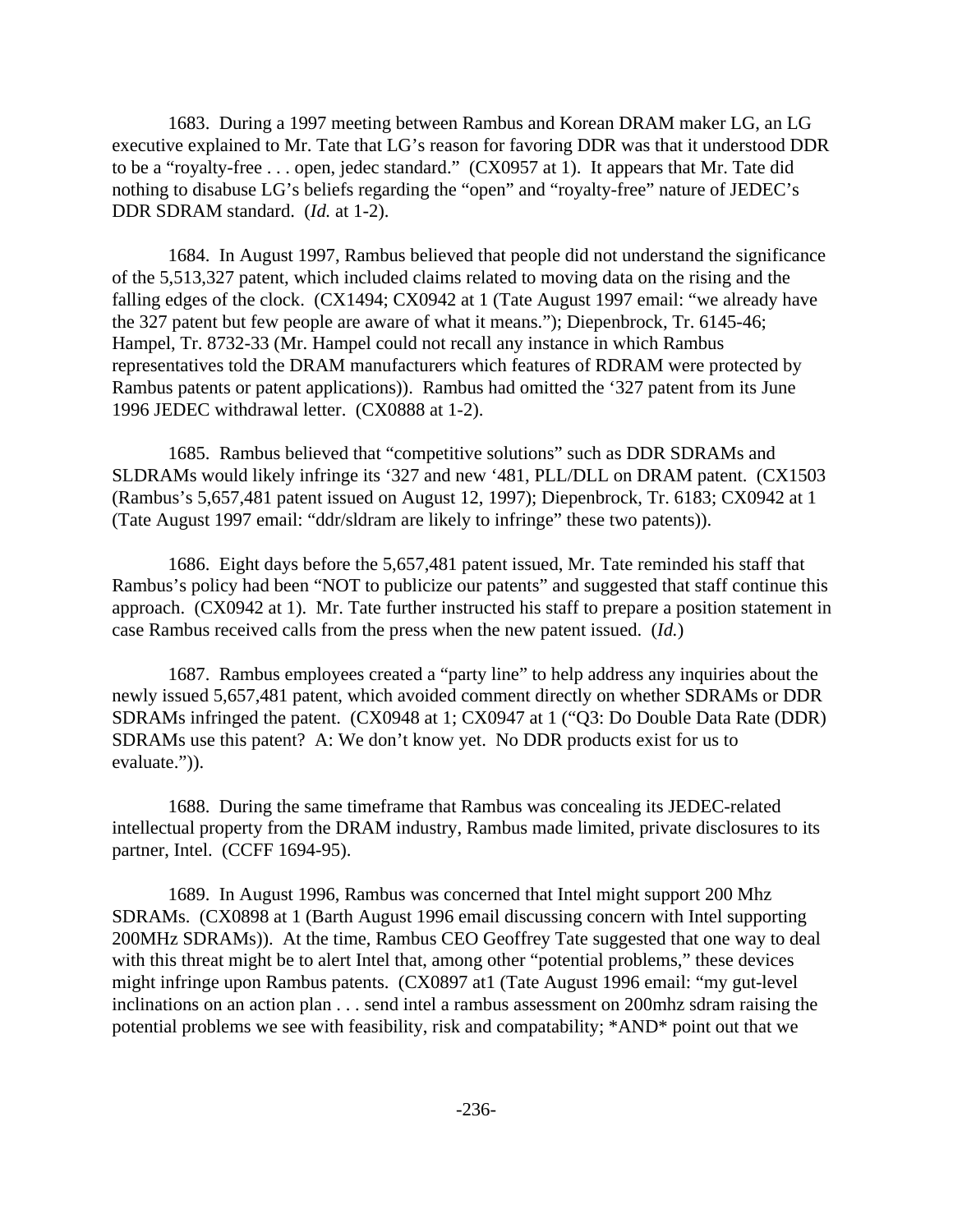have issued patents that this proposal could very well infringe")).

1690. In the second half of 1997, Rambus was concerned that Intel was considering supporting DDR through a DDR-compatible chipset. (CX0942 at 1). Rambus believed that Intel could be scared into a DDR program because Intel's principal chipset rival – VIA – was itself "aggressively promoting DDR." (CX0968 at 1 (Crisp November 1997 email suggesting that VIA's support for DDR, along with the support of other companies, had Intel worried and could cause Intel to "be scared into doing a DDR program."); *see also* CX0655 at 1 ("certain groups within Intel are supposedly talking about DDR for main memory")).

1691. Rambus planned to persuade Intel not to develop a chipset that would support DDR SDRAM memory. Rambus CEO Geoffrey Tate suggested that Rambus "meet with intel . . . to get them aware that IF they were to consider a DDR chipset that there is a minefield of 60+ rambus patents that would have to be avoided – we convince them 2 of the mines are real but not give them a map to the whole minefield." (CX0942 at 1).

1692. In August 1997, Rambus CEO Geoffrey Tate wrote to his colleague David Mooring laying out strategies for convincing Intel not to develop a DDR chipset. (CX0946 at 1; CX1244 at 1 (Tate August 1997 email titled "parker/gelsinger; ddr crush plan": "i think we need to make it clear to them that we aren't going to make any significant further changes in our business deal with them without their decision they are not doing a ddr backup chipset period.")). Mr. Tate stated, "they need to know that a ddr backup chipset is first real bad for their objectives and second one that we cannot accept under our original make-us-king deal." (*Id.*) Mr. Tate also suggested that Tony Diepenbrock was ready, willing, and able to "educate" Mooring on Rambus's "double-data-rate/327 and pll-on-a-memory-device patents/481." (*Id.*)

1693. In January 1998, Rambus executives considered telling Intel that they believed DDR and SLDRAM infringed Rambus patents in order to discourage Intel from developing non-Rambus technologies. (CX0984 at 3 (Tate January 1998 email: "should we also disclose our position on patents and that we believe ddr's/sldram/etc will likely infringe our patents? this is to show that whatever path the market takes it infringes our IP. should we tell intel this?")).

1694. In late 1997 or early 1998, Rambus informed Intel in general terms that Rambus might have patent applications that would cover DDR SDRAMs, but did not provide any specific details. (MacWilliams, Tr. 4905 ("We were related this notion that [Rambus] might have something, but we were given nothing concrete. We had no specifics on what they had patents applications on. We had no patent applications in-house to look at. So it was kind of a piece of information with no immediate relevance.")).

1695. Intel had non-disclosure agreements with Rambus that prevented it from sharing Rambus confidential information with third parties. (Calvin, Tr. 1018; CX0993 at 1 (Tate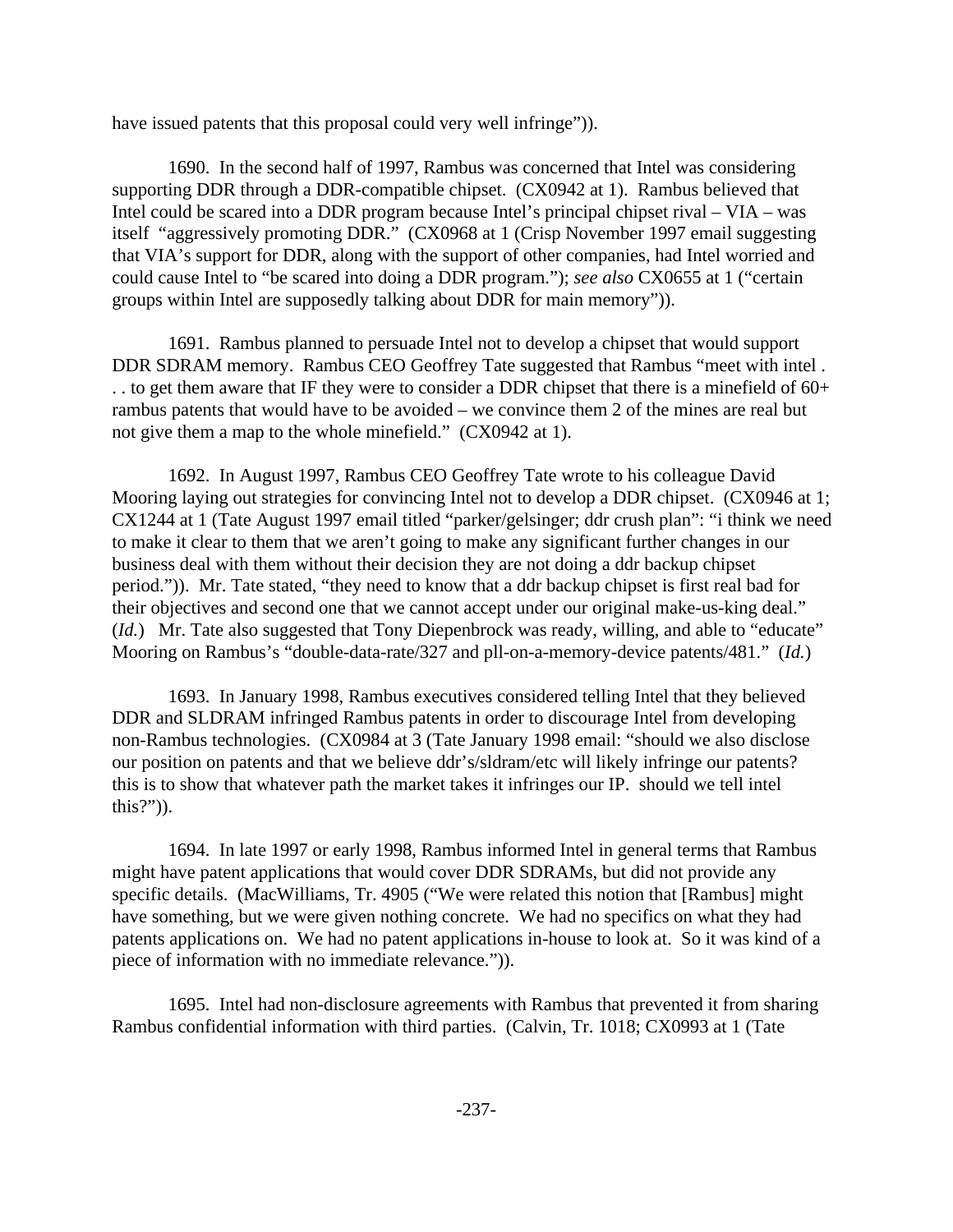January 1998 email: our rdram partners "CANNOT disclose our confidential information to 3<sup>rd</sup> parties . . .Our partners' employees working on competitive products, e.g. DDR, might have access to our confidential information. they might even go to committees like jedec to discuss DDR. BUT they are obligated as employees of our partners' to keep our confidential information secret")).

1696. In early 1998, Rambus considered, but rejected, making public statements about DDR infringing Rambus patents. (CX0987 at 4 (Tate January 1998 email: "ddr infringes our patents (question: do we start saying this publicly?)")).

1697. Rambus was still concealing its JEDEC-related intellectual property in 1999. (CX1075 at 2 (interview with Rambus CEO Geoffrey Tate: "We've made no comment on whether DDR infringes our patents. . . . Our position is there is insufficient data."); CX1089 at 1 (in December 1999, Mr. Tate advised his colleagues that, if asked questions about the potential for DDR to infringe Rambus patents, "it's important NOT to indicate/hint/wink/etc what we expect the results of our [infringement] analysis to be!!!")).

1698. Most people in the DRAM industry believed that RDRAM and DDR SDRAM were very different technologies. (CX2749 at 1-3 (October 1999 article describing the difference between the clocking of DDR SDRAM and the clocking of RDRAM); CCFF 748, 751-53, 1281)).

1699. Before late 1999, most people in the DRAM industry did not believe that Rambus's patents applied to SDRAMs or DDR SDRAMs. (CX2107 at 69 (Oh, Dep.); Bechtelsheim, Tr. 5841-42, 5880-81; Sussman, Tr. 1455; Kellogg, Tr. 5060; CCFF 1698)).

1700. Rambus Vice President of Intellectual Property Joel Karp even acknowledged that most of the DRAM industry did not think Rambus's patents applied to SDRAMs and DDR SDRAMs. (CX1069 at 1) (Karp May 1999 email: "They probably think they avoid our IP if they don't go 'packetbased'").

## **F. Rambus Prepared to Enforce its Strategic Patent Portfolio.**

1701. In late May 1997, Rambus CEO Geoffrey Tate considered hiring Joel Karp to coordinate Rambus's strategies for enforcing patent claims against non-Rambus technologies. (CX0928 at 1).

1702. Mr. Tate understood that Mr. Karp was "NOT a technologist" and thus would not be in a position "to determine who infringes [Rambus patents] and how." (CX0928 at 1). Tate expected that Karp's "real strength" would be in "negotiating deals with infringers." (CX0928 at 1).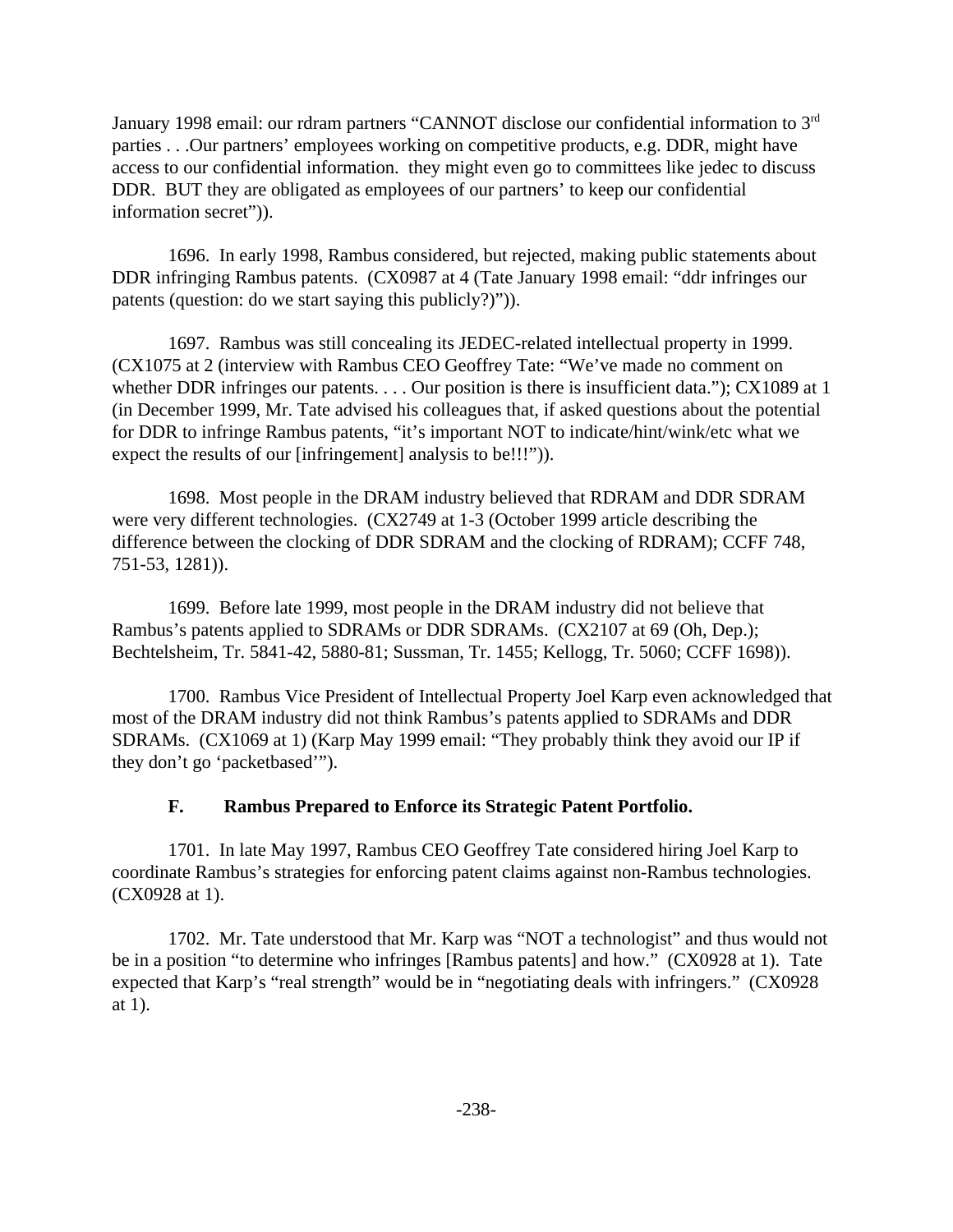1703. In June 1997, Mr. Tate briefly reconsidered whether Rambus should hire Mr. Karp in light of the fact that DDR devices were not likely to be available until early to mid-1998. (CX0931 at 1 (Tate June 1997 email: "i've decided to NOT make joel an offer and NOT make him a consultant. reasons: ... DDR is not coming 2H/97 but more like 1H/98, mid-98... if we get surprised and DDR happens sooner we can always . . . try to hire joel later")).

1704. In October 1997, Mr. Karp became Vice President of Intellectual Property at Rambus. (CX0960 at 1; CX0963 at 1; Crisp, Tr. 3410; CX2059 at 33 (Karp, Dep.)).

1705. Mr. Karp knew from the day he was hired at Rambus that there was a good chance Rambus would end up in litigation with DRAM manufacturers. (CX2102 at 429 (Karp, Dep.)).

1706. Rambus hired Mr. Karp to negotiate licensing agreements with manufacturers of non-Rambus DRAMs. (CX2114 at 105 (Karp, Dep.) ("they really hired me to do noncompatible licensing"); CX2059 at 33 (Karp, Dep.) ("I was hired specifically for the noncompatible licensing"); CX0960 at 1 (Karp's role "is to prepare and then to negotiate to license our patents for infringing drams (and potentially other infringing ic's)"); CX2067 at 48- 50 (Davidow, Dep.); CX0963 at 1 (Tate October 1997 email announcing that Karp "joined rambus . . . as vice president responsible for assessing our patent portfolio, determining when chips infringe our patent portfolio, setting licensing strategies for infringing chips, and for negotiations with companies that build and sell infringing chips.")).

1707. Rambus was careful not to make it known externally what Mr. Karp was hired to do. (CX0960 at 1 (Tate October 1997 email: "when joel starts we have to have our spin control ready for partners/etc as to why we are hiring him and what he will be doing. my thought is we say externally that joel is coming on board to help us with contracts and ip licensing."); CX0963 at 1 (Tate October 1997 email to Rambus staff: "joel karp joins rambus \*\*NOTE\*\*: message to outside is only that 'joel is going to help us with contract negotiations'")).

1708. Rambus wanted to keep Mr. Karp's job responsibilities quiet as part of its "strategy" to "downplay the whole infringement/IP issue." (CX0963 at 1 (Tate October 1997 email to Rambus staff: "currently we expect based on datasheets that both ddr sdram/sgram and sldram will infringe our patents. . . . \*\*NOTE\*\* - we are not making any public statement outside of rambus about joel joining. . . . Our strategy is to downplay the whole infringement/IP issue until there is actual infringement.")).

1709. Mr. Karp contemplated suing unlicensed companies that used RDRAM. (CX0982 at 1) (Karp December 1997 email: "If unlicensed folks use our IP, we are well protected with patents and must use whatever legal remedies we deem necessary to shut them down or have them take a license from us.").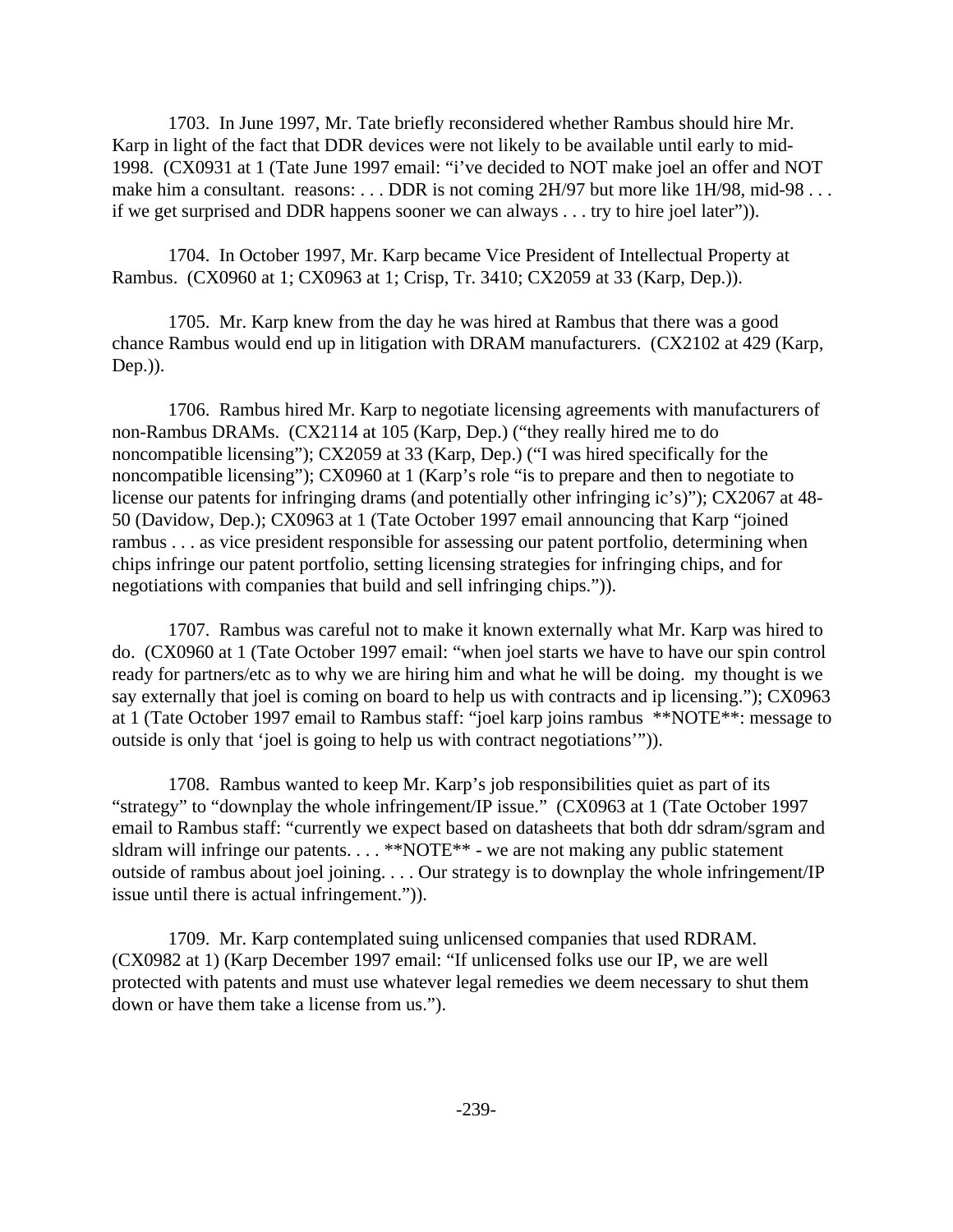1710. Shortly after joining Rambus, Mr. Karp began planning a campaign to collect royalties from DDR SDRAM and other non-RDRAM products. (Crisp, Tr. 3418).

1711. Rambus CEO Geoffrey Tate instructed Mr. Karp not to agree to any "noncompatible" DRAM license unless the royalty rate was greater than the rates Rambus charged for its proprietary RDRAM technology. (CX0960 at 1 (Tate October 1997 email: "i advised clearly that if a chip co wants to license all of our present and future patents for use for any infringing dram, then the only acceptable deal is the royalty on infringing drams must be greater than the royalty on rambus drams.")).

1712. Rambus's strategic objective in charging higher royalties for SDRAM than RDRAM was to promote the adoption of RDRAM by raising the costs of competing technologies. (CX0550 at 1 (January 1998 document setting out Rambus's "Goals for 2002": "Develop and enforce IP, A. Get access time register patent issued that reads on existing SDRAM . . . C. Get all infringers to license our IP with royalties > RDRAM (if it is a broad license) OR sue"); CX1744A at 150 (Karp's October 1998 handwritten notes regarding a oneon-one meeting with Tate: "SDRAM Royalties – royalty rate dependent on . . . RDRAM -- idea - how to prevent a new competitive device"); CX2114 at 149-150 (Karp, Dep.); CCFF 1977- 80)).

1713. Mr. Karp thought it best that Rambus not make any public disclosure regarding its belief that DDR infringed Rambus patents. Karp was concerned that a public disclosure would cause DRAM manufacturers to band together to find ways to avoid paying royalties to Rambus. Mr. Karp suggested that the better strategy was to "approach companies individually and without any publicity." (CX0988 at 1 ("I am very uncomfortable with any public statements regarding who or what infringes our patents. . . . Once one or two sign up to strategic licenses it will be much easier to license the others but public pronouncements only stimulate a lot of negative emotions towards Rambus.")).

1714. In 1997, Rambus implemented the strategic patent portfolio project. (CX2067 at 103 (Davidow, Dep.)). The term "strategic patent portfolio" "referred to the 1990 patent or continuances to the 1990 patent." (CX2109 at 198-99 (Davidow, Dep.)).

1715. In February 1998, Mr. Karp produced a draft document entitled "Strategic Patent Licensing Program" in which he identified target royalty rates for DDR SDRAM (3.0-4.0%) and SLDRAM (3.5-5.0%). (CX0551 at 1).

1716. In April 1998, Mr. Karp formed an internal "Rambus Patent Council," which was to "meet once a month with the intent of discussing [Rambus's] overall patent strategy/directions from a strategic perspective." (CX1017 at 1).

1717. One of Rambus's "key results" for 1998 was securing its strategic patent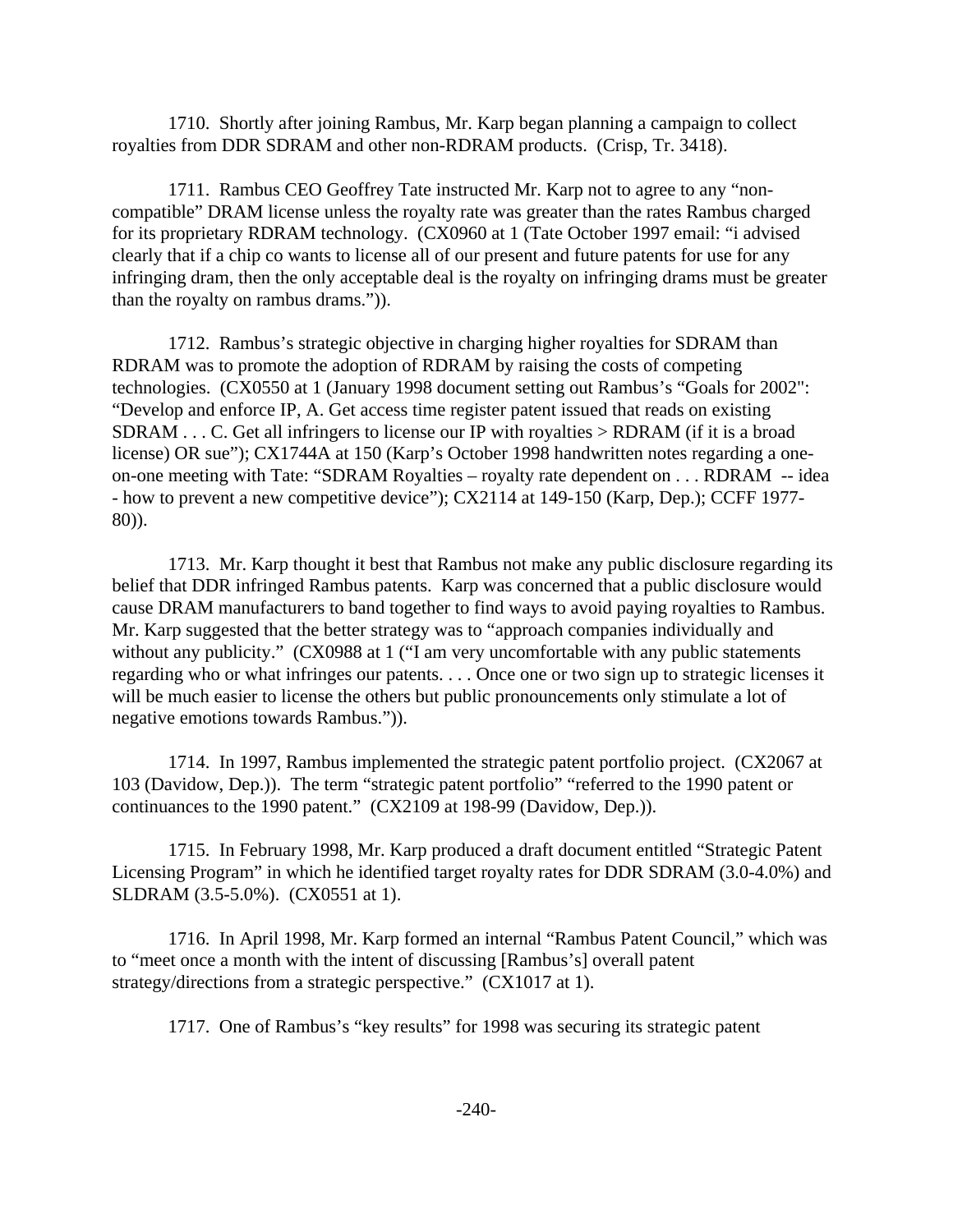portfolio. (CX1744A at 161 ("Key result . . IP rights secure strategy portfolio, convince industry that paying royalties to Rambus is a fact of life"); CX2114 at 152-154 (Karp, Dep.)).

# **G. Rambus Destroyed Documents in Anticipation of Patent Enforcement Litigation.**

1718. In March 1998, there was "growing worry" within Rambus about "email back-ups as being discoverable information" in future litigation. (CX1005 at 1).

1719. In April 1998, Rambus planned to purchase several high volume shredders. (CX1744A at 92 ("Buy shredders for all floors."); CX2114 at 134-35, 123-124 (Karp, Dep.) ("the idea was to put shredders at more convenient locations")).

1720. Rambus executives decided to destroy emails archived on the company's backup system after three months. (CX1744A at 94 ("3 months might be ok"); CX1744A at 104 (May 1998 management staff meeting: "Backups kept for three months); CX2114 at 136-39 (Karp, Dep.) ("the backups would be kept three months")).

1721. Rambus did not preserve emails from the early 1990's that were stored on macintosh backup tapes. (CX2114 at 139-140 (Karp, Dep.) ("those were the first tapes that were destroyed")).

1722. Rambus CEO Geoffrey Tate and Mr. Karp had a one-on-one meeting at which they discussed reviewing pre-June 1996 backup tapes. (CX1744A at 136 ("Review backup tapes for pre-June 1996, Check for files"); CX2114 at 144-145 (Karp, Dep.)).

1723. On May 14, 1998, Mr. Karp sent an e-mail to all Rambus engineers and senior managers regarding "Backup Strategy/Document Retention Policy." (CX1031 at 1). He informed them that "[e]very Rambus employee will be involved" in Rambus's document retention policy. (*Id.*) Karp announced that he expected to have "a company meeting in early June to kick off the program." (*Id.*) He invited questions in face-to-face discussions, but preferred that senders of any emails "keep the distribution narrow." (*Id.*)

1724. In June 1998, Mr. Karp was finalizing Rambus's document retention policy and preparing slides to explain the policy to Rambus employees. (CX1744A at 122 ("Doc retention teaching slide next week"); CX2114 at 140-141 (Karp, Dep.) ("we were finalizing the document retention policy . . . I was working on a set of slides that were going to be used as part of the meetings that would be held.")).

1725. In June 1998, Mr. Karp outlined a plan to implement Rambus's document retention policy. (CX1744A at 126 ("Exec approval of doc. ret. policy, Presentation of details to exec, Presentation to managers and key individuals with outside counsel, Presentation to staff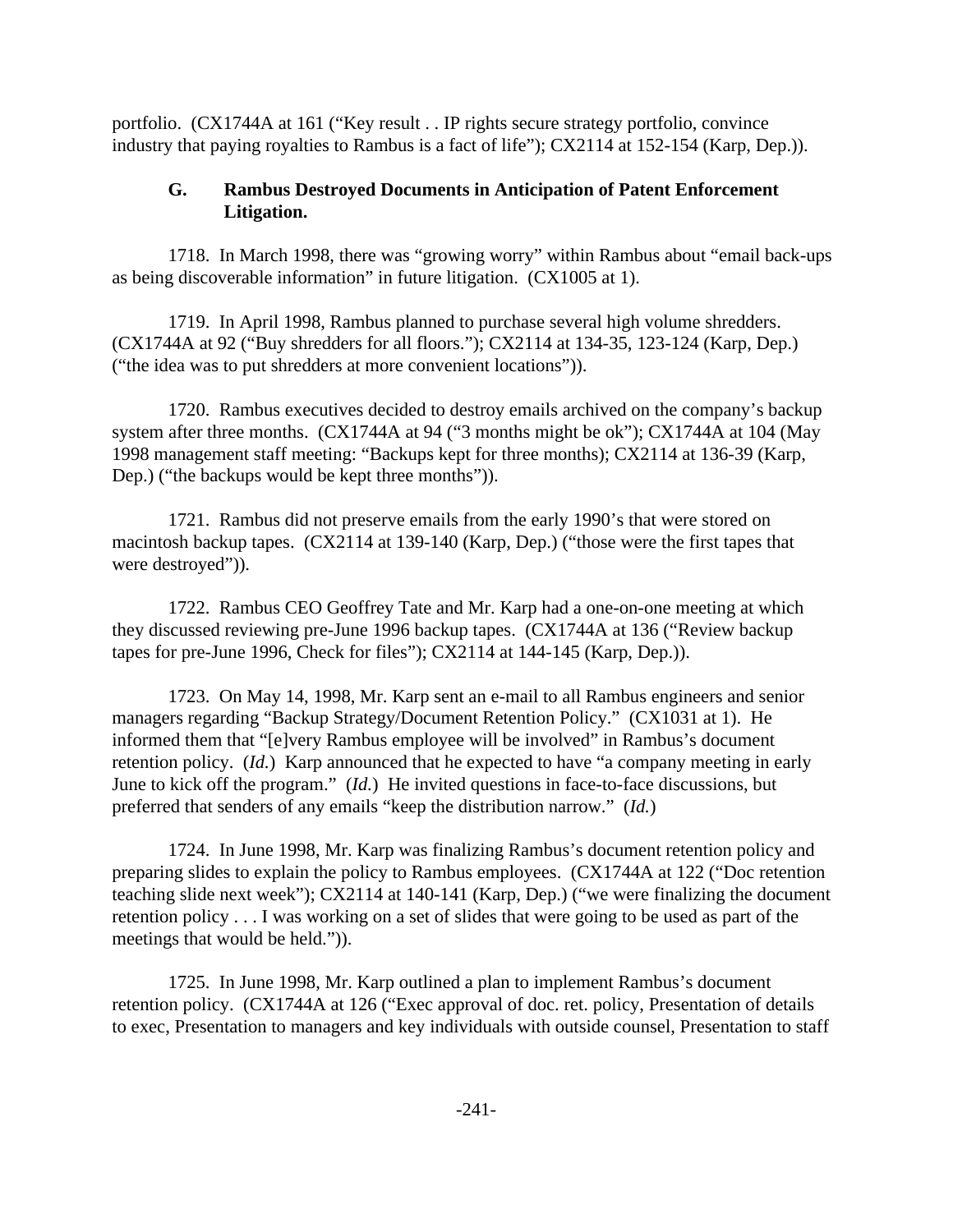via division meetings, Implementation mid-August"); CX2114 at 141-142 (Karp, Dep.)).

1726. Rambus CEO Geoffrey Tate made the final decision to implement the document retention policy at Rambus. (CX2102 at 362 (Karp, Dep.))

1727. In July 1998, Karp disseminated Rambus's two-page written document retention policy to all Rambus employees. (CX1040 at 1-2; Diepenbrock, Tr. 6230; CX2114 at 155-56 (Karp, Dep.)).

1728. Rambus provided inadequate guidance to its employees as to what documents should be retained and which documents could be purged as part of its corporate document retention program. (February 26, 2003 Order on Complaint Counsel's Motions for Default Judgment and for Oral Argument at 9; CX1040 at 1-2 (policy itself provided little guidance to employees).

1729. Rambus's corporate document retention program specifically failed to direct its employees to retain documents that could be relevant to any foreseeable litigation. (February 26, 2003, Order on Complaint Counsel's Motions for Default Judgment and for Oral Argument at 9; CX1040 at 1-2; CX1264 at 1; CX2102 at 354 (Karp, Dep.) (Mr. Karp did not recall anyone at Rambus saying documents should be retained because they might be relevant to some future litigation.)).

1730. Rambus's corporate document retention program specifically failed to require employees to create and maintain a log of the documents purged pursuant to the program. (February 26, 2003, Order on Complaint Counsel's Motions for Default Judgment and for Oral Argument at 9; CX1040 at 1-2; CX2102 at 371 (Karp, Dep.) (Mr. Karp did not recall Rambus keeping any inventory of the items that were destroyed)).

1731. After distributing the written policy, Karp and an attorney from Cooley Godward held a meeting with all Rambus employees to "kick off" the document retention policy. (Diepenbrock, Tr. 6230; Crisp, Tr. 3419; CX2102 at 361-62 (Karp, Dep.); CX2114 at 156 (Karp, Dep.)).

1732. While explaining the document retention policy to Rambus employees, Mr. Karp told staff to destroy emails because they could be discoverable in litigation. (Diepenbrock, Tr. 6230-32; CX1264 at 1 ("EMAIL – THROW IT AWAY • Email Is Discoverable In Litigation Or Pursuant To A Subpoena • Elimination of email is an integral part of document control • In General, Email Messages Should Be Deleted As Soon As They Are Read"); CX2114 at 161 (Karp, Dep.) ("We know all e-mail is discoverable; there's no question about that. So the real question becomes what are you required to save and what should you not save.")).

1733. Rambus's former in-house counsel Anthony Diepenbrock was told that Rambus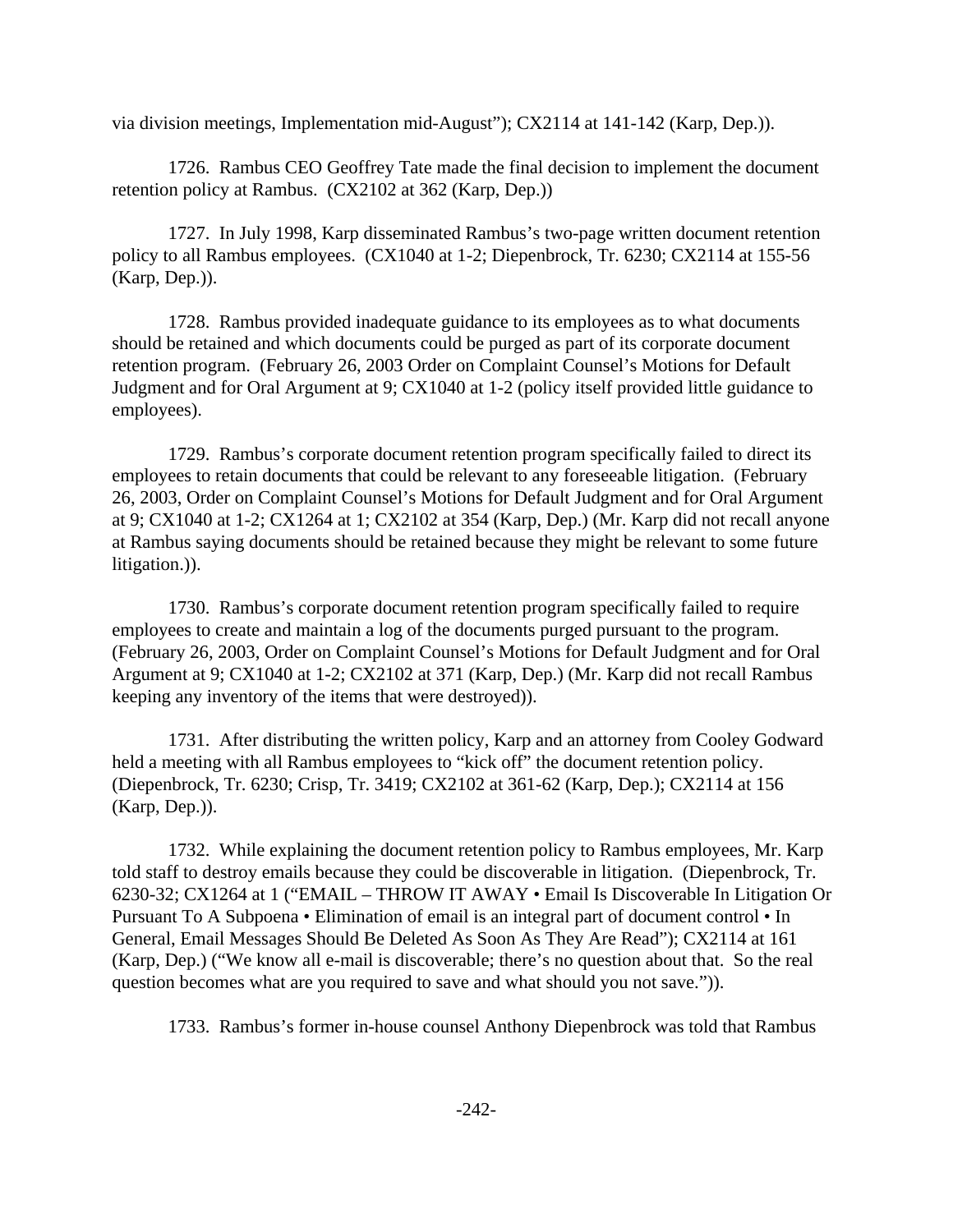did not want to keep documents around because they were "[d]iscoverable in a lawsuit." (Diepenbrock, Tr. 6234-35 ("Q. And when you say you were told Rambus didn't want to keep these documents around because they were discoverable, when you say 'discoverable,' you are talking about in a subsequent litigation like we are in right here, right? . . . A. Discoverable in a lawsuit, right")).

1734. In the weeks following the initial meeting, Karp held several training sessions regarding the document retention plan. (CX2102 at 361 (Karp, Dep.)).

1735. Mr. Karp explained Rambus's document retention policy to all Rambus employees. (CX2102 at 367 (Karp, Dep.)).

1736. From 1998 through 2000, Rambus employees destroyed massive amounts of material as part of Rambus's document retention policy. (CX1052 at 1; CX2114 at 165 (Karp, Dep.) ("Q. You testified previously there were a large number of documents discarded or purged or destroyed after this policy was implemented at Rambus? A. Yes."); CCFF 1737-40)).

1737. As a result of directives from Mr. Karp, Mr. Diepenbrock, Rambus's in-house counsel, purged his documents and files in the summer on 1998. (Diepenbrock, Tr. 6235-36).

1738. In response to Joel Karp's directives regarding the document retention policy, Richard Crisp, Rambus's primary JEDEC representative, cleaned out his files. (Crisp, Tr. 3425; CX2082 at 841-43 (Crisp, Dep.)). Because Crisp was leaving on a business trip to Asia, he did not have a lot of time to sort through all the material in his office. (Crisp, Tr. 3427). As a result, Crisp simply dumped most of the paper in his office, including JEDEC-related material and any paper documents regarding patent prosecution work, into a burlap bag to be shredded. (Crisp, Tr. 3427-30; CX2082 at 841-43 (Crisp, Dep.) ("anything that I had on paper, I basically threw away")).

1739. In September 1998, Rambus celebrated a corporate-wide "Shred Day." (CX1044 at 1; CX1051 at 1 ("Thursday is Shred Day 1998 . . . Please leave your burlap bags in the hallway . . . We will have a Shred Day Celebration in the new 1st floor open area . . . If you have any questions regarding our Document Retention Policy, please see Joel [Karp]"); Crisp, Tr. 3422; CX2102 at 369-370 (Karp, Dep.) ("we had one day where we had kind of a spring cleaning . . . one of the many Valley shredding companies [came] in with their kind of industrial shredders")).

1740. In one day alone, in the space of five hours, Rambus destroyed as much as 20,000 pounds of business records. (CX2102 at 371 (Karp, Dep.) (Rambus delivered "a lot of stuff" to the shredding company; the "stuff [was] being basically piled pretty high on carts."); CX1052 at 1 (Karp September 1998 email: "Shred Day: Status Report . . . It took about 5 hours to completely fill the shredding truck (capacity is 20,000 lbs)")).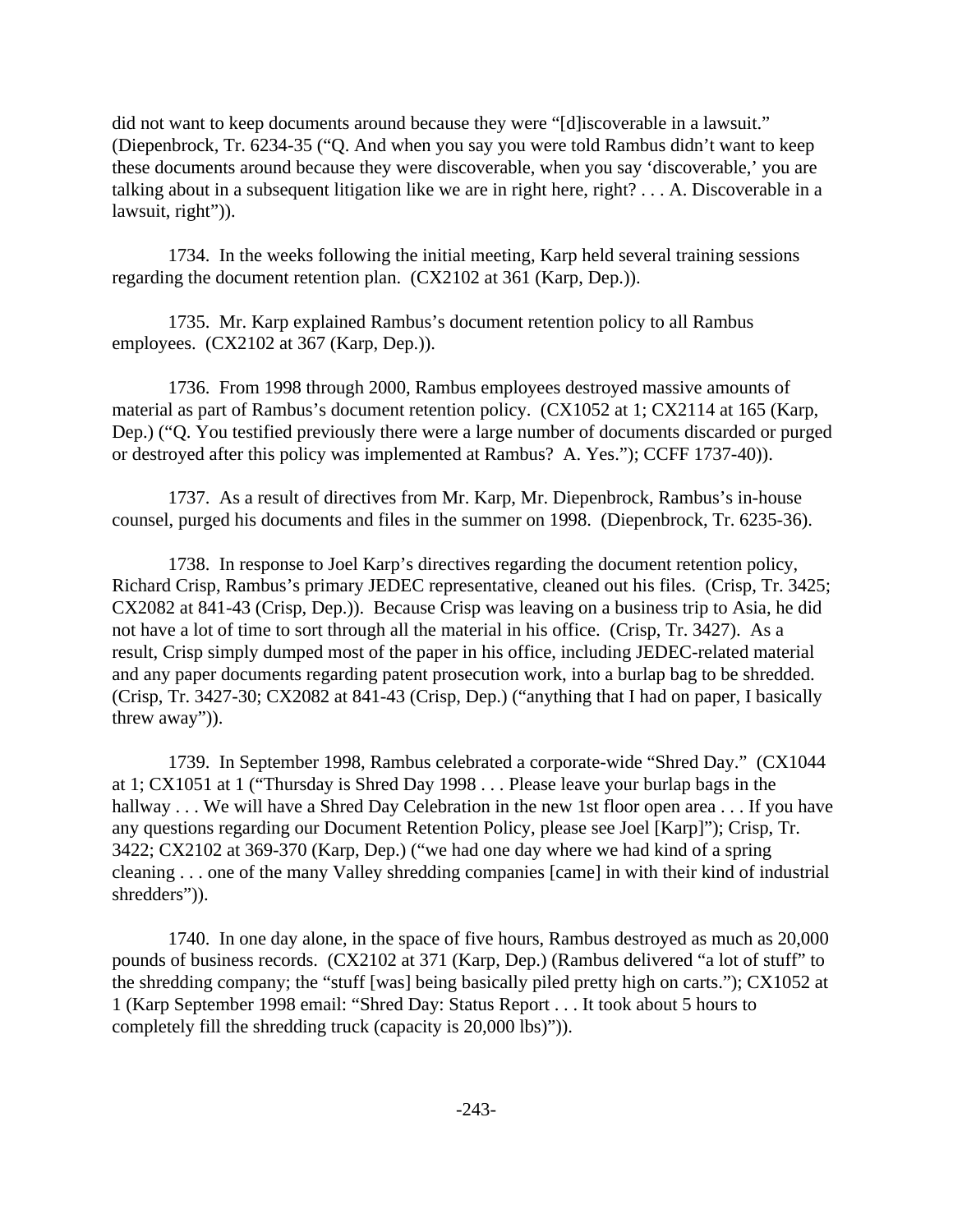1741. Mr. Karp testified that he "did a little bit of spot checking" with Rambus employees and "sat and watched over their shoulder" to insure compliance with the document retention policy. (CX2102 at 360-61 (Karp, Micron Dep.))

1742. In September 1998, Mr. Karp had a one-on-one meeting with Rambus CEO Geoffrey Tate during which Karp inquired whether Tate and other board members had cleaned out their files. (CX1744A at 141 ("Doc. Retent, Geoff files?, Board members?"); CX2114 at 146-47 (Karp, Dep.) ("Q. You were checking up on Mr. Tate? A. Yes")).

1743. Mr. Karp deleted all his Rambus-related files from his computer when he left Rambus in summer 2000. (CX2059 at 62 (Karp, Dep.); CX2102 at 378 (Karp, Dep.)).

1744. From 1998 through 2000, Rambus's outside counsel destroyed massive amounts of material as part of Rambus's document retention policy. (CCFF 1745-48, 1752).

1745. Rambus instructed Lester Vincent, an attorney with its outside patent law firm Blakely, Sokoloff, Taylor & Zafman, to destroy Rambus-related files. (CX3129 at 530 (Vincent, Dep.) ("[Karp] discussed the Rambus document retention policy that he wanted me to implement."); CX3126 at 410 (Vincent, Dep.); CX2114 at 182-83 (Karp, Dep.)).

1746. At Rambus's request, Mr. Vincent destroyed a variety of documents from the left hand side of his files, including various "prosecution documents" such as "patent prosecution files for issued patents . . . claiming priority to the 1990 Farmwald, Horowitz application." (CX3126 at 408 (Vincent, Dep.); CX3129 at 530-33, 536, 539-40 (Vincent, Dep.)).

1747. Mr. Vincent also destroyed various "drafts, handwritten notes, letters or faxes, and maybe drawings," including correspondence from Rambus to Blakely, Sokoloff and vice versa, Vincent's own handwritten notes and those of other lawyers from his firm, drafts of patent applications and amendments, draft handwritten drawings or informal drawings, electronic versions of such documents, and audio tapes of meetings with inventors. (CX3129 at 531-533 (Vincent, Dep.); CX3126 at 425-26 (Vincent, Dep.) ("drafts or handwritten notes or correspondence in the file . . . would be destroyed.")).

1748. Some of the copies Mr. Vincent destroyed were the "only documents in existence." (CX3129 at 539-40 (Vincent, Dep.)).

1749. Mr. Vincent carried out the document destruction at various points in time, beginning several months after the initial instructions he received from Rambus in 1997 and early 1998. (CX3126 at 418, 422 (Vincent, Dep.)).

1750. Mr. Vincent briefly suspended the document destruction after Rambus filed a lawsuit against Hitachi in 2000. (CX3129 at 534-535 (Vincent, Dep.)).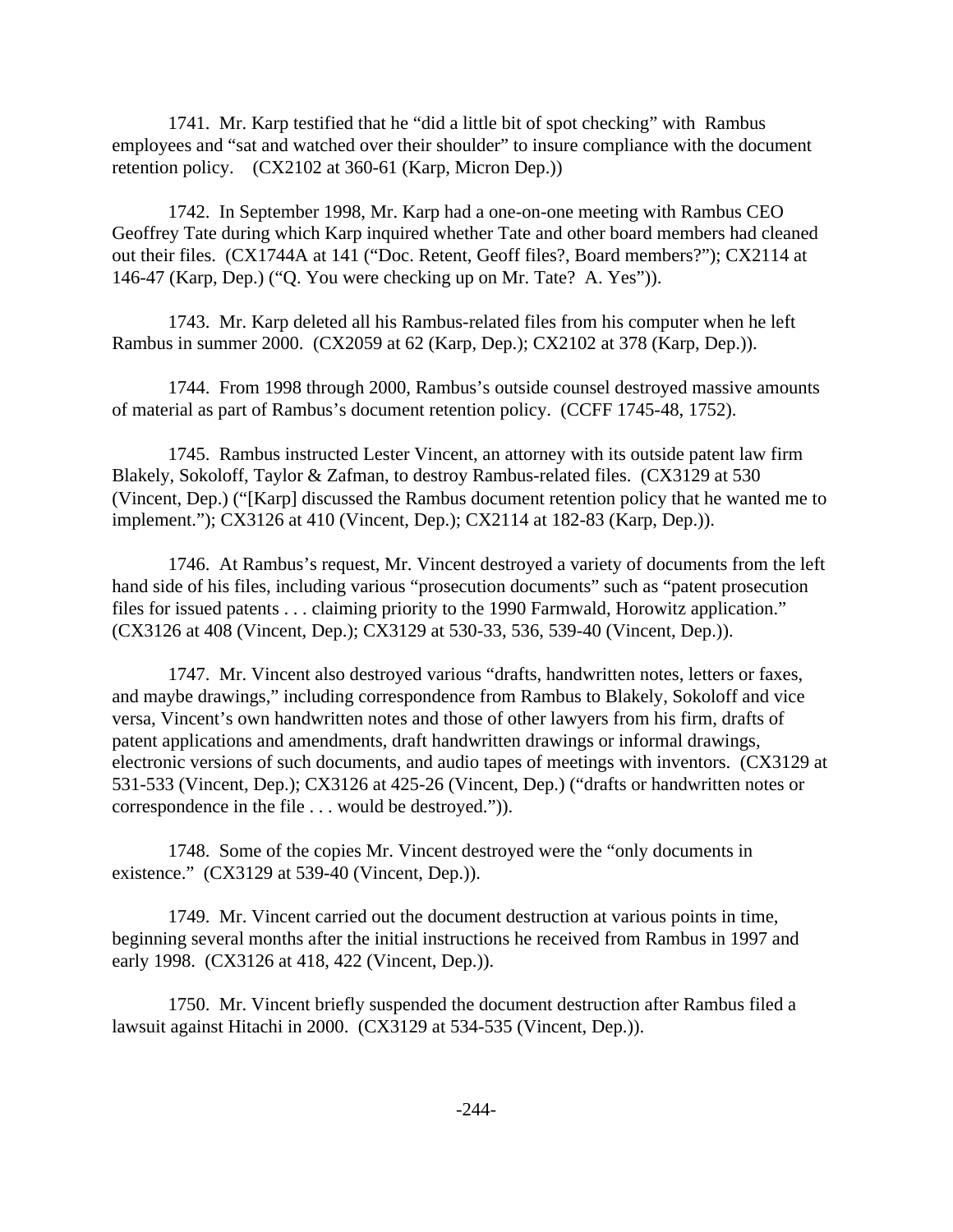1751. Rambus President David Mooring and Mr. Karp did not recall any changes to the Rambus document retention policy once the Hitachi litigation commenced. (CX2112 at 290-92 (Mooring, Dep.); CX2114 at 163 (Karp, Dep.)).

1752. After the hiatus in document destruction during the pendency of the Hitachi litigation, Vincent's law firm recommenced destroying documents. (CX3129 at 535 (Vincent, Dep.)). This wave of document destruction continued at least until Rambus filed the Infineon suit in August 2000. (CX3126 at 424 (Vincent, Dep.)); CX1329 at 542 (Vincent, Dep.)).

1753. CX0711 is a 199-page collection of emails authored by Richard Crisp that were preserved on Rambus's main server when Crisp transferred the messages from one laptop computer to another via the server. (Crisp, Tr. 3587-91). Crisp later deleted many of his emails, but "forgot about the directory." (Crisp, Tr. 3589-3591). Still, not all of Crisp's e-mails survived. (Crisp, Tr. 3572-73 ("unfortunately, not all of those files could go over the network because of funny characters in the names")).

1754. Rambus's principal JEDEC representative, Richard Crisp, later joked about DDR SDRAM-related documents "fall[ing] victim to the document retention policy." (CX1079 at 1 (Crisp October 1999 email: "I'm looking for a copy (paper or electronic) of one of the original DDR datasheets from the 1996/1997 timeframe. Hopefully someone here has one that hasn't fallen victim to the document retention policy :-)"); Crisp, Tr. 3431).

1755. Rambus knew or should have known from its participation in JEDEC that litigation over the enforcement of its patents was reasonably foreseeable. (February 26, 2003 Order on Complaint Counsel's Motions for Default Judgment and for Oral Argument at 9; CX3051 at 1-26 (in December 1995, Rambus's attorneys received a fax of the FTC's proposed consent agreement in Dell, a case regarding anticompetitive unilateral conduct occurring within the context of a standards setting organization); Rambus Answer at 34, ¶ 81 (Rambus attorneys discussed the Commission's proposed consent order in Dell and "in January 1996 one or more attorneys for Rambus advised Rambus that it should no longer participate in any standards bodies")).

1756. Rambus, at the time it implemented its document retention policy, clearly contemplated that it might be bringing patent infringement suits if its efforts to persuade semiconductor manufacturers to license its JEDEC-related patents were not successful. (February 26, 2003 Order Granting Complaint Counsel's Motion for Collateral Estoppel at 5; CX0613 at 2 (Mr. Karp attended a Rambus Board meeting in March 1998 to "update[] the Directors on the Company's strategic licensing and litigation strategy"); CX2109 at 163-164 (Davidow, Dep.); CX1804 at 23 (Rambus's privilege log withholds a March 1998 memorandum entitled "Rambus Strategic Patent Litigation" and describes two additional documents from the same time period as "Confidential attorney-client communications regarding legal strategy and reflecting work in anticipation of litigation."); CX2102 at 419 (Karp, Dep.); CX1032 at 1 (in May 1998, Rambus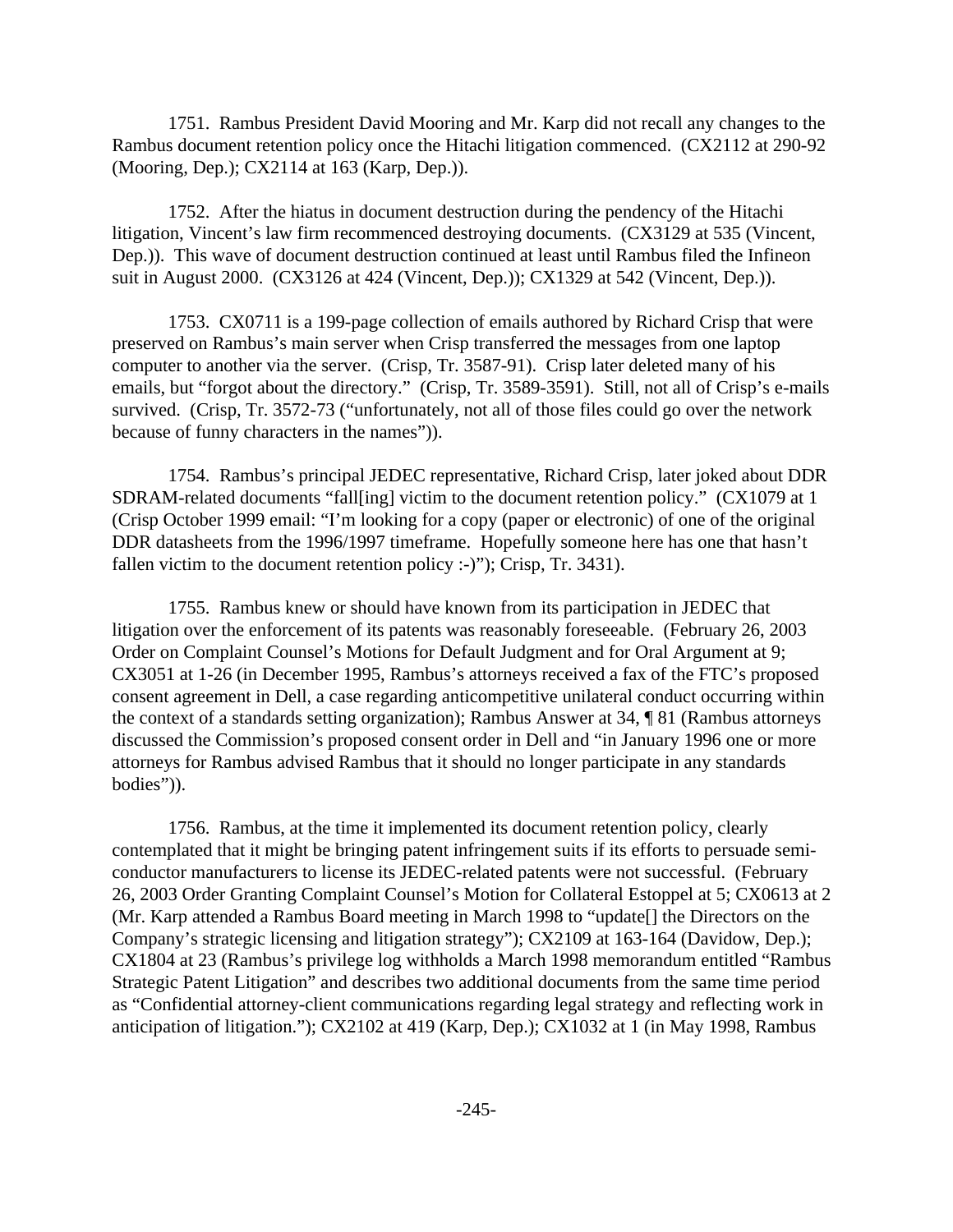executive Allen Roberts commented on the "fun times if/when we enforce our IP on DDR."); CX1778 at 16 (Rambus 1998 Annual Report: "Litigation may be necessary in the future to enforce the Company's patents and other intellectual property rights")).

1757. Rambus's document destruction was done in anticipation of litigation. (February 26, 2003 Order Granting Complaint Counsel's Motion for Collateral Estoppel at 5; CCFF 1756).

1758. When Rambus instituted its document retention policy in 1998, it did so, in part, for the purpose of getting rid of documents that might be harmful in litigation. (February 26, 2003 Order Granting Complaint Counsel's Motion for Collateral Estoppel at 5; CCFF 1718, 1732-33).

1759. Paragraphs 1759-1799 are unused.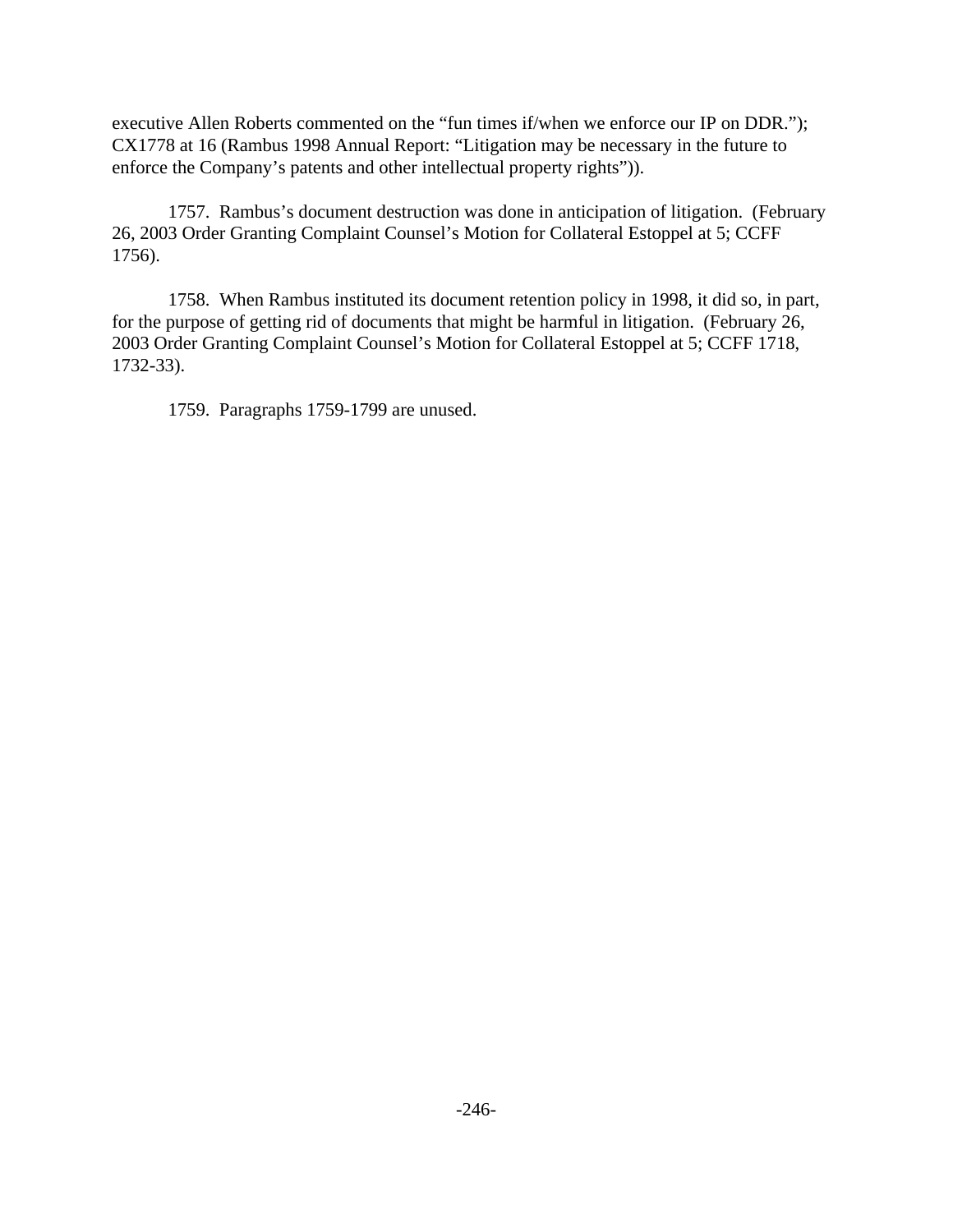### **IX. High Royalty Rates, High Manufacturing Costs and Technical Problems Led to the Decline of the Rambus RDRAM Architecture.**

## **A. DRAM Manufacturers Designed and Prepared to Manufacture Several Memory Architectures, Including RDRAM.**

1800. Throughout the 1996-1999 timeframe, most DRAM manufacturers supported three future generation architectures: Direct RDRAM, SyncLink, and DDR SDRAM. (CX3110 at 1 ("RDRAM is just one product in our diverse DRAM family"); CX2716 at 1 ("At Micron, we will promote all three future memory technologies – DDR, SLDRAM, and DRDRAM"); CCFF 1575, 1802-11, 2509).

1801. The DRAM industry was developing different memory architectures for different market segments. Companies planned to use RDRAM as main memory in mid-range and high end personal computers; DDR as main memory in servers and for graphic applications; and SyncLink as the possible next generation main memory in PC's. (CX2718 at 45; Lee, Tr. 6727- 28; CX2297 at 3, 81; Tabrizi, Tr. 9149-9151, 9155-56).

1802. After Intel announced its support for Rambus in late 1996, Hyundai devoted many resources to developing RDRAM and had a "minimum of 50 engineers working on Rambus project[s]." (Tabrizi, Tr. 9136-37 ("Rambus was a fully multilevel project within [Hyundai]. We had at least two or three project and engineering team[s] working on various Rambus project[s]")).

1803. Hyundai decided to develop the 128Mb RDRAM product with the most advanced Hyundai technology. (CX2314A at 3 ("Direct RDRAM . . . Development without delay (0.18um Technology)"); Tabrizi, Tr. 9180-83 (".18 micron technology at the time of '98 was our most advanced technology")).

1804. Hyundai hoped to become a leading producer of RDRAM and assigned its best engineers to the next generation Rambus project. (RX1487 at 6; Tabrizi, Tr. 9114-15 (Hyundai "wanted to be one of the leaders in Rambus" so it assigned its "best engineers to develop the next-generation Rambus project.")).

1805. After Hyundai and Lucky Goldstar merged in 1998, Hyundai planned to develop LG's more advanced RDRAM product. (Tabrizi, Tr. 9112-13; RX1487 at 6). Hyundai moved the best engineers from both companies to one location to facilitate work on its RDRAM device. (RX1487 at 6 ("Tabrizi July 1999 email: put "both companies best engineers to work on 256/288M RDRAM design by using next generation process"); Tabrizi, Tr. 9114-15 ("We wanted to put our best engineers together in one place")).

1806. Hyundai prepared to deliver RDRAM to customers based on customer needs.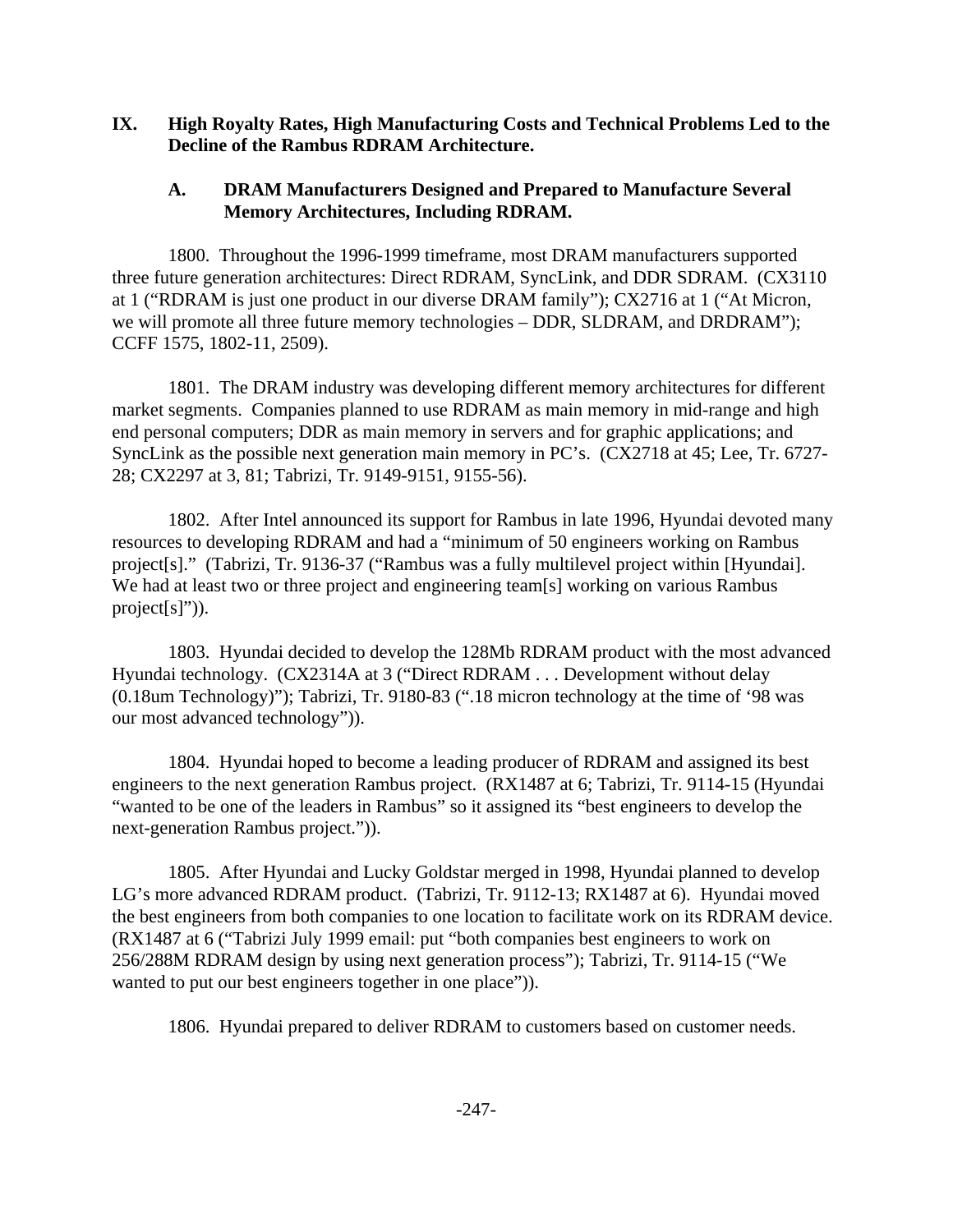(CX2303 at 7; Tabrizi, Tr. 9164-66 ("We were trying to align our road map with Dell['s] requirement in terms of Rambus")).

1807. Compaq planned to transition to RDRAM because of Intel's roadmap. (Gross, Tr. 2318). Compaq also planned to introduce RDRAM throughout its product line. (Gross 2326-27).

1808. After Micron signed a license for Direct RDRAM in 1997, Micron devoted many resources to developing RDRAM. (Appleton, Tr. 6354-6357) ("We started to do all those things you would do when you're developing a product"). Micron formed a large design team to work on RDRAM and offered the team cash incentives to meet certain milestones. (Appleton, Tr. 6355-56). Micron also purchased new testing equipment for RDRAM. (Appleton, Tr. 6357).

1809. In 1998 and 1999, Micron included RDRAM on its DRAM product road map. (CX2718 at 26; Lee, Tr. 6722-23; CX2742 at 8-11). In September 1999, Micron's packaging for RDRAM was nearly complete. (CX2747 at 66 ("RDRAM Product Status . . . Packaging . . .16-chip RIMM layout is nearly complete for FBGA package")).

1810. In the 1999 timeframe, Micron moved to a higher density RDRAM part based on customer feedback and a "general migration of customers to higher density systems." (Lee, Tr. 6744-46; CX2735 at 29 ("Decided not to develop the 64Mb/72Mb • Density did not meet customer requirements")). The higher density parts also had "manufacturing cost advantages." (Lee, Tr. 6745-47; CX2735 at 30 ("Lower relative cost" per bit)).

1811. In April 1999, Micron completed its higher density 144Mb Rambus design and "taped out" the part, meaning Micron "sen[t] it off for fabrication." (CX2735 at 24; CX2735 at 29; Lee 6744-45). Micron expected to release its 144Mb samples in June 1999. (CX2735 at 31).

1812. In June 1999, Micron issued a press release announcing its first shipment of RDRAM samples to Intel. (RX1464 at 1).

1813. In 1999, Micron promoted RDRAM through product presentations and advertisements. (Appleton, Tr. 6357; CX3110 at 1 (1999 Advertisement: "With its revolutionary new architecture, RDRAM can help your design take flight. And Micron can show you how . . . We produce RDRAM and back it up with a team of experts")).

### **B. The DRAM Industry Was Dissatisfied with Rambus RDRAM Royalty Rates**.

1814. Even though DRAM manufacturers were gearing up to produce RDRAM, the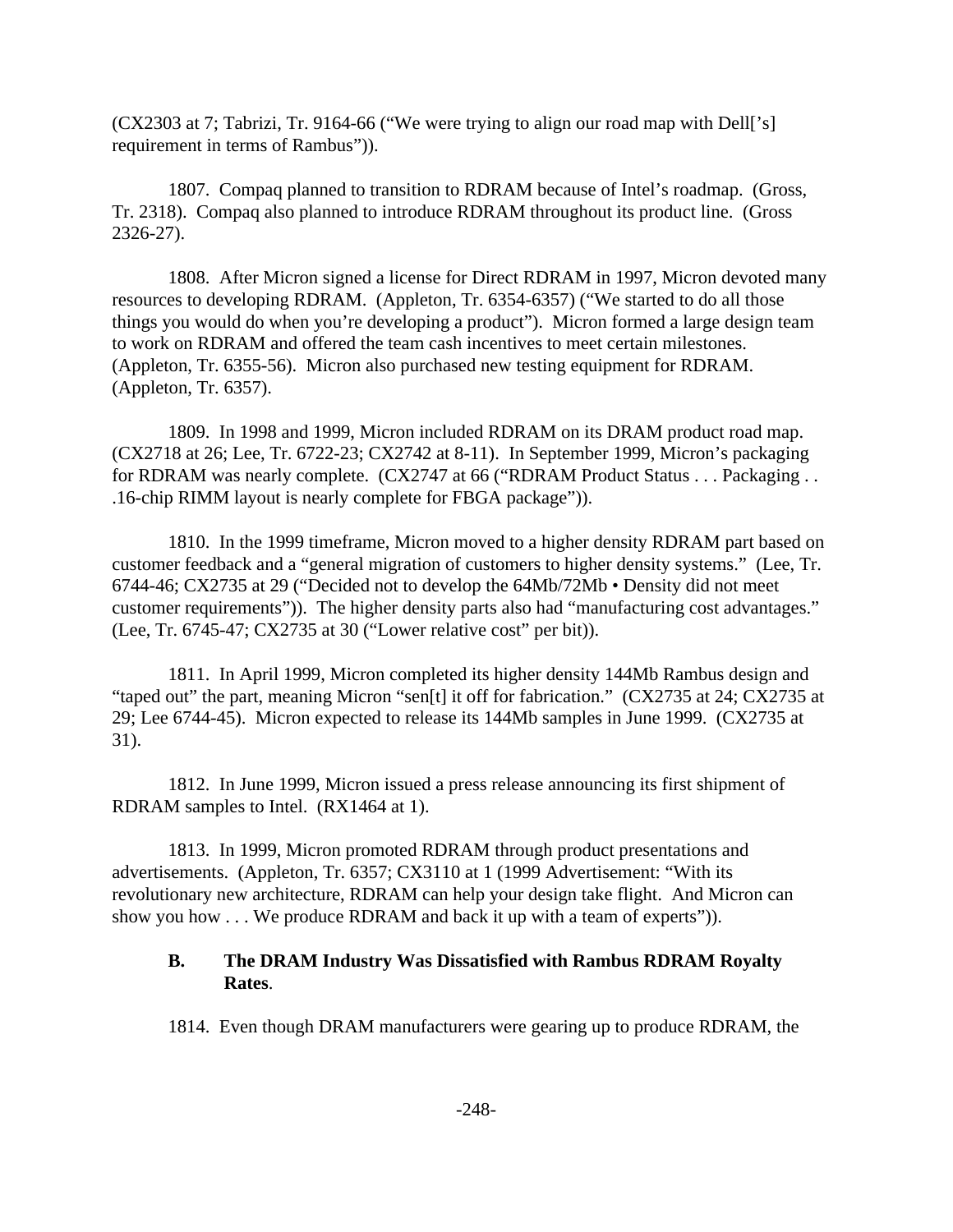DRAM industry remained concerned about Rambus's royalty rates. (CCFF 1802-11, 1816-22).

1815. In the mid-1990's, Rambus acknowledged that high royalty rates could "scare" customers away. (CX0711 at 35 (Crisp email: "our proposition should be attractive there if we do not scare them away with extremely high license/royalty terms"); CX0711 at 13 (Crisp March 1994 email noting Terry Walther's statement that Micron did not like "license type business"); CX0711 at 61 (March 1995 Crisp email: "Farhad [Tabrizi of Hynix] says their #1 issue with the Rambus business proposal is the royalty rate.")).

1816. In December 1996, Rambus offered to license RDRAM to Micron for a 2% royalty rate. (Appleton, Tr. 6337-38; RX0828 at 1). Micron considered Rambus's proposed RDRAM royalty rate "high" because Rambus's technology "was just a very small piece of what was required in total to produce" a DRAM. (Appleton, Tr. 6338).

1817. Micron considered Rambus's royalty rates high because it had never paid a royalty to a company specifically relating to patents covering a memory interface technology. (Appleton, Tr. 6339; Lee, Tr. 7047-48 ("the kind of royalty rate that was being requested there, the 2 percent, was larger than anything we'd ever heard of for an interface technology and certainly the largest thing we ever heard of for some sort of fee we'd have to pay to produce main memory.")).

1818. In December 1996, IBM expressed concern to Rambus about its royalty rate on RDRAM. (CX0913 at 1 (Mooring December 1996 email: "Steve, Jeff, and I met with more than a dozen IBM apps . . . They have all TI's IP concerns, but worse . . . . they are seriously considering Rambus. But the IP thing is a real dilemma.")).

1819. Siemens considered Rambus's proposed royalty rates of 1-2% unacceptable. (RX0855 at 1 (meeting minutes from January 1997 SyncLink meeting: "Siemens was eloquent. No future RB [Rambus] road map. . . . 0.1% royalty ok, 1-2% ridiculous. RB not acceptable"); Tabrizi, Tr. 9050-51; Lee, Tr. 7045-46 (Siemens's representative "was describing at that meeting that for the Rambus interface technology had the royalty been on the order of .1 percent [Siemens] wouldn't have had a problem with it and he thought the 1 to 2 percent royalty rate was ridiculous")).

1820. Richard Heye, Vice President of Advanced Micro Devices, (Heye, Tr. 3918, *in camera*).

1821. Compaq's server group stated that they would "not use Rambus because of the royalty for the chip set." (CX1030 at 2).

1822. Throughout 1997 and 1998, Samsung expressed concern about Rambus's royalty rates. (CX0983 at 1 (Tate December 1997 email); CX2109 at 160 (Davidow, Dep.) ("we were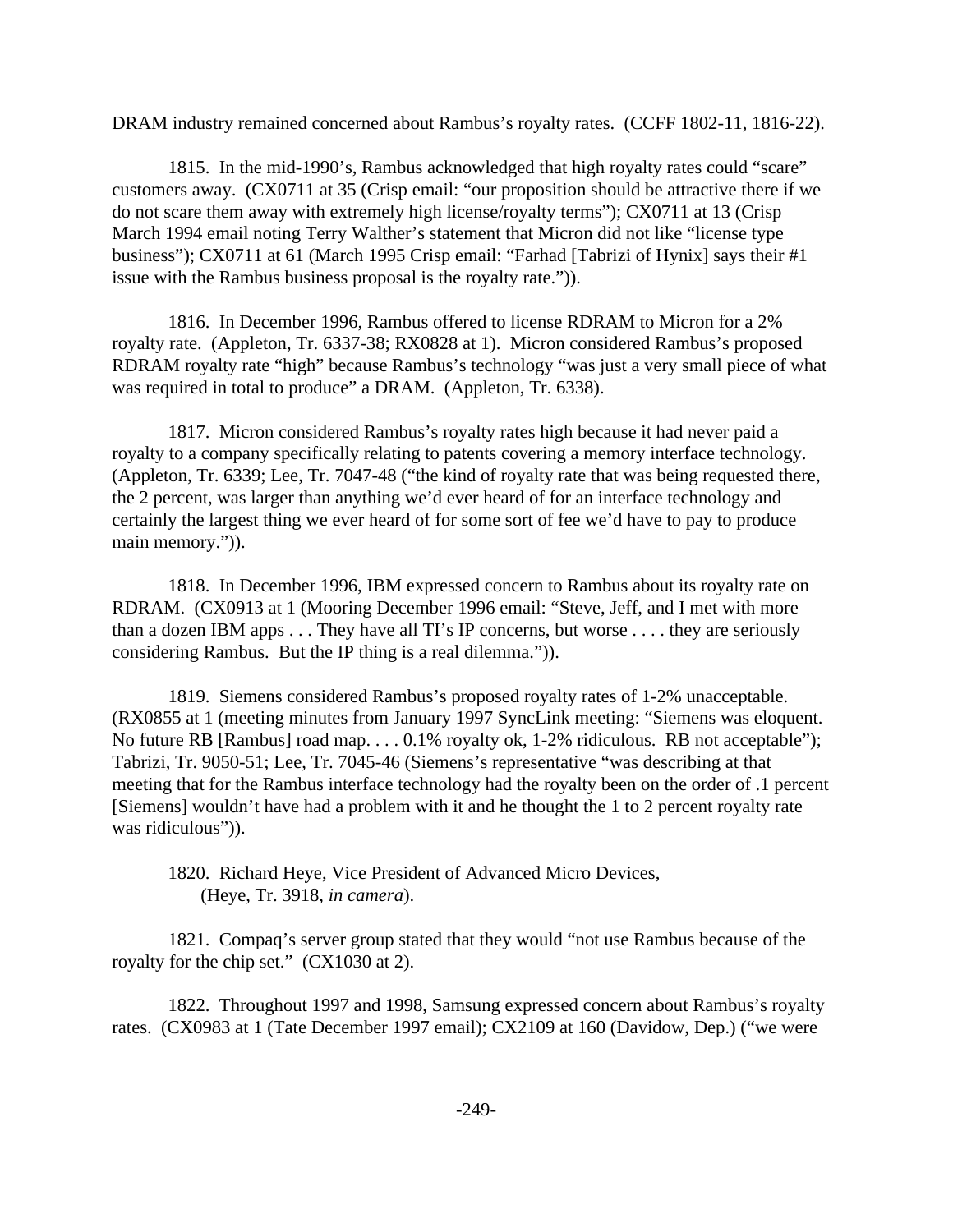always going back and forth with Samsung, we were always going back and forth with Intel about issues like this . . . this was the type of issue that Samsung always kept raising about royalty rates")).

1823. When Samsung asked Rambus to lower its royalty rates in January 1998, Rambus CEO Geoffrey Tate replied, "we'd never lower the 1% long term royalty, period." (CX0992 at 2). When Samsung repeated its request one year later, Rambus stated that "going below 1% would be very hard." (CX1059 at 2 (Tate December 1998 email: Samsung's "mentality is now that they are ramping volume they should get royalty breaks below 1% (suggested 0.5%) [and] that 2% is too steep for initial production (want  $1\%$ )... we told them ... that going below 1% would be very hard . . . but i said on the 2% we had flexibility")).

1824. In November 1998, Rambus CEO Geoffrey Tate shared with Rambus executives a strategy to increase Rambus's long-term RDRAM royalty rates. (CX1057 at 1 (Tate November 1998 email: only 3 dram companies are at 1% long term - samsung we can move up at 512Mbit . . . nec/toshiba we could negotiate up as part of an infringing dram license negotiation. so maybe we should be thinking of '1.5%' as the long term royalty rate minimum for the major dram partners. [I]f we get samsung/nec/toshiba up to 1.5% over time; LG semicon/hyundai/hitachi are already at 1.5% 1.t; so then we'd have all the biggies at the same royalty rate (and higher than  $1\%$ !)")).

# **C. Intel Was Concerned about Rambus RDRAM Royalty Rates.**

1825. Intel, as a manufacturer of chipsets, has an inherent interest in ensuring that interface technology that it is supporting – such as RDRAM – be as widely adopted by makers of complimentary products as possible. Intel wanted to keep the cost of RDRAM low so that DRAM vendors would be motivated to build RDRAM. (MacWillaims, Tr. 4849-50 (if the DRAM vendors "couldn't sell the new technology at a cost pretty close to the old technology once it got in volume, we couldn't see how the market would transition.")).

1826. Because the DRAM industry was concerned about Rambus's high DRAM-related royalty rates, Intel conditioned its support of RDRAM on low royalty rates. (RX1532 at 2 ("Intel made decision NOT to negotiate a contract for the memory vendors, but did add conditions into the contract to help the industry (limit royalties)").

1827. Intel's contract with Rambus capped the royalty rate Rambus could charge for RDRAM technology at 2%. (CX0938 at 2 (Tate July 1997 email: "RDRAM royalty cap of 2% (per [] our contract with Intel)"); CX2109 at 133 (Davidow, Dep.)).

1828. Intel pressured Rambus to keep its royalty rates low throughout the 1996-1998 time frame. (CX0912 at 2 (Tate November 1996 email: "intel's goal here is to keep rambus from driving up dram royalties"); CX0936 at 1 (Davidow July 1997 email noting that Intel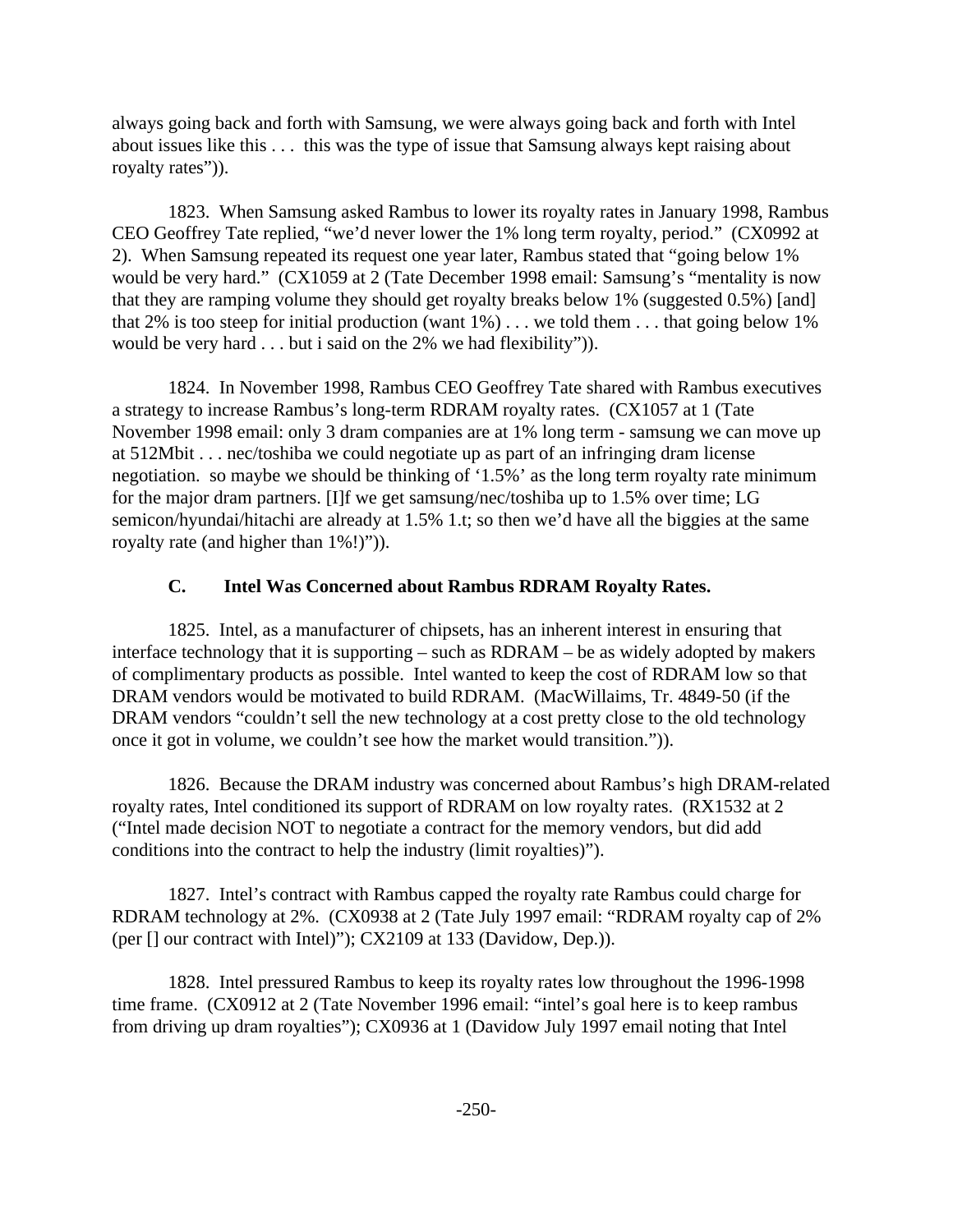"limited the royalties" DRAM makers "have to pay" to Rambus); CX0952 at 2 (Tate September 1997 email reporting on Intel's "NEW REQUEST" that Rambus institute "long term reduction of royalty based on volume going to less than ½% for rdrams"); Farmwald, Tr. 8404).

1829. Despite Intel's efforts to keep Rambus's royalty rates low, DRAM vendors believed Rambus was continuing to insist on higher than expected royalty rates. (MacWilliams, Tr. 4840 (Intel "heard back from several DRAM vendors who were not very happy with Rambus"); MacWilliams, Tr. 4841 (Intel "heard back from DRAM vendors many times that Rambus was taking maximum advantage of their position. They were charging higher royalties for lower volumes."); CX0936 at 1 (Tate July 1997 email noting that "memory manufacturers feel beaten up" by Rambus); RX1532 at 2 ("Intel made the decision NOT to negotiate a contract for the memory vendors . . . In retrospect, this was a mistake . . . RamBus took advantage of the memory vendors")).

1830. In September 1997, Rambus CEO Geoffrey Tate and Rambus Vice President David Mooring met with Intel executives Gerry Parker and Pat Gelsinger. (CX0952 at 1). Intel requested that Rambus, among other things, lower its RDRAM royalties even further to help overcome DRAM maker resistance to producing RDRAM devices. (*Id.* at 2 ("they want us to have license deals that reward time to market, etc (old request) AND have long term reduction of royalty based on volume going to less than ½% for rdrams (at this point i choked/gasped)")). Intel explained that if Rambus did not lower its RDRAM royalties, this could cause DRAM makers "to find alternate solutions to avoid paying rambus a royalty" and could cause Intel "to rearchitect things to be completely different if necessary." (*Id.* at 2).

1831. Mr. Tate and Mr. Mooring responded to Intel by saying that the industry could successfully pursue an alternative to RDRAM only if it could set an industry standard with multiple compatible sources and avoid or prove invalid Rambus's patent. (CX0952 at 2-3). They further stated that all industry proposals they had seen would infringe Rambus patent or patent applications. (*Id.* at 3)

1832. In October 1997, Rambus CEO Geoffrey Tate had a meeting with Pat Gelsinger, the senior Intel executive responsible for the Rambus relationship. The purpose of the meeting was to follow up on Mr. Gelsinger's earlier request that Rambus "lower [] rdram royalties to <0.5%," and his suggestion that if Rambus failed to do so DRAM makers would "insist on developing alternatives" to RDRAM. (CX0961 at 1).

1833. The October 1997 Rambus-Intel meeting focused in part on the extent to which DDR had "GAINED ground" with PC manufacturers and thus was a continuing "threat" to RDRAM. (CX0961 at 2-3). Intel believed that at least one DRAM maker was promoting DDR because of Rambus's royalty rates. (*Id.* at 5 (Rambus CEO Geoffrey Tate's report of the October 1997 Rambus-Intel meeting: "they see ddr being aggressively pushed by samsung BECAUSE of rambus royalties.")).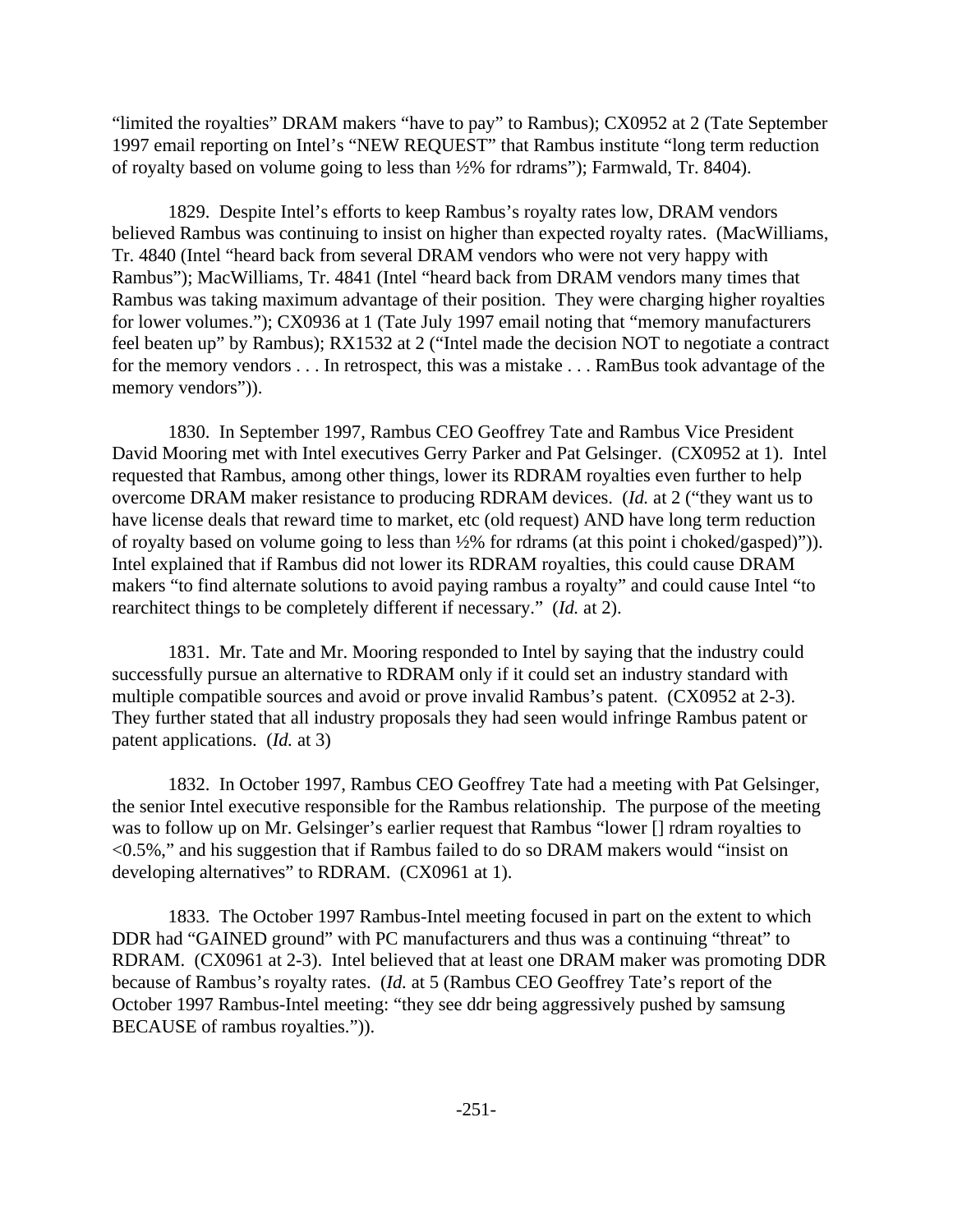1834. During the spring of 1998, Intel was still complaining to Rambus about size of Rambus's RDRAM royalty rates. (Farmwald, Tr. 8404-5).

1835. Intel expected Rambus to do its part to make RDRAM a success by lowering its RDRAM royalties. (CX1007 at 1-2) (Tate March 1998 email: "What Intel wants Rambus to do: Share in risk – offer royalty reduction for DRAM suppliers who are willing to risk starting RDRAM as directed by Intel/Rambus").

1836. Intel believed that one long term problem with RDRAM was Rambus's royaltybased business model. (CX1016 at 3-4) ("big issue is this one. the dram industry doesn't like the rambus business model. . . . [Intel] perceives that rambus business model has been what makes the rdram ramp so hard to manage – royalties – control/rambus using intel as a club").

1837. Rambus had the impression that Intel considered Rambus greedy. (CX1041 at 1- 2) (Karp July 1998 email: "Senior executives at Intel don't like us. They think we're greedy and they're worried we could screw up their whole program. . . . GS Choi is very paranoid about Rambus. He's worried we'll bump the royalties way up (5%) once Direct [RDRAM] becomes the standard.").

#### **D. As DRAM Manufacturers Worked to Develop RDRAM, They Encountered Significant Cost Problems.**

1838. Rambus co-founder Mark Horowitz acknowledged that one obstacle to marketing RDRAM was the belief that "[i]t will never be cheap enough to be competitive." (CX1323 at 15 (presentation by Rambus co-founder Mark Horowitz)).

1839. In 1998, DRAM manufacturers were encountering significant cost issues associated with RDRAM production. (CX2521 at 1-2 (September 1998 letter from Samsung executive Yoon-woo Lee to Intel describing difficulties with its RDRAM program: "I'm concerned about high cost structure of RDRAM over PC-100 even without considering the royalty to Rambus."); CCFF 1840-47, 1853)).

1840. In the 1998 timeframe, DRAM manufactures estimated that RDRAM would be more costly to produce than other DRAMs. (Gross, Tr. 2364-65 ("the cost to manufacture RDRAM were higher than the costs to manufacture the alternative technologies"); CX2108 at 228 (Oh, Dep.) (the cost of producing Direct RDRAM was "much higher" than other types of DRAM); CX2718 at 44; Lee, Tr. 6733 (Micron "projected a 30 percent cost increase for direct RDRAM relative to an SDRAM."); CX2728 at 2 ("RDRAM cost is about 50% higher than SDRAM in 1999, about 30% in 2000); CX2303 at 16; Tabrizi, Tr. 9172-9174 (Based on die, packaging, and testing costs alone, Hyundai estimated that at the initial stage Rambus would cost 18% more to produce than SDRAM.); Tabrizi, Tr. 9172-9174 (In the high volume stage, Hyundai estimated that RDRAM would cost about 13% more to produce than SDRAM)).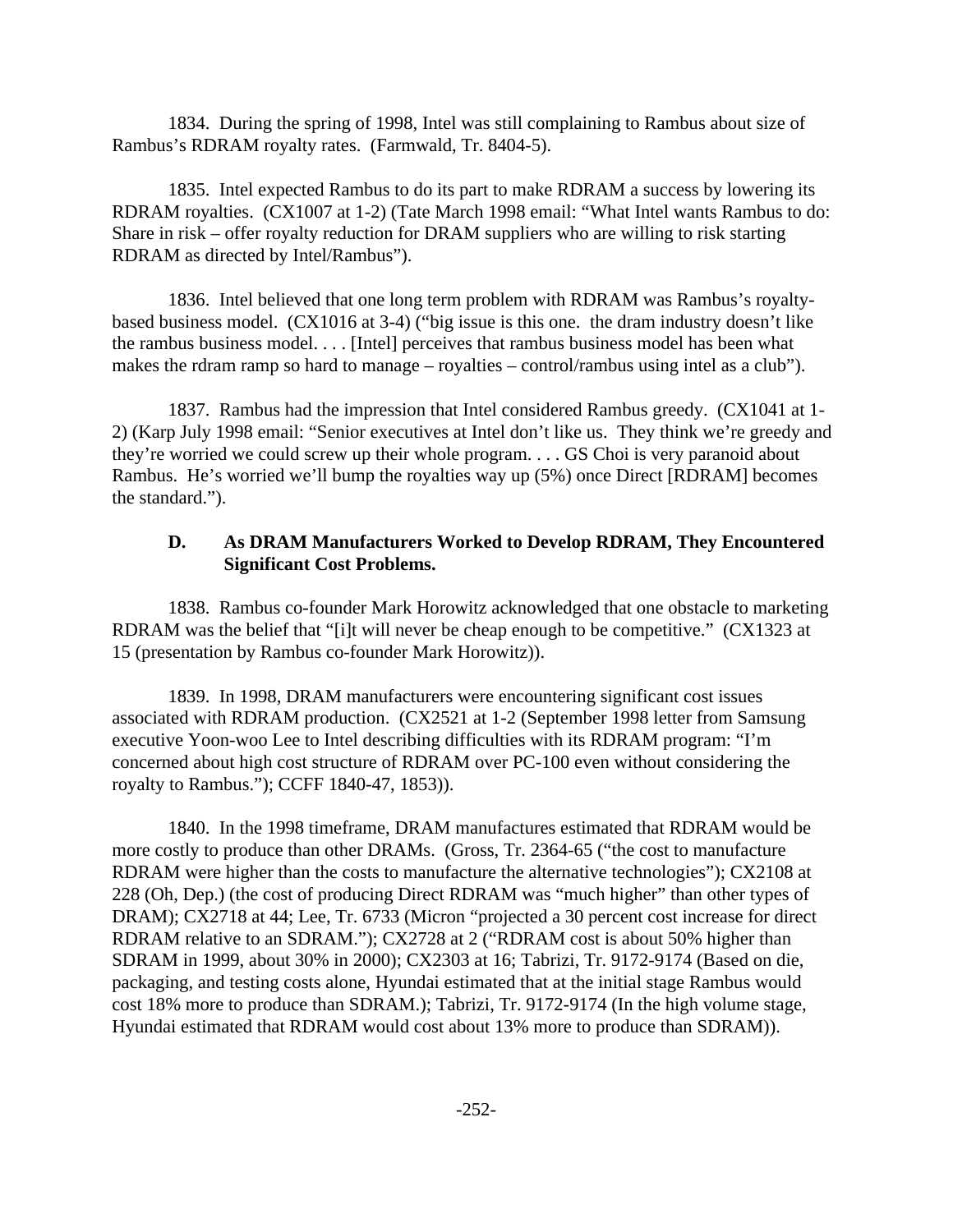1841. Several factors contributed to the high cost of producing RDRAM. (CX2716 at 1 (Lee January 1998 email: "There are several issues that effect the cost curve for DRDRAMs, which include the packaging, handlers, burn-in equipment, die size, licensing, and test. Some of these areas will require the purchase of new manufacturing equipment, and some areas have an inherently higher manufacturing cost."); CX2083 at 132-133).

1842. Most importantly, RDRAM cost more to produce than SDRAM because Rambus's royalty fees drove up the cost. (CX2303 at 16 ("Other Cost Adder - Direct Rambus Royalty); Tabrizi, Tr. 9174 ("Direct Rambus had other costs. We had to pay royalt [ies], so that was [an] additional cost.")).

1843. RDRAM cost more to produce than SDRAM because RDRAM involved a larger die size. (Lee, Tr. 6733-5; Tabrizi, Tr. 9167-68; CX2303 at 15 ("13.5% die Penalty over SDRAM")).

1844. RDRAM cost more to produce than SDRAM because companies had to change their packaging and assembly systems to accommodate Rambus's different type of package. (Lee, Tr. 6733, 6735; Tabrizi, Tr. 9174-75; Peisl, Tr. 4416-17; CX2303 at 16; Gross, Tr. 2363- 64 ("the RDRAM device was what was known as a ball grid array, BGA package, and that was a new package relative to high volume production in the DRAM industry.")).

1845. RDRAM cost more to produce than SDRAM because companies had to invest in expensive new high performance testing equipment. (Lee, Tr. 6733, 6736; Peisl, Tr. 4416-17; Tabrizi, Tr. 9174-75 (Hyundai "had to invest [in] a new tester because Rambus require[d] a high performance tester, and each . . . tester is in multimillion-dollar range"); Gross, Tr. 2362-63 ("The issue with testing was that because [the] RDRAM product was very fast technology, it would have required new and expensive testing equipment")). Manufacturers had to wait nine months to one year to obtain the new testing equipment. (Gross, Tr. 2363 ("describing "long lead time" to purchase testing equipment)).

1846. RDRAM cost more to produce than SDRAM because the RIMMs, memory modules that go with the Rambus memory, were more expensive. (Heye, Tr. 3700-01 ("rim has heat syncs, that's more expensive . . . [also] the layout of the RIMMs, how you physically hook up to Rambus on those RIMMs was extremely expensive")).

1847. In early 1998, the "cost of Rambus was starting to concern memory vendors." (Heye, Tr. 3696-97 ("some of the initial cost projections of Rambus versus DDR were not coming in line to what had initially been expected . . . it was much more expensive than people had thought")). Many memory vendors told Mr. Heye that RDRAM had a higher cost structure per part basis than DDR. (Heye, Tr. 3697).

1848. DRAM suppliers were reluctant to produce RDRAM because there were "issues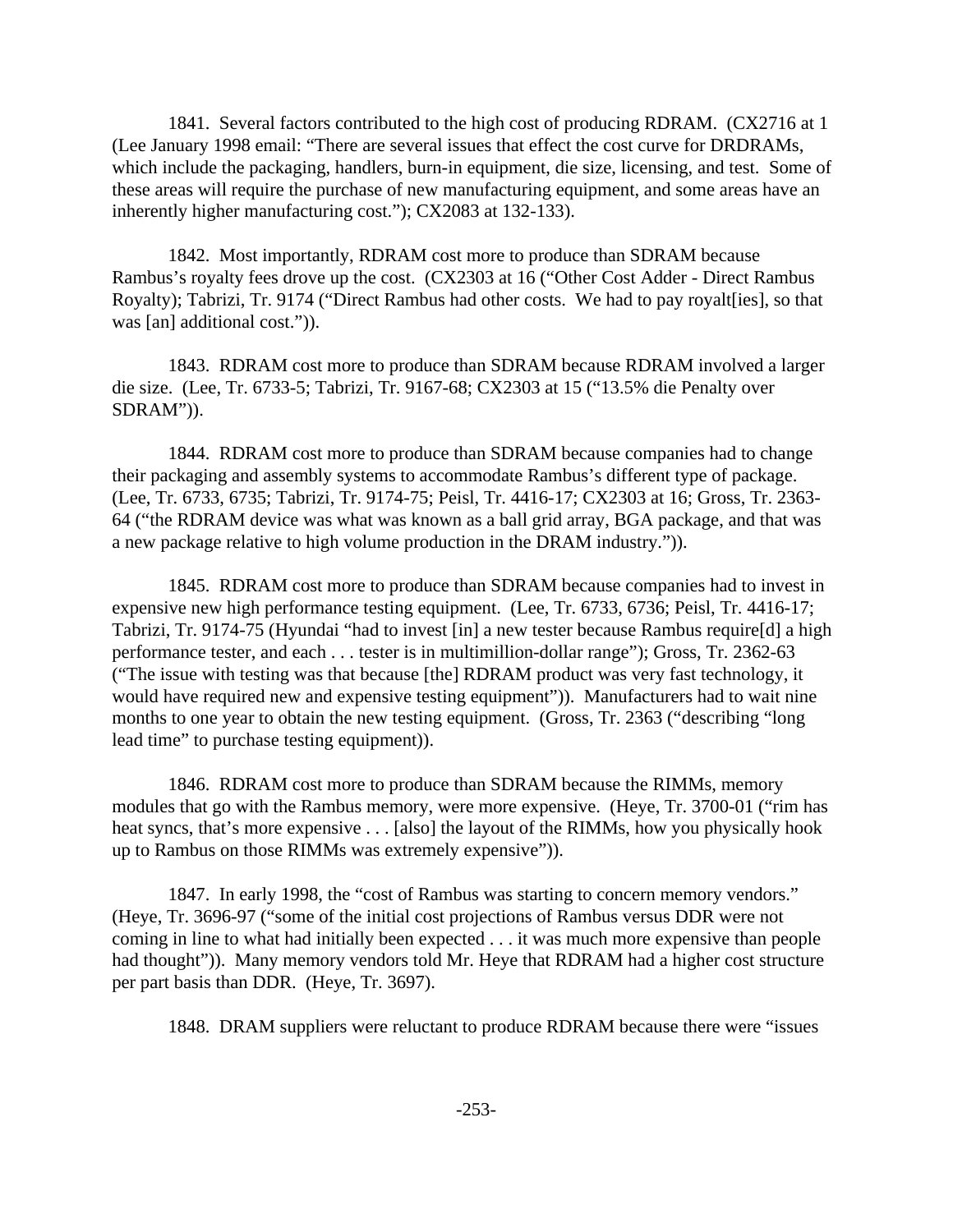with the availability of test equipment and some packaging" and supply materials. (RX1287 at 5 ("Suppliers reluctant on move to RDRAM . . . issues with test, packaging"); Gross, Tr. 2362).

1849. Dell understood that the RDRAM cost premium inhibited the development and production of RDRAM. (CX2180 at 1, 4 (Dell Presentation regarding RDRAM Outlook: "Cost premiums continue to be the main ramp inhibitor . . . Rambus premium over SDRAM are inhibiting ramp . . . No evidence of any significant efforts to reduce Rambus premiums, Dell Customers don't believe cost will ever drop")).

1850. Compaq's customers were price conscious and considered computers with RDRAM too expensive, even though RDRAM had performance advantages. (Gross, Tr. 2293- 94 ("it didn't seem that the customers were willing to pay extra for the benefits of RDRAM")).

1851. Intel was very concerned about the cost of RDRAM. (CX0974 at 1 (Tate December 1997 email discussing Rambus-Intel meeting: "COST – biggest issue"; "rdram price premiums of 20-30%!!"; "die size premium"; "royalty reduction"); CX2109 at 218-19 (Davidow, Dep.) (Intel representatives attended Rambus Board meetings to review what Rambus was doing to reduce costs)).

1852. Intel believed that cost-related issues associated with RDRAM's die size could prevent the industry from accepting RDRAM. (CX0961 at 2) (Tate May 1998 email: "die size is the new BIG concern at pat [Gelsinger's] level – he's concern that our die size premium could price us out of much of the market").

1853. In 1998, Intel was doubtful that the cost of manufacturing RDRAM would ever be comparable to the cost of making SDRAM. (CX2541 at 1; CX2887 at 1 ("Rambus's original commitment of achieving  $\leq$ 5% parity with SDRAM on cost has been grossly missed. Without dramatic efforts by Rambus, this goal will not be met for several years, if ever.")).

1854. Rambus was aware of the cost issues associated with producing RDRAM. (CX1034 at 2 ("lots of discussion about cost/price of direct rambus"); CX0622 at 1-2 (July 1999 Rambus Board Meeting Minutes: "reviewed test issues and cost, packaging costs and an evaluation of RDRAM die area overhead")).

1855. When Sun Microsystem expressed concern to Rambus about cost issues associated with RDRAM, Rambus responded, "once the technology gets to volume, the costs will come down." (Bechtelsheim, Tr. 5823). Sun co-founder Andreas Bechtelsheim believed that Rambus did not "have any understanding of issues such as testing cost" and other problems that "later became significant burdens for their technology." (*Id.*)

1856. In April 1999, the cost issues associated with producing RDRAM remained a problem. (Lee, Tr. 6747-6750; CX2735 at 33 ("Rambus and RIMM Issues Remain, RDRAM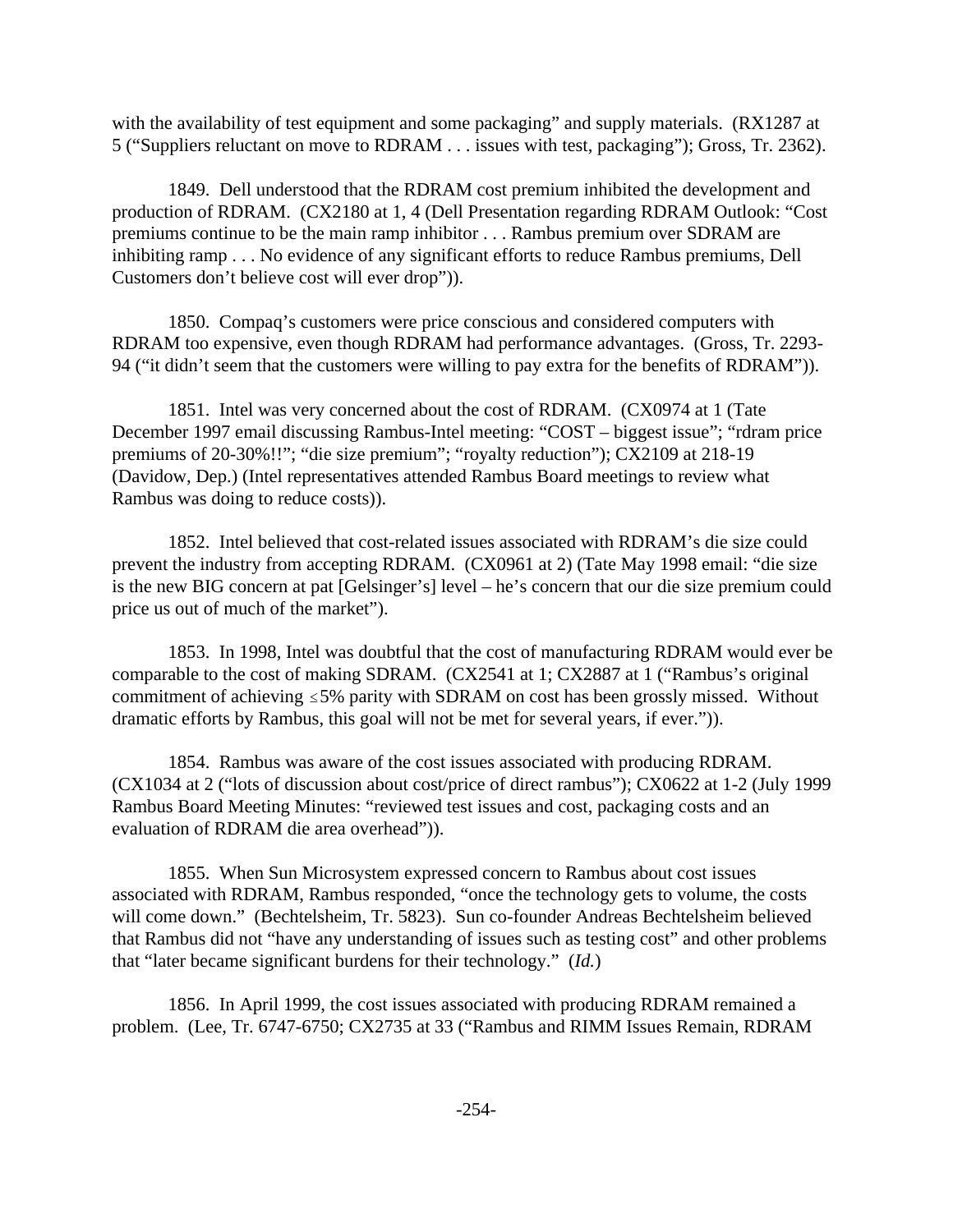die size adder - Will the customer pay for it?, Extra high-speed testing vs. SDRAM, CSP packaging learning curve; Royalty cost"); CX2334 at 27 ("Hyundai Rambus DRAM Strategy, Cons . . . Cost (royalty/test/yield)); Tabrizi, Tr. 9212-13 (one of the disadvantages of the Rambus product was high costs "due to royalty, test, and yield")).

1857. In September 1999, Micron projected that in 2000, RDRAM would cost 40-50% more to produce than SDRAM. (CX2747 at 68; Lee, Tr. 6763-64). Although Micron estimated that the relative cost of manufacturing RDRAM compared to SDRAM would decrease over time, Micron projected that the added cost of producing RDRAM would remain at 30% in second half of 2000. (CX2747 at 68; Lee, Tr. 6763–65).

1858. Micron also projected that RDRAM would always be more costly to produce than SDRAM because of RDRAM's increased die size. (Lee, Tr. 6765-67; CX2747 at 69 ("Die size adder appears to be constant at  $\sim$  25-30% for standard RDRAM")).

1859. Some people in the DRAM industry were concerned that Rambus could fail for technical reasons or because of cost issues. (Lee, Tr. 6931).

1860. One and a half years later, at the Intel Developer Forum in spring 2001, companies were still discussing ways to reduce the cost of RDRAM. (Hampel, Tr. 8712-19; RX1762 at 80 (Toshiba presentation on its RDRAM "Cost Reduction Plan")).

1861. As late as 2001, despite efforts to reduce the costs associated with producing RDRAM, Elpida expected the cost differential between RDRAM and SDRAM to continue into 2003. (RX1762 at 39).

### **E. The DRAM Industry Tried to Resolve the Problems with RDRAM Despite Only Mixed Support from Rambus.**

1862. Despite several "cons" with RDRAM, including cost issues associated with testing and royalty payments, DRAM manufacturers were committed to fixing problems with RDRAM. (CX2334 at 27 (Hyundai made solving remaining problems with RDRAM a "High priority"); CX2108 at 227 (Oh, Dep.) (Hyundai assigned resources to solve design and technical related problems with RDRAM); Lee, Tr. 6747-51; CX2735 at 37-40 (Micron attempted to use better packaging); CX1368 at 1-2; Hampel, Tr. 8708-09 (Micron was working with Rambus to reduce the cost of RDRAM)).

1863. In mid-1997, Intel sought to influence Rambus to establish better relations with DRAM makers. (CX0944 at 1 (Tate August 1997 email noting that he had met with Samsung and that "the main objective of this meeting was to start to address intel's 'dram vendor happiness' issue"); CX0954 at 1-2, *in camera* 

).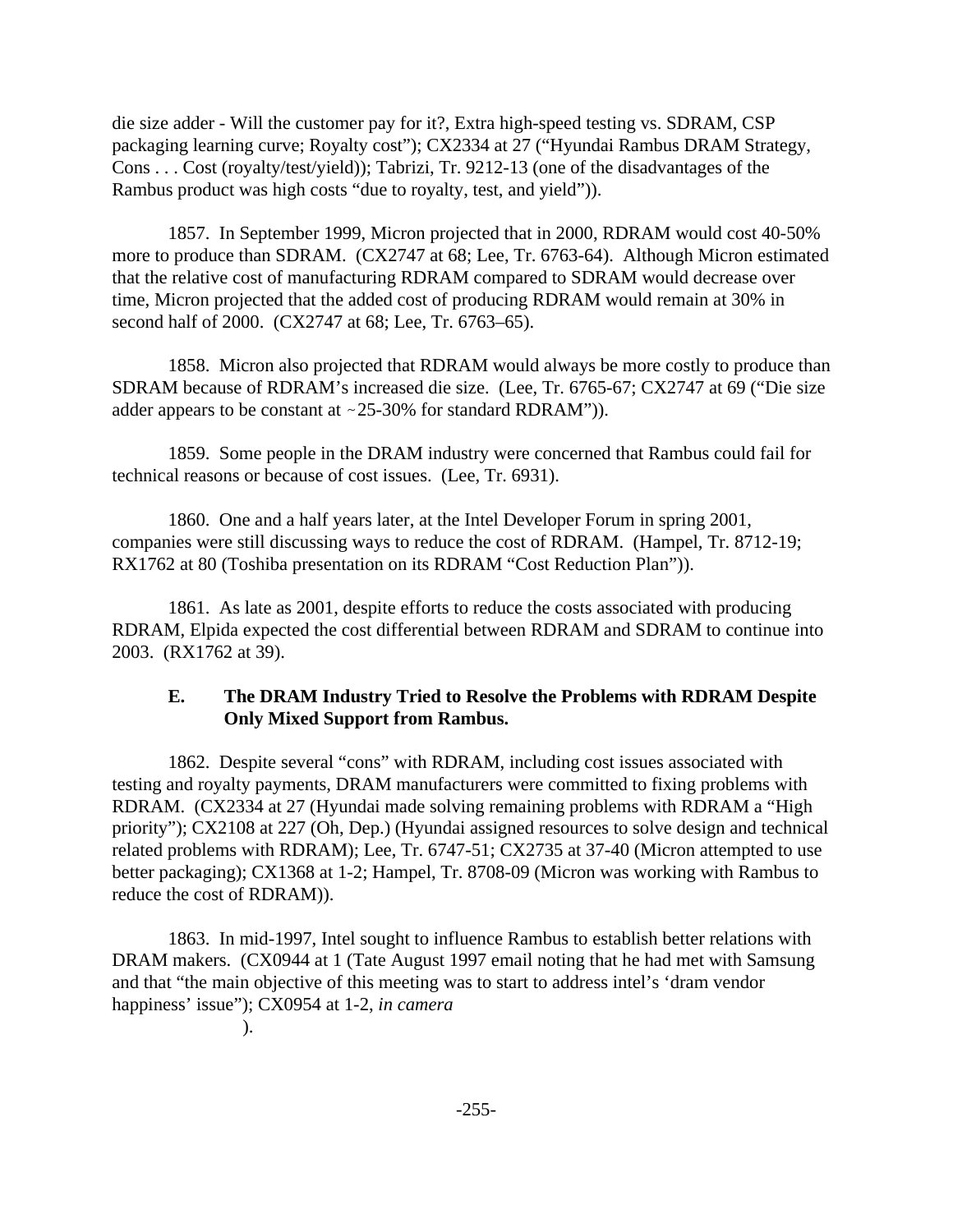1864. Intel and Rambus executives discussed ways to fix Rambus's relationship with the DRAM manufacturers. (MacWillaims, Tr. 4871-72). Rambus "seemed to be sensitive to the fact that they needed to fix" problems with DRAM manufacturers. (MacWilliams, Tr. 4873). However, Intel "didn't see much action in many cases." (*Id.*) What actions Intel did see "didn't do much to fix the issues." (*Id.*)

1865. In 1998, Intel continued its work to make RDRAM a market success by investing in DRAM companies that developed and supplied RDRAM. (CX1006 at 1 (Rambus executive David Mooring reported that Intel "would invest about \$1 billion in . . . several of the top DRAM companies with the funding tied to RDRAM execution."); CX2522 at 2-3 (October 1998 Intel press release: "We will invest \$500 million in Micron to support the development and supply of next generation memory products, specifically Direct RDRAM . . . Key Messages: The investment in Micron is part of Intel's strategy . . . to help drive PC industry growth by accelerating the adoption of Direct RDRAM"); Appleton, Tr. 6375-6378)).

1866. Intel did not succeed in mending the relationship between Rambus and the DRAM manufacturers. (MacWilliams, Tr. 4874 (in "the end, the DRAM vendors were still telling us that there was a problem. [Rambus] somehow [wasn't] able to take the step to get the DRAM vendors to perceive them as a key part of the value added to the industry.")).

#### **F. Rambus and Intel Averted a Major Blow-up in Spring 1998.**

1867. Despite Intel's efforts to make RDRAM a market success, by 1998 the Rambus-Intel relationship was on a rocky road. (CCFF 1865, 1868-70, 1873-75).

1868. In March 1998, Intel sought to obtain "rights to Rambus IP for use in noncompeting areas," and also in "competing areas after Intel introduces the broad range of products." (CX1007 at 2). Intel wanted "to eliminate any chance of IP-related litigation from Rambus." (*Id.*)

1869. On April 14, 1998, Rambus CEO Geoffrey Tate and Chairman William Davidow met with Pat Gelsinger of Intel to discuss Intel's concerns about Rambus. (Farmwald, Tr. 8402; CX1016 at 1; CX2109 at 174-75 (Davidow, Dep.); CX2083 at 127-28, 132 (Davidow, Dep.) (Intel's concern was "whether they could get RDRAMs in a volume and at a price that would enable them to sell their products competitively. And so, I think they were driving home that point to us.")). The basic message of the meeting was that in the intermediate term Intel would continue to support RDRAM, but Intel might support a competing architecture for the next generation. (CX1016 at 1-4 ("Intel says they are basically going to compete with us on next generation.")).

1870. The April 14, 1998 Rambus-Intel meeting caused Rambus executives to consider asserting Rambus's patents against DRAM manufacturers. As Rambus CEO Geoffrey Tate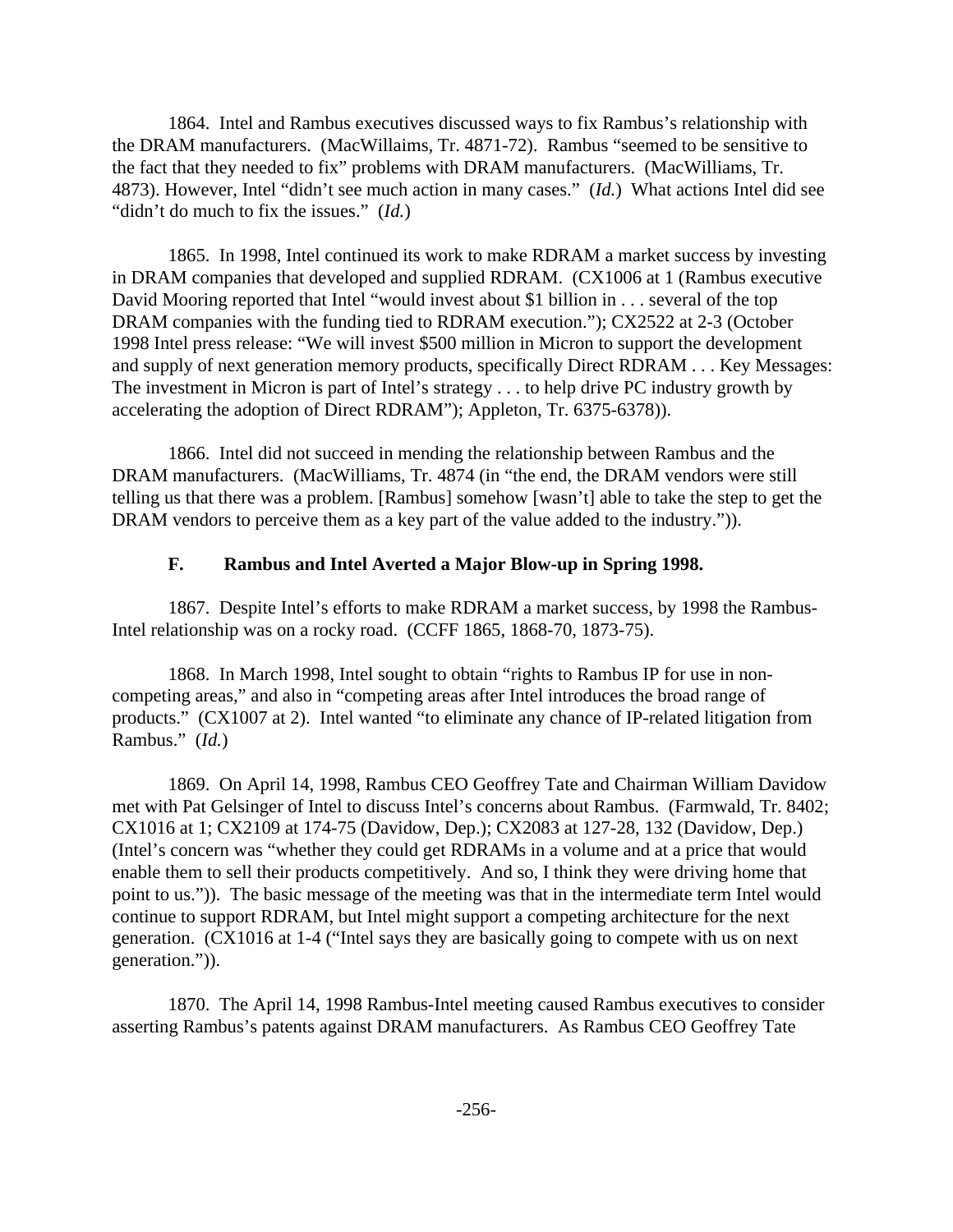wondered, "when will intel tell the dram companies that they are investigating next generation interface without rambus?" (CX1016 at 6; CX2109 at 176-78 (Davidow, Dep.)). Mr. Tate was concerned that a statement from Intel would cause DRAM manufacturers to switch support away from RDRAM for the next generation, which in turn could force Rambus to assert its intellectual property rights against DRAM manufacturers earlier than it wanted to. (*Id.* at 6 ("will the dram companies then not want to work with us (on next generation)? this could force us to play our IP card with the dram companies earlier.")).

1871. Rambus's strategy of "play[ing] the IP card" entailed threatening to sue companies that worked on non-Rambus DRAM devices for the next generation. (Farmwald, Tr. 8405-06 (Q. "do you have an understanding of what Mr. Tate meant here when he refers to the possibility of Rambus having to play its IP card with DRAM companies earlier? . . . [A.] this refers to our telling the DRAM companies that if you work on a new generation with Intel, we will sue you"); CX2109 at 176-77 (Davidow, Dep.) ("Q. What do you understand Mr. Tate to be referring to here when he says, 'This could force us to play our IP card with the DRAM companies earlier'? . . [A.] I would assume that this statement means is that we would inform the DRAM manufacturers that we had intellectual property that read on these technologies.")).

1872. After the April 14, 1998 Rambus-Intel meeting, Tate called for a "\*\* TENTATIVE BOARD MEETING\*\*" and immediately began strategizing about how to address Intel's announcement that it would compete with Rambus. (CX1016 at 1 (Tate April 14, 1998 email: "we'll be doing brainstorming/strategy prep meetings at rambus over the next 2 weeks"); CX2109 at 178-79 (Davidow, Dep.)).

1873. Rambus executives were "angry" about some of the discussions at the April 14, 1998 Rambus-Intel meeting. (Farmwald, Tr. 8406-7 ("I remember being pretty angry about this")).

1874. On April 15, 1998, Rambus co-founder Michael Farmwald responded to Mr. Tate's concerns about Intel's commitment to RDRAM by suggesting that Rambus "shouldn't work with [Intel] and in fact should enforce [Rambus's] patents against the next – a new standard." (Farmwald, Tr. 8406-7; CX1021 at 1 (Farmwald April 1998 email: "[i]f it comes to all-out war" with Intel, Rambus might be "in a position to go after them for royalties," or could produce documents that would make Intel "look extremely bad both to the press, a court, and to the FTC.")).

1875. On April 16, 1998, Rambus Chairman William Davidow responded to Mr. Farmwald's email by urging a more measured approach. (Farmwald, Tr. 8407; CX2109 at 179- 183 (Davidow, Dep.); CX1022 at 1 (Davidow April 1998 email: "I am concerned that Mike [Farmwald] may be right although I would prefer a more measured approach.")). Mr. Davidow suggested that Rambus "try to negotiate something" with Intel. (CX1022 at 2). Mr. Davidow believed that negotiations would gain time, during which Rambus could postpone asserting its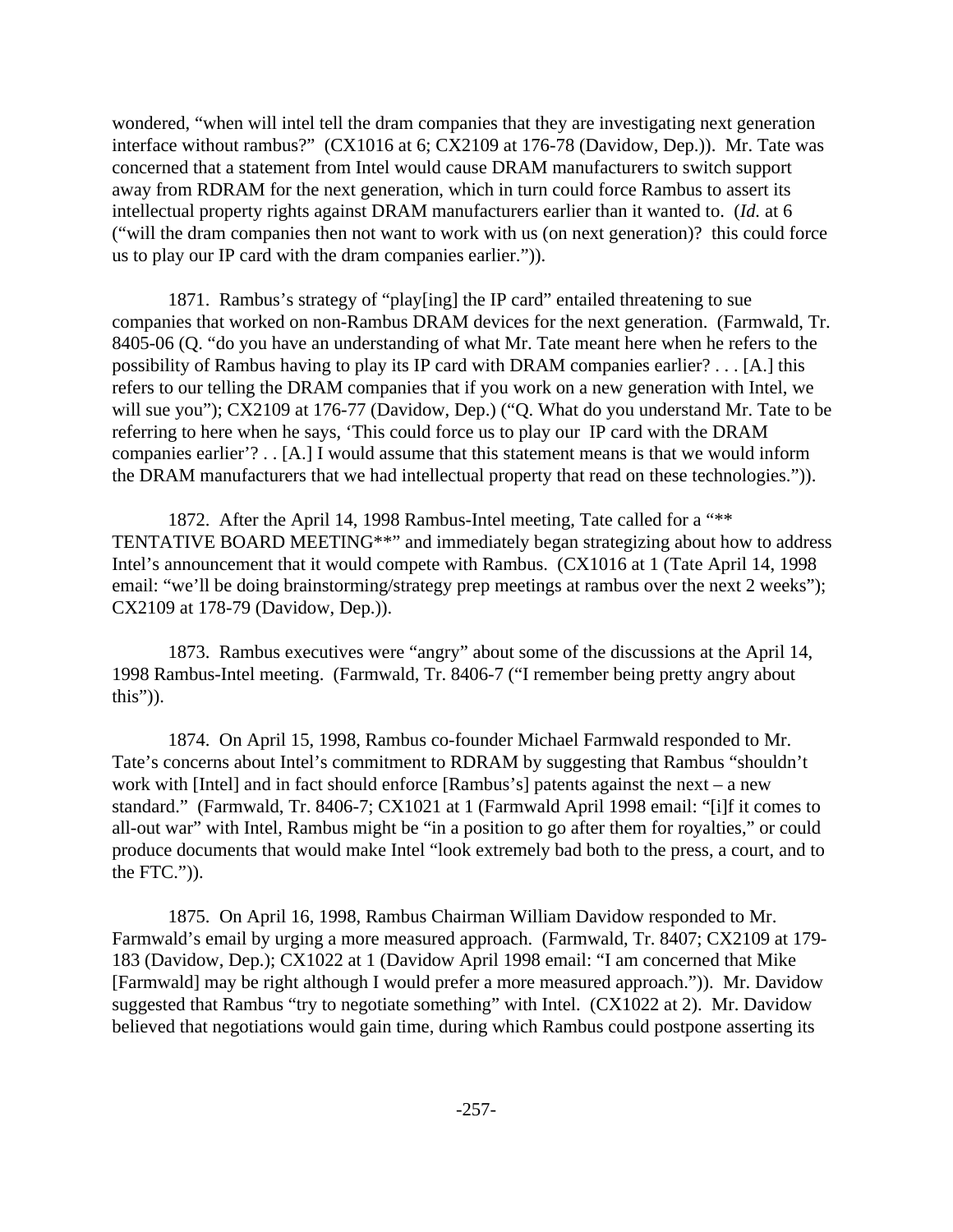intellectual property rights against DRAM manufacturers. (*Id.* ("The advantage of trying to negotiate something with them is that it will take months. In the process we gain time. We will not have to play the intellectual property card with Micron and SDRAMs during this time.")). He noted that if negotiations with Intel did not work, Rambus could still assert its intellectual property rights. (*Id.* ("If things blow up with Intel, then we can begin to pursue the intellectual property issue with these guys. That will get Intel really mad but they will already be really mad."); CX2109 at 183 (Davidow, Dep.)).

1876. Richard Crisp believed that if Rambus's failed to meet Intel's performance standard, then Rambus would lose its "one and only chance for world dominance." (CX0656 at 1).

## **G. Technical Problems and Product Delays Caused RDRAM to "Lose Momentum and Collapse."**

1877. Technical difficulties and the delay of Intel's supporting chipset eventually caused RDRAM to "lose momentum and collapse." (Tabrizi, Tr. 9221 (Hyundai executive Farhad Tabrizi: "the failure of Rambus was exclusively the Rambus difficulty in design and Intel failure to deliver Camino in time. . . . All the technical difficulties they had and the not readiness of the market and Intel chipset caused Rambus to lose momentum and collapse."); CCFF 1878-94)).

1878. The Camino Chipset, also called the Intel 820 Chipset, "was the first chipset that Intel was developing to interface between their processor and direct Rambus." (MacWillaims, Tr. 4853; Tabrizi, Tr. 9166, 9185). The Camino Chipset was intended to interface exclusively with RDRAM. (Tabrizi, Tr. 9185-86).

1879. From 1998 though 2000, "Intel continuously had problem[s] with the Camino Chipset." (Tabrizi, Tr. 9185 (The Camino Chipset "never really materialized in terms of the technology.")).

1880. In the second half of 1998, Intel encountered electrical issues with RDRAM. (RX1532 at 2 (Intel timeline: "2H'98 . . . Electrical side created several issues which were found late in the process"); MacWilliams, Tr. 4852-53 ("we expected these things to have been sorted out way back in the time where we had test chips or even before we had out direct RDRAM").

1881. Technical problems with RDRAM forced Intel to delay the Camino Chipset launch several times. (MacWilliams, Tr. 4852-53; Tabrizi, Tr. 9185 (Intel "canceled their schedule of launch many times. At one time they introduced and then they had to pull back and recall all the boards.")).

1882. In February 1999, Intel had to postpone its June 1999 target launch date until October 1999. (MacWilliams, Tr. 4852-53; CX2338 at 57 ("Feb. '99 . . . Intel 820 chipset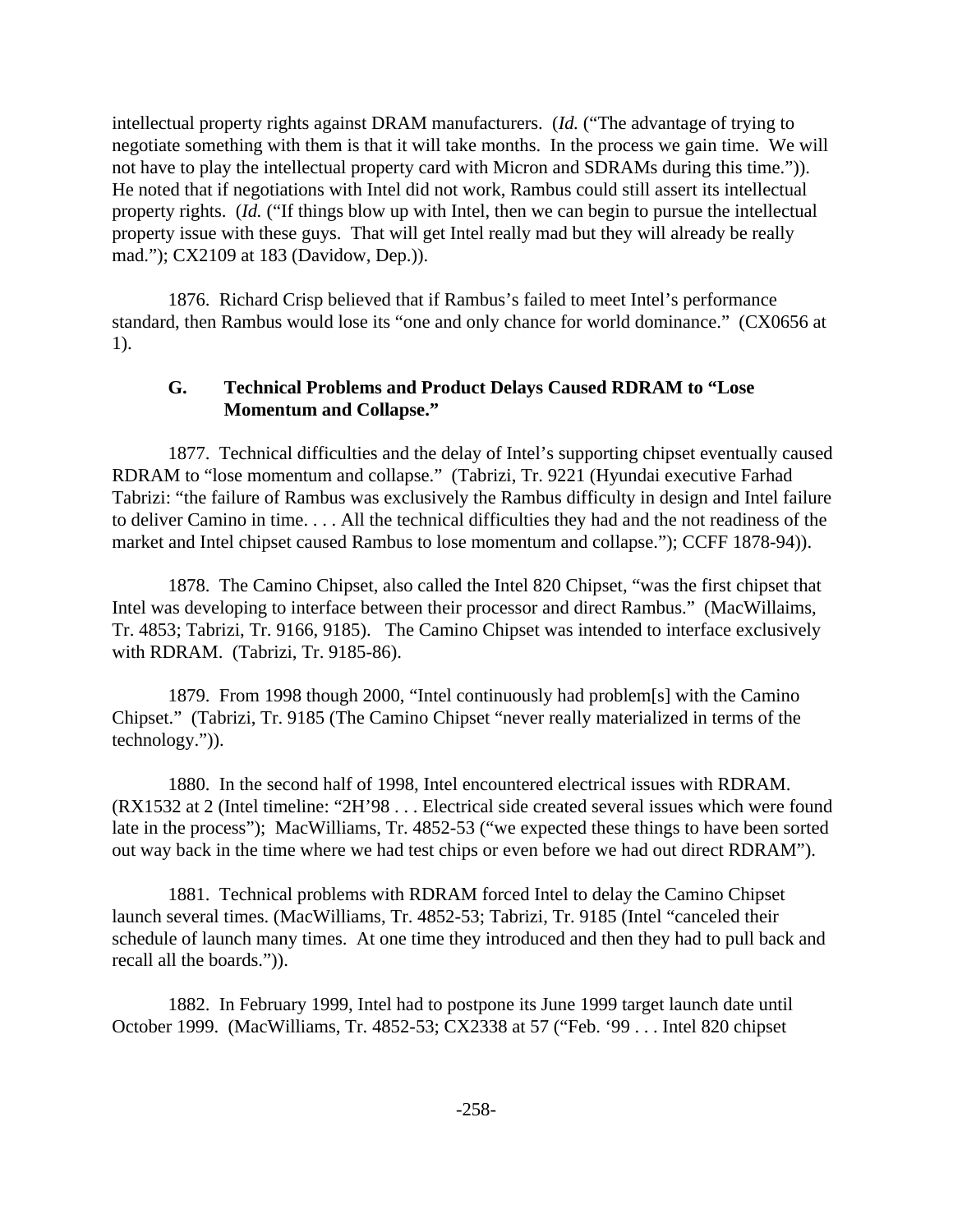launch delayed").

1883. In March 1999, technical problems caused Intel to internally reevaluate its exclusive support of RDRAM and begin investigating alternative DRAMs. (CX2527 at 2 (March 1999 email: "Summary: Most aspects of the Rambus transition have been more difficult than we anticipated. To that end, we believe that a strategy that puts our chipset and value processor line dependent, solely, on Rambus is no longer viable. Furthermore, the SDRAM 133 technology appears to be a relatively low risk approach for the DRAM manufacturers, and at least one chipset company (VIA) is already sampling a part that utilizes this higher speed technology.")).

1884. In April 1999, Intel's microprocessor rival, Advanced Micro Devices, suspended development work on its RDRAM product due to "continuing bad news about RDRAM." (CX2158 at 2 ("(i820 delayed launch, low RDRAM yields)"); Heye, Tr. 3799; 3704-05 (in late summer of fall of 1998 AMD shifted its focus to DDR because Mr. Heye believed "Rambus was going to fail as a commodity part, and that ultimately even Intel would have to go DDR")).

1885. In May 1999, Intel's customers were skeptical that the cost and availability issues with RDRAM could be resolved. (CX2529 at 1 (Intel May 1999 email: "OEMs skeptical that RDRAM issues will be resolved, some are waiting to see progress"); MacWilliams, Tr. 4884)).

1886. In May 1999, Intel considered adding DDR to Intel's server memory roadmap because it was concerned that RDRAM would not "achieve the cost points in time to be competitive for the server products." (MacWilliams, Tr. 4883-84; CX2529 at 1 (Intel May 1999 email: "Is server memory strategy POR competitive, Do we need to add DDR on Intel server memory roadmap")).

1887. Just before the Camino chipset launch in October 1999, Intel encountered another technical problem that caused an additional one month delay. (MacWillaims, Tr. 4852-53; CX2338 at 57; CX2338 at 79 ("Sep. '99: 820 chipset delayed again")).

1888. (CX2501 at 1, *in camera* ( )). 1889. (CX2501 at 1, *in*

*camera* (

)).

1890.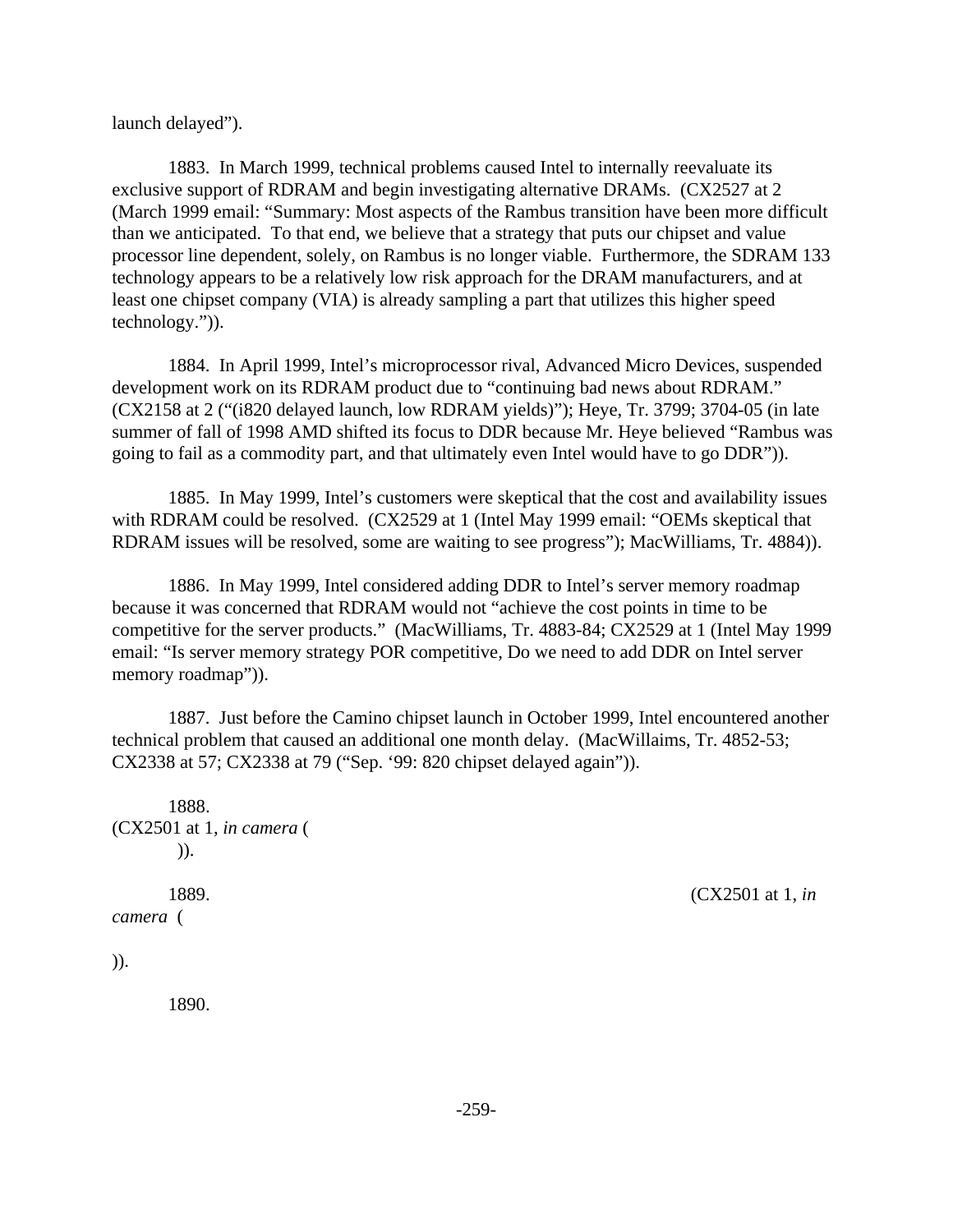(CX0617 at 2, *in camera*).

1891. In 1999, DRAM manufacturers were hesitant to ramp up production of RDRAM because Intel was continuously modifying the Rambus system, which increased the costs of production. (Tabrizi, Tr. 9188-9190; RX1425 at 2 ("some DRAM suppliers . . . said privately that they are reluctant to commit additional funds to the [RDRAM] ramp because of design changes that are still being made to the chip.")). Every time Intel changed the specifications for the Rambus system, DRAM manufacturers had to change the complete mask set at a cost of approximately one million dollars. (Tabrizi, Tr. 9190).

1892. In 1999, customer demand for RDRAM was dwindling due to product delays. (Tabrizi, Tr. 9188 ("the demand for RDRAM was continuously being reduced due to delay and delay"); Appleton, Tr. 6371-72 ("There were quite a few delays in the development of [RDRAM]"); CX2338 at 79 ("820 chipset delayed again"); RX1425 at 1 (Chou April 1999 email, quoting NEC Senior Vice President Shigeki Matsue: "Now that Intel has delayed the mass-market introduction of Direct Rambus, customer demand this year will be much lower than we expected.")).

1893. In May 2000, Intel recalled the Camino motherboards due to a defect. (CX2338 at 79).

1894. In June 2000, Intel had major problems with Timna, another Intel chipset that interfaced with RDRAM, that delayed the Timna product launch. (CX2338 at 79; Tabrizi 9205- 06).

## **H. After Intel Stopped Exclusively Supporting Rambus, RDRAM's Projected Market Share Plummeted.**

1895. In June 1999, Intel publically ceased its exclusive support of RDRAM and announced that the Pentium III chipset would support SDRAM. (Tabrizi, Tr. 9201-03; CX2338 at 57 ("Intel says PC133 SDR w/P-III is possible"); CX1077 at 1 (E. Kinsella, Intel to Back Alternative to Rambus Chips, street.com: "Ending months of speculation, Intel . . . embraced a low-cost alternative to Rambus-based . . . memory chips")). This was the first time Intel indicated that SDRAM could compete with RDRAM as the interface with Pentium III. (Tabrizi, Tr. 9201-03; CX2338 at 57).

1896. In August 1999, Intel confirmed that it would provide support for SDRAM in the Pentium III chipset. (Tabrizi, Tr. 9201-03; CX2338 at 57 ("Intel confirms PC133 will be offered as alternative to D-RDRAM in P-III")).

1897. After Intel announced its support of SDRAM, Rambus's percentage of market penetration dropped because customers could choose between SDRAM and Rambus. (CX2338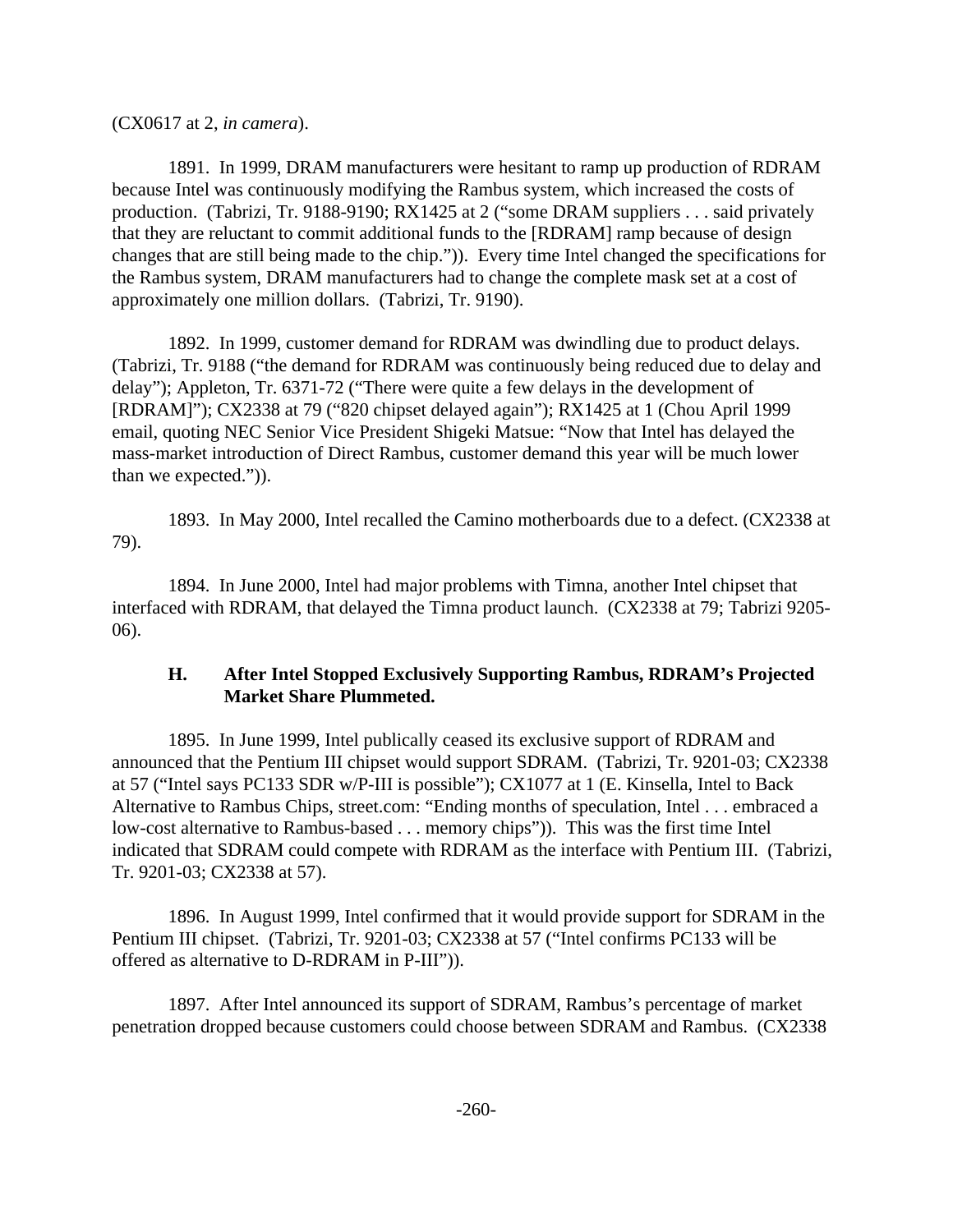at 57 (Hyundai document charting "Rambus's rocky road"); Tabrizi, Tr. 9203 ("at that time Intel confirmed that they're going to use PC133 . . . in P-III as an alternative to Rambus. As a result, the percentage of Rambus dropped again."); Tabrizi, Tr. 9208 ("at the beginning when Intel introduced they're going to use Rambus, the expectation was Rambus will be almost 80 percent of the market. With all the problems that Intel had and when Intel optioned the alternative, the Rambus penetration came down to maybe around 10 percent or lower than that.")).

1898. During 1999 and 2000, Intel revised downward its estimates for the total available market ("TAM") for RDRAM multiple times. (CX2338 at 79 (chart depicting Intel's declining Rambus forecast); Tabrizi, Tr. 9193-97 (Hyundai executive Farhad Tabrizi: "from 1Q99 to 4Q2000, every time Intel came to us, they had to reduce their forecast")).

1899. Intel reduced its forecast for RDRAM due to the "many challenges with Rambus." (CX2338 at 79; Tabrizi, Tr. 9185, 9198 (Hyundai executive Farhad Tabrizi: "at the earliest stages when Rambus signed an Intel development agreement the potential was very high. And then as time goes on and as Intel saw many challenges with Rambus, many technical difficulties with the chipset, then they decided to reduce the potential.")).

1900. In the first quarter of 1999, Intel met with Hyundai and projected that the total available market for RDRAM in the year 2000 would be 600 million pieces. (CX2338 at 79; Tabrizi, Tr. 9194-95).

1901. Intel met with Hyundai again in September 1999 and dropped its year 2000 RDRAM projection to 500 million pieces. (CX2338 at 79; Tabrizi, Tr. 9194-96).

1902. Intel and Hyundai had another meeting in the fourth quarter of 1999 and Intel dropped its year 2000 RDRAM projection to 300 million pieces. (CX2338 at 79; Tabrizi, Tr. 9194-96).

1903. During a Hyundai-Rambus meeting in first quarter 2000, Intel's total available market estimate for RDRAM dropped to 250 million pieces. (CX2338 at 79; Tabrizi, Tr. 9194- 96).

1904. Intel also reduced its estimates for the total available market for RDRAM the second and third quarters of 2000. (CX2338 at 79).

1905. Over the course of 1999 and early 2000, Intel's projections for total RDRAM available market plummeted from 600 million pieces to 250 million pieces. (Tabrizi, Tr. 9194- 96; CX2338 at 79, (600 million forecast in first quarter 1999); CX2338 at 79 (500 million forecast in fall 1999); CX2338 at 79, (300 million forecast in fourth quarter 1999); CX2338 at 79 (250 million forecast in first quarter 2000)).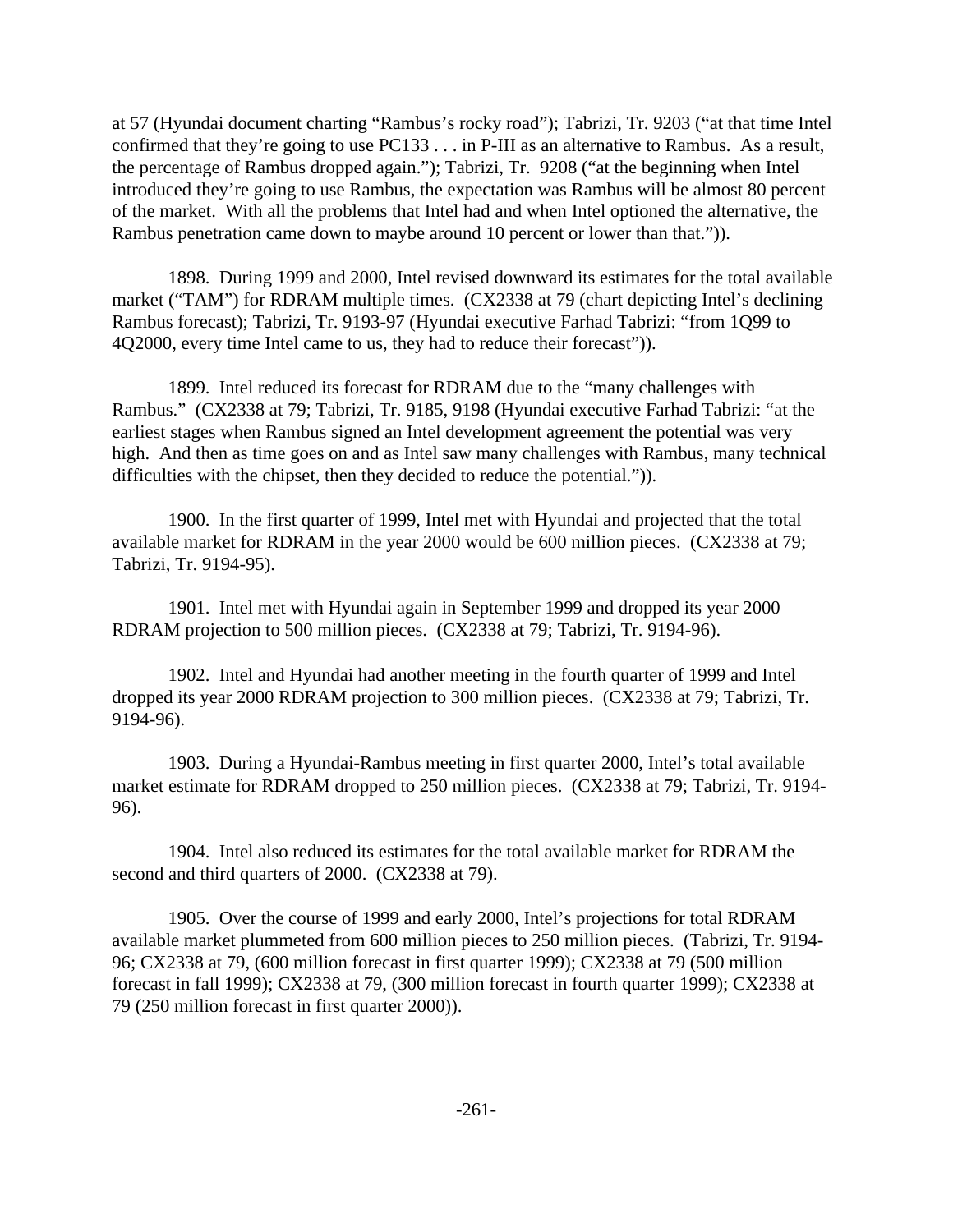1906. Micron never introduced RDRAM into the market for commercial sale because customer demand for RDRAM did not materialize. (Appleton, Tr. 6371-6374). In the early stages of development, Micron's customers, particularly Dell computer, forecast a large consumption of RDRAM. (Appleton, Tr 6372-74). As Micron encountered challenges in the technology and delays, its customers "started to change their forecasts for consumption of RDRAM, and ultimately, it was at such a low level that it just wasn't worth it to try to take that to commercialization." (Appleton, Tr. 6372).

1907. Micron did not take RDRAM into volume production because "it didn't get adopted by the market in a large percentage." (Appleton, Tr. 6319)

1908. Samsung, the world's largest DRAM producer, entered commercialization and full production of RDRAM. (Appleton, Tr. 6373).

1909. Intel was not involved in the development of the initial SDRAM specifications. (CX2560 at 1 (MacWilliams July 2000 email: "PC133 specs were driven without us"); MacWilliams, Tr. 4911-13 ("other people in the industry [] proposed the spec changes from PC100 to make PC133 . . . and we weren't part of the loop initially.")).

1910. As projections for RDRAM declined in the 1999-2000 time frame, the anticipated market share shifted to SDRAM and DDR SDRAM. (Tabrizi, Tr. 9214-15).

# **I. Intel's Decision to Cease its Exclusive Support of RDRAMs and to Plan to Develop a Controller to Support SDRAMs and DDR SDRAMs Caused Rambus to Play the "IP Card."**

1911. Between late 1996, when Intel decided to support RDRAM as its exclusive design for next generation main memory for personal computers, and October 1999, Rambus and Intel had a number of "blowup[s]." (Farmwald, Tr. 8419 ("This sort of blowup seemed to happen every one to two years with Intel. We had a number of these episodes."); Farmwald, Tr. 8423 (blowups "happened a lot")).

1912. By September 1999, Intel engineers were very frustrated with Rambus. (CX2535 at 1 (September 1999 MacWilliams email: "we want to do a change to make cost better or enhance performance, if RDRAM is already established Rambus will likely use this as an excuse to generate more \$\$ for themselves."); CX2537 at 1 (September 1999 Ahmad email: "Samsung has done more work in debugging and ramping this technology then Rambus"); CX2536 at 1 (September 1999 Ahmad email: "other concern is that Rambus will use this as an opportunity to potentially gouge more \$\$")).

1913. (CX2503 at 2, *in camera* ( );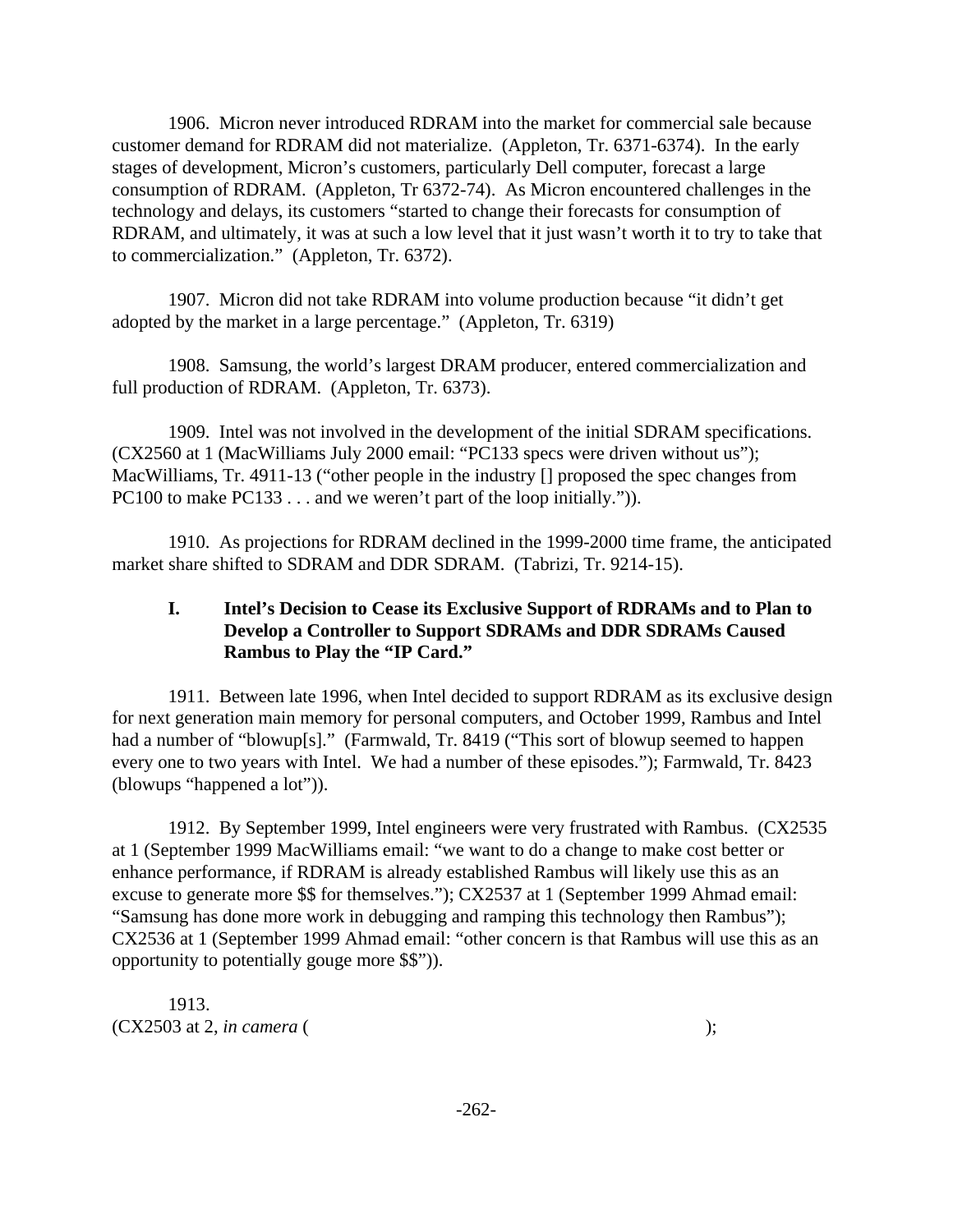$)).$ 

1914. By mid-October 1999, Intel's road map included SDRAM and DDR SDRAM solutions. (CX2540 at 1 (October 1999 MacWillaims email: "making RDRAM work does not solve the business issues Rambus is causing in the industry. Result is that we will not convert our roadmap 100% to RDRAM. In DT we continue to have SDRAM. In server we will try DDR. If the situation continues we will keep alternatives alive indefinitely.").

1915. In late October 1999, Intel told Rambus that it wanted to have a comprehensive review of their business relationship. (CX2887 at 1 (October 26, 1999 letter from Gelsinger to Tate: "Events over the past several months, including changes within the global memory industry and changes in customer demand for memory products, lead us to believe that it is important for Intel and Rambus to conduct a very serious and comprehensive review of our current relationship")).

1916. On October 26, 1999, Pat Gelsinger of Intel sent a letter to Messrs. Tate and Davidow highlighting many of Intel's concerns with Rambus. (CX2887 at 1-3; CX2109 at 201- 202, 204 (Davidow, Dep.) ("Intel had lots of complaints about how things were going")). Intel believed that industry acceptance of RDRAM technology was "poor, at best" and blamed Rambus for failing to support Intel's efforts to promote RDRAM. (CX2887 at 1-2) ("Our customers are rapidly losing confidence in us and in the technology, largely due to the lack of total, prioritized support from Rambus."). Intel was also frustrated because Rambus had "grossly missed" its commitments in terms of projected cost reductions. (CX2887 at 1) (Rambus's original commitment of achieving  $\leq$  5% parity with SDRAM on cost has been grossly missed.).

1917. Intel announced in its October 26, 1999 letter to Rambus that its chipset roadmap now included alternatives to RDRAM. (CX2541 at 2; CX2887 at 2-3 ("Intel has been forced to re-architect its chipset roadmap to accommodate additional SDRAM products as a direct result of Rambus's failure to adequately deal with the issues outline above. . . . we have no choice but to continue re-assessing our chipset road map")).

1918.

(CX1080 at 1).

(CX1080 at 2).

1919. In October 1999, after reviewing the situation with Intel, Rambus decided to be "proactive" with DRAM manufacturers regarding its SDRAM and DDR-SDRAM related intellectual property. (CX1379 at 4 ("Since 1996 we assumed Intel would drive a rapid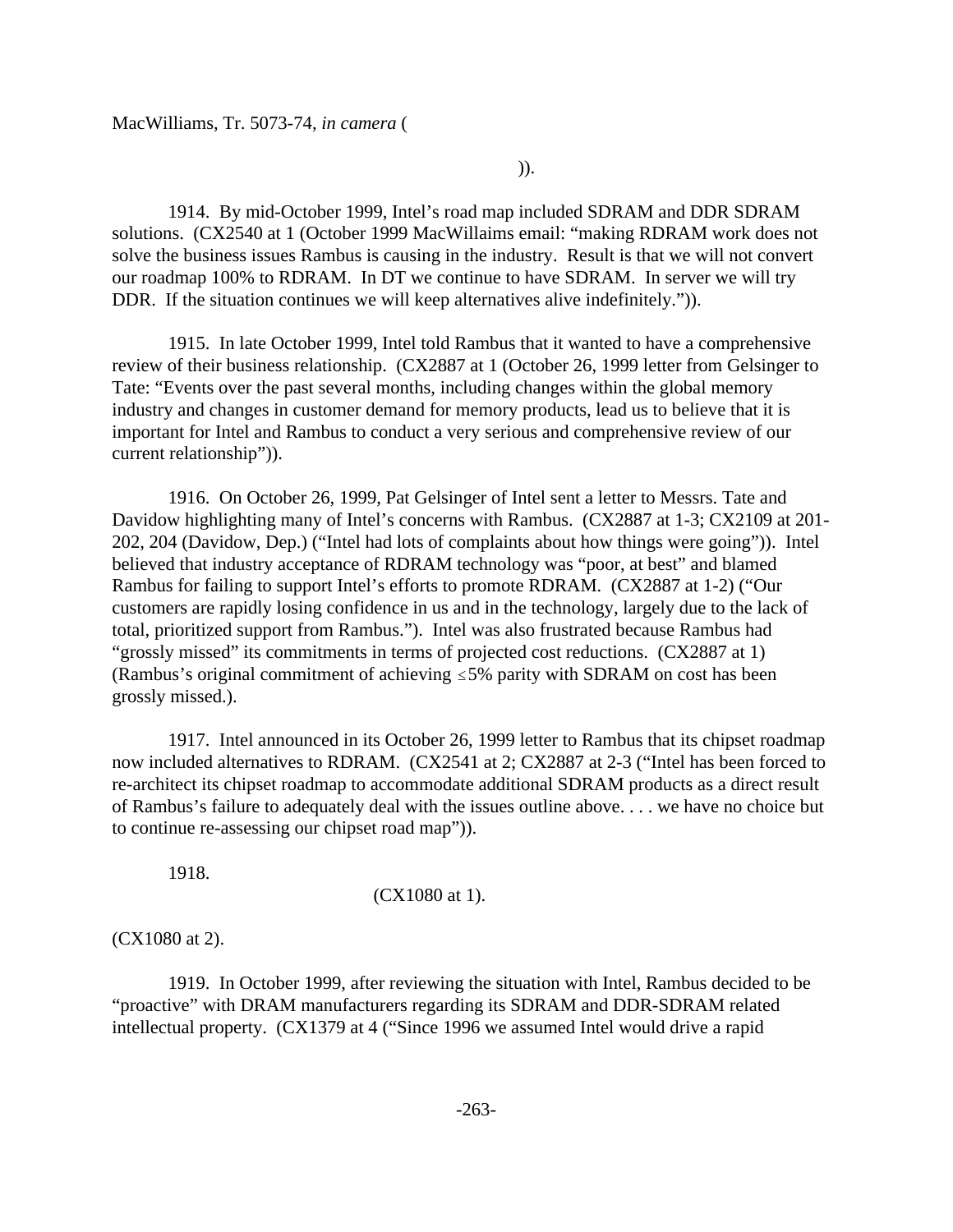transition from SDRAM to Rambus, Before we chose 'not to rock the boat' if all would be Rambus in 2-3 years, [Now] Intel has shifted to 'let the market decide,' is enabling DDR, and may be working on DRAM 2003, We must be proactive on our IP with DRAM companies")

1920. In October 1999, Rambus's executives and Board of Directors discussed which company to approach first about enforcing Rambus's SDRAM and DDR SDRAM related patents. (Farmwald, Tr. 8416-17; Farmwald, Tr. 8239-40; CX0623 at 4 (October 1999 Board Meeting minutes: "Mr. Karp reviewed various strategic IP issues including target selection and a negotiation timeline."); CX2109 at 199-200 (Davidow, Dep.) ("Q. What do you understand these minutes to be referring to when they use the term 'target selection'? . . . [A.] those referred to who we were going to sit down and press extremely hard on in negotiation and what sequence we were going to talk with them and who we would litigate with and in what order if we were forced to litigate.")).

1921. In November 1999, Rambus was strengthening its patent portfolio and assembling a patent prosecution team. (CX1085 at 1 ("congrats to Neil Steinberg for successful prosecution of another addition to our Strategic Patent Portfolio"); CX1083 at 1 (introducing "Lexington" program); CX1353 at 7 ("Portfolio 1: SDRAM/DDR/Controllers all infringe, Lexington initiated")).

1922. In November 1999, Richard Crisp, Rambus's primary JEDEC representative joked about enforcing Rambus's DDR-related patents for "Double DRAM Royalties." (CX1084 at 1 (Crisp November 1999 email: "ddr meaning, here is what it currently means: Desperate to Destroy Rambus, it will prove to mean: Didn't Destroy Rambus, and in a year or two: Double DRAM Royalties (for Rambus)")).

1923. In December 1999, Intel and Rambus conducted another operations review. (CX2546 at 1). Intel was "very disappointed" with Rambus's presentation, which Intel believed contained "significant misrepresentations and self-serving commentary." (*Id.*) Intel was most upset by Rambus's failure to mention the "two most fundamental reasons why the ramp of RDRAM technology" proceeded slower than expected: technical problems and cost issues. (CX2546 at 2)).

1924.

(CX1418 at 112, *in camera*; CX1379 at 4; CX1355

at 127 ("Rambus has substantial IP and has an obligation to shareholders to get a return on the investment")).

1925. Paragraphs 1925 - 1949 are unused.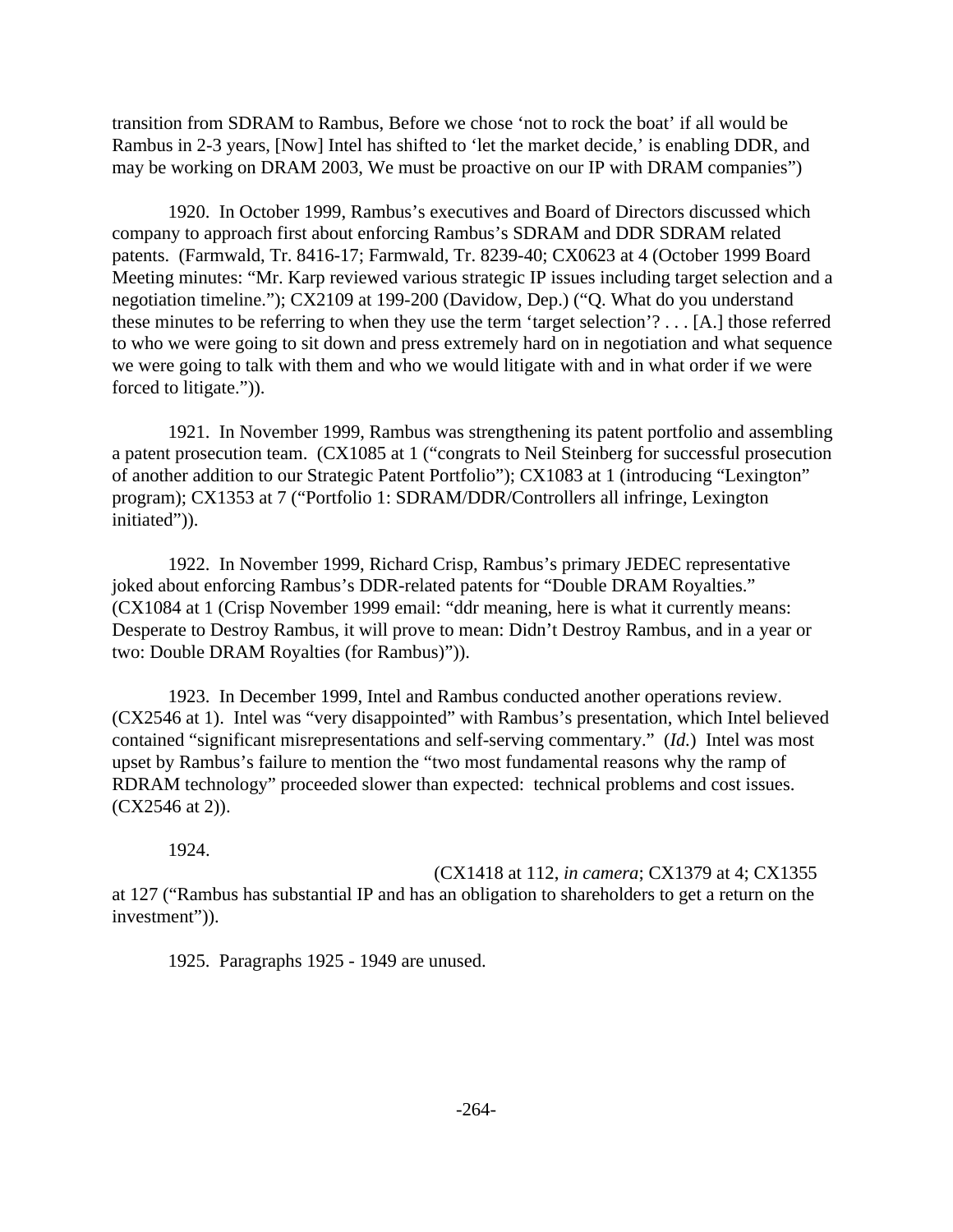- **X. Rambus Has Acted to Enforce U.S. and Foreign Patents with Respect to Technologies Incorporated in the JEDEC SDRAM and DDR SDRAM Standards.**
	- **A. Beginning in 1999, Rambus Asserted that its U.S. and Foreign Patents Covered Use of Programmable CAS Latency and Burst Length, On-Chip DLL and Dual Edge Clocking in JEDEC-Compliant SDRAMs and DDR SDRAMs.**

1950. In late 1999, Rambus began informing DRAM manufacturing companies that their SDRAM and DDR SDRAM products might infringe Rambus patents. (Rambus Answer at 38-39, ¶ 92 ("Rambus admits that, in or about November 1999, it began contacting certain memory manufacturers to notify them that, based on analyses of the datasheets of products made by those companies, Rambus believed those products infringed certain of Rambus patents"); CCFF 1953-58)).

1951. Rambus believes its patents cover SDRAM and DDR SDRAM. (CX1353 at 7 ("Intellectual Property . . . Strategic Patent Portfolio 1: SDRAM/DDR/Controllers all infringe"); CX1382 at 33 ("Non-Compatible License Terms, All agreements cover SDRAM, DDR and logic ICs which control these memories"); CX1364 at 1-2, *in camera* (

 $\,$ ).

1952. As of November 2000, Rambus President Mooring testified that Rambus believed every SDRAM device it examined violated Rambus patents. (CX2055 at 265 (Mooring, Dep.)). In a later deposition in February 2001, Mr. Mooring testified that he was unaware of any firms making SDRAMs or DDR SDRAMs as to which Rambus would not claim patent protection. (CX2066 at 13-14 (Mooring, Dep.)).

1953. In late 1999, Rambus told Hitachi that it believed Hitachi's SDRAM and DDR SDRAM products infringed Rambus's patents. Rambus gave a presentation to Hitachi detailing which Hitachi products it believed infringed various Rambus patents. (CX2102 at 445-47 (Karp, Dep.)).

1954. In April 2000, Rambus told Mitsubishi that it believed Mitsubishi's SDRAM and DDR SDRAM products infringed Rambus's patents. (CX1109 at 1 (April 3, 2000 letter: "Rambus owns patents that are directed to various aspects of, and features implemented in Single Data Rate and Double Data Rate SDRAMs, and Cache DRAMs ('CDRAMs'). . . . We wish to meet with Mitsubishi to discuss these patents and allowed applications in connection with Mitsubishi's SDRAMs and CDRAMs."); Crisp, Tr. 3435-3436).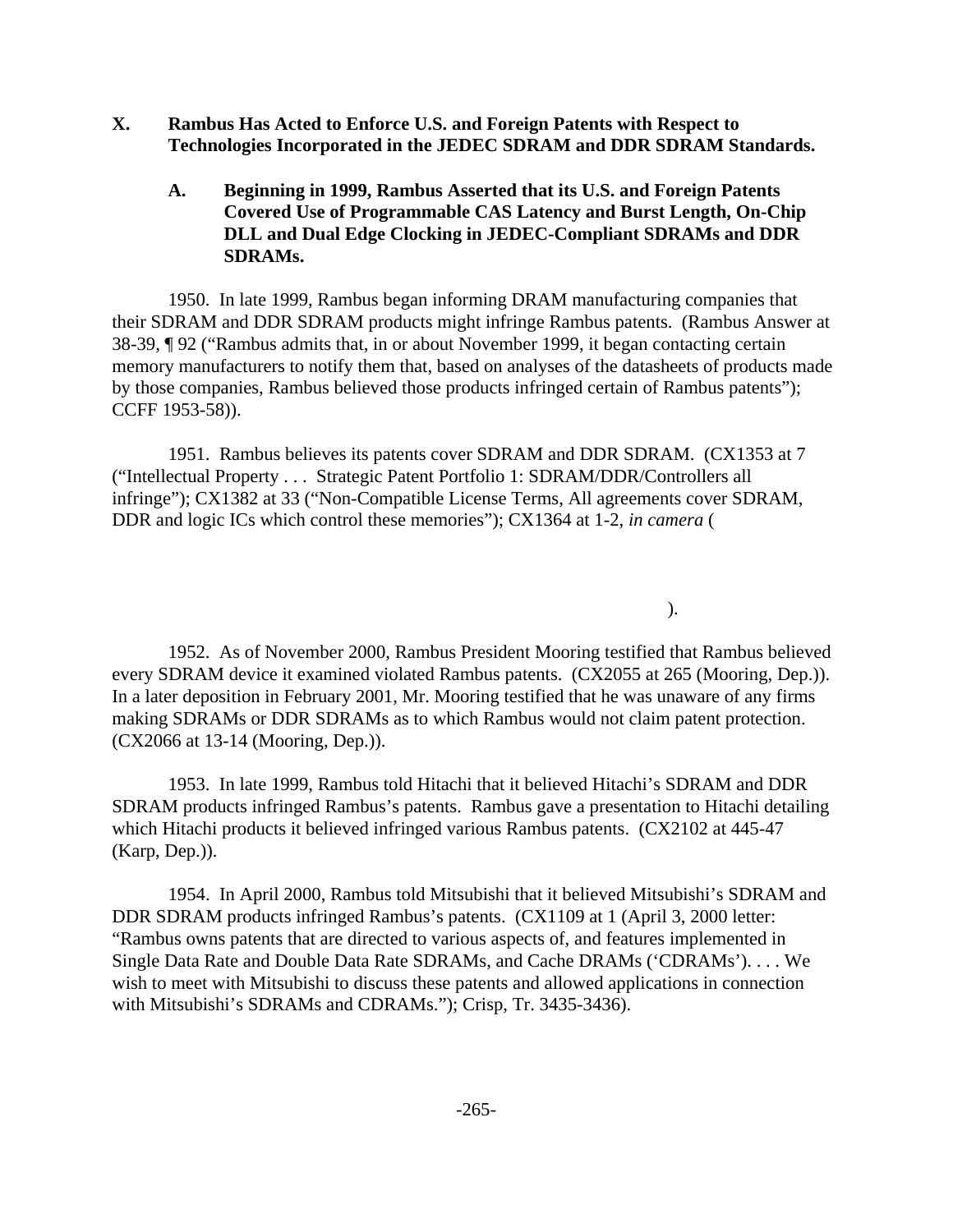1955. In April 2000, Rambus told NVidia that it believed NVidia products that interfaced with SDRAM and DDR infringed Rambus patents. (CX1371 at 3, 8) (chart: "Rambus IP - NVidia Product Line Overview").

(CX1359 at 1, *in camera* (

 $)).$ 

1956. In June 2000, Rambus informed Hyundai that it believed Hyundai's SDRAM and DDR SDRAM products infringed Rambus's patents. (CX1129 at 1 (June 23, 2000 facsimile: "We have reviewed Hyundai's memory product line and we believe that many of your products infringe one or more claims of the above-identified patents."); Crisp, Tr. 3435-3436). Rambus also attached a chart detailing which Hyundai DDR and SDRAM products it believed infringed various Rambus patents. (CX1129 at 1-4 ("To facilitate your consideration of this matter, we have attached a chart summarizing our preliminary position by Rambus patents and Infineon product.")).

1957. In June 2000, Rambus informed Infineon that it believed Infineon's SDRAM and DDR SDRAM products infringed Rambus's patents. (CX1127 at 1 (June 23, 2000 facsimile: "We have reviewed Infineon's memory product line and we believe that many of your products infringe one or more claims of the above-identified patents.")). Rambus also attached a chart detailing which Infineon SDRAM and DDR products it believed infringed various Rambus patents. (CX1127 at 1-2 ("To facilitate your consideration of this matter, we have attached a chart summarizing our preliminary position by Rambus patent and Infineon product.")).

1958. In or about June 2000, Rambus informed Samsung and other memory manufacturers that it believed their SDRAM and DDR SDRAM products infringed Rambus's patents. (Rambus Answer at 38, ¶ 92; CX2559 at 3).

1959. Rambus has asserted patents against JEDEC-member companies using programmable CAS latency, programmable burst length, on-chip DLL and dual edge clock technologies in JEDEC-compliant SDRAMs, SGRAMs, DDR SDRAMs and DDR SGRAMs, as well as memory controllers that interface with them. (CCFF 1960-67).

1960. Rambus has asserted that its innovations include "Programmable latency register on a SDRAM," "Programmable burst techniques implemented on a SDRAM," "DLL implemented on a SDRAM," and "Double data rate." (CX1371 at 5; CX1383 at 4; *see also* CX1363 at 1).

1961. Rambus has asserted that "programmable latency on a DRAM" and "Programmable burst on a DRAM," as used in SDRAMs, are Rambus innovations covered by its patents. (CX1363 at 3).

1962. Rambus has asserted that "programmable latency on a DRAM," "Programmable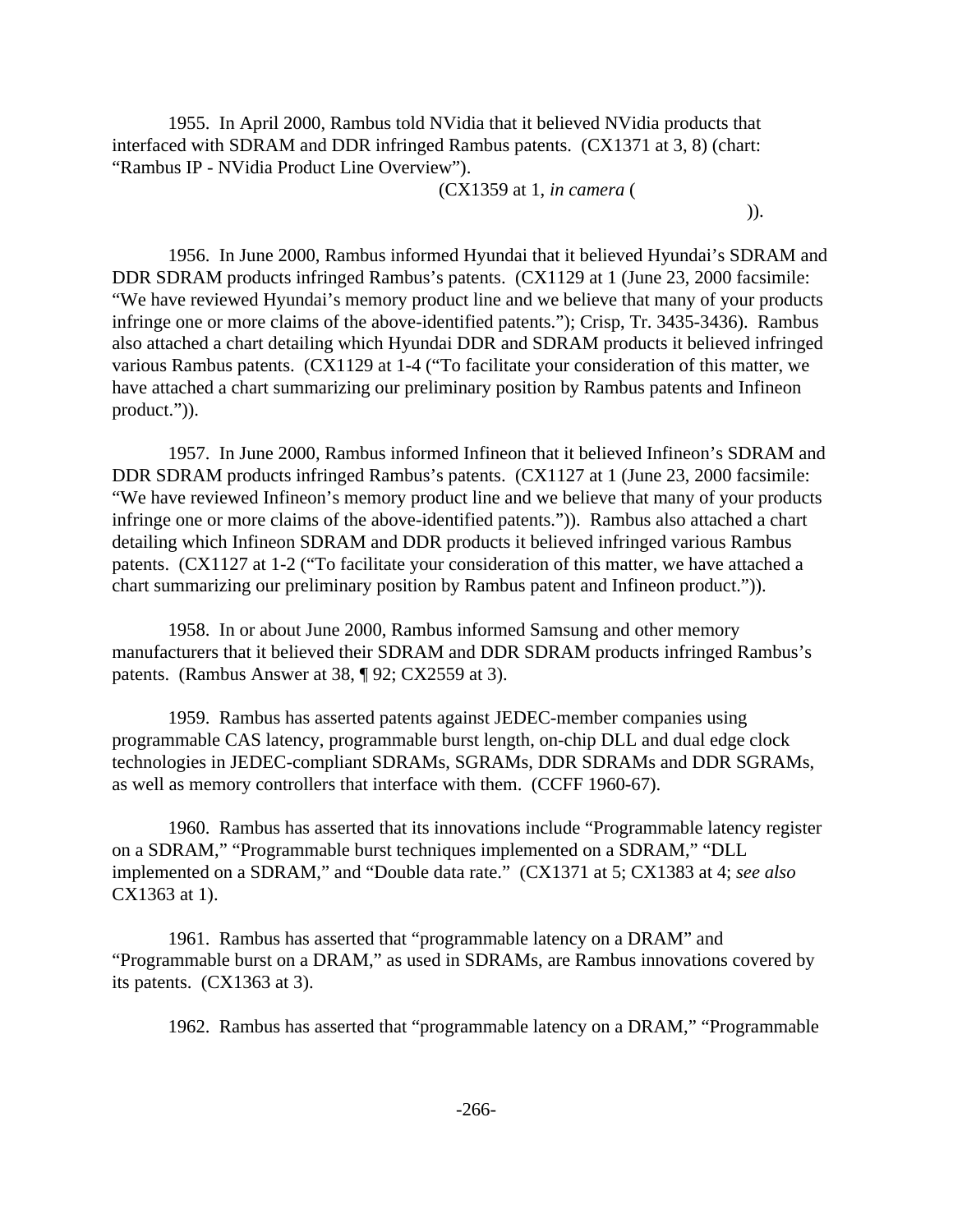burst on a DRAM," "DLL implemented on a DRAM" and "Double data rate," as used in DDR SDRAMs, are Rambus innovations covered by its patents. (CX1363 at 3).

1963. Rambus has asserted that its issued patents cover programmable CAS latency, as described and depicted in JEDEC SDRAM and DDR SDRAM data sheets and individual company data sheets. (CX1371 at 46, 53 (demonstrating that the phrase "value which is representative of a time delay after which the memory device responds to a read request" in claim 44 of Rambus's '365 patent corresponds to the CAS latency portion of the mode register diagram in the JEDEC 64M DDR SDRAM Data Sheet); CX1383 at 47, 51 (same); *id*. at 20, 23 (demonstrating that same language from claim 23 of Rambus's '195 patent corresponds to the CAS latency portion of the mode register in Micron's 16M SDRAM Datasheet); *id*. at 41, 44 (similar language from Rambus's '918 patent compared to the CAS latency portion of Micron's 16M SDRAM Datasheet)).

1964. Rambus also disclosed to NVidia the specific language of a claim in a pending patent application – claim 190 of its application no. 09/357,989. Rambus demonstrated how the elements of that claim correspond to specific elements of the JEDEC 64M DDR SDRAM Data Sheet, including the functional block diagram and the mode register diagram of that JEDEC data sheet. (CX1371 at 33-36, 35 (demonstrating that the term "value" in the element "a value which is representative of a number of clock cycles of a first external clock signal to transpite before data is output by the memory device" in claim 190 corresponds to the CAS latency portion of the mode register diagram in the JEDEC 16M DDR SDRAM Data Sheet.)

1965. Rambus has asserted that its issued patents cover programmable burst length, as described and depicted in JEDEC SDRAM and DDR SDRAM data sheets and individual company data sheets. (CX1371 at 64, 68 (demonstrating that the phrase "a first amount of data to be output onto a data bus in response to a read request" in claim 1 of its '214 patent corresponds to the burst length portion of the mode register diagram in the JEDEC 64M DDR SDRAM Data Sheet); CX1383 at 60, 64 (same); *id*. at 31, 36 (demonstrating that similar language from Rambus's '918 patent corresponds to the burst length portion of the mode register in Micron's 16M SDRAM Datasheet)).

1966. Rambus has asserted that its issued patents cover on-chip DLL as depicted in JEDEC SDRAM and DDR SDRAM data sheets. (CX1371 at 84-85 (demonstrating that the term "delay locked loop" in claim 11 of its '214 patent corresponded to the indication "DLL" in the functional block diagram of the JEDEC 64M DDR SDRAM Data Sheet)).

1967. Multiple witnesses have testified that Rambus has asserted that its patents cover use of programmable CAS latency, programmable burst length, on-chip DLL and dual edge clock in JEDEC-compliant SDRAMs and DDR SDRAMs. (Lee, Tr. 6776-77; Rhoden, Tr. 529- 531).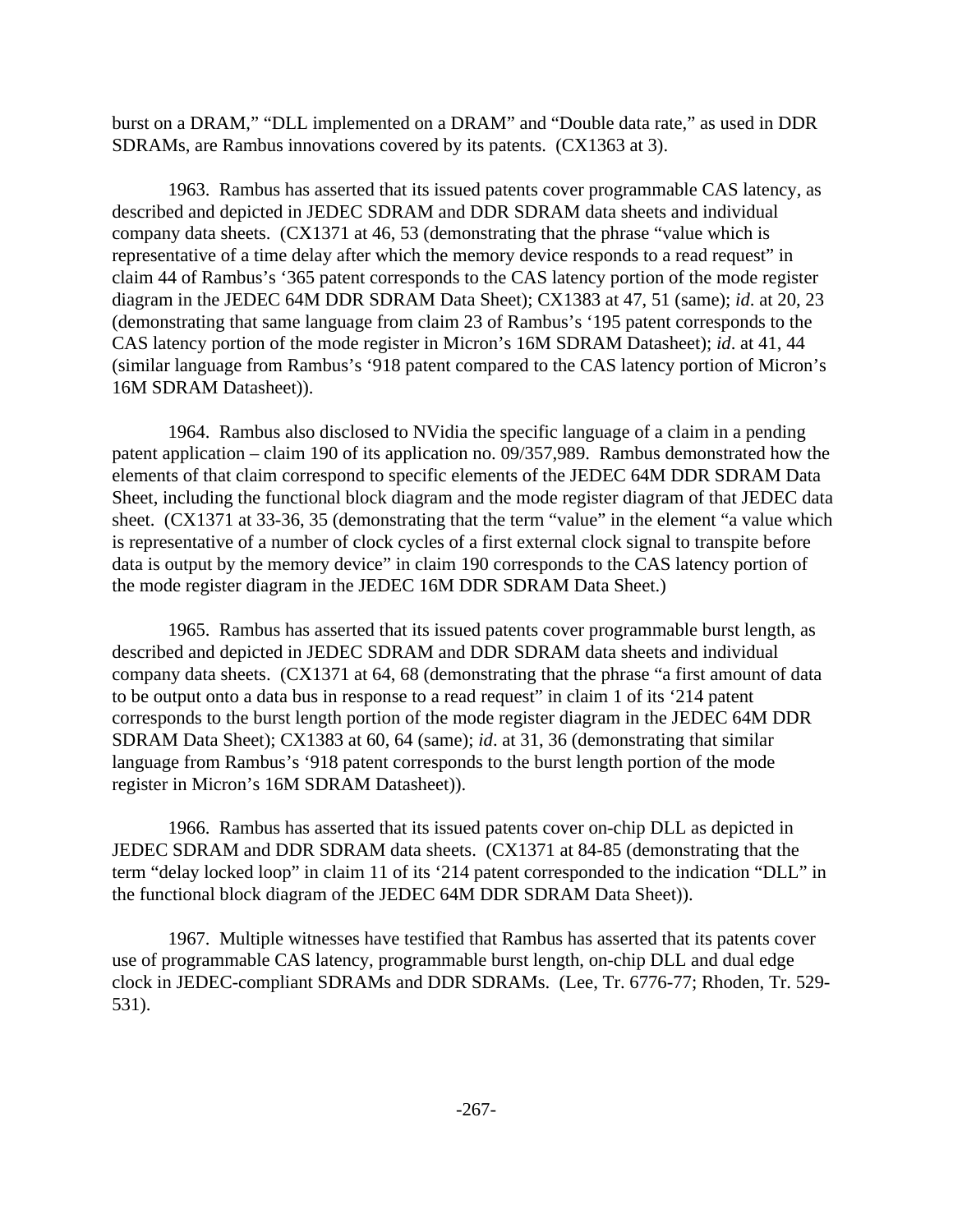(CX1384 at 1-5, *in camera*; Macri, Tr. 4753-55, *in camera*).

(Macri, Tr. 4756, *in camera*).

1968. Rambus has also asserted that its issued foreign patents cover use of programmable CAS latency, programmable burst length, on-chip DLL and dual edge clock in JEDEC-compliant SDRAMs and DDR SDRAMs. (Bechtelsheim, Tr. 5884-85; CCFF 1969- 74).

1969. In a presentation involving Rambus's foreign patents, Rambus matched elements of claim 1 of its European Patent No. EP 0525068 B1 to portions of Infineon's 256M DDR SDRAM Datasheet that illustrated the DDR SDRAM's mode register, the storing of CAS latency information in the mode register and the timing of data output following the CAS latency. (CX1268 at 1-8).

1970. In a presentation involving Rambus's foreign patents, Rambus matched elements of claim 5 of its European Patent No. EP 0525068 B1 to portions of Infineon's 256M DDR SDRAM Datasheet that illustrated the DDR SDRAM's delay lock loop. (CX1268 at 13-14).

1971. The block diagram from the Infineon 256 DDR SDRAM Datasheet used by Rambus to match elements of claims 1 and 5 of European Patent No. EP 0525068 B1 is nearly identical to a functional block diagram contained in the DDR SDRAM specification JESD 79. (CX1268 at 4, 14; JX0057 at 8).

1972. In a presentation involving Rambus's foreign patents, Rambus matched elements of claim 1 of its European Patent No. EP 0525068 B1 to portions of Micron's 64M DDR SDRAM Datasheet that illustrated the DDR SDRAM's mode register, the storing of CAS latency information in the mode register and the timing of data output following the CAS latency. (CX1269 at 1-8, 22-28, 37-44, 57-63).

1973. In a presentation involving Rambus's foreign patents, Rambus matched elements of claim 5 of its European Patent No. EP 0525068 B1 to portions of Micron's 64M DDR SDRAM Datasheet that illustrated the DDR SDRAM's delay lock loop. (CX1269 at 13-14, 48- 49).

1974. The block diagram from the Micron 64M DDR SDRAM Datasheet used by Rambus to match elements of claims 1 and 5 of European Patent No. EP 0525068 B1 is nearly identical to a functional block diagram contained in the DDR SDRAM specification JESD 79. (CX1269 at 4, 14; JX57 at 9).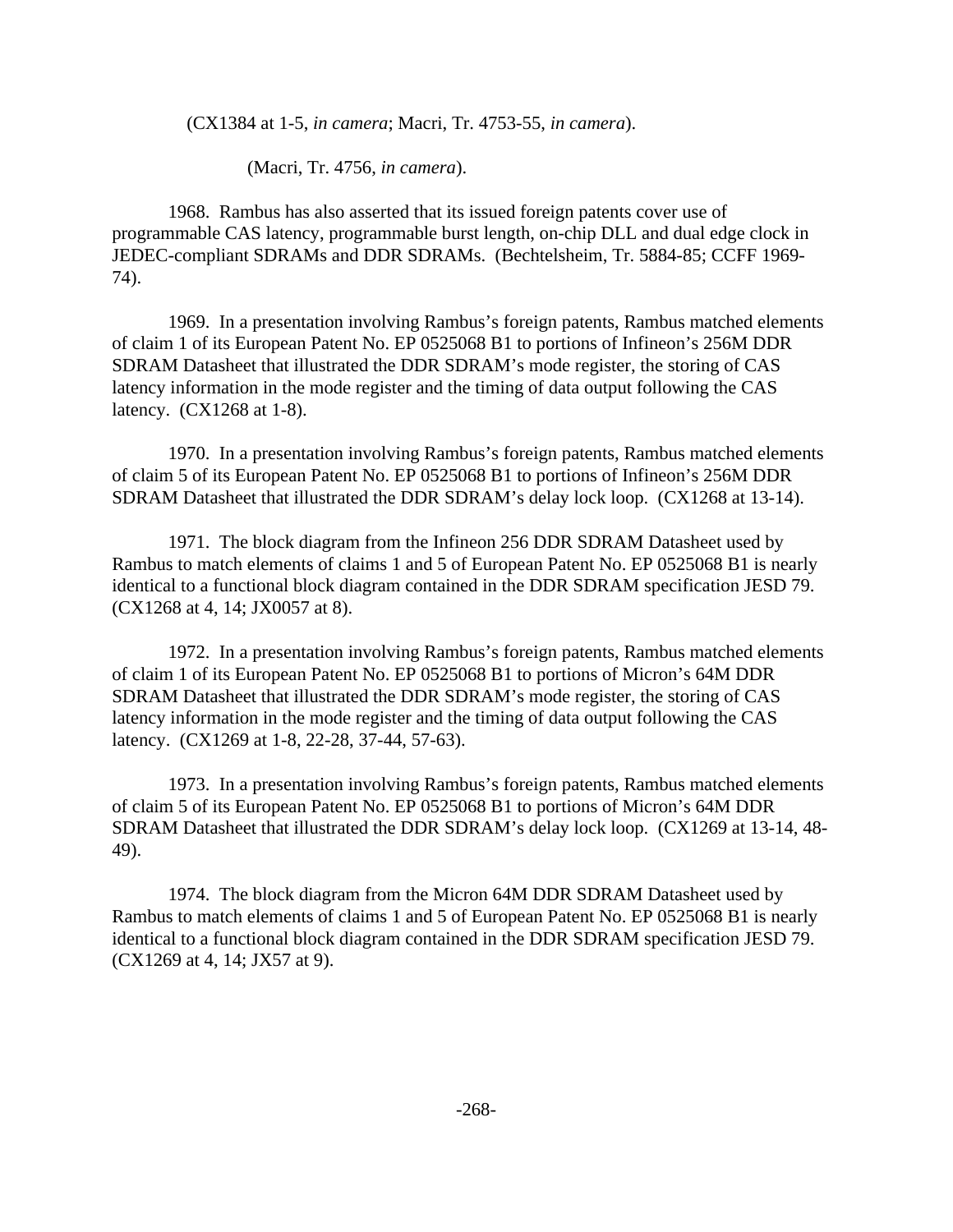## **B. Rambus Has Pursued a Strategy of Licensing DDR SDRAMs Only at Royalty Rates Higher than Those Charged for RDRAMs, in Order to Discourage Use of DDR SDRAMs.**

1975. Part of Rambus's licensing strategy for SDRAM and DDR SDRAM was to approach Asian DRAM manufacturers first. (CX1273 at 5, *in camera* (

 ); CX1273A at 6 ("Timeline" listing presentations to "Major Asian DRAM companies" before presentations to U.S. and European DRAM companies); CX1273A at 12 (work schedule discussing "Asian exec presentations")).

1976. Rambus also initially targeted companies that were not supportive of RDRAM. (CX1366 at 5 (February 2000 Rambus Presentation: "Rambus IP . . . Initial focus is on those companies not helping to grow RDRAM market")).

1977. Through its licensing strategy, Rambus sought to reduce the competitive threat that SDRAM and DDR SDRAM posed to RDRAM. (CX1097 at 2 (Tate January 2000 email: one way to convince DRAM companies to pay royalties on RDRAM is to "reduce attractiveness of alternatives"); CX1115 at 3, *in camera* (

 ); CX2109 at 229 (Davidow, Dep.); CX1385 at 112 (suggesting that one of the ways for Rambus "to win" was to decrease the RDRAM price premium through "[r]oyalties on alternative DRAMs (eg SDRAM and DDR)"); CX1411 at 3 ("Fight like heck for RDRAM, Have DDR/Lex hammer in order to win on RDRAM, Can make RDRAM more attractive than DDR, 'If we're paying Rambus anyway . . . .'"); CX1273A at 9 ("Objectives for DDR . . . Royalty rates for DDR products are higher than [RDRAM] products . . . by at least 100%, Level the playing field – at least from a perception point of view, Reverse current momentum on Direct vs. DDR design wins"); CX1273A at 23 ("2000: Regain Momentum . . . Publicly disclose DDR licensing policy, Partners choose to ship RDRAMs over DDR, 2003 - Rambus technology will be used"); CX1864 at 6 ("Our policy is that a competitive memory interface that utilizes our patented inventions to achieve its performance cannot have a lower royalty rate than the RDRAM compatible interface")).

1978. Rambus charged a higher royalty rate for DDR than SDRAM because Rambus believed that DDR was more of a threat to RDRAM. (CX2098 at 453-54 (Mooring, Dep.), *in camera* ( );

CX1864 at 6 ("Why lower royalty on SDRAM? . . . we have never viewed SDRAM as competition . . . DDR on the other hand was created specifically to compete with Direct RDRAM"); CX2070 at 78-81 (Harmon, Dep.); CX2102 at 306 (Karp, Dep.) (when Joel Karp came to Rambus in late 1997 and started working on non-compatible licensing, he initially focused more on DDR than SDRAM, because it was his "sense . . . that DDR was looked on as more of a problem for Rambus than anything else at that point.")).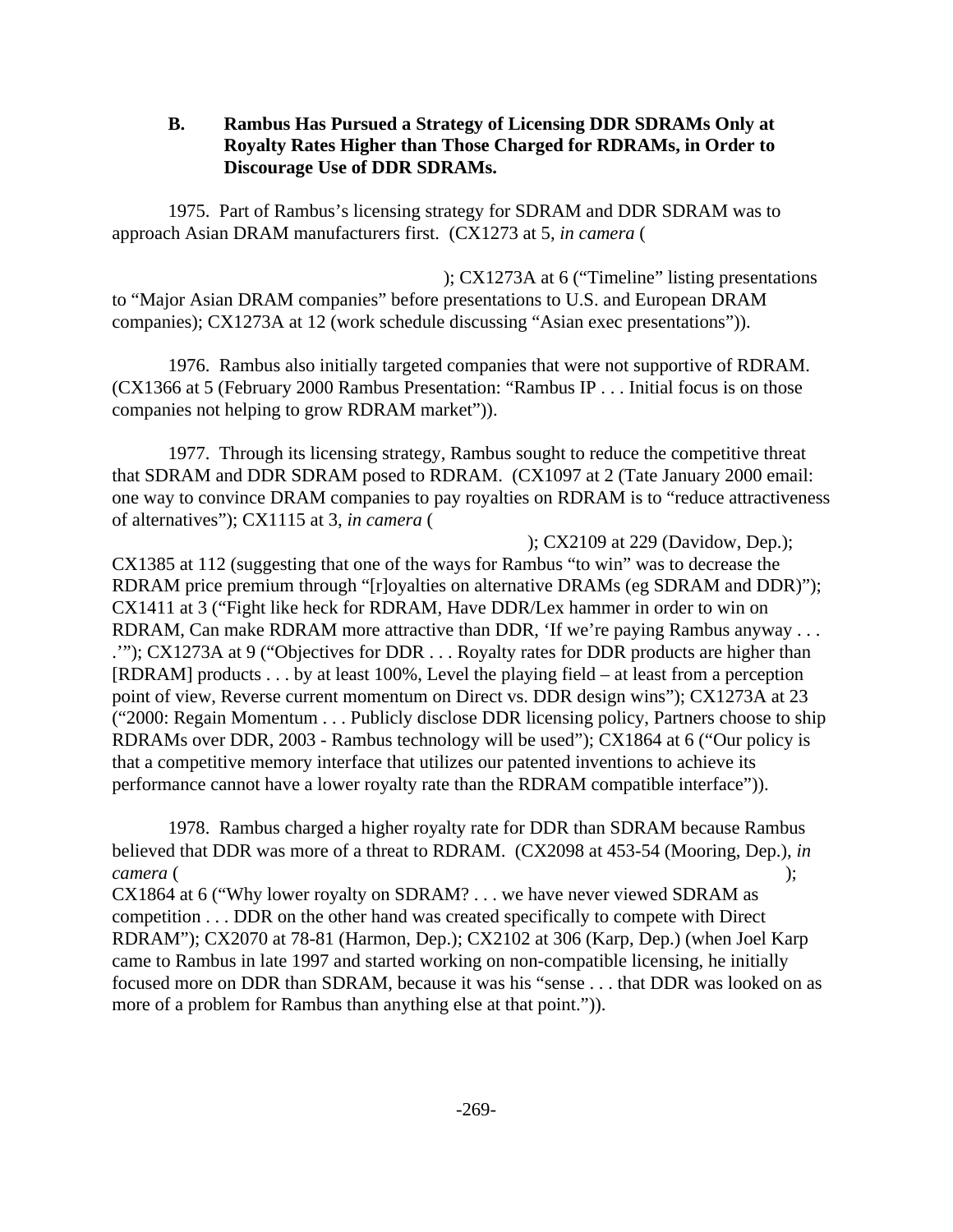1979. Rambus made it clear to companies that the royalty rates for SDRAM and DDR SDRAM would be higher than the royalty rates for RDRAM. (CX1864 at 1 (Rambus press release after Hitachi settlement noting the higher royalty rates for SDRAM and DDR than for RDRAM); CX1680 at 18, *in camera* (

); CX1384 at 5, *in camera* (

); CX1420 at 8, *in*

); Heye, Tr.

*camera* (

3898-99, *in camera* ( )).

1980. All companies that signed SDRAM/DDR-related license agreements with Rambus agreed to pay royalties on DDR that exceeded Rambus's RDRAM royalty rates. (CX1385 at 102 ("All agreements provide DDR memory and logic royalty rates which are greater than the Rambus compatible royalty rates"); CX1382 at 33; CX2080 at 181 (Karp, Dep.); McAfee, Tr. 7623, *in camera*; CX2067 at 147 (Davidow, Dep.) (qualitatively the rate for DDR is higher than the rate for RDRAM); CX1403 at 27 ("DDR memory and logic royalty rates are greater than Rambus-compatible royalty rates")).

1981. Rambus used a carrot and a stick approach when discussing terms with potential licensees. (CCFF 1982-86).

1982. Several years before Rambus began enforcing its patents, in spring 1998, Joel Karp and Rambus marketing executive Subodh Toprani discussed using a "stick and carrot" approach when talking with companies about Rambus's intellectual property. (CX1744A at 48, 52; CX2114 at 127-128 (Karp, Dep.) ("there was this idea of a stick and a carrot . . . you would have some kind of reward system. . . ."); CX2114 at 129-130 (Karp. Dep.) ("The twig concept") so bundles of division equals a stick.")).

1983. Rambus informed a number of companies that, if they did not sign a license agreement by a particular date selected by Rambus, Rambus would unilaterally raise their royalty rates. (CCFF 1984-89).

1984. Rambus offered Mitsubishi favorable terms if it signed a SDRAM/DDR license agreement early, but also told Mitsubishi that in a few weeks the preferential licensing terms may not be available and Rambus would be "free to pursue other courses of action if [it] needed to." (CX2060 at 73-82 (Tate, Dep.)).

1985.

(CX1141 at 1, *in camera*). Tate also informed NEC that if it did not immediately reach an agreement, Rambus and "send an agreement, Rambus and "send an and "send an and "send an and "send an and "send an and "send an and "send an and "send an and "send an and "send an and an and an analyze  $\alpha$  and an official notice of patent infringement to NEC." (CX1141*, in camera*; CX1141A at 1).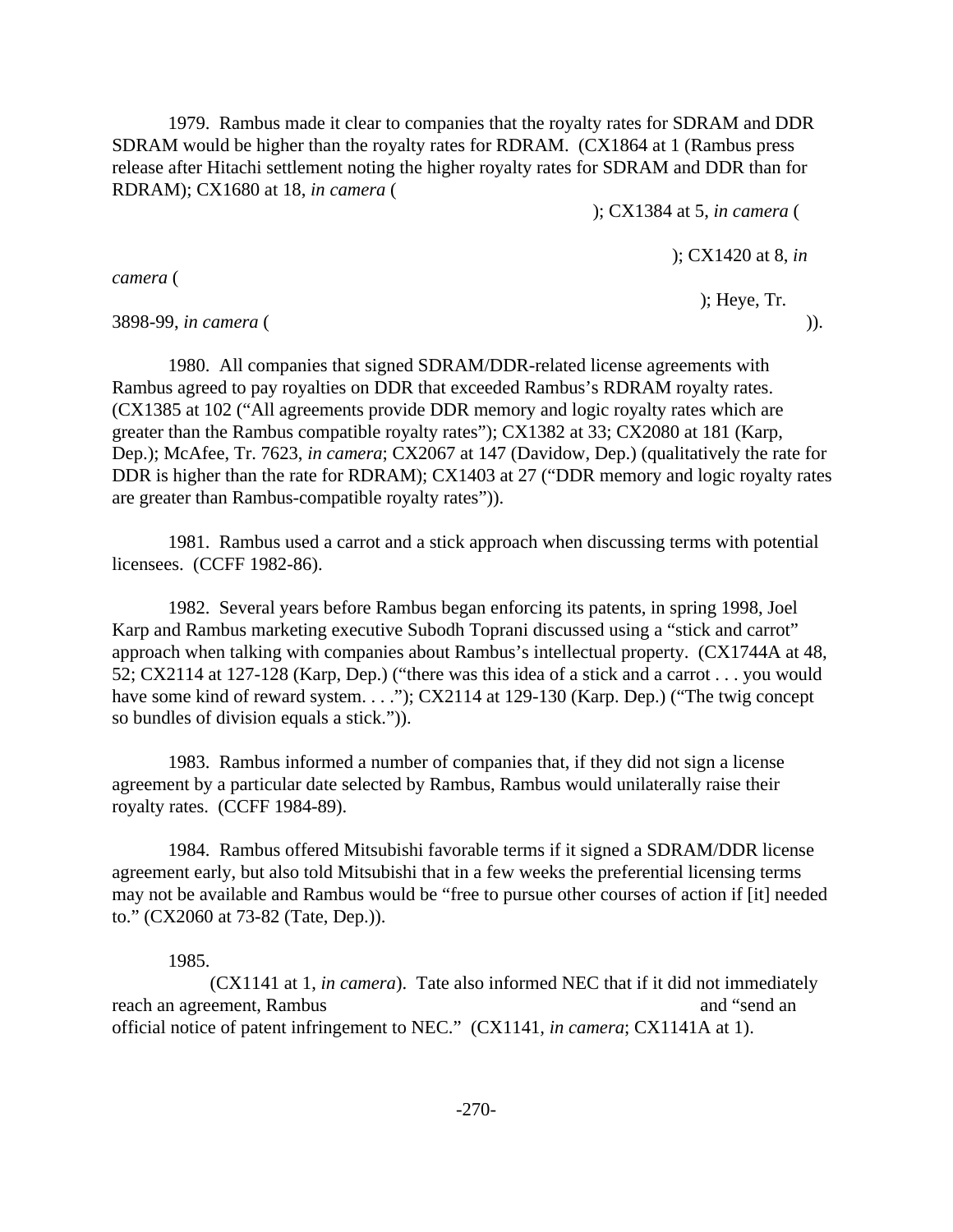1986. Rambus CEO Geoffrey Tate offered Samsung the "most favored royalty rate," which he argued would give Samsung a "substantial competitive advantage" over companies that chose to litigate rather than agree to Rambus's terms. (CX1146 at 1). At the same time, Mr. Tate threatened to charge Samsung higher rates if it did not immediately sign the license agreement. (*Id.* ("If Samsung doesn't sign now, Samsung's eventual license terms will be on much less favorable terms and Samsung will be at a competitive disadvantage to NEC/Elpida and Toshiba.")).

1987.

(CX1384 at 1, 2, 4, *in camera* (

 $)).$ 

1988.

(CX1396 at 1, 3, 5, *in camera* (

); CX1394 at 3, 5, *in camera* ()).

1989.

(CX1384 at 2, *in camera* (

); Macri, Tr. 4753-55, *in camera* (

).

1990. Part of Rambus's patent licensing strategy was to demand higher royalty rates from any DRAM manufacturer that refused to license Rambus patents and instead chose to litigate. (CX1385 at 99 ("Rambus Licensing Approach . . . Those companies that decide to litigate will pay higher royalty rates"); CX1382 at 31 (same); CX1379 at 13 (Rambus Policy on Licensing, Settle: Now - Best terms, Later - Higher, but still good; Fight: Then settle - Even higher terms")).

1991.

(CX1687 at 2, *in camera*).

1992. Part of Rambus's patent licensing strategy was to consider refusing to license any DRAM manufacturer that chose to litigate. (CX1385 at 99 ("Rambus Licensing Approach . . . Rambus may not license those companies that litigate and lose"); CX1382 at 31 ; CX1097 at 1 (Tate January 2000 email: if Hitachi insists "on a fight to the finish we have said we want an injunction: NO LICENSE."); CX2109 at 211-212 (Davidow, Dep.); CX1379 at 13 (Rambus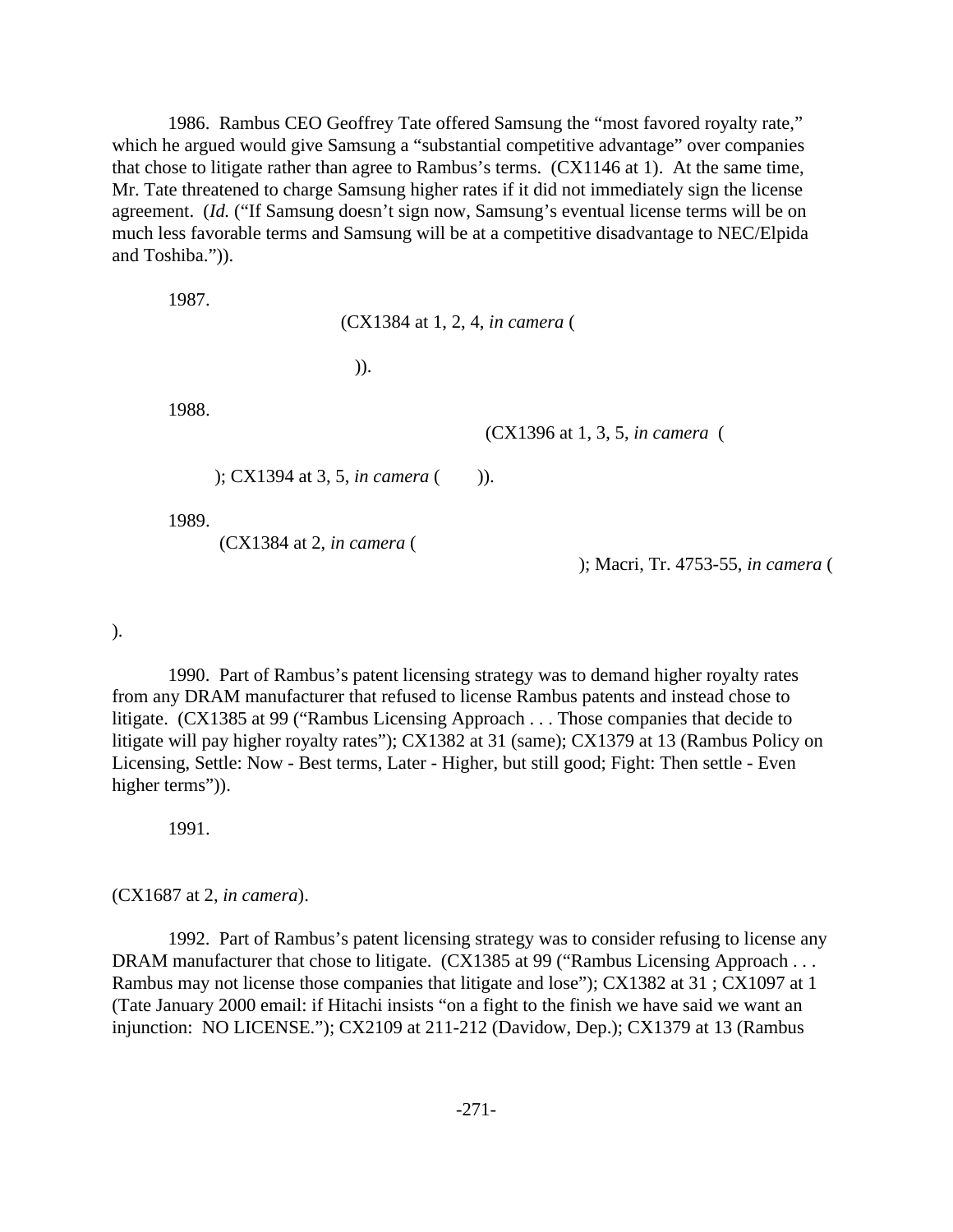Policy on Licensing . . . Fight: Then settle - Even higher terms, Until decision - No guarantee of a license")).; Rambus Answer at 39, ¶ 94 ("Rambus admits that certain Rambus employees have said that Rambus might treat firms that chose to litigate rather than enter licensing agreements with Rambus less favorably than others.")).

1993. Rambus intended to threaten to refuse to license its patents to DRAM manufacturers that were unsuccessful in litigation. (CX1864 at 3 (Rambus internal Q&A: "if we are forced to litigate in court, we reserve the right to refuse to license.")).

1994. Rambus believes it does not have an obligation to license its patents. (CX1097 at 1 (When asked if Rambus had to license Hitachi, Rambus CEO Geoffrey Tate replied "we have NO obligation to do so"); CX3124 at 235 (Vincent, Dep.) ("Rambus would not be under an obligation to license somebody if they didn't want to"); CX2109 at 212 (Davidow, Dep.) ("I don't think we had to license anybody."); Bechtelsheim, Tr. 6387 ("it became public in the press . . . that they may not license companies on these patents moving forward."); CX1864 at 6 (June 2000 Rambus press release Q&A: "We have no obligation to license our patent at all.")).

# **C. After Rambus Sued Hitachi, Several Companies Signed License Agreements Calling For Payment of Royalties to Rambus for SDRAMs and DDR SDRAMs.**

1995. On January 18, 2000, Rambus initiated litigation against Hitachi in federal district court in Delaware, alleging that Hitachi's SDRAMs and DDR SDRAMs infringed Rambus patents. (CX1855 at 1-14 (Complaint for Patent Infringement asserting that Hitachi's JEDECcompliant SDRAMs and DDR SDRAMs infringed Rambus patents); Crisp, Tr. 3435 ("Rambus did sue Hitachi at one point for patent infringement"); Rambus Answer at 39, ¶ 95).

1996. Days after Rambus filed a patent infringement lawsuit against Hitachi, Rambus was still concealing from Samsung that Rambus believed SDRAM and DDR SDRAM infringed Rambus patents. On January 23, 2000, Rambus misled Samsung executives about the nature of Rambus's lawsuit against Hitachi, implying that Rambus sued Hitachi over a contract breach relating to RDRAM. (CX1099A at 1 (Tate January 23, 2000 email: "our strategy in this meeting was to avoid discussing sdram/ddr/infringing ip . . . yw's first question was 'why did you sue hitachi . . . we said 1. hitachi has contracts with rambus for r-chips going back to 93 but have never shipped anything")).

1997. On March 23, 2000, Rambus filed a section 337 complaint against Hitachi before the United States International Trade Commission alleging that Hitachi unlawfully imported products infringing Rambus patents. (CX1859 at 5, 20).

1998. Rambus's objective in filing these lawsuits against Hitachi was to stop the import, sale, manufacture and use of Hitachi's DDR and SDRAM products. (CX1366 at 5 ("Hitachi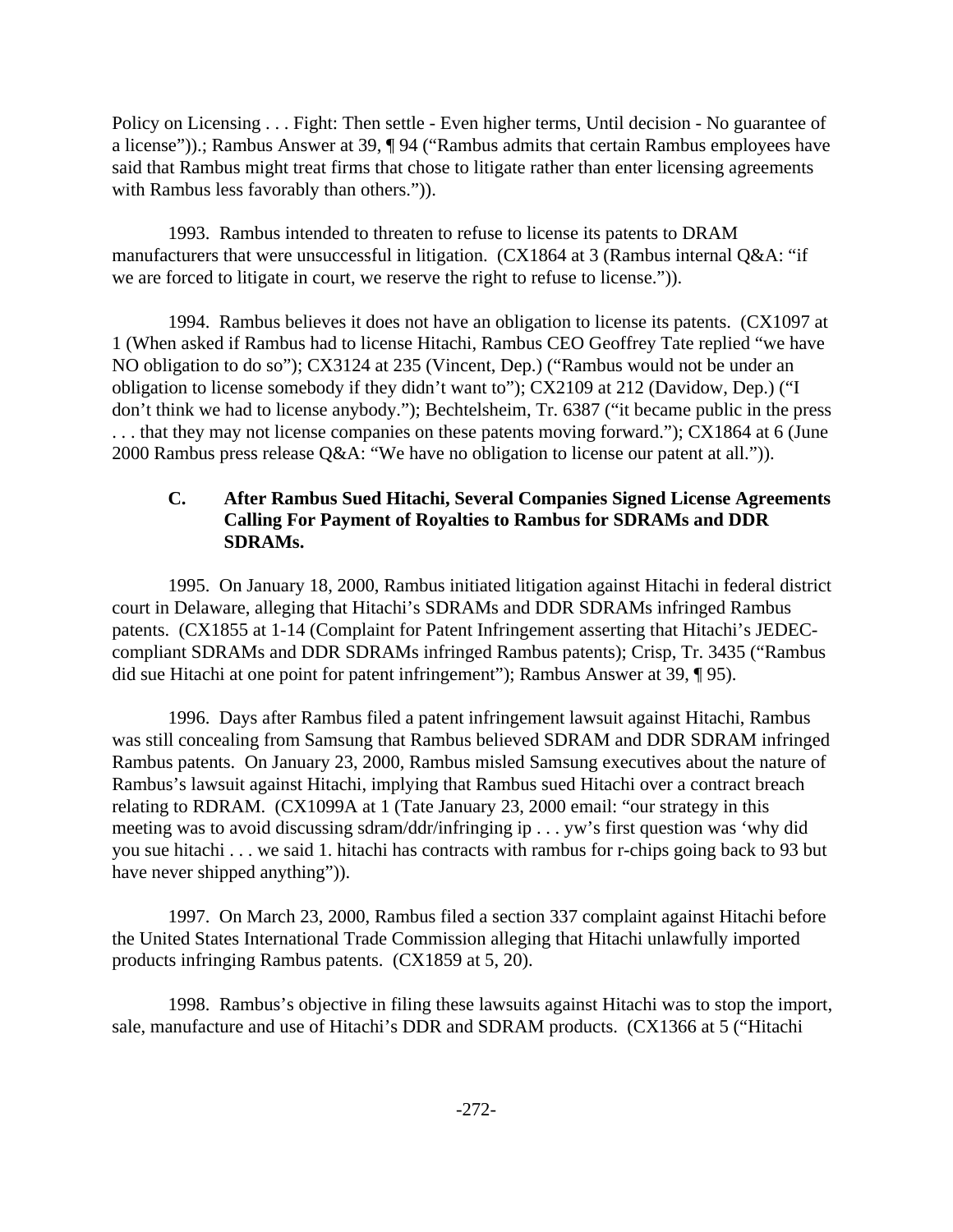Lawsuit; Filed by Rambus 1/18/00 in Delaware . . . Objective of suit: injunctions against import, sale, manufacture, & use of Hitachi products")).

1999. In June 2000, Hitachi settled with Rambus and agreed to pay a royalty on SDRAMs and a royalty on DDR SDRAMs. (CX1864 at 1; Rambus Answer at 39, ¶ 95; CX1681 at 15, *in camera*).

2000.

| at 15, in camera $($                      |                                               |              |
|-------------------------------------------|-----------------------------------------------|--------------|
|                                           |                                               |              |
| ); $CX1680$ at 4, in camera (             |                                               |              |
| $\chi$ : CX1683 at 13, <i>in camera</i> ( | ); CX1685 at 19, <i>in camera</i> (           | $\mathbf{r}$ |
| $CX1686$ at 17, in camera (               | $\chi$ : CX1687 at 16, <i>in camera</i>       |              |
| $\therefore$ CX1689 at 20, in camera (    | ); CX2059 at 236-37 (Karp, Dep.), in camera). |              |

2001. Rambus CEO Geoffrey Tate testified that Rambus (CX2060 at 297-298 (Tate, Dep., *in camera*

treatment requested) (

 $)$ ).

2002. Intel believed the Rambus-Hitachi litigation "poison[ed] the industry" by further straining relations between Rambus and DRAM suppliers. (CX2559 at 3 (MacWilliams-Burns June 2000 email exchange: Subject: "Rambus and Hitachi Settle legal dispute . . . [things] turned much more ugly this week in Abid's meeting with DRAM suppliers. Rambus has sent letters to more of them, including Samsung. . . . Bottom line is that Rambus appears to have taken yet another step in poisoning the industry. The extent of this was not expected."); MacWillaims, Tr. 4903 (Rambus was "going to the extent of taking legal action against some of the same vendors, it was very concerning to us that these vendors might not even want to do business with Rambus in the future")).

2003. In 2000, a number of companies signed license agreements with Rambus covering SDRAMs and DDR SDRAMs. (Crisp, Tr. 3436-37; Rambus Answer at 39, ¶ 93).

2004. In June 2000, Toshiba signed a license agreement with Rambus that included a royalty on SDRAMs and a royalty on DDR SDRAMs. (CX1680 at 4, *in camera*; CX2558 at 1 (June 2000 Ahmad email: "Toshiba, last week signed a license for DDR and SDR (PC100/PC133) to cover themselves against any DDR/SDR IP they may have")).

2005.

(CX1683 at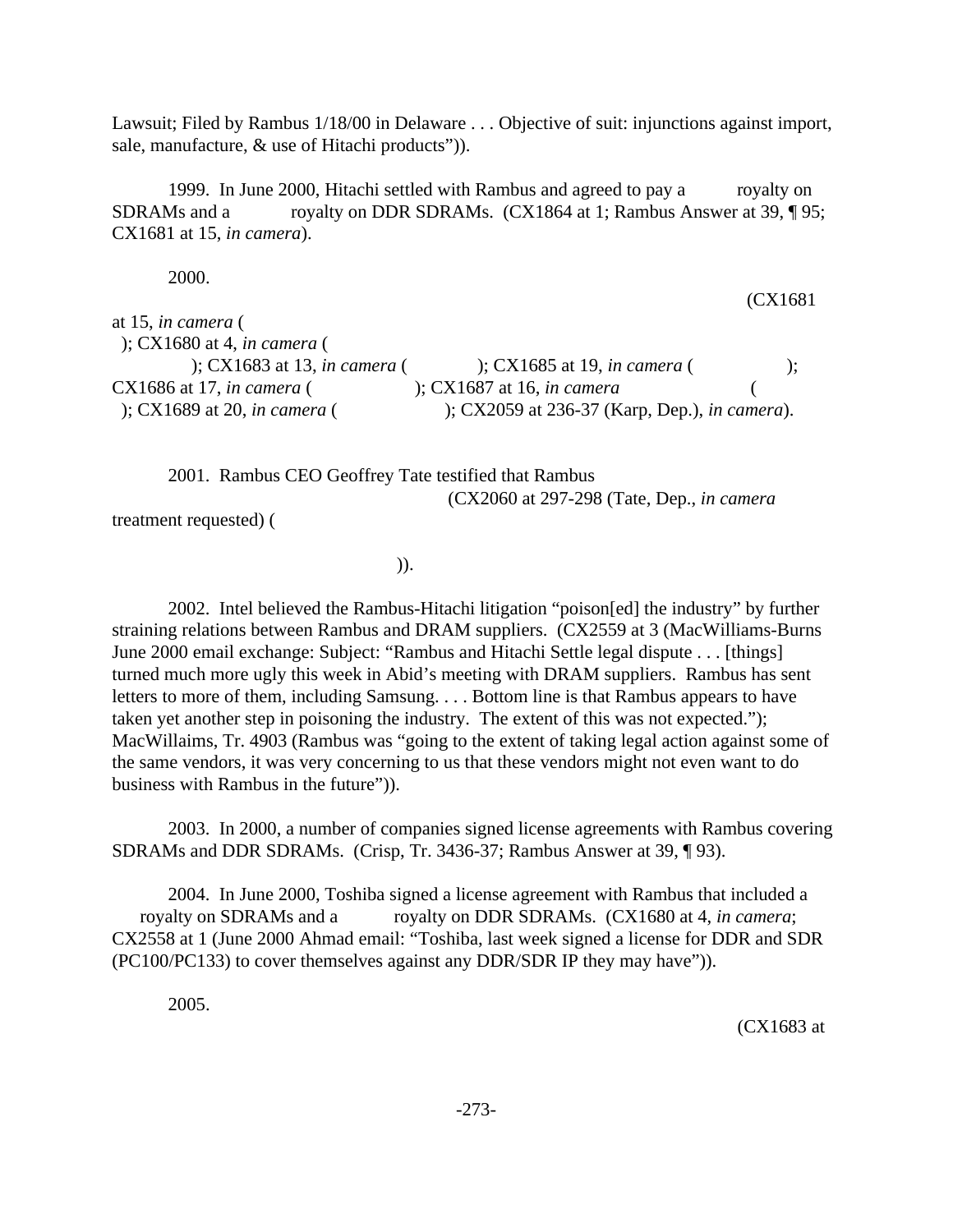13, 24, *in camera*).

2006.

19, 34, *in camera*).

2007. By September 2000, Rambus had secured licenses with several major semiconductor companies, representing over 20% of worldwide SDRAM production. (CX1385 at 101 ("4 SDRAM/DDR Patent Licensees; NEC, OKI, Toshiba, Hitachi; 3 of the 7 largest semiconductor companies . . . > 20% of the Worldwide SDRAM Production")).

2008.

(CX1687 at 16, 28, *in camera*).

2009.

(CX1686 at 17, 32, *in*

*camera*).

2010. By November 2000, Rambus had license agreements covering SDRAM and DDR SDRAM with more than 40% of the DRAM market. (CX1391A at 8 (">40% SDRAM/DDR market licensed our IP"); CX1154 at 1 ("great job on samsung/lexington!! . . . great job by Neil & the IP team for their excellent work in getting the SPP1 [strategic patent portfolio] patents and negotiating long and hard for months . . . with samsung on board we now have about 40% of the dram market . . . licensed for sdr/dDR. considering it was about 1 year ago that neil/joel first went to see hitachi this is FANTASTIC progress. add to that the ~10%ish share for rdram and we are close to getting royalties from HALF of the entire dram market! we're not done with the lexington campaign but we sure are winning!")).

2011.

(CX 1689 at 20, 37, *in camera*).

2012. By July 2001, Rambus had signed SDRAM/DDR SDRAM license agreements with DRAM manufacturers (Toshiba, Hitachi, NEC, Elpida, Oki, Samsung, Mitsubishi, Matsushita (controllers)) accounting for over one half of the DRAM market. The remaining hold-outs (Infineon, Hyundai, Micron) accounted for the remainder of the DRAM market. (CX1403 at 28, 49).

2013.

(CX1364 at 1-2, *in camera* (

); CX1681 at 10, *in camera* (

(CX1685 at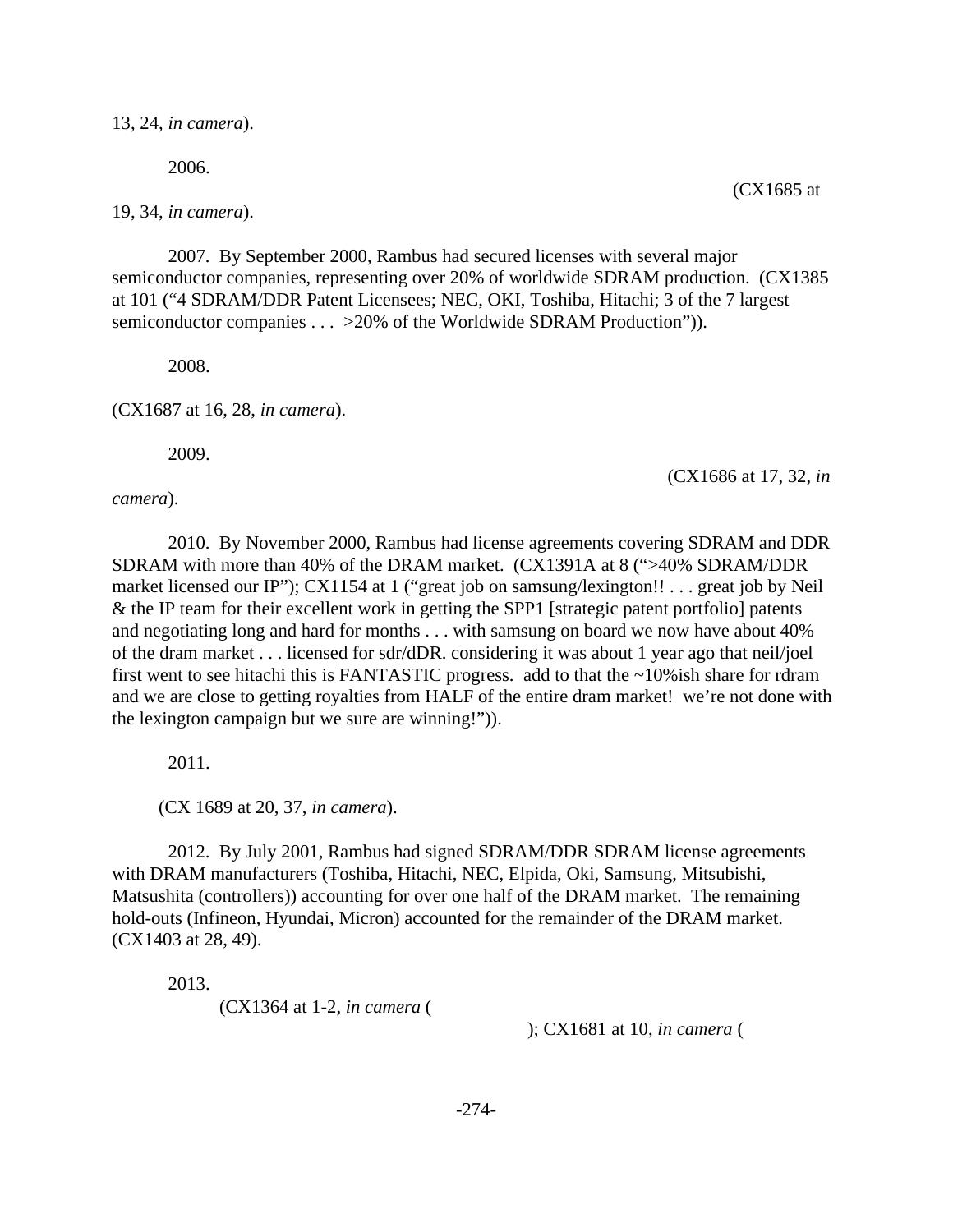); CX1686 at 11, *in camera* ( )).

## **D. Several Companies Refused Rambus's Licensing Demands and Face Patent Litigation with Rambus In the United States and in Various Foreign Countries.**

2014. Several companies did not sign license agreements with Rambus for SDRAMs and DDR SDRAMs. (Crisp, Tr. 3437).

2015. On August 7, 2000, Rambus filed a patent infringement lawsuit against Infineon Technologies in a German District Court. (CX1866 at 1, 28; Crisp, Tr. 3437).

2016. On August 8, 2000, Rambus filed a patent infringement lawsuit against Infineon Technologies in federal district court in Virginia. (CX1867 at 1; Crisp, Tr. 3437; Rambus Answer at 40, ¶ 97). Infineon asserted various counterclaims, including fraud and antitrust violations. (Rambus Answer at 40, ¶ 97).

2017. On August 10, 2000, Rambus informed Infineon that it would proceed with patent infringement litigation unless Infineon signed Rambus's proposed license agreement. (CX1137 at 1 ("if we are not able to reach agreement on Monday, or make acceptable progress towards finalizing our agreement, we will proceed with litigation.")).

2018.

(

(CX3111 at 1, *in camera*

); CX3112 at 1-2, *in camera*).

2019. In August 2000, Hynix sued Rambus in federal district court in California seeking a declaratory judgment that its manufacture and sale of JEDEC-complaint SDRAM did not infringe Rambus's patents. (CX1878 at 2-3; Rambus Answer at 40-41, ¶ 98)). Hynix also accused Rambus of antitrust violations, unfair competition, and breach of contract. (CX1878 at 2-3). Rambus asserted counterclaims accusing Hynix of patent infringement. (CX1891 at 1-5; Rambus Answer at 40-41, ¶ 98). The court stayed the lawsuit pending a final ruling in the Infineon litigation. (Rambus Answer at 41, ¶ 98).

2020. In August 2000, Micron sued Rambus in federal district court in Delaware seeking a declaratory judgment that its manufacture and sale of JEDEC-complaint SDRAM did not infringe Rambus's patents. (CX1880 at 16-21; Rambus Answer at 41, ¶ 99; CX1140 at 1) (Appleton August 2000 email: "Based on Rambus' past and recent behavior the only way to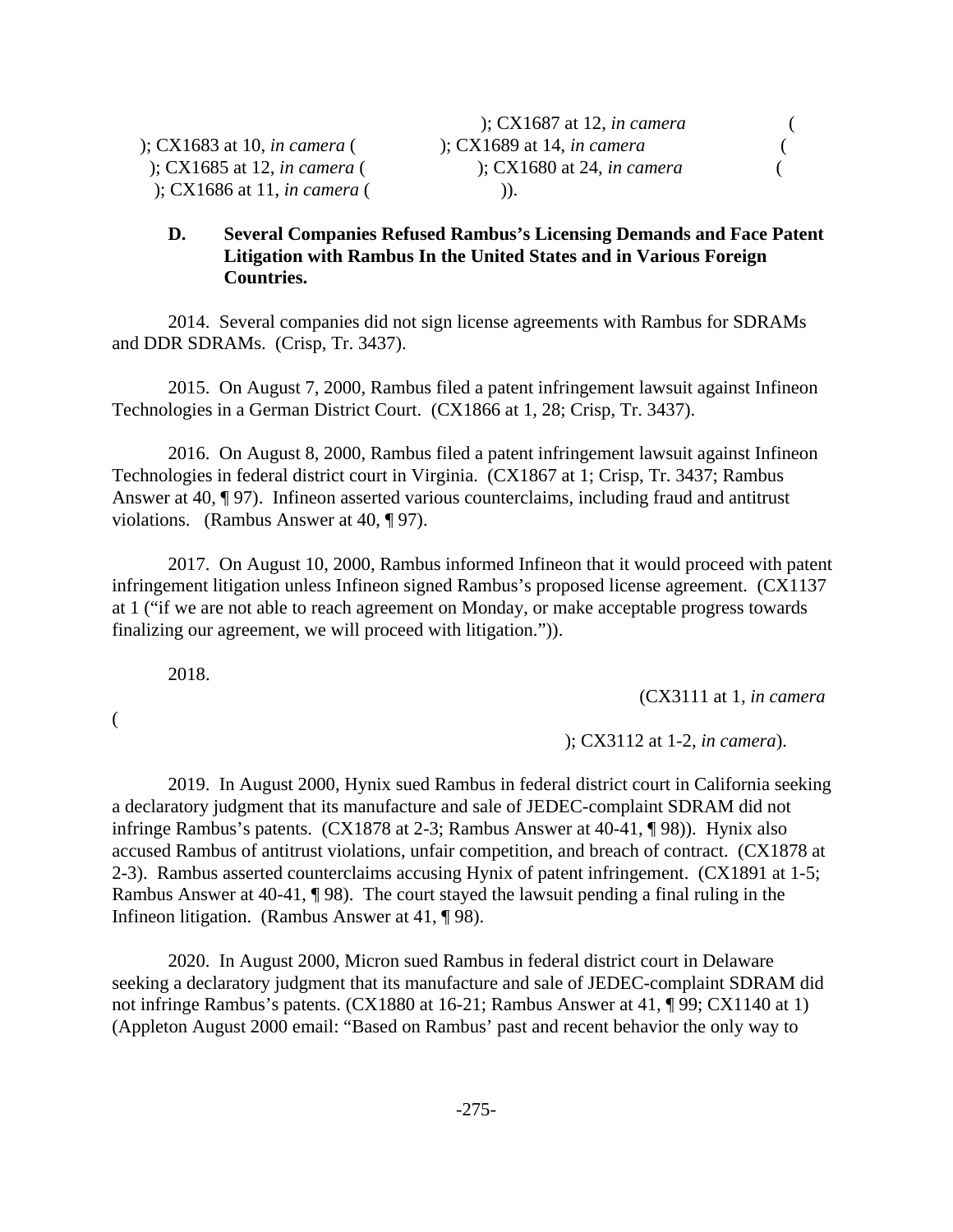have a sensible resolution is through litigation. Although this is unfortunate, it appears to be compelled by Rambus' action in dealing with others in the industry. We feel strongly that neither judge or jury will approve of Rambus' behavior."). Micron also accused Rambus of monopolization, attempted monopolization, and deceptive trade practices. (CX1880 at 12-15). Rambus asserted counterclaims accusing Micron of patent infringement. (CX1880 at 29-38; Rambus Answer at 41, ¶ 99). The court stayed the lawsuit pending a final ruling in the Infineon litigation. (Rambus Answer at 41, ¶ 99).

2021. Rambus litigation has cost Micron tens of millions of dollars and distracted valuable staff resources. (Appleton, Tr. 6398-99).

2022. Each of the Rambus patents involved in the Infineon, Micron, and Hynix lawsuits claims priority to Rambus's '898 application. (Rambus Answer at 41, ¶ 100). Moreover, every patent that Rambus has asserted in patent litigation can trace its lineage to one of two patent applications in the '898 family: either the 08/222,646 ("'646") or the 07/847,961 ("'961"). (First Stipulations, No. 22; Exhibit A to First Stipulations, No. 22; Nusbaum Tr. 1506-1508; see also DX0014). The '646 and '961 applications, as well as the '490 application which was a continuation of the '961 application, and the '327 patent which issued from the '646 application, were pending while Rambus was a member of JEDEC (CCFF 1008, 1028, 1049, 1076-77, 1092-95) and contained claims that related to ongoing work at JEDEC (CCFF 1028, 1049, 1125-63, 1164-82, 1199-1215, 1216-37).

2023. Rambus believes it possesses additional patents and patent applications, some claiming priority back to the '898 application, that it could in the future seek to enforce against memory manufacturers producing JEDEC compliant SDRAM. (Rambus Answer at 41-42, ¶ 101 ("Rambus admits the allegations in paragraph 101 of the Complaint").

2024. Rambus has numerous foreign patents that are directly based on its original U.S. patent application no. 07/510,898 (the '898 application). (CX1452 (India); CX1453 (Taiwan)). Many of these foreign patents claim priority based on the '898 application and the benefit of its April 18, 1990 U.S. filing date. (CX1485 (Israel); CX1489 (Israel); CX1496 (Israel); CX1499 (Israel); CX1515 (Korea); CX1527 (Germany); CX1529 (Europe); CX1533 (Europe); CX1536 (Europe)).

2025.

(CX2072 at 45-46 (Tate, Dep.), *in*

*camera*).

2026. Rambus is involved in patent infringement lawsuits in various foreign countries that involve foreign patents that cover some of the same inventions at issue in the U.S. litigation. (Rambus Answer at 42, ¶ 102).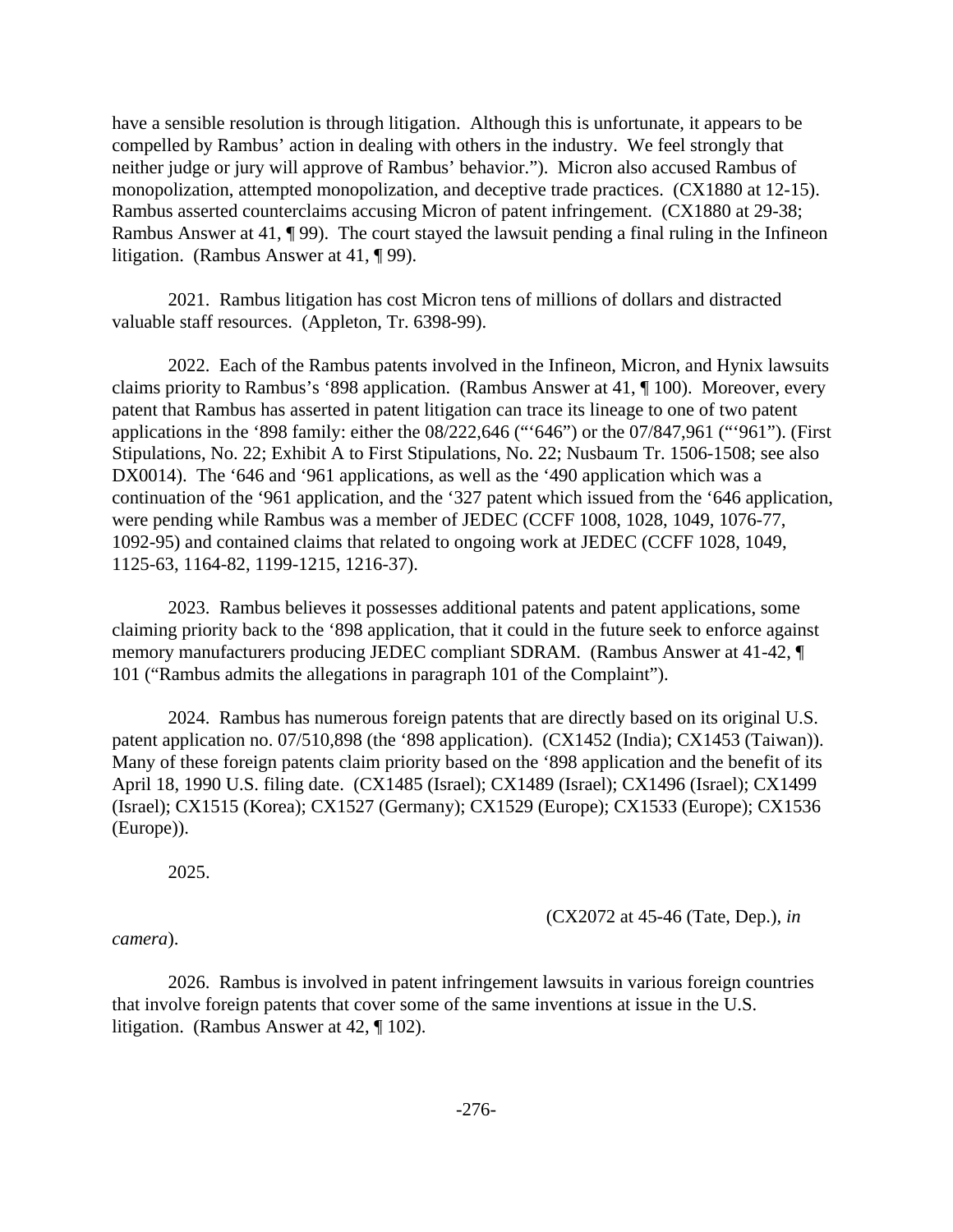2027. In August and September 2000, Rambus filed several patent infringement lawsuits against Micron in European countries. Rambus alleged that Micron's SDRAM and DDR SDRAM products infringed Rambus's foreign patents. (CX1869 at 1, 40 (patent infringement lawsuit against Micron Semiconductor in a German District Court); CX1871 at 1 (patent infringement lawsuit against Micron in a British Patent Court); Appleton, Tr. 6396-6397 (Rambus asserted foreign patents against Micron in France, Germany, Italy, and the United Kingdom)).

2028. Rambus's foreign patent infringement lawsuits "pose risks" for Micron. (Appleton, Tr. 6397-98 (Micron has invested hundreds of millions of dollars in its Italian wafer manufacturing plant, which employs 1,500 to 2,000 people)). If Micron had to shut down its European operations due to litigation with Rambus, it would lose a major source of its product. (Appleton, Tr. at 6397-98 ("we wouldn't be able to service our customers with the products that they're currently buying from there")). If successful, Rambus's foreign patent infringement lawsuits would have a global impact on Micron's business. (Appleton, Tr. 6397-98 (the product that Micron makes in Europe "gets sold around the world")).

2029. Rambus President Bill Davidow testified that even if Infineon prevailed in its litigation with Rambus, "there [was] a whole set of subsequent patents that they would be litigating." (CX2067 at 110 (Davidow, Dep.)).

2030. In a May 2001 press release, Rambus stated that it has additional U.S. and foreign patents covering SDRAMs and DDR SDRAMs that it has not yet asserted in any litigation. (CX1888 at 1 (Rambus May 2001 press release: "Rambus holds newly issued U.S. and European patents covering Rambus inventions used by SDRAMs and DDR SDRAMs that have not yet been asserted in any litigation and are not impacted by the [Infineon trial] Court's decision.")).

2031. In July 2001, Rambus noted that the "Virginian decision involved only 4 patents" and that Rambus has "many others which are used by SDRAM/DDR." (CX1403 at 30).

2032. In July 2001, Rambus admitted that even if it lost in the U.S. litigation, it could still successfully enforce its foreign patents. (CX1890 at 35 (Rambus Senior Vice President of Finance and CFO Bob Eulau: "I'll take a question then which is "What is the likelihood of SDRAM licensees not paying due to the Virginia outcome? We don't think this is very likely. . . .We've said that the litigation requires success in a major jurisdiction, but not in every jurisdiction.")).

**E. Rambus's Enforcement of Patents with Respect to Technologies Incorporated in the JEDEC SDRAM and DDR SDRAM Standards Has Caused, and Will Cause, Substantial Economic Harm and Threatens the Integrity of Open Standard Setting.**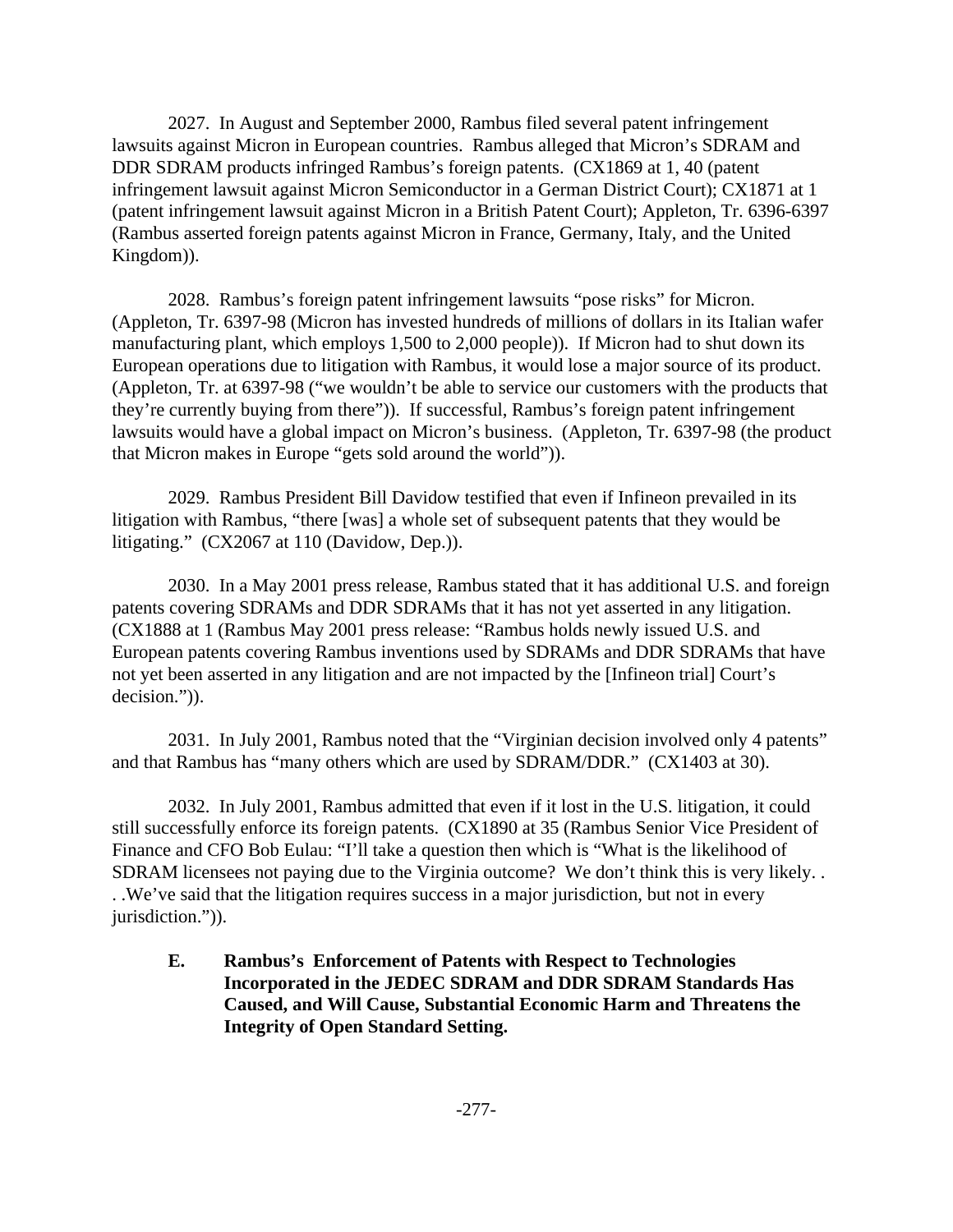2033. Rambus has raised the price for use of programmable CAS latency, programmable burst length, on-chip DLL, and dual edge clocking technologies in DDR SDRAM from free (i.e. 0%) to a royalty of . (CCFF 734, 742, 745, 2000).

2034. Rambus has the power to raise the royalty for use of programmable CAS latency, programmable burst length, on-chip DLL, and dual edge clocking technologies higher, and has stated its intention to do so. (CCFF 2035, 2041-43).

2035. In 2000 and 2001, Rambus planned to continue increasing its royalty rates on SDRAM, DDR SDRAM, and RDRAM. (CX1380A at 3 (August 2000 KR01 Kickoff Meeting: "We are ratcheting up royalty rates over time to the value of the IP"); CX1391A at 32-33 (November 2000 Big Picture Update: "over time we can drive royalties [on RDRAM] from 1- 2% average to 3-5% (DDR shows the value of our technology; price our own standards to value)")).

2036. (CX1273 at 11, *in camera* ( )).

2037. Rambus plans to charge companies that decide to litigate higher royalty rates,or it will decide not to offer any license to those who lose. (CX1385 at 99 ("Rambus Licensing approach . . . Those companies that decide to litigate will pay higher royalty rates. Rambus may not license those companies that litigate and lose.").

2038. Rambus's requested royalty rate would cost Micron hundreds of millions of dollars. (Appleton, Tr. 6390-92).

2039. Rambus claims that approximately 90% of the entire DRAM market is covered by Rambus patents. (CX1386 at 4 ("Today - We are on the cusp of achieving our original BHAG [big hairy audacious goal] - SDRAM+DDR+RDRAM>>90% of the DRAM market - SDRAM/DDR:  $\sim$ 20% paying us royalties now; all by 01E"); CX2112 at 309-310 (Mooring, Dep.) (FTC Deposition January 2003: "If I were to guess on a revenue basis in the most recent quarter . . . I would think that DDR is about 50 percent, SDRAM 40 percent, RDRAM less than 10 percent with EDO taking up the piece that RDRAM doesn't make in the 10 percent. It's a guess."); CX2067 at 171 (Davidow, Dep.) ("Q. So am I right, then, that it's Rambus's position [] that any SDRAM or RDRAM being used in main memory PCs today [January 31, 2001] are covered by their patents?  $\ldots$  [A] I would say that it is highly likely that is true.")).

2040. In the year 2000, Rambus's 5-year goal was to collect royalties on over 90% of the DRAM market. (CX1380A at 3 ("5 year objectives . . . All/90%+ DRAMs/controllers pay us royalties")).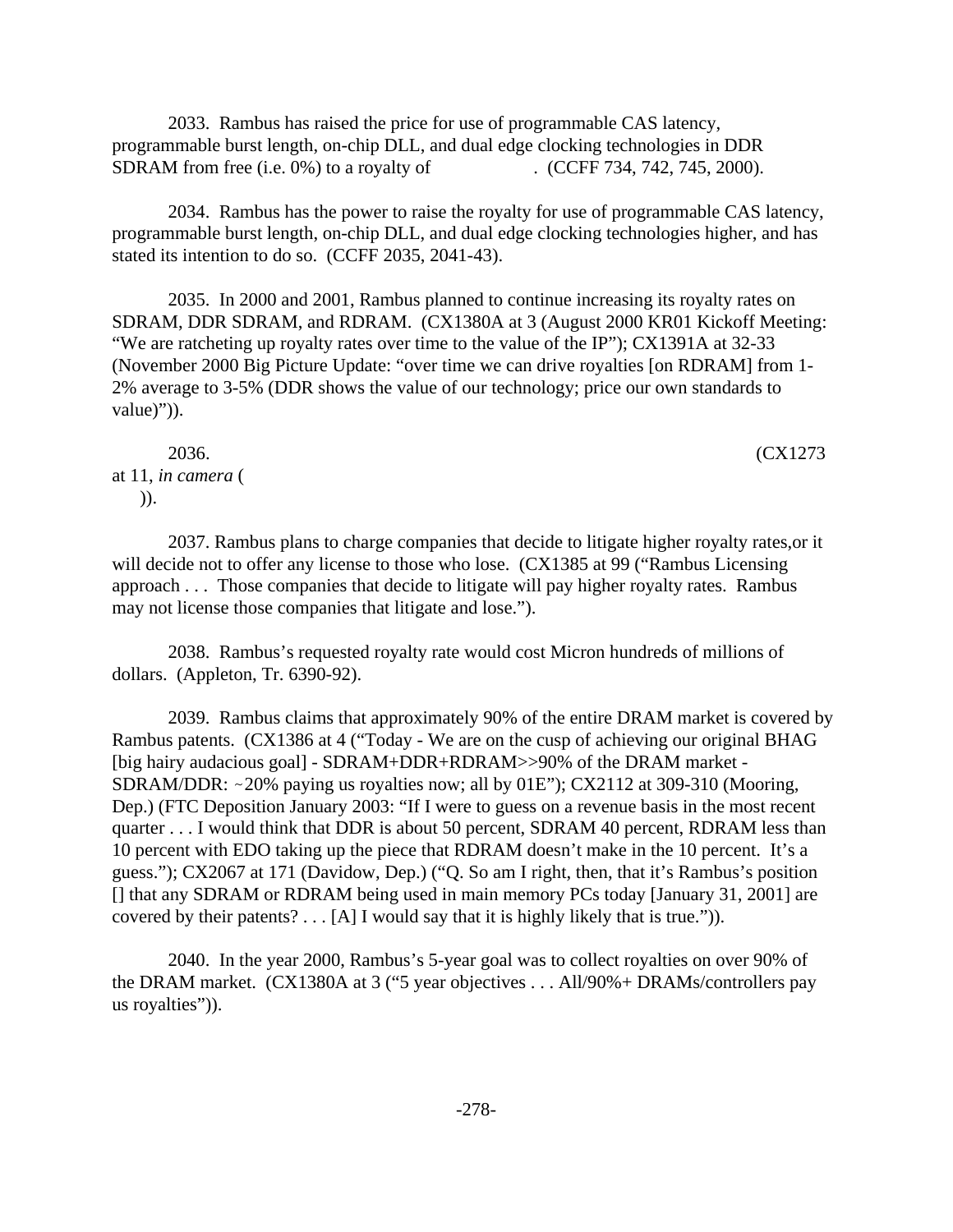2041. Graphs from Rambus's "November 2000 Big Picture Update" show, during the 2000-2005 period, (1) Rambus's "Market Share" increasing to 100%; (2) its "Average Royalty Rate" increasing from 1% to 5%; and (3) its annual royalty income increasing from \$90 million to \$3 billion. (CX1391A at 32).

2042. One of Rambus's "2001 Really Big Picture Goals" was to "[c]ollect royalties on all DRAM and controllers forever." (CX1386 at 1, 8; CX1388 at 8 ("BHAG [Big Hairy Audacious Goal] – Our standards dominate the DRAM interface market and our IP is fundamental to all DRAM interfaces forever")).

2043. Rambus expects to collect

in fees and royalties from DRAM manufacturers. (CX0527 at 1, *in*

*camera* (

 ); CX0528 at 1, *in camera*; CX0529 at 1, *in camera*; CX0530 at 1, *in camera*; CX1343 at 22, *in camera*; CX1401 at 10, *in camera* (

)).

2044. Rambus's royalties could cause a decrease in the volume of DDR SDRAM that DDR manufacturers produce. (CX2558 at 1 (Ahmad-Krisa June 2000 email: "in talking with memory suppliers, they are re-evaluating their plans for DDR support. Comments that DRAM suppliers have made are that they do not want to produce DDR DRAMs if they have to pay this high royalty"); McAfee, Tr. 7744-45, 7749-50; CX2561 at 2 (Ahmad August 2000 email: "Feedback from suppliers was that if they do end up signing for a royalty structure for DDR then their [sic] inclination would be to limit the DDR volume")).

2045. In the long run, the increased royalty cost imposed, or threatened to be imposed, by Rambus on manufacturers of DRAMs and memory controllers are likely to be passed on to customers in the form of higher DRAM prices. (CX2107 at 140 (Oh, Dep.) ("Q: . . . Are you saying that the price to the customer is a function of the cost? A: Certainly, yes."); *see also* CX0839 at 2 (Farhad Tabrizi told Richard Crisp that Hyundai "pass[es] on license fees and royalties to their customers"); McAfee, Tr. 7175-76).

2046. Rambus's conduct has also caused DRAM manufacturers and others to incur substantial litigation-related costs. (Appleton, Tr. 6398-99 (the litigation has resulted in direct litigation costs of tens of millions of dollars; "more importantly, the litigation costs associated with having all of our technical people and our administrative people and individuals like myself, all of us to focus and prepare for these trials and these cases is obviously a great deal of time and a great burden.")).

2047. Rambus's conduct has caused DRAM manufacturers and others to spend time and effort trying to design around Rambus's patented technologies. (Rhoden, Tr. 532-33 (Mr.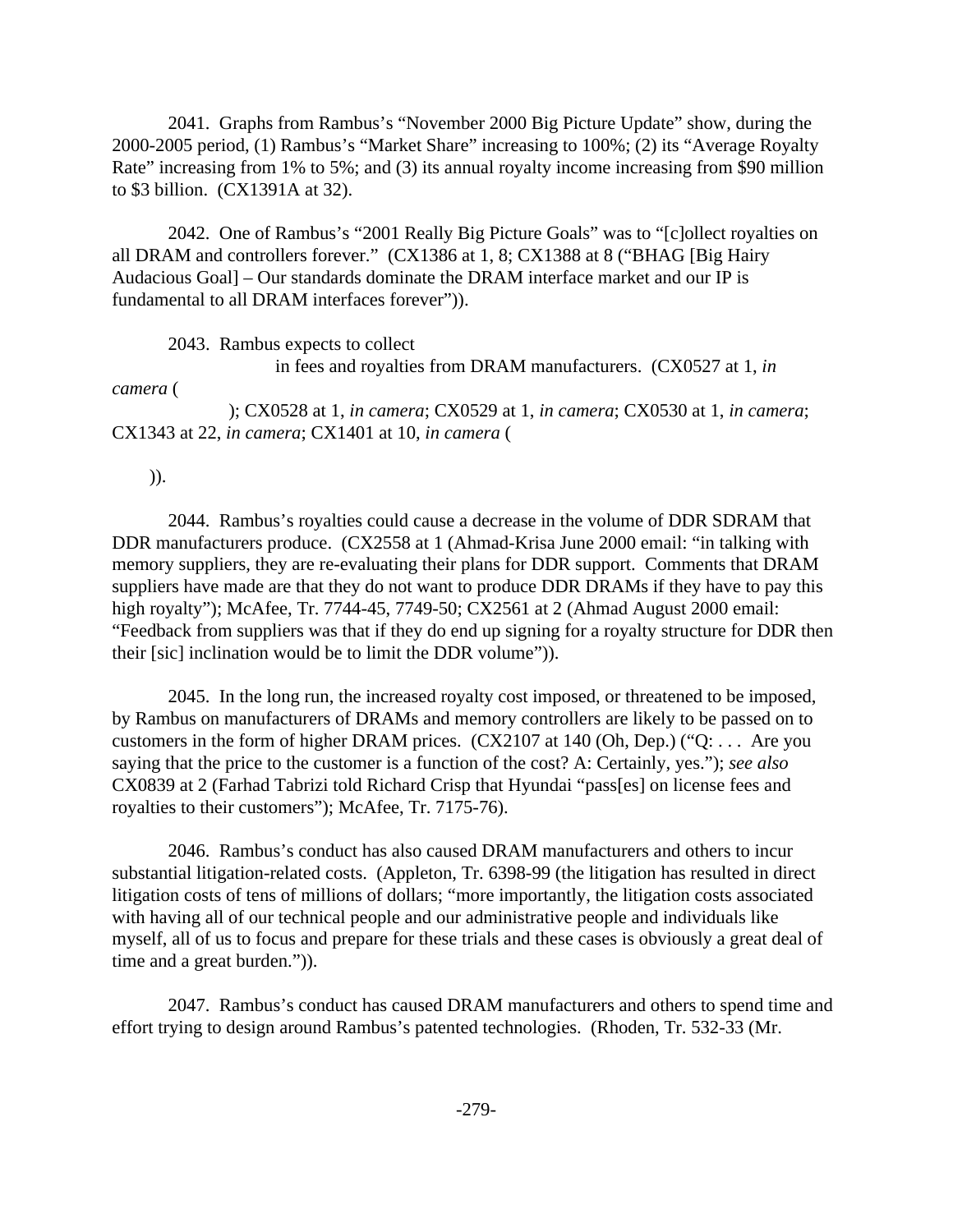Rhoden presented a proposal to JEDEC to change from programmable to fixed CAS latency); Lee, Tr. 6776-6806 (describing efforts to convince JEDEC to adopt alternatives to the technologies claimed by Rambus)).

2048. Rambus's lawsuits seeking an injunction threaten to shut down DRAM plants. (Appleton, Tr. 6397 ("There's no question [the foreign lawsuits instituted by Rambus] pose risks. . . . [In Italy] Rambus even tried to get a preliminary injunction to shut us down there. Fortunately, it wasn't successful, but it would have  $a$  – just a dramatic effect on the company.")).

2049. Rambus's conduct threatens to have a significant adverse impact on JEDEC and other standard-setting organizations. (CCFF 2050-54).

2050. JEDEC officials believe that Rambus's conduct and resulting lawsuits could cause a fundamental change in JEDEC and a shift away from open standard setting. (Rhoden, Tr. 536 (Mr. Rhoden, Chairman of the JEDEC Board of Directors and the JC-42 Committee, testified that Rambus' lawsuits could lead to "a fundamental change in JEDEC and a fundamental shift away from open industry standardization.")).

2051. Failure to disclose relevant patents and patent applications could cause companies to refuse to participate open standard setting organizations such as JEDEC. (Rhoden, Tr. 537- 38 (industry members would "operate in some other environment rather than disclosing [proposals] in an open environment like JEDEC."); *see also* G. Kelley, Tr. 2474-75 (Mr. Kelley intended to inform Texas Instruments that "IBM would not participate in a standards organization where patent information was being hidden while the process of approval went on"); *id*. at 2476-77 ("If companies like IBM are going to leave the process of standardization out of fear of patented material that is not disclosed during the process of standardization, then the standardization process will be so weakened that it will have very little meaning.").

2052. Rambus's conduct could also discourage industry participants from relying on standards developed by JEDEC or other standard setting bodies. (Bechtelsheim, Tr. 5888-89 ("if that trust into the nature of an open standards process is violated, it makes it very difficult for me to rely on the standards groups developing standards, and this would be extremely disruptive to the industry at large."); (CX2851 at 15 ("Whatever the outcome of [Rambus's] legal cases, the greatest loser will be the wider semiconductor industry. There is bound to be a loss of confidence in the ability of companies to work collectively under the auspices of bodies such as JEDEC to produce industry standards, and this can only retard future semiconductor development. Knowingly or not, Rambus has done a great job of undermining the credibility of one of the main sources of competition in the IP market - the standards bodies.").

2053. During the time that Rambus was a member of JEDEC, JEDEC members recognized that failure of members to disclose patents and patent applications relating to JEDEC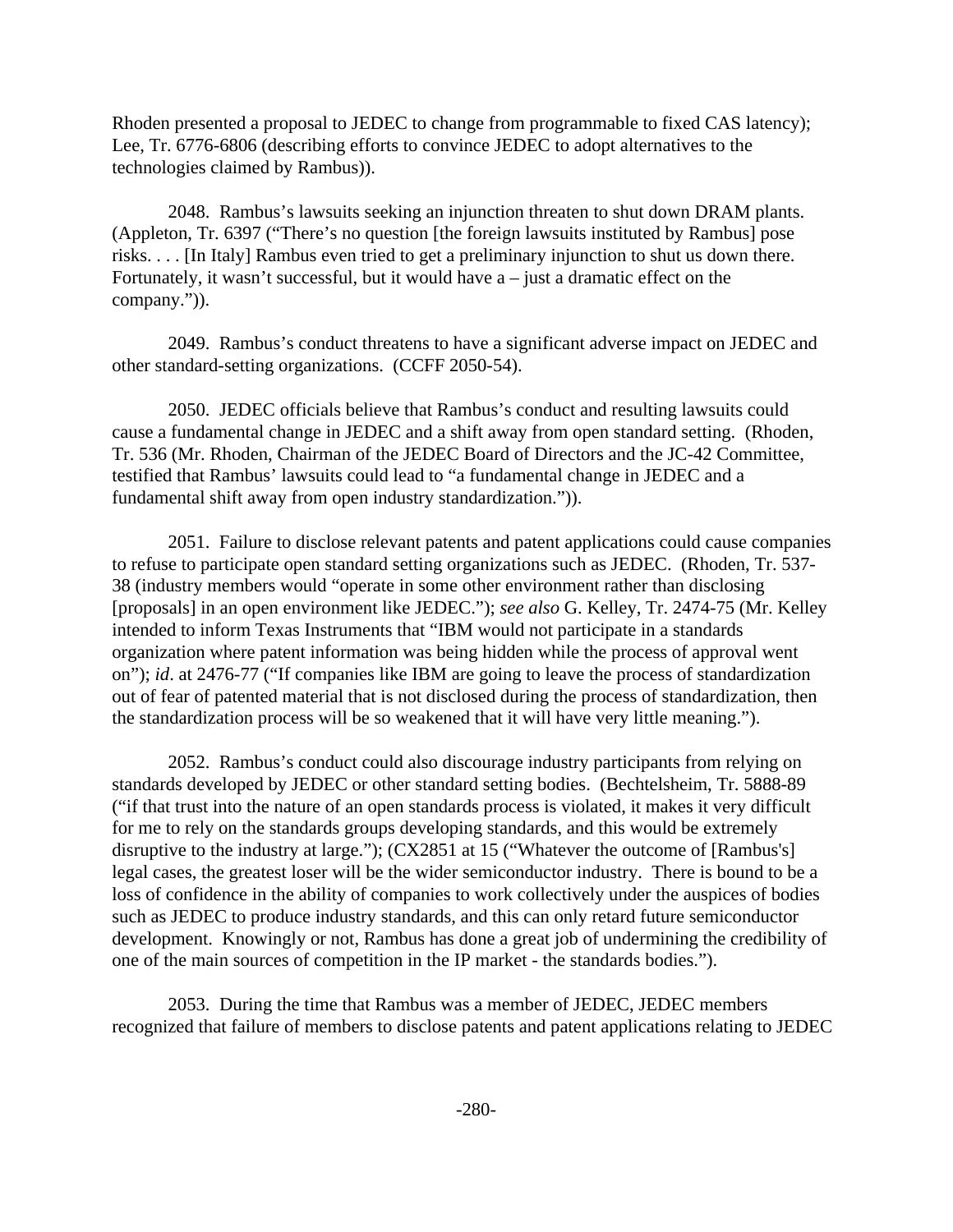work could "destroy the work of JEDEC." (CX2384 (G. Kelley letter regarding the Quad CAS incident: "I am and have been concerned that this issue can destroy the work of JEDEC. If we have companies leading us into their patent collection plates, then we will no longer have companies willing to join the work of creating standards"); CX0083 at 15-16 ("The result [of any attempt by a member of standards group to patent an emerging standard, even for defensive purposes] is more likely to be loss of mutual trust essential to the success of the standardization effort, as well as a 'clean room' restart of the standards effort aimed at avoiding the patent.")).

2054. Rambus's narrow interpretation of the JEDEC disclosure policy, as accepted in part by the two- member majority of the Federal Circuit panel, threatens the ability of JEDEC to function effectively as a standards setting organization. (CX3089 at 3-4 (JEDEC brief amicus curiae: Rambus's proposed interpretation of the JEDEC disclosure policy, as adopted by the 2 member majority of the Federal Circuit, "impairs JEDEC's ability to effectively function as a standards setting organization."); CX3090 at 4 (industry members' brief amicus curiae: the standard setting process "is deeply impacted by the [Federal Circuit] decision."); *see also* J. Kelly, Tr. at 2066-67 (if companies can drop their membership without having the duty to disclose, that "destabolizes the whole system.")).

2055. Paragraphs 2055 - 2099 are unused.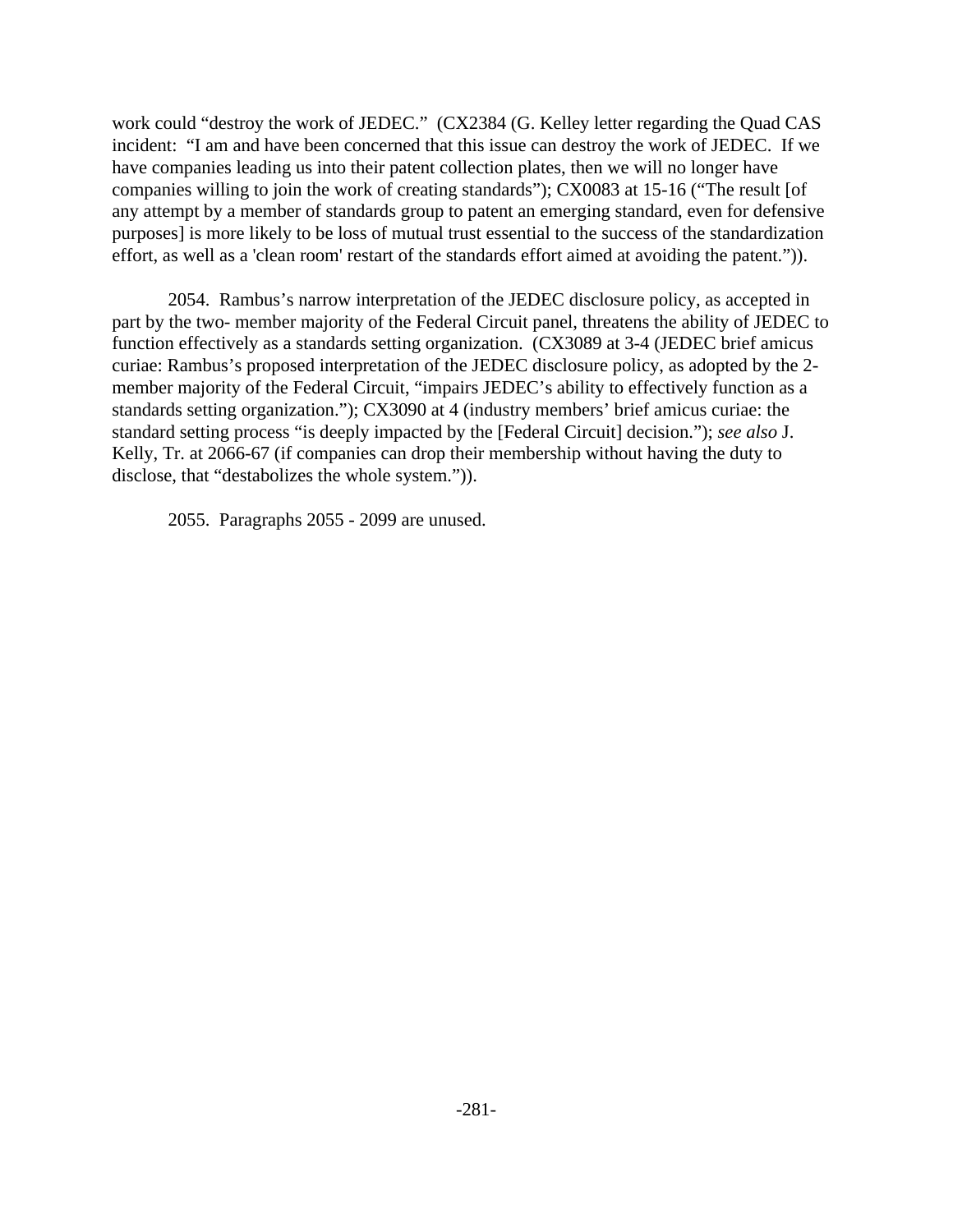#### **XI. Had Rambus Timely Disclosed its Intellectual Property Claims, JEDEC Would Have Acted to Avoid Granting Economic Power to Rambus.**

2100. Had Rambus disclosed to JEDEC before the SDRAM and DDR SDRAM standards were finalized and the industry became locked in to use of the standards that it had pending patent applications that might relate to programmable CAS latency and burst length, on-chip DLL, and a dual edged clock, JEDEC and JEDEC members would have acted to avoid granting economic power to Rambus. CCFF 2101-2464.

## **A. Had Rambus Disclosed On a Timely Basis, JEDEC Likely Would Have Adopted Alternative Technologies.**

2101. Had Rambus disclosed the scope of its patent applications while JEDEC was still working on the standards, some JEDEC members testified that they would have adopted alternative technologies. (Sussman, Tr. 1416-17 ("If I understood that there was IP on the programmable [CAS latency and burst length], I would have voted – changed my direction and voted to take the fixed one."); Prince, Tr. 9022-23 (if she had known before 1996 that Rambus might have patents on programmable CAS latency and burst length, it would have affected her decision-making on those two technologies); Lee, Tr. 6635-36 (if Rambus had disclosed to JEDEC before 1996 that it had a pending patent application that it believed contained claims that would cover use of programmable CAS latency and burst length, he would have opposed the use of those technologies in SDRAM and supported the SDRAM lite device that proposed a fixed latency and length); Lee, Tr. 6717 (if Rambus had disclosed to JEDEC before 1996 that it had a pending patent application that it believed contained claims that would cover the use of dual edged clocking, he would have opposed the vote to standardize dual edged clocking in DDR SDRAM); Lee, Tr. 6686 (if Rambus had disclosed to JEDEC before 1996 that it had a pending patent application that it believed contained claims that would cover use of on-chip PLL or DLL, he would have recommended that Micron avoid using that technology); *see also* Kellogg, Tr. 5136, 5146, 5170, 5187 (IBM would consider patent issues seriously and would certainly consider alternatives); CX2107 at 137 (Oh, Dep.) (Hyundai would not have developed DDR SDRAM if it had known that it would have royalties associated with it); (Meyer, Tr. 440- 41 (had Rambus disclosed before 1996, Infineon engineers would have come up with specific proposals for him to present to JEDEC as alternatives to technologies that Rambus would be obtaining patents on.)).

## **1. There Were Multiple Alternatives To Avoid the Technologies In Question.**

2102. There are almost always multiple ideas about what features JEDEC should and should not include in a particular device. (Rhoden, Tr. 414-15). "[I]f you give ten engineers a problem, you'll probably get 12 or 14 solutions, and the same is true inside the [JC 42.3] committee. People were proposing a number of other approaches to the same type of thing."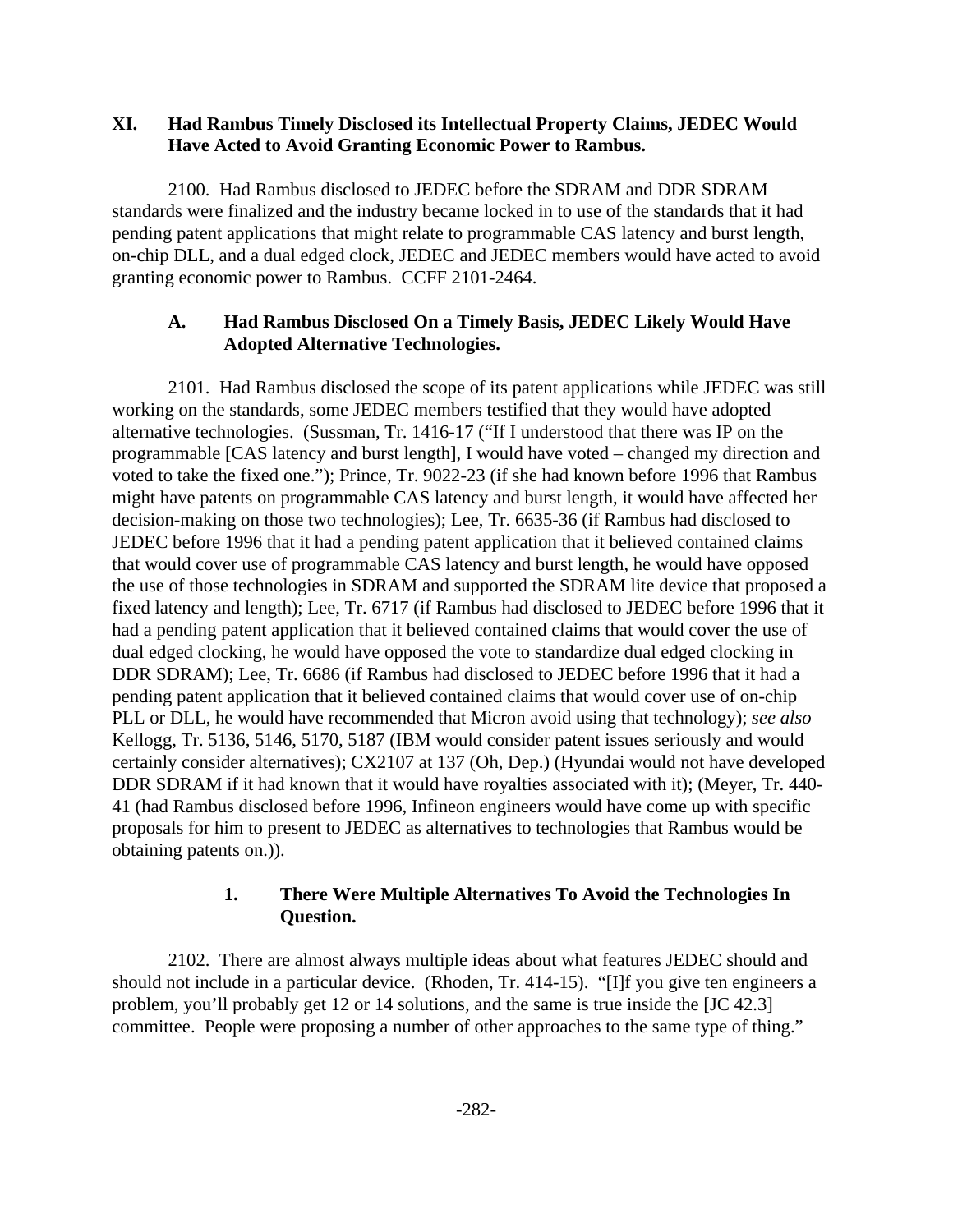(*Id.* 434-35).

2103. DRAM manufacturers could have developed commercially viable solutions that would have avoided Rambus patents.(CX2109 at 77-78 (Davidow, Dep.) ("I think you could have sat a group of people down in a room and said you can't use this stuff, come up with different solutions and people could have come up with different solutions."); *Id.* at 77 ("[C]ould they have done alternatives, [ ] could [they] have competed within the market effectively by making different cost performance trade-offs, my guess is the answer would be [ ] yes.")).

2104. Before 1996, there were alternatives to programmable CAS latency, programmable burst length, dual edge clocking, and on-chip DLL. (Jacob, Tr. 5365; Wagner, Tr. 3859-60; Kelley, Tr. 2548-49; CX2109 at 67-68 (Davidow, Dep.) (based on internal discussion at Rambus, Mr. Davidow concluded that there were "many ways to improve performance" without infringing Rambus patents); CX2109 at 68-69 (Davidow, Dep.) (Davidow assumes that JEDEC could have pushed work-arounds to dual edged clocking "pretty far"); CX2109 at 70-71 ("[t]here are lots of other solutions" besides programmable cas latency and burst length)).

2105. Before 1996, JEDEC considered alternatives to programmable CAS latency, programmable burst length, dual edged clocking, and on-chip DLL. (CCFF 2131, 2235, 2323- 24, 2367).

2106. It would have been relatively easy to implement alternatives to programmable CAS latency, programmable burst length, dual edged clocking, and on-chip DLL in the 1991- 1996 time frame. (Polzin, Tr. 3987-89 (Rambus patents on dual edge clocking, programmable CAS latency, and programmable burst length and on-chip DLL were "pretty simple things to work around if we had known about them a long time ago."); Peisl, Tr. 4452 (it would have been "relatively easy" to implement alternatives in the early 1990's)).

2107. JEDEC members viewed the alternatives as viable, and many members preferred one or more of the alternatives to the technologies that were actually selected. (Kellogg, Tr. 5117, 5131-32 (testifying that manufacturers would have likely preferred a fixed burst length and that burst length alternatives were viable); Bechtelsheim, Tr. 5811 (testifying that he would have preferred the use of pins to set CAS latency); Sussman, Tr. 1380 ("I had a lot of arguing to do to get the degree of programmable features [programmable CAS latency and burst length] into the [JEDEC standard];" Lee, Tr. 6666, 6683 (testifying that a read clock, or an echo clock, was a viable alternative and that Micron preferred to avoid the use of an on-chip DLL); Kellogg, Tr. 5168-69 (testifying that he preferred vernier circuits to on-chip DLL); Polzin, Tr. 3991-92 ("Pin strapping" was a viable design alternative to the current JEDEC standard of setting CAS latency and "[c]ertainly no more costly.")).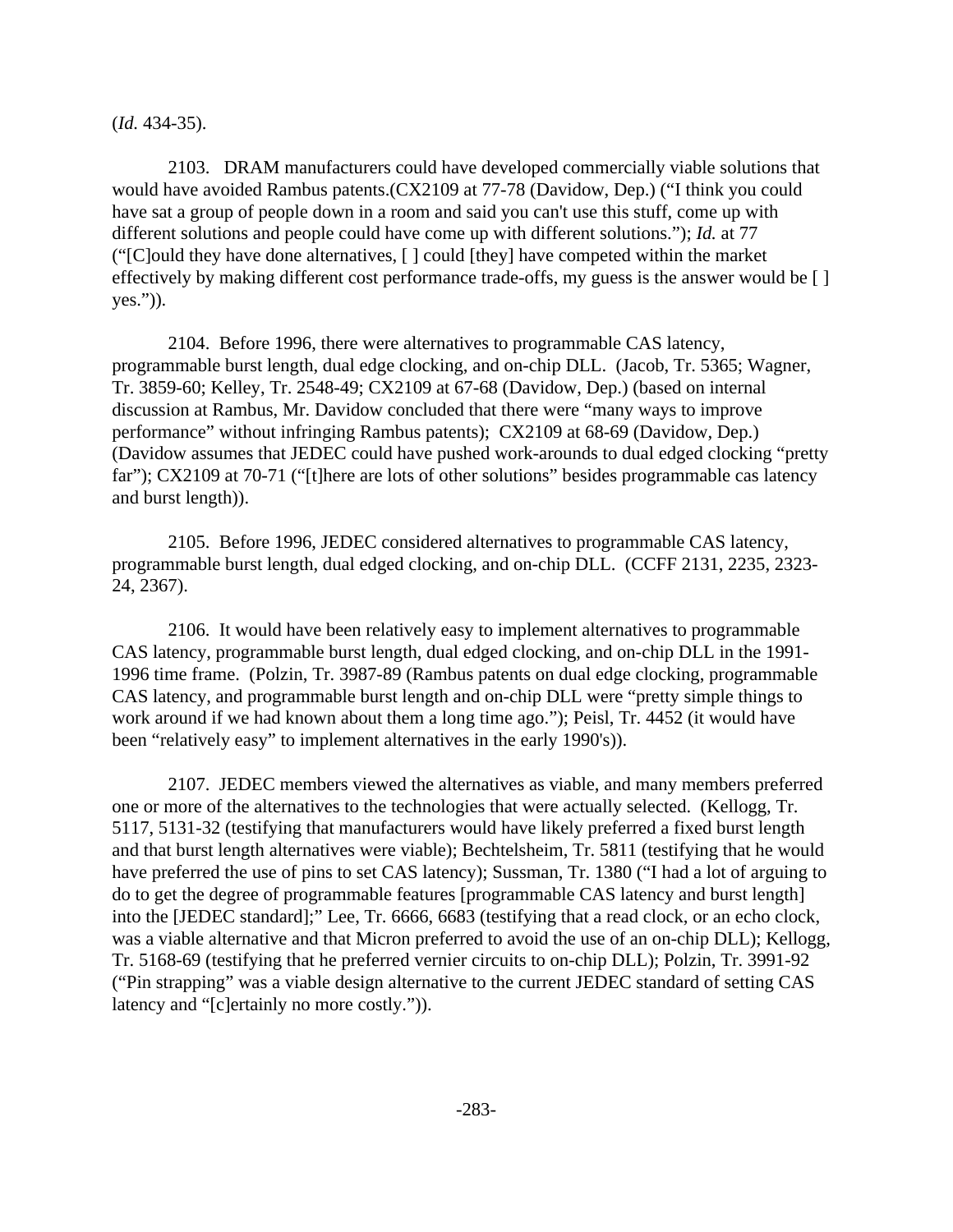## **2. There is No Reliable Evidence to Contradict The Commercial Viability of Alternative Technologies.**

2108. Dr. Soderman and Mr. Geilhufe lacked the expertise and experience to conclude what technologies JEDEC members would have considered to be acceptable alternatives to the technologies at issue. (CCFF 2109-2115).

2109. During the relevant time period, neither Dr. Soderman nor Mr. Geilhufe was involved in or supervising the design of DRAMs. (Soderman, Tr. 9342-43; Geilhufe, Tr. 9627- 28 ("Of course not. I was an executive in the industry. I was no longer designing.")).

2110. Much of Dr. Soderman's recent experience has involved the sales of software. Soderman, Tr. 9337-38.) Dr. Soderman's primary experience from 1981 to 1997, at ASIC Design & Marketing, Xilinx, Intel, and LSI Logic, involved programmable logic and gate arrays, not DRAMs. (*Id*. 9338-42.)

2111. Dr. Soderman hasn't designed a DRAM since the late 1970's. (Soderman, Tr. 9342-43.) The DRAM he designed was used in typewriters. (*Id*. 9343.)

2112. The last time Mr. Geilhufe formally contributed to a DRAM design was sometime in the mid to late 1980s. (Geilhufe, Tr. 9625-26). Mr. Geilhufe's last hands-on DRAM design experience was in 1978. (*Id.* 9626).

2113. Neither Dr. Soderman nor Mr. Geilhufe ever designed an SDRAM or DDR SDRAM. (Soderman, Tr. 9342-43; Geilhufe, Tr. 9628). Neither Dr. Soderman nor Mr. Geilhufe ever designed a JEDEC-compliant DRAM. (Soderman, Tr. 9424 ("that particular part was a unique IBM part"); Geilhufe, Tr. 9628).

2114. Mr. Geilhufe worked at Winbond from 1999 to 2000. (Geilhufe, Tr. 9628). Winbond did not design any DRAMs. (*Id.* 9628-29). Mr. Geilhufe's manufacturing experience at Winbond was limited to being aware of the volumes and types of DRAMs that were being manufactured and the profitability of the DRAM business. (*Id.* 9629).

2115. Neither Dr. Soderman nor Mr. Geilhufe attended JEDEC meetings during the relevant time period. (Soderman, Tr. 9429, 9447-48, 9473 ("[Mr. Macri] was at the [JEDEC] meeting. I was not . . . I have no firsthand knowledge how the JEDEC committee decided to standardize on the [burst length] values.")). Mr. Geilhufe attended only one JEDEC meeting approximately twenty years ago. (Geilhufe, Tr. 9624). The only person he remembers supervising whose job responsibility included attending standard-setting organization meetings, was an employee of Intel who briefly reported to him sometime in 1975. (Geilhufe, Tr. 9625).

2116. Dr. Soderman and Mr. Geilhufe failed to consult highly relevant materials relating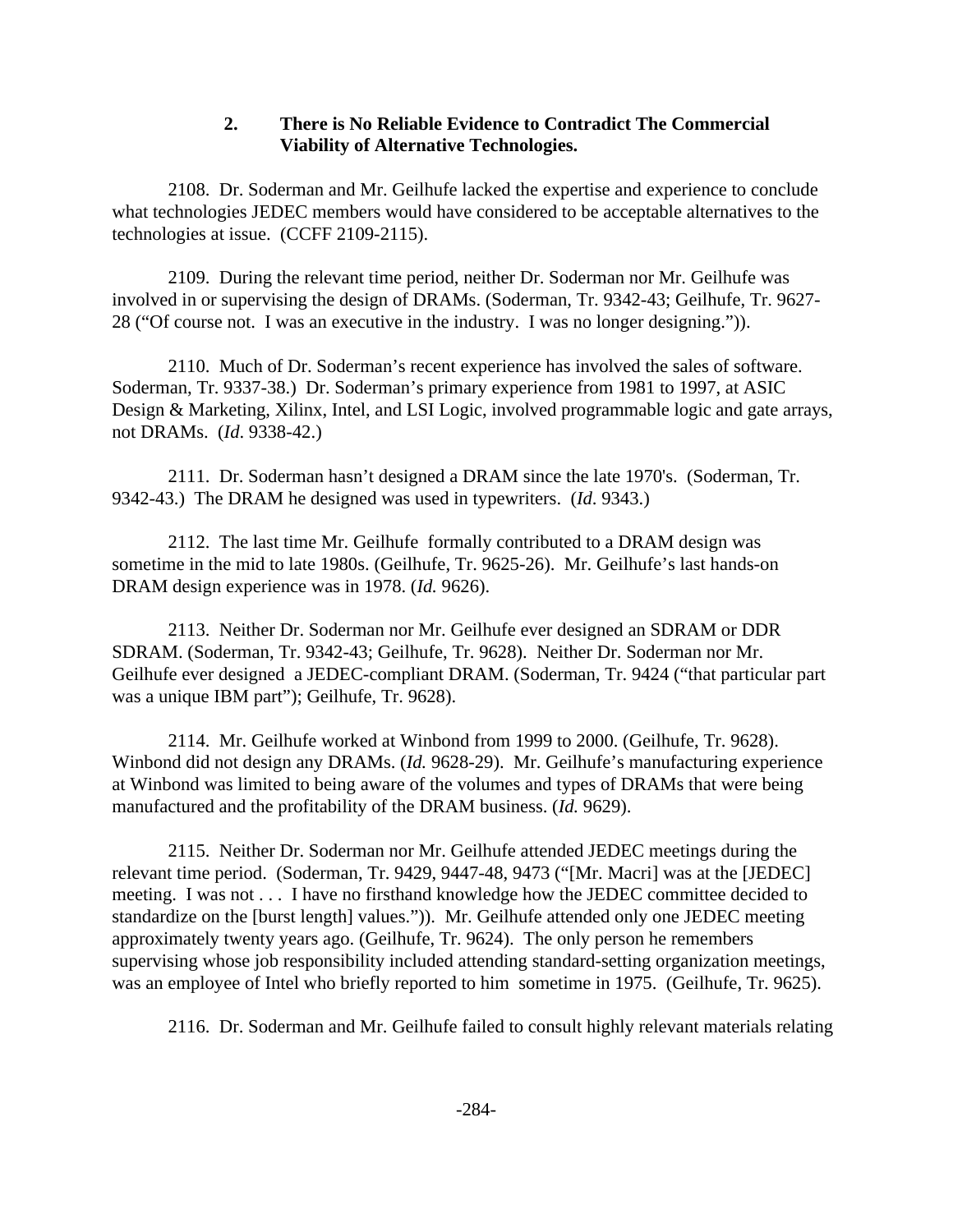to JEDEC's consideration of alternative technologies. (CCFF 2117-2221).

2117. Dr. Soderman failed to consider a number of critical presentations at JEDEC. (Soderman, Tr. 9493, 9493-94, 9503-04). Dr. Soderman couldn't recall whether he had considered a number of other important presentations at JEDEC. (Soderman, Tr. 9485-86, 9487 ("I've seen a lot of presentations about incorporating Vernier's on these. They are all kind of blending together, all very similar."); 9491, 9502-03).

2118. Mr. Geilhufe never reviewed any JEDEC meeting minutes or any JEDEC policy manuals. (Geilhufe, Tr. 9622).

2119. Dr. Soderman failed to review the deposition or trial testimony of virtually all the relevant fact witnesses, including Drs. Oh and Peisl and Messrs. Lee, Shirley, Sussman, Kellogg, Heye, Macri, Goodman, Rhoden, Gross, Becker, and Krashinsky. (Soderman, Tr. 9427-28, 9433, 9435, 9440, 9494, 9499, 9503, 9505-06, 9508). Mr. Geilhufe did not recall reviewing the testimony of any fact witness other than the deposition testimony of Dr. Peisl, who disagreed with his conclusions. (Geilhufe, Tr. 9619, 9729-31).

2120. Dr. Soderman failed to interview anybody who had attended JEDEC meetings during the relevant time period and who had observed the JEDEC work in progress. (Soderman, Tr. 9447-48, 9472, 9488, 9491, 9503, 9506-07). As a result, he had no understanding of why various alternatives were proposed at JEDEC, how JEDEC members reacted to it, what was said in the discussions of the alternatives, or which companies supported the alternatives. (*Id*. 9447- 48).

2121. Mr. Geilhufe did not do anything to ensure that the analysis that he did was the type of analysis that was done at JEDEC. (Geilhufe, Tr. 9622). Nor did he speak to any JEDEC member or any JEDEC employee to determine how the questions he was asked to answer are answered at JEDEC. (*Id.* 9623). Mr. Geilhufe did not even know whether the questions he was asked to answer were ever asked at JEDEC. (*Id.* 9622).

2122. The methodology that Mr. Geilhufe used to reach his conclusions about the costs of alternative technologies was unreliable. (CCFF 2123-24).

2123. Mr. Geilhufe recognized that his estimates were "rough estimates." (Geilhufe, Tr. 9696). He agreed that the margin of error for each of the cost elements described in his presentation is as high as 25 percent. (*Id.* 9665).

2124. Mr. Geilhufe did not compare his projections in this case with any actual data. (Geilhufe, Tr. 9665-66). Mr. Geilhufe reviewed no evidence in this case relating to the costs of DRAM manufacturers for the product design, good die yield, final test and good unit yield cost elements from the relevant period other than the Peisl deposition and, in the case of good unit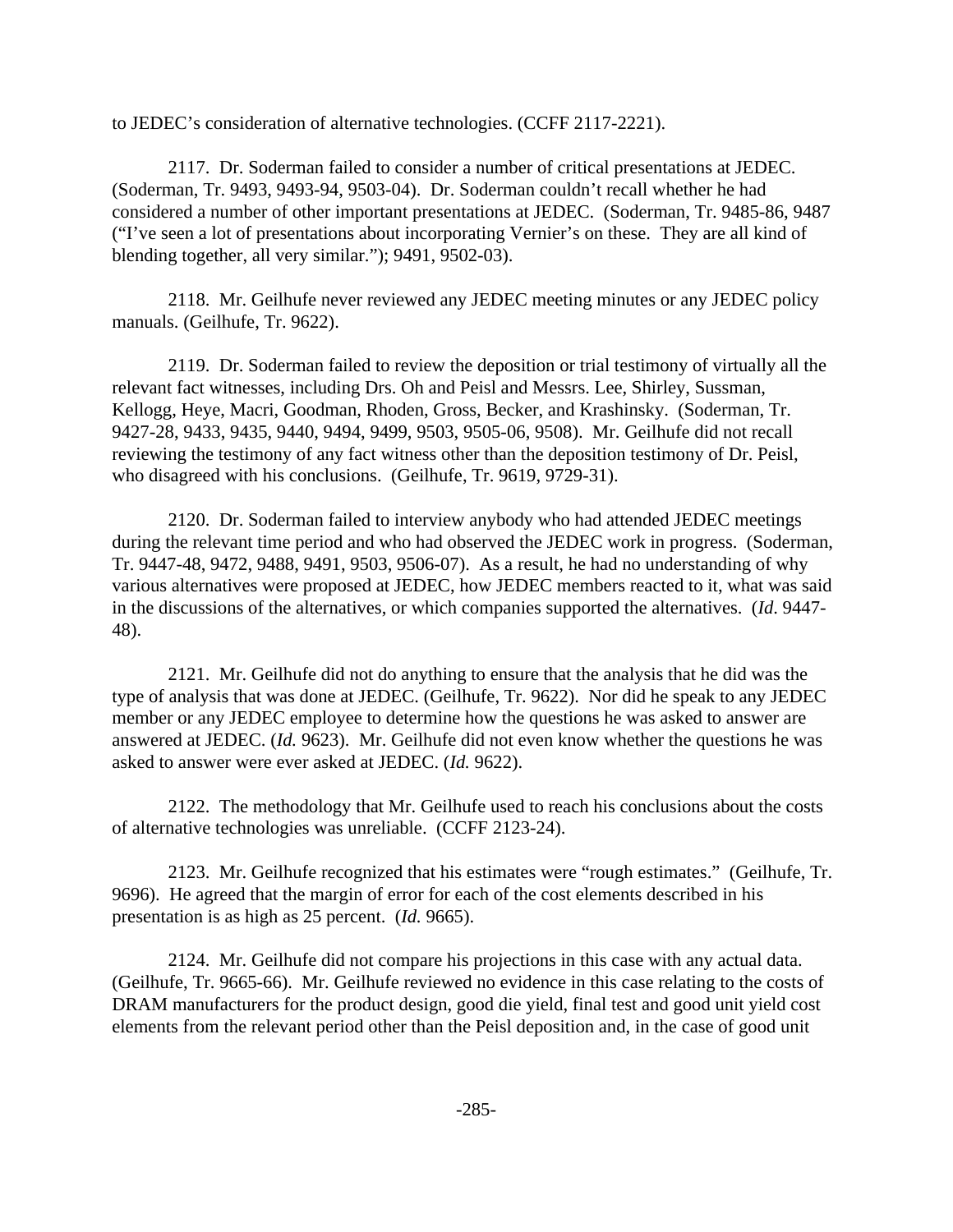yield, "confidential" evidence that is not in the record. (Geilhufe, Tr. 9680, 9698, 9706).

2125. Dr. Soderman's conclusions regarding the coverage of certain of Rambus's patents is inherently unreliable. (CCFF 2126-29).

2126. Dr. Soderman failed to consider technical dictionaries, treatises, or learned texts to determine the common usage of the terms in the claims. (Soderman, Tr. 9478). Dr. Soderman failed to consider the expert reports filed by Rambus's patent experts in the private patent litigation to determine whether his interpretation of terms was consistent with those of Rambus's patent experts. (*Id*. 9478-79).

2127. Dr. Soderman failed to present a claims chart or any other analysis demonstrating that each of the elements of the claim is satisfied. (Soderman, Tr. 9371-73, 9373-74 (In analyzing whether claim 1 of the '120 patent covers use of transmitting burst length information as part of the read command, Dr. Soderman's entire analysis of the various terms used in and elements of that claim consists of: "Claim 1 covers this. It just says, 'receiving block size information'.")).

2128. Among the terms in claim 1 that Dr. Soderman failed to analyze was the term "operation code." On cross-examination, Dr. Soderman admitted that he had previously interpreted that term as part of a request packet. (Dr. Soderman, Tr. 9456 ("Operation code . . . something that happens, okay. In this case you were requesting the information that has the protocol packet transmit to the DRAM."); *id*. 9457 ("Operation code . . . just means some sort of operation to me, and the information here was well defined as transmitting information to this packet to the DRAM.")). Unlike RDRAMs, JEDEC-compliant SDRAMs and DDR SDRAMs do not use packets. (CCFF 1268, 1272, 1306, 1357).

2129. Dr. Soderman testified previously that other individuals, including patent attorneys or legal opinion, could answer better than he could whether the claims would be infringed only if, in the alternative in question, values representing both the number of clock cycles and block size were received. (Soderman, Tr. 9457-58; *see also id*. 9479 (his conclusion could be subject to a more legal interpretation that he was not prepared to do).

#### **3. Alternatives to Programmable CAS Latency.**

2130. In the 1991-1996 time frame, there were at least six alternatives to the use of programmable CAS latency in JEDEC SDRAM and DDR SDRAM. (Jacob, Tr. 5370-71). JEDEC could have used fixed CAS latency parts. (Jacob, Tr. 5370). Second, it could have had OEMs blow fuses to determine the CAS latency of a part. (Jacob, Tr. 5378-79). Third, it could have chosen to scale CAS latency to clock frequency. (*Id.* 5370). Fourth, it could have chosen to use either an existing or dedicated pin(s) to set CAS latency. (Jacob, Tr. 5385-86). Fifth, JEDEC could have chosen to encode the CAS latency in either the read or write command.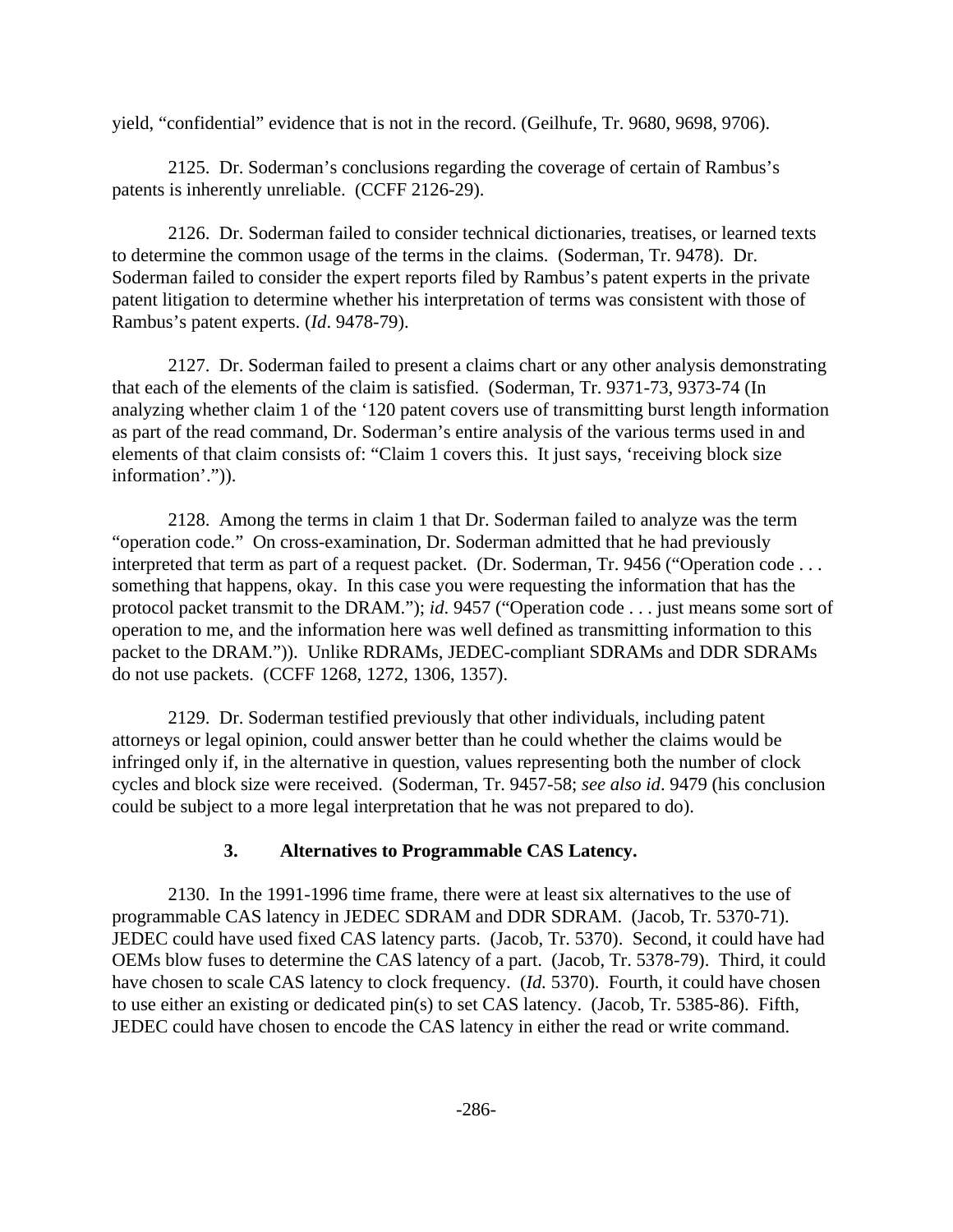(Jacob, Tr. 5389-90). Sixth, it could have stayed with an asychronous style DRAM. (Jacob, Tr. 5370-71).

2131. Three of these alternatives – fixed CAS latency, use of fuses to set CAS latency, and use of pins to set CAS latency – were proposed for incorporation in the JEDEC SDRAM standard in the 1991-1992 time period. (JX0010 at 71, 74; CX0034 at 149; Rhoden, Tr. 425- 434; Kellogg, Tr. 5136; Williams, Tr. 798; Kelley, Tr. 2548-49).

2132. In the 1991-1992 time period, the manufacturing costs associated with three of these alternatives – fixed CAS latency, use of fuses, or use of a dedicated pin(s) – compared to programmable CAS latency using a mode register were relatively similar. (*See generally* CCFF 2133-2177, 2184-2218; Kellogg, Tr. 5143 ("Q. Was there also some difference in cost among the three options? A. This is a fine-grained question in that if "cost" is my ability to react, yes. If "cost" is strictly manufacturing, the difference between these is so -- it's slightly different. It's very difficult to assess, and I don't recall that we actually assigned a cost differential between these. I do believe it's somewhat fine-grained. In other words, it's not a large number.")).

## **(A) Fixed CAS Latency.**

2133. Fixed CAS latency means that a manufacturer would sell DRAM parts that could operate with only one CAS latency. (Jacob, Tr. 5371). A manufacturer could fix the CAS latency of a part at either the design phase, processing phase, or packaging phase. (Jacob, Tr. 5371).

2134. At the design phase, a manufacturer could design a part to only perform with one CAS latency. (Jacob, Tr. 5373).

2135. A manufacturer could use a metal mask option to fix CAS latency during the processing phase. (Jacob, Tr. 5373-74). To use a metal mask option to fix CAS latency, a manufacturer could hardwire the chip to operate with either a CAS latency of 2 or 3. (*Id.*). During the processing phase, the metal mask would create a connection with either the CAS latency of 2 circuitry or the CAS latency of 3 circuitry. (*Id.*). That connection would determine that CAS latency of the part. (*Id.*).

2136. A manufacturer could use a bond wire option to fix CAS latency during the packaging phase. (Jacob, Tr. 5375). To fix CAS latency during the packaging phase, the manufacturer could design a chip containing both CAS latency 2 circuitry and CAS latency 3 circuitry. (*Id.*). A multiplexor, or a mux, could be attached to both the CAS latency of 2 circuitry and the CAS latency of 3 circuitry. (*Id.*). The CAS latency of the part would depend on whether, during the packaging phase, a bond wire connected the mux to a power pin or a ground pin. (*Id.*).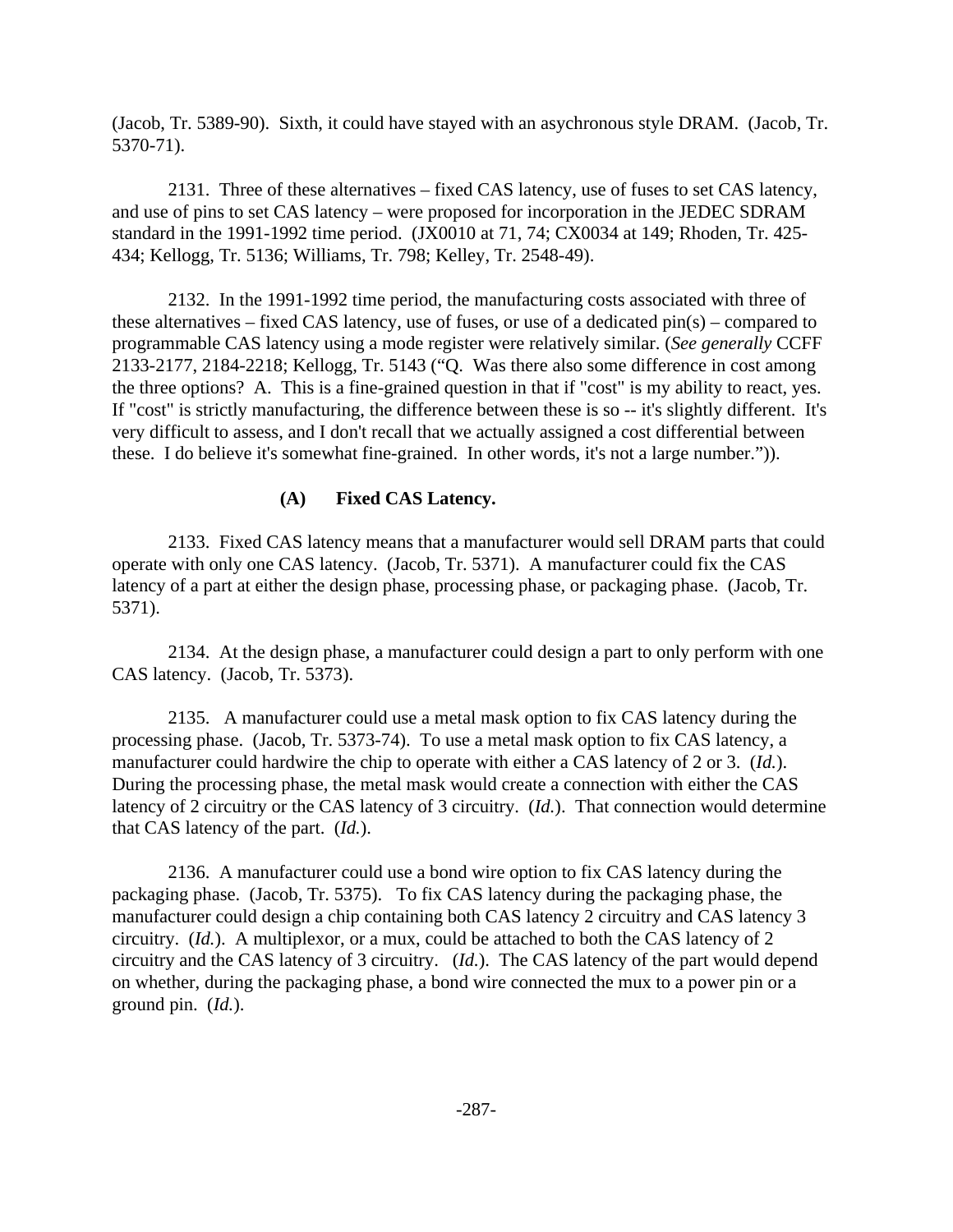2137. In comparison to the use of a mode register to program CAS latency, there are technical and cost advantages to fixed CAS latency. (Jacob, Tr. 5376). It is potentially a cheaper design because it eliminates the mode register. (*Id.*). The die size of a part refers to the geographic area that a chip occupies on a semiconductor wafer. (Jacob, Tr. 5377). The cost of a part depends substantially on its die size. (*Id.*). Before 1996, fixed CAS latency was potentially cheaper than using a mode register to program CAS latency because it would require a smaller die size. (Jacob, Tr. 5377). It is potentially cheaper to test fixed CAS latency parts because it is no longer necessary to test each part for operation with multiple CAS latencies. (*Id.*).

2138. In 1991-1992, JEDEC considered using fixed CAS latency. Samsung presented an SDRAM proposal that included a fixed CAS latency of 2. (JX0010 at 71; Rhoden, Tr. 425- 27; Kellogg, Tr. 5099-5101).

2139. In 1995-1996, JEDEC considered an SDRAM lite part. (JX0027 at 64-68). The use of a single fixed CAS latency was among the features proposed for SDRAM lite. (Lee, Tr. 6626). The use of fixed CAS latency was proposed to reduce cost. (JX0027 at 65 (NEC's SDRAM lite presentation stated that it would "Save money (for everyone)."); Lee, Tr. 6633 ("It was simpler for us. It was -- it would be faster for design. We felt it would be cheaper to produce and cheaper to test. Our feedback from the test group and design was they much preferred the "lite" device over a full-feature device.")).

2140. Dr. Soderman's testimony that fixed CAS latency would interfere with a manufacturer's ability to speed grade parts and thus would impact a manufacturer's yield is contradicted by the weight of the evidence. (Soderman, Tr. 9347-48; CCFF 2141-2148). Likewise, Mr. Geilhufe's testimony that fixed CAS latency would result in reduced yield due to speed distribution is contracted by the weight of the evidence. (Geilhufe, Tr. 9577; CCFF 2141- 2148).

2141. Manufacturers supported fixed CAS latency. (CCFF 2142-2144, 2146).

2142. In September 1995, NEC made a proposal for an SDRAM lite part in which it proposed a part with a fixed CAS latency of 3. (JX0027 at 65; Lee, Tr. 6626, 6629). NEC's presentation on SDRAM lite stated that it would "save money (for everyone)." (JX0027 at 65). It also proposed to mark parts based on frequency rather than cycle time. (*Id.*).

2143. In the 1995-1996 time frame, there was substantial support for one fixed CAS latency of 3. (JX0029 at 13-14; Lee, Tr. 6627-31 (discussing SDRAM lite survey ballot results). There was unanimous support that no values other than CAS latencies of 2 and 3 were needed. (*Id.*).

2144. Mr. Lee testified that Micron supported SDRAM lite and, in January 1996, fixed CAS latency was acceptable from a technical and cost perspective. (Lee, Tr. 6633). Design and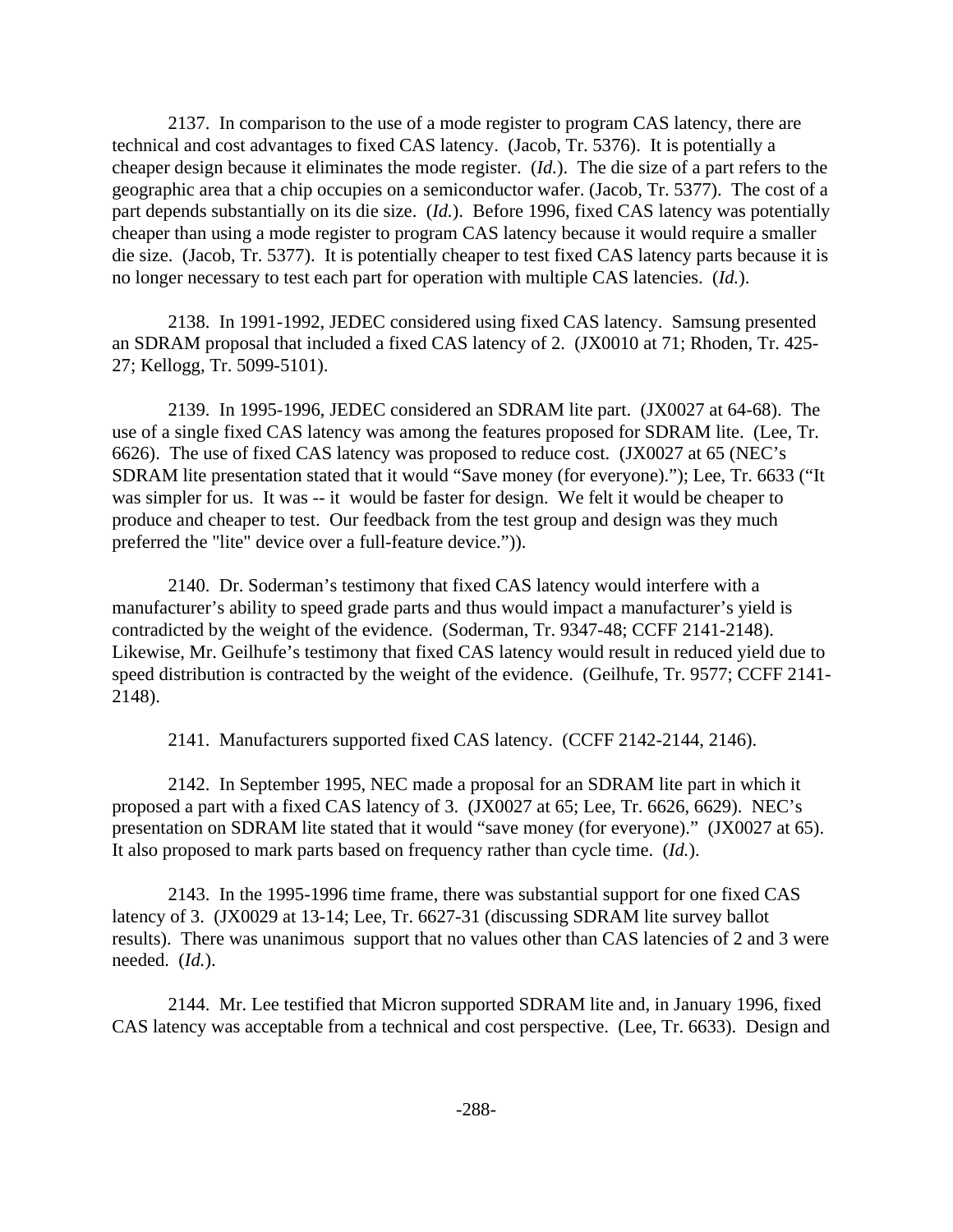test groups at Micron, at the time, preferred SDRAM lite. (*Id.* ("Our feedback from the test group and design was they much preferred the "lite" device over a full-feature device."). Fixed CAS latency "would be faster to design and it would be cheaper to produce and test." (*Id.* 6626). As Mr. Lee explained, Micron preferred fixed CAS latency at the time because it would have enabled Micron to avoid designing in different modes of operation and considering combinations of CAS latency and burst length. (*Id.*).

2145. Mr. Kellogg testified that there would be a measurable performance advantage to fixed CAS latency "if 'fixed' implied no circuitry in the access path." (Kellogg, Tr. 5138 ("I would just point out that fixed CAS latency would result in measurably improved performance if "fixed" implied no circuitry in the access path.").

2146. Micron was in favor of using a fixed CAS latency for Burst EDO. At the January 1995 JC 42.3 meeting, Micron made a presentation on a Burst EDO that would use a fixed CAS latency. (Williams, Tr. 823, 825; JX0023 at 68).

2147. Mr. Lee, an experienced engineer for Micron, testified that using a fixed CAS latency would not impact a manufacturer's ability to speed grade parts. (Lee, Tr. 11012). At the wafer probe stage, a manufacturer would test the part to determine what the highest operating frequency was for the part to operate with a particular fixed CAS latency. (*Id.* ("Q. Now, with respect to the SDRAM-Lite proposal, did you have any concern that if JEDEC adopted that proposal, Micron would not be able to speed grade parts? A . No. Q. Can you please explain why not? A. Sure. We would speed grade our parts, we would be able to test that at probe would be the typical way we would do it, at that time, so we would have the same ability to do that whether it was a fixed latency or multiple latencies."); *see also* Becker, Tr. 1140-42 (discussing CX2466, which is an Infineon parts catalogue, and testifying that manufacturers speed grade their products by operating frequency)).

2148. Mr. Lee testified further that Micron believed that the yield for SDRAM lite "would be the same or better than the full-feature [SDRAM] part." (Lee, Tr. 11013).

2149. Both Dr. Soderman and Mr. Geilhufe testified that fixed CAS latency would require multiple parts. (Soderman, Tr. 9346-47; Geilhufe, Tr. 9578). Mr. Geilhufe's cost model assumed that fix CAS latency would require three parts. (Geilhufe, Tr. 9578). Their testimony is contradicted by the weight of the evidence. CCFF 2150-2153.

2150. Although other values have existed, the typical CAS latencies for SDRAM are 2 and 3. (Rhoden, Tr. 394).

2151. For SDRAM, customers primarily use CAS latencies of 2 and 3. (Lee, Tr. 11004- 05). No one has used CAS latency of 1 for SDRAM. (*Id.* 11005). Further, no one has used CAS latency of 4 for main memory. (*Id.*).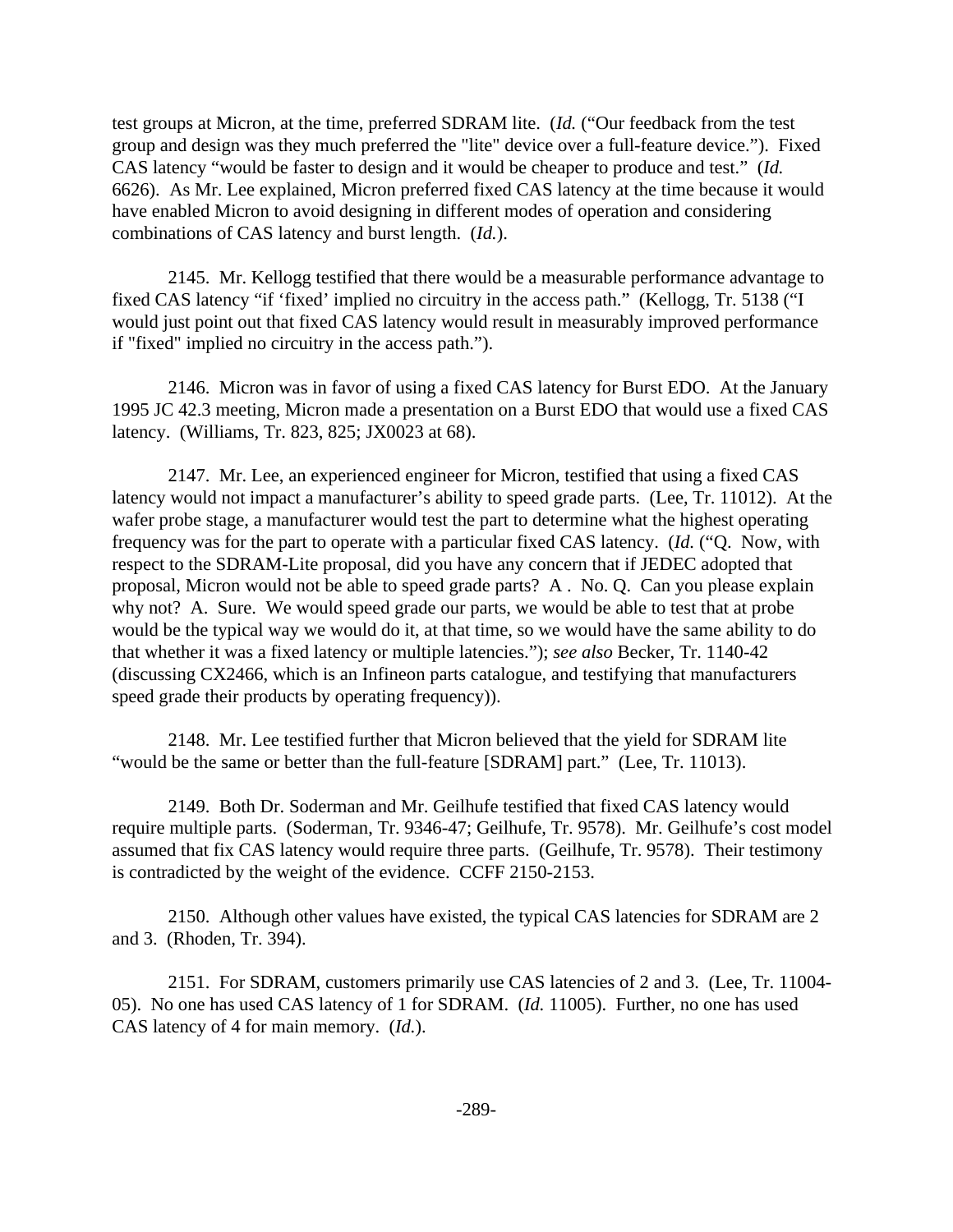2152. In the 1995-1996 time frame, JEDEC considered adopting an SDRAM lite part. (Lee, Tr. 11007). "The goal of the SDRAM-Lite was to try to end up with one CAS latency and one burst length." (*Id.*). Settling on one CAS latency and burst length would have resulted in a simpler part that was cheaper to produce. (*Id.* 11008). There was a unanimous position that no value other than CAS latencies of 2 and 3 were needed. (JX0029 at 13-14).

2153. When JEDEC published Release 9 of Standard 21-C, it had removed CAS latency of 1 from the SDRAM standard because no one was using that CAS latency. (Lee, Tr. 11006-07 ("CAS latency one was being not used, none of the customers were using it as such, so they removed it from the standard."); *Cf.* JX0056 at 114 (Release 4 showing a required CAS latency of 1) with CX0234 at 150 (Release 9 showing that CAS latency of 1 is no longer either a required or optional feature)).

2154. Mr. Geilhufe testified that fixed CAS latency would involve extra photo tool costs of approximately \$50,000 for each part. (Geilhufe, Tr. 9576). This testimony is contradicted by the weight of the evidence. (*Id.*).

2155. SDRAM lite, which was a proposal for a fixed CAS latency part, would not have involved extra photo tool costs. (Lee, Tr. 11016 ("Okay, my understanding is it did not involve extra tool costs. We were only going to provide the one latency, so there was no other mask required.")).

2156. Even if SDRAM lite would had included two different CAS latencies, it still would not necessarily have involved extra photo tool costs. (Lee, Tr. 11017 ("[If] [w]e had two choices[,] [w]e could have implemented this with a fuse, which would therefore require no extra tooling, or if we created a second metal mask, then there would be an extra tool charge.")).

#### **(B) Blowing Fuses to Set CAS Latency.**

2157. Manufacturers could have included in their designs CAS latency circuitry with a value of 2 and CAS latency circuitry with a value of 3. (Jacob, Tr. 5378-80; see DX0071). Each hardwire would have a fuse attached to it. (*Id.*). The CAS latency of the part would have depended on which fuse was blown. (*Id.*). The latency of the part would correspond to the latency value that was not blown. (*Id.*).

2158. Fuses are used to disable connections between DRAM circuits. (Jacob, Tr. 5379- 80). The concept of fuses is that they can select among DRAM circuits by disabling the connection to the undesired circuit while leaving intact the desired circuit. (*Id.*). Antifuses can be used to perform the same function as fuses. (Lee, Tr. 11170-71 (Micron uses fuses for redundancy repair); *see*

).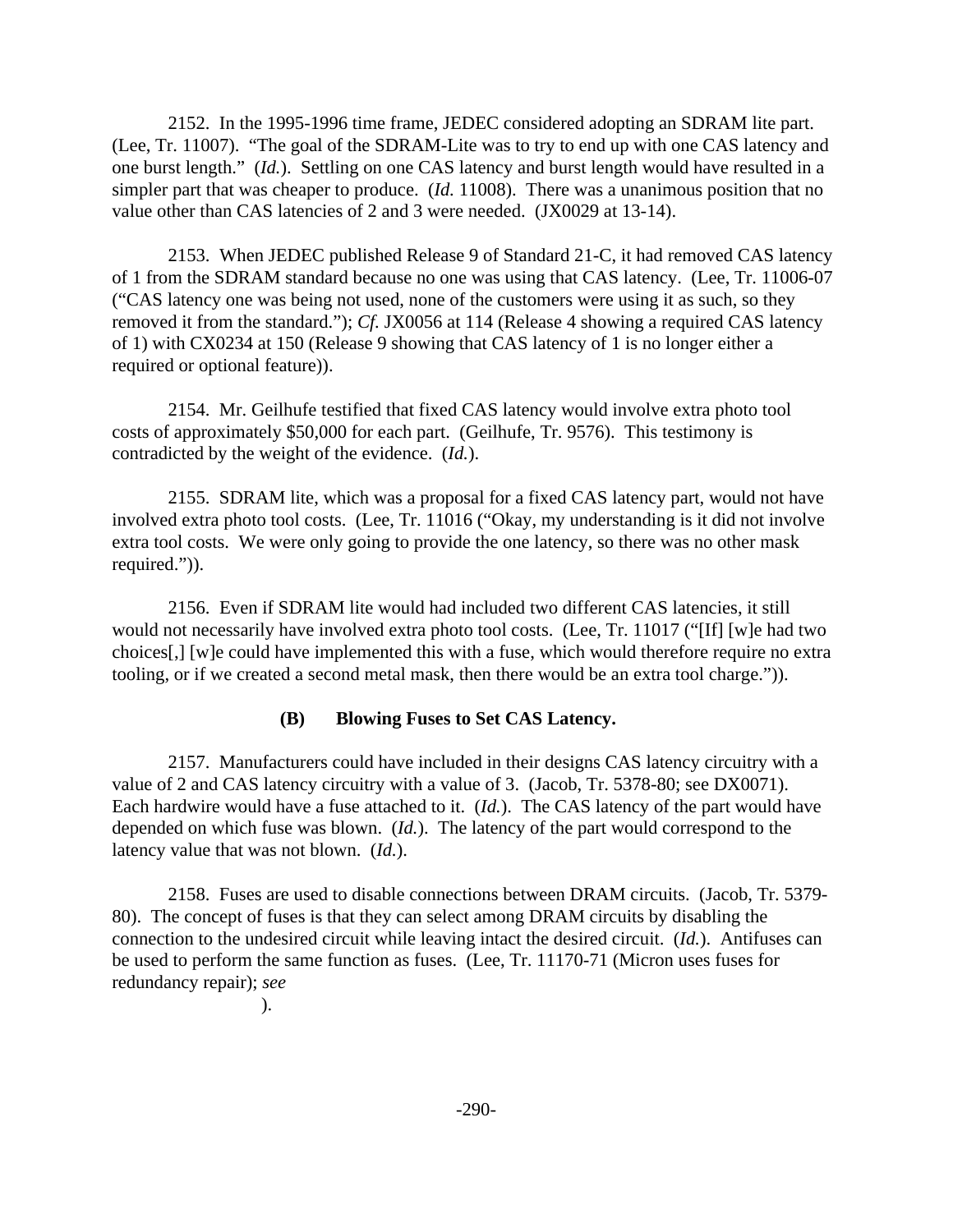2159. Manufacturers have reliably used fuses since at least the early 1990s for redundancy repair. (Jacob, Tr. 5381; Kellogg, Tr. 5130; Lee, Tr. 11167-70;

 ). In 1991, fuses were commonly used to select between particular functions of a DRAM. (Rhoden, Tr. 428-29 ("So, fuses were pretty common at this time, still are very common, and [Samsung] w[as] proposing using a fuse similar to the ones that were in common use at the time and still today to actually select this option.")).

2160. It is possible to blow fuses either electrically or with laser technology. (Jacob, Tr. 5380-81; see DX0071-DX0073; Lee, Tr. 11170). Lasers can only blow fuses before packaging. (*Id.*). Electrically blown fuses, however, are typically used to blow fuses after packaging parts. (*Id.*).

2161. Manufacturers could design parts that were capable of operating with more than one CAS latency. (Jacob, Tr. 5378-79). Manufacturers or OEMs could then use fuses to determine the CAS latency of a part. (Jacob, Tr. 5378-79; ).

2162. Manufacturers could have used either electrically blown or laser blown fuses to determine the CAS latency of a part on behalf of OEMs. (Rhoden, Tr. 425-28 (discussing a proposal from a DRAM manufacturer, Samsung, to the JC 42.3 Subcommittee to use fuses to determine one of the DRAM's operating modes); Sussman, Tr. 1379 ("Some companies were saying that we should [not] have [programmable CAS latency or burst length] at all. Their customers only are a very narrow base, not needed. There were some that were proposing that we do it by fuse option.")).

2163. JEDEC could have adopted use of electrically blown fuses to set CAS latency, which would have permitted either manufacturers or OEMs to set the latency. (Jacob, Tr. 5597;

 ). Manufacturers could have tested the functionality of parts for different CAS latencies before they shipped the parts to OEMs who would have blown electrical fuses to determine latency. (Jacob, Tr. 5597).

2164. Using fuses to determine latency, before 1996, would have been simpler and cheaper and could have lowered test costs. (Jacob, Tr. 5382 ("After blowing the fuse, you would only need to test one CAS latency value instead of having to test all possible CAS latency values, so it would be a cheaper alternative potentially.")).

2165. Using fuses to determine CAS latency would have preserved a manufacturer's ability today to use latency as a way to distinguish between faster and slower DRAMs and fetch higher prices for parts that can operate at faster latencies. (Kellogg, Tr. 5141-42; ).

2166. At the December 1991 JC 42.3 meeting, Samsung gave a presentation that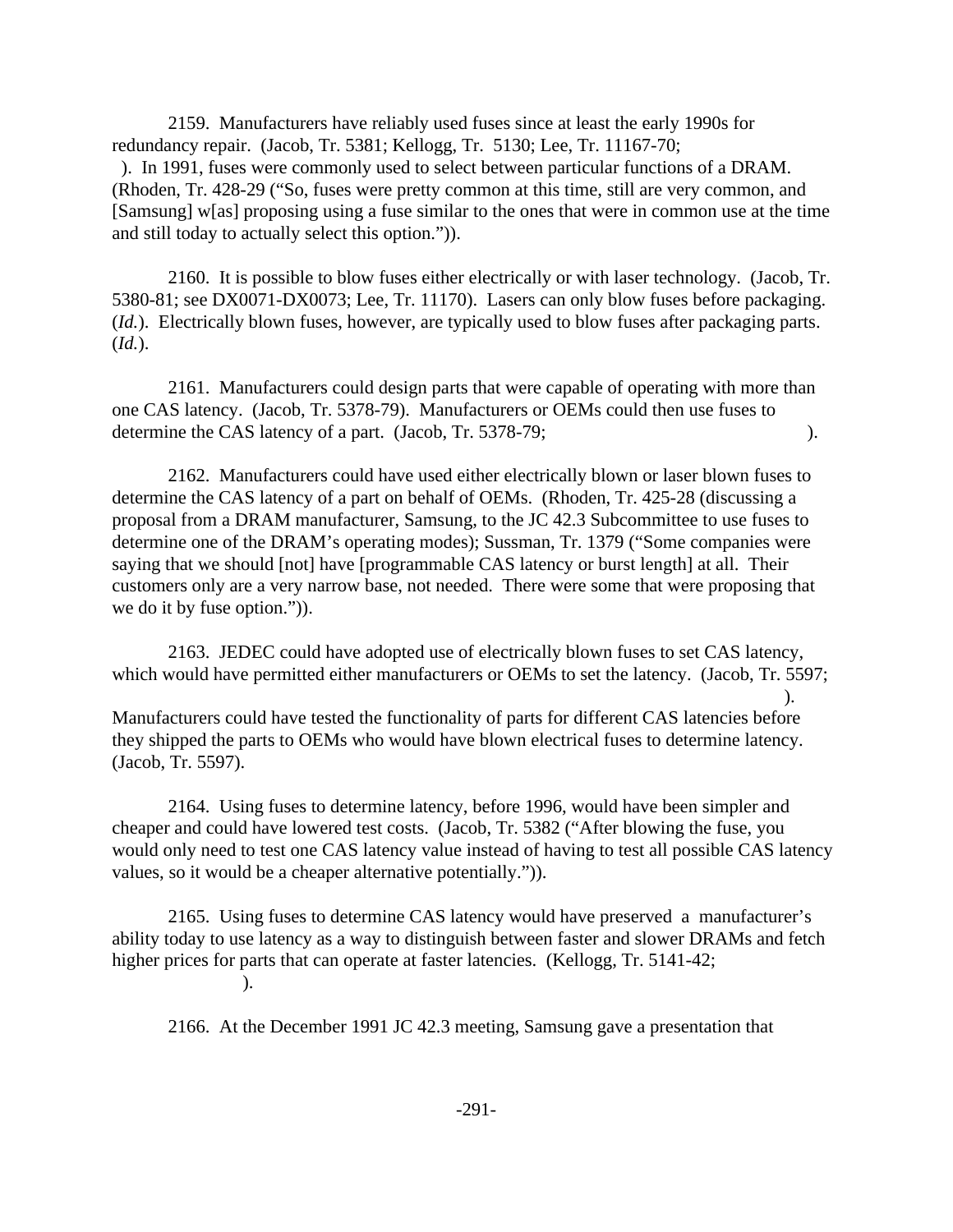proposed a fuse option to select between two different types of DRAM operating modes. (JX0010 at 71 ("Fuse option for serial and interleaved wrap mode."); Rhoden, Tr. 427-428 (In testifying about Samsung's presentation, Rhoden stated, "[Serial and interleaved wrap mode] were two different modes of operation of the device, and they were proposing for selecting between those two different burst options. [Samsung] w[as] proposing using a fuse to do that.")).

2167. At the May 1992 JC 42.3 meeting, Cray gave a presentation that proposed the use of fuses to choose between two different CAS latencies, 2 and 3, for an SDRAM part. (CX0034 at 149 (proposing feature sets, which included CAS latency, for two SDRAM configurations and stating, "[d]efault [s]et fuse programmable by supplier")).

2168. Both Dr. Soderman and Mr. Geilhufe testified that blowing fuses to test CAS latency would result in fixed CAS latency parts, which would create the same inventory costs that were associated with multiple fixed CAS latency parts. (Soderman, Tr. 9354; Geilhufe, Tr. 9585-86).

2169. If the fuses were blown before packaging, Dr. Soderman and Mr. Geilhufe would be correct that thereafter, the parts would resemble fixed CAS latency parts. The issues identified by Dr. Soderman and Mr. Geilhufe could have been overcome, however, by use of slightly more sophisticated memory controllers that could detect when incomptible DIMMs are placed in the same system. (Jacob, Tr. 5382-83). Or, more sophisticated labeling of DIMMs. (*Id.*). Dr. Soderman and Mr. Geilhufe disregard the advantages of fixed CAS latency parts, including faster access time and lower cost. (Soderman, Tr. 9346-53; Geilhufe, Tr. 9575-79; Jacob, Tr. 5375; Kellogg, Tr. 5138 ("I would just point out that fixed CAS latency would result in measurably improved performance if "fixed" implied no circuitry in the access path.")).

2170. If OEMs were to blow the fuses to set the CAS latency at the desired value, the issue identified by Dr. Soderman and Mr. Geilhufe as being associated with fixed CAS latency parts would not arise. (Bruce, Tr. 5379 (As Dr. Jacob explains, "[T]he DRAM manufacturer could ship a part that was capable of performing as a CAS latency 2 part or a CAS latency 3 part, ship that part to the OEM and the OEM would blow a fuse and it would at that point become a fixed latency part, but it would have either 2 or 3.")).

2171. Dr. Soderman and Mr. Geilhufe testified that electrically blown fuses are unreliable. (Soderman, Tr. 9356-57; Geilhufe, Tr. 9581-82). As evidence to support his point, Dr. Soderman testified that only two of the fifty Micron data sheets he reviewed included the use of electrically blown fuses. (Soderman, Tr. 9357). Mr. Geilhufe further testified that antifuse technology is generally not available in the DRAM process. (Geilhufe, Tr. 9583). The testimony of Dr. Soderman and Mr. Geilhufe on fuses is contradicted by the weight of the evidence. CCFF 2172-2177.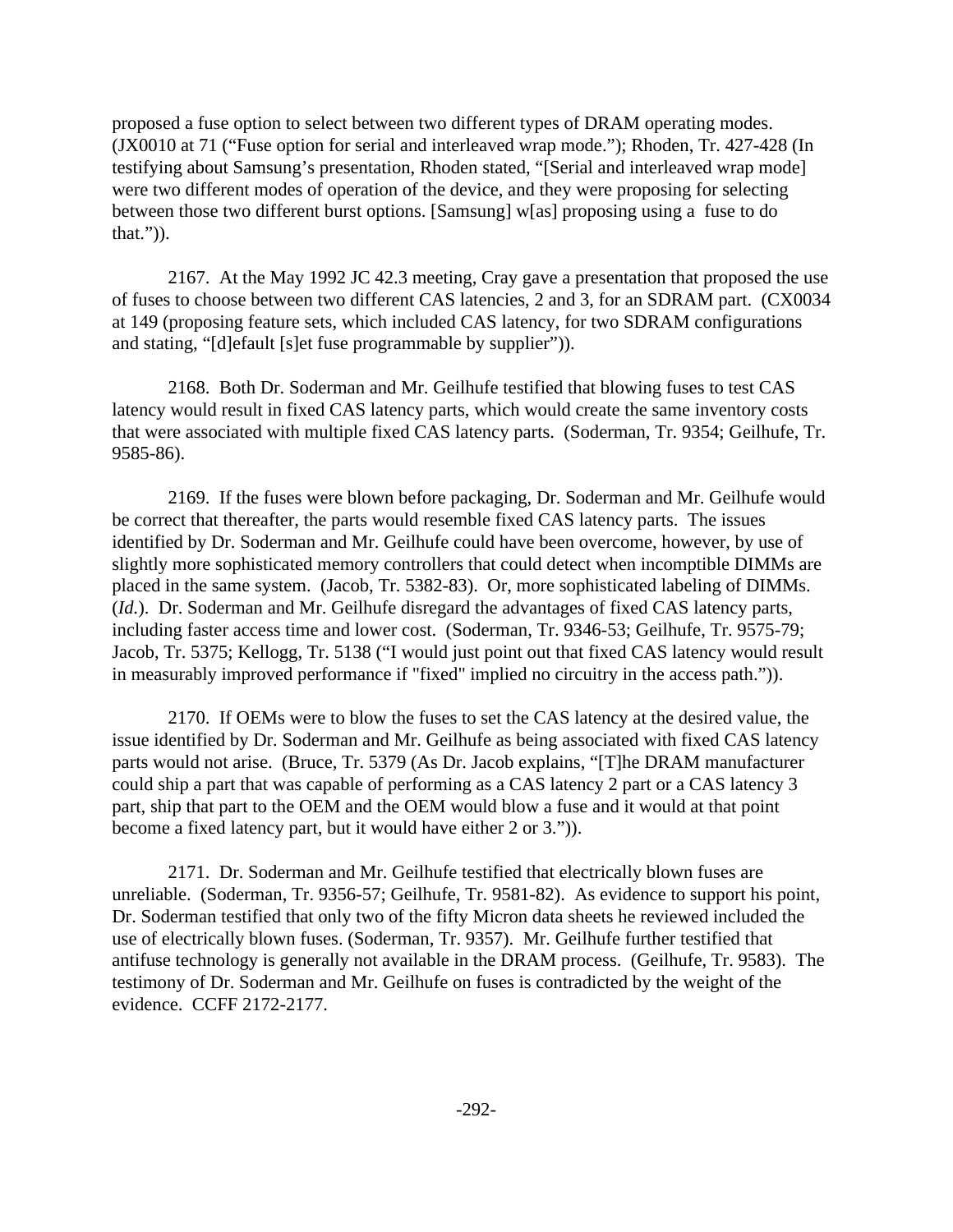2172. All of Micron's SDRAM parts use electrically blown fuses. (Lee, Tr. 11022-23). Micron's data sheets do not indicate the use of electrically blown fuses because Micron's use of fuses is transparent, or invisible, to the customer and customers do not use fuses during system operation. (*Id.*).

2173. Inside DRAM chips, there are redundant storage elements which enable the repair of defective elements. In 1991 and 1992, manufacturers used fuses to replace bad bits of memory with good bits. (Rhoden, Tr. 428-29). Manufacturers still use fuses today to perform the same function. (*Id.*). Today, manufacturers use both electrical and laser fuses to disable defective memory storage elements. (Jacob, Tr. 5381).

2174. Micron has used fuses reliably for redundancy repair since at least 1989. (Lee, Tr. 11170, *in camera*). In 1989, it used electrical fuses for that purpose. (*Id.*). For a period of time, Micron used laser fuses. (*Id.*). It then began to use electrically blown antifuses. (*Id.*).

2175.

(Lee, Tr. 11170, *in camera*).

(Lee, Tr. 11170-71, *in camera*).

(*Id.*).

2176. In 1992, IBM used electrical fuses for redundancy repair. (Kellogg, Tr. 5130).

2177. Before 1996, it was potentially simpler and cheaper to use fuses to determine latency. (Jacob, Tr. 5382).

#### **(C) Scale CAS Latency with Clock Frequency.**

2178. The concept of scaling CAS latency with clock frequency could be implemented in one of two ways. (Jacob, Tr. 5383). The DRAM could sense the speed of the bus and internally calculate its own CAS latency. (*Id.* 5383-84). Or, the memory controller could tell the DRAM the speed of the bus. (*Id.* 5384-85).

2179. If CAS latency were scaled with clock frequency, parts would operate with their optimum latency. (Jacob, Tr. 5384-85).

2180. Dr. Soderman's testimony that this alternative would require complex additional circuitry carries little weight. (Soderman, Tr. 9358; CCFF 2181).

2181. Dr. Jacob testified that implementing this alternative would only require "a simple circuit that would look at the bus frequency, the existing bus frequency, and do an edge detect to see if the bus frequency is faster than or slower than the internal reference." (Jacob, Tr.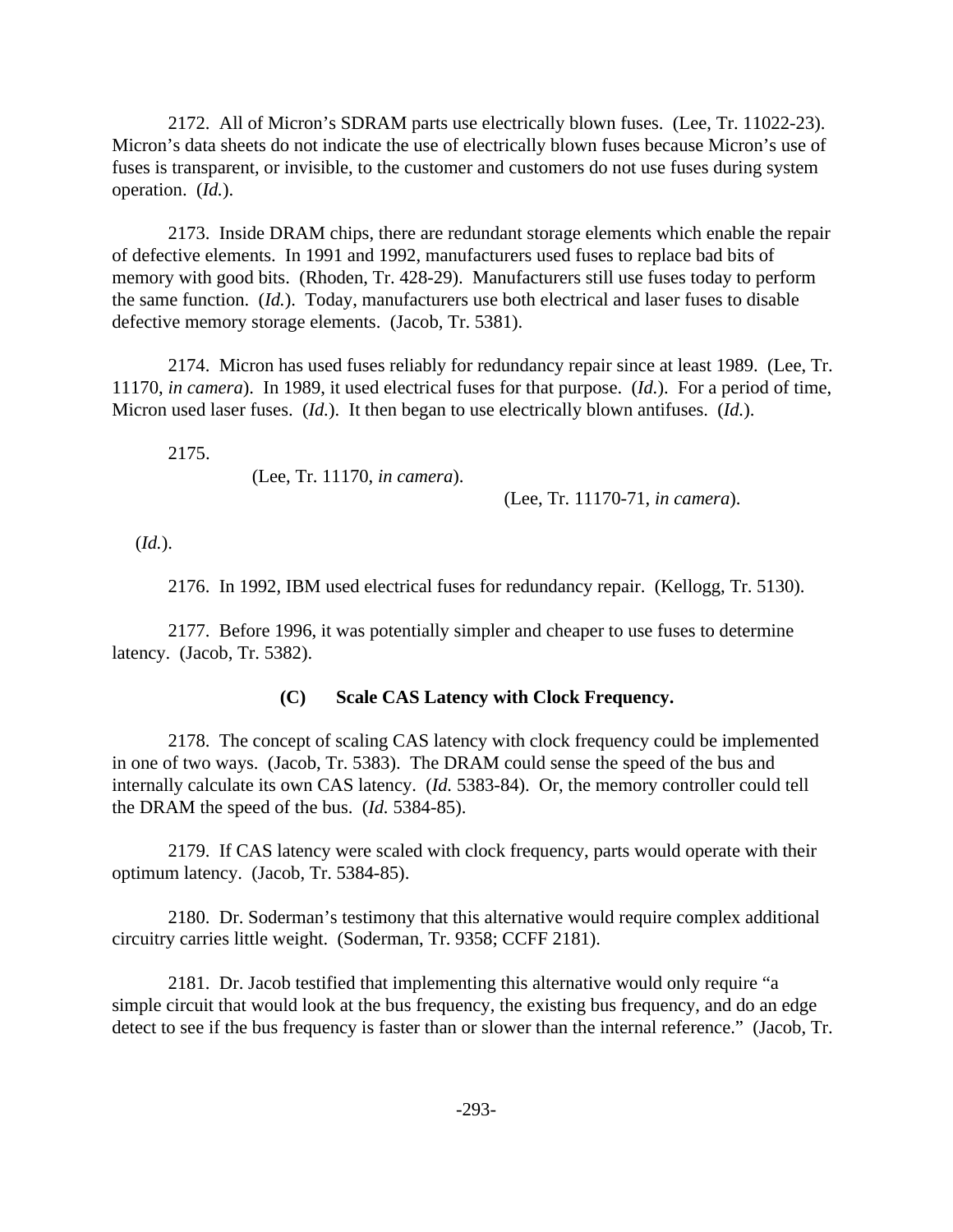5384).

2182. It is true that this alternative would require either a slightly more sophisticated memory controller or labeling system in order to prevent the situation in which there were DIMMs operating with two incompatible latencies. (Jacob, Tr. 5385).

2183. Dr. Soderman's testimony that this alternative would have been covered by Rambus patents is not supported by any evidence. (Soderman, Tr. 9359). Dr. Soderman did not identify which Rambus patent would be infringed. (*Id.*). Further, he did not engage in any patent analysis whatsoever beyond testifying that the alternative would require "some sort of a register." (*Id.*)

#### **(D) Using Dedicated Pin(s) to Set Latency.**

2184. Rather than storing the CAS latency value at which a DRAM will operate in a mode register after system initialization, JEDEC could have dedicated a pin to set the CAS latency value during operation. (Jacob, Tr. 5386).

2185. JEDEC could have used one dedicated pin to store two different CAS latency values. (Jacob, Tr. 5386-87; Lee, Tr. 11025-26). Binary signals, or signals that can carry either a high or a low voltage level, are used to transmit information to DRAMs. (Rhoden, Tr. 359- 60). A manufacturer could design a part that would operate as a CAS latency of 2 part when a high voltage level is present on a dedicated pin and a CAS latency of 3 part when a low voltage is asserted on that pin. (Jacob, Tr. 5386-87).

2186. In the 1991-1992 time frame, JEDEC considered the use of pins to set CAS latency. (Rhoden, Tr. 434).

2187. Mr. Bechtelsheim testified that he would have preferred the use of pins to set CAS latency because it was simpler and less effort on the system side. (Bechtelsheim, Tr. 5811 ("Personally, I actually preferred the pins because it was simpler, less effort on the system side, but the JEDEC group chose the mode register.")).

2188. Use of a dedicated pin provided the same advantage of flexibility as programmable CAS latency without the need for circuitry on the DRAM. (Kellogg, Tr. 5127-38 (The use of dedicated pins was "one means by which we could produce parts through the production facility, put them into stock and have those parts capable of doing more than one mode of operation."); *Id.* 5129 ("The predominant advantage is that we could produce a part that could provide multiple functional modes to service a variety of applications.")).

2189. The disadvantage of using dedicated pins to set CAS latency was the test cost, which was also a disadvantage of programmable CAS latency. (Kellogg, Tr. 5127 ( "The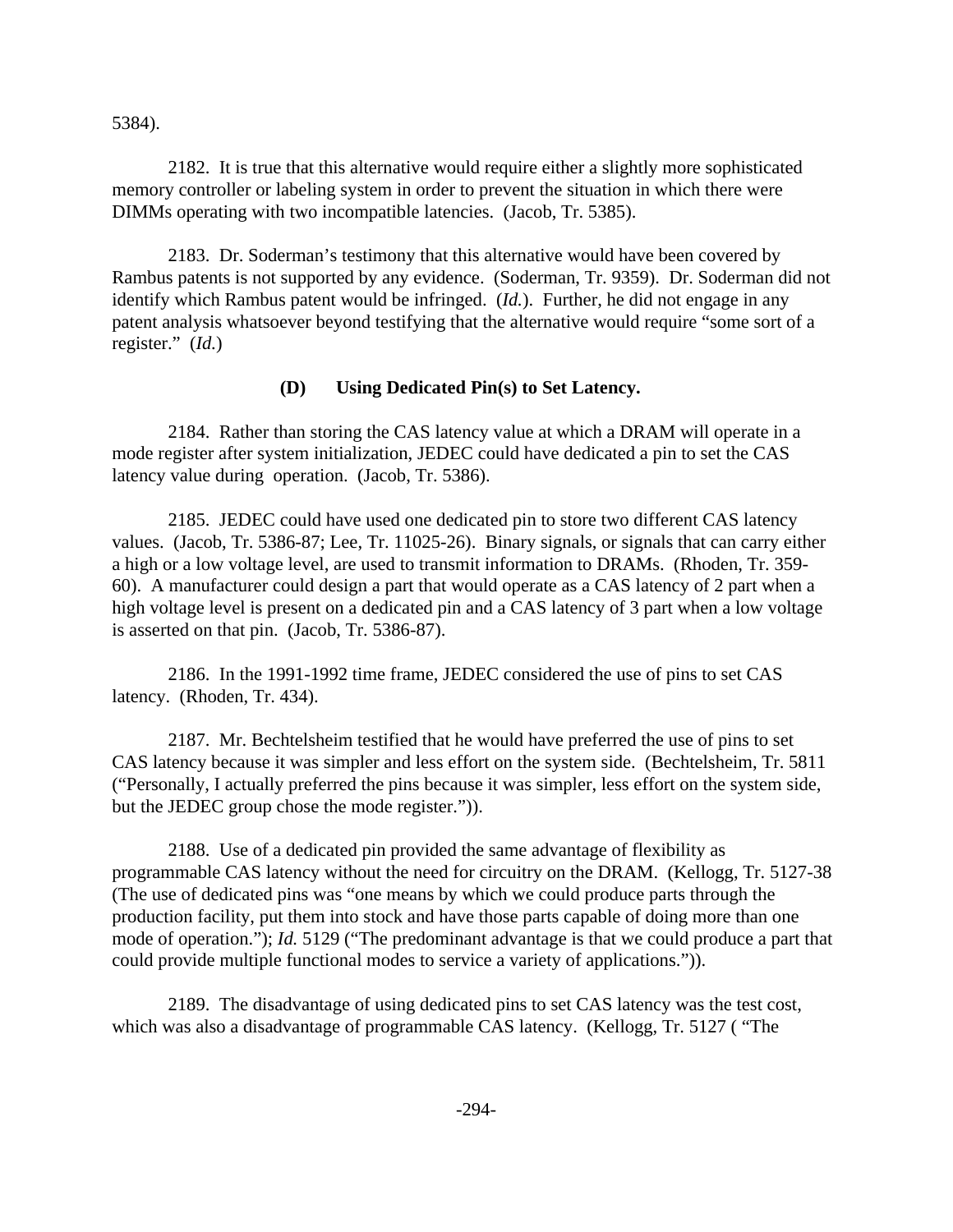predominant disadvantage would be that we would have to test each mode, which would have some impact to our test cost, test time."); Kellogg, Tr. 5127). Kellogg articulated the same disadvantage for the use of a programmable mode register. (Kellogg, Tr. 5129 ("The predominant disadvantage -- and I'm summarizing here -- was that we would have to test each of the mode register options to ensure they all functioned properly.")).

2190.

(Macri, Tr. 4770, *in camera*)

2191. Both Dr. Soderman and Mr. Geilhufe assume that JEDEC would have had to add pins to DRAM packages in order to implement the dedicated pin alternative. (Soderman, Tr. 9362; Geilhufe, Tr. 9580). This assumption is not necessarily valid. (CCFF 2192-2201).

2192. JEDEC would not necessarily had to have added new pins to DRAMs in order to implement the dedicated pin alternative to programmable CAS latency. (Jacob, Tr. 5387).

2193. No-connect pins are pins that do not connect to any circuit and therefore have no existing function for the part. (Jacob, Tr. 5387; Lee, Tr. 11030). JEDEC could have used a noconnect pin to set CAS latency. (*Id.*).

2194. JEDEC almost always provides for no-connect pins in its SDRAM and DDR SDRAM pinouts. (Lee, Tr. 11037; CX0234 at 80-142).

2195. At the time JEDEC was considering whether to adopt programmable CAS latency, there were pins available that could have been used to set CAS latency. (Sussman, Tr. 1377-78). Howard Sussman, for example, proposed a package for SDRAM that had a noconnect pin that could have been used to program CAS latency. (*Id.*). There were a number of presentations made at JEDEC that proposed using no-connect pins for other functions. (*Id.* 1378).

2196. In Release 9 of JEDEC Standard No. 21-C, forty-four out of forty-seven pinouts for SDRAM and DDR SDRAMs have no-connect pins that are available to use for a function like determining CAS latency. (CX0234 at 80-142). Because the vref pin is hardly ever used, it could be available as a no-connect. (Lee, Tr. 11035). Counting the vref pin, forty-four out of forty-seven pinouts for SDRSAMs and DDR SDRAMs have two or more no-connect pins available. (Lee, Tr. 11037; CX0234 at 80-81 83, 85, 86, 87, 88-89, 90, 99, 100, 102, 104, 105, 106, 107-09, 110,121-22, 124-125, 127-28, 130, 131, 132-33, 134-35, 142).

2197. Even if there were no available no-connect pins, JEDEC would not necessarily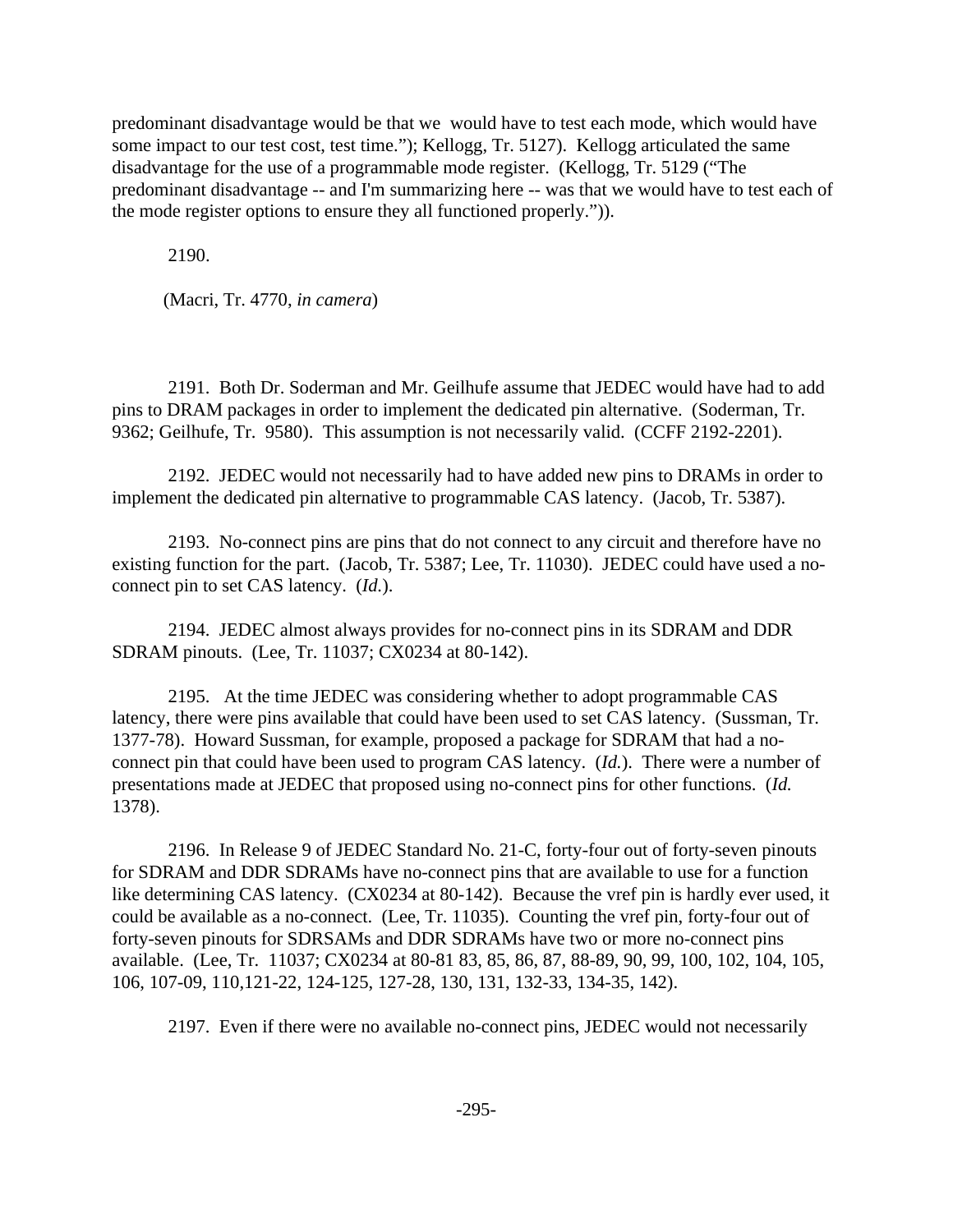have to add new pins in order to implement the dedicated pin alternative. (Lee, Tr. 11031-32). Before the standard was adopted, there was some flexibility with respect to assigning functions to pins, and a pin could have been reassigned to set CAS latency. (Kellogg, Tr. 5123-26).

2198. To avoid adding a new pin, JEDEC could have asserted a super voltage on an existing pin to set the CAS latency if there were no available no-connect pins. (Lee, Tr. 11032). Manufacturers know how to use super voltages today because they use them in test mode. (*Id.*).

2199. Another way to avoid adding a pin to determine CAS latency would be to multiplex existing pins or use a single pin for two functions. (Polzin, Tr. 4026 ("Q. And if there were no available pins on the DRAM, you'd have to add pins to the package; right? A. Or multiplex existing pins.")).

2200. JEDEC could have multiplexed column address pins to determine CAS latency. (Kellogg, Tr. 5125-26 (In discussing options to determine burst length and other functions, Kellogg testified: "My first preference in that time period would be to use column address pins or pins that were not used during the column address portion of the read or write operation.")).

2201. JEDEC's SDRAM and DDR SDRAM standard multiplexes a column address pin, A10. (CX0234 at 147, 151; Kellogg, Tr. 5125). Address pin, A10, can either be used to identify a column address or tell the DRAM to perform an autoprecharge function. (*Id.*).

2202.

(Macri, Tr. 4765-77, *in*

*camera*).

2203. JEDEC could have used a DC pin that was dedicated only to determining the CAS latency of a part. (Kellogg, Tr. 5126; Jacob, Tr. 5387-88).

2204. There are cost advantages associated with the use of DC pins to implement ths alternative. (Jacob, Tr. 5387-88). DC signals are constant signals and would therefore not require complicated receivers. (*Id.*).

2205. DC pins are less expensive than data pins. (Jacob, Tr. 5387-88). Unlike data pins, whose voltage level change rapidly, DC pins carry a constant voltage level. (*Id.*; Kellogg, Tr. 5120). This allows for flexibility in the placement of DC pins in a package. (Jacob, Tr. 5387-88; Kellogg, Tr. 5124-25). DC pins can be placed in the less desirable location in the package so that more desirable locations can be reserved for data pins. (Kellogg, Tr. 5124-45 (In describing his understanding at the time of how a proposal, in 1992, for a dedicated burst length pin could be implemented, Mr. Kellogg testified, "We would select a pin in a region of the package that was not characterized or would not require special consideration from high speed set of attributes. In other words, this is a DC pin, so we'll place it somewhere out of the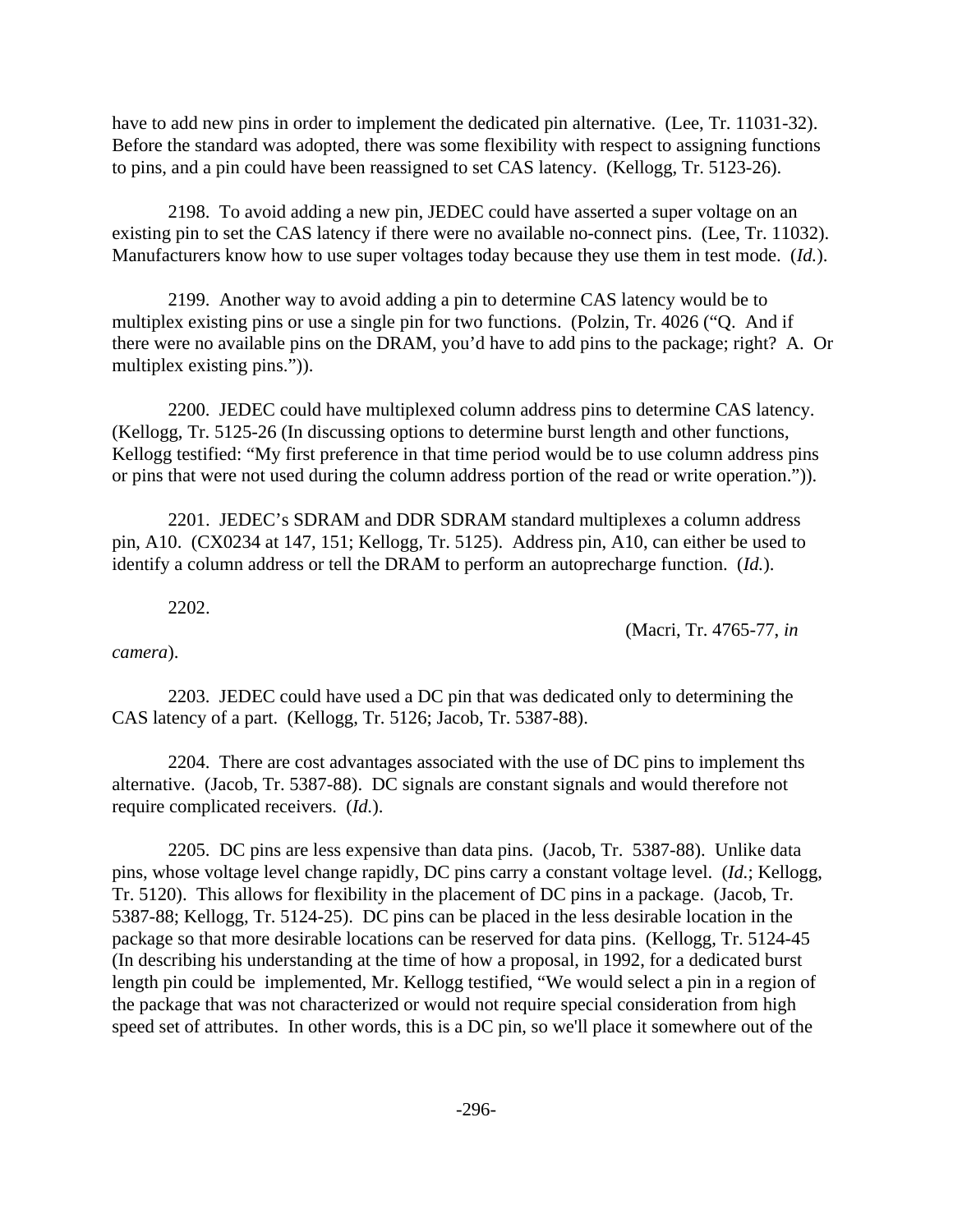way.")).

2206. Dr. Soderman assumed that the dedicated pin alternative would require storage like a mode register. (Soderman, Tr. 9360-62)(discussing a serially shifted register that could store a latency value). Dr. Soderman's testimony is not reliable. CCFF 2207-2210.

2207. Assuming that the burst length and burst type of a part were not programmed in a mode register, there is one implementation of the dedicated pin alternative that would entirely eliminate the need for storage. (Kellogg, Tr. 5126). If the DC pin were dedicated exclusively to identifying the CAS latency latency that a part would operate with, then the DC pin could hold the CAS latency value during system operation without a register. (*Id.*). The DC pin itself would essentially function as 'storage.' (*Id.*).

2208. Even if JEDEC had chosen not to use a DC pin, it still would not need a register to implement the dedicated pin alternative. (Kellogg, Tr. 5126-27). It could have used a latch, which is not a register, to store the CAS latency value. (*Id.*).

2209. A latch is a storage element that can store a bit of information, either a positive or negative charge. (Kellogg, Tr. 5127). A register, on the other hand, stores a number of bits. (*Id.*). As Mr. Kellogg, from IBM, testified: "My view of a latch versus a register in th[e] [1992] time frame was that a latch typically stored a bit of information, either a plus or minus, whereas a register typically stored a numerous set of bits for an extended period of time." (*Id.*).

2210. Dr. Soderman did not consider Mark Kellogg's testimony that the dedicated pin concept would not require a register at all, but instead would only require a latch. (Soderman, Tr. 9450-51 ("I have not read [Kellogg's testimony], but a latch is just a type of register, so you're calling it -- you're changing the name, but it's the same thing.")).

2211. Because the dedicated pin alternative would eliminate the mode register and the interface necessary to program it, it would be simpler and therefore cheaper than programming CAS latency with a mode register. (Jacob, Tr. 5388).

2212. Dr. Soderman testified that the dedicated pin alternative would require three pins and possibly four if it were necessary to add three additional pins in order to implement the alternative. (Soderman, Tr. 9362). His testimony is not reliable. (CCFF 2213-2218).

2213. Dr. Soderman's testimony is based on the assumption that it would be necessary to preserve all of the optional values for CAS latency that currently exist in the mode register. (Soderman, Tr. 9362, 9462-63). Dr. Soderman admits that if the industry had decided that they only wanted two CAS latency values, then it could have done that with only one pin. (Soderman, Tr. 9463).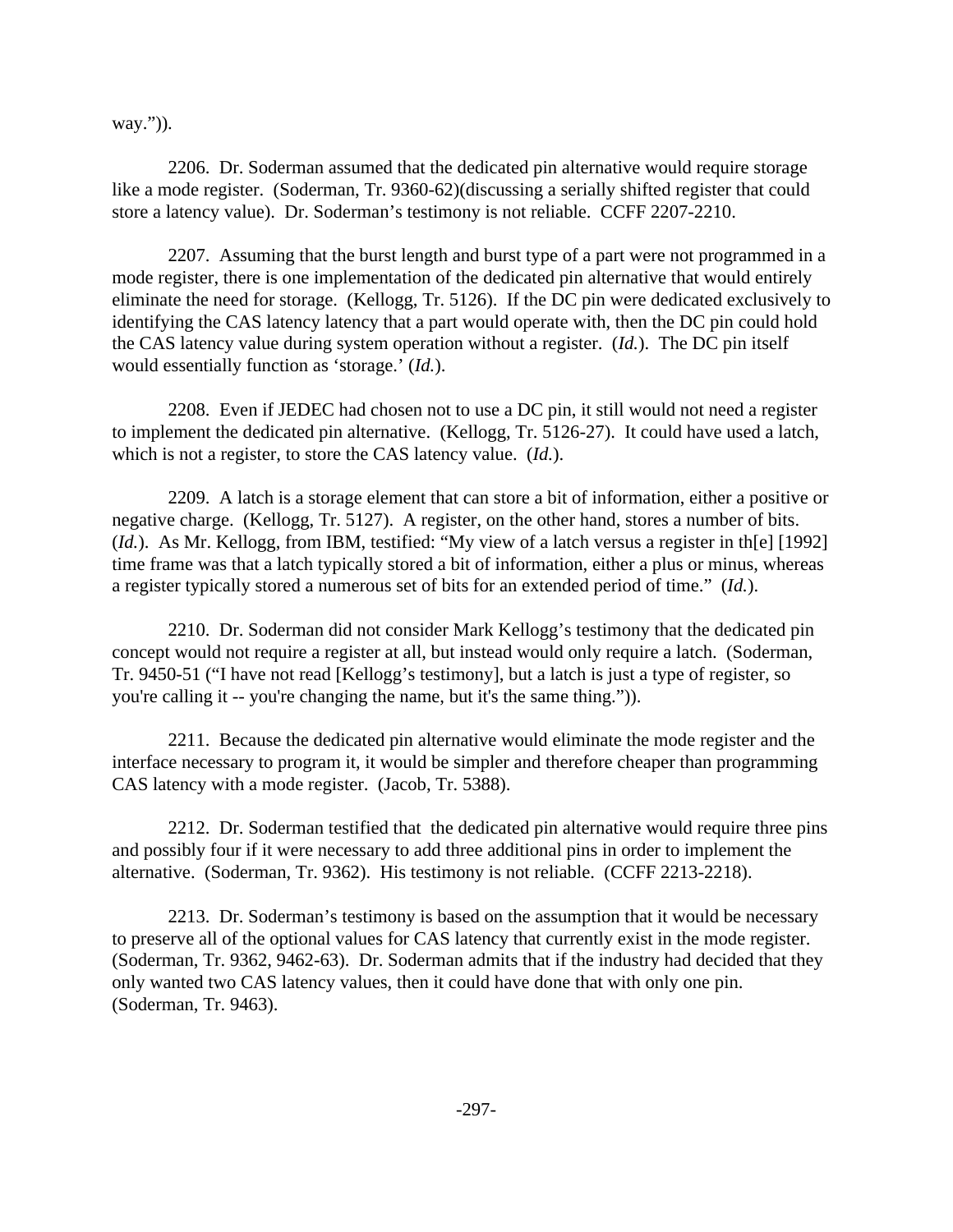2214. JEDEC could have decided that they only needed two options for CAS latency. (CCFF 2215-2218).

2215. Although other values have existed, the industry has typically only used CAS latency 2 or 3 for SDRAM. (Rhoden, Tr. 394).

2216. In September 1995, the JC 42.3 Subcommittee began to consider a number of proposals to reduce the number of required CAS latency options for SDRAM. (JX0029 at 8, 64-68). The Subcommittee overwhelmingly voted in favor of eliminating any required CAS latency values other than 2 and 3. (*Cf.* JX0056 at 114 (showing the original SDRAM mode register as requiring cas latencies 1, 2, and 3) with JX0027 at 8 (showing that the Committee reached a strong consensus in favor of making cas latency of 1, which would leave only cas latency of 2 and 3 as required)).

2217. In January 1996, the JC 42.3 Subcommittee reviewed votes on a survey ballot for SDRAM lite. (JX0029 at 13). A majority of the Subcommittee wanted SDRAM lite to use a CAS latency of 3, but there was no consensus on whether to also needed to include the capability to use a CAS latency of 2. (*Id.*; Lee, Tr. 6630-31).

2218. When JEDEC published Release 9 of Standard 21-C, it had two required CAS latency values for SDRAM and DDR SDRAM. (Lee, Tr. 11006).

## **(E) Identifying CAS Latency in the Command.**

2219. Identifying CAS latency in the command involves including CAS latency information in the command signal that is sent to initiate any operation. (Jacob, Tr. 5389-90).

2220. Identifying CAS latency in the command would require defining a presently unused command set to identify the CAS latency for DRAM operation. (Jacob, Tr. 5389-90).

2221. The truth table for SDRAM and DDR SDRAM contains command sets that are available to create new read commands that identify one or more CAS latencies. (Jacob, Tr. 5390). The five command lines can carry a combination of thirty-two signals; only about twelve combinations of which are currently used. (Jacob, Tr. 5390-91).

2222. In the JEDEC standard for SDRAM and DDR SDRAM, there is a "truth table" which defines all of the combinations of command signals that are currently used for "standard SDRAM operational functions." (CX0234 at 145; Lee, Tr. 11031-32). There are many combinations of command signals that currently do not define any function in the truth table. (Jacob, Tr. 5391). Instead of adding a new pin, JEDEC could have used one of the currently undefined combinations of command signals in the truth table to define a particular CAS latency. (Lee, Tr. 11032).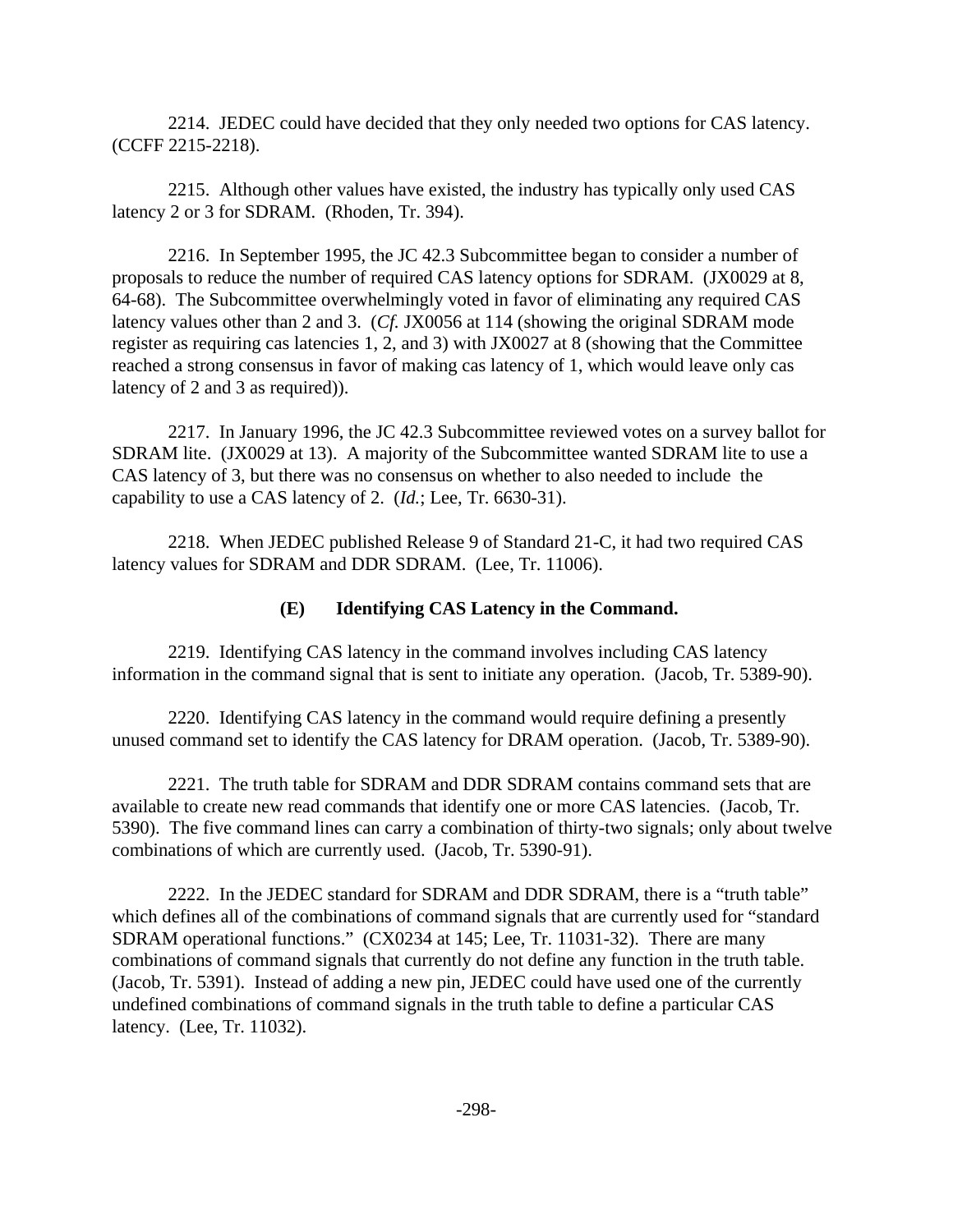2223. Identifying CAS latency in the command might require more complex decoding circuitry for command sets. (Jacob, Tr. 5392). However, the increased complexity of the decode circuitry would not have significant cost implications. (*Id.*). The cost implications of more complex decode circuitry may be balanced out by the removal of the initialization circuitry that was necessary to program CAS latency with a mode register. (*Id.*).

2224. Dr. Soderman testified that identifying CAS latency in the command would require something that looks like a register. (Soderman, Tr. 9365). This testimony is not reliable. (CCFF 2225).

2225. A latch could be used to store the CAS latency value after the command which identified the CAS latency for a system's operation was sent over the command bus. (Jacob, Tr. 5393). A latch is not a register. (Jacob, Tr. 5393; Kellogg, Tr. 5126-27 discussed, *supra*, at CCFF 2207-2209).

2226. Mr. Geilhufe testified that identifying CAS latency in the read command might require an additional pin and possibly two if the package needs to be balanced. (Geilhufe, Tr. 9580). His testimony is contradicted by the weight of the evidence.

2227. Identifying CAS latency in the command only requires defining a new command set and sending over wires to existing pins. (Jacob, Tr. 5389-90). It therefore does not require the addition of a new pin. (*Id.*).

## **(F) Stay Asynchronous.**

2228. The primary difference between asynchronous and synchronous memory is whether or not the system clock directly controls the DRAM or not. (Jacob, Tr. 5394-95). In synchronous memory, the system clock directly controls both the memory controller and the DRAM. (*Id.*). In asynchronous memory, the system clock directly controls the memory controller. The memory controller in turn controls the DRAM by means of the RAS and CAS signals that the memory controllers sends to it over the bus. (*Id.*).

2229. In the early 1990s, JEDEC considered an asynchronous design as an alternative to the SDRAM proposals. (CX0711 at 1 (During a September 22, 1993, JEDEC meeting, Crisp noted that HP, Micron, and Mitsubishi stated that "EDO is the right thing to do [and] that it offers better performance than DRAM at a much lower cost than SDRAM.").

2230. Burst EDO is an asynchronous memory. (CX2632 at 1). In the 1994-1996 time frame, Micron promoted Burst EDO within JEDEC as an alternative to SDRAM for the PC market. (Williams, 821-22).

2231. For 66 mhz busses, BEDO could have been faster than SDRAM by two clock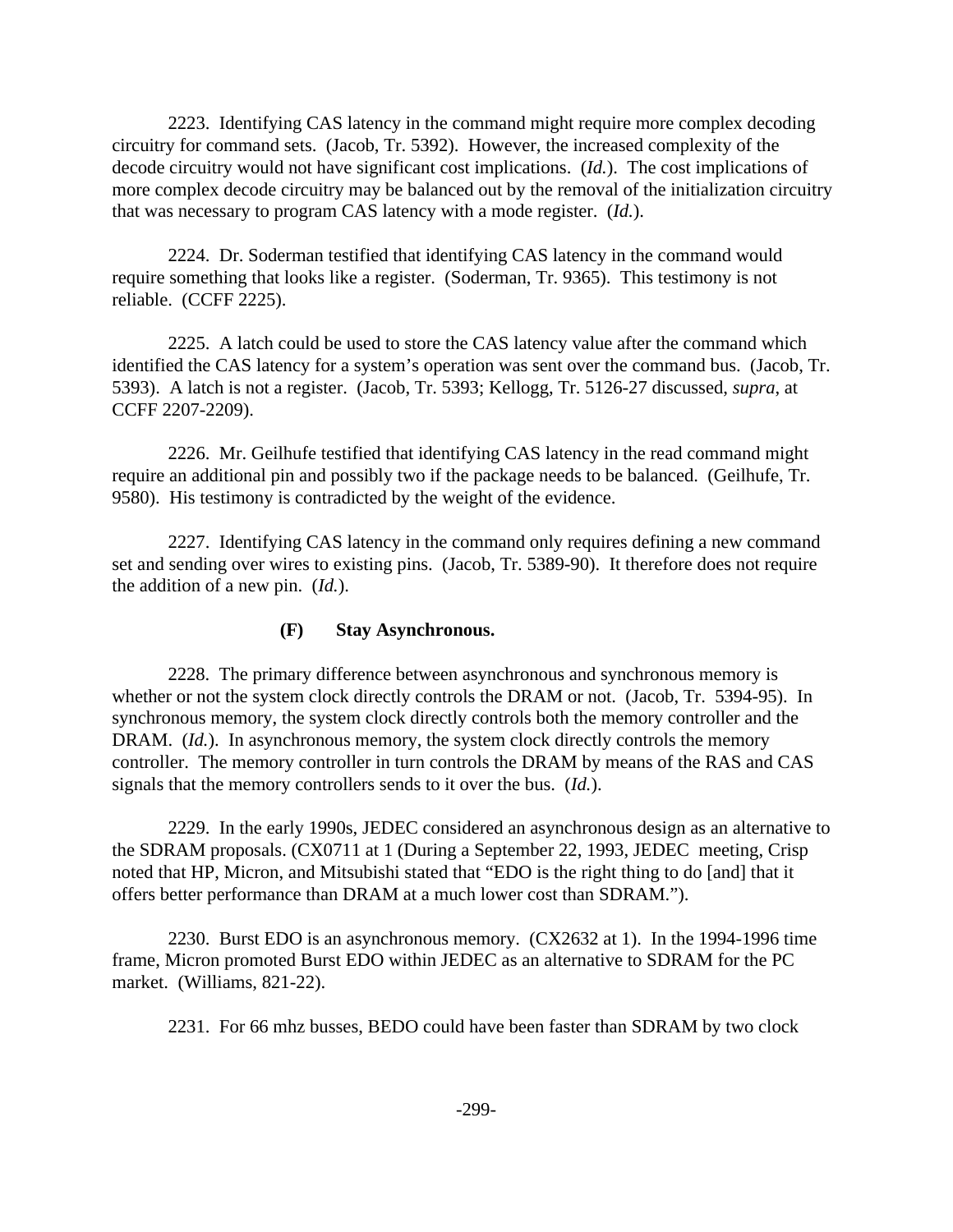cycles for each burst of data. (CX2632 at 5 (figure 2 illustrates the speed advantages of BEDO compared to SDRAM).

2232. In 66 mhz PC main memory applications, BEDO had one less lead-off cycle than SDRAM in all accesses. (CX2632 at 6). This could equate to as much as a 10 to 12 percent performance advantage in favor of BEDO as compared to SDRAM. (*Id.*).

2233. Asynchronous memory could have been improved incrementally just as synchronous memory has been. (*See, e.g.,* Williams, Tr. 829-30 (testifying that improvements could have been made to increase the performance of BEDO devices)).

## **4. Alternatives to Programmable Burst Length.**

2234. In the 1991-1996 time frame, there were at least six alternatives to the use of programmable burst length in JEDEC SDRAM and DDR SDRAM. (Jacob, Tr. 5397-98; see DX0078). First, JEDEC could have used a fixed burst length. (*Id.* 5397). Second, it could have used fuses to program the burst length. (*Id.* 5398). Third, it could have used a dedicated pin(s) to determine the burst length. (*Id.*). Fourth, it could have identified the burst length in the read command. (*Id.*). Fifth, JEDEC could have used a burst terminate mechanism to determine burst length. (*Id.*). Sixth, JEDEC could have toggled the CAS pulse in order to determine burst length. (*Id.*).

2235. Five of these alternatives – fixed burst length, use of fuses to set burst length, use of pins to set burst length, burst terminate, and identifying burst length in the command – were proposed for incorporation in the JEDEC SDRAM standard in the 1991-1992 time period. (JX0010 at 71, 74-75; CX0034 at 149; JX0027 at 64-69; Kellogg, Tr. 5102, 5110-11; Rhoden, Tr. 426-434; Sussman, Tr. 1388-89, 1416-17; Lee, Tr. 6625-26).

2236. In the 1991-1992 time period, the costs associated with these alternatives – fixed burst length, use of fuses to set burst length, use of pins to set burst length, and burst terminate – compared to programmable burst length using a mode register were relatively similar. (Kellogg, Tr. 5132 ("Q. And again, in the 1992 time period, when you were doing this analysis, did you consider any of the four options listed on DX-57 to be unsatisfactory from a cost point of view? A. The cost associated with each of those was relatively similar in the large scheme of things, so I would say from a cost standpoint, that was a large factor in our decision.")).

# **(A) Fixed Burst Length.**

2237. As with fixed CAS latency, a manufacturer could fix the burst length of a part during the design, manufacturing, or packaging phase. (Jacob, Tr. 5398-99).

2238. During the design phase, a manufacture could hardwire a single burst length value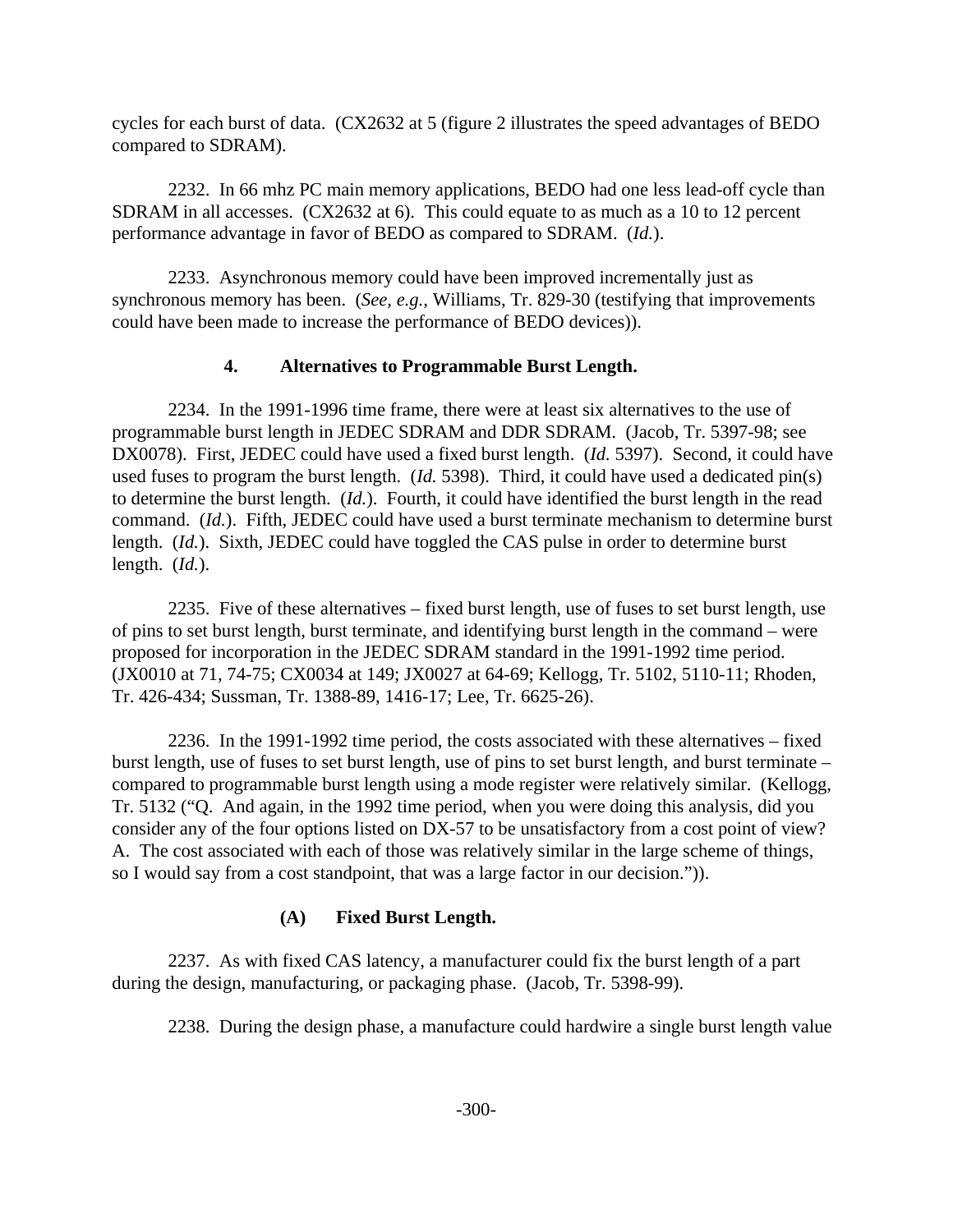that would drive the burst length circuitry inside of a chip. (Jacob, Tr. 5399; see DX0080).

2239. In 1991-1992, fixing a single burst length in the design phase would have had technical and cost advantages. (Kellogg, Tr. 5117-18). It would have simplified the design and thereby reduced the design cycle time necessary to implement it. (*Id.*). It would have improved the performance of SDRAM by eliminating the propagation delay that occurs when the circuitry necessary to implement programmable burst length is driven. (*Id.*). It would reduce test costs because it would not have been necessary to test a part for its ability to work with different burst length options. (*Id.*).

2240. Assuming that CAS latency and burst type were fixed as well, a fixed burst length could potentially eliminate the mode register. (Jacob, Tr. 5401-02). It could thereby also eliminate the circuitry that is necessary to initialize the mode register. (*Id.*). Because it potentially eliminates circuitry, fixed burst length would result in a smaller and therefore potentially cheaper part than programmable burst length. (*Id.*). Depending on the phase at which burst length was fixed, it could also have reduced test costs. (*Id.*).

2241. If JEDEC had wanted to preserve the flexibility of a part without using a mode register to program burst length, a manufacturer could have hardwired two different burst length values in a chip, each of which could drive the burst length circuitry inside of the chip. (Jacob, Tr. 5399-5400; see DX0081; *see also* Kellogg, Tr. 5118-19). During the manufacturing phase, a metal mask option would have selected one of the hardwired values to drive the burst length circuitry. (*Id.*).

2242. A manufacturer could hardwire a multiplexor inside of a chip with two different burst length values that connected to the burst length circuitry. (Jacob, Tr. 5400-01; see DX0082). In one implementation, one of the burst length values inside of the multiplexor would connect to power and the other would connect to ground. (*Id.*). During the packaging phase, a bonding option would connect the multiplexor to either power or ground and thereby determine what burst length value would drive the burst length circuitry. (*Id.*).

2243. In 1991-1992, JEDEC considered using fixed burst length. Samsung presented an SDRAM proposal that included a fixed burst length of 8. (JX0010 at 71; Rhoden, Tr. 426-27).

2244. In 1995-1996, JEDEC considered an SDRAM lite part. (JX0027 at 64-68). The use of a single fixed burst length was among the features proposed for SDRAM lite. (Lee, Tr. 6626).

2245. In 1995-1996, Micron was in favor of SDRAM lite because it was simpler and faster to design that full-featured SDRAM. (Lee, Tr. 6633).

2246. In 1995-1996, the use of fixed burst length was acceptable from both a technical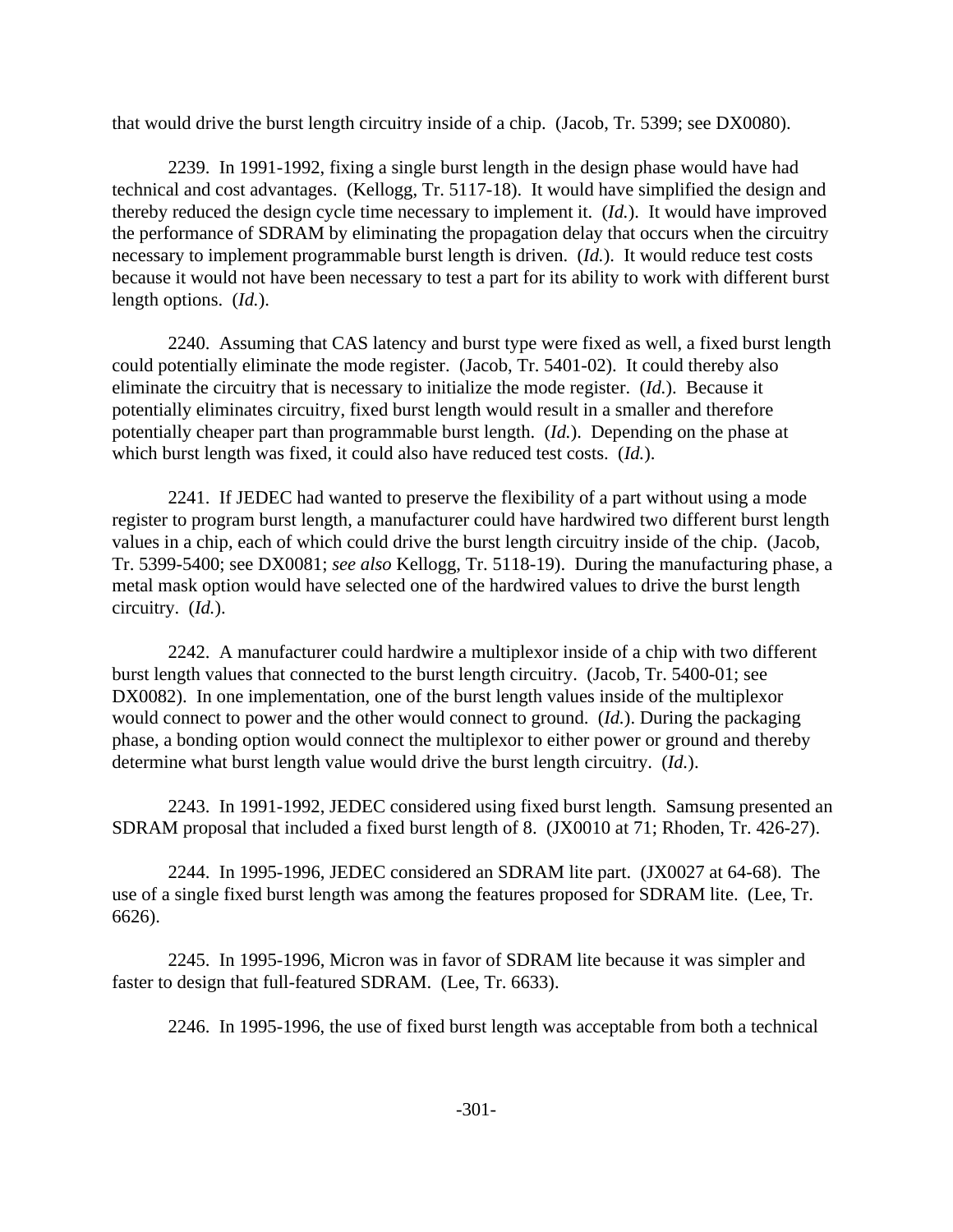and cost perspective. (Lee, Tr. 6633-34; *see also* Kellogg, Tr. 5131-32).

2247. Both Dr. Soderman and Geilhufe assumed that fixed burst length would require multiple parts. (Soderman, Tr. 9369; Geilhufe, Tr. 9595). Mr. Geilhufe testified that fixed burst length would require four parts. (Geilhufe, Tr. 9595). Their testimony is contradicted by the weight of the evidence. (CCFF 2248-2250).

2248. Release 4 of JEDEC Standard 21-C requires only two burst lengths, a burst length of 4 and 8. (JX0056 at 114; Lee, Tr. 11013-14).

2249. Release 4 of JEDEC Standard 21-C contains two optional burst lengths, a burst length of 1 and 2. (JX0056 at 114; Lee, Tr. 11014). Neither has been used in main memory. (Lee, Tr. 11014).

2250. In the 1995-1996 time frame, JEDEC considered adopting an SDRAM lite part. (Lee, Tr. 11017). "The goal of the SDRAM-Lite was to try to end up with one CAS latency and one burst length." (*Id.* 11007). For SDRAM lite, JEDEC considered the most popular burst length at the time which was a burst length of 4. (Lee, Tr. 11015).

2251. Mr. Geilhufe testified that adopting fixed CAS latency and fixed burst length would require 12 parts for SDRAM and 15 parts for DDR SDRAM per density. (Geilhufe, Tr. 9601). Mr. Geilhufe's testimony assumes that JEDEC would have needed to standardize three different CAS latencies and four different burst lengths for SDRAM. (*Id.*). It also assumes that JEDEC would have needed to standardize three different CAS latencies and five different burst lengths for DDR SDRAM. (*Id.*). This testimony is contradicted by the weight of the evidence. (Refer to CCFF 2149-2153, 2247-2250, challenging the Mr. Geilhufe's testimony that fixed CAS latency requires three parts and fixed burst length requires four); *see also* CCFF 2252- 2255).

2252. In 1995-1996, JEDEC considered adopting an SDRAM lite part with a single fixed latency and length. (JX0029 at 13; Lee, Tr. 11018-19). If JEDEC had reach agreement on a single fixed latency and length for SDRAM lite, that would have resulted in one part per density. (*Id.*).

2253. At most, JEDEC would have needed to standardize two different CAS latencies for SDRAM and DDR SDRAM. For SDRAM, customers primarily use CAS latencies of 2 and 3. (Lee, Tr. 11004-05). The use of CAS latency of 1 for SDRAM was never widespread. (*Id.*). In Release 9 of JEDEC Standard 21-C, there are only two require CAS latencies. (*Id.* 11006; CX0234 at 150).

2254. At most, JEDEC would have needed to standardize two different burst lengths for SDRAM and DDR SDRAM. Intel-compatible PCs use a burst length of 4. (Polzin, Tr. 3994).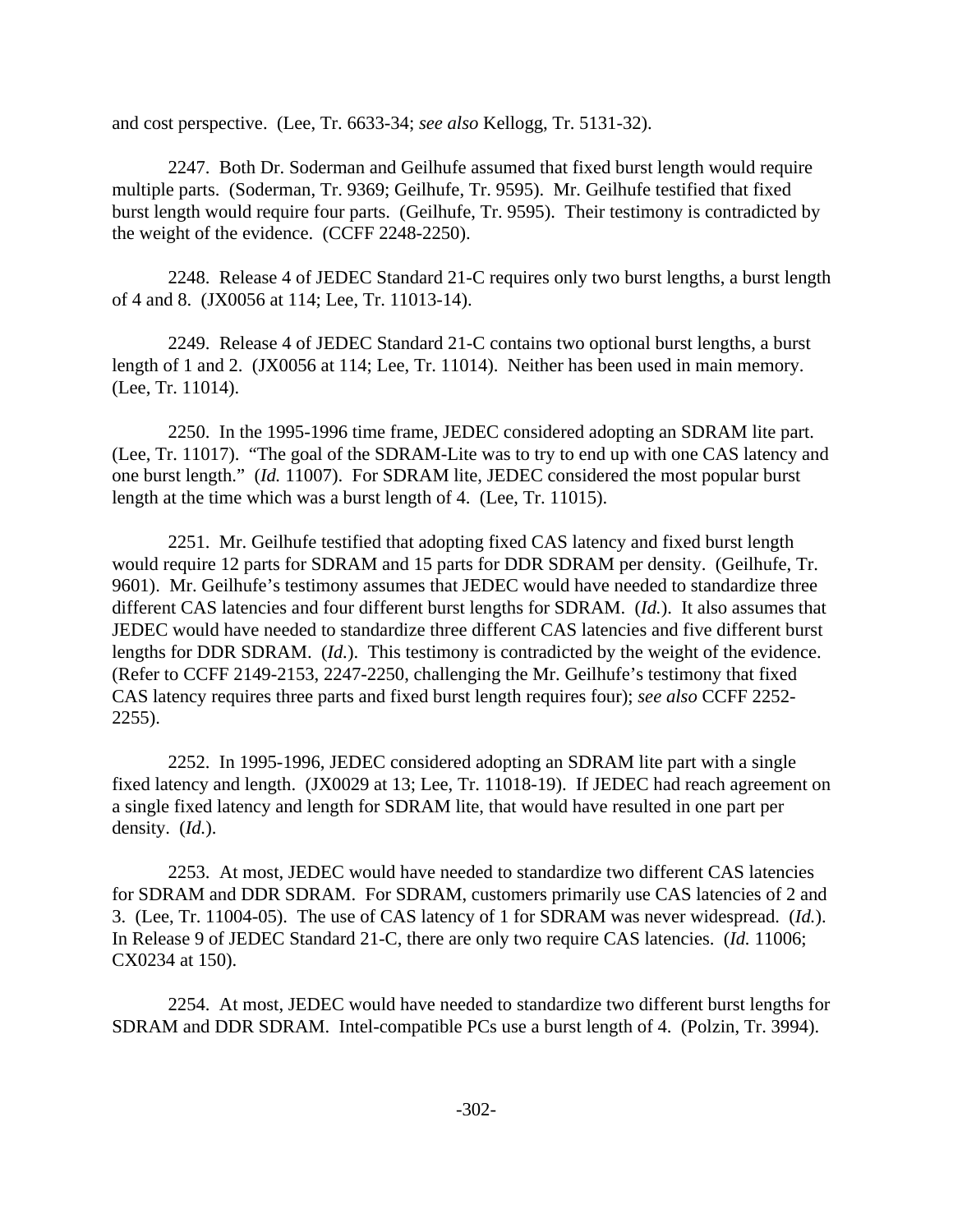DRAM customers like AMD, however, use a burst length of 8. (*Id.*). Use of burst lengths of 1 and 2, however, have not been widespread. (Lee, Tr. 11014).

2255. If JEDEC had reached agreement on two different CAS latencies and burst lengths, that would have resulted in only four parts per density. (Refer to Geilhufe, Tr. 9601 (explaining his methodology on the number of parts fixed CAS latency and burst length would require)).

2256. Mr. Geilhufe testified that fixed burst latency would involve extra photo tool costs of \$50,000 for each part. (Geilhufe, Tr. 9594). This testimony is contradicted by the weight of the evidence. (*Id.*).

2257. SDRAM Lite, which was a proposal for a fixed burst length part, would not have involved extra photo tool costs. (Lee, Tr. 11016 ("Okay, my understanding is it did not involve extra tool costs. We were only going to provide the one latency, so there was no other mask required.")).

2258. Even if SDRAM lite would had included two different burst lengths, it still would not necessarily have involved extra photo tool costs. (Lee, Tr. 11017 ("[If] [w]e had two choices[,] [w]e could have implemented this with a fuse, which would therefore require no extra tooling, or if we created a second metal mask, then there would be an extra tool charge.")).

2259. Mr. Geilhufe testified that fixed burst length parts would require \$100,000 extra in design costs per part. (Geilhufe, Tr. 9594 ("You will find that fixed burst length is identical to fixed CAS latency. It has exactly the same characteristics. So, the \$100,000 is a design effort for each part type."). Mr. Geilhufe's testimony is contradicted by the weight of the evidence. (CCFF 2260).

2260. The design costs of SDRAM lite with a fixed burst length would have been less than the design costs for an SDRAM part with programmable burst length. (Lee, Tr. 11018 ("Q. Mr. Lee, what was your understanding in the 1995 to 1996 time frame as to the cost of designing an SDRAM-Lite with fixed burst length as opposed to the cost of designing an otherwise identical SDRAM with programmable burst length? A. Our design effort would have been less for the fixed length part, and therefore, our design costs would have been less.")).

# **(B) Blowing Fuses to Set Burst Length.**

2261. A manufacturer could hardwire a part with two burst length values. (Jacob, Tr. 5403). Either electrical or laser blown fuses could be used to select the burst length value for a part. (*Id.* 5403-04; DX0084-85).

2262. For example, a manufacturer could use either electrical or laser blown fuses to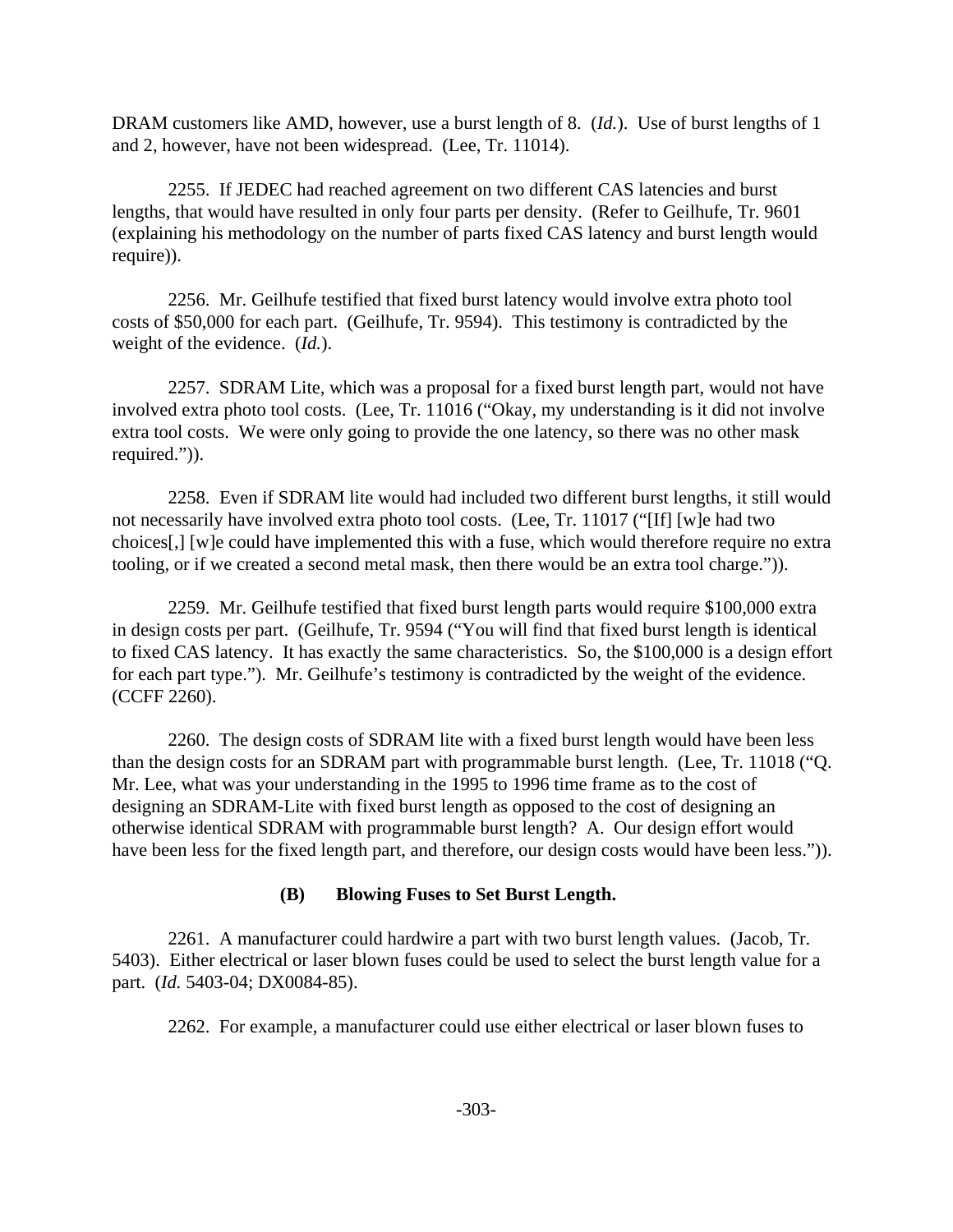connect two different hardwired values for burst length to the burst length circuitry. (Jacob, Tr. 5403; DX0083). The manufacturer would blow one of the fuses to disable the connection. (*Id.*). Thereafter, the burst length circuitry would operate according to the hardwired burst length that was still connected to it. (*Id.*).

2263. Using fuses to set the burst length is potentially cheaper to design, produce, and test than programmable burst length. (Jacob, Tr. 5404-05).

2264. Using fuses to determine burst length would have preserved the degree of flexibility that a manufacturer has today to make one part that serves multiple applications. (Kellogg, Tr. 5131).

2265. In December 1991, JEDEC considered the use of fuses to determine a mode of operation that JEDEC ultimately decided to determine in the mode register. (JX0010 at 71; JX0056 at 114). Samsung proposed to use fuses to determine the burst type of a part. (JX0010 at 71).

2266. In May 1992, JEDEC considered the use of fuses to choose between two different burst lengths, full page and 8, for an SDRAM part. (CX0034 at 149).

2267. Dr. Soderman testified that one of the disdavantages of using fuses to set burst length is that manufacturers would have to distribute a part with a specific burst length. (Soderman, Tr. 9370). The weight of the evidence indicates that this would not have been a significant issue for DRAM manufacturers. CCFF 2268.

2268. In 1995-1996, JEDEC considered an SDRAM lite part with a fixed burst length. (JX0029 at 13; Lee, Tr. 6630, 6632). There was substantial support for a fixed burst length of 4. (*Id.*).

2269. Dr. Soderman testified that he would raise the same technical points about the feasibility and reliability of fuses to discredit the use of fuses to set burst length as he raised to discredit the use of fuses to set CAS latency. (Soderman, Tr. 9370-71). The weight of the evidence indicates that manufacturers have used fuses reliably since the early 1990s and continue to use fuses today. (CCFF 2159, 2172-2177).

# **(C) Using a Dedicated Pin to Set Burst Length.**

2270. JEDEC could have dedicated a pin to holding the burst length value during system operation. (Jacob, Tr. 5405).

2271. The findings for using a dedicated pin to set CAS latency are applicable by extension to the use of a dedicated pin to set burst length. (Jacob, Tr. 5405-06 ("Q. Now, when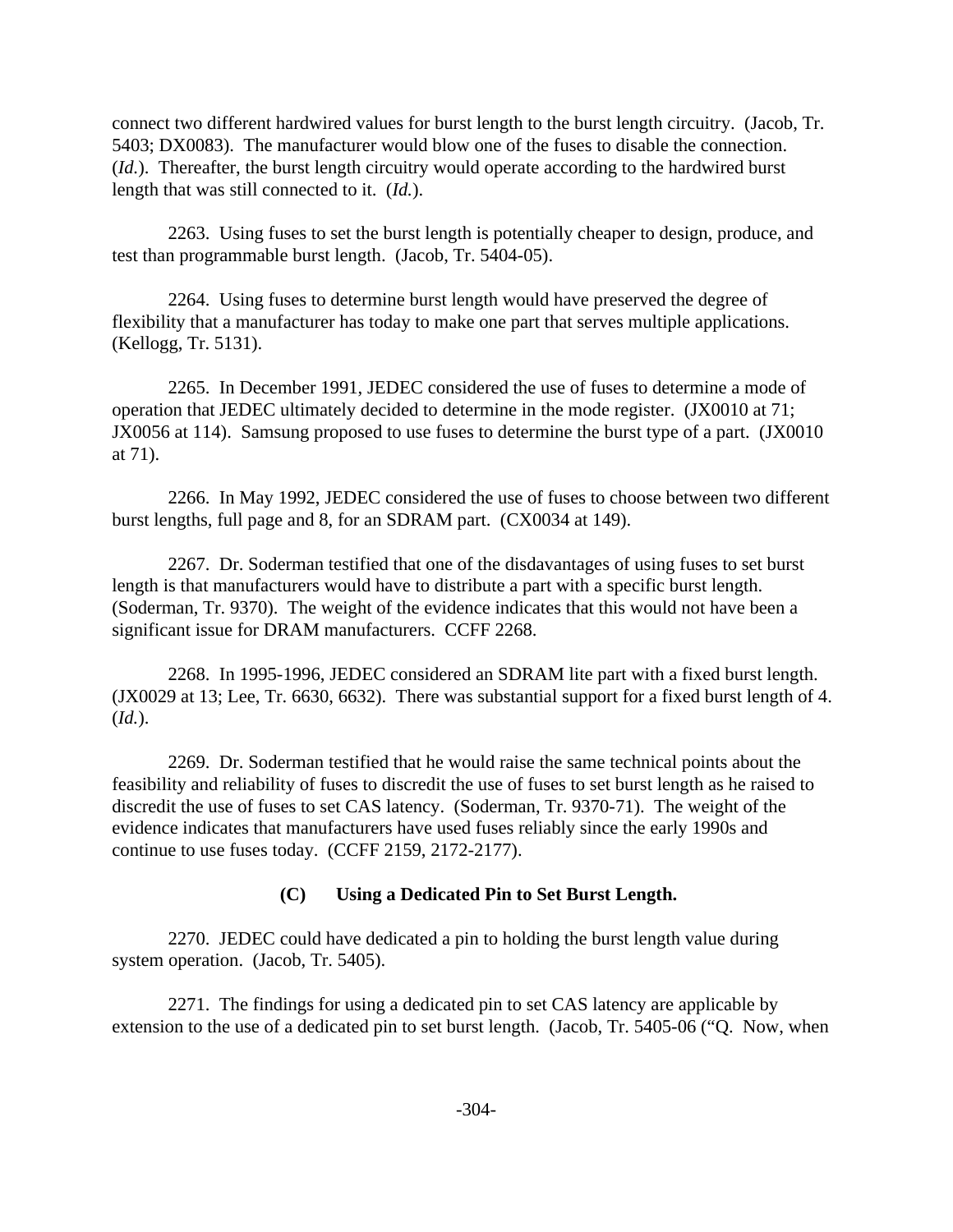you were discussing use of a pin, a dedicated pin, to determine CAS latency, I believe you described certain attributes, such as DC power, et cetera. Would those attributes also apply to the pin that you'd have in mind to determine burst length? A. Absolutely. The same -- the same conditions apply."); Geilhufe, Tr. 9599 ("Q. If we could go then to the next alternative, Burst Length Via Pins, is – is your understanding of how this alternative works similar to your understanding of how you would set CAS latency via pins? A. That is correct.")).

2272. JEDEC could have used one dedicated pin to set one of two different burst length values. (CCFF 2213, 2291; Lee, Tr. 11025-26). JEDEC could have used a DC pin, which is less expensive than a data pin, to set the burst length. CCFF 2282-2283.

2273. Using a pin to set the burst length is potentially smaller, cheaper to produce, and easier to test than programming the burst length in a mode register. (Jacob, Tr. 5405).

2274. In December 1991, JEDEC considered the use of two dedicated pins to set burst length and burst type. (JX0010 at 74). Mitsubishi proposed an SDRAM that would use two pins, BT and WP, to program the burst length. (*Id.*; Kellogg, Tr. 5102). In its proposal, Mitsubishi provided for two burst length options, a burst length of 4 and 8. (JX0010 at 74).

2275. Before 1996, the use of a pin was viable from both a technical and cost perspective. (Kellogg, Tr. 5131-32).

2276. Both Dr. Soderman and Mr. Geilhufe testified that the dedicated pin alternative would have required the addition of new pins to the DRAM package. (Soderman, Tr. 9371; Geilhufe, Tr. 9599-9600).

2277. The dedicated pin alternative does not necessarily require the addition of new pins. CCFF 2192-2201.

2278. JEDEC could have used a no-connect pin to implement this alternative. CCFF 2193-2196.

2279. If a no-connect pin was not available, JEDEC could have multiplexed a column address pin to implement this alternative. CCFF 2197, 2199-2201.

2280. If a no-connect pin was not available, JEDEC could have asserted a super-voltage level on a pin to define the burst length in order to implement this alternative. CCFF 2198.

2281. This alternative would not necessarily require storage. CCFF 2206-2210.

2282. JEDEC could have dedicated a DC pin exclusively to holding the burst length value during a system's operation, which would have eliminated the need for storage entirely.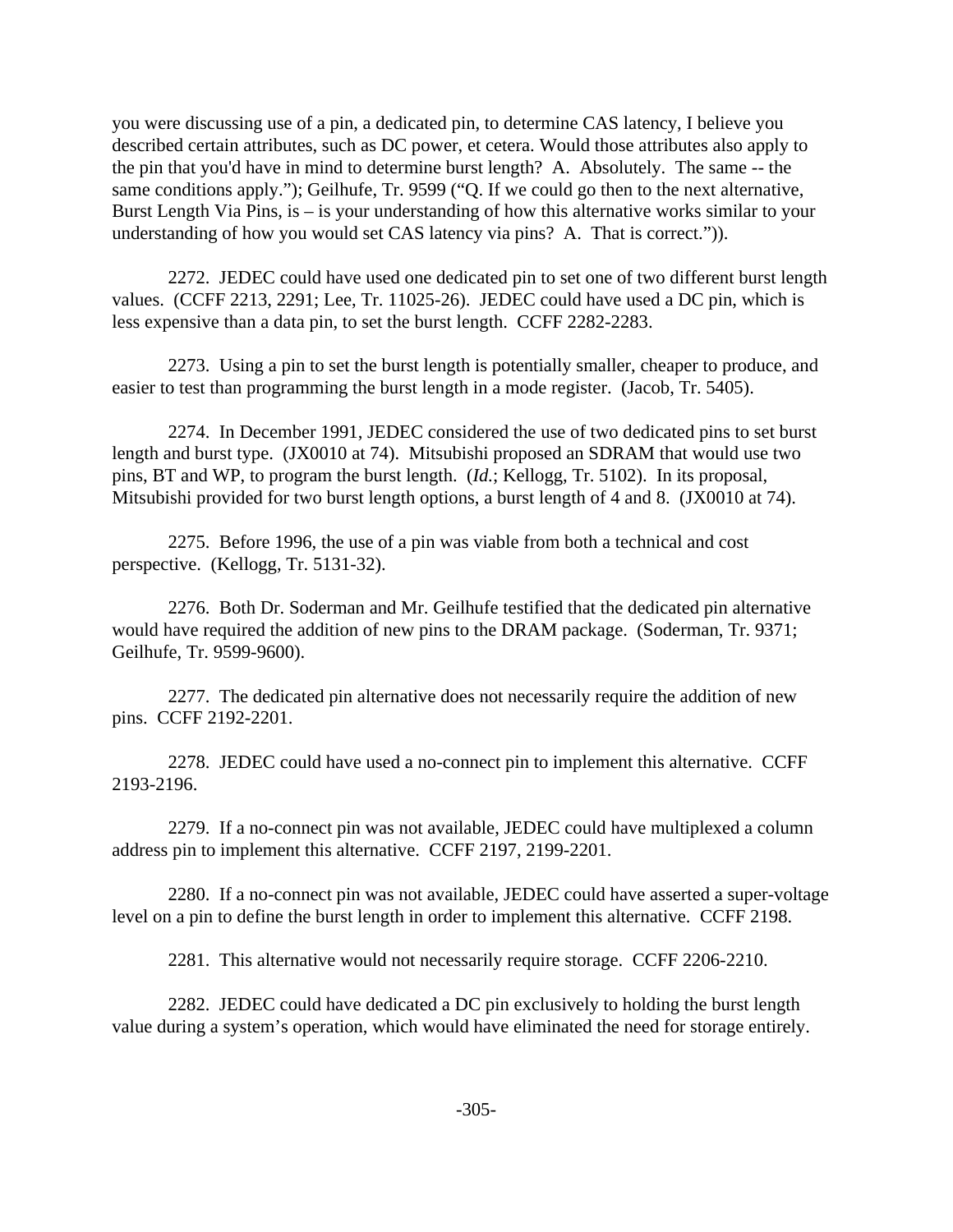CCFF 2207.

2283. Cost advantages are associated with the use of DC pins to set burst length. CCFF 2205. DC pins are less expensive that data pins. (*Id.*). They can also be placed in the less desirable locations of a chip package. (*Id.*).

2284. Even if JEDEC chose not to dedicate a DC pin exclusively to setting burst length, this alternative would still not require a register. CCFF 2208-2209.

2285. JEDEC could have multiplexed an existing pin, sharing it to set burst length and perform some other function. CCFF 2199-2201, 2208-2209. After the burst length was asserted on that pin, a latch could store the burst length value during system operation. (*Id.*). Although a latch is a type of storage, it is not a register. (*Id.*).

2286. Assuming that CAS latency and burst type are set by some other method than a mode register, this alternative would eliminate the mode register. (Jacob, Tr. 5406). It also eliminates the circuitry required to initialize the mode register. (*Id.*). This would make the part potentially smaller and therefore cheaper. (*Id.*).

2287. If there was both an insufficient number of no-connect pins and JEDEC could not multiplex exiting pins to implement the dedicated pin alternative, then adding pin(s) to implement this alternative might add cost. (Jacob, Tr. 5406-07). However, the cost of adding the kind of pin that would have been necessary to implement this alternative would not have been as significant as adding a data pin. (*Id.* ("Q. How significant would the cost increases have been had it been necessary to add an additional pin? A. Not -- as I said before, not as significant as adding a data pin because this would be a signal that would not be changing over -- it would not be changing dynamically, so it would be a DC value, it would be a simpler receiver, the pin could be in an undesirable location on the package, the pad could be in an undesirable location on the DRAM die, and much simpler to add this.")).

2288. Mr. Geilhufe testified that adding fours pins would have been necessary in order to set the burst length via pins. (Geilhufe, Tr. 9599-9600). However, assuming that four pins had already been added to set the CAS latency, Mr. Geilhufe testified that setting burst length would then only require the addition of two more pins. (*Id.*). This testimony is contradicted by the weight of the evidence. (CCFF 2289-2291).

2289. In 1995-1996, JEDEC considered adopting a part that operated with a single burst length of 4. (JX0029 at 13).

2290. JEDEC could have decided that it only needed two options for burst length. (*See* following proposed findings). Intel-compatible PCs use a burst length of 4. (Polzin, Tr. 3994). DRAM customers like AMD, however, use a burst length of 8. (*Id.*). Use of burst lengths of 1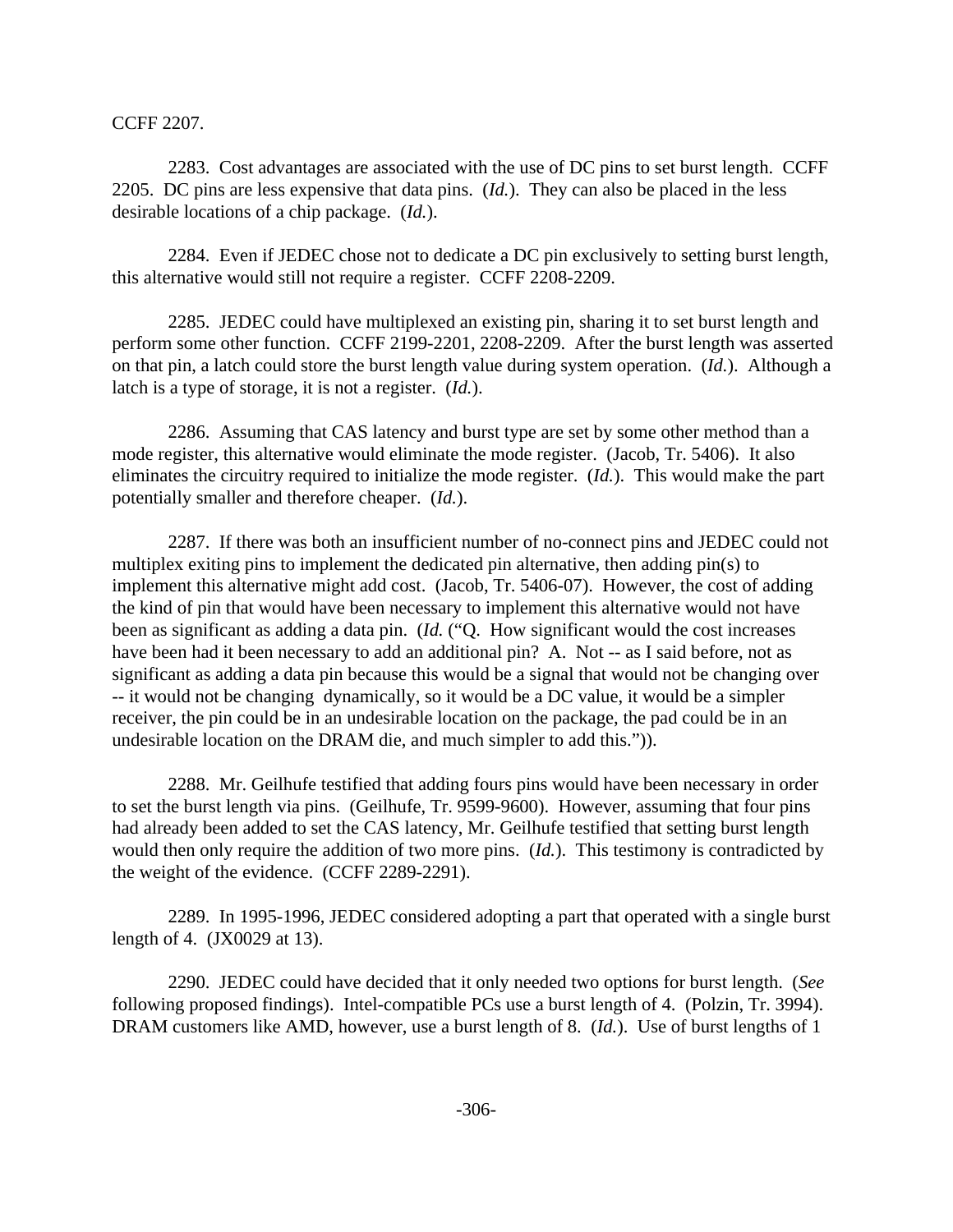and 2, however, have not been widespread. (Lee, Tr. 11014).

2291. JEDEC would only have needed one pin to support two different burst length options. (Lee, Tr. 11025-26).

2292. Dr. Soderman testified that claim 1 of Rambus patent 6,324,120 (the '120 patent) covers the concept of using pins to determine burst length. (Soderman, Tr. 9371; *see* RX 2099- 52 at 31). Dr. Soderman's testimony is contradicted by the weight of the evidence. (CCFF 2293-2295).

2293. Dr. Soderman's testimony regarding the '120 patent is unreliable because Dr. Soderman did not present a proper claims analysis demonstrating that every element of the claim would be satisfied. (Soderman, Tr. 9456-57).

2294. Dr. Soderman did not consult technical dictionaries, treatises or textbooks, or the expert reports in the private litigation to determine the ordinary meaning in the industry of the terms used in the patent. (Soderman, Tr. 9456-57).

2295. Dr. Soderman's own interpretation of the term "operation code" to a portion of a packet signal limits the scope of claim 1 to Rambus's packetized system. (Soderman, Tr. 9456- 57).

# **(D) Identifying Burst Length in the Command.**

2296. Identifying burst length in the command involves including burst length information in the command signal to initiate any operation. (Jacob, Tr. 5407). This would be similar to the method of identifying the CAS latency in the read command. (*Id.*).

2297. JEDEC could have used one or more of the available command sets in the truth table to encode the burst length in the read command. (Jacob, Tr. 5408). The effect of implementing this alternative would be to have two or more different read commands, each encoding a different burst length within the command set. (*Id.*).

2298. Assuming that CAS latency and burst type are set by some other means besides a mode register, identifying burst length in the command could potentially eliminate the mode register. (Jacob, Tr. 5408). It would also eliminate the circuitry necessary to initialize the mode register. (*Id.*). This could potentially make this alternative cheaper than programming burst length with a mode register. (*Id.*).

2299. This alternative would require that the circuitry within the chip that decodes command sets recognizes new read commands which identify the burst length. (Jacob, Tr. 5408). This could require more complex decode circuitry than currently exists to implement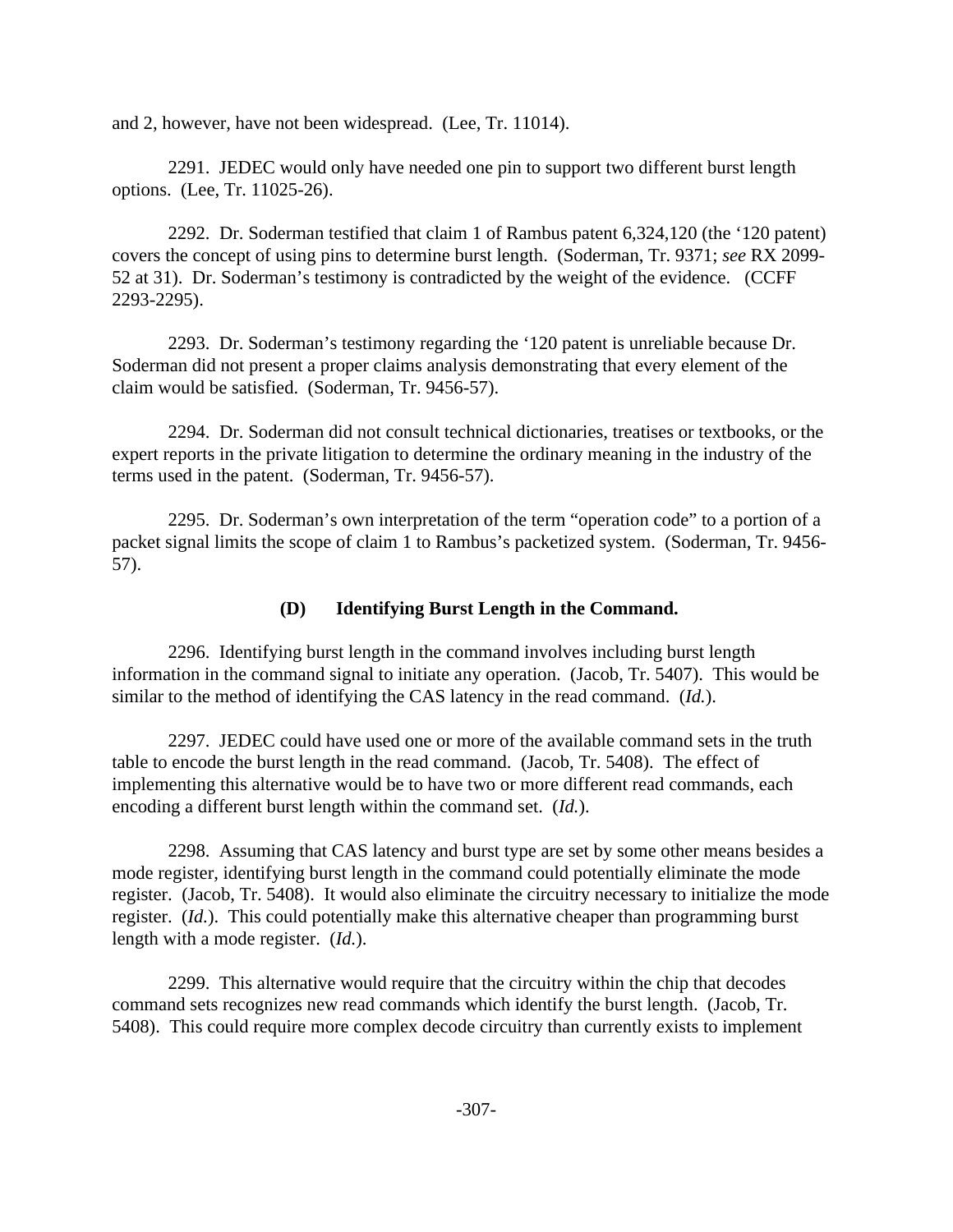programmable burst length with a mode register. (*Id.*). However, the increased complexity in the decode circuitry would not be significant. (*Id.* 5407-08).

2300. Dr. Soderman testified that claim 1 of Rambus patent 6,324,120 covers the concept of identifying burst length in the read command. (Soderman, Tr. 9374; *see* RX 2099-52 at 31). Dr. Soderman's testimony is contradicted by the weight of the evidence. (CCFF 2301- 2303).

2301. Dr. Soderman's testimony regarding the '120 patent is unreliable because Dr. Soderman did not present a proper claims analysis demonstrating that every element of the claim would be satisfied. (Soderman, Tr. 9456-57).

2302. Dr. Soderman did not consult technical dictionaries, treatises or textbooks, or the expert reports in the private litigation to determine the ordinary meaning in the industry of the terms used in the patent. (Soderman, Tr. 9456-57).

2303. Dr. Soderman's own interpretation of the term "operation code" to a portion of a packet signal limits the scope of claim 1 to Rambus's packetized system. (Soderman, Tr. 9456- 57).

2304. Mr. Geilhufe testified that identifying burst length in the read command might require an additional pin and possibly two if the package needs to be balanced. (Geilhufe, Tr. 9580, 9596). His testimony is contradicted by the weight of the evidence.

2305. Identifying burst length in the command only requires defining a new command set and sending over wires to existing pins. (Jacob, Tr. 5407). It therefore does not require the addition of a new pin. (*Id.*).

# **(E) Burst Terminate.**

2306. JEDEC could support two burst lengths, such as 4 and 8, with the burst terminate command. (Jacob, Tr. 5409-10).

2307. To implement the burst terminate alternative, a manufacturer could design a part to operate with a long burst length (e.g., burst length of 8). (Jacob, Tr. 5409-10). To effect a short burst length, the memory controller could send a read command before the longer burst length was completed. (*Id.*). So, for example, to effect a burst length of 4 in parts that are designed to operate with a burst length of 8, the memory controller would send a read command after the DRAM sent four bits of data onto the bus. (*Id.*). The read command would thereby terminate the burst length of 8. (*Id.*).

2308. JEDEC's SDRAM and DDR SDRAM standards include a burst terminate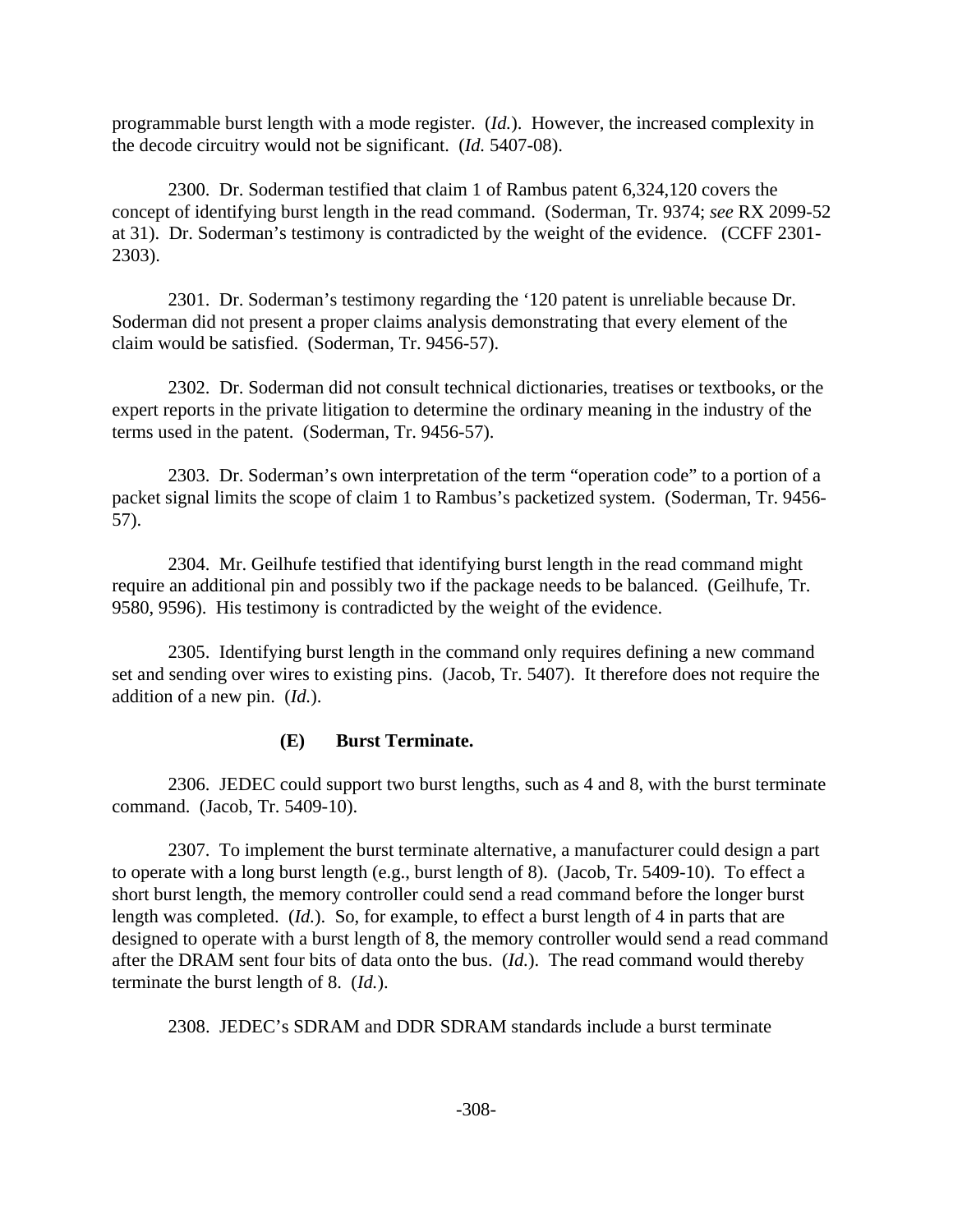command. (CX0234 at 161; JX0056 at 121 (reference to "interrupted bursts")).

2309. Implementation of the burst terminate command alternative would not require the addition of a pin. (Jacob, Tr. 5410-11).

2310. This burst terminate command alternative could have potentially made the part a simpler to design, test, and manufacture. (Jacob, Tr. 5411-12).

2311. Dr. Soderman testified that a cuing mechanism issue is associated with the burst terminate command. (Soderman, Tr. 9374-75). He testified that the burst terminate causes a wasted cycle when a write interrupts a read, which would degrade performance and cause problems with pipelining. (*Id.* 9374-76).

2312. SDRAMs and DDR SDRAMs are already designed to handle wasted cycles. (Jacob, Tr. 11109-10). A wasted cycle is not a significant problem. (*Id.*). In DDR SDRAM, a wasted cycle already occurs every time a read follows a write or a write follows a read. (*Id.* 11110 ("[F]or example, if you look at current DDR protocols, whenever the bus is being handed off from one driver to another, from one bank to another or from the memory controller to a bank, so currently whenever you have a read followed by a write or a write followed by a read and some reads followed by other reads, you already have wasted cycles. That's the definition of the DDR protocol. So, [burst terminate] would introduce nothing more than that.")).

2313. Mr. Geilhufe testified that it might not be possible to use the burst terminate command to effect a burst length of 1. (Geilhufe, Tr. 9598). This testimony is contradicted by the weight of the evidence. (CCFF 2314). Even if Mr. Geilhufe's testimony were true, it is not clear that it detracts from the viability of the burst terminate command as a technical and commercial alternative. (CCFF 2315).

2314. Release 9 of JEDEC Standard 21-C, which includes the SDRAM and DDR SDRAM standards, provides for a burst terminate command that could effect a burst length of 1. (CX0234 at 161). JEDEC's SDRAM standards includes burst length of 1 as an optional burst length. (*Id.* at 150). It states that, "If the Burst stop command [also called Burst Terminate] is included in an SDRAM [ ], the following functionality is required: 1. BST applies to all burst lengths, including the optional full page burst length when included." (*Id.* at 161).

2315. Burst length of 1 is used infrequently, if at all, in the DRAM market. (Lee, Tr. 11014).

2316. Dr. Soderman testified that DDR II limits the use of burst terminate to terminating a burst length of eight to get a burst length of 4 because of timing difficulties. (Soderman, Tr. 9376-77). Whether or not Dr. Soderman's testimony is true does not detract from the viability of burst terminate as an alternative to programmable burst length. (CCFF 2317-2318).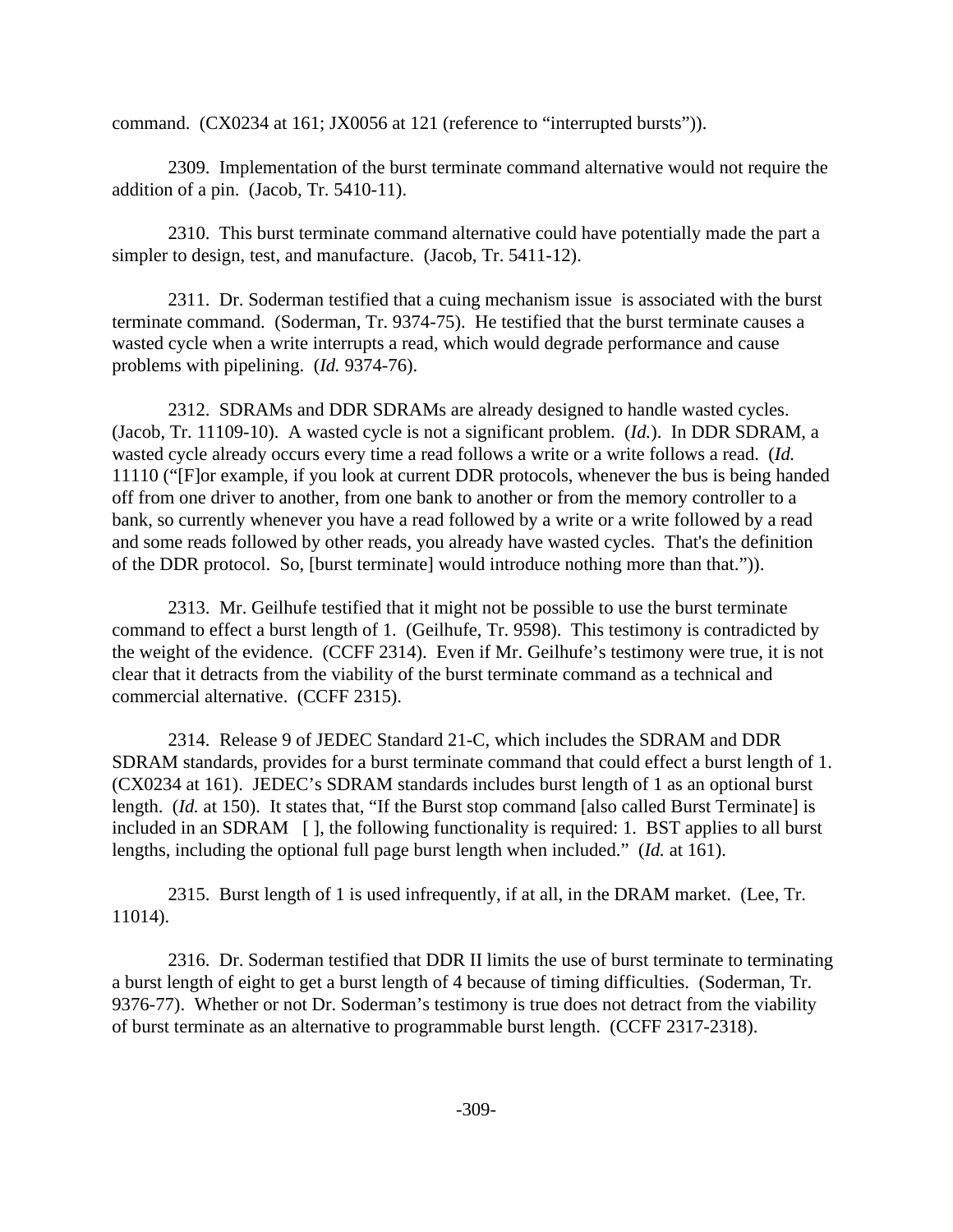2317. Burst lengths of 1 and 2 are used infrequently, if at all, in the DRAM market. (Lee, Tr. 11014).

2318. JEDEC's decision to include a modified version of the burst terminate command in the DDR II standards confirms that the burst terminate command was a viable means of selecting between burst lengths of 4 and 8.

(Macri, Tr. 4774, *in camera*).

(*Id.* 4775, *in camera*)

(*Id., in camera*).

(*Id.* 4774, in camera)

#### **(F) Toggle CAS Pulse to Control Data Output.**

2319. JEDEC could have toggled the CAS pulse to output data. (Jacob, Tr. 5411-12).

2320. Assuming that CAS latency and burst type were set by others means besides a mode register, toggling CAS to output data would have eliminated the mode register. (Jacob, Tr. 5412). It also would have eliminated the circuitry necessary to initialize the mode register. (*Id.*). This would have made the part "simpler, smaller, easier to test." (*Id.*).

2321. There are no significant disadvantages to using the CAS pulse to control data output as compared to using a programmable mode register to control the burst length. (Jacob, Tr. 5412).

#### **5. Alternatives to Dual Edge Clocking.**

2322. In the 1991-1996 time frame, there were at least seven alternatives to dual edged clocking. (Jacob, Tr. 5416-17). JEDEC could have doubled the clock frequency instead of using both edges of the clock to double the data rate. (*Id*. 5416). Second, it could have interleaved on-chip banks. (*Id.*). Third, it could have interleaved banks at the module level. (*Id.*). Fourth, it could have increased the data width of the DRAM chip to double the data rate. (*Id.*). Fifth, it could have increased the data width at the module level. (*Id.*). Sixth, it could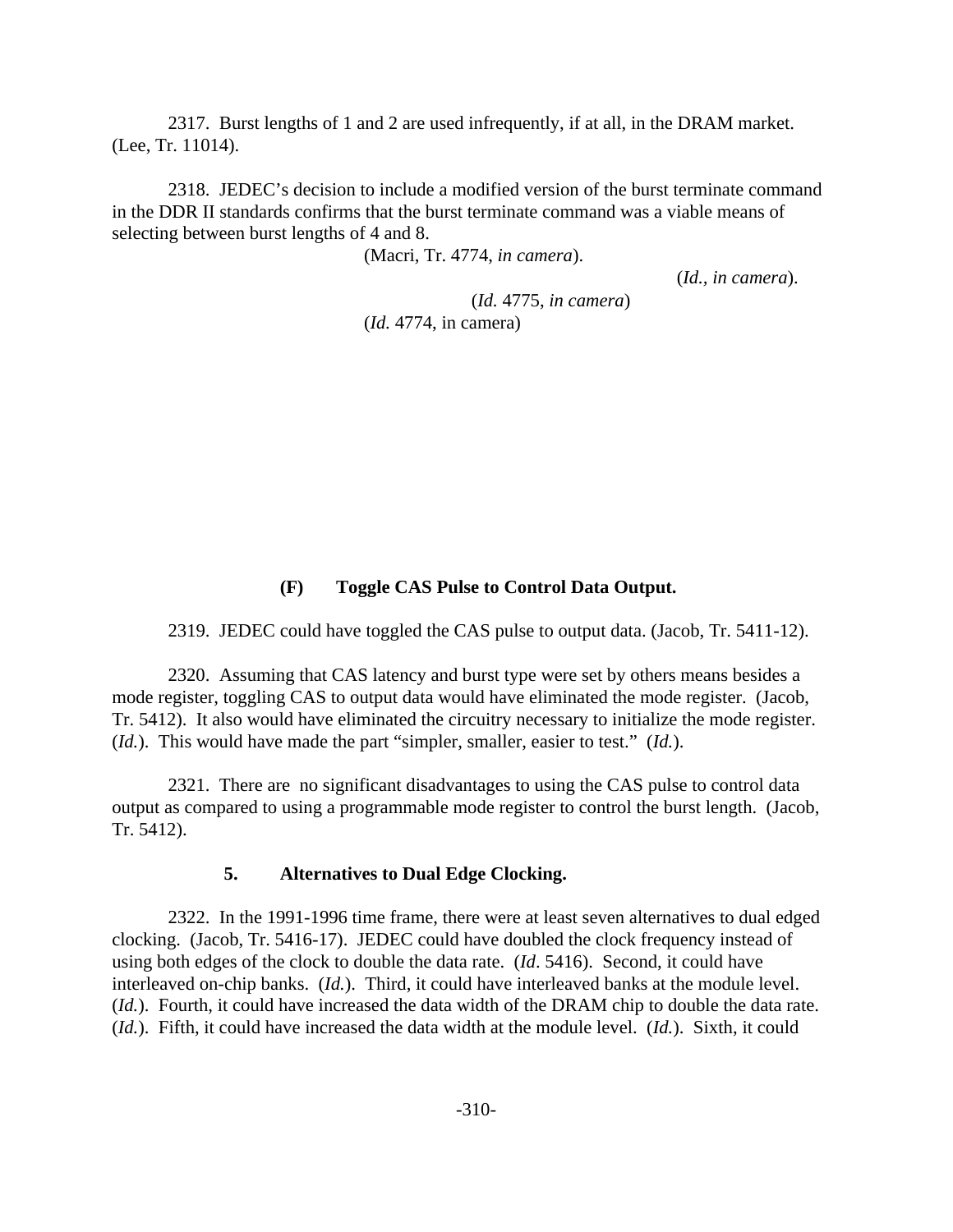have used simultaneous bidirectional I/O. (*Id.*). Seventh, it could have used toggle mode DRAM. (*Id.*).

2323. In 1990-1991, JEDEC considered using toggle mode DRAM. (CX0314 at 1; CX0315 at 1-3; CX0318 at 1; CX2431 at 1).

2324. In 1996-2000 time frame, JEDEC considered doubling the clock frequency of SDRAM in order to achieve double the data rate. (JX0031 at 64;CX0371 at 3; Lee, Tr. 6710- 11; Kellogg, Tr. 5176-77). JEDEC also considered interleaving on-module banks. (CX0150 at 109-117; Kellogg, Tr. 5176-77).

### **(A) Single Edge Clock with Double Clock Frequency.**

2325. Doubling the clock frequency would require keeping the single-edged clocking scheme used in SDRAM but with a faster clock that would output data on the positive edges fast enough to achieve the desired data rate. (Jacob, Tr. 5433 ("[Double the clock frequency] means using a single-edged clocking scheme and simply doubling that clock, at least for read commands, and doubling the data bandwidth as well.")).

2326. Use of a single edge clock operating at double the frequency of a dual edge clock could be accomplished in various ways. A faster single edge clock could be run throughout the entire system (a faster system clock) or the system clock could run at the same speed throughout the system and then be doubled by means of a clock splitter on the DRAM. (CX0371 at 3).

2327. Use of dual edge clocking involves certain technical difficulties. Dual edged clocking requires something close to a 50% duty cycle. (Jacob, Tr. 5422; Williams, Tr. 836- 837; Sussman, Tr. 1371; Lee, Tr. 6802; (a) (b) 1 (c) 1 (c) 1 (c) 1 (c) 1 (c) 1 (c) 1 (c) 1 (c) 1 (c) 1 (c) 1 (c) 1 (c) 1 (c) 1 (c) 1 (c) 1 (c) 1 (c) 1 (c) 1 (c) 1 (c) 1 (c) 1 (c) 1 (c) 1 (c) 1 (c) 1 (c) 1 (c) 1 (c) 1 (c) 1 relatively symmetric slew rates. (*Id.*). A 50% duty cycle means that the positive edge, or high voltage state of the clock signal, takes up half a clock cycle and the negative edge, or the low voltage signal state, takes the remaining half of the cycle. (Jacob, Tr. 5422; *see* DX0090; Kellogg, Tr. 5181; Williams, Tr. 836; (a) (b) Symmetric slew rates means that it takes as much time to go from a low to a high signal state as it does to go from a high to a low signal state. (Jacob, Tr. 5422).

(Macri,

Tr. 4780, *in camera*). It is much easier to design and test a clock circuit that produces an asymmetric clocking scheme than a symmetric clocking scheme. (Jacob, Tr. 5424-45; *see* DX0090).

(Macri, Tr. 4780, *in camera*).

2328. Use of a single edge clock with double the clock frequency would not require either a 50% duty cycle or symmetric slew rates. (Jacob, Tr. 5433; Kellogg, Tr. 5181-82; Williams, Tr. 836-837);  $in camera$ . It is therefore an easier clocking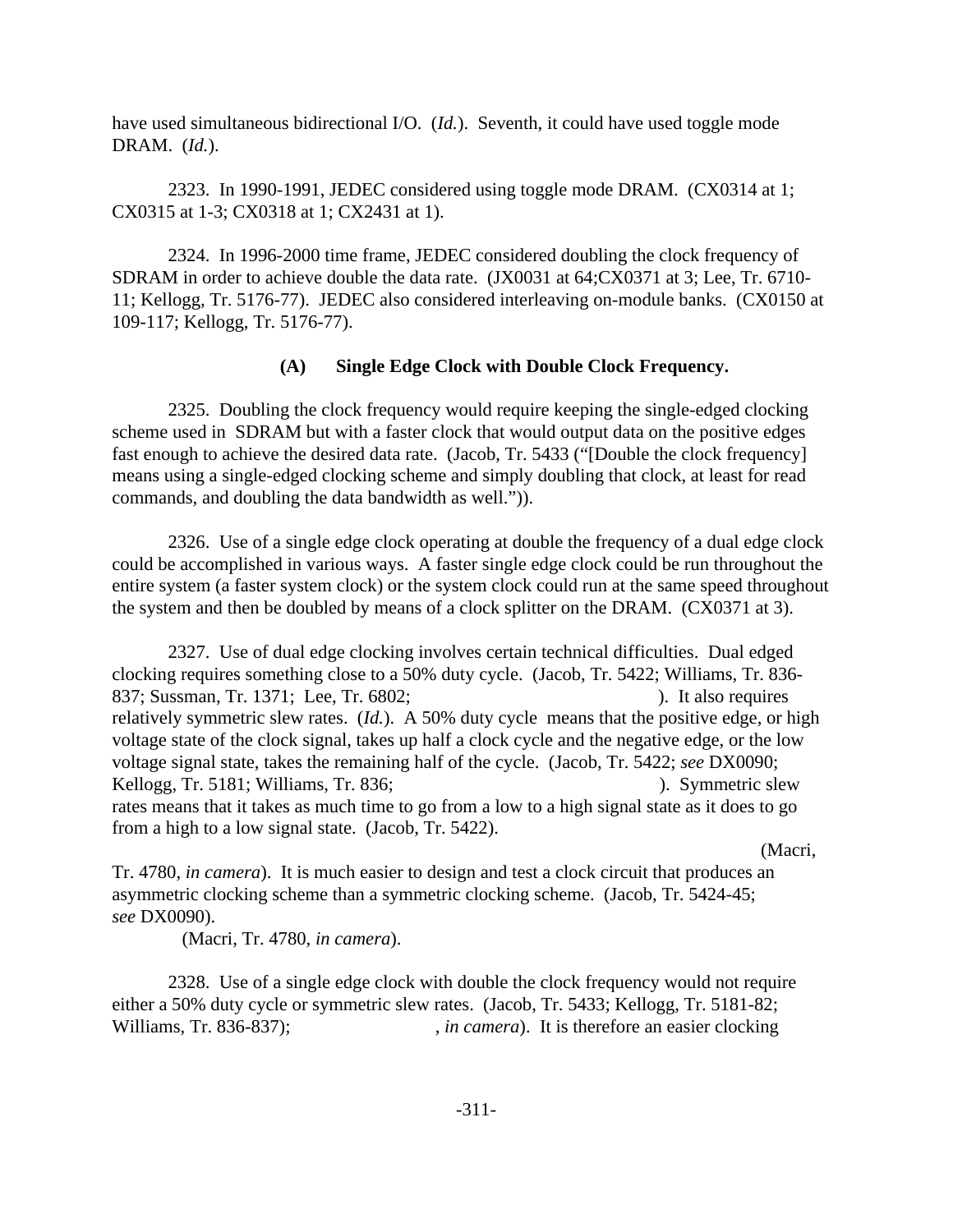scheme to design and test. (*Id.* 5424-25).

2329. High speed clock chips would have been available to implement this alternative. Companies had made standard SDRAMs that could run at 250 mhz. (Wagner, Tr. 3871). By September 2000, 400 mhz clock chips were already available. (CX2769 at 13). Today, NVidia uses a specialized DDR2 SGRAM that operates with a 500 mhz clock chip. (Wagner 3837-38, 3845-46).

2330. What is and is not considered a very high speed signal changes over time. (Kellogg, Tr. 5182). In the 1996-97 time frame, signals that traveled at speeds of greater than or equal to 533 mhz were considered "very high speed signals." (Kellogg, Tr. 5182-83). Today, signals that are greater than or equal to 2.5 ghz are considered to be very high. (*Id.*).

2331.

### 4780, *in camera*).

2332. In March 1996, JEDEC considered running a single-edged clock faster in order to double the data rate. (JX0031 at 64; Rhoden, Tr. 542-43). VLSI proposed using higher speed clocks to achieve data rates of up to 300 mhz. (*Id.*).

2333. In July 1997, JEDEC considered two different implementations of a single edge clock. (CX0371 at 3; Lee, Tr. 6710-11). TI made a presentation for two different versions of a single edged data rate clock. (*Id.*). In one version, TI proposed using a high speed clock throughout the entire system. (CX0371 at 3 (refer to the top drawing); Lee, Tr. 6712). It also proposed to use an on-chip clock frequency doubler to double the clock speed of the external clock signal. (CX0371 at 3 (refer to bottom drawing); Lee, Tr. 6712-13).

2334. In 1996-97, using a single edge clock at double the frequency was a viable alternative. (Kelley, Tr. 5184-95; Lee, Tr. 6713 (The TI proposal to use an on-chip clock frequency doubler was technically feasible; TI's proposal to run a high speed clock throughout the entire system was technically feasible as well but would have required "changes to the bus topology to make it work at the data rates [TI] wanted to make it work at.")).

2335. In 1996-97, using a single edge clock at double the frequency was acceptable from a cost perspective. (Lee, Tr. 6713-14 (Micron did not view TI's proposals for doubling the clock frequency as adding additional cost over existing proposals to use both edges of the clock; Both of TI's proposals represented acceptable alternatives to dual edged clock from a cost perspective.); *see also* Kellogg, Tr. 5185 (using a single edge clock might or might not incur some cost depending on how it was implemented)).

2336. Dr. Soderman testified that doubling the clock frequency would create clock

(Macri, Tr.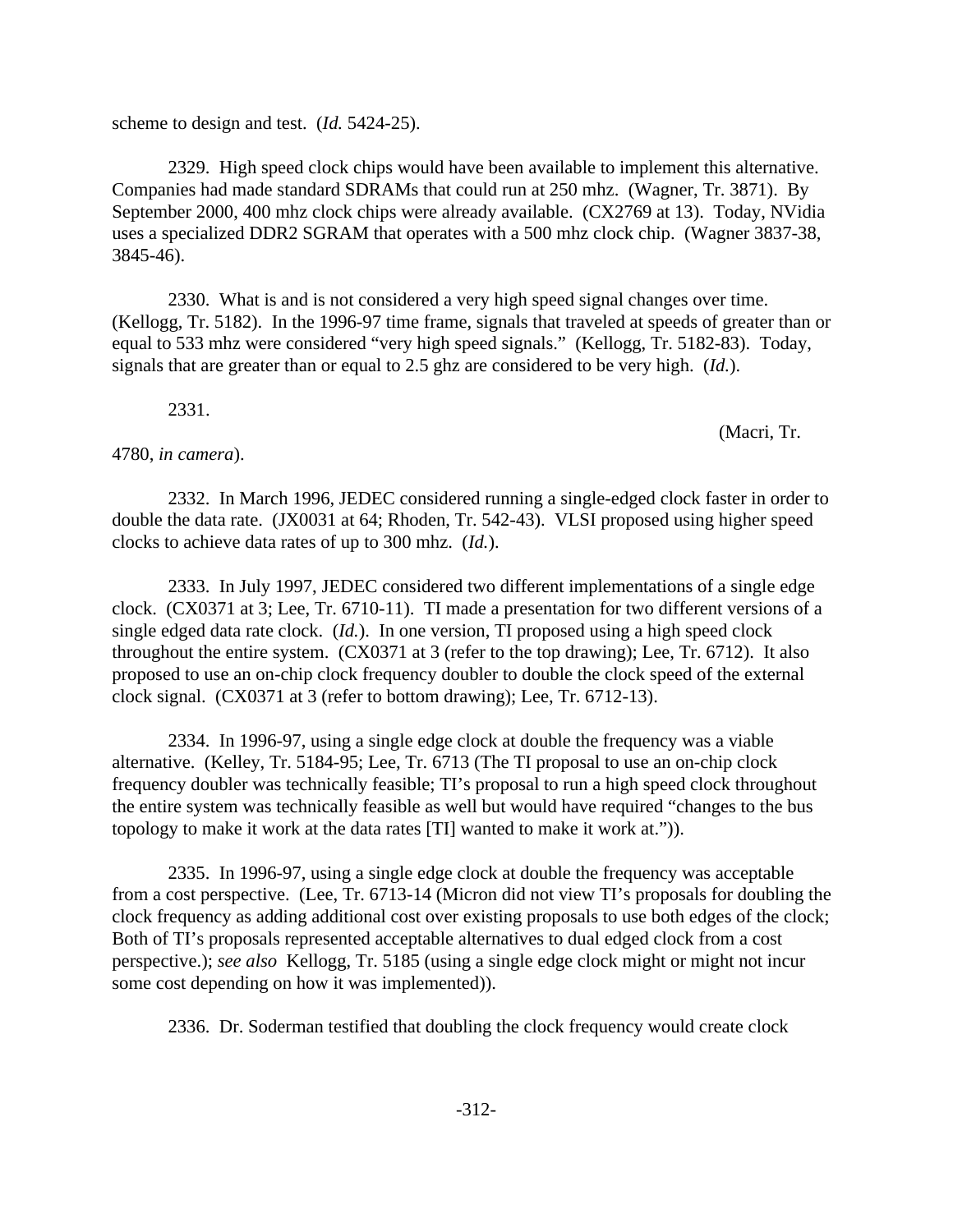distribution problems. (Soderman, Tr. 9393). Dr. Soderman testified, further, that operating internal core circuitry twice as fast is difficult. (*Id.* 9394). This testimony is contradicted by the weight of the evidence. (CCFF 2337).

2337. Doubling the clock frequency does not require the internal core circuitry to operate twice as fast. (Jacob, Tr. 11114-15). Dr. Soderman misunderstands the alternative proposed by Professor Jacob. (*Id.*). In a high speed single-edged data rate scheme, nothing inside the DRAM runs any faster than it did before if only the data is designed to run with the higher speed clock. (*Id.*). In the clocking scheme that Dr. Jacob proposed, command and data run off a slower speed system clock while data runs off a clock that runs at double the speed of the system clock. (*Id.* 11115 ("So, nothing runs any faster than it did before if you're going to compare it to DDR, for example.")).

2338. When he reviewed TI's presentation on two different implementations for a high speed single-edged clock, Mr. Lee did not understand there to be any clock distribution problems associated with the proposal. (Lee, Tr. 11039-40).

2339. Dr. Soderman testified that doubling the clock frequency would increase electromagnetic radiation in a way that could run afoul with Federal Communication Commission ("FCC") guidelines. (Soderman, Tr. 9395). His testimony is contradicted by the weight of the evidence. (CCFF 2340-2341).

2340. Soderman has no experience with FCC guidelines. He is not an expert in the FCC's regulation of electromagnetic interference. (Soderman, Tr. 9500). He does not have any individual experience in trying to comply with FCC guidelines. (*Id.*).

2341. There are clocks that run very fast today, from 400 mhz up to over 2.5 ghz, that do not appear to run afoul of FCC guidelines. (CX2769 at 13; Kellogg, Tr. 5182).

2342. Mr. Geilhufe testified that doubling the clock frequency would require an on-DIMM PLL/DLL. (Geilhufe, Tr. 9609). He estimated the cost of an on-DIMM PLL/DLL at \$3.80 per unit. (*Id.* 9610). His testimony is contradicted by the weight of the evidence. (CCFF 2343).

2343. Micron uses on-DIMM PLLs for its registered DIMMs to redistribute the clock to all of the DRAMs on the module. (Lee, Tr. 11040-42).

 (Lee, Tr. 11179, *in camera*); *see also* Goodman, Tr. 6048-49 (a standard PLL generally costs around \$1)).

## **(B) Interleaving On-chip Banks.**

2344. There are two different ways to double the data rate by interleaving on-chip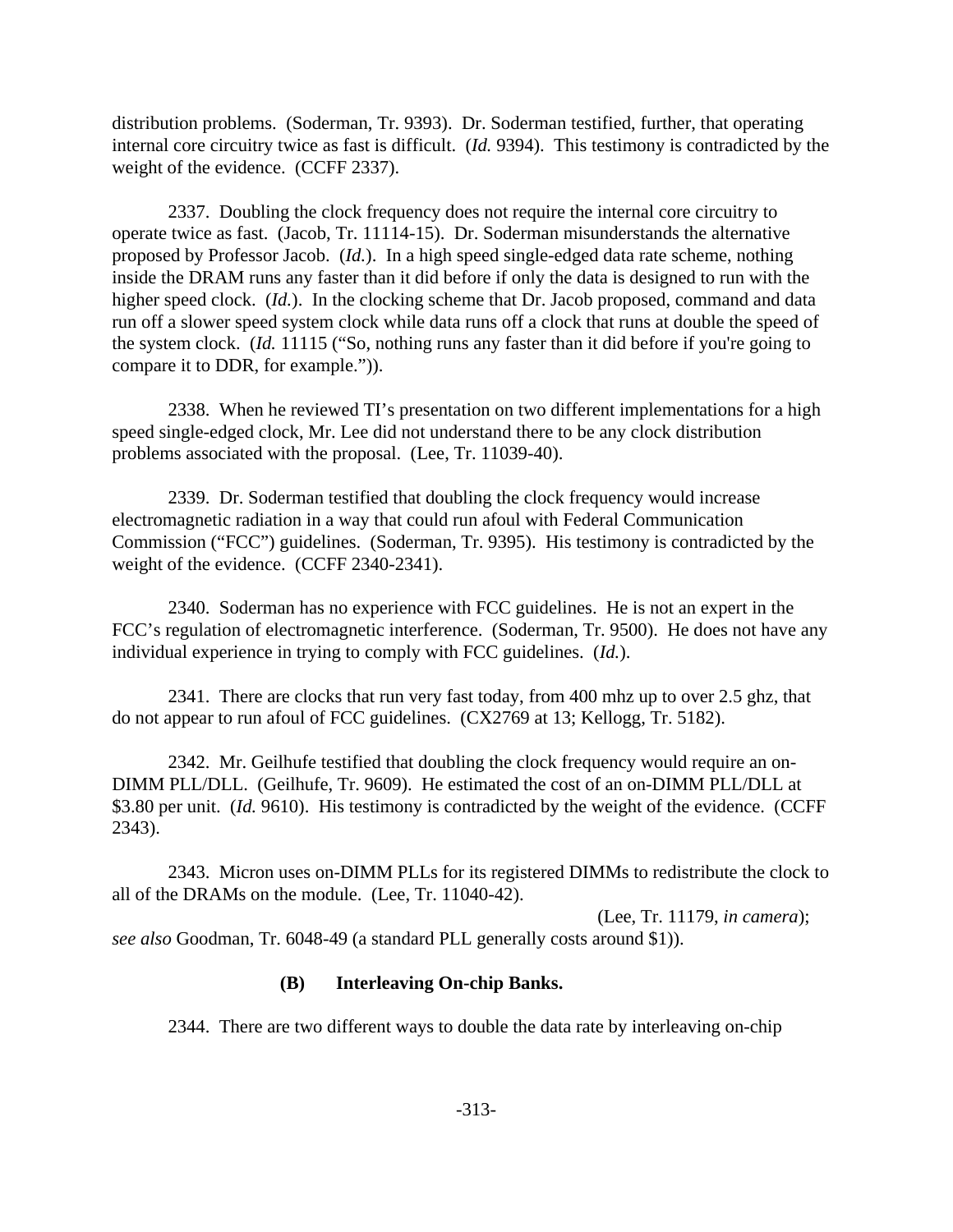banks. (Jacob, Tr. 5418-20; *see* DX0089). This alternative assumes that each SDRAM has two internal banks. (*Id.*). One implementation of this alternative would be to send two read commands that are delayed from each other by half a clock cycle; one read command would be directed to bank 1 while the other read command would be directed to bank 2. (*Id.*). Another way to implement this alternative would be to send a clock and a delayed clock where the first clock would control bank 1 and the delayed clock would control bank 2. (*Id.*). Either implementation would result in two bits of data being sent across the bus per clock cycle. (*Id.*).

2345. An advantage to interleaving on-chip banks is that it does not require symmetric duty cyles or slew rates. (Jacob, Tr. 5424-25). It is possible to implement this alternative with asymmetric duty cycles and slew rates. (*Id.*).

2346. There would not have been any significant disadvantages to interleaving on-chip banks to double the data rate. (Jacob, Tr. 5425).

2347. Interleaving on-chip banks would not necessarily require a multiplexor. (Jacob, Tr. 11136-37).

2348. Dr. Soderman testified that efficient implementation of this alternative would still use dual edged clock. (Soderman, Tr. 9386-87). Dr. Soderman testified that this alternative would require three clocks, clock, delayed clock, and a clock to guarantee the duty cycle. (*Id.*). Based on his conclusion that this alternative would require mulitple clocks, Dr. Soderman further testified that this would result in "significant overhead" and "increased power assumption." (*Id.*). This testimony is contradicted by the weight of the evidence. (CCFF 2349).

2349. Dr. Soderman's testimony assumes that it would be necessary to guarantee a 50% duty cycle to efficiently implement interleaving on-chip banks. (Jacob, Tr. 11117, 11119-20; *see* DX0358). This assumption is contradicted by the weight of the evidence. (CCFF 2327- 2328, 2345). If it were necessary to use symmetric clocks to drive banks 1 and 2, then it would look like data is synchronous with the positive and negative edges of each clock. (Jacob, Tr. 11118-19). The clocks driving banks 1 and 2, however, can be asymmetric. (CCFF 2345). The use of asymmetric clocks to implement interleaving on-chip banks means that this alternative would only require the use of the positive edge of each clock and could differ significantly from dual edge clocking. (*Cf.* Jacob, Tr. 11118-20 with Jacob, Tr. 11120-21; *see also* DX0358).

2350. JEDEC would have chosen asymmetric clocks in order to interleave on-chip banks. (Jacob, Tr. 11124 ("Because it's cheaper, it's easier to build, it's just a simpler design.").

## **(C) Interleaving Banks on the Module.**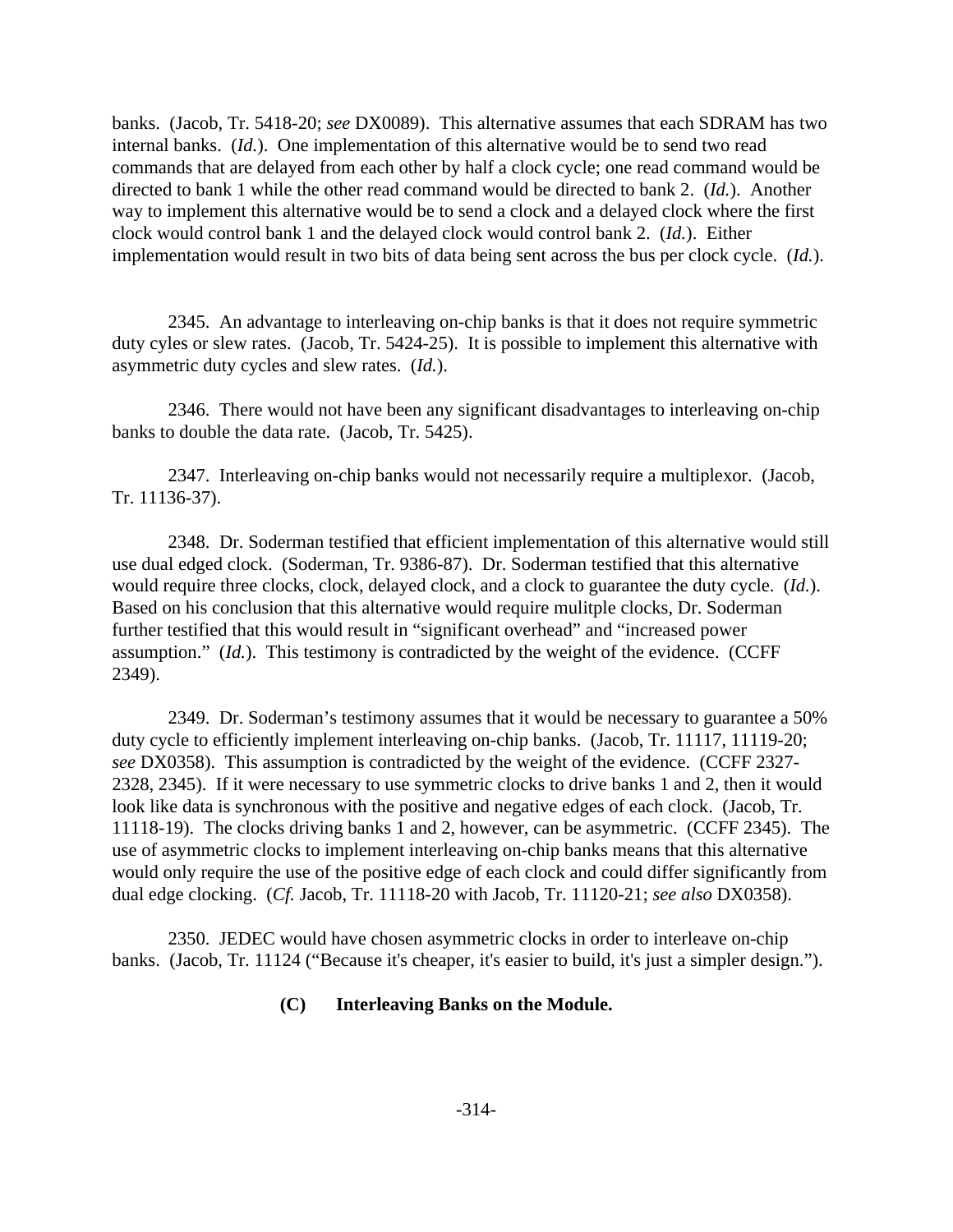2351. There are multiple DRAM chips on a module. (Jacob, Tr. 5426-27). Groups of DRAM chips can be organized into ranks of memory. (*Id.*). The positive edge of two clocks, clock and delayed clock, would drive the data from each rank of memory on a module in order to double the data rate. (*Id.*).

2352. Interleaving banks on the module in order to double the data rate would have simplified the design of DRAM chips. (Jacob, Tr. 5427).

2353. In 1996-97, JEDEC considered interleaving SDRAM chips on the module in order to double the data rate. (Kellogg, Tr. 5177-78, 5783-86; *see also* CX0150 at 109-117 (Kentron made a proposal to JEDEC to interleave SDRAM chips on the module: "Operate each bank with its individual CLK . . . Provide/Sample data for every rising edge of both CLKs.")).

2354. This alternative would not have required asymmetric duty cycles or slew rates. (Jacob, Tr. 5428). JEDEC would have chosen asymmetric clocks to implement this alternative. (Jacob, Tr. 11124 ("Because it's cheaper, it's easier to build, it's just a simpler design.")).

2355. Interleaving banks on the module would slightly increase the complexity of the module. (Jacob, Tr. 5428; Kellogg, Tr. 5185-86 ("That's relatively low cost, but that would still remain.")).

#### **(D) Increasing DRAM Width.**

2356. JEDEC could have doubled the data rate by doubling the width of the data bus. (Jacob, Tr. 5429). With this alternative, JEDEC would not have had to increase the clock rate in order to increase the data rate and could have still used a single-edged clocking scheme. (*Id.*).

2357. JEDEC would have only had to double the number of data pins on the DRAM in order to implement this alternative and add any necessary power and ground poins. (Jacob, Tr. 5429). It would not have had to add any command or address pins. (*Id.* 5429-30).

2358. Increasing the number of pins on the DRAM in order to double the data rate would have required a far simpler clock circuit than dual edged clocking. (Jacob, Tr. 5430 ("Q. Now, what, if any, would have been the advantages had JEDEC chosen to increase the number of pins per DRAM rather than using a dual-edged clock? A. Again, you could retain the use of the single-edged clocking scheme, which means that you could use a far simpler clock circuit design. It would mean that your signals are transitioning at a slower rate than, for instance, a DDR-type interface, so rather than having a 200-megabit-per-second data pin, now you stick with a 100-megabit-per-second data pin, so the power of the DRAM actually goes down comparatively.")). Slower clock circuits and pins indicates that this alternative might consume less power than dual edged clocking. (*Id.*). Increasing the number of pins would not have resulted in a significant increase in noise relative to dual edged clocking. (*Id.* 5430-31).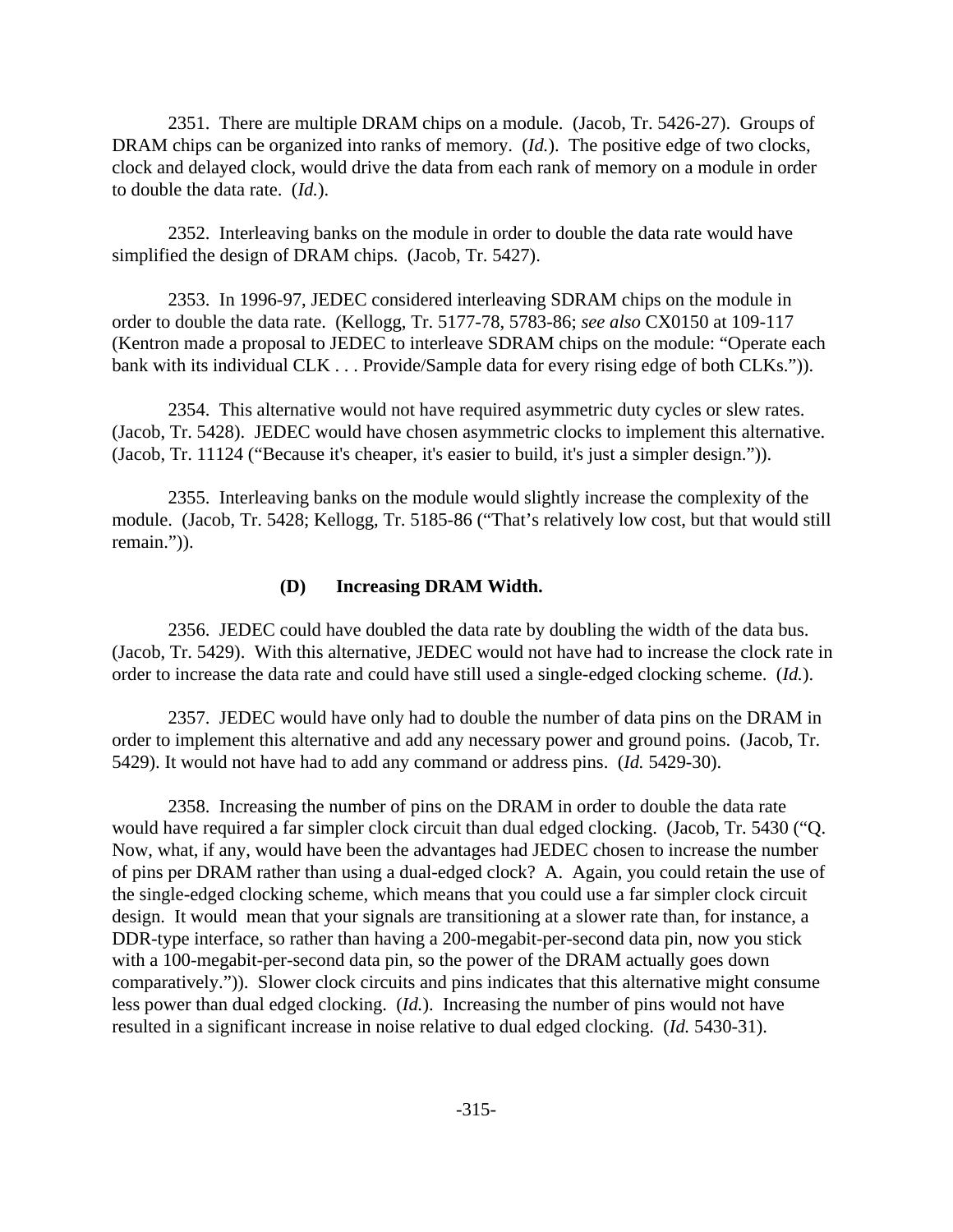### **(E) Increase Pins on the Module.**

2359. JEDEC could have doubled the data rate by doubling the number of data pins on the memory module. (Jacob, Tr. 5431). With this alternative, JEDEC would not have had to increase the clock rate in order to increase the data rate and could have still used a single-edged clocking scheme. (*Id.*). Further, JEDEC would not have had to increase the number of pins on the DRAM. (*Id.*).

2360. There are advantages to increasing the number of pins on the module in order to double the data rate rather than dual edged clocking. (Jacob, Tr. 5431-32). It would have been a "far cheaper design to build and test." (*Id.*) Compared to DDR SDRAM, noise and power levels would have been reduced. (*Id.*).

#### **(F) Simultaneous Bidirectional I/O.**

2361. Simultaneous bi-directional I/O could have been an alternative to dual edged clocking. (Jacob, Tr. 5435-36). It is a technology that allows reads and writes to be occurr simultaneously. (*Id.*). This would allow for more efficient bus utilization, which could improve the performance of the bus. (*Id.*).

2362. Simulteaneous bi-directional I/O technology would have increased the data rate "without having to increase the speed of the system, so this would not increase the power consumption of the system. It would not increase the power consumption of the clock or power dissipation of the clock." (Jacob, Tr. 5436-37).

#### **(G) Toggle Mode DRAM.**

2363. JEDEC could have used IBM's toggle mode to double the data rate. (Jacob, Tr. 5416-17).

2364. Rambus does not consider toggle mode to be the same or similar to dual edged clocking. (Soderman, Tr. 9398; Geilhufe, Tr. 9610). Although Professor Jacob testified that it was an example of dual edged clocking, he included toggle mode DRAM on his list of alternatives to dual edged clocking because of Rambus's characterization. (Jacob, Tr. 5418; *see* DX0088).

2365. In 1990-1991, JEDEC considered IBM's toggle mode DRAM multiple times. (CX0314 at 1; CX0315 at 1-3; CX0251 at 1; CX0318 at 1).

### **6. Alternatives to On-Chip PLL/DLL.**

2366. In the 1991-1996 time frame, there were at least seven alternatives to the use of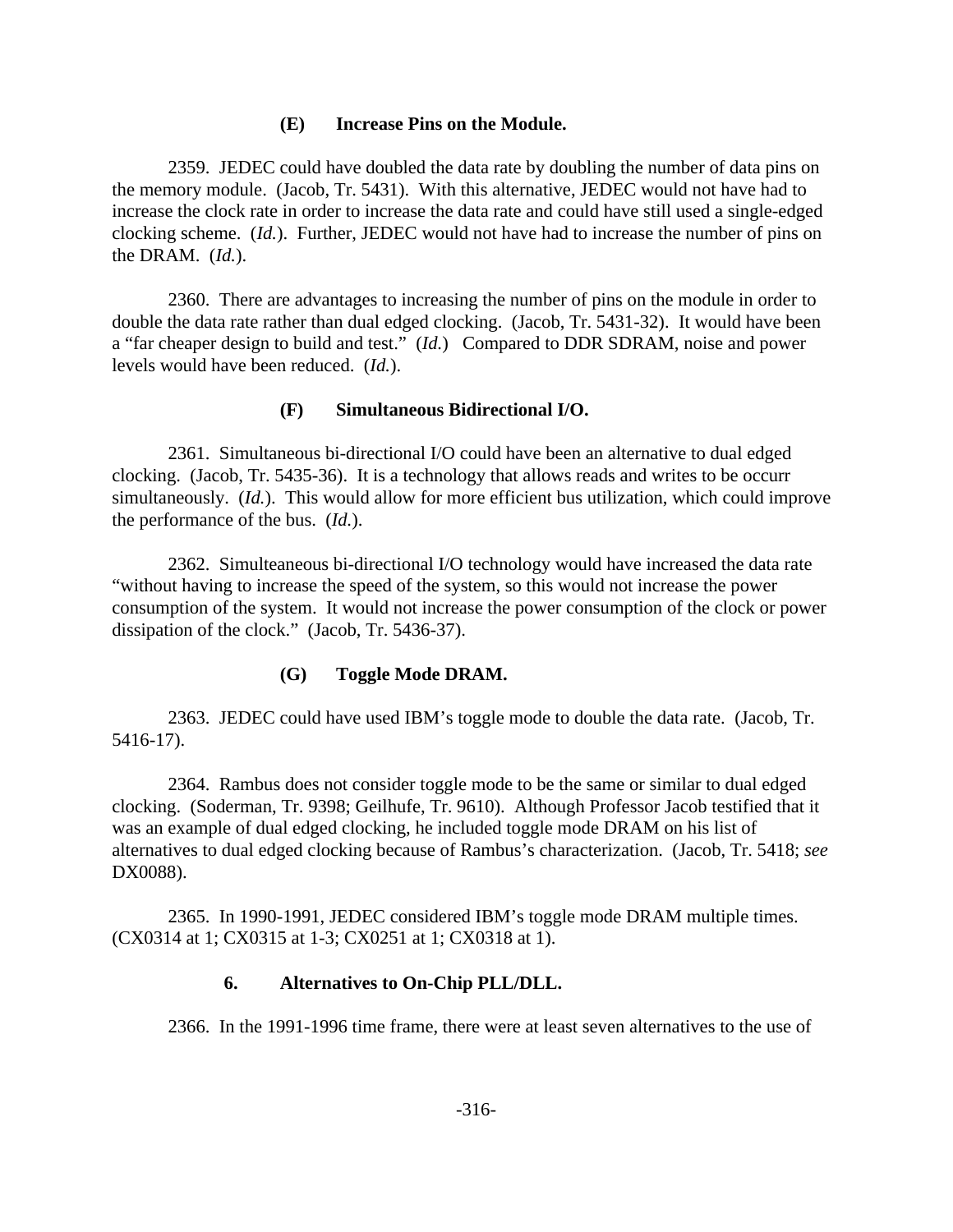on-chip DLL in JEDEC SDRAM and DDR SDRAM. (Jacob, Tr. 5444-45; see also DX0094). Jedec could have decided not to use any method to align the system clock with data. (CCFF 2369, 2372). Second, JEDEC could have used either a PLL or DLL in the memory controller. (*Id.* 5444). Third, it could have put either a PLL or DLL on the module. (*Id.*). Fourth, it could have used a vernier circuits instead of a either a pll or dll circuit. (*Id.*). Fifth, if JEDEC had decided to increase the number of pins in order to increase performance, it could have avoided the use of on-chip DLL circuits. (*Id.*). Sixth, JEDEC could have decided to rely entirely on the DQS strobe and avoided the use of on-chip DLL circuits. (*Id.* 5445). Seventh, JEDEC could have adopted read clocks, which were sometimes referred to as echo clocks, in order to avoid replicating DLL circuits on each DRAM chip. (Lee, Tr. 6664, 6666-67).

2367. In the 1994-1997 time frame, JEDEC considered five of these alternatives to onchip DLL for incorporation into the JEDEC DDR SDRAM standard. (Kellogg, Tr. 5154-55 (JEDEC considered vernier circuits, DQS strobe, read clocks, and doing nothing at all); JX0031 at 71 (PLL on the controller); JX0036 at 64 (vernier circuits); CX0368 at 4 (rely on DQS strobe); JX0029 at 17 (echo clocks)).

### **(A) Use No Method of Aligning Data to the System Clock.**

2368. In JEDEC DDR SDRAM, on-chip DLL circuits are used to align the data valid window of each DRAM chip with the system clock. (Jacob, Tr. 5438-42; *see* DX0093; JX0029 at 17; Kellogg, Tr. 5154-55).

2369. In working towards a DDR SDRAM standard, JEDEC considered not doing anything at all with respect to aligning the data with the clock. (Kellogg, Tr. 5155). When it did consider how to align the data with the clock, however, it considered using PLL/DLL circuits as a solution. (JX0029 at 17).

2370. PLLs, or phase locked loops, and DLLs, or delay locked loops, are very similar circuits. (Jacob, Tr. 5443). The primary difference between them is that a PLL contains an oscillator and a DLL does not. (*Id.*).

2371. In January 1996, JEDEC was debating two different objectives for future SDRAM clocking. (JX0029 at 17). JEDEC had been considering the use of PLL/DLL circuits to accomplish the objective of aligning the read data to the system clock. (*Id.*). In 1996, however, Micron questioned the wisdom of replicating PLL/DLL circuits in every DRAM in the system. (JX0029 at 18). Micron recommended shifting the focus of future SDRAM clocking towards ensuring that read data capture occurred during the data valid windows. (*Id.* at 17, 20).

2372. In 1996-1997, JEDEC did not need to perfectly align the data with the system clock for high speed DRAM operation. (Jacob, Tr. 5442-43; Lee, Tr. 6662-63; Kellogg, Tr.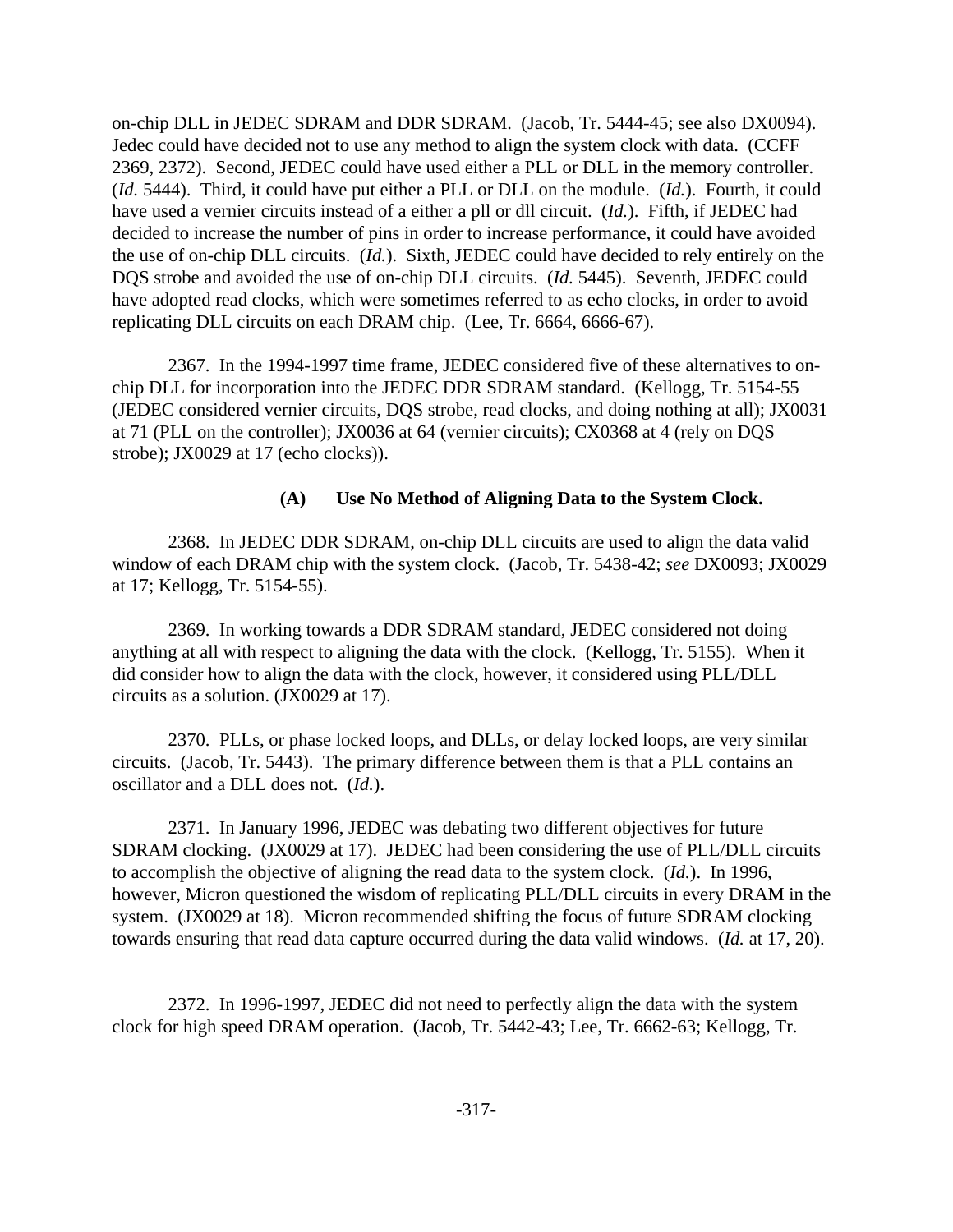5161).

2373. What was necessary, in 1996-1997, was to design a system that guaranteed that the memory controller would capture data during the data valid window. (Jacob, Tr. 5442-43; Lee, Tr. 6662-63; Kellogg, Tr. 5154-55, 5161).

2374. The problem of guaranteeing high speed data capture stems from the fact that it takes time to propagate signals through a memory system. (Jacob, Tr. 5438-39). There are three kinds of signal propagation delays: outbound, internal, and return. (*Id.*; *see* DX0093). At high rates of speed, it becomes necessary to mitigate the effect of some of the timing uncertainties that result from these propagation delays. (*Id.*). On-chip PLL/DLLs cancel out some of the internal chip delays in a system that can cause the data valid window to vary. (*Id.* 5442-43).

2375. There are five different types of skew that can cause the data valid window to vary: (1) clock skew to DRAMs; (2) on-chip skew (DRAMs); (3) chip-to-chip skew (DRAMs); (4) data path skew after DRAMs; (5) memory configuration skew (minimal populated vs. maximally populated). (JX0029 at 20; Lee, Tr. 6655-61 (explaining each of the five components of skew)).

2376. On-chip PLL/DLL primarily improves the third component of skew, which is the skew between DRAM chips in a system. (Lee, Tr. 6663).

2377. Using an on-chip PLL/DLL is one way to facilitate valid data capture. (Kellogg, Tr. 5154-56).

2378. In January 1996, Micron proposed a new clocking scheme that would use echo clocks to control the variation in data valid windows. (JX0029 at 17, 20). It would not replicate PLL/DLL circuits in every DRAM in the system. (*Id.* 18). Micron would later propose the use of a data strobe, which is slightly different than the echo clock concept, for data capture in DDR SDRAM. (CX0368 at 4; Lee, Tr. 6666-67).

2379. In 1996-1997, JEDEC members considered not using an on-chip DLL and instead relying on the data strobe to ensure valid data capture. A majority of JEDEC members agreed that on-chip DLL could be eliminated if a data strobe were used to capture data. (Lee, Tr. 6682- 83). JEDEC could not, however, reach a consensus in favor eliminating on-chip DLL. (*Id.*). A compromise was struck to include both the data strobe and on-chip DLL in the DDR standard in order to allow for those few companies who wanted to use DDR parts in applications that would not rely on a data strobe. (*Id.*).

2380. In 1996-1997, numerous mechanisms were available besides on-chip PLL/DLL to facilitate valid data capture. (Jacob, Tr. 5443; Kellogg, Tr. 5154-55, 5162; *see* DX0059; CX2109 at 67-68 (based on internal discussions at Rambus, Davidow concluded that there were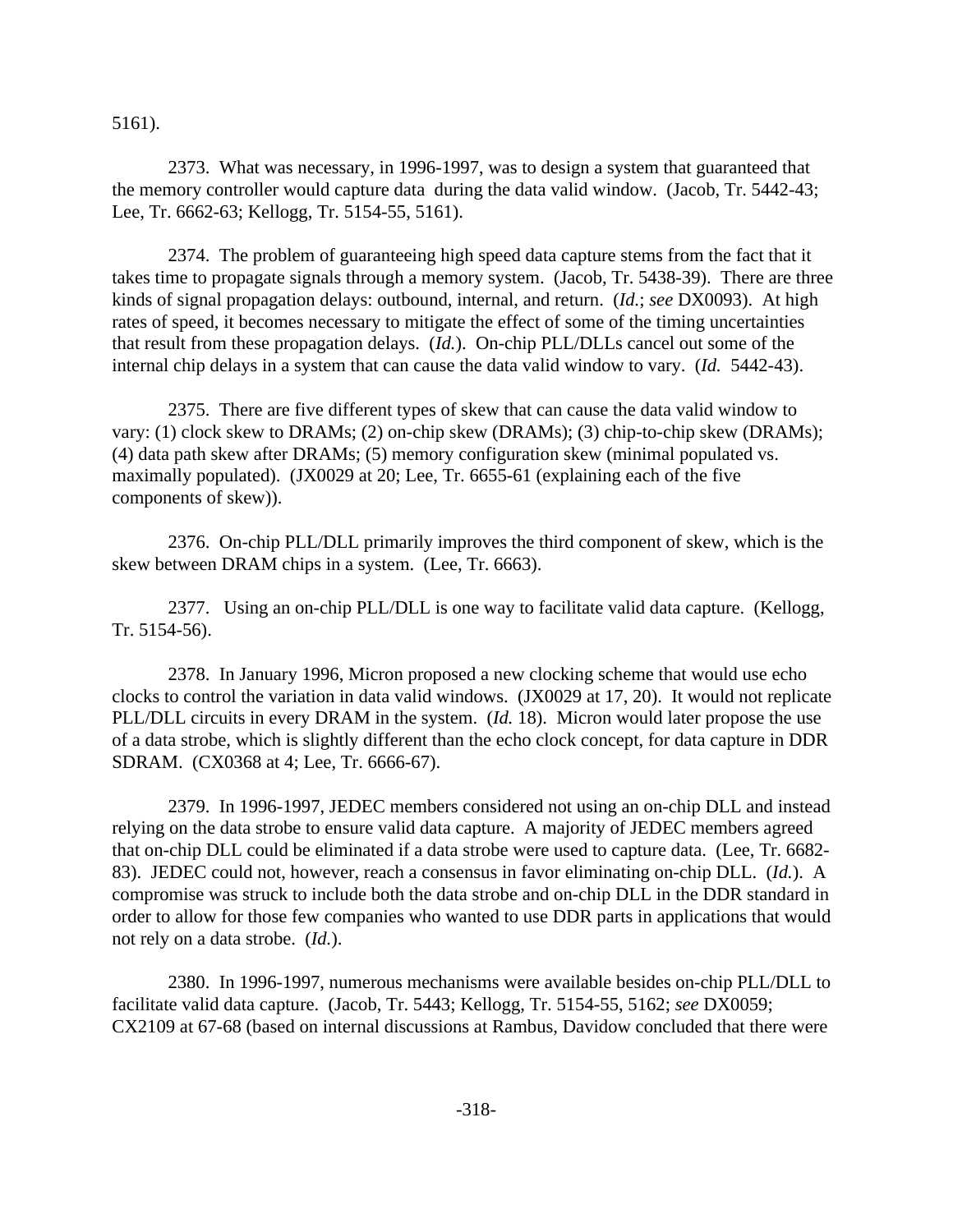"many ways to improve performance" without using an on-chip DLL).

## **(B) DLL in the Memory Controller.**

2381. The memory controller could use a DLL circuit to "make sure that all of the DRAMs are in sync with each other rather than [having] each DRAM do[] [that] on its own." (Jacob, Tr. 5445).

2382. If the DLL circuit were in the memory controller, it could potentially eliminate outbound, internal chip, and return delays. (Jacob, Tr. 5446).

2383. This alternative would eliminate DLL circuitry in the DRAM. (Jacob, Tr. 5446- 47). As a result, the DDR SDRAM would consume less power and have lower test costs. (*Id.*). It would also reduce the die size of the part, which would lower manufacturing costs. (*Id.*).

2384. In March 1996, JEDEC considered the use of a PLL in the memory controller instead of every DRAM chip in the system for future SDRAM. (JX0031 at 71; Rhoden, Tr. 513-514; Lee, Tr. 6691). Samsung proposed taking the PLL circuit off the DRAM chip and place it inside of the memory controller in order to generate a phase-shifted read clock that the memory controller would use to sample data off both of the read clock's edges. (Lee, Tr. 6691).

## **(C) DLL on the Module.**

2385. DDR SDRAM could have used either a single or multiple DLLs on the module to ensure that each DRAM chip on the module was in sync with the system clock. (Jacob, Tr. 5448). The internal delay could thereby be accounted for. (*Id.*).

2386. This alternative would eliminate DLL circuitry in the DRAM, "thereby reducing its power consumption, reducing its cost, reducing the design time. (Jacob, Tr. 5450).

2387. Mr. Geilhufe testified that it would cost \$3.80 to pay for the DLL circuit necessary to move the DLL onto the module. (Geilhufe, Tr. 9613). This testimony is contradicted by the weight of the evidence. CCFF 2388..

2388. Micron uses on-DIMM PLLs for its registered DIMMs to redistribute the clock to all of the DRAMs on the module. (Lee, Tr. 11040-42).

 (Lee, Tr. 11179, *in camera*); *see also* Goodman, Tr. 6048-49 (a standard PLL generally costs around \$1.00)).

## **(D) Verniers.**

2389. A vernier circuit is a circuit that can introduce a static amount of delay on a signal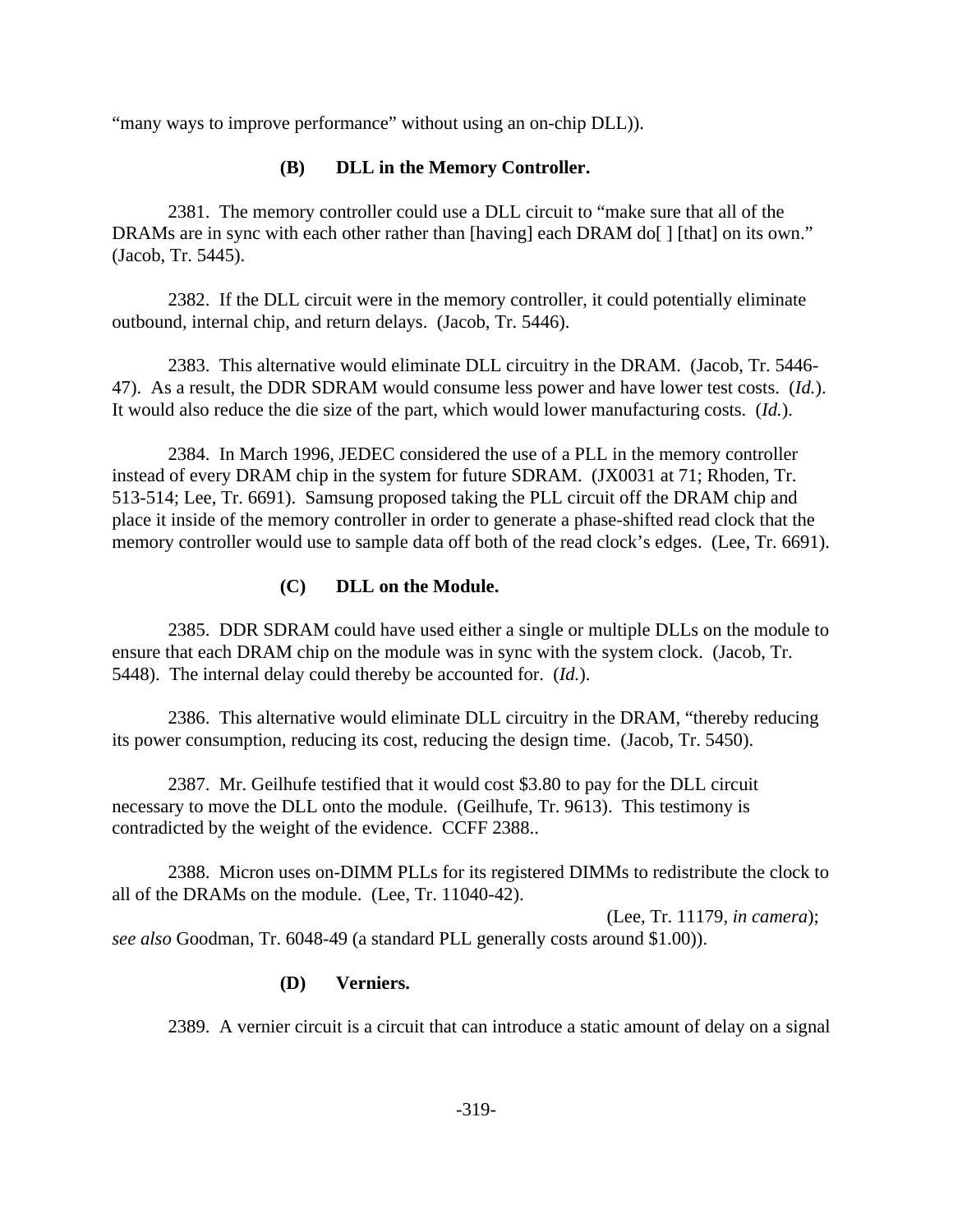in order to reduce timing uncertainties in a memory system. (Jacob, Tr. 5450). JEDEC could have used a vernier circuit in every DRAM in order to eliminate internal chip delays. (*Id.* 5451). If it were necessary to compensate for dynamic changes in skew, the memory controller could have periodically recalibrated each vernier circuit. (*Id.* 5452-43).

2390. On-chip verniers could have potentially eliminated all three types of delays: outbound, internal, and return. (Jacob, Tr. 5451). Vernier circuits would have been easier to design than DLLs. (*Id.*).

2391. In January 1997, JEDEC considered the benefits of vernier circuits to control the problem of skew in high speed DRAMs. (Kellogg, Tr. 5154-55; CX0367 at 3 ("The inclusion of the vernier in the memory for read data timing manipulation is good for all but the simple one memory device system.")).

2392. In March 1997, JEDEC considered the use of on-chip vernier circuits. (JX0036 at 58, 64). Desi Rhoden, from VLSI, gave a presentation on DDR SDRAM clocking that included a slide showing SLDRAMs with vernier circuits. (*Id.*).

2393. Dr. Soderman testified that vernier circuits were not a viable alternative to onchip DLLs, in part, because they could not account for temperature and voltage variations on the DRAM. (Soderman, Tr. 9411). He further testified that recalibration of the vernier is not sufficiently precise and consumers bandwidth. (*Id.* 9412). This testimony is contradicted by the weight of the evidence. (CCFF 2394-2399).

2394. Mr. Lee testified that, in the 1996-1997 time frame, he considered verniers to be a viable technical and commercial alternative to on-chip DLLs. (Lee, Tr. 6676-77). Mr. Lee further testified that he understood verniers to have certain advantages compared to on-chip DLL. (*Id.* 6677). For example, verniers did not require the lock time that was necessary to initialize the DLL. (*Id.*). Also, Mr. Lee testified that at the time he did not believe it was necessary to replicate vernier circuits in every DRAM but instead one vernier circuit could be used in the memory controller. (*Id.*). Using a single vernier circuit in the memory controller would have reduced the cost and complexity of DRAM. (*Id.*).

2395. Some IBM systems were using memory busses with vernier circuits instead of DLL circuits. (Kellogg, Tr. 5161-62). For example, the z900 memory card had a vernier circuit. (*Id.*). Mr. Kellogg believed that vernier circuits were the optimal solution to the data capture issue. (Kellogg, Tr. 5168).

2396. In the 1995-1998 time frame, IBM assessed the data capture problem. (Kellogg, Tr. 5157). It looked at all the elements associated with data capture, and concluded that the vernier compensated for the largest portion of those elements. (*Id.*).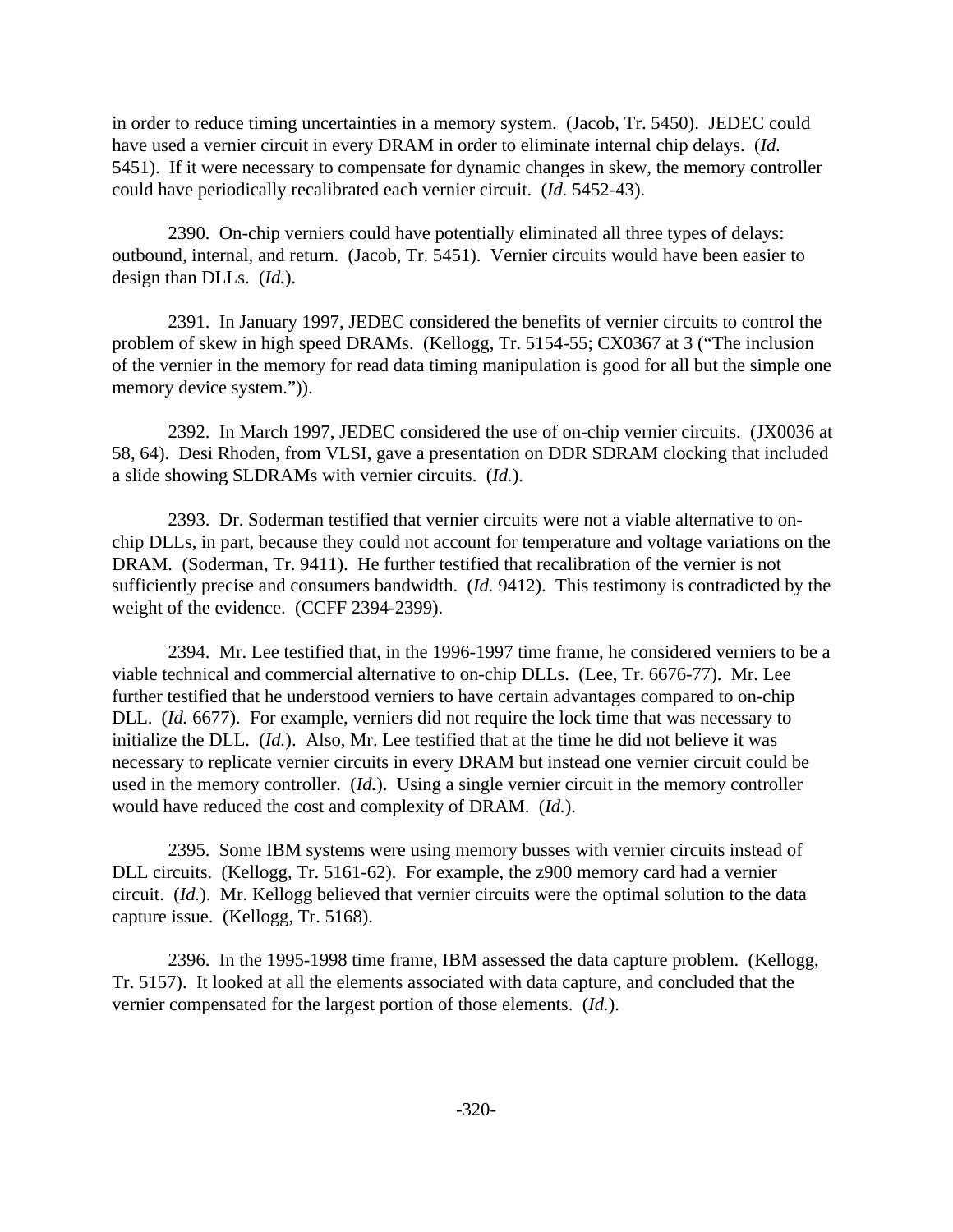2397. IBM promoted the use of vernier circuits at JEDEC meetings. (Kellogg, Tr. 5154-55).

2398. Dr. Soderman relied, in part, on the fact that SLDRAM initially considered using vernier circuits in the controller and every DRAM without use of on-chip DLL, but ultimately decided to add DLL circuits to conclude that on-chip DLLs are necessary. (Soderman, Tr. 9412- 14). This testimony is contradicted by the weight of the evidence. (CCFF 2399). Instead, Dr. Soderman's testimony demonstrated a fundamental misunderstanding of the function of vernier circuits and DLLs in the proposed SyncLink architecture.

2399. The SLDRAM Consortium relied on vernier circuits for data capture. (Lee, Tr. 11044). The Consortium did not add DLL circuits to assist in data capture. (*Id.* 11046). Instead, it added DLL circuits to achieve a purpose other than data capture. (*Id.*).

## **(E) Increase the Number of Pins.**

2400. At higher rates of speed, it is necessary to use a mechanism to guarantee that whatever is capturing data captures it during the data valid window. (Jacob, Tr. 5438-39, 5442- 43). If JEDEC had chosen to improve performance by increasing the number of data pins, it would not have had to speed up the memory bus at all. (Jacob, Tr. 5454). Because the bus speed would have relatively stayed the same, increasing the number of pins in order to improve performance would not have required on-chip DLLs. (*Id.*).

2401. Increasing the number of pins would have been an alternative to dual edged clocking and on-chip PLL/DLL. (Jacob, Tr. 5454).

2402. Increasing the number of pins would have required less power consumption that dual-edged clocking with on-chip DLL. (Jacob, Tr. 5454). Eliminating the DLL circuit from the DRAM would have simplified DDR SDRAM design and decreased the die size. (*Id.*).

# **(F) Rely on DQS Strobe.**

2403. JEDEC could have relied on the DQS strobe to guarantee valid data capture. (Jacob, Tr. 5456). JEDEC did not need to perfectly align the read data with the system clock. (Jacob, Tr. 5442-43; Lee, Tr. 6662-63; Kellogg, Tr. 5161). In 1997, a majority of JEDEC members agreed that relying on the data strobe (or DQS) would have been sufficient for valid data capture. (Lee, Tr. 6682-83). It was not necessary to also include an on-chip DLL for valid data capture. (*Id.* 6682-83).

2404. The technical advantage of using a DQS strobe to ensure valid data capture is that the DQS strobe experiences the same propagation delays as the data because it travels with the data on the same signal path to/from the memory controller. (Kellogg, Tr. 5158-59). By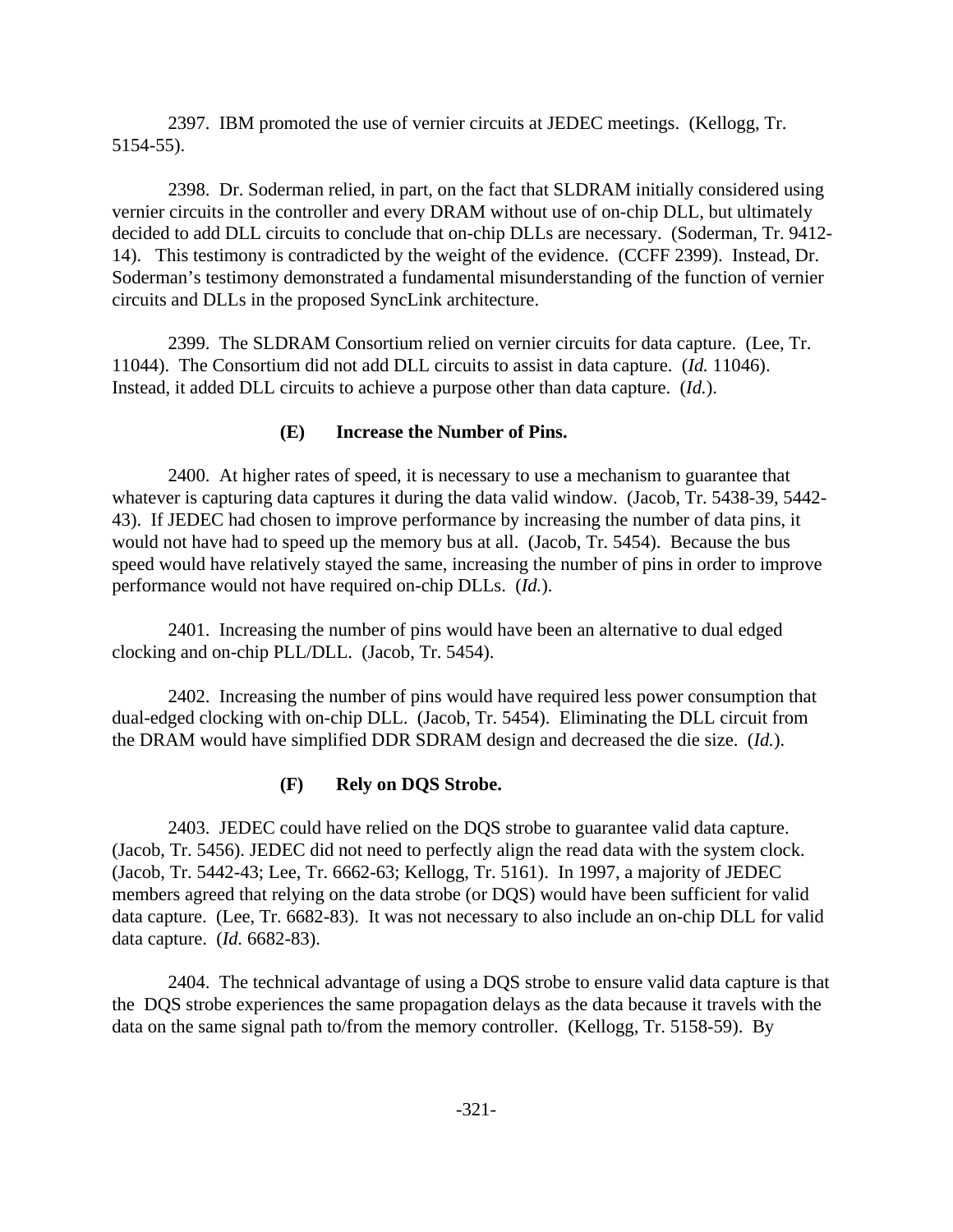experiencing the same signal delays as the data, it will tell the memory controller to capture data during the data valid window. (*Id.*).

2405. In April 1997, Micron proposed an edge-aligned, bi-directional data strobe for DDR SDRAM. (CX0368 at 1). An edge-aligned strobe allowed implementation without DLL. (*Id.* at 4).

2406. In July 1997, Silicon Graphics proposed a unidirectional data strobe for read operations. (CX0370 at 3). Its proposal identified the following as a problem with current DDR SDRAM clocking proposals: "DLLs introduce instability, cut into dram core cycle time." (*Id.* at 2).

2407. In 1997, SGI had experience implementing Craylink and XTALK. (CX0370 at 2). Both Craylink and XTALK were source synchronous interfaces that could operate at 800 MB/sec. (*Id.*).

2408. In November 1997, Micron advocated eliminating the DLL from several DDR SDRAM clocking ballots. (CX-2713 at 2; Lee, Tr. 6651, 6654).

2409. Dr. Soderman testified that the fact that DDR SDRAM uses both the DQS strobe and DLL shows that it would not have been feasible to rely on the DQS strobe. (Soderman, Tr. 9416). This testimony is contradicted by the weight of the evidence. (CCFF 2410).

2410. JEDEC included the DQS strobe in the DDR SDRAM standard because a majority at JEDEC wanted to use a strobe synchronous with the data in order to ensure valid data capture. (Lee, Tr. 6682). It included on-chip DLL to satisfy a minority of a few companies in JEDEC that did not want to use a scheme that relied on a data strobe. (*Id.* 6682-83). For those few companies, it was necessary to include a mechanism that aligned data with the system clock. (*Id.*).

## **(G) Read Clocks.**

2411. In the 1995-1998 time period, JEDEC considered read clocks as an alternative to using DLL circuits in every DRAM. (Kellogg, Tr. 5159-60; Lee, Tr. 6663-65; JX0029 at 18- 19).

2412. In January 1996, Micron proposed a new clocking scheme for future SDRAM that would use an echo clock to control the variation in data valid windows. (JX0029 at 18-19; Lee, Tr. 6655). The proposal recommended the scheme as a way to avoid the replication of PLL/DLL circuits in every DRAM in the system. (*Id.*). An echo clock is a read clock. (Lee, Tr. 6664-65, using the terms "echo clock" and "read clock" interchangeably).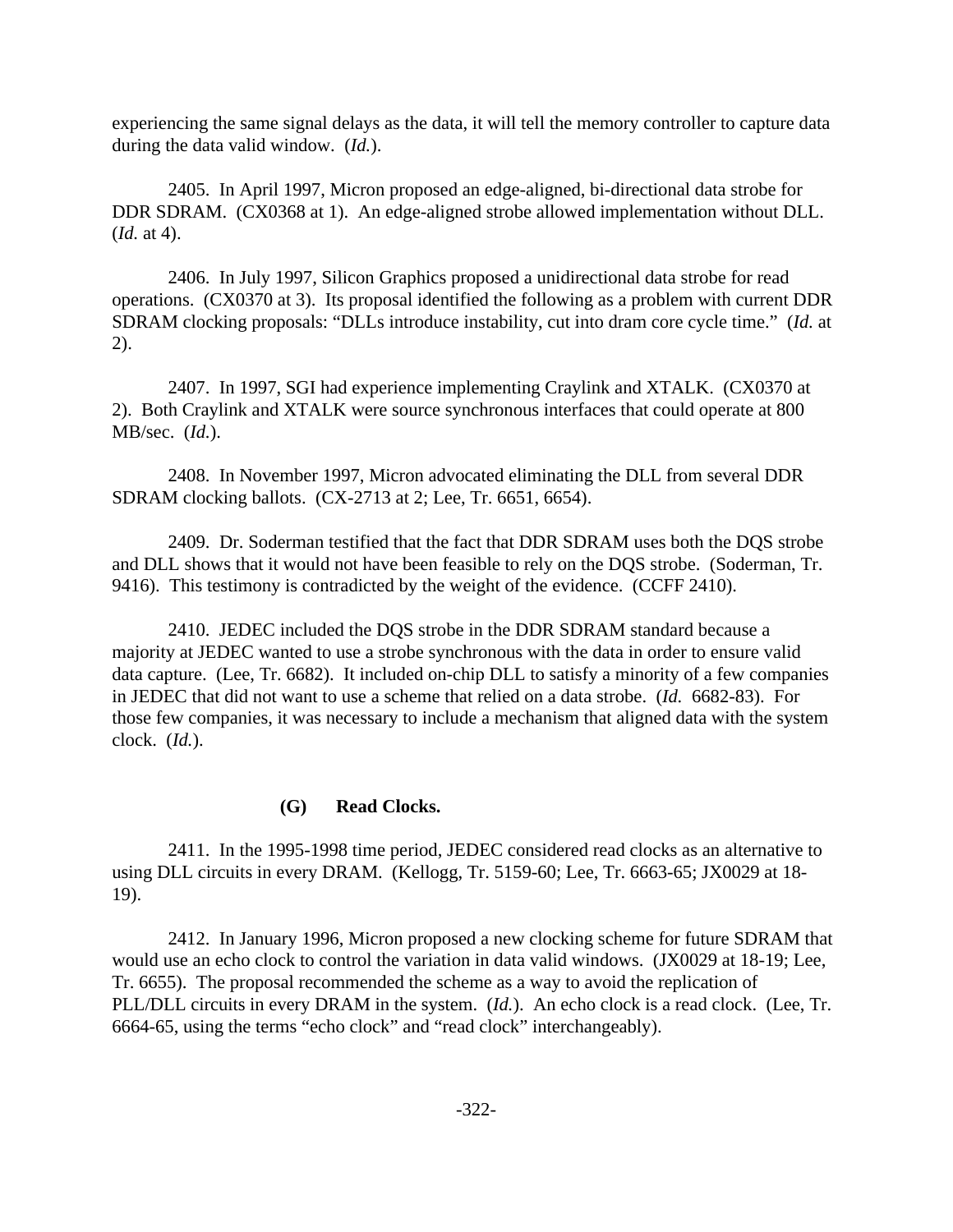2413. One of the advantages, in the 1995-1998 time frame, of read clocks versus data strobes was that read clocks required a significantly fewer number of pins to implement than data strobes. (Kellogg, Tr. 5160).

2414. Read clocks would not have required the lock time that DLL circuits require and they address more components of skew than on-chip DLLs. (Lee, Tr. 6665). Because read clocks would have eliminated DLL circuits, they would have decreased the cost and power consumption of present day DDR SDRAMs. (*Id.* 6665-66).

# **7. JEDEC Rules Prohibited Use of Patented Technologies Without a RAND Letter.**

2415. If Rambus had disclosed that it had pending patent applications containing claims, or could have amended its pending applications to add claims, that covered the technologies in question and refused or failed to submit a letter promising to license the technologies on reasonable and non-discriminatory (RAND) terms, JEDEC would not have adopted Rambus's technologies into its SDRAM and DDR SDRAM standards. (Kelley, Tr. 2575, 2564-65; Rhoden, Tr. 350; Landgraf, Tr. 1714 ("If we knew in advance that they were not going to comply with the JEDEC patent policy, we would have voted against it.")).

2416. If Rambus had disclosed that it had pending patent applications containing claims, or could have amended its pending applications to add claims, that covered the technologies in question and refused or failed to submit a RAND letter, JEDEC rules would have prohibited it from adopting the technologies in question into the standard. (CCFF 347).

2417. JEDEC would not have knowingly adopted technologies subject to Rambus's patent application without a RAND letter. (Rhoden, Tr.350; Kelley, Tr. 2564-65). The ideal RAND letter would have offered patented technologies on a royalty-free basis. (Kelley, Tr. 2566). The next ideal RAND letter would have offered patented technologies on reasonable and nondiscriminatory terms. (*Id.*). If Rambus failed to submit a RAND letter, JEDEC would not have adopted Rambus's technologies into its SDRAM and DDR SDRAM standards. (Kelley, Tr. 2575, 2564-65; Rhoden, Tr. 350).

2418. Rambus would not have agreed to RAND terms. (CCFF 2419-2432).

2419. Agreeing to RAND terms would have been inconsistent with Rambus's existing business practices. (Diepenbrock, Tr. 6225-26; CX3129 at 488-89 (Vincent, Dep.) ("My best recollection is that standards bodies often said they wanted licenses under a reasonable, nondiscriminatory basis. And my best recollection is that Rambus licenses, that was not the basis for them.")).According to Mr. Diepenbrock, who served as Rambus's in-house patent counsel from 1995-1999, it was not clear to him whether Rambus had ever entered into an agreement that would have been consistent with RAND terms. (Diepenbrock, Tr. 6099, 6228).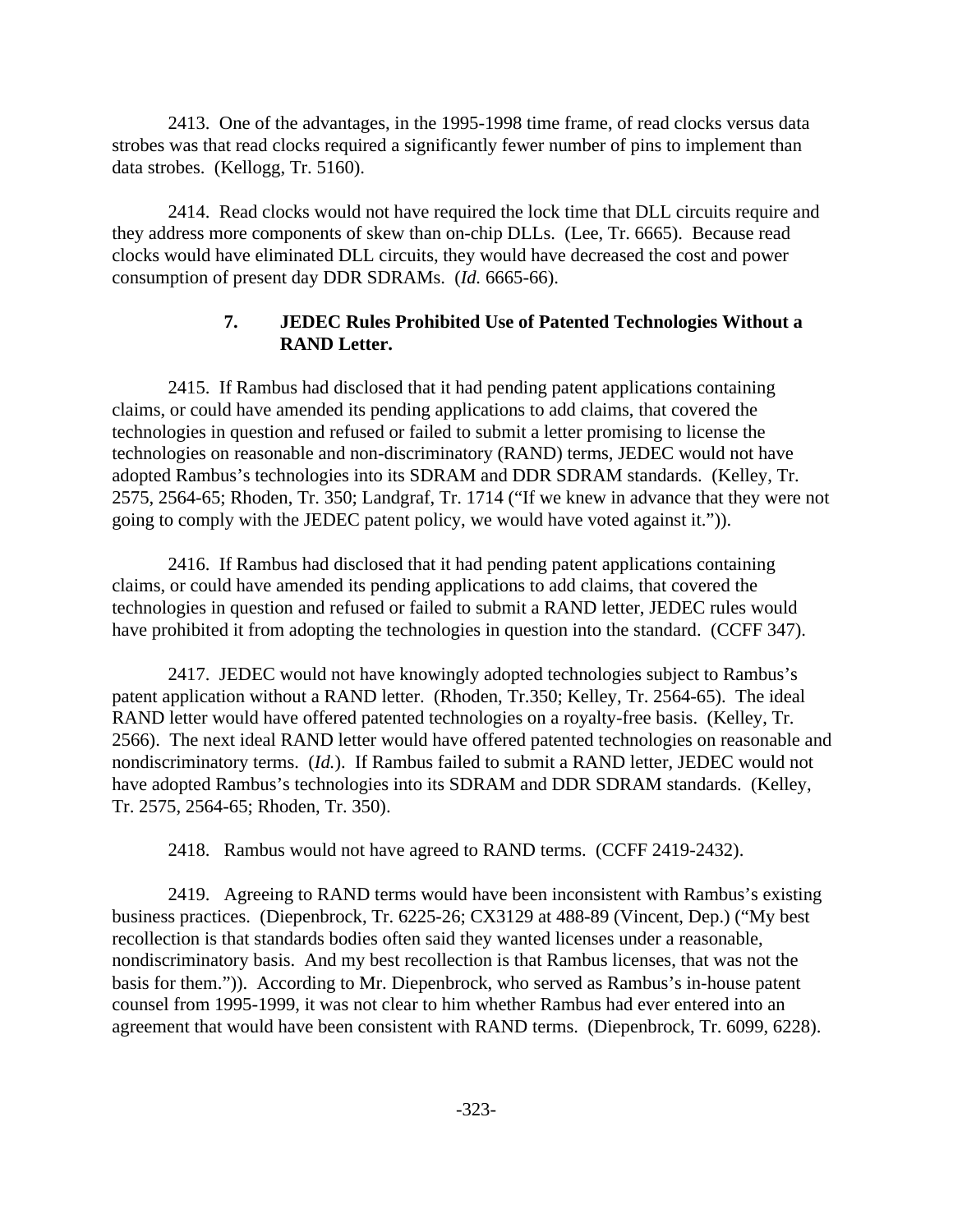2420. When requested to do so, Rambus refused to assure the IEEE that it would license on RAND terms. (CCFF 2421-2426).

2421. On December 13, 1995, Ms. Cheryl Rowden of the IEEE wrote Rambus's President, Mr. Tate, to inquire whether it might have patents that could apply to IEEE draft document P1596.4. (CX0487 at 1). She asked Mr. Tate to inform the IEEE by January 15, 1996, whether or not Rambus had applicable patents and, if so, to "advise whether or not your company will issue a letter of assurance, in accordance with IEEE Standards Patent Policy." (*Id.*). If Mr. Tate did not respond by January 15, 1996, Ms. Rowden informed him that IEEE would have to assume that Rambus had no applicable patents. (*Id.*).

2422. On Rambus's behalf, Lester Vincent prepared draft responses to the IEEE stating explicitly that Rambus would not agree to be bound by the IEEE's licensing terms. (CCFF 2423-2424).

2423. Mr. Vincent prepared a draft dated January 11, 1996 stating that Rambus believed it was "under no obligation to any standards body to license its intellectual property" or "to disclose its intellectual property in order to retain the right to enforce" it. (CX0853 at 1). The draft letter further stated that Rambus "reserves the sole right to decide whether or not to license its intellectual property, and if so, at what rate or rates." *Id*. The draft letter concluded, "Rambus will not . . . issue the letter of assurance that you have requested regarding a nondiscriminatory license. Indeed, Rambus is offering no such license. Rambus reserves all rights to enforce its intellectual property on whatever terms Rambus decides." (*Id*. at 2).

2424. Mr. Vincent prepared a draft dated January 15, 1996 stating that Rambus wished to continue to license its technology on terms that are "consistent with Rambus's own business plan and that are not set by any standards body," and that Rambus therefore was "unable" to provide the IEEE with the letter of assurance that the IEEE sought. (CX0856 at 1).

2425. On January 15, 1996, Mr. Anthony Diepenbrock responded to Ms. Rowden of the IEEE. (CX0855). His letter did not promise to license on RAND terms. Rather, Mr. Diepenbrock's letter stated that Rambus would continue to license its technology "in accordance with its existing business practices." (CX0855 at 2).

2426. In a letter dated February 16, 1996, Cheryl Rowden of IEEE thanked Mr. Diepenbrock for making it clear to IEEE in an earlier letter that Rambus would license pertinent patents on reasonable and nondiscriminatory terms. (CX0490 at 1; Diepenbrock, Tr. 6223). Mr. Diepenbrock did not agree with Ms. Rowden's interpretation of his earlier letter to her. (Diepenbrock, Tr. 6223-24). Mr. Diepenbrock sent Ms. Rowden another letter in which he stated that, "Rambus has already licensed its technology and will continue to license its technology in accordance with its existing business practices." (CX0869 at 1; Diepenbrock, Tr. 6623-24).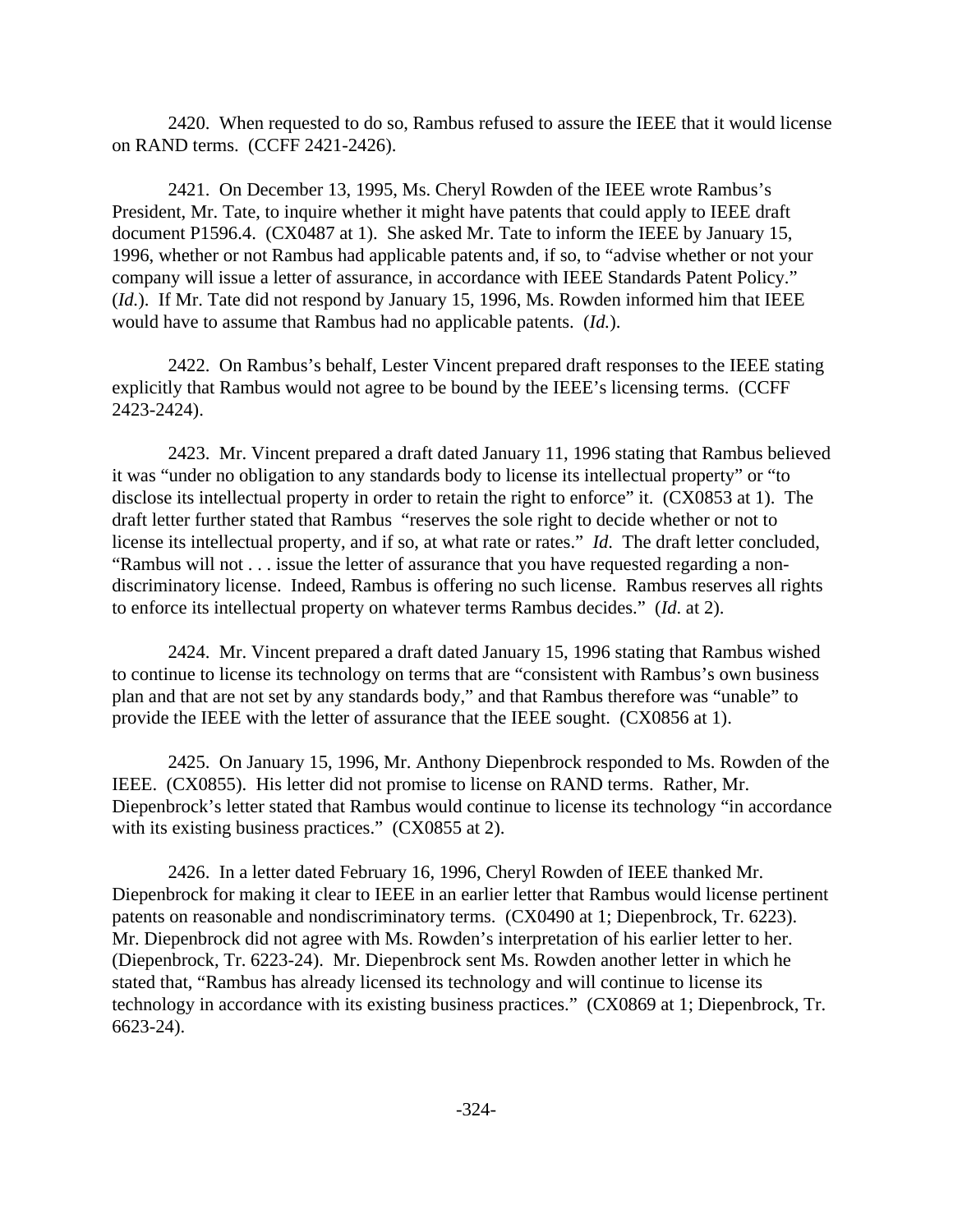2427. Rambus's standard license agreement was inconsistent with JEDEC's patent licensing policy because Rambus preserved the right to discriminate between those it would and would not license to. (CX3124 at 235 (Vincent, Dep.) ("Q What was it about the terms of Rambus's standard license agreement that was not consistent or may not be consistent where the JEDEC policy? A I don't really recall the terms of the Rambus license agreement. The one thing, though, would be that -- that would come to me now would be that Rambus would not be under an obligation to license somebody if they didn't want to.)).

2428. In draft versions of its withdrawal letter to JEDEC, Rambus made it clear that it could not comply with JEDEC's patent licensing policy. In developing a withdrawal letter to JEDEC, someone had suggested that Rambus inform JEDEC that it would not agree with the terms of JEDEC's patent licensing policy. (Crisp, Tr. 3384 ("Q. Now, someone had also suggested that Rambus tell JEDEC that Rambus would not agree to the terms of the JEDEC patent licensing policy. Isn't that right? A. Yes, sir, that's correct.")).

2429. In a draft withdrawal letter dated March 20, 1996, Mr. Crisp wrote: "As you are aware, Rambus Inc. is a technology developer with a primary source of revenue coming from licensing patents and collecting royalties from their use. Accordingly, Rambus Inc. cannot agree to the terms of the JEDEC patent policy as it limits our ability to solely control the dissemination and use of our intellectual property." (CX0873 at 1).

2430. In another draft withdrawal letter dated March 20, 1996, Mr. Crisp wrote: "As you are aware, Rambus Inc. is a high speed memory technology developer driving revenue from licensing fees and royalties. Rambus Inc. cannot agree to the terms of the JEDEC patent policy as it limits our ability to conduct business according to our business model." (CX0874 at 1).

2431. In its withdrawal letter to JEDEC, Rambus made it clear that it would license its technology according to its own terms which would not necessarily be consistent with RAND terms. (CX0887 at 1 ("Recently at JEDEC meetings, the subject of Rambus patents had been raised. Rambus plans to continue to license its proprietary technology on terms that are consistent with the business plan of Rambus, and those terms may not be consistent with the terms set by standard setting bodies, including JEDEC."); CX3129 at 488-89 (Vincent, Dep.)).

2432. Rambus wanted to maintain the right to exclude companies from obtaining licenses to its technology. (CX3129 at 488-89 (Vincent, Dep.) (Rambus "did not necessarily have to license everybody, they could license who they wanted to.")). Further, Rambus wanted the freedom to license on whatever terms the market would bear. (*Id.* ("Q: And on terms that the market would bear? A: Right. On a mutual meeting of the minds in terms of a license.")).

## **8. JEDEC Likely Would Have Avoided Rambus Patents Even If Rambus Had Promised To License On RAND Terms.**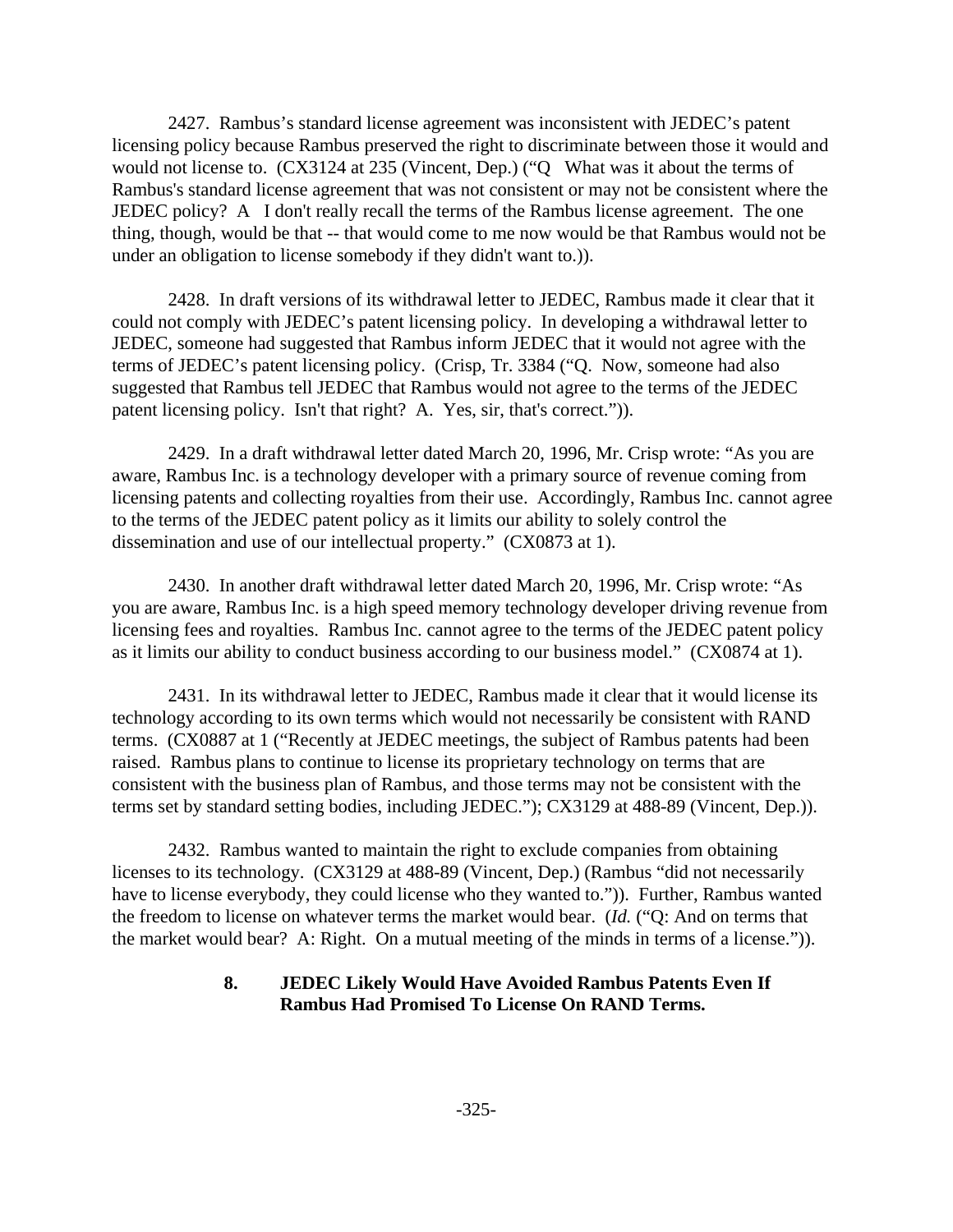2433. Even if Rambus had promised RAND terms, JEDEC members likely would have adopted alternative technologies. At JEDEC, there have been instances of disclosure where the disclosing company had agreed to RAND terms but JEDEC nevertheless chose to investigate and ultimately work around technologies that would have been patented. (Kellogg, Tr. 5046-48, discussing Cypress disclosure and Kentron disclosures). IBM personally experienced instances of disclosure which were followed by a RAND letter after which JEDEC chose not to pursue IBM's technology. (*Id.* 5049).

2434. Even if Rambus had disclosed its patent claims before 1996 and provided JEDEC with a RAND letter, JEDEC would have had the option to adopt alternatives to the four technologies at issue in this case. (Meyer, Tr. 378-39; Kelley, Tr. 2564-65)

2435. In other instances where JEDEC members suspected a technology under discussion might be covered by Rambus patents, JEDEC did not continue to pursue those technologies for standardization. (CCFF 2436-2440).

2436. In March 1997, NEC proposed a clocking scheme that used a looped-back topology. (Lee, Tr. 6694). The clocking scheme proposed by NEC was different from the one that was ultimately included in the DDR SDRAM standard. (JX0036 at 7; Lee, Tr. 6694).

2437. Some JEDEC members who were knowledgeable at the time about Rambus architectures expressed their concern that Rambus might have intellectual property that covered NEC's proposed clocking scheme. (JX0036 at 7; Rhoden, Tr. 527-28). Terry Lee stated that the bus topology NEC proposed for its clocking scheme looked similar to Rambus's '703 patent. (Lee, Tr.6694-95). Many people during the meeting strongly objected to further consideration of NEC's proposal for a DDR clocking scheme. (*Id.* 6695)("Many other people in the room also objected. There was a variety of comments from quite a few people from the committee who were -- strongly objected to the consideration of this proposal for the standard.").

2438. JEDEC members refused to consider using NEC's proposal "specifically because of the disclosure that had take place by others knowledgeable in the industry." (Rhoden, Tr. 527-28; *see also* Lee, Tr. 6695-96).

2439. In April 1997, Micron presented an alternative to NEC's proposal for a DDR clocking scheme that intentionally did not require the use of looped-back clocks. (CX0368 at 2; Lee, Tr. 6697-98). Micron's proposal noted that, "Loop back strobe could have intellectual property problems." (*Id.* 6699). The latter was a reference to the Rambus patent issues raised during NEC's clocking proposal. (*Id.* 6699). Micron wanted JEDEC to avoid the patent problems associated with NEC's clocking proposal. (*Id.*). Micron proposed using a bidirectional data strobe for reads and writes that did not use a looped-back technology. (CX0368 at 1-4; Lee, Tr. 6698-99).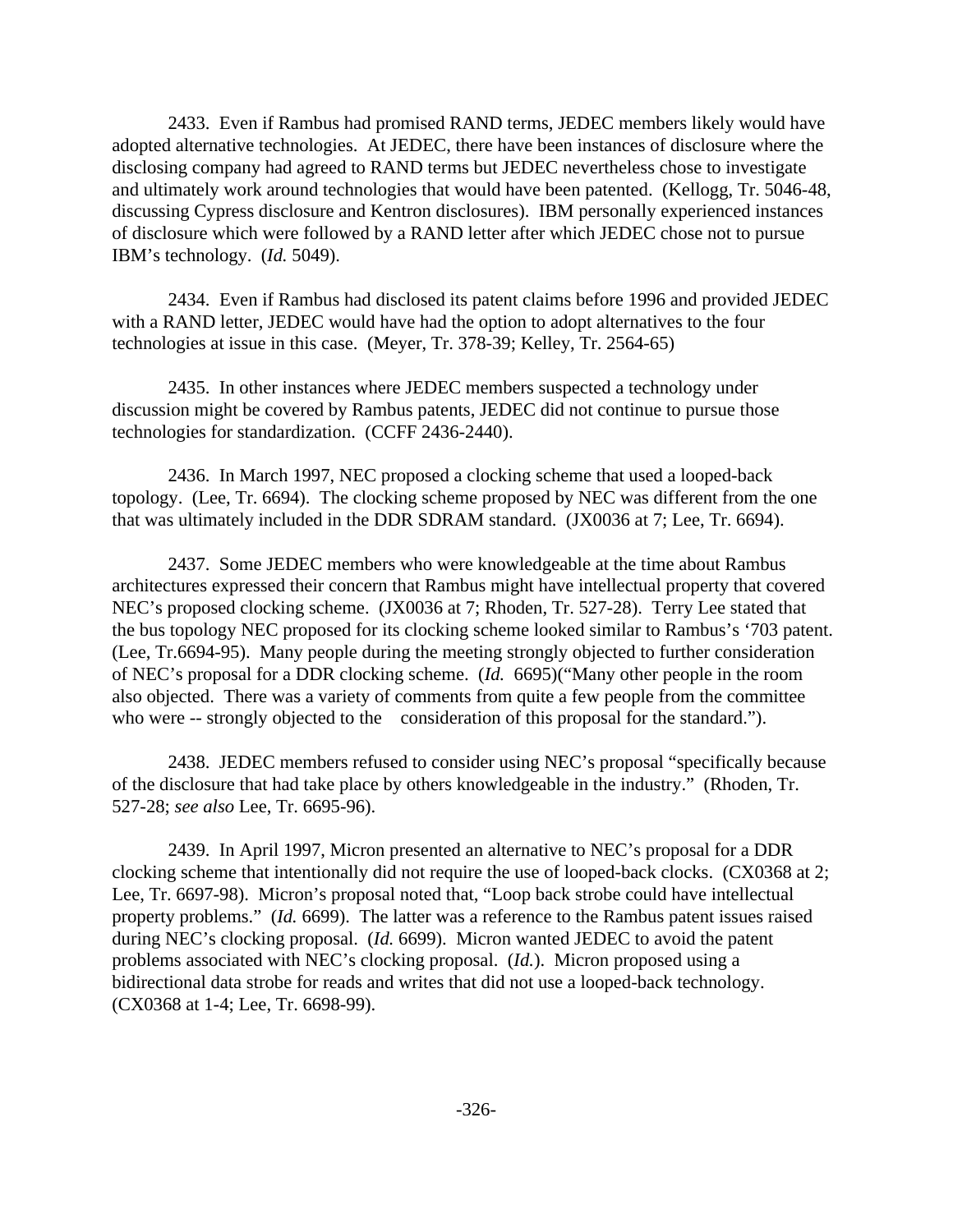2440. JEDEC ultimately adopted a bidirectional data strobe that did not use a looped back topology into its DDR SDRAM standard. (CX0234 at 164; Lee, Tr. 6681-82).

# **B. If Rambus Had Disclosed On A Timely Basis And JEDEC Wanted To Use The Technologies In Its Standards, JEDEC Members Likely Would Have Sought To Negotiate Acceptable Royalty Rates Before Becoming Locked In To Use of the JEDEC Standards.**

2441. Even if JEDEC had still decided to adopt the four technologies at issue in this case after disclosure had occurred from Rambus before 1996, JEDEC members likely would have negotiated a lower royalty rate than they are able to negotiate today. (CCFF 2442-2464).

2442. DRAM manufacturers must be concerned about minimizing costs. (Appleton, Tr. 6277; CX2107 at 136 (Oh, Dep.)). The DRAM business is a commodity business which is characterized by a high degree of competition and low profit margins. (Appleton, Tr. 6280-81 (Micron, for example, has always had a policy to reduce costs because the selling price of DRAM can be so volatile.); CX2107 at 136 (Oh, Dep.)).

2443. DRAM customers require DRAM manufacturers to meet their performance requirements for as little cost as possible. (Polzin, Tr. 3960 (AMD "needed to make sure that whatever memory [they] chose in [their] systems for [their] microprocessors was a commodity and met the requirements at the lowest possible cost."); Williams, Tr. 823-34 (During meetings with customers regarding Burst EDO, "Keeping the cost low of DRAM was the goal."); CX2777 at 1 ("...the age old rule for DRAMs still apply. Customers will take as much performance as we can give them for absolutely no added cost over the previous technology. They will not pay extra for increased DRAM performance."); CX1708 at 2 ("Compaq (Dave Wooten) like the others, stressed that price was the major concern for all of their systems. . . . Sun echoed the concerns about low cost. They really hammered on that point."); Gross, Tr. 2302-03 (HP and Compaq have sometimes adopted memory that did not offer any performance improvement but did reduce costs.)).

2444. DRAM manufacturers and customers will forego a performance benefit in order to achieve lower cost. (CX2777 at 1 (In October 2000, Micron decided to vote against a proposed improvement to DDR II standardization efforts because it "add[ed] too much cost to be a standard feature and would jeapordize the success of DDRII if it were required."); Sussman, Tr. 1441-42 (Sussman did not recommend RDRAM for PC main memory because it was too expensive even though it offered more performance per pin than SDRAM.); Crisp, Tr. 3008-09 ("Q. You understood that a customer might be willing to leave some performance on the table in order to achieve low cost? A. Yes, sir, that's correct."); CX0711 at 34).

2445. JEDEC members aim to keep the cost of implementing the standard for the next generation product as close as possible to the cost of implementing the standard for the previous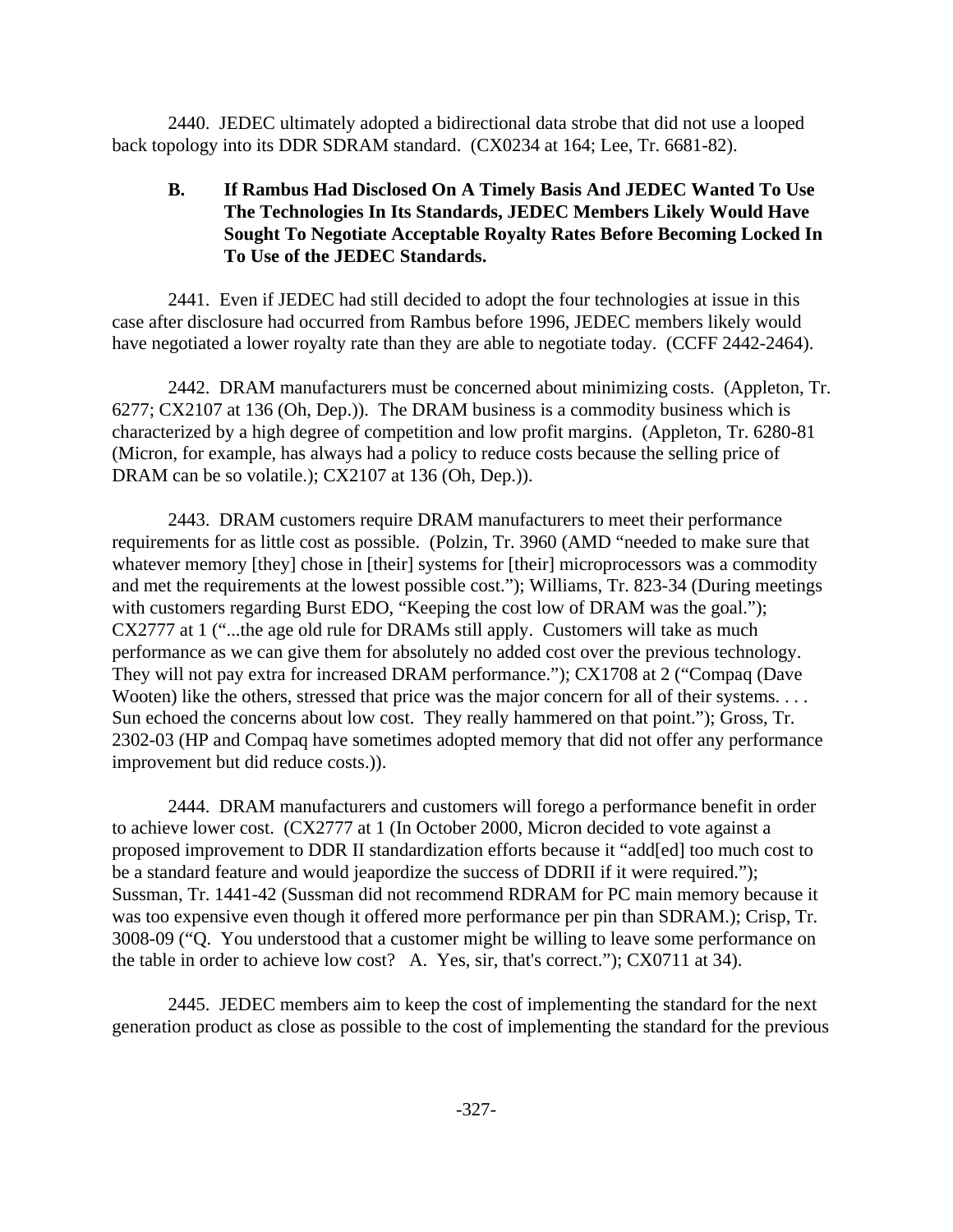generation. (Kelley, Tr. 2476, 2526-27 ("The first requirement of a DRAM is low cost. If you cannot make a DRAM low cost, then you won't be in the business. DRAM low cost was paramount before our eyes [at JEDEC]."); CX0034 at 4; CX0711 at 1; CX2294 at 15);

2446. The pressure to reduce costs also drives the DRAM industry to avoid paying royalties whenever possible. (CCFF 107; Appleton, Tr. 6299 (Over the past ten years, Micron has focused on reducing its royalty expenses in order to further its general policy of reducing costs).

2447. JEDEC members aim to avoid royalties whenever possible. (CX0838 at 1 ("I think that Samsung is on a path to do anything they can to get out of paying us royalties.  $\dots$ "); (CX2107 at 137 (Oh, Dep.) (open architecture was important to Hyundai "[b]ecause it means that it is adopted by JEDEC, and thus it requires no royalty or no fees at all."); CX2294 at 15 ("Strong Points . . . Open architecture without royalties or fees"); CX0676 ("[Samsung] will think that 2% is high for a commodity (memories)"); CX2726 at 7 ("Why DDR Is Cost Effective No Royalties")).

2448. Representatives of companies who participate in JEDEC testified that they would not have developed SDRAM and DDR SDRAM had they know there were royalties associated with those device. (Bechtelsheim, Tr. 5813-14 (Had Mr. Bechtelsheim known that programmable CAS latency and burst length could potentially have royalties associated with them, he would have opposed their inclusion in JEDEC SDRAM standards.); CX2107 at 137 (Oh, Dep.) (Dr. Oh testified that Hyundai would not have developed DDR SDRAM if it had been known to have royalties associated with. )).

2449. When JEDEC members cannot avoid royalties, they seek to negotiate royalty rates down to acceptably low levels. (CCFF 2450-2454).

2450. DRAM manufacturers thought that royalties of 1-2% for technologies used in main memory were unacceptable. (Lee, Tr. 7047-48 ("[Rambus's demand for royalties of] 2 percent, was larger than anything we'd ever heard of for an interface technology and certainly the largest thing we ever heard of for some sort of fee we'd have to pay to produce main memory."); Appleton, Tr. 6337-39 ("[W]e thought the [2%] royalty rate was quite high. We thought the NRE package, the nonreoccurring engineering charge, was high. To us it looked exorbitant. It was just pretty high cost."); RX-855 at 1 ("0.1% royalty okay, 1-2% ridiculous); CX0711 at 61 (On March 23, 1995, Richard Crisp wrote: "Farhad . . . says their #1 issue with the Rambus business proposal is the royalty rate. They do not want to be straddled [sic] with 3% royalties."); Lee, Tr. 6614 (Micron did not take a license with Rambus in 1995 because the cost "combined with the royalty for doing that product was unacceptable."); CX2078 at 139-42 (JEDEC members considered TI's offer of a 1% royalty rate on a packaging technology to be unreasonable and therefore rejected TI's technology as a standard.)).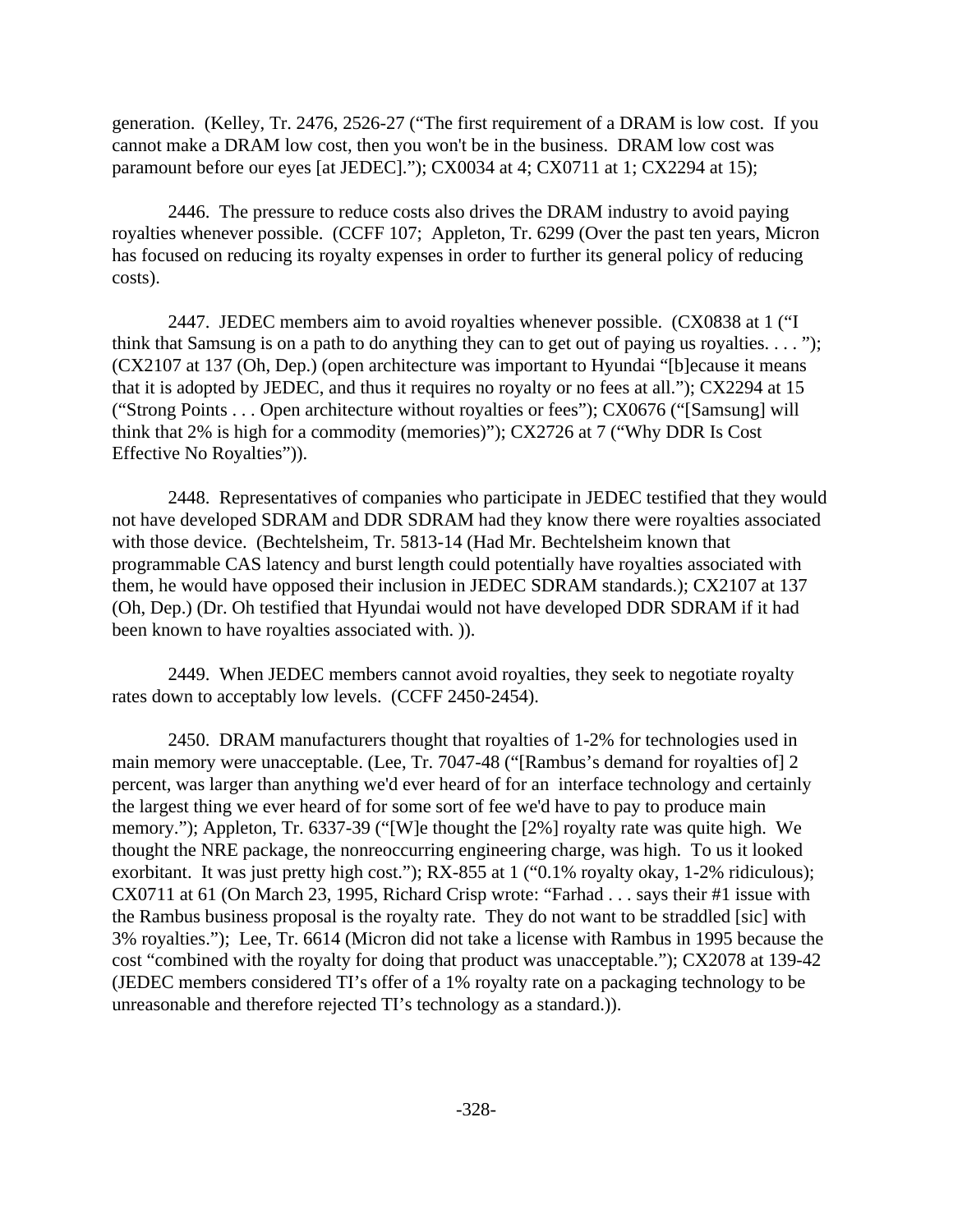2451. During negotiations with Rambus over licensing terms and royalty rates for RDRAM, many companies sought better terms. (RX0829 at 1-2 (Micron considered ways to negotiate a lower royalty rate from Rambus in 1997.); CX0913 at 1 (On December 3, 1996, David Mooring wrote: "Steve, Jeff, and I met with more than a dozen IBM DRAM apps... They have all TI's IP concerns, but worse. . . They asked lots of suspicious questions on our IP, patent pooling, and biz model. . . . He assured me that they are seriously considering Rambus. But the IP thing is a real dilemma."); CX0974 at 1 (On December 1, 1997, Geoff Tate wrote: "On royalty reduction we tried several trial discussions with major dram partners and NONE were willing to trade royalty reductions for CHANGES IN BEHAVIOR: all said give me lower royalty and I'll be more motivated, but weren't willing to commit [ ] to specific commitments...")).

2452. DRAM manufacturers might have considered a royalty rate of substantially less than 1% for a main memory device to have been acceptable. (RX-855 at 1 ("0.1% royalty okay, 1-2% ridiculous)). Intel sought to persuade Rambus to offer a 0.5% royalty rate to those DRAM partners that produced a sufficient volume of RDRAM. (CX0952 at 2 ("[Intel] want[s] us to have license deals that...have long term reduction of royalty based on volume going to less than  $\frac{1}{2}\%$  for rdrams (at this point I choked/gasped).")).

2453. DRAM manufacturers were particularly concerned with royalty rates once production reached high volume. (CX0768 at 1 (in order to secure a contract with Samsung, Rambus agreed to a 0% royalty rate five years after the date on which Samsung had shipped the 500,000th unit of RDRAM)).

2454. Intel was concerned that if Rambus did not offer a lower royalty rate, many DRAM companies would spend millions to develop alternative technologies that would have enabled them to avoid paying royalties to Rambus. (CX0952 at 2).

2455. Had Rambus disclosed, companies likely would have negotiated rates for SDRAMs and DDR SDRAMs aggressively at the time they negotiated RDRAM licenses. (CCFF 2456-2457).

2456. In 1994, Samsung had insisted upon rights to use Rambus technology in non-Rambus products as part of any RDRAM license. (CX0768 at 1 ("[W]e had to make some major concessions to win this one."; Rambus could not sue Samsung "for patent infringement on any non-Rambus memories UNLESS they are intentionally using Rambus Technology to compete with Rambus DRAMs.")).

2457. In 1995, Hyundai insisted upon an "other use" (or "other DRAMs") clause in its RDRAM license in response to the possibility that Rambus might have patents relating to SyncLink. (CCFF 1548-50). Hyundai likely would have negotiated more aggressively for lower royalty rates if it had not viewed the "other DRAMs" provision to be "just an insurance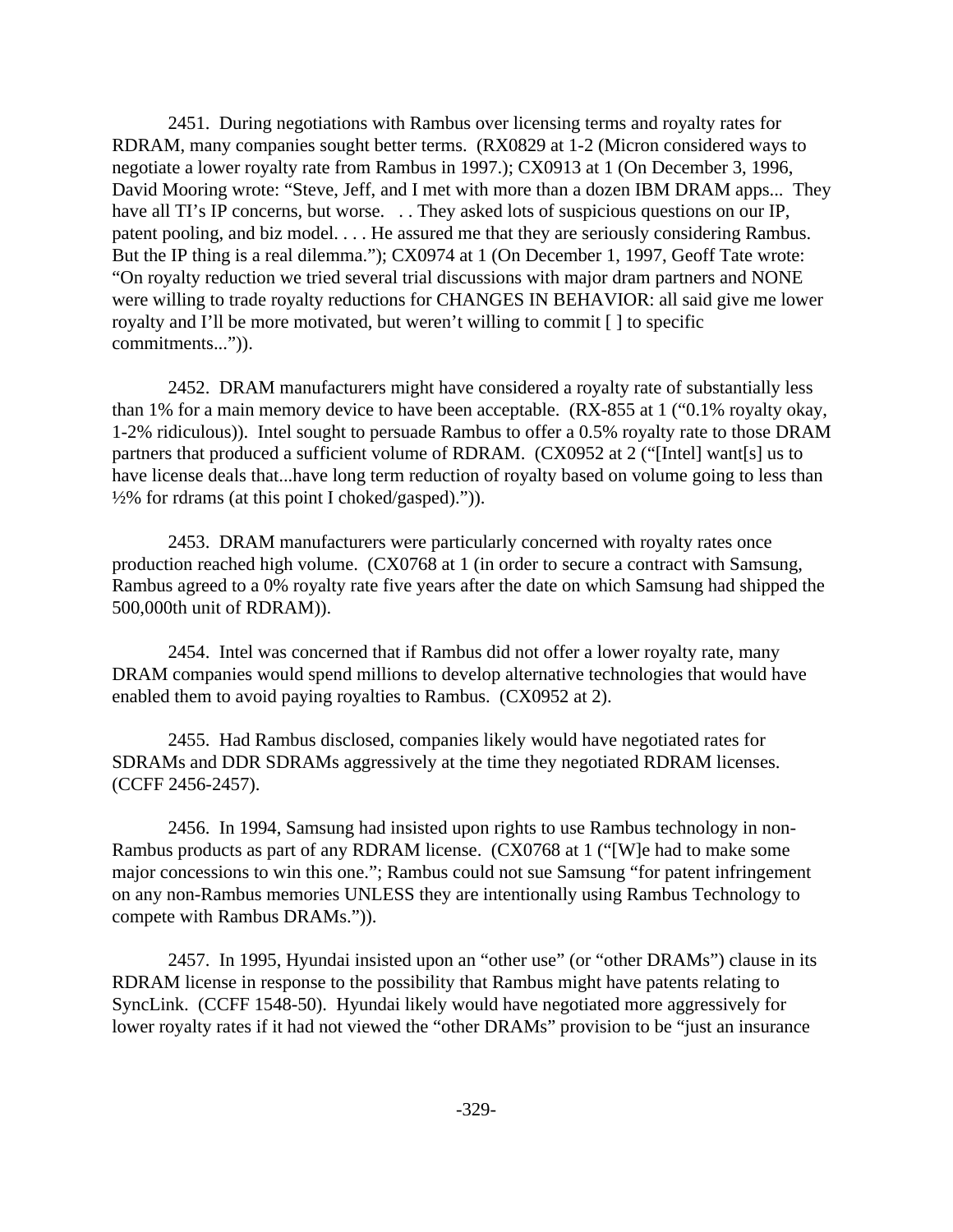program." (CX2107 at 99 (Oh, Dep.) ("At the time you entered into this license agreement, did you think that Hyundai would have to pay 2.5 percent royalties for Other DRAMs as specified in paragraph  $5.3(a)(ii)$ ? A: This is just an insurance program.").

2458. In the mid-1990's, Micron, Infineon, and others would have had the opportunity during the course of negotiations for RDRAM licenses to negotiate aggressively with Rambus for rights to use Rambus technology in SDRAMs and DDR SDRAMs. (CCFF 2459-2464).

2459. In the 1995-1997 time frame, Micron and Rambus had been involved in a series of license negotiations. (Appleton, Tr. 6335-37; Lee, Tr. 6612-15).

2460. In 1997, Rambus and Siemens had been involved in contentious license negotiations. (CX0937 at 2 (On July 11, 1997, Mr. Mooring wrote, "In summary, Siemens' today is fiercely oppositional. After they sign the contract and we have started to support them, they should become at least neutral."). On July 23, 1997, Rambus and Siemens entered into an RDRAM license agreement. (CX1617 at 22).

2461. In the mid-1990s, Rambus likely would have considered seriously demands of negotiating partners for "other use" clauses in RDRAM licenses. (Farmwald, Tr. 8324 ("Well, a number of companies had been approaching us all along about nonconforming uses of Rambus, noncompatible uses of Rambus, so I believe we were starting to take it more seriously that that's something that we should consider pretty seriously. Intel was also pushing us pretty hard that they wanted a license to Rambus technology for nonconforming uses and we had to take them very seriously.")).

2462. During the early and mid-1990's, Rambus was willing to make, and often made, concessions to potential RDRAM partners in order to conclude licensing agreements. (CX0543A at 23 (Draft Business Plan: "Of course the terms are negotiable. Rambus is willing to make concessions for additional commitments on the part of the IC licensee regarding press, or high visibility/high volume logic chips etc."); CX0711 at 61-62 (Crisp email proposing a DRAM royalty rate for Hyundai "declining to 1.25% after 50 million cum units ship"); CX0782 at 1 (Crisp email: "The issue that was raised by GM Han was that they felt our price was too high. . . I explained to them that they could make us a counter proposal telling us what they would like."); CX0765 at 1 (Tate email: "[W]e cannot get a samsung deal without something like the IP compromise we gave them. . . . I don't like the compromise but it's what we can get.")).

2463. Indeed, during the early-to-mid-1990's, when Rambus was facing financial pressures, Rambus even considered the possibility of licensing its technologies for use in SDRAMs for a flat cash payment. (CX0543A at 42 ("There are many potential deals we can do with current and future licensees to generate cash if we had a significant need . . .. As a final example, we could approach manufacturers of Sync DRAMs with our patent portfolio and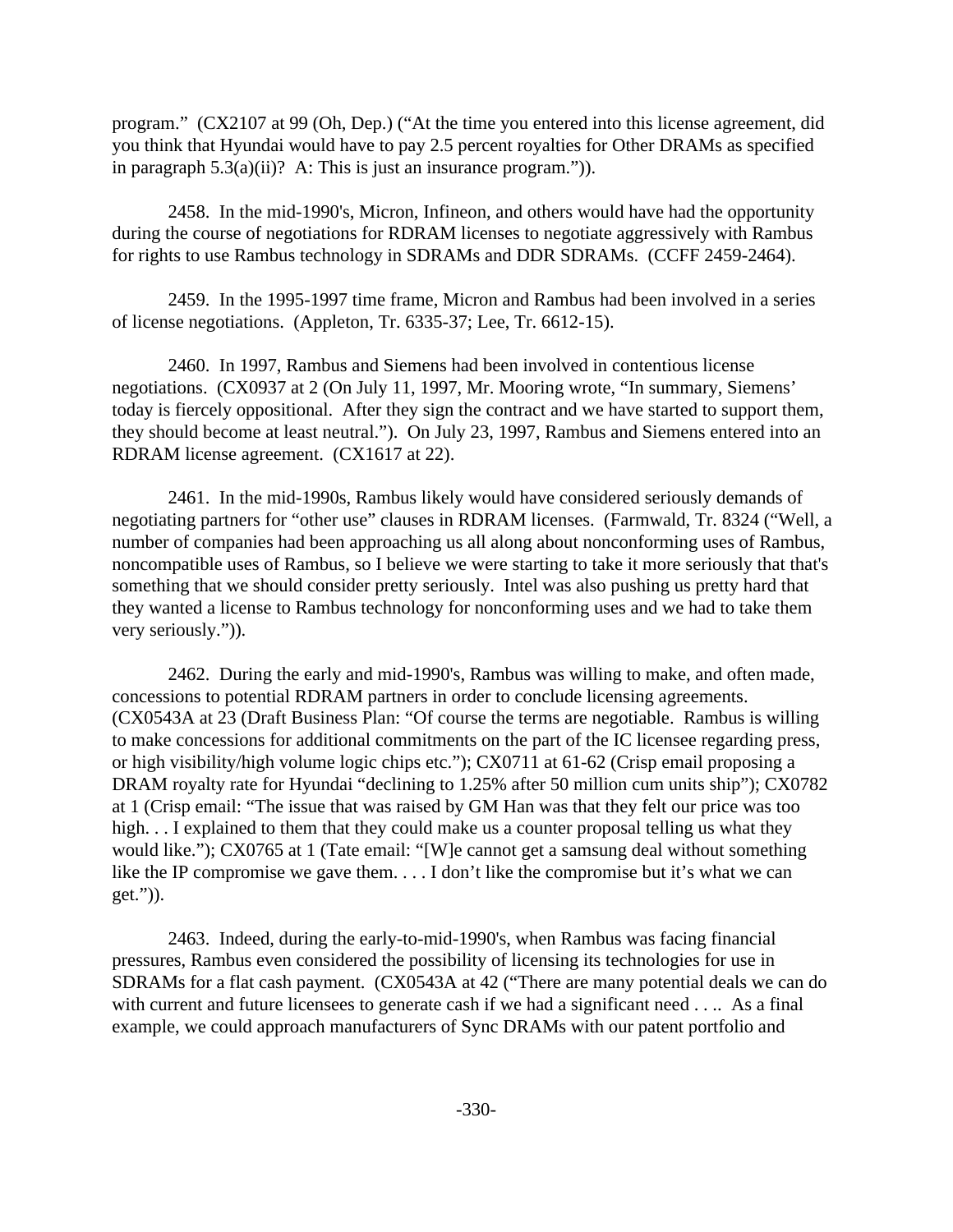negotiate for a cash license payment."); *see also* CX0757 at 1 ("I wonder if we can play a game of getting NEC to belly up some dollars by negotiating an 'other use' license and get some bucks out of the deal in license fees and royalties.")).

2464. During the early and mid-1990's, Rambus likely would have had to accept a significantly lower royalty rate in exchange for JEDEC members knowingly incorporating technologies potentially subject to Rambus patent rights in the JEDEC SDRAM and DDR SDRAM standards. (CX1941 at 1 (Advising JEDEC of patent application . . . would license @ 1% royalty.")).

2465. Paragraphs 2465 - 2499 are unused.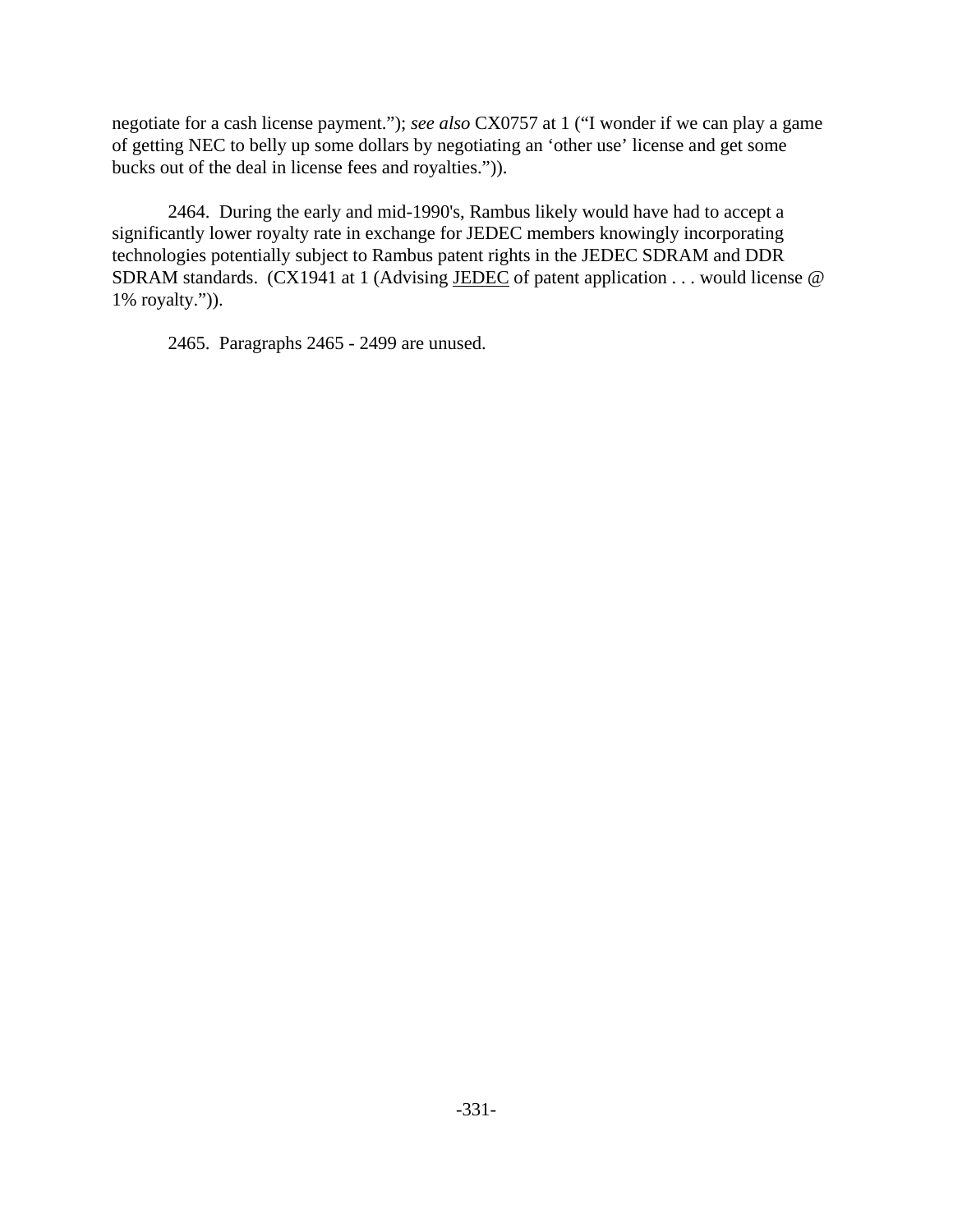## **XII. Industry Participants Are Now "Locked In" to the JEDEC Standards.**

2500. The DRAM industry, the industries that make components that work with DRAMs, and those that use DRAMs in their own products, are committed to both the SDRAM (CCFF 2501-505), and DDR SDRAM (CCFF 2506-526) standards. No individual DRAM manufacturer can switch from the current JEDEC standards for SDRAM or DDR SDRAM (CCFF 2527-562). The entire industry could eventually switch through JEDEC, but to do so would be costly and take years (CCFF 2563-584).

# **A. The Industry Is Already Committed to the JEDEC Standards, and the Presence of the Technologies in Those Standards Is the Cause of Rambus Market Power.**

## **1. The Industry is Committed to the SDRAM Standard.**

2501. DRAM manufacturers were developing SDRAM by the mid-1990s. For example, Hyundai began its first SDRAM design in late 1992, and by 1994 had two different design teams working on 16M and 64M SDRAM designs. (CX2107 (Oh, Dep.) at 23, 34-35). Micron began design work on SDRAM by . (Shirley, Tr. 4209-11, *in camera*). Infineon began selling SDRAM in the mid-1990s. (Peisl, Tr. 4384-85). By 1999, SDRAM was nearly 80% of the worldwide DRAM market. (CX2747 at 31; McAfee, Tr. 7226-27; see DX141).

2502. Computer and system companies began committing themselves to SDRAM by 1996. For example, Compaq computer began using SDRAM in 1997. (Gross, Tr. 2275). Hewlett Packard began work on the memory subsystem for the "Superdome" Server in 1996. That server which uses up to 128 CPUs and took over 5 years to design. HP's Superdome server uses SDRAM. (Krashinsky, Tr. 2778-81).

2503. Changing the memory subsystem, even in 2000, in response to changes to the SDRAM standard would have been "disastrous" for HP. (Krashinsky, Tr. 2782-84).

2504. Companies using SDRAM other than computer and system companies have also committed themselves to SDRAM. For example, approximately 80% of the DRAM used by Cisco for its network switches is currently JEDEC-compliant SDRAM. (Bechtelsheim, Tr. 5861-62).

2505. If the DRAM manufacturers had chosen to redesign SDRAM in response to the Rambus lawsuits, the cost to Cisco alone to adapt to that change would be in the range of \$1 billion. (Bechtelsheim, Tr. 5881-82). It would have taken Cisco at least a year to make the transition to the new DRAM standards once those standards had been established. (Bechtelsheim, Tr. 5884 ("[W]e can only start the work once we know what the specification is.")).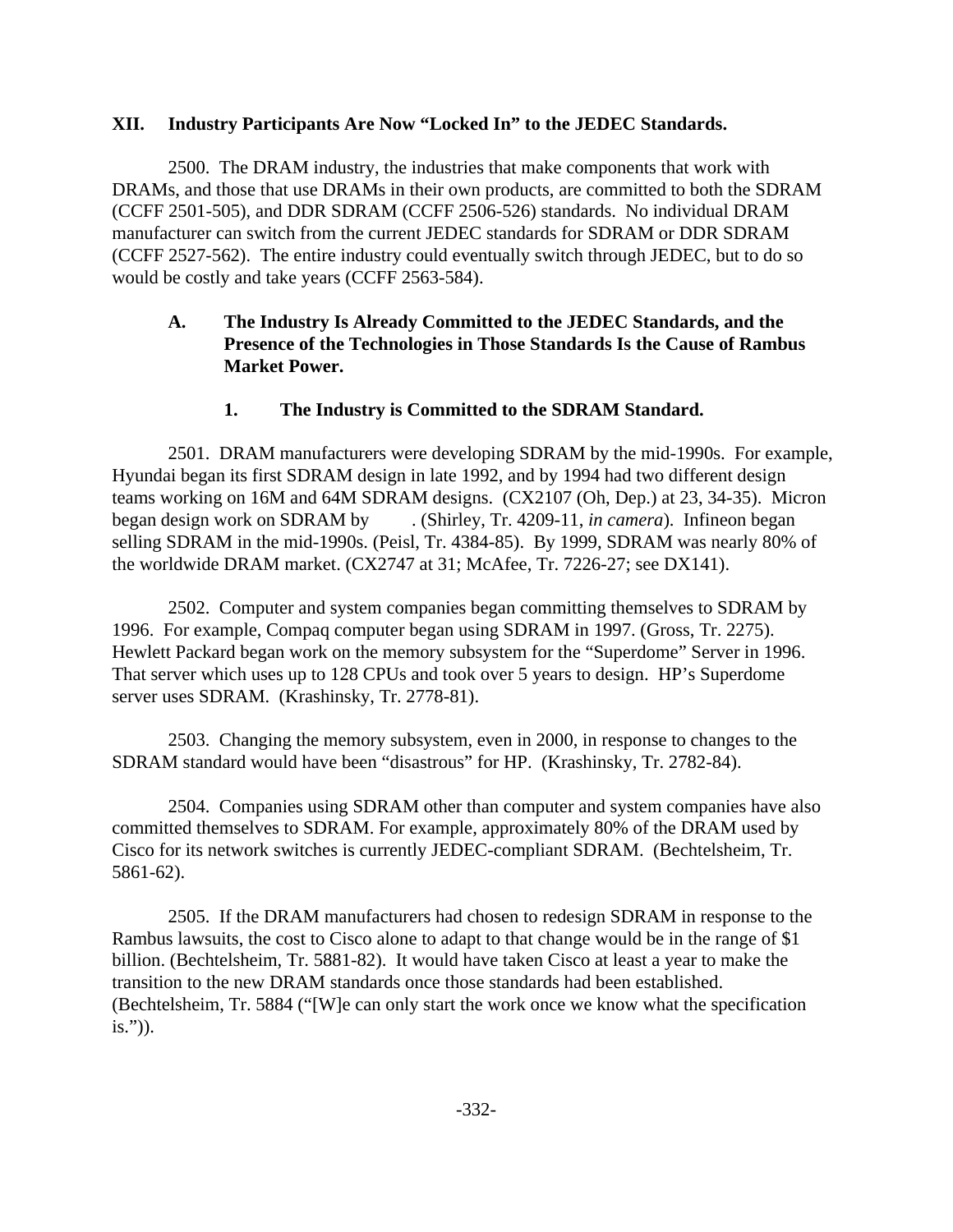#### **2. The Industry Is Committed to the DDR SDRAM Standard.**

2506. The industry is phasing out SDRAM in favor of DDR. (McAfee, Tr. 11227; Rapp, Tr. 10161; *see,* Gross, Tr. 2275; DX-0219).

2507. Currently, only 20% of the DRAMs that HP buys are SDRAM. (Gross, Tr. 2274). Because SDRAM is phasing out as the dominant standard DRAM, HP procures SDRAM only for mature products. (Gross, Tr. 2275 ("Our newer models incorporate DDR")).

2508. Today, 80% of the DRAMs purchased by HP are DDR SDRAM. (Gross, Tr. 2274-75). As one of the largest PC manufacturers in the world, HP procures between 12 and 15 percent of the world's output of DRAM. (Gross, Tr. 2272-75). HP will spend approximately \$3 billion on DRAM in 2003. (Gross, Tr. 2277). Approximately 95 percent of the DRAM purchased by HP is for computers. (Gross, Tr. 2272). However HP also procures DRAM for other products such as printers, cameras and camera accessories. (Gross, Tr. 2273).

2509. DRAM manufacturers and other firms have been preparing to manufacture and use DDR SDRAM since at least 1997. By the end of 1998, 64-megabit DDR SDRAM was available from 8 DRAM suppliers, 128-megabit DDR SDRAM was available from one supplier, and 256-megabit DDR SDRAM was available from 2 DRAM suppliers. (CX0303 at 9).

2510. IBM began design work on its first DDR SDRAM chip in late 1996 or early 1997. (G. Kelley, Tr. 2589). Although the standard was not yet completed, DRAM designers were designing the basic architectures of their DDR SDRAM chips and adding features as information regarding those features became available from JEDEC. (G. Kelley, Tr. 2591).

2511. Micron has been designing DDR SDRAM chips since . (Shirley, Tr. 4209- 11, *in camera*). By March of 1998, Micron had already planned production of DDR SDRAM chips for the fourth quarter of 1998. (CX2718 at 26; Lee, Tr. 6721-22). By May of 1999, Micron was ramping production of its first generation 64-megabit DDR SDRAM. (CX2737 at 46). By the time that Rambus began suing the DRAM manufacturers, Micron had already made considerable investments in both SDRAM and DDR SDRAM. (Appleton, Tr. 6386).

2512. Once Micron became committed to the standards it is virtually impossible to change to another standard. Micron would have to incur costs to change from the current standard to a new standard, and changing the standard would require that the DRAM manufacturer's customer base change from the current standard. (Appleton, Tr. 6386-87, 6399- 6400 ("It's virtually impossible to make that kind of a change after you go through the development and the investment.")).

2513. Infineon began design of its first DDR SDRAM product in early 1998. (Peisl, Tr. 4377-78). By March of 2000, Infineon was ramping up volume production of its first DDR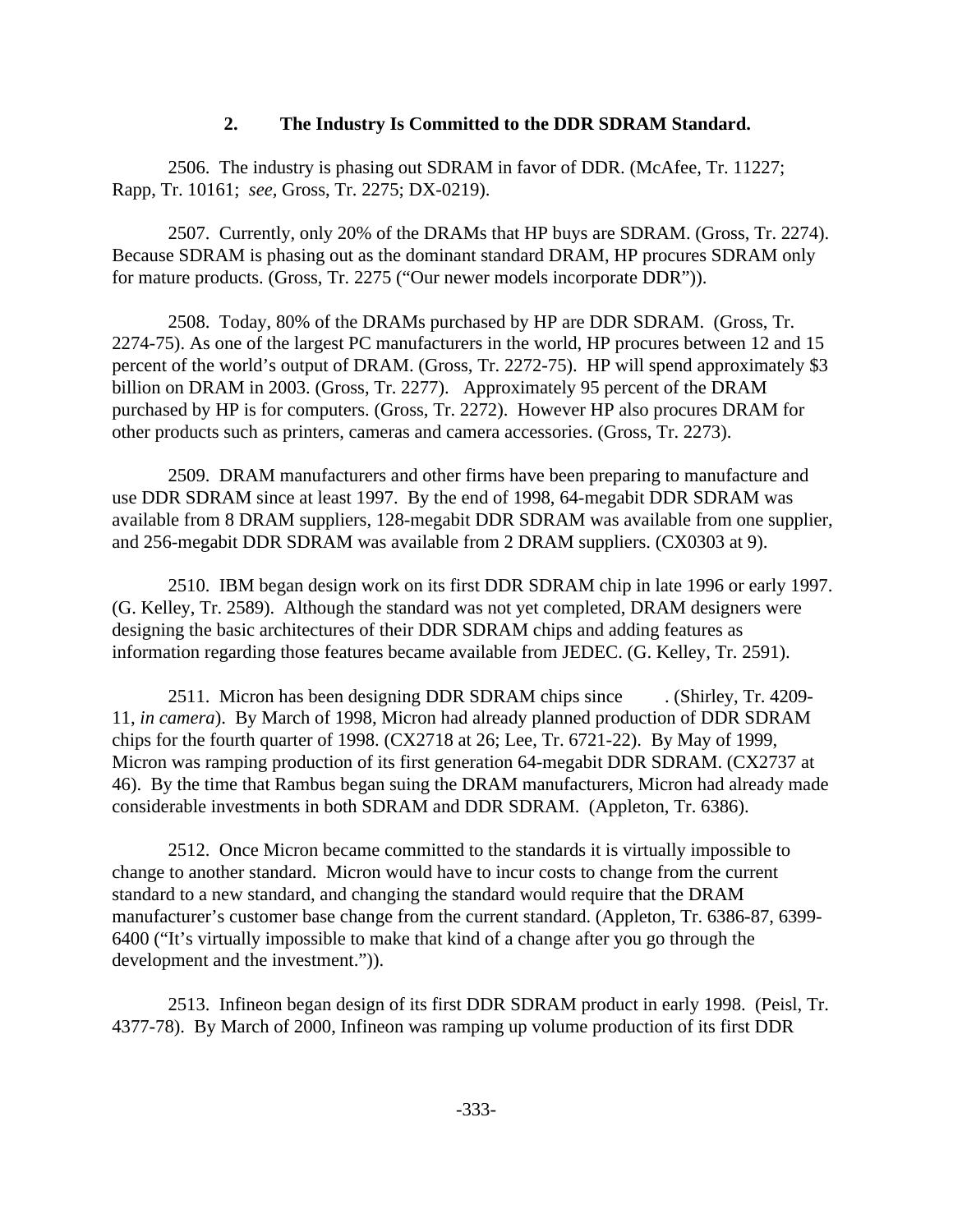product. (Peisl, Tr. 4454).

2514. In 2000, Infineon was not capable of removing the technologies claimed by Rambus from DDR SDRAM. (Peisl, Tr. 4444 ("In 2000, ... it would have been very hard and very costly and I would say near impossible to go back and to implement any changes back in the 2000 time frame.")).

2515. Hyundai has been designing DDR SDRAM chips since 1997. (CX2107 at 122- 123 (Oh, Dep.)). By April of 1999, a Hyundai 64-megabit DDR SDRAM chip had finished successful testing in customer systems. (CX2334 at 22; Tabrizi, Tr. 9211). That chip had engineering samples by November of 1998, and was in mass production by March of 1999. (CX2334 at 20). Design work on Hyundai's 256-megabit DDR SDRAM product began by August of 1999. (CX2108 at 202 (Oh, Dep.)).

2516. Once customers started to use DDR SDRAMs, it was too late for Hyundai to change its DRAMs to avoid the Rambus patents. (CX2108 at 231-32 (Oh, Dep.) ("[I]t's impossible, almost impossible.")).

2517. AMD had made the decision to design its chip-sets for DDR in early 1999. (CX2158 at 2). At that time, AMD could have implemented alternatives to the Rambus claimed technologies. (Polzin, Tr. 4042). However, by the time AMD was approached by Rambus in 2000, AMD was already in the middle of the product launch for its DDR-compatible chipset. (Polzin, Tr. 3989-990 ("[The Rambus patents] were pretty simple things to work around if we had known about them a long time ago, but we were in the middle of ramping up an infrastructure. This was just when we were trying to get ... the first DDR motherboards out the door.... The work arounds that were obvious required some big changes to the device, to the chipsets, to the motherboards, et cetera.... The bottom line is any change when you are trying to do a production ramp is extremely difficult....")).

2518. By September of 1999, most leading graphics controllers either were supporting or planned to support DDR SDRAM. (CX2747 at 58, 65).

2519. By September

2000, ATI had graphics cards already shipping that included DDR SDRAM. (CX1383 at 49, *in camera* (Macri, Tr. 4756, *in camera*)). Changing its products was not a reasonable possibility. (*See, e.g.,* Macri, Tr. 4767, *in camera* ("[T]he cost to the company in terms of engineering resources would have affected our product plans well into the future, as well as disrupting the current products we were shipping. I mean, it would have been ... very chaotic to our business and the expense would have been huge.")).

2520. Graphics cards using DDR-compatible graphics processors from graphics chip designer NVidia began to ship in the fall of 1999. NVidia began work on those chips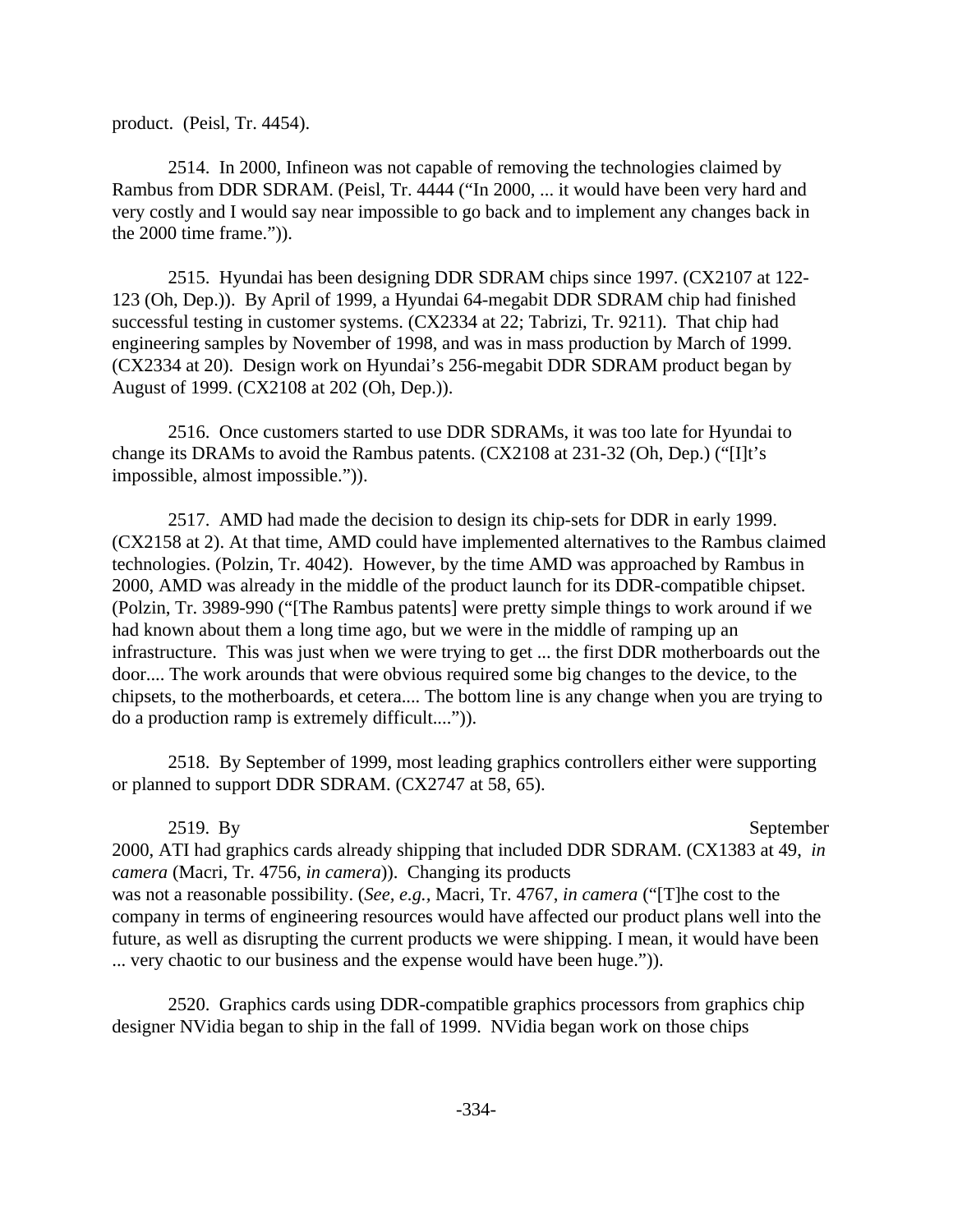approximately two years earlier in 1997. (Wagner, Tr. 3840-41). Currently, nearly all graphics cards used with NVidia's processors ship with DDR. (Wagner, Tr. 3844).

2521. By the time Rambus began suing the DRAM manufacturers for the use of the technologies in the JEDEC standards, it was too late for NVidia to remove those technologies from its own products. (Wagner, Tr. 3862-63 ("We were trying to launch products into the market and if the standard was going to change, that meant we had to change our development plan and go change to something new that was yet undefined. For us it's a painful process to go through and not be able to release a product that's basically ready to be released and have to start over again.")).

2522. IBM began development of memory interface units designed to be used in their servers with DDR SDRAM in the third quarter of 1997. (Kellogg, Tr. 5015). IBM began selling the p-Series servers, using DDR SDRAM, in December of 2001. Development on those servers began approximately three years earlier. (Kellogg, Tr. 5014-15). IBM was making inquiries to DRAM manufacturers regarding their 256-megabit DDR SDRAM chips as early as April of 1998. (CX2306), and was stating a preference of using DDR SDRAM in servers to DRAM manufacturers as early as November of 1997. (CX2264 at 2; Tabrizi, Tr. 9159-63).

2523. By August of 1997, a number of firms, including VIA, ALi and AMD were considering the development of DDR-compatible chipsets. (CX2297 at 76; CX2747 at 65). By February of 1998, Hyundai expected chipset support for DDR for main memory in high-end workstations and servers from IBM, HP, DEC, Sun and SGI. Additionally, Hyundai expected chipset support for DDR for main memory in PCs from VIA, AMD, SIS, ALi, and Opti. Hyundai expected chipset support for DDR in graphics memory from S3, Trident, ATI, and Intel's Chips and Technology division. (CX2303 at 19).

2524. HP was expressing interest to DRAM manufacturers in DDR SDRAM for its servers and high end workstations as early as July of 1997. (CX2294 at 11). HP had prototypes of a "four way" server, code-named Everest available in the third quarter of 2000. That product used DDR SDRAM. (Krashinsky, Tr. 2793). Work on that project began at HP prior to 2000. (Krashinsky, Tr. 2817).

2525. In 2000, HP did not support changes to the DDR standard to avoid the Rambus patents due to the costs such changes in the DRAM standard would have imposed on HP. (Krashinsky, Tr. 2794-95 ("[T]here was already a standard ... that was adopted at JEDEC and we were counting on it, and therefore we didn't support any changes again because HP does not want to support changes that will cause a lot of expenses to HP.")).

2526. Approximately 15% of the DRAM used by Cisco for its network switches is currently JEDEC-compliant DDR SDRAM. (Bechtelsheim, Tr. 5861).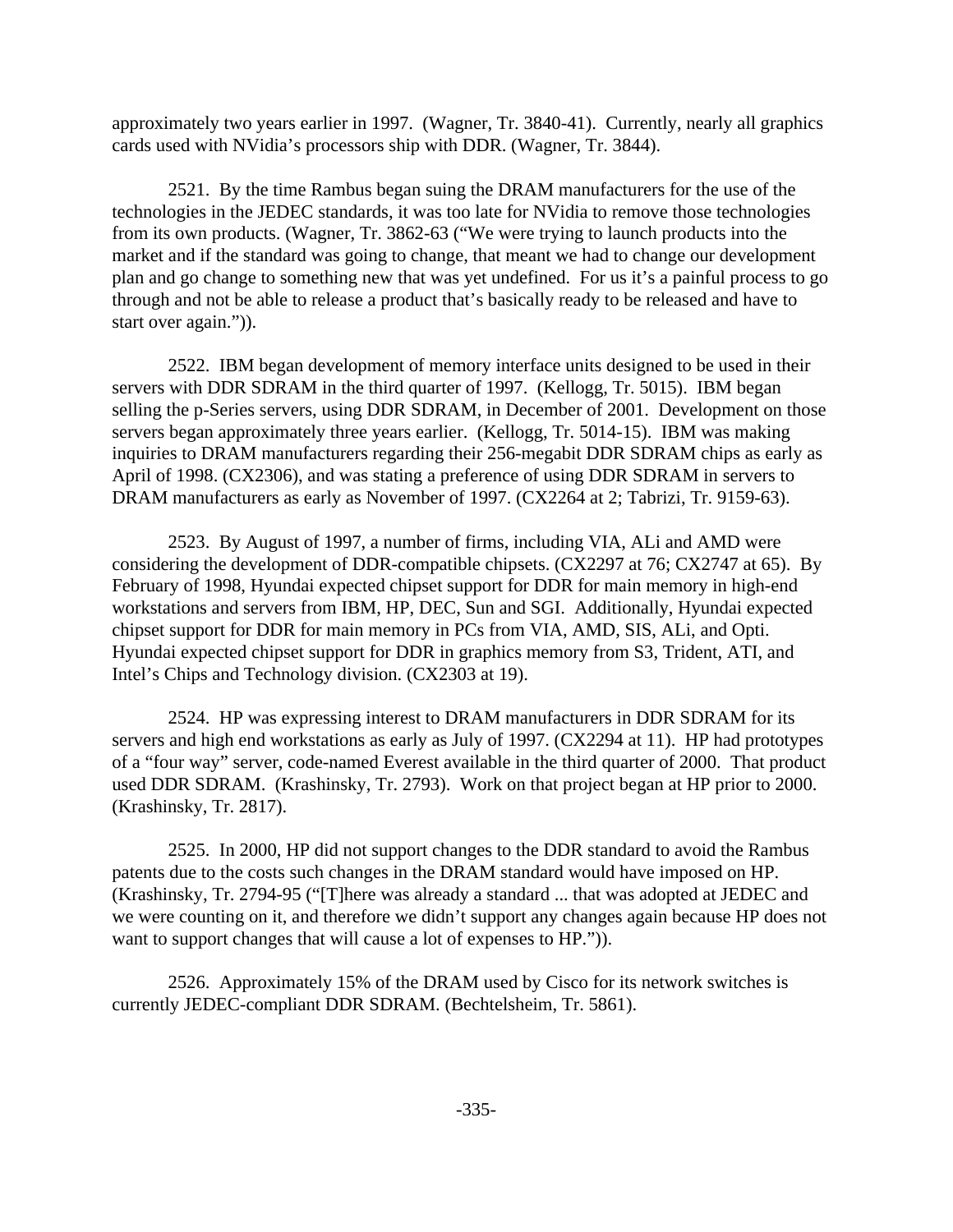#### **B. No Individual DRAM Manufacturer Can Switch from the Rambus Claimed Technologies in Response to a Change in the Price of Those Technologies.**

2527. For any individual DRAM manufacturer, changing its DRAM designs and manufacturing the new DRAM design would have been a costly and time consuming process. (CCFF 2528-540). Even if a DRAM manufacturer did attempt to switch, it would not be able to sell the new DRAM to most large DRAM customers unless that DRAM were produced by other DRAM manufacturers as well. (CCFF 2541-549). Finally, even if a number of DRAM manufacturers switched, they would not be able to sell their new DRAMs unless other firms, which manufacture complimentary components, agreed to switch as well. (CCFF 2550-562).

## **1. Changing the Designs for SDRAM and DDR SDRAM Products Would Be Expensive and Disruptive.**

2528. Any attempt to change SDRAM and DDR SDRAM products in 2000 to work around Rambus's patents would have required changes to the product designs, followed by layout, tape out, simulation and verification, the creation of a new mask set, manufacture of initial silicon, validation and qualification, and ramp up to full production. (*See* CCFF 46-65).

2529. Any attempt to change the design of SDRAM and DDR SDRAM products to work around Rambus's patents in 2000 would have involved major expense and delay. (CCFF 66-77, 2530-540).

2530. In addition to the costs of the redesign itself, the additional costs of a revision design can be broken down into three primary types of costs: out-of pocket-costs, inventory costs, and opportunity costs. (Shirley, Tr. 4170).

2531. A revision design involves taking an existing design and changing certain circuitry in that design. A revision design usually occurs only when a DRAM manufacturer has found something fundamentally wrong with a DRAM design project that has already made it to silicon. (Shirley, Tr. 4168).

2532. Out of pocket costs of a revision design involves the actual expenditures that a DRAM manufacturer must make in order to accomplish a revision design, particularly the costs of additional mask sets. (Shirley, Tr. 4170). Revision designs require a new set of masks. (Shirley, Tr. 4264). For Micron, as of the fourth quarter of 2002, the cost of a mask set for a DRAM currently in production is in the range of , corresponding to a range of micron process technologies. (Shirley, Tr. 4231-35, *in camera;* see DX40-DX41, *in camera*).

2533. For Micron, as of the fourth quarter of 2002, the total cost of mask sets required to fabricate SDRAM and DDR SDRAM was approximately **.** (Shirley, Tr. 4234-35,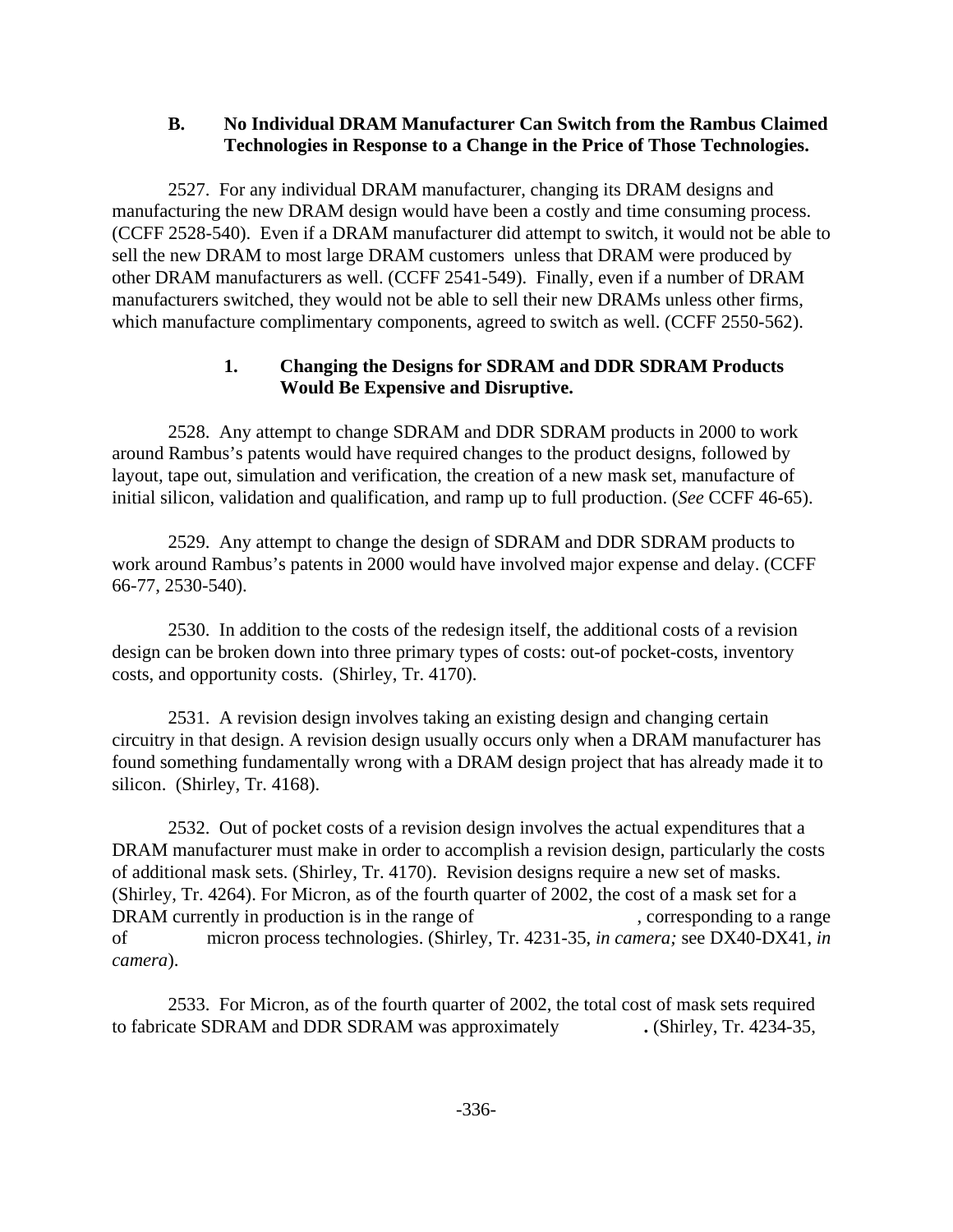*in camera*; see DX40-DX41, *in camera*). In mid-2000, Micron had mask sets, including SDRAM mask sets and DDR SDRAM mask sets. The total cost of those mask sets to Micron was approximately **.** (Shirley, Tr. 4239-40, *in camera*).

2534. The inventory costs of a revision design relates to the DRAMs already produced, or those in process of being produced when the problem that led to the revision design was discovered. As a result, inventory costs include DRAMs that cannot be sold because of the problem, and the magnitude of those costs depend on the quantity of such DRAM. (See Shirley, Tr. 4206-7, *in camera*).

2535. In the fourth quarter of 2002, Micron finished DRAM chips per day, of which approximately were SDRAM and were DDR SDRAM. (Shirley Tr. 4237-39, *in camera*; see DX42, *in camera*). In mid-2000, Micron finished SDRAM chips per day. (Shirley Tr. 4241, *in camera*). It takes between 45 days and 55 days for a DRAM to go through the entire fabrication process, so DRAM manufacturers have between 45 and 55 days worth of "work in progress" inventory at any given time. (Shirley Tr. 4153, 4170). Micron also maintains an average of of inventory on hand at any given time. (Shirley Tr. 4238, *in camera*).

2536. The opportunity costs of a revision design are the delay caused to other projects when a DRAM design team is pulled from their current project to work on the revision design. (Shirley Tr. 4207, *in camera*).

2537. Changing their production in order to introduce DRAMs that wouldn't infringe Rambus's patents would have required DRAM manufacturers to dedicate a substantial amount of resources from projects intended to improve their products. (Appleton, Tr. 6399-400, 6402- 03 ("All companies have limited resources, and we have to apply those resources to the most productive path that we can. Simply taking those resources and applying them to do a technology that doesn't provide any additional advantage to the current technology that's being produced is an enormous cost."); Appleton, Tr. 6402-403; Heye, Tr. 3811-13)). In one case at Micron, the opportunity costs alone of a revision design were in the neighborhood of (Shirley Tr. 4208-9, *in camera*).

2538. Trying to redesign SDRAM and DDR SDRAM products to work around Rambus's patents at the same time that other design changes would not have been feasible because of the time required for the design changes and the added complexity of trying to combine a redesign with a shrink or a density change. (CCFF 2539-540).

2539. A DRAM manufacturer normally does not attempt to do two different types of changes at the same time. (Reczek, Tr. 4304-305; CX2108 at 257 (Oh, Dep.) ("We normally don't [redesign some of the internal circuitry at the time of a shrink] unless . . . [the part] has a big problem, if it does not work, then we do, but normally we don't do that.")). For example,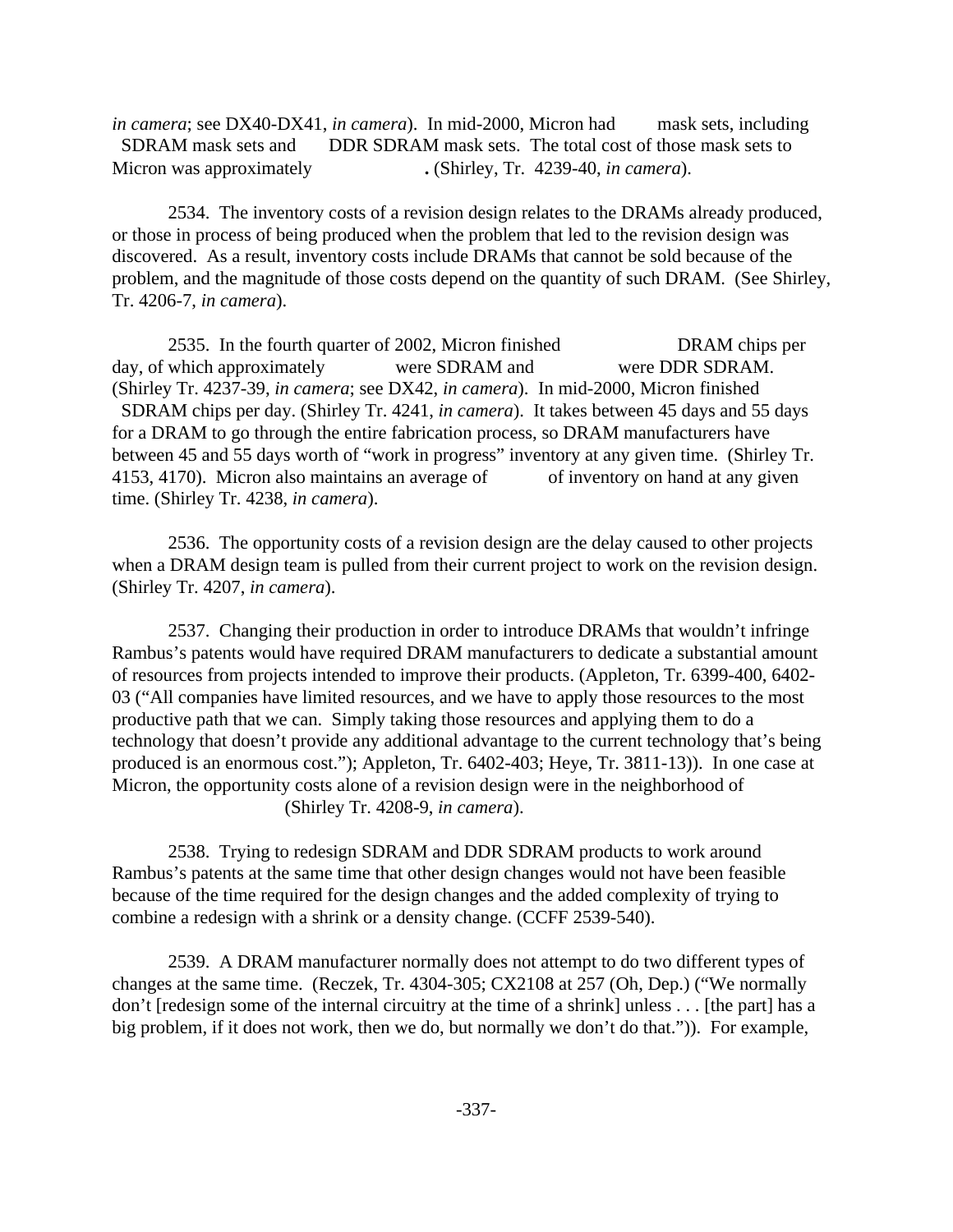when a DRAM manufacturer does a shrink, it does a shrink on a product that already exists so that there are fewer changes to track. (Becker, Tr. 1157-58 ("[F]or instance, when we went from .24 [micron] to .20 [micron], we did that with the same 64-meg SDRAM. So, we did all of our product learning at 0.24 [micron], we had to do all of our process and technology learning at 0.2 [micron], but we did it with a product we already knew."); CX2108 at 254 (Oh, Dep.) (when doing a shrink, "You don't change anything" on the inside of the DRAM, "It has nothing to do with the circuit. No circuit change at all."), CX2108 at 257 (Oh, Dep.) (Hyundai's practice was not to modify its design at the time it did a shrink)).

2540. Trying to combine a redesign with a shrink or a change in density adds complexity to the effort because multiple changes makes it difficult to determine what has gone wrong if the DRAM has a defect. (Reczek 4304-4305 ("So, in the case you take two steps at one time, so this might lead to very big problems, and for example, if something is not working, you don't know whether the technology is not working or the design is not working. So, its very difficult to figure out what's really going on, what's really going wrong there.")).

## **2. Changes to the SDRAM and DDR SDRAM Standards to Avoid the Rambus Patents Would Lead To Products That Were Not Compatible with the Current Standards or with Other Components.**

2541. A DRAM has value only if it is compatible with the other components in the products that include the DRAM. (Peisl, Tr. 4410 ("Interoperability [means] that the DRAM works flawlessly together with all the components in the system. It's not only one chip that the DRAM is interfacing with but all the other components on the motherboard, ... other components on the modules, for instance, like registers. You have to make sure your part is fully compliant with all the specifications of the other chips.")).

2542. When Rambus began suing DRAM manufacturers, systems manufactures were concerned that DRAM manufacturers might attempt to change the existing SDRAM and DDR SDRAM standards because new standards might not have been compatible with the systems sold by those system manufacturers. (Heye, Tr. 3733-34 ("So, the concerns around that would have been first, it would have taken time to establish the new standards; depending on what they were, you would have had to change the memory component, the north bridge, possibly both, you would possibly have to change the motherboard. You may possibly have to change the [DIMM], once you've made all those changes, you would have to implement them,...")).

2543. Changing the SDRAM standard now to avoid the Rambus patents would lead to DRAM chips that are incompatible with some systems using the existing DRAM infrastructure. (Jacob, Tr. 5567-74 ("If one were to build a DRAM using one of the alternatives highlighted in red, you would produce a DRAM that's incompatible with present JEDEC-compliant systems. If one were to use one of the other alternatives that are not highlighted in red, you would produce a part that may or may not be compatible with existing JEDEC-compliant systems, and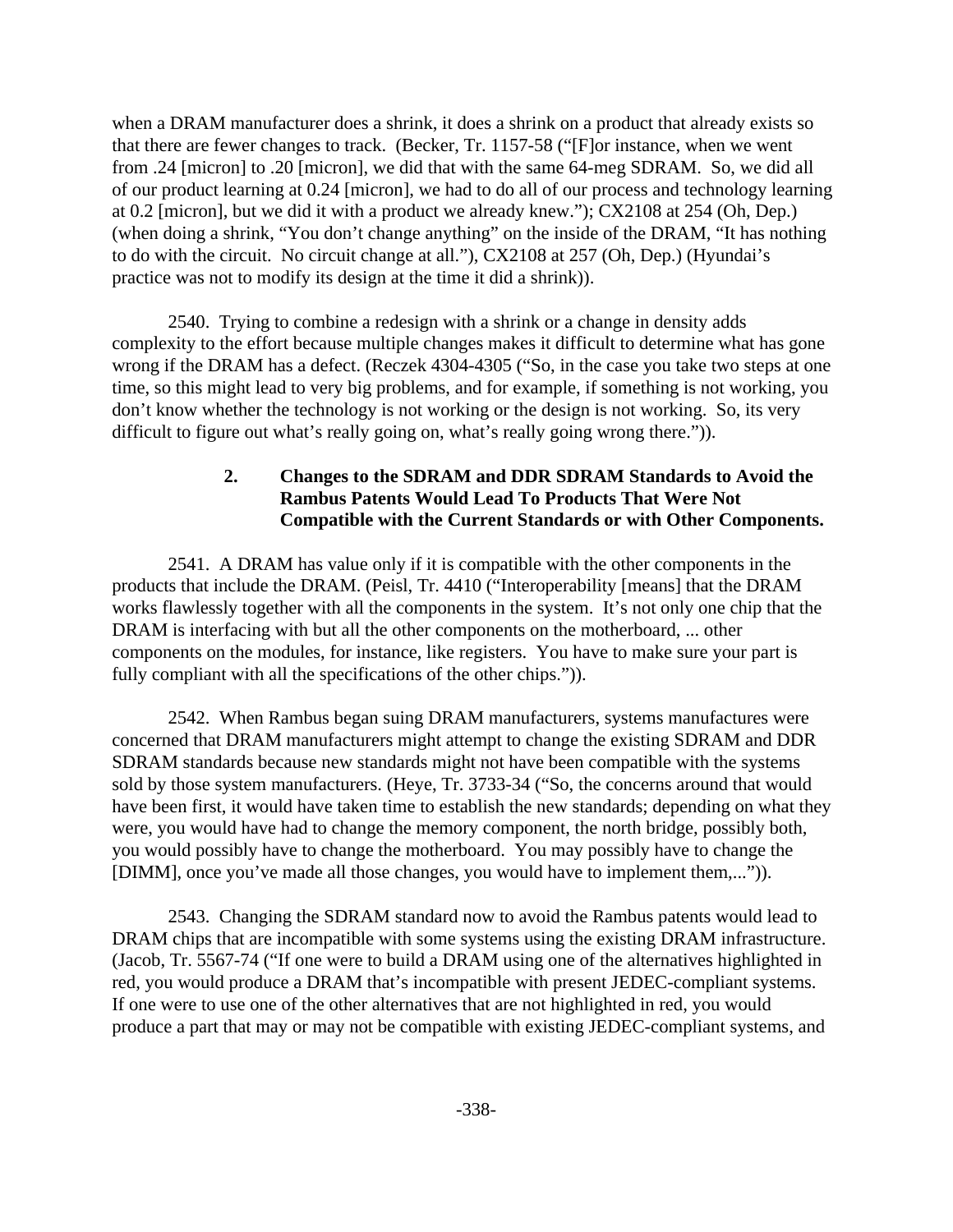it would depend upon the system in question."); *see also* DX0106-0107).

2544. Changing the DDR SDRAM standard to avoid Rambus's patents on dual-edged clocking now would lead to DRAM chips that are incompatible with all systems using the existing DRAM infrastructure. (Jacob, Tr. 5574-75 ("[I]n this instance all of the alternatives would produce parts that would be incompatible with JEDEC-compliant systems of today."); *see,* DX0108). The least disruptive of the alternatives, doubling the clock frequency, would require changes to the system clock and the memory controller. (Jacob, Tr. 5575-76).

2545. Changing the DDR SDRAM standard now to avoid the Rambus patents on onchip PLL/DLL would lead to DRAM chips that are incompatible with some systems using the existing DRAM infrastructure. (Jacob, Tr. 5576-79 ("So those highlighted in red, alternatives 1, 2, 3 and 4, would produce parts that are incompatible with existing systems, and alternative 5 would produce a part that may or may not be incompatible with existing JEDEC-compliant systems, and it would depend on the system in question."); *see also* DX0109)

2546. Changing the DDR SDRAM standard now to avoid all of Rambus's patents on the standard would lead to a DRAM that would not be compatible with any JEDEC-compliant systems. (Jacob, Tr. 5579-80 ("If one were to replace all of the technologies in dispute with one of the alternatives, you would produce a DRAM part that would fail to be compatible with any existing JEDEC-compliant system."); Heye 3742-43).

## **3. Because SDRAM and DDR SDRAM Are Commodity Products and Customers Require Multiple Sources, No Individual Manufacturer Can Switch from the Rambus Claimed Technologies.**

2547. Individual DRAM manufacturers could not remove the Rambus-claimed technologies from the standards without agreement from their customers. (Appleton, Tr. 6400 ("[t]he product that actually gets consumed in the marketplace is not determined by Micron, its determined by the customer base. The customer has developed product platforms based on these standards,... and until the customer decides that they're no longer going to buy this product, then Micron really cannot make a change in its product portfolio, and we have to continue just to provide the product that we have been providing for some time."); Peisl, Tr. 4451-52 ("The impact on the customers on changing of standards are huge.... So the customers' main concern was of course that standards are not being changed and they're not deducted any features going out of the standard"); CX2108 (Oh, Dep.) at 232. ("Of course, customers will not change it. I mean, they – it's – it cost a lot to change the design. You have to – changing means that changing all the usage of customer, I mean, the computers. You have to change the – their customer's mind. It means – it's impossible, almost impossible."); Peisl, Tr. 4449 ("It would be very painful – Infineon couldn't do anything in changing parameters or changing anything on the standards side because we ... are only a part of the industry...")).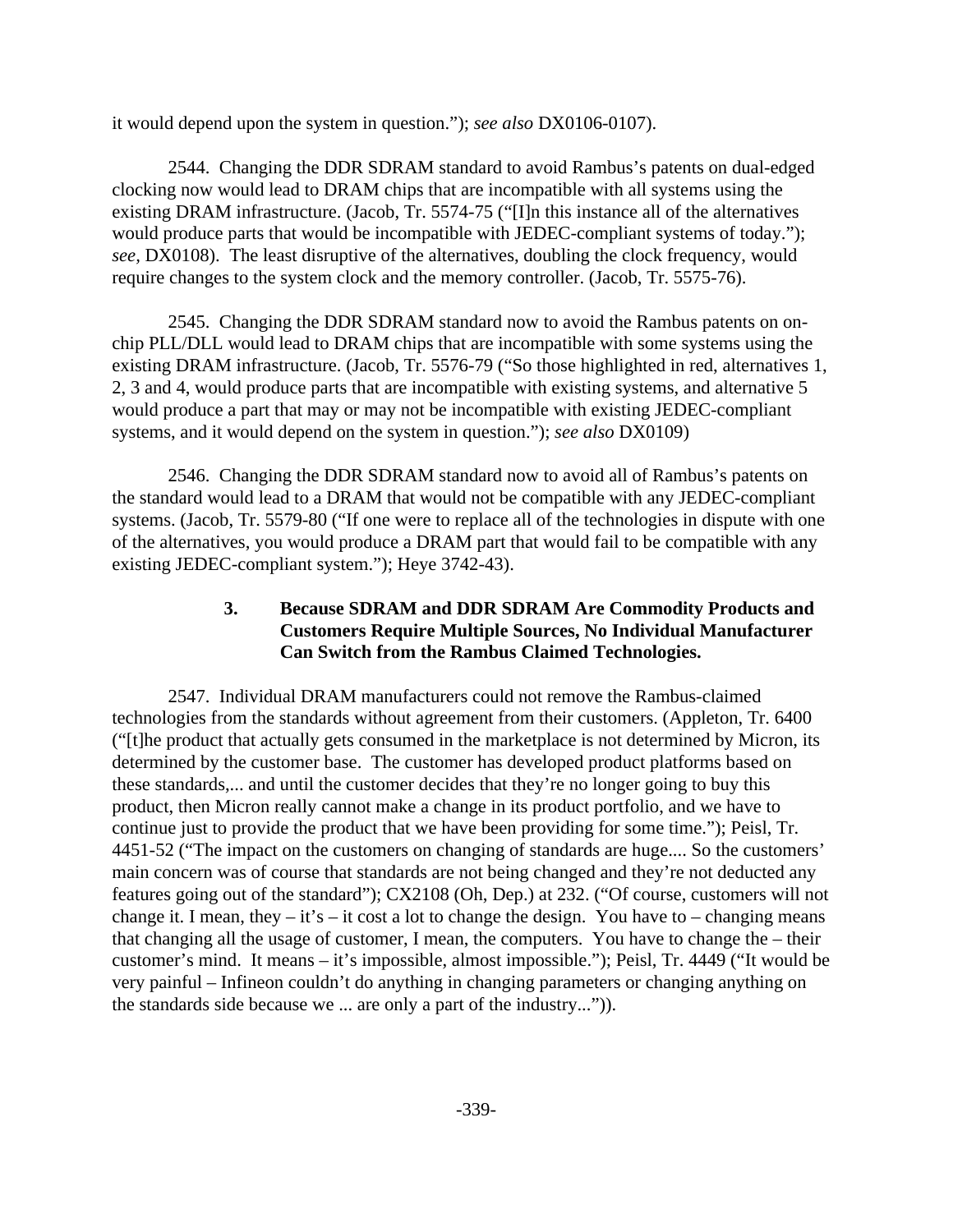2548. An individual DRAM manufacturer cannot deviate from the JEDEC standards in order to work around Rambus's patents in part because DRAM customers require multiple sources of commodity DRAM. (CX1075 ("… everyone wants multiple-sourced DRAMs, so to make DELL happy, you need multiple suppliers of DRAMs, modules, connectors, and clock chips"); CX1354 at 5 ("DRAM Industry: commodity business, Customers want multiple sourced, compatible DRAMs."); Williams, Tr. 763 ("for Micron, they make memory products that are used in the industry. Their customers are mainly computer customers who require that they are able to buy products from multiple sources ..."); Gross, Tr. 2307-08).

2549. An individual DRAM manufacturer could not change its SDRAM and DDR SDRAM designs if that would cause the critical parameters of its designs to differ in any way from those of other DRAM manufacturers. (*See* Lee, Tr. 6859 ("[I]n our business, we have to have perfectly substitutable products from other suppliers, so there needs to be multiple sources of the same part."); Peisl, Tr. 4448-49 ("Infineon couldn't do anything on their own in changing parameters or changing anything on the standards side because we were – we wouldn't – we are only a part of the industry . . ."); Polzin, Tr. 3943-44, 3952-53; Appleton, Tr. 6280; Bechtelsheim, Tr. 5788; *see also* CCFF 25-28).

## **4. DRAM must Be Compatible with Other Components and Switching to Alternatives to the Rambus Claimed Technologies Would Require Changes in Other Components to Ensure Compatibility.**

2550. Even if a group of manufacturers were able to design and build a new DRAM that avoided Rambus's patents**,** they would not be able to sell those DRAMs unless they were supported by other components. (CX1075 ("A phone or computer that is almost compatible is one that doesn't work. If people build parts 99% compatible, the systems companies won't buy them"); Polzin, Tr. 3954 ("It gets back to just because you have a DRAM doesn't mean you are able to build a computer. You need a lot of support components around it to make a fully functional computer and its critical that in the commodity market you have multiple suppliers of all these components that all agree on the same specification and build compatible parts.")).

2551. Efforts to transition to a new DRAM standard often encounter a "chicken and egg" problem. (Macri, Tr. 4625-29). Industry acceptance of a new DRAM standard requires the existence of additional compatible components, including particularly memory controllers. Those same considerations dictate that sales of a memory controller depend on the existence of compatible DRAMs. In both cases, unless one is available, the firms making the other will be hesitant to produce their component. (CX2315 at 1 ("It is a chicken and an egg problem..... The vendors won't line up to produce the device unless there are users.... but the users won't consider the part unless the suppliers/infrastructure is in place."); Polzin, Tr. 4012; Macri, Tr. 4619-20).

2552. Changing either the SDRAM standard or the DDR SDRAM standard in 2000 to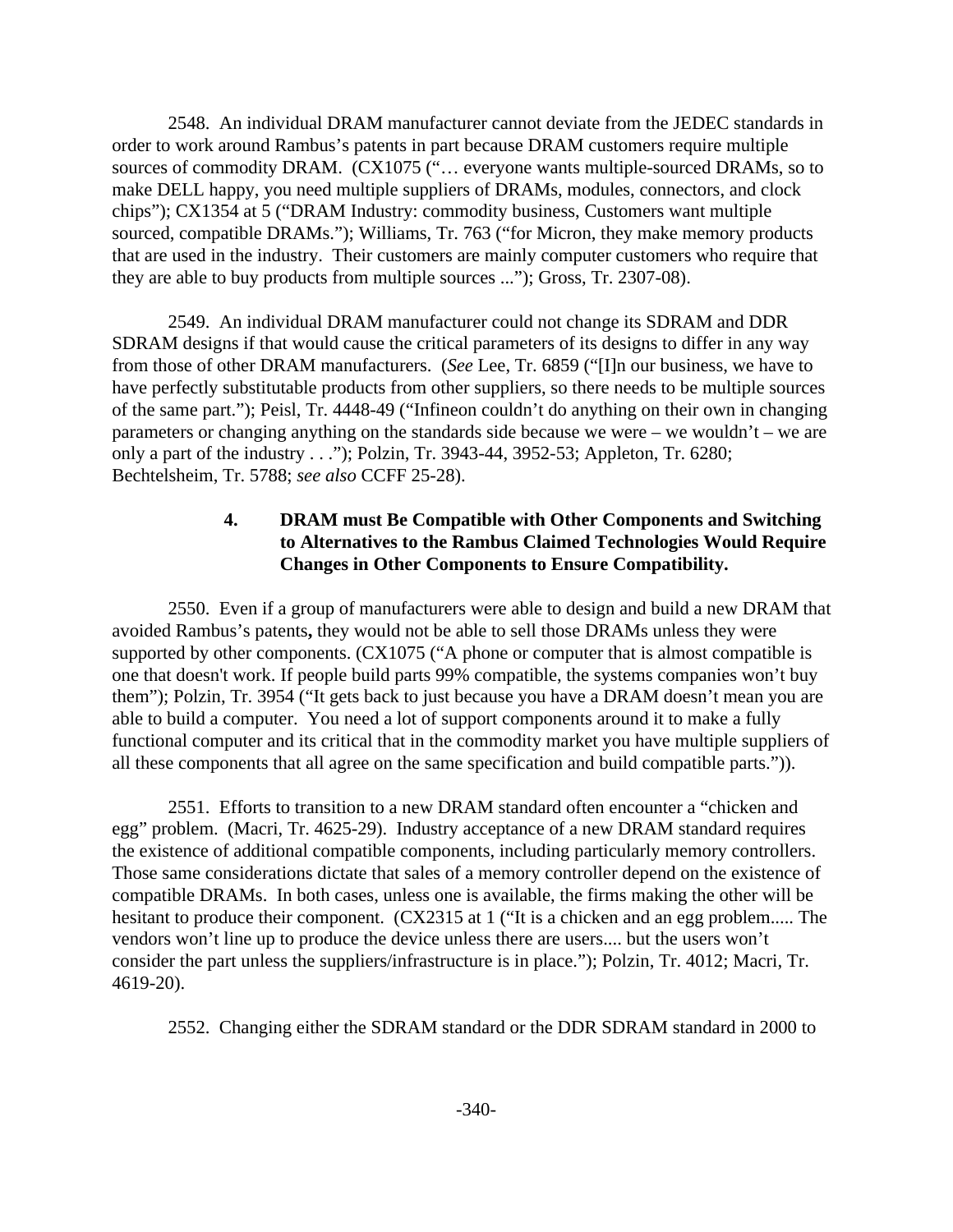avoid Rambus's patents would have required manufacturers of components such as controllers, motherboards and modules to redesign, test and reissue their products. (Peisl, Tr. 4457 ("It would not have affected only us as a DRAM supplier; it would have affected all the other suppliers as well. Motherboards would have to be redesigned, controllers would have to be reissued and BIOS would have to be rewritten. It's all a very costly issue.")).

2553. By 2000, the entire industry had implemented the JEDEC standards to such a degree that it would have been extremely difficult and costly for all industry members to change their respective designs to avoid Rambus's patents. (Peisl, Tr. 4444 ("In 2000, the advancements of the SDR and DDR specifications had already reached a degree that the complete industry, the DRAM industry, motherboard industry, the components industry, the module industry, and the controller industry, has reached – had reached a level of implementation of the JEDEC-related standards that it would have been very hard and very costly and I would say near impossible to go back and to implement any substantial changes back in the 2000 time frame."); *see also* CX1340 at 25 ("Setting a new standard is hard ... Compelling benefits over existing standard ... Critical mass of suppliers and users")).

2554. Customers such as HP would only change the type of DRAM it purchased if the new type of DRAM reduced cost, avoided a perceived customer detriment, or provided an improved performance in some way. (Gross, Tr. 2302 ("I can't think of a significant transition we have made that did not also come with performance improvements.")).

2555. A change to the type of DRAM that HP purchases would typically occur only in response to the emergence of new processors or chipsets that can provide additional features to HP's customers. (Gross, Tr. 2286-87 ("Generally our product development teams in developing the next new product would consider microprocessors and chipsets and the features that they would enable for a customer, and that processor and chipset combination that is decided upon dictates the type of memory that needs to be used in combination.").

2556. In the longer term, firms such as Intel and AMD dedicate substantial resources to ensuring that DRAM and the other components develop such that compatible components are available when the PC-OEMs are assembling their computers. It can take a number of years and substantial expense to support the development of these components. (MacWilliams, Tr. 4818- 19 ("It typically takes two to four years to do something new in the DRAM industry and something similar to do something new in the chipset, depending on the amount of the change. . . . Basically, it is the latency for designs.")

2557. One of the results of that transition period was that Intel, when it selected RDRAM, believed it needed to choose a technology that could be a standard in the industry for approximately five years. (RX0904 at 7; MacWilliams, Tr. 4802 (" . . . [I]t was important that we pick a technology that would allow some stability and longevity because we were going to ask the industry to go through a major transition in terms of the infrastructure. The connectors,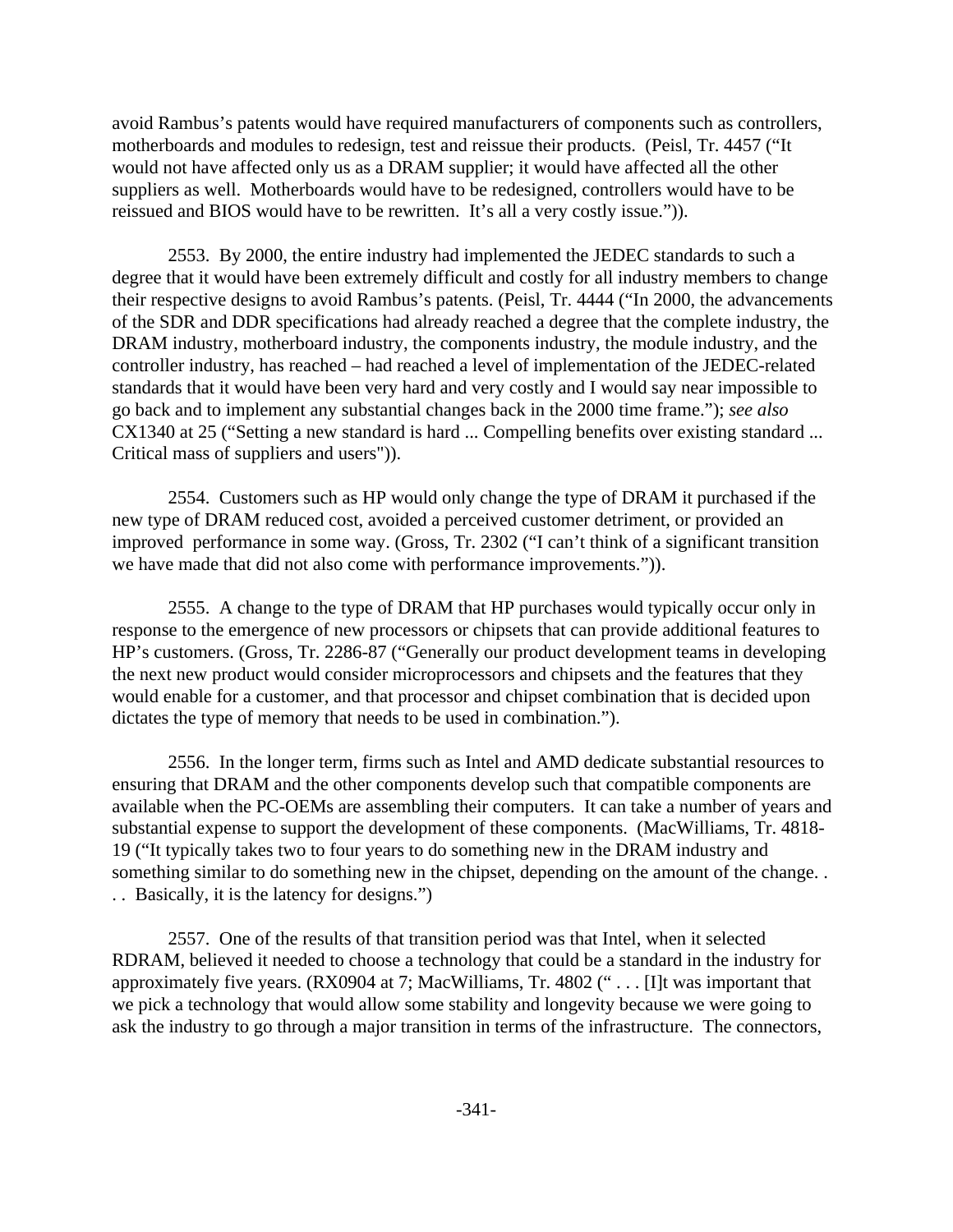the boards, the modules would all need to change, and that's not something you can change on a yearly or every-other-year basis....Just the amount of investment to make the changes, to validate the changes are correct, to optimize the results based on the feedback you get from the first designs, will take longer than one year...")).

2558. AMD also must ensure that it develops the infrastructure, or what it terms a "virtual system" of components, that would all function together with AMD's processors. (Heye, Tr. 3662-63 ("What we have to do is establish an industry-wide business model with many, many partners, and those partners, based on the business model would go off and design north bridges, BIOSes, motherboards, clock chips, VRMs, ... it's a virtual system.")). It took AMD about two years to develop the infrastructure to support the K-7 microprocessor. (Heye, Tr. 3673).

2559. One of the things that AMD must do in order to establish its infrastructure is to determine what the commodity DRAM will be when their CPU is ready to launch. (Heye, Tr. 3666 ("You always want to make sure you're riding the commodity curve. You don't want to be different from what I call the Intel-based systems.")).

2560. The costs of modifying complementary components after a DRAM standard has been adopted by the industry are substantial. For example, the costs to the manufacturers of chipsets if the DRAM standard is changed late in the process can be high, because chipset manufacturers must design a chipset to interface with a specific memory product up to two years prior to the shipment of the chipset. (Heye, Tr. 3678:13 ("from the time you start thinking about a chipset to implementing it, especially when it's brand new like the one for AMD, it's about two years prior to shipping.")).

2561. AMD developed a faster front side bus and a new chipset so that its K7 (or Athlon) CPU would be compatible with a number of different speed SDRAMs and DDR SDRAMs. (Polzin, Tr. 3998- 4005, *see* DX0031). A number of AMD's infrastructure partners also had to make investments to accommodate those faster systems. (Polzin, Tr. 4049-50 ("Our chipset partners needed to design faster circuitry in their chipsets and our motherboard partners needed to adhere to stricter design rules in their manufacture of their motherboards.")).

2562. AMD's chipset partners supported AMD's moves to faster front side busses in order to be able to get better prices for their products. (Polzin, Tr. 4050 ("Why they manufacture our chipsets for the faster front-side buses? That's the question? They want to keep up with the latest technology. They can get higher prices for more advanced chipsets. A chipset that supports DDR 333, for example is worth more than a chipset that supports DDR200.")).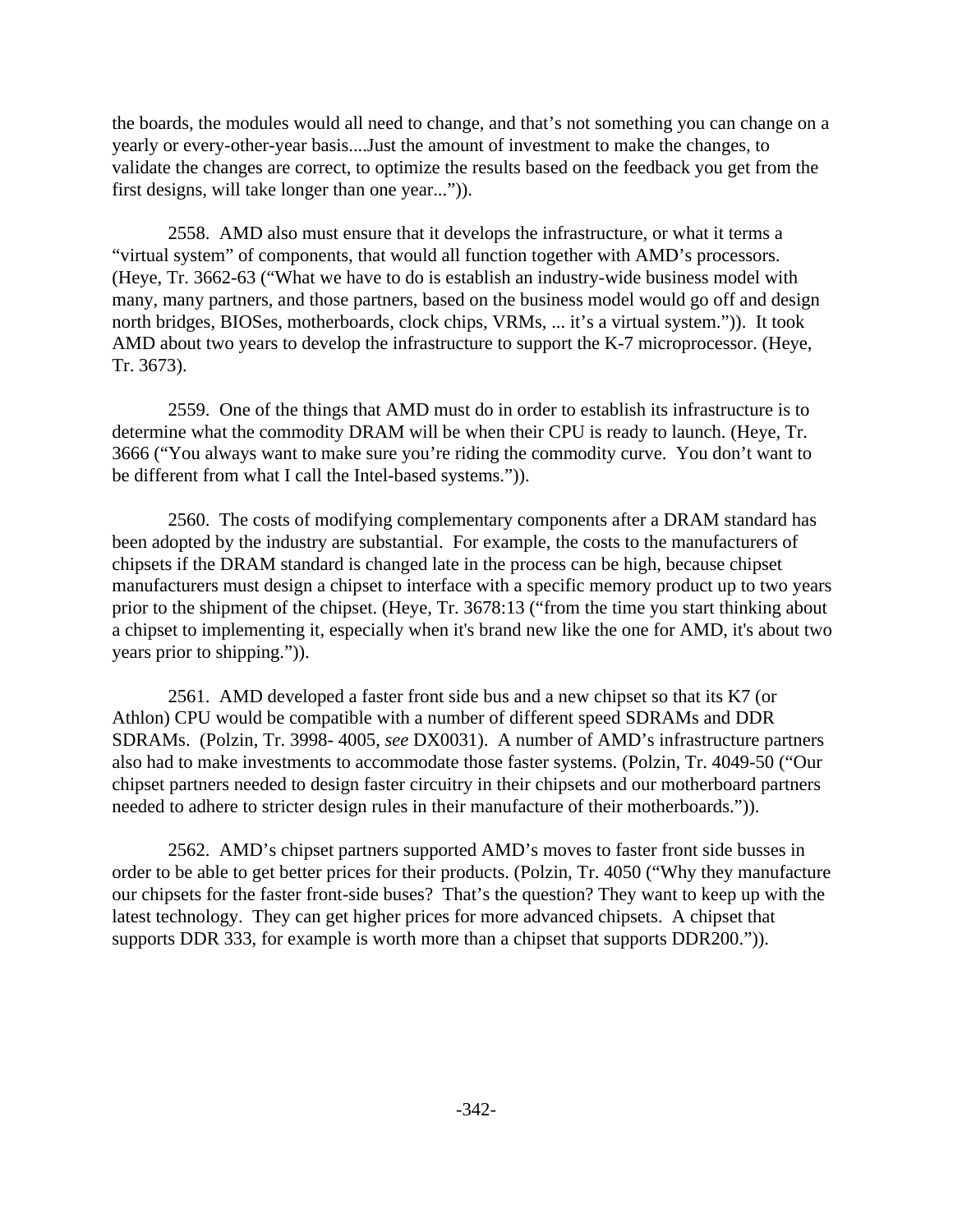**C. The Entire Industry, Including Manufacturers of Complementary Products, Can Only Switch from the Current JEDEC Standard by Changing the JEDEC Standard.** 

## **1. It Is Unlikely That a Standard Can Be Created Outside of JEDEC, Which Is the Body That Has Traditionally Determined Standards in the DRAM Industry.**

2563. Each new generation of commodity DRAM, from page mode through fast page mode, EDO, SDRAM and DDR SDRAM, has been a JEDEC standard. (Prince, Tr. 9020-21). The DRAM industry's penchant for standardization was well known to Rambus executives from the company's earliest days. (CX0533 at 9 ("The DRAM industry's penchant for standardization combined with the RamBus marketing strategy of licensing all the major vendors make it extremely unlikely that any potential competitor would be able to gain critical mass enough to challenge an already established and ubiquitous RamBus chip.")).

# **2. Changing the Prevailing DRAM Standard So That Individual Firms Could Switch from the Rambus Claimed Technologies Would Take Years.**

2564. It typically takes two to four years to do something new in the DRAM industry. (MacWilliams, Tr. 4818 ("It typically takes two to four years to do something new in the DRAM industry and something similar to do something new in the chipset, depending on the amount of the change."); CX0711 at 184 (changes to a new technology standard, when they occur, require "fundamentally long lead time efforts," because of "the sort of things that must be done . . . to make . . . technology usable from a deployment perspective (silicon infrastructure, models, modules, etc."))).

2565. The standard setting process alone can take two to three years. (CX0302 at 22 ("DRAM subsystem standardization. Complete process may take 2-3 years")). Generally, it is the engineering time to solve the problems that takes up most of that time. (Rhoden, Tr. 414 ("[W]hat we've done is we've removed the process itself from the bottleneck, and now the bottleneck is actually the engineering itself.")).

2566. JEDEC began considering the SDRAM standard in 1991. The 42.3 committee completed work and it became a standard in 1993. The SDRAM standard only began to become widely adopted in the industry in 1996-97. (CCFF 577; *see,* DX0141).

2567. JEDEC began considering the technologies that became part of the DDR SDRAM standard at the same time it was developing the SDRAM standard as part of its consideration of what technologies should be in that standard. (CCFF 578-584). The 42.3 committee completed work and DDR SDRAM became a standard in 1999. (CCFF 649-652). Although DDR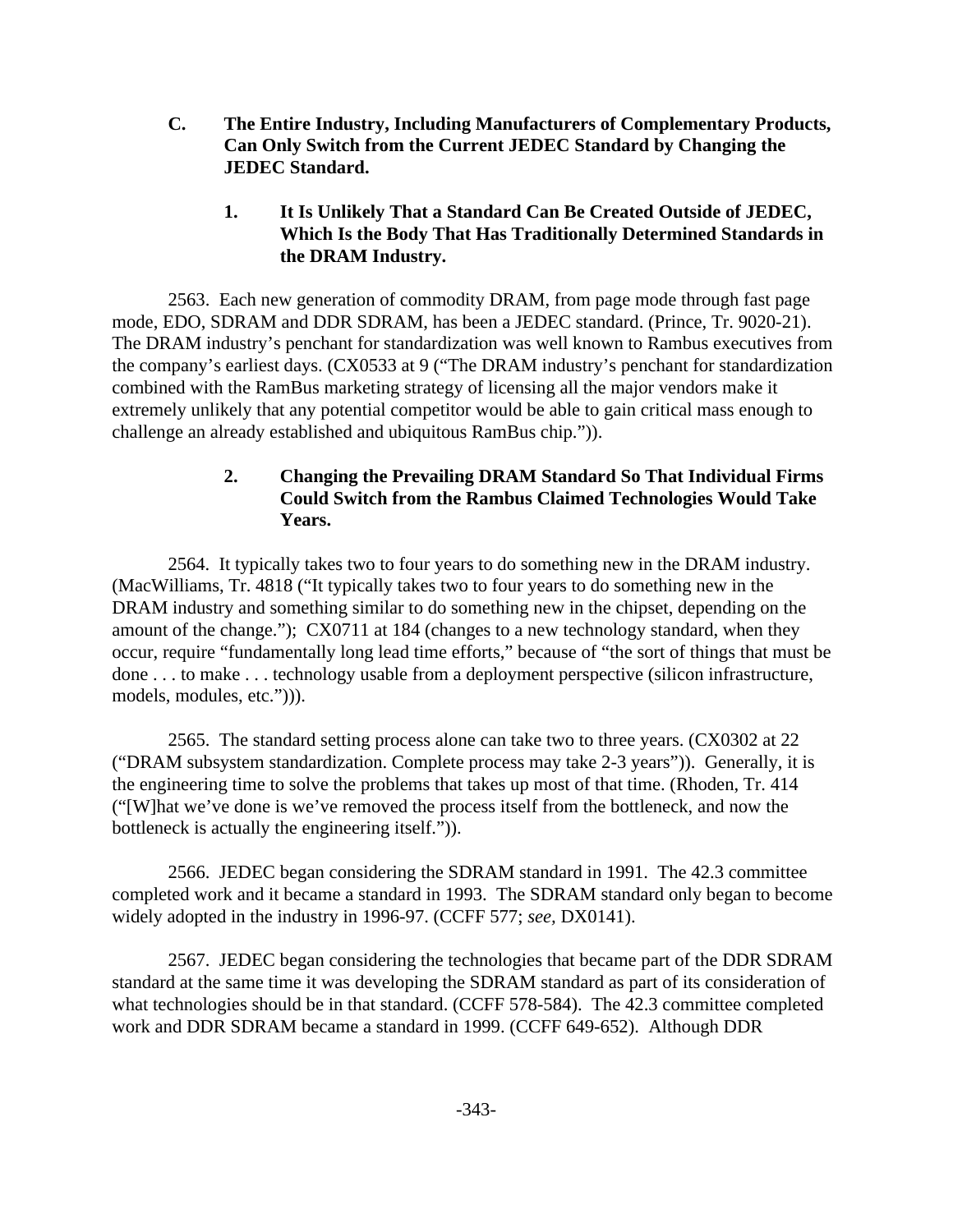SDRAM was already being used in 1999 by graphics card manufacturers, the DDR SDRAM standard only began to become widely adopted in the industry in 2001-2002. (CCFF 2520; McAfee, Tr. 11344; *see,* DX0141).

2568. JEDEC began considering the DDR-2 SDRAM standard in April of 1998 when the first meeting of the "Future DRAM Task Group" met. (CX0376A; CX0379A; Macri, Tr. 4582-83; Lee, Tr. 6769). The DDR-2 standard has only recently been completed and has been adopted by firms in the graphics card industry. Graphics chip designers were among the earliest adopters of DDR-2. NVidia was working on designs for a graphics chip intended for use with DRAMs based on the DDR-2 standard in late 2000 to early 2001. (Wagner, Tr. 3838-839). ATI uses both GDDR-2 and GDDR-2m in current products. (Macri, Tr. 4579). GDDR-2m, like GDDR-2 is a variant of the DDR-2 standard. (Macri, Tr. 4577-78).

2569. When transitioning to a new DRAM standard, the industry prefers evolutionary rather than revolutionary change, changing as little as possible between standards to obtain the needed performance increase for the new standard. (*See* CCFF 127-128).

2570. Because evolutionary change reduces risk during the introduction of the new standard it also eases the introduction of the new DRAM standard. (MacWilliams, Tr. 4823 ("The problem with revolutionary technologies is they're risky. They take a lot of work to get right and time. You have to go through multiple iterations typically."); CCFF 127-128, 3246- 250).

2571. The SDRAM standard was an evolutionary change from the previous standard, EDO. (MacWilliams, Tr. 4822 ("So SDRAM was perceived to be somewhat evolutionary in that it preserved the same pins as the old EDO memory but added the clock."); Sussman, Tr. 1377).

2572. The DDR SDRAM standard was an evolutionary change from SDRAM, . (Rhoden, Tr. 408; Sussman, Tr. 1428; Peisl, Tr. 4378-79, 4429; MacWilliams, Tr. 4822 ("DDR is perceived to be evolutionary in that it added some strobes for the data bus but preserved most of the paradigms of SDRAM"), 4882; Gross, Tr. 2291).

2573. The DDR-2 SDRAM standard was an evolutionary change from DDR SDRAM. (Macri, 4611 ("Well, we wanted to -- we didn't want to start with a clean sheet of paper. We wanted to evolve a current DRAM so we could take that user base and move them as seamlessly as possible into the future. So, we needed to pick the DRAM we would start with and then evolve it."); Rhoden, Tr. 408; Kellogg, Tr. 5190 ("DDR-II is what became the name of the evolutionary memory device that followed DDR, or DDR-I as it became known.")).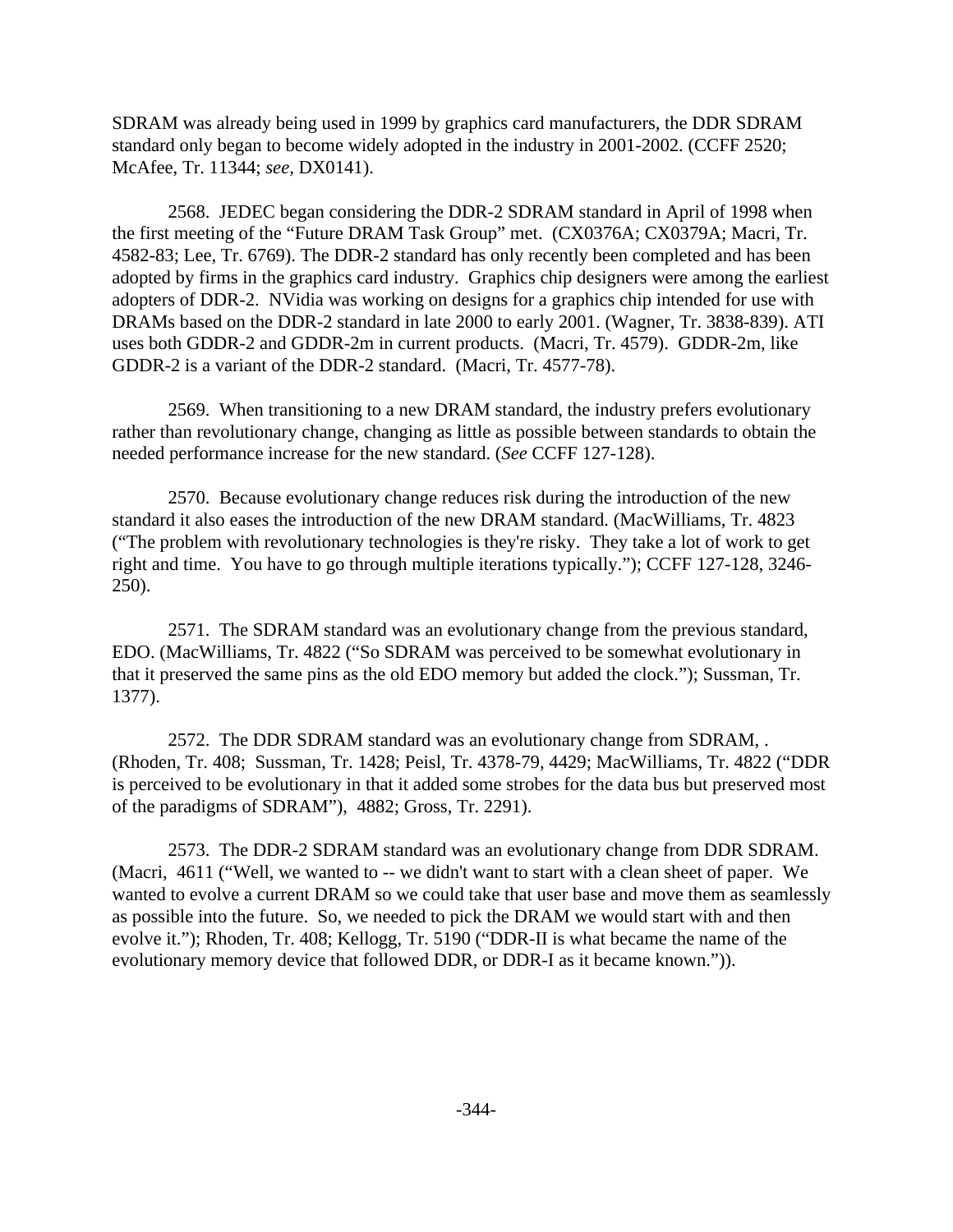### **3. Even if JEDEC Were Able to Change the Standard, There Is No Guarantee That the New Standard Would Be Able to Displace the Current Standard.**

2574. DRAM manufacturers fabrication plants cost over a billion dollars. (CCFF 31). In addition, the inventory of a DRAM manufacturer can be worth hundreds of millions of dollars. (CCFF 2534-535). As a consequence, DRAM manufacturers that lose to Rambus would have the incentive to agree to license the technologies from Rambus in order to be able to continue to manufacture DRAM. (McAfee, Tr. 7443-44 ("This goes back to the basic economics of the DRAM industry, which is you want – the plants are enormously expensive and you want to run them full out, that is, 24/7, as they say, ... you want to run them full out constantly, and so until you've actually ramped up production, you'll be producing the infringing product and paying royalty.")).

2575. DRAM customers are only willing to switch from an existing standard or generation of commodity memory to a new standard when cost or performance justifications exist. (Gross, Tr. 2302-303 ("I can't think of a significant transition we have made that did not also come with performance improvements.")). Suppliers of components that constitute the DRAM infrastructure are willing to develop products compatible with a new standard only if they are able to obtain an economic benefit from that change. (*See* CCFF 2562).

# **4. Reaching Consensus Within JEDEC As To How To Change The Standards Would Be Extremely Difficult.**

2576. Because of the amount of work involved and the number of different types of firms at JEDEC, it can take years to change a standard. (CX0302 at 22 ("Complete process may take 2-3 years"); Polzin, Tr. 3977 ("JEDEC is open to any and all parties, so any and all parties have an opinion and can contribute or delay, or everybody has a vote, so it's not always the most straightforward thing to get a technical specification through. It's sometimes long, laborious, and you have to argue your points endlessly, probably much like Congress down the road, but it's successful and it works."); Peisl, Tr. 4453 ("JEDEC is traditionally a very slowly moving consortium, and there's a reason for that, because there's so many companies involved, it's basically the whole industry that produces parts for the PC and the laptop and the server business, so to try to reach consensus at JEDEC, based on my experience, have been incredibly hard and tough. In the last decade, essentially there were only two standards that emerged for SDR and DDR"); Soderman, Tr. 9511 ("It takes time to have a good engineering standard developed, yes.")).

2577. The amount of time it takes develop to a new standard to work around the Rambus patents is one of the reasons for the JEDEC patent disclosure rule. (CX0449 at 3 ("The reason for requiring early disclosure is to give the formulating committee as much time as possible to decide whether to include the patented technology in the standard, to work around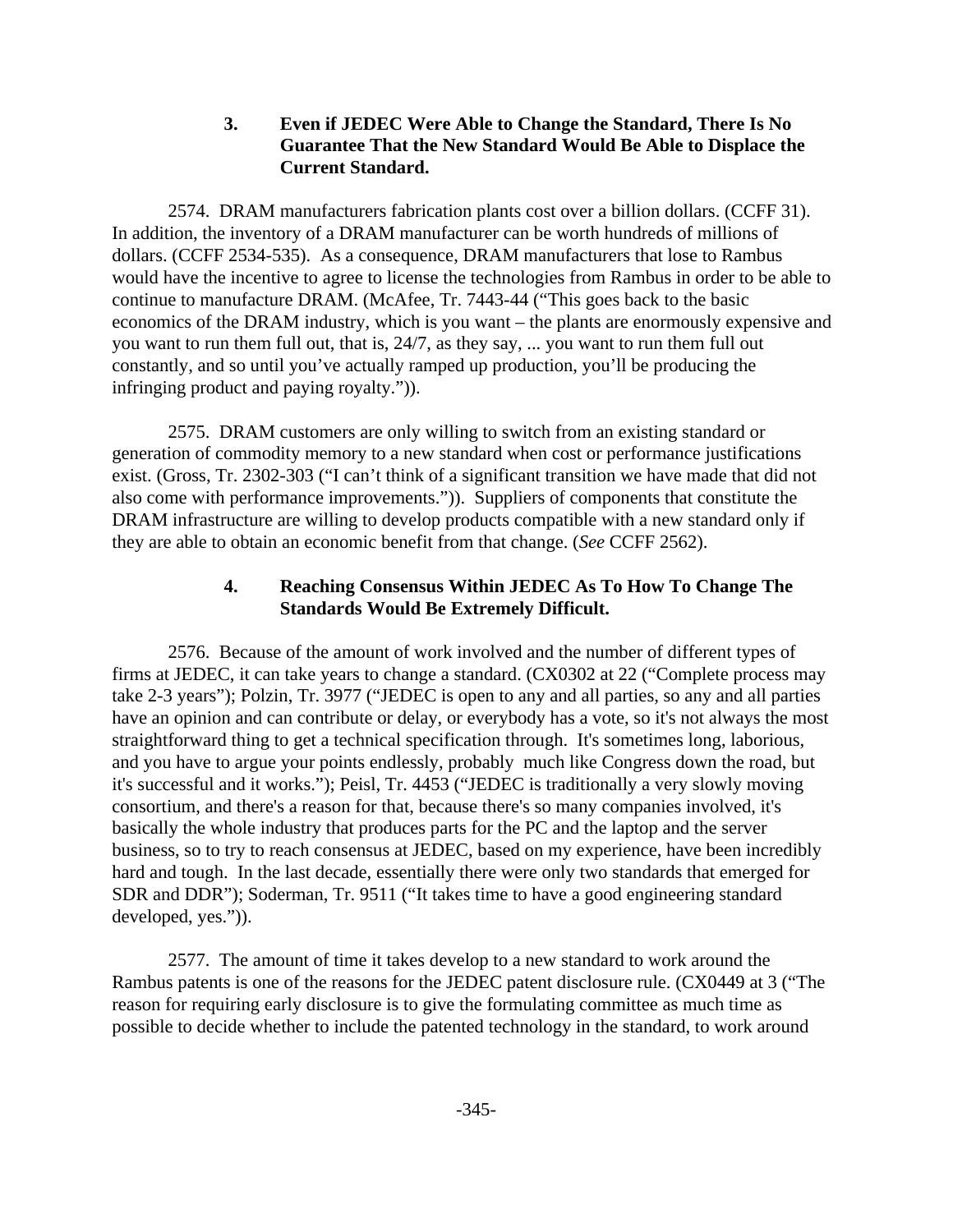the patented technology, or to evaluate other options. Developing a standard can take months or years."); Williams, Tr. 772-73 ("nine months from the time that you introduced an item to the earliest time that it typically could be sent to ballot and voted on.")).

2578. The amount of time it takes JEDEC to complete a standard is the main reason that JEDEC starts standards years before the standards are expected to be needed in the marketplace. (Sussman, Tr. 1402; Macri, Tr. 4607-608) (Regarding DDR-2, "[t]he design cycle was long, so we needed to do this very early so that systems could be started to be designed – DRAMs could be designed such that when the DDR1 standard,... ended its life, the DDR2 standard and its systems would be ready to take over in a seamless fashion...[W]e needed to be proactive purely because you can't build these things in a day. It takes quite a bit of time.")).

2579. Changing the JEDEC standard by removing the allegedly infringing technologies would have been particularly difficult. (Peisl, Tr. 4451 ("Any change, particularly any deduction of standard, if you -- it's very hard to change the rules in the middle of the game. When you have offered certain options, certain features set to the customers, we have no control which customer is using which feature.")).

2580. One example how a change in the standard to remove the allegedly infringing technologies would harm the industry is the potential replacement of programmable burst length with fixed burst length. (Peisl, Tr. 4452 ("Removing of features, for instance, as the flexibility of choosing the burst length. As we know, that, for instance, AMD and Intel-based controllers are using different burst length, so removing one would disadvantage one of the companies, which would ... create a noncompetitive situation.")).

2581. Had the industry adopted a fixed burst length of four for the original SDRAM standard, then AMD would have used that burst length. However, since the standard allowed the use of burst lengths of eight, the company optimized their processors to work with a burst length of eight and would now be harmed by a move to a burst length of four. (Polzin Tr. 3994 ("Fixed burst length would have been very, very bad for AMD. AMD designed its microprocessors to have its natural burst length to be 64 bytes, which is eight cycles of data. Knowing that the DRAMs had that capability, we decided to take advantage of that capability for performance reasons. If the work-around was to fix the burst length, the most likely burst length chosen would have been an Intel-compatible burst length or a burst length of four cycles or 32 bytes. That would have been very bad for us. A, it would have required lots of redesign in the memory controllers and also caused us a performance hit.")).

2582. Another example how a change in the standard to remove the allegedly infringing technologies would harm the industry is the potential replacement of on-chip PLL/DLL and dual-edged clocking with alternatives that would have removed those features from the DDR-2 standard. (CCFF 2583-584).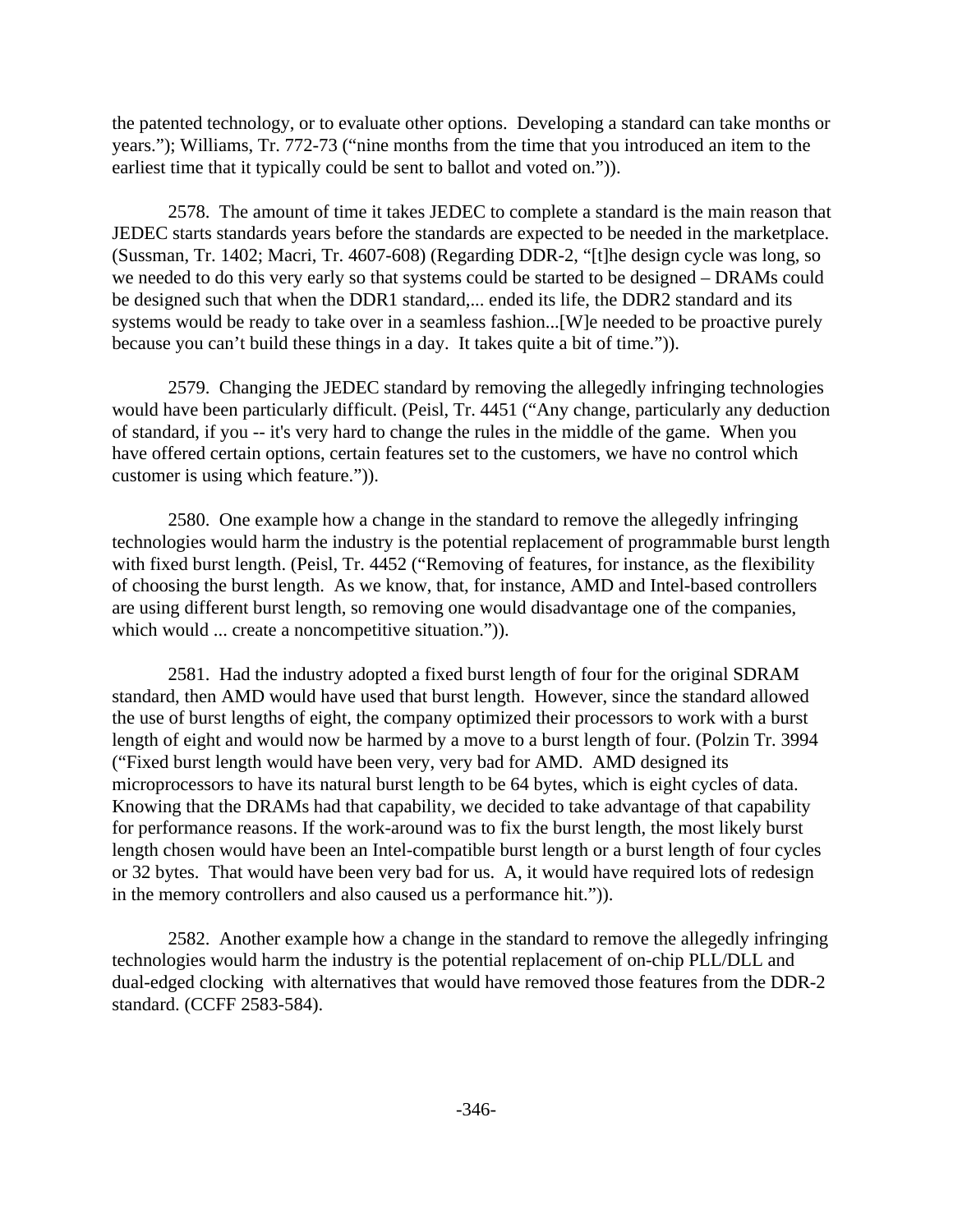2583. Removing the DLL from the DDR-2 standard would have led to the problem of requiring that firms that had been either designing DDR-2 SDRAMs, or designing products to be compatible with DDR-2, to redesign their systems. (Macri, Tr. 4649) ("[basically the earliest adopters would have had to go back to the design stage. Clocking is not something they can change in a trivial manner.... So, I mean, it's not something you want to go change at that point in time. You really need a gun to your head.")).

2584. Changing the DDR-2 standard to use single-edged clocking rather than dualedged clocking would have led to the problem of requiring that firms that had been either designing DDR-2 SDRAMs, or designing products to be compatible with DDR-2, to redesign their systems. (Kellogg, Tr. 5201 (The proposal to eliminate dual edged clocking from the DDR-2 standard "was a significant change to the DDR-II data capture structure, and IBM was already moving down the path of designing our first DDR-II memory controller at this time."); (Macri, Tr. 4649-51); (Wagner, Tr. 3869) ("[They would have,... brought in suggestions to change the technology and we would have said, we already have a standard, we don't really want to change, or we're on a development cycle that cannot tolerate the schedule hit."); Peisl, Tr. 5545-55); (Kellogg, Tr. 5205 ("One [potential impact of Micron's proposal to eliminate dual-edged clocking from DDR-2 on IBM] is our DDR-I controller or interface chip that also included DDR-II would very likely see measurable schedule delay due to the significance of the changes." ).

2585. Paragraphs 2585 - 2599 are unused.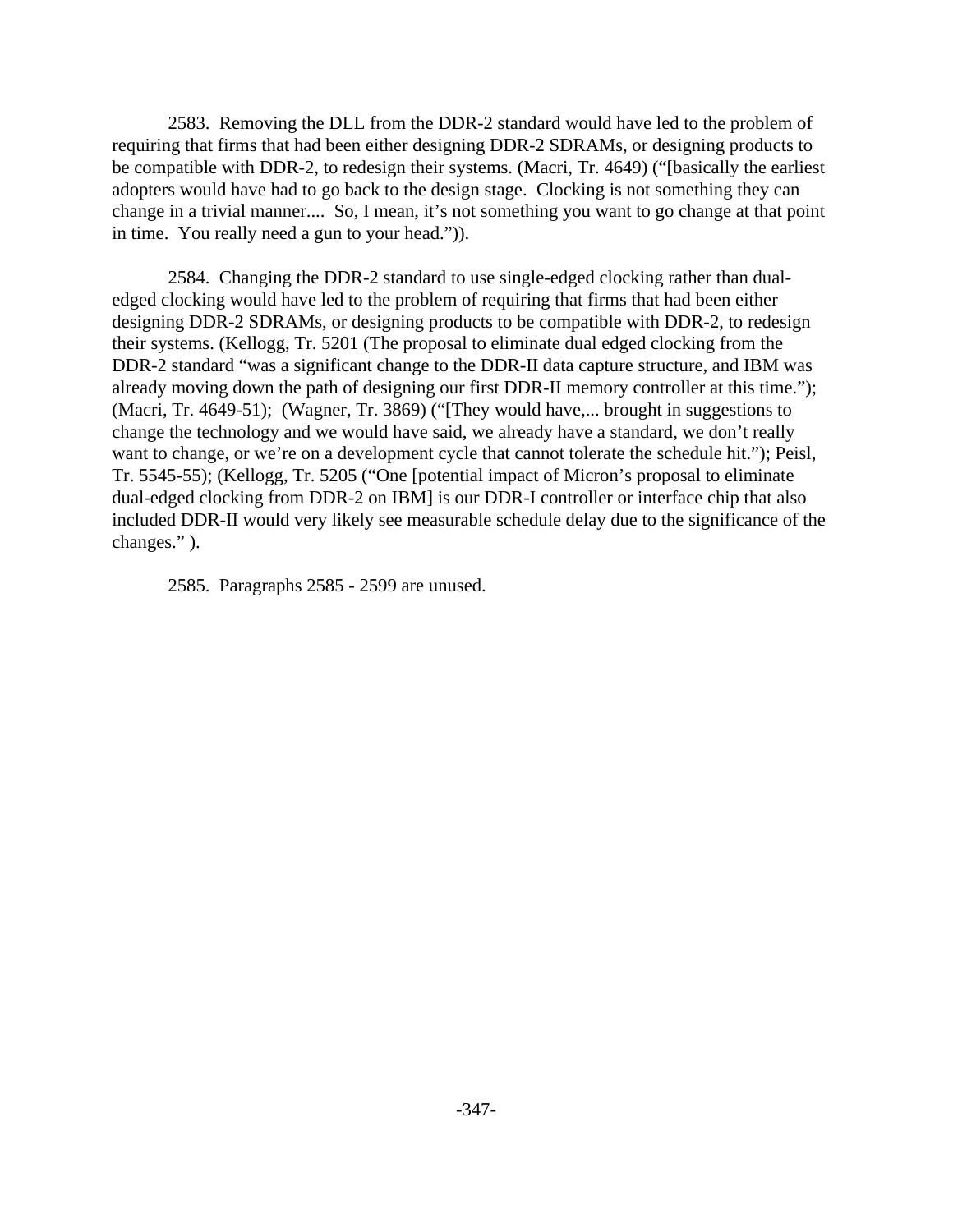#### **XIII. Through its Conduct Rambus Obtained a Monopoly in Several DRAM Technology Markets.**

#### **A. Relevant Economic Characteristics of the DRAM Industry.**

## **1. The Basic Economics of the DRAM Industry Tend to Drive the Industry to a Single Standard.**

2600. The DRAM industry is characterized by large capital requirements, interoperability requirements, and commodity pricing to price sensitive customers. (CCFF 2602- 617).

2601. Because the DRAM industry is characterized by large capital requirements, interoperability requirements, and commodity pricing to price sensitive customers, it tends to be driven to a single dominant commodity standard. (CCFF 2602-617; McAfee, Tr. 11228-229).

2602. The DRAM technologies at issue are used by DRAM manufacturers as well as by the manufacturers of DRAM-related logic like chip sets. (McAfee, Tr. 7183; *see* DX0132).

2603. Manufacturers of DRAMs and controllers sell products incorporating the DRAM technologies at issue to firms like PC-OEMs that sell their products to consumers. (CCFF 11- 16; McAfee, Tr. 7183-84; *see* DX0132).

2604. DRAM customers include PC-OEMs, server-OEMs, manufacturers of workstations, printers, routers, and supercomputers. (McAfee, Tr. 7185-86; *see* DX0133). The largest component of DRAM demand is personal computers, which takes in excess of 60% of DRAM demand. (CCFF 25; McAfee, Tr. 7185; *see* DX0133).

2605. In general, the same types of DRAM devices are used in each of the products made by DRAM customers. (*See* CCFF 2507-508; McAfee, Tr. 7186). Some older products still use older DRAM technologies and some performance sensitive products use technologies that are newer than the current dominant technology. (McAfee, Tr. 7186).

2606. The reason the same types of DRAM devices are used in a wide variety of products stems from the basic economics of the DRAM industry. (CCFF 2607-617; McAfee, Tr. 7186-87).

2607. There are large capital requirements to manufacturing DRAMs. (McAfee, Tr. 7187-88; *see* DX0135). The cost of building a DRAM manufacturing facility is in excess of \$1.5 billion. (*See* CCFF 31; McAfee, Tr. 7187-88; *see* DX0135).

2608. Large capital requirements, like those seen in the DRAM industry, leads to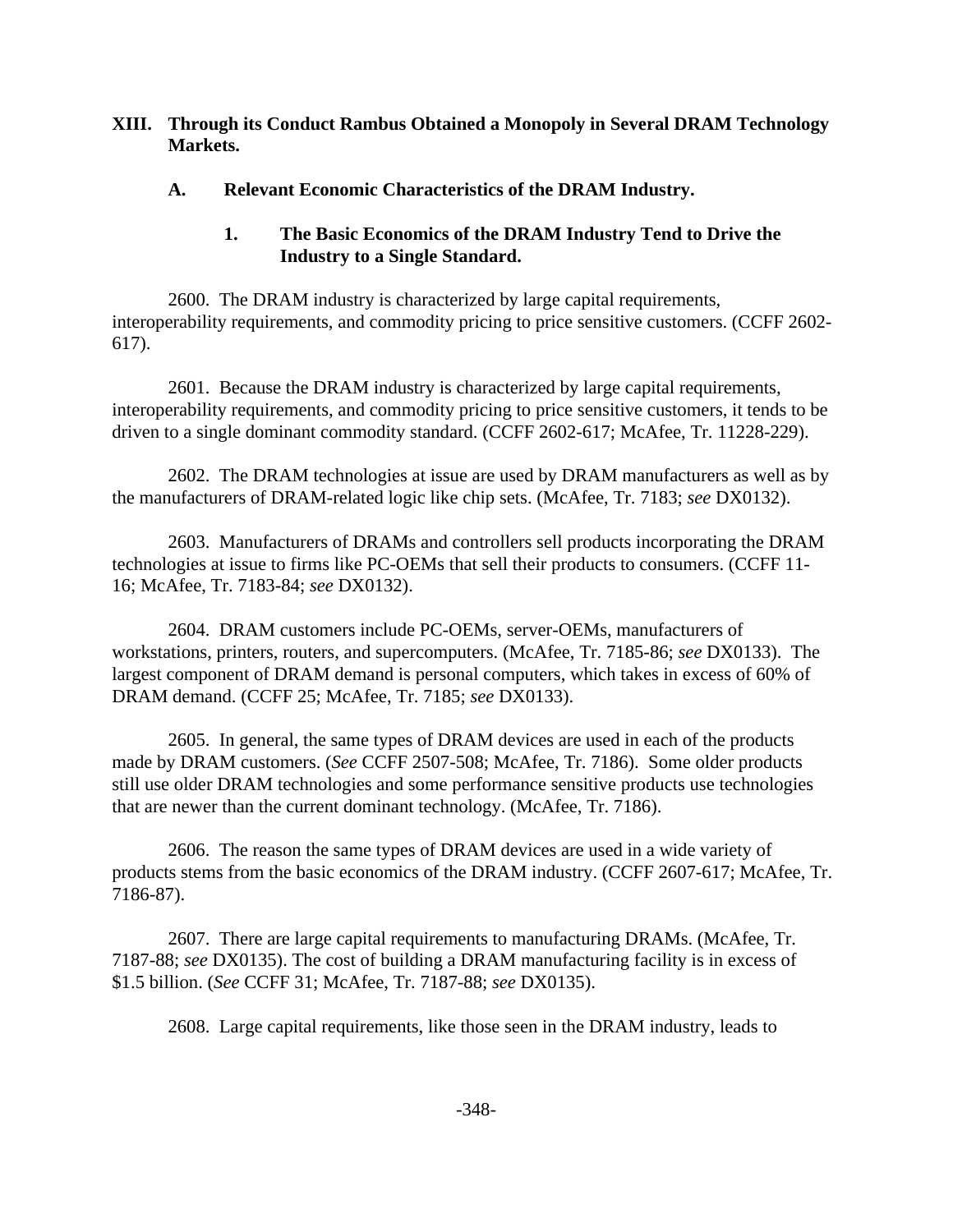increasing returns to scale in the sense that increasing production leads to reduced cost of production because the large fixed investments can be spread over a larger amount of production. (CCFF 104; McAfee, Tr. 7189).

2609. Increasing returns to scale tends to create a single dominant standard product and makes it difficult to displace an existing standard product because that product will tend to be the lowest cost. (McAfee, Tr. 7472-73).

2610. Interoperability between DRAM chips and other components is important in the DRAM industry. (CCFF 25-28, 2541-542, 2550-562; McAfee, Tr. 7189-90). Interoperability refers to the need for DRAM to work with other components in the system. (CCFF 26; McAfee, Tr. 7190; *see* DX0030).

2611. Interoperability leads to a type of network externality. (McAfee, Tr. 7191). The need for interoperability between DRAM and other components means that as more of a particular type of DRAM is made, more compatible components become available, or become cheaper. The availability of compatible components makes it easier to use that type of DRAM, which increases the production of that type of DRAM. (CCFF 2550-562; McAfee, Tr. 7609-10; 11212-213). This type of network externality is sometimes called "indirect" network effect. (McAfee, Tr. 11212-213).

2612. Network effects have "the effect that, ... the choice of the technology by the marketplace or dominant share of the technology in the marketplace can lead to lock-in and hence confer market power on the technologies incorporated in the standard." (McAfee, Tr. 11216-217)

2613. DRAM customers are price sensitive. (CCFF 99; McAfee, Tr. 7192-93). Because PC-OEM customers are generally unwilling to pay increases in price for DRAMs with a higher performance, that makes the PC-OEMs generally unwilling to agree to pay higher prices as well. (McAfee, Tr. 7192). Evidence of the sensitivity of PC-OEM customers to changes in DRAM prices is that when DRAM prices fall, PC consumers buy a large amount of DRAM to upgrade their current computers. (McAfee, Tr. 7193).

2614. DRAMs are generally commodities. (CCFF 93-94, 2548-549; McAfee, Tr. 7200- 201). Products that are commodities are perfect substitutes for each other. (McAfee, Tr. 7200). DRAM is nearly a perfect commodity in the sense that the standardized DRAM from any manufacturer is supposed to work in any application that can use that standardized DRAM. (CCFF 2548-549; McAfee, Tr. 7201).

2615. It is well understood in the industry that standardized DRAM is a commodity. (CCFF 93-94)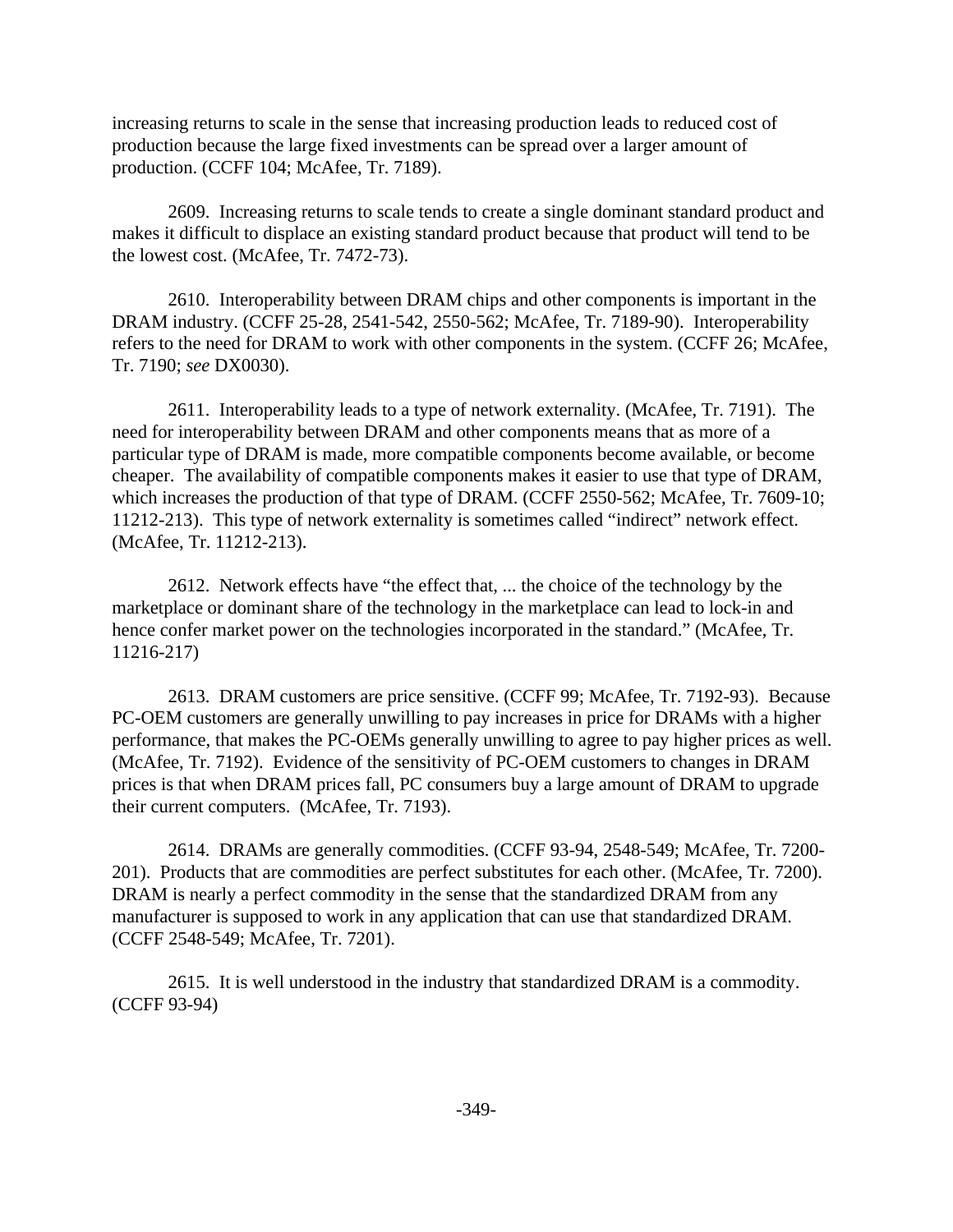2616. Because DRAM is a commodity DRAM customers are able to buy DRAM from multiple sources. That allows them to achieve price competition and reduce risk. (CCFF 117- 118, 2547-549; McAfee, Tr. 7201). Another implication is that final consumers are more likely to be able to upgrade their computers. (McAfee, Tr. 7201).

2617. Additionally "given the value that's placed on the commodity nature of DRAM, the process by which technologies are selected put an emphasis on standards that applies to all companies that are in the marketplace." (McAfee, Tr. 7202).

## **2. The Economics of DRAM Production Can Lead to the Dominance of the Industry by a Single Type of Product.**

2618. Reducing cost per bit to manufacture DRAM is one of the most important factors relating to the success of a DRAM manufacturer. (CCFF 95-98). DRAM manufacturers reduce costs by various methods, including die shrinks and increasing wafer size. Each of these methods have the effect of encouraging a single product to be the dominant product. (CCFF 2619-2624).

2619. One method that the DRAM industry has of reducing costs is through "die shrinks," which lead to increased production for a DRAM being produced on a wafer of a given size. Once the die size has been reduced, more DRAM chips can be produced on the wafer. (CCFF 103-106; McAfee, Tr. 7217).

2620. Because of the high fixed costs of doing a die shrink, DRAM manufacturers will apply die shrinks to the highest volume DRAMs, leading those DRAMs to be low cost relative to the other DRAMs on the market, which increases the sales of that DRAM. (CCFF 105-106; McAfee, Tr. 7218)**.**

2621. The current high volume DRAM product is always the first to experience cost reduction efforts by the DRAM manufacturers. (McAfee, Tr. 7217; CCFF 105-106).

2622. The emphasis of the industry to reduce costs in this way encourages a single product to be the dominant product. (McAfee, Tr. 7225)**.**

2623. Another method that the DRAM industry has of reducing costs is through increasing the wafer size. That method also reduces marginal costs by the application of substantial fixed investments. (McAfee, Tr. 7218).

2624. Regarding the implications of increasing wafer size, "...it's the feedback effect that's important from an economist's perspective. That is to say, we apply our cost reduction to our majority product and that has a feedback effect of lowering the cost of that product which then through the marketplace leads that product to even grow even larger as a proportion of the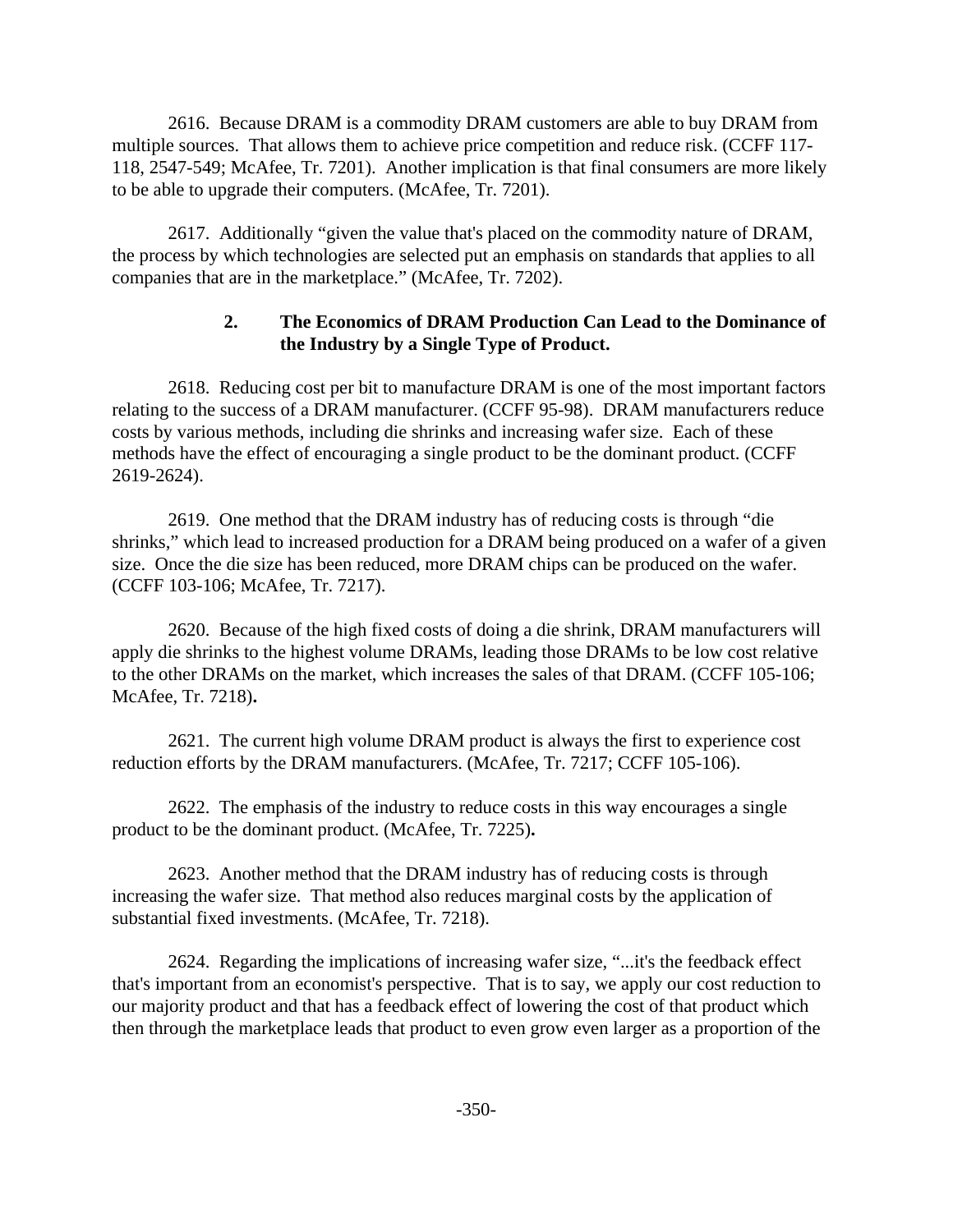total demand." (McAfee, Tr. 7218-19).

## **3. The Economics of DRAM Demand Tend to Lead to a Single DRAM Standard.**

2625. Large DRAM customers require multiple sources for the DRAM that they buy. (CCFF 2626). This has the effect of encouraging a single product to be the dominant standard. (CCFF 2627- 630).

2626. PC-OEMs as well as other large DRAM customers require that the DRAM that they buy have multiple sources. (CCFF 116-118, 2547-549).

2627. Multiple sourcing reduces risk and ensures price competition among DRAM suppliers. (CCFF 116-118; McAfee, Tr. 7220).

2628. The use of multiple sources by PC-OEMs tends to encourage a single product or not very many products to be a dominant standard. (McAfee, Tr. 7225-226).

2629. An implication of the cost sensitivity of the final consumer is that PC-OEMs are also cost sensitive. As a result, DRAM manufacturers are driven to reduce costs. (CCFF 99- 100; McAfee, Tr. 7222).

2630. When design, testing and qualification costs are large, firms want to try to use a single or not too many different flavors or varieties of DRAM so that they don't have to go through the whole design, testing and qualification process over and over and over again. This creates more pressure for having a single, dominant flavor of DRAM. (McAfee, Tr. 7223).

## **4. The Importance of Standards to the DRAM Industry.**

2631. Standards are an essential element in the competitive landscape of the DRAM industry because standards facilitate the use of multiple suppliers, interoperability of DRAMs with other components, and the achievement of economies of scale, all of which tends to lower the total cost to the industry of meeting consumer demand. (McAfee, Tr. 7230; CCFF 2632- 639).

2632. Because they allow for multiple suppliers, standards are very important for minimizing the total cost of products that use DRAMs. (McAfee, Tr. 7231; CCFF 117).

2633. Because they allow for interoperability, standards are very important for minimizing the total cost of products that use DRAMs. (McAfee, Tr. 7231; CCFF 114-115).

2634. Because they allow for leveraging the costs of the design, standards are very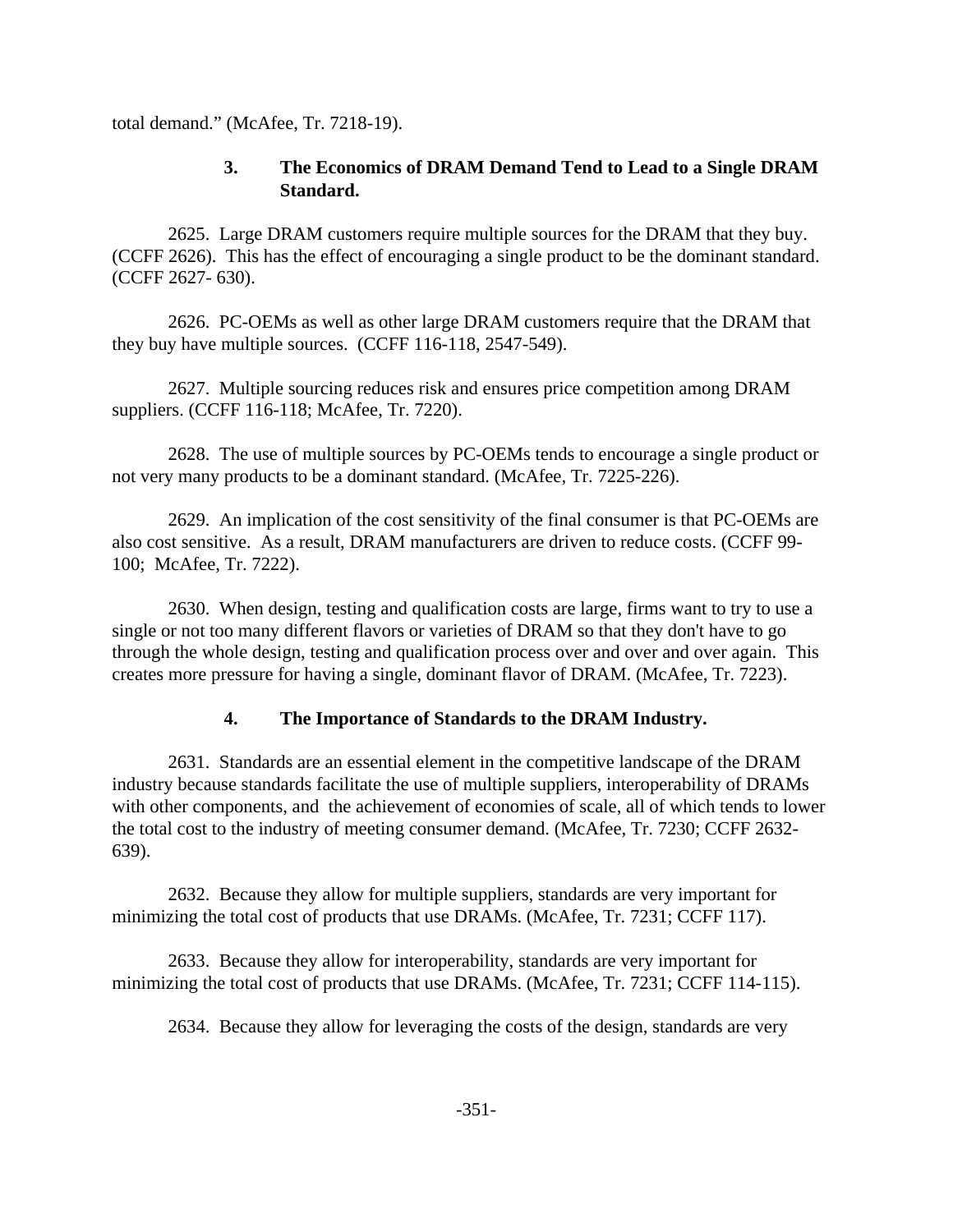important for minimizing the total cost of products that use DRAMs. (McAfee, Tr. 7231; CCFF 119, 121).

2635. By setting a common design, an advantage to the marketplace as a whole of standards is that DRAM customers benefit from price competition. (McAfee, Tr. 7231-32; CCFF 116-117).

2636. Formal standardization can reduce costs by allowing for the achievement of economies of scale. (Rapp, Tr. 10055).

2637. Achievement of economies of scale is a benefit of formal standardization in the case of JEDEC's SDRAM standards. (Rapp, Tr. 10055).

2638. Standards in the DRAM industry serve to define the characteristics of the DRAM in such a way that compatible component manufacturers know enough about the DRAM to know how to design their products. (McAfee, Tr. 7234; CCFF 115).

2639. A benefit of formal standardization is that it helps to create a market consensus about which technology to use. (Rapp, Tr. 10054).

## **5. Economic Factors Influencing the Success of DRAM Standards.**

2640. The success of DRAM standards is influenced by a number of factors, including the cost of the standardized DRAM, the use of consensus based standard-setting to arrive at the standard, and the use of evolutionary technologies in the standard rather than revolutionary technologies. (CCFF 2641-649).

2641. One factor important in determining the success of a DRAM standard is its cost compared to the current standard. The way standards tend to succeed each other in the DRAM market is that newer products tend to be higher priced and be used in niche applications that demand higher performance. Over time the cost of production of the new DRAM falls as more of it is produced. Eventually, the industry "tips" toward the newer DRAM as its cost falls in relation to the older DRAM. (McAfee, Tr. 7229-30; CCFF 105-106, 125-126).

2642. The DRAM industry experiences periods where there is a dominant standard and periods where there is a transition between dominant standards. For example, in 1994, fast page mode was at 95 percent market penetration and was the dominant standard. (McAfee, Tr. 11227; *see* DX0141). After that, a transition took place from fast page mode to EDO and then from EDO to SDRAM, and, in the latter part of the relevant time period, another transition from SDRAM to DDR took place. (McAfee, Tr. 11227; *see* DX0141; CCFF 85-89).

2643. Dr. Rapp agrees that the DRAM industry is an industry that one generation after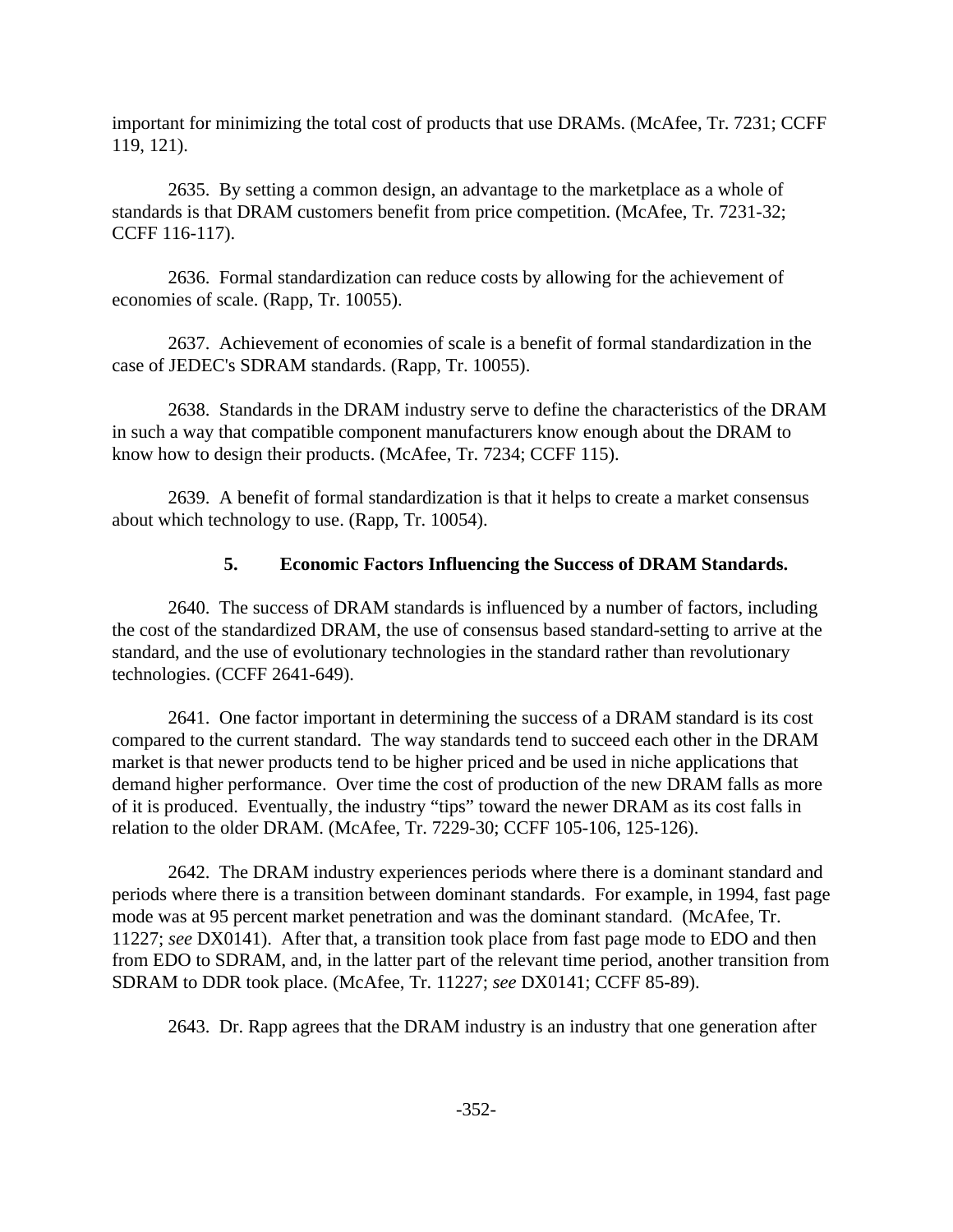another has tended in the 1990s to select one standard to the exclusion of others. (Rapp, Tr. 10106).

2644. The DRAM industry experiences a coordination problem regarding the adoption of new DRAM standards. This problem can hinder investment in a developing standard. (McAfee, Tr. 7241-42 ("In making investments in a technology one very much wants to forecast which technology will be successful; that is to say, you don't want to make investments in, say, supporting a product that won't ultimately be used by the market.")). For example, in the late 1990s, it was unclear whether the DRAM industry would follow SDRAM with DDR SDRAM or with RDRAM. This made it difficult for firms in the industry to forecast and make appropriate investments. (CCFF 115).

2645. By involving more market participants, an open, consensus-based process has the advantage of improving the accuracy of the forecast by more of the potential users of the standard. That improves the chances that the standard will ultimately be successful. (McAfee, Tr. 7241-42; CCFF 120).

2646. One benefit of the fact that there is a diverse group of firms at JEDEC, with diverse interests is that the outcome of the process is more likely to result in a consensus that addresses the needs of the different users of DRAM. (McAfee, Tr. 7251-53; CCFF 120).

2647. Royalties have an influence on the success of standards because they are charges for the use of the standard, and so insofar as the standard requires royalties, it's less likely to be successful. And the higher the royalties, the less likely the standard will be successful, other things equal. (McAfee, Tr. 7243; CCFF 107-109).

2648. Other things equal, an evolutionary approach to DRAM standards will tend to be more successful than a revolutionary approach. (McAfee, Tr. 7245). One reason is that an evolutionary approach has an advantage of reusing knowledge. The implementation costs will tend to be lower. The risks will tend to be lower with an evolutionary approach. (McAfee, Tr. 7245; *see* DX0146; CCFF 127-128).

2649. "Evolutionary" means built on the existing product or existing knowledge base as opposed to a dramatic change from the existing product or knowledge base. "Revolutionary" is a radical departure, a major departure from the existing technologies and products. (McAfee, Tr. 7245-46).

#### **6. JEDEC's Standard Setting Process.**

2650. JEDEC is a consensus-based organization. As a result, JEDEC standards will generally be the result of compromise between JEDEC members rather than the best standard in some abstract sense. ((CCFF 2651). Also, because of the need for timely standards in the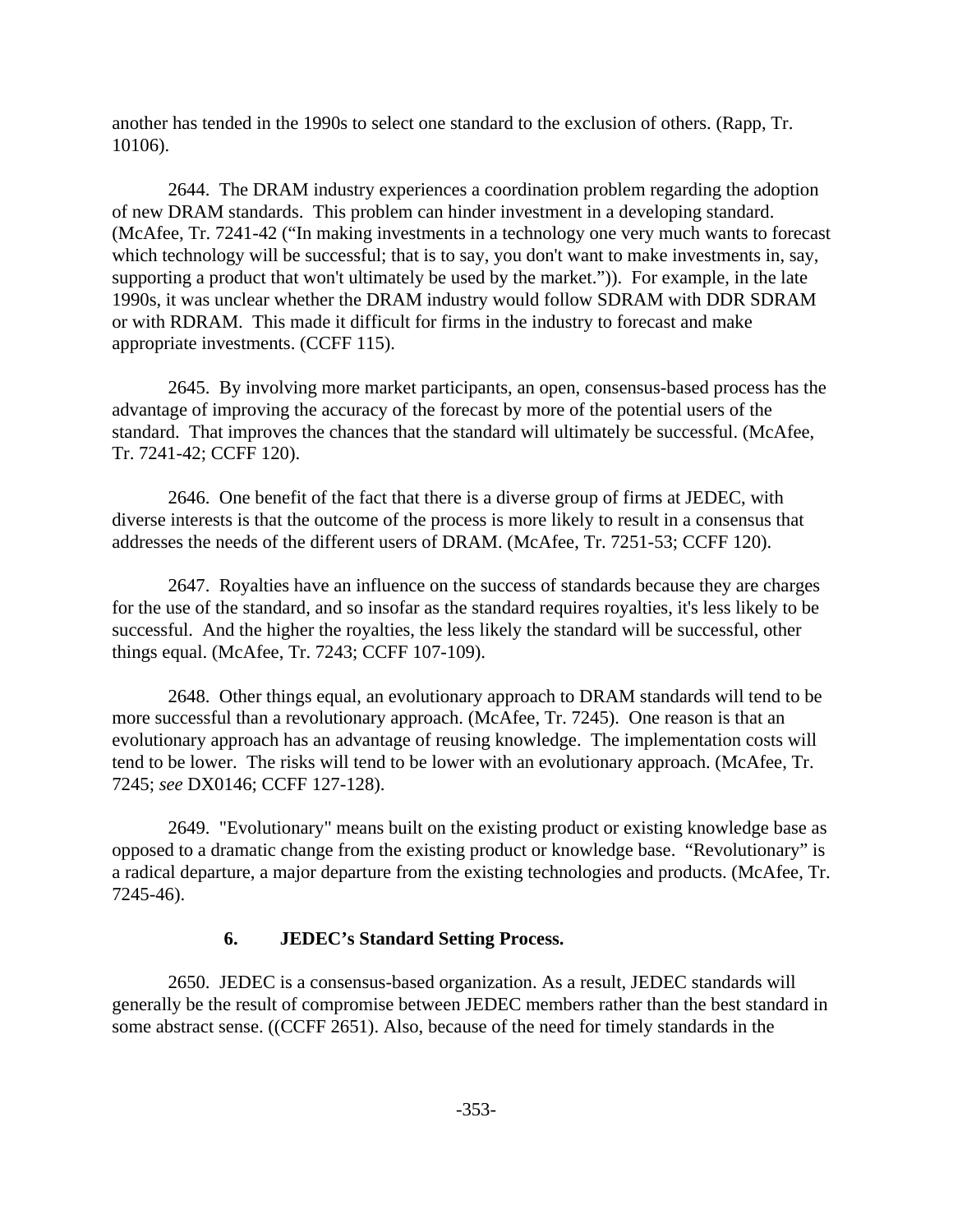DRAM industry, JEDEC "satisfices" in choosing technologies to incorporate into the standard. Because JEDEC satisfices, when it chooses technologies, the standard chosen might not have been the best possible standard. (CCFF 2652-2658).

2651. The outcome of the JEDEC process is a consensus product that strikes a balance between the needs of a diverse set of industry participants. (McAfee, Tr. 7252-53; CCFF 206, 211-213, 242-249, 251, 254).

2652. Completing standards in a timely manner is important to JEDEC. (CCFF 122- 124).

2653. The importance of having a standard completed rapidly is more important in this industry than in other industries. (McAfee, Tr. 7253 ("There's been a great deal of technical change, technological change, and as a consequence, time to market is more important here than in, say, the automobile industry.")).

2654. The result of the need for timely standards is that there is a stronger incentive for timely decisions than there would otherwise be. (McAfee, Tr. 7253-54 ("It tends to put pressure on a fast decision over, say, the perfect decision.")).

2655. The speed at which the industry moves makes intellectual property more important than it otherwise would be. (McAfee, Tr. 7254-55 ("And I should say the speed at which this industry moves perhaps makes IP more important, again, than in some other industries. Just there's more technological change, more technological advance, in this industry than in many industries.")).

2656. The term "satisficing" is an economics term that describes the decision-making process of JEDEC in its choices of features and technologies. (McAfee, Tr. 7255). Satisficing refers to the process by which an organization like JEDEC will choose an adequate solution to a problem it faces rather than expending the effort to find the perfect solution. (McAfee, Tr. 7255- 56; CCFF 124).

2657. Satisficing behavior is driven, in part, by the need for timely standards. (McAfee, Tr. 7256).

2658. One implication of satisficing behavior is that while the technologies actually chosen may have been thought to solve the problems faced by JEDEC, there is no reason to believe that the standard actually chosen was the best standard. (McAfee, Tr. 7256 ("II)ts importance in terms of the economic analysis is that this says generally you can't conclude from the very choice of the technology that it was necessarily even the best of the available alternatives. It just means it was in the top set or the top group. It had good qualities.")).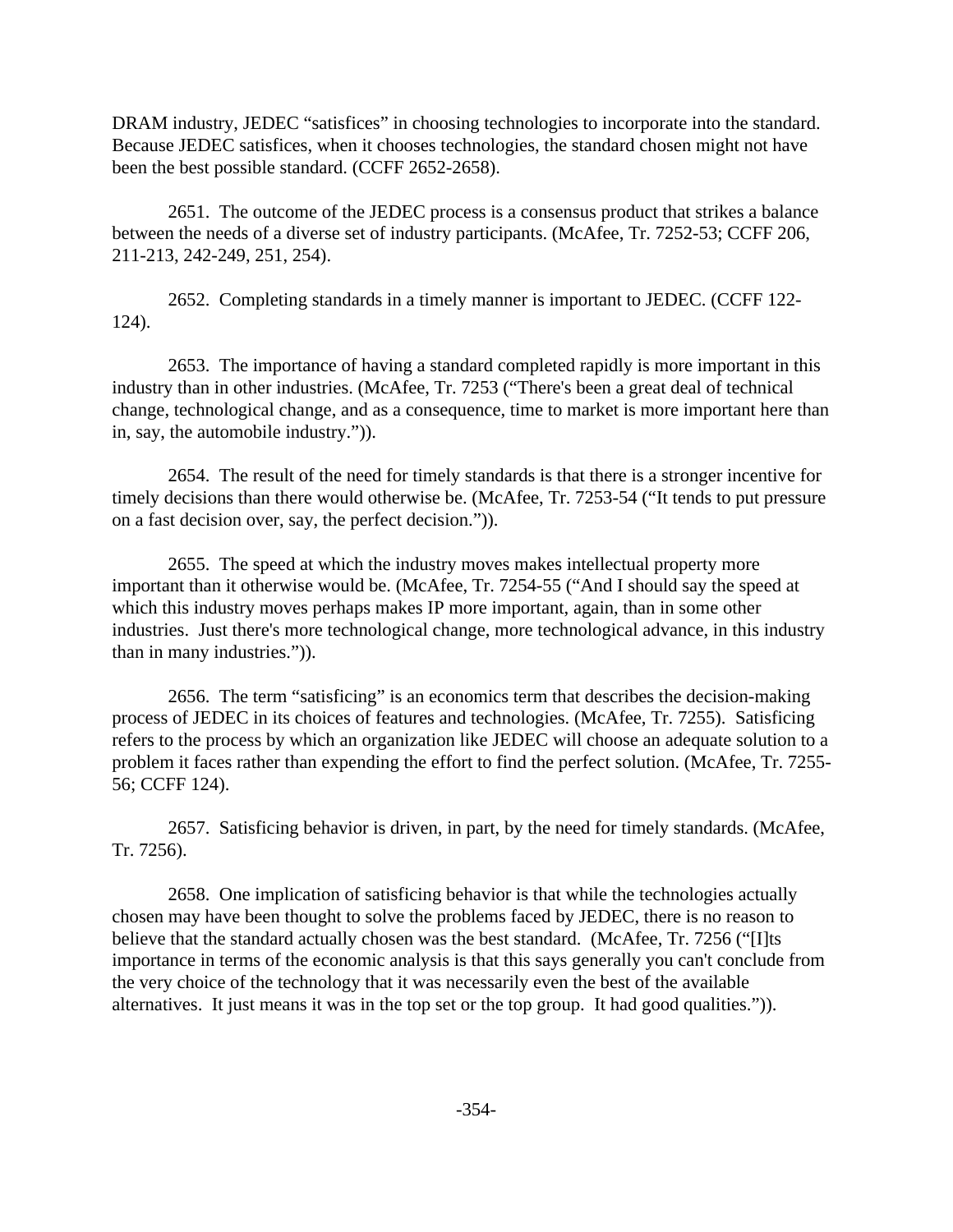#### **7. Lock-In and Hold-Up.**

2659. A firm can be held up if that firm is better off paying higher prices to use the investments that it is locked in to rather than switching to new investments. Hold-up for the use of a standard can occur if firms become locked in to the technologies in the standard. (CCFF 2660-673).

2660. The hold-up problem arises in general because investments that are specific to another party are vulnerable in renegotiation -- the other party can extract some or all of the value of the investments. The value of specific assets -- those specific to a relationship with another party -- are vulnerable to expropriation by that other party because the assets have low or no value without the other party's participation. (McAfee, Tr. 7258; *see* DX0148).

2661. A specific investment or a specific asset is one that has low or no value unless another party participates or does something. That is, it requires another party to behave in a certain way. (McAfee, Tr. 7259).

2662. Once a specific investment is made, the economic actor that made the investment is locked into that investment if it is more economical to continue to use the investment or the asset than to switch to an alternative. For example, a power plant operator can become locked in to investments that are required to locate its power plant near a particular coal mine. (McAfee, Tr. 7260- 67; *see* DX0149-154).

2663. Hold-up occurs if the other party changes its prices after the firm becomes locked in by its specific investments. For example, a coal mine operator has an incentive to increase the price of its coal to a power plant operator after the power plant operator has sunk investments by locating its power plant near the coal mine to lower transportation costs. (McAfee, Tr. 7260- 67; *see* DX0149-154).

2664. One way that parties avoid the possibility of being held-up is to contract in advance of making investments that would make them vulnerable to hold-up. This is sometimes called *"ex ante"* contracting. For example, a power plant operator could sign a contract with a coal min prior to making investments necessary to locate the power plant near the coal mine. (McAfee, Tr. 7267-68; *see* DX-0153-55).

2665. The assertion of IP rights on a standard after lock-in is a classic case of economic hold-up. After lock-in to the standard occurs, it becomes possible for the owner of a patented technology to hold up the industry and expropriate some portion of the specific investments that have been made into the technology. (McAfee, Tr. 7439).

2666. The nature of the expropriation is the charging of royalties that exceed the *ex ante* value of the technology, and instead, are conditioned on the specific investments that have been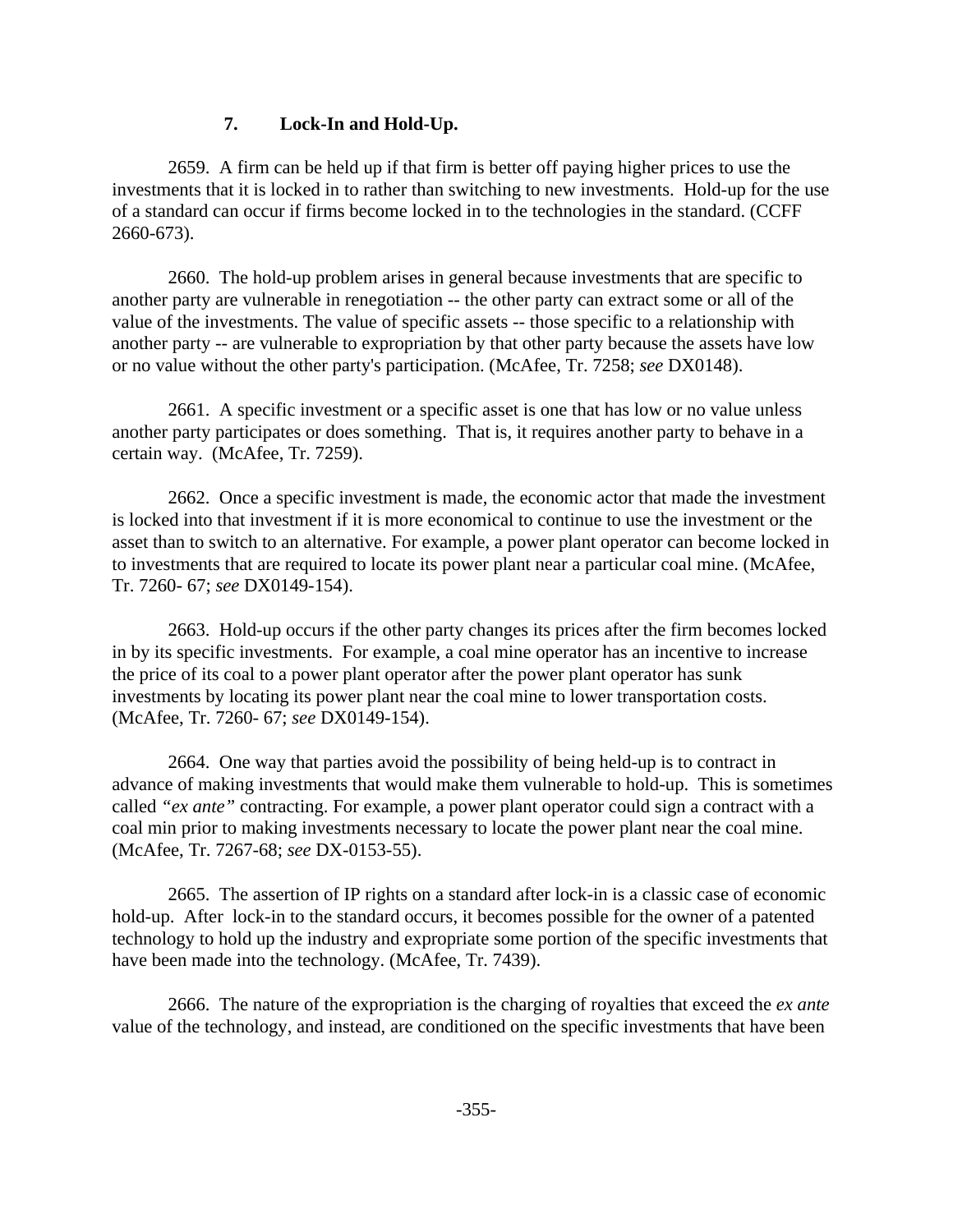made in reliance on the standard. (McAfee, Tr. 7307).

2667. The risk of hold-up in standard-setting depends on the size of the specific investments made with respect to a particular standard, the cost of changing the standard, and the importance of intellectual property in the industry. (McAfee, Tr. 7270; *see* DX0157).

2668. Specific investments include those investments made by firms to make components that are compatible with the standard. (McAfee, Tr. 7296-97; *see* DX0164).

2669. Firms, in the standard setting context, when hold-up is made possible by the existence of IP, contract for IP in advance of the standard being set. This is a type of *ex ante* contracting. (McAfee, Tr. 7272-73; *see* DX0158).

2670. One method of *ex ante* contracting to avoid hold-up in the standard setting context is a requirement for firms to disclose their IP. (McAfee, Tr. 7273). The disclosure of IP might help the standard-setting organization avoid hold-up by ensuring that if IP was included in the standard, it was done in a conscious and deliberate manner. (McAfee, Tr. 7273).

2671. Another method of *ex ante* contracting to avoid hold-up in the standard setting context is a requirement for firms to make some sort of licensing commitment regarding their IP prior to the inclusion of the implicated technologies in the standard. (McAfee, Tr. 7273-74).

2672. There is more than one type of potential licensing commitment that can be used by standard setting organizations to mitigate the risk of hold-up. (McAfee, Tr. 7274).

2673. One type of licensing is a commitment for a free license. Another type of licensing commitment is for a RAND or "reasonable and nondiscriminatory" license. (McAfee, Tr. 7274). A requirement of a RAND letter will not eliminate the risk of hold-up, but it mitigates or reduces that risk. (McAfee, Tr. 7274).

2674. Dr. Rapp agrees that standard-setting can create market power by making otherwise close substitutes inferior and thereby increasing the royalty rate (price) a technology can command. (Rapp, Tr. 9972).

2675. In settings where compatibility requirements are high, the choice of a standard may virtually eliminate, not merely disadvantage, competing technologies. (Rapp, Tr. 9966-67).

2676. Formal standard setting creates market power whenever the standard-setting body is faced with several more or less equivalent technologies in terms of cost and performance, and the standard-setting body incorporates one of those technologies into a standard. (Rapp, Tr. 9799). The technologies that are not chosen become inferior alternatives. (Rapp, Tr. 9800).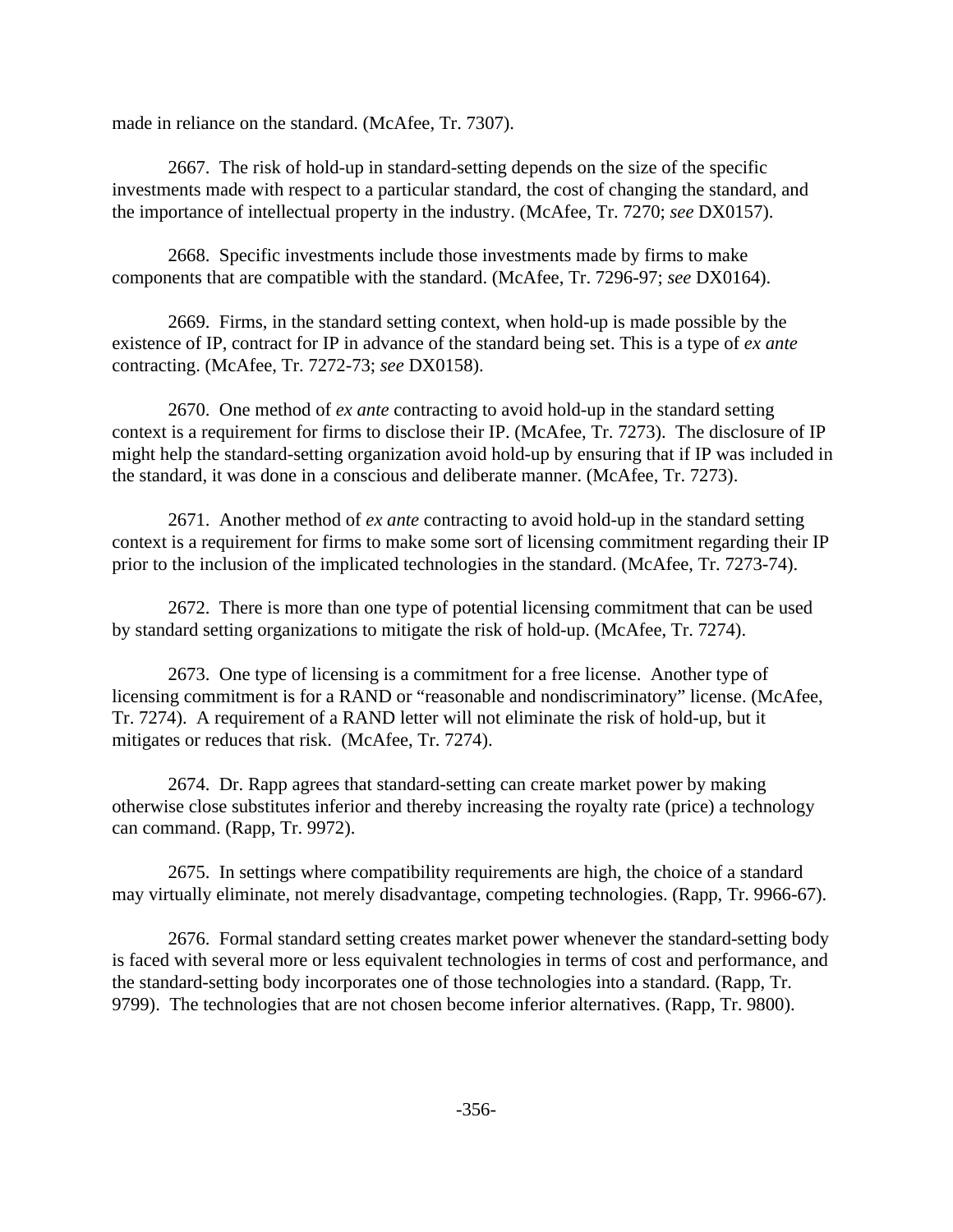2677. In the context of formal standard setting, the "price of the chosen technology can change after the standard is determined if the technology owner attempts to extract the value added by the standardization process in royalty fees for the standard technology." (Rapp, Tr. 9973-74).

2678. "In the absence of knowledge about proprietary IP rights in the technologies under consideration, manufacturers may find themselves the victims of opportunism after the standard has been set. That is, the patent holder may charge a royalty that reflects a premium arising from irreversibility, the cost of revising the standard to save the cost of royalty. A patent holder may charge such a premium when the patent emerges after manufacturers have made sunk investment in the patented feature of the standard without have predetermined the license fee. Avoiding a license entails new investment cost if the old (potentially infringing) investments cannot be modified to evade the patents." (Rapp, Tr. 9975-76).

2679. "Once the patented technology is adopted as a standard,... firms may commit to the standard and invest in complementary assets needed to make and produce the newly standardized products.... *Ex post*, the cost of switching to the patented alternative may now be much greater as the industry is 'locked-in' to the patented standard." (Teece, Tr. 10509-10).

2680. Once firms have committed to a standard and have made the requisite investment in complementary assets to manufacture and sell the standardized product, switching to an alternative may be much less feasible for three reasons. The first reason relates to the presence of sunk costs. The second reason relates to the need for compatibility, especially backwards compatibility, with the existing installed product base. The third reason is that there is often a significant coordination problem in getting all interested parties to switch to an alternative. Coordinating the necessary changes may make it impracticable to switch away from the patented standard. (Teece, Tr. 10489-92; *see* DX0355).

2681. "The asymmetry between the low *ex ante* cost of choosing an alternative proposed standard and the higher *ex post* cost of abandoning an existing standard in favor of a new standard causes concerns about the prospect for 'lock-in.'" (Teece, Tr. 10500-501). For purposes of analyzing the issues in this case, *ex post* means the time period after a standard is adopted. (Teece, Tr. 10490).

## **8. Lock-in and Hold-up Concerns in the DRAM Industry.**

2682. DRAM industry standards are characterized by hold-up. Both the rules of JEDEC and the characteristics of production in the DRAM industry illustrate the lock-in and hold-up concerns in the industry. (CCFF 2683-2756).

2683. If JEDEC has a preference to avoid patents, that can be seen as an expression of an interest on the part of JEDEC to avoid the hold-up problem. (McAfee, Tr. 7277).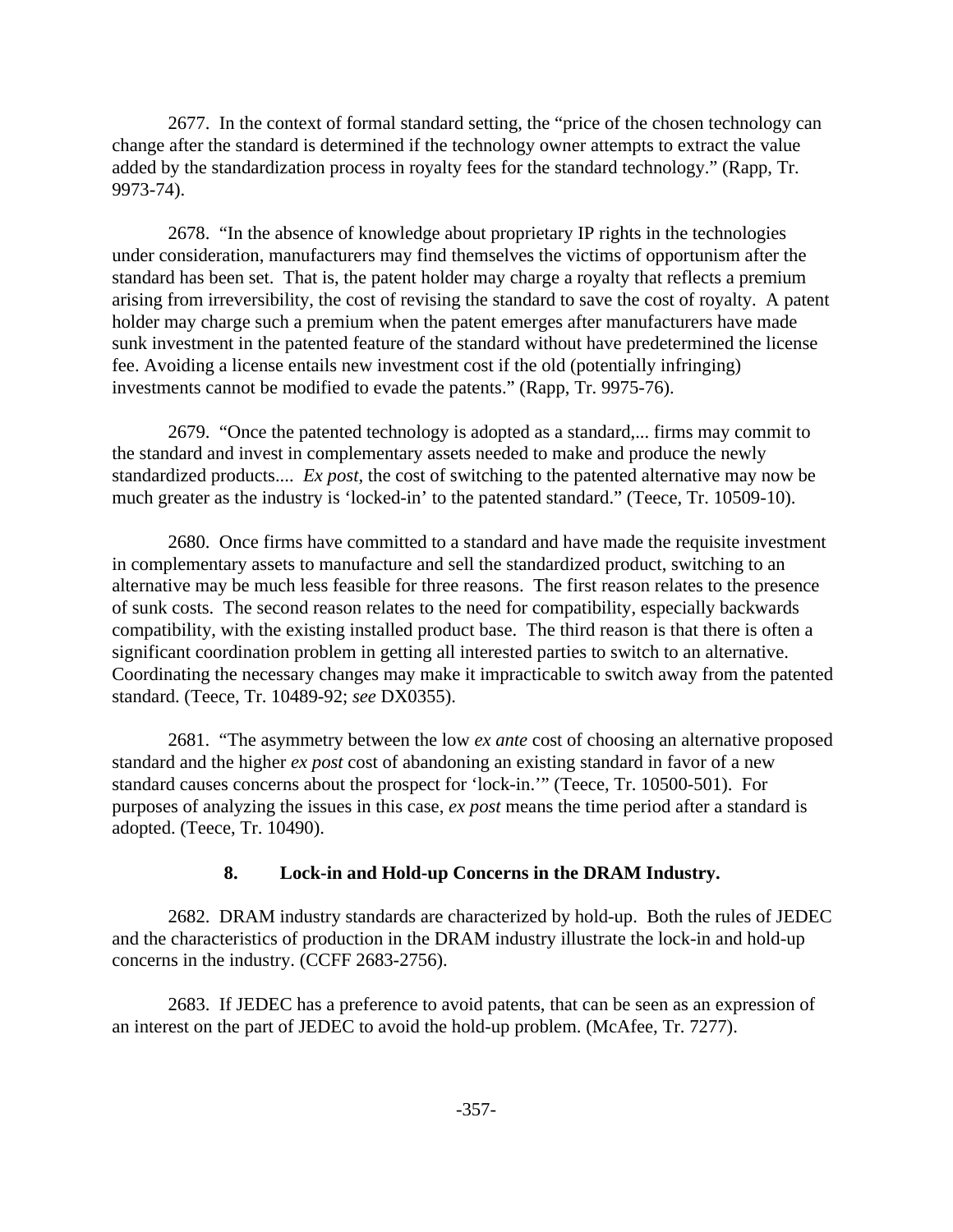2684. JEDEC has a strong preference to avoid the presence of patented technologies in the JEDEC standards. (CCFF 301-304).

2685. If JEDEC has a preference for early disclosure that would also be an expression of an interest in avoiding hold-up because, as an economic matter, the earlier information is obtained, the better decisions will tend to be. (McAfee, Tr. 7277, 7301-04).

2686. JEDEC has a strong preference for early disclosure of patents or patent applications in the standardization process. (CCFF 339-345).

2687. In the absence of a search requirement, one way of minimizing the potential for hold-up would be a good faith requirement to provide as much information as a member has access to, and to not try to change the outcome of the process by manipulating it. (McAfee, Tr. 7278).

2688. There is a good faith requirement at JEDEC. (CCFF 310-314).

2689. A requirement of a standard setting organization that firms disclose patent applications as well as patents is consistent with an interest in avoiding hold-up. (McAfee, Tr. 7278-79).

2690. JEDEC has a requirement that firms disclose patent applications as well as patents relating to the standard-setting work under discussion. (CCFF 318-320).

2691. Dr. Rapp agrees that "for [lock-in] to be a concern, the proprietary technology must be essential to the standard or else it could simply be omitted.... [a]n attempt by the patent owner to charge opportunistic royalties would result in manufacturers leaving that particular technology out of the final product." (Rapp, Tr. 9980-981; *see* DX0323).

2692. Dr. Rapp agrees another condition for opportunism to be a concern would be that the costs of changing the standard or manufacturing process must exceed the royalty demanded for the use of the standard. (Rapp, Tr. 9982; *see* DX0323).

2693. Dr. Rapp agrees another condition that he believes must be met or must be satisfied for opportunism to be a concern is that there must be alternatives to the chosen patented technology that could plausibly have been adopted had disclosure taken place. (Rapp, Tr. 9982-983; *see* DX0323).

2694. Dr. Rapp agrees that to determine whether these three propositions apply in a real-world example would require a careful assessment of the relevant facts. (Rapp, Tr. 9984; *see* DX0323).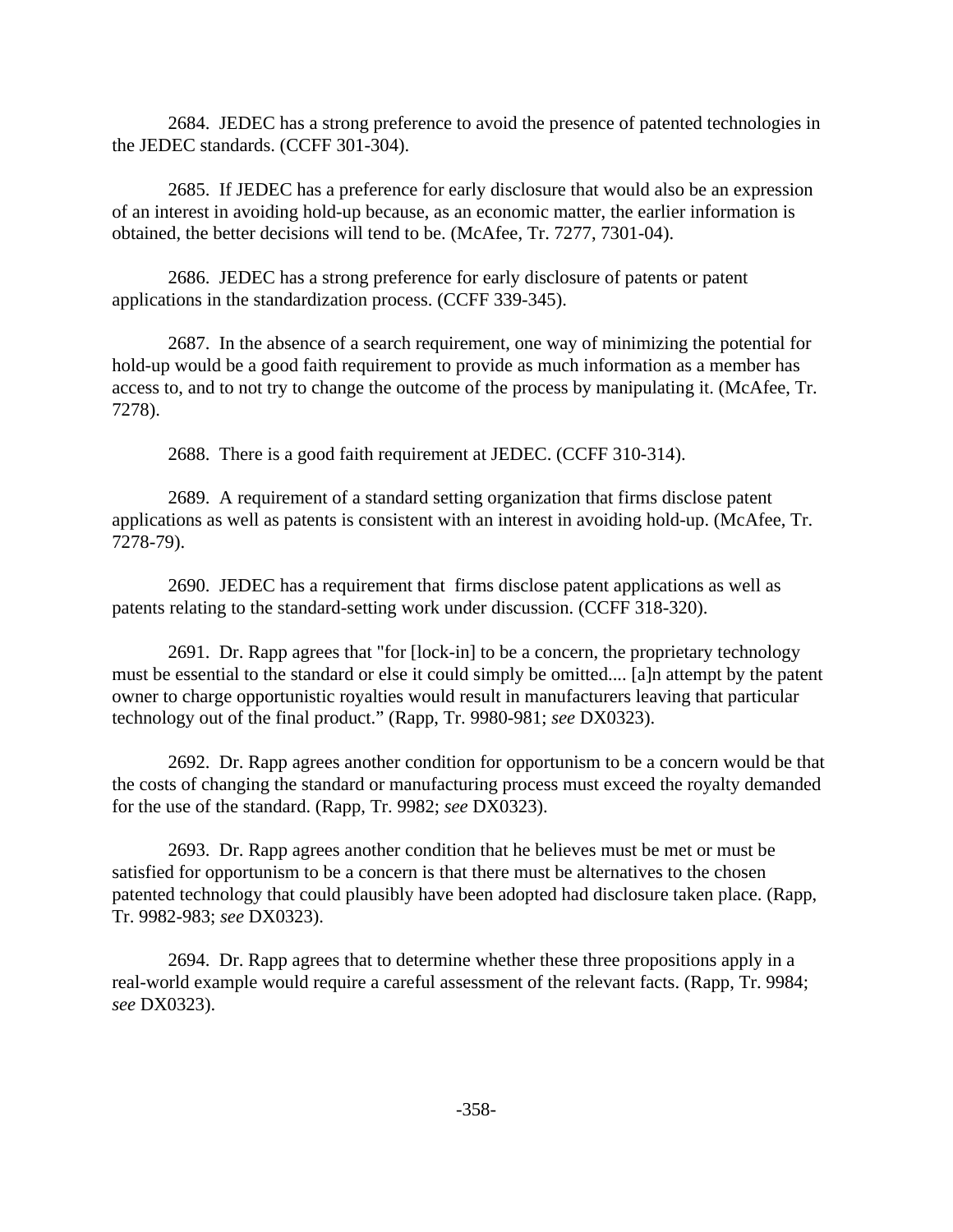2695. Dr. Rapp reviewed no Rambus business records other than Toshiba license agreement and a license term synopsis prepared by his staff. (Rapp, Tr. 9991; *see* DX0324).

2696. Dr. Rapp reviewed no third-party business records. (Rapp, Tr. 9992; *see* DX0324).

2697. Dr. Rapp reviewed no deposition testimony. (Rapp, Tr. 9993; *see* DX0324).

2698. Dr. Rapp reviewed no JEDEC materials/minutes other than two technical specifications. (Rapp, Tr. 9994; *see* DX0324).

2699. Dr. Rapp reviewed no notes/reports on JEDEC activities. (Rapp, Tr. 9995; *see* DX0324).

2700. Dr. Rapp reviewed none of the Rambus / JEDEC / third-party records cited in McAfee's report. (Rapp, Tr. 9999; *see* DX0324).

2701. Dr. Rapp agrees that "[t]he reliability of any example of economic reasoning depends, in part, on the quality of its underlying assumptions. All assumptions are not equal. Reasoning which rests on baseless assumptions is less reliable than reasoning based on assumptions that are well-founded in facts and evidentiary materials." (Rapp, Tr. 10004 ("Not only do I agree with it, I think they are words to live by."); *see* DX0325).

2702. Dr. Rapp agrees that it is important for an economist to try to ensure that his or her assumptions and conclusions are well-founded in evidentiary materials. (Rapp, Tr. 10007 ("And may I just add that that refers to the connection between the foundations for assumptions and the specific subject matter that the economist is addressing, not the universe of subject matter.")).

2703. Hold-up may be a concern in the DRAM industry if the following circumstances are true: The amount of specific investments into the standard are substantial, the costs of changing standards is high, IP is important in the industry, and it is difficult to reach agreements to change the standard once set. (McAfee, Tr. 7407; *see* DX-0160).

2704. The ease of reaching agreement reflects on how difficult it would be to avoid hold-up by changing the standard and can be seen as a cost of changing the standard. (McAfee, Tr. 7411).

2705. Based on the evaluation of those factors, hold-up is a problem that arises in the context of the DRAM industry. (McAfee, Tr. 7288; CCFF 2710-756).

2706. There is substantial potential for lock-in in the DRAM industry, and, as a result,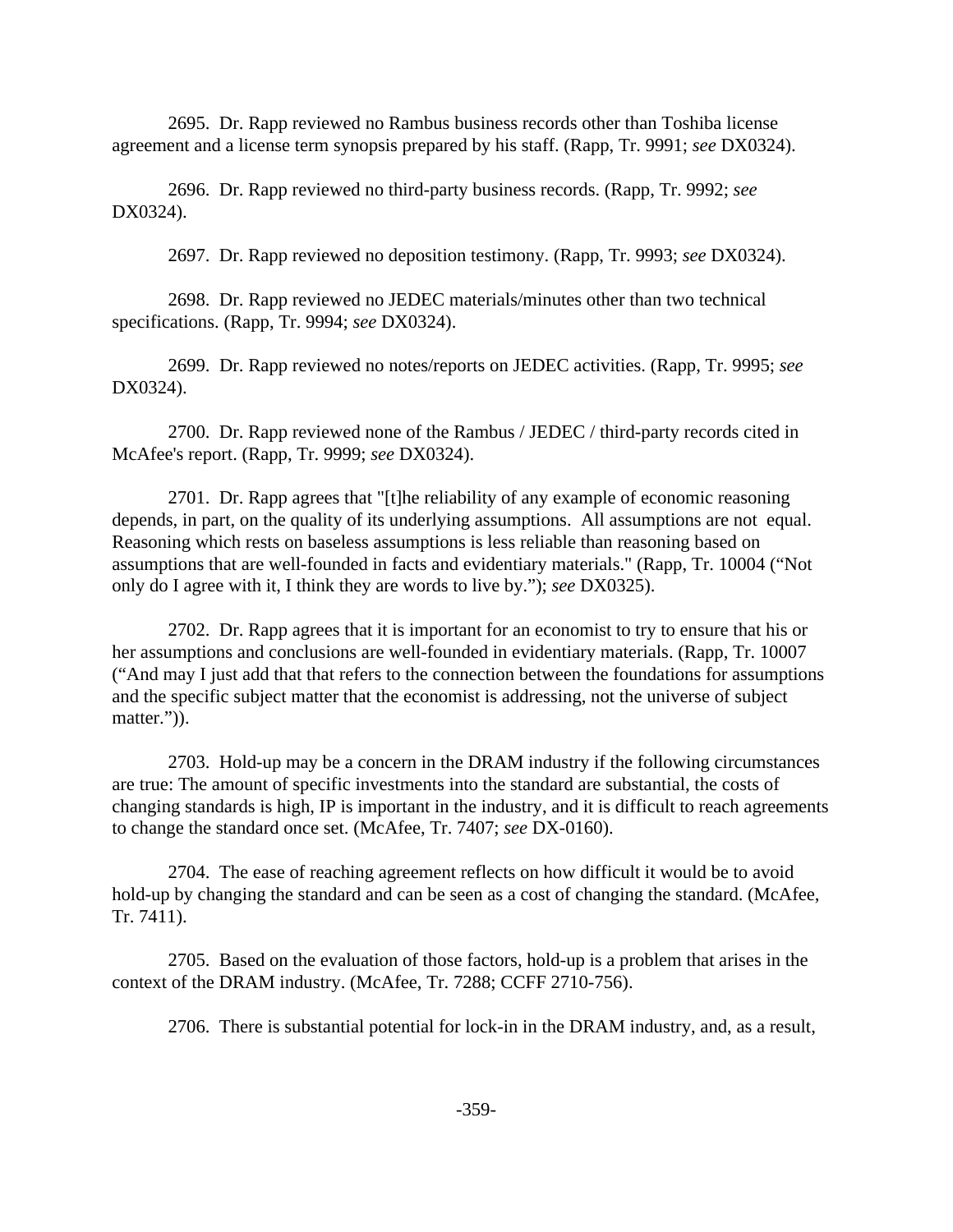there is potential for the creation of monopoly power by incorporating technologies into DRAM standards. (McAfee, Tr. 11304; CCFF 2710-756).

2707. Lock-in is a major feature in the DRAM industry, and, as a consequence, the bargaining power of a licensor of proprietary technology that is in the standard grows over time and it becomes ever more difficult for the industry to get out from under patented technology. (McAfee, Tr. 11370).

2708. Incorporation of a technology in JEDEC standards is highly likely to lead to dominance of that technology in the marketplace. (McAfee, Tr. 11224).

2709. The deployment of resources that locks in an industry to a particular standard increases the value of the technology that is incorporated in the standard. (McAfee, Tr. 7438).

## **(A) Specific Investments Are Substantial.**

2710. Hold-up in the context of DRAM standardization occurs when the industry learns that the technology that it chose to incorporate into a standard is subject to a patent, and the industry learns this fact after it has already made substantial specific investments into the standard. (McAfee, Tr. 7305-06).

2711. Those specific investments may take the form of investments in plant and equipment, complementary goods, and other investments that are specific to the technology. (McAfee, Tr. 7306).

2712. A substantial amount of investment in the DRAM industry is specific to the DRAM technology and so is specific to the standard that is at issue. (McAfee, Tr. 7407; CCFF 2501-2526, 2528-2540).

2713. In the DRAM context, once a standard is issued and adopted over time, there is an increasing level of investment in the standard by manufacturers producing to the standard, including investment by manufacturers of complementary components such as modules, graphic cards, and chip sets. (McAfee, Tr. 7436; *see* DX0221; CCFF 2550-2562).

2714. Such investments by DRAM manufacturers and by manufacturers of complementary components contributes to lock-in. (McAfee, Tr. 7437).

2715. As specific investments in a standard are made, the industry becomes progressively more locked into the standard. (McAfee, Tr. 7435). The switching costs grow over time, and there comes a point when the technology incorporated into the standard obtains monopoly power because the alternatives are no longer commercially viable. (McAfee, Tr. 7435). This phenomenon has occurred in the DRAM industry. (McAfee, Tr. 7435).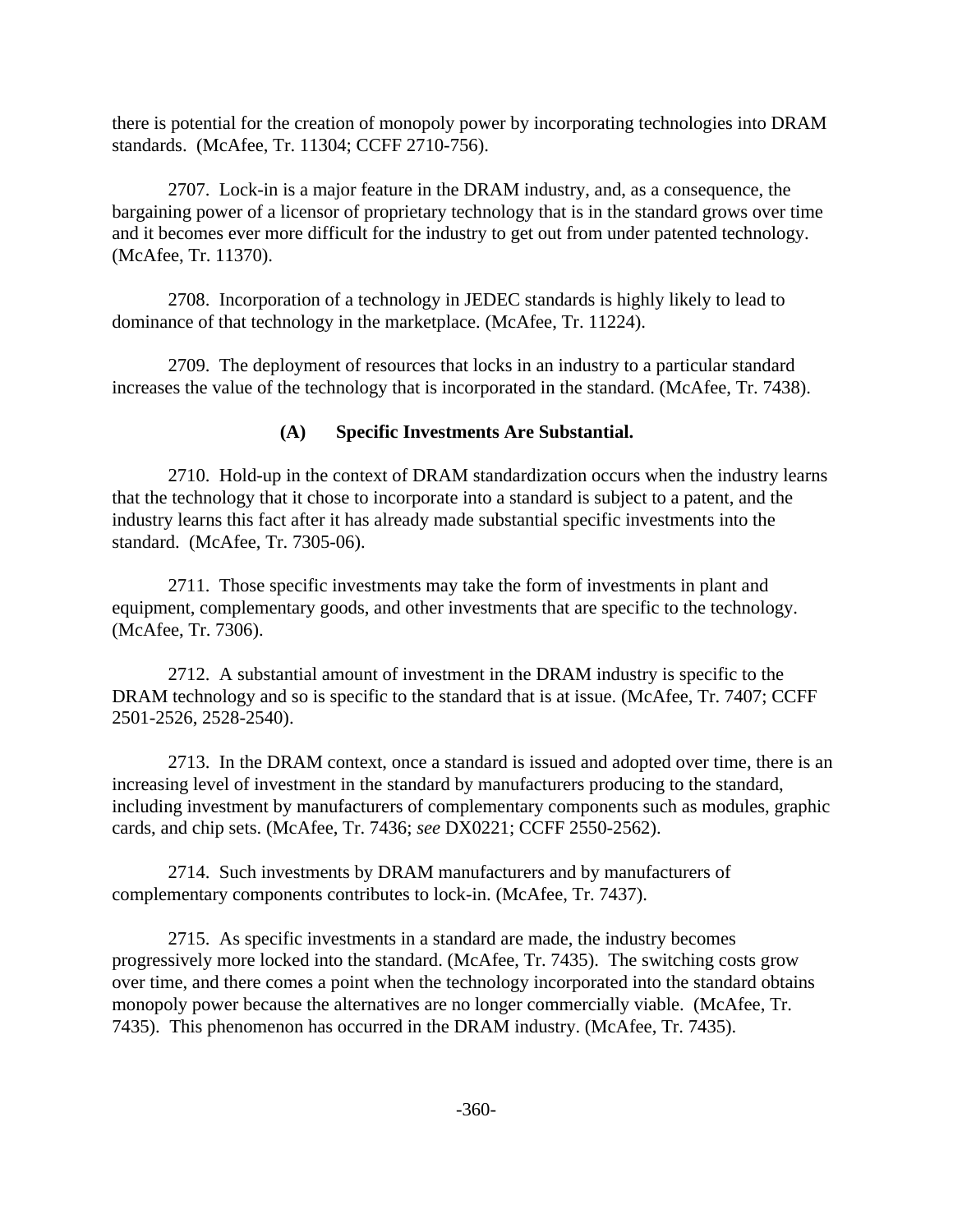2716. Industry-wide coordination and resource commitment is part of the specific investment in the DRAM standards that makes the industry locked in to a DRAM standard over time. (McAfee, Tr. 7436-37; *see* DX0221; CCFF 2547-2562).

2717. Because of the scope and the size of the investments into a standard, there is a relatively large amount of lock-in in the DRAM industry to a standard that has been deployed in volume. By the time that DRAM ramp-up occurs, lock-in has been accomplished, particularly because of the specific investments made in goods that are complementary to the standard. (McAfee, Tr. 7444-45 ("Because in order to deploy the standardized product in volume, it requires those complementary goods. Things like chipsets and the like are also being produced.")).

2718. If compatibility requirements are high, there will typically be a dominant product standard. (McAfee, Tr. 11218).

2719. Compatibility requirements refers to the requirement that a product be compatible with other products that work with them. (McAfee, Tr. 11210-11).

2720. In qualitative terms, compatibility requirements are high in the DRAM industry. (McAfee, Tr. 11211; CCFF 25-28, 2550-562).

2721. Parts compatibility refers to a requirement that parts inside a system work with other parts. (McAfee, Tr. 11211). Parts compatibility plus a significant range of complementary products leads to high compatibility requirements. (McAfee, Tr. 11212).

2722. High compatibility requirements have the effect of creating significant lock-in to the existing standards or existing technologies. (McAfee, Tr. 11211) .

2723. In the DRAM industry, high compatibility requirements have led to lock-in and resulting monopoly power in the technologies incorporated into DRAM standards. (McAfee, Tr. 11211).

2724. If the cost of modifying compatible complementary products is substantial so that when the standard is changed, costs would have to be incurred by makers of complementary products to match the new, then significant network effects are present. (McAfee, Tr. 11216).

2725. The long lead times for a number of products means that many manufacturers need to know what the standard will be years in advance. For example, the costs to the manufacturers of chipsets can be high if the DRAM standard is changed late in the process. Workstation and server manufacturers also need to know what the DRAM design will be years prior to shipping their product. (CCFF 115).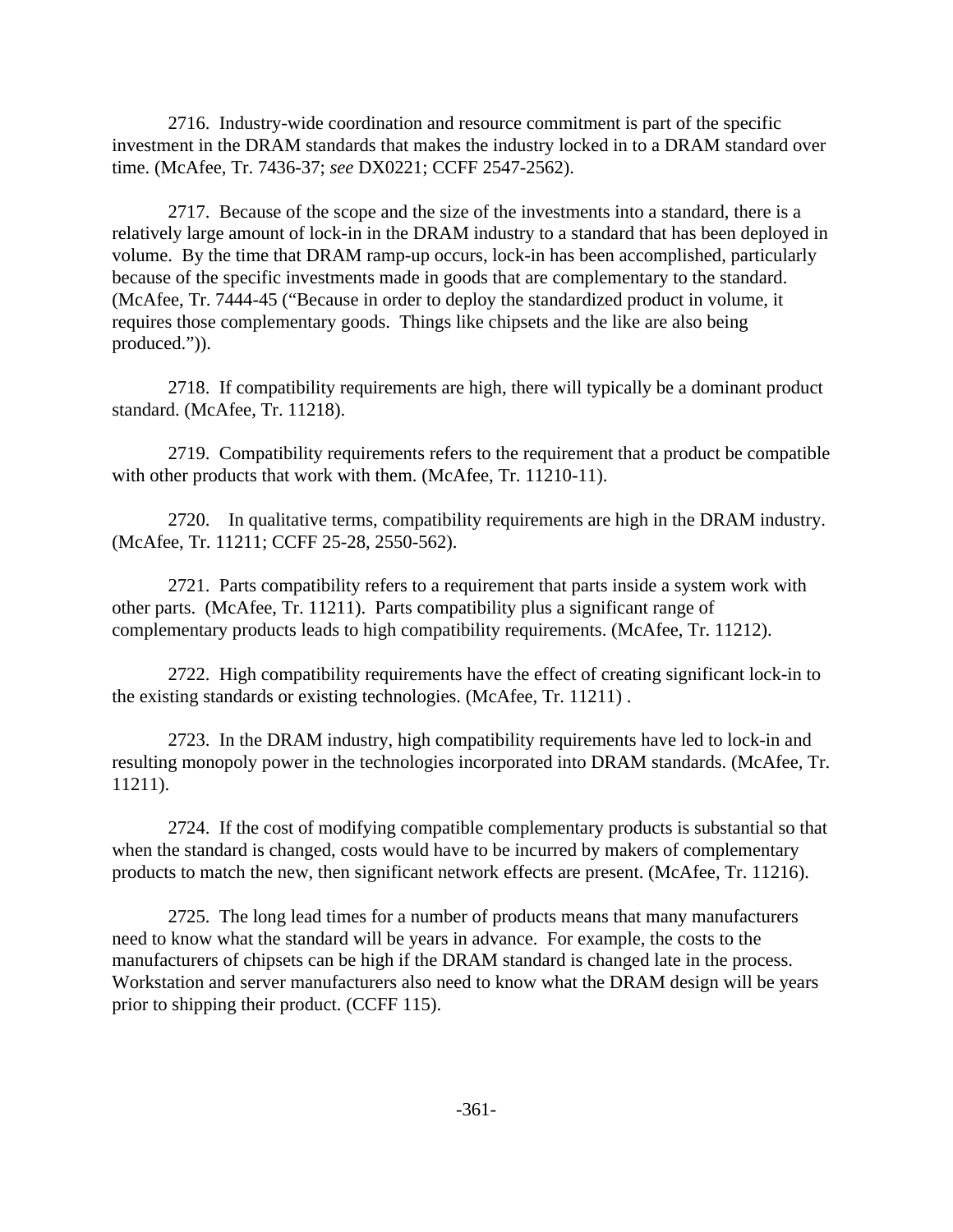2726. Coordination costs alone may completely block the switching to a new standard, irrespective of the financial switching costs. (McAfee, Tr. 11300; CCFF 2564-568).

2727. DRAM manufacturers will not switch without their customers' simultaneously willing to purchase, and the customers will not be willing to purchase unless the complementary component suppliers are also providing compatible components. (McAfee, Tr. 11301; CCFF 2547-2562).

2728. Because DRAM manufacturers will not switch without their customers' simultaneously willing to purchase, and the customers will not be willing to purchase unless the complementary component suppliers are also providing compatible components, it is incumbent to have an industry consensus in order for the industry to switch to an alternative standard, *i.e.*, significant coordination must take place. (McAfee, Tr. 11301).

2729. Such coordination is costly and includes costs that goes beyond the direct financial costs of implementing a new standard. (McAfee, Tr. 11303; CCFF 2564-568).

2730. Even if the actual direct financial switching costs are minimal, it may still be difficult or impossible for the DRAM industry to switch from an existing product standard to an alternative product standard. (McAfee, Tr. 11300).

2731. From the standpoint of assessing lock-in in this case, it is necessary to account for the aggregate switching costs of DRAM manufacturers. (Rapp, Tr. 10124). In addition, to switch successfully to an alternative DRAM technology, manufacturers of other complementary products would also have to make costly changes. (Rapp, Tr. 10124-25). Therefore, for the DRAM industry as a whole to work around Rambus's patents, coordination among DRAM manufacturers and manufacturers of other products such as makers of microprocessors and chipsets would have to take place. (Rapp, Tr. 10125).

2732. Depending on the alternative technology chosen, makers of hard drive storage, sockets, modems, memory modules, graphics cards, graphics subsystems, and CDROM/DVD drives might have to change their products to accommodate a new DRAM standard. (Rapp, Tr. 10141-42).

2733. The aggregate costs to non-DRAM makers of working around Rambus's patents could actually be higher than the aggregate costs to DRAM makers. (Rapp, Tr. 10136).

2734. In order to avoid Rambus's patents, the DRAM manufacturers would have to make changes to each of the densities of SDRAM or DDR that they had in production. (Rapp, Tr. 10144).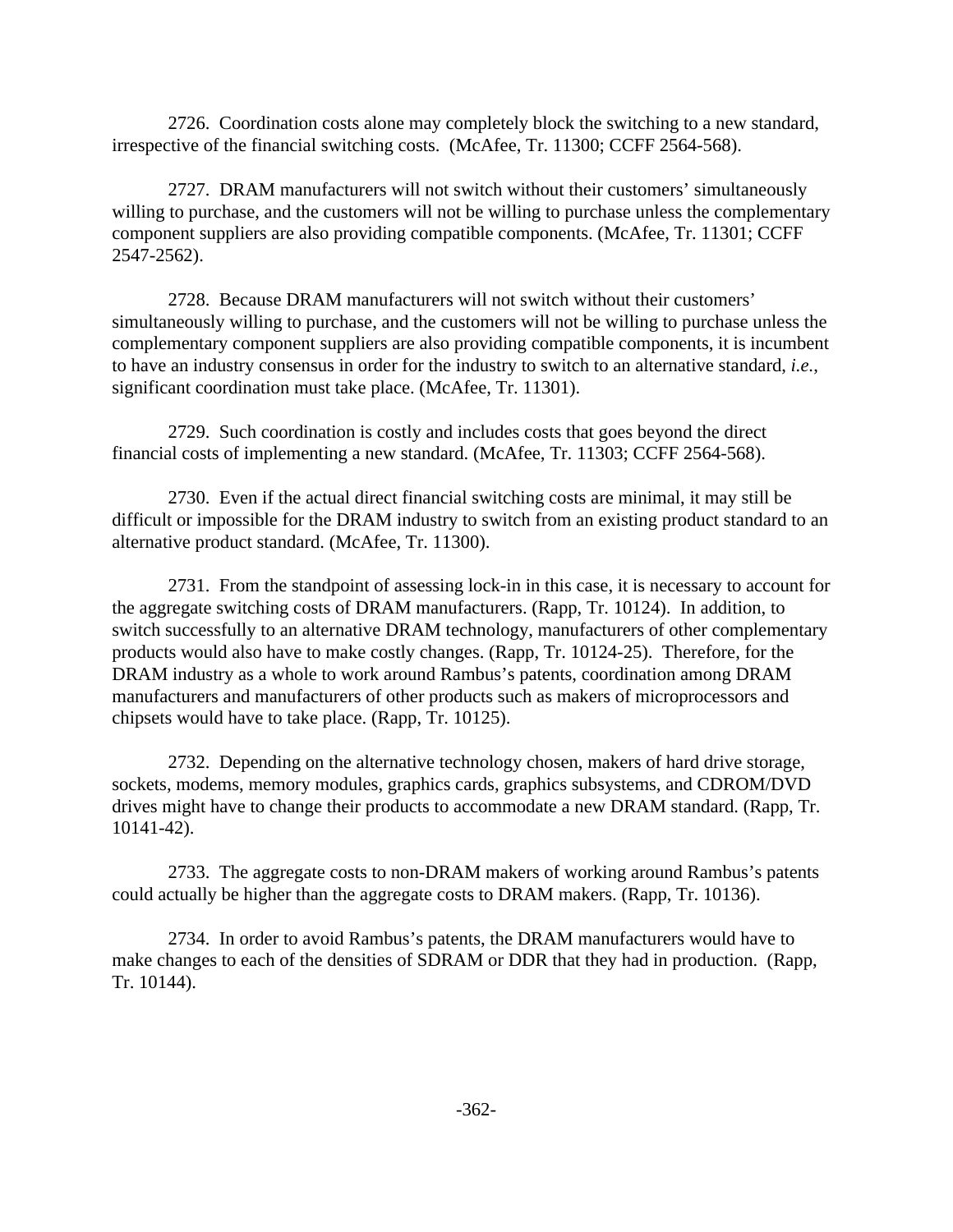#### **(B) Costs of Changing Standards Are High.**

2735. It is difficult and time consuming for the DRAM industry to reach agreements over changing the DRAM standards. (McAfee, Tr. 7410-11; 2564-568; 2576-584).

2736. Because it is difficult and time consuming for the DRAM industry to reach agreements over changing the DRAM standards there is a high risk of hold-up from patents on DRAM standards. (McAfee, Tr. 7411).

2737. There is a substantial volume of switching costs in the DRAM industry, where switching costs refers to the costs of changing stan-dards. (McAfee, Tr. 7408-409; CCFF 2576- 584).

2738. The costs of changing the standards today to avoid the Rambus patents includes the cost to: (1) develop new technology standards (McAfee, Tr. 7440); (2) reach consensus after the first standard had been adopted (McAfee, Tr. 7447-52; *see* DX0225); and (3) design, test, and qualify DRAM components and the necessary complements to those DRAM components. (McAfee, Tr. 7453-54). Additional switching costs are the opportunity costs of using resources to change the standard and the cost that delaying the standard can have on the industry. (*See* DX-0223; CCFF 2537).

2739. From an economic perspective, coordination problems are rightly considered to be an element of overall switching costs. (Teece, Tr. 10828-29)

2740. Time is a relevant factor in considering lock-in. (Rapp, Tr. 10147).

2741. One of the most important switching costs in the DRAM industry is the cost of delay in the standard to the DRAM industry. (McAfee, Tr. 7440-41; CCFF 123-124)

2742. Recent standards have taken at least two years to develop and at least another three years before full volume production. (CCFF 2565-568); McAfee, Tr. 7441-42; *see* DX0224). Because the changes that take place between generations of DRAM standards are minimized by JEDEC's need for evolutionary change, that experience is at least suggestive of the amount of time it would take to develop and deploy standards that would avoid Rambus's patents. (McAfee, Tr. 7441-42; *see* DX224; CCFF 127-128, 2569-573).

2743. It is important to consider the time it would take to ramp up production of the new technology as well as the time it takes to develop the standards because firms cannot avoid paying the royalty to Rambus until they are actually producing the new DRAM that does not infringe the patents in volume. (McAfee, Tr. 7443-44; 7446).

2744. It should be more difficult to reach a consensus to change the standard now than it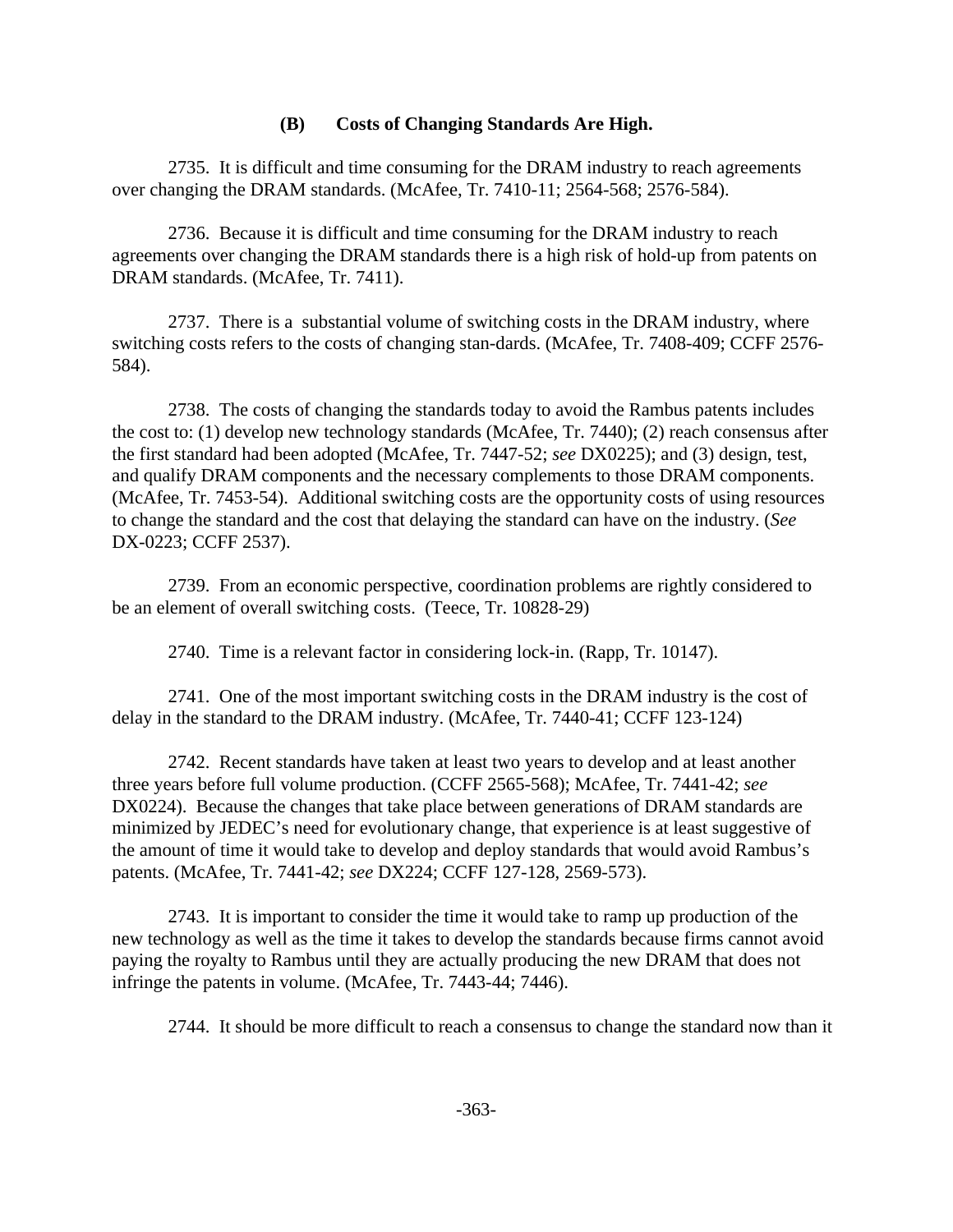was to reach consensus on the original standard because the interests of the members of JEDEC are not as well aligned now as they were *ex ante.* (McAfee, Tr. 7447-48; CCFF 2745-750).

2745. One reason the interests of the JEDEC members are not as well aligned now is because some members of JEDEC have licenses from Rambus and others do not. (CCFF 1999, 2004-11, 2014; McAfee, Tr. 7448).

2746. Because some JEDEC members have licenses from Rambus they have an incentive to maintain the current standard rather than changing it. (McAfee, Tr. 7449-50; CCFF 1999, 2004-11, 2014).

2747. A second reason the interests of the JEDEC members are not as well aligned now as they were *ex ante,* is that firms have made different types of investments based on the standards that may make them have a different willingness to agree to particular changes. (McAfee, Tr. 7450-51).

2748. One example of the effect of differing investments on the willingness of firms to adopt a particular technology is the willingness of AMD to adopt a DRAM standard with a fixed burst length of four. (McAfee, Tr. 7451; CCFF 2580-581).

2749. Had the industry adopted a fixed burst length of four for the original SDRAM standard, then AMD would have used that burst length. However, since the standard allowed the use of burst lengths of eight, the company optimized their processors to work with a burst length of eight and would now be harmed by a move to a burst length of four. (McAfee, Tr. 7451; CCFF 2580-581).

2750. The investments that AMD made to exploit a burst length of 8 are specific investments in the programmable burst length features of SDRAM and DDR SDRAM. (McAfee, Tr. 7451-52).

2751. Opportunity costs refers to the opportunities that have been forgone because of an activity. (McAfee, Tr. 7455). The opportunity costs of creating a new standard to avoid the Rambus IP is the fact that the engineering talent, the resources, the testing facilities and all of the resources used are not available to other projects. (CCFF 2537; McAfee, Tr. 7456).

2752. In the DRAM industry, the opportunity costs of developing products to a new standard includes the costs of diverting teams from potentially profitable projects. In that case, the opportunity costs would exceed the wages of the engineers. (McAfee, Tr. 11294-295; CCFF 2537).

2753. Opportunity costs would be incurred if DRAM manufacturers and other component makers were to seek to work around Rambus patents. (Rapp, Tr. 10154-55).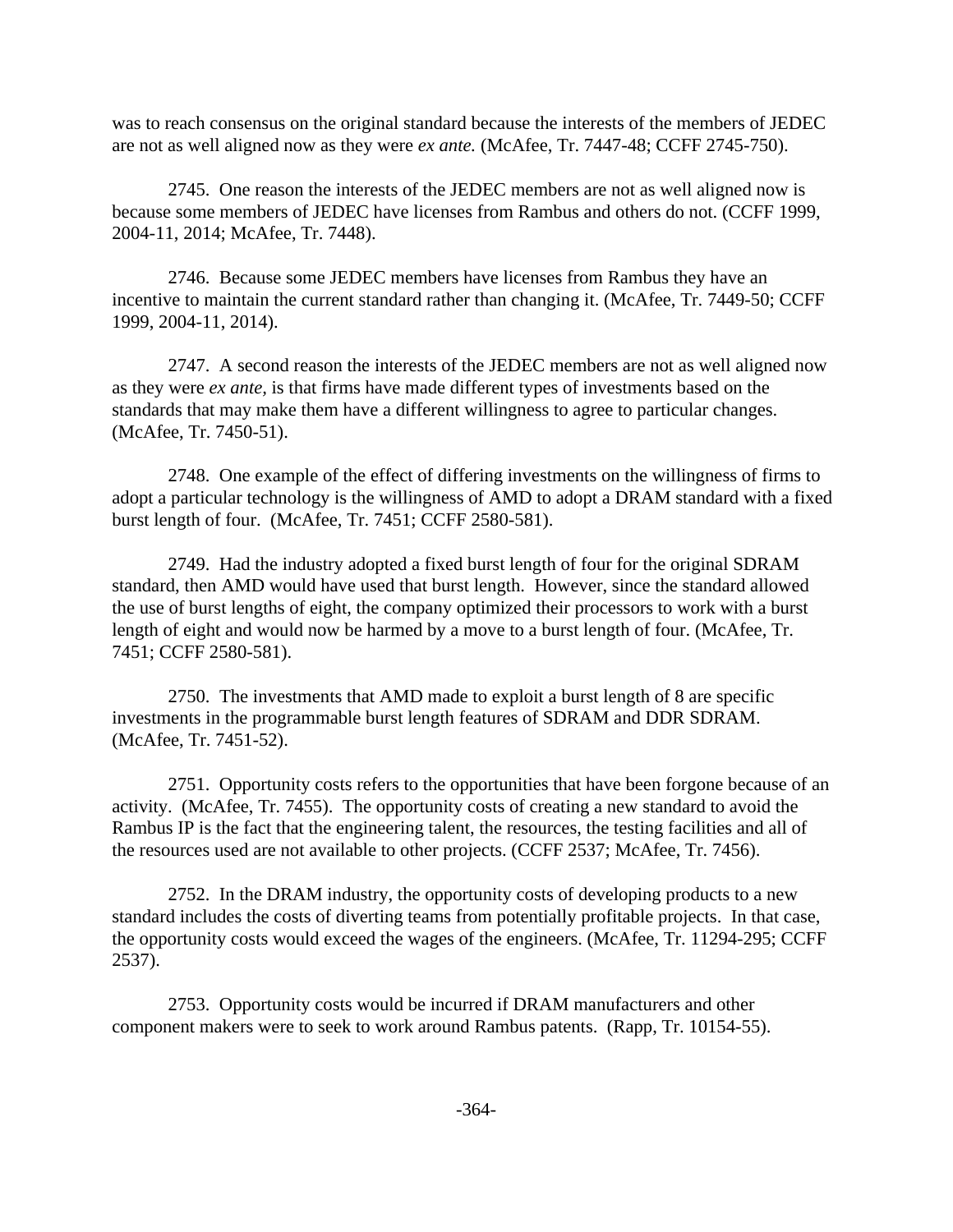2754. The desire on the part of buyers to have multiple suppliers tends to encourage a single product to become a dominant standard. (McAfee, Tr. 7225-26).

## **(C) Intellectual Property Is an Important Concern in the Industry.**

2755. Intellectual property is important from an economic standpoint in the DRAM industry. (McAfee, Tr. 7409-410).

2756. Industry members have been concerned for years about the potential for the presence of patents or other IP relating to the standards. (CCFF 300-304).

# **B. The Relevant Product Markets Are Technology Markets.**

# **1. Market Definition Methodology.**

2757. The normal starting point for any antitrust analysis is to define the relevant antitrust markets. (McAfee, Tr. 7310 ). Market definition sets the scope of competitive activity, *i.e.,* identifies the technologies, products, and firms that are relevant to the analysis. Market definition defines the context for performing competitive analysis. (McAfee, Tr. 7309).

2758. Defining a relevant antitrust product market requires identifying products or collections of products that do not have price-constraining alternatives. (McAfee, Tr. 7314).

2759. There is a well accepted methodology adhered to by economists for defining relevant markets in antitrust cases. (McAfee, Tr. 7312). The accepted methodology for defining markets is embodied in the approach taken by the Federal Trade Commission and Department of Justice Horizontal Merger Guidelines. (McAfee, Tr. 7314). The FTC-DOJ Horizontal Merger Guidelines use what is called the SSNIP test. (McAfee, Tr. 7331). SSNIP stands for a small but significant non-transitory increase in price. (McAfee, Tr. 7331). The SSNIP test is performed by analyzing the willingness of buyers to shift purchases to a competing product in response to a small but significant price increase. (McAfee, Tr. 7331-32).

2760. The approach of the Horizontal Merger Guidelines is to assume that a hypothetical monopolist controls sales of potentially competing products, and ask whether that monopolist can profitably increase price by a small but significant amount and sustain that price increase. (McAfee, Tr. 7314, 7317, 7331-32; see DX0173).

2761. If it is determined that the hypothetical monopolist cannot profitably sustain a small but significant non-transitory increase in price, then the market definition process requires that one keep adding additional potential substitutes to the provisional product market until the collection of products is such that the hypothetical monopolist can sustain a small but significant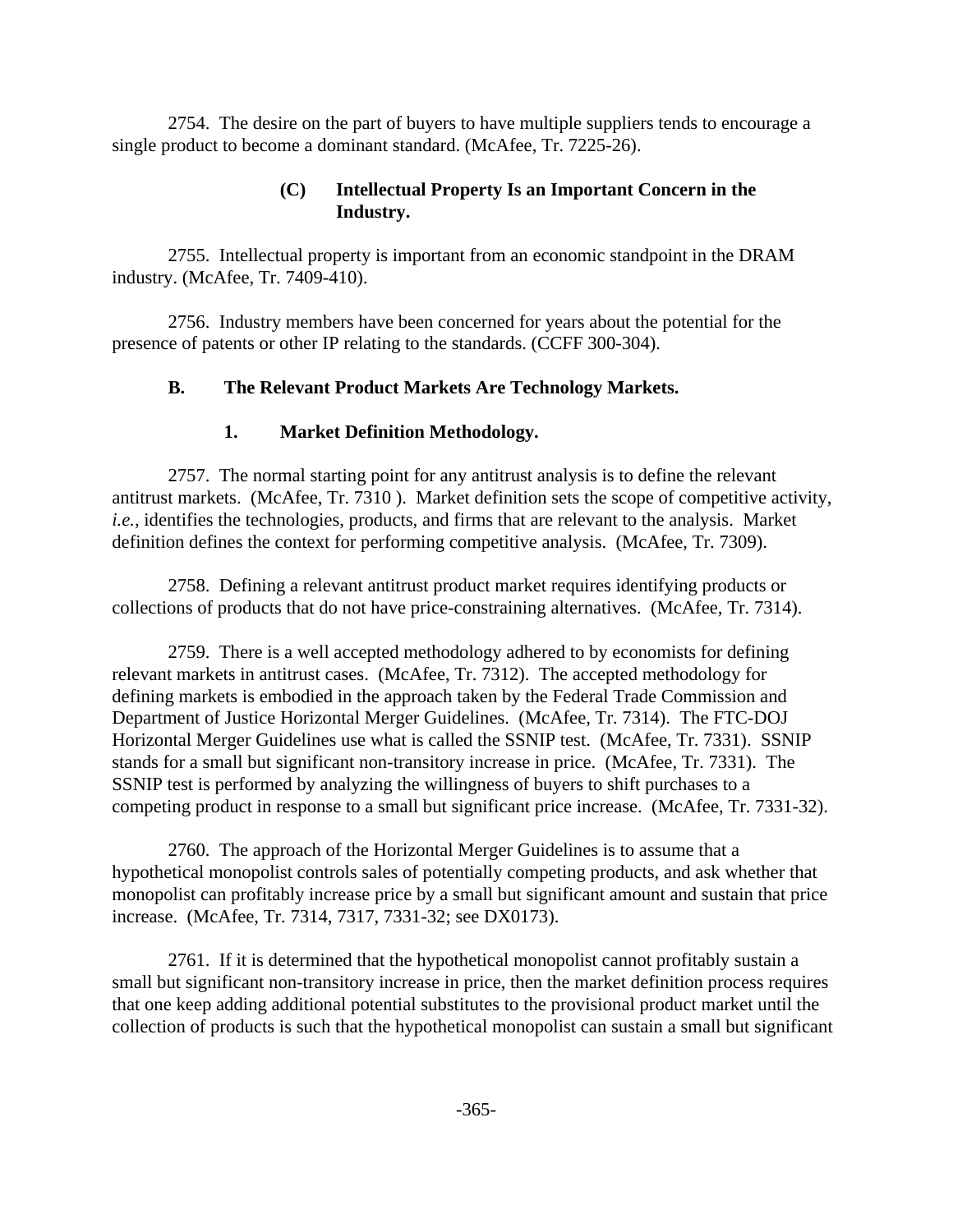price increase profitably. (McAfee, Tr. 7317-18).

2762. If historical price and quantity data are available, an economist can analyze buyer substitution by looking at what buyers have actually done in response to changes in relative prices. (McAfee, Tr. 7320-21). When historical pricing data relating to actual sales or transactions is unavailable, the general economic approach is nonetheless to try to understand buyer substitution. (McAfee, Tr. 7321). One approach to understanding buyer substitution in the absence of historical pricing data is to interview relevant purchasers in the marketplace. (McAfee, Tr. 7322).

## **2. Individual Technology Markets.**

2763. Technology markets are markets for ideas or inventions where technology itself is a product. (McAfee, Tr. 7324; *see* DX0174). The demand for DRAM technology is derived from the demand for DRAMs, and the demand for DRAMs is derived from the final products in which DRAM is used. Ultimately the demand for the technology traces back to the demand for the final good. (McAfee, Tr. 7182, 7198-99; *see* DX-0132).

2764. In this case the appropriate starting point in the market definition exercise is to assume preliminarily that the challenged technologies comprise a relevant product market. (McAfee, Tr. 7313-14). The next step is to consider the next closest substitutes - that is, the technologies which are the most price-constraining to the challenged technologies. (McAfee, Tr. 7316-19; *see* DX0173).

2765. One begins by collecting alternative technically feasible technologies, *i.e.*, those technologies that can perform the same tasks as the challenged technologies in this case. (McAfee, Tr. 7327). The technical feasibility of a technology must be determined by engineering experts in the field. (McAfee, Tr. 7327-29).

2766. The next step is to ask which of those technically feasible technologies are priceconstraining. (McAfee, Tr. 7330). Another way of characterizing that question is to ask which of the technologies are "commercially viable," ones that, in the event of a price increase associated with the technology in question, informed buyers would have adopted or preferred over the technology with the price increase. (McAfee, Tr. 7330, 7333) This approach is parallel to the SSNIP test, except that no historical price data are available for the analysis. (McAfee, Tr. 7331-7333; *see* DX0176).

2767. Often in technology markets, as is true in this case, frequent trades have historically not taken place. Therefore there is little historical price and quantity data. (McAfee, Tr. 7321).

2768. In lieu of data pertaining to actual trades, serious consideration of a technology by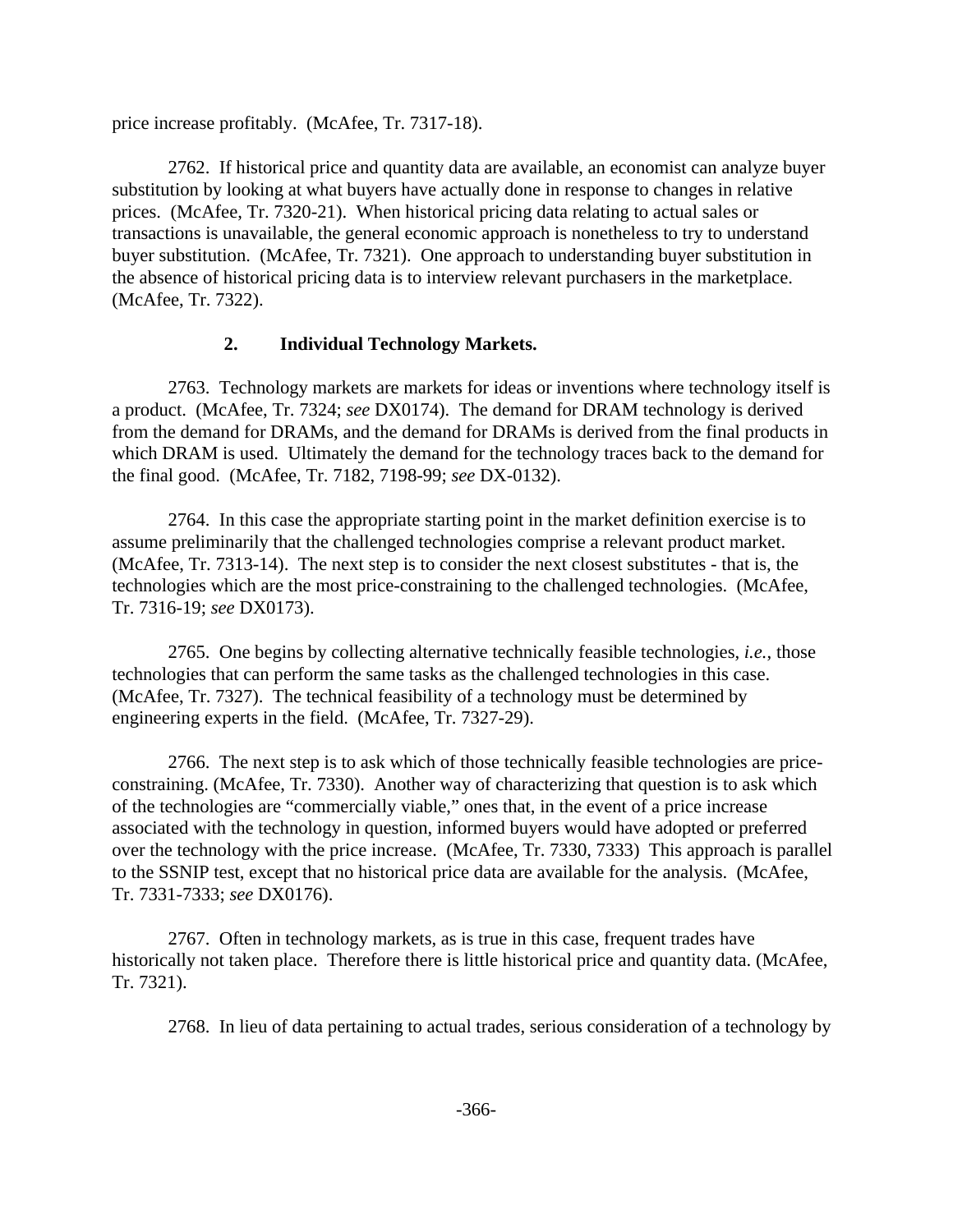JEDEC participants suggests that informed buyers of the technology view those technologies as significant substitutes and hence price-constraining substitutes. (McAfee, Tr. 7333-34). Thus, in connection with defining relevant product markets in this case, it is useful to account for the JEDEC standardization and selection process. (McAfee, Tr. 7335).

2769. The relevant purchasers or buyers in this case are the decision-makers at JEDEC, *i.e.*, the participants who choose technology to be incorporated into JEDEC standards (McAfee, Tr. 7323-24). These buyers include DRAM manufacturers. (McAfee, Tr. 7323-24).

2770. JEDEC members include chipset manufacturers, microprocessor manufacturers, integrated circuit packaging companies, memory module manufacturers, motherboard manufacturers, DRAM manufacturers, PC-OEMs, printer manufacturers, networking companies and cell phone manufacturers. (CCFF 210-213).

2771. Here, in particular, DRAM manufacturers are the relevant consumers in the relevant technology markets and are the relevant consumers to consider in evaluating the competitive effects of Rambus's conduct. (Rapp, Tr. 9969-72).

2772. Factors that enter into JEDEC's decision-making process are relevant to the evaluation of commercially viable alternatives. (McAfee, Tr. 7335). For example, if "time to market" is a factor that influences JEDEC's decision-making process, that factor can affect an assessment of commercial viability. (McAfee, Tr. 7335-336).

2773. If "time to market" is an important factor, then economics teaches that decisionmakers may not be willing to spend the amount of time necessary to find the perfect solution to the problem. (McAfee, Tr. 7336). Instead, decision-makers may "satisfice" – that is to say, evaluate technologies as equal when the benefit of finding the best solution is outweighed by the cost of the time it would take to find that solution. (McAfee, Tr. 7335-336).

2774. In situations before a standard issues, if there exists a range of roughly equivalent alternative technologies, simply picking one and standardizing on it facilitates coordination and avoids fragmentation. In such situations, the chosen alternative may be only slightly superior *ex ante* to other feasible alternatives, and the SSO could just have easily have chosen another alternative. (Teece, Tr. 10484).

2775. Completing standards in a timely manner is important to JEDEC.(CCFF 123)

2776. Individual JEDEC members differed with respect to the features they wanted to see in the standards. (CCFF 248-249, 251-254, 505-506)

2777. JEDEC members were willing to make compromises in order to have the standards pass more quickly. (CCFF 124)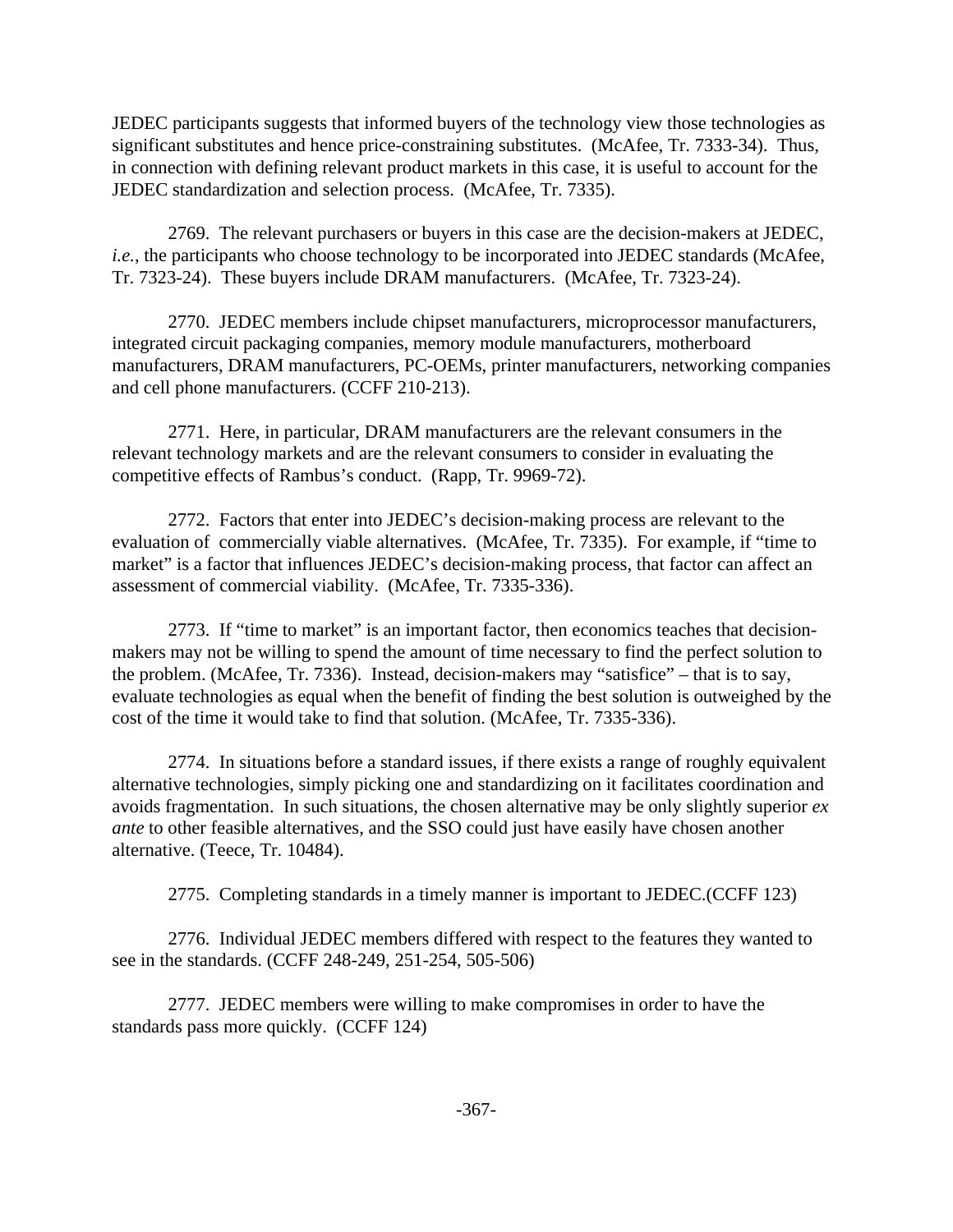2778. Another factor would be if JEDEC has a preference not to adopt technologies to which intellectual property attaches. If so, such a technology would be less likely to be selected and less likely to be considered commercially viable. (McAfee, Tr. 7337).

2779. There was a strong preference at JEDEC to avoid standards that included intellectual property. (CCFF 300-304).

2780. In addition, the evaluation of commercial viability should account for the cost of manufacturing and implementing a prospective technology relative to its expected performance, although differences in the positions of the firms in JEDEC might influence what each sees as the best cost/performance solution. (McAfee, Tr. 7337-39; CCFF 125)

2781. Also, in the DRAM marketplace, the technically superior technology may not always win the standards competition, if, for example, the technology's performance improvements are ahead of their time from the standpoint of what customers are demanding at a given point in time. (Rapp, Tr. 10065).

2782. For example, a form of dual-edged clocking called "high-speed toggle mode" was presented at JEDEC a number of times in the early 1990s, but was not adopted until the DDR SDRAM standard. (CCFF 129, 508-510, 515-526).

2783. At the time it was first proposed, one issue that the 42.3 committee had with the high speed toggle mode proposal was that it provided performance that was not needed at the time. (CCFF 129, 525-526).

2784. In assessing "commercial viability," it is also significant that, at the time that the technologies are selected for incorporation into a standard, not all of the facts are known. There may be substantial uncertainty as to all of the implementation costs and problems to be solved. (McAfee, Tr. 7340). The presence of uncertainty tends to blur the distinctions between the technologies, and thus make it more likely that a technology is commercially viable, *i.e.,* increase the likelihood that more technologies would be considered to be commercially viable. (McAfee, Tr. 7341; CCFF 130-131).

2785. "Commercially viable" alternatives include alternatives not chosen, *i.e.,* alternatives to which customers could shift even though they are not first on the hierarchy of choices and therefore are not initially chosen. (Rapp, Tr. 10231-32).

2786. The relevant time frame for defining product markets in this case is the time prior to the issuing of a standard. (McAfee, Tr. 7351).

2787. Based on the above-described analytical framework for defining the product markets relevant to analyzing the competitive issues in this case, there are four relevant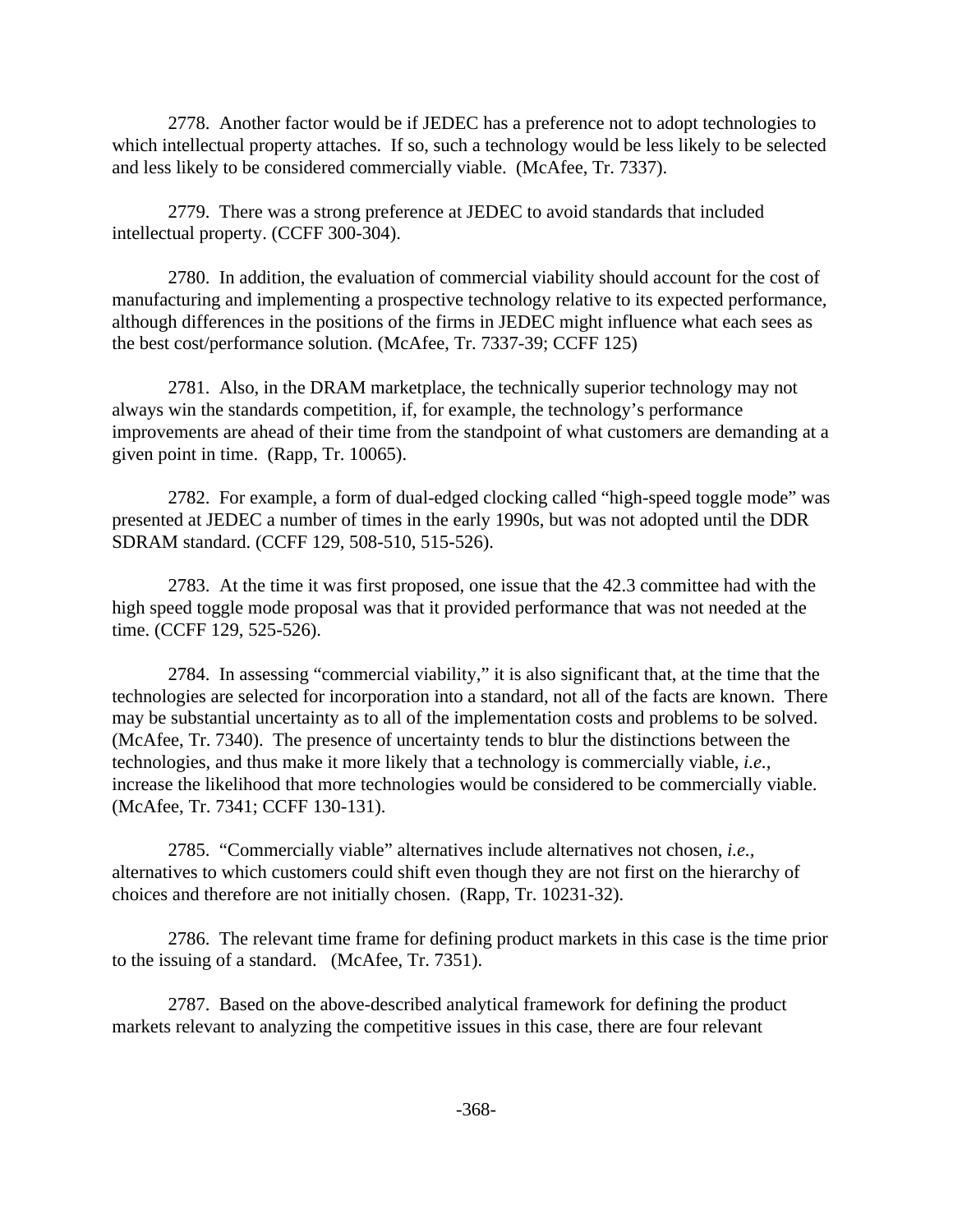technology markets. (McAfee, Tr. 7163, 7390). These relevant technology markets are the latency technology market (McAfee, Tr. 7364; *see* DX0187), the burst length technology market (McAfee, Tr. 7373; *see* DX0194), the data acceleration technology market (McAfee, Tr. 7380; *see* DX0200), and the clock synchronization technology market (McAfee, Tr. 7385-86; *see* DX0207).

2788. Dr. Rapp did not conduct any market definition analysis in this case. (Rapp, Tr. 10032).

2789. Dr. Rapp does not have any disagreements with the Professor McAfee's market definitions that merit engagement. (Rapp, Tr. 10044).

2790. The relevant time frame for defining the latency and burst length technology markets was roughly 1992. (McAfee, Tr. 7351-52; CCFF 527-544).

2791. Technically feasible alternatives for programmable CAS latency include: fixed CAS latency, pin strapping (setting CAS latency with a dedicated pin), programming CAS latency in the read command, and setting CAS latency by fuses. (CCFF 2130-227; *see* DX-0182).

2792. Fixed CAS latency, pin strapping (setting CAS latency with a dedicated pin), programming CAS latency in the read command, and setting CAS latency by fuses were all seriously considered by engineers at JEDEC. (CCFF 2131).

2793. Prior to the standardization of programmable CAS latency, fixed CAS latency was a commercially viable alternative to programmable CAS latency. (McAfee, Tr. 7354; *see* DX-0183).

2794. Prior to the standardization of programmable CAS latency, pin strapping, or the use of one or more dedicated pins to set CAS latency, was a commercially viable alternative to programmable CAS latency. (McAfee, Tr. 7357, 7359; *see* DX-0184).

2795. Prior to the standardization of programmable CAS latency, setting CAS latency in the read command was a commercially viable substitute for programmable CAS latency. (McAfee, Tr. 7359; *see* DX-0185).

2796. Prior to the standardization of programmable CAS latency, setting CAS latency by fuses was a commercially viable substitute for programmable CAS latency. (McAfee, Tr. 7361; *see* DX-0186).

2797. Because these technologies were commercially viable prior to standardization, they constrained the price of programmable CAS latency in the latency technology market.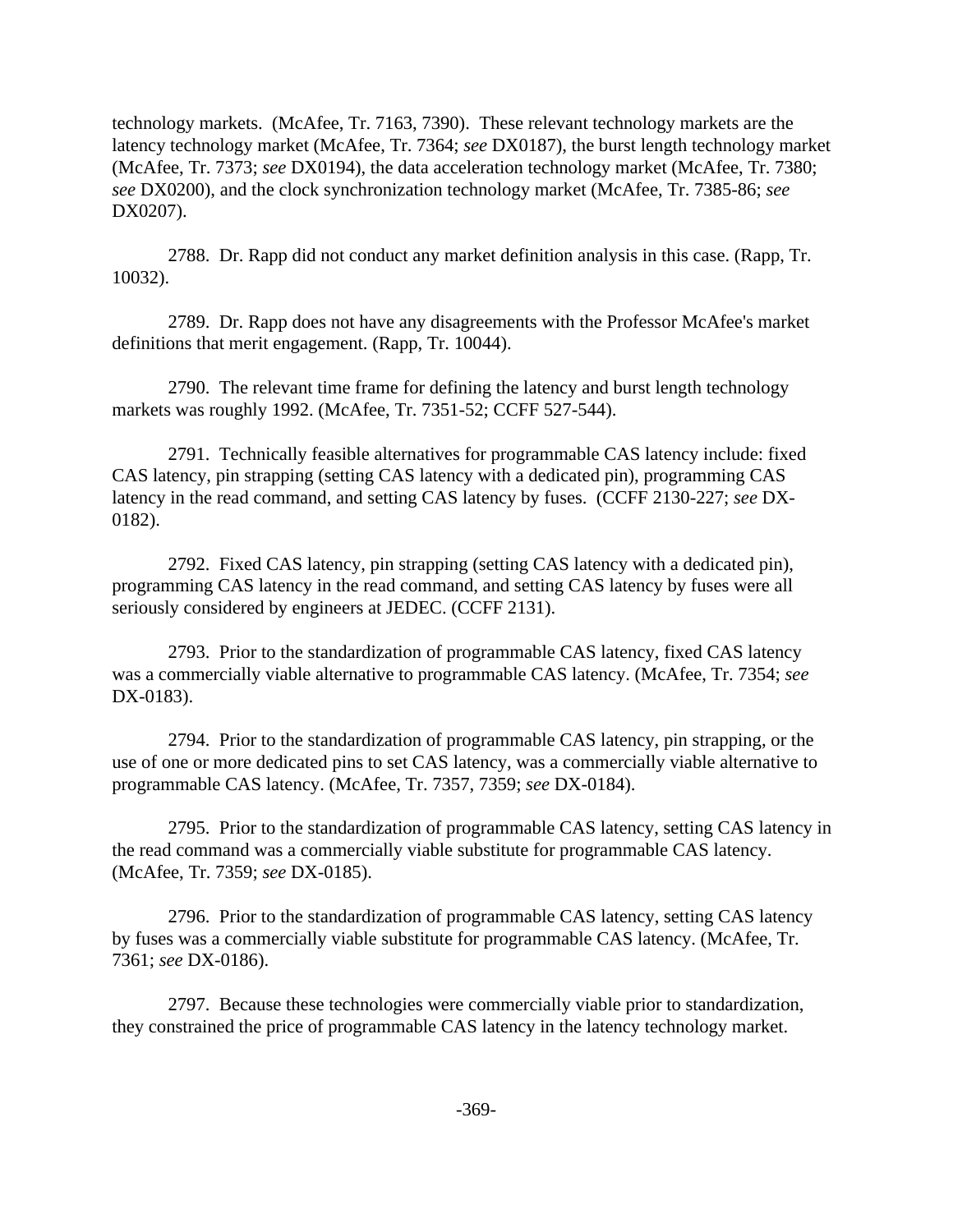(McAfee, Tr. 7363-64; CCFF 2766; *see* DX0187).

2798. Insufficient evidence is available to determine whether scaling CAS latency with a clock frequency was a commercially viable alternative to programmable CAS latency. (McAfee, Tr. 7363).

2799. Technically feasible alternatives for programmable burst length include: fixed burst length, pin strapping (setting burst length with a dedicated pin), programming burst length in the read command, and using a burst interrupt command. (CCFF 2234-260, 2270-2318; *see* DX-0189).

2800. Fixed burst length, pin strapping (setting burst length with a dedicated pin), programming burst length in the read command, and using a burst interrupt command were all seriously considered by engineers at JEDEC. (CCFF 2235).

2801. Prior to the standardization of programmable burst length, fixed burst length was a commercially viable alternative to programmable burst length. (McAfee, Tr. 7367; *see* DX-0190).

2802. Prior to the standardization of programmable burst length, setting burst length with one or more dedicated pins was a commercially viable alternative to programmable burst length. (McAfee, Tr. 7368; *see* DX-0191).

2803. Prior to the standardization of programmable burst length, setting burst length in the read command was a commercially viable alternative to programmable burst length. (McAfee, Tr. 7369; *see* DX-0192).

2804. Prior to the standardization of programmable burst length, use of a burst interrupt command to set burst length was a commercially viable alternative to programmable burst length. (McAfee, Tr. 7370; *see* DX-0193).

2805. Because these technologies were commercially viable prior to standardization, they constrained the price of programmable burst length in the burst length technology market. (McAfee, Tr. 7373; CCFF 2766; *see* DX-0194).

2806. Insufficient evidence is available to determine whether using fuses to set burst length was a commercially viable alternative to programmable burst length. (McAfee, Tr. 7372).

2807. The relevant time frame for defining the data acceleration technology and the clock synchronization technology markets is roughly 1995. (McAfee, Tr.7376-77; CCFF 2232- 234, 2366-367).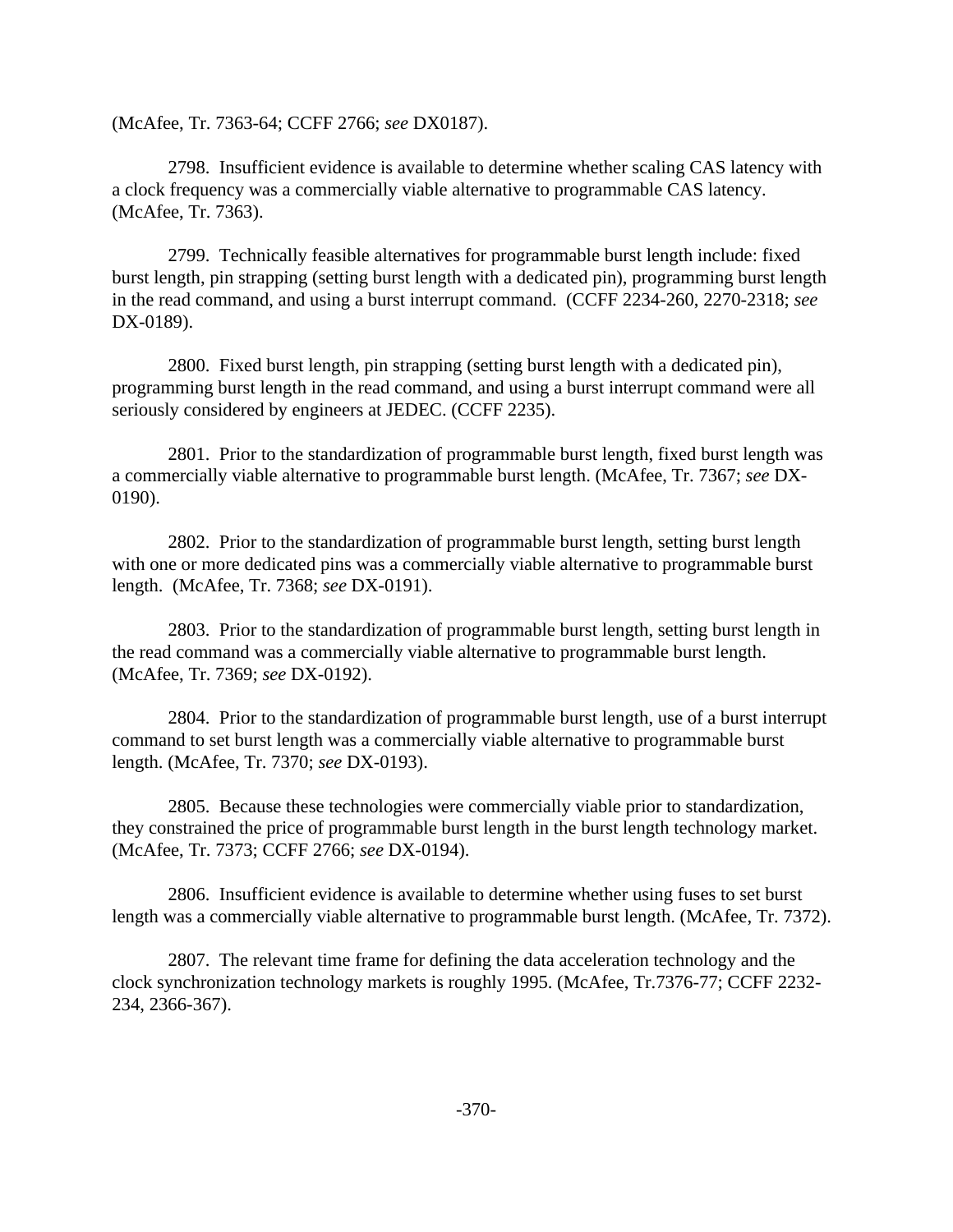2808. Technically feasible alternatives for dual-edge clocking include: interleaving banks on the module, doubling the clock frequency, and toggle mode. (CCFF 2322-365; *see* DX0196).

2809. Interleaving banks on the module, doubling the clock frequency, and toggle mode were all seriously considered by engineers at JEDEC. (CCFF 2323-24).

2810. Prior to the standardization of dual-edge clocking, interleaving banks on the module was a commercially viable alternative to dual-edged clocking. (McAfee, Tr. 7377; *see* DX-0197).

2811. Prior to the standardization of dual-edge clocking, doubling the clock frequency was a commercially viable alternative to dual-edged clocking. (McAfee, Tr. 7379; *see* DX-0199).

2812. Prior to the standardization of dual-edge clocking, toggle mode was a commercially viable alternative to dual-edged clocking. (McAfee, Tr. 7380; *see* DX-0214).

2813. Because these technologies were commercially viable prior to standardization, they constrained the price of dual-edged clocking in the data acceleration technology market. (McAfee, Tr. 7380, 7402; CCFF 2766; *see* DX-0213).

2814. Professor McAfee did not consider increasing the number of pins per module as a commercially viable alternative to dual-edged clocking. (McAfee, Tr. 7378; *see* DX0198)

2815. Technically feasible alternatives for on-chip PLL/DLL include: putting DLL on the memory controller, putting the DLL on the module, using a Vernier technique, and using no DLL at all . (CCFF 2366-2414; *see* DX0202).

2816. Putting DLL on the memory controller, putting the DLL on the module, using a Vernier technique, and using no DLL at all were all seriously considered by engineers at JEDEC. (CCFF 2367).

2817. Prior to the standardization of on-chip PLL/DLL, putting DLL on the memory controller was a commercially viable alternative to on-chip PLL/DLL. (McAfee, Tr. 7382; *see* DX0203).

2818. Putting the DLL on the module was a commercially viable alternative to on-chip PLL/DLL. (McAfee, Tr. 7383; *see* DX0204).

2819. Using a Vernier technique was a commercially viable alternative to on-chip PLL/DLL. (McAfee, Tr. 7383; *see* DX0205).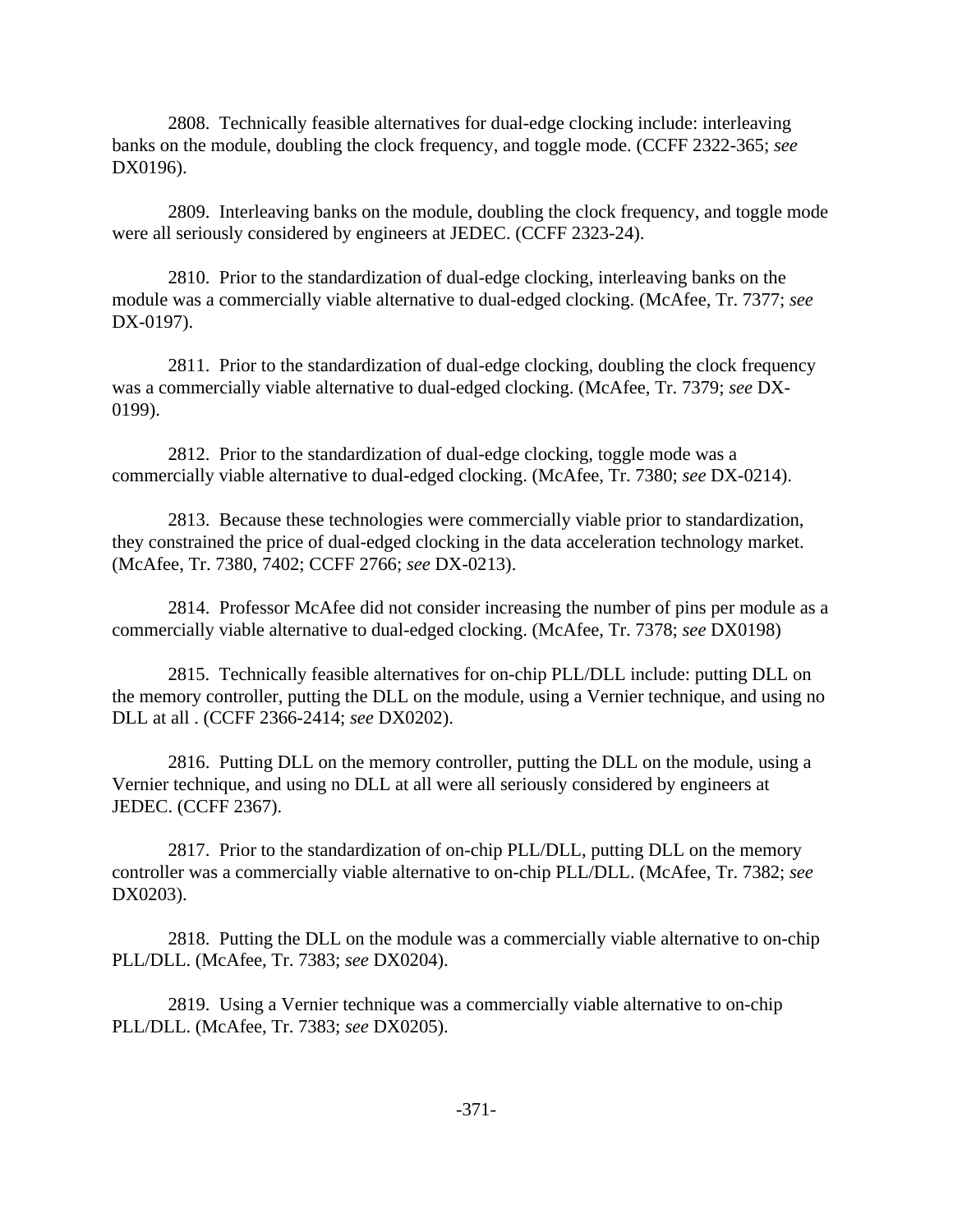2820. Using no DLL at all was a commercially viable alternative to on-chip PLL/DLL. (McAfee, Tr. 7384; *see* DX0206).

2821. Because these technologies were commercially viable prior to standardization, they constrained the price of on-chip PLL/DLL in the clock synchronization technology market. (McAfee, Tr. 7385-86; CCFF 2766; *see* DX-0207).

2822. Dr. Rapp agrees that potentially one of the lost competitive advantages to Rambus of disclosing patent-related information to JEDEC is that this could induce work-around efforts. (Rapp, Tr. 10171).

2823. In Dr. Rapp's view, the fact that a Rambus disclosure to JEDEC could induce work-around efforts is a reason why it would not have been in Rambus's interest to disclose additional patent-related information to JEDEC. (Rapp, Tr. 10171).

2824. Dr. Rapp agrees that it is possible that the effect of Rambus disclosing patent application-related information to JEDEC might have been that it would have caused JEDEC participants to commence efforts to try to work around what they understood the patent applications to cover. (Rapp, Tr. 10175).

2825. In his analysis of whether it would have been economically rational for JEDEC or JEDEC participants to switch to alternatives rather than include the Rambus-claimed technologies, Dr. Rapp assumed that JEDEC would choose the best cost-performance options. (Rapp, Tr. 10196-197).

2826. Dr. Rapp did not make any assumptions about the way that the JEDEC process or the JEDEC rules work. (Rapp, Tr. 10197).

2827. Dr. Rapp just assumed that a rational standards organization and rational members of such an organization would choose the best cost-performance options. (Rapp, Tr. 10197).

2828. All of the cost information that Dr. Rapp used in his analysis came from Mr. Geilhufe's testimony. (Rapp, Tr. 10201).

2829. In conducting the analysis summarized in his report, Dr. Rapp did not seek to obtain cost information on any alternatives from JEDEC or JEDEC participants or JEDECrelated documents that might cost information. (Rapp, Tr. 10201).

2830. Dr. Rapp did not review JEDEC-related materials to see if he could corroborate the cost information that he obtained from Mr. Geilhufe. (Rapp, Tr. 10201).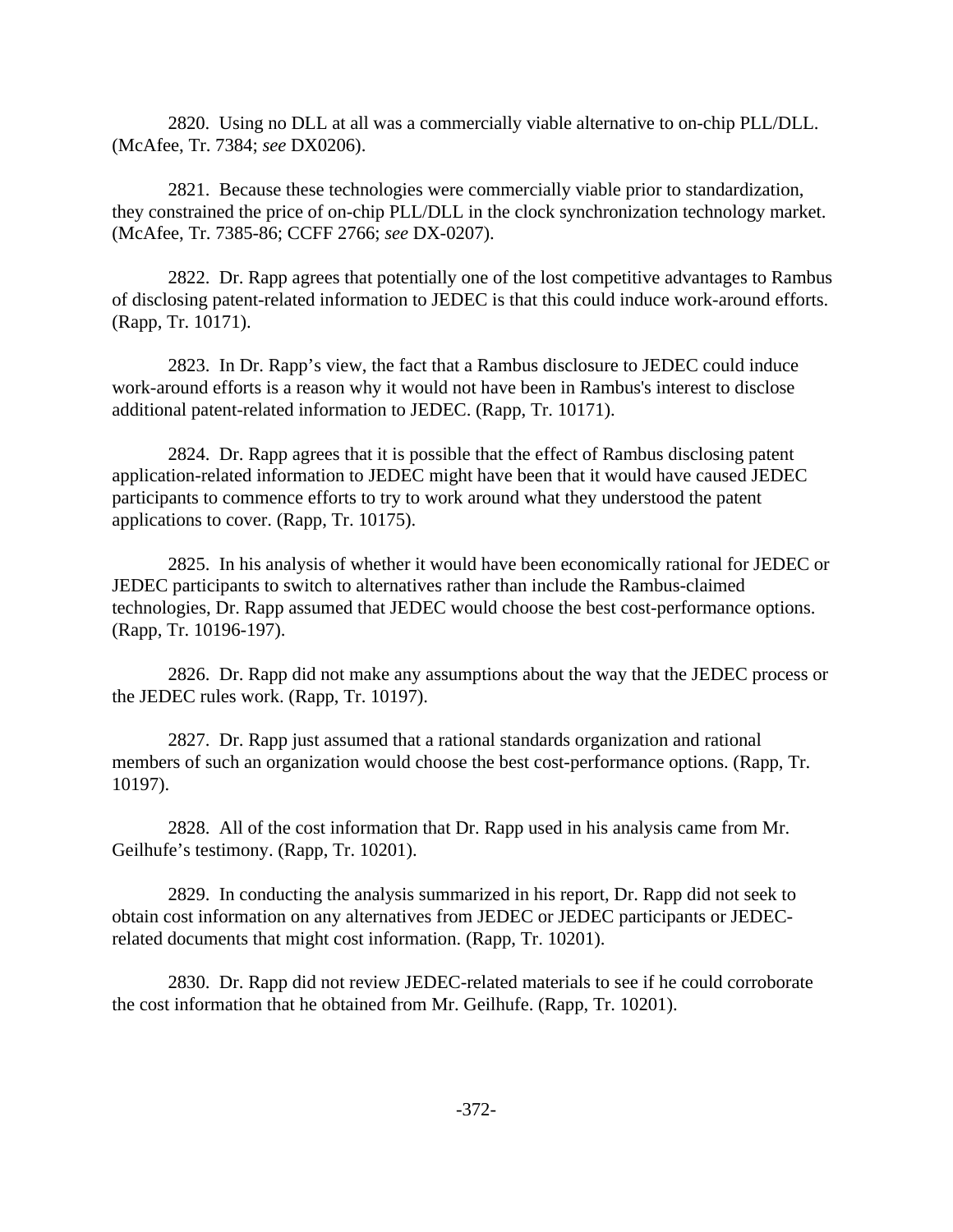2831. Dr. Rapp understands that Mr. Geilhufe did not testify as to what cost information JEDEC or JEDEC participants had in this ex ante time period. (Rapp, Tr. 10203).

2832. Dr. Rapp agrees that if in the relevant time period, JEDEC participants had information about the costs of the alternatives that Dr. Rapp considered that was different from Mr. Geilhufe's cost information, that might undermine the economic conclusions that Dr. Rapp made about what decisions would be rational for JEDEC or JEDEC participants to make in the but-for world. (Rapp, Tr. 10203-204 ("It could, but it would depend greatly on the nature of that cost information and whether it was appropriate to solving the problem that we are solving by the cost analysis, Mr. Geilhufe's and subsequently mine.")).

2833. Dr. Rapp agrees that if it were the case that JEDEC or JEDEC participants had different information about the costs of the alternatives that Dr. Rapp considered, that might suggest that JEDEC participants could have reached different conclusions than the conclusions that he reached and still have been acting in an economically rational manner. (Rapp, Tr. 10204 ("I will admit to the possibility that it would suggest that, but nothing more. In other words, it would not indicate that. It would raise the possibility of it.")).

2834. Dr. Rapp agrees that the information JEDEC participants had in the relevant time period about the alternatives that Dr. Rapp considered as part of his analysis could have impacted what choices would have been economically rational for such JEDEC participants to make. (Rapp, Tr. 10204-205).

2835. Dr. Rapp agrees that he does not know what information any individual JEDEC participant in fact did have relating to any specific alternative that he considered. (Rapp, Tr. 10205).

2836. Because Dr. Rapp agrees that he does not know what information any individual JEDEC participant had relating to any specific alternative that Dr. Rapp considered, he also agrees that he cannot say as a matter of economic analysis what decision would have been economically rational for any JEDEC participant during the relevant time period based on information that was at the disposal of such JEDEC participants. (Rapp, Tr. 10205 ("But it is in the nature of the kind of analysis that economists normally do to use available data to make inferences about what individual decision makers would do at a particular time in a particular economic choice even though the data that was -- that were available, even though it's not known that that – that those data were on the desktop of the individual in question. There's nothing unusual about that situation.")).

2837. Dr. Rapp cannot rule out the possibility that for some of the companies that were participants of JEDEC in the relevant time, based on the information that they possessed, the economically rational thing would have been to support the use of various alternatives over the use of Rambus' technologies. (Rapp, Tr. 10205-206).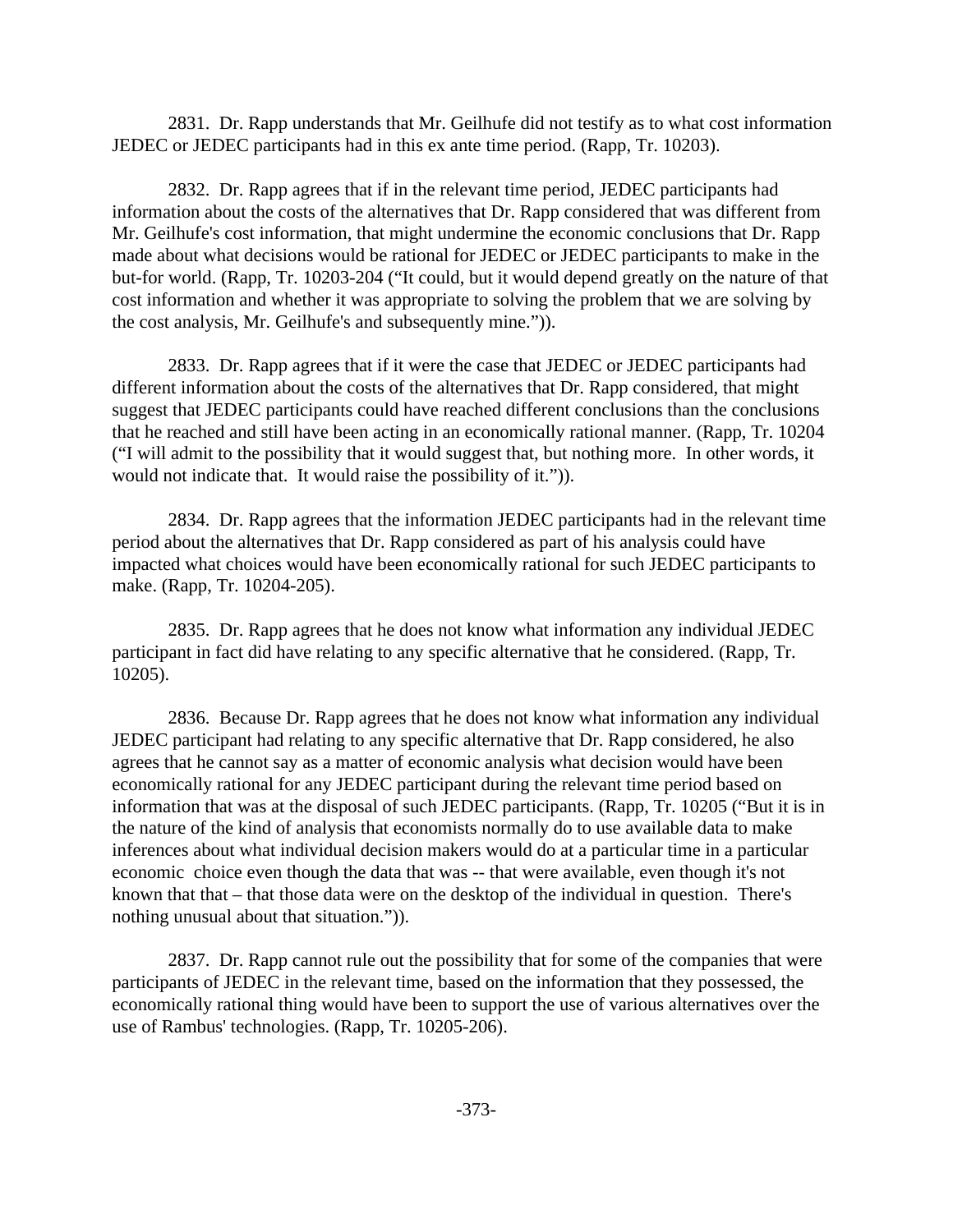2838. Dr. Rapp agrees that JEDEC and/or specific JEDEC participants would not have known specifically what royalties Rambus would seek in connection with the technologies that Rambus has claimed in the event that those technologies were adopted as part of JEDEC's standards. (Rapp, Tr. 10206-207).

2839. Dr. Rapp agrees that it is possible that in the but-for world JEDEC participants might have been required to make judgments and choices between Rambus' technologies and alternative technologies without knowing what royalties Rambus ultimately might charge for the use of its technologies if they were used in the JEDEC standards. (Rapp, Tr. 10207-208 ("Without knowing with precision but with a certain capacity for anticipation if they had the disclosure at their disposal and if they knew about what the alternatives were.")).

2840. Dr. Rapp agrees that, to the extent that JEDEC participants were uncertain about what royalty would apply, there could be varying projections from JEDEC participant to JEDEC participant regarding what royalty rates would apply to the Rambus technologies and those projections could differ from the royalty rates that he assumed in material ways. (Rapp, Tr. 10209 ("And I think the best single estimate of what the outcome of the variety of different possible forecasts is is the royalty rate that came in fact to be Rambus' royalty rate, the Rambus license royalty rate.")).

2841. Dr. Rapp agrees that to the extent that prices are relevant to the analysis of what JEDEC would have done if Rambus had disclosed, the relevant price figures, if this information were available, would be the prices that individual JEDEC participants would have used in making their own calculations about the potential cost of Rambus royalties. (Rapp, Tr. 10211 ("If you'll allow me to say that the anticipations of price that they would have used, then the answer is yes.")).

2842. Dr. Rapp agrees that the reason why anticipated prices are important to his analysis is that prices relating to products in his analysis would not have been for sale at the time the JEDEC members made their decisions. (Rapp, Tr. 10211-212).

2843. Dr. Rapp agrees that from the standpoint of the JEDEC participant in 1993 seeking to assess the cost of the Rambus royalties, if they were to do that in anything approaching an accurate sense, they would have to be making projections about the cost of not-yet-standardized devices in the marketplace extending out many years into the future. (Rapp, Tr. 10212).

2844. Dr. Rapp is aware that in the real world there have been instances in which JEDEC participants have disclosed patent-related information to JEDEC. (Rapp, Tr.10214).

2845. Dr. Rapp has not looked at the factual record in this case to determine whether in instances in which JEDEC participants have disclosed patent-related information to JEDEC,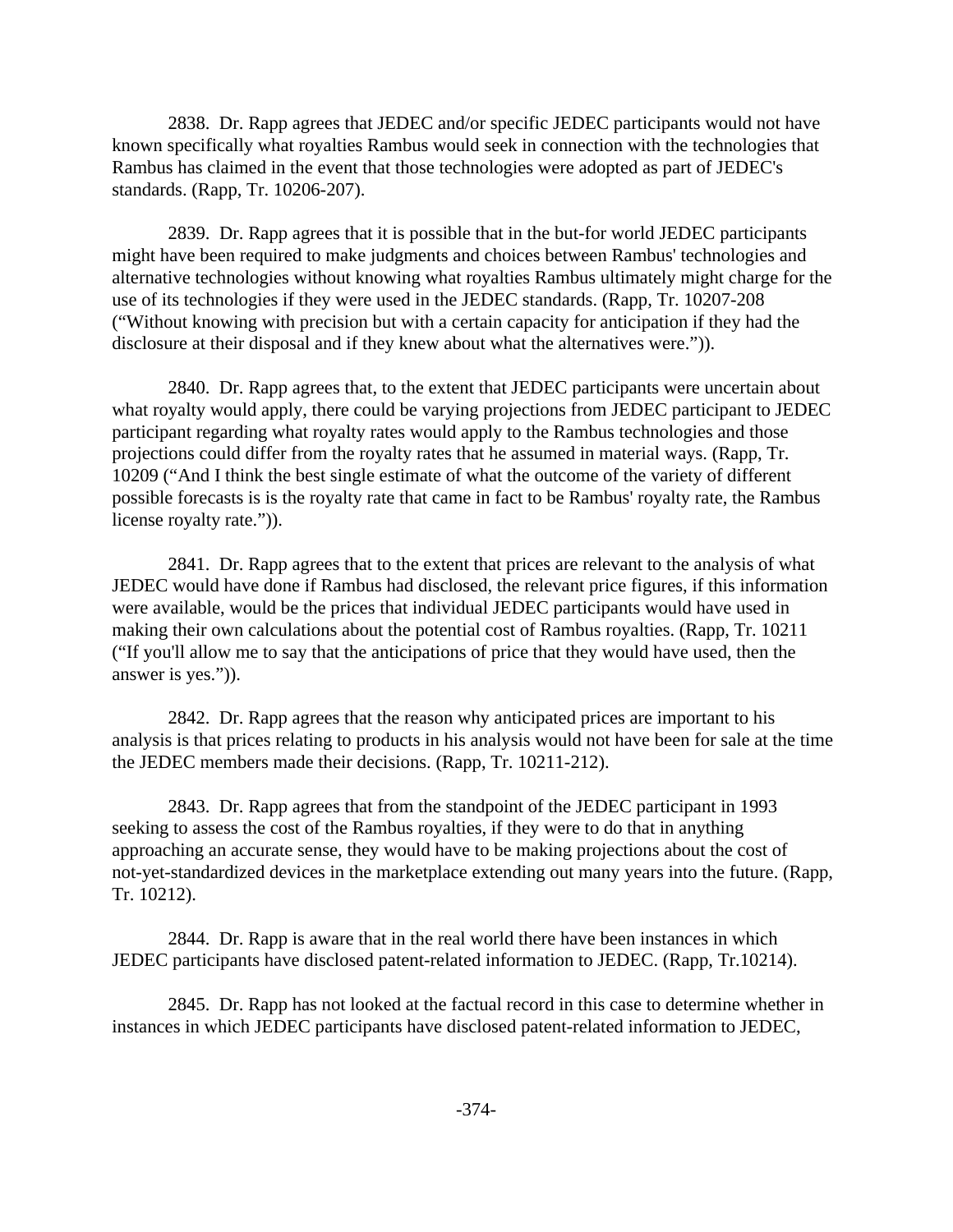JEDEC participants in deciding what actions to take have applied the same type of analysis or methodology that he applied. (Rapp, Tr. 10214).

2846. Dr. Rapp relied on only Dr. Soderman for his opinions about whether various alternatives identified by complaint counsel's experts would be subject to Rambus patents. (Rapp, Tr. 10215).

2847. Dr. Rapp understands that Dr. Soderman is not a patent lawyer. (Rapp, Tr. 10215).

2848. Dr. Rapp is aware that Dr. Soderman has never done design work on synchronous DRAMs. (Rapp, Tr. 10216).

2849. Dr. Rapp relied on the work of Mr. Geilhufe to find that there would be a number of different fixed CAS latencies in the event that alternative were chosen to work around the Rambus claims on programmable CAS latency. (Rapp, Tr. 10223).

2850. Before completing his expert report, Dr. Rapp did not look at the evidence relating to the process through which JEDEC made the decisions that it made in developing the relevant standards. (Rapp, Tr. 10111).

2851. Dr. Rapp developed his opinions about the commercial viability of various alternatives without having any understanding as to why JEDEC in fact chose the four Rambus technologies over any alternatives that it may have considered. (Rapp, Tr. 10111 ("And that is because the commercial viability and substitution qualities of those alternatives are independent of what got said in JEDEC.")).

2852. Dr. Rapp wrote that "[k]nowing the reasons behind JEDEC's selection of SDRAM as the standard is important for evaluating the economic soundness of the assumption that the members would have switched to an alternative technology if Rambus' potential future royalty demands were disclosed at the time the SDRAM standard was being set." (Rapp, Tr. 10112-113). That was a statement that Dr. Rapp made in the context of criticizing the work or conclusions of another economist in Rambus's case against Micron. (Rapp, Tr. 10113).

2853. Dr. Rapp's analysis of the alternatives to the disputed technologies is flawed. (McAfee, Tr.11208-209; *see* DX0359).

2854. Dr. Rapp's analysis of the alternatives relies on a flawed methodology, (CCFF 2856-870) and is not robust to apparently reasonable changes in assumptions. (CCFF 2871- 2884).

2855. Because of the flaws in Dr. Rapp's analysis, it did not change Professor McAfee's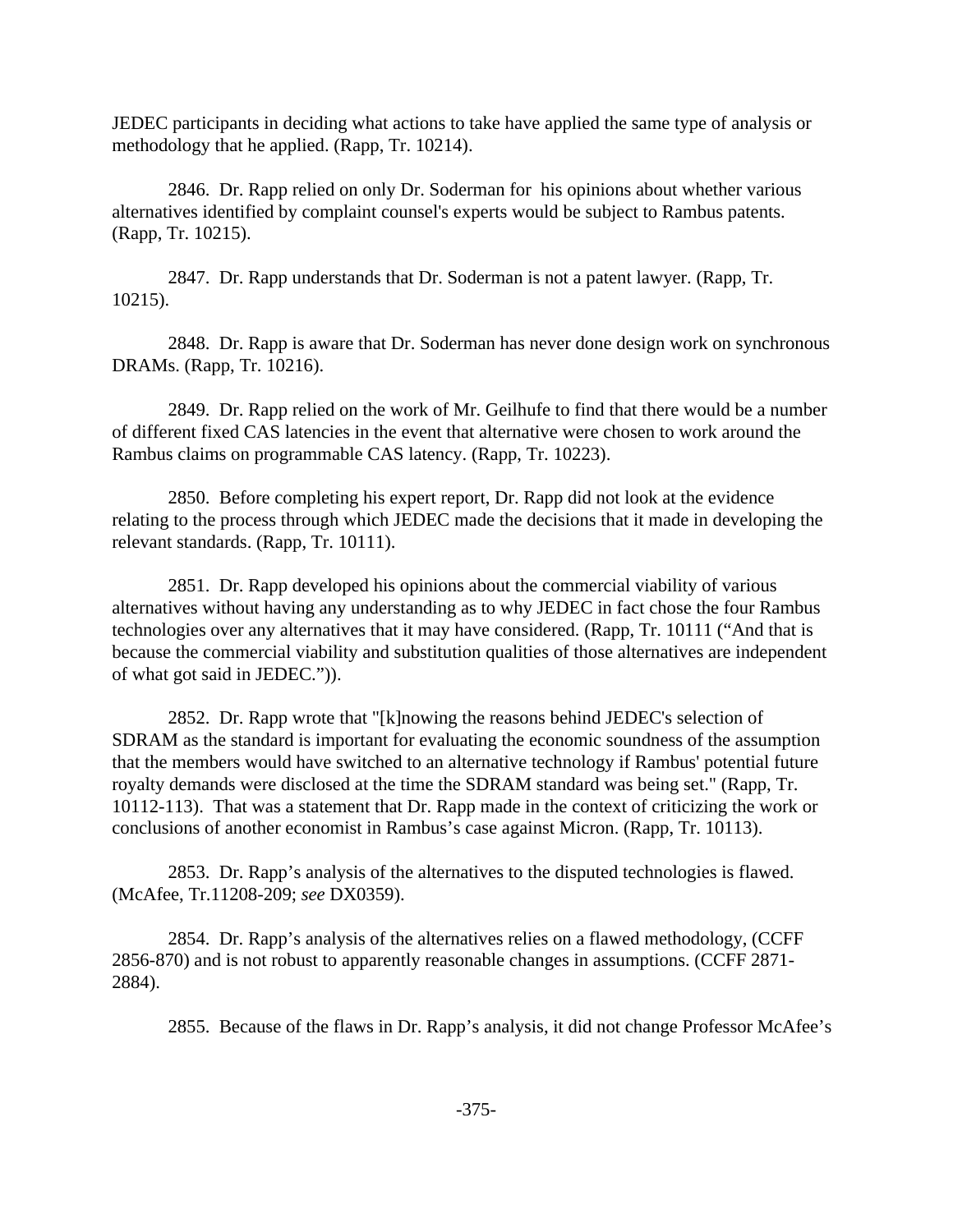opinions regarding the existence of competing alternative technologies *ex ante.* (McAfee, Tr.11279 ("I find his methodology to be flawed and, as a result, I find his criticism of my conclusion that there are commercially viable alternatives to be unfounded and, as a result, I am not inclined to change my conclusion.").

2856. Dr. Rapp's analysis of alternatives fails to replicate actual JEDEC decision-making behavior. (McAfee, Tr. 11233-34; *see* DX0362).

2857. Simply analyzing what a "rational" DRAM manufacturer or a "rational" standard setting organization would select among alternative technologies cannot lead to an appropriate analysis of how the marketplace decides unless that methodology accounts for how the decisions are made. (McAfee, Tr. 11234-235 ("If you want to actually understand how the marketplace decides, you have to understand how the decisions are made. That is, you have to understand the process by which decisions are actually made, and that is not accounted for in Dr. Rapp's approach.")).

2858. An appropriate methodology to determine how JEDEC would select among technologies must take into account the time to market needs of the organization and the resulting satisficing behavior. (McAfee, Tr. 11234-235; *see* DX0362; CCFF 122-124, 2650-658, 2772-777).

2859. Failing to take into account the time to market needs of JEDEC makes Dr. Rapp's analysis unreliable. (McAfee, Tr. 11244; *see* DX0362).

2860. An appropriate methodology to determine how JEDEC would select among technologies must take into account the differences between royalties and manufacturing costs. (McAfee, Tr. 11241-242; *see* DX0362 ("A rational manufacturer would not be indifferent between a manufacturing cost and a royalty that were the exact same percentage of their costs generally."); CCFF 107-111).

2861. One difference between royalties and manufacturing costs is that manufacturing costs are subject to productivity gains that are to some extent under the control of the agent experiencing the costs. (McAfee, Tr. 11242-243; *see* DX0362 ("with manufacturing costs I can seek ways to minimize -- to minimize those costs. That is, I can find ways to actually reduce my costs overall. And that's going to be not possible with a straight percentage royalty.")).

2862. Another difference between royalties based on patents and manufacturing costs is that royalties, unlike manufacturing costs are subject to hold-up, which means that the costs might be increased on renegotiation. (McAfee, Tr. 11243; *see* DX0362 ("Royalties, on the other hand, are subject to hold-up in the sense that if, for example, the contract, the license under which royalties are paid, expires prior to the time that the patents that underlie those royalties expire, you're going to have to renegotiate at some point, and at that point the royalties can be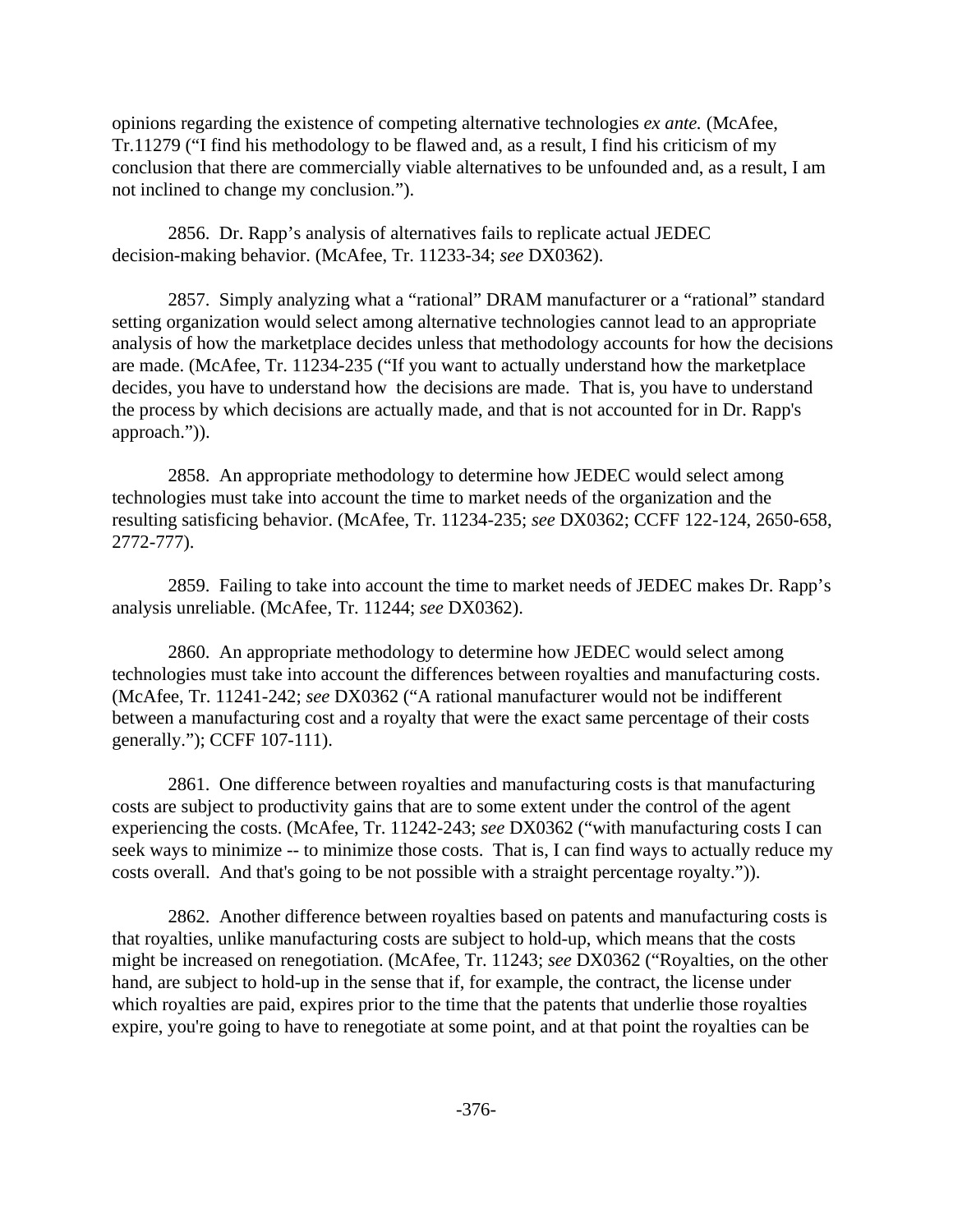renegotiated upward; that is, the lock-in can be exploited.")).

2863. Failing to distinguish the differing effects of manufacturing costs and royalties on the decision making of firms at JEDEC has the effect of biasing Dr. Rapp's analysis by understating the importance of royalties compared to manufacturing costs. (McAfee, Tr. 11244).

2864. An appropriate methodology to determine how JEDEC would select among technologies must take into account the potential impact of IP disclosures on evolution of DRAM technologies in but-for world. (McAfee, Tr. 11245; *see* DX0363).

2865. Changes in the world can change incentives, which can change the choices that economic actors make. (McAfee, Tr. 11246 ("how changes in the world affect choices that are made is actually a normal economic analysis point, and that changing, for example, the price of some technology, what will that do to demand for technology is right within the core of economic analysis.")).

2866. Attempting to recreate the actual world using alternative technologies fails to take into account the fact that, had an alternative technology been selected, the world would have evolved in a different way in that technology would have developed differently. (McAfee, Tr. 11245; *see* DX0363).

2867. By failing to take into account the effect of changes in the world on the evolution of DRAM technologies, Dr. Rapp in making his cost estimates, for example, makes the mistake of assuming that JEDEC would have made the same choices regarding the number of CAS latencies and burst lengths using the fixed CAS latency and fixed burst length alternative that JEDEC made when using the programmable CAS latency and programmable burst length alternative that JEDEC chose in the actual world. (McAfee, Tr. 11246-247).

2868. An appropriate assumption regarding the evolution of the world had Rambus disclosed would take into account the effect of changes in the world on the incentives of the firms making the decisions. For example, given the fact that when fixed alternatives were presented at JEDEC they generally included only one or two alternatives, it would be highly unlikely that JEDEC would have chosen a large number of CAS latencies and burst lengths had JEDEC chosen the fixed CAS latency and fixed burst length alternatives. (McAfee, Tr. 11247 ("Given my understanding of the DRAM marketplace and in particular the dominance of a single standard that we've referred to, I would be highly surprised if the outcome of the marketplace was for all twelve of those possibilities to actually be offered in fact. Now, I wouldn't go as far as to say that only one of the twelve would be offered, although that's a possibility, and it's a possibility that was suggested to me by Desi Rhoden, but instead that not all twelve would be offered."); CCFF 2138, 2142-143, 2150-153, 2243-244, 2248-250).

2869. One effect of Dr. Rapp's assumption that technology would have evolved the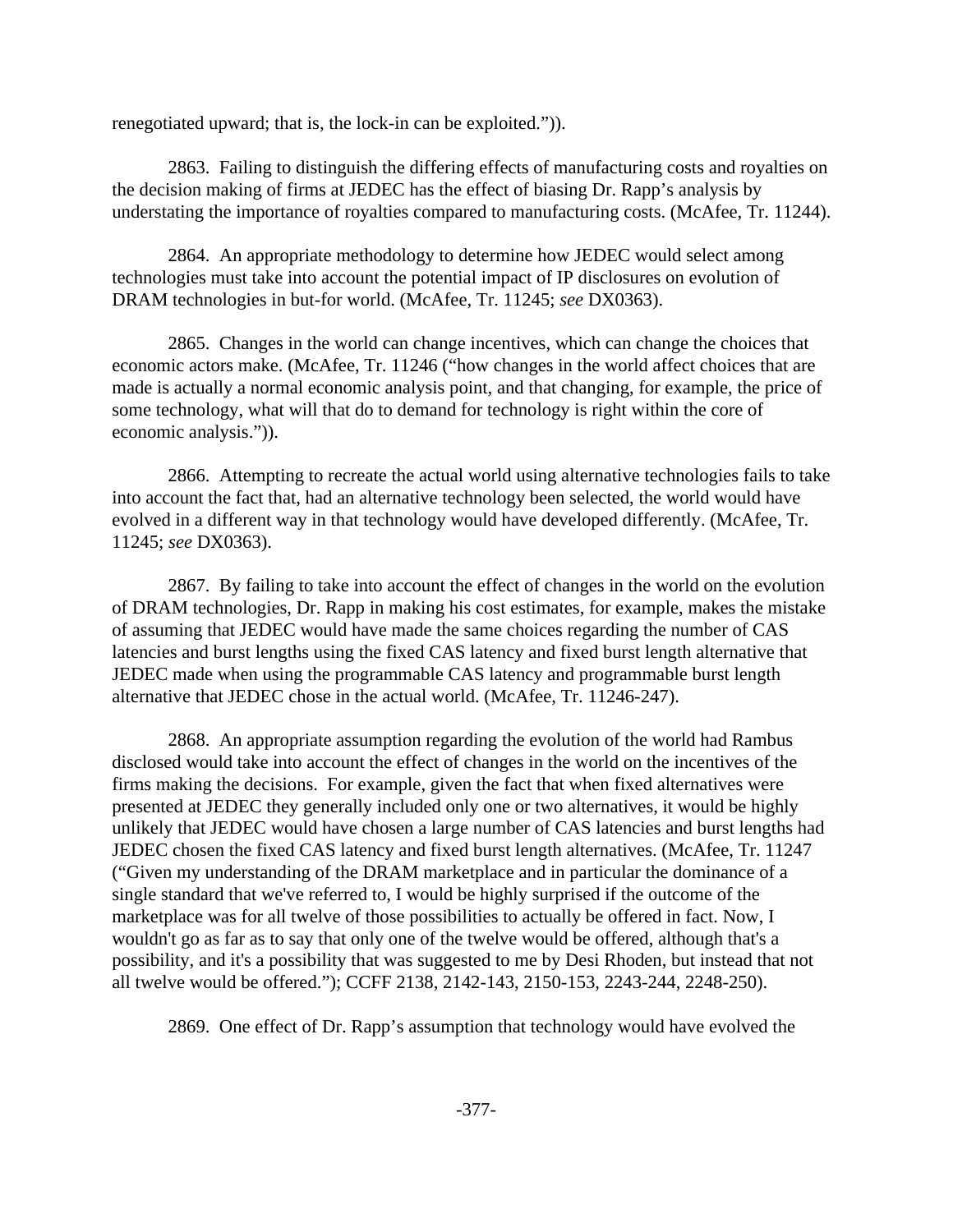same way it did even if Rambus had disclosed its patents is to overstate the costs of some of the alternatives. (McAfee, Tr. 11248 ("Well, in the choice of -- to be specific, in the choice of fixed CAS latency and fixed burst length, Dr. Rapp has assumed that all twelve of the theoretical combinations would be offered. If instead only two of those combinations were actually offered by the marketplace, then in fact he's overstated the costs by a factor of six.")).

2870. Another effect of Dr. Rapp's assumption, that technology would have evolved the same way it did even if Rambus had disclosed its patents, is that assumption apparently led Dr. Rapp to erroneously ignore asynchronous alternatives entirely. Dr. Rapp apparently dismissed asynchronous alternatives entirely as not having sufficient potential for growth. However had an asynchronous alternative been chosen by JEDEC after Rambus disclosed there would have been an incentive on firms to invest in the further development of that technology. (McAfee, Tr. 11248-249 ("And my understanding of JEDEC behavior is that the burst EDO is actually a serious contender to SDRAM as an alternative and burst EDO is an asynchronous alternative. Had burst EDO been selected by the marketplace over SDRAM, the likely outcome from an economic perspective is that there would have been further investment in the asynchronous alternatives and that the marketplace might never have gone to synchronous DRAMs at all."); CCFF 568-569, 2233).

2871. Dr. Rapp's analysis is not robust to relatively small changes in the assumptions and changing his assumptions can overturn his conclusion regarding commercial viability. (McAfee, Tr. 11230; *see* DX0364).

2872. Because he failed to analyze alternatives that Dr. Soderman claimed infringes a Rambus patent, Dr. Rapp excluded what he would have calculated to be the least costly alternative to programmable CAS latency. (McAfee, Tr. 11252; *see* DX0365).

2873. Because he failed to analyze alternatives that Dr. Soderman claimed infringes a Rambus patent, Dr. Rapp excluded what he would have calculated to be the second least costly alternative to programmable burst length. (McAfee, Tr. 11254; *see* DX0365).

2874. As a consequence of his failure to analyze technologies that Dr. Soderman claimed to infringe Rambus patents, Dr. Rapp failed to identify two combinations of alternatives that his methodology indicates JEDEC would have preferred to the current SDRAM standard with the current Rambus royalties. (McAfee, Tr. 11256-258 ("So this slide has substituted the programming in read command, which is an allegedly infringing technology, for programmable CAS latency. That was the least expensive technology according to ... Mr. Geilhufe.... And that comes out as a total cost of .21 percent, which is substantially less than ... the alleged ... SDRAM royalty that Dr. Rapp used in his testimony. As a result, the consequence is that the conclusion that Dr. Rapp had found is in fact overturned."); *see* DX0366).

2875. Because he failed to analyze an alternative that Dr. Soderman at one point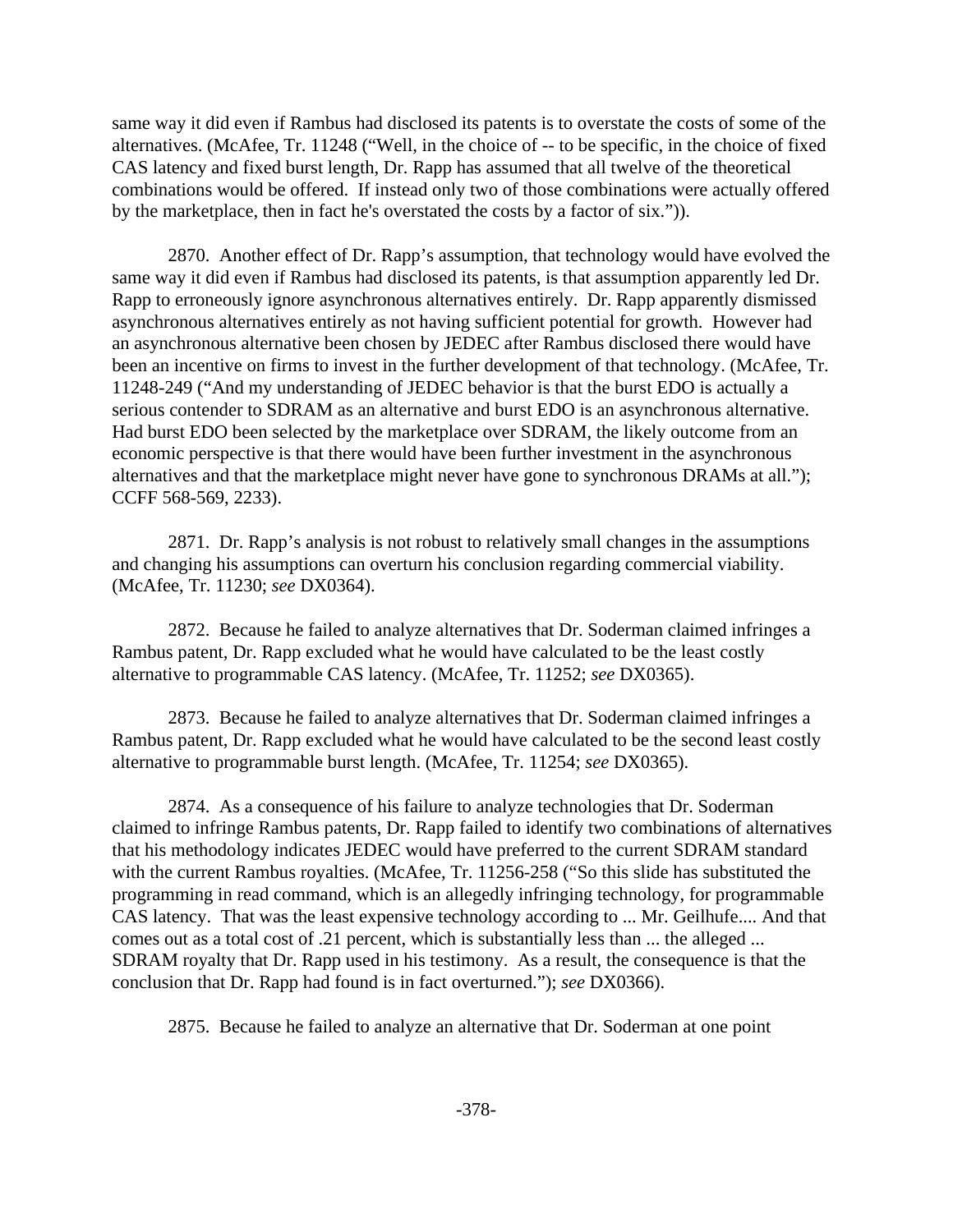claimed infringes a Rambus patent, Dr. Rapp excluded what he would have calculated to be the least costly alternative to dual-edged clocking. (McAfee, Tr. 11259-260; *see* DX0365).

2876. As a consequence of his failure to analyze technologies that Dr. Soderman at one point claimed to infringe Rambus patents, Dr. Rapp failed to identify a combination of alternatives that his methodology indicates JEDEC would have preferred to the current DDR SDRAM standard with the current Rambus royalties. (McAfee, Tr. 11263-264 ("so with this change in assumptions but otherwise following exactly Dr. Rapp's logic, the conclusion is the reverse of his conclusion, which is to say a rational manufacturer would prefer the alternatives rather than the Rambus license.")); *see* DX0367).

2877. The effect of Dr. Rapp failing to consider asynchronous alternatives for the technologies in the JEDEC standard also led Dr. Rapp to exclude "toggle mode" which he would have calculated to be a low cost alternative to dual-edged clocking. (McAfee, Tr. 11265- 266).

2878. As a consequence of his failure to analyze toggle mode, Dr. Rapp failed to identify a combination of alternatives that his methodology indicates JEDEC would have preferred to the current DDR SDRAM standard with the current Rambus royalties. (McAfee, Tr. 11266 ("The toggle mode as an alternative for dual-edged clocking is sufficiently inexpensive at 12 cents that it would still leave the overall cost less than the assumed DDR royalty.")).

2879. Productivity gains and its effect on the cost of the technologies does not appear to have been considered by either Mr. Geilhufe in arriving at his estimates or Dr. Rapp in making his calculations. (McAfee, Tr. 11267-268; *see* DX0368).

2880. Even granting his methodology and his other assumptions as being correct, if Dr. Rapp is incorrect in his assumption of no productivity gains, the existence of productivity gains can change Dr. Rapp's analysis, depending on the extent of productivity gains. (McAfee, Tr. 11271-272).

2881. Substituting alternative cost figures that account for productivity gains reverses the outcome of Dr. Rapp's analysis to both SDRAM and DDR SDRAM. (McAfee, Tr. 11272; *see* DX0368).

2882. If the assumption is made that productivity gains are thirty percent per year then both the least costly and most costly combinations of alternatives described by Dr. Rapp become less costly than the current JEDEC SDRAM standard with the Rambus royalty. (McAfee, Tr. 11272-273 ("what I've done is replicate his analysis but with a 30 percent productivity increase, annual 30 percent productivity increase, to examine what that would do to ... his results for SDRAM. And as you can see,... even the most costly alternative with a 30 percent annual productivity increase winds up being cheaper than the Rambus alleged royalty."); *see* DX0369).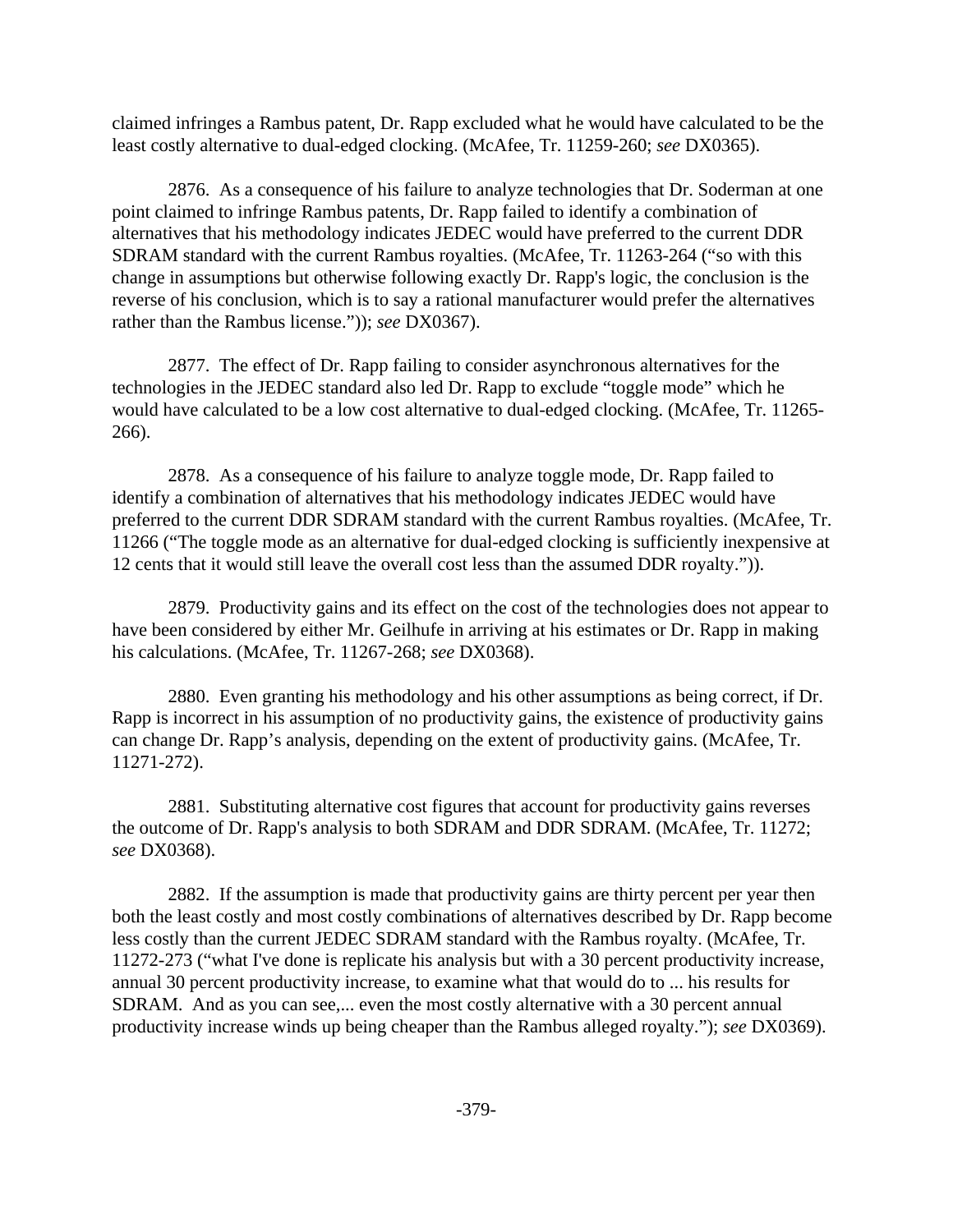2883. If the assumption is made that productivity gains are thirty percent per year then both the least costly and most costly combinations of alternatives described by Dr. Rapp become less costly than the current JEDEC DDR SDRAM standard with the Rambus royalty. (McAfee, Tr. 11276-277; *see* DX0370; CCFF 95-98).

2884. Dr. Rapp relies on the cost estimates of Mr. Geilhufe to the exclusion of lower cost estimates made by industry participants. If Dr. Rapp instead relied on the cost estimates of industry participants, then his conclusions would be reversed. (McAfee, Tr. 11278 ("The accuracy of Dr. Rapp's conclusions is only as good as the underlying assumptions. And in particular, if the cost assumptions are changed, are lowered, then his conclusions would be reversed.")). For example, Mr. Geilhufe thought than an on-chip PLL would cost \$3.80, but there was testimony that such PLLs only cost one dollar. (CCFF 2343).

### **3. Cluster Market.**

2885. In addition, it is analytically useful, as a matter of convenience, to consider a "cluster" market. (McAfee, Tr. 7390-92; *see* DX0210-11). A "cluster" market, in this case, would consider each of the four relevant product markets as a collection, based on the logic that the products are used in the same products, though strictly speaking they are not substitutes for one another. (McAfee, Tr. 7390-92).

2886. Here, the "cluster" market is defined as the synchronous DRAM technology market. (McAfee, Tr. 7390-91 *see* DX0210).

2887. In addition, asynchronous designs were relevant alternatives through 1995 and probably thereafter as an alternative in the cluster market defined as synchronous DRAM technology. (McAfee, Tr.7386; *see* DX0209).

2888. Asynchronous DRAM designs were price constraining alternatives to DRAM designs. (McAfee, Tr. 7387-89).

2889. Asynchronous designs would have been more successful if engineering effort had not been diverted away from them by the choice of JEDEC to standardize SDRAM. (McAfee, Tr. 7388; CCFF 568-569, 2233).

## **C. The Relevant Geographic Market Is the World.**

2890. The relevant geographic market for each relevant product market is the world. (McAfee, Tr. 7393; *see* DX0212).

2891. The relevant geographic market for each relevant product market is the world because buyers of technology typically do not care about the geographic source of technology.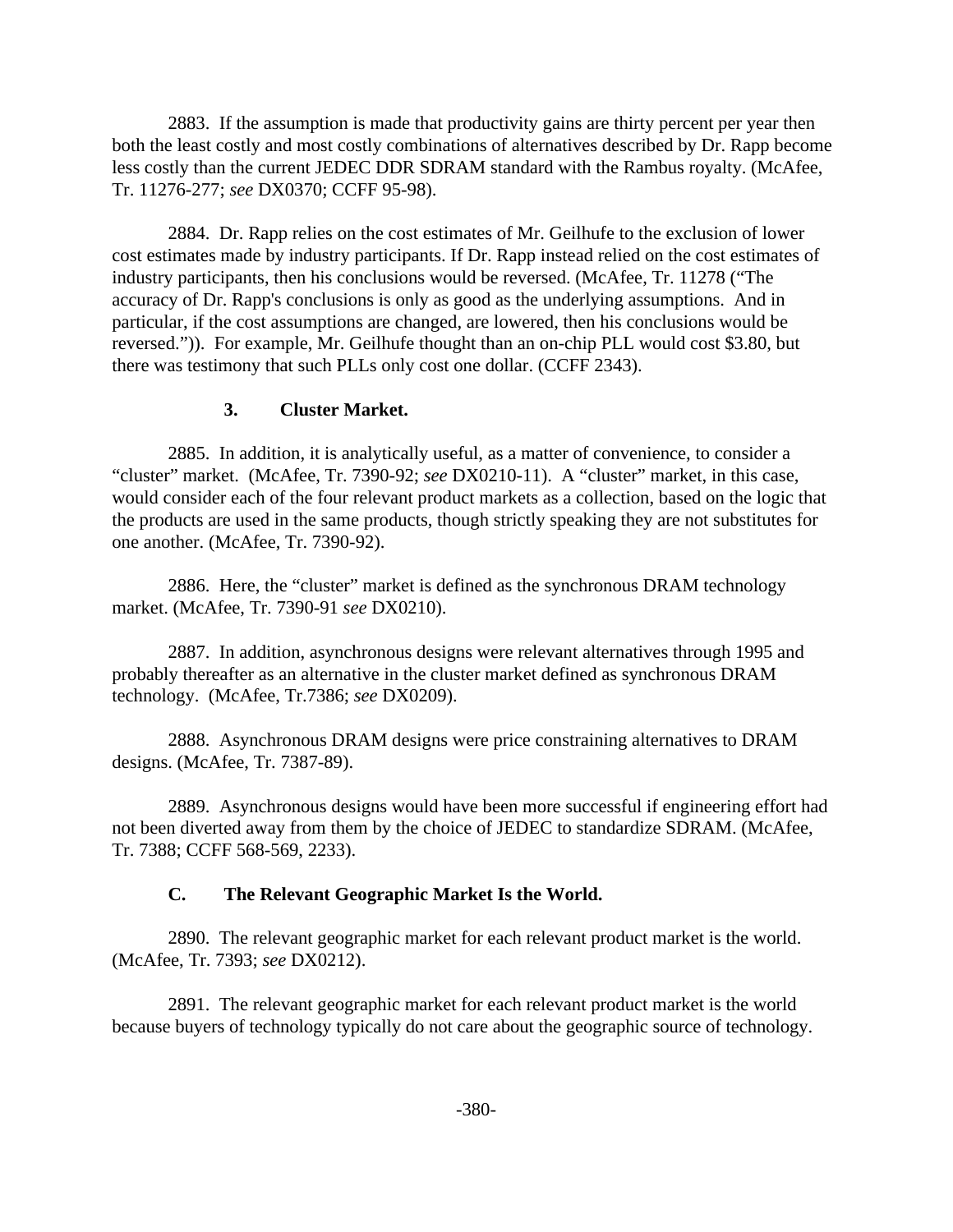(McAfee, Tr. 7393-95; *see* DX0212).

2892. The relevant geographic market for each relevant product market is the world because technologies tend to be licensed worldwide. (McAfee, Tr. 7393-95; *see* DX0212).

2893. The relevant geographic market for each relevant product market is the world because technologies tend to flow across national borders. (McAfee, Tr. 7393-95; *see* DX0212).

2894. The relevant geographic market for each relevant product market is the world because the downstream products are produced and used world-wide. (McAfee, Tr. 7393-95; *see* DX0212; CCFF 3189-198).

2895. The relevant geographic market for each relevant product market is the world because the transportation costs of both technology and DRAMs are negligible. (McAfee, Tr. 7393-95; *see* DX0212).

2896. Technology markets tend to be worldwide markets. (McAfee, Tr. 7393-94).

2897. Because transportation costs are low, DRAM is also a world-wide market. (McAfee, Tr. 7394; CCFF 3193-194, 3198).

## **D. Rambus Has Monopoly Power in the Relevant Markets.**

2898. Monopoly power is the durable power of a company to maintain prices substantially above competitive levels and is a strong form of market power. (McAfee, Tr. 7419-20; *see* DX0216). By durable, economists mean that market power may be exercised for a significant period of time. It is long lasting. (McAfee, Tr. 7420).

2899. Rambus possesses monopoly power in each of the four relevant technology markets, and it also possesses monopoly power in the cluster market. (McAfee, Tr. 7420-21).

2900. It is Dr. Rapp's view that Rambus today possesses market power in each of the relevant markets defined by Professor McAfee. (Rapp, Tr. 10046).

2901. The source of Rambus's monopoly power derives from the fact that the relevant technologies have been incorporated into the JEDEC DRAM standards. (McAfee, Tr. 7432; *see* DX0218).

2902. Incorporation of the technologies in the JEDEC standards conferred monopoly power onto Rambus, because the JEDEC standards dominate the DRAM industry. (McAfee, Tr. 7428).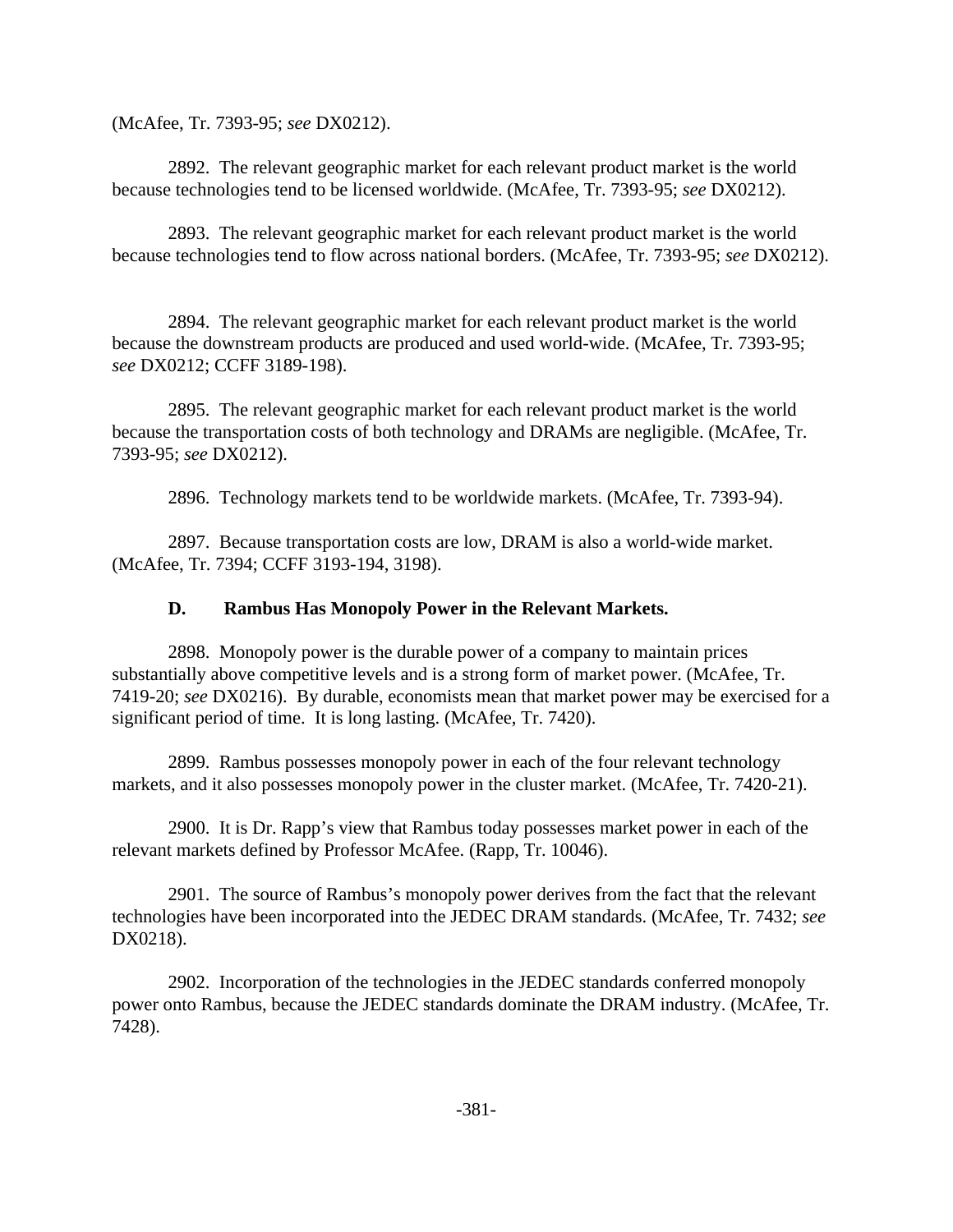2903. If the JEDEC standards have dominated the DRAM industry for most of the last ten years that would indicate that owning patents over the JEDEC standard was likely to confer monopoly power. (McAfee, Tr. 7427-28).

2904. Market share statistics show that the JEDEC standards have dominated the DRAM industry for at least the last ten years. (McAfee, Tr. 7428; *see* DX0141; CCFF 267).

## **1. Indirect Evidence of Monopoly Power.**

## **(A) Rambus Market Share.**

2905. Programmable CAS latency using the mode register is a mandatory element of both the SDRAM and DDR SDRAM standards. (CCFF 562-563, 657).

2906. Programmable burst length using the mode register is a mandatory element of both the SDRAM and DDR SDRAM standards.(CCFF 562-563, 657).

2907. Dual-edged clocking of data is a mandatory element of the DDR SDRAM standard. (CCFF 656).

2908. PLL/DLL on the DRAM is a mandatory element of the DDR SDRAM standard. (CCFF 655).

2909. Rambus claims that its patents cover each of these features. (CCFF 1950-974).

2910. Rambus has made it clear in negotiations with DRAM manufacturers and the manufacturers of other compatible components that it believes that its patents cover the SDRAM and DDR SDRAM standards. (CCFF 1963-974).

2911. Rambus's internal communications indicate that it believes that its patents cover the SDRAM and DDR SDRAM standards. (CCFF 1951-1952; 2039-2042).

2912. The JEDEC SDRAM and DDR SDRAM standards determined what features were required to be present in JEDEC-compliant DRAMs. (CCFF 2905-906)

2913. The percentage of total DRAM production in the world today that is subject to Rambus's patent claims is in the upper nineties. (McAfee, Tr. 7430; *see* DX0219, DX0141; CCFF 2039-2042).

### **(B) The Industry is Locked In to the JEDEC SDRAM and DDR SDRAM Standards.**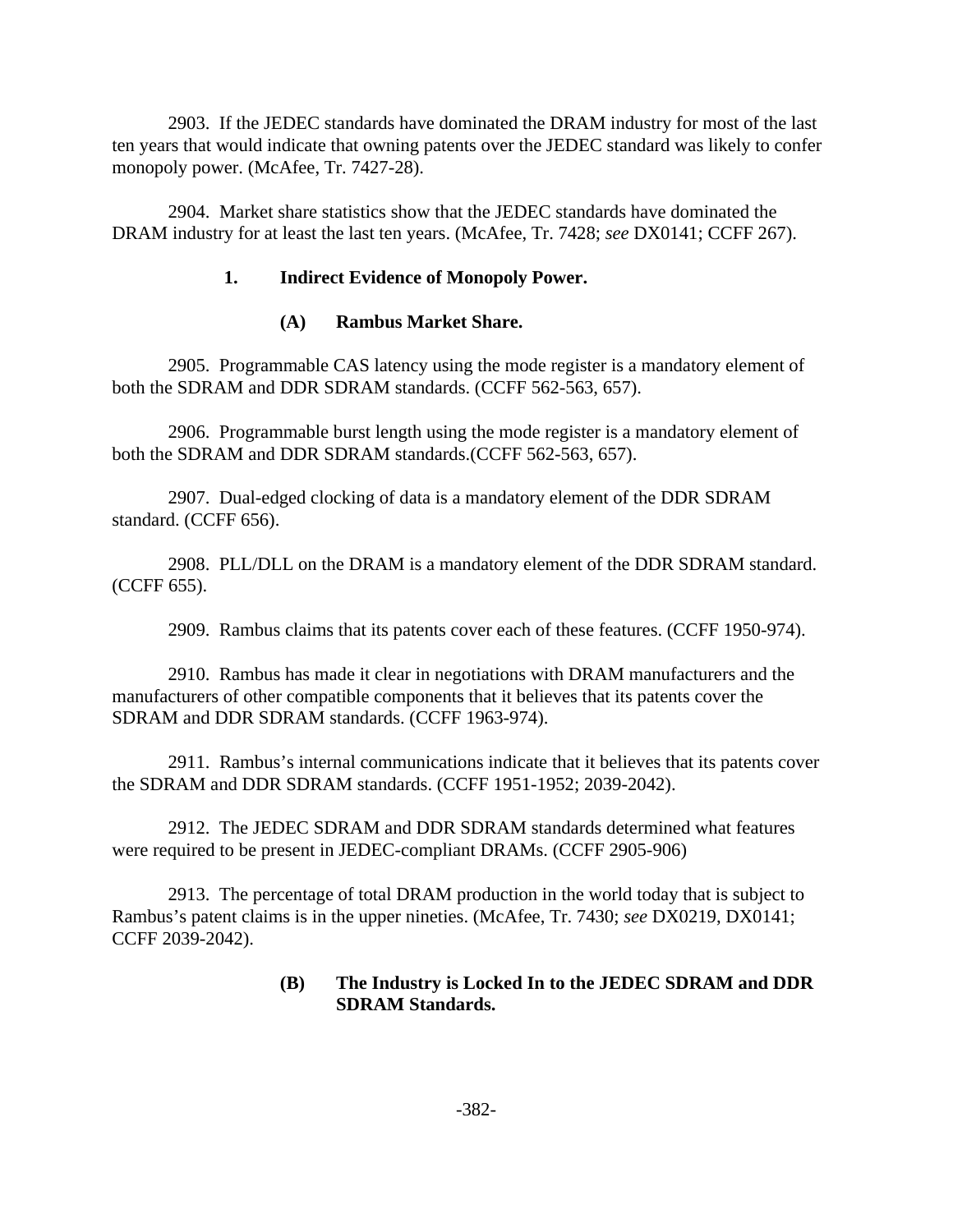2914. The DRAM standards lead to monopoly power in the relevant technology markets. (McAfee, Tr. 11205).

2915. Technologies that were viable in each of the relevant markets before the standards were set are no longer commercially viable because of the incorporation of the technologies into the dominant JEDEC standards. (CCFF 2542, 2546, 2918-922; McAfee, Tr. 7421).

2916. The DRAM industry is no longer capable of switching from the technologies in the SDRAM standard to alternatives because it is locked in to the current standard. (CCFF 2501-505).

2917. The DRAM industry is no longer capable of switching from the technologies in the DDR SDRAM standard to alternatives because it is locked in to the current standard. (CCFF 2506-526).

2918. Technologies that were viable substitutes for programmable CAS latency in the *ex ante* period are no longer viable because the industry is locked in to the JEDEC standards. (McAfee, Tr. 7459-61; *see* DX0187; CCFF 2543).

2919. Technologies that were viable substitutes for programmable burst length in the *ex ante* period are no longer viable because the industry is locked in to the JEDEC standards. (McAfee, Tr. 7461-63; *see* DX0194; CCFF 2543).

2920. Technologies that were viable substitutes for dual-edged clocking in the *ex ante* period are no longer viable because the industry is locked in to the JEDEC standard. (McAfee, Tr. 7463-64; *see* DX0200; CCFF 2544).

2921. Technologies that were viable substitutes for on-chip PLL/DLL in the *ex ante* period are no longer viable because the industry is locked in to the JEDEC standard. (McAfee, Tr. 7464-65; *see* DX0207; CCFF 2545).

2922. If there were commercially viable alternatives available, the industry would substitute to those rather than pay royalties to Rambus. The fact that such substitution has not taken place demonstrates the absence of commercially viable alternatives today. (McAfee, Tr. 7630, *in camera*).

2923. Dr. Rapp has not calculated the switching costs that would be associated with changes to any other products other than DRAM products in the event that there were an effort to work around the Rambus patents through alternative JEDEC standards. (Rapp, Tr. 10127).

2924. Dr. Rapp has not considered what the costs of changing standards might be to chipset manufacturers, microprocessor manufacturers, socket manufacturers or anyone else.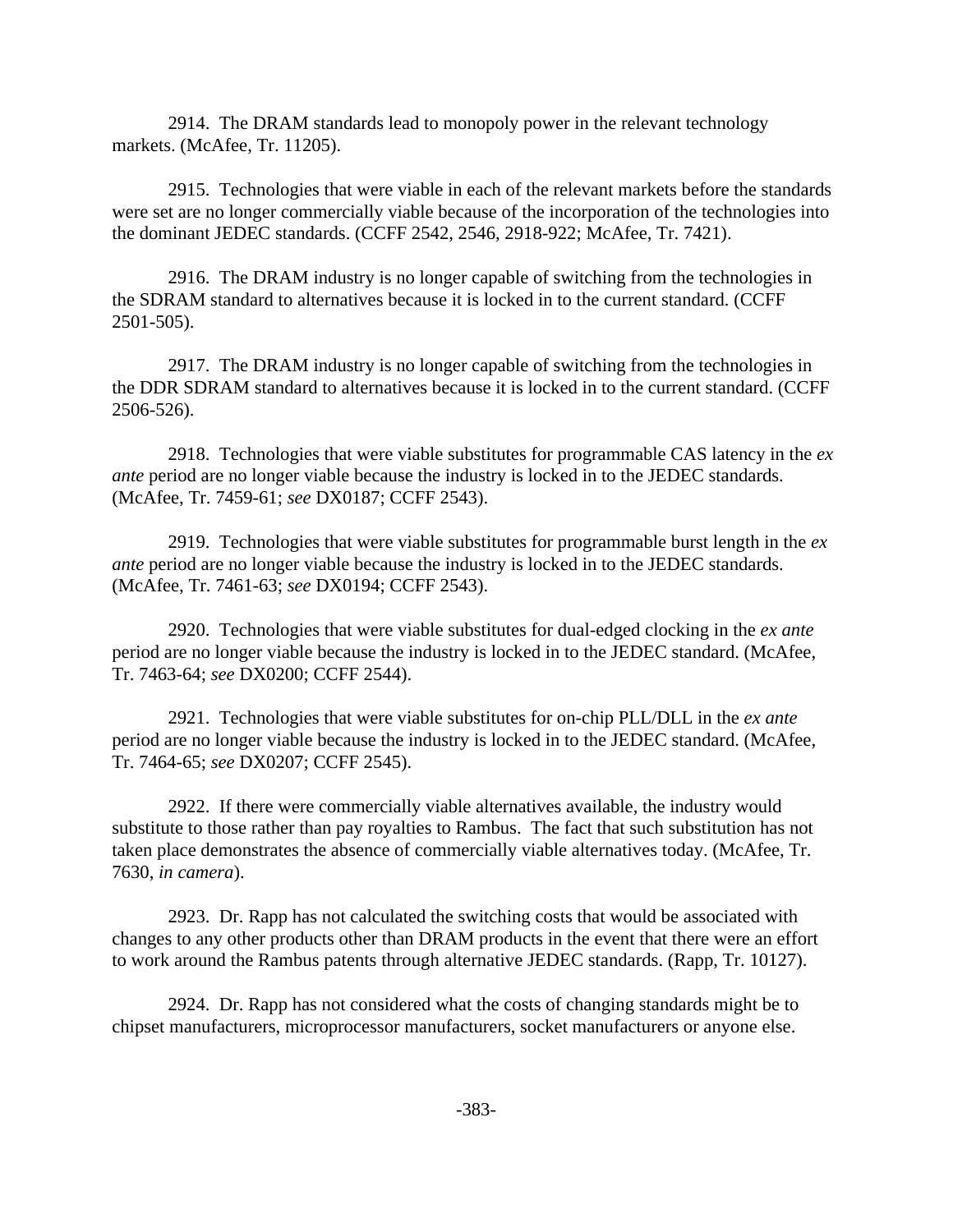(Rapp, Tr. 10127 ("I have considered that coordination efforts and changes in an industry as dynamic as the computer industry take place all the time, and I infer from that that costs to these other makers of complementary goods would for the most part be accomplished within the framework of continually changing your products.")).

2925. Dr. Rapp's basis to speak to the relative magnitude of the costs that would be borne by non-DRAM manufacturers if there was an attempt to develop alternative standards to work around Rambus' patents is "the understanding that circuitry is subject to continual change in the computer industry and that switching costs are, generally speaking, relatively low when there is -- when change is routine, in the same way as in the DRAM industry." (Rapp, Tr.10128).

2926. Dr. Rapp has not quantified the costs that the manufacturers of products other than DRAMs would experience if the JEDEC standards were changed to work around Rambus' technologies.(Rapp, Tr.10128-129).

2927. Dr. Rapp is aware that Andy Bechtelsheim testified in this case, but did not read the testimony. (Rapp, Tr.10129).

2928. In assessing the lock-in question, Dr. Rapp has, with one exception, not considered the specific type of change that would have to be made to go to any given alternative that's been raised as a possibility in the case. (Rapp, Tr. 10140-141 ("I -- the -- I haven't considered, with the exception of the example that I gave, anything other than the general fact that it would be circuitry design changes.")).

2929. In considering how long it would take either the DRAM industry as a whole, or multiple participants in the DRAM industry, to agree upon a single or uniform approach for working around Rambus' patents if that were to be attempted, Dr. Rapp assumed that would take no more time than normal redesign efforts take. (Rapp, Tr. 10148 ("As I've said before, this is an industry, both the DRAM industry and the larger components industry, where technical change happens with high frequency and redesigns occur with high frequency, and I took for my assumption the fact that the changes that would be necessary to create and implement new designs involving the substitution of these alternatives could be done in a time frame of normal redesigns.")).

2930. When Dr. Rapp refers to normal redesigns in the DRAM industry, he is referring either to process changes, redesigns in connection with die shrinks, or other sorts of changes. (Rapp, Tr. 10148).

2931. In evaluating how long it would take either the DRAM industry as a whole, or multiple participants in the DRAM industry, to agree upon a single or uniform approach for working around Rambus' patents, Dr. Rapp did not consider separately the time it would take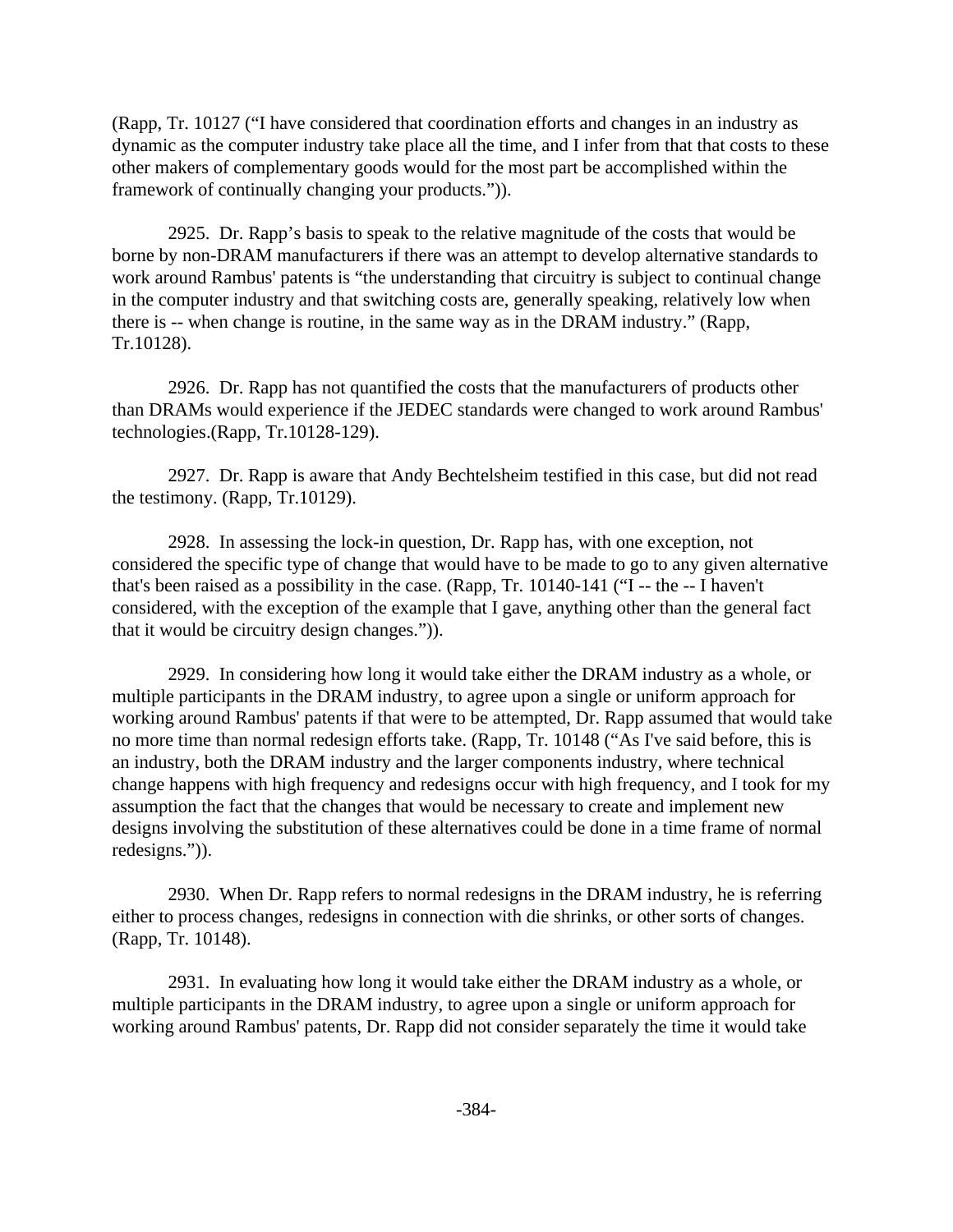multiple DRAM participants to agree upon a uniform approach for working around Rambus' patents, if they were to seek to do that. (Rapp, Tr. 10148-149).

2932. Dr. Rapp does not know how long it took JEDEC to agree upon the SDRAM specification from the start of the process to the end of the process. (Rapp, Tr. 10149).

2933. Dr. Rapp believes that it took JEDEC something on the order of about three years to agree upon the DDR specification from the start of the process to the end of the process. (Rapp, Tr. 10149).

2934. Dr. Rapp does not have any specific knowledge as to what features other than dual-edged clocking and on-chip PLL/DLL were added when JEDEC moved from SDRAM to the DDR SDRAM standard. (Rapp, Tr. 10152).

2935. Dr. Rapp did not, as part of his lock-in analysis seek to separately quantify any costs associated with the period of time it would take to either agree upon an approach for working around Rambus' patents or to implement such approach. (Rapp, Tr. 10154).

2936. Dr. Rapp agrees that the opportunity costs that might arise in the course of DRAM manufacturers or other component suppliers seeking to work around Rambus' patents is the opportunity cost of engineers and devotion of their activities to working around the Rambus patents. (Rapp, Tr. 10154-155).

2937. In assessing lock-in Dr. Rapp did not take into account any testimony that was given by DRAM industry participants during the trial relating to the subject of opportunity costs associated with engineers. (Rapp, Tr. 10155).

### **(C) Barriers to Entry**

2938. Barriers to entry are a requirement to a finding of monopoly power. (McAfee, Tr. 7421-422). Barriers to entry allow a firm to increase prices without prompting entry of other firms into the market, which would force the prices back down. (McAfee, Tr. 7421-22, 7465).

2939. If, when a firm increases prices, other firms enter that firm's market in a way that forces prices back down, then the firm does not have monopoly power. (McAfee, Tr. 7420). Exploitation of a temporary circumstance is not generally considered to be monopoly power, the power to raise prices must be durable to be considered monopoly power. (McAfee, Tr. 7420).

2940. There are significant barriers to entry facing proponents of alternative technologies to the Rambus technologies. (McAfee, Tr. 7467-468).

2941. Those barriers to entry are the effects on entry of: scale, user switching costs,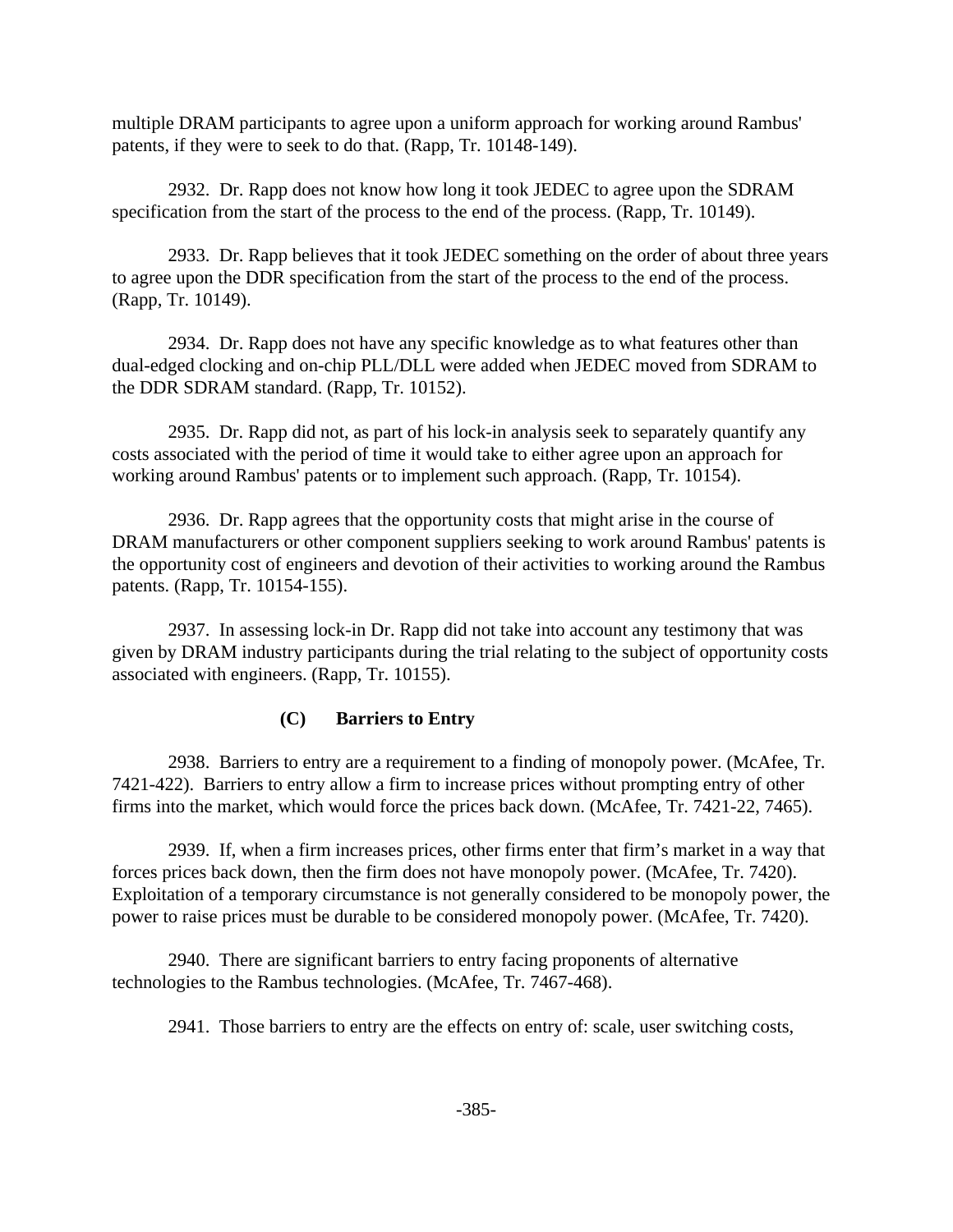strong learning curve, sunk costs, and patents. (McAfee, Tr. 7468; *see* DX0226).

## **(1) Economies of Scale.**

2942. Economies of scale relates to the effect where per unit costs fall as more of a product is manufactured. (McAfee, Tr. 7189).

2943. The DRAM industry is an example of an industry with significant economies of scale, part of which flow out of large capital requirements. (McAfee, Tr. 7189; CCFF 104).

2944. As a result of economies of scale, the costs of the DRAM product that has the largest share of demand tends to have its costs fall faster than products with lesser shares. This fact encourages a single product to become the dominant product and to become the industry standard. (McAfee, Tr. 7223, 7225).

2945. There are two types of economies of scale relevant to the DRAM industry: first, the fact that the minimum efficient scale of a fab is very large; and, second, the fact that as the industry gets larger, the average costs of related components falls. (McAfee, Tr. 7609-10).

2946. The first type of economies of scale is where a firm experiences reductions in cost as it increases its output because of large capital requirements. (McAfee, Tr. 7189). One example of the capital requirements that is relevant to economies of scale are the costs of doing a "die shrink" to reduce the costs of a DRAM. (McAfee, Tr. 7217 ("And so the effect of this is, from an economic perspective, if you've got two products that you might apply a die shrink to, you're going to apply it to the product that you're producing the most of. That is to say, the product... that you're producing the most of will be the product you shrink first and the product you shrink most."); CCFF 105-106).

2947. Another example of the capital requirements that is relevant to economies of scale is the cost of design testing and qualification of new DRAM chips. (McAfee, Tr. 7222-23 ("[W]hen design, testing and qualification costs are large, you want to try to use a single or not too many different flavors or varieties of DRAM so that I don't have to go through the whole design, testing and qualification process over and over and over again.")).

2948. The second type of economies of scale is also called "network externality." (McAfee, Tr. 7610-11). This relates to the effect that as the volume of a DRAM increases, the costs to produce compatible components will fall as well. (McAfee, Tr. 7472-73 ("[T]he larger the volume that is produced of a chip, the lower the cost per unit not just of the chip itself but also of the complementary goods. That is, the large investments made to produce complementary goods gets amortized over a larger volume of product, which lowers their per unit costs, which makes it even more attractive to the marketplace."), 7611).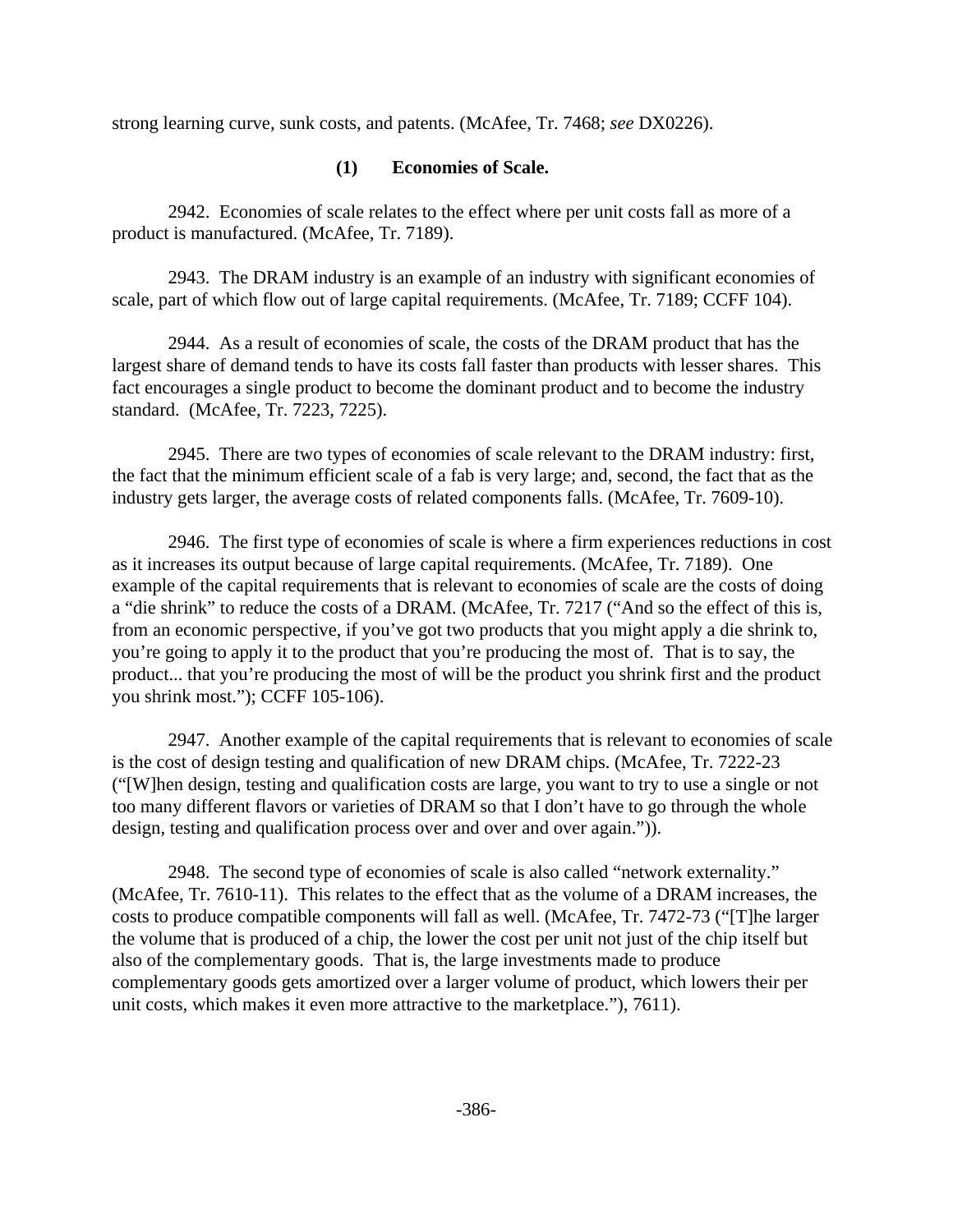2949. This effect is one of the main reasons there tends to be one dominant DRAM standard, and it makes it difficult to displace an existing standard. (McAfee, Tr. 7473; CCFF 2605-630).

2950. Network effects occur when systems compatibility is required to give value to the product. (Rapp, Tr. 9792-93). Compatibility of DRAM parts is an important issue from the standpoint of DRAM manufacturers. (Rapp, Tr. 10093). When compatibility requirements are substantial, the market or formal standard-setting will allow only one dominant standard to prevail. (Rapp, Tr. 9791).

2951. In circumstances where compatibility requirements are high, it is more likely that there will be only one dominant standard. (Rapp, Tr. 10096-97)

### **(2) Switching Costs.**

2952. Another entry barrier is user switching costs. User switching costs refers to the costs of switching from the current standard. (McAfee, Tr. 7408, 7468).

2953. One type of switching cost is the "opportunity cost" of switching to a new standard. (McAfee, Tr. 7456 ("And so the opportunity cost of creating a new standard and getting out from under the Rambus IP is that the engineering talent,... and all of the resources used are not available to other projects which may be profitable."); CCFF 2537).

2954. A substantial volume of cost in the industry are switching costs. (McAfee, Tr. 7409). In addition, switching costs grow over time as the industry becomes progressively more locked in to the standard. (McAfee, Tr. 7435-37; *see* DX0221).

2955. Professor Teece agrees that if switching costs are high, the resultant royalty rate will be higher than if switching costs are low. (Teece, Tr. 10707-08).

2956. Standardization is a factor contributing to barriers to entry because the proponent of an alternative standard or an alternative technology must induce the rest of the industry to switch to the new standards. (CCFF 2547-549). So standardization creates a barrier to entry. (McAfee, Tr. 7458-59, 7470).

2957. One type of switching cost are sunk costs, also known as specific investments. (McAfee, Tr. 7469). These costs are non-recoverable costs, and they have the effect of discouraging entry because an entrant faces a risk of the loss of these costs in the event of failure. (McAfee, Tr. 7469).

2958. The industry is characterized by such specific investments, particularly because of investments made by firms making complementary parts. (McAfee, Tr. 7296-297; *see* DX0164;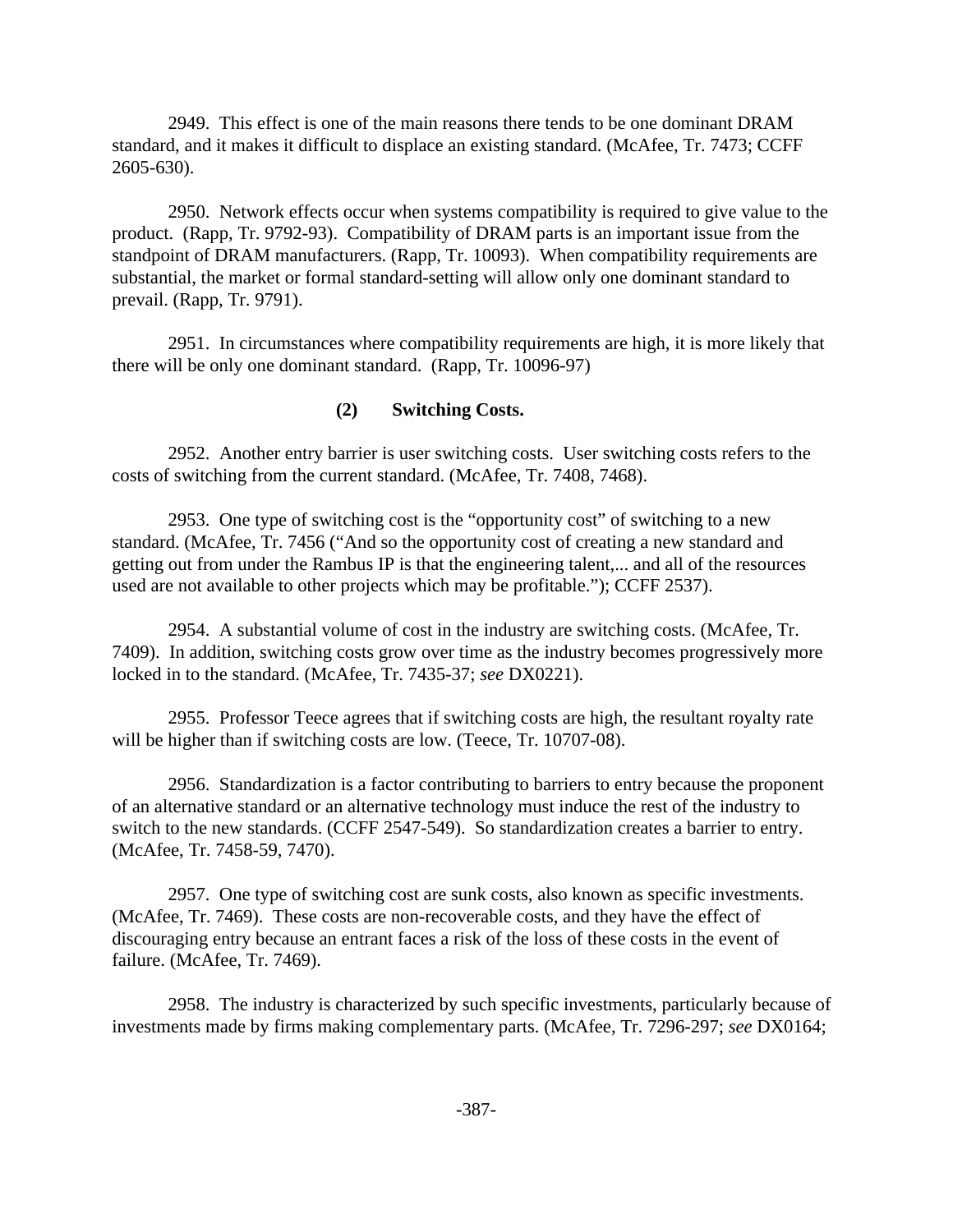CCFF 35-77; 2501-526).

### **(3) Other Barriers to Entry.**

2959. Another entry barrier is the strong learning curve characteristic of the DRAM industry. (McAfee, Tr. 7468) This barrier arises because an incumbent firm that has already gone down the learning curve has an advantage over a firm who has not. (McAfee, Tr. 7468).

2960. The presence of patents is also a contributor to an analysis of barriers to entry. (McAfee, Tr. 7469) Patents create a legal barrier to entry. (McAfee, Tr. 7470).

2961. Patents nearly always confer market power when they protect the right of a technology that is selected as the standard technology either by a standard-setting organization or *de facto* by the marketplace. (Rapp, Tr. 9964).

### **2. Direct Evidence of Monopoly Power.**

2962. Because of Rambus's conduct, it is able to receive substantially higher and discriminatory prices in the relevant technology markets. (McAfee, Tr. 7633, *in camera*).

## **(A) Pricing above Competitive Levels.**

2963. One major indicator of Rambus's monopoly power is that *ex post* pricing of Rambus's technologies substantially exceeds their *ex ante* value. That is, the technologies are priced at a level that is significantly above the *ex ante* value of the technology. (McAfee, Tr. 7422, 7622, *in camera*).

2964. Pricing at a level that is significantly above the *ex ante* value of the technologies suggests the exercise of monopoly power, which suggests the existence of monopoly power. (McAfee, Tr. 7422).

2965. The *ex ante* value of a technology is the amount that the industry participants would have been willing to pay to use a technology over its next best alternative prior to the incorporation of the technology into a standard. (McAfee, Tr. 7307-08). *Ex post*, the value of a standardized technology is the *ex ante* value of that technology plus the entire specific investment that has been made in the standardized technology. (McAfee, Tr. 7308).

2966. Because of the existence of alternatives to the Rambus-claimed technologies *ex ante,* the *ex ante* value of those technologies is limited by the incentive for the firms in JEDEC to engage in *ex ante* negotiations. (McAfee, Tr. 7494-95; 7625, *in camera*).

2967. The royalties that Rambus would likely to have been able to receive *ex ante*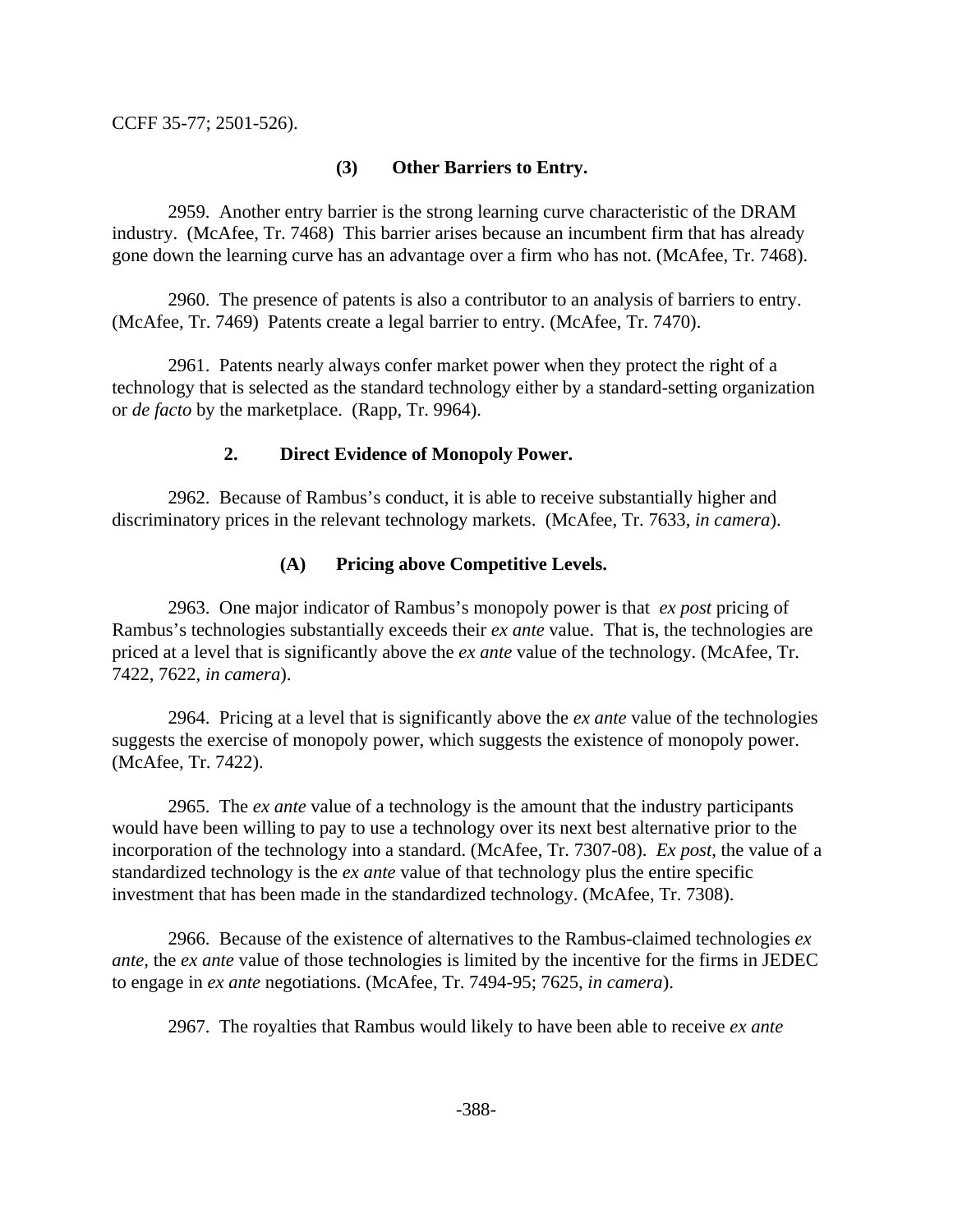would have been small or zero because of the existence of alternatives. (McAfee, Tr. 7625, *in camera*).

2968. The RDRAM royalty rate reflects another measure *ex ante* value of all the Rambus technologies. (McAfee, Tr. 7623, *in camera*).

2969. Rambus was charging , depending on volume, for RDRAM. (McAfee, Tr. 7623, *in camera;* CCFF 1612-613).

2970. The base level royalty rate for DDR, significantly exceeds . The higher rate is being charged to among others. (McAfee, Tr. 7623, *in camera*; CCFF 2004-11).

2971. In addition, agreed to pay a rate of . (McAfee, Tr. 7623, *in camera;* CCFF 1999, 2000).

2972. These facts about royalty rates indicate that the minimum rate that is being charged on DDR substantially exceeds the rate that was being charged for the manufacture of RDRAM. (McAfee, Tr. 7624, *in camera*).

2973. This, in turn, suggests that *ex post* pricing exceeds the *ex ante* value of the technologies, even where the *ex ante* value is approximated by the charges for the production of RDRAM. (McAfee, Tr. 7624, *in camera*). Therefore, the rates on DDR are indicia of Rambus's ability to exercise market power. (McAfee, Tr. 7627, *in camera*).

2974. If there were commercially viable alternatives available, the industry would substitute to those rather than pay royalties to Rambus. The fact that such substitution has not taken place demonstrates the absence of commercially viable alternatives today. (McAfee, Tr. 7630, *in camera*).

2975. On economic grounds, the DDR royalties reflect monopoly pricing. (McAfee, Tr. 7629, *in camera*).

#### **(B) Price Discrimination.**

2976. The power to price discriminate also reflects the exercise of market power. (McAfee, Tr. 7636, *in camera*).

2977. Price discrimination refers to charging buyers their willingness to pay rather than the cost of dealing with them. (McAfee, Tr. 7636, *in camera*). The ability to charge customers their willingness to pay reflects the absence of competition and so is direct evidence of the ability to raise prices above the competitive level. (McAfee, Tr. 7636-37, *in camera*).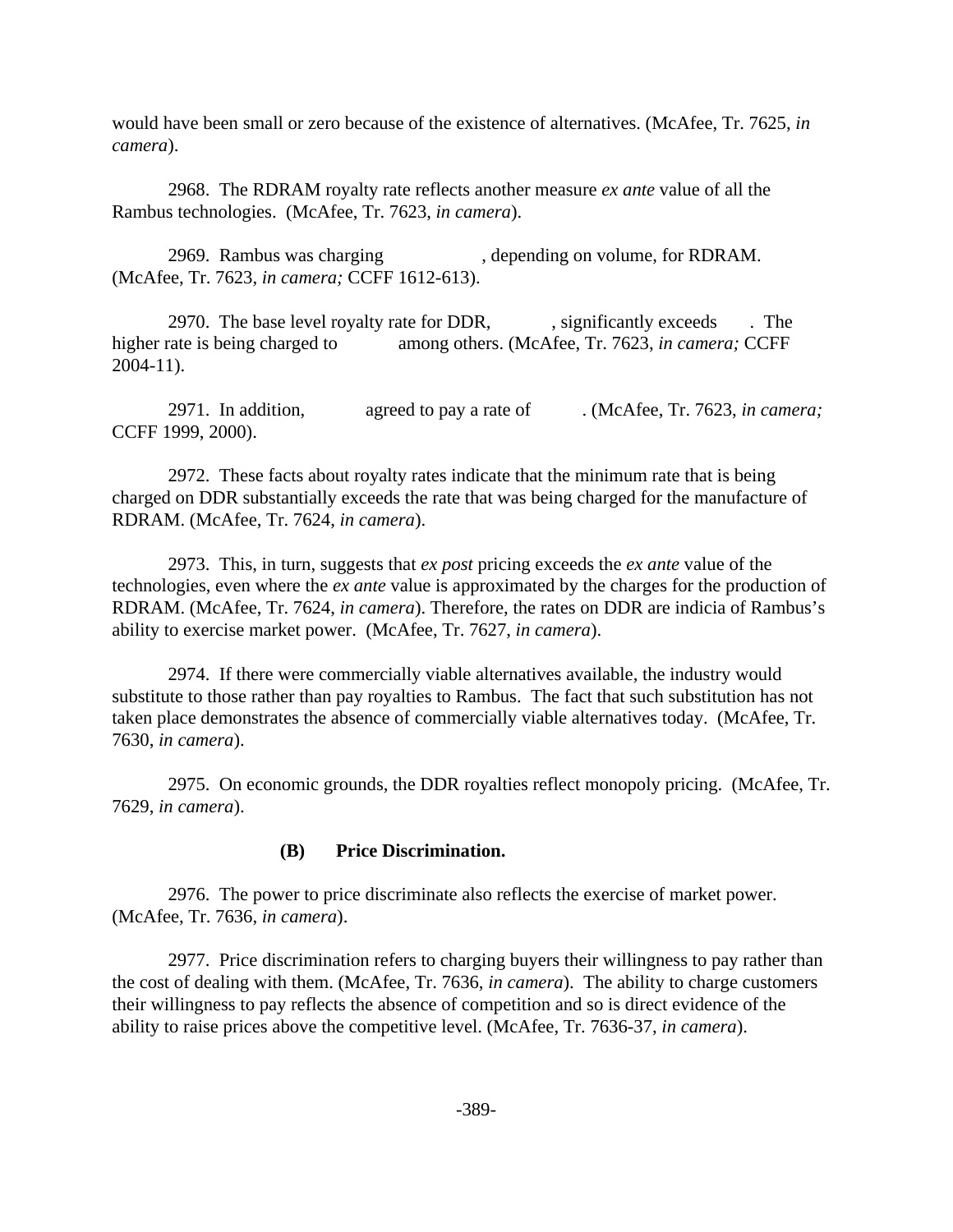2978. The fact that is paying a higher royalty rate than means that price discrimination is taking place. (McAfee, Tr. 7635, *in camera*).

2979. Even if the rates that agreed to pay were competitive, the fact that agreed to pay a higher royalty rate than suggests that there are no longer any commercially viable alternative technologies available to DRAM users. Otherwise would have switched to one of the alternatives to get the lower competitive rate. (McAfee, Tr. 7627, *in camera*).

2980. Rambus had a strategy of demanding higher royalty rates from those firms that litigate against Rambus. Rambus also had a strategy that it might not license at all to those companies that litigate against Rambus and lose. (CCFF 1990-994).

2981. A refusal by Rambus to license a company that litigated against it and lost would be discriminatory from an economic standpoint. (Teece, Tr. 10565-69, *in camera*).

2982. The pays for the use of the Rambus technologies in SDRAM and DDR are not necessarily justified by costs related to the Rambus/Hitachi litigation. (Teece, Tr. 10556-57, *in camera*).

2983. The mere fact that an *ex post* royalty may have resulted from an arm's length negotiation does not mean that that royalty would be reasonable from the standpoint of what might have been negotiated *ex ante*. (Teece, Tr. 10513).

2984. Payment caps in license agreements have the effect of altering the effective royalty rate paid under the license. (Teece, Tr. 10616).

2985. License rates charged by companies that are not pure play technology companies are not entirely comparable to license rates charged by pure play technology companies such as Rambus. (Teece, Tr. 10622-23).

## **E. The Rambus Conduct was Anticompetitive.**

2986. Exclusionary conduct is behavior or conduct that would exclude an equal or superior competitor from the marketplace. (McAfee, Tr. 7142, 7476). Such conduct harms consumers by reducing their choices and eliminating competition in the marketplace. (McAfee, Tr. 7476).

2987. Exclusionary conduct that eliminates equal or superior competitors will harm consumers by reducing their choices and eliminating competition in the marketplace. (McAfee, Tr. 7476).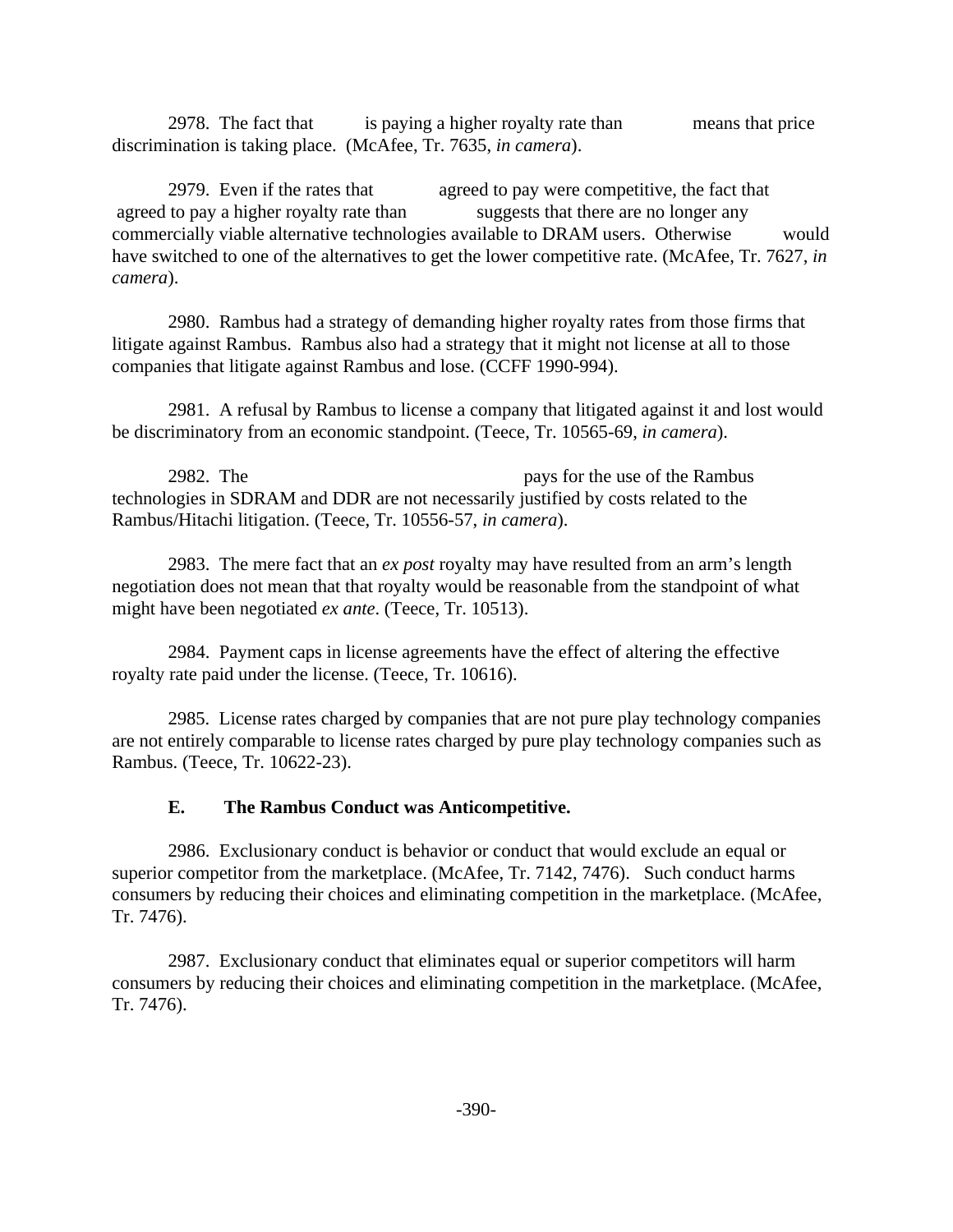2988. Exclusionary conduct has no valid efficiency rationale. (McAfee, Tr. 7477).

### **1. Providing False or Misleading Information.**

2989. From an economic perspective, providing false or misleading information to economic decision-makers can have the effect of being exclusionary. (McAfee, Tr. 7167-68).

2990. The reason that such conduct can be exclusionary is because it causes the decision-makers to evaluate various alternative product choices that they face incorrectly, and thus when decision-makers try to choose the best product they may fail. (McAfee, Tr. 7168). The decision-makers may choose an inferior rather than a superior product because they have incorrect information about the alternatives. (McAfee, Tr. 7168).

2991. Misleading information tends to prevent competition on the merits by distorting consumer choice away from their optimal choices. (McAfee, Tr. 7482). The effect is to benefit inferior products and harm equal or superior products. (McAfee, Tr. 7483). For this reason, the provision of distorted information is often exclusionary. (McAfee, Tr. 7483; *see* DX0232).

2992. Rambus's conduct is exclusionary, because it was false and misleading, if the following assumptions are true: (1) at the time Rambus was at JEDEC, it possessed IP relevant to JEDEC standards / work; (2) Rambus failed to disclose relevant IP as required by JEDEC rules / process; (3) Rambus engaged in other, related misrepresentations while a member of JEDEC; (4) after leaving JEDEC, Rambus continued to conceal its IP; and (5) before during and after JEDEC participation, Rambus planned to enforce JEDEC-related IP. (McAfee, Tr. 7477- 79; *see* DX0230).

2993. If the first two assumptions, are true, the third assumption is not necessary to find that Rambus engaged in exclusionary conduct. (McAfee, Tr. 7478).

2994. The fourth assumption is also not necessary to a finding that Rambus's conduct was exclusionary if the first two are true, but the fourth assumption relates to the magnitude of the effect of Rambus's conduct. (McAfee, Tr. 7478-79).

2995. The fifth assumption relates to whether Rambus's conduct was intentional rather than inadvertent. (McAfee, Tr. 7479).

2996. If the above assumptions are true, then on economic grounds Rambus's challenged conduct is exclusionary. (McAfee, Tr. 7481-82).

2997. At the time Rambus was at JEDEC, it possessed IP relevant to the work JEDEC was undertaking and the JEDEC standards. (CCFF 867-1237).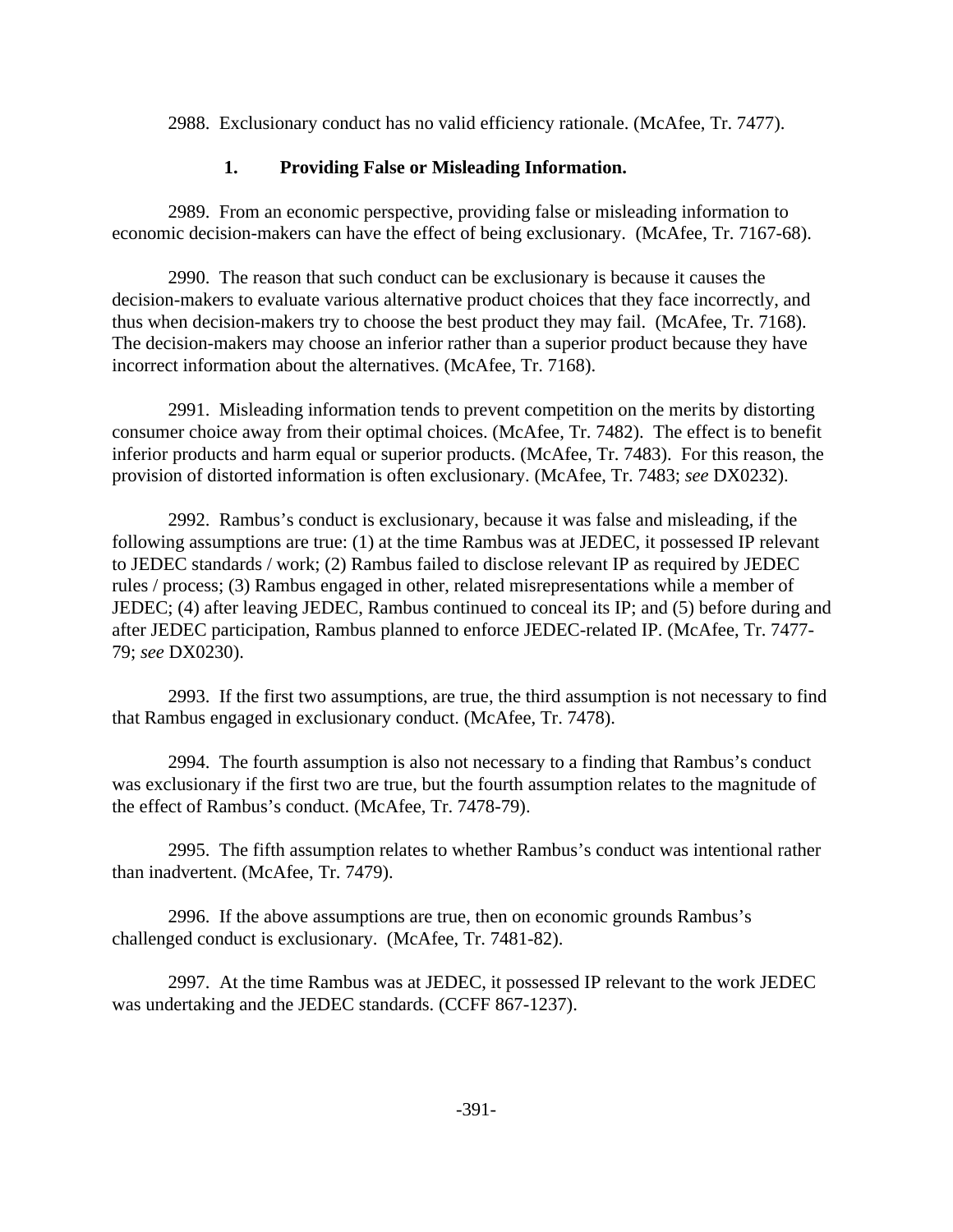2998. Rambus failed to disclose relevant IP as required by JEDEC rules / process. (CCFF 1238-1357).

2999. Rambus engaged in other, related misrepresentations while a member of JEDEC. (CCFF 902-909, 968-976, 1062-1068, 1109-114).

3000. After leaving JEDEC, Rambus continued to conceal its IP. (CCFF 1259, 1676- 1700 ).

3001. Before, during and after JEDEC participation, Rambus planned to enforce JEDEC-related IP. (CCFF 800-821, 1714-17, 1919-24, 1870-71).

3002. Rambus's challenged conduct would be exclusionary because Rambus's provision of misleading or incorrect information to JEDEC decision-makers excluded equal or superior competitors. In this case, the competitors were alternative DRAM technologies. (McAfee, Tr. 7168).

3003. The nature of the exclusionary conduct is the distortion of JEDEC's standardization process. (McAfee, Tr. 7173).

3004. The conduct would be exclusionary because it distorted the JEDEC standardsetting process. (McAfee, Tr. 7481). In so doing, it caused JEDEC to make mistakes that it would not have made if JEDEC had accurate information. (McAfee, Tr. 7481-82).

3005. According to Dr. Rapp, a failure on the part of Rambus to disclose to JEDEC information about pending or future patent applications that it was required to disclose would be "exclusionary" from the standpoint of antitrust economics, if there were no independent business justification for the failure to disclose. (Rapp, Tr. 9921).

## **2. Conscious Choice by Rambus to Jeopardize Its Own Rights.**

3006. If Rambus was aware of legal risks associated with the assumed conduct, then that provides an additional basis for finding that Rambus's conduct was exclusionary. (McAfee, Tr. 7479-80; *see* DX0230). That basis is that if the assumption is true, then Rambus's conduct entailed a conscious choice to jeopardize the enforceability of patented intellectual property. (McAfee, Tr. 7501; *see* DX0231).

3007. An intentional decision to jeopardize the enforceability of patented intellectual property is potentially exclusionary behavior because it implies that the firm is expecting a substantial compensating benefit. (McAfee, Tr. 7502). The potential expected gain would be the ability to monopolize the relevant markets. (McAfee, Tr. 7502-503).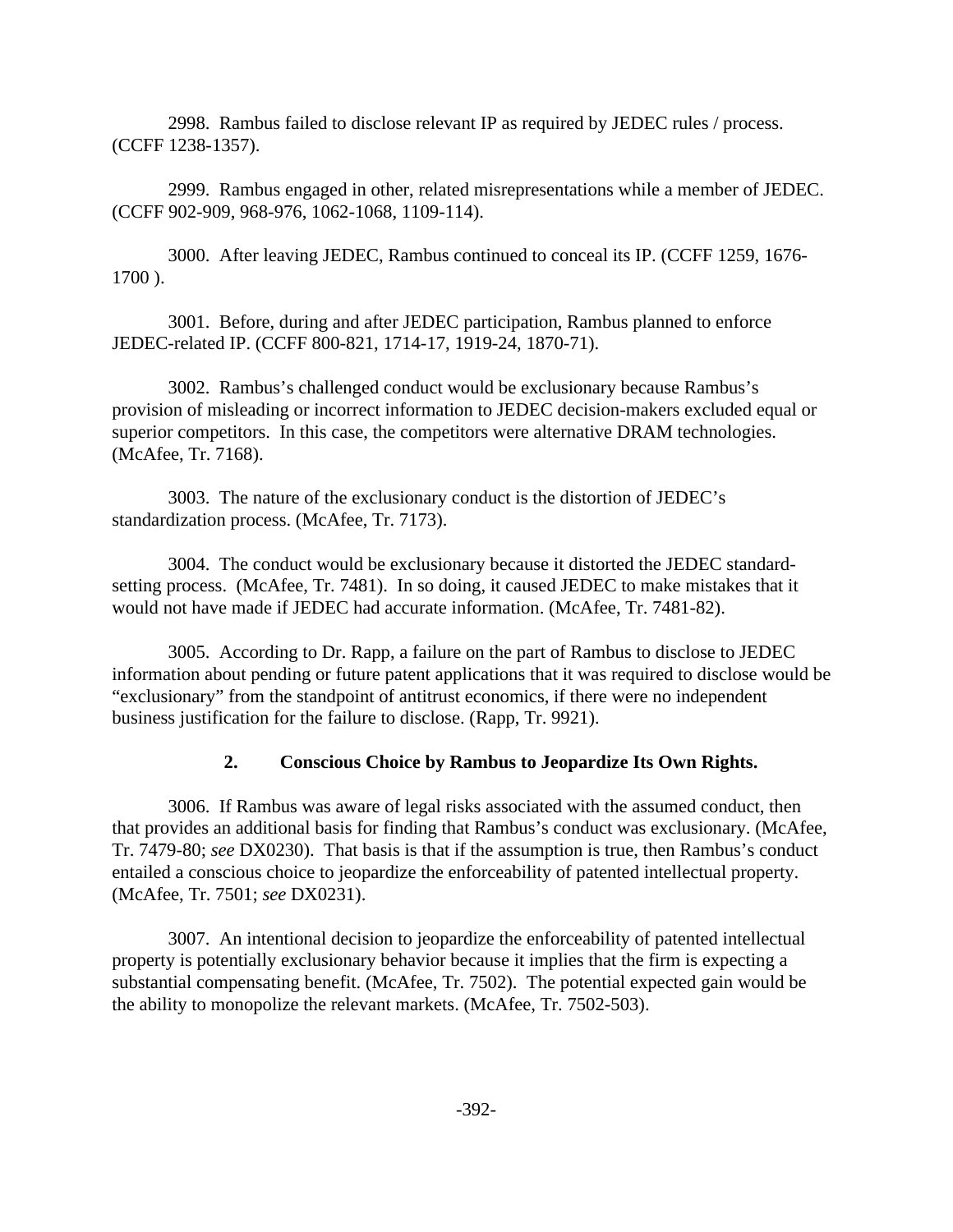3008. Like predatory pricing, this conduct is irrational absent the expected benefits that would be obtained by excluding competition. (McAfee, Tr. 7502; *see* DX0238).

3009. If Rambus knowingly incurred a legal risk associated with its conduct, the implication from an economic perspective is that there must have been an expected compensating benefit. (McAfee, Tr. 7502).

3010. Rambus incurred a legal risk associated with its conduct. (CCFF 820-821).

3011. On economic grounds, the prospect of creating a monopoly on the JEDEC standards can be considered to be a compensating gain for undertaking a large risk of jeopardizing the enforceability of patented intellectual property. (McAfee, Tr. 7170-71).

# **F. Rambus's Anticompetitive Conduct Led to its Monopoly Power.**

3012. The incorporation of Rambus technology in the SDRAM and DDR SDRAM standards contributes to Rambus' monopoly power in the relevant markets. (McAfee, Tr.7427- 28).

3013. The distortion of the information available to JEDEC decision-makers is the basis on which Rambus's monopoly power has been obtained. (McAfee, Tr. 7173).

3014. One reason for this is the change in the bargaining positions between Rambus and other JEDEC participants that occurred going from the *ex ante* world to the *ex post* world. (McAfee, Tr. 7634, *in camera*).

3015. At the time before the relevant standards were set, consumers of the technology had a variety of options, and thus Rambus's bargaining power was limited, *i.e.,* the bargaining power was weighted more heavily toward DRAM manufacturers than it was toward Rambus. (McAfee, Tr. 7634, *in camera*).

3016. By contrast, in the *ex post* world, once the industry has been locked into the Rambus technologies, the bargaining power of DRAM manufacturers became limited, and Rambus was in a much stronger bargaining position. (McAfee, Tr. 7634, *in camera*).

3017. A standard economic methodology for assessing the effects of exclusionary conduct is known as a "but-for world" analysis. (McAfee, Tr. 7485).

3018. The but-for world analysis is to suppose, as a hypothesis, that Rambus had not engaged in the conduct at issue, and then ask what would have happened under those circumstances. (McAfee, Tr. 7485).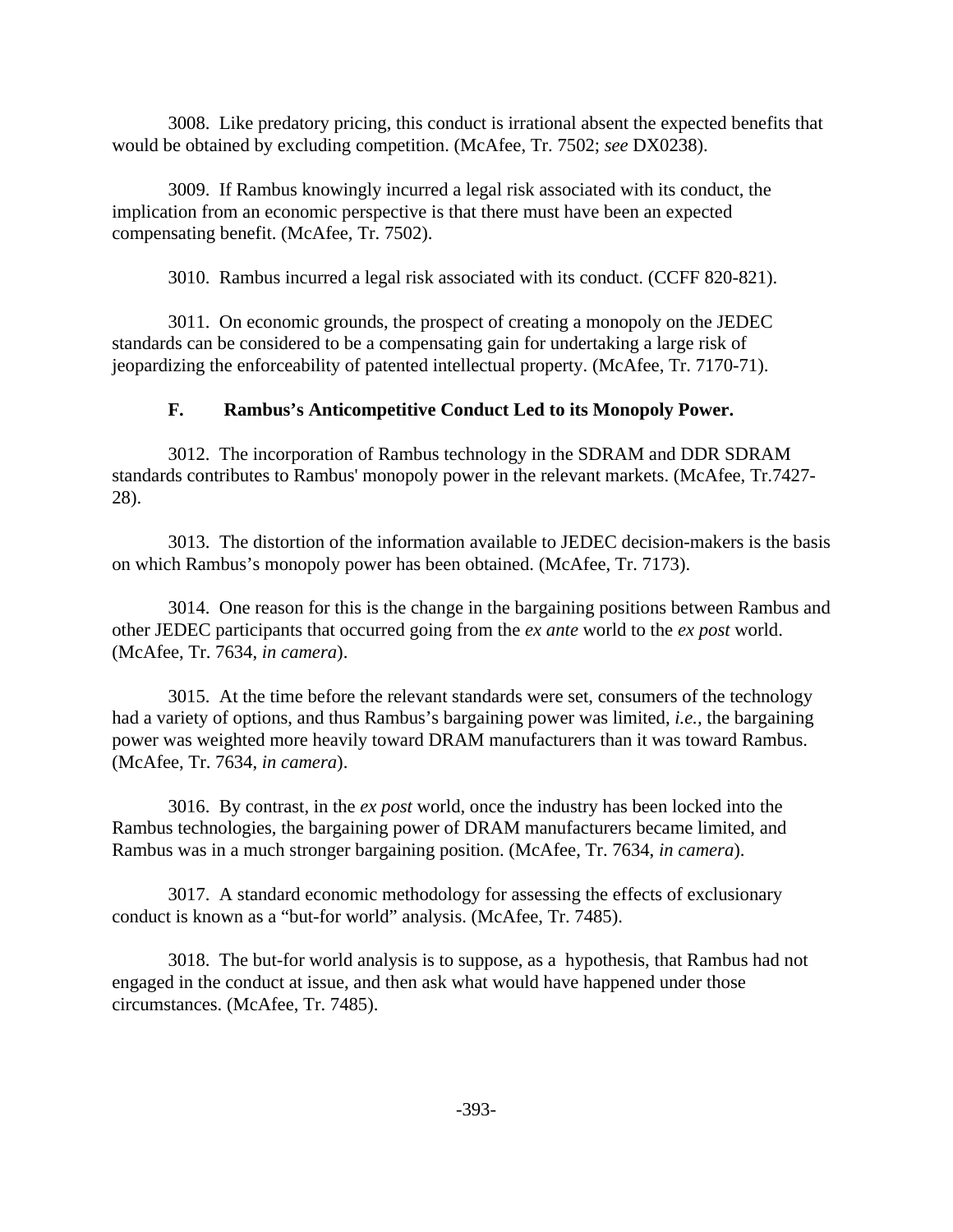3019. In this case, the appropriate but-for hypothesis is that Rambus had not engaged in the challenged exclusionary conduct. (McAfee, Tr. 7485). In defining the but-for world, the appropriate thing is to change nothing except the conduct that is challenged. (Teece, Tr. 10735).

3020. Rambus's business strategy in the but-for world should mimic its business strategy in the actual world. (McAfee, Tr. 11311)

3021. The most likely outcome in the but-for world would be that JEDEC would avoid Rambus IP or would have licensed Rambus IP at lower royalty rates. (McAfee, Tr. 11304)

3022. In the but-for world where Rambus has disclosed relevant intellectual property to JEDEC in a timely fashion, it is first necessary to ask whether or not Rambus would have issued a RAND letter. (McAfee, Tr. 7486).

3023. It is not consistent with JEDEC behavior that in response to a disclosure of intellectual property by Rambus, it would not have requested a RAND letter. (McAfee, Tr. 11308; *see* DX0377; CCFF 347-348).

3024. There is reason to doubt that Rambus would have issued a RAND letter. (McAfee, Tr. 11311; CCFF 1091, 2419-2432). First, it appears that it was contrary to Rambus's business model for it to have issued a RAND letter because Rambus wanted flexibility to charge different royalty rates. (McAfee, Tr. 7489). Based on their business plan it was more likely than not that Rambus would have refused to issue a RAND letter. (McAfee, Tr. 11311; *see* DX0377)

3025. Another reason to doubt that Rambus would have issued a RAND letter is that refusing to issue a RAND letter might help RDRAM succeed in the marketplace by delaying the passage of the JEDEC standard. (CCFF 1616). Not issuing a RAND letter might have stalled the JEDEC standard because of the requirement that JEDEC not include intellectual property in the standard without such a RAND letter. (McAfee, Tr. 7489-90).

3026. In the case where Rambus had not issued a RAND letter, assuming that JEDEC was prohibited by its own rules from including technologies covered by patent rights in a standard, the JEDEC standard would not have incorporated Rambus's intellectual property. (McAfee, Tr. 7487).

3027. JEDEC would not have included a technology for standardization if they understood in advance that the technology would not be offered to everyone on a non-discriminatory basis. (CCFF 347-348)

3028. Under the assumption that Rambus would have refused to issue a RAND letter,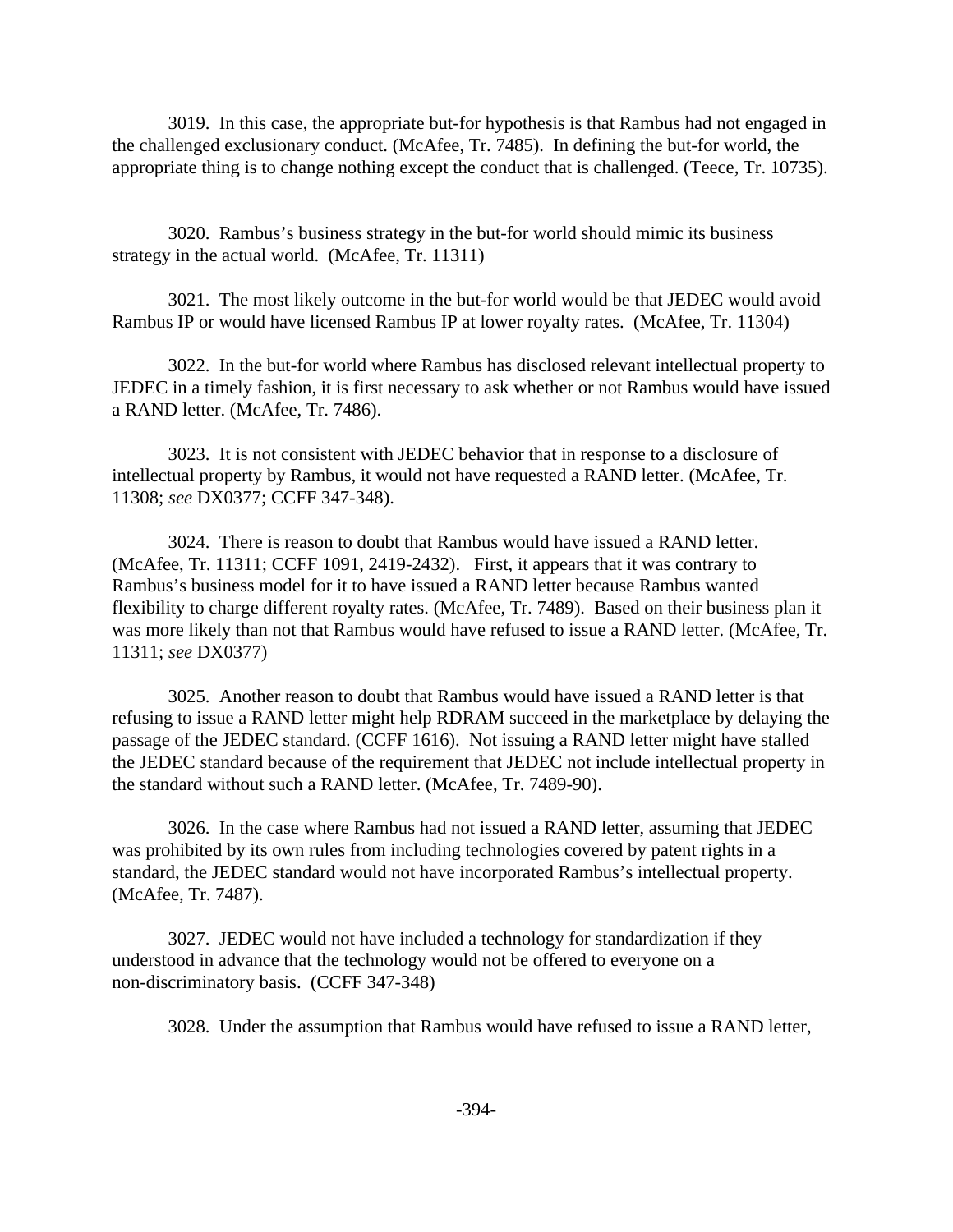Rambus's failure to disclose its intellectual property in a timely fashion caused the inclusion of the Rambus technology into the JEDEC standard. (McAfee, Tr. 7488). In that case, the misrepresentations matters. (McAfee, Tr. 7487-88 ("In that event, the standard does not incorporate Rambus IP, and as a result, we can conclude that in this branch of the tree Rambus' failure to disclose actually caused the inclusion of the Rambus technology in the JEDEC standard."); McAfee, Tr.11312; *see* DX0377).

3029. If Rambus would have issued a RAND letter, JEDEC most likely would not have included Rambus's intellectual property in its standards. (McAfee, Tr. 7491; 7496-500; *see* DX0236-37). The reason for this conclusion is that other commercially viable technologies were available to JEDEC. (McAfee, Tr. 7491; CCFF 2433-440).

3030. In fact, given the existence of alternatives, there is no real probability that JEDEC would have adopted the existing standards had Rambus disclosed its intellectual property, even if it issued a RAND letter. (McAfee, Tr. 11315-316; *see* DX0377).

3031. JEDEC members were opposed to the use of royalty bearing technologies in the JEDEC standards. (CCFF 300-304)

3032. Given JEDEC's incentive to avoid royalties because of the price sensitivity of DRAM customers, it would have been difficult to arrive at a consensus to include Rambus's intellectual property into a standard when other commercially viable alternatives existed. (McAfee, Tr. 7492).

3033. One reason why JEDEC would have a preference to avoid including patented technologies in their standards is that the incorporation of proprietary technologies when commercially viable alternatives exist can expose the industry to the threat of hold-up. (McAfee, Tr. 7495-96 ("The incorporation of proprietary technology when commercially viable alternatives exist generally exposes the industry to the threat of hold-up.")).

3034. Since a RAND letter does not specify royalty rate, firms have an incentive for *ex ante* negotiation. (McAfee, Tr. 7492-93 ("And since a RAND letter doesn't specify a royalty rate, firms are at risk when they've incorporated patented technology that the royalty rates may turn out to be very large. The RAND letter does specify "reasonable," but to a great extent "reasonable" is in the eye of the beholder. .... [T]he firms have an incentive for ex ante negotiation; that is to say, the firms that intend to practice the JEDEC standard have an incentive to say, 'Hey, what's this going to cost me'? That is to say, to investigate what does the word 'reasonable' mean in the RAND letter.")).

3035. In addition, the fact that Rambus was not a manufacturer, but instead a "pure play" technology company would have given JEDEC members additional incentive to attempt to negotiate royalty rates with Rambus *ex ante* rather than *ex post.* As a pure play technology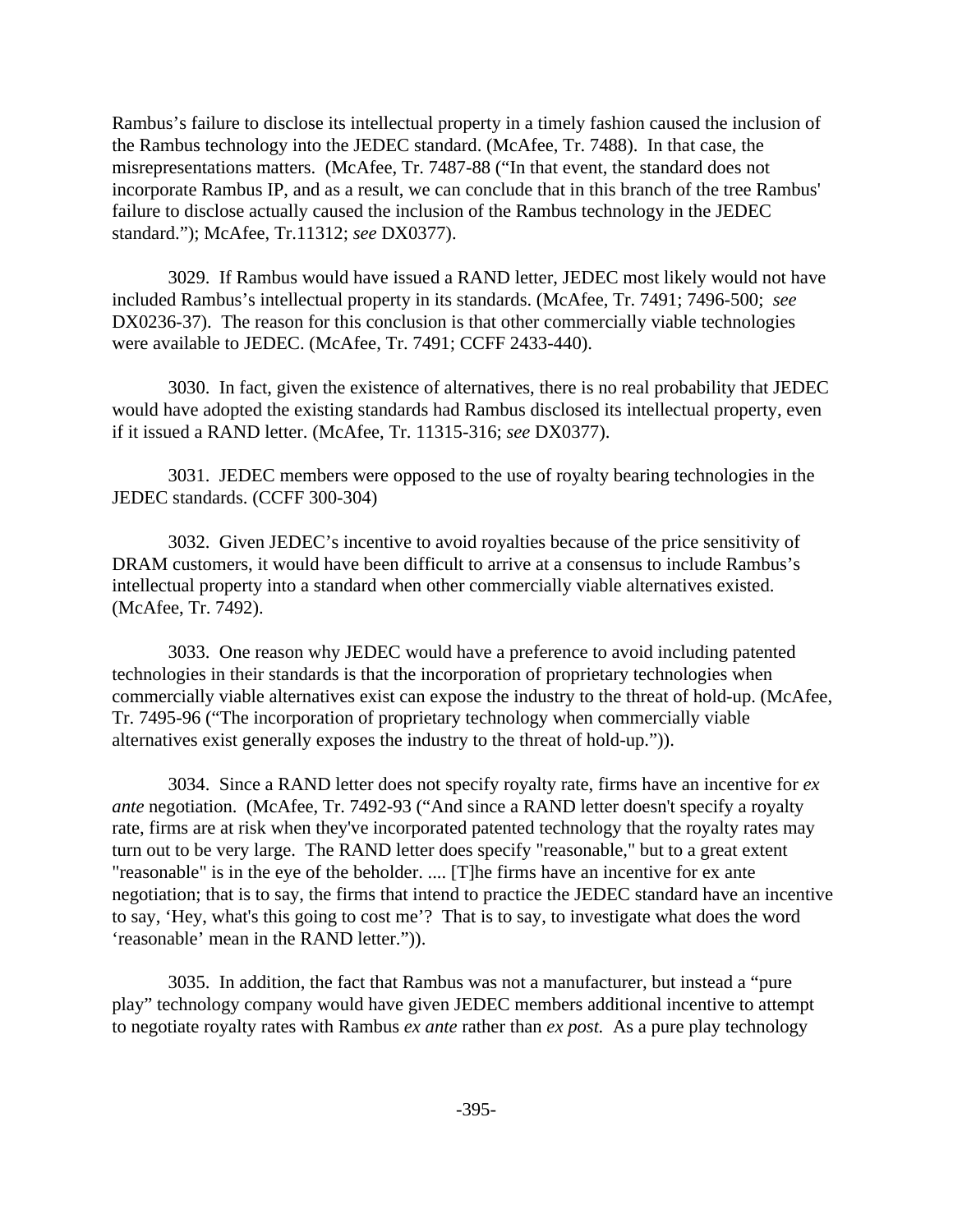company, Rambus would not have been subject to the restrictions on royalty rates because of cross licenses that limit the royalties of other firms. (McAfee, Tr. 7493-94)

3036. *Ex ante* negotiation places a limit on the exercise of monopoly power, because, *ex ante*, the users of the technology have alternatives available. (McAfee, Tr. 7494-95). Hence, the technology users will be in a stronger bargaining position than they would be after they become locked into a technology. The effect would be to change the price that is charged for the technologies. (McAfee, Tr. 7495, 11313-314; *see* DX0377).

3037. When Dr. Rapp reached his conclusions regarding the effect of Rambus's nondisclosures to JEDEC on whether JEDEC would have adopted the Rambus technologies anyway, he was not familiar with the details of the process that JEDEC went through in the real world in selecting the Rambus-claimed technologies. (Rapp, Tr. 10106-109).

3038. When Dr. Rapp reached his conclusions regarding the effect of Rambus's nondisclosures to JEDEC on whether JEDEC would have adopted the Rambus technologies anyway, he did not know whether, prior to their ultimate adoption, there was any opposition within JEDEC to the use of any of those technologies. (Rapp, Tr. 10109).

3039. When Dr. Rapp reached his conclusions regarding the effect of Rambus's nondisclosures to JEDEC on whether JEDEC would have adopted the Rambus technologies anyway, he did not know whether any alternatives to those technologies were discussed within JEDEC. (Rapp, Tr. 10109).

3040. When Dr. Rapp reached his conclusions regarding the effect of Rambus's nondisclosures to JEDEC on whether JEDEC would have adopted the Rambus technologies anyway, he did not know what pros or cons may have been discussed within JEDEC relating to any given alternative. (Rapp, Tr. 10110).

3041. Before completing his expert report, Dr. Rapp did not look at the evidence relating to the process through which JEDEC made the decisions that it made in developing the relevant standards. (Rapp, Tr. 10111).

3042. In developing his opinions regarding the effect of Rambus's non-disclosures to JEDEC on whether JEDEC would have adopted the Rambus technologies anyway, Dr. Rapp did not give consideration to JEDEC's specific processes or rules for dealing with patent disclosure issues. (Rapp, Tr. 10116 ("Well, I understood in general terms what they were, but I didn't delve into them in forming that conclusion.")).

3043. When he developed his opinions as to what JEDEC would have done in a but-for world in which Rambus had made the challenged disclosures or non-disclosures, Dr. Rapp was not aware of anything in JEDEC's rules or in its procedures that might have precluded JEDEC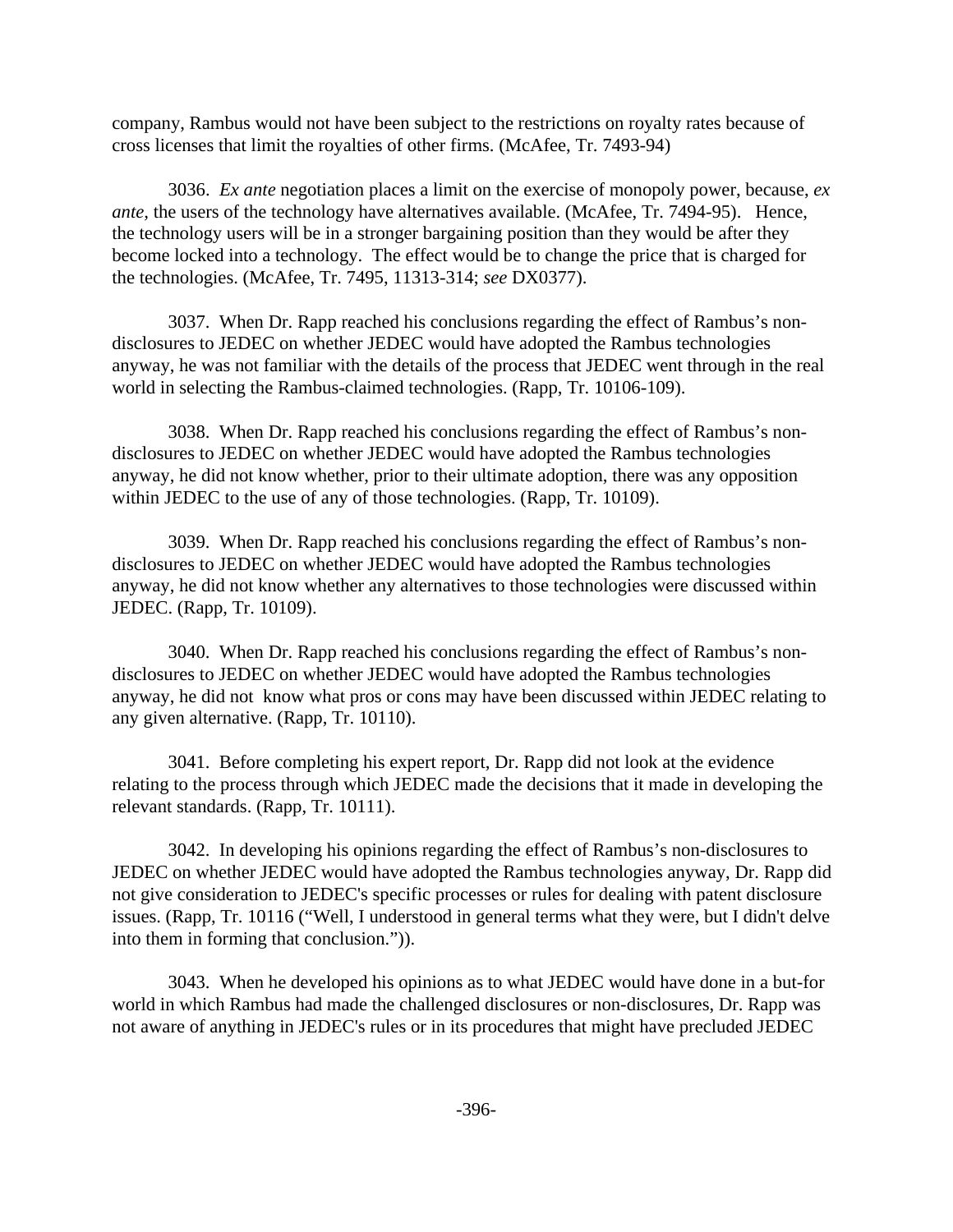from using Rambus' technologies, as long as they ranked higher on a cost-performance basis than all alternative technologies. (Rapp, Tr. 10119).

3044. When he developed his opinions, Dr. Rapp was not aware of whether, in the history of JEDEC, there has ever been a situation in which a company had disclosed a patent or patent application to JEDEC and JEDEC proceeded to adopt that proprietary technology as part of its standard. (Rapp, Tr. 10119).

# **G. The Anticompetitive Effect of Rambus's Conduct Extends Beyond the Relevant Markets.**

3045. One consequence of Rambus's monopolization of the relevant technology markets is that innovation has been misdirected. (McAfee, Tr. 7174). This effect came about because royalties create a disincentive to further innovation. That is, royalties create a dampening of incentives to innovation because part of the benefits flow to Rambus in the form of increased royalty payments. (McAfee, Tr. 7174).

3046. Rambus's monopolization has caused misdirection of efforts that otherwise would have taken place. (McAfee, Tr. 7638, *in camera*) That misdirection of efforts shows up in harm to innovation insofar as technology has not been investigated to the extent that it would otherwise have been investigated. (McAfee, Tr. 7639, *in camera*).

3047. For example, Rambus's monopolization of the relevant technology markets quite possibly distorted investments related to asynchronous technology. (McAfee, Tr. 7640-41, *in camera*; CCFF 2230-233).

3048. The monopolization also distorted specific design investments, *i.e.*, because of Rambus's monopolization, firms in the industry over-invested in SDRAM and DDR SDRAM under the mistaken hypotheses that they were not going to be held-up for royalties. (McAfee, Tr. 7641-42, *in camera*).

3049. Innovation is also harmed because when a DRAM manufacturer performs a die shrink or when it increases its wafer size, it increases the number of chips it makes. As a consequence, the royalty payment it must pay to Rambus increases. In that sense, the total level of royalty payments acts like a tax on innovative activity. (McAfee, Tr. 7640, *in camera*).

3050. Another anticompetitive effect of Rambus's monopolization of the relevant technology markets is the threat of increased prices for the physical DRAM products. (McAfee, Tr. 7175). This effect arises because, in the long-run, the royalty costs can be expected to be passed on to consumers in the form of higher DRAM prices and lower DRAM output. (McAfee, Tr. 7176).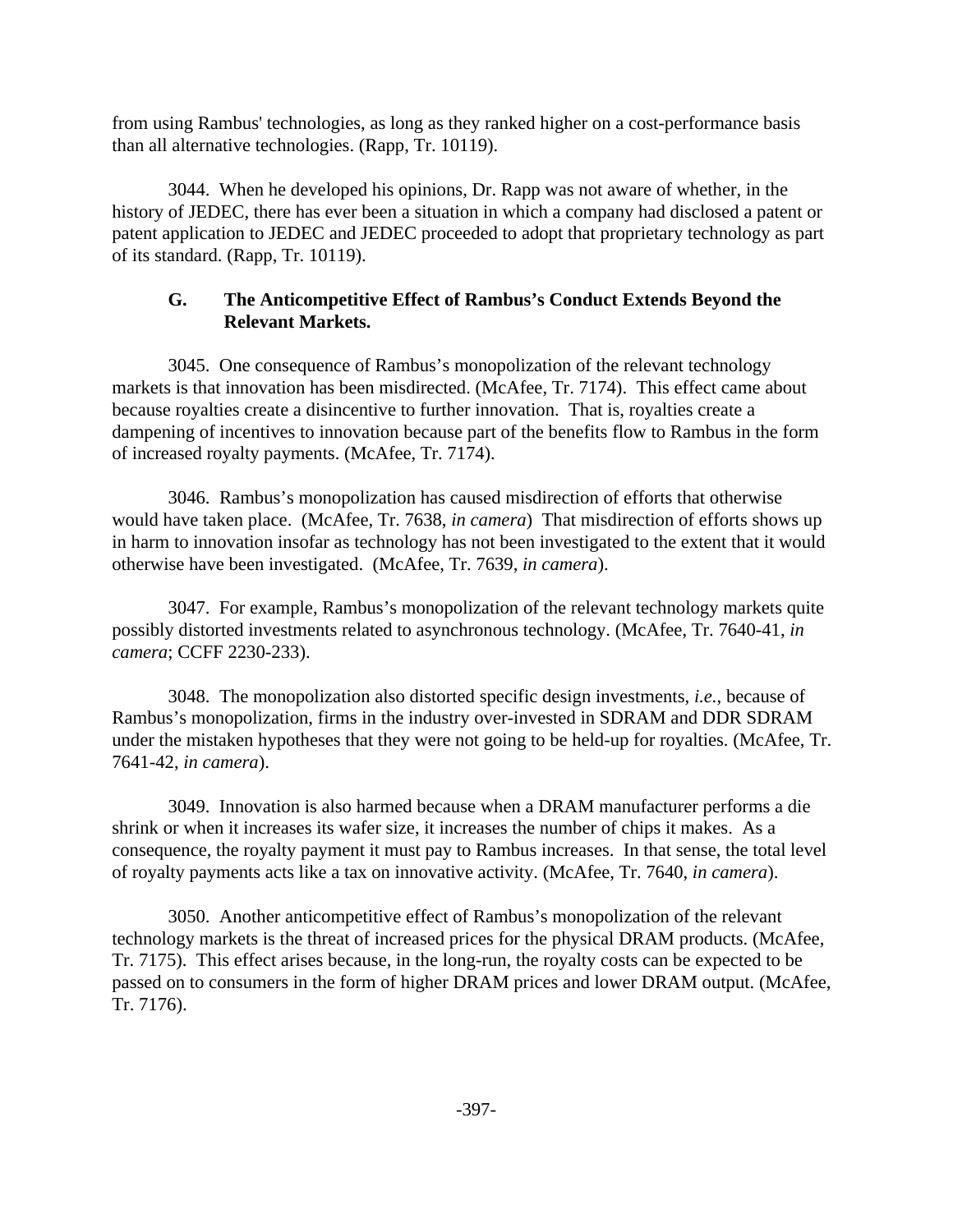3051. Although, at present, there has not yet been an observable direct impact on DRAM supply and DRAM pricing as a result of Rambus's monopolization of the relevant technology markets, over the long-run, the increased costs due to the royalties paid by DRAM manufacturers can be expected to increase the prices of DRAM. (McAfee, Tr. 7645-46, *in camera*)

3052. Still another effect of the monopolization is that it increased the difficulty of reaching consensus within JEDEC about whether to develop a new standard and what it should be. This increased difficulty creates costly delay. (McAfee, Tr. 7644, *in camera*).

3053. Still another consequence of Rambus's monopolization of the relevant technology market is that it threatens to undermine industry confidence in open standards and the standards process. (McAfee, Tr. 7176).

3054. Rambus's hold-up of the DRAM industry threatens the standardization process because it demonstrated that the benefits of standard-setting potentially could be captured by one of the market participants. In the future, this could discourage standard-setting within JEDEC. (McAfee, Tr. 7646-47, *in camera*; CCFF 2049).

3055. In addition, resources directed toward working around Rambus's patented technology and creating a subsequent standard delays the roll out of the subsequent standard. (McAfee, Tr. 7644-45, *in camera*).

3056. Another competitive effect of Rambus's monopolization of the relevant technology markets is the actual and threatened future distortions to competition in those markets. (McAfee, Tr. 7638-639, *in camera*).

3057. Another effect of Rambus's monopolization of the relevant technology markets is the incurrence of litigation costs. Litigation effort deploys resources that otherwise would have available for other purposes. (McAfee, Tr. 7642, *in camera;* CCFF 1995-2032).

3058. Another effect of the monopolization of the relevant technology markets is the diversion of resources that some firms have undertaken to design around Rambus's patented technologies. (McAfee, Tr. 7643, *in camera*).

3059. Another competitive effect of Rambus's monopolization of the relevant technology markets is increased market uncertainty. (McAfee, Tr. 7643, *in camera*) From an economic standpoint, uncertainty is inherently costly because it creates difficulties to making good decisions. (McAfee, Tr. 7643, *in camera*).

3060. Rambus's monopolization of the relevant technology markets has increased the uncertainty prevailing in the marketplace with respect to what the royalties would be, how long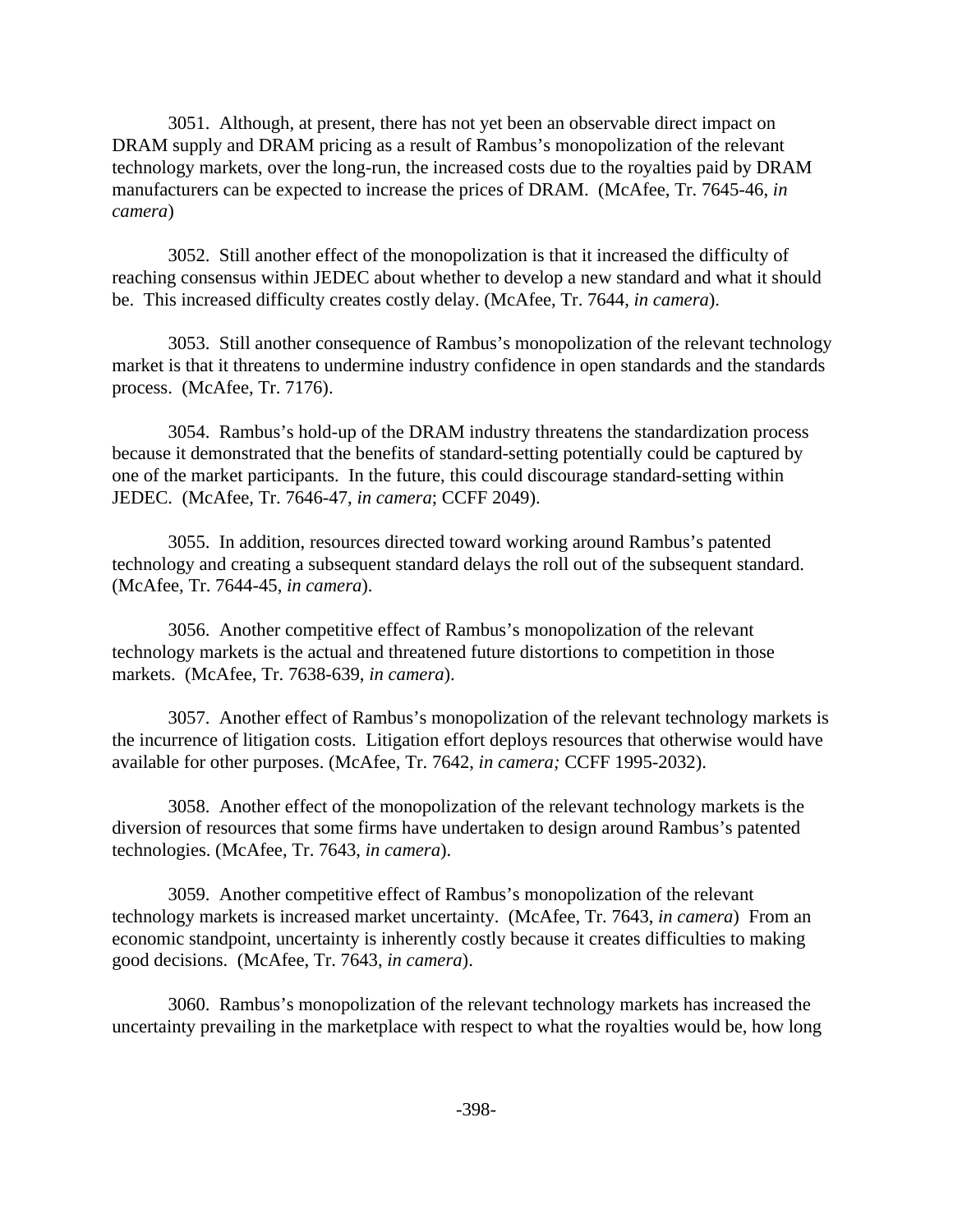they would continue to be paid. The monopolization has also created uncertainty regarding the overall future of standards and their adoption. (McAfee, Tr. 7644, *in camera;* CCFF 2033- 2048).

3061. Paragraphs 3061 - 3099 are unused.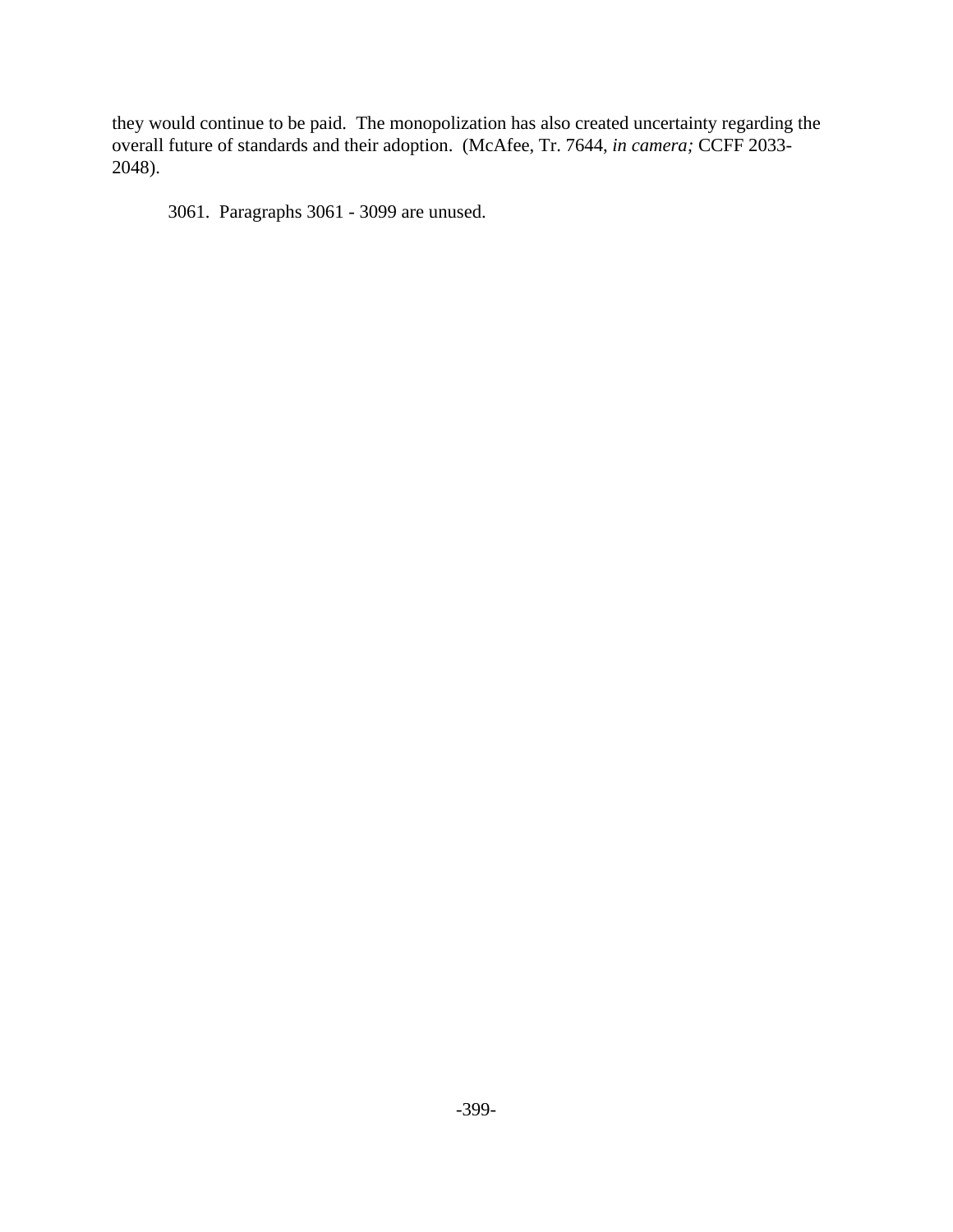#### **XIV. A Broad Remedy Is Necessary.**

### **A. The Most Appropriate Available Remedy Is To Prohibit Rambus From Enforcing Any Patents With A Priority Date Prior to June 18, 1996 Against JEDEC-Compliant DRAMs.**

3100. The harm resulting from Rambus's conduct amounts to hundreds of millions of dollars per year. (CCFF 3101-3102).

3101.

(McAfee, Tr. 7650, *in camera*; see DX0245, *in camera*).

3102. Another rough quantification of the effects of Rambus's conduct is to apply an approximate royalty rate to an approximate \$20 billion value for DRAM. Applying such a royalty rate results in a rough estimate of million a year in royalty payments. (McAfee, Tr. 7653-54, *in camera*); see also CX1391A at 32 (showing average royalty rate increasing from 1% to 5% and annual royalty income increasing from \$90 million to \$3 billion); CX0527 at 1, *in camera* (

); CX1401 at 10, *in camera* (

).

3103. In assessing what remedies should be to address exclusionary conduct, an economist first asks whether the world can be restored to what it would have been absent the anticompetitive conduct. (McAfee, Tr. 7510).

3104. Restoration of the world cannot be achieved because almost a decade's worth of investments in the existing technologies has already occurred. (McAfee, Tr. 7511) An installed base of SDRAM and DDR SDRAM in the devices and complementary devices to those technologies has already been developed. (McAfee, Tr. 7513) Those investments have already been made. There is no way to undo the existence of those investments today. (McAfee, Tr. 7513).

3105. In addition, investments in alternatives like asynchronous technology were not made because SDRAM was believed to be a better alternative than it proved to be, because it was believed not to carry intellectual property from Rambus. (McAfee, Tr. 7516).

3106. Because the first best remedy is unacceptable, one must look for a second best remedy, short of restoring the world to the way it would have been. (McAfee, Tr. 7517).

3107. The "but-for" world in which Rambus discloses on a timely basis and JEDEC has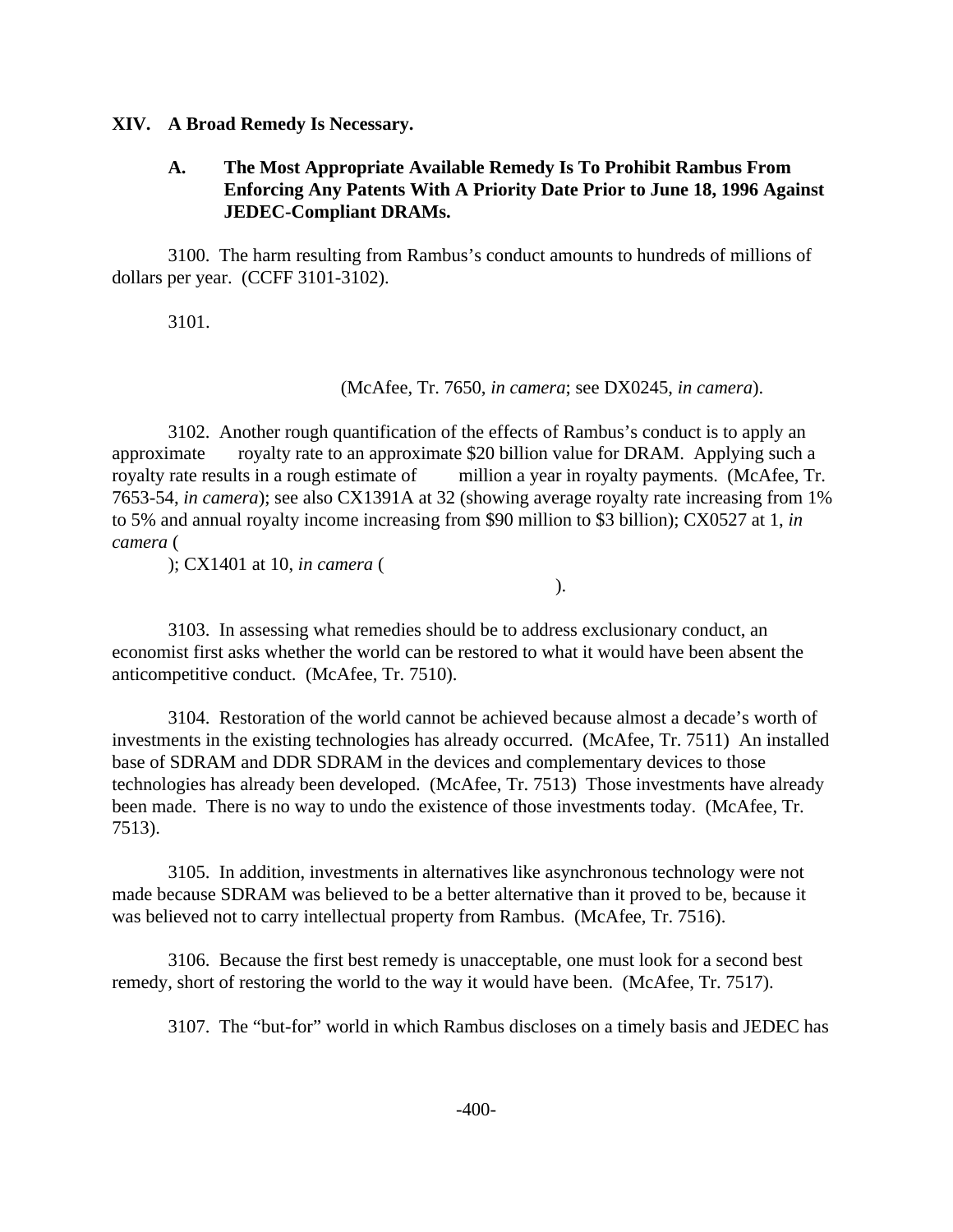the opportunity to either select alternatives or conduct ex ante negotiations between JEDEC members and Rambus, is no longer available. (McAffee, Tr. 7512).

3108. Although prohibition of enforcement of Rambus's patents against JEDECcompliant DRAM would restore competitive pricing because they eliminate Rambus's ability to exercise monopoly power, they would not fully undo all the harmful effects. (McAfee, Tr. 7179) As a practical matter, in this case, restoration of the world to what it would have been cannot be achieved. (McAfee, Tr. 7511).

3109. On economic grounds, undoing the anticompetitive harm resulting from Rambus's conduct requires undoing the monopolization itself. (McAfee, Tr. 7177).

3110. Prohibiting enforcement of the patents against JEDEC-compliant DRAM would undo most, but not all, of the effects of the monopolization in the relevant technology markets. (McAfee, Tr. 7178-79, 7511).

3111. Based on the practical considerations of the world as its exists today, on economic grounds, Rambus should be prohibited from enforcing any intellectual property that should have been disclosed, whatever that intellectual property might be. (McAfee, Tr. 7521) In particular, the second best remedy should require that Rambus be prohibited from enforcing against JEDEC-compliant DRAMs any patents filed (or based on filings) prior to June 18, 1996. (McAfee, Tr. 7518).

3112. The remedy of prohibiting Rambus from enforcing against JEDEC-compliant DRAMs any patents filed (or based on filings) prior to June 18, 1996 will restore competitive pricing in the relevant technology markets and mitigate other anticompetitive effects. (McAfee, Tr. 7522).

# **B. The Remedy Should Extend To All Technologies Included in JEDEC-Compliant DRAMs.**

3113. Rambus may hold patents containing claims that cover technologies used in SDRAMs and DDR SDRAMs other than programmable cas latency, programmable burst length, dual edged clocking, and on-chip DLL. (CCFF 3114-3182).

3114. Rambus has asserted that various features contained in SDRAMs and DDR SDRAMs, in addition to the four technologies identified in the complaint, are Rambus innovations. (CX1363 at 1 (listing "Multi-bank architecture" and "Doubled banks" as Rambus innovations); *id.* at 3 (list indicating that "Low voltage swing signaling" and "Source" synchronous signaling" are Rambus innovations contained in DDR SDRAMs); CX1371 at 5 (informing nVidia that "Rambus innovations" include "Low voltage swing signaling" and "Source synchronous signaling"); CX1383 at 4 (informing ATI of same)).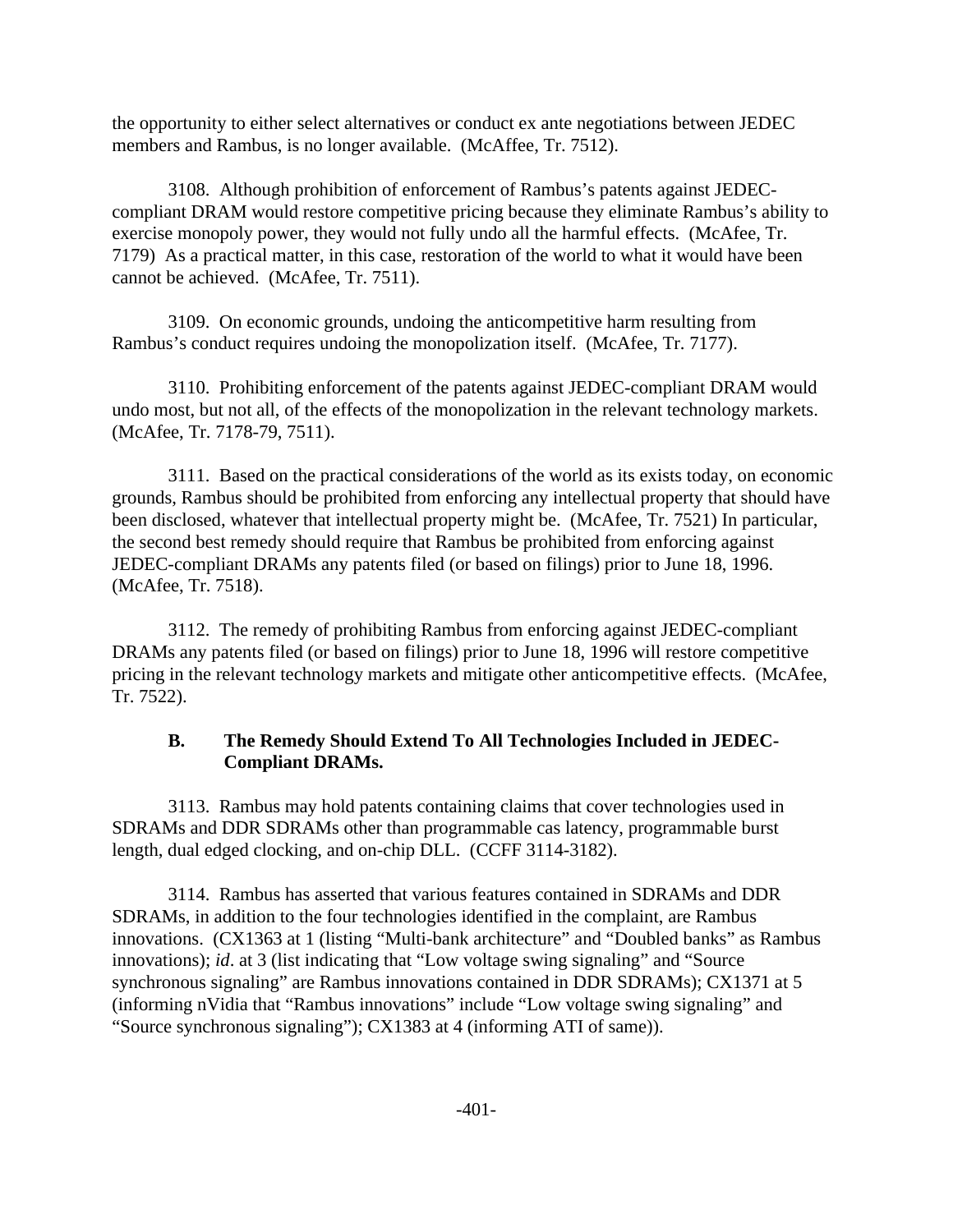); CX1680 at 16, 19, 24, *in camera*) (

#### ); CX1687 at 8, 12, 28, *in camera*) (

 $)).$ 

3116. Rambus has stated publicly that it would seek to enforce patents that allegedly cover technologies used in SDRAMs and DDR SDRAMs that they have not yet asserted in litigation to date. (CX1888 ("In addition [to the 16 or so U.S. and European patents asserted against Infineon, Hyundai and Micron], Rambus holds newly issued U.S. and European patents covering Rambus inventions used by SDRAMs and DDR SDRAMs that have not yet been asserted in any litigation and are not impacted by the [Infineon trial court's] decision."); CX1382 at 29-30 (In a presentation in which Rambus identified that one way to "win" would be to collect royalties on competitive alternatives, Rambus included a chart showing that Rambus's filed U.S. patent applications rose to approximately 200 and issued U.S. patents rose to 94 in 2000.); CX1403 at 30 ("Virginia decision involved only 4 patents; we may have others which are used by SDRAM/DDR.")).

3117. Rambus recently has obtained additional patents that appear to cover a technology that Rambus has not yet asserted patents against. For example, on October 22, 2002 the PTO issued Rambus patent 6,470,405 (the '405 patent), which includes a claim relating to "initiating the precharge operation automatically after the write operation is initiated." (CX1545 at 45).

3118. The additional technologies as to which Rambus may hold patent rights include technologies that Rambus observed presented at JEDEC while it was a JEDEC member. (CCFF 3123-3124, 3139-3140, 3153-3154, 3163, 3179).

3119. The additional technologies as to which Rambus may hold patent rights include technologies that Rambus representatives, including Richard Crisp, believed might be covered by claims in Rambus's pending patent applications, or could be covered by claims that Rambus could file as amendments to its pending patent applications, at the time that Rambus was a JEDEC member. (CCFF 3132-3133, 3143-3146, 3156-3157, 3166-3170, 3177, 3179).

3120. At the time it was a JEDEC member, Mr. Crisp did not disclose to JEDEC that he believed Rambus had pending patent applications containing claims, or that Rambus could amend its pending patent applications to add claims, covering these additional technologies.

(CX1681 at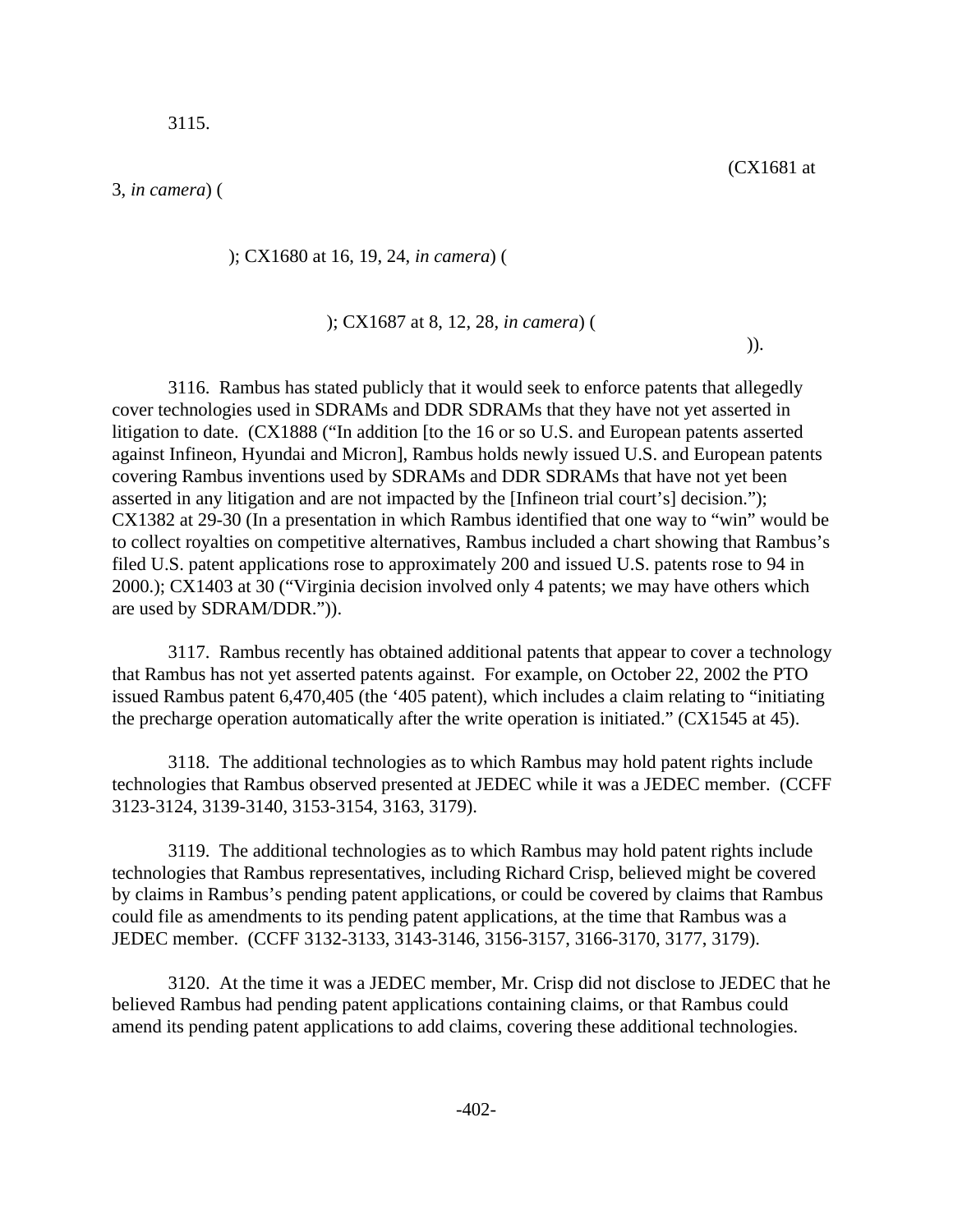(CCFF 3136, 3150, 3160, 3173, 3180).

# **1. Low Voltage Swing Signaling.**

3121. In late 1991, Mr. Crisp had consulted with Rambus concerning Rambus patent applications and the use of "low swing signals on DRAM." (CX1932; CX3125 at 279-80 (Vincent, Dep.) (By December 1991, Rambus may have already drafted patent applications containing claims covering voltage swing levels as low as 2 volts for use with DRAMs.)).

3122. In late 1991-January 1992, Mr. Vincent continued to work with Mr. Crisp and others at Rambus as he drafted and filed patent claims. (CX1933 at 1-9; CX3125 at 279-80, 287-88 (Vincent, Dep.); Crisp, Tr. 3027-28).

3123. At the February 27, 1992, JC 42.3 meeting, the NEC, Fujitsu, Mosaid, Sun, and Intel proposed a low-voltage swing signaling interface. (JX0012 at 39, 76, 104, 111, 113; Crisp, Tr. 3045-46). At this same meeting, the JC-42.3 Committee discussed GTL technology for use with SDRAM. (JX0012 at 36, 56-58, 60, 101-02, 104, 111).

3124. On February 27, 1992, Billy Garrett attended a JC 42.3 meeting in which he witnessed SDRAM proposals to the Subcommittee, including low voltage swing signaling relating to LVTTL and GTL technology. (JX0012 at 36-37; CX0672 at 1; Crisp, Tr. 3045-46). After attending the meeting, Mr. Garrett distributed an e-mail to Rambus staff titled, "JEDEC Meeting Notes 2/27, 2/28," explaining that Jedec had discussed these and other technologies at the February 1992 meeting. (CX0672 at 1).

3125. In his e-mail to Rambus staff about the February 1992 Jedec meeting, Mr. Garrett recognized an opportunity for Rambus to either influence the voltage standard or "use [Rambus] patents to keep current-mode interfaces off of DRAMs." (CX0672 at 1).

3126. A week after this meeting, Rambus's outside patent counsel, Lester Vincent, filed a preliminary amendment to a patent application concerning low voltage swing signals. (CX0672 at 1; Crisp, Tr. 3046).

3127. On March 25, 1992, Rambus Vice President Allen Roberts and outside patent counsel Lester Vincent discussed "JEDEC" and the "need [for] preplanning before accuse others of infringement." (CX1941; CX3125 at 296-302 (Vincent, Dep.)). Mr. Vincent's notes from that meeting contain the reference "Jedec Committee = > Standards for DRAMs" and reflect discussion of "Advising JEDEC of patent applications." (CX1941).

3128. On March 27, 1992, Mr. Richard Crisp and Vice President Roberts met in person with Mr. Vincent. (CX3125 at 310, 311-313 (Vincent, Dep.; CX1942). Mr. Crisp or Mr. Roberts informed Mr. Vincent that "Rambus attended [a] meeting with a hundred others where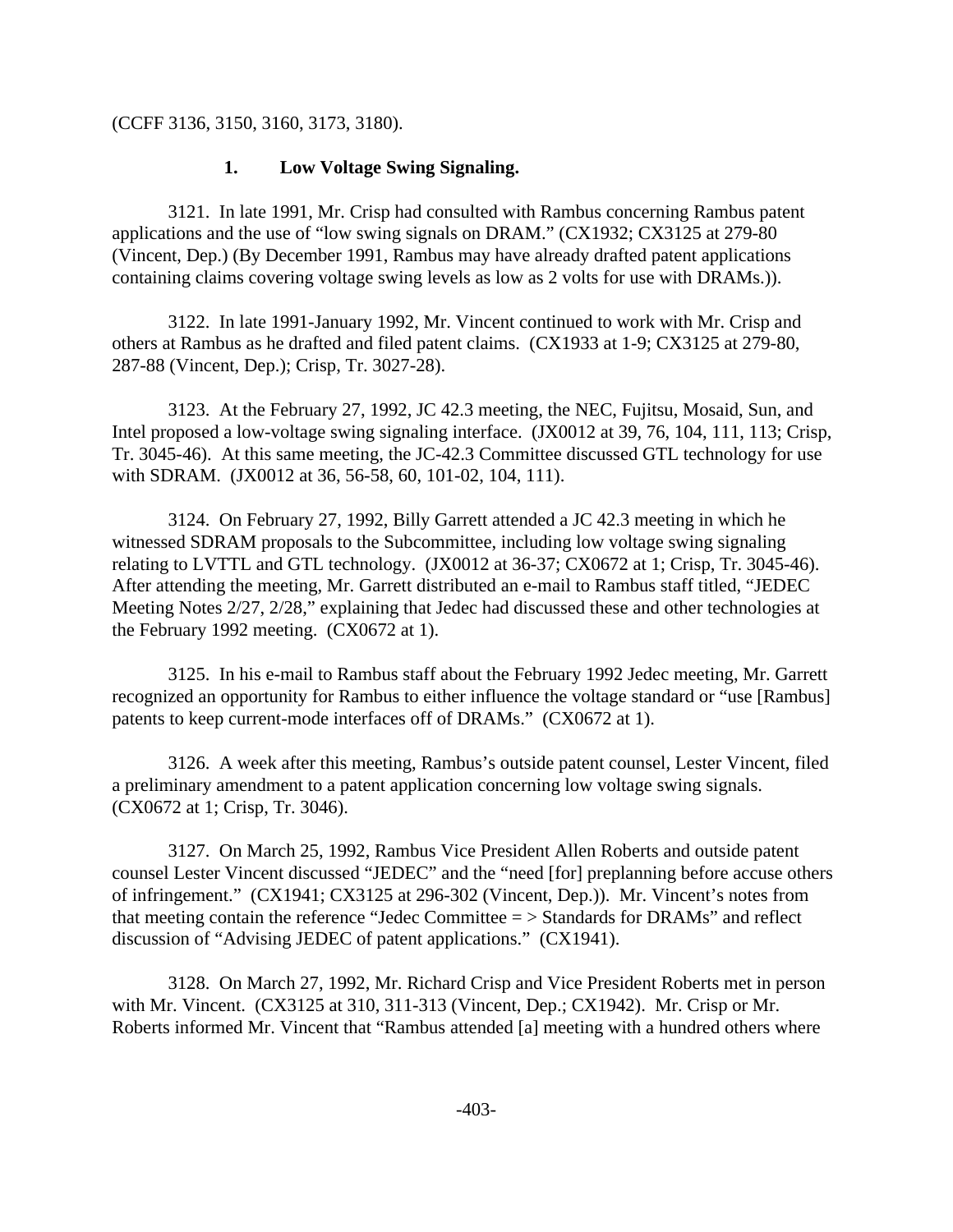JEDEC's proposal to establish [a] standard for small swing signals for sync DRAM was discussed." (CX1942 at 1; CX3125 at 312-313 (Vincent, Dep.)).

3129. At the April 8, 1992, Special SDRAM Task Group meeting, the JC 42.3 Subcommittee considered SDRAM proposals that included low voltage swing signaling such as LVTTL and/or GTL. (CX0034 at 32 (IBM), 33 (NEC, Fujitsu), 35 (Samsung, Hitachi), 36 (Mitsubishi).

3130. At the May 7, 1992, JC 42.3 meeting, the Subcommittee considered SDRAM proposals that included low voltage swing signaling such as LVTTL and/or GTL. (CX0034 at 59 (NEC), 122-123 (Fujitsu)).

3131. At the September 16-17, 1992, JC 42.3 meeting, the Subcommittee considered Sun's 15 meg SDRAM specification which included low voltage swing signaling (CX0042 at 31 ("It is proposed that LVTTL be used for the I/O drivers and receivers.")).

3132. On June 18, 1993, Mr. Fred Ware of Rambus sent an e-mail stating that he had spoken with Lester Vincent and he was including a list of the current status of the additional claims that Rambus wanted to file on the original patent. Included on the list was a "DRAM using low-voltage-swing signal levels. . . This claim would be directed against GTL technology." (CX0703 at 1; Crisp, Tr. 3165-66 (testifying that CX0703 refreshed his recollection that claims on low voltage swing signaling had been filed by the date of the document, which was June 18, 1993)).

3133. On July 9, 1993, Mr. Crisp and Mr. Ware met with Mr. Vincent to discuss the status of Rambus's patent claims. (CX3126 at 447-449 (Vincent, Dep.); CX1963 at 1-4). Mr. Vincent's handwritten notes from that meeting indicate that claims on low voltage swing signaling had already been filed. (CX1963 at 4; see also CX3126 at 449-52 (Vincent, Dep.) (Mr. Vincent recalled discussing low voltage swing signaling claims prior July 1993 and may have already filed some low voltage swing signaling claims by then)).

3134. On May 24, 1995, after being asked by Mr. Kelley to inform the JC-42.3 Subcommittee as to whether Rambus had patents relating to the SyncLink presentation at JEDEC, Mr. Crisp stated to Rambus executives and others (but not to the JC-42.3 Subcommittee), "As far as intellectual property issues go here are a few ideas: . . . 2. DRAM with low swing signaling [sic]." (CX0711 at 68, 73; Crisp, Tr. 3268-71).

3135. Jedec included low swing signaling technologies in SDRAM and DDR SDRAM standards. (CX0234 at 116, 189-95)

3136. Mr. Crisp never informed Jedec that Rambus believed it could obtain patent coverage over low voltage swings as they were being discussed at JEDEC. (Crisp, Tr. 3455; *see*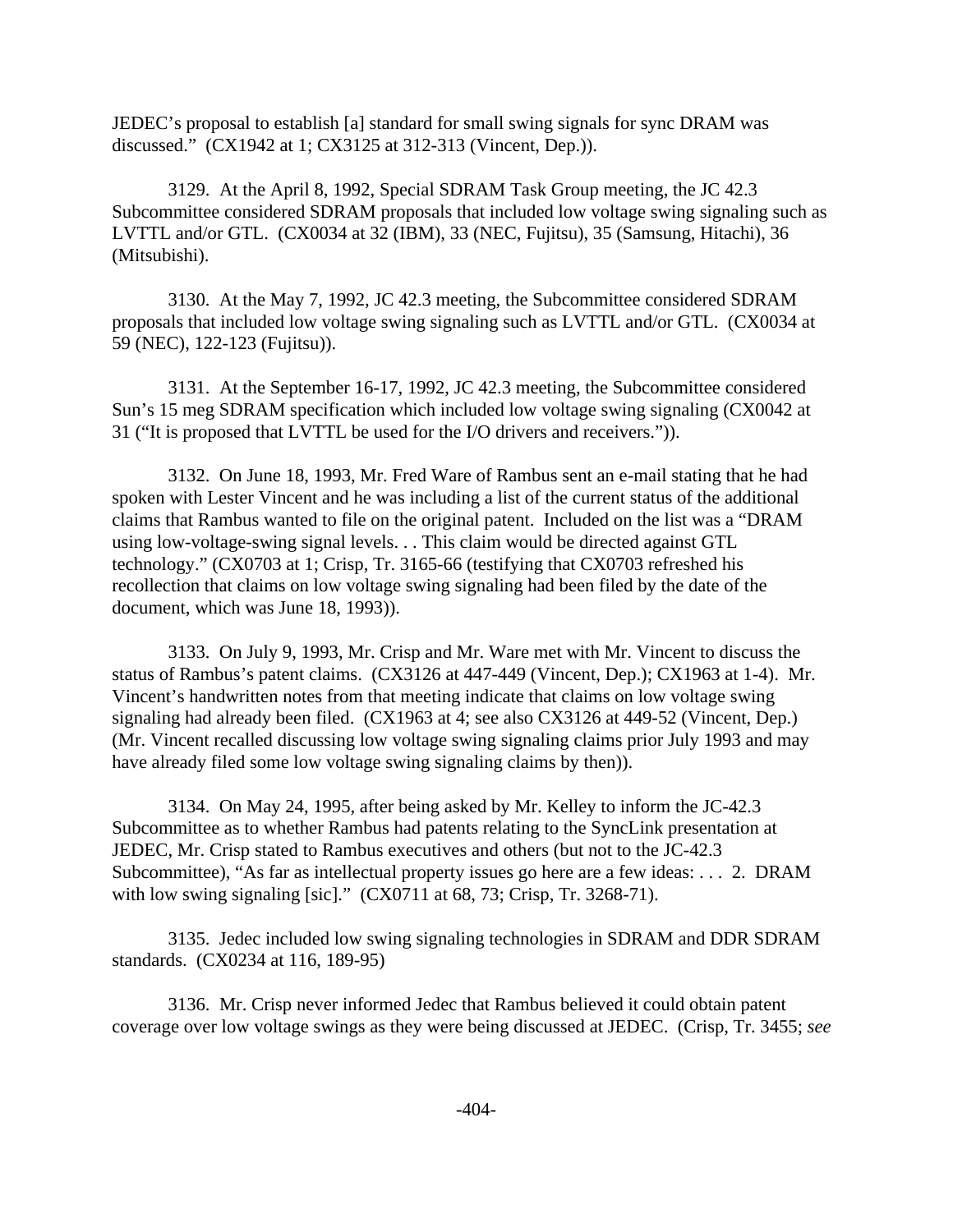DX0028).

3137. Rambus may intend to assert patents relating to low voltage swing signaling against manufacturers or users of DDR SDRAMs. (CX1363 at 3 (list indicating that "Low voltage swing signaling" is a Rambus innovation contained in DDR SDRAMs); CX1371 at 5 (informing nVidia that "Rambus innovations" include "Low voltage swing signaling"); CX1383 at 4 (informing ATI of same)).

### **2. Dual Bank Design.**

3138. Mr. Crisp testified that "DRAM with multiple open rows" describes a technology that is related to but broader than the two bank feature discussed within JEDEC. (CX0686; Crisp, Tr. 3122).

3139. At the February 1992 JC 42.3 meeting that Billy Garrett attended, the Subcommittee addressed the topic of "multiple [active] subarrays" in two presentations (JX0012 at 34, 37) and multibank or dual bank design in other presentations (*See, e.g., id.* at 60). At the February 27, 1992, JC 42.3 meeting, the Subcommittee considered proposals for multibank, or dual bank, design from NEC, Mitsubishi, Fujitsu, and Sun. (JX0012 at 39, 60, 76, 110; CX0672 at 1 (Mr. Garrett's notes from this meeting indicate that JEDEC had reached a "general agreement on two banks.")).

3140. At the May 7, 1992, JC 42.3 meeting, the Subcommittee considered SDRAM proposals that included both dual bank design and low voltage swing signaling such as LVTTL and/or GTL. (CX0034 at 59 (NEC), 122-123 (Fujitsu)). During that meeting, Mr. Kelley of IBM, prompted by Mr. Meyer of Siemens, asked Mr. Crisp whether Rambus might have patent claims that related to dual bank design. (CX2089 at 130, 131, 136-137 (Meyer, Infineon Tr.). Mr. Crisp gave no verbal response, but rather shook his head. Mr. Kelley then commented to the group that "they don't have anything to say about that." (*Id.*).

3141. In his email from this JEDEC meeting, Mr. Crisp continued to monitor the progress of dual bank design technology. He wrote in his email back to Rambus that "2 banks appear to still be the route the suppliers are leaning." (CX0673 at 1).

3142. At the September 16-17, 1992, JC 42.3 meeting, the Subcommittee considered Sun's 15 meg SDRAM specification which included a dual bank design. (CX0042 at 30 ("The 4M x 4 device is organized internally as two banks.")).

3143. On September 25, 1992, Mr. Crisp met with Mr. Vincent to discuss what claims to add to patent applications that were already on file with the Patent and Trademark Office. (CX1949 at 1; Crisp, Tr. 3096-98). The first item in Mr. Vincent's notes, with a star next to it, referred to a DRAM with "multiple open row addresses." (*Id.*). Under the first three items in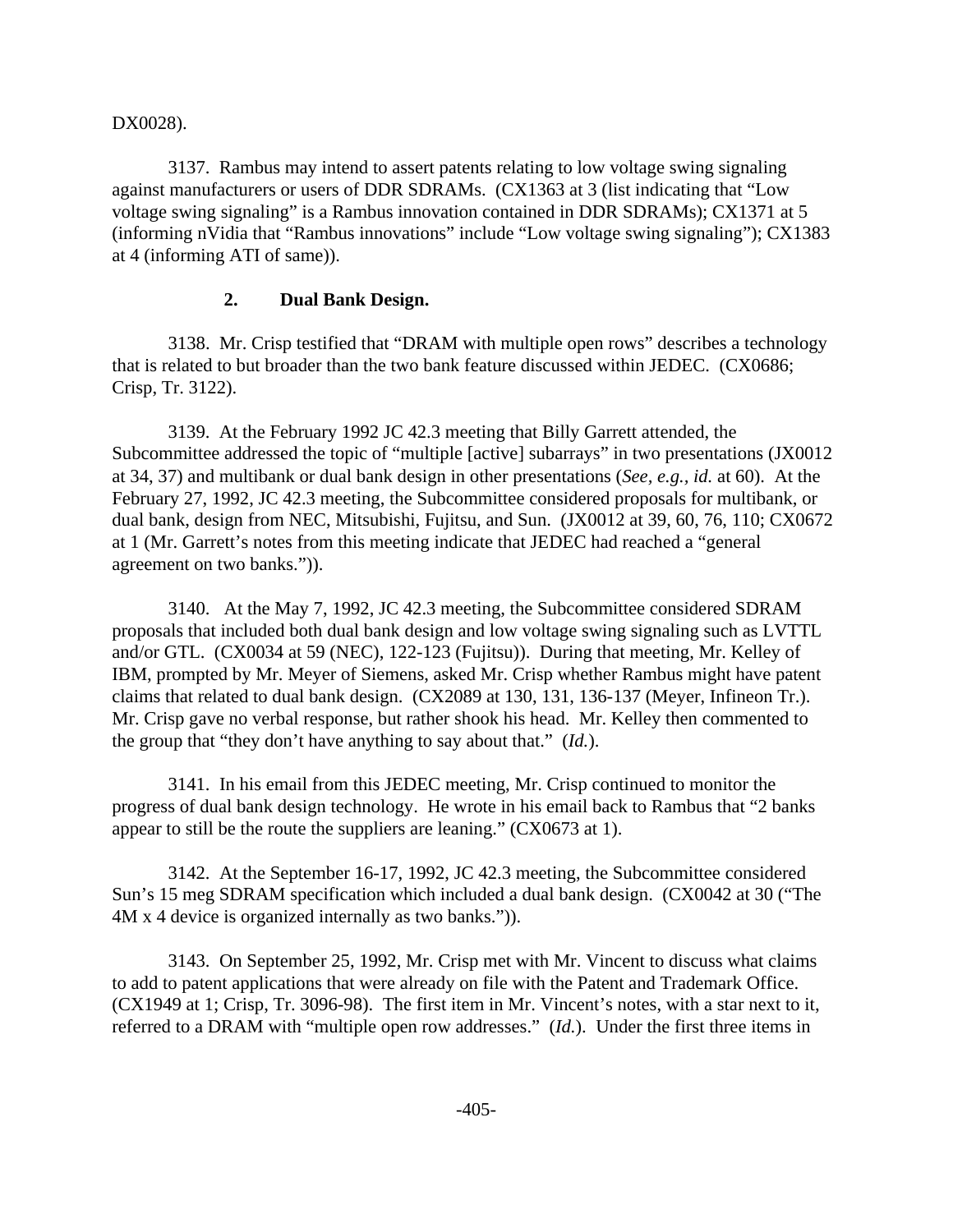his notes, Mr. Vincent wrote, "So cause problems w/ synch DRAM and Ramlink." (*Id.*) According to Mr. Crisp, multiple open row addresses describes a concept that is similar to multiple open banks or multiple banks. (Crisp, Tr. 3097).

3144. On February 9, 1993, Richard Crisp responded to a Fred Ware email, in which Ware asked Crisp to provide "a list of claims which were under consideration for addition to the original patent." Among other things, Crisp requested that Ware see that a claim be written up to cover a "DRAM with multiple open rows". (CX0686 at 1). This technology is related to but broader than two banks as discussed within JEDEC. (Crisp, Tr. 3120-22).

3145. On June 18, 1993, an e-mail from Fred Ware indicated that Rambus was considering claims covering "DRAM with multiple open rows" that would be "directed against SDRAMs." CX0702 at 1). Mr. Vincent was doubtful, however, as to whether the claims could be extracted from the specification of the '898 application. (*Id.*).

3146. On May 5, 1994, Allen Roberts wrote a letter to Mr. Vincent in which he suggested the addition of new patent claims to existing or new divisional applications. (CX0734 at 1). Mr. Roberts, for example, suggested that Mr. Vincent add claims on the use of "[m]ultiple and independently controlled and addressed internal DRAM memory regions (banks)." (*Id.*).

3147. Allen Roberts sent a copy of a Vincent's draft preliminary amendment for the '646 application that Roberts characterized as "Lester's attempt to write the claims for the MOST/SDRAM defense" to Rick Barth, Fred Ware and John Dillon. (CX0745 at 1).

3148. Mr. Vincent's associate, Scot Griffin, filed a Preliminary Amendment to Application 08/222,646. (Cx1466 at 19). In this application, claim 182 refers to "a plurality of independently addressable memory sections . . ." (CX1466 at 12).

3149. Both JEDEC SDRAM and DDR SDRAM standards are based on a multiple bank design. (CX0234 at 116, 145).

3150. Mr. Crisp never informed Jedec that Rambus believed it could obtain patent coverage over dual bank design as it was being discussed at Jedec. (Crisp, Tr. 3456; *see* DX0028).

3151. Rambus may intend to assert patents relating to low voltage swing signaling against manufacturers or users of SDRAMs and DDR SDRAMs. (*See* CX1363 at 1 (listing "Multi-bank architecture" and "Doubled banks" as Rambus innovations)).

## **3. Auto-Precharge.**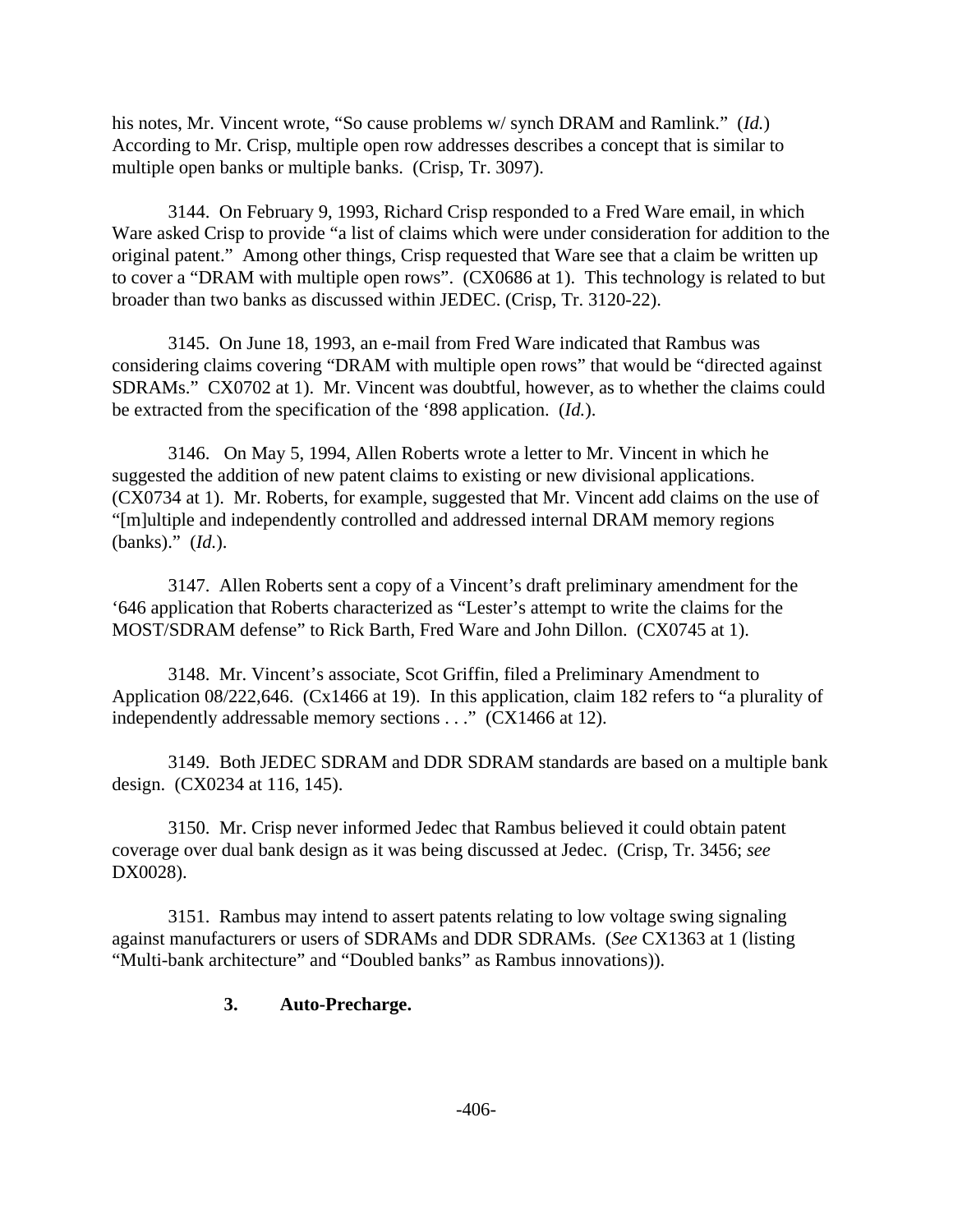3152. At a number of meetings during the course of 1992, the JC-42.3 Subcommittee discussed using the auto-precharge technology in the SDRAM standard. (February 1992: JX0012 at 37, 39 (NEC), 76 (Fujitsu), 94 (Toshiba), 108 (Sun); April 1992: CX0034 at 32 (IBM), 33 (NEC), 35 (Hitachi); May 1992: CX0034 at 6, 150).

3153. At the September 16-17, 1992, JC 42.3 meeting, the Subcommittee considered Sun's 15 meg SDRAM specification which included an "autoprecharge" option. (CX0042 at 45).

3154. On September 21, 1992, Mr. Garrett and Mr. Crisp jointly sent to all Rambus executives and staff an e-mail summarizing the September 16-17, 1992 JC 42.3 meeting that they had just attended. (CX0680 at 1). The e-mail informed Rambus representatives that the Jedec Subcommittee discussed how to implement auto-precharge during this meeting. (*Id.* at 2; Crisp, Tr. 3095-96 (testifying that CX0680 refreshed his recollection that auto-precharge had been discussed at the September 1992 JC 42.3 meeting)).

3155. JEDEC included the auto-precharge feature in the SDRAM standard. (CX0234 at 145, 151 ("[Section] 3.11.5.1.5. [ ] gives the logic function used to activate the AUTO-PRECHARGE function.")).

3156. On May 5, 1994, Mr. Roberts wrote a letter to Mr. Vincent that contained a list of ways to "enhance [Rambus's] claim coverage." (CX0734 at 1). One of the ideas that Mr. Roberts proposed to Mr. Vincent for enhanced claim coverage was, "Selective precharging of banks following an access to improve access time." (*Id.*).

3157. On June 16, 1994, John Dillon wrote to the Rambus e-mail "exec" group, Fred Ware, and Richard Barth that, "I believe we might be able to claim this idea." (CX0738 at 1). At that time, Rambus may have only had a narrow claim that related to auto-precharge. (*Id.*). Mr. Dillon recommended filing a broader claim that the one that was pending at the time that would cover "auto-precharge for \*any\* DRAM." (*Id.*). He believed that "patenting this feature would have high harassment value." (*Id.*).

3158. Allen Roberts sent a copy of Vincent's draft preliminary amendment for the '646 application that Roberts characterized as "Lester's attempt to write the claims for the MOST/SDRAM defense" to Rick Barth, Fred Ware and John Dillon. (CX0745 at 1).

3159. Mr. Vincent's associate, Scot Griffin, filed a Preliminary Amendment to Application 08/222,646. (CX1466 at 19). In this application, claim 193 refers to a "control signal specif[ying] that the plurality of sense amps are to precharge the columns of the array of memory cells immediately after the data has been transferred." (CX1466 at 15).

3160. Mr. Crisp never informed anyone at Jedec that Rambus believed it could obtain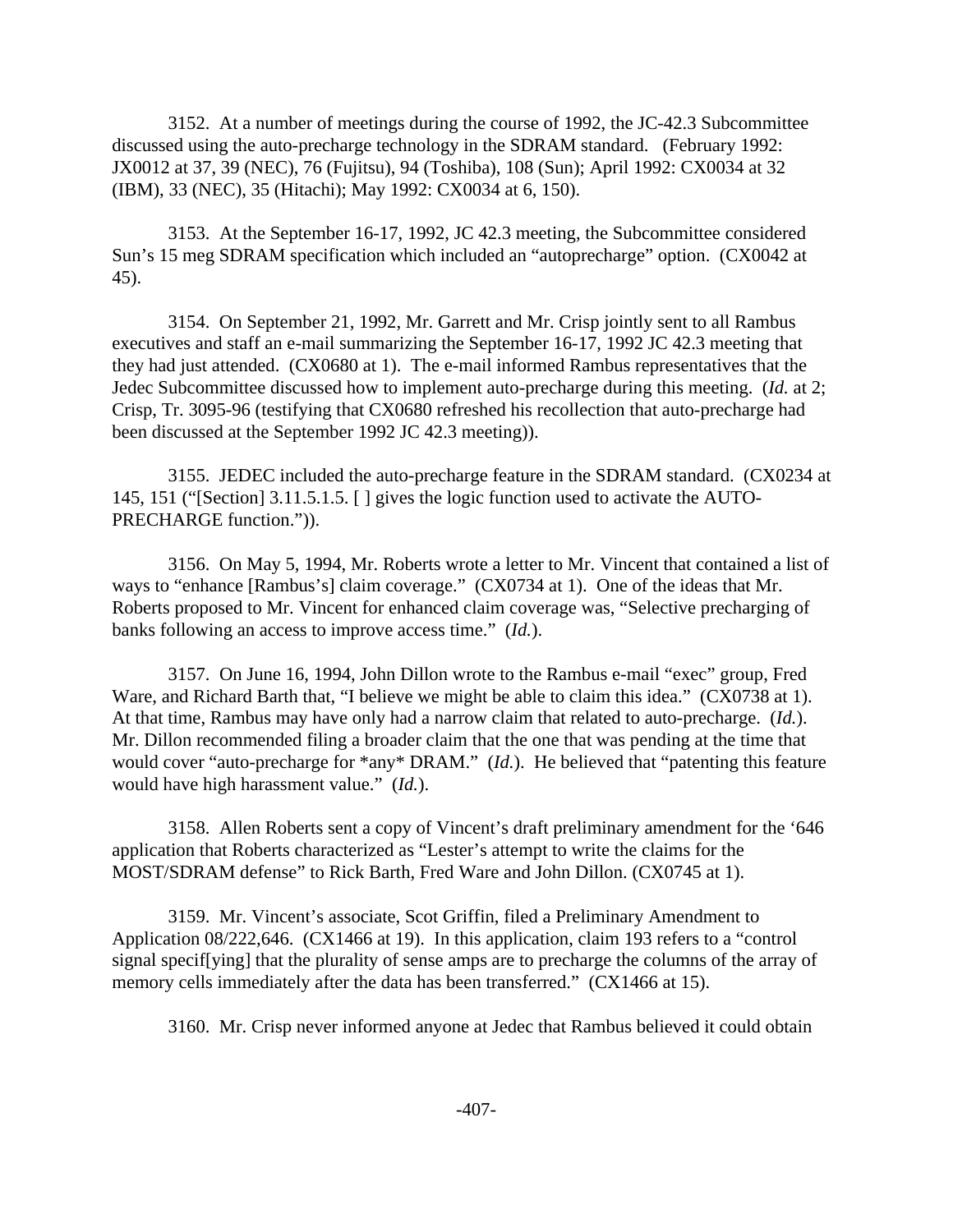patent coverage over auto-precharge as it was being discussed at Jedec. (Crisp, Tr. 3457; *see* DX0028).

3161. Rambus may intend to assert patents relating to auto-precharge against manufacturers or users of SDRAMs and DDR SDRAMs. (CX1539 at 964, 967 (recently filed preliminary amendment seeking to add claim 151 which refers to a "plurality of sense amplifiers [that] are automatically precharged after the data is sensed" and claim 166 which refers to "precharging the plurality of sense amplifiers [ ] automatically after the data has been sensed.")).

3162. On October 22, 2002 the PTO issued Rambus patent 6,470,405 (the '405 patent), which includes a claim relating to "initiating the precharge operation automatically after the write operation is initiated." (CX1545 at 45).

# **4. Externally Supplied Reference Voltage.**

3163. At the February 27, 1992, JC 42.3 meeting, Samsung proposed an externally supplied reference voltage. (JX0012 at 58; Crisp, Tr. 3043-3044 (acknowledging that "vref" refers to externally supplied reference voltage)).

3164. Mr. Garrett recorded in his notes at this meeting that Jedec had discussed the use of an externally supplied reference voltage. (CX0672 at 1 ("As for I/O, everyone agrees that at about 100MHZ signals will have to be terminated, that it cannot be rail-to-rail, and that it cannot rely on an internal Vref (i.e., that there would be an external Vref).")).

3165. In 1992, JEDEC had considered both GTL and CTT signaling technology. At the February 1992 JC 42.3 meeting that Billy Garrett attended and informed Rambus staff about, the Subcommittee had discussed GTL technology for use with SDRAM. (JX0012 at 36, 56-58, 60, 101-02, 104, 111 (GTL technology)). At the May 7, 1992, JC 42.3 meeting, Fujitsu gave an SDRAM presentation that outlined set-up and hold timing details for "CTT I/O" signaling technology. (CX0034 at 139, 141).

3166. On February 20, 1993, Mr. Crisp recommended to Fred Ware in an e-mail that "we get [one additional claim] on the old patents [ ] where the voltage reference is provided to a dynamic memory chip for setting the input receiver's thresholds." (CX0691 at 1; Crisp, Tr. 3123-24 (confirming that this language is "probably very similar [to], if [ ] not the same" as externally supplied reference voltage)). According to Mr. Crisp, "[t]his should help confound the GTL effort." (CX0691 at 1).

3167. On June 18, 1993, Fred Ware suggested patenting the use of an externally supplied reference voltage in a way that was "directed against CTT technology " and communicating that idea to Mr. Vincent. (CX0702 at 1; Crisp, Tr. 3164-65 (confirming that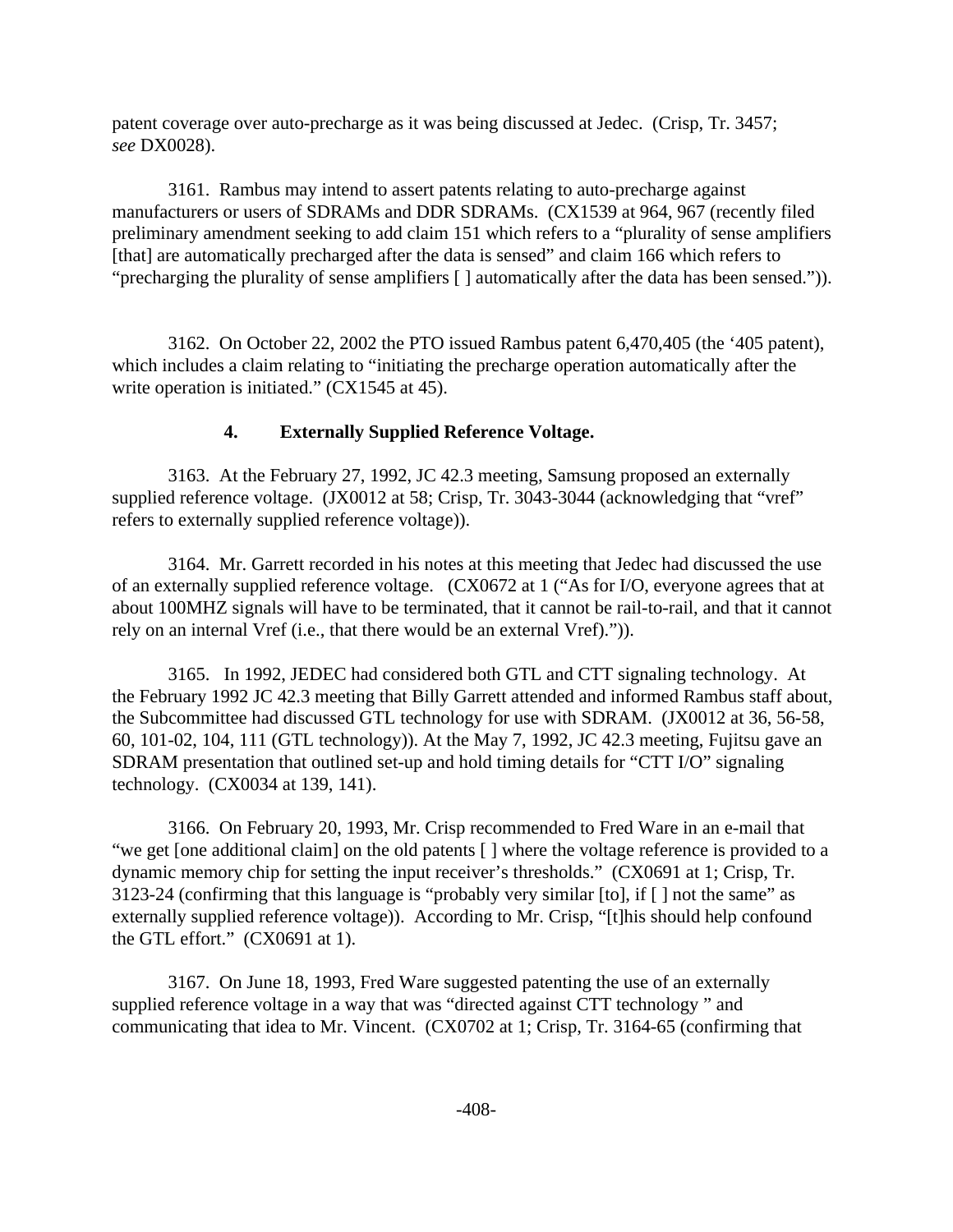Rambus considered adding claims to externally supplied reference voltage that were directed against CTT technology)).

3168. Mr. Vincent's notes from the July 1993 meeting also refer to "externally supplied reference voltage." (CX1963 at 4).

3169. At the May 1994 JC-42.3 Subcommittee meeting, Mr. Crisp observed various presentations regarding specific SDRAM configurations. Mr. Crisp wrote in an e-mail to Mark Johnson, an attorney for Rambus, "Note that many of the SDRAMs use an externally supplied reference voltage in the input buffers. I believe we have a claim we added to cover this configuration. We should make note of this." (CX0711 at 26, 27; Crisp, Tr. 3190-91).

3170. Later in the same May 1994 meeting, Mr. Crisp noted, "(again we need to check claims about 'DRAM with input receivers using an externally supplied reference voltage'). We may be able to slow down or stop (or at least collect from) all of the CTT, GTL and HSTL devices if this claim is allowed (Allen, I believe this was one of the claims you, Lester, Tracy and I wrote up in late '91, right?)." (CX0711 at 26, 31; Crisp, Tr. 3192-93 (confirming that CTT, GTL, and HSTL "were acronyms for signaling technologies that were just various different either standards or proposals for standards.")).

3171. On March 14, 1995, Fujitsu gave a presentation on "STBUS" signaling technology to the JC 16 Subcommittee. (CX0711 at 53, 54; *see also* CX0082 at 13). In an email to Rambus executives and others, Mr. Crisp stated that Rambus had claims that anticipated Fujitsu's STBUS proposal because it was a proposal for a current source device that relied on an externally supplied reference voltage. (CX0711 at 53, 54 ("Taken along with the fact that they rely on an externally bussed reference (this should be anticipated by some of our claims), I would say that proposal may well infringe our work."); Crisp, Tr. 3241 (confirming that the reference to an externally bussed reference is a reference to an externally bussed reference voltage)).

3172. JEDEC standardized pinouts for both SDRAM and DDR SDRAM parts that provide a pin that can be used, as an option, for an externally supplied reference voltage. (*See, e.g.,* CX0234 at 84 (pin 40); 85 (pin 40); 86 (pin 49); 87 (pin 49)).

3173. Mr. Crisp never informed Jedec that Rambus believed it could obtain patent coverage over the use of an externally supplied reference voltage as it was being discussed at Jedec. (Crisp, Tr. 3456; *see* DX0028).

3174. It is unclear whether Rambus might intend to assert patents relating to externally supplied reference voltage against manufacturers or users of SDRAMs and DDR SDRAMs because, although the feature is included as an option in the JEDEC standards, the externally supplied reference voltage feature is rarely used. (Lee, Tr. 11034-35).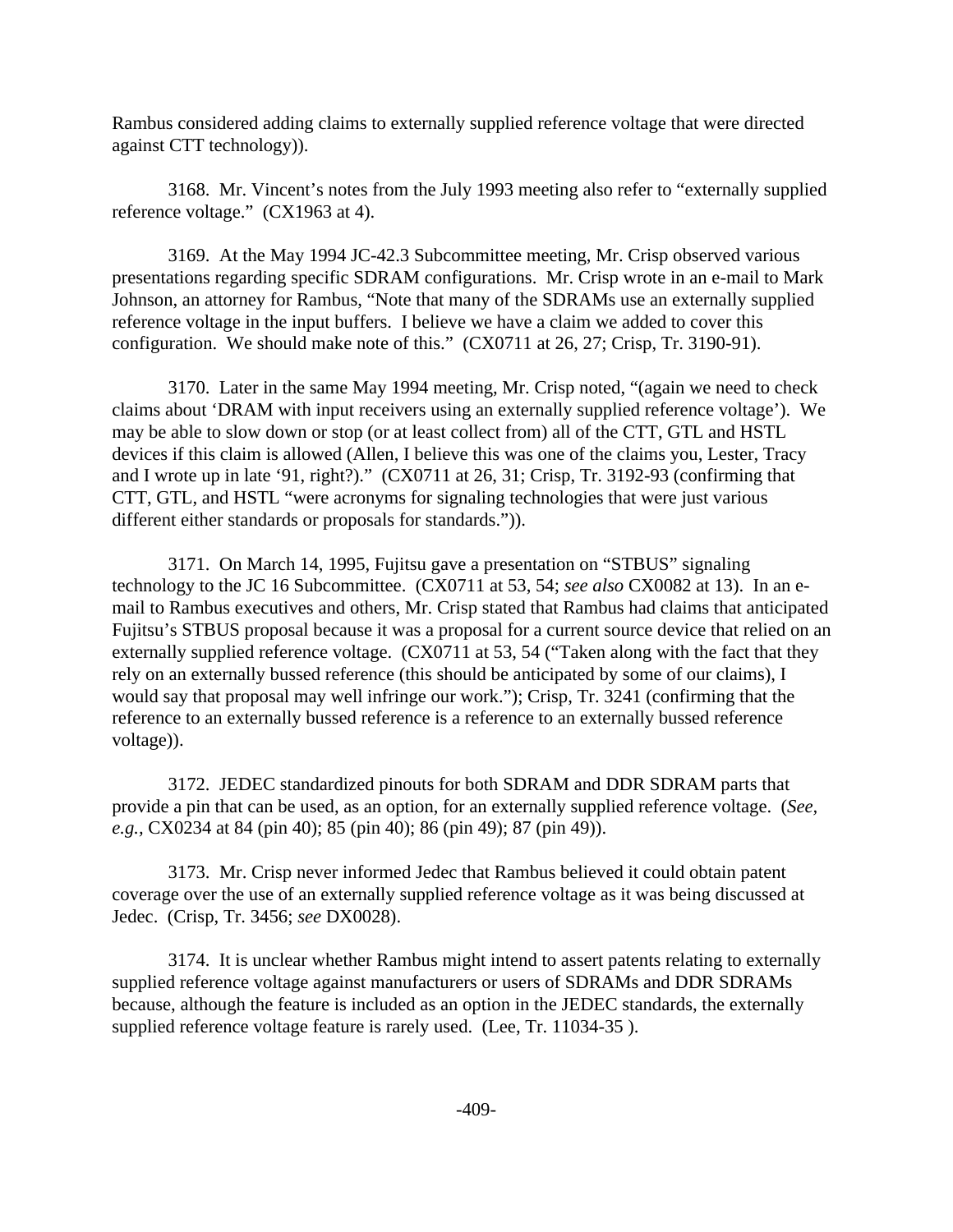### **5. Source Synchronous Clocking.**

3175. At the April 1992 JC-42.3 Special Task Group meting, Hitachi raised the issue of source synchronous clocking. (CX1708 at 2 ("Hitachi brought up the issue of source synchronous clocking."); Crisp, Tr. 3053-54 (recalling that a discussion on source synchronous clocking had taken place at this meeting)).

3176. In an e-mail sent to all Rambus executives, among others, Mr. Crisp indicated that he thought that source synchronous clocking was a Rambus idea. (CX1708 at 2 ("It appears that someone inside Hitachi is believing that we have some good ideas!")).

3177. On September 25, 1992, Mr. Crisp met with Mr. Vincent to discuss claims to be added to Rambus's pending divisional applications. Mr. Vincent's handwritten notes reflect an instruction, "must claim source-synch clocking." (CX1949 at 5).

3178. By March 15, 1995, Rambus may have already had patent claims that related to source synchronous clocking. (CCFF 3179).

3179. During the March 15, 1995 JC 42.3 meeting, Mr. Crisp recorded a Fujitsu representative's suggestion that it would be necessary to use two clocks, a clock-in and clockout, for high speed operation. (CX0711 at 58). In an e-mail sent to Rambus executives and others, Mr. Crisp stated, "It appears that they are starting to figure out that we have a very good idea with respect to source synchronous clocking. Of course they may get in to patent trouble if they do this." (*Id.*; Crisp, Tr. 3247-48 (confirming that what he had written to Rambus executives, in March 1995, was that Fujitsu might get into patent trouble if they used source synchronous clocking)).

3180. Mr. Crisp never informed anyone at JEDEC that Rambus believed it could obtain patent coverage over source synchronous clocking as it was being discussed at JEDEC. (Crisp, Tr. 3457; *see* DX0028).

3181. JEDEC included a bidirectional data strobe, or DQS strobe, as part of the DDR SDRAM standard. (CX0234 at 164). The data strobe might be considered to be a form of source synchronous clocking. (Lee, Tr. 6682).

3182. Rambus may intend to assert patents relating to source synchronous clocking against manufacturers or users of SDRAMs and DDR SDRAMs. (CX1363 at 3 (list indicating that "Source synchronous signaling" is a Rambus innovation contained in DDR SDRAMs); CX1371 at 5 (informing nVidia that "Rambus innovations" include "Source synchronous signaling"); CX1383 at 4 (informing ATI of same)).

# **C. The Remedy Should Be Worldwide.**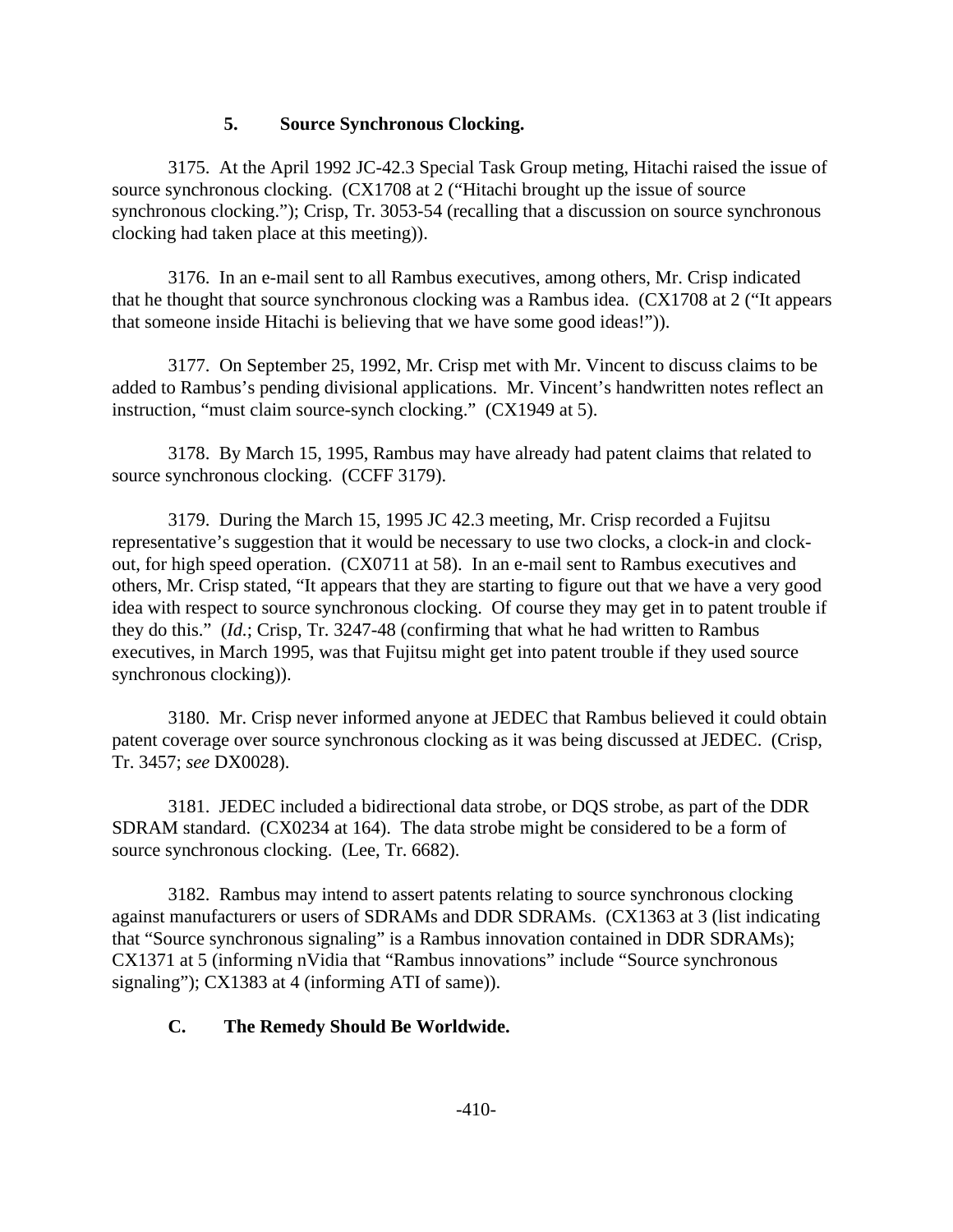3183. The remedy should extend not only to United States patents, but to foreign patents as well. (McAfee, Tr. 7521). This follows because relevant technology markets are worldwide. (McAfee, Tr. 7521, 7178). Thus, to enforce the remedies only on U.S. patents would not fully address the problem. (McAfee, Tr. 7521). The U.S. is a net importer of DRAM, so if patent enforcement occurs outside the U.S., there would actually be harm to U.S. consumers in the long run. (McAfee, Tr. 7521-22).

3184. Rambus has numerous foreign patents that are directly based on its original U.S. patent application no. 07/510,898 (the '898 application). (CX1452 (India); CX1453 (Taiwan)). Many of these foreign patents claim priority based on the '898 application and the benefit of its April 18, 1990 U.S. filing date. (CX1485 (Israel); CX1489 (Israel); CX1496 (Israel); CX1499 (Israel); CX1514 (Korea); CX1515 (Korea); CX1527 (Germany); CX1529 (Europe); CX1533 (Europe); CX1536 (Europe)).

3185. If Rambus can enforce foreign patents, SDRAM and DDR SDRAM manufacturers will find themselves in the same position that they are in today. (McAfee, Tr. 7521; CCFF 3186-3326).

3186. Rambus has sought to enforce European patents against DRAM manufacturers in court proceedings in the United Kingdom, Germany, Italy and France. (CCFF 2026-2027).

3187. Rambus has stated publicly that it would pursue enforcement of foreign patents against DRAM manufacturers and others "vigorously." (CX1888 ("While the Virginia case against Infineon involves only four Rambus U.S. patents, there are a dozen U.S. and European patents involved in other infringement cases pending against Infineon, Hyundai and Micron. Rambus intends to pursue all these cases vigorously, including a trial against Infineon in Germany  $\dots$ ")).

3188. Jedec standards are worldwide standards. (CX3037 at 1 ("Although nominally a US body, [JEDEC] is in fact supported by companies world-wide and is the De Facto setter of standards for many matters including memory device packages, pinnings and functions."); Appleton, Tr. 6274-75 (products manufactured by Micron overseas also comply with JEDEC standards and that JEDEC standards are world standards.); Rhoden, Tr. 294 (most of the DRAM production in the world comes from Jedec members, and that "[a]lmost all DRAM manufacturers in the world are members of JEDEC."); Tabrizi, Tr. 9141-42 ("DRAM is a commodity and it's global and there is no -- not such a thing as local standardization. Everything is done on a worldwide basis. . . .").

3189. SDRAM and DDR SDRAM manufacturers have worldwide operations. (Tabrizi, Tr. 9141-42; Bechtelsheim, Tr. 5886; CCFF 3190-3198).

3190. Synchronous DRAM is produced throughout the world by various memory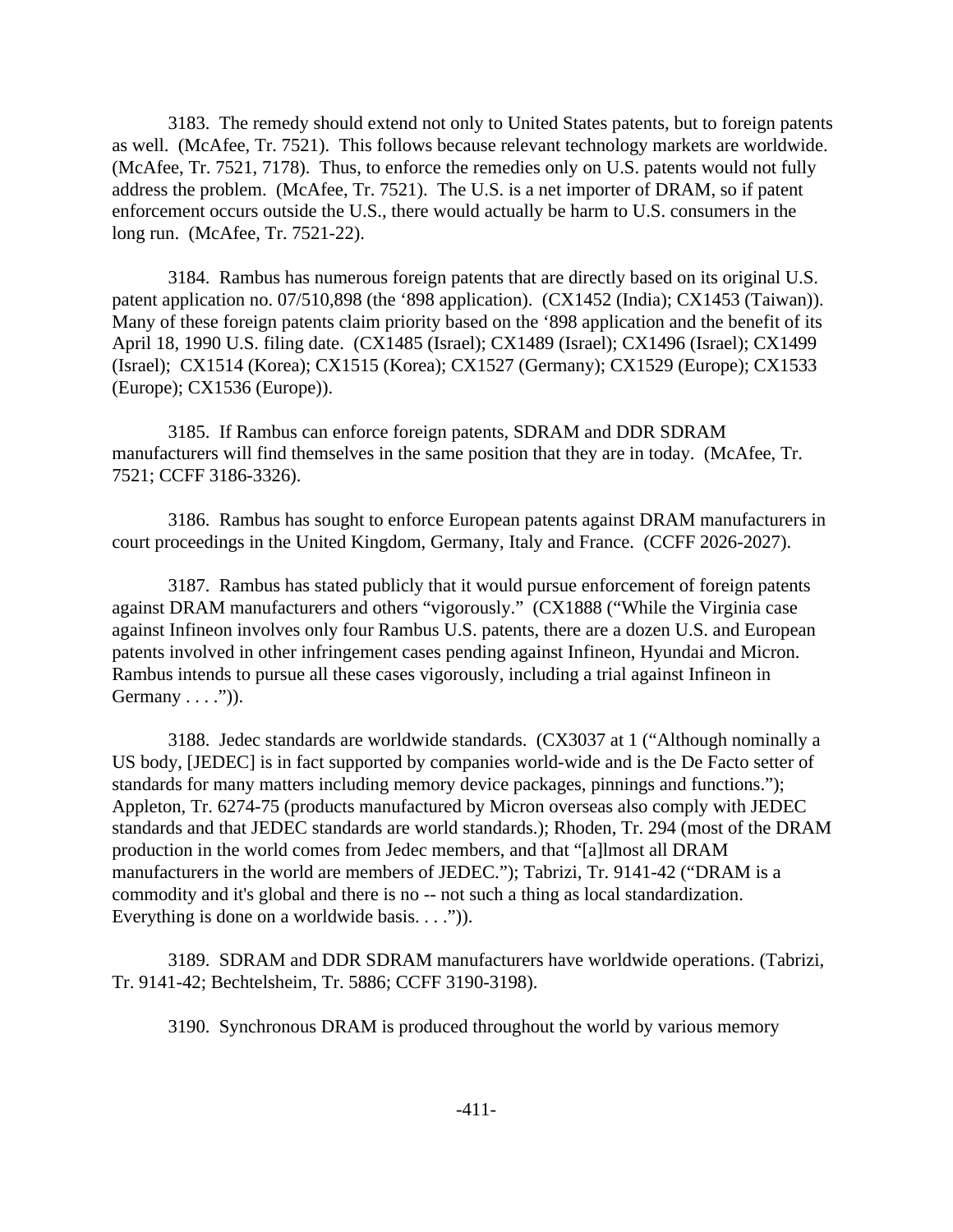manufacturers located or doing business in the U.S. and various foreign countries. Synchronous DRAMs, and products incorporating synchronous DRAMs, are imported and exported throughout the world in large volumes. (Rambus Answer at 44, ¶ 110).

3191. Micron ships large volumes of DRAMs internationally at relatively low cost. (Appleton, Tr. 6269-70 ("You know, the fact is that these devices are very, very small, they're not much in weight, and they move around the world pretty freely and at a relatively low cost.")).

3192. Hyundai has worldwide sales operations. (CX2107 at 14-15 (Oh, Dep.)).

3193. All DRAMs produced by Hynix that are sold to U.S. customers must pass through Korea before they are distributed to U.S. customers in the United States or elsewhere in the world. (CX2107 at 20 (Oh, Dep.)). Although Hynix manufactures DRAMs in the United States, it does not have packaging and test capability in the United States. (CX2107 at 19-20 (Oh, Dep.)). In order to manufacture and sell DRAMs in the United States, Hyundai must first ship completed wafers to Seoul, Korea, where they are tested and packaged before being shipped back to the United States. (*Id.*).

3194. Micron has worldwide DRAM design, fabrication, test/assembly, and sales facilities. (Appleton, Tr. 6266-67, 6271-72; *see* DX0111, DX0112). Micron ships parts internationally as part of manufacturing, testing and packaging, with facilities for each in different places across the world. (Appleton, Tr*.* at 6269). Micron ships DRAM wafers across international boarders "pretty freely and at a relatively low cost." (*Id.* at 6269-70). About half of Micron's DRAM chips, modules, and products that containing DRAMs are sold outside of the United States. (*Id.* at 6272-73; *see* DX0113).

3195. Micron has manufacturing operations in Avezzano, Italy; Nishiwaki-City, Japan; Singapore TECH, Singapore; and Singapore AT, Singapore. (CX2735 at 15. ("Micron Around the World"). Micron has overseas design facilities in Avezzano, Italy and Bracknell, England. (*Id.*). Finally, Micron has overseas semiconductor sales units in Munich, Germany; Bracknell, England; Tokyo, Japan; Taipei, Taiwan; and Singapore. (*Id.*).

3196. Infineon has worldwide DRAM manufacturing operations. (Reczek, Tr. 4298- 4300).

3197. The vast majority of PCs sold in the world today use DDR SDRAM. (Wagner, Tr. 3750-51).

3198. Products incorporating drams are shipped across borders in large volumes. (Appleton, Tr. 6273 ("[W]e ship [DRAMs or DRAM modules] to that customer, and that customer incorporates that product into an end product, and then they ship it somewhere else in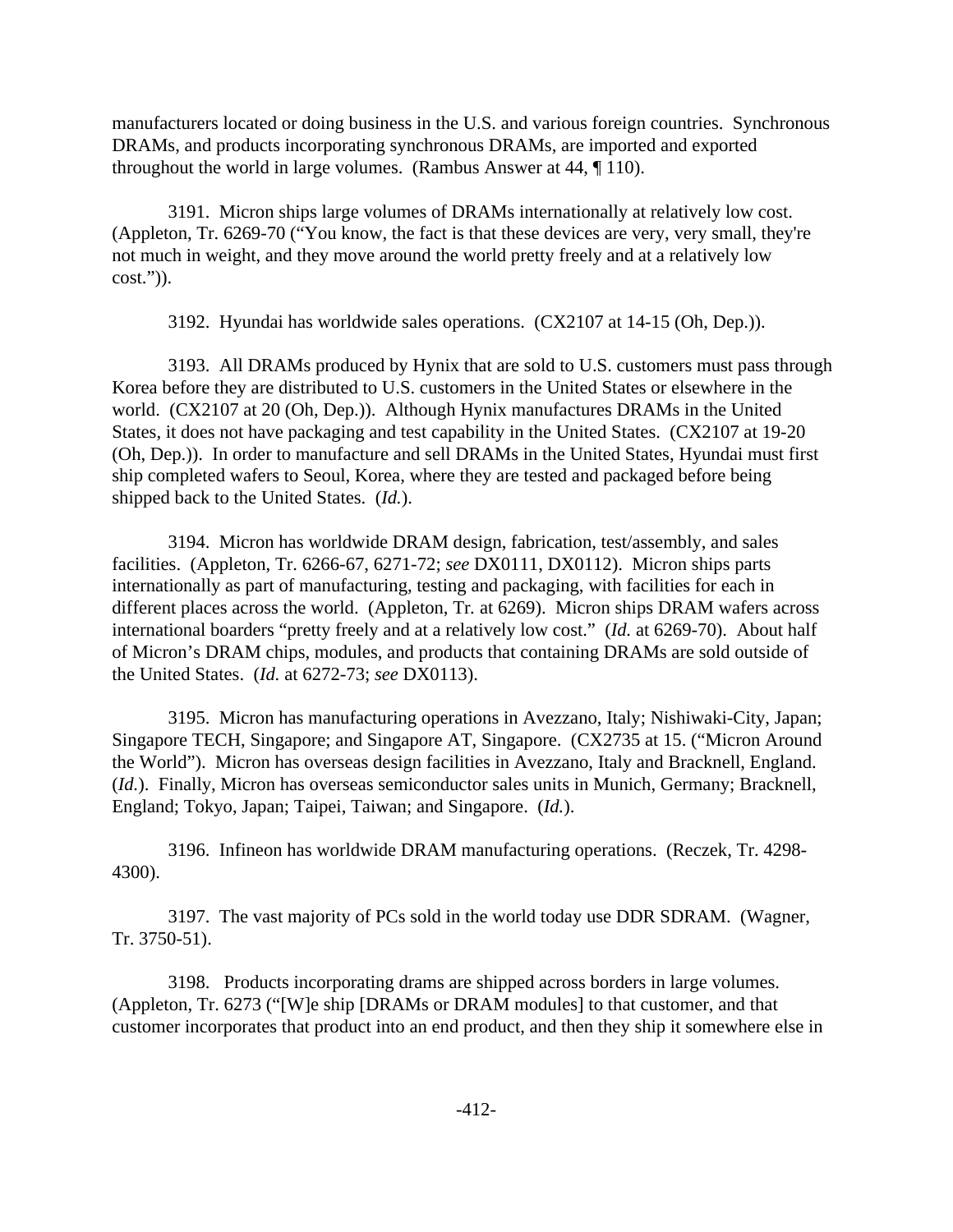the world.")).

3199. Patent enforcement in any country could cause substantial problems for the market. (Appleton, Tr. 6397-98 (testimony that Rambus's German litigation against Micron could cause the company significant harm); Bechtelsheim, Tr. 5886 (testifying that he was concerned that Rambus could cause a "dislocation in the memory market depending on the country" in which it decided to sue a DRAM manufacturer)).

3200. Rambus strategically developed foreign patents as part of its overall patent plan. Rambus's 1990 business plan discusses pursuing foreign patent registration in multiple places. (CX0535 at 1, 4 ("The base patent is being filed over the next several months in the European Patent Office, Israel, Korea, Taiwan, Japan, India, and Canada. Five additional inventions have been identified . . . . These will be filed for patents in the US by early 1991 and worldwide by late 1991.")).

3201. The first foreign jurisdictions that Rambus chose to file the base patent in were the European Patent Office, Israel, Korea, Taiwan, Japan, India, and Canada. (CX0535 at 1, 4).

3202. During the time that Rambus was a JEDEC member, part of the work by Rambus patent counsel Lester Vincent on behalf of Rambus involved work on foreign patent filings, including counseling Rambus representatives with respect to the countries in which they should file patent applications. (Vincent, Tr. 7878-79; see CX1937 at 28). This included providing Rambus with a chart listing countries currently or in the future expected to be involved in semiconductor manufacturing, packaging and assembly and computer production, to help Rambus in making foreign patent filing decisions. (CX1972 at 1, 2).

3203. On April 16, 1991, Rambus filed an International Patent Application under the Patent Cooperation Treaty (the PCT application). (CX1451 at 1). A PCT application is a mechanism that permits an applicant to file with the World Intellectual Property Organization ("WIPO") an application based on a United States patent application, and thereafter enter the patent registration process in various foreign countries within a specified period. (Vincent, Tr. 7883; see CX1948).

3204. Rambus also filed an application with the European Patent Office ("EPO"). The EPO is an administrative mechanism for centralized examination of patent applications for various European countries. (Vincent, Tr. 7885-86, 7894-97). Rambus pursued examination of patent applications in this fashion in the United Kingdom, France, Germany and Italy. (Vincent, Tr. 7897; RX335).

3205. Rambus attempted to conform certain independent claims in the EPO application to the amended claims being prosecuted in the United States. (Vincent, Tr. 7899).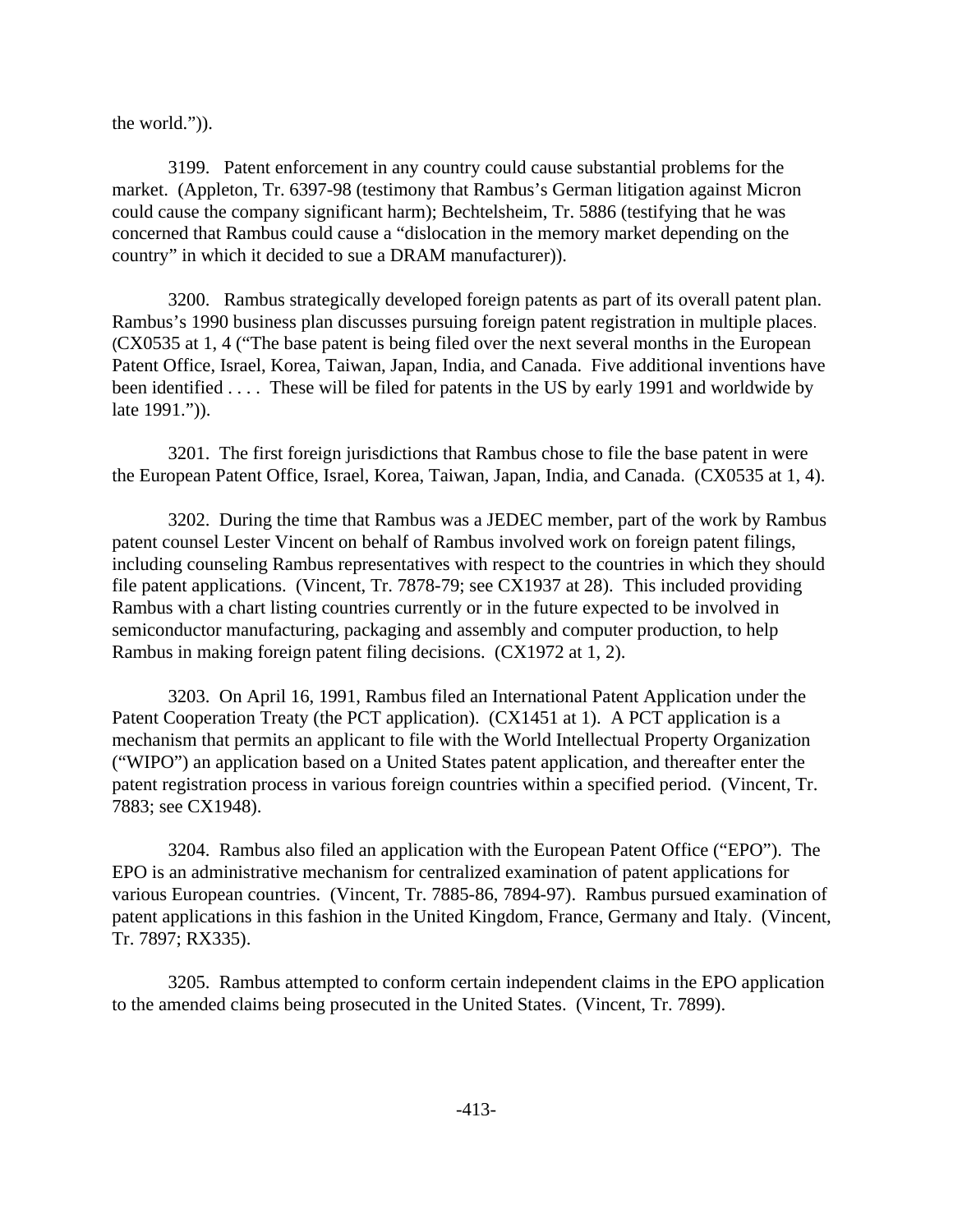3206. In the second half of 1994, Rambus executives focused again on ensuring that they obtained patent coverage in key foreign countries. Rambus CFO Gary Harmon wrote to Vice President Allen Roberts, with a copy to CEO Geoff Tate, urging that Rambus "should file [patent applications] in the key foreign jurisdictions." (CX0753 at 1("I think we have to do everything possible to pursue and protect those patents wherever in the world it makes economic sense.")).

3207. In a letter dated October 16, 1994, Rambus's outside patent attorney sent Mr. Harmon, Rambus's CFO at the time, a chart identifying current and expected "Semiconductor Manufacturing Countries" and "Packaging and Assembly Countries." (CX1972 at 1-2). The following countries were identified as semiconductor manufacturing countries: United States, Japan, Korea, Taiwan, Germany, Holland, Italy, Malaysia, Thailand, and Ireland. (*Id.* at 2). The chart included Japan, Korea, Malaysia, PRC, Phillippines, India, Mexico, and Thailand as packaging and assembly countries. (*Id.*). Mr. Vincent believed that Mr. Harmon "might find [the chart] helpful in making foreign filing decisions." (*Id* at 1).

3208. As of approximately 1995, there were Rambus patent applications based on the original Rambus '898 patent application pending with the EPO (Vincent, Tr. 7885-86), the WIPO (Vincent, Tr. 7883), India (Vincent, Tr. 7882), Israel (Vincent, Tr. 7885), Japan (Vincent, Tr. 7886-87) and Korea (Vincent, Tr. 7887). As of that time, Rambus had also been issued a patent in Taiwan based on the specification contained in the original Rambus '898 patent application. (Vincent, Tr. 7883-85). (See also CX1982).

3209. After 1996, Rambus continued to work on its foreign patent strategy. (CX1804 at 5-6, 8-10, 12-13). By September 30, 2002, Rambus had thirty-two foreign patents and had seventy-three additional applications pending in Europe and Asia. (CX1782 at 8).

3210. Today, Rambus holds foreign patents that claim priority back to its U.S. patent application no. 07/510,898 in Korea, Germany, and Europe. (CCFF 1670-1674).

3211. Rambus has foreign patents that it has asserted already or believes it could assert in the future against SDRAM and DDR SDRAM manufacturers in foreign countries. (*See* following # of proposed findings).

3212. Rambus has admitted "that it is involved in patent infringement lawsuits in various foreign countries that involve foreign patents that cover some of the same inventions at issue in the U.S. litigation." (Rambus Answer at 42, ¶ 102).

3213.

(CX2072 at 45-46 (Tate, Dep.), *in camera*).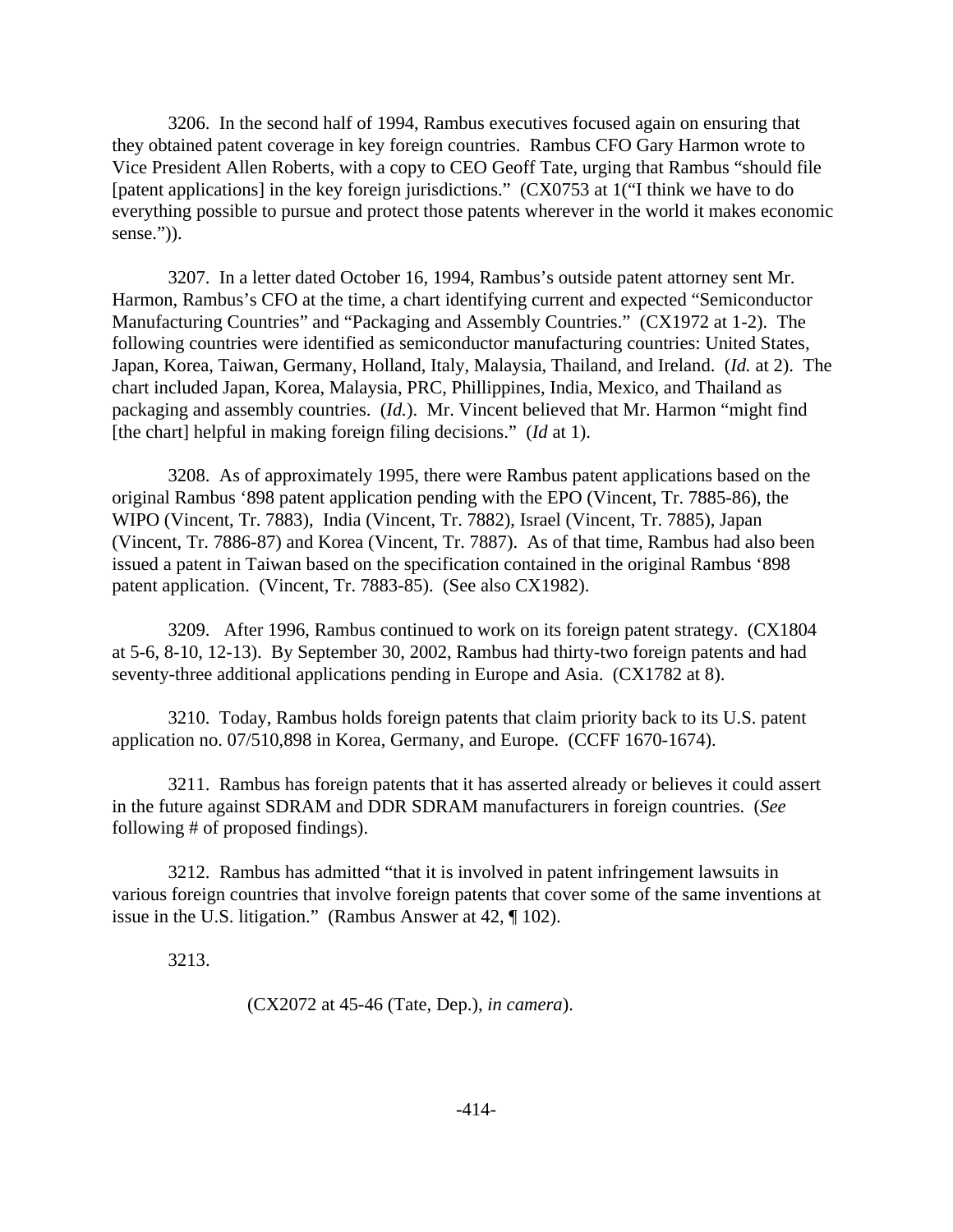3214. Sometime after April 19, 2000, Rambus prepared a presentation which illustrates how several claims within European patent EP 0 525 068 B1 cover different features described within a Micron 64M DDR SDRAM data sheet. (CX1269). Claims 1, 6, 7, and 8 of the European patent are represented as covering programmable cas latency. (*Id.* at 37-43, 50-51, 52-53, 54-55, respectively). Claim 2 of the European patent is represented as covering a read operation that outputs data with each positive edge of the external clock. (*Id.* at 44-45). Claims 3 and 5 are represented as covering an on-chip DLL. (*Id.* at 46-47, 48-49, respectively). The presentation then illustrates how all of the aforementioned claims with the exception of claims 3 and 5 cover features described within a Micron 64M SDRAM data sheet. (*Id.* at 58).

3215. Sometime after April 19, 2000, Rambus prepared a presentation which illustrates how several claims within European patent 0 525 968 B1 cover different features described within an Infineon 256M DDR SDRAM. (CX1268 at 3). Claims 1, 6, 7, and 8 of the European patent are represented as covering programmable cas latency. (*Id.* at 2, 15-16, 17-18, 19-29, respectively). Claim 2 of the European patent is represented as covering a read operation that outputs dat with each positive edge of the external clock. (*Id.* at 9-10). Claims 3 and 5 are represented as covering an on-chip DLL. (*Id.* at 11-12, 13-14, respectively).

3216. On August 7, 2000, Rambus sued Infineon Technologies AG in Mannheim, Germany. (CX1866 at 1). In the complaint that it filed against Infineon, Rambus identified which Infineon DDR SDRAM and SDRAM devices it alleged to infringe several of Rambus's foreign patents. (*Id.* at 30, 39, 46).

3217. On August 31, 2000, Rambus sued Micron Semiconductor (Deutschland) GmbH in Mannheim, Germany. (CX1869 at 1). In the complaint that it filed against Micron, Rambus identified which Micron DDR SDRAM and SDRAM devices it alleged to infringe several of Rambus's foreign patents. (*Id.* at 43, 49, 54).

3218. On September 14, 2000, Rambus sued Micron European Limited in the United Kingdom. (CX1871 at 1). In the complaint it filed against Micron, Rambus identified DDR SDRAM and SDRAM device that it alleged to infringe a European patent. (CX1871 at 1, 6, 7).

3219. Rambus has also sued Micron in Italy. (Appleton, Tr. 6396).

3220. Rambus has stated publicly that it intends to continue to assert its foreign patents against DRAM manufacturers and others "vigorously." (CX1888 ("Rambus intends to pursue all these cases [involving U.S. and European patents] vigorously, including a trial against Infineon in Germany . . ..")).

3221. Rambus's litigation against Micron in Germany, Italy, and the United Kingdom has put the company at risk. (Appleton, Tr. 6397; CCFF 3222-3223).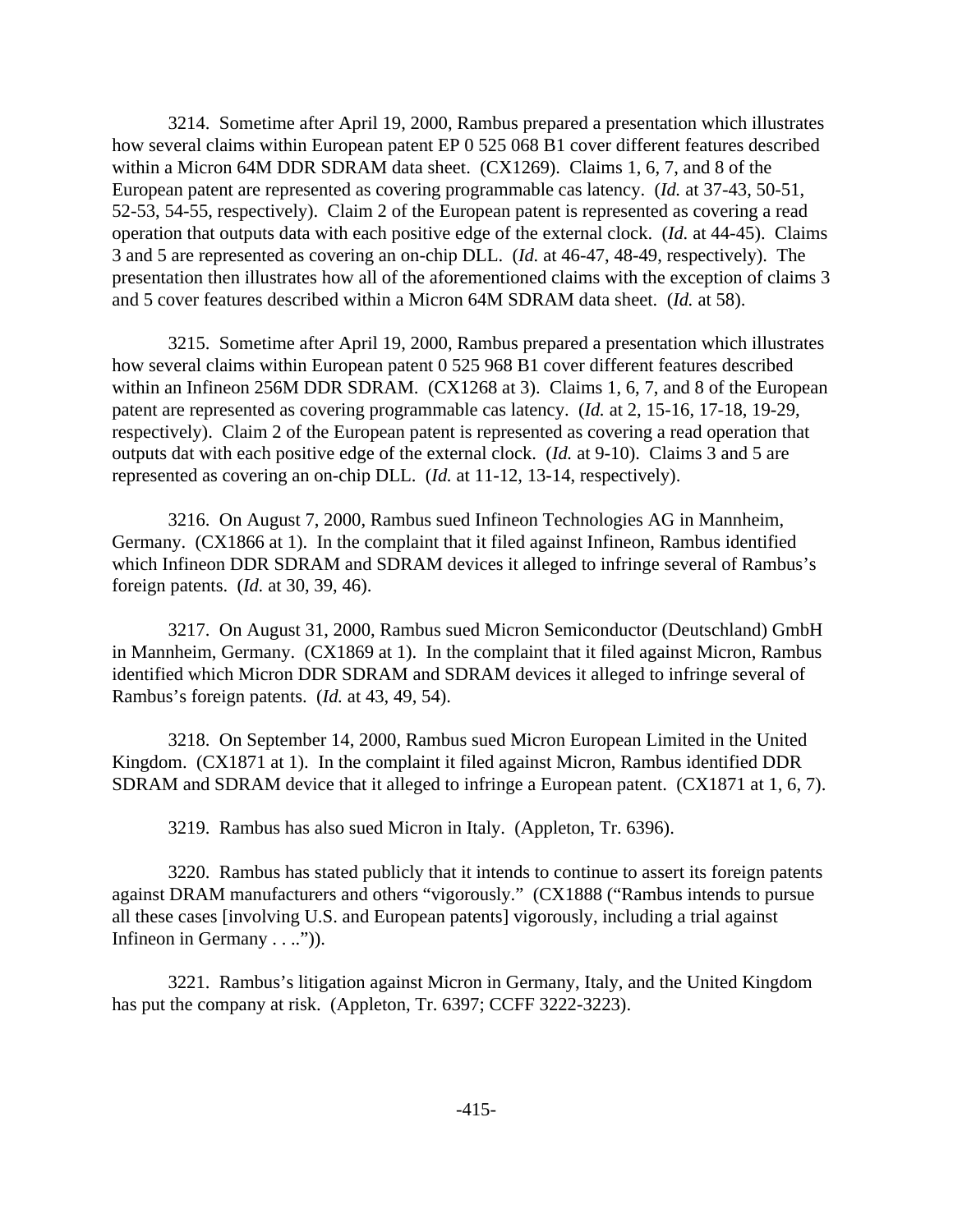3222. Rambus's litigation against Micron in Italy has threatened and still threatens to shut down a large manufacturing plant there. (Appleton, Tr. 6397). Micron's plant in Italy employs 1,500-2,000 people. (*Id.*). It produces products that are shipped across the world. (*Id.* at 6398). As Micron's CEO testified, "We've invested hundreds of millions of dollars in that operation, and to have it not operate would obviously be very detrimental to us." (*Id.*). If Micron could not operate the plant in Italy, it would not longer be able to service customers that are currently purchasing product that originated from Italy. (*Id.* at 6397-98).

3223. Micron has several very large customers in Germany that it would not be able to supply product to if Rambus were successful in its German litigation against Micron. (Appleton, Tr. 6398). Rambus's litigation against Micron in Germany also poses risks to Micron that extend beyond German borders. (*Id.*).

3224. Mr. Bechtelsheim testified that his concerns were not limited to Rambus's enforcement of U.S. patents, but also extended to the potential enforcement of Rambus's foreign patents. (Bechtelsheim, Tr. 5886). As Mr. Bechtelsheim explained, "There's an additional issue here that the memory business is of course a worldwide or international business with some manufacturers in Europe, many of them in Asia, and one remaining in the U.S., so depending on the validity of such patent claims, it could have created a dislocation in the memory market depending on the country or area these memory manufacturers were manufacturing the devices. On top of that, Cisco also manufactures their own products all over the world and there could be a secondary issue of Rambus asserting claims against Cisco at the location of manufacturing Cisco Systems' own products." (*Id.*).

3225. Rambus may have additional foreign patents that cover SDRAM and DDR SDRAM which it has not yet asserted against DRAM manufacturers. (CX1888 at 1) (Rambus May 2001 press release: "Rambus holds newly issued U.S. and European patents covering Rambus inventions used by SDRAMs and DDR SDRAMs that have not yet been asserted in any litigation and are not impacted by the [Infineon trial] Court's decision."); CX1403 at 30 (the "Virginia decision involved only 4 patents" and that Rambus has "many others which are used by SDRAM/DDR.")).

3226. In July 2001, Rambus admitted that even if it lost its efforts to enforce its U.S. patents, it could still achieve its enforcement goals because its litigation strategy only requires success in one major jurisdiction. (CX1890 at 35 (Rambus Senior Vice President of Finance and CFO Bob Eulau: "I'll take a question then which is "What is the likelihood of SDRAM licensees not paying due to the Virginia outcome? We don't think this is very likely. . . .We've said that the litigation requires success in a major jurisdiction, but not in every jurisdiction.")).

### **D. The Remedy Should Extend To Future Standards.**

3227. The prohibition on Rambus's enforcement of any patents filed (or based on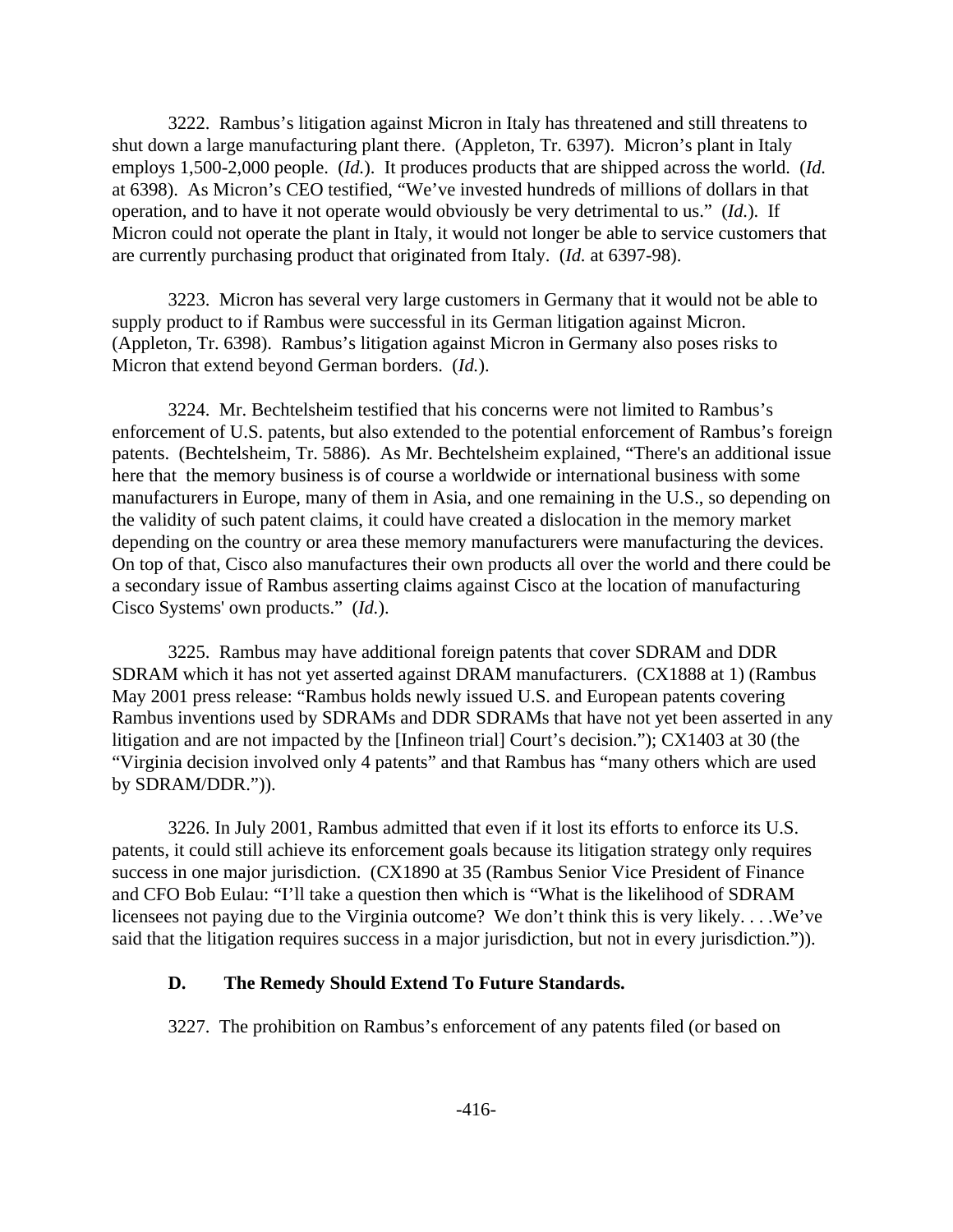filings) prior to June 18, 1996 against JEDEC-compliant DRAMs should extend to DDR-II SDRAM as well as SDRAM and DDR SDRAM. (McAfee, Tr. 7519). This follows because in the likely but-for world, DDR SDRAM would not contain Rambus intellectual property. Therefore, JEDEC would not be building DDR-II SDRAM in the but-for world using DDR SDRAM as the baseline. (McAfee, Tr. 7519-20)

3228. Rambus's enforcement of its patents with respect to the DDR II SDRAM standard will continue to cause harm to the industry. (CCFF 3229-3261).

3229. The technologies claimed by Rambus had already been designated as part of the DDR-2 "baseline" as early as the summer of 1998, and changing them would delay the development of the standard and harm companies who have done work based on the adoption of the standard. (CCFF 3236-3243).

3230. Development work on DDR II SDRAM began at JEDEC in April of 1998 when the first meeting of the "Future DRAM Task Group" met. (CX0376A; CX0379A; Macri, Tr. 4582-83; Lee, Tr. 6769).

3231. JEDEC members believed that it was necessary to begin work on DDR II SDRAM that early, even prior to JEDEC's final adoption of the DDR SDRAM specification, because of the time it was expected to take to finalize the standard. (CX0140 at 3; Rhoden Tr. 412-414; Macri, Tr. 4607-608 ("The design cycle was long, so we needed to do this very early so that systems could be started to be designed – DRAMs could be designed such that when the DDR1 standard,... ended its life, the DDR2 standard and its systems would be ready to take over in a seamless fashion...[W]e needed to be proactive purely because you can't build these things in a day. It takes quite a bit of time.")).

3232. In order to allow the main DRAM committee at JEDEC, the 42.3 committee, to continue work on defining DDR, JEDEC formed the Future DRAM Task Group and designated Joe Macri of ArtX (later of ATI Technologies) as its chairman. (CX0376A; Macri, Tr. 4581).

3233. The goal of the Task Group was to derive a standard that would follow DDR SDRAM. (Macri, Tr. 4608). That standard was to be no more costly on a system level basis than PC-100 SDRAM. (CX0379A at 2; Macri, Tr. 4609-10).

3234. In addition, the new standard was intended to last for at least three DRAM density generations, a period of approximately six years. (CX0379A at 2; Macri, Tr. 4610). The reason that it was important that the new standard last at least three DRAM density generations was that it was necessary to allow the various manufacturers relating to the DRAM industry to amortize the cost of changing the standard over sales for a number of years. (Macri, Tr. 4610- 11).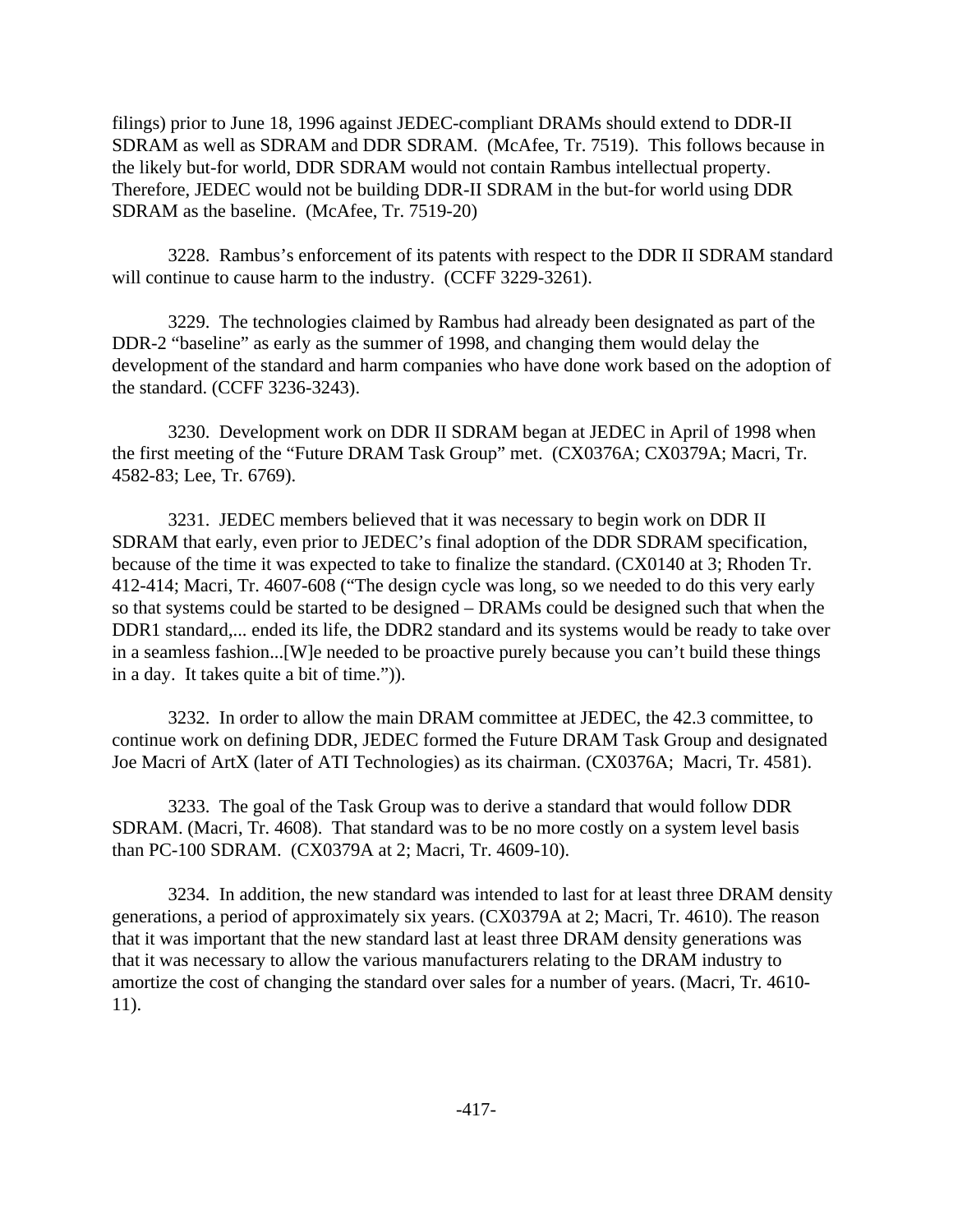3235. Finally, the new standard was intended to be directed at a large number of markets. (CX0380 at 6 ("Same design must support desktop PC, laptop PC, workstations/small servers, various embedded applications.")). As a result, wide participation in the task group by a variety of different types of firms was encouraged. (Macri, Tr. 4635; CX0378 at 1; CX0387 at 1 ("I have been working hard to involve as many people as possible in the definition of DDRII.")).

3236. One of the first tasks of the committee was to determine the "baseline" for the DDR II SDRAM standard. (CX0379A at 9). The baseline was to be used as the starting point for the new standard. (Rhoden, Tr. 409-10). At the first meeting, in April of 1998, in order to determine what was to be the baseline for the new standard, a "straw vote" was taken of the members in attendance. The candidates were DDR SDRAM , SLDRAM (also known as Synclink) and RDRAM. DDR SDRAM received twenty-two votes in favor of it becoming the baseline, SLDRAM received 12 votes and RDRAM received zero votes. (CX0379A at 9; Macri, Tr. 4612-13).

3237. By the summer of 1998, the consensus of the committee was that the new standard should be DDR-based. (CX0132 at 4; CX2745 at 7; Macri, Tr. 4614; Lee, Tr. 6774-5). By February of 1999, work on the basic DRAM device was far enough along that a "DDR-II Module Task Group" was formed to establish the standard for the modules that would be used with the new DRAMs in PC main memory. (Kellogg, Tr. 5194-5; CX0393). By March of 1999, the major functions of the new standard were described. (CX0397 at 6).

3238. At the same time that the future DRAM Task Group was developing the standard for what became DDR II SDRAM, companies that intended to manufacture the DRAM as well as companies that intended to use the DRAM in their systems were working with the proposed standard as it developed, and giving feedback to the Task Group on the standard. (Macri, Tr. 4588-89; RX2234 at 14). Companies also worked with the proposed DDR II SDRAM standard as it developed because of the long lead time necessary to develop their products to full production. (CX0140 at 3 ("[T]he difference between first DRAM device design and full production is about 4 years.")).

3239. Design work on DDR II SDRAM at Micron began in the fall of 1999. (Shirley, Tr. 4211). That design was based on DDR II SDRAM specification generated earlier by the marketing group at Micron. (Shirley, Tr. 4211). Micron's first DDR II SDRAM design was taped out in January of 2002. (Shirley, Tr. 4228). By the end of 2002, Micron had taped-out at least one more DDR II SDRAM chips. (Shirley, Tr. 4229). Micron currently fabricates DDR II SDRAMs. (Appleton, Tr. 6264).

3240. By May of 2002, Samsung had finalized a GDDR-2 SGRAM chip. (CX2829 at 2; Wagner, Tr. 3852). GDDR-2 SGRAM was a DDR II like DRAM designed for use with graphics processors. (Wagner, Tr. 3837-38).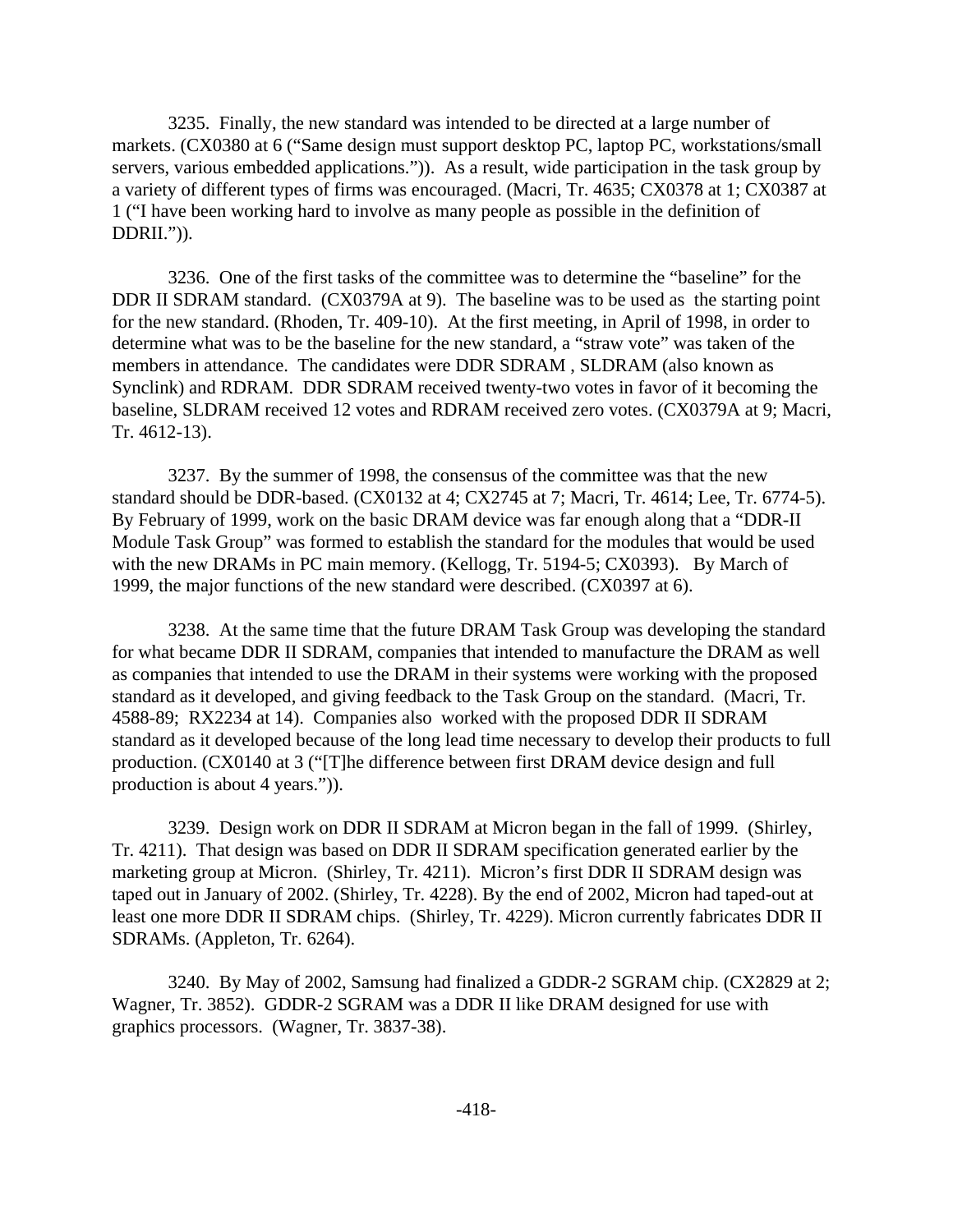3241. Infineon is currently working on three DDR II SDRAM chips: a 256-megabit, a 512-megabit and a 1-gigabit DDR II SDRAM. (Peisl, Tr. 4387-88).

3242. Graphics chip designers were among the earliest adopters of DDR II. NVidia was working on designs for a graphics chip intended for use with DRAMs based on the DDR II SDRAM standard in late 2000 to early 2001. (Wagner, Tr. 3869). The Samsung GDDR-2 SGRAM is used with NVidia workstation products currently on the market. (CX2832 at 2; Wagner, Tr. 3838-40). ATI uses both GDDR-2 and GDDR-2m in current products. (Macri, Tr. 4579). GDDR-2m, like GDDR-2 is a variant of the DDR II SDRAM standard. (Macri, Tr. 4577-78).

3243. Removal of features from the standard after firms began designing products in reliance on the existence of those features in the standard could have been disruptive. (Macri, Tr. 4600). Additions to the standard, while maintaining the earlier functionality, were not as disruptive because they would not endanger the work done to date. (Macri, Tr. 4600).

3244. DDR II SDRAM was intended to be a follow-on to DDR rather than a new standalone standard. (CX0140 at 3). One of the main benefits of having DDR as the baseline for the new standard was that it allowed the DDR II SDRAM to be "backward compatible" with DDR. (Macri, Tr. 4611-12 ("One of the most critical really design attributes is backwards compatibility. What we do, we don't want to change everything such that when you would design a new system for this DDR2 SDRAM, that it would be absolutely incompatible with the past.")).

3245. The Task Group's goal was that the standard be backward compatible in the sense that a DRAM could be designed and fabricated that complied with both the DDR SDRAM standard as well as the follow-on standard. (Kellogg, Tr. 5193; Macri, Tr. 4627-29; CX0392 at 3 ("DDR Based. This means we stay backward compatible if at all possible with DDR. A controller should be able to support both DDR and DDR-II. Initial RAMs might support DDR and DDR-II on the same die.")).

3246. The Task Group also intended that the standard be backward compatible in the sense that a memory controller could be fabricated that could be used in motherboards designed for DDR as well as for motherboards designed to be used with the new standard. (CX0380 at 7; CX2717 at 13; CX2767 at 5 ("In every generation so far, we have been able to maintain the possibility of allowing controllers to be designed to support either old or new memory technology."); CX0397 at 2; Lee, Tr. 6770-73; Macri, Tr. 4625-27).

3247. For DDR II SDRAM, this sort of backward compatibility could solve what is sometimes known as the "chicken and egg" problem that faces the DRAM industry when it transitions from an old standard to a new standard. (Macri, Tr. 4625-29). The problem, which can hinder the acceptance of new DRAM standards like DDR II SDRAM, is that industry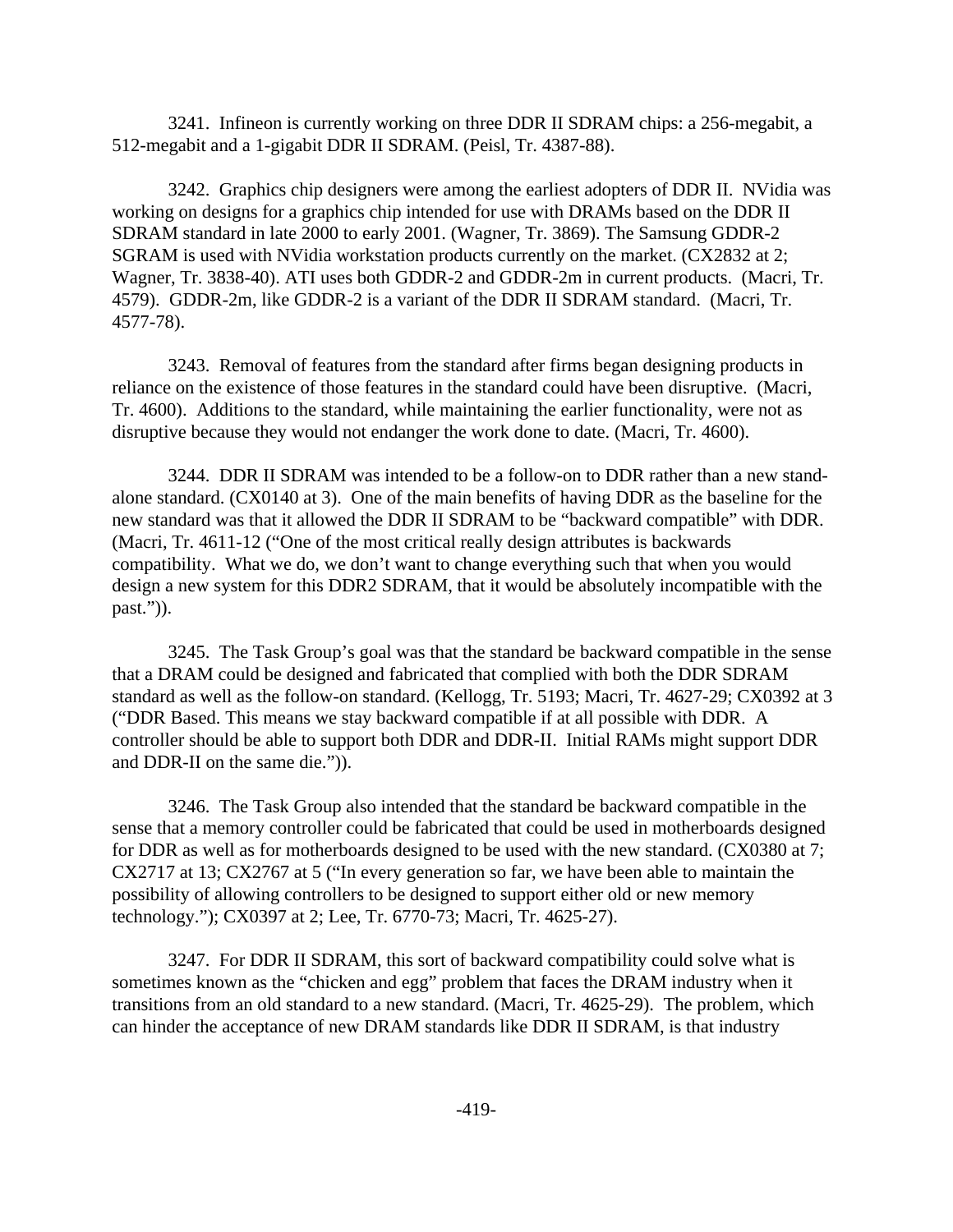acceptance of a new DRAM standard requires the existence of additional compatible components, including particularly memory controllers. Those same considerations dictate that sales of a memory controller depend on the existence of compatible DRAMs. In both cases, unless one is available, the firms making the other will be hesitant to produce their component. (CX2315 at 1; Macri, Tr. 4619-20) ("It is a chicken and an egg problem..... The vendors won't line up to produce the device unless there are users.... but the users won't consider the part unless the suppliers/infrastructure is in place.")).

3248. The benefit of backward compatibility to DRAM manufacturers is that it solves the chicken and egg problem by allowing them to produce DRAMs compliant with the new standard, but which could be sold as DRAMs compliant with the old standard if the new standard does not get accepted as quickly as expected. (Macri, Tr. 4627-29 (The DRAM manufacturers are "doing a design believing the user community will be there ready to accept it, but they too, don't have control of their destiny. They're dependent on the users and other people to build the infrastructure. So, they want to make sure that the design they do still has a market, and this allows them to ... manage that transition from the previous technology to the new technology with a minimum amount of risk.")).

3249. Backward compatibility has the same benefit for producers of memory controllers. (Macri, Tr. 4625-26 ("We mitigate the risk in moving ahead to a new technology. A new technology could be delayed, so it's important if you're designing a system to use that new technology, if that technology was delayed for any reason, that it would be easy to use the old technology so you could still bring it to market.") ; Kellogg, Tr. 5191-92; *see also,* Wagner, Tr. 3874-75).

3250. As a result of the fact that DDR was chosen as the baseline for the new standard, a number of technologies from DDR were imported into that standard. (Macri, Tr. 4613 ("[W]e wanted to pick the base architecture of the device,... the DRAM we would start with, and then modify it to form the standard, the new standard, DDR-2"). Among the technologies imported into the new standard because of the choice of DDR as the baseline were programmable CAS latency, dual-edged clocking of data off of a data strobe, and the use of a DLL on the DRAM to align the clock on the DRAM with the system clock. (Macri, Tr. 4633-35).

3251. One technology that was originally slated for removal from the baseline in the new standard was programmable burst length using the mode register. The new standard was originally set to have a fixed burst length of 4. Another technology that was slated for removal was the SDRAM burst interrupt instruction. (CX0392 at 1). However, in June of 2001, after a series of presentations from Intel, AMD and the ADT group, the task group determined that there were performance benefits for some high bandwidth applications from allowing a burst length of 8 as well as 4. (Macri, Tr. 4601-602; CX0174 at 35 ("Potential Improvement of 4- 10% On High-Bandwidth Applications Such As SpecFP2000"); see DX46 at 4). The changes between June of 2001 and September of 2001 to add programmable burst length and burst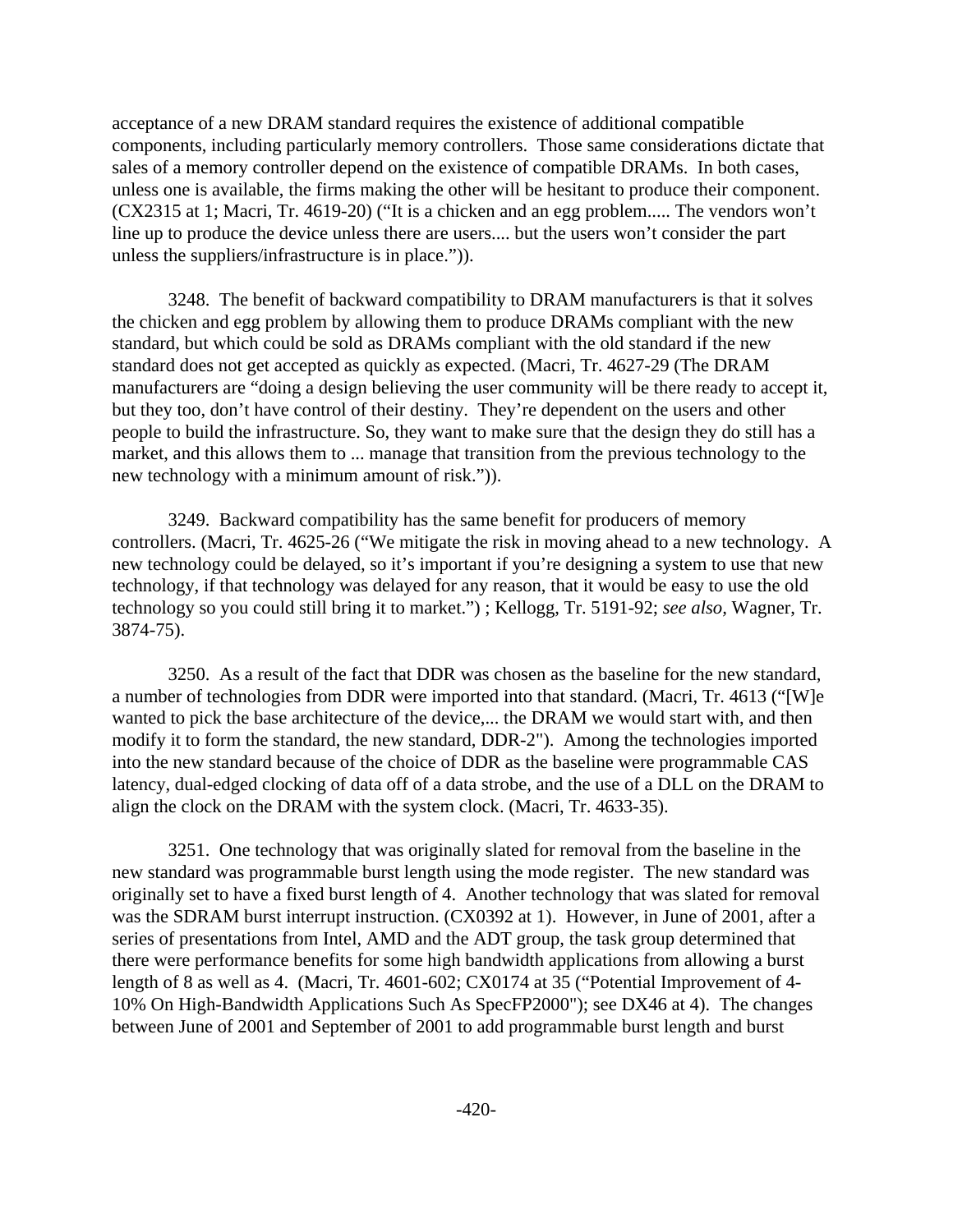interrupt were not disruptive to the standard because they added to the functionality of the standard and did not eliminate existing functionality. (Macri, Tr. 4600).

3252. At some point, replacement of the fixed burst length of 4 with a fixed burst length of 8 would have been disruptive. (Macri, Tr. 4600 ("[S]ome systems take a very long time to design, and it's really important that,... we provide stability to the designers. If we were to make a change that would cause them to go back and essentially tear up their design, we would be forcing companies to incur great expense,... not only on the design period but also on their product lines.") *see also,* 4771-72, *in camera*; Polzin, Tr. 3993-94). In 2002, for example, NVidia was planning for its next generation graphics processor to be compatible with DRAM having a burst length of 4. (Wagner, Tr. 3853). A change in the available burst lengths for DDR II SDRAM that eliminated that burst length in favor of a burst length of 8 would require nearly 2 years of design work for the graphics processor to be able to efficiently operate with that DRAM. (CX2829 at 1; Wagner, Tr. 3852-53).

3253. Other changes to the baseline were considered by the Future DRAM Task Group, including the elimination of the use of the on-chip DLL, the elimination of dual edged clocking in favor of a faster single edged clock, and the replacement of programmable CAS latency. CCFF 3254, 3256; CX2758 at 2 (DDR II SDRAM presentation to JEDEC discussing the possibility of eliminating read latency from existing and future SDRAM standards); Lee, Tr. 6777-80 (discussing CX2758)).

3254. The elimination of the DLL from the DDR II SDRAM was considered early on in the standard setting process. (RX1306-001 at 8) ("HP will look at removing DLL and its impact on turnaround time."). At the time, the Task Group considered eliminating the DLL from the DRAM as a way to simplify the DRAM. (Macri, Tr. 4623). Eliminating the DLL from the DRAM was rejected because it would have been difficult to design a controller that would be compatible with both the DDR SDRAM that had a DLL and the new standard which would not have a DLL. (Macri, Tr. 4623-24 ("[I]t was decided since we were DDR-based that we should preserve the clock system to keep the backwards compatibility...") , *see also* 4646-48 (DLL on the DRAM "was already in the DDR1 JEDEC standard. Backwards compatibility was extremely important to our products, and we would have then forced ourselves to make a fundamental change in the clocking methodology, ... it's the thing we focus on first, because it is the most important feature of any system.")).

3255. By 2000, removing the DLL would have led to the additional problem of requiring that firms that had been either designing DDR II SDRAMs, or designing products to be compatible with DDR II SDRAM, to redesign their systems. (Macri, Tr. 4649) ("[basically the earliest adopters would have had to go back to the design stage. Clocking is not something they can change in a trivial manner.... So, I mean, it's not something you want to go change at that point in time. You really need a gun to your head.")).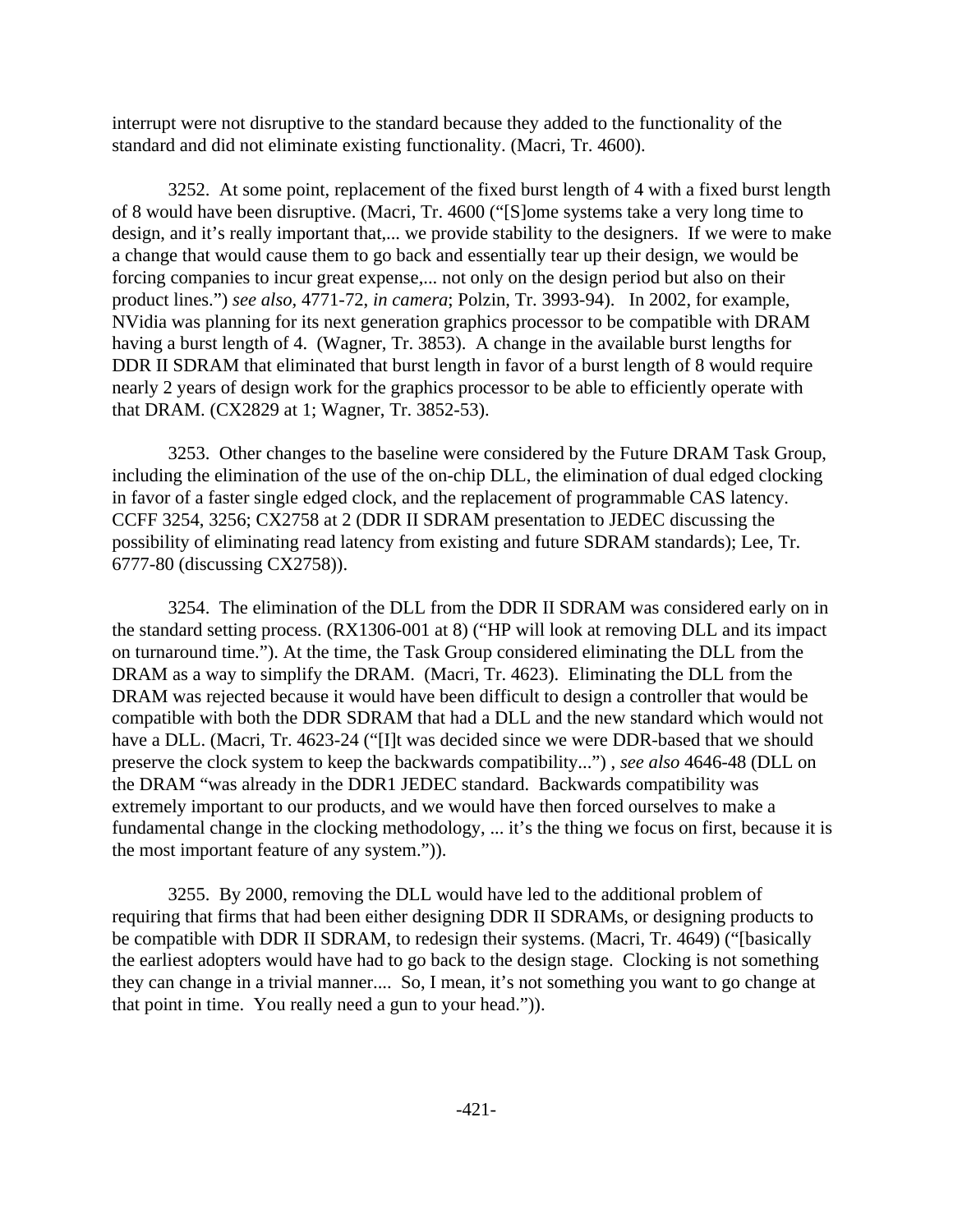3256. The replacement of dual edged clocking of data was considered in September of 2000 in a proposal by Micron. (CX2769 at 13; Lee, Tr. 6795-6798). The proposal was followed by a "DDRII clocking conference call" in November of 2000 that was set up in response to the proposal by Micron. (CX0426; Lee, Tr. 6798; Macri, Tr. 4639-40). At the conference call and the following JEDEC meeting, participants decided that the faster singleedge clock was feasible, but decided they needed to retain dual-edged clocking in the DDR II SDRAM standard. (Macri, Tr. 4641-42; Lee, Tr. 6799).

3257. One concern of those opposed to change was the late date of the proposal and the potential for such a change to be disruptive in the sense that it would cause the firms that had been working on designing products compliant with the new standard to have to throw away much of the work they had done. (Kellogg, Tr. 5201 (The proposal to eliminate dual edged clocking from the DDR II SDRAM standard "was a significant change to the DDR-II data capture structure, and IBM was already moving down the path of designing our first DDR-II memory controllers at this time."); (Macri, Tr. 4649-51); (Wagner, Tr. 3869) ("They would have,... brought in suggestions to change the technology and we would have said, we already have a standard, we don't really want to change, or we're on a development cycle that cannot tolerate the schedule hit."); Peisl, Tr. 5545-55).

3258. By September of 2000, a number of firms were already planning and designing products for use with the new DDR II SDRAM standard. (Macri, Tr. 4648-49). Consequently, a number of participants in the conference call were strongly opposed to changing the clocking of the new DRAM standard to eliminate dual edged clocking. (Kellogg, Tr. 5204 ("One [potential impact of Micron's proposal on IBM] is our DDR-I controller or interface chip that also included DDR-II would very likely see measurable schedule delay due to the significance of the changes.")).

3259. A second concern was that the changes proposed by Micron to allow for single data rate clocking had the potential to delay the DDR II SDRAM standard, potentially indefinitely. (Kellogg, Tr. 5204-205 ("[W]e had systems in our product plan planning to use DDR-II and our belief was that the introduction of a total new clock structure would possibly prevent our ability to use DDR-II at all because there were so many new things to consider in the committee and it would slow down DDR-II indefinitely.").

3260. A third concern was that the replacement of the DDR-type clocking with the clocking system proposed by Micron was so different from the DDR-type that it would be very difficult to design a controller that would be able to accommodate both technologies, thus eliminating backward compatibility with the DDR standard. (Lee, Tr. 6805-806 ("It is difficult to design a controller to support the future technology and the old technology with this kind of clocking scheme because it's so different from the old technology's clocking scheme. It's a very difficult design to accommodate."); Macri, Tr. 4640, 4649-50).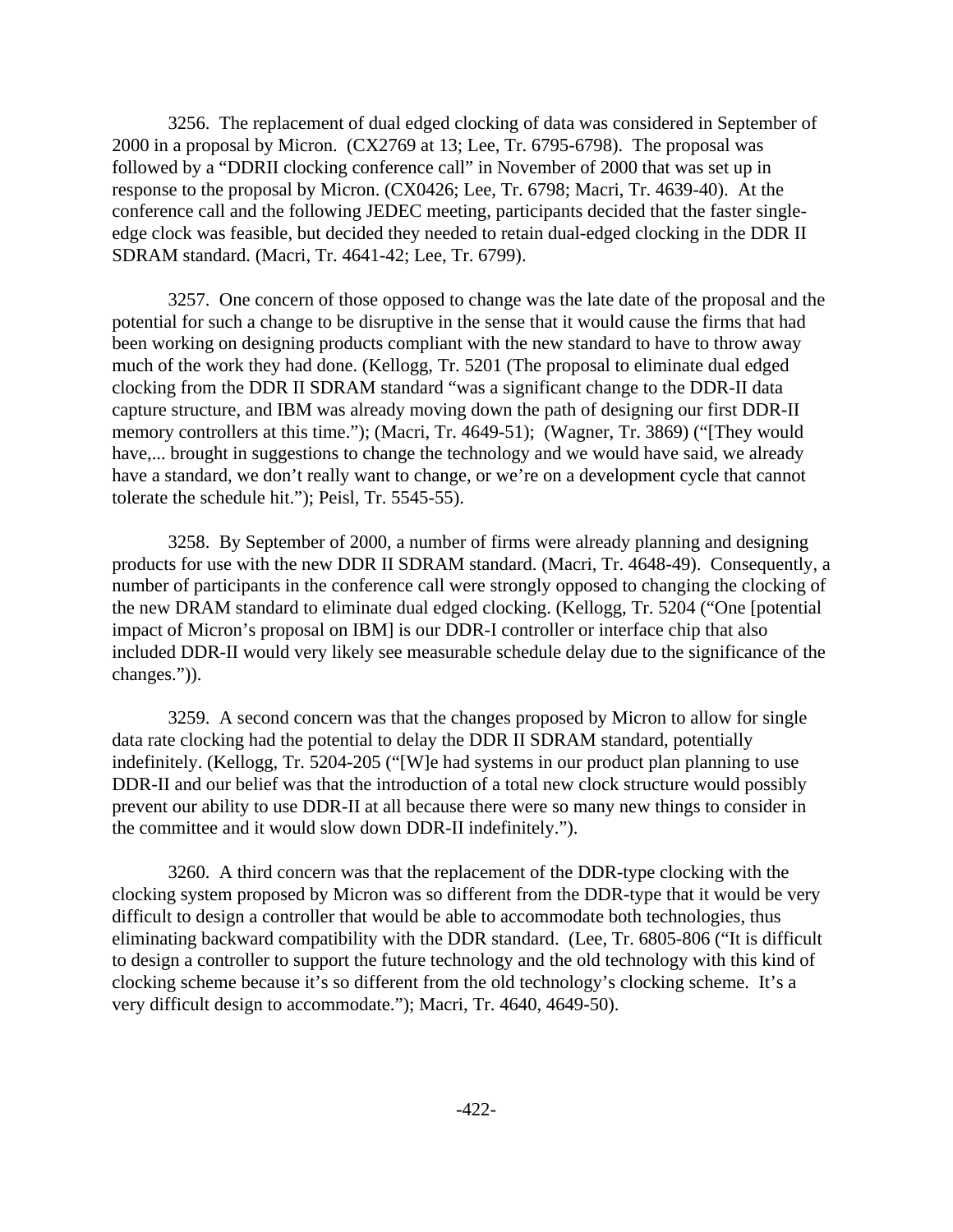3261. Finally, the use of the Micron proposal in place of the DDR-type clocking scheme was opposed by DRAM customers. (Lee, Tr. 6806) ("We had made customer visits, and they wanted to have one standard that they felt could be designed and controlled to deal with the transition strategies for DDR and DDR2 simultaneously."); Krashinsky, Tr. 2829 ("[W]e already decided how – how DDR is going to look like, the clocking, and if we are going to change DDR-II from DDR-I, the clocking rate is going to be too dramatic to the – its going to be what we call a revolutionary change rather than evolutionary change, and that's why, to my knowledge, the committee decided not to go ahead with it.")).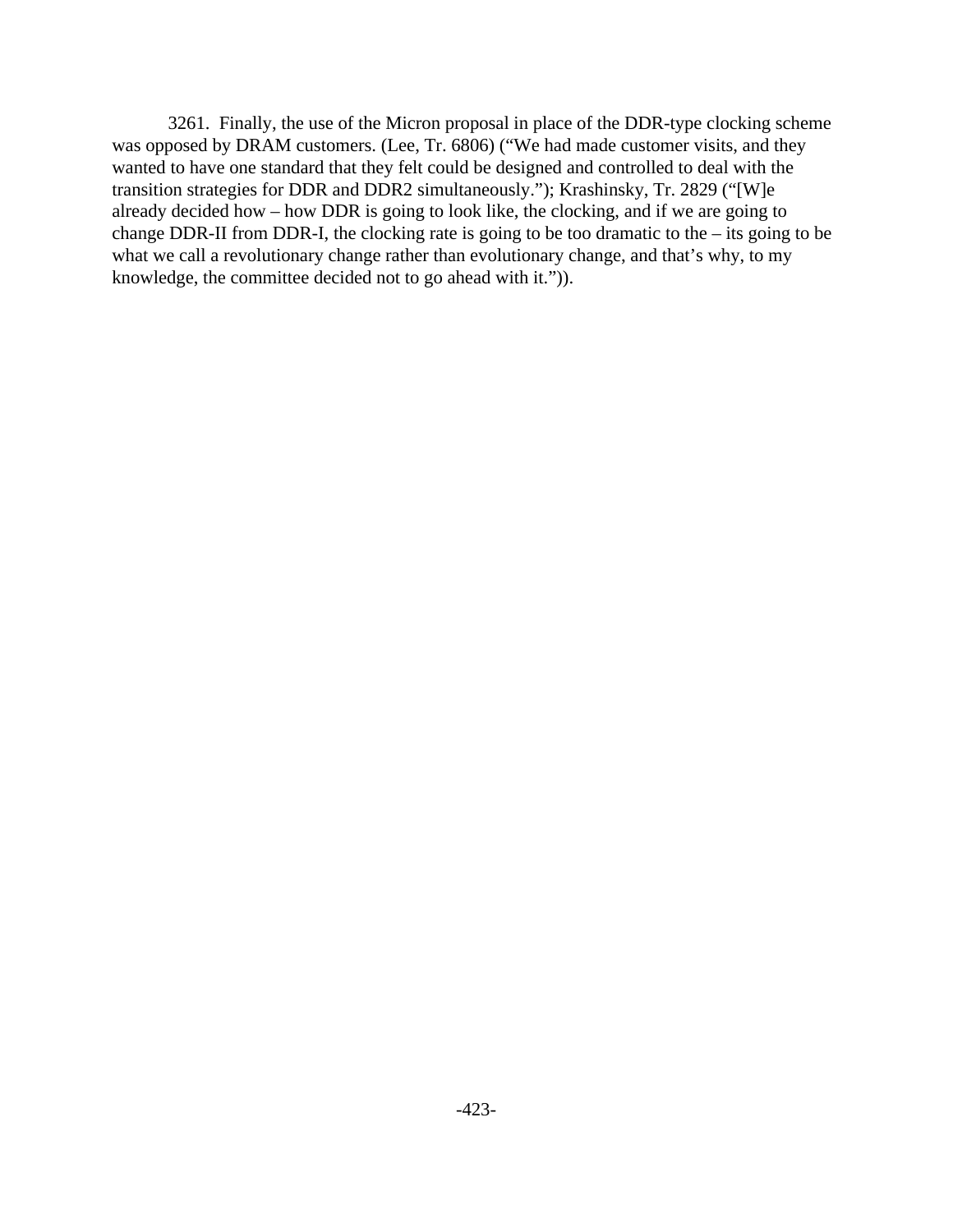## **UNITED STATES OF AMERICA BEFORE FEDERAL TRADE COMMISSION**

In the Matter of

RAMBUS INCORPORATED,

Docket No. 9302

a corporation.

## **COMPLAINT COUNSEL'S PROPOSED CONCLUSIONS OF LAW**

1. The Commission has jurisdiction over the subject matter of this proceeding and over Respondent Rambus Incorporated (hereafter "Rambus").

2. Rambus is a public corporation organized, existing, and doing business under and by virtue of the laws of the State of Delaware, with its office and principal place of business located at 4440 El Camino Real, Los Altos, California 94022.

3. Rambus is, and at all relevant times has been, a corporation as "corporation" is defined by Section 4 of the Federal Trade Commission Act, 15 U.S.C. § 44; and at all times relevant herein, Rambus has been, and is now, engaged in commerce as "commerce" is defined in the same provision.

4. Rambus has violated Section 5 of the Federal Trade Commission ("FTC") Act, as amended, 15 U.S.C. § 45, by engaging in conduct constituting unfair methods of competition (*see* ¶¶ 5-12 below).

5. There are four relevant lines of commerce in which to evaluate Rambus's conduct, each involving technologies used in the design and manufacture of synchronous dynamic random access memories ("DRAMs"); they are:

a. Latency Technology Market. The market for technologies used to specify the length of time – or "latency" period – between the memory's receipt of a read request and its release of data corresponding with the request, including programmable CAS latency and any alternative technologies that may be economically viable substitutes for the use of programmable CAS latency in synchronous DRAM design.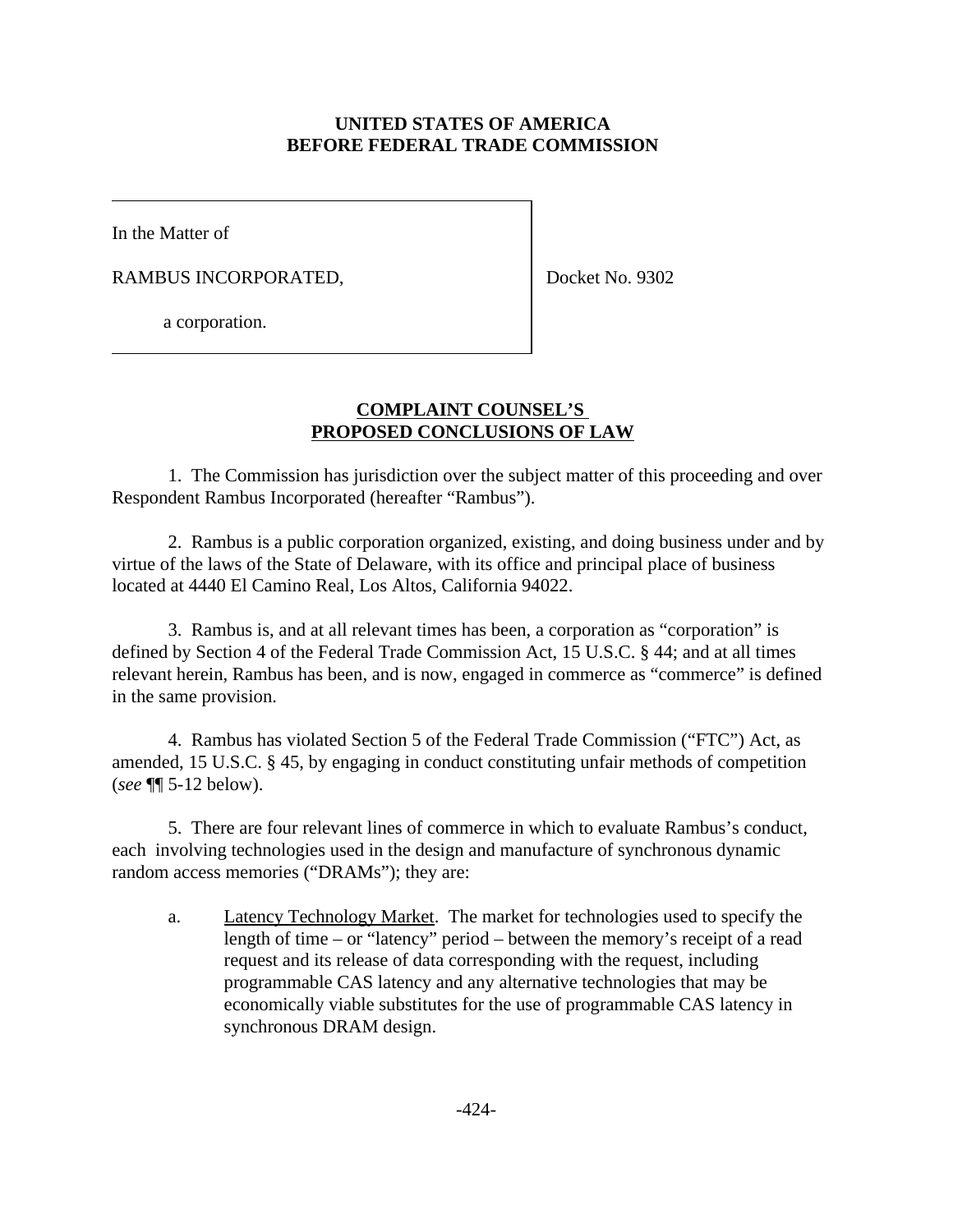- b. Burst Length Technology Market. The market for technologies used to specify the number of times data is transmitted between the central processing unit and memory  $-i.e.,$  the "burst length" – associated with a single request or instruction, including programmable burst length and any alternative technologies that may be economically viable substitutes for the use of programmable burst length in synchronous DRAM design.
- c. Clock Synchronization Technology Market. The market for technologies used to synchronize the internal clock that governs operations within a memory chip and the system clock that regulates the timing of other system functions, including on-chip DLL technology and any alternative technologies that may be economically viable substitutes for the use of an on-chip DLL in synchronous DRAM design.
- d. Data Acceleration Technology Market. The market for technologies used to accelerate the rate at which data are transmitted between the CPU and memory, including dual-edge clock technology and any alternative technologies that may be economically viable substitutes for the use of a dual-edge clock in synchronous DRAM design.

6. An additional relevant line of commerce in which to evaluate Rambus' conduct is a market comprising, collectively, all technologies falling within any one of these narrower markets (hereinafter, the "Synchronous DRAM Technology Market").

7. Each of the technology-related product markets identified above in ¶¶ 5-6 above is worldwide in scope.

8. Rambus has willfully engaged in a pattern of anticompetitive and exclusionary acts and practices, undertaken over the course of the past decade, and continuing even today, whereby it has obtained monopoly power in the Synchronous DRAM Technology Market and narrower markets encompassed therein, which acts and practices constitute unfair methods of competition in violation of Section 5 of the FTC Act.

9. Rambus has willfully engaged in a pattern of anticompetitive and exclusionary acts and practices, undertaken over the course of the past decade, and continuing even today, with a specific intent to monopolize the Synchronous DRAM Technology Market and narrower markets encompassed therein, resulting in a dangerous probability of monopolization in each of the aforementioned markets, which acts and practices constitute unfair methods of competition in violation of Section 5 of the FTC Act.

10. Rambus has willfully engaged in a pattern of anticompetitive and exclusionary acts and practices, undertaken over the course of the past decade, and continuing even today,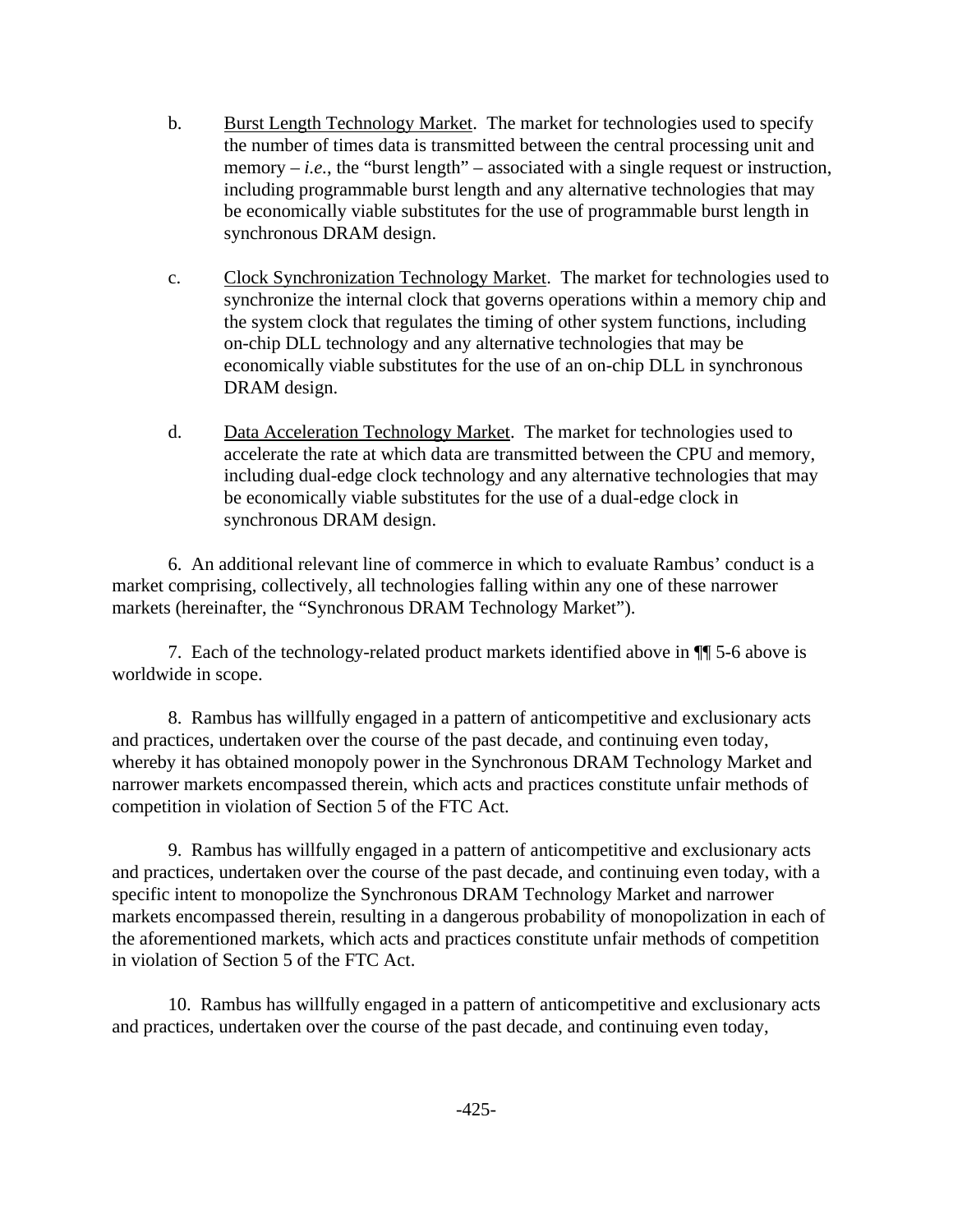whereby it has unreasonably restrained trade in the Synchronous DRAM Technology Market and narrower markets encompassed therein, which acts and practices constitute unfair methods of competition in violation of Section 5 of the FTC Act.

11. The foregoing conduct by Rambus has materially caused or threatened to cause substantial harm to competition and will, in the future, materially cause or threaten to cause further substantial injury to competition and consumers, absent the issuance of appropriate relief in the manner set forth in the attached Order.

12. The threatened or actual anticompetitive effects of Rambus's conduct include the following:

- a. increased royalties (or other payments) associated with the manufacture, sale, or use of synchronous DRAM technology;
- b. increases in the price, and/or reductions in the use or output, of synchronous DRAM chips, as well as products incorporating or using synchronous DRAMs or related technology;
- c. decreased incentives, on the part of memory manufacturers, to produce memory using synchronous DRAM technology;
- d. decreased incentives, on the part of DRAM manufacturers and others, to participate in industry standard-setting organizations or activities; and
- e. decreased reliance, or willingness to rely, on standards established by industry standard-setting collaborations.

13. The Order entered hereinafter is appropriate to remedy the violations of law found to exist.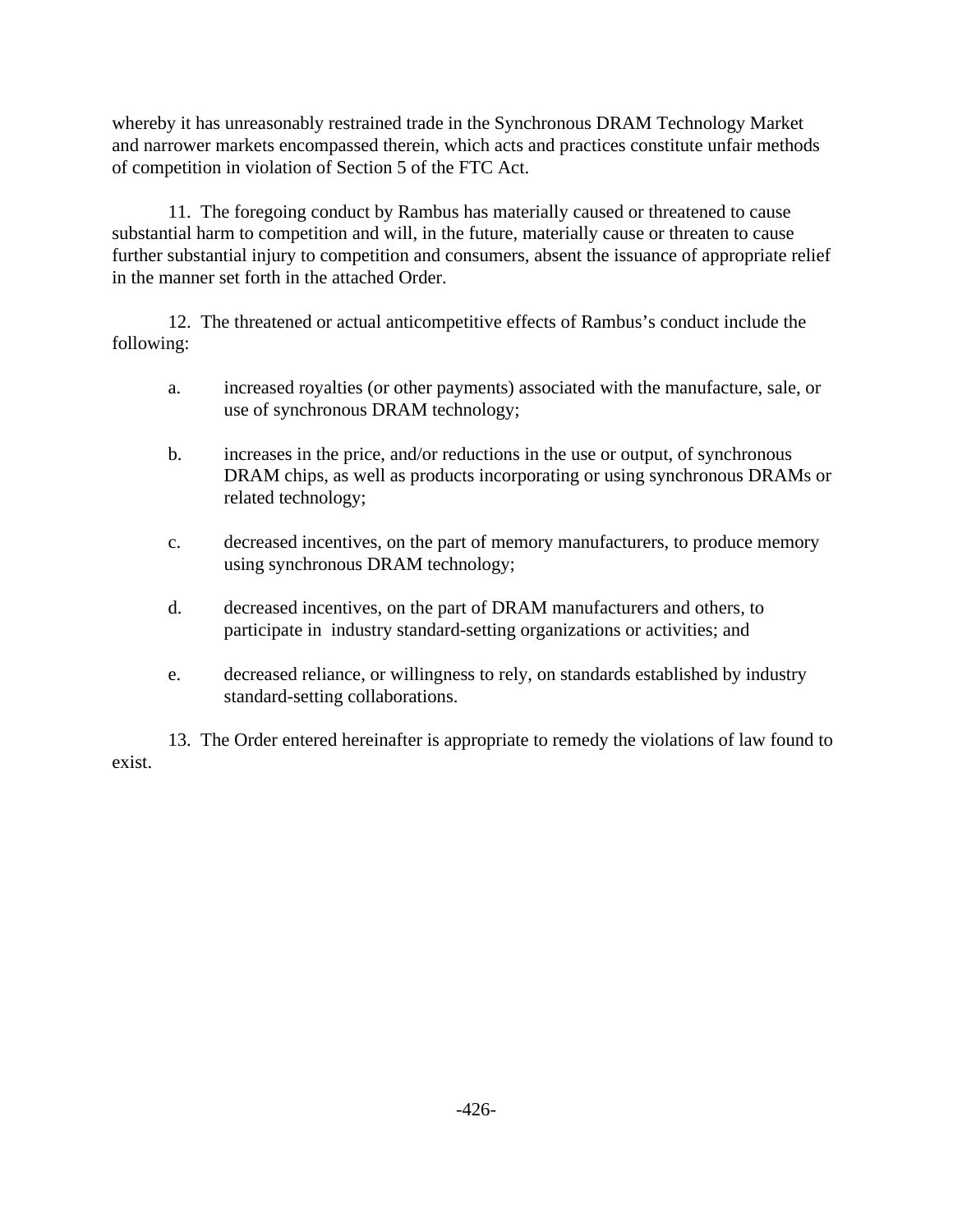## **UNITED STATES OF AMERICA BEFORE FEDERAL TRADE COMMISSION**

In the Matter of

RAMBUS INCORPORATED,

Docket No. 9302

a corporation.

### **COMPLAINT COUNSEL'S PROPOSED ORDER**

Upon Consideration of all of the evidence on the record in this matter:

## **I.**

**IT IS HEREBY ORDERED** that for purposes of this Order, the following definitions shall apply:

- A. "Respondent" or "Rambus" means Rambus Inc., a corporation organized and existing under the laws of the State of Delaware, its directors, officers, employees, agents, representatives, predecessors, successors, and assigns; its joint ventures, subsidiaries, divisions, groups and affiliates controlled by Rambus Inc., and the respective directors, officers, employees, agents, representatives, successors, and assigns of each.
- B. "JEDEC" means the JEDEC Solid State Technology Association, a non-stock corporation organized and existing under the laws of the State of Virginia, its successors and assigns, and its divisions, subsidiaries and affiliates controlled by JEDEC.
- C. "JEDEC-Compliant Products" means

(1) any Dynamic Random Access Memory ("DRAM") that complies with the JEDEC SDRAM Standard, published as JC 21-C, Release 4, as revised, the JEDEC SDRAM standard, published as JC 21-C, Release 9, as revised, the JEDEC DDR SDRAM specification, published as JESD 79, as revised, or with any future version of the JEDEC SDRAM standard, DDR SDRAM standard or DDR SDRAM specification, including, but not limited to, the JEDEC DDR-2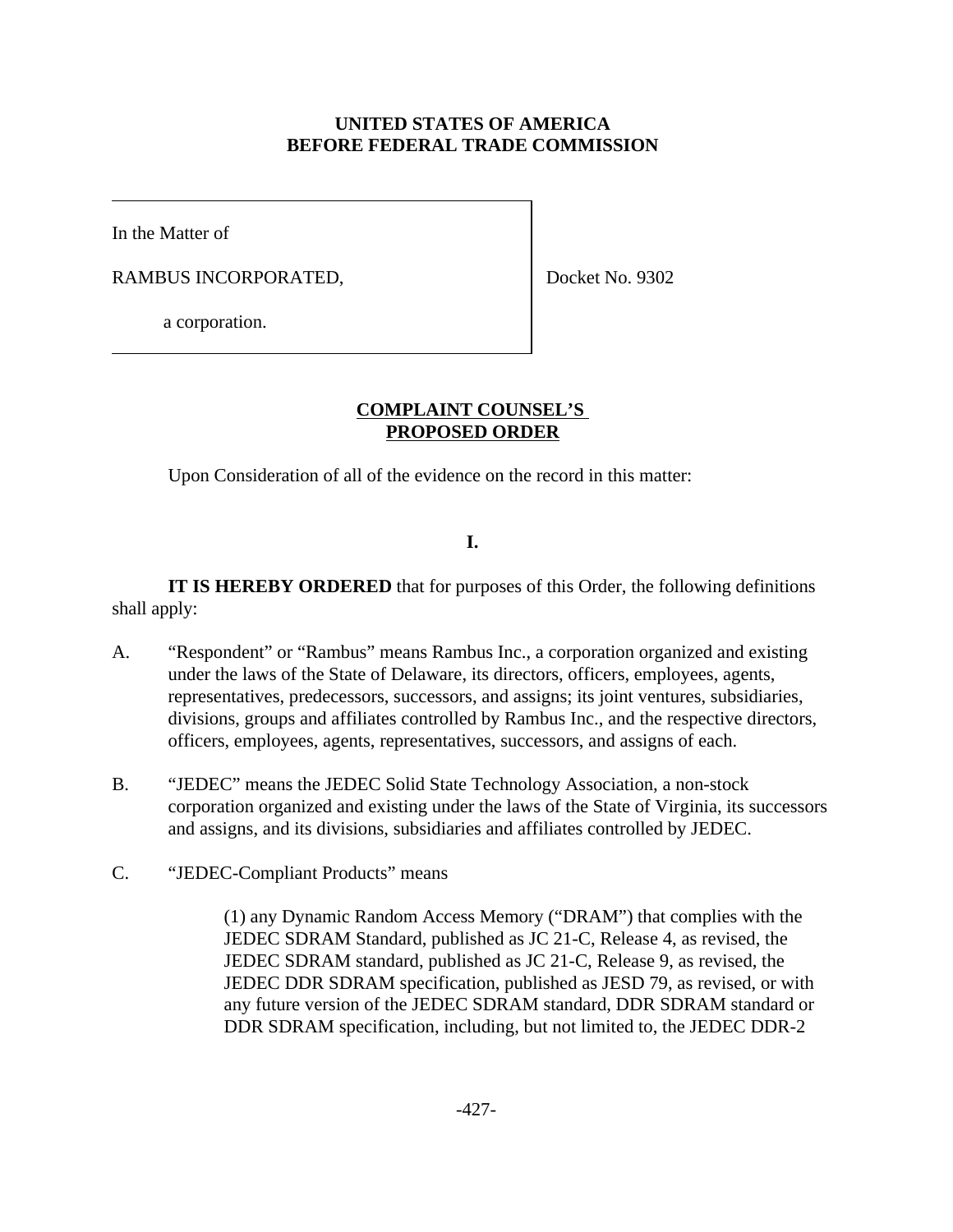SDRAM standard;

(2) any product that interfaces with any DRAM defined in Paragraph I.C.(1); and

(3) any product that contains any product defined in either Paragraph I.C.(1) or C.(2), unless the product also contains one or more DRAMs that are not defined in Paragraph I.C.(1).

- D. "Action" means any lawsuit or other action, whether legal, equitable, or administrative, as well as any arbitration, mediation, or any other form of private dispute resolution, in the United States or anywhere else in the world.
- E. "Relevant U.S. Patents" means all current or future United States patents that claim priority back to U.S. Patent Application Number 07/510,898, filed on April 18, 1990, or to any other U.S. Patent Application filed by or on behalf of Rambus Inc. before June 17, 1996.
- F. "Relevant Foreign Patents" means all current or future patents issued by a foreign government that claim a priority date before June 17, 1996.
- G. "License Agreement" means any contract, agreement, arrangement or other understanding between Respondent and any other party or parties that requires, calls for, or otherwise contemplates, payment of fees, royalties or other monies, in cash or in kind, associated with the manufacture, sale or use of any product defined in Paragraph I.C.
- H. "Compliance Officer" means the officer, director, or full-time employee of Respondent employed pursuant to Paragraph VII. of this Order.
- I. "Standard-Setting Organization" means any group, organization, association, membership or stock corporation, government body, or other entity that, through voluntary participation of interested or affected parties, is engaged in the development, promulgation, promotion or monitoring of product or process standards for the electronics industry, or any segment thereof, anywhere in the world.

## **II.**

**IT IS FURTHER ORDERED** that Respondent shall cease and desist any and all efforts it has undertaken by any means, either directly or indirectly, in or affecting commerce as "commerce" is defined in Section 4 of the Federal Trade Commission Act, 15 U.S.C. § 44, including, without limitation, the threat or prosecution of, or assertion of any affirmative defense in, any Action, pursuant to which Respondent has asserted that any person or entity, by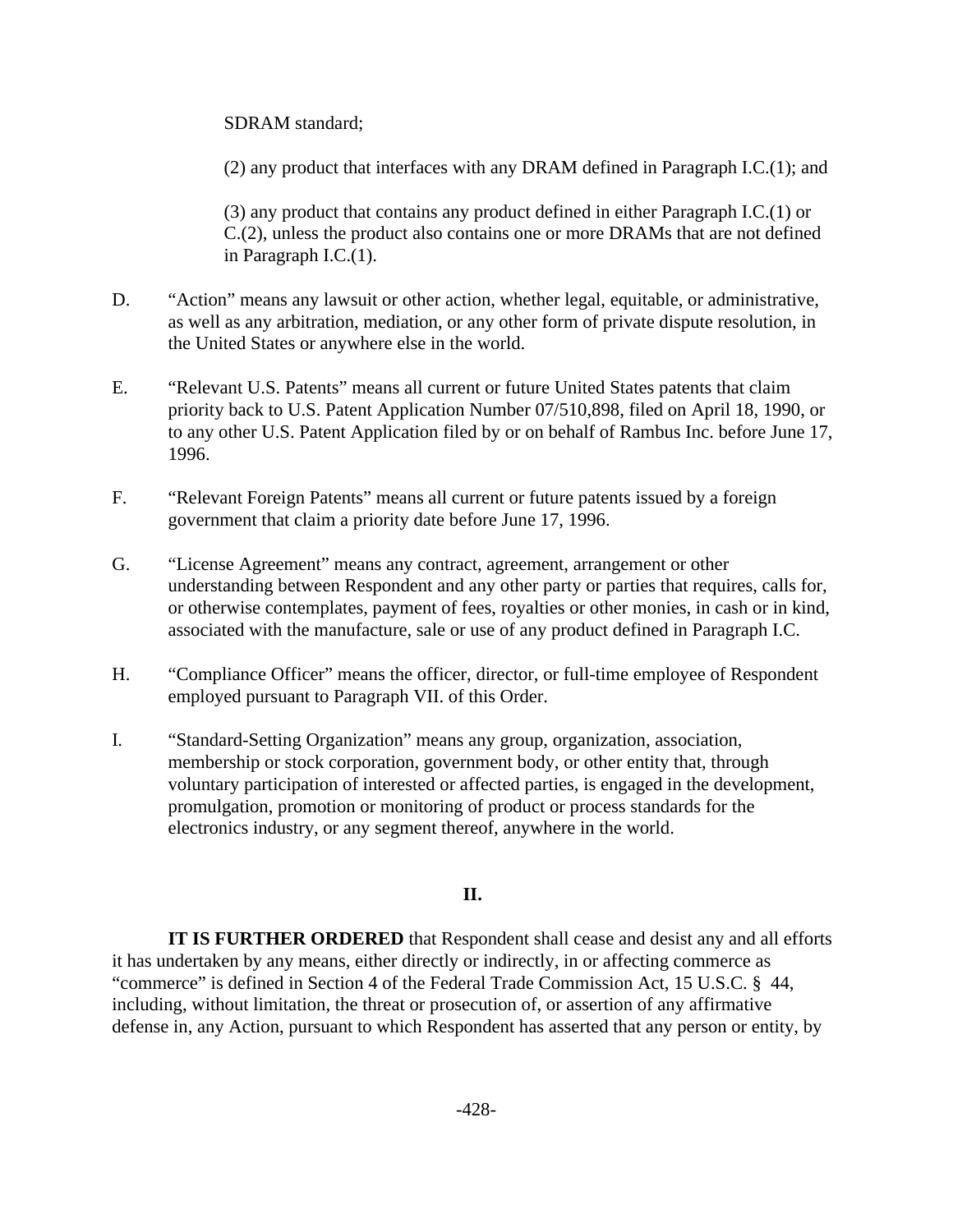manufacturing, selling, or otherwise using any JEDEC-Compliant Product, infringes any of Respondent's Relevant U.S. Patents. Respondent shall dismiss or cause to be dismissed, with prejudice, all such prosecutions and all such affirmative defenses within thirty (30) days from the date this Order becomes final.

### **III.**

**IT IS FURTHER ORDERED** that Respondent shall not undertake any new efforts by any means, either directly or indirectly, in or affecting commerce as "commerce" is defined in Section 4 of the Federal Trade Commission Act, 15 U.S.C. § 44, including, without limitation, the threat or prosecution of, or assertion of any affirmative defense in, any Action, pursuant to which Respondent asserts that any person or entity, by manufacturing, selling, or otherwise using any JEDEC-Compliant Product, infringes any of Respondent's Relevant U.S. Patents.

#### **IV.**

**IT IS FURTHER ORDERED** that Respondent shall cease and desist all efforts it has undertaken by any means, either directly or indirectly, in or affecting commerce as "commerce" is defined in Section 4 of the Federal Trade Commission Act, 15 U.S.C. § 44, including, without limitation, the threat or prosecution of, or assertion of an affirmative defense in, any Action, pursuant to which Respondent has asserted that any person or entity, by manufacturing, selling, or otherwise using any JEDEC-Compliant Product for import or export to or from the United States, infringes any of Respondent's Relevant Foreign Patents.

### **V.**

**IT IS FURTHER ORDERED** that Respondent shall not undertake any new efforts by any means, either directly or indirectly, in or affecting commerce as "commerce" is defined in Section 4 of the Federal Trade Commission Act, 15 U.S.C. § 44, including without limitation the threat or prosecution of, or assertion of any affirmative defense in, any Action, pursuant to which Respondent has asserted that any person or entity, by manufacturing, selling, or otherwise using any JEDEC-Compliant Product for import or export to or from the United States, infringes any of Respondent's Relevant Foreign Patents.

#### **VI.**

**IT IS FURTHER ORDERED** that Respondent shall cease any and all efforts by any means, either directly or indirectly, in or affecting commerce as "commerce" is defined in Section 4 of the Federal Trade Commission Act, 15 U.S.C. § 44, to collect any fees, royalties or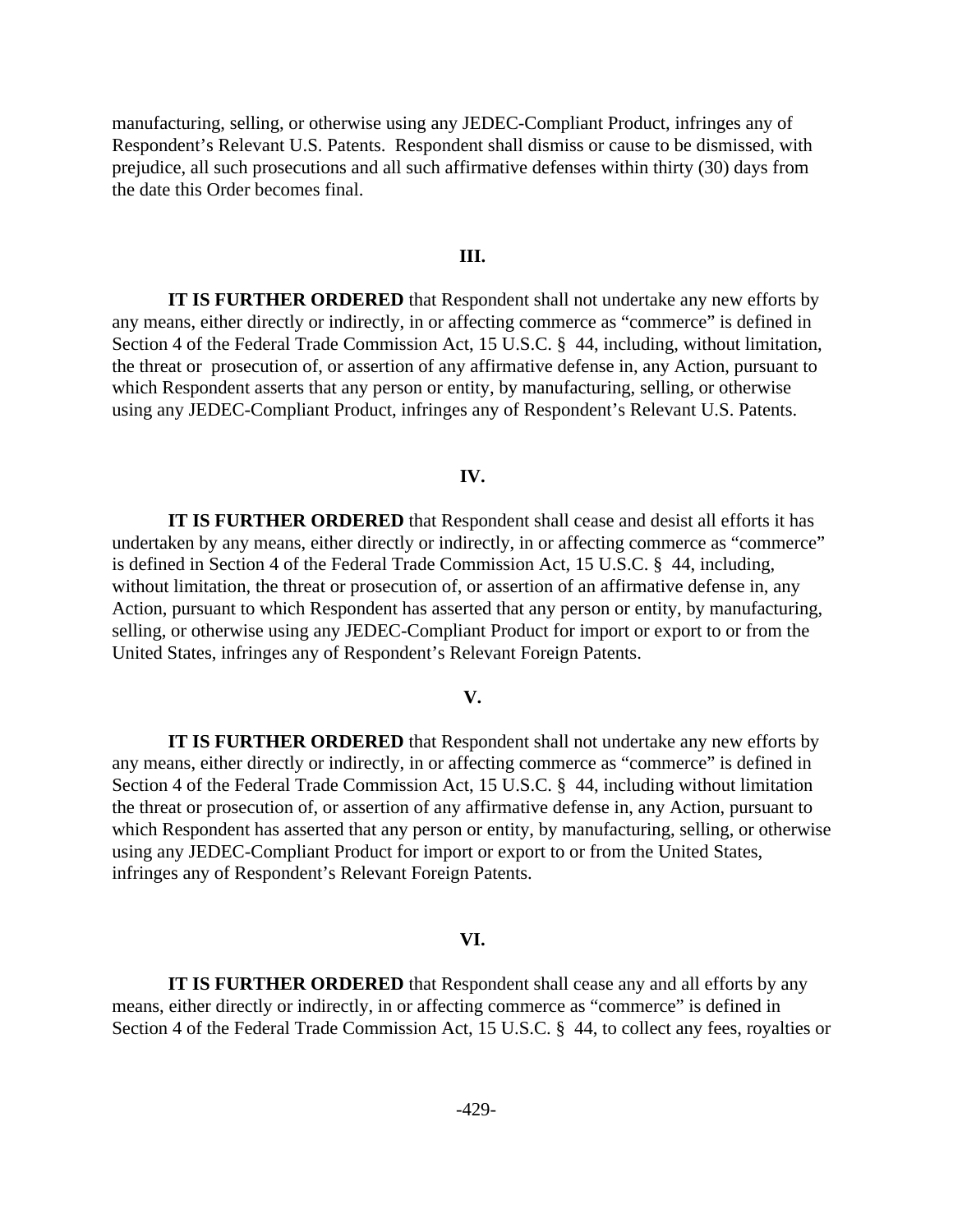other payments, in cash or in kind, relating to the manufacture, sale or use of any JEDEC-Compliant Product pursuant to any existing License Agreement.

## **VII.**

### **IT IS FURTHER ORDERED** that,

- A. Within thirty (30) days from the date this Order becomes final, Respondent shall employ, at Respondent's cost, a Compliance Officer who will be the sole representative of Respondent for the purpose of communicating Respondent's patent rights related to any standard under consideration by any Standard-Setting Organization of which Respondent is a member.
	- 1. The employee serving as the Compliance Officer shall be employed subject to the approval of the Commission, which approval Respondent shall seek pursuant to  $\S$  2.41(f) of the Commission's Rules of Practice, 16 C.F.R.  $\S$  2.41(f).
	- 2. Respondent shall provide the Compliance Officer with full and complete access to Respondent's books, records, documents, personnel, facilities and technical information relating to compliance with this Order, or to any other relevant information, as the Compliance Officer may reasonably request; and Respondent shall assure that the Compliance Officer has all information necessary to represent Respondent for the purpose of communicating Respondent's patent rights related to any Standard under consideration by any Standard-Setting Organization of which Respondent is a member. Respondents shall cooperate with any reasonable request of the Compliance Officer, including, but not limited to, the development or compilation of data and information for the Compliance Officer's use. Respondent shall take no action to interfere with or impede the Compliance Officer's ability to represent Respondent for the purpose of communicating Respondent's patent rights related to any Standard under consideration by any Standard-Setting Organization of which Respondent is a member.
	- 3. If at any time the Commission determines that the Compliance Officer has ceased to act or failed to act diligently, or is unwilling or unable to continue to serve, the Commission may require Respondent to employ a substitute to serve as Compliance Officer in the same manner as provided by this Order.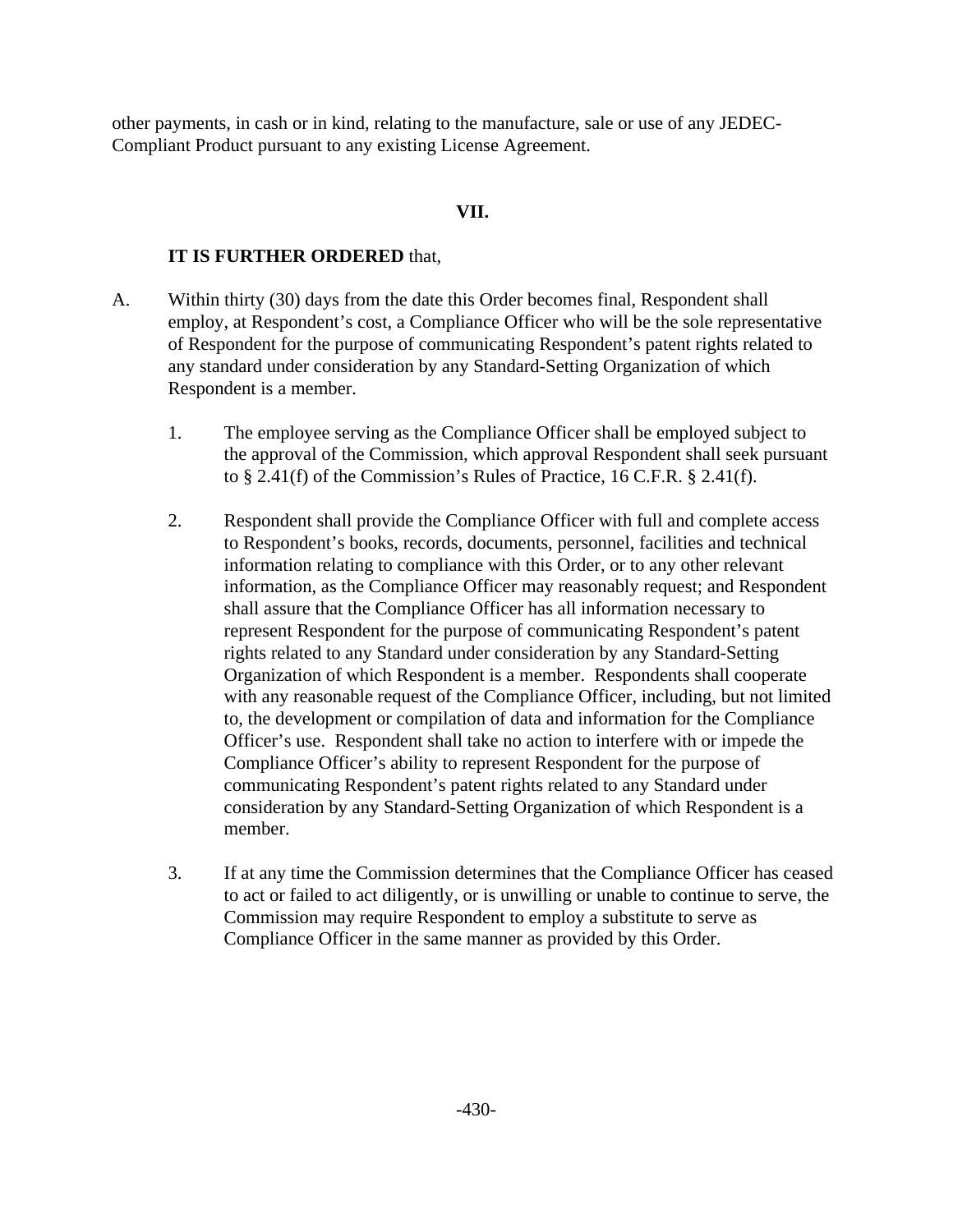### **VIII.**

### **IT IS FURTHER ORDERED** that:

- A. Within thirty (30) days after the date this Order becomes final, Respondent shall distribute a copy of this Order and the complaint in this matter to JEDEC, to those members of JEDEC that Respondent contacted regarding possible infringement of any of its patents by JEDEC-compliant SDRAM and DDR SDRAM products, and to any other person or entity that Respondent contacted regarding possible infringement of any of its patents by JEDEC-compliant SDRAM and DDR SDRAM products.
- B. Within ten (10) days after the date this Order becomes final, Respondent shall distribute a copy of this Order and the complaint in this matter to every officer and director of Respondent, to every employee or agent of Respondent whose responsibilities include acting as Respondent's designated representative to any Standard-Setting Organization, and to every employee or agent having managerial responsibility for any of Respondent's obligations under this Order.
- C. For a period of five (5) years after the date this Order becomes final, Respondent shall furnish a copy of this Order and the complaint in this matter to each new officer and director of Respondent and to every new employee or agent of Respondent whose responsibilities will include acting as Respondent's designated representative to any Standard-Setting Organization or who will have managerial responsibility for any of Respondent's obligations under the Order. Such copies must be furnished within thirty (30) days after any such persons assume their position as an officer, director or employee. For purposes of this paragraph VIII.C., "new employee" shall include without limitation any of Respondent's employees whose duties change during their employment to include acting as respondent's designated representative to any Standard-Setting Organization, group or similar body of which respondent is a member.
- D. For a period of ten (10) years after the date this Order becomes final, Respondent shall furnish each Standard-Setting Organization of which it is a member and which it joins a copy of this Order and Respondent shall identify to each such organization the name of the person who will serve as Respondent's designated representative to the Standard-Setting Organization.

## **IX.**

### **IT IS FURTHER ORDERED** that:

A. Respondent shall file a verified written report with the Commission setting forth in detail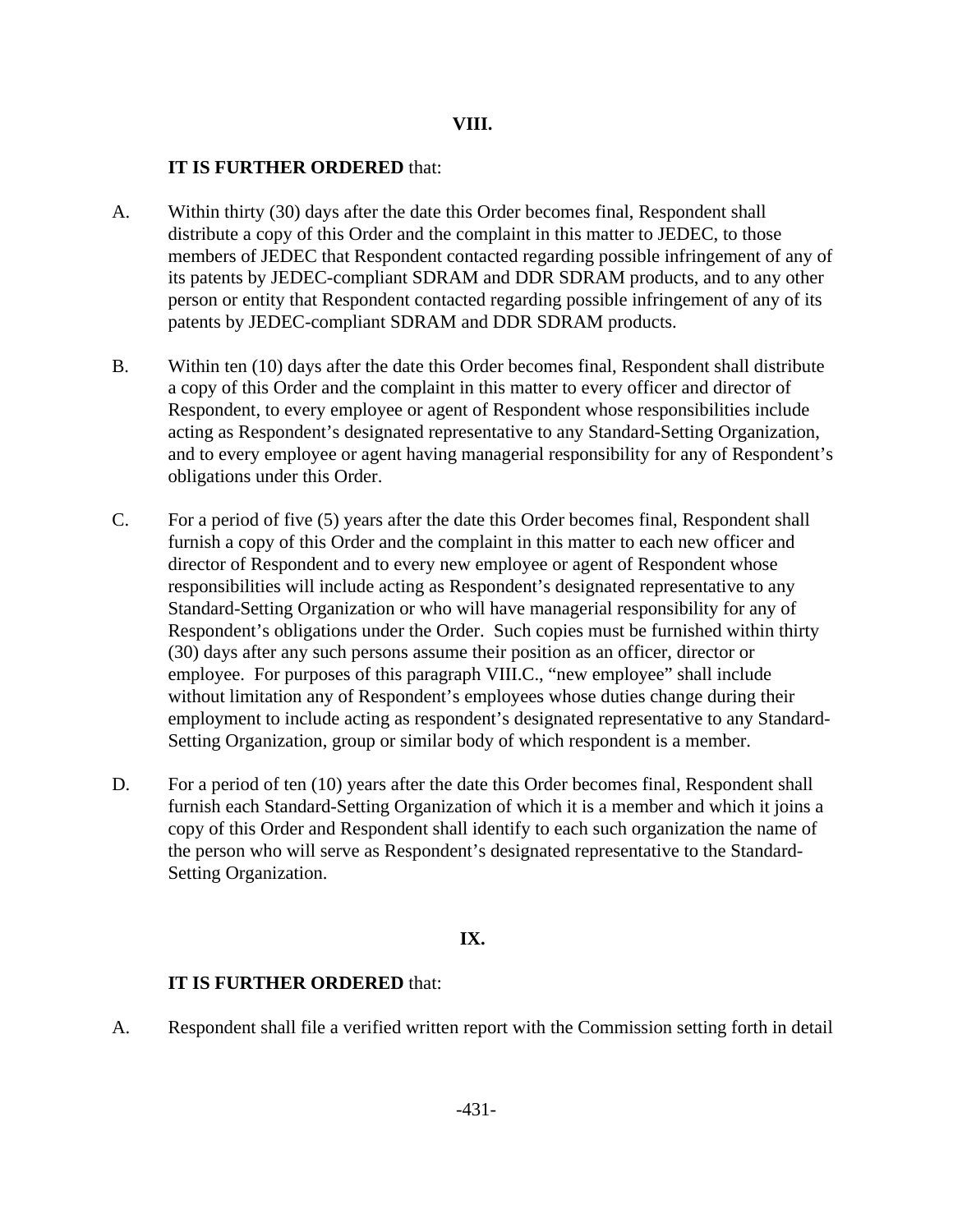the manner and form in which it intends to comply, is complying, and has complied with this Order: (i) within sixty (60) days after the date this Order becomes final; and (ii) annually for five years on the anniversary of the date this Order becomes final.

- B. Respondents shall include in its reports, among other things required by the Commission, a full description of the efforts being made to comply with the this Order, a description of all substantive contacts or negotiations relating to Respondent's participation in any Standard-Setting Organization of which Respondent is a member, the identity of all parties contacted, copies of all written communications to and from such parties, internal documents and communications, and all reports and recommendations concerning Respondent's participation in any Standard-Setting Organization of which Respondent is a member.
- C. For a period of ten (10) years after the date this Order becomes final, Respondent shall maintain records adequate to describe in detail any action taken in connection with the activities covered by Paragraphs II through VIII of this Order.

### **X.**

**IT IS FURTHER ORDERED** that, for the purpose of determining or securing compliance with this Order, and subject to any legally recognized privilege, and upon written request with reasonable notice, Respondent shall permit any duly authorized representative of the Commission:

- A. Access, during office hours and in the presence of counsel, to all facilities and access to inspect and copy all books, ledgers, accounts, correspondence, memoranda and other records and documents in the possession or under the control of Respondent relating to any matter contained in this Order; and
- B. Upon five days' notice to Respondents and without restraint or interference from them, to interview the Compliance Officer and any other of Respondent's officers, directors, or employees, who may have counsel present, regarding any such matters.

### **XI.**

**IT IS FURTHER ORDERED** that Respondent shall notify the Commission at least thirty (30) days prior to any proposed change in the corporate Respondent such as dissolution, assignment, sale resulting in the emergence of a successor corporation, or the creation or dissolution of subsidiaries or any other change in the corporation that may affect compliance obligations arising out of this Order.